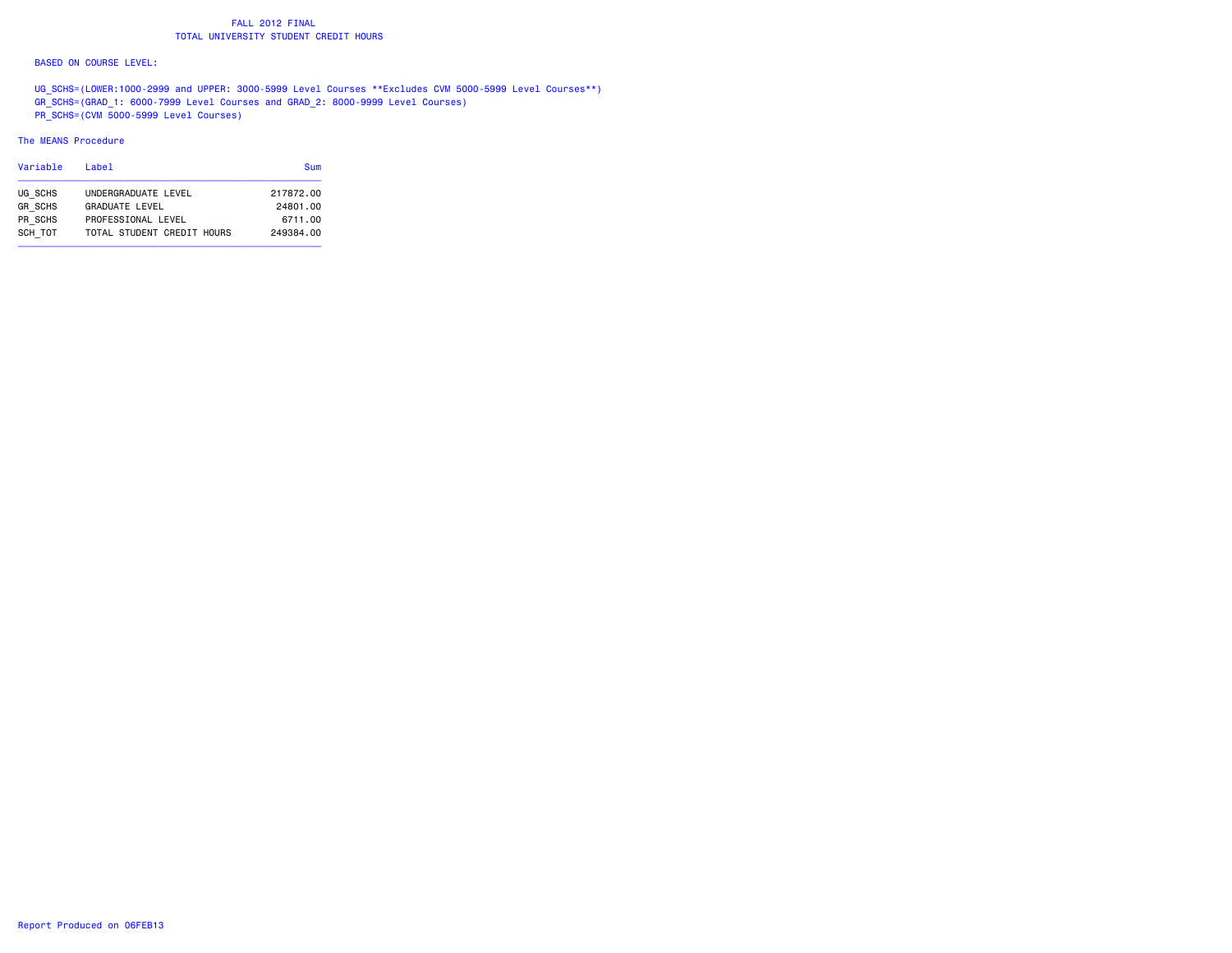## FALL 2012 FINALTOTAL UNIVERSITY STUDENT CREDIT HOURS

#### BASED ON COURSE LEVEL:

 UG\_SCHS=(LOWER:1000-2999 and UPPER: 3000-5999 Level Courses \*\*Excludes CVM 5000-5999 Level Courses\*\*) GR\_SCHS=(GRAD\_1: 6000-7999 Level Courses and GRAD\_2: 8000-9999 Level Courses) PR\_SCHS=(CVM 5000-5999 Level Courses)

#### The MEANS Procedure

| <b>COURSE</b> | N          |                |                            |             |
|---------------|------------|----------------|----------------------------|-------------|
| <b>CAMPUS</b> | <b>Obs</b> | Variable       | Label                      | Sum         |
| MAIN          | 4897       | UG SCHS        | UNDERGRADUATE LEVEL        | 212308.00   |
|               |            | <b>GR SCHS</b> | <b>GRADUATE LEVEL</b>      | 23966.00    |
|               |            | PR SCHS        | PROFESSIONAL LEVEL         | 6711.00     |
|               |            | SCH TOT        | TOTAL STUDENT CREDIT HOURS | 242985.00   |
| MERIDIAN      | 205        | UG SCHS        | UNDERGRADUATE LEVEL        | 5564.00     |
|               |            | <b>GR SCHS</b> | <b>GRADUATE LEVEL</b>      | 835,0000000 |
|               |            | PR SCHS        | PROFESSIONAL LEVEL         | 0           |
|               |            | SCH TOT        | TOTAL STUDENT CREDIT HOURS | 6399.00     |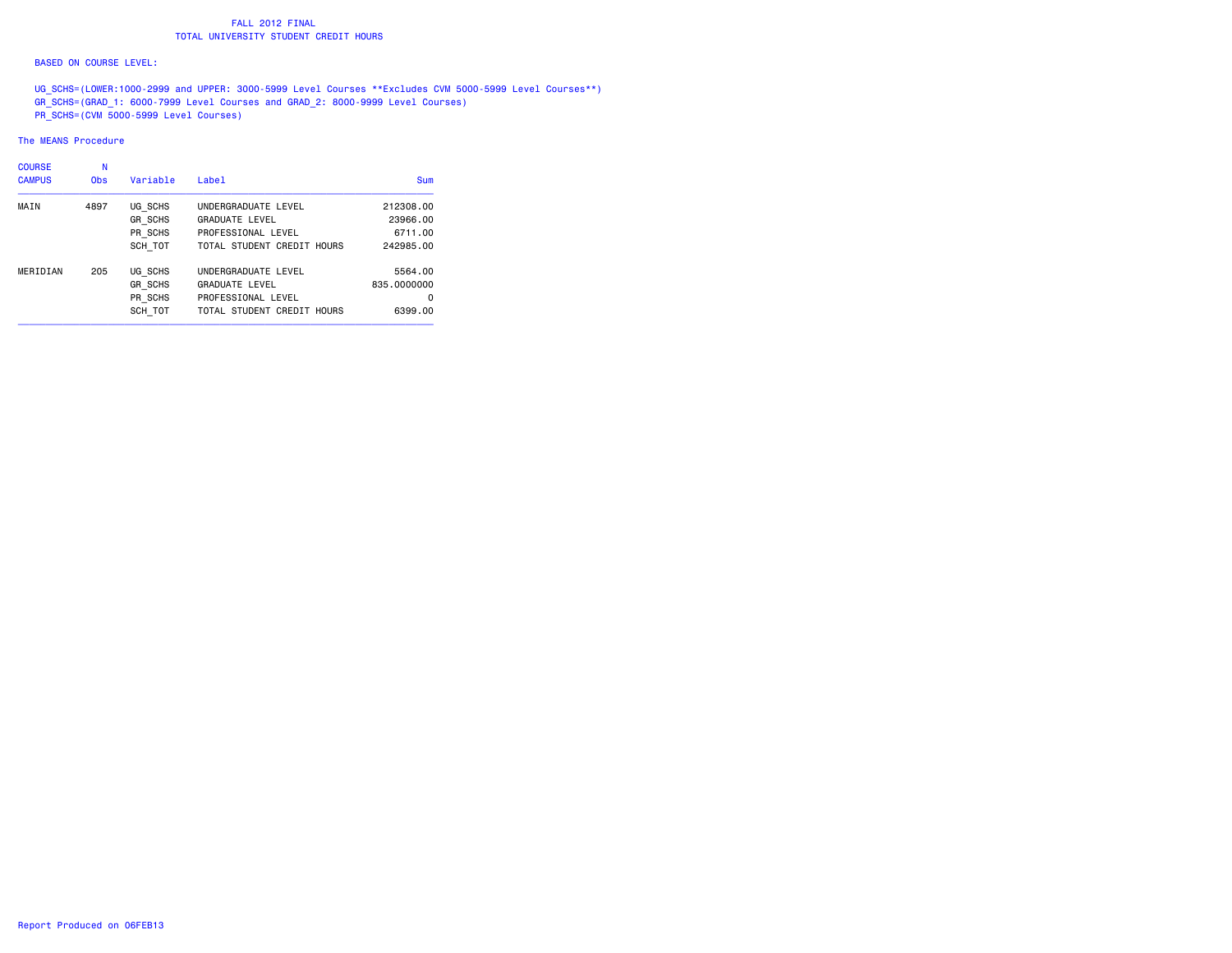#### BASED ON COURSE LEVEL:

UG\_SCHS=(LOWER:1000-2999 and UPPER: 3000-5999 Level Courses \*\*Excludes CVM 5000-5999 Level Courses\*\*) GR\_SCHS=(GRAD\_1: 6000-7999 Level Courses and GRAD\_2: 8000-9999 Level Courses) PR\_SCHS=(CVM 5000-5999 Level Courses)

### The MEANS Procedure

|             |                            |          | N          |                            |
|-------------|----------------------------|----------|------------|----------------------------|
| <b>Sum</b>  | Label                      | Variable | <b>Obs</b> | <b>ACADEMIC COLLEGE</b>    |
| 14470.00    | UNDERGRADUATE LEVEL        | UG_SCHS  | 582        | AG & LIFE SCIENCES         |
| 2769.00     | <b>GRADUATE LEVEL</b>      | GR SCHS  |            |                            |
| 0           | PROFESSIONAL LEVEL         | PR SCHS  |            |                            |
| 17239.00    | TOTAL STUDENT CREDIT HOURS | SCH_TOT  |            |                            |
| 8572.00     | UNDERGRADUATE LEVEL        | UG SCHS  | 190        | ARCHITECTURE, ART & DESIGN |
| 33.0000000  | GRADUATE LEVEL             | GR SCHS  |            |                            |
| $\Omega$    | PROFESSIONAL LEVEL         | PR SCHS  |            |                            |
| 8605.00     | TOTAL STUDENT CREDIT HOURS | SCH TOT  |            |                            |
| 114876.70   | UNDERGRADUATE LEVEL        | UG SCHS  | 2163       | ARTS & SCIENCES            |
| 7716.00     | GRADUATE LEVEL             | GR SCHS  |            |                            |
| 0           | PROFESSIONAL LEVEL         | PR SCHS  |            |                            |
| 122592.70   | TOTAL STUDENT CREDIT HOURS | SCH TOT  |            |                            |
| 26483.40    | UNDERGRADUATE LEVEL        | UG SCHS  | 323        | <b>BUSINESS</b>            |
| 2569.00     | GRADUATE LEVEL             | GR_SCHS  |            |                            |
| 0           | PROFESSIONAL LEVEL         | PR SCHS  |            |                            |
| 29052.40    | TOTAL STUDENT CREDIT HOURS | SCH TOT  |            |                            |
| 31499.00    | UNDERGRADUATE LEVEL        | UG SCHS  | 826        | EDUCATION                  |
| 5743.00     | <b>GRADUATE LEVEL</b>      | GR_SCHS  |            |                            |
| 0           | PROFESSIONAL LEVEL         | PR SCHS  |            |                            |
| 37242.00    | TOTAL STUDENT CREDIT HOURS | SCH TOT  |            |                            |
| 18716.60    | UNDERGRADUATE LEVEL        | UG SCHS  | 637        | ENGINEERING                |
| 4280.00     | <b>GRADUATE LEVEL</b>      | GR SCHS  |            |                            |
| 0           | PROFESSIONAL LEVEL         | PR_SCHS  |            |                            |
| 22996.60    | TOTAL STUDENT CREDIT HOURS | SCH_TOT  |            |                            |
| 2317.00     | UNDERGRADUATE LEVEL        | UG SCHS  | 193        | FOREST RESOURCES           |
| 1204.00     | GRADUATE LEVEL             | GR SCHS  |            |                            |
| $\Omega$    | PROFESSIONAL LEVEL         | PR SCHS  |            |                            |
| 3521.00     | TOTAL STUDENT CREDIT HOURS | SCH TOT  |            |                            |
| 694.0000000 | UNDERGRADUATE LEVEL        | UG_SCHS  | 182        | VETERINARY MEDICINE        |
| 484.0000000 | GRADUATE LEVEL             | GR SCHS  |            |                            |
| 6711.00     | PROFESSIONAL LEVEL         | PR SCHS  |            |                            |
| 7889.00     | TOTAL STUDENT CREDIT HOURS | SCH TOT  |            |                            |
| 243.3000000 | UNDERGRADUATE LEVEL        | UG SCHS  | 6          | ACADEMIC AFFAIRS           |
| 3.0000000   | <b>GRADUATE LEVEL</b>      | GR_SCHS  |            |                            |
| 0           | PROFESSIONAL LEVEL         | PR SCHS  |            |                            |
| 246,3000000 | TOTAL STUDENT CREDIT HOURS | SCH_TOT  |            |                            |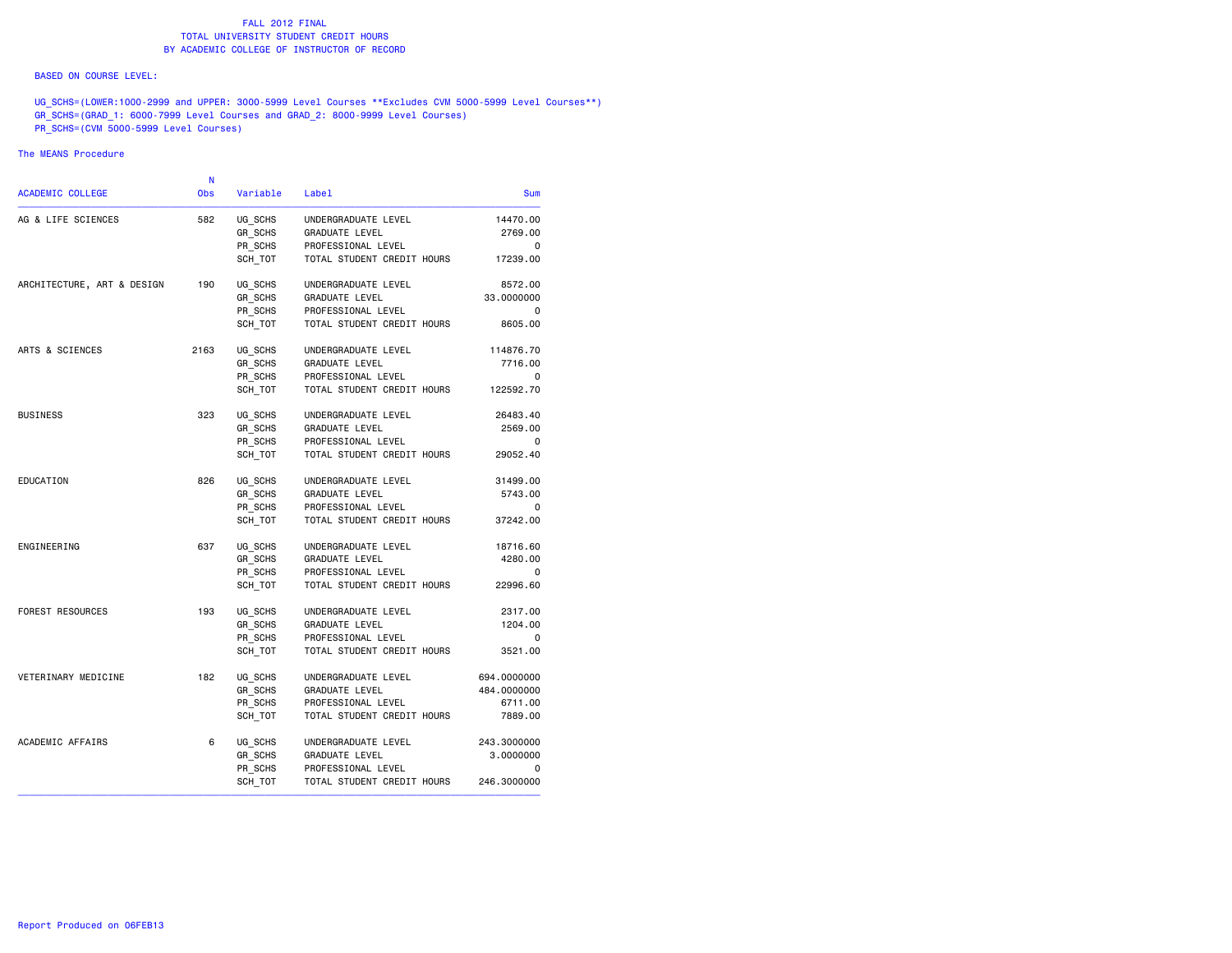#### BASED ON COURSE LEVEL:

UG\_SCHS=(LOWER:1000-2999 and UPPER: 3000-5999 Level Courses \*\*Excludes CVM 5000-5999 Level Courses\*\*) GR\_SCHS=(GRAD\_1: 6000-7999 Level Courses and GRAD\_2: 8000-9999 Level Courses) PR\_SCHS=(CVM 5000-5999 Level Courses)

## ACADEMIC COLLEGE=AG & LIFE SCIENCES

|                                    | <b>UNDERGRADUATE</b> | <b>GRADUATE</b> | <b>PROFESSIONAL</b> | <b>TOTAL</b> |
|------------------------------------|----------------------|-----------------|---------------------|--------------|
| ACADEMIC DEPARTMENT                | <b>LEVEL</b>         | <b>LEVEL</b>    | LEVEL               |              |
| Ag & Bio Engineering               | 219,00               | 72.00           | 0.00                | 291.00       |
| Agricultural Economics             | 1183.00              | 274.00          | 0.00                | 1457.00      |
| Animal Dairy Science               | 1629.00              | 170.00          | 0.00                | 1799.00      |
| Biochem, MolBio, Entomol&PlantPath | 1641.00              | 566.08          | 0.00                | 2207.08      |
| Food Sci Nutr & Health Prom        | 2884.00              | 627.00          | 0.00                | 3511.00      |
| Human Sciences                     | 2719.00              | 406.00          | 0.00                | 3125,00      |
| Landscape Architecture             | 1223.00              | 122.00          | 0.00                | 1345.00      |
| Plant & Soil Sciences              | 1917.00              | 475.92          | 0.00                | 2392.92      |
| Poultry Science                    | 1055.00              | 56.00           | 0.00                | 1111.00      |
|                                    |                      |                 |                     |              |
|                                    | 14470.00             | 2769.00         | 0.00                | 17239.00     |
|                                    |                      |                 |                     |              |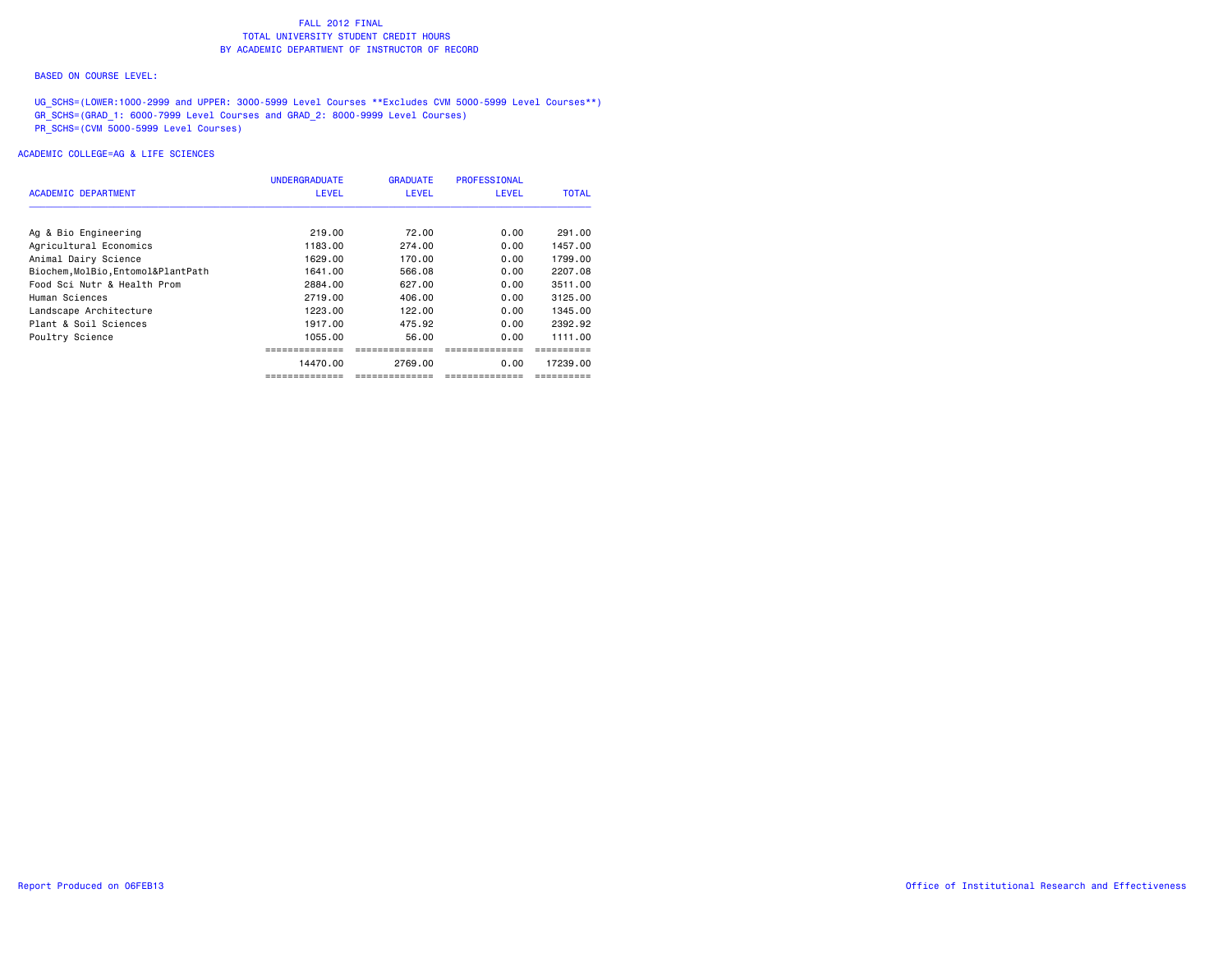#### BASED ON COURSE LEVEL:

UG\_SCHS=(LOWER:1000-2999 and UPPER: 3000-5999 Level Courses \*\*Excludes CVM 5000-5999 Level Courses\*\*) GR\_SCHS=(GRAD\_1: 6000-7999 Level Courses and GRAD\_2: 8000-9999 Level Courses) PR\_SCHS=(CVM 5000-5999 Level Courses)

|                               | <b>UNDERGRADUATE</b> | <b>GRADUATE</b> | PROFESSIONAL |              |
|-------------------------------|----------------------|-----------------|--------------|--------------|
| <b>ACADEMIC DEPARTMENT</b>    | <b>LEVEL</b>         | <b>LEVEL</b>    | <b>LEVEL</b> | <b>TOTAL</b> |
| Architecture                  | 3108.00              | 9.00            | 0.00         | 3117.00      |
| Art AAD                       | 4152.00              | 3.00            | 0.00         | 4155.00      |
| Building Construction Science | 552.00               | 21.00           | 0.00         | 573.00       |
| Design                        | 760.00               | 0.00            | 0.00         | 760.00       |
|                               |                      |                 |              |              |
|                               | 8572.00              | 33.00           | 0.00         | 8605.00      |
|                               |                      |                 |              |              |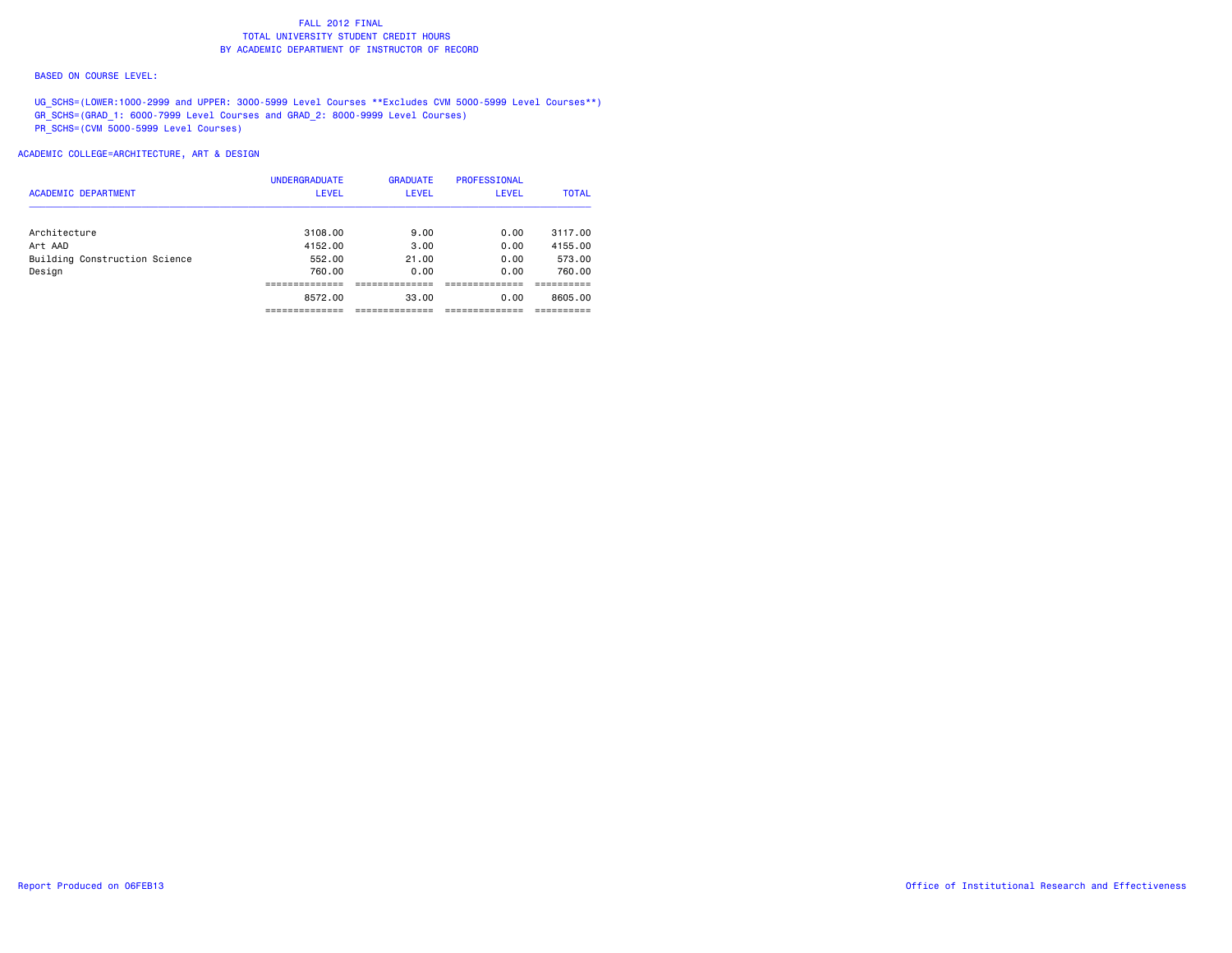#### BASED ON COURSE LEVEL:

UG\_SCHS=(LOWER:1000-2999 and UPPER: 3000-5999 Level Courses \*\*Excludes CVM 5000-5999 Level Courses\*\*) GR\_SCHS=(GRAD\_1: 6000-7999 Level Courses and GRAD\_2: 8000-9999 Level Courses) PR\_SCHS=(CVM 5000-5999 Level Courses)

## ACADEMIC COLLEGE=ARTS & SCIENCES

|                                | <b>UNDERGRADUATE</b> | <b>GRADUATE</b> | <b>PROFESSIONAL</b> |              |
|--------------------------------|----------------------|-----------------|---------------------|--------------|
| <b>ACADEMIC DEPARTMENT</b>     | <b>LEVEL</b>         | <b>LEVEL</b>    | <b>LEVEL</b>        | <b>TOTAL</b> |
| Aerospace Studies              | 205,00               | 0.00            | 0.00                | 205,00       |
| Anthro, & Mid. East. Cultures  | 1744.00              | 183.00          | 0.00                | 1927.00      |
| Biological Sciences            | 11409.00             | 858,00          | 0.00                | 12267.00     |
| Chemistry                      | 8577.00              | 671.00          | 0.00                | 9248.00      |
| Class & Mod Lang & Literatures | 5471.00              | 96.00           | 0.00                | 5567.00      |
| Communication                  | 8445.00              | 99.00           | 0.00                | 8544.00      |
| English                        | 13001.00             | 372.00          | 0.00                | 13373.00     |
| Geosciences                    | 8361.00              | 2037.00         | 0.00                | 10398.00     |
| History                        | 6982.00              | 592.00          | 0.00                | 7574.00      |
| Honors                         | 103.00               | 0.00            | 0.00                | 103,00       |
| Math & Statistics              | 17840.70             | 868.00          | 0.00                | 18708.70     |
| Military Science               | 304.00               | 0.00            | 0.00                | 304.00       |
| Philosophy & Religion          | 4178.00              | 16.00           | 0.00                | 4194.00      |
| Physics                        | 4328.00              | 433,00          | 0.00                | 4761.00      |
| Political Sci & Pub Admin      | 5325.00              | 574.00          | 0.00                | 5899.00      |
| Psychology                     | 9297.00              | 407.00          | 0.00                | 9704.00      |
| Sociology                      | 9306.00              | 510.00          | 0.00                | 9816.00      |
|                                | ==============       | ==============  | ==============      | ==========   |
|                                | 114876.7             | 7716.00         | 0.00                | 122592.70    |
|                                | --------------       | ==============  | ==============      | ==========   |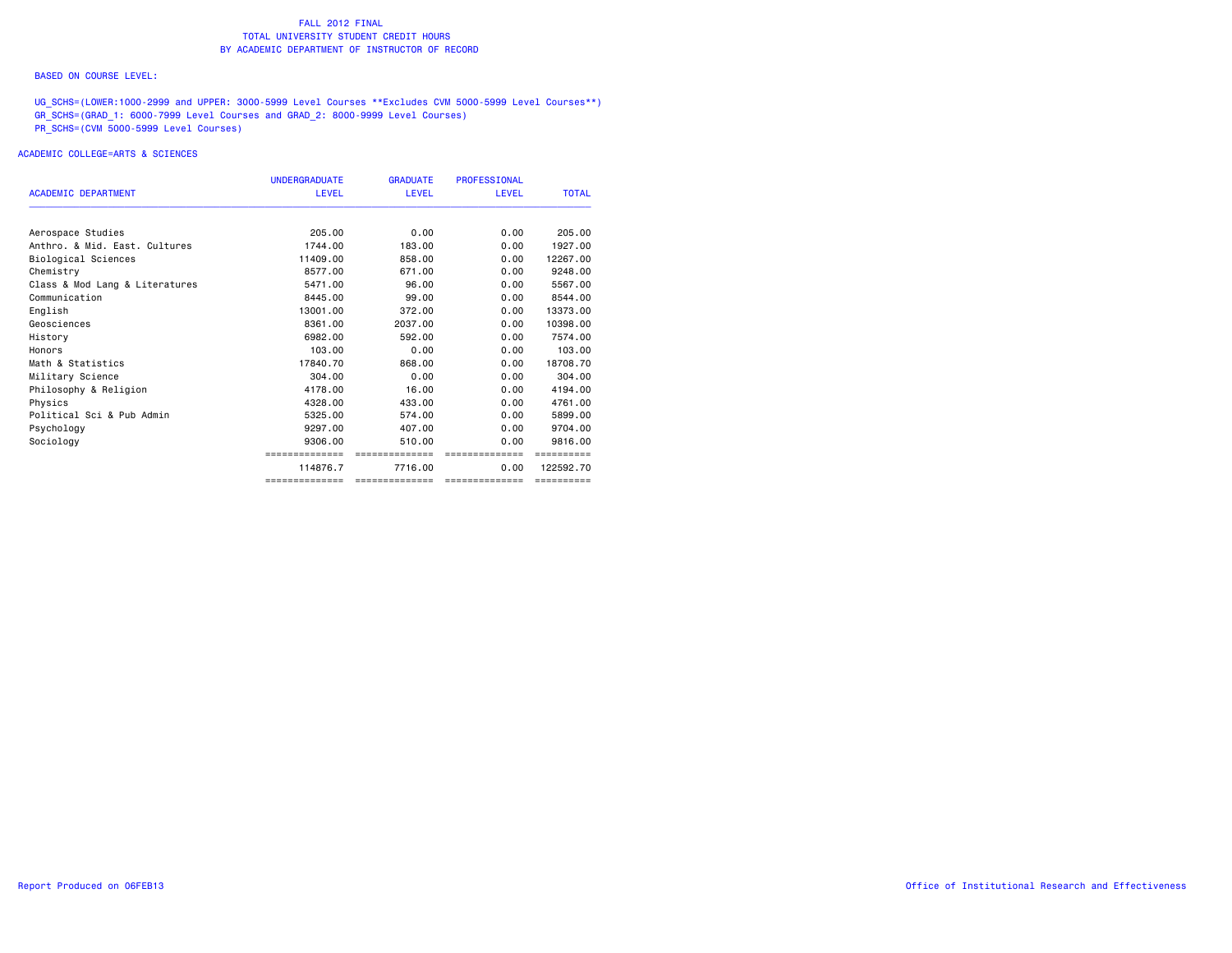#### BASED ON COURSE LEVEL:

UG\_SCHS=(LOWER:1000-2999 and UPPER: 3000-5999 Level Courses \*\*Excludes CVM 5000-5999 Level Courses\*\*) GR\_SCHS=(GRAD\_1: 6000-7999 Level Courses and GRAD\_2: 8000-9999 Level Courses) PR\_SCHS=(CVM 5000-5999 Level Courses)

## ACADEMIC COLLEGE=BUSINESS

| <b>ACADEMIC DEPARTMENT</b>     | <b>UNDERGRADUATE</b><br><b>LEVEL</b> | <b>GRADUATE</b><br>LEVEL | <b>PROFESSIONAL</b><br><b>LEVEL</b> | <b>TOTAL</b> |
|--------------------------------|--------------------------------------|--------------------------|-------------------------------------|--------------|
|                                |                                      |                          |                                     |              |
| Accounting                     | 3837.00                              | 517.00                   | 0.00                                | 4354.00      |
| Finance & Economics            | 6991.00                              | 500.00                   | 0.00                                | 7491.00      |
| Management & Info Systems      | 8330.40                              | 800.00                   | 0.00                                | 9130.40      |
| Marketing, Quan Anal &Bus. Law | 7325.00                              | 752.00                   | 0.00                                | 8077.00      |
|                                |                                      |                          |                                     |              |
|                                | 26483.40                             | 2569.00                  | 0.00                                | 29052.40     |
|                                |                                      |                          |                                     |              |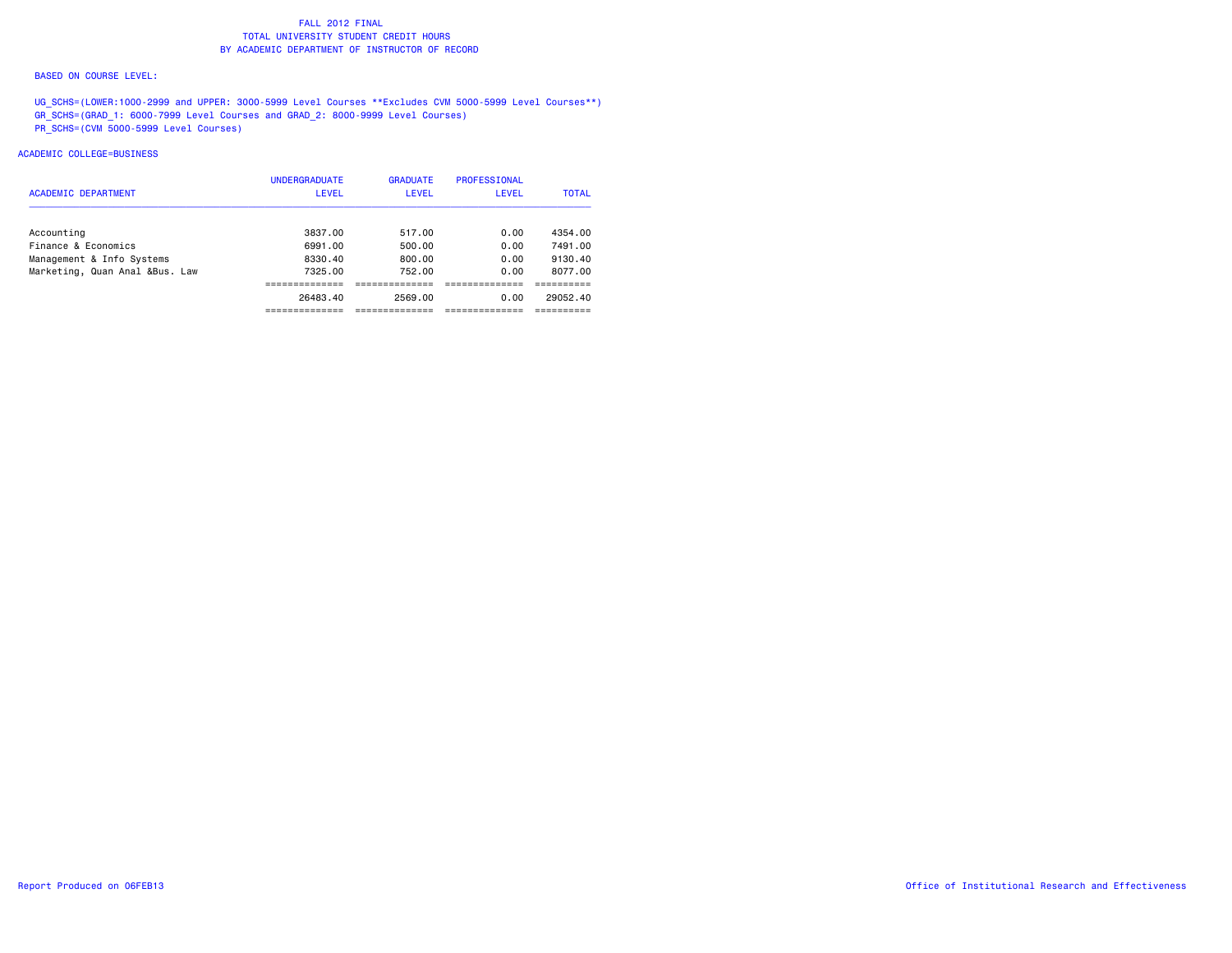#### BASED ON COURSE LEVEL:

UG\_SCHS=(LOWER:1000-2999 and UPPER: 3000-5999 Level Courses \*\*Excludes CVM 5000-5999 Level Courses\*\*) GR\_SCHS=(GRAD\_1: 6000-7999 Level Courses and GRAD\_2: 8000-9999 Level Courses) PR\_SCHS=(CVM 5000-5999 Level Courses)

## ACADEMIC COLLEGE=EDUCATION

| <b>ACADEMIC DEPARTMENT</b>           | <b>UNDERGRADUATE</b><br><b>LEVEL</b> | <b>GRADUATE</b><br>LEVEL | <b>PROFESSIONAL</b><br>LEVEL | <b>TOTAL</b> |
|--------------------------------------|--------------------------------------|--------------------------|------------------------------|--------------|
| Counseling & Educational Psychology  | 4660.00                              | 2287.00                  | 0.00                         | 6947.00      |
| Curriculum, Instruction & Special Ed | 9822.00                              | 1276.00                  | 0.00                         | 11098.00     |
| Instructnl Systems & Wkfrc Develop   | 2870.00                              | 681.00                   | 0.00                         | 3551.00      |
| Kinesiology                          | 9377.00                              | 419.00                   | 0.00                         | 9796.00      |
| Leadership and Foundations           | 1606.00                              | 1080.00                  | 0.00                         | 2686.00      |
| Music                                | 3164.00                              | 0.00                     | 0.00                         | 3164.00      |
|                                      |                                      |                          |                              |              |
|                                      | 31499.00                             | 5743.00                  | 0.00                         | 37242.00     |
|                                      |                                      |                          |                              |              |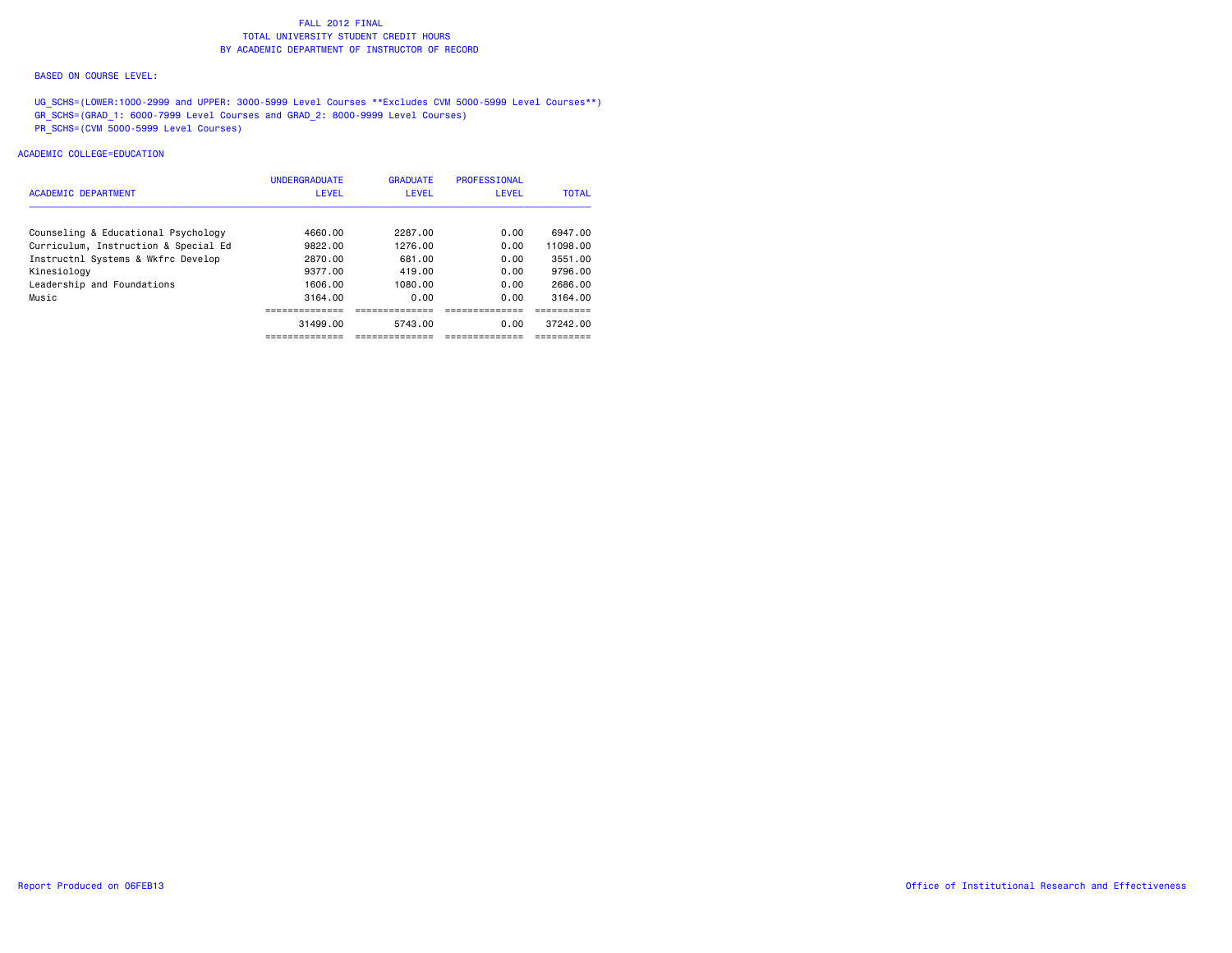#### BASED ON COURSE LEVEL:

UG\_SCHS=(LOWER:1000-2999 and UPPER: 3000-5999 Level Courses \*\*Excludes CVM 5000-5999 Level Courses\*\*) GR\_SCHS=(GRAD\_1: 6000-7999 Level Courses and GRAD\_2: 8000-9999 Level Courses) PR\_SCHS=(CVM 5000-5999 Level Courses)

## ACADEMIC COLLEGE=ENGINEERING

|                            | <b>UNDERGRADUATE</b> | <b>GRADUATE</b> | PROFESSIONAL |           |
|----------------------------|----------------------|-----------------|--------------|-----------|
| ACADEMIC DEPARTMENT        | <b>LEVEL</b>         | <b>LEVEL</b>    | LEVEL        | TOTAL     |
|                            |                      |                 |              |           |
| Aerospace Engineering      | 3405.00              | 445,00          | 0.00         | 3850.00   |
| Ag & Bio Engineering       | 1201.00              | 136.00          | 0.00         | 1337.00   |
| Chemical Engineering       | 1392.00              | 135.00          | 0.00         | 1527.00   |
| Civil & Environmental Engr | 2278.00              | 508.00          | 0.00         | 2786.00   |
| Computer Science & Engr    | 2835.00              | 855.00          | 0.00         | 3690.00   |
| Electrical & Computer Engr | 3096.00              | 855.00          | 0.00         | 3951.00   |
| Industrial & Systems Engr  | 1874.60              | 581.00          | 0.00         | 2455.60   |
| Mechanical Engineering     | 2635.00              | 765.00          | 0.00         | 3400.00   |
|                            |                      |                 |              |           |
|                            | 18716.60             | 4280.00         | 0.00         | 22996.60  |
|                            | ==============       | -----------     | -----------  | --------- |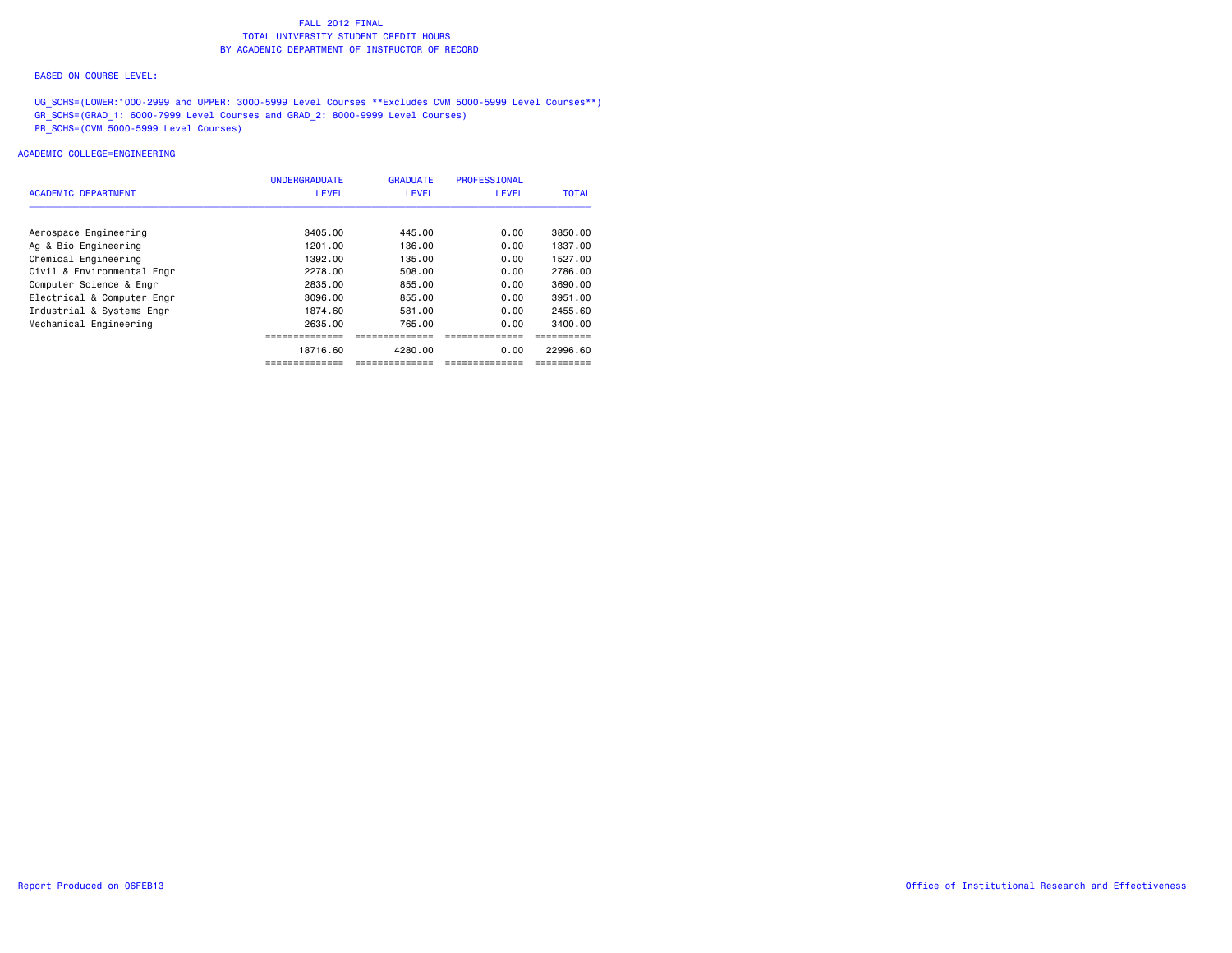#### BASED ON COURSE LEVEL:

UG\_SCHS=(LOWER:1000-2999 and UPPER: 3000-5999 Level Courses \*\*Excludes CVM 5000-5999 Level Courses\*\*) GR\_SCHS=(GRAD\_1: 6000-7999 Level Courses and GRAD\_2: 8000-9999 Level Courses) PR\_SCHS=(CVM 5000-5999 Level Courses)

## ACADEMIC COLLEGE=FOREST RESOURCES

| <b>ACADEMIC DEPARTMENT</b>    | <b>UNDERGRADUATE</b><br><b>LEVEL</b> | <b>GRADUATE</b><br><b>LEVEL</b> | PROFESSIONAL<br><b>LEVEL</b> | <b>TOTAL</b> |
|-------------------------------|--------------------------------------|---------------------------------|------------------------------|--------------|
| Forest Products               | 87.00                                | 198.00                          | 0.00                         | 285.00       |
| Forestry                      | 980.00                               | 353.00                          | 0.00                         | 1333.00      |
| Wildlife, Fish. & Aquaculture | 1250.00                              | 653.00                          | 0.00                         | 1903.00      |
|                               |                                      |                                 |                              |              |
|                               | 2317.00                              | 1204.00                         | 0.00                         | 3521.00      |
|                               |                                      |                                 |                              |              |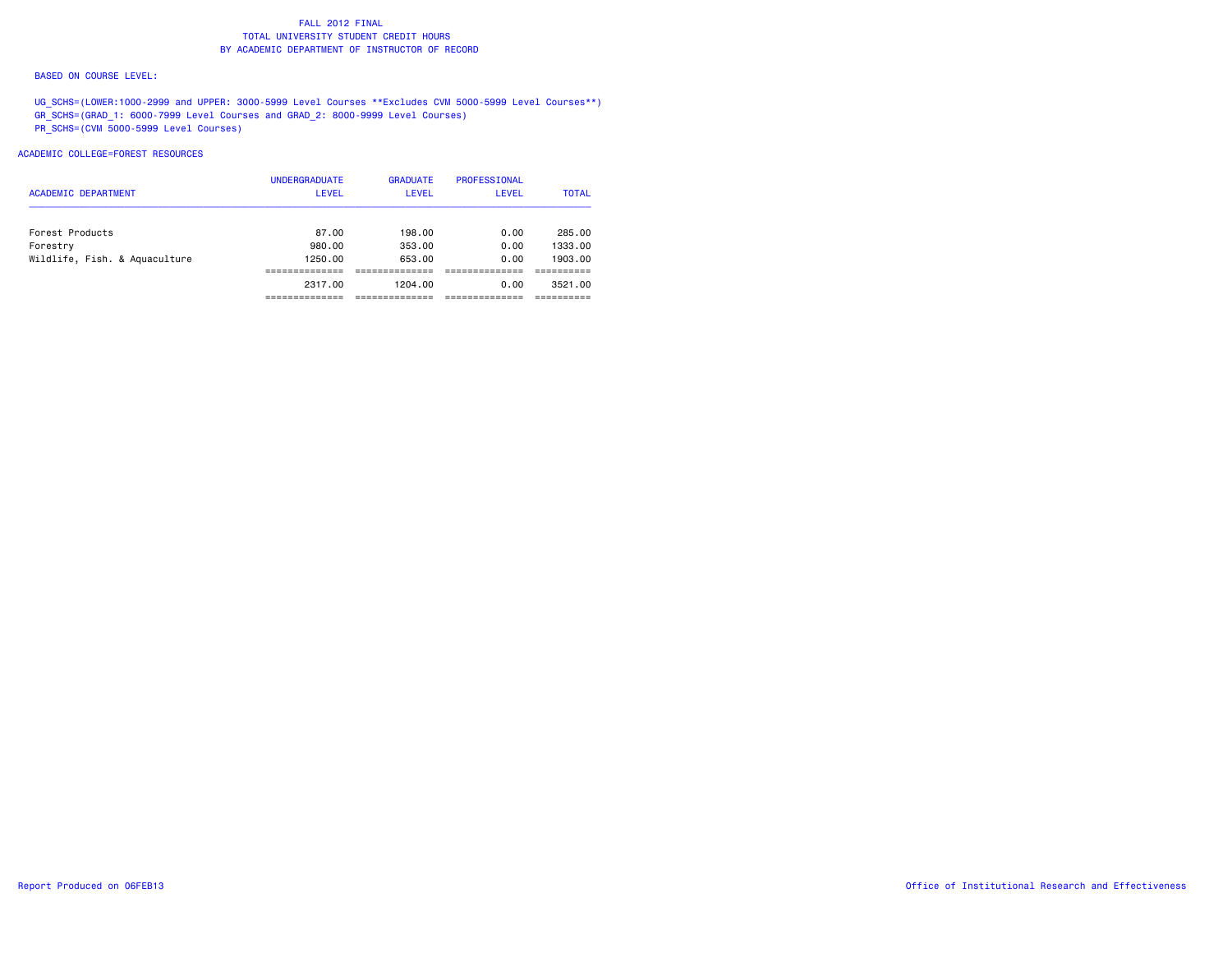#### BASED ON COURSE LEVEL:

UG\_SCHS=(LOWER:1000-2999 and UPPER: 3000-5999 Level Courses \*\*Excludes CVM 5000-5999 Level Courses\*\*) GR\_SCHS=(GRAD\_1: 6000-7999 Level Courses and GRAD\_2: 8000-9999 Level Courses) PR\_SCHS=(CVM 5000-5999 Level Courses)

## ACADEMIC COLLEGE=VETERINARY MEDICINE

| <b>ACADEMIC DEPARTMENT</b> | <b>UNDERGRADUATE</b><br><b>LEVEL</b> | <b>GRADUATE</b><br>LEVEL | PROFESSIONAL<br>LEVEL | <b>TOTAL</b> |
|----------------------------|--------------------------------------|--------------------------|-----------------------|--------------|
| Veterinary Medicine        | 694.00                               | 484.00                   | 6711.00               | 7889.00      |
|                            |                                      |                          |                       |              |
|                            | 694.00                               | 484.00                   | 6711.00               | 7889.00      |
|                            |                                      |                          |                       |              |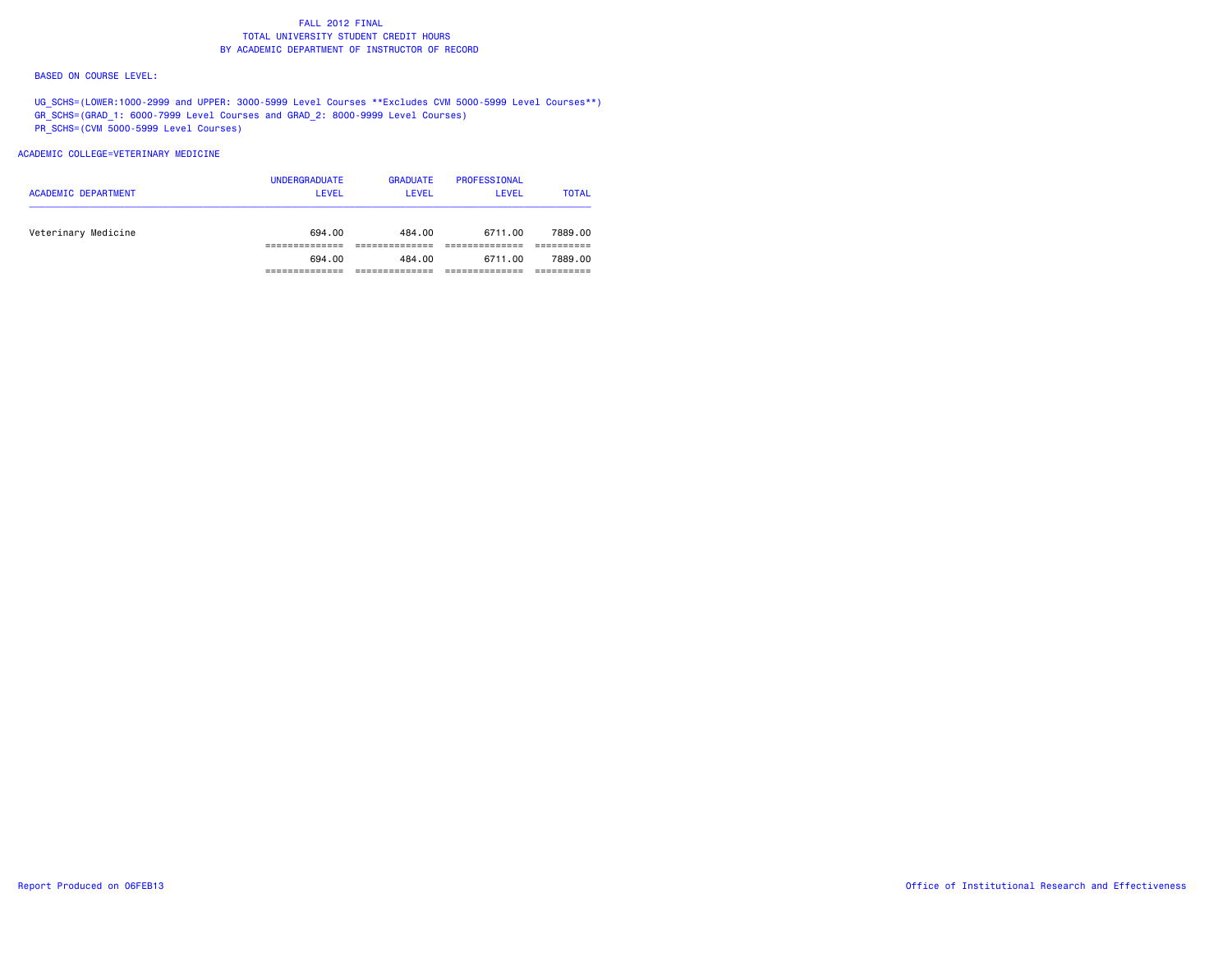#### BASED ON COURSE LEVEL:

UG\_SCHS=(LOWER:1000-2999 and UPPER: 3000-5999 Level Courses \*\*Excludes CVM 5000-5999 Level Courses\*\*) GR\_SCHS=(GRAD\_1: 6000-7999 Level Courses and GRAD\_2: 8000-9999 Level Courses) PR\_SCHS=(CVM 5000-5999 Level Courses)

## ACADEMIC COLLEGE=ACADEMIC AFFAIRS

| Non-Academic   | 48.00  | 3.00 | 0.00 | 51.00  |
|----------------|--------|------|------|--------|
| Provost Office | 195.30 | 0.00 | 0.00 | 195.30 |
|                | 243.30 | 3.00 | 0.00 | 246.30 |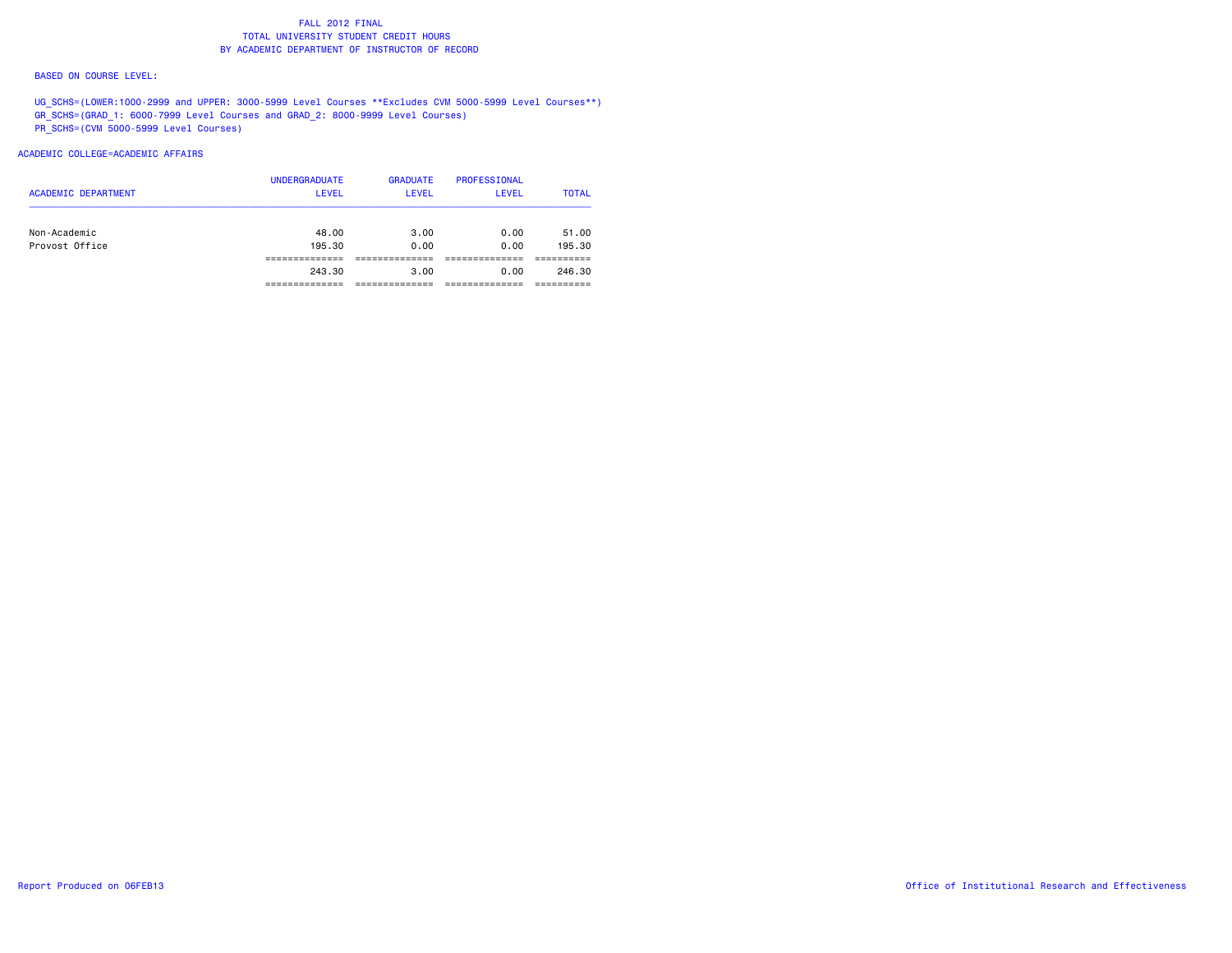#### ACADEMIC COLLEGE=AG & LIFE SCIENCES

|                                                   |                        |                               | <b>Tenure</b>  | <b>Course</b> |              |                       |     |             |             |                        | Prim       | Inst           | Total              | UG                                                                                                                                                                                                                                                                                                                                                                                                                                                                                               | <b>GR</b>       | <b>PR</b>                   | Total                     |
|---------------------------------------------------|------------------------|-------------------------------|----------------|---------------|--------------|-----------------------|-----|-------------|-------------|------------------------|------------|----------------|--------------------|--------------------------------------------------------------------------------------------------------------------------------------------------------------------------------------------------------------------------------------------------------------------------------------------------------------------------------------------------------------------------------------------------------------------------------------------------------------------------------------------------|-----------------|-----------------------------|---------------------------|
| ACADEMIC DEPARTMENT                               | <b>Instructor Name</b> | Rank                          | <b>Status</b>  | Cip#          | <b>CRN</b>   | Course #              | Sec | Type Del    |             | Title                  | <b>Sec</b> |                | Per Enrolled       | <b>SCHS</b>                                                                                                                                                                                                                                                                                                                                                                                                                                                                                      | <b>SCHS</b>     | <b>SCHS</b>                 | <b>SCHS</b>               |
| Ag & Bio Engineering                              | Chesser, Gary          | Non-Faculty                   | Not Applicable | 140301        | 30013        | ABE 1073              | 01  | C           | F.          | Ag Mechanics           | P          | $\mathbf{1}$   | 20.00              | 60.00                                                                                                                                                                                                                                                                                                                                                                                                                                                                                            | 0.00            | 0.00                        | 60.00                     |
|                                                   |                        |                               |                |               |              | 30014 ABE 1073        | 02  | К           | F           | Ag Mechanics           | P          | -1             | 10.00              | 0.00                                                                                                                                                                                                                                                                                                                                                                                                                                                                                             | 0.00            | 0.00                        | 0.00                      |
|                                                   |                        |                               |                |               |              | 30015 ABE 1073        | 03  | К           | F.          | Ag Mechanics           | P          | $\mathbf{1}$   | 10.00              | 0.00                                                                                                                                                                                                                                                                                                                                                                                                                                                                                             | 0.00            | 0.00                        | 0.00                      |
|                                                   |                        |                               |                |               |              |                       |     |             |             |                        |            |                | 40.00              | 60.00                                                                                                                                                                                                                                                                                                                                                                                                                                                                                            | 0.00            | 0.00                        | 60.00                     |
|                                                   | Davis, Jeremiah        | Assistant Prof                | Ten Track      |               |              | 140301 35775 ABE 9000 | 02  | D           | F           | Research / Diss        | P          | $\mathbf{1}$   | 1.00               | 0.00                                                                                                                                                                                                                                                                                                                                                                                                                                                                                             | 9.00            | 0.00                        | 9.00                      |
|                                                   |                        |                               |                |               | 35786        | ABE 8000              | 02  | D           | F.          | Research / Thesis      | P          | -1             | 3.00               | 0.00                                                                                                                                                                                                                                                                                                                                                                                                                                                                                             | 16.00           | 0.00                        | 16.00                     |
|                                                   |                        |                               |                |               | 150699 30030 | ABE 4383              | 01  | C           | F           | Bldg Const             | P          | $\mathbf{1}$   | 28.00              | 84.00                                                                                                                                                                                                                                                                                                                                                                                                                                                                                            | 0.00            | 0.00                        | 84.00                     |
|                                                   |                        |                               |                |               | 30041        | ABE 6383              | 01  | C           | F           | Bldg Const             | P          | $\mathbf{1}$   | 1.00               | 0.00                                                                                                                                                                                                                                                                                                                                                                                                                                                                                             | 3.00            | 0.00                        | 3.00                      |
|                                                   |                        |                               |                |               |              |                       |     |             |             |                        |            |                | 33.00              | 84.00                                                                                                                                                                                                                                                                                                                                                                                                                                                                                            | 28.00           | 0.00                        | 112.00                    |
|                                                   | Paz, Joel              | Assistant Prof                | Ten Track      | 140301        | 35779        | ABE 9000              | 06  | D           | F           | Research / Diss        | P          | $\mathbf{1}$   | 1.00               | 0.00                                                                                                                                                                                                                                                                                                                                                                                                                                                                                             | 3.00            | 0.00                        | 3.00                      |
|                                                   |                        |                               |                |               | 35790        | ABE 8000              | 06  | D           | F           | Research / Thesis      | P          | $\mathbf{1}$   | 1.00               | 0.00                                                                                                                                                                                                                                                                                                                                                                                                                                                                                             | 3.00            | 0.00                        | 3.00                      |
|                                                   |                        |                               |                |               | 150699 30020 | ABE 2873              | 01  | C           | F           | Land Surveying         | P          | $\mathbf{1}$   | 25.00              | 75.00                                                                                                                                                                                                                                                                                                                                                                                                                                                                                            | 0.00            | 0.00                        | 75.00                     |
|                                                   |                        |                               |                |               | 30021        | ABE 2873              | 02  | К           | F           | Land Surveying         | P          | $\overline{1}$ | 14.00              | 0.00                                                                                                                                                                                                                                                                                                                                                                                                                                                                                             | 0.00            | 0.00                        | 0.00                      |
|                                                   |                        |                               |                |               |              | 30022 ABE 2873        | 03  | К           | F.          | Land Surveying         | P          | -1             | 11.00              | 0.00                                                                                                                                                                                                                                                                                                                                                                                                                                                                                             | 0.00            | 0.00                        | 0.00                      |
|                                                   |                        |                               |                |               |              |                       |     |             |             |                        |            |                | 52.00              | 75.00                                                                                                                                                                                                                                                                                                                                                                                                                                                                                            | 6.00            | 0.00                        | 81.00                     |
|                                                   | Yu, Fei                | Assistant Prof                | Ten Track      | 140301        | 35784        | ABE 9000              | 11  | D           | F           | Research / Diss        | P          | -1             | 4.00               | 0.00                                                                                                                                                                                                                                                                                                                                                                                                                                                                                             | 16.00           | 0.00                        | 16.00                     |
|                                                   |                        |                               |                |               | 35795        | ABE 8000              | 11  | D           | F           | Research / Thesis      | P          | $\mathbf{1}$   | 3.00               | 0.00                                                                                                                                                                                                                                                                                                                                                                                                                                                                                             | 19.00           | 0.00                        | 19.00                     |
|                                                   |                        |                               |                |               | 35935        | ABE 7000              | 01  | $\mathbf I$ | F           | Directed Indiv Study P |            | $\mathbf{1}$   | 1.00               | 0.00                                                                                                                                                                                                                                                                                                                                                                                                                                                                                             | 3.00            | 0.00                        | 3.00                      |
|                                                   |                        |                               |                |               |              |                       |     |             |             |                        |            |                | 8.00               | 0.00                                                                                                                                                                                                                                                                                                                                                                                                                                                                                             | 38.00           | 0.00                        | 38.00                     |
| -------------------------<br>Ag & Bio Engineering |                        |                               |                |               |              |                       |     |             |             |                        |            |                | ========<br>133.00 | $\begin{array}{cccccccccc} \multicolumn{2}{c}{} & \multicolumn{2}{c}{} & \multicolumn{2}{c}{} & \multicolumn{2}{c}{} & \multicolumn{2}{c}{} & \multicolumn{2}{c}{} & \multicolumn{2}{c}{} & \multicolumn{2}{c}{} & \multicolumn{2}{c}{} & \multicolumn{2}{c}{} & \multicolumn{2}{c}{} & \multicolumn{2}{c}{} & \multicolumn{2}{c}{} & \multicolumn{2}{c}{} & \multicolumn{2}{c}{} & \multicolumn{2}{c}{} & \multicolumn{2}{c}{} & \multicolumn{2}{c}{} & \multicolumn{2}{c}{} & \mult$<br>219.00 | 72.00           | <b>EDEDEDER</b><br>0.00     | $= 22222222222$<br>291.00 |
| ==========================                        |                        |                               |                |               |              |                       |     |             |             |                        |            |                | <b>BEBBBBBB</b>    | <b>EDEDEDED</b>                                                                                                                                                                                                                                                                                                                                                                                                                                                                                  | <b>EDEDEDED</b> | $=$ $=$ $=$ $=$ $=$ $=$ $=$ |                           |
| Agricultural Economics                            | Barnes, James          | Ext Assist Prof Non-Ten Track |                |               |              | 520601 36317 AEC 6353 | 501 | C           | $\mathbf 0$ | Intro to Regional Ec P |            | $\mathbf{1}$   | 7.00               | 0.00                                                                                                                                                                                                                                                                                                                                                                                                                                                                                             | 21.00           | 0.00                        | 21.00                     |
|                                                   |                        |                               |                |               |              |                       |     |             |             |                        |            |                | 7.00               | 0.00                                                                                                                                                                                                                                                                                                                                                                                                                                                                                             | 21.00           | 0.00                        | 21.00                     |
|                                                   | Barnett, Barry         | Professor                     | Tenured        |               |              | 010103 30156 AEC 8611 | 01  | C           | F.          | Research Seminar I     | P          | $\mathbf{1}$   | 6.00               | 0.00                                                                                                                                                                                                                                                                                                                                                                                                                                                                                             | 6.00            | 0.00                        | 6.00                      |
|                                                   |                        |                               |                |               |              | 450601 30154 AEC 8163 | 01  | C           | F           | Consum, Produc, Mark P |            | $\mathbf{1}$   | 7.00               | 0.00                                                                                                                                                                                                                                                                                                                                                                                                                                                                                             | 21.00           | 0.00                        | 21.00                     |
|                                                   |                        |                               |                |               |              |                       |     |             |             |                        |            |                |                    |                                                                                                                                                                                                                                                                                                                                                                                                                                                                                                  |                 |                             |                           |
|                                                   |                        |                               |                |               |              |                       |     |             |             |                        |            |                | 13.00              | 0.00                                                                                                                                                                                                                                                                                                                                                                                                                                                                                             | 27.00           | 0.00                        | 27.00                     |
|                                                   | Coatney, Kalyn         | Assistant Prof                | Ten Track      |               | 010103 30139 | AEC 4133              | 01  | C           | F           | Food Markets & Price P |            | $\mathbf{1}$   | 20.00              | 60.00                                                                                                                                                                                                                                                                                                                                                                                                                                                                                            | 0.00            | 0.00                        | 60.00                     |
|                                                   |                        |                               |                |               | 30148        | AEC 6133              | 01  | C           | F           | Analysis Food Mkt/Pr P |            | $\mathbf{1}$   | 2.00               | 0.00                                                                                                                                                                                                                                                                                                                                                                                                                                                                                             | 6.00            | 0.00                        | 6.00                      |
|                                                   |                        |                               |                |               |              | 30155 AEC 8403        | 01  | C           | F.          | Game Theory            | P          | $\mathbf{1}$   | 8.00               | 0.00                                                                                                                                                                                                                                                                                                                                                                                                                                                                                             | 24.00           | 0.00                        | 24.00                     |
|                                                   |                        |                               |                |               |              |                       |     |             |             |                        |            |                | 30.00              | 60.00                                                                                                                                                                                                                                                                                                                                                                                                                                                                                            | 30.00           | 0.00                        | 90.00                     |
|                                                   | Coble, Keith           | Professor                     | Tenured        |               |              | 010103 35512 AEC 8000 | 02  | D           | -F          | Research / Thesis      | P          | -1             | 1.00               | 0.00                                                                                                                                                                                                                                                                                                                                                                                                                                                                                             | 6.00            | 0.00                        | 6.00                      |
|                                                   |                        |                               |                |               |              |                       |     |             |             |                        |            |                | 1.00               | 0.00                                                                                                                                                                                                                                                                                                                                                                                                                                                                                             | 6.00            | 0.00                        | 6.00                      |
|                                                   | Freeman, Matthew       | Assistant Prof                | Ten Track      |               | 010103 30132 | AEC 2713              | 01  | C           | -F          | Intro to Food & Reso P |            | $\mathbf{1}$   | 111.00             | 333.00                                                                                                                                                                                                                                                                                                                                                                                                                                                                                           | 0.00            | 0.00                        | 333.00                    |
|                                                   |                        |                               |                |               | 30133        | AEC 2713              | H01 | C           | -F          | Hon Intro to Food & P  |            | $\mathbf{1}$   | 4.00               | 12.00                                                                                                                                                                                                                                                                                                                                                                                                                                                                                            | 0.00            | 0.00                        | 12.00                     |
|                                                   |                        |                               |                |               |              | 30140 AEC 4243        | 01  | C           | F.          | Natural Resource Eco P |            | $\overline{1}$ | 7.00               | 21.00                                                                                                                                                                                                                                                                                                                                                                                                                                                                                            | 0.00            | 0.00                        | 21.00                     |

Report Produced on 08FEB13 Office of Institutional Research and Effectiveness

TOTAL University - BASED ON COURSE LEVEL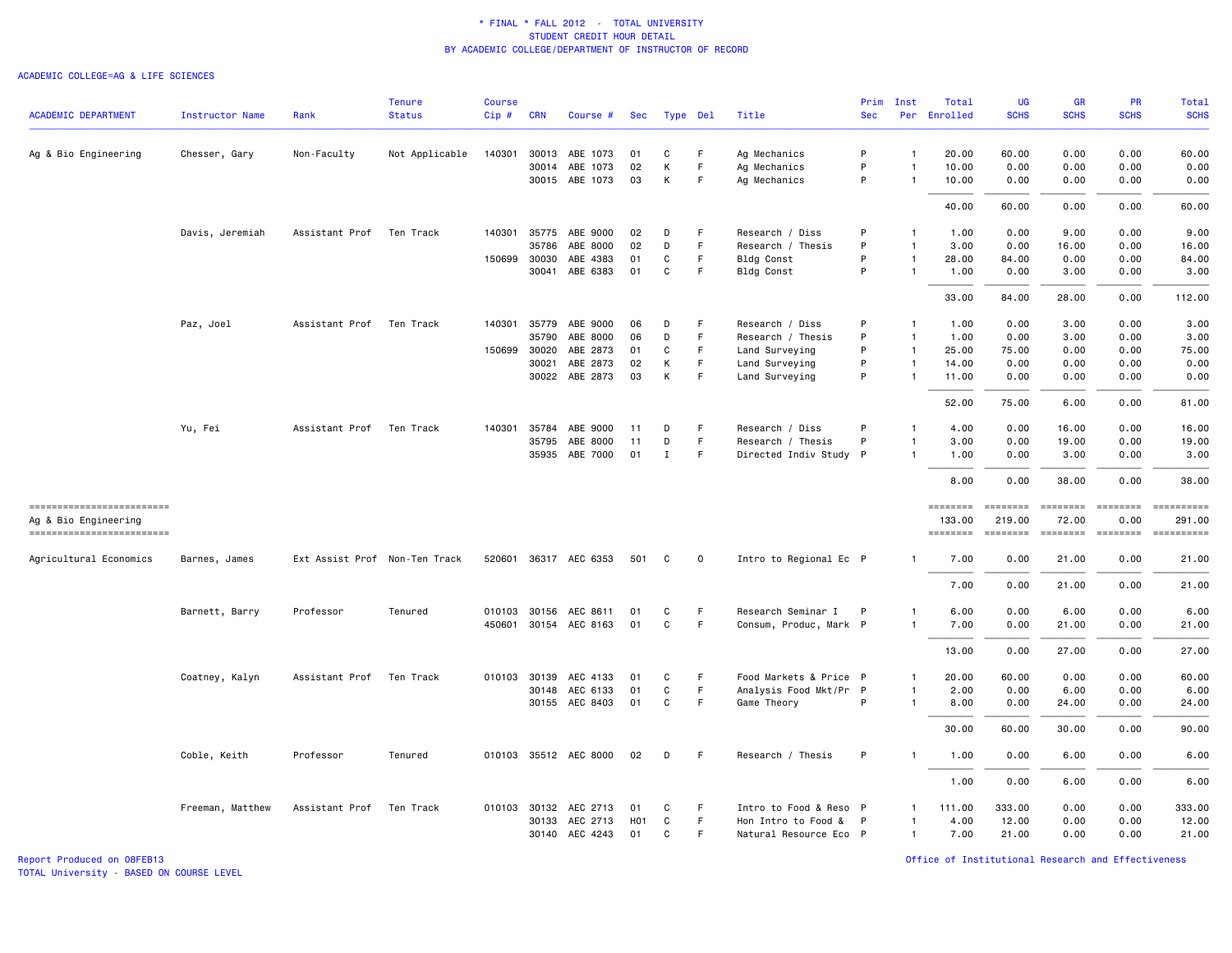#### ACADEMIC COLLEGE=AG & LIFE SCIENCES

| <b>ACADEMIC DEPARTMENT</b> | <b>Instructor Name</b>                           | Rank                   | <b>Tenure</b><br><b>Status</b> | <b>Course</b><br>Cip# | <b>CRN</b> | Course #                                      | Sec      |              | Type Del | Title                          | Prim<br><b>Sec</b> | Inst           | Total<br>Per Enrolled | UG<br><b>SCHS</b> | GR<br><b>SCHS</b> | PR<br><b>SCHS</b> | <b>Total</b><br><b>SCHS</b> |
|----------------------------|--------------------------------------------------|------------------------|--------------------------------|-----------------------|------------|-----------------------------------------------|----------|--------------|----------|--------------------------------|--------------------|----------------|-----------------------|-------------------|-------------------|-------------------|-----------------------------|
| Agricultural Economics     | Freeman, Matthew                                 | Assistant Prof         | Ten Track                      |                       |            | 010103 30149 AEC 6243                         | 01       | C            | F.       | Natural Resource Eco P         |                    | $\mathbf{1}$   | 8.00                  | 0.00              | 24.00             | 0.00              | 24.00                       |
|                            |                                                  |                        |                                |                       |            |                                               |          |              |          |                                |                    |                | 130.00                | 366.00            | 24.00             | 0.00              | 390.00                      |
|                            | Gallardo Estrella, Ext Assist Prof Non-Ten Track |                        |                                |                       |            | 440401 33082 PPA 8903<br>451001 33126 PS 8903 | 01<br>01 | S<br>S       | F.<br>F  | Public Policy<br>Public Policy | P<br>P             | $\mathbf{1}$   | 13.00<br>3.00         | 0.00<br>0.00      | 39.00<br>9.00     | 0.00<br>0.00      | 39.00<br>9.00               |
|                            |                                                  |                        |                                |                       |            |                                               |          |              |          |                                |                    |                | 16.00                 | 0.00              | 48.00             | 0.00              | 48.00                       |
|                            | Harri, Ardian                                    | Associate Prof Tenured |                                |                       |            | 010103 30138 AEC 4123                         | 01       | C            | F.       | Fin & Comm Futures M P         |                    | 1              | 22.00                 | 66.00             | 0.00              | 0.00              | 66.00                       |
|                            |                                                  |                        |                                |                       |            | 30147 AEC 6123                                | 01       | $\mathtt{C}$ | F        | Fin & Comm Futures M P         |                    | $\mathbf{1}$   | 4.00                  | 0.00              | 12.00             | 0.00              | 12.00                       |
|                            |                                                  |                        |                                |                       |            | 31766 FIN 4123                                | 01       | C            | F.       | Fin & Commodity Futu P         |                    | $\overline{1}$ | 9.00                  | 27.00             | 0.00              | 0.00              | 27.00                       |
|                            |                                                  |                        |                                |                       |            | 31772 FIN 6123                                | 01       | C            | F.       | Fin & Commodity Futu P         |                    | $\overline{1}$ | 6.00                  | 0.00              | 18.00             | 0.00              | 18.00                       |
|                            |                                                  |                        |                                |                       |            | 35513 AEC 8000                                | 03       | D            | F        | Research / Thesis              | P                  | $\mathbf{1}$   | 1.00                  | 0.00              | 3.00              | 0.00              | 3.00                        |
|                            |                                                  |                        |                                |                       |            | 450603 30153 AEC 6733                         | 01       | C            | F        | Economet Anal in Ag            | P                  | $\overline{1}$ | 9.00                  | 0.00              | 27.00             | 0.00              | 27.00                       |
|                            |                                                  |                        |                                |                       |            |                                               |          |              |          |                                |                    |                | 51.00                 | 93,00             | 60.00             | 0.00              | 153.00                      |
|                            | Hood, Kenneth                                    | Ext Prof               | Non-Ten Track                  | 010103 30143          |            | AEC 4711                                      | 01       | L            | F.       | Agri-marketing Pract P         |                    | 1              | 13.00                 | 13.00             | 0.00              | 0.00              | 13.00                       |
|                            |                                                  |                        |                                |                       | 30150      | AEC 6343                                      | 01       | $\mathtt{C}$ | F        | Adv Farm Management P          |                    | $\mathbf{1}$   | 5.00                  | 0.00              | 15.00             | 0.00              | 15.00                       |
|                            |                                                  |                        |                                |                       |            | 010104 30141 AEC 4343                         | 01       | C            | F.       | Adv Farm Management P          |                    | $\mathbf{1}$   | 8.00                  | 24.00             | 0.00              | 0.00              | 24.00                       |
|                            |                                                  |                        |                                |                       |            |                                               |          |              |          |                                |                    |                | 26.00                 | 37.00             | 15.00             | 0.00              | 52.00                       |
|                            | Interis, Matthew                                 | Assistant Prof         | Ten Track                      |                       |            | 010103 35516 AEC 8000                         | 06       | D            | F.       | Research / Thesis              | P                  | $\mathbf{1}$   | 1.00                  | 0.00              | 4.00              | 0.00              | 4.00                        |
|                            |                                                  |                        |                                |                       |            |                                               |          |              |          |                                |                    |                | 1.00                  | 0.00              | 4.00              | 0.00              | 4.00                        |
|                            | Keenum, Mark                                     | Non-Faculty            | Not Applicable                 |                       |            | 240101 35625 HON 4990                         | H02      | C            | F.       | Special Topics in Ho P         |                    | $\mathbf{1}$   | 17.00                 | 17.00             | 0.00              | 0.00              | 17.00                       |
|                            |                                                  |                        |                                |                       |            |                                               |          |              |          |                                |                    |                | 17.00                 | 17.00             | 0.00              | 0.00              | 17.00                       |
|                            | Little, Randall                                  | Professor              | Tenured                        | 010101 30131          |            | AEC 2611                                      | 01       | C            | F.       | Seminar I                      | P                  | $\mathbf{1}$   | 44.00                 | 44.00             | 0.00              | 0.00              | 44.00                       |
|                            |                                                  |                        |                                |                       |            | 30142 AEC 4530                                | 01       | E            | F.       | Internship AEC-AGBM            | P                  | $\overline{1}$ | 17.00                 | 52.00             | 0.00              | 0.00              | 52.00                       |
|                            |                                                  |                        |                                | 010103 30134          |            | AEC 3113                                      | 01       | C            | F        | Intro To Quant Econ            | P                  | $\overline{1}$ | 31.00                 | 93.00             | 0.00              | 0.00              | 93.00                       |
|                            |                                                  |                        |                                |                       | 30136      | AEC 3513                                      | 01       | C            | F.       | Food & Fiber Product P         |                    | $\overline{1}$ | 25.00                 | 75.00             | 0.00              | 0.00              | 75.00                       |
|                            |                                                  |                        |                                |                       | 35685      | AEC 4000                                      | 01       | $\mathbf{I}$ | F.       | Directed Indiv Study P         |                    | $\overline{1}$ | 1.00                  | 3.00              | 0.00              | 0.00              | 3.00                        |
|                            |                                                  |                        |                                |                       |            | 36415 AEC 4000                                | 03       | Ι.           | F.       | Directed Indiv Study P         |                    | -1             | 1.00                  | 6.00              | 0.00              | 0.00              | 6.00                        |
|                            |                                                  |                        |                                |                       |            | 36637 AEC 4000                                | 04       | $\mathbf I$  | F.       | Directed Indiv Study P         |                    | 1              | 1.00                  | 1.00              | 0.00              | 0.00              | 1.00                        |
|                            |                                                  |                        |                                |                       |            |                                               |          |              |          |                                |                    |                | 120.00                | 274.00            | 0.00              | 0.00              | 274.00                      |
|                            | Miller, James                                    | Non-Faculty            | Not Applicable                 |                       |            | 010103 30135 AEC 3133                         | 01       | C            | F.       | Introductory Agribus P         |                    |                | 65.00                 | 195.00            | 0.00              | 0.00              | 195.00                      |
|                            |                                                  |                        |                                |                       |            |                                               |          |              |          |                                |                    |                | 65.00                 | 195.00            | 0.00              | 0.00              | 195.00                      |
|                            | Petrolia, Daniel                                 | Associate Prof         | Tenured                        |                       |            | 010103 35519 AEC 8000                         | 09       | D            | F.       | Research / Thesis              | P                  | -1             | 1.00                  | 0.00              | 6.00              | 0.00              | 6.00                        |
|                            |                                                  |                        |                                |                       |            | 450603 30152 AEC 6713                         | 01       | C            | F        | Quant Econ                     | P                  | $\mathbf{1}$   | 6.00                  | 0.00              | 18.00             | 0.00              | 18.00                       |
|                            |                                                  |                        |                                |                       |            |                                               |          |              |          |                                |                    |                | 7.00                  | 0.00              | 24.00             | 0.00              | 24.00                       |
|                            | Sites, David                                     | Non-Faculty            | Not Applicable                 |                       |            | 010103 30130 AEC 1223                         | 01       | B            | F.       | Comp App for Ag & Li P         |                    | 1              | 19.00                 | 57.00             | 0.00              | 0.00              | 57.00                       |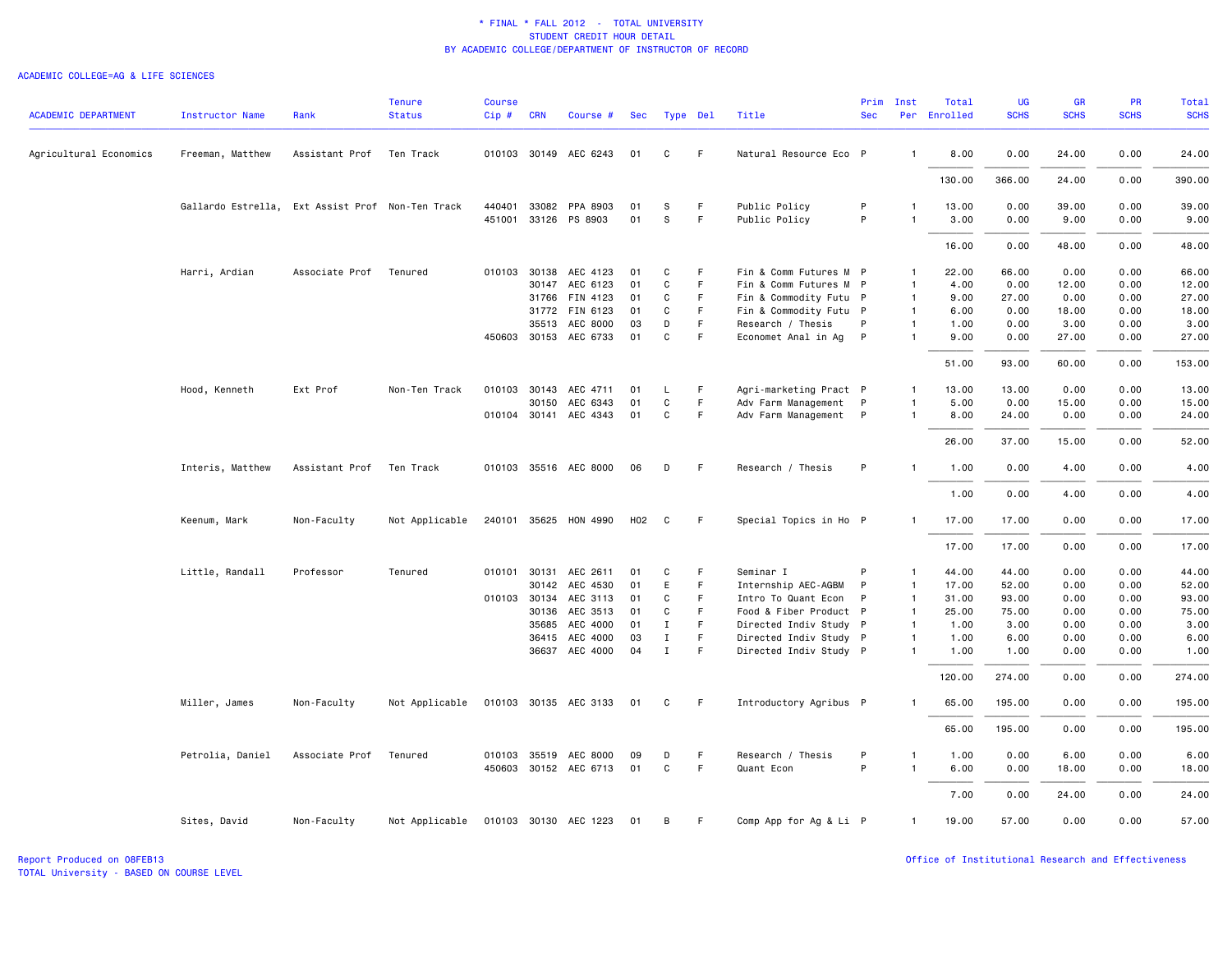#### ACADEMIC COLLEGE=AG & LIFE SCIENCES

| <b>ACADEMIC DEPARTMENT</b>                           | <b>Instructor Name</b>        | Rank                          | <b>Tenure</b><br><b>Status</b> | <b>Course</b><br>$Cip$ # | <b>CRN</b>     | Course #                          | Sec      | Type Del          |        | Title                                  | Prim<br><b>Sec</b> | Inst                           | Total<br>Per Enrolled     | <b>UG</b><br><b>SCHS</b>                                                                                                                                                                                                                                                                                                                                                                                                                                                                        | GR<br><b>SCHS</b>                                                                                                                                                                                                                                                                                                                                                                                                                                                                                                                   | <b>PR</b><br><b>SCHS</b>                                                | <b>Total</b><br><b>SCHS</b>                                                                                                                                                                                                                                                                                                                                                                                                                                                               |
|------------------------------------------------------|-------------------------------|-------------------------------|--------------------------------|--------------------------|----------------|-----------------------------------|----------|-------------------|--------|----------------------------------------|--------------------|--------------------------------|---------------------------|-------------------------------------------------------------------------------------------------------------------------------------------------------------------------------------------------------------------------------------------------------------------------------------------------------------------------------------------------------------------------------------------------------------------------------------------------------------------------------------------------|-------------------------------------------------------------------------------------------------------------------------------------------------------------------------------------------------------------------------------------------------------------------------------------------------------------------------------------------------------------------------------------------------------------------------------------------------------------------------------------------------------------------------------------|-------------------------------------------------------------------------|-------------------------------------------------------------------------------------------------------------------------------------------------------------------------------------------------------------------------------------------------------------------------------------------------------------------------------------------------------------------------------------------------------------------------------------------------------------------------------------------|
|                                                      |                               |                               |                                |                          |                |                                   |          |                   |        |                                        |                    |                                | 19.00                     | 57.00                                                                                                                                                                                                                                                                                                                                                                                                                                                                                           | 0.00                                                                                                                                                                                                                                                                                                                                                                                                                                                                                                                                | 0.00                                                                    | 57.00                                                                                                                                                                                                                                                                                                                                                                                                                                                                                     |
| Agricultural Economics                               | Tack, Jesse                   | Assistant Prof Ten Track      |                                |                          |                | 010103 35521 AEC 8000             | 11       | D                 | F.     | Research / Thesis                      | P                  |                                | 1.00                      | 0.00                                                                                                                                                                                                                                                                                                                                                                                                                                                                                            | 6.00                                                                                                                                                                                                                                                                                                                                                                                                                                                                                                                                | 0.00                                                                    | 6.00                                                                                                                                                                                                                                                                                                                                                                                                                                                                                      |
|                                                      |                               |                               |                                |                          |                |                                   |          |                   |        |                                        |                    |                                | 1.00                      | 0.00                                                                                                                                                                                                                                                                                                                                                                                                                                                                                            | 6.00                                                                                                                                                                                                                                                                                                                                                                                                                                                                                                                                | 0.00                                                                    | 6.00                                                                                                                                                                                                                                                                                                                                                                                                                                                                                      |
|                                                      |                               |                               |                                |                          |                |                                   |          |                   |        |                                        |                    |                                |                           |                                                                                                                                                                                                                                                                                                                                                                                                                                                                                                 |                                                                                                                                                                                                                                                                                                                                                                                                                                                                                                                                     |                                                                         |                                                                                                                                                                                                                                                                                                                                                                                                                                                                                           |
|                                                      | Turner, Steven                | Professor                     | Tenured                        |                          | 30146          | 010103 30137 AEC 4113<br>AEC 6113 | 01<br>01 | C<br>$\mathtt{C}$ | F<br>F | Agribusiness Firm Mg P                 | P                  | 1<br>$\mathbf{1}$              | 20.00<br>3.00             | 60.00<br>0.00                                                                                                                                                                                                                                                                                                                                                                                                                                                                                   | 0.00<br>9.00                                                                                                                                                                                                                                                                                                                                                                                                                                                                                                                        | 0.00<br>0.00                                                            | 60.00<br>9.00                                                                                                                                                                                                                                                                                                                                                                                                                                                                             |
|                                                      |                               |                               |                                |                          |                | 521003 33320 SLCE 1001            | F01      | C                 | F      | Agribus Firm Mgt<br>First Year Seminar | P                  |                                | 24.00                     | 24.00                                                                                                                                                                                                                                                                                                                                                                                                                                                                                           | 0.00                                                                                                                                                                                                                                                                                                                                                                                                                                                                                                                                | 0.00                                                                    | 24.00                                                                                                                                                                                                                                                                                                                                                                                                                                                                                     |
|                                                      |                               |                               |                                |                          |                |                                   |          |                   |        |                                        |                    |                                |                           |                                                                                                                                                                                                                                                                                                                                                                                                                                                                                                 |                                                                                                                                                                                                                                                                                                                                                                                                                                                                                                                                     |                                                                         |                                                                                                                                                                                                                                                                                                                                                                                                                                                                                           |
|                                                      |                               |                               |                                |                          |                |                                   |          |                   |        |                                        |                    |                                | 47.00                     | 84.00                                                                                                                                                                                                                                                                                                                                                                                                                                                                                           | 9.00                                                                                                                                                                                                                                                                                                                                                                                                                                                                                                                                | 0.00                                                                    | 93.00                                                                                                                                                                                                                                                                                                                                                                                                                                                                                     |
| ==========================<br>Agricultural Economics |                               |                               |                                |                          |                |                                   |          |                   |        |                                        |                    |                                | <b>ESSESSEE</b><br>551.00 | $\begin{array}{cccccc} \multicolumn{2}{c}{} & \multicolumn{2}{c}{} & \multicolumn{2}{c}{} & \multicolumn{2}{c}{} & \multicolumn{2}{c}{} & \multicolumn{2}{c}{} & \multicolumn{2}{c}{} & \multicolumn{2}{c}{} & \multicolumn{2}{c}{} & \multicolumn{2}{c}{} & \multicolumn{2}{c}{} & \multicolumn{2}{c}{} & \multicolumn{2}{c}{} & \multicolumn{2}{c}{} & \multicolumn{2}{c}{} & \multicolumn{2}{c}{} & \multicolumn{2}{c}{} & \multicolumn{2}{c}{} & \multicolumn{2}{c}{} & \multic$<br>1183.00 | $\begin{array}{c} \multicolumn{3}{c} {\small \texttt{m}} = \multicolumn{3}{c} {\small \texttt{m}} = \multicolumn{3}{c} {\small \texttt{m}} = \multicolumn{3}{c} {\small \texttt{m}} = \multicolumn{3}{c} {\small \texttt{m}} = \multicolumn{3}{c} {\small \texttt{m}} = \multicolumn{3}{c} {\small \texttt{m}} = \multicolumn{3}{c} {\small \texttt{m}} = \multicolumn{3}{c} {\small \texttt{m}} = \multicolumn{3}{c} {\small \texttt{m}} = \multicolumn{3}{c} {\small \texttt{m}} = \multicolumn{3}{c} {\small \texttt{$<br>274.00 | 0.00                                                                    | ==========<br>1457.00                                                                                                                                                                                                                                                                                                                                                                                                                                                                     |
| ==========================                           |                               |                               |                                |                          |                |                                   |          |                   |        |                                        |                    |                                | ========                  | ========                                                                                                                                                                                                                                                                                                                                                                                                                                                                                        |                                                                                                                                                                                                                                                                                                                                                                                                                                                                                                                                     | $\qquad \qquad \equiv \equiv \equiv \equiv \equiv \equiv \equiv \equiv$ | $\begin{minipage}{0.03\linewidth} \begin{tabular}{l} \multicolumn{2}{l}{} & \multicolumn{2}{l}{} & \multicolumn{2}{l}{} \\ \multicolumn{2}{l}{} & \multicolumn{2}{l}{} & \multicolumn{2}{l}{} \\ \multicolumn{2}{l}{} & \multicolumn{2}{l}{} & \multicolumn{2}{l}{} \\ \multicolumn{2}{l}{} & \multicolumn{2}{l}{} & \multicolumn{2}{l}{} \\ \multicolumn{2}{l}{} & \multicolumn{2}{l}{} & \multicolumn{2}{l}{} \\ \multicolumn{2}{l}{} & \multicolumn{2}{l}{} & \multicolumn{2}{l}{} \\$ |
| Animal Dairy Science                                 | Boland, Holly                 | Ext Assist Prof Non-Ten Track |                                |                          |                | 020201 35415 ADS 9000             | 01       | D                 | F      | Research/Diss                          | P                  | -1                             | 1.00                      | 0.00                                                                                                                                                                                                                                                                                                                                                                                                                                                                                            | 6.00                                                                                                                                                                                                                                                                                                                                                                                                                                                                                                                                | 0.00                                                                    | 6.00                                                                                                                                                                                                                                                                                                                                                                                                                                                                                      |
|                                                      |                               |                               |                                |                          |                |                                   |          |                   |        |                                        |                    |                                | 1.00                      | 0.00                                                                                                                                                                                                                                                                                                                                                                                                                                                                                            | 6.00                                                                                                                                                                                                                                                                                                                                                                                                                                                                                                                                | 0.00                                                                    | 6.00                                                                                                                                                                                                                                                                                                                                                                                                                                                                                      |
|                                                      | Huntington, Caroly Instructor |                               | Non-Ten Track                  |                          |                | 010101 30099 ADS 3312             | 01       | L.                | F      | Livestock Mgt Prac                     | P                  | $\mathbf{1}$                   | 22.00                     | 44.00                                                                                                                                                                                                                                                                                                                                                                                                                                                                                           | 0.00                                                                                                                                                                                                                                                                                                                                                                                                                                                                                                                                | 0.00                                                                    | 44.00                                                                                                                                                                                                                                                                                                                                                                                                                                                                                     |
|                                                      |                               |                               |                                |                          | 30107          | ADS 4423                          | 01       | E                 | F.     | ADS Internship                         | P                  | $\mathbf{1}$                   | 1.00                      | 3.00                                                                                                                                                                                                                                                                                                                                                                                                                                                                                            | 0.00                                                                                                                                                                                                                                                                                                                                                                                                                                                                                                                                | 0.00                                                                    | 3.00                                                                                                                                                                                                                                                                                                                                                                                                                                                                                      |
|                                                      |                               |                               |                                | 010901                   | 30085          | ADS 1114                          | 01       | C                 | F      | Animal Science                         | P                  | $\mathbf{1}$                   | 95.00                     | 380.00                                                                                                                                                                                                                                                                                                                                                                                                                                                                                          | 0.00                                                                                                                                                                                                                                                                                                                                                                                                                                                                                                                                | 0.00                                                                    | 380.00                                                                                                                                                                                                                                                                                                                                                                                                                                                                                    |
|                                                      |                               |                               |                                |                          | 30086          | ADS 1114                          | 02       | К                 | F.     | Animal Science                         | P                  | $\mathbf{1}$                   | 26.00                     | 0.00                                                                                                                                                                                                                                                                                                                                                                                                                                                                                            | 0.00                                                                                                                                                                                                                                                                                                                                                                                                                                                                                                                                | 0.00                                                                    | 0.00                                                                                                                                                                                                                                                                                                                                                                                                                                                                                      |
|                                                      |                               |                               |                                |                          | 30087          | ADS 1114                          | 03       | К                 | F<br>F | Animal Science                         | P<br>P             | $\overline{1}$<br>$\mathbf{1}$ | 25.00                     | 0.00                                                                                                                                                                                                                                                                                                                                                                                                                                                                                            | 0.00                                                                                                                                                                                                                                                                                                                                                                                                                                                                                                                                | 0.00                                                                    | 0.00                                                                                                                                                                                                                                                                                                                                                                                                                                                                                      |
|                                                      |                               |                               |                                |                          | 30088<br>30089 | ADS 1114<br>ADS 1114              | 04<br>05 | К<br>K            | F      | Animal Science<br>Animal Science       | P                  | $\mathbf{1}$                   | 31.00<br>28.00            | 0.00<br>0.00                                                                                                                                                                                                                                                                                                                                                                                                                                                                                    | 0.00<br>0.00                                                                                                                                                                                                                                                                                                                                                                                                                                                                                                                        | 0.00<br>0.00                                                            | 0.00<br>0.00                                                                                                                                                                                                                                                                                                                                                                                                                                                                              |
|                                                      |                               |                               |                                |                          | 30090          | ADS 1114                          | 06       | C                 | F      | Animal Science                         | P                  | $\mathbf{1}$                   | 15.00                     | 60.00                                                                                                                                                                                                                                                                                                                                                                                                                                                                                           | 0.00                                                                                                                                                                                                                                                                                                                                                                                                                                                                                                                                | 0.00                                                                    | 60.00                                                                                                                                                                                                                                                                                                                                                                                                                                                                                     |
|                                                      |                               |                               |                                | 020101                   | 35906          | GA 4990                           | 01       | C                 | F      | Special Topic In GA                    | P                  | $\mathbf{1}$                   | 15.00                     | 15.00                                                                                                                                                                                                                                                                                                                                                                                                                                                                                           | 0.00                                                                                                                                                                                                                                                                                                                                                                                                                                                                                                                                | 0.00                                                                    | 15.00                                                                                                                                                                                                                                                                                                                                                                                                                                                                                     |
|                                                      |                               |                               |                                |                          | 35907          | GA 4990                           | 02       | C                 | F      | Special Topic In GA                    | P                  | $\mathbf{1}$                   | 15.00                     | 15.00                                                                                                                                                                                                                                                                                                                                                                                                                                                                                           | 0.00                                                                                                                                                                                                                                                                                                                                                                                                                                                                                                                                | 0.00                                                                    | 15.00                                                                                                                                                                                                                                                                                                                                                                                                                                                                                     |
|                                                      |                               |                               |                                |                          |                | 35908 GA 4990                     | 03       | $\mathbf{C}$      | F      | Special Topic In GA                    | P                  | $\mathbf{1}$                   | 4.00                      | 4.00                                                                                                                                                                                                                                                                                                                                                                                                                                                                                            | 0.00                                                                                                                                                                                                                                                                                                                                                                                                                                                                                                                                | 0.00                                                                    | 4.00                                                                                                                                                                                                                                                                                                                                                                                                                                                                                      |
|                                                      |                               |                               |                                |                          |                |                                   |          |                   |        |                                        |                    |                                | 277.00                    | 521.00                                                                                                                                                                                                                                                                                                                                                                                                                                                                                          | 0.00                                                                                                                                                                                                                                                                                                                                                                                                                                                                                                                                | 0.00                                                                    | 521.00                                                                                                                                                                                                                                                                                                                                                                                                                                                                                    |
|                                                      | Karisch, Brandi               | Ext Assist Prof Non-Ten Track |                                |                          |                | 020202 30101 ADS 4212             | 01       | L.                | F.     | Livestock Eval                         | P                  | $\mathbf{1}$                   | 11.00                     | 22.00                                                                                                                                                                                                                                                                                                                                                                                                                                                                                           | 0.00                                                                                                                                                                                                                                                                                                                                                                                                                                                                                                                                | 0.00                                                                    | 22.00                                                                                                                                                                                                                                                                                                                                                                                                                                                                                     |
|                                                      |                               |                               |                                |                          |                |                                   |          |                   |        |                                        |                    |                                | 11.00                     | 22.00                                                                                                                                                                                                                                                                                                                                                                                                                                                                                           | 0.00                                                                                                                                                                                                                                                                                                                                                                                                                                                                                                                                | 0.00                                                                    | 22.00                                                                                                                                                                                                                                                                                                                                                                                                                                                                                     |
|                                                      | Larson, Jamie                 | Assistant Prof                | Ten Track                      | 010901                   | 30108          | ADS 4611                          | 01       | L                 | F.     | Prac In Phy & Repro                    | $\mathsf{P}$       | $\mathbf{1}$                   | 25.00                     | 25.00                                                                                                                                                                                                                                                                                                                                                                                                                                                                                           | 0.00                                                                                                                                                                                                                                                                                                                                                                                                                                                                                                                                | 0.00                                                                    | 25.00                                                                                                                                                                                                                                                                                                                                                                                                                                                                                     |
|                                                      |                               |                               |                                |                          | 30109          | ADS 4611                          | 02       | L                 | F      | Prac In Phy & Repro                    | P                  | $\mathbf{1}$                   | 16.00                     | 16.00                                                                                                                                                                                                                                                                                                                                                                                                                                                                                           | 0.00                                                                                                                                                                                                                                                                                                                                                                                                                                                                                                                                | 0.00                                                                    | 16.00                                                                                                                                                                                                                                                                                                                                                                                                                                                                                     |
|                                                      |                               |                               |                                |                          |                | 30110 ADS 4613                    | 01       | C                 | F.     | Physiology Of Repro                    | P                  | $\mathbf{1}$                   | 42.00                     | 126.00                                                                                                                                                                                                                                                                                                                                                                                                                                                                                          | 0.00                                                                                                                                                                                                                                                                                                                                                                                                                                                                                                                                | 0.00                                                                    | 126.00                                                                                                                                                                                                                                                                                                                                                                                                                                                                                    |
|                                                      |                               |                               |                                | 020201                   | 35433          | ADS 8000                          | 03       | D                 | F      | Research/Thesis                        | P                  | $\mathbf{1}$                   | 1.00                      | 0.00                                                                                                                                                                                                                                                                                                                                                                                                                                                                                            | 4.00                                                                                                                                                                                                                                                                                                                                                                                                                                                                                                                                | 0.00                                                                    | 4.00                                                                                                                                                                                                                                                                                                                                                                                                                                                                                      |
|                                                      |                               |                               |                                |                          | 36201          | ADS 7000                          | 02       | $\mathbf I$       | F      | Directed Indiv Study P                 |                    | $\mathbf{1}$                   | 1.00                      | 0.00                                                                                                                                                                                                                                                                                                                                                                                                                                                                                            | 2.00                                                                                                                                                                                                                                                                                                                                                                                                                                                                                                                                | 0.00                                                                    | 2.00                                                                                                                                                                                                                                                                                                                                                                                                                                                                                      |
|                                                      |                               |                               |                                |                          | 36244          | ADS 7000                          | 04       | $\mathbf I$       | F.     | Directed Indiv Study P                 |                    | $\mathbf{1}$                   | 1.00                      | 0.00                                                                                                                                                                                                                                                                                                                                                                                                                                                                                            | 2.00                                                                                                                                                                                                                                                                                                                                                                                                                                                                                                                                | 0.00                                                                    | 2.00                                                                                                                                                                                                                                                                                                                                                                                                                                                                                      |
|                                                      |                               |                               |                                |                          | 36245          | ADS 7000                          | 05       | $\mathbf{I}$      | F      | Directed Indiv Study P                 |                    | $\mathbf{1}$                   | 1.00                      | 0.00                                                                                                                                                                                                                                                                                                                                                                                                                                                                                            | 2.00                                                                                                                                                                                                                                                                                                                                                                                                                                                                                                                                | 0.00                                                                    | 2.00                                                                                                                                                                                                                                                                                                                                                                                                                                                                                      |
|                                                      |                               |                               |                                |                          |                | 36246 ADS 7000                    | 06       | $\mathbf I$       | F      | Directed Indiv Study P                 |                    | $\mathbf{1}$                   | 1.00                      | 0.00                                                                                                                                                                                                                                                                                                                                                                                                                                                                                            | 2.00                                                                                                                                                                                                                                                                                                                                                                                                                                                                                                                                | 0.00                                                                    | 2.00                                                                                                                                                                                                                                                                                                                                                                                                                                                                                      |
|                                                      |                               |                               |                                |                          |                |                                   |          |                   |        |                                        |                    |                                | 88.00                     | 167.00                                                                                                                                                                                                                                                                                                                                                                                                                                                                                          | 12.00                                                                                                                                                                                                                                                                                                                                                                                                                                                                                                                               | 0.00                                                                    | 179.00                                                                                                                                                                                                                                                                                                                                                                                                                                                                                    |
|                                                      | Martin, James                 | Assistant Prof Ten Track      |                                | 020299                   | 30096          | ADS 3213                          | 01       | C                 | F      | Growth Development E P                 |                    | $\mathbf{1}$                   | 26.00                     | 78.00                                                                                                                                                                                                                                                                                                                                                                                                                                                                                           | 0.00                                                                                                                                                                                                                                                                                                                                                                                                                                                                                                                                | 0.00                                                                    | 78.00                                                                                                                                                                                                                                                                                                                                                                                                                                                                                     |
|                                                      |                               |                               |                                |                          | 30097          | ADS 3213                          | 02       | К                 | F.     | Growth Development E P                 |                    | $\mathbf{1}$                   | 26.00                     | 0.00                                                                                                                                                                                                                                                                                                                                                                                                                                                                                            | 0.00                                                                                                                                                                                                                                                                                                                                                                                                                                                                                                                                | 0.00                                                                    | 0.00                                                                                                                                                                                                                                                                                                                                                                                                                                                                                      |
|                                                      |                               |                               |                                | 190501                   | 31906          | FNH 4333                          | 01       | C                 | F      | Food Law                               | P                  | $\mathbf{1}$                   | 9.00                      | 27.00                                                                                                                                                                                                                                                                                                                                                                                                                                                                                           | 0.00                                                                                                                                                                                                                                                                                                                                                                                                                                                                                                                                | 0.00                                                                    | 27.00                                                                                                                                                                                                                                                                                                                                                                                                                                                                                     |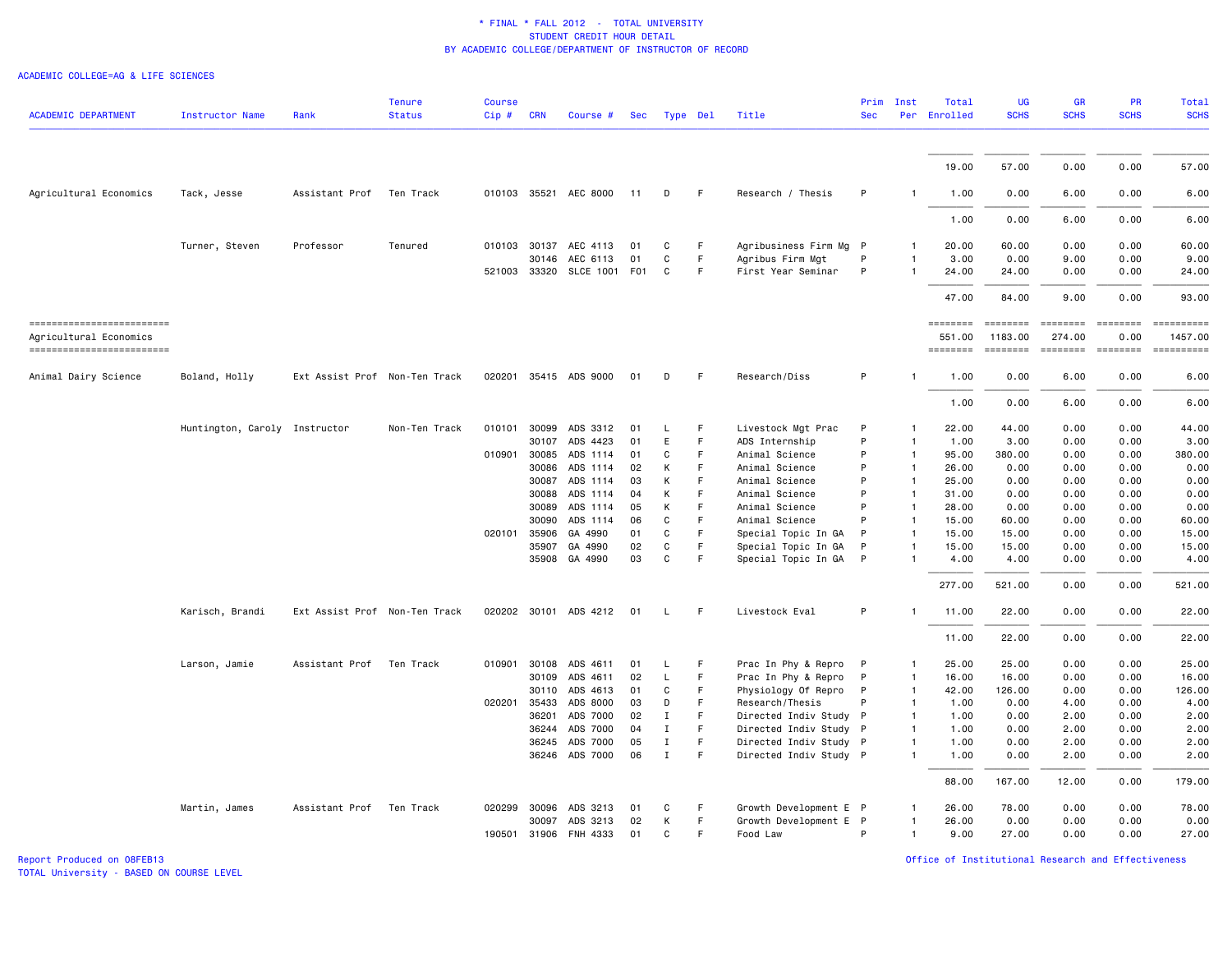#### ACADEMIC COLLEGE=AG & LIFE SCIENCES

|                            |                        |                               | Tenure         | <b>Course</b>    |                |                                   |          |             |             |                                           | Prim       | Inst                         | Total         | UG             | <b>GR</b>     | <b>PR</b>    | Total          |
|----------------------------|------------------------|-------------------------------|----------------|------------------|----------------|-----------------------------------|----------|-------------|-------------|-------------------------------------------|------------|------------------------------|---------------|----------------|---------------|--------------|----------------|
| <b>ACADEMIC DEPARTMENT</b> | <b>Instructor Name</b> | Rank                          | <b>Status</b>  | Cip#             | <b>CRN</b>     | Course #                          | Sec      |             | Type Del    | Title                                     | <b>Sec</b> |                              | Per Enrolled  | <b>SCHS</b>    | <b>SCHS</b>   | <b>SCHS</b>  | <b>SCHS</b>    |
| Animal Dairy Science       | Martin, James          | Assistant Prof                | Ten Track      | 190501           |                | 31907 FNH 4333                    | 02       | К           | -F          | Food Law                                  | P          | $\mathbf{1}$                 | 9.00          | 0.00           | 0.00          | 0.00         | 0.00           |
|                            |                        |                               |                |                  | 31920          | FNH 6333                          | 01       | $\mathbf C$ | F           | Food Law                                  | P          | $\mathbf{1}$                 | 1.00          | 0.00           | 3.00          | 0.00         | 3.00           |
|                            |                        |                               |                |                  | 31921          | FNH 6333                          | 02       | К           | $\mathsf F$ | Food Law                                  | P          | $\overline{1}$               | 1.00          | 0.00           | 0.00          | 0.00         | 0.00           |
|                            |                        |                               |                |                  | 190599 35533   | <b>FNH 8000</b>                   | 07       | D           | F           | Research/Thesis                           | P          | $\overline{1}$               | 1.00          | 0.00           | 1.00          | 0.00         | 1.00           |
|                            |                        |                               |                |                  |                | 35546 FNH 9000                    | 07       | D           | F.          | Research/Diss                             | P          | $\mathbf{1}$                 | 1.00          | 0.00           | 1.00          | 0.00         | 1.00           |
|                            |                        |                               |                |                  |                |                                   |          |             |             |                                           |            |                              | 74.00         | 105.00         | 5.00          | 0.00         | 110.00         |
|                            | Memili, Erdogan        | Associate Prof                | Tenured        |                  | 010901 30102   | ADS 4221                          | 01       | -S          | F           | Animal Sci Sr Sem                         | P          | -1                           | 30.00         | 30.00          | 0.00          | 0.00         | 30.00          |
|                            |                        |                               |                |                  | 30103          | ADS 4221                          | 02       | S           | F.          | Animal Sci Sr Sem                         | P          | $\mathbf{1}$                 | 19.00         | 19.00          | 0.00          | 0.00         | 19.00          |
|                            |                        |                               |                |                  |                | 260613 35932 GNS 9000             | 01       | D           | F           | Research / Diss                           | P          | $\mathbf{1}$                 | 2.00          | 0.00           | 18.00         | 0.00         | 18.00          |
|                            |                        |                               |                |                  |                |                                   |          |             |             |                                           |            |                              | 51.00         | 49.00          | 18.00         | 0.00         | 67.00          |
|                            | Nicodemus, Molly       | Associate Prof                | Tenured        | 010507<br>020201 | 30095<br>30093 | ADS 2312                          | 01       | В           | F<br>F      | Advanced Horsemanshi P                    | P          | $\mathbf{1}$                 | 9.00          | 18.00<br>28.00 | 0.00<br>0.00  | 0.00         | 18.00<br>28.00 |
|                            |                        |                               |                |                  | 35130          | ADS 2122<br>ADS 4000              | 01<br>01 | L<br>Ι.     | F.          | Adv Equine Eval<br>Directed Indiv Study P |            | $\mathbf{1}$<br>$\mathbf{1}$ | 14.00<br>1.00 | 2.00           | 0.00          | 0.00<br>0.00 | 2.00           |
|                            |                        |                               |                |                  | 35436          |                                   | 06       | D           | F           |                                           | P          | $\mathbf{1}$                 |               | 0.00           |               |              | 10.00          |
|                            |                        |                               |                |                  | 36104          | ADS 8000<br>ADS 7000              | 01       | I           | F           | Research/Thesis<br>Directed Indiv Study P |            | $\mathbf{1}$                 | 2.00<br>1.00  | 0.00           | 10.00<br>1.00 | 0.00<br>0.00 | 1.00           |
|                            |                        |                               |                |                  | 020299 30091   | ADS 1132                          | 01       | C           | F.          | Intro to Horsemanshi P                    |            | $\overline{1}$               | 14.00         | 28.00          | 0.00          | 0.00         | 28.00          |
|                            |                        |                               |                |                  | 30092          | ADS 1132                          | 02       | К           | F           | Intro to Horsemanshi P                    |            | $\overline{1}$               | 14.00         | 0.00           | 0.00          | 0.00         | 0.00           |
|                            |                        |                               |                |                  | 30094          | ADS 2212                          | 01       | L           | F           | Equine Behavior & Tra P                   |            | $\mathbf{1}$                 | 18.00         | 36.00          | 0.00          | 0.00         | 36.00          |
|                            |                        |                               |                |                  |                | 260706 30098 ADS 3233             | 01       | B           | F           | Equine Assisted Ther P                    |            | $\mathbf{1}$                 | 14.00         | 42.00          | 0.00          | 0.00         | 42.00          |
|                            |                        |                               |                |                  |                |                                   |          |             |             |                                           |            |                              | 87.00         | 154.00         | 11.00         | 0.00         | 165.00         |
|                            | Parish, Jane           | Ext Prof                      | Non-Ten Track  |                  |                | 010901 30104 ADS 4222             | 01       | C           | F           | Small Livestock Prod P                    |            | $\mathbf{1}$                 | 26.00         | 52.00          | 0.00          | 0.00         | 52.00          |
|                            |                        |                               |                |                  |                | 020201 35437 ADS 8000             | 07       | D           | $\mathsf F$ | Research/Thesis                           | P          | $\overline{1}$               | 1.00          | 0.00           | 6.00          | 0.00         | 6.00           |
|                            |                        |                               |                |                  |                |                                   |          |             |             |                                           |            |                              | 27.00         | 52.00          | 6.00          | 0.00         | 58.00          |
|                            | Rivera, J.             | Ext Assist Prof Non-Ten Track |                |                  |                | 020201 35423 ADS 9000             | 09       | D           | -F          | Research/Diss                             | P          | $\overline{1}$               | 1.00          | 0.00           | 3.00          | 0.00         | 3.00           |
|                            |                        |                               |                |                  |                |                                   |          |             |             |                                           |            |                              | 1.00          | 0.00           | 3.00          | 0.00         | 3.00           |
|                            | Rude, Brian            | Professor                     | Tenured        | 010901           | 30100          | ADS 4115                          | 01       | C           | F           | Animal Nutrition                          | P          | $\mathbf{1}$                 | 58.00         | 290.00         | 0.00          | 0.00         | 290.00         |
|                            |                        |                               |                |                  | 011001 30124   | ADS 8111                          | 01       | S           | F           | Nutrition Seminar                         | P          | $\overline{1}$               | 2.00          | 0.00           | 2.00          | 0.00         | 2.00           |
|                            |                        |                               |                |                  | 30125          | ADS 8121                          | 01       | S           | F           | Nutrition Seminar                         | P          | $\mathbf{1}$                 | 1.00          | 0.00           | 1.00          | 0.00         | 1.00           |
|                            |                        |                               |                |                  | 30126          | ADS 8131                          | 01       | S           | F           | Nutrition Seminar                         | P          | $\mathbf{1}$                 | 2.00          | 0.00           | 2.00          | 0.00         | 2.00           |
|                            |                        |                               |                |                  | 020201 35424   | ADS 9000                          | 10       | D           | F           | Research/Diss                             | P          | $\overline{1}$               | 2.00          | 0.00           | 11.00         | 0.00         | 11.00          |
|                            |                        |                               |                |                  | 35439          | ADS 8000                          | 09       | D           | $\mathsf F$ | Research/Thesis                           | P          | $\mathbf{1}$                 | 3.00          | 0.00           | 21.00         | 0.00         | 21.00          |
|                            |                        |                               |                |                  |                | 020202 30115 ADS 6115             | 01       | $\mathbf C$ | F           | Animal Nutrition                          | P          | $\mathbf{1}$                 | 4.00          | 0.00           | 20.00         | 0.00         | 20.00          |
|                            |                        |                               |                |                  |                |                                   |          |             |             |                                           |            |                              | 72.00         | 290.00         | 57.00         | 0.00         | 347.00         |
|                            | Ryan, Peter            | Non-Faculty                   | Not Applicable | 020201           | 35440          | ADS 8000                          | 10       | D           | F           | Research/Thesis                           | P          | $\mathbf{1}$                 | 1.00          | 0.00           | 9.00          | 0.00         | 9.00           |
|                            |                        |                               |                | 260707           | 35481          | PHY 9000                          | 03       | D           | F           | Research / Diss                           | P          | $\overline{1}$               | 3.00          | 0.00           | 11.00         | 0.00         | 11.00          |
|                            |                        |                               |                |                  | 512501 36387   | <b>CVM 8000</b><br>36469 CVM 9000 | 14<br>24 | D<br>D      | F.<br>F     | Research / Thesis<br>Research / Diss      | P<br>P     | $\mathbf{1}$<br>$\mathbf{1}$ | 1.00<br>1.00  | 0.00<br>0.00   | 1.00<br>1.00  | 0.00<br>0.00 | 1.00<br>1.00   |
|                            |                        |                               |                |                  |                |                                   |          |             |             |                                           |            |                              | 6.00          | 0.00           | 22.00         | 0.00         | 22.00          |
|                            |                        |                               |                |                  |                |                                   |          |             |             |                                           |            |                              |               |                |               |              |                |
|                            | Schmidt, Ty            | Non-Employee                  | Not Applicable |                  |                | 020201 35441 ADS 8000             | 11       | D           | -F          | Research/Thesis                           | P          | $\mathbf{1}$                 | 1.00          | 0.00           | 6.00          | 0.00         | 6.00           |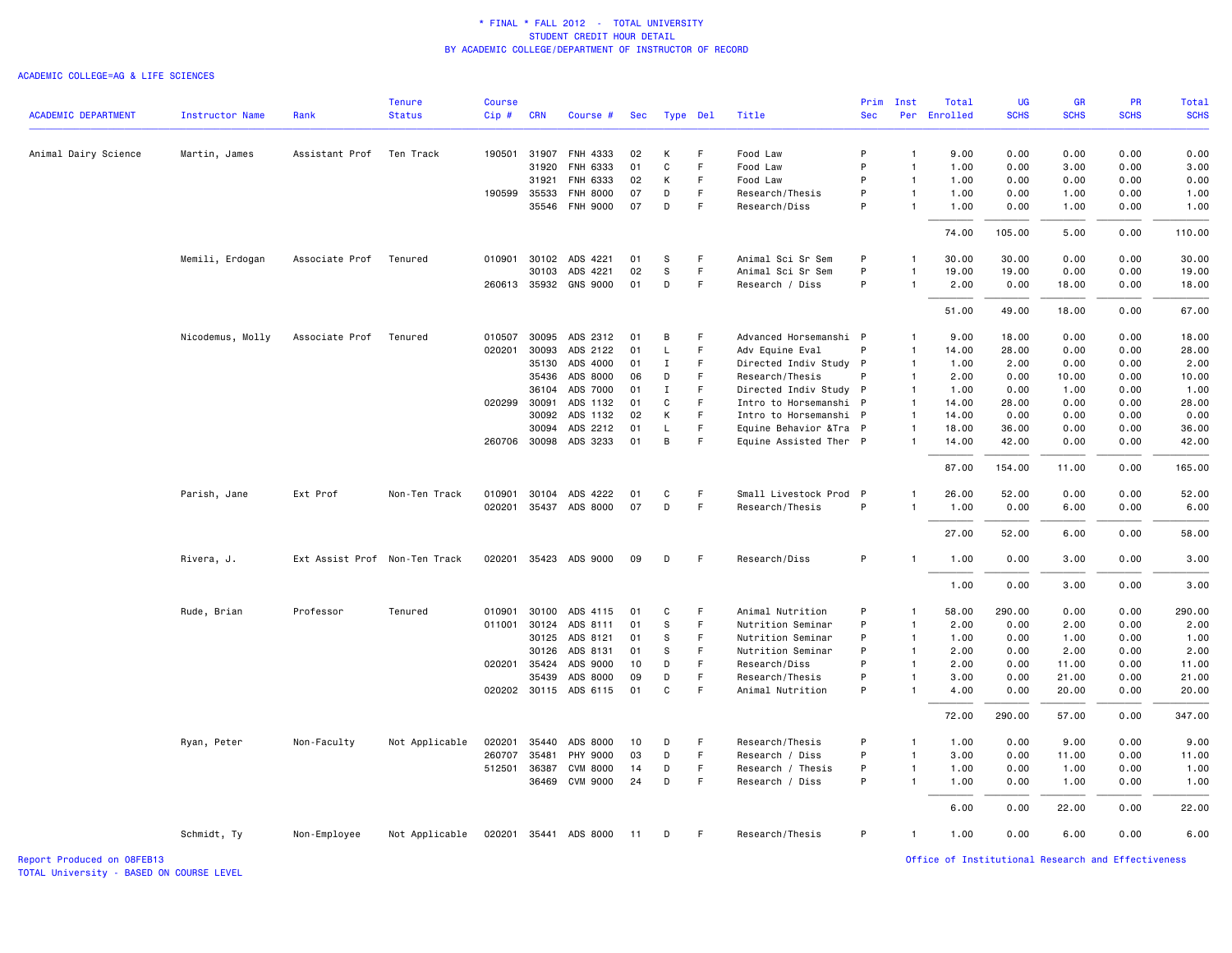ACADEMIC COLLEGE=AG & LIFE SCIENCES

| <b>ACADEMIC DEPARTMENT</b>                       | <b>Instructor Name</b>                      | Rank                          | <b>Tenure</b><br><b>Status</b> | <b>Course</b><br>$Cip$ # | CRN            | Course #              | Sec      |             | Type Del | Title                                    | Prim<br><b>Sec</b> | Inst                           | Total<br>Per Enrolled | <b>UG</b><br><b>SCHS</b> | <b>GR</b><br><b>SCHS</b>  | <b>PR</b><br><b>SCHS</b>                                                        | <b>Total</b><br><b>SCHS</b>                                                                                                                                                                                                                                                                                                                                                                                                                                                        |
|--------------------------------------------------|---------------------------------------------|-------------------------------|--------------------------------|--------------------------|----------------|-----------------------|----------|-------------|----------|------------------------------------------|--------------------|--------------------------------|-----------------------|--------------------------|---------------------------|---------------------------------------------------------------------------------|------------------------------------------------------------------------------------------------------------------------------------------------------------------------------------------------------------------------------------------------------------------------------------------------------------------------------------------------------------------------------------------------------------------------------------------------------------------------------------|
|                                                  |                                             |                               |                                |                          |                |                       |          |             |          |                                          |                    |                                |                       |                          |                           |                                                                                 |                                                                                                                                                                                                                                                                                                                                                                                                                                                                                    |
|                                                  |                                             |                               |                                |                          |                |                       |          |             |          |                                          |                    |                                | 1.00                  | 0.00                     | 6.00                      | 0.00                                                                            | 6.00                                                                                                                                                                                                                                                                                                                                                                                                                                                                               |
| Animal Dairy Science                             | Smith, Trent                                | Assistant Prof                | Ten Track                      | 010901                   |                | 30106 ADS 4324        | 01       | B           | F        | Beef Cattle Producti P                   |                    | $\mathbf{1}$                   | 32.00                 | 128.00                   | 0.00                      | 0.00                                                                            | 128.00                                                                                                                                                                                                                                                                                                                                                                                                                                                                             |
|                                                  |                                             |                               |                                | 020201                   | 30116          | ADS 6324              | 01       | B           | F        | Beef Cattle Producti P                   |                    | $\mathbf{1}$                   | 1.00                  | 0.00                     | 4.00                      | 0.00                                                                            | 4.00                                                                                                                                                                                                                                                                                                                                                                                                                                                                               |
|                                                  |                                             |                               |                                |                          | 35442          | ADS 8000              | 12       | D           | F        | Research/Thesis                          | P                  | $\mathbf{1}$                   | 1.00                  | 0.00                     | 1.00                      | 0.00                                                                            | 1.00                                                                                                                                                                                                                                                                                                                                                                                                                                                                               |
|                                                  |                                             |                               |                                |                          |                | 36284 ADS 7000        | 07       | $\mathbf I$ | F.       | Directed Indiv Study P                   |                    | $\mathbf{1}$                   | 1.00                  | 0.00                     | 1.00                      | 0.00                                                                            | 1.00                                                                                                                                                                                                                                                                                                                                                                                                                                                                               |
|                                                  |                                             |                               |                                |                          |                |                       |          |             |          |                                          |                    |                                | 35.00                 | 128.00                   | 6.00                      | 0.00                                                                            | 134.00                                                                                                                                                                                                                                                                                                                                                                                                                                                                             |
|                                                  | Vann, Rhonda                                | Resrch Professo Non-Ten Track |                                | 020201                   | 36202          | ADS 7000              | 03       | Ι           | F        | Directed Indiv Study P                   |                    | 1                              | 1.00                  | 0.00                     | 2.00                      | 0.00                                                                            | 2.00                                                                                                                                                                                                                                                                                                                                                                                                                                                                               |
|                                                  |                                             |                               |                                |                          |                | 260707 35477 PHY 8000 | 07       | D           | F        | Research / Thesis                        | P                  | $\mathbf{1}$                   | 1.00                  | 0.00                     | 1.00                      | 0.00                                                                            | 1.00                                                                                                                                                                                                                                                                                                                                                                                                                                                                               |
|                                                  |                                             |                               |                                |                          |                |                       |          |             |          |                                          |                    |                                | 2.00                  | 0.00                     | 3.00                      | 0.00                                                                            | 3.00                                                                                                                                                                                                                                                                                                                                                                                                                                                                               |
|                                                  | Ward, Stephanie                             | Assistant Prof                | Ten Track                      | 010901                   | 30111          | ADS 4623              | 01       | C           | F        | Physiol Of Lactation P                   |                    | $\mathbf{1}$                   | 47.00                 | 141.00                   | 0.00                      | 0.00                                                                            | 141.00                                                                                                                                                                                                                                                                                                                                                                                                                                                                             |
|                                                  |                                             |                               |                                |                          |                | 30112 ADS 4623        | 03       | К           | F        | Physiol Of Lactation P                   |                    | $\mathbf{1}$                   | 23.00                 | 0.00                     | 0.00                      | 0.00                                                                            | 0.00                                                                                                                                                                                                                                                                                                                                                                                                                                                                               |
|                                                  |                                             |                               |                                |                          | 30113          | ADS 4623              | 04       | К           | F        | Physiol Of Lactation P                   |                    | $\mathbf{1}$                   | 24.00                 | 0.00                     | 0.00                      | 0.00                                                                            | 0.00                                                                                                                                                                                                                                                                                                                                                                                                                                                                               |
|                                                  |                                             |                               |                                | 020201                   | 35444          | ADS 8000              | 14       | D           | F        | Research/Thesis                          | P                  | $\mathbf{1}$                   | 2.00                  | 0.00                     | 9.00                      | 0.00                                                                            | 9.00                                                                                                                                                                                                                                                                                                                                                                                                                                                                               |
|                                                  |                                             |                               |                                | 020205 30120             |                | ADS 6623              | 01       | C           | F        | Physiol Of Lactation P                   |                    | $\mathbf{1}$                   | 2.00                  | 0.00                     | 6.00                      | 0.00                                                                            | 6.00                                                                                                                                                                                                                                                                                                                                                                                                                                                                               |
|                                                  |                                             |                               |                                |                          |                | 30121 ADS 6623        | 03       | К           | F        | Physiol Of Lactation P                   |                    | $\mathbf{1}$                   | 2.00                  | 0.00                     | 0.00                      | 0.00                                                                            | 0.00                                                                                                                                                                                                                                                                                                                                                                                                                                                                               |
|                                                  |                                             |                               |                                |                          |                |                       |          |             |          |                                          |                    |                                | 100.00                | 141.00                   | 15.00                     | 0.00                                                                            | 156.00                                                                                                                                                                                                                                                                                                                                                                                                                                                                             |
| ==========================                       |                                             |                               |                                |                          |                |                       |          |             |          |                                          |                    |                                | ========              |                          | <b>EBBBBBBB</b>           | <b>ESSESSE</b>                                                                  | ==========                                                                                                                                                                                                                                                                                                                                                                                                                                                                         |
| Animal Dairy Science<br>------------------------ |                                             |                               |                                |                          |                |                       |          |             |          |                                          |                    |                                | 833.00<br>========    | 1629.00                  | 170.00<br><b>SEBBEBEB</b> | 0.00<br>$\qquad \qquad \equiv \equiv \equiv \equiv \equiv \equiv \equiv \equiv$ | 1799.00<br>$\begin{minipage}{0.9\linewidth} \hspace*{-0.2cm} \textbf{if the number of } \textit{if} \textit{if} \textit{if} \textit{if} \textit{if} \textit{if} \textit{if} \textit{if} \textit{if} \textit{if} \textit{if} \textit{if} \textit{if} \textit{if} \textit{if} \textit{if} \textit{if} \textit{if} \textit{if} \textit{if} \textit{if} \textit{if} \textit{if} \textit{if} \textit{if} \textit{if} \textit{if} \textit{if} \textit{if} \textit{if} \textit{if} \text$ |
| Biochem, MolBio, Entomol&Pl Baird, Richard       |                                             | Professor                     | Tenured                        |                          |                | 260702 35282 EPP 9000 | 01       | D           | F        | Research / Diss                          | P                  |                                | 1.00                  | 0.00                     | 13.00                     | 0.00                                                                            | 13,00                                                                                                                                                                                                                                                                                                                                                                                                                                                                              |
|                                                  |                                             |                               |                                |                          |                |                       |          |             |          |                                          |                    |                                |                       |                          |                           |                                                                                 |                                                                                                                                                                                                                                                                                                                                                                                                                                                                                    |
|                                                  |                                             |                               |                                |                          |                |                       |          |             |          |                                          |                    |                                | 1.00                  | 0.00                     | 13.00                     | 0.00                                                                            | 13.00                                                                                                                                                                                                                                                                                                                                                                                                                                                                              |
|                                                  | Baker, Gerald                               | Professor                     | Tenured                        |                          |                | 260702 31670 EPP 2213 | 01       | C           | F        | Intro To Insects                         | P                  | 1                              | 35.00                 | 105.00                   | 0.00                      | 0.00                                                                            | 105.00                                                                                                                                                                                                                                                                                                                                                                                                                                                                             |
|                                                  |                                             |                               |                                |                          | 31671          | EPP 2213              | 02       | K           | F.       | Intro To Insects                         | P                  | $\mathbf{1}$                   | 12.00                 | 0.00                     | 0.00                      | 0.00                                                                            | 0.00                                                                                                                                                                                                                                                                                                                                                                                                                                                                               |
|                                                  |                                             |                               |                                |                          | 31672          | EPP 2213              | 03       | K           | F        | Intro To Insects                         | P<br>P             | 1                              | 13.00                 | 0.00                     | 0.00                      | 0.00                                                                            | 0.00                                                                                                                                                                                                                                                                                                                                                                                                                                                                               |
|                                                  |                                             |                               |                                |                          | 31673<br>31677 | EPP 2213<br>EPP 3423  | 04<br>01 | K<br>C      | F<br>F   | Intro To Insects<br>Ornamtl Turf Insects | $\mathsf{P}$       | $\overline{1}$<br>$\mathbf{1}$ | 6.00<br>23.00         | 0.00<br>69.00            | 0.00<br>0.00              | 0.00<br>0.00                                                                    | 0.00<br>69.00                                                                                                                                                                                                                                                                                                                                                                                                                                                                      |
|                                                  |                                             |                               |                                |                          | 31678          | EPP 3423              | 02       | К           | F        | Ornamtl Turf Insects                     | $\mathsf{P}$       | $\mathbf{1}$                   | 10.00                 | 0.00                     | 0.00                      | 0.00                                                                            | 0.00                                                                                                                                                                                                                                                                                                                                                                                                                                                                               |
|                                                  |                                             |                               |                                |                          | 31679          | EPP 3423              | 03       | K           | F        | Ornamtl Turf Insects P                   |                    | $\overline{1}$                 | 13.00                 | 0.00                     | 0.00                      | 0.00                                                                            | 0.00                                                                                                                                                                                                                                                                                                                                                                                                                                                                               |
|                                                  |                                             |                               |                                |                          | 31683          | EPP 4154              | 01       | C           | F        | General Entomology                       | P                  | $\mathbf{1}$                   | 5.00                  | 20.00                    | 0.00                      | 0.00                                                                            | 20.00                                                                                                                                                                                                                                                                                                                                                                                                                                                                              |
|                                                  |                                             |                               |                                |                          | 31684          | EPP 4154              | 02       | К           | F        | General Entomology                       | P                  | 1                              | 6.00                  | 0.00                     | 0.00                      | 0.00                                                                            | 0.00                                                                                                                                                                                                                                                                                                                                                                                                                                                                               |
|                                                  |                                             |                               |                                |                          | 31694          | EPP 6154              | 01       | C           | F        | General Entomology                       | P                  | $\mathbf{1}$                   | 3.00                  | 0.00                     | 12.00                     | 0.00                                                                            | 12.00                                                                                                                                                                                                                                                                                                                                                                                                                                                                              |
|                                                  |                                             |                               |                                |                          | 31695          | EPP 6154              | 02       | К           | F        | General Entomology                       | P                  | $\mathbf{1}$                   | 3.00                  | 0.00                     | 0.00                      | 0.00                                                                            | 0.00                                                                                                                                                                                                                                                                                                                                                                                                                                                                               |
|                                                  |                                             |                               |                                |                          | 31706          | EPP 8223              | 01       | C           | F        | Scanning E M                             | P                  | $\mathbf{1}$                   | 9.00                  | 0.00                     | 27.00                     | 0.00                                                                            | 27.00                                                                                                                                                                                                                                                                                                                                                                                                                                                                              |
|                                                  |                                             |                               |                                |                          | 31707          | EPP 8223              | 02       | K           | F        | Scanning E M                             | P                  | $\mathbf{1}$                   | 9.00                  | 0.00                     | 0.00                      | 0.00                                                                            | 0.00                                                                                                                                                                                                                                                                                                                                                                                                                                                                               |
|                                                  |                                             |                               |                                |                          |                | 35582 EPP 2213        | 05       | K           | F        | Intro To Insects                         | P                  | $\mathbf{1}$                   | 4.00                  | 0.00                     | 0.00                      | 0.00                                                                            | 0.00                                                                                                                                                                                                                                                                                                                                                                                                                                                                               |
|                                                  |                                             |                               |                                |                          |                |                       |          |             |          |                                          |                    |                                | 151.00                | 194.00                   | 39.00                     | 0.00                                                                            | 233.00                                                                                                                                                                                                                                                                                                                                                                                                                                                                             |
|                                                  | Brown Johnson, Ash Assistant Prof Ten Track |                               |                                | 260202 34264             |                | <b>BCH 8654</b>       | 01       | C           | E        | Intermed Metab                           | P                  | -1                             | 13.00                 | 0.00                     | 52.00                     | 0.00                                                                            | 52.00                                                                                                                                                                                                                                                                                                                                                                                                                                                                              |
|                                                  |                                             |                               |                                |                          |                | 35218 BCH 9000        | 05       | D           | F        | Research/Diss                            | P                  | $\mathbf{1}$                   | 2.00                  | 0.00                     | 5.00                      | 0.00                                                                            | 5.00                                                                                                                                                                                                                                                                                                                                                                                                                                                                               |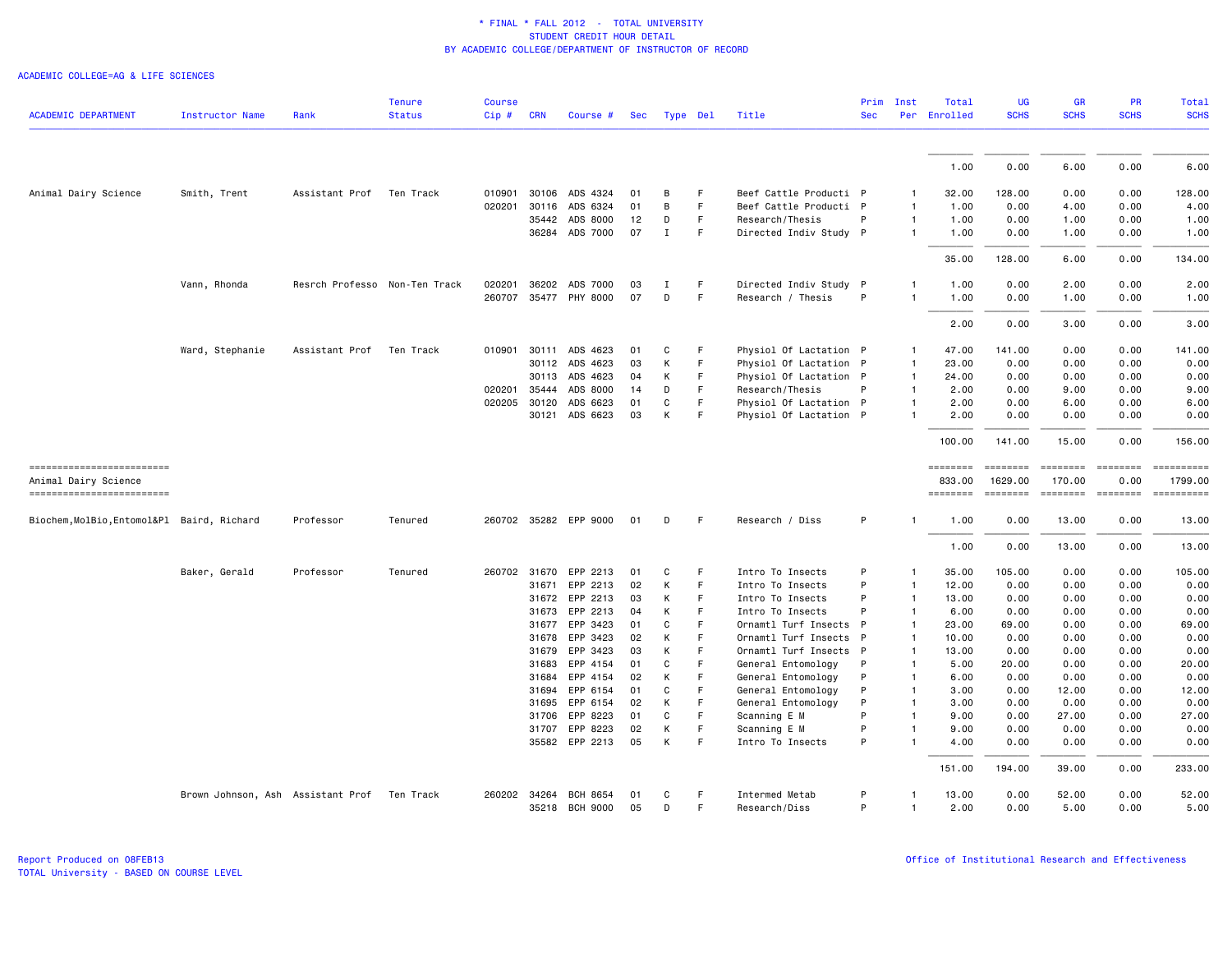#### ACADEMIC COLLEGE=AG & LIFE SCIENCES

| <b>ACADEMIC DEPARTMENT</b>                 | <b>Instructor Name</b>            | Rank                          | <b>Tenure</b><br><b>Status</b> | <b>Course</b><br>$Cip \#$ | <b>CRN</b>   | Course #              | Sec              | Type Del |    | Title                  | <b>Sec</b>   | Prim Inst      | Total<br>Per Enrolled | <b>UG</b><br><b>SCHS</b> | GR<br><b>SCHS</b> | <b>PR</b><br><b>SCHS</b> | <b>Total</b><br><b>SCHS</b> |
|--------------------------------------------|-----------------------------------|-------------------------------|--------------------------------|---------------------------|--------------|-----------------------|------------------|----------|----|------------------------|--------------|----------------|-----------------------|--------------------------|-------------------|--------------------------|-----------------------------|
|                                            |                                   |                               |                                |                           |              |                       |                  |          |    |                        |              |                |                       |                          |                   |                          |                             |
|                                            |                                   |                               |                                |                           |              |                       |                  |          |    |                        |              |                | 15.00                 | 0.00                     | 57.00             | 0.00                     | 57.00                       |
| Biochem, MolBio, Entomol&Pl Brown, Richard |                                   | Professor                     | Tenured                        |                           |              | 260702 35302 EPP 8000 | 03               | D        | F. | Research / Thesis      | P            | $\mathbf{1}$   | 2.00                  | 0.00                     | 7.00              | 0.00                     | 7.00                        |
|                                            |                                   |                               |                                |                           |              |                       |                  |          |    |                        |              |                | 2.00                  | 0.00                     | 7.00              | 0.00                     | 7.00                        |
|                                            | Caprio, Michael                   | Professor                     | Tenured                        |                           | 020499 31702 | EPP 8111              | 01               | S        | F  | Seminar                | P            | $\mathbf{1}$   | 5.00                  | 0.00                     | 5.00              | 0.00                     | 5.00                        |
|                                            |                                   |                               |                                |                           | 31703        | EPP 8121              | 01               | S        | F  | Seminar                | P            | $\overline{1}$ | 2.00                  | 0.00                     | 2.00              | 0.00                     | 2.00                        |
|                                            |                                   |                               |                                | 260702 35303              |              | EPP 8000              | 04               | D        | F. | Research / Thesis      | P            | $\overline{1}$ | 1.00                  | 0.00                     | 1.00              | 0.00                     | 1.00                        |
|                                            |                                   |                               |                                |                           |              | 36117 EPP 8990        | 02               | B        | F  | Special Topics In EP P |              | 0.34           | 4.42                  | 0.00                     | 4.42              | 0.00                     | 4.42                        |
|                                            |                                   |                               |                                |                           |              |                       |                  |          |    |                        |              |                | 12.42                 | 0.00                     | 12.42             | 0.00                     | 12.42                       |
|                                            | Catchot, Angus                    | Ext Assoc Prof                | Non-Ten Track                  |                           |              | 260702 35286 EPP 9000 | 05               | D        | F  | Research / Diss        | P            | $\mathbf{1}$   | 2.00                  | 0.00                     | 13.00             | 0.00                     | 13.00                       |
|                                            |                                   |                               |                                |                           |              | 36116 EPP 8990        | 01               | B        | F  | Special Topics In EP P |              | 0.34           | 3.74                  | 0.00                     | 3.74              | 0.00                     | 3.74                        |
|                                            |                                   |                               |                                |                           |              |                       |                  |          |    |                        |              |                | 5.74                  | 0.00                     | 16.74             | 0.00                     | 16.74                       |
|                                            | Edwards, Kristine                 | Resrch Assist P Non-Ten Track |                                |                           |              | 260702 36117 EPP 8990 | 02               | B        | F. | Special Topics In EP S |              | 0.33           | 4.29                  | 0.00                     | 4.29              | 0.00                     | 4.29                        |
|                                            |                                   |                               |                                |                           |              |                       |                  |          |    |                        |              |                | 4.29                  | 0.00                     | 4.29              | 0.00                     | 4.29                        |
|                                            | Goddard, Jerome                   | Ext Assoc Prof                | Non-Ten Track                  | 260702 31685              |              | EPP 4173              | 01               | B        | F  | Med & Veterinary Ent P |              | $\mathbf{1}$   | 2.00                  | 6.00                     | 0.00              | 0.00                     | 6.00                        |
|                                            |                                   |                               |                                |                           |              | 31696 EPP 6173        | 01               | B        | F  | Med & Veterinary Ent P |              | $\mathbf{1}$   | 5.00                  | 0.00                     | 15.00             | 0.00                     | 15.00                       |
|                                            |                                   |                               |                                |                           |              | 35306 EPP 8000        | 07               | D        | F  | Research / Thesis      | P            | $\mathbf{1}$   | 1.00                  | 0.00                     | 3.00              | 0.00                     | 3.00                        |
|                                            |                                   |                               |                                |                           |              |                       |                  |          |    |                        |              |                |                       |                          |                   |                          |                             |
|                                            |                                   |                               |                                |                           |              |                       |                  |          |    |                        |              |                | 8.00                  | 6.00                     | 18.00             | 0.00                     | 24.00                       |
|                                            | Hoffmann, Federico Assistant Prof |                               | Ten Track                      |                           | 260202 30389 | <b>BCH 3901</b>       | 01               | S        | F  | Senior Seminar         | P            | $\mathbf{1}$   | 12.00                 | 12.00                    | 0.00              | 0.00                     | 12.00                       |
|                                            |                                   |                               |                                |                           |              | 35224 BCH 9000        | 11               | D        | F. | Research/Diss          | P            | $\mathbf{1}$   | 2.00                  | 0.00                     | 4.00              | 0.00                     | 4.00                        |
|                                            |                                   |                               |                                |                           |              |                       |                  |          |    |                        |              |                | 14.00                 | 12.00                    | 4.00              | 0.00                     | 16.00                       |
|                                            | Lawrence, Gary                    | Associate Prof                | Tenured                        |                           |              | 260305 34270 EPP 8113 | 01               | B        | F  | Plant Nematology       | P            | $\mathbf{1}$   | 8.00                  | 0.00                     | 24.00             | 0.00                     | 24.00                       |
|                                            |                                   |                               |                                |                           |              | 260702 35308 EPP 8000 | 09               | D        | F  | Research / Thesis      | P            | $\mathbf{1}$   | 1.00                  | 0.00                     | 2.00              | 0.00                     | 2.00                        |
|                                            |                                   |                               |                                |                           |              |                       |                  |          |    |                        |              |                | 9.00                  | 0.00                     | 26.00             | 0.00                     | 26.00                       |
|                                            | Li, Jiaxu                         | Associate Prof                | Tenured                        | 260202 30390              |              | BCH 4013              | 01               | C        | F  | Principles of Bioche P |              | $\mathbf{1}$   | 118.00                | 354.00                   | 0.00              | 0.00                     | 354.00                      |
|                                            |                                   |                               |                                |                           | 30403        | BCH 6013              | 01               | C        | F. | Principles of Bioche P |              | $\mathbf{1}$   | 9.00                  | 0.00                     | 27.00             | 0.00                     | 27.00                       |
|                                            |                                   |                               |                                |                           | 34265        | BCH 4013              | H <sub>0</sub> 1 | C        | F  | Principles of BCH-Ho P |              | 1              | 18.00                 | 54.00                    | 0.00              | 0.00                     | 54.00                       |
|                                            |                                   |                               |                                |                           |              | 35229 BCH 9000        | 16               | D        | F  | Research/Diss          | P            | $\mathbf{1}$   | 2.00                  | 0.00                     | 18.00             | 0.00                     | 18.00                       |
|                                            |                                   |                               |                                |                           |              |                       |                  |          |    |                        |              |                | 147.00                | 408.00                   | 45.00             | 0.00                     | 453.00                      |
|                                            | Lu, Shien                         | Associate Prof                | Tenured                        | 260305 31680              |              | EPP 4113              | 01               | C        | F  | Principles of Plant P  |              | $\mathbf{1}$   | 29.00                 | 87.00                    | 0.00              | 0.00                     | 87.00                       |
|                                            |                                   |                               |                                |                           | 31681        | EPP 4113              | 02               | К        | F  | Principles of Plant    | P            | $\mathbf{1}$   | 25.00                 | 0.00                     | 0.00              | 0.00                     | 0.00                        |
|                                            |                                   |                               |                                |                           | 31682        | EPP 4113              | 03               | К        | F. | Principles of Plant    | $\mathsf{P}$ | $\mathbf{1}$   | 4.00                  | 0.00                     | 0.00              | 0.00                     | 0.00                        |
|                                            |                                   |                               |                                |                           | 31691        | EPP 6113              | 01               | C        | F  | Principle of Plant P P |              | $\mathbf{1}$   | 3.00                  | 0.00                     | 9.00              | 0.00                     | 9.00                        |
|                                            |                                   |                               |                                |                           | 31692        | EPP 6113              | 02               | K        | F. | Principle of Plant P P |              | $\mathbf{1}$   | 1.00                  | 0.00                     | 0.00              | 0.00                     | 0.00                        |
|                                            |                                   |                               |                                |                           | 31693        | EPP 6113              | 03               | К        | F  | Principle of Plant P P |              | 1              | 2.00                  | 0.00                     | 0.00              | 0.00                     | 0.00                        |
|                                            |                                   |                               |                                |                           |              | 260702 35292 EPP 9000 | 11               | D        | F  | Research / Diss        | P            | $\mathbf{1}$   | 1.00                  | 0.00                     | 1.00              | 0.00                     | 1.00                        |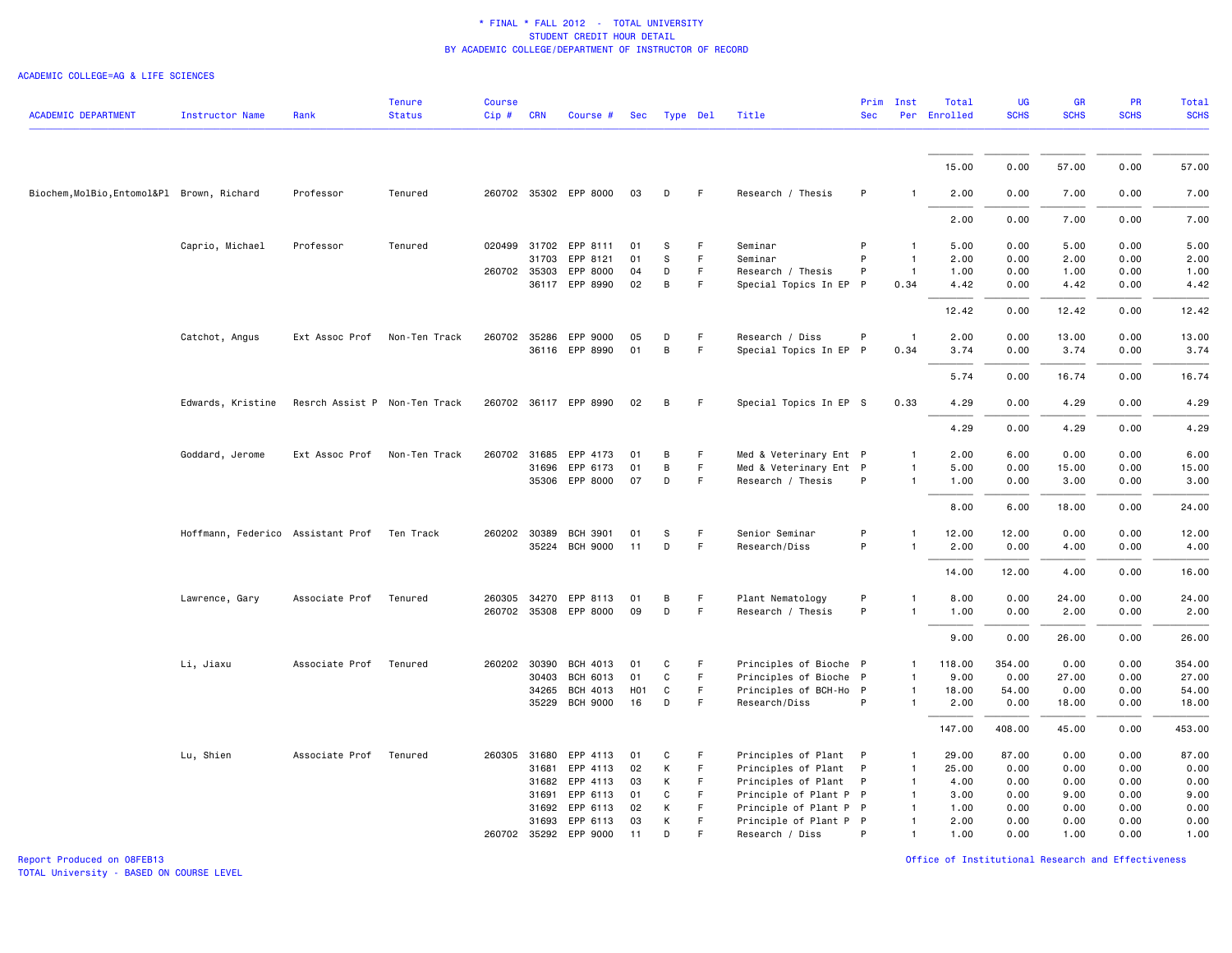#### ACADEMIC COLLEGE=AG & LIFE SCIENCES

| Type Del<br>Biochem, MolBio, Entomol&Pl Lu, Shien<br>Associate Prof<br>Tenured<br>260702 35310 EPP 8000<br>F<br>Research / Thesis<br>P<br>1.00<br>0.00<br>6.00<br>0.00<br>11<br>D<br>$\mathbf{1}$<br>87.00<br>16.00<br>0.00<br>66.00<br>Ma, Din-Pow<br>Professor<br>Tenured<br>260202 30412<br><b>BCH 8101</b><br>Seminar<br>9.00<br>0.00<br>9.00<br>0.00<br>01<br>S<br>F<br>P<br>$\mathbf{1}$<br>F.<br>35265<br><b>BCH 8000</b><br>18<br>D<br>Research / Thesis<br>P<br>$\mathbf{1}$<br>1.00<br>0.00<br>4.00<br>0.00<br>35982<br><b>BCH 4000</b><br>$\mathbf I$<br>Directed Indiv Study P<br>0.00<br>0.00<br>02<br>F.<br>$\mathbf{1}$<br>1.00<br>4.00<br><b>BCH 7000</b><br>01<br>$\mathbf I$<br>F<br>Directed Indiv Study P<br>0.00<br>3.00<br>0.00<br>36262<br>$\mathbf{1}$<br>1.00<br>36263 BCH 7000<br>$\mathbf I$<br>02<br>F.<br>Directed Indiv Study P<br>$\mathbf{1}$<br>1.00<br>0.00<br>3.00<br>0.00<br>19.00<br>0.00<br>13.00<br>4.00<br>Meyer, Florencia<br>Assistant Prof<br>Ten Track<br>260202 30393<br>BCH 4333<br>01<br>C<br>F<br>Adv Forensic Science P<br>$\overline{1}$<br>9.00<br>27.00<br>0.00<br>0.00<br>30394<br>BCH 4414<br>01<br>C<br>F<br>Protein Methods<br>S<br>0.25<br>9.25<br>37.00<br>0.00<br>0.00<br>BCH 4414<br>К<br>S<br>0.25<br>0.00<br>0.00<br>0.00<br>30395<br>02<br>F<br>Protein Methods<br>3.75<br>P<br>BCH 4603<br>01<br>C<br>F<br>80.00<br>240.00<br>0.00<br>0.00<br>30397<br>Gen Biochem<br>$\overline{1}$<br>P<br>30398<br>BCH 4603<br>H <sub>0</sub> 1<br>C<br>$\overline{1}$<br>18.00<br>0.00<br>0.00<br>F<br>Honors Gen Biochem<br>6.00<br>30405<br><b>BCH 6333</b><br>01<br>C<br>F<br>Adv Forensic Science<br>P<br>$\overline{1}$<br>1.00<br>0.00<br>3.00<br>0.00<br>F.<br>0.25<br>30406<br>BCH 6414<br>01<br>C<br>Protein Methods<br>S<br>1.00<br>0.00<br>4.00<br>0.00<br>K<br>30407<br>BCH 6414<br>02<br>Protein Methods<br>s<br>0.25<br>0.75<br>0.00<br>0.00<br>0.00<br>F<br><b>BCH 6603</b><br>$\mathbf{C}$<br>F<br>P<br>30409<br>01<br>Gen Biochem<br>$\overline{1}$<br>13.00<br>0.00<br>39.00<br>0.00<br>BCH 4333<br>C<br>F.<br>P<br>$\overline{1}$<br>0.00<br>34266<br>H <sub>0</sub> 1<br>Adv Forensic Science<br>1.00<br>3.00<br>0.00<br>K<br>0.25<br>0.00<br>34267<br>BCH 4414<br>03<br>F.<br>Protein Methods<br>s<br>5.50<br>0.00<br>0.00<br>34269<br>BCH 6414<br>03<br>К<br>F<br>Protein Methods<br>S<br>0.25<br>0.25<br>0.00<br>0.00<br>0.00<br>130.50<br>325.00<br>0.00<br>46.00<br>Musser, Fred<br>Associate Prof<br>Tenured<br>011102 33153<br>PSS 3423<br>Agronomy Internship<br>3.00<br>9.00<br>0.00<br>0.00<br>01<br>E<br>F<br>-P<br>1<br>$\mathtt{C}$<br>F.<br>P<br>0.00<br>0.00<br>260702 31686<br>EPP 4234<br>01<br>Field Crop Insect<br>$\overline{1}$<br>10.00<br>40.00<br>К<br>F<br>P<br>0.00<br>31687<br>EPP 4234<br>02<br>Field Crop Insect<br>$\mathbf{1}$<br>10.00<br>0.00<br>0.00<br>31697<br>EPP 6234<br>01<br>C<br>F<br>Field Crop Insect<br>P<br>7.00<br>0.00<br>28.00<br>0.00<br>$\mathbf{1}$<br>EPP 6234<br>F.<br>P<br>0.00<br>0.00<br>31698<br>02<br>К<br>Field Crop Insect<br>$\mathbf{1}$<br>7.00<br>0.00<br>P<br>0.00<br>35293<br>EPP 9000<br>12<br>D<br>F<br>Research / Diss<br>$\mathbf{1}$<br>2.00<br>0.00<br>11.00<br>EPP 8000<br>12<br>D<br>F<br>P<br>15.00<br>0.00<br>35311<br>Research / Thesis<br>$\mathbf{1}$<br>3.00<br>0.00<br>36118 EPP 8990<br>03<br>B<br>F<br>Special Topics In EP P<br>15.00<br>0.00<br>15.00<br>0.00<br>$\mathbf{1}$<br>57.00<br>49.00<br>69.00<br>0.00<br>Peng, Zhaohua<br>Associate Prof<br>260202 35234 BCH 9000<br>21<br>D<br>F<br>Research/Diss<br>P<br>Tenured<br>$\mathbf{1}$<br>4.00<br>0.00<br>17.00<br>0.00<br>4.00<br>0.00<br>17.00<br>0.00<br>P<br>35236<br>F<br>Research/Diss<br>0.00<br>14.00<br>Ray, David<br>Assistant Prof<br>Ten Track<br>260202<br><b>BCH 9000</b><br>23<br>D<br>$\mathbf{1}$<br>2.00<br>0.00<br>F<br>P<br>260402 30401<br>BCH 4713<br>01<br>C<br>Molecular Biology<br>$\mathbf{1}$<br>57.00<br>171.00<br>0.00<br>0.00<br>30402<br>BCH 4713<br>H <sub>0</sub> 1<br>C<br>F<br>Honors Molecular Bio<br>$\mathsf{P}$<br>3.00<br>9.00<br>0.00<br>0.00<br>1<br>BCH 6713<br>01<br>C<br>Molecular Biology<br>P<br>30411<br>F<br>12.00<br>0.00<br>36.00<br>0.00<br>$\mathbf{1}$<br>74.00<br>180.00<br>50.00<br>0.00<br>Assistant Prof<br>EPP 3124<br>P<br>136.00<br>0.00<br>0.00<br>Riggins, John<br>Ten Track<br>020408 31674<br>01<br>C<br>F<br>Forest Pest Mgt<br>34.00<br>-1<br>P<br>31675<br>EPP 3124<br>02<br>К<br>F<br>18.00<br>0.00<br>0.00<br>0.00<br>Forest Pest Mgt<br>$\mathbf{1}$<br>P<br>31676 EPP 3124<br>03<br>К<br>F<br>$\overline{1}$<br>0.00<br>0.00<br>0.00<br>Forest Pest Mgt<br>16.00<br>260702 35294<br>EPP 9000<br>13<br>D<br>P<br>3.00<br>0.00<br>12.00<br>0.00<br>F<br>Research / Diss<br>$\mathbf{1}$ | <b>ACADEMIC DEPARTMENT</b> | Instructor Name | Rank | <b>Tenure</b><br><b>Status</b> | <b>Course</b><br>Cip# | <b>CRN</b> | Course # | Sec |  | Title | Prim<br><b>Sec</b> | Inst | Total<br>Per Enrolled | <b>UG</b><br><b>SCHS</b> | <b>GR</b><br><b>SCHS</b> | PR<br><b>SCHS</b> | <b>Total</b><br><b>SCHS</b> |
|-----------------------------------------------------------------------------------------------------------------------------------------------------------------------------------------------------------------------------------------------------------------------------------------------------------------------------------------------------------------------------------------------------------------------------------------------------------------------------------------------------------------------------------------------------------------------------------------------------------------------------------------------------------------------------------------------------------------------------------------------------------------------------------------------------------------------------------------------------------------------------------------------------------------------------------------------------------------------------------------------------------------------------------------------------------------------------------------------------------------------------------------------------------------------------------------------------------------------------------------------------------------------------------------------------------------------------------------------------------------------------------------------------------------------------------------------------------------------------------------------------------------------------------------------------------------------------------------------------------------------------------------------------------------------------------------------------------------------------------------------------------------------------------------------------------------------------------------------------------------------------------------------------------------------------------------------------------------------------------------------------------------------------------------------------------------------------------------------------------------------------------------------------------------------------------------------------------------------------------------------------------------------------------------------------------------------------------------------------------------------------------------------------------------------------------------------------------------------------------------------------------------------------------------------------------------------------------------------------------------------------------------------------------------------------------------------------------------------------------------------------------------------------------------------------------------------------------------------------------------------------------------------------------------------------------------------------------------------------------------------------------------------------------------------------------------------------------------------------------------------------------------------------------------------------------------------------------------------------------------------------------------------------------------------------------------------------------------------------------------------------------------------------------------------------------------------------------------------------------------------------------------------------------------------------------------------------------------------------------------------------------------------------------------------------------------------------------------------------------------------------------------------------------------------------------------------------------------------------------------------------------------------------------------------------------------------------------------------------------------------------------------------------------------------------------------------------------------------------------------------------------------------------------------------------------------------------------------------------------------------------------------------------------------------------------------------------------------------------------------------------------------------------------------------------------------------------------------------------------------------------------------------------------------------------------------------------------------------------------------------------------------------------------------------------------------------------------------------------------------------------------------------------------|----------------------------|-----------------|------|--------------------------------|-----------------------|------------|----------|-----|--|-------|--------------------|------|-----------------------|--------------------------|--------------------------|-------------------|-----------------------------|
|                                                                                                                                                                                                                                                                                                                                                                                                                                                                                                                                                                                                                                                                                                                                                                                                                                                                                                                                                                                                                                                                                                                                                                                                                                                                                                                                                                                                                                                                                                                                                                                                                                                                                                                                                                                                                                                                                                                                                                                                                                                                                                                                                                                                                                                                                                                                                                                                                                                                                                                                                                                                                                                                                                                                                                                                                                                                                                                                                                                                                                                                                                                                                                                                                                                                                                                                                                                                                                                                                                                                                                                                                                                                                                                                                                                                                                                                                                                                                                                                                                                                                                                                                                                                                                                                                                                                                                                                                                                                                                                                                                                                                                                                                                                                                                                   |                            |                 |      |                                |                       |            |          |     |  |       |                    |      |                       |                          |                          |                   |                             |
|                                                                                                                                                                                                                                                                                                                                                                                                                                                                                                                                                                                                                                                                                                                                                                                                                                                                                                                                                                                                                                                                                                                                                                                                                                                                                                                                                                                                                                                                                                                                                                                                                                                                                                                                                                                                                                                                                                                                                                                                                                                                                                                                                                                                                                                                                                                                                                                                                                                                                                                                                                                                                                                                                                                                                                                                                                                                                                                                                                                                                                                                                                                                                                                                                                                                                                                                                                                                                                                                                                                                                                                                                                                                                                                                                                                                                                                                                                                                                                                                                                                                                                                                                                                                                                                                                                                                                                                                                                                                                                                                                                                                                                                                                                                                                                                   |                            |                 |      |                                |                       |            |          |     |  |       |                    |      |                       |                          |                          |                   | 6.00                        |
|                                                                                                                                                                                                                                                                                                                                                                                                                                                                                                                                                                                                                                                                                                                                                                                                                                                                                                                                                                                                                                                                                                                                                                                                                                                                                                                                                                                                                                                                                                                                                                                                                                                                                                                                                                                                                                                                                                                                                                                                                                                                                                                                                                                                                                                                                                                                                                                                                                                                                                                                                                                                                                                                                                                                                                                                                                                                                                                                                                                                                                                                                                                                                                                                                                                                                                                                                                                                                                                                                                                                                                                                                                                                                                                                                                                                                                                                                                                                                                                                                                                                                                                                                                                                                                                                                                                                                                                                                                                                                                                                                                                                                                                                                                                                                                                   |                            |                 |      |                                |                       |            |          |     |  |       |                    |      |                       |                          |                          |                   | 103.00                      |
|                                                                                                                                                                                                                                                                                                                                                                                                                                                                                                                                                                                                                                                                                                                                                                                                                                                                                                                                                                                                                                                                                                                                                                                                                                                                                                                                                                                                                                                                                                                                                                                                                                                                                                                                                                                                                                                                                                                                                                                                                                                                                                                                                                                                                                                                                                                                                                                                                                                                                                                                                                                                                                                                                                                                                                                                                                                                                                                                                                                                                                                                                                                                                                                                                                                                                                                                                                                                                                                                                                                                                                                                                                                                                                                                                                                                                                                                                                                                                                                                                                                                                                                                                                                                                                                                                                                                                                                                                                                                                                                                                                                                                                                                                                                                                                                   |                            |                 |      |                                |                       |            |          |     |  |       |                    |      |                       |                          |                          |                   | 9.00                        |
|                                                                                                                                                                                                                                                                                                                                                                                                                                                                                                                                                                                                                                                                                                                                                                                                                                                                                                                                                                                                                                                                                                                                                                                                                                                                                                                                                                                                                                                                                                                                                                                                                                                                                                                                                                                                                                                                                                                                                                                                                                                                                                                                                                                                                                                                                                                                                                                                                                                                                                                                                                                                                                                                                                                                                                                                                                                                                                                                                                                                                                                                                                                                                                                                                                                                                                                                                                                                                                                                                                                                                                                                                                                                                                                                                                                                                                                                                                                                                                                                                                                                                                                                                                                                                                                                                                                                                                                                                                                                                                                                                                                                                                                                                                                                                                                   |                            |                 |      |                                |                       |            |          |     |  |       |                    |      |                       |                          |                          |                   | 4.00                        |
|                                                                                                                                                                                                                                                                                                                                                                                                                                                                                                                                                                                                                                                                                                                                                                                                                                                                                                                                                                                                                                                                                                                                                                                                                                                                                                                                                                                                                                                                                                                                                                                                                                                                                                                                                                                                                                                                                                                                                                                                                                                                                                                                                                                                                                                                                                                                                                                                                                                                                                                                                                                                                                                                                                                                                                                                                                                                                                                                                                                                                                                                                                                                                                                                                                                                                                                                                                                                                                                                                                                                                                                                                                                                                                                                                                                                                                                                                                                                                                                                                                                                                                                                                                                                                                                                                                                                                                                                                                                                                                                                                                                                                                                                                                                                                                                   |                            |                 |      |                                |                       |            |          |     |  |       |                    |      |                       |                          |                          |                   | 4.00                        |
|                                                                                                                                                                                                                                                                                                                                                                                                                                                                                                                                                                                                                                                                                                                                                                                                                                                                                                                                                                                                                                                                                                                                                                                                                                                                                                                                                                                                                                                                                                                                                                                                                                                                                                                                                                                                                                                                                                                                                                                                                                                                                                                                                                                                                                                                                                                                                                                                                                                                                                                                                                                                                                                                                                                                                                                                                                                                                                                                                                                                                                                                                                                                                                                                                                                                                                                                                                                                                                                                                                                                                                                                                                                                                                                                                                                                                                                                                                                                                                                                                                                                                                                                                                                                                                                                                                                                                                                                                                                                                                                                                                                                                                                                                                                                                                                   |                            |                 |      |                                |                       |            |          |     |  |       |                    |      |                       |                          |                          |                   | 3.00                        |
|                                                                                                                                                                                                                                                                                                                                                                                                                                                                                                                                                                                                                                                                                                                                                                                                                                                                                                                                                                                                                                                                                                                                                                                                                                                                                                                                                                                                                                                                                                                                                                                                                                                                                                                                                                                                                                                                                                                                                                                                                                                                                                                                                                                                                                                                                                                                                                                                                                                                                                                                                                                                                                                                                                                                                                                                                                                                                                                                                                                                                                                                                                                                                                                                                                                                                                                                                                                                                                                                                                                                                                                                                                                                                                                                                                                                                                                                                                                                                                                                                                                                                                                                                                                                                                                                                                                                                                                                                                                                                                                                                                                                                                                                                                                                                                                   |                            |                 |      |                                |                       |            |          |     |  |       |                    |      |                       |                          |                          |                   | 3.00                        |
|                                                                                                                                                                                                                                                                                                                                                                                                                                                                                                                                                                                                                                                                                                                                                                                                                                                                                                                                                                                                                                                                                                                                                                                                                                                                                                                                                                                                                                                                                                                                                                                                                                                                                                                                                                                                                                                                                                                                                                                                                                                                                                                                                                                                                                                                                                                                                                                                                                                                                                                                                                                                                                                                                                                                                                                                                                                                                                                                                                                                                                                                                                                                                                                                                                                                                                                                                                                                                                                                                                                                                                                                                                                                                                                                                                                                                                                                                                                                                                                                                                                                                                                                                                                                                                                                                                                                                                                                                                                                                                                                                                                                                                                                                                                                                                                   |                            |                 |      |                                |                       |            |          |     |  |       |                    |      |                       |                          |                          |                   | 23.00                       |
|                                                                                                                                                                                                                                                                                                                                                                                                                                                                                                                                                                                                                                                                                                                                                                                                                                                                                                                                                                                                                                                                                                                                                                                                                                                                                                                                                                                                                                                                                                                                                                                                                                                                                                                                                                                                                                                                                                                                                                                                                                                                                                                                                                                                                                                                                                                                                                                                                                                                                                                                                                                                                                                                                                                                                                                                                                                                                                                                                                                                                                                                                                                                                                                                                                                                                                                                                                                                                                                                                                                                                                                                                                                                                                                                                                                                                                                                                                                                                                                                                                                                                                                                                                                                                                                                                                                                                                                                                                                                                                                                                                                                                                                                                                                                                                                   |                            |                 |      |                                |                       |            |          |     |  |       |                    |      |                       |                          |                          |                   | 27.00                       |
|                                                                                                                                                                                                                                                                                                                                                                                                                                                                                                                                                                                                                                                                                                                                                                                                                                                                                                                                                                                                                                                                                                                                                                                                                                                                                                                                                                                                                                                                                                                                                                                                                                                                                                                                                                                                                                                                                                                                                                                                                                                                                                                                                                                                                                                                                                                                                                                                                                                                                                                                                                                                                                                                                                                                                                                                                                                                                                                                                                                                                                                                                                                                                                                                                                                                                                                                                                                                                                                                                                                                                                                                                                                                                                                                                                                                                                                                                                                                                                                                                                                                                                                                                                                                                                                                                                                                                                                                                                                                                                                                                                                                                                                                                                                                                                                   |                            |                 |      |                                |                       |            |          |     |  |       |                    |      |                       |                          |                          |                   | 37.00                       |
|                                                                                                                                                                                                                                                                                                                                                                                                                                                                                                                                                                                                                                                                                                                                                                                                                                                                                                                                                                                                                                                                                                                                                                                                                                                                                                                                                                                                                                                                                                                                                                                                                                                                                                                                                                                                                                                                                                                                                                                                                                                                                                                                                                                                                                                                                                                                                                                                                                                                                                                                                                                                                                                                                                                                                                                                                                                                                                                                                                                                                                                                                                                                                                                                                                                                                                                                                                                                                                                                                                                                                                                                                                                                                                                                                                                                                                                                                                                                                                                                                                                                                                                                                                                                                                                                                                                                                                                                                                                                                                                                                                                                                                                                                                                                                                                   |                            |                 |      |                                |                       |            |          |     |  |       |                    |      |                       |                          |                          |                   | 0.00                        |
|                                                                                                                                                                                                                                                                                                                                                                                                                                                                                                                                                                                                                                                                                                                                                                                                                                                                                                                                                                                                                                                                                                                                                                                                                                                                                                                                                                                                                                                                                                                                                                                                                                                                                                                                                                                                                                                                                                                                                                                                                                                                                                                                                                                                                                                                                                                                                                                                                                                                                                                                                                                                                                                                                                                                                                                                                                                                                                                                                                                                                                                                                                                                                                                                                                                                                                                                                                                                                                                                                                                                                                                                                                                                                                                                                                                                                                                                                                                                                                                                                                                                                                                                                                                                                                                                                                                                                                                                                                                                                                                                                                                                                                                                                                                                                                                   |                            |                 |      |                                |                       |            |          |     |  |       |                    |      |                       |                          |                          |                   | 240.00                      |
|                                                                                                                                                                                                                                                                                                                                                                                                                                                                                                                                                                                                                                                                                                                                                                                                                                                                                                                                                                                                                                                                                                                                                                                                                                                                                                                                                                                                                                                                                                                                                                                                                                                                                                                                                                                                                                                                                                                                                                                                                                                                                                                                                                                                                                                                                                                                                                                                                                                                                                                                                                                                                                                                                                                                                                                                                                                                                                                                                                                                                                                                                                                                                                                                                                                                                                                                                                                                                                                                                                                                                                                                                                                                                                                                                                                                                                                                                                                                                                                                                                                                                                                                                                                                                                                                                                                                                                                                                                                                                                                                                                                                                                                                                                                                                                                   |                            |                 |      |                                |                       |            |          |     |  |       |                    |      |                       |                          |                          |                   | 18.00                       |
|                                                                                                                                                                                                                                                                                                                                                                                                                                                                                                                                                                                                                                                                                                                                                                                                                                                                                                                                                                                                                                                                                                                                                                                                                                                                                                                                                                                                                                                                                                                                                                                                                                                                                                                                                                                                                                                                                                                                                                                                                                                                                                                                                                                                                                                                                                                                                                                                                                                                                                                                                                                                                                                                                                                                                                                                                                                                                                                                                                                                                                                                                                                                                                                                                                                                                                                                                                                                                                                                                                                                                                                                                                                                                                                                                                                                                                                                                                                                                                                                                                                                                                                                                                                                                                                                                                                                                                                                                                                                                                                                                                                                                                                                                                                                                                                   |                            |                 |      |                                |                       |            |          |     |  |       |                    |      |                       |                          |                          |                   | 3.00                        |
|                                                                                                                                                                                                                                                                                                                                                                                                                                                                                                                                                                                                                                                                                                                                                                                                                                                                                                                                                                                                                                                                                                                                                                                                                                                                                                                                                                                                                                                                                                                                                                                                                                                                                                                                                                                                                                                                                                                                                                                                                                                                                                                                                                                                                                                                                                                                                                                                                                                                                                                                                                                                                                                                                                                                                                                                                                                                                                                                                                                                                                                                                                                                                                                                                                                                                                                                                                                                                                                                                                                                                                                                                                                                                                                                                                                                                                                                                                                                                                                                                                                                                                                                                                                                                                                                                                                                                                                                                                                                                                                                                                                                                                                                                                                                                                                   |                            |                 |      |                                |                       |            |          |     |  |       |                    |      |                       |                          |                          |                   | 4.00                        |
|                                                                                                                                                                                                                                                                                                                                                                                                                                                                                                                                                                                                                                                                                                                                                                                                                                                                                                                                                                                                                                                                                                                                                                                                                                                                                                                                                                                                                                                                                                                                                                                                                                                                                                                                                                                                                                                                                                                                                                                                                                                                                                                                                                                                                                                                                                                                                                                                                                                                                                                                                                                                                                                                                                                                                                                                                                                                                                                                                                                                                                                                                                                                                                                                                                                                                                                                                                                                                                                                                                                                                                                                                                                                                                                                                                                                                                                                                                                                                                                                                                                                                                                                                                                                                                                                                                                                                                                                                                                                                                                                                                                                                                                                                                                                                                                   |                            |                 |      |                                |                       |            |          |     |  |       |                    |      |                       |                          |                          |                   | 0.00                        |
|                                                                                                                                                                                                                                                                                                                                                                                                                                                                                                                                                                                                                                                                                                                                                                                                                                                                                                                                                                                                                                                                                                                                                                                                                                                                                                                                                                                                                                                                                                                                                                                                                                                                                                                                                                                                                                                                                                                                                                                                                                                                                                                                                                                                                                                                                                                                                                                                                                                                                                                                                                                                                                                                                                                                                                                                                                                                                                                                                                                                                                                                                                                                                                                                                                                                                                                                                                                                                                                                                                                                                                                                                                                                                                                                                                                                                                                                                                                                                                                                                                                                                                                                                                                                                                                                                                                                                                                                                                                                                                                                                                                                                                                                                                                                                                                   |                            |                 |      |                                |                       |            |          |     |  |       |                    |      |                       |                          |                          |                   | 39.00                       |
|                                                                                                                                                                                                                                                                                                                                                                                                                                                                                                                                                                                                                                                                                                                                                                                                                                                                                                                                                                                                                                                                                                                                                                                                                                                                                                                                                                                                                                                                                                                                                                                                                                                                                                                                                                                                                                                                                                                                                                                                                                                                                                                                                                                                                                                                                                                                                                                                                                                                                                                                                                                                                                                                                                                                                                                                                                                                                                                                                                                                                                                                                                                                                                                                                                                                                                                                                                                                                                                                                                                                                                                                                                                                                                                                                                                                                                                                                                                                                                                                                                                                                                                                                                                                                                                                                                                                                                                                                                                                                                                                                                                                                                                                                                                                                                                   |                            |                 |      |                                |                       |            |          |     |  |       |                    |      |                       |                          |                          |                   | 3.00                        |
|                                                                                                                                                                                                                                                                                                                                                                                                                                                                                                                                                                                                                                                                                                                                                                                                                                                                                                                                                                                                                                                                                                                                                                                                                                                                                                                                                                                                                                                                                                                                                                                                                                                                                                                                                                                                                                                                                                                                                                                                                                                                                                                                                                                                                                                                                                                                                                                                                                                                                                                                                                                                                                                                                                                                                                                                                                                                                                                                                                                                                                                                                                                                                                                                                                                                                                                                                                                                                                                                                                                                                                                                                                                                                                                                                                                                                                                                                                                                                                                                                                                                                                                                                                                                                                                                                                                                                                                                                                                                                                                                                                                                                                                                                                                                                                                   |                            |                 |      |                                |                       |            |          |     |  |       |                    |      |                       |                          |                          |                   | 0.00                        |
|                                                                                                                                                                                                                                                                                                                                                                                                                                                                                                                                                                                                                                                                                                                                                                                                                                                                                                                                                                                                                                                                                                                                                                                                                                                                                                                                                                                                                                                                                                                                                                                                                                                                                                                                                                                                                                                                                                                                                                                                                                                                                                                                                                                                                                                                                                                                                                                                                                                                                                                                                                                                                                                                                                                                                                                                                                                                                                                                                                                                                                                                                                                                                                                                                                                                                                                                                                                                                                                                                                                                                                                                                                                                                                                                                                                                                                                                                                                                                                                                                                                                                                                                                                                                                                                                                                                                                                                                                                                                                                                                                                                                                                                                                                                                                                                   |                            |                 |      |                                |                       |            |          |     |  |       |                    |      |                       |                          |                          |                   | 0.00                        |
|                                                                                                                                                                                                                                                                                                                                                                                                                                                                                                                                                                                                                                                                                                                                                                                                                                                                                                                                                                                                                                                                                                                                                                                                                                                                                                                                                                                                                                                                                                                                                                                                                                                                                                                                                                                                                                                                                                                                                                                                                                                                                                                                                                                                                                                                                                                                                                                                                                                                                                                                                                                                                                                                                                                                                                                                                                                                                                                                                                                                                                                                                                                                                                                                                                                                                                                                                                                                                                                                                                                                                                                                                                                                                                                                                                                                                                                                                                                                                                                                                                                                                                                                                                                                                                                                                                                                                                                                                                                                                                                                                                                                                                                                                                                                                                                   |                            |                 |      |                                |                       |            |          |     |  |       |                    |      |                       |                          |                          |                   | 371.00                      |
|                                                                                                                                                                                                                                                                                                                                                                                                                                                                                                                                                                                                                                                                                                                                                                                                                                                                                                                                                                                                                                                                                                                                                                                                                                                                                                                                                                                                                                                                                                                                                                                                                                                                                                                                                                                                                                                                                                                                                                                                                                                                                                                                                                                                                                                                                                                                                                                                                                                                                                                                                                                                                                                                                                                                                                                                                                                                                                                                                                                                                                                                                                                                                                                                                                                                                                                                                                                                                                                                                                                                                                                                                                                                                                                                                                                                                                                                                                                                                                                                                                                                                                                                                                                                                                                                                                                                                                                                                                                                                                                                                                                                                                                                                                                                                                                   |                            |                 |      |                                |                       |            |          |     |  |       |                    |      |                       |                          |                          |                   | 9.00                        |
|                                                                                                                                                                                                                                                                                                                                                                                                                                                                                                                                                                                                                                                                                                                                                                                                                                                                                                                                                                                                                                                                                                                                                                                                                                                                                                                                                                                                                                                                                                                                                                                                                                                                                                                                                                                                                                                                                                                                                                                                                                                                                                                                                                                                                                                                                                                                                                                                                                                                                                                                                                                                                                                                                                                                                                                                                                                                                                                                                                                                                                                                                                                                                                                                                                                                                                                                                                                                                                                                                                                                                                                                                                                                                                                                                                                                                                                                                                                                                                                                                                                                                                                                                                                                                                                                                                                                                                                                                                                                                                                                                                                                                                                                                                                                                                                   |                            |                 |      |                                |                       |            |          |     |  |       |                    |      |                       |                          |                          |                   | 40.00                       |
|                                                                                                                                                                                                                                                                                                                                                                                                                                                                                                                                                                                                                                                                                                                                                                                                                                                                                                                                                                                                                                                                                                                                                                                                                                                                                                                                                                                                                                                                                                                                                                                                                                                                                                                                                                                                                                                                                                                                                                                                                                                                                                                                                                                                                                                                                                                                                                                                                                                                                                                                                                                                                                                                                                                                                                                                                                                                                                                                                                                                                                                                                                                                                                                                                                                                                                                                                                                                                                                                                                                                                                                                                                                                                                                                                                                                                                                                                                                                                                                                                                                                                                                                                                                                                                                                                                                                                                                                                                                                                                                                                                                                                                                                                                                                                                                   |                            |                 |      |                                |                       |            |          |     |  |       |                    |      |                       |                          |                          |                   | 0.00                        |
|                                                                                                                                                                                                                                                                                                                                                                                                                                                                                                                                                                                                                                                                                                                                                                                                                                                                                                                                                                                                                                                                                                                                                                                                                                                                                                                                                                                                                                                                                                                                                                                                                                                                                                                                                                                                                                                                                                                                                                                                                                                                                                                                                                                                                                                                                                                                                                                                                                                                                                                                                                                                                                                                                                                                                                                                                                                                                                                                                                                                                                                                                                                                                                                                                                                                                                                                                                                                                                                                                                                                                                                                                                                                                                                                                                                                                                                                                                                                                                                                                                                                                                                                                                                                                                                                                                                                                                                                                                                                                                                                                                                                                                                                                                                                                                                   |                            |                 |      |                                |                       |            |          |     |  |       |                    |      |                       |                          |                          |                   | 28.00                       |
|                                                                                                                                                                                                                                                                                                                                                                                                                                                                                                                                                                                                                                                                                                                                                                                                                                                                                                                                                                                                                                                                                                                                                                                                                                                                                                                                                                                                                                                                                                                                                                                                                                                                                                                                                                                                                                                                                                                                                                                                                                                                                                                                                                                                                                                                                                                                                                                                                                                                                                                                                                                                                                                                                                                                                                                                                                                                                                                                                                                                                                                                                                                                                                                                                                                                                                                                                                                                                                                                                                                                                                                                                                                                                                                                                                                                                                                                                                                                                                                                                                                                                                                                                                                                                                                                                                                                                                                                                                                                                                                                                                                                                                                                                                                                                                                   |                            |                 |      |                                |                       |            |          |     |  |       |                    |      |                       |                          |                          |                   | 0.00                        |
|                                                                                                                                                                                                                                                                                                                                                                                                                                                                                                                                                                                                                                                                                                                                                                                                                                                                                                                                                                                                                                                                                                                                                                                                                                                                                                                                                                                                                                                                                                                                                                                                                                                                                                                                                                                                                                                                                                                                                                                                                                                                                                                                                                                                                                                                                                                                                                                                                                                                                                                                                                                                                                                                                                                                                                                                                                                                                                                                                                                                                                                                                                                                                                                                                                                                                                                                                                                                                                                                                                                                                                                                                                                                                                                                                                                                                                                                                                                                                                                                                                                                                                                                                                                                                                                                                                                                                                                                                                                                                                                                                                                                                                                                                                                                                                                   |                            |                 |      |                                |                       |            |          |     |  |       |                    |      |                       |                          |                          |                   | 11.00                       |
|                                                                                                                                                                                                                                                                                                                                                                                                                                                                                                                                                                                                                                                                                                                                                                                                                                                                                                                                                                                                                                                                                                                                                                                                                                                                                                                                                                                                                                                                                                                                                                                                                                                                                                                                                                                                                                                                                                                                                                                                                                                                                                                                                                                                                                                                                                                                                                                                                                                                                                                                                                                                                                                                                                                                                                                                                                                                                                                                                                                                                                                                                                                                                                                                                                                                                                                                                                                                                                                                                                                                                                                                                                                                                                                                                                                                                                                                                                                                                                                                                                                                                                                                                                                                                                                                                                                                                                                                                                                                                                                                                                                                                                                                                                                                                                                   |                            |                 |      |                                |                       |            |          |     |  |       |                    |      |                       |                          |                          |                   | 15.00                       |
|                                                                                                                                                                                                                                                                                                                                                                                                                                                                                                                                                                                                                                                                                                                                                                                                                                                                                                                                                                                                                                                                                                                                                                                                                                                                                                                                                                                                                                                                                                                                                                                                                                                                                                                                                                                                                                                                                                                                                                                                                                                                                                                                                                                                                                                                                                                                                                                                                                                                                                                                                                                                                                                                                                                                                                                                                                                                                                                                                                                                                                                                                                                                                                                                                                                                                                                                                                                                                                                                                                                                                                                                                                                                                                                                                                                                                                                                                                                                                                                                                                                                                                                                                                                                                                                                                                                                                                                                                                                                                                                                                                                                                                                                                                                                                                                   |                            |                 |      |                                |                       |            |          |     |  |       |                    |      |                       |                          |                          |                   | 15.00                       |
|                                                                                                                                                                                                                                                                                                                                                                                                                                                                                                                                                                                                                                                                                                                                                                                                                                                                                                                                                                                                                                                                                                                                                                                                                                                                                                                                                                                                                                                                                                                                                                                                                                                                                                                                                                                                                                                                                                                                                                                                                                                                                                                                                                                                                                                                                                                                                                                                                                                                                                                                                                                                                                                                                                                                                                                                                                                                                                                                                                                                                                                                                                                                                                                                                                                                                                                                                                                                                                                                                                                                                                                                                                                                                                                                                                                                                                                                                                                                                                                                                                                                                                                                                                                                                                                                                                                                                                                                                                                                                                                                                                                                                                                                                                                                                                                   |                            |                 |      |                                |                       |            |          |     |  |       |                    |      |                       |                          |                          |                   | 118.00                      |
|                                                                                                                                                                                                                                                                                                                                                                                                                                                                                                                                                                                                                                                                                                                                                                                                                                                                                                                                                                                                                                                                                                                                                                                                                                                                                                                                                                                                                                                                                                                                                                                                                                                                                                                                                                                                                                                                                                                                                                                                                                                                                                                                                                                                                                                                                                                                                                                                                                                                                                                                                                                                                                                                                                                                                                                                                                                                                                                                                                                                                                                                                                                                                                                                                                                                                                                                                                                                                                                                                                                                                                                                                                                                                                                                                                                                                                                                                                                                                                                                                                                                                                                                                                                                                                                                                                                                                                                                                                                                                                                                                                                                                                                                                                                                                                                   |                            |                 |      |                                |                       |            |          |     |  |       |                    |      |                       |                          |                          |                   | 17.00                       |
|                                                                                                                                                                                                                                                                                                                                                                                                                                                                                                                                                                                                                                                                                                                                                                                                                                                                                                                                                                                                                                                                                                                                                                                                                                                                                                                                                                                                                                                                                                                                                                                                                                                                                                                                                                                                                                                                                                                                                                                                                                                                                                                                                                                                                                                                                                                                                                                                                                                                                                                                                                                                                                                                                                                                                                                                                                                                                                                                                                                                                                                                                                                                                                                                                                                                                                                                                                                                                                                                                                                                                                                                                                                                                                                                                                                                                                                                                                                                                                                                                                                                                                                                                                                                                                                                                                                                                                                                                                                                                                                                                                                                                                                                                                                                                                                   |                            |                 |      |                                |                       |            |          |     |  |       |                    |      |                       |                          |                          |                   | 17.00                       |
|                                                                                                                                                                                                                                                                                                                                                                                                                                                                                                                                                                                                                                                                                                                                                                                                                                                                                                                                                                                                                                                                                                                                                                                                                                                                                                                                                                                                                                                                                                                                                                                                                                                                                                                                                                                                                                                                                                                                                                                                                                                                                                                                                                                                                                                                                                                                                                                                                                                                                                                                                                                                                                                                                                                                                                                                                                                                                                                                                                                                                                                                                                                                                                                                                                                                                                                                                                                                                                                                                                                                                                                                                                                                                                                                                                                                                                                                                                                                                                                                                                                                                                                                                                                                                                                                                                                                                                                                                                                                                                                                                                                                                                                                                                                                                                                   |                            |                 |      |                                |                       |            |          |     |  |       |                    |      |                       |                          |                          |                   | 14.00                       |
|                                                                                                                                                                                                                                                                                                                                                                                                                                                                                                                                                                                                                                                                                                                                                                                                                                                                                                                                                                                                                                                                                                                                                                                                                                                                                                                                                                                                                                                                                                                                                                                                                                                                                                                                                                                                                                                                                                                                                                                                                                                                                                                                                                                                                                                                                                                                                                                                                                                                                                                                                                                                                                                                                                                                                                                                                                                                                                                                                                                                                                                                                                                                                                                                                                                                                                                                                                                                                                                                                                                                                                                                                                                                                                                                                                                                                                                                                                                                                                                                                                                                                                                                                                                                                                                                                                                                                                                                                                                                                                                                                                                                                                                                                                                                                                                   |                            |                 |      |                                |                       |            |          |     |  |       |                    |      |                       |                          |                          |                   | 171.00                      |
|                                                                                                                                                                                                                                                                                                                                                                                                                                                                                                                                                                                                                                                                                                                                                                                                                                                                                                                                                                                                                                                                                                                                                                                                                                                                                                                                                                                                                                                                                                                                                                                                                                                                                                                                                                                                                                                                                                                                                                                                                                                                                                                                                                                                                                                                                                                                                                                                                                                                                                                                                                                                                                                                                                                                                                                                                                                                                                                                                                                                                                                                                                                                                                                                                                                                                                                                                                                                                                                                                                                                                                                                                                                                                                                                                                                                                                                                                                                                                                                                                                                                                                                                                                                                                                                                                                                                                                                                                                                                                                                                                                                                                                                                                                                                                                                   |                            |                 |      |                                |                       |            |          |     |  |       |                    |      |                       |                          |                          |                   | 9.00                        |
|                                                                                                                                                                                                                                                                                                                                                                                                                                                                                                                                                                                                                                                                                                                                                                                                                                                                                                                                                                                                                                                                                                                                                                                                                                                                                                                                                                                                                                                                                                                                                                                                                                                                                                                                                                                                                                                                                                                                                                                                                                                                                                                                                                                                                                                                                                                                                                                                                                                                                                                                                                                                                                                                                                                                                                                                                                                                                                                                                                                                                                                                                                                                                                                                                                                                                                                                                                                                                                                                                                                                                                                                                                                                                                                                                                                                                                                                                                                                                                                                                                                                                                                                                                                                                                                                                                                                                                                                                                                                                                                                                                                                                                                                                                                                                                                   |                            |                 |      |                                |                       |            |          |     |  |       |                    |      |                       |                          |                          |                   | 36.00                       |
|                                                                                                                                                                                                                                                                                                                                                                                                                                                                                                                                                                                                                                                                                                                                                                                                                                                                                                                                                                                                                                                                                                                                                                                                                                                                                                                                                                                                                                                                                                                                                                                                                                                                                                                                                                                                                                                                                                                                                                                                                                                                                                                                                                                                                                                                                                                                                                                                                                                                                                                                                                                                                                                                                                                                                                                                                                                                                                                                                                                                                                                                                                                                                                                                                                                                                                                                                                                                                                                                                                                                                                                                                                                                                                                                                                                                                                                                                                                                                                                                                                                                                                                                                                                                                                                                                                                                                                                                                                                                                                                                                                                                                                                                                                                                                                                   |                            |                 |      |                                |                       |            |          |     |  |       |                    |      |                       |                          |                          |                   | 230.00                      |
|                                                                                                                                                                                                                                                                                                                                                                                                                                                                                                                                                                                                                                                                                                                                                                                                                                                                                                                                                                                                                                                                                                                                                                                                                                                                                                                                                                                                                                                                                                                                                                                                                                                                                                                                                                                                                                                                                                                                                                                                                                                                                                                                                                                                                                                                                                                                                                                                                                                                                                                                                                                                                                                                                                                                                                                                                                                                                                                                                                                                                                                                                                                                                                                                                                                                                                                                                                                                                                                                                                                                                                                                                                                                                                                                                                                                                                                                                                                                                                                                                                                                                                                                                                                                                                                                                                                                                                                                                                                                                                                                                                                                                                                                                                                                                                                   |                            |                 |      |                                |                       |            |          |     |  |       |                    |      |                       |                          |                          |                   | 136.00                      |
|                                                                                                                                                                                                                                                                                                                                                                                                                                                                                                                                                                                                                                                                                                                                                                                                                                                                                                                                                                                                                                                                                                                                                                                                                                                                                                                                                                                                                                                                                                                                                                                                                                                                                                                                                                                                                                                                                                                                                                                                                                                                                                                                                                                                                                                                                                                                                                                                                                                                                                                                                                                                                                                                                                                                                                                                                                                                                                                                                                                                                                                                                                                                                                                                                                                                                                                                                                                                                                                                                                                                                                                                                                                                                                                                                                                                                                                                                                                                                                                                                                                                                                                                                                                                                                                                                                                                                                                                                                                                                                                                                                                                                                                                                                                                                                                   |                            |                 |      |                                |                       |            |          |     |  |       |                    |      |                       |                          |                          |                   | 0.00                        |
|                                                                                                                                                                                                                                                                                                                                                                                                                                                                                                                                                                                                                                                                                                                                                                                                                                                                                                                                                                                                                                                                                                                                                                                                                                                                                                                                                                                                                                                                                                                                                                                                                                                                                                                                                                                                                                                                                                                                                                                                                                                                                                                                                                                                                                                                                                                                                                                                                                                                                                                                                                                                                                                                                                                                                                                                                                                                                                                                                                                                                                                                                                                                                                                                                                                                                                                                                                                                                                                                                                                                                                                                                                                                                                                                                                                                                                                                                                                                                                                                                                                                                                                                                                                                                                                                                                                                                                                                                                                                                                                                                                                                                                                                                                                                                                                   |                            |                 |      |                                |                       |            |          |     |  |       |                    |      |                       |                          |                          |                   | 0.00                        |
|                                                                                                                                                                                                                                                                                                                                                                                                                                                                                                                                                                                                                                                                                                                                                                                                                                                                                                                                                                                                                                                                                                                                                                                                                                                                                                                                                                                                                                                                                                                                                                                                                                                                                                                                                                                                                                                                                                                                                                                                                                                                                                                                                                                                                                                                                                                                                                                                                                                                                                                                                                                                                                                                                                                                                                                                                                                                                                                                                                                                                                                                                                                                                                                                                                                                                                                                                                                                                                                                                                                                                                                                                                                                                                                                                                                                                                                                                                                                                                                                                                                                                                                                                                                                                                                                                                                                                                                                                                                                                                                                                                                                                                                                                                                                                                                   |                            |                 |      |                                |                       |            |          |     |  |       |                    |      |                       |                          |                          |                   | 12.00                       |

Report Produced on 08FEB13 Office of Institutional Research and Effectiveness

TOTAL University - BASED ON COURSE LEVEL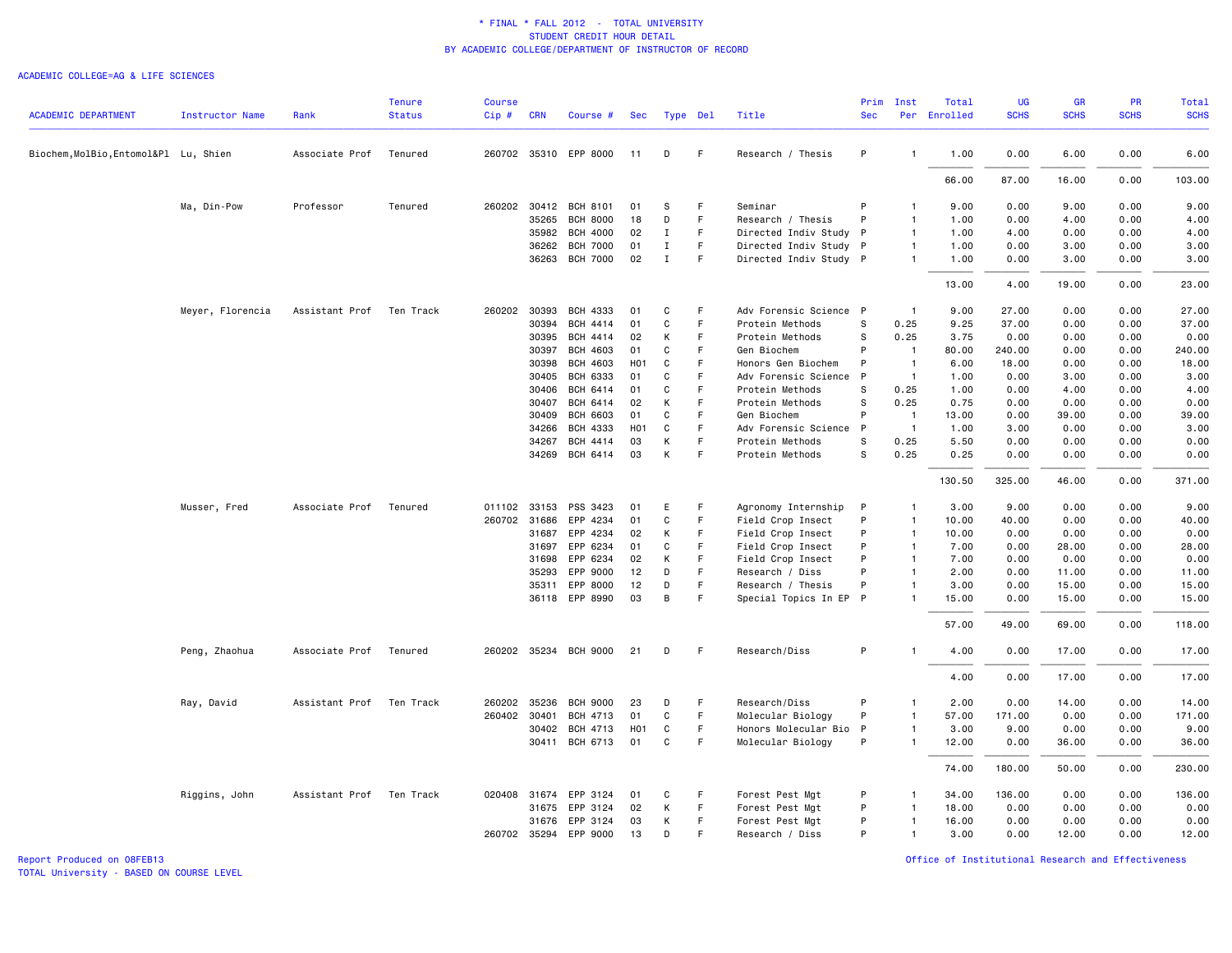#### ACADEMIC COLLEGE=AG & LIFE SCIENCES

| <b>ACADEMIC DEPARTMENT</b>                                                                        | <b>Instructor Name</b>                           | Rank                          | <b>Tenure</b><br><b>Status</b> | <b>Course</b><br>$Cip$ # | <b>CRN</b> | Course #              | Sec | Type Del    |    | Title                  | Prim<br><b>Sec</b> | Inst                    | Total<br>Per Enrolled       | <b>UG</b><br><b>SCHS</b> | <b>GR</b><br><b>SCHS</b> | PR<br><b>SCHS</b>       | Total<br><b>SCHS</b>  |
|---------------------------------------------------------------------------------------------------|--------------------------------------------------|-------------------------------|--------------------------------|--------------------------|------------|-----------------------|-----|-------------|----|------------------------|--------------------|-------------------------|-----------------------------|--------------------------|--------------------------|-------------------------|-----------------------|
| Biochem, MolBio, Entomol&Pl Riggins, John                                                         |                                                  | Assistant Prof                | Ten Track                      |                          |            | 260702 35312 EPP 8000 | 13  | D           | -F | Research / Thesis      | P                  | $\mathbf{1}$            | 1.00                        | 0.00                     | 8.00                     | 0.00                    | 8.00                  |
|                                                                                                   |                                                  |                               |                                |                          |            |                       |     |             |    |                        |                    |                         | 72.00                       | 136.00                   | 20.00                    | 0.00                    | 156.00                |
|                                                                                                   | Sabanadzovic, Sead Professor                     |                               | Tenured                        |                          |            | 260202 35272 BCH 8000 | 25  | D           | -F | Research / Thesis      | P                  | -1                      | 1.00                        | 0.00                     | 3.00                     | 0.00                    | 3.00                  |
|                                                                                                   |                                                  |                               |                                |                          |            |                       |     |             |    |                        |                    |                         | 1.00                        | 0.00                     | 3.00                     | 0.00                    | 3.00                  |
|                                                                                                   | Shan, Xueyan                                     | Resrch Assist P Non-Ten Track |                                | 260202 35275             |            | <b>BCH 8000</b>       | 28  | D           | F  | Research / Thesis      | P                  | 1                       | 1.00                        | 0.00                     | 2.00                     | 0.00                    | 2.00                  |
|                                                                                                   |                                                  |                               |                                |                          | 36450      | BCH 4000              | 05  | $\mathbf I$ | F  | Directed Indiv Study P |                    | $\mathbf{1}$            | 1.00                        | 3.00                     | 0.00                     | 0.00                    | 3.00                  |
|                                                                                                   |                                                  |                               |                                |                          |            |                       |     |             |    |                        |                    |                         | 2.00                        | 3.00                     | 2.00                     | 0.00                    | 5.00                  |
|                                                                                                   | Sparks, Darrell                                  | Assistant Prof                | Ten Track                      | 260202 30399             |            | BCH 4613              | 01  | C           | F  | Gen Biochem            | P                  | $\mathbf{1}$            | 18.00                       | 54.00                    | 0.00                     | 0.00                    | 54.00                 |
|                                                                                                   |                                                  |                               |                                |                          | 30400      | BCH 4613              | H01 | C           | F  | Honors Gen Biochem     | P                  | $\mathbf{1}$            | 1.00                        | 3.00                     | 0.00                     | 0.00                    | 3.00                  |
|                                                                                                   |                                                  |                               |                                |                          | 30410      | BCH 6613              | 01  | C           | F  | Gen Biochem            | P                  | $\mathbf{1}$            | 7.00                        | 0.00                     | 21.00                    | 0.00                    | 21.00                 |
|                                                                                                   |                                                  |                               |                                |                          | 35242      | <b>BCH 9000</b>       | 29  | D           | F  | Research/Diss          | P                  | $\mathbf{1}$            | 2.00                        | 0.00                     | 4.00                     | 0.00                    | 4.00                  |
|                                                                                                   |                                                  |                               |                                |                          | 35276      | <b>BCH 8000</b>       | 29  | D           | F  | Research / Thesis      | P                  | $\mathbf{1}$            | 3.00                        | 0.00                     | 4.00                     | 0.00                    | 4.00                  |
|                                                                                                   |                                                  |                               |                                |                          | 36397      | <b>BCH 7000</b>       | 04  | Ι.          | F  | Directed Indiv Study P |                    | -1                      | 1.00                        | 0.00                     | 2.00                     | 0.00                    | 2.00                  |
|                                                                                                   |                                                  |                               |                                |                          |            |                       |     |             |    |                        |                    |                         | 32.00                       | 57.00                    | 31.00                    | 0.00                    | 88.00                 |
|                                                                                                   | Tomaso-Peterson, M Resrch Assoc Pr Non-Ten Track |                               |                                | 020406                   | 31689      | EPP 4523              | 01  | C           | F. | Turfgrass Diseases     | P                  | $\mathbf{1}$            | 8.00                        | 24.00                    | 0.00                     | 0.00                    | 24.00                 |
|                                                                                                   |                                                  |                               |                                |                          | 31690      | EPP 4523              | 02  | К           | F  | Turfgrass Diseases     | P                  | $\overline{1}$          | 8.00                        | 0.00                     | 0.00                     | 0.00                    | 0.00                  |
|                                                                                                   |                                                  |                               |                                | 260702 35316             |            | EPP 8000              | 17  | D           | F  | Research / Thesis      | P                  | $\overline{\mathbf{1}}$ | 2.00                        | 0.00                     | 10.00                    | 0.00                    | 10.00                 |
|                                                                                                   |                                                  |                               |                                |                          | 36116      | EPP 8990              | 01  | В           | F  | Special Topics In EP S |                    | 0.33                    | 3.63                        | 0.00                     | 3.63                     | 0.00                    | 3.63                  |
|                                                                                                   |                                                  |                               |                                |                          |            |                       |     |             |    |                        |                    |                         | 21.63                       | 24.00                    | 13.63                    | 0.00                    | 37.63                 |
|                                                                                                   | Willard, Scott                                   | Professor                     | Tenured                        | 260202 35244             |            | <b>BCH 9000</b>       | 31  | D           | E  | Research/Diss          | P                  | -1                      | 1.00                        | 0.00                     | 6.00                     | 0.00                    | 6.00                  |
|                                                                                                   |                                                  |                               |                                |                          | 36276      | <b>BCH 7000</b>       | 03  | Ι.          | F  | Directed Indiv Study   | $\mathsf{P}$       | $\mathbf{1}$            | 1.00                        | 0.00                     | 1.00                     | 0.00                    | 1.00                  |
|                                                                                                   |                                                  |                               |                                | 260707 35478             |            | PHY 8000              | 08  | D           | F  | Research / Thesis      | P                  | $\mathbf{1}$            | 1.00                        | 0.00                     | 2.00                     | 0.00                    | 2.00                  |
|                                                                                                   |                                                  |                               |                                |                          |            | 35482 PHY 9000        | 04  | D           | F  | Research / Diss        | P                  | -1                      | 4.00                        | 0.00                     | 9.00                     | 0.00                    | 9.00                  |
|                                                                                                   |                                                  |                               |                                |                          |            |                       |     |             |    |                        |                    |                         | 7.00                        | 0.00                     | 18.00                    | 0.00                    | 18.00                 |
|                                                                                                   | Willeford, Kenneth Professor                     |                               | Tenured                        | 260202 30394             |            | <b>BCH 4414</b>       | 01  | C           | F  | Protein Methods        | P                  | 0.75                    | 27.75                       | 111.00                   | 0.00                     | 0.00                    | 111.00                |
|                                                                                                   |                                                  |                               |                                |                          | 30395      | BCH 4414              | 02  | К           | F. | Protein Methods        | P                  | 0.75                    | 11.25                       | 0.00                     | 0.00                     | 0.00                    | 0.00                  |
|                                                                                                   |                                                  |                               |                                |                          | 30396      | BCH 4503              | 01  | C           | F  | Sci Comm Skills        | s                  | 0.5                     | 15.00                       | 45.00                    | 0.00                     | 0.00                    | 45.00                 |
|                                                                                                   |                                                  |                               |                                |                          | 30406      | BCH 6414              | 01  | C           | E  | Protein Methods        | P                  | 0.75                    | 3.00                        | 0.00                     | 12.00                    | 0.00                    | 12.00                 |
|                                                                                                   |                                                  |                               |                                |                          | 30407      | BCH 6414              | 02  | К           | F  | Protein Methods        | P                  | 0.75                    | 2.25                        | 0.00                     | 0.00                     | 0.00                    | 0.00                  |
|                                                                                                   |                                                  |                               |                                |                          | 30408      | BCH 6503              | 01  | C           | F  | Sci Comm Skills        | S                  | 0.5                     | 1.00                        | 0.00                     | 3.00                     | 0.00                    | 3.00                  |
|                                                                                                   |                                                  |                               |                                |                          | 34267      | BCH 4414              | 03  | К           | F  | Protein Methods        | P                  | 0.75                    | 16.50                       | 0.00                     | 0.00                     | 0.00                    | 0.00                  |
|                                                                                                   |                                                  |                               |                                |                          | 34269      | BCH 6414              | 03  | К           | F  | Protein Methods        | P                  | 0.75                    | 0.75                        | 0.00                     | 0.00                     | 0.00                    | 0.00                  |
|                                                                                                   |                                                  |                               |                                |                          | 35245      | <b>BCH 9000</b>       | 32  | D           | F  | Research/Diss          | P                  |                         | 1.00                        | 0.00                     | 4.00                     | 0.00                    | 4.00                  |
|                                                                                                   |                                                  |                               |                                |                          |            |                       |     |             |    |                        |                    |                         | 78.50                       | 156.00                   | 19.00                    | 0.00                    | 175.00                |
| ------------------------<br>Biochem, MolBio, Entomol&Pl                                           |                                                  |                               |                                |                          |            |                       |     |             |    |                        |                    |                         | $=$ = = = = = = =<br>928,08 | ========<br>1641.00      | ========<br>566.08       | <b>EBBEBBBB</b><br>0.00 | ==========<br>2207.08 |
| ------------------------                                                                          |                                                  |                               |                                |                          |            |                       |     |             |    |                        |                    |                         | ========                    | ========                 | ========                 | <b>ESSESSE</b>          |                       |
| Food Sci Nutr & Health Pr Arroyo Llantin, No Grad Tch Assist Not Applicable 190501 31883 FNH 1103 |                                                  |                               |                                |                          |            |                       | 01  | C           | F. | Intro Food Sci, Nutr P |                    | 0.5                     | 29.50                       | 88.50                    | 0.00                     | 0.00                    | 88.50                 |

TOTAL University - BASED ON COURSE LEVEL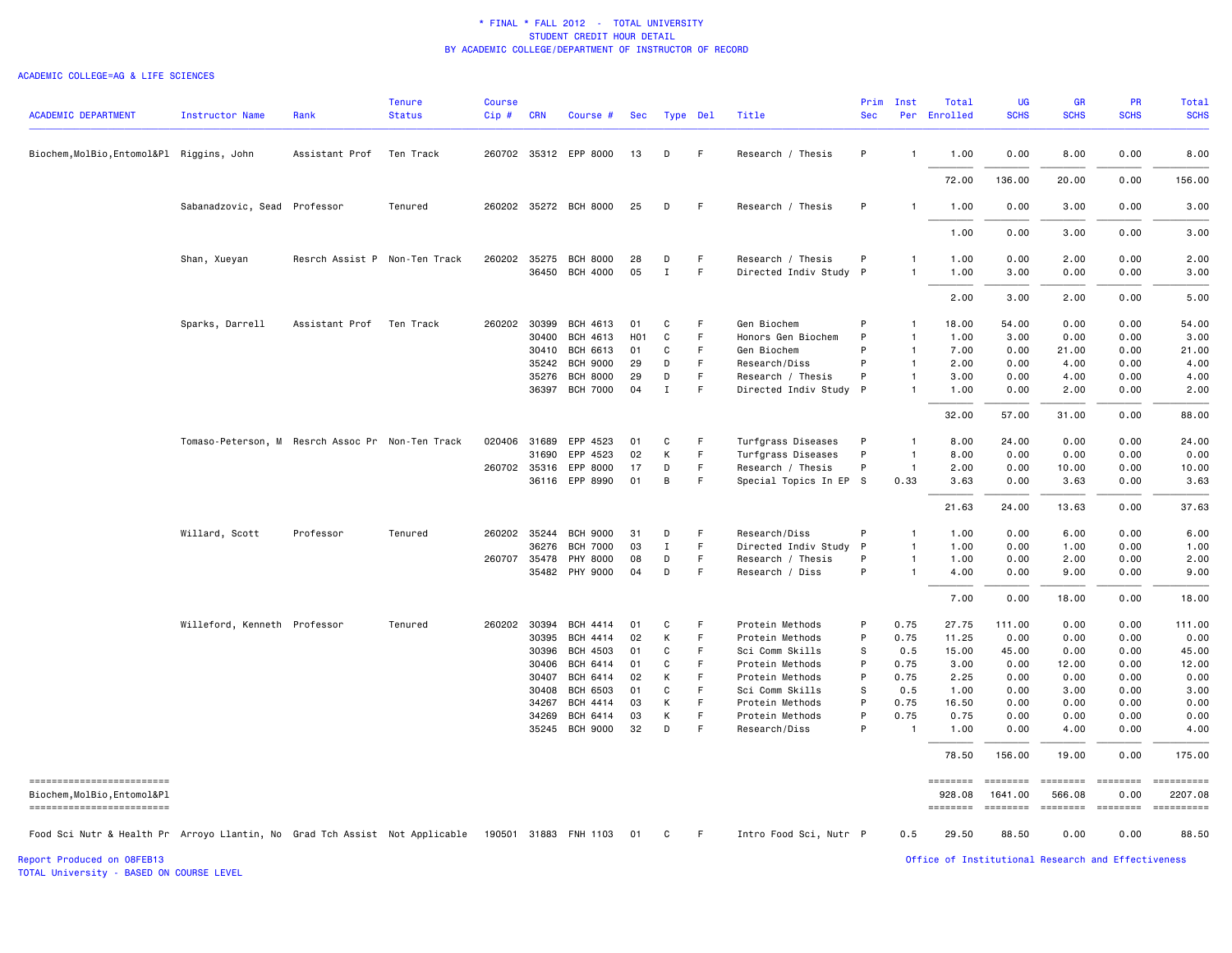ACADEMIC COLLEGE=AG & LIFE SCIENCES

| <b>ACADEMIC DEPARTMENT</b>                 | <b>Instructor Name</b> | Rank           | <b>Tenure</b><br><b>Status</b> | <b>Course</b><br>Cip# | <b>CRN</b>   | Course #                         | Sec              | Type Del          |             | Title                                        | Prim<br><b>Sec</b> | Inst              | Total<br>Per Enrolled | <b>UG</b><br><b>SCHS</b> | GR<br><b>SCHS</b> | PR<br><b>SCHS</b> | <b>Total</b><br><b>SCHS</b> |
|--------------------------------------------|------------------------|----------------|--------------------------------|-----------------------|--------------|----------------------------------|------------------|-------------------|-------------|----------------------------------------------|--------------------|-------------------|-----------------------|--------------------------|-------------------|-------------------|-----------------------------|
|                                            |                        |                |                                |                       |              |                                  |                  |                   |             |                                              |                    |                   |                       |                          |                   |                   |                             |
|                                            |                        |                |                                |                       |              |                                  |                  |                   |             |                                              |                    |                   | 29.50                 | 88.50                    | 0.00              | 0.00              | 88.50                       |
| Food Sci Nutr & Health Pr Briley, Chiquita |                        | Associate Prof | Tenured                        | 190503                | 32233        | 190501 31889 FNH 2283<br>HS 2283 | 01<br>01         | C<br>$\mathtt{C}$ | F<br>F      | Child Health Nutriti P<br>Child Health & Ntr | P                  | 1<br>$\mathbf{1}$ | 8.00<br>38.00         | 24.00<br>114.00          | 0.00<br>0.00      | 0.00<br>0.00      | 24.00<br>114.00             |
|                                            |                        |                |                                |                       |              |                                  |                  |                   |             |                                              |                    |                   | 46.00                 | 138.00                   | 0.00              | 0.00              | 138.00                      |
|                                            | Burney, Lynn           | Instructor     | Non-Ten Track                  |                       | 190501 31903 | FNH 4263                         | 01               | C                 | F           | Nutrition & Chronic                          | $\mathsf{P}$       | 1                 | 25.00                 | 75.00                    | 0.00              | 0.00              | 75.00                       |
|                                            |                        |                |                                |                       | 31917        | FNH 6263                         | 01               | $\mathtt{C}$      | F           | Nutrition & Chronic                          | P                  | $\mathbf{1}$      | 2.00                  | 0.00                     | 6.00              | 0.00              | 6.00                        |
|                                            |                        |                |                                |                       | 31924        | FNH 8286                         | 01               | E                 | F           | Supervised Practice                          | P                  | $\mathbf{1}$      | 8.00                  | 0.00                     | 48.00             | 0.00              | 48.00                       |
|                                            |                        |                |                                |                       | 190503 31904 | FNH 4273                         | 01               | B                 | F           | Nutrition Assessment P                       |                    | $\mathbf{1}$      | 26.00                 | 78.00                    | 0.00              | 0.00              | 78.00                       |
|                                            |                        |                |                                |                       |              | 31918 FNH 6273                   | 01               | B                 | F           | Nutrition Assessment P                       |                    | $\mathbf{1}$      | 2.00                  | 0.00                     | 6.00              | 0.00              | 6.00                        |
|                                            |                        |                |                                |                       |              |                                  |                  |                   |             |                                              |                    |                   | 63.00                 | 153.00                   | 60.00             | 0.00              | 213.00                      |
|                                            | Byrd, Sylvia           | Professor      | Tenured                        | 190501                | 31882        | FNH 1001                         | F <sub>0</sub> 1 | C                 | F.          | First Year Seminar                           | P                  | 1                 | 30.00                 | 30.00                    | 0.00              | 0.00              | 30.00                       |
|                                            |                        |                |                                |                       | 31885        | FNH 2203                         | 02               | B                 | F           | Science of Food Prep P                       |                    | $\mathbf{1}$      | 29.00                 | 87.00                    | 0.00              | 0.00              | 87.00                       |
|                                            |                        |                |                                |                       | 31890        | FNH 2293                         | 01               | C                 | F.          | Indiv & Family Nutri P                       |                    | $\mathbf{1}$      | 225.00                | 675.00                   | 0.00              | 0.00              | 675.00                      |
|                                            |                        |                |                                |                       | 34315        | FNH 2203                         | 01               | B                 | F           | Science of Food Prep P                       |                    | $\overline{1}$    | 13.00                 | 39.00                    | 0.00              | 0.00              | 39.00                       |
|                                            |                        |                |                                |                       | 34316        | HS 2203                          | 01               | B                 | F           | Science Food Prep                            | P                  | $\mathbf{1}$      | 1.00                  | 3.00                     | 0.00              | 0.00              | 3.00                        |
|                                            |                        |                |                                | 190503                | 32234        | HS 2293                          | 01               | C                 | F           | Indiv & Family Nutri P                       |                    | 1                 | 65.00                 | 195.00                   | 0.00              | 0.00              | 195.00                      |
|                                            |                        |                |                                |                       | 190599 35528 | <b>FNH 8000</b>                  | 02               | D                 | F           | Research/Thesis                              | P                  | $\mathbf{1}$      | 1.00                  | 0.00                     | 3.00              | 0.00              | 3.00                        |
|                                            |                        |                |                                |                       |              |                                  |                  |                   |             |                                              |                    |                   | 364.00                | 1029.00                  | 3.00              | 0.00              | 1032.00                     |
|                                            | Gillis, William        | Lecturer       | Non-Ten Track                  | 020301                | 31913        | FNH 6143                         | 01               | C                 | F.          | Dairy Foods Proc                             | P                  | $\mathbf{1}$      | 1.00                  | 0.00                     | 3.00              | 0.00              | 3.00                        |
|                                            |                        |                |                                |                       | 31914        | FNH 6143                         | 02               | K                 | F           | Dairy Foods Proc                             | P                  | $\mathbf{1}$      | 1.00                  | 0.00                     | 0.00              | 0.00              | 0.00                        |
|                                            |                        |                |                                |                       | 190501 31898 | FNH 4143                         | 01               | C                 | F           | Dairy Foods Proc                             | P                  | $\mathbf{1}$      | 9.00                  | 27.00                    | 0.00              | 0.00              | 27.00                       |
|                                            |                        |                |                                |                       | 31899        | FNH 4143                         | 02               | К                 | F           | Dairy Foods Proc                             | P                  | $\mathbf{1}$      | 9.00                  | 0.00                     | 0.00              | 0.00              | 0.00                        |
|                                            |                        |                |                                |                       | 35396        | FNH 4000                         | 01               | $\mathbf I$       | F.          | Directed Indiv Study P                       |                    | $\mathbf{1}$      | 1.00                  | 3.00                     | 0.00              | 0.00              | 3.00                        |
|                                            |                        |                |                                |                       |              | 190599 34317 FNH 4990            | 01               | C                 | F           | Special Topic in FNH P                       |                    | 1                 | 6.00                  | 18.00                    | 0.00              | 0.00              | 18.00                       |
|                                            |                        |                |                                |                       |              |                                  |                  |                   |             |                                              |                    |                   | 27.00                 | 48.00                    | 3.00              | 0.00              | 51.00                       |
|                                            | Hall, Michael          | Lecturer       | Non-Ten Track                  |                       | 190501 33869 | FNH 8563                         | 501              | C                 | $\mathbf 0$ | Prin Epic & Hlth Sci P                       |                    | 1                 | 19.00                 | 0.00                     | 57.00             | 0.00              | 57.00                       |
|                                            |                        |                |                                |                       |              | 36145 FNH 8563                   | 502              | C                 | $\mathbf 0$ | Prin Epic & Hlth Sci P                       |                    | $\mathbf{1}$      | 10.00                 | 0.00                     | 30.00             | 0.00              | 30.00                       |
|                                            |                        |                |                                |                       |              |                                  |                  |                   |             |                                              |                    |                   | 29.00                 | 0.00                     | 87.00             | 0.00              | 87.00                       |
|                                            | Haque, Zahur           | Professor      | Tenured                        |                       | 190502 30392 | BCH 4253                         | 01               | C                 | F.          | Nutritional Biochem                          | P                  | $\mathbf{1}$      | 1.00                  | 3.00                     | 0.00              | 0.00              | 3.00                        |
|                                            |                        |                |                                |                       | 31902        | FNH 4253                         | 01               | C                 | F           | Nutritional Biochem                          | P                  | $\mathbf{1}$      | 21.00                 | 63.00                    | 0.00              | 0.00              | 63.00                       |
|                                            |                        |                |                                |                       | 31916        | FNH 6253                         | 01               | $\mathtt{C}$      | F.          | Nutritional Biochem                          | P                  | $\mathbf{1}$      | 1.00                  | 0.00                     | 3.00              | 0.00              | 3.00                        |
|                                            |                        |                |                                |                       | 33861        | FNH 4253                         | 501              | C                 | $\mathbf 0$ | Nutritional Biochem                          | P                  | $\mathbf{1}$      | 3.00                  | 9.00                     | 0.00              | 0.00              | 9.00                        |
|                                            |                        |                |                                |                       | 190599 35530 | <b>FNH 8000</b>                  | 04               | D                 | F           | Research/Thesis                              | P                  | $\mathbf{1}$      | 1.00                  | 0.00                     | 4.00              | 0.00              | 4.00                        |
|                                            |                        |                |                                |                       | 35543        | <b>FNH 9000</b>                  | 04               | D                 | F.          | Research/Diss                                | P                  | $\mathbf{1}$      | 1.00                  | 0.00                     | 6.00              | 0.00              | 6.00                        |
|                                            |                        |                |                                |                       | 35825        | <b>FNH 7000</b>                  | 01               | $\mathbf I$       | F           | Directed Indiv Study P                       |                    | 1                 | 1.00                  | 0.00                     | 2.00              | 0.00              | 2.00                        |
|                                            |                        |                |                                |                       |              |                                  |                  |                   |             |                                              |                    |                   | 29.00                 | 75.00                    | 15.00             | 0.00              | 90.00                       |
|                                            | Hunt, Barry            | Professor      | Tenured                        | 190501                | 31925        | FNH 8513                         | 01               | C                 | F.          | Theory Pract in Hlt P                        |                    | 1                 | 16.00                 | 0.00                     | 48.00             | 0.00              | 48.00                       |
|                                            |                        |                |                                |                       | 33866        | FNH 8513                         | 501              | C                 | $\Omega$    | Theory Pract in Hlt P                        |                    | $\mathbf{1}$      | 19.00                 | 0.00                     | 57.00             | 0.00              | 57.00                       |
|                                            |                        |                |                                |                       |              | 33870 FNH 8623                   | 501              | C                 | $\Omega$    | Cur Issues School He P                       |                    | $\mathbf{1}$      | 8.00                  | 0.00                     | 24.00             | 0.00              | 24.00                       |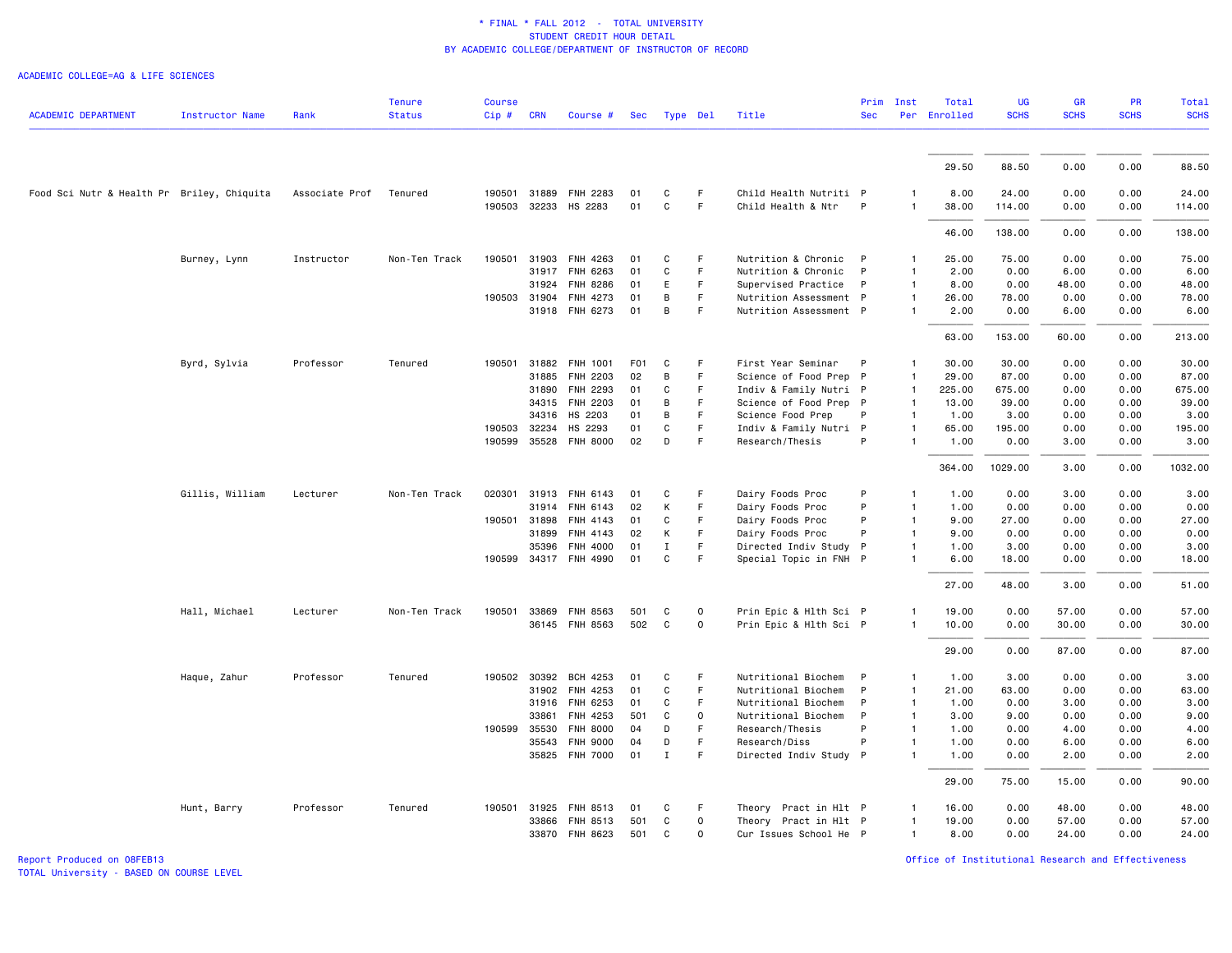#### ACADEMIC COLLEGE=AG & LIFE SCIENCES

|                                       |                                                  |                        | <b>Tenure</b> | <b>Course</b> |              |                       |     |              |             |                        | Prim       | Inst           | Total        | <b>UG</b>   | <b>GR</b>   | <b>PR</b>   | <b>Total</b> |
|---------------------------------------|--------------------------------------------------|------------------------|---------------|---------------|--------------|-----------------------|-----|--------------|-------------|------------------------|------------|----------------|--------------|-------------|-------------|-------------|--------------|
| <b>ACADEMIC DEPARTMENT</b>            | <b>Instructor Name</b>                           | Rank                   | <b>Status</b> | Cip#          | <b>CRN</b>   | Course #              | Sec | Type Del     |             | Title                  | <b>Sec</b> |                | Per Enrolled | <b>SCHS</b> | <b>SCHS</b> | <b>SCHS</b> | <b>SCHS</b>  |
| Food Sci Nutr & Health Pr Hunt, Barry |                                                  | Professor              | Tenured       | 190599        | 36475        | <b>FNH 7000</b>       | 501 | $\mathbf{I}$ | 0           | Directed Indiv Study P |            | $\mathbf{1}$   | 1.00         | 0.00        | 3.00        | 0.00        | 3.00         |
|                                       |                                                  |                        |               |               | 36476        | <b>FNH 7000</b>       | 502 | $\mathbf I$  | $\Omega$    | Directed Indiv Study P |            | $\overline{1}$ | 1.00         | 0.00        | 3.00        | 0.00        | 3.00         |
|                                       |                                                  |                        |               |               | 36477        | <b>FNH 7000</b>       | 503 | $\mathbf{I}$ | $\mathbf 0$ | Directed Indiv Study P |            | $\mathbf{1}$   | 1.00         | 0.00        | 3.00        | 0.00        | 3.00         |
|                                       |                                                  |                        |               |               | 36478        | <b>FNH 7000</b>       | 504 | $\mathbf{I}$ | $\Omega$    | Directed Indiv Study P |            | $\overline{1}$ | 1.00         | 0.00        | 3.00        | 0.00        | 3.00         |
|                                       |                                                  |                        |               |               | 36479        | <b>FNH 7000</b>       | 505 | $\mathbf{I}$ | $\Omega$    | Directed Indiv Study P |            | $\mathbf{1}$   | 1.00         | 0.00        | 3.00        | 0.00        | 3.00         |
|                                       |                                                  |                        |               |               |              | 36606 FNH 7000        | 506 | $\mathbf{I}$ | $\mathbf 0$ | Directed Indiv Study P |            | $\mathbf{1}$   | 1.00         | 0.00        | 3.00        | 0.00        | 3.00         |
|                                       |                                                  |                        |               |               |              |                       |     |              |             |                        |            |                | 49.00        | 0.00        | 147.00      | 0.00        | 147.00       |
|                                       | Khan, Fauzia                                     | Lecturer               | Non-Ten Track | 190501        |              | 33862 FNH 4353        | 501 | C            | $\mathbf 0$ | Nutrition/ Life Cycl P |            | $\mathbf{1}$   | 3.00         | 9.00        | 0.00        | 0.00        | 9.00         |
|                                       |                                                  |                        |               |               |              |                       |     |              |             |                        |            |                | 3.00         | 9.00        | 0.00        | 0.00        | 9.00         |
|                                       | Kim, Tae Jo                                      | Resrch Assist P        | Non-Ten Track | 190501        | 34321        | FNH 8113              | 01  | C            | F           | Adv Food Microbiol     | P          | $\mathbf{1}$   | 10.00        | 0.00        | 30.00       | 0.00        | 30.00        |
|                                       |                                                  |                        |               |               |              | 190599 35532 FNH 8000 | 06  | D            | F           | Research/Thesis        | P          | $\mathbf{1}$   | 2.00         | 0.00        | 4.00        | 0.00        | 4.00         |
|                                       |                                                  |                        |               |               |              |                       |     |              |             |                        |            |                | 12.00        | 0.00        | 34.00       | 0.00        | 34.00        |
|                                       | Matich, June                                     | Lecturer               | Non-Ten Track |               | 190501 31891 | FNH 2293              | 02  | C            | F           | Indiv & Family Nutri P |            | 1              | 40.00        | 120.00      | 0.00        | 0.00        | 120.00       |
|                                       |                                                  |                        |               |               | 31895        | FNH 3283              | 01  | $\mathbf{C}$ | F.          | The Foodservice Syst P |            | $\overline{1}$ | 41.00        | 123.00      | 0.00        | 0.00        | 123.00       |
|                                       |                                                  |                        |               |               | 31905        | FNH 4283              | 01  | C            | F           | Purchasing Food & Eq P |            | $\overline{1}$ | 28.00        | 84.00       | 0.00        | 0.00        | 84.00        |
|                                       |                                                  |                        |               |               | 31919        | FNH 6283              | 01  | C            | F           | Purchasing Food & Eq P |            | $\mathbf{1}$   | 1.00         | 0.00        | 3.00        | 0.00        | 3.00         |
|                                       |                                                  |                        |               |               | 34097        | FNH 2293              | 555 | M            | $\mathbf 0$ | Indiv & Family Nutri P |            | $\mathbf{1}$   | 5.00         | 15.00       | 0.00        | 0.00        | 15.00        |
|                                       |                                                  |                        |               |               | 34098        | FNH 2293              | 901 | M            | $\mathbf 0$ | Indiv & Family Nutri P |            | $\mathbf{1}$   | 1.00         | 3.00        | 0.00        | 0.00        | 3.00         |
|                                       |                                                  |                        |               |               |              | 190503 32235 HS 2293  | 02  | C            | F           | Indiv & Family Nutri P |            | $\mathbf{1}$   | 12.00        | 36.00       | 0.00        | 0.00        | 36.00        |
|                                       |                                                  |                        |               |               |              |                       |     |              |             |                        |            |                | 128.00       | 381.00      | 3.00        | 0.00        | 384.00       |
|                                       | Nannapaneni, Ramak Resrch Assoc Pr Non-Ten Track |                        |               |               |              | 190501 35974 FNH 8111 | 01  | S            | F.          | Food Sc Nutr & Healt P |            | 0.95           | 5.70         | 0.00        | 5.70        | 0.00        | 5.70         |
|                                       |                                                  |                        |               |               |              |                       |     |              |             |                        |            |                | 5.70         | 0.00        | 5.70        | 0.00        | 5.70         |
|                                       | Pylate, Leah                                     | Lecturer               | Non-Ten Track | 190501        | 31892        | FNH 3163              | 01  | C            | F.          | Basic Principle Heal P |            | $\mathbf{1}$   | 53.00        | 159.00      | 0.00        | 0.00        | 159.00       |
|                                       |                                                  |                        |               |               | 31893        | FNH 3163              | 02  | $\mathtt{C}$ | F.          | Basic Principle Heal P |            | $\mathbf{1}$   | 52.00        | 156.00      | 0.00        | 0.00        | 156.00       |
|                                       |                                                  |                        |               |               |              | 33859 FNH 3163        | 501 | C            | 0           | Basic Principle Heal P |            | 1              | 29.00        | 87.00       | 0.00        | 0.00        | 87.00        |
|                                       |                                                  |                        |               |               |              |                       |     |              |             |                        |            |                | 134.00       | 402.00      | 0.00        | 0.00        | 402.00       |
|                                       | Schilling, Mark                                  | Associate Prof Tenured |               |               |              | 011099 34914 CA 4005  | 01  | B            | F           | Food Preparation III P |            | $\mathbf{1}$   | 1.00         | 5.00        | 0.00        | 0.00        | 5.00         |
|                                       |                                                  |                        |               | 120509        | 30572        | CA 1251               | 01  | $\mathtt{C}$ | F           | ServSafe               | P          | $\mathbf{1}$   | 1.00         | 1.00        | 0.00        | 0.00        | 1.00         |
|                                       |                                                  |                        |               |               | 30574        | CA 3005               | 01  | B            | F           | Food Prep I            | P          | $\mathbf{1}$   | 3.00         | 15.00       | 0.00        | 0.00        | 15.00        |
|                                       |                                                  |                        |               |               |              | 30576 CA 3023         | 01  | C            | F.          | Menu and Recipe Dev    | P          | $\mathbf{1}$   | 1.00         | 3.00        | 0.00        | 0.00        | 3.00         |
|                                       |                                                  |                        |               |               | 30583        | CA 3753               | 01  | B            | F           | Advancing Baking       | P          | $\overline{1}$ | 1.00         | 3.00        | 0.00        | 0.00        | 3.00         |
|                                       |                                                  |                        |               |               | 34915        | CA 3103               | 01  | C            | F           | Dining Room Service    | P          | $\mathbf{1}$   | 2.00         | 6.00        | 0.00        | 0.00        | 6.00         |
|                                       |                                                  |                        |               | 190501        | 31900        | FNH 4200              | 01  | C            | F           | Dual Enroll MUW Culi P |            | $\mathbf{1}$   | 3.00         | 21.00       | 0.00        | 0.00        | 21.00        |
|                                       |                                                  |                        |               | 190599        | 35535        | <b>FNH 8000</b>       | 09  | D            | F           | Research/Thesis        | P          | $\mathbf{1}$   | 2.00         | 0.00        | 11.00       | 0.00        | 11.00        |
|                                       |                                                  |                        |               |               |              | 35548 FNH 9000        | 09  | D            | F           | Research/Diss          | P          | 1              | 5.00         | 0.00        | 16.00       | 0.00        | 16.00        |
|                                       |                                                  |                        |               |               |              |                       |     |              |             |                        |            |                | 19.00        | 54.00       | 27.00       | 0.00        | 81.00        |
|                                       | Silva, Juan                                      | Professor              | Tenured       |               | 020301 31910 | FNH 4583              | 01  | B            | F           | Food Preservation Te P |            | $\mathbf{1}$   | 10.00        | 30.00       | 0.00        | 0.00        | 30.00        |
|                                       |                                                  |                        |               |               | 31923        | FNH 6583              | 01  | B            | F.          | Food Preservation Te P |            | 1              | 8.00         | 0.00        | 24.00       | 0.00        | 24.00        |
|                                       |                                                  |                        |               |               | 34105        | FNH 4583              | 555 | M            | $\Omega$    | Food Preservation Te P |            | $\mathbf{1}$   | 9.00         | 27.00       | 0.00        | 0.00        | 27.00        |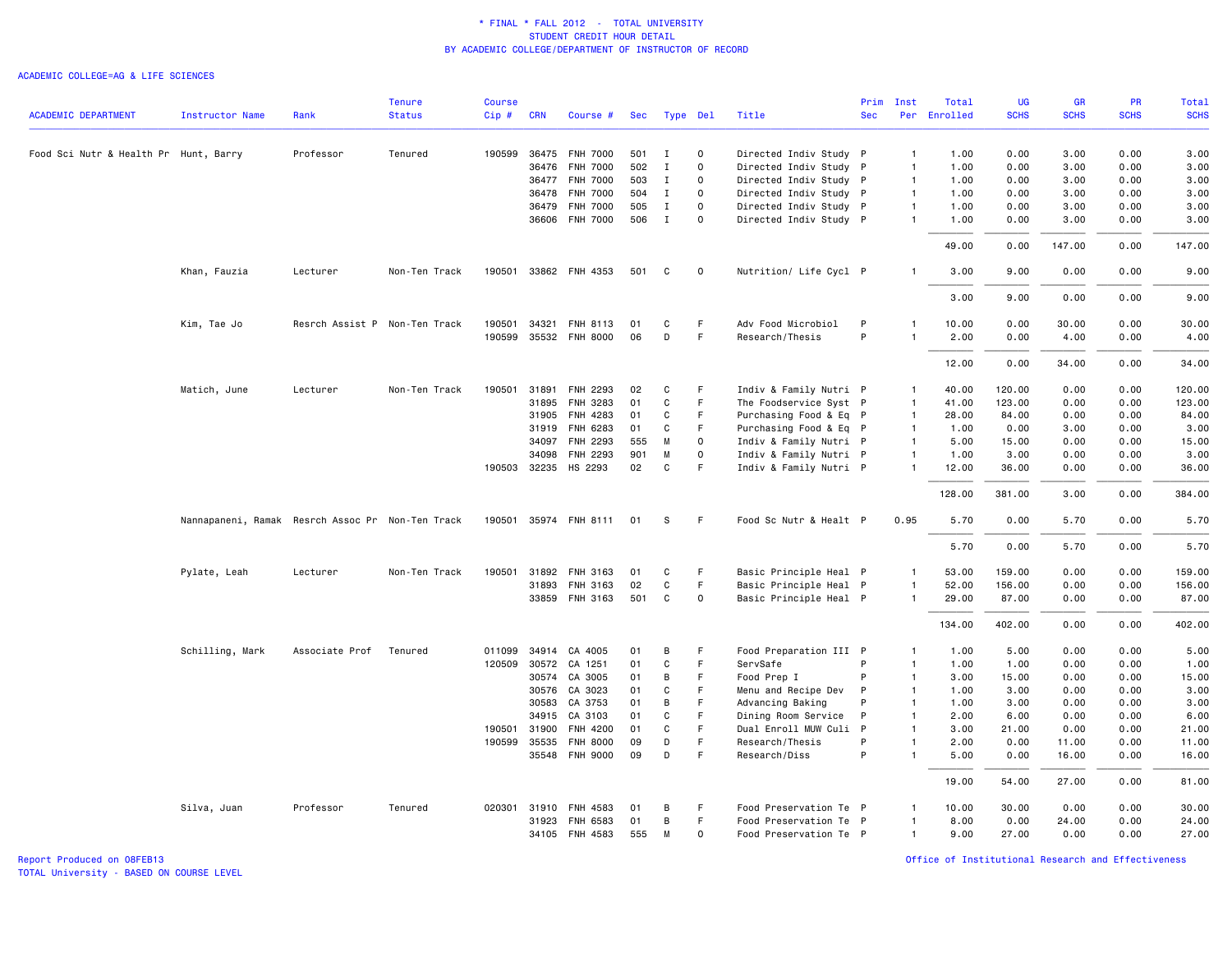#### ACADEMIC COLLEGE=AG & LIFE SCIENCES

|                                                         |                        |                | <b>Tenure</b> | <b>Course</b> |              |                       |     |              |              |                        | Prim       | Inst           | Total                      | UG                           | <b>GR</b>                 | <b>PR</b>              | Total                 |
|---------------------------------------------------------|------------------------|----------------|---------------|---------------|--------------|-----------------------|-----|--------------|--------------|------------------------|------------|----------------|----------------------------|------------------------------|---------------------------|------------------------|-----------------------|
| <b>ACADEMIC DEPARTMENT</b>                              | <b>Instructor Name</b> | Rank           | <b>Status</b> | Cip#          | <b>CRN</b>   | Course #              |     | Sec Type Del |              | Title                  | <b>Sec</b> |                | Per Enrolled               | <b>SCHS</b>                  | <b>SCHS</b>               | <b>SCHS</b>            | <b>SCHS</b>           |
| Food Sci Nutr & Health Pr Silva, Juan                   |                        | Professor      | Tenured       | 020301        | 34106        | FNH 4583              | 901 | M            | 0            | Food Preservation Te P |            | $\overline{1}$ | 1.00                       | 3.00                         | 0.00                      | 0.00                   | 3.00                  |
|                                                         |                        |                |               | 190501        | 31883        | <b>FNH 1103</b>       | 01  | C            | F            | Intro Food Sci, Nutr S |            | 0.5            | 29.50                      | 88.50                        | 0.00                      | 0.00                   | 88.50                 |
|                                                         |                        |                |               |               | 35974        | FNH 8111              | 01  | S            | F            | Food Sc Nutr & Healt S |            | 0.05           | 0.30                       | 0.00                         | 0.30                      | 0.00                   | 0.30                  |
|                                                         |                        |                |               | 190599        | 34100        | FNH 4553              | 555 | M            | 0            | Curr Issues Food Sci P |            | $\mathbf{1}$   | 3.00                       | 9.00                         | 0.00                      | 0.00                   | 9.00                  |
|                                                         |                        |                |               |               | 34101        | FNH 4553              | 901 | м            | $\Omega$     | Curr Issues Food Sci P |            | $\overline{1}$ | 1.00                       | 3.00                         | 0.00                      | 0.00                   | 3.00                  |
|                                                         |                        |                |               |               | 34102        | FNH 4563              | 555 | M            | 0            | Food Prods Eval        | P          | $\mathbf{1}$   | 3.00                       | 9.00                         | 0.00                      | 0.00                   | 9.00                  |
|                                                         |                        |                |               |               | 35536        | <b>FNH 8000</b>       | 10  | D            | F            | Research/Thesis        | P          | $\mathbf{1}$   | 2.00                       | 0.00                         | 3.00                      | 0.00                   | 3.00                  |
|                                                         |                        |                |               |               | 35549        | <b>FNH 9000</b>       | 10  | D            | F            | Research/Diss          | P          | $\mathbf{1}$   | 3.00                       | 0.00                         | 16.00                     | 0.00                   | 16.00                 |
|                                                         |                        |                |               |               |              |                       |     |              |              |                        |            |                | 69.80                      | 169.50                       | 43.30                     | 0.00                   | 212.80                |
|                                                         | Street, Susan          | Lecturer       | Non-Ten Track |               |              | 190501 33857 FNH 2283 | 501 | C            | $\mathbf 0$  | Child Health Nutriti P |            | $\mathbf{1}$   | 23.00                      | 69.00                        | 0.00                      | 0.00                   | 69.00                 |
|                                                         |                        |                |               |               | 33858        | FNH 2293              | 501 | $\mathsf{C}$ | $\mathbf{o}$ | Indiv & Family Nutri P |            | $\mathbf{1}$   | 21.00                      | 63.00                        | 0.00                      | 0.00                   | 63.00                 |
|                                                         |                        |                |               |               | 190503 33940 | HS 2283               | 501 | C            | $\mathbf 0$  | Child Health & Ntr     | P          | $\overline{1}$ | 10.00                      | 30.00                        | 0.00                      | 0.00                   | 30.00                 |
|                                                         |                        |                |               |               |              | 33941 HS 2293         | 501 | C            | $\mathbf 0$  | Indiv & Family Nutri P |            | $\mathbf{1}$   | 5.00                       | 15.00                        | 0.00                      | 0.00                   | 15.00                 |
|                                                         |                        |                |               |               |              |                       |     |              |              |                        |            |                | 59.00                      | 177.00                       | 0.00                      | 0.00                   | 177.00                |
|                                                         | Thompson, Amy          | Lecturer       | Non-Ten Track |               |              | 190501 33868 FNH 8543 | 501 | C            | $\mathbf 0$  | Health Ed for Divers P |            | $\mathbf{1}$   | 11.00                      | 0.00                         | 33.00                     | 0.00                   | 33.00                 |
|                                                         |                        |                |               |               |              |                       |     |              |              |                        |            |                | 11.00                      | 0.00                         | 33.00                     | 0.00                   | 33.00                 |
|                                                         | Tidwell, Diane         | Associate Prof | Tenured       | 190501        | 31896        | <b>FNH 3701</b>       | 01  | s            | F            | NTR Professional Dev P |            | $\overline{1}$ | 22.00                      | 22.00                        | 0.00                      | 0.00                   | 22.00                 |
|                                                         |                        |                |               | 190503        | 31894        | FNH 3263              | 01  | В            | F            | Research Mth in Fd & P |            | $\overline{1}$ | 31.00                      | 93.00                        | 0.00                      | 0.00                   | 93.00                 |
|                                                         |                        |                |               |               | 190599 35537 | <b>FNH 8000</b>       | 11  | D            | F.           | Research/Thesis        | P          | $\mathbf{1}$   | 2.00                       | 0.00                         | 4.00                      | 0.00                   | 4.00                  |
|                                                         |                        |                |               |               |              | 35550 FNH 9000        | 11  | D            | F.           | Research/Diss          | P          | $\mathbf{1}$   | 3.00                       | 0.00                         | 21.00                     | 0.00                   | 21.00                 |
|                                                         |                        |                |               |               |              |                       |     |              |              |                        |            |                | 58.00                      | 115.00                       | 25.00                     | 0.00                   | 140.00                |
|                                                         | White, Kelly           | Lecturer       | Non-Ten Track | 190501        | 31901        | FNH 4223              | 01  | C            | F            | Sports Nutrition       | P          | $\mathbf{1}$   | 12.00                      | 36.00                        | 0.00                      | 0.00                   | 36.00                 |
|                                                         |                        |                |               |               | 31915        | FNH 6223              | 01  | C            | F.           | Sports Nutrition       | P          | $\mathbf{1}$   | 7.00                       | 0.00                         | 21.00                     | 0.00                   | 21.00                 |
|                                                         |                        |                |               |               | 33860        | FNH 4223              | 501 | $\mathsf{C}$ | $\mathbf 0$  | Sports Nutrition       | P          | $\overline{1}$ | 3.00                       | 9.00                         | 0.00                      | 0.00                   | 9.00                  |
|                                                         |                        |                |               |               | 33863        | FNH 6223              | 501 | C            | $\mathbf 0$  | Sports Nutrition       | P          | $\overline{1}$ | 7.00                       | 0.00                         | 21.00                     | 0.00                   | 21.00                 |
|                                                         |                        |                |               |               |              |                       |     |              |              |                        |            |                | 29.00                      | 45.00                        | 42.00                     | 0.00                   | 87.00                 |
|                                                         | Williams, Ronald       | Assistant Prof | Ten Track     | 190501        | 31926        | FNH 8523              | 01  | C            | F            | Health Promotion Tec P |            | $\mathbf{1}$   | 14.00                      | 0.00                         | 42.00                     | 0.00                   | 42.00                 |
|                                                         |                        |                |               |               |              | 33867 FNH 8523        | 501 | С            | $\mathbf 0$  | Health Promotion Tec P |            | $\mathbf{1}$   | 19.00                      | 0.00                         | 57.00                     | 0.00                   | 57.00                 |
|                                                         |                        |                |               |               |              |                       |     |              |              |                        |            |                | 33.00                      | 0.00                         | 99.00                     | 0.00                   | 99.00                 |
| ==========================<br>Food Sci Nutr & Health Pr |                        |                |               |               |              |                       |     |              |              |                        |            |                | <b>SESSESSE</b><br>1198.00 | $=$ = = = = = = =<br>2884.00 | <b>ESSESSED</b><br>627.00 | <b>EDDEDED</b><br>0.00 | ==========<br>3511.00 |
| ------------------------                                |                        |                |               |               |              |                       |     |              |              |                        |            |                | ========                   | $= 222222222$                | ========                  | <b>ESSESSE</b>         | <b>EDECEMBER</b>      |
| Human Sciences                                          | Browning, Ned          | Ext Prof       | Non-Ten Track |               |              | 010701 34276 AIS 6503 | 01  | С            | I            | International Ag Ed P  |            | $\overline{1}$ | 2.00                       | 0.00                         | 6.00                      | 0.00                   | 6.00                  |
|                                                         |                        |                |               |               | 34892        | AIS 4503              | 01  | C            | $\mathbf{I}$ | International Ag Ed P  |            | $\mathbf{1}$   | 17.00                      | 51.00                        | 0.00                      | 0.00                   | 51.00                 |
|                                                         |                        |                |               |               |              | 131301 30160 AIS 3203 | 03  | C            | F            | Intro Tech Writ Agco P |            | $\mathbf{1}$   | 28.00                      | 84.00                        | 0.00                      | 0.00                   | 84.00                 |
|                                                         |                        |                |               |               |              | 36025 AIS 7000        | 01  | Ι.           | F            | Directed Indiv Study P |            | $\mathbf{1}$   | 1.00                       | 0.00                         | 3.00                      | 0.00                   | 3.00                  |
|                                                         |                        |                |               |               |              |                       |     |              |              |                        |            |                | 48.00                      | 135.00                       | 9.00                      | 0.00                   | 144.00                |
|                                                         | Cheek, Wanda           | Professor      | Tenured       |               |              | 190901 32244 HS 3553  | 01  | С            | F            | Fashion Retailing      | P          | $\mathbf{1}$   | 15.00                      | 45.00                        | 0.00                      | 0.00                   | 45.00                 |

TOTAL University - BASED ON COURSE LEVEL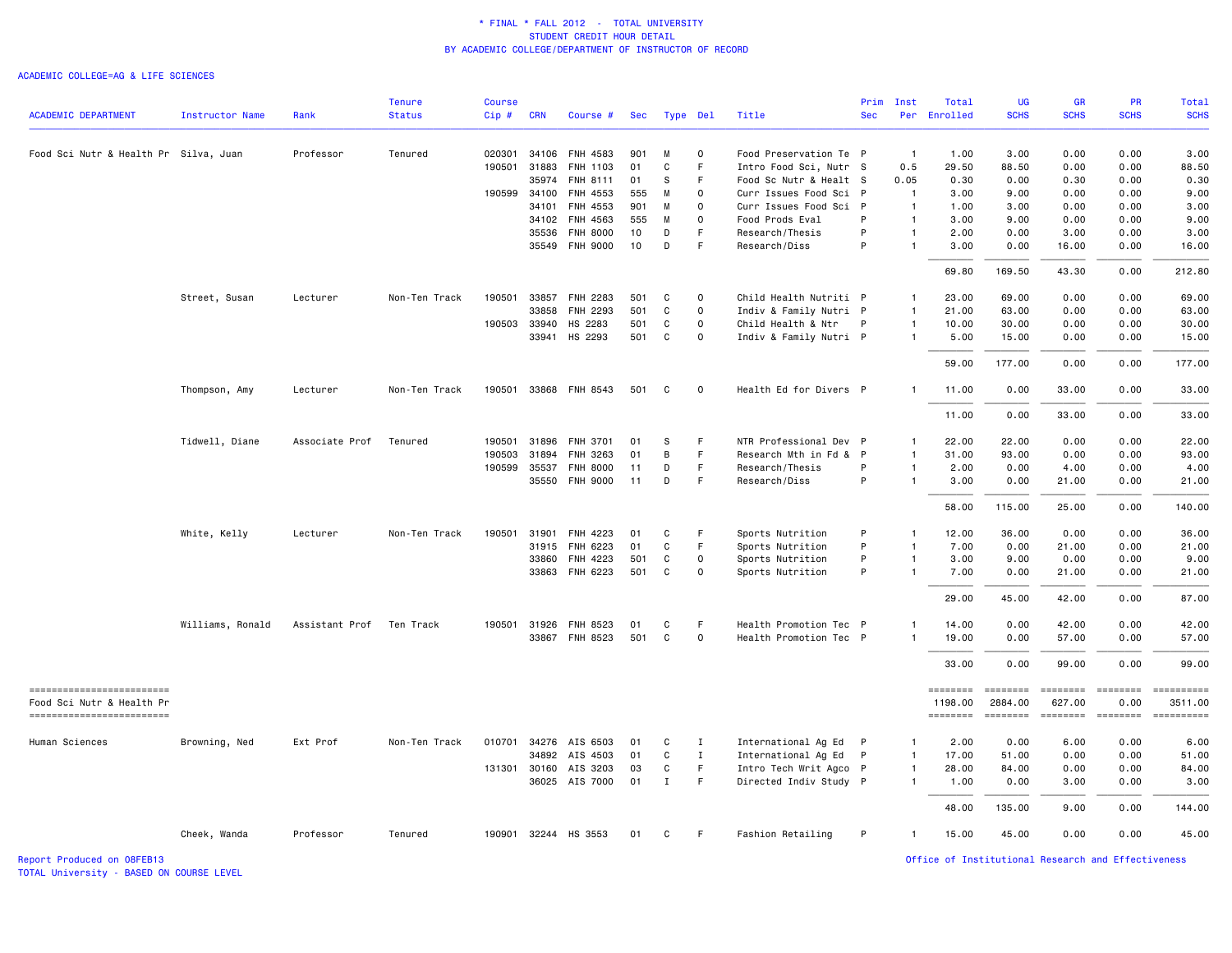#### ACADEMIC COLLEGE=AG & LIFE SCIENCES

| <b>ACADEMIC DEPARTMENT</b> | <b>Instructor Name</b>            | Rank                          | <b>Tenure</b><br><b>Status</b> | <b>Course</b><br>$Cip \#$ | <b>CRN</b>            | Course #                   | Sec              | Type Del         |                  | Title                                            | Prim<br><b>Sec</b> | Inst                           | Total<br>Per Enrolled | UG<br><b>SCHS</b> | <b>GR</b><br><b>SCHS</b> | PR<br><b>SCHS</b> | Total<br><b>SCHS</b> |
|----------------------------|-----------------------------------|-------------------------------|--------------------------------|---------------------------|-----------------------|----------------------------|------------------|------------------|------------------|--------------------------------------------------|--------------------|--------------------------------|-----------------------|-------------------|--------------------------|-------------------|----------------------|
|                            |                                   |                               |                                |                           |                       |                            |                  |                  |                  |                                                  |                    |                                |                       |                   |                          |                   |                      |
| Human Sciences             | Cheek, Wanda                      | Professor                     | Tenured                        |                           | 190901 32245<br>32254 | HS 3553<br>HS 4513         | 02<br>01         | C<br>$\mathbf C$ | F.<br>F          | Fashion Retailing<br>Soc-Psy Aspect Cloth P      | P                  | -1<br>$\mathbf{1}$             | 12.00<br>20.00        | 36.00<br>60.00    | 0.00<br>0.00             | 0.00<br>0.00      | 36.00<br>60.00       |
|                            |                                   |                               |                                |                           |                       |                            |                  |                  |                  |                                                  |                    |                                | 47.00                 | 141.00            | 0.00                     | 0.00              | 141.00               |
|                            | Downey, Laura                     | Ext Assist Prof Non-Ten Track |                                |                           | 131301 34274          | AIS 8803<br>36249 AIS 8000 | 01<br>01         | C<br>D           | I<br>F           | App Res Meth To AIS<br>Research/Thesis           | P<br>P             | $\mathbf{1}$                   | 15.00<br>1.00         | 0.00<br>0.00      | 45.00<br>2.00            | 0.00<br>0.00      | 45.00<br>2.00        |
|                            |                                   |                               |                                |                           |                       |                            |                  |                  |                  |                                                  |                    |                                | 16.00                 | 0.00              | 47.00                    | 0.00              | 47.00                |
|                            | Duncan, Beth                      | Lecturer                      | Non-Ten Track                  | 190901                    | 32237                 | HS 2664                    | 01               | C                | F                | Textiles for Interio P                           |                    | 0.95                           | 26.60                 | 106.40            | 0.00                     | 0.00              | 106.40               |
|                            |                                   |                               |                                |                           | 32238                 | HS 2664                    | 02               | К                | F                | Textiles for Interio P                           |                    | 0.95                           | 13.30                 | 0.00              | 0.00                     | 0.00              | 0.00                 |
|                            |                                   |                               |                                |                           | 32239                 | HS 2664                    | 03               | К                | F                | Textiles for Interio P                           |                    | -1                             | 14.00                 | 0.00              | 0.00                     | 0.00              | 0.00                 |
|                            |                                   |                               |                                |                           |                       |                            |                  |                  |                  |                                                  |                    |                                | 53.90                 | 106.40            | 0.00                     | 0.00              | 106.40               |
|                            | Elmore-Staton, Lor Assistant Prof |                               | Ten Track                      | 190701                    | 32230                 | HS 1813                    | 01               | C                | F                | Devel through Lifesp P                           |                    | 1                              | 51.00                 | 153.00            | 0.00                     | 0.00              | 153.00               |
|                            |                                   |                               |                                |                           |                       | 200201 32260 HS 4803       | 01               | $\mathbf C$      | F                | Parenting                                        | P                  | 1                              | 38.00                 | 114.00            | 0.00                     | 0.00              | 114.00               |
|                            |                                   |                               |                                |                           |                       |                            |                  |                  |                  |                                                  |                    |                                | 89.00                 | 267.00            | 0.00                     | 0.00              | 267.00               |
|                            | Fason, Angel                      | Instructor                    | Non-Ten Track                  | 010101                    | 32259                 | HS 4750                    | 01               | Ε                | F                | Internship                                       | P                  | $\mathbf{1}$                   | 12.00                 | 71.00             | 0.00                     | 0.00              | 71.00                |
|                            |                                   |                               |                                | 190101                    | 32255                 | HS 4701                    | 01               | C                | F                | Internship Placement P                           |                    | $\mathbf{1}$                   | 27.00                 | 27.00             | 0.00                     | 0.00              | 27.00                |
|                            |                                   |                               |                                | 200201                    | 36585<br>33942        | HS 4000<br>HS 2803         | 03<br>501        | $\mathbf I$<br>B | F<br>$\mathbf 0$ | Directed Indiv Study P<br>Pre-Natal&Infant Dev P |                    | $\overline{1}$<br>$\mathbf{1}$ | 1.00<br>11.00         | 3.00<br>33.00     | 0.00<br>0.00             | 0.00<br>0.00      | 3.00<br>33.00        |
|                            |                                   |                               |                                |                           | 34278                 | HS 2803                    | 01               | В                | F                | Pre-Natal&Infant Dev P                           |                    | $\mathbf{1}$                   | 39.00                 | 117.00            | 0.00                     | 0.00              | 117.00               |
|                            |                                   |                               |                                |                           |                       |                            |                  |                  |                  |                                                  |                    |                                | 90.00                 | 251.00            | 0.00                     | 0.00              | 251.00               |
|                            | Freeman, Charles                  | Assistant Prof Ten Track      |                                | 190101                    | 36175                 | HS 4000                    | 01               | $\mathbf I$      | F                | Directed Indiv Study P                           |                    | $\overline{1}$                 | 1.00                  | 3.00              | 0.00                     | 0.00              | 3.00                 |
|                            |                                   |                               |                                | 190901                    | 32236                 | HS 2593                    | 01               | $\mathbf C$      | F                | Apparel/Sewn Eval                                | P                  | $\mathbf{1}$                   | 26.00                 | 78.00             | 0.00                     | 0.00              | 78.00                |
|                            |                                   |                               |                                |                           |                       | 199999 34833 HS 4990       | 02               | C                | F.               | Special Topic In HS P                            |                    | $\mathbf{1}$                   | 18.00                 | 54.00             | 0.00                     | 0.00              | 54.00                |
|                            |                                   |                               |                                |                           |                       |                            |                  |                  |                  |                                                  |                    |                                | 45.00                 | 135.00            | 0.00                     | 0.00              | 135.00               |
|                            | Kobia, Caroline                   | Instructor                    | Non-Ten Track                  | 190101                    | 32256                 | HS 4701                    | 03               | C                | F.               | Internship Placement P                           |                    | $\mathbf{1}$                   | 21.00                 | 21.00             | 0.00                     | 0.00              | 21.00                |
|                            |                                   |                               |                                | 190901                    | 32225                 | HS 1523                    | 01               | $\mathtt{C}$     | F                | Visual Dsgn & Dress P                            |                    | $\overline{1}$                 | 18.00                 | 54.00             | 0.00                     | 0.00              | 54.00                |
|                            |                                   |                               |                                |                           | 32227                 | HS 1533                    | 01               | В                | F.               | Apparel Design I                                 | P                  | $\overline{1}$                 | 15.00                 | 45.00             | 0.00                     | 0.00              | 45.00                |
|                            |                                   |                               |                                |                           | 32237                 | HS 2664                    | 01               | C                | F                | Textiles for Interio S                           |                    | 0.05                           | 1.40                  | 5.60              | 0.00                     | 0.00              | 5.60                 |
|                            |                                   |                               |                                |                           | 32238                 | HS 2664                    | 02               | К                | F                | Textiles for Interio S                           |                    | 0.05                           | 0.70                  | 0.00              | 0.00                     | 0.00              | 0.00                 |
|                            |                                   |                               |                                |                           |                       |                            |                  |                  |                  |                                                  |                    |                                | 56.10                 | 125.60            | 0.00                     | 0.00              | 125.60               |
|                            | Miller, Phyllis                   | Professor                     | Tenured                        | 190101                    | 36447                 | <b>HS 7000</b>             | 01               | Ι.               | F.               | Directed Indiv Study P                           |                    | $\mathbf{1}$                   | 1.00                  | 0.00              | 3.00                     | 0.00              | 3.00                 |
|                            |                                   |                               |                                | 190901                    | 32226                 | HS 1523                    | 02               | $\mathbf C$      | $\mathsf F$      | Visual Dsgn & Dress                              | $\mathsf{P}$       | $\mathbf{1}$                   | 18.00                 | 54.00             | 0.00                     | 0.00              | 54.00                |
|                            |                                   |                               |                                | 199999                    | 32223                 | HS 1001                    | F <sub>0</sub> 1 | C                | $\mathsf F$      | First Year Seminar                               | P                  | $\overline{1}$                 | 18.00                 | 18.00             | 0.00                     | 0.00              | 18.00                |
|                            |                                   |                               |                                |                           |                       | 34832 HS 4990              | 01               | C                | $\mathsf F$      | Special Topic In HS P                            |                    | $\overline{1}$                 | 18.00                 | 54.00             | 0.00                     | 0.00              | 54.00                |
|                            |                                   |                               |                                |                           |                       |                            |                  |                  |                  |                                                  |                    |                                | 55.00                 | 126.00            | 3.00                     | 0.00              | 129.00               |
|                            | Newman, Michael                   | Professor                     | Tenured                        | 131301                    | 34851<br>190101 32228 | AIS 9000<br>HS 1701        | 01<br>01         | D<br>C           | F<br>F           | Research/Diss<br>Survey Of Human Sci P           | P                  | $\mathbf{1}$<br>0.9            | 7.00<br>49.50         | 0.00<br>49.50     | 19.00<br>0.00            | 0.00<br>0.00      | 19.00<br>49.50       |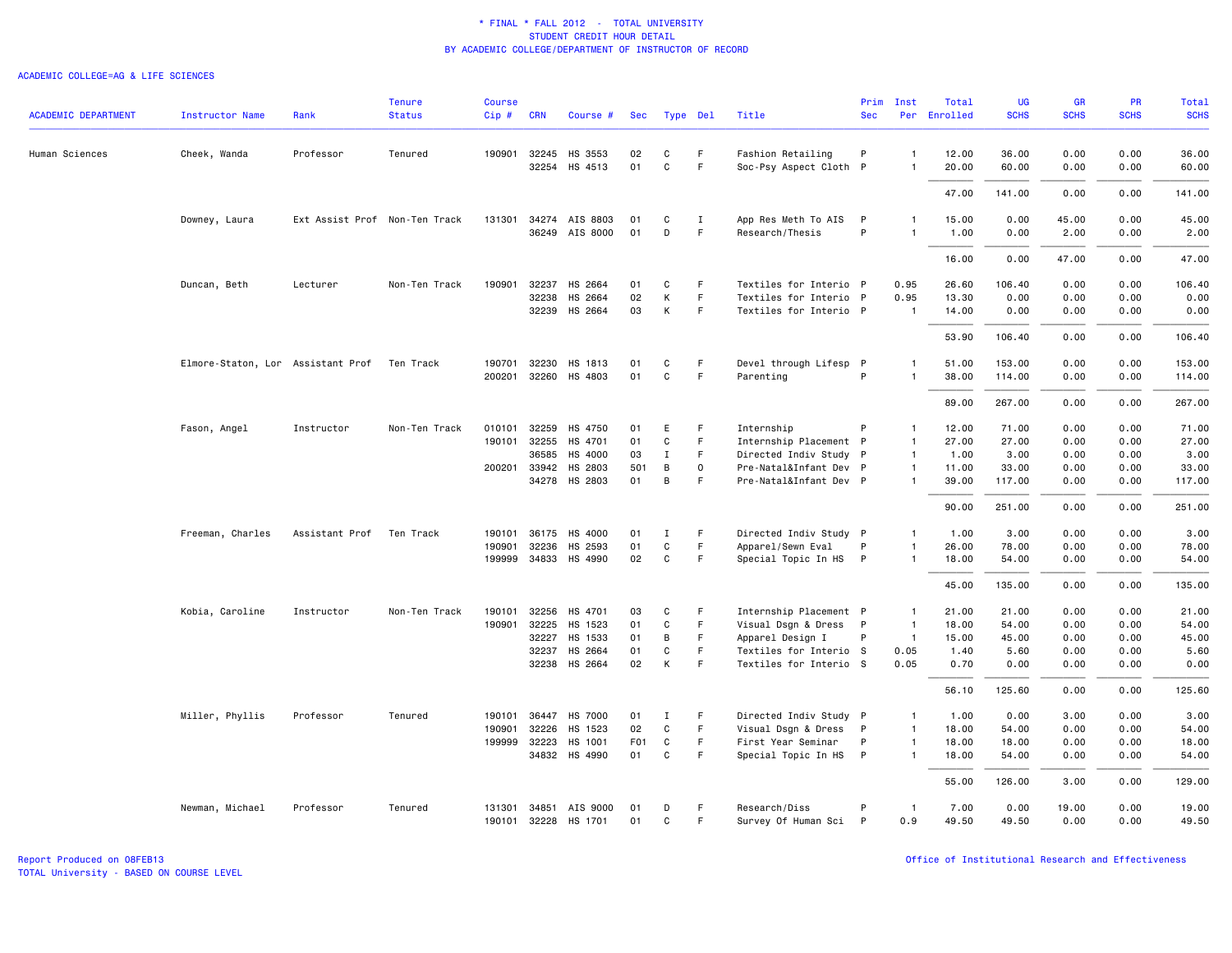#### ACADEMIC COLLEGE=AG & LIFE SCIENCES

| <b>ACADEMIC DEPARTMENT</b> | <b>Instructor Name</b> | Rank                          | <b>Tenure</b><br><b>Status</b> | <b>Course</b><br>Cip# | <b>CRN</b>     | Course #              | Sec      |              | Type Del    | Title                                      | Prim<br><b>Sec</b> | Inst                         | Total<br>Per Enrolled | UG<br><b>SCHS</b> | GR<br><b>SCHS</b> | PR<br><b>SCHS</b> | <b>Total</b><br><b>SCHS</b> |
|----------------------------|------------------------|-------------------------------|--------------------------------|-----------------------|----------------|-----------------------|----------|--------------|-------------|--------------------------------------------|--------------------|------------------------------|-----------------------|-------------------|-------------------|-------------------|-----------------------------|
|                            |                        |                               |                                |                       |                |                       |          |              |             |                                            |                    |                              |                       |                   |                   |                   |                             |
|                            |                        |                               |                                |                       |                |                       |          |              |             |                                            |                    |                              | 56.50                 | 49.50             | 19.00             | 0.00              | 68.50                       |
| Human Sciences             | Noffsinger, Rick       | Non-Faculty                   | Not Applicable                 |                       |                | 131301 30158 AIS 3203 | 01       | C            | F.          | Intro Tech Writ Agco P                     |                    | 1                            | 30.00                 | 90.00             | 0.00              | 0.00              | 90.00                       |
|                            |                        |                               |                                |                       |                | 30159 AIS 3203        | 02       | $\mathtt{C}$ | F           | Intro Tech Writ Agco P                     |                    | $\mathbf{1}$                 | 31.00                 | 93.00             | 0.00              | 0.00              | 93.00                       |
|                            |                        |                               |                                |                       |                |                       |          |              |             |                                            |                    |                              | 61.00                 | 183.00            | 0.00              | 0.00              | 183.00                      |
|                            | Owen, Sean             | Resrch Assoc Pr Non-Ten Track |                                |                       |                | 130101 31343 EDF 4243 | 03       | C            | F.          | Plan for Diverse Lea P                     |                    | -1                           | 12.00                 | 36.00             | 0.00              | 0.00              | 36.00                       |
|                            |                        |                               |                                |                       |                |                       |          |              |             |                                            |                    |                              | 12.00                 | 36.00             | 0.00              | 0.00              | 36.00                       |
|                            | Parker, Julie          | Assistant Prof                | Ten Track                      | 200201                | 32240          | HS 2813               | 01       | C            | F           | Child Development                          | P                  | 1                            | 39.00                 | 117.00            | 0.00              | 0.00              | 117.00                      |
|                            |                        |                               |                                |                       | 32241          | HS 2813               | 02       | K            | F           | Child Development                          | P                  | $\mathbf{1}$                 | 39.00                 | 0.00              | 0.00              | 0.00              | 0.00                        |
|                            |                        |                               |                                |                       | 32248          | HS 3823               | 01       | C            | F.          | Dsg Child Care Progs P                     |                    | $\mathbf{1}$                 | 23.00                 | 69.00             | 0.00              | 0.00              | 69.00                       |
|                            |                        |                               |                                |                       | 32249          | HS 3823               | 02       | К            | F           | Dsg Child Care Progs P                     |                    | $\mathbf{1}$                 | 23.00                 | 0.00              | 0.00              | 0.00              | 0.00                        |
|                            |                        |                               |                                |                       |                |                       |          |              |             |                                            |                    |                              | 124.00                | 186.00            | 0.00              | 0.00              | 186.00                      |
|                            | Phillips, Tommy        | Assistant Prof                | Ten Track                      | 190701                | 32264          | HS 4873               | 01       | C            | $\mathbf I$ | Positive Youth Dev                         | P                  | $\mathbf{1}$                 | 27.00                 | 81.00             | 0.00              | 0.00              | 81.00                       |
|                            |                        |                               |                                |                       | 32272          | HS 6873               | 01       | $\mathtt{C}$ | $\mathbf I$ | Positive Youth Dev                         | P                  | $\overline{1}$               | 4.00                  | 0.00              | 12.00             | 0.00              | 12.00                       |
|                            |                        |                               |                                |                       | 34282          | HS 8823               | 01       | C            | F.          | Advanced theories of P                     |                    | 0.5                          | 4.00                  | 0.00              | 12.00             | 0.00              | 12.00                       |
|                            |                        |                               |                                |                       |                | 199999 32224 HS 1001  | F02      | C            | F           | First Year Seminar                         | P                  | $\mathbf{1}$                 | 20.00                 | 20.00             | 0.00              | 0.00              | 20.00                       |
|                            |                        |                               |                                |                       |                |                       |          |              |             |                                            |                    |                              | 55.00                 | 101.00            | 24.00             | 0.00              | 125.00                      |
|                            | Shaw, Emily            | Non-Faculty                   | Not Applicable                 | 131301                | 30163          | AIS 4203              | 01       | C            | F           | App Compute Tech AIS P                     |                    | $\mathbf{1}$                 | 26.00                 | 78.00             | 0.00              | 0.00              | 78.00                       |
|                            |                        |                               |                                |                       |                | 30164 AIS 4203        | 02       | К            | F           | App Compute Tech AIS P                     |                    | $\overline{1}$               | 26.00                 | 0.00              | 0.00              | 0.00              | 0.00                        |
|                            |                        |                               |                                |                       |                | 190101 32228 HS 1701  | 01       | C            | F           | Survey Of Human Sci S                      |                    | 0.1                          | 5.50                  | 5.50              | 0.00              | 0.00              | 5.50                        |
|                            |                        |                               |                                |                       |                |                       |          |              |             |                                            |                    |                              | 57.50                 | 83.50             | 0.00              | 0.00              | 83.50                       |
|                            | Swortzel, Kirk         | Professor                     | Tenured                        | 131301                | 30161          | AIS 3500              | 01       | Е            | F           | Internship                                 | P                  | 1                            | 14.00                 | 42.00             | 0.00              | 0.00              | 42.00                       |
|                            |                        |                               |                                |                       |                | 30165 AIS 4424        | 01       | C            | F           | Teach Meth in Ag & H P                     |                    | $\mathbf{1}$                 | 21.00                 | 84.00             | 0.00              | 0.00              | 84.00                       |
|                            |                        |                               |                                |                       | 30166          | AIS 4424              | 02       | К            | F           | Teach Meth in Ag & H P                     |                    | $\overline{1}$               | 3.00                  | 0.00              | 0.00              | 0.00              | 0.00                        |
|                            |                        |                               |                                |                       |                | 30167 AIS 4424        | 03       | К            | F           | Teach Meth in Ag & H P                     |                    | $\mathbf{1}$                 | 8.00                  | 0.00              | 0.00              | 0.00              | 0.00                        |
|                            |                        |                               |                                |                       | 30174          | AIS 8403              | 01       | B            | $\mathbf I$ | Directing Learn Exp P                      |                    | $\mathbf{1}$                 | 17.00                 | 0.00              | 51.00             | 0.00              | 51.00                       |
|                            |                        |                               |                                |                       | 34271          | AIS 4424              | 04       | К            | F           | Teach Meth in Ag & H P                     |                    | $\overline{1}$               | 3.00                  | 0.00              | 0.00              | 0.00              | 0.00                        |
|                            |                        |                               |                                |                       |                | 34272 AIS 4424        | 05       | К            | F           | Teach Meth in Ag & H P                     |                    | $\mathbf{1}$                 | 4.00                  | 0.00              | 0.00              | 0.00              | 0.00                        |
|                            |                        |                               |                                |                       |                | 34277 AIS 8503        | 01       | C            | Ι.          | Pro Pln & Dev AIS                          | P                  | $\mathbf{1}$                 | 28.00                 | 0.00              | 84.00             | 0.00              | 84.00                       |
|                            |                        |                               |                                |                       |                | 34852 AIS 9000        | 02       | D            | F           | Research/Diss                              | P                  | $\mathbf{1}$                 | 11.00                 | 0.00              | 33.00             | 0.00              | 33.00                       |
|                            |                        |                               |                                |                       | 35928          | AIS 4424              | 06       | К            | F           | Teach Meth in Ag & H                       | $\mathsf{P}$       | $\mathbf{1}$                 | 3.00                  | 0.00              | 0.00              | 0.00              | 0.00                        |
|                            |                        |                               |                                |                       | 36094          | AIS 4000              | 01       | <b>I</b>     | F           | Directed Indiv Study P                     |                    | $\mathbf{1}$                 | 1.00                  | 3.00              | 0.00              | 0.00              | 3.00                        |
|                            |                        |                               |                                |                       | 36297          | AIS 7000              | 02       | $\mathbf I$  | F           | Directed Indiv Study P                     |                    | $\overline{1}$               | 1.00                  | 0.00              | 3.00              | 0.00              | 3.00                        |
|                            |                        |                               |                                |                       | 36638          | AIS 4000              | 02       | $\mathbf I$  | F           | Directed Indiv Study P                     |                    | $\overline{1}$               | 1.00                  | 3.00              | 0.00              | 0.00              | 3.00                        |
|                            |                        |                               |                                |                       | 131308 32250   | HS 4424               | 01       | C            | F<br>F.     | Teach Methods in Ag                        | P                  | $\mathbf{1}$                 | 22.00                 | 88.00             | 0.00              | 0.00              | 88.00                       |
|                            |                        |                               |                                |                       | 32251          | HS 4424               | 02       | К            | F           | Teach Methods in Ag                        | P                  | $\mathbf{1}$                 | 7.00                  | 0.00              | 0.00              | 0.00              | 0.00                        |
|                            |                        |                               |                                |                       | 32252<br>32253 | HS 4424<br>HS 4424    | 03<br>04 | К<br>К       | F           | Teach Methods in Ag<br>Teach Methods in Ag | P<br>P             | $\mathbf{1}$<br>$\mathbf{1}$ | 1.00<br>7.00          | 0.00<br>0.00      | 0.00<br>0.00      | 0.00<br>0.00      | 0.00<br>0.00                |
|                            |                        |                               |                                |                       | 32265          | HS 6424               | 01       | C            | F.          | Teach Meth Ag & Huma P                     |                    | $\mathbf{1}$                 | 1.00                  | 0.00              | 4.00              | 0.00              | 4.00                        |
|                            |                        |                               |                                |                       | 34273          | HS 4424               | 05       | К            | F           | Teach Methods in Ag                        | P                  | -1                           | 4.00                  | 0.00              | 0.00              | 0.00              | 0.00                        |
|                            |                        |                               |                                |                       |                | 35929 HS 4424         | 06       | К            | F           | Teach Methods in Ag                        | P                  | $\mathbf{1}$                 | 3.00                  | 0.00              | 0.00              | 0.00              | 0.00                        |
|                            |                        |                               |                                |                       | 36016          | HS 6424               | 06       | K            |             | Teach Meth Ag & Huma P                     |                    |                              | 1.00                  | 0.00              | 0.00              | 0.00              | 0.00                        |
|                            |                        |                               |                                |                       |                |                       |          |              |             |                                            |                    |                              |                       |                   |                   |                   |                             |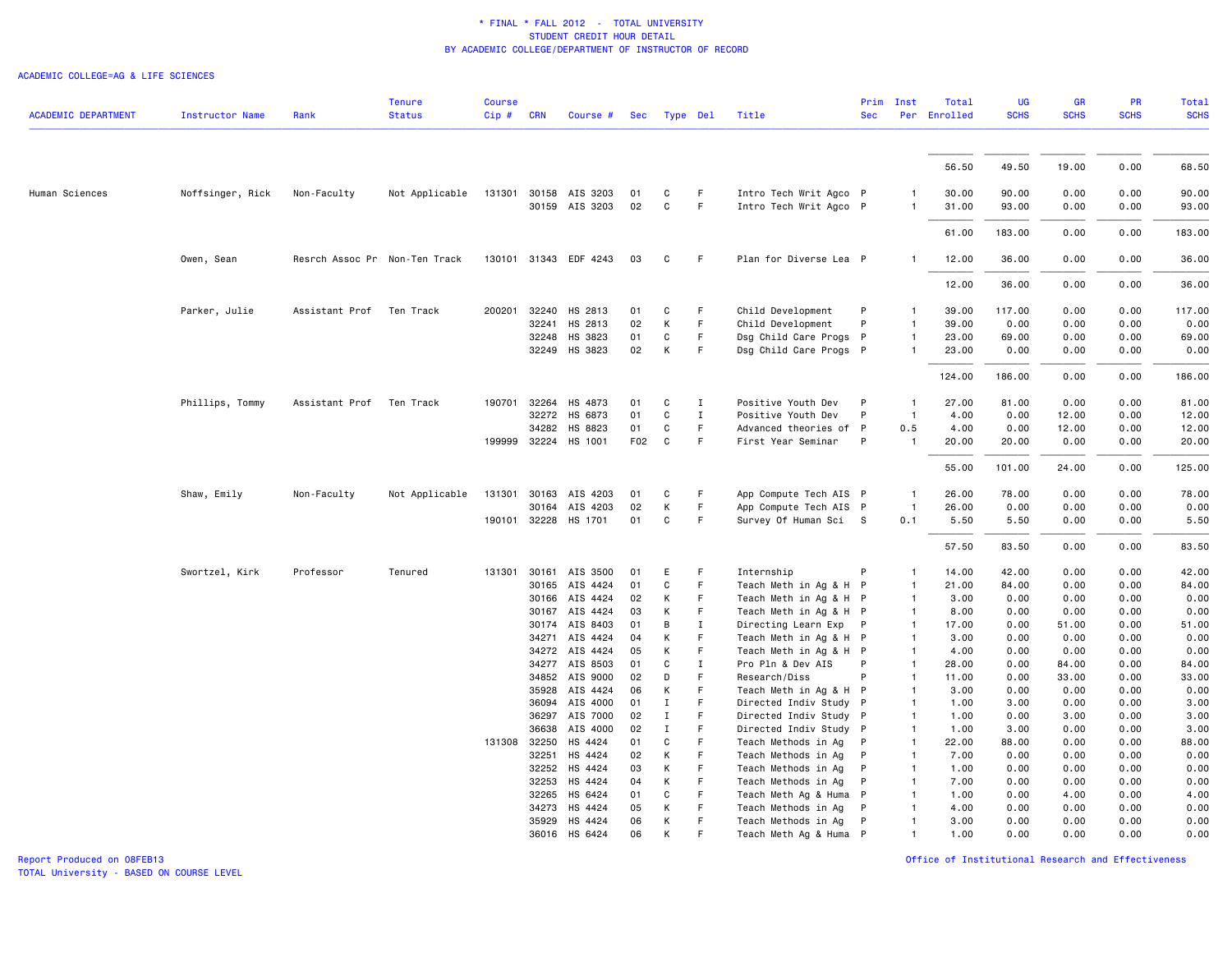#### ACADEMIC COLLEGE=AG & LIFE SCIENCES

| <b>ACADEMIC DEPARTMENT</b>                                                | Instructor Name                | Rank           | <b>Tenure</b><br><b>Status</b> | <b>Course</b><br>$Cip \#$              | <b>CRN</b>     | Course #                                       | Sec            | Type Del     |                         | Title                                                                 | <b>Sec</b>  | Prim Inst                               | Total<br>Per Enrolled           | UG<br><b>SCHS</b>                      | <b>GR</b><br><b>SCHS</b>              | PR<br><b>SCHS</b>                                                                      | Total<br><b>SCHS</b>                                                                                                                                                                                                                                                                                                                                                                                                                                                                                                                                                                                                                                                                                                                                                                                                                                                    |
|---------------------------------------------------------------------------|--------------------------------|----------------|--------------------------------|----------------------------------------|----------------|------------------------------------------------|----------------|--------------|-------------------------|-----------------------------------------------------------------------|-------------|-----------------------------------------|---------------------------------|----------------------------------------|---------------------------------------|----------------------------------------------------------------------------------------|-------------------------------------------------------------------------------------------------------------------------------------------------------------------------------------------------------------------------------------------------------------------------------------------------------------------------------------------------------------------------------------------------------------------------------------------------------------------------------------------------------------------------------------------------------------------------------------------------------------------------------------------------------------------------------------------------------------------------------------------------------------------------------------------------------------------------------------------------------------------------|
|                                                                           |                                |                |                                |                                        |                |                                                |                |              |                         |                                                                       |             |                                         | 161.00                          | 220.00                                 | 175.00                                | 0.00                                                                                   | 395.00                                                                                                                                                                                                                                                                                                                                                                                                                                                                                                                                                                                                                                                                                                                                                                                                                                                                  |
| Human Sciences                                                            | Taylor, Walter                 | Non-Faculty    | Not Applicable                 |                                        |                | 131301 36023 AIS 9000                          | 03             | D            | F.                      | Research/Diss                                                         | P           |                                         | 3.00                            | 0.00                                   | 3.00                                  | 0.00                                                                                   | 3.00                                                                                                                                                                                                                                                                                                                                                                                                                                                                                                                                                                                                                                                                                                                                                                                                                                                                    |
|                                                                           |                                |                |                                |                                        |                |                                                |                |              |                         |                                                                       |             |                                         | 3.00                            | 0.00                                   | 3.00                                  | 0.00                                                                                   | 3.00                                                                                                                                                                                                                                                                                                                                                                                                                                                                                                                                                                                                                                                                                                                                                                                                                                                                    |
|                                                                           | Threadgill, Paula              | Ext Prof       | Non-Ten Track                  |                                        |                | 010801 30175 AIS 8513                          | 01             | C            | I                       | Vol Develop Ag & Ext P                                                |             | $\mathbf{1}$                            | 11.00                           | 0.00                                   | 33.00                                 | 0.00                                                                                   | 33.00                                                                                                                                                                                                                                                                                                                                                                                                                                                                                                                                                                                                                                                                                                                                                                                                                                                                   |
|                                                                           |                                |                |                                |                                        |                |                                                |                |              |                         |                                                                       |             |                                         | 11.00                           | 0.00                                   | 33.00                                 | 0.00                                                                                   | 33.00                                                                                                                                                                                                                                                                                                                                                                                                                                                                                                                                                                                                                                                                                                                                                                                                                                                                   |
|                                                                           | Washington, Adrien Non-Faculty |                | Not Applicable                 |                                        |                | 190101 32229 HS 1711                           | 01             | C            | F                       | Profess Protocol                                                      | P           |                                         | 44.00                           | 44.00                                  | 0.00                                  | 0.00                                                                                   | 44.00                                                                                                                                                                                                                                                                                                                                                                                                                                                                                                                                                                                                                                                                                                                                                                                                                                                                   |
|                                                                           |                                |                |                                |                                        |                |                                                |                |              |                         |                                                                       |             |                                         | 44.00                           | 44.00                                  | 0.00                                  | 0.00                                                                                   | 44.00                                                                                                                                                                                                                                                                                                                                                                                                                                                                                                                                                                                                                                                                                                                                                                                                                                                                   |
|                                                                           | White, Ronnie                  | Ext Prof       | Non-Ten Track                  |                                        |                | 131301 34275 AIS 8523<br>35522 AIS 8523        | 01<br>501      | C<br>C       | $\circ$<br>$\mathsf{o}$ | Tch Out-Of-Sch AIS<br>Tch Out-Of-Sch AIS                              | P<br>P      | -1<br>$\overline{1}$                    | 7.00<br>7.00                    | 0.00<br>0.00                           | 21.00<br>21.00                        | 0.00<br>0.00                                                                           | 21.00<br>21.00                                                                                                                                                                                                                                                                                                                                                                                                                                                                                                                                                                                                                                                                                                                                                                                                                                                          |
|                                                                           |                                |                |                                |                                        |                |                                                |                |              |                         |                                                                       |             |                                         | 14.00                           | 0.00                                   | 42.00                                 | 0.00                                                                                   | 42.00                                                                                                                                                                                                                                                                                                                                                                                                                                                                                                                                                                                                                                                                                                                                                                                                                                                                   |
|                                                                           | Wilmoth, Joe                   | Associate Prof | Tenured                        | 190701<br>190799 34279                 | 34282<br>34280 | HS 8823<br>HS 4813<br>HS 6813                  | 01<br>01<br>01 | C<br>C<br>C  | F<br>F.<br>F            | Advanced theories of S<br>Adult Dev: Mid Yrs<br>Adult Dev: Mid Yrs    | P<br>P      | 0.5<br>$\overline{1}$<br>$\overline{1}$ | 4.00<br>21.00<br>1.00           | 0.00<br>63.00<br>0.00                  | 12.00<br>0.00<br>3.00                 | 0.00<br>0.00<br>0.00                                                                   | 12.00<br>63.00<br>3.00                                                                                                                                                                                                                                                                                                                                                                                                                                                                                                                                                                                                                                                                                                                                                                                                                                                  |
|                                                                           |                                |                |                                | 200201 32263                           |                | HS 4853                                        | 01             | C            | F                       | Family: Human Ecolog                                                  | P           | -1                                      | 44.00                           | 132.00                                 | 0.00                                  | 0.00                                                                                   | 132.00                                                                                                                                                                                                                                                                                                                                                                                                                                                                                                                                                                                                                                                                                                                                                                                                                                                                  |
|                                                                           |                                |                |                                |                                        |                |                                                |                |              |                         |                                                                       |             |                                         | 70.00                           | 195.00                                 | 15.00                                 | 0.00                                                                                   | 210.00                                                                                                                                                                                                                                                                                                                                                                                                                                                                                                                                                                                                                                                                                                                                                                                                                                                                  |
|                                                                           | Wimmer, Gaea                   | Assistant Prof | Ten Track                      |                                        |                | 010801 30157 AIS 2413<br>020102 30162 AIS 3803 | 01<br>01       | C<br>C       | F<br>F                  | Intro to Ag Info Sci P<br>Lead Dev Ag/Life Sci P                      |             | 1<br>1                                  | 25.00<br>30.00                  | 75.00<br>90.00                         | 0.00<br>0.00                          | 0.00<br>0.00                                                                           | 75.00<br>90.00                                                                                                                                                                                                                                                                                                                                                                                                                                                                                                                                                                                                                                                                                                                                                                                                                                                          |
|                                                                           |                                |                |                                |                                        |                |                                                |                |              |                         |                                                                       |             |                                         | 55.00                           | 165.00                                 | 0.00                                  | 0.00                                                                                   | 165.00                                                                                                                                                                                                                                                                                                                                                                                                                                                                                                                                                                                                                                                                                                                                                                                                                                                                  |
|                                                                           | Worthy, Sheri                  | Professor      | Tenured                        | 190101<br>190402 32243<br>190701 34281 | 32257          | HS 4702<br>HS 3303<br>HS 8813                  | 01<br>01<br>01 | C<br>C<br>C  | F<br>F.<br>F            | HS Senior Seminar<br>Consumer Economics<br>Seminar in HDFS            | P<br>P<br>P | -1<br>1                                 | 26.00<br>39.00<br>12.00         | 52.00<br>117.00<br>0.00                | 0.00<br>0.00<br>36.00                 | 0.00<br>0.00<br>0.00                                                                   | 52.00<br>117.00<br>36.00                                                                                                                                                                                                                                                                                                                                                                                                                                                                                                                                                                                                                                                                                                                                                                                                                                                |
|                                                                           |                                |                |                                |                                        |                |                                                |                |              |                         |                                                                       |             |                                         | 77.00                           | 169.00                                 | 36.00                                 | 0.00                                                                                   | 205.00                                                                                                                                                                                                                                                                                                                                                                                                                                                                                                                                                                                                                                                                                                                                                                                                                                                                  |
| -------------------------<br>Human Sciences<br>========================== |                                |                |                                |                                        |                |                                                |                |              |                         |                                                                       |             |                                         | ========<br>1301.00<br>======== | <b>EDEDEDER</b><br>2719.00<br>======== | <b>SEEBEEBE</b><br>406.00<br>======== | $=$<br>0.00<br>$\qquad \qquad \equiv \equiv \equiv \equiv \equiv \equiv \equiv \equiv$ | $\begin{minipage}{0.9\linewidth} \hspace*{-0.2cm} \textbf{1} & \textbf{2} & \textbf{3} & \textbf{5} & \textbf{6} & \textbf{7} \\ \textbf{5} & \textbf{6} & \textbf{7} & \textbf{8} & \textbf{8} & \textbf{9} & \textbf{10} \\ \textbf{6} & \textbf{8} & \textbf{8} & \textbf{8} & \textbf{9} & \textbf{10} & \textbf{10} \\ \textbf{7} & \textbf{9} & \textbf{10} & \textbf{10} & \textbf{10} & \textbf{10} & \textbf{10} &$<br>3125.00<br>$\begin{minipage}{0.9\linewidth} \hspace*{-0.2cm} \textbf{1} & \textbf{2} & \textbf{3} & \textbf{5} & \textbf{6} & \textbf{7} \\ \textbf{5} & \textbf{6} & \textbf{7} & \textbf{8} & \textbf{8} & \textbf{9} & \textbf{10} \\ \textbf{6} & \textbf{8} & \textbf{8} & \textbf{8} & \textbf{9} & \textbf{10} & \textbf{10} \\ \textbf{7} & \textbf{9} & \textbf{10} & \textbf{10} & \textbf{10} & \textbf{10} & \textbf{10} &$ |
| Landscape Architecture                                                    | Artunc, Sadik                  | Professor      | Tenured                        |                                        |                | 040601 35751 LA 4000                           | 01             | $\mathbf{I}$ | F.                      | Directed Indiv Study P                                                |             | $\mathbf{1}$                            | 1.00                            | 1.00                                   | 0.00                                  | 0.00                                                                                   | 1.00                                                                                                                                                                                                                                                                                                                                                                                                                                                                                                                                                                                                                                                                                                                                                                                                                                                                    |
|                                                                           |                                |                |                                |                                        |                |                                                |                |              |                         |                                                                       |             |                                         | 1.00                            | 1.00                                   | 0.00                                  | 0.00                                                                                   | 1.00                                                                                                                                                                                                                                                                                                                                                                                                                                                                                                                                                                                                                                                                                                                                                                                                                                                                    |
|                                                                           | Brzuszek, Robert               | Associate Prof | Tenured                        | 040601                                 | 32357<br>34283 | LA 1333<br>LA 2554<br>35485 LA 8000            | 01<br>01<br>01 | В<br>L<br>D  | F.<br>F<br>F            | Landscape Sys. & Pla S<br>Land Arch Des I:Site P<br>Research / Thesis | P           | 0.5<br>0.5<br>$\overline{1}$            | 12.00<br>10.50<br>1.00          | 36.00<br>42.00<br>0.00                 | 0.00<br>0.00<br>1.00                  | 0.00<br>0.00<br>0.00                                                                   | 36.00<br>42.00<br>1.00                                                                                                                                                                                                                                                                                                                                                                                                                                                                                                                                                                                                                                                                                                                                                                                                                                                  |
|                                                                           |                                |                |                                |                                        |                |                                                |                |              |                         |                                                                       |             |                                         | 23.50                           | 78.00                                  | 1.00                                  | 0.00                                                                                   | 79.00                                                                                                                                                                                                                                                                                                                                                                                                                                                                                                                                                                                                                                                                                                                                                                                                                                                                   |
|                                                                           | Fulford, Charles               | Associate Prof | Tenured                        |                                        |                | 040601 32378 LA 4755                           | 01             | В            | F                       | L Arch Design Studio P                                                |             | $\mathbf{1}$                            | 23.00                           | 115.00                                 | 0.00                                  | 0.00                                                                                   | 115.00                                                                                                                                                                                                                                                                                                                                                                                                                                                                                                                                                                                                                                                                                                                                                                                                                                                                  |

TOTAL University - BASED ON COURSE LEVEL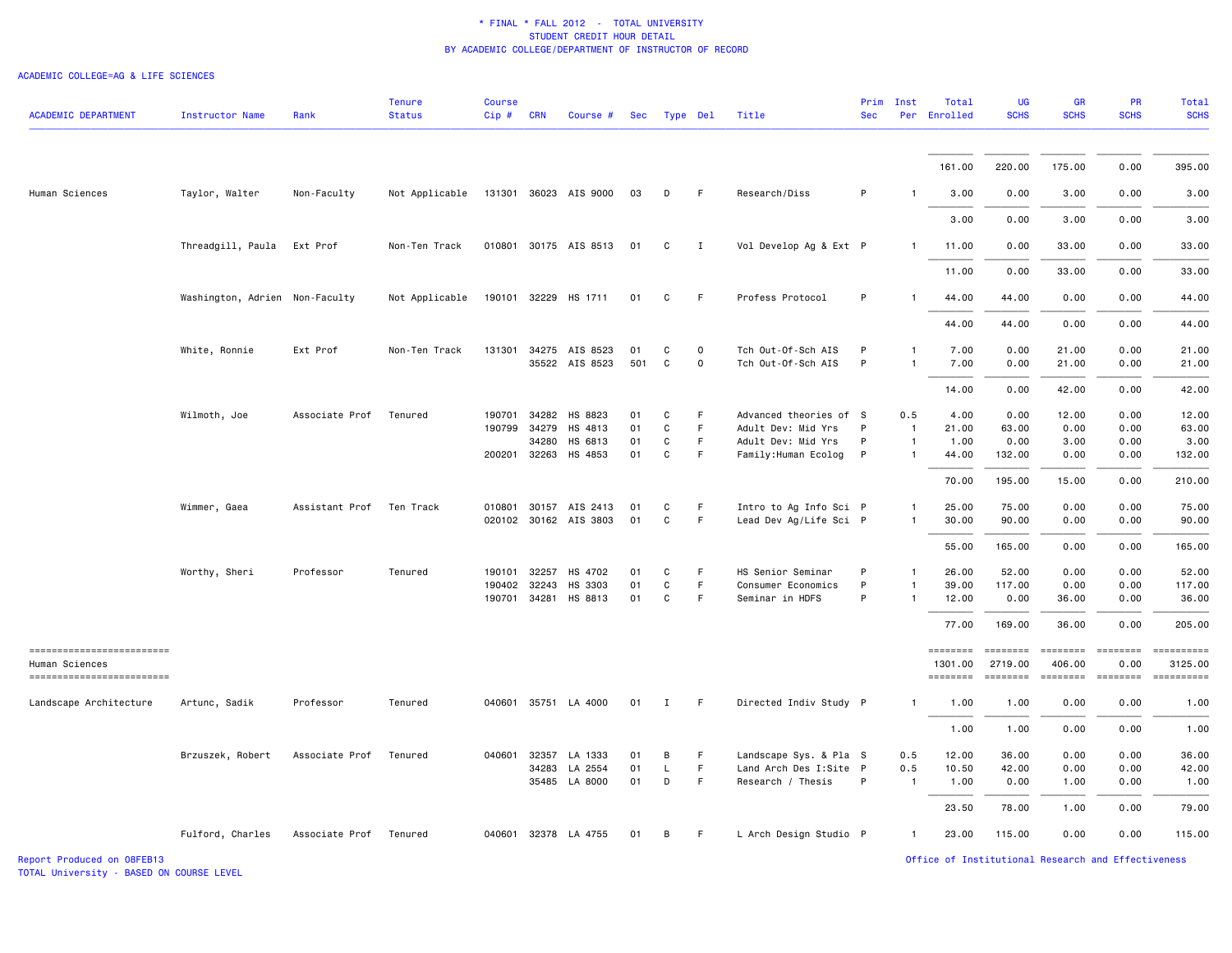#### ACADEMIC COLLEGE=AG & LIFE SCIENCES

| <b>ACADEMIC DEPARTMENT</b> | <b>Instructor Name</b>            | Rank                   | <b>Tenure</b><br><b>Status</b> | <b>Course</b><br>Cip# | <b>CRN</b> | Course #                              | Sec | Type Del          |             | Title                              | <b>Sec</b>   | Prim Inst      | Total<br>Per Enrolled | UG<br><b>SCHS</b> | <b>GR</b><br><b>SCHS</b> | PR<br><b>SCHS</b> | Total<br><b>SCHS</b> |
|----------------------------|-----------------------------------|------------------------|--------------------------------|-----------------------|------------|---------------------------------------|-----|-------------------|-------------|------------------------------------|--------------|----------------|-----------------------|-------------------|--------------------------|-------------------|----------------------|
|                            |                                   |                        |                                |                       |            |                                       |     |                   |             |                                    |              |                |                       |                   |                          |                   |                      |
| Landscape Architecture     | Fulford, Charles                  | Associate Prof         | Tenured                        | 040601                | 32380      | LA 8532                               | 01  | L                 | F.          | Land Arch Grad Stu 3 P             |              | $\overline{1}$ | 5.00                  | 0.00              | 10.00                    | 0.00              | 10.00                |
|                            |                                   |                        |                                |                       | 32383      | LA 8731                               | 01  | $\mathtt{C}$      | F           | Seminar Com Bas Plan P             |              | $\overline{1}$ | 3.00                  | 0.00              | 3.00                     | 0.00              | 3.00                 |
|                            |                                   |                        |                                |                       |            | 35486 LA 8000                         | 02  | D                 | F.          | Research / Thesis                  | P            | $\overline{1}$ | 2.00                  | 0.00              | 10.00                    | 0.00              | 10.00                |
|                            |                                   |                        |                                |                       |            |                                       |     |                   |             |                                    |              |                | 33.00                 | 115.00            | 23.00                    | 0.00              | 138.00               |
|                            | Gallo, Katarzyna                  | Lecturer               | Non-Ten Track                  |                       |            | 040601 32370 LA 3623                  | 01  | C                 | F.          | Urban Planning                     | P            | $\mathbf{1}$   | 14.00                 | 42.00             | 0.00                     | 0.00              | 42.00                |
|                            |                                   |                        |                                |                       |            |                                       |     |                   |             |                                    |              |                | 14.00                 | 42.00             | 0.00                     | 0.00              | 42.00                |
|                            | Gallo, Warren                     | Assistant Prof         | Ten Track                      | 040601                | 34284      | LA 3534                               | 01  | В                 | F           | Construction III: Hyd P            |              | $\mathbf{1}$   | 26.00                 | 104.00            | 0.00                     | 0.00              | 104.00               |
|                            |                                   |                        |                                |                       |            | 35487 LA 8000                         | 03  | D                 | F.          | Research / Thesis                  | P            | $\overline{1}$ | 3.00                  | 0.00              | 8.00                     | 0.00              | 8.00                 |
|                            |                                   |                        |                                |                       |            |                                       |     |                   |             |                                    |              |                | 29.00                 | 104.00            | 8.00                     | 0.00              | 112.00               |
|                            | Li, Chuo                          | Assistant Prof         | Ten Track                      | 040601                | 32381      | LA 8613                               | 01  | C                 | F           | Int Res Meth in LA                 | P            | $\overline{1}$ | 10.00                 | 0.00              | 30.00                    | 0.00              | 30.00                |
|                            |                                   |                        |                                |                       | 34283      | LA 2554                               | 01  | L                 | F.          | Land Arch Des I:Site S             |              | 0.5            | 10.50                 | 42.00             | 0.00                     | 0.00              | 42.00                |
|                            |                                   |                        |                                |                       |            | 35488 LA 8000                         | 04  | D                 | F           | Research / Thesis                  | P            | -1             | 2.00                  | 0.00              | 7.00                     | 0.00              | 7.00                 |
|                            |                                   |                        |                                |                       |            |                                       |     |                   |             |                                    |              |                | 22.50                 | 42.00             | 37.00                    | 0.00              | 79.00                |
|                            | Mansfield, James                  | Lecturer               | Non-Ten Track                  |                       |            | 040601 32377 LA 4723                  | 01  | C                 | F.          | L Arch Pro Practice                | P            | -1             | 30.00                 | 90.00             | 0.00                     | 0.00              | 90.00                |
|                            |                                   |                        |                                |                       |            |                                       |     |                   |             |                                    |              |                | 30.00                 | 90.00             | 0.00                     | 0.00              | 90.00                |
|                            | Melby, Philip                     | Professor              | Tenured                        | 040601 32362          |            | LA 2544                               | 01  | В                 | F           | LA Contruction I: Mat P            |              | $\mathbf{1}$   | 28.00                 | 112.00            | 0.00                     | 0.00              | 112.00               |
|                            |                                   |                        |                                |                       | 36361      | LA 4000                               | 02  | $\mathbf{I}$      | F.          | Directed Indiv Study P             |              | $\overline{1}$ | 1.00                  | 4.00              | 0.00                     | 0.00              | 4.00                 |
|                            |                                   |                        |                                |                       |            |                                       |     |                   |             |                                    |              |                | 29.00                 | 116.00            | 0.00                     | 0.00              | 116.00               |
|                            | Payne, Elizabeth                  | Assistant Prof         | Ten Track                      | 040601                |            | 32355 LA 1153                         | 01  | L                 | F           | Intro to Land Arch                 | P            | -1             | 15.00                 | 45.00             | 0.00                     | 0.00              | 45.00                |
|                            |                                   |                        |                                |                       |            | 32356 LA 1153                         | 02  | $\mathsf L$       | F.          | Intro to Land Arch                 | P            | $\overline{1}$ | 14.00                 | 42.00             | 0.00                     | 0.00              | 42.00                |
|                            |                                   |                        |                                |                       |            |                                       |     |                   |             |                                    |              |                | 29.00                 | 87.00             | 0.00                     | 0.00              | 87.00                |
|                            |                                   |                        |                                |                       |            |                                       | 01  |                   | 0           |                                    | P            | $\mathbf{1}$   |                       |                   |                          |                   |                      |
|                            | Rood, Cynthia                     | Lecturer               | Non-Ten Track                  |                       |            | 040601 32361 LA 1803<br>33956 LA 1803 | 501 | C<br>$\mathsf{C}$ | $\mathbf 0$ | Land Arch Appre<br>Land Arch Appre | P            | $\overline{1}$ | 73.00<br>56.00        | 219.00<br>168.00  | 0.00<br>0.00             | 0.00<br>0.00      | 219.00<br>168.00     |
|                            |                                   |                        |                                |                       |            |                                       |     |                   |             |                                    |              |                |                       |                   |                          |                   |                      |
|                            |                                   |                        |                                |                       |            |                                       |     |                   |             |                                    |              |                | 129.00                | 387.00            | 0.00                     | 0.00              | 387.00               |
|                            | Schauwecker, Timot Associate Prof |                        | Tenured                        | 010605 32368          |            | LA 2711                               | 01  | Ε                 | F           | LC Internship II                   | P            | -1             | 2.00                  | 2.00              | 0.00                     | 0.00              | 2.00                 |
|                            |                                   |                        |                                |                       | 32371      | LA 3701                               | 01  | C                 | F           | LC Seminar II                      | P            | $\overline{1}$ | 14.00                 | 14.00             | 0.00                     | 0.00              | 14.00                |
|                            |                                   |                        |                                |                       |            | 32375 LA 4701                         | 01  | C                 | F.          | LC Seminar III                     | P            | $\overline{1}$ | 9.00                  | 9.00              | 0.00                     | 0.00              | 9.00                 |
|                            |                                   |                        |                                | 040601                | 32357      | LA 1333                               | 01  | B                 | F.          | Landscape Sys. & Pla               | P            | 0.5            | 12.00                 | 36.00             | 0.00                     | 0.00              | 36.00                |
|                            |                                   |                        |                                |                       | 35490      | LA 8000                               | 06  | D                 |             | Research / Thesis                  | P            | $\overline{1}$ | 4.00                  | 0.00              | 13.00                    | 0.00              | 13.00                |
|                            |                                   |                        |                                |                       | 36401      | LA 4000                               | 03  | $\mathbf I$       | F.          | Directed Indiv Study               | $\mathsf{P}$ | $\overline{1}$ | 1.00                  | 3.00              | 0.00                     | 0.00              | 3.00                 |
|                            |                                   |                        |                                |                       |            | 36515 LA 7000                         | 01  | $\mathbf I$       | F           | Directed Indiv Study P             |              | $\overline{1}$ | 1.00                  | 0.00              | 3.00                     | 0.00              | 3.00                 |
|                            |                                   |                        |                                |                       | 36538      | LA 4000                               | 05  | I                 | F           | Directed Indiv Study P             |              | $\mathbf{1}$   | 1.00                  | 3.00              | 0.00                     | 0.00              | 3.00                 |
|                            |                                   |                        |                                |                       |            | 36597 LA 4000                         | 07  | $\mathbf I$       | F.          | Directed Indiv Study P             |              | $\mathbf{1}$   | 1.00                  | 1.00              | 0.00                     | 0.00              | 1.00                 |
|                            |                                   |                        |                                |                       |            |                                       |     |                   |             |                                    |              |                | 45.00                 | 68.00             | 16.00                    | 0.00              | 84.00                |
|                            | Seymour, Michael                  | Associate Prof Tenured |                                |                       |            | 040601 32358 LA 1533                  | 01  | L                 | F.          | Pres Meth & Media                  | P            | $\overline{1}$ | 18.00                 | 54.00             | 0.00                     | 0.00              | 54.00                |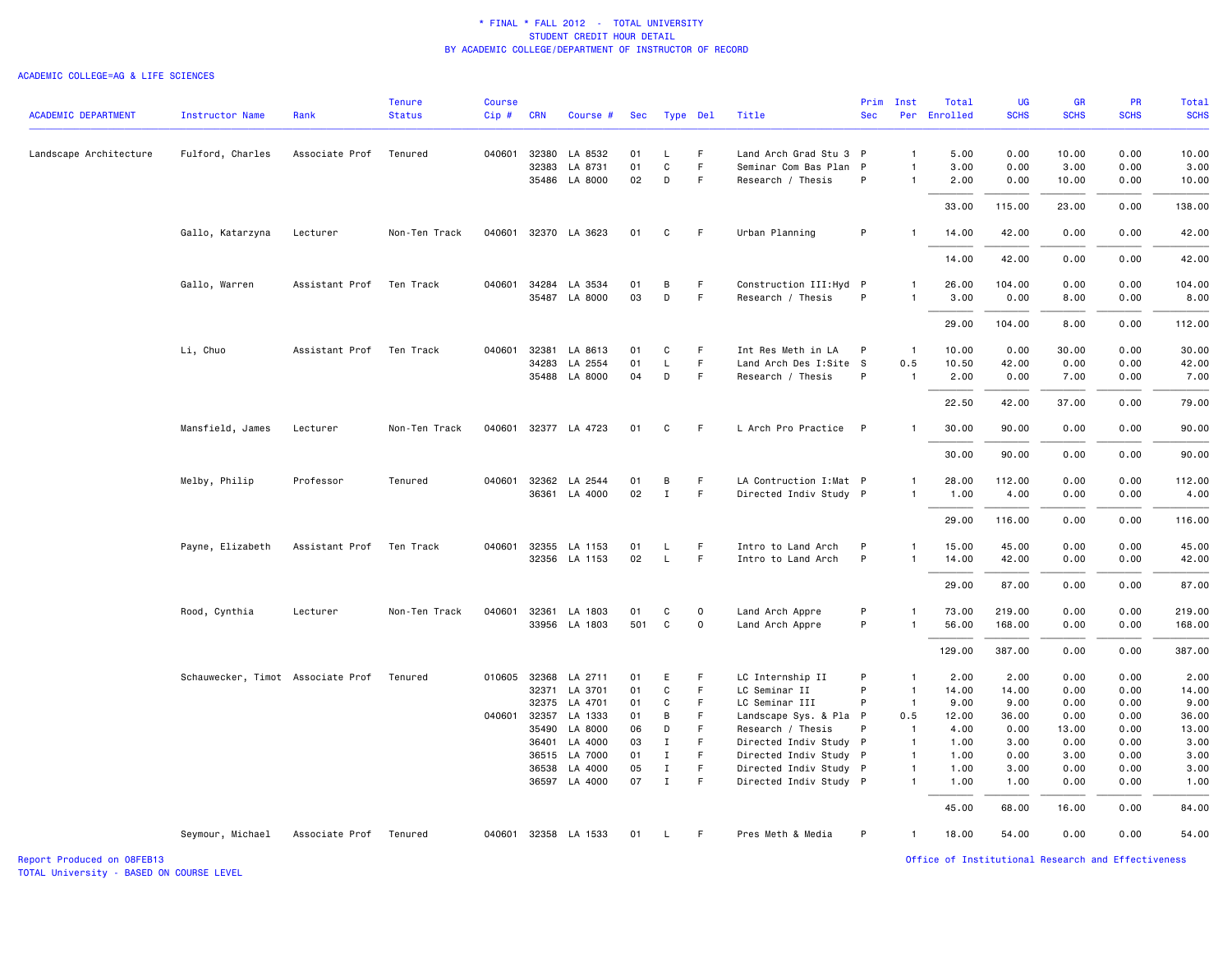#### ACADEMIC COLLEGE=AG & LIFE SCIENCES

| <b>ACADEMIC DEPARTMENT</b>                          | Instructor Name   | Rank                          | <b>Tenure</b><br><b>Status</b> | <b>Course</b><br>Cip# | <b>CRN</b>   | Course #              | <b>Sec</b> | Type Del |    | Title                  | Prim<br><b>Sec</b> | Inst           | Total<br>Per Enrolled     | UG<br><b>SCHS</b>   | <b>GR</b><br><b>SCHS</b>                                                                                                                                                                                                                                                                                                                                                                                                                                                               | <b>PR</b><br><b>SCHS</b> | Total<br><b>SCHS</b> |
|-----------------------------------------------------|-------------------|-------------------------------|--------------------------------|-----------------------|--------------|-----------------------|------------|----------|----|------------------------|--------------------|----------------|---------------------------|---------------------|----------------------------------------------------------------------------------------------------------------------------------------------------------------------------------------------------------------------------------------------------------------------------------------------------------------------------------------------------------------------------------------------------------------------------------------------------------------------------------------|--------------------------|----------------------|
|                                                     |                   |                               |                                |                       |              |                       |            |          |    |                        |                    |                |                           |                     |                                                                                                                                                                                                                                                                                                                                                                                                                                                                                        |                          |                      |
| Landscape Architecture                              | Seymour, Michael  | Associate Prof                | Tenured                        | 040601                | 32359        | LA 1533               | 02         | L        | -F | Pres Meth & Media      | P                  | $\mathbf{1}$   | 13.00                     | 39.00               | 0.00                                                                                                                                                                                                                                                                                                                                                                                                                                                                                   | 0.00                     | 39,00                |
|                                                     |                   |                               |                                |                       |              | 35491 LA 8000         | 07         | D        | F. | Research / Thesis      | P                  | $\mathbf{1}$   | 3.00                      | 0.00                | 13.00                                                                                                                                                                                                                                                                                                                                                                                                                                                                                  | 0.00                     | 13.00                |
|                                                     |                   |                               |                                |                       |              |                       |            |          |    |                        |                    |                | 34.00                     | 93.00               | 13.00                                                                                                                                                                                                                                                                                                                                                                                                                                                                                  | 0.00                     | 106.00               |
|                                                     | Wilkerson, Gerald | Non-Faculty                   | Not Applicable                 | 040601                | 32379        | LA 8512               | 01         | L        | F  | Land Arch Grad Stu 1 P |                    | 1              | 8.00                      | 0.00                | 16.00                                                                                                                                                                                                                                                                                                                                                                                                                                                                                  | 0.00                     | 16.00                |
|                                                     |                   |                               |                                |                       |              | 32382 LA 8711         | 01         | C        | F  | Sem Watershed Man      | P                  | 1              | 8.00                      | 0.00                | 8.00                                                                                                                                                                                                                                                                                                                                                                                                                                                                                   | 0.00                     | 8.00                 |
|                                                     |                   |                               |                                |                       |              |                       |            |          |    |                        |                    |                | 16.00                     | 0.00                | 24.00                                                                                                                                                                                                                                                                                                                                                                                                                                                                                  | 0.00                     | 24.00                |
| ------------------------                            |                   |                               |                                |                       |              |                       |            |          |    |                        |                    |                | <b>EDEDEDER</b>           | <b>SESSESSE</b>     | $\begin{array}{cccccccccc} \multicolumn{2}{c}{} & \multicolumn{2}{c}{} & \multicolumn{2}{c}{} & \multicolumn{2}{c}{} & \multicolumn{2}{c}{} & \multicolumn{2}{c}{} & \multicolumn{2}{c}{} & \multicolumn{2}{c}{} & \multicolumn{2}{c}{} & \multicolumn{2}{c}{} & \multicolumn{2}{c}{} & \multicolumn{2}{c}{} & \multicolumn{2}{c}{} & \multicolumn{2}{c}{} & \multicolumn{2}{c}{} & \multicolumn{2}{c}{} & \multicolumn{2}{c}{} & \multicolumn{2}{c}{} & \multicolumn{2}{c}{} & \mult$ | $= 222222222$            | $= 22222222222$      |
| Landscape Architecture<br>------------------------- |                   |                               |                                |                       |              |                       |            |          |    |                        |                    |                | 435.00<br><b>EDESSEDE</b> | 1223.00<br>======== | 122.00<br><b>EDEDEDED</b>                                                                                                                                                                                                                                                                                                                                                                                                                                                              | 0.00<br>$=$ ========     | 1345.00              |
| Plant & Soil Sciences                               | Arancibia, Ramon  | Resrch Assist P Non-Ten Track |                                |                       |              | 020402 36050 PSS 9000 | 16         | D        | -F | Research / Diss        | P                  | -1             | 1.00                      | 0.00                | 5.00                                                                                                                                                                                                                                                                                                                                                                                                                                                                                   | 0.00                     | 5.00                 |
|                                                     |                   |                               |                                |                       |              |                       |            |          |    |                        |                    |                | 1.00                      | 0.00                | 5.00                                                                                                                                                                                                                                                                                                                                                                                                                                                                                   | 0.00                     | 5.00                 |
|                                                     | Baldwin, Brian    | Professor                     | Tenured                        | 020401                | 35320        | PSS 8000              | 01         | D        | F  | Research / Thesis      | P                  | $\mathbf{1}$   | 1.00                      | 0.00                | 6.00                                                                                                                                                                                                                                                                                                                                                                                                                                                                                   | 0.00                     | 6.00                 |
|                                                     |                   |                               |                                |                       | 020402 35343 | <b>PSS 9000</b>       | 01         | D        | F  | Research / Diss        | P                  | $\mathbf{1}$   | 3.00                      | 0.00                | 16.00                                                                                                                                                                                                                                                                                                                                                                                                                                                                                  | 0.00                     | 16.00                |
|                                                     |                   |                               |                                |                       |              | 260202 35216 BCH 9000 | 03         | D        | F  | Research/Diss          | P                  | $\mathbf{1}$   | 1.00                      | 0.00                | 4.00                                                                                                                                                                                                                                                                                                                                                                                                                                                                                   | 0.00                     | 4.00                 |
|                                                     |                   |                               |                                |                       |              |                       |            |          |    |                        |                    |                | 5.00                      | 0.00                | 26.00                                                                                                                                                                                                                                                                                                                                                                                                                                                                                  | 0.00                     | 26.00                |
|                                                     | Beckworth, Lesley |                               | Grad Res Assist Not Applicable |                       |              | 020402 33146 PSS 3133 | 01         | C        | -F | Intro Weed Science     | P                  | 0.5            | 27.00                     | 81.00               | 0.00                                                                                                                                                                                                                                                                                                                                                                                                                                                                                   | 0.00                     | 81.00                |
|                                                     |                   |                               |                                |                       |              |                       |            |          |    |                        |                    |                | 27.00                     | 81.00               | 0.00                                                                                                                                                                                                                                                                                                                                                                                                                                                                                   | 0.00                     | 81.00                |
|                                                     | Byrd, John        | Ext Prof                      | Non-Ten Track                  |                       |              | 020401 35322 PSS 8000 | 03         | D        | -F | Research / Thesis      | P                  | $\mathbf{1}$   | 1.00                      | 0.00                | 1.00                                                                                                                                                                                                                                                                                                                                                                                                                                                                                   | 0.00                     | 1.00                 |
|                                                     |                   |                               |                                |                       |              |                       |            |          |    |                        |                    |                | 1.00                      | 0.00                | 1.00                                                                                                                                                                                                                                                                                                                                                                                                                                                                                   | 0.00                     | 1.00                 |
|                                                     | Cox, Michael      | Professor                     | Tenured                        | 011201                | 34290        | PSS 8333              | 01         | В        | F  | Adv Soil Fertility     | P                  | 1              | 13.00                     | 0.00                | 39.00                                                                                                                                                                                                                                                                                                                                                                                                                                                                                  | 0.00                     | 39.00                |
|                                                     |                   |                               |                                | 020401                | 35323        | PSS 8000              | 04         | D        | -F | Research / Thesis      | P                  | $\mathbf{1}$   | 2.00                      | 0.00                | 11.00                                                                                                                                                                                                                                                                                                                                                                                                                                                                                  | 0.00                     | 11.00                |
|                                                     |                   |                               |                                |                       | 020402 36404 | PSS 4000              | 01         | Ι.       | F. | Directed Indiv Study P |                    | $\mathbf{1}$   | 1.00                      | 3.00                | 0.00                                                                                                                                                                                                                                                                                                                                                                                                                                                                                   | 0.00                     | 3.00                 |
|                                                     |                   |                               |                                |                       |              |                       |            |          |    |                        |                    |                | 16.00                     | 3,00                | 50.00                                                                                                                                                                                                                                                                                                                                                                                                                                                                                  | 0.00                     | 53.00                |
|                                                     | DelPrince, James  | Professor                     | Tenured                        |                       | 011103 34286 | PSS 1001              | F02        | C        | F  | First Year Seminar     | P                  | $\mathbf{1}$   | 13.00                     | 13.00               | 0.00                                                                                                                                                                                                                                                                                                                                                                                                                                                                                   | 0.00                     | 13.00                |
|                                                     |                   |                               |                                |                       | 020403 33133 | PSS 2343              | 01         | C        | F. | Floral Design          | P                  | $\overline{1}$ | 77.00                     | 231.00              | 0.00                                                                                                                                                                                                                                                                                                                                                                                                                                                                                   | 0.00                     | 231.00               |
|                                                     |                   |                               |                                |                       | 33134        | PSS 2343              | 02         | К        | F  | Floral Design          | s                  | 0.05           | 0.75                      | 0.00                | 0.00                                                                                                                                                                                                                                                                                                                                                                                                                                                                                   | 0.00                     | 0.00                 |
|                                                     |                   |                               |                                |                       | 33135        | PSS 2343              | 03         | К        | E  | Floral Design          | s                  | 0.05           | 0.55                      | 0.00                | 0.00                                                                                                                                                                                                                                                                                                                                                                                                                                                                                   | 0.00                     | 0.00                 |
|                                                     |                   |                               |                                |                       | 33136        | PSS 2343              | 04         | К        | F. | Floral Design          | P                  | $\overline{1}$ | 15.00                     | 0.00                | 0.00                                                                                                                                                                                                                                                                                                                                                                                                                                                                                   | 0.00                     | 0.00                 |
|                                                     |                   |                               |                                |                       | 33137        | PSS 2343              | 05         | К        | F  | Floral Design          | P                  | $\overline{1}$ | 14.00                     | 0.00                | 0.00                                                                                                                                                                                                                                                                                                                                                                                                                                                                                   | 0.00                     | 0.00                 |
|                                                     |                   |                               |                                |                       | 33138        | PSS 2343              | 06         | К        | E  | Floral Design          | P                  | $\overline{1}$ | 12.00                     | 0.00                | 0.00                                                                                                                                                                                                                                                                                                                                                                                                                                                                                   | 0.00                     | 0.00                 |
|                                                     |                   |                               |                                |                       | 33139        | PSS 2343              | 07         | К        | F. | Floral Design          | s                  | 0.05           | 0.50                      | 0.00                | 0.00                                                                                                                                                                                                                                                                                                                                                                                                                                                                                   | 0.00                     | 0.00                 |
|                                                     |                   |                               |                                |                       | 33152        | PSS 3413              | 01         | E        | F  | Floristry Internship   | P                  | $\overline{1}$ | 1.00                      | 3.00                | 0.00                                                                                                                                                                                                                                                                                                                                                                                                                                                                                   | 0.00                     | 3.00                 |
|                                                     |                   |                               |                                |                       | 33155        | PSS 3443              | 01         | C        | E  | Permanent Floral Des   | $\mathsf{P}$       | $\overline{1}$ | 11.00                     | 33.00               | 0.00                                                                                                                                                                                                                                                                                                                                                                                                                                                                                   | 0.00                     | 33.00                |
|                                                     |                   |                               |                                |                       | 33156        | PSS 3443              | 02         | К        | F  | Permanent Floral Des P |                    | $\overline{1}$ | 12.00                     | 0.00                | 0.00                                                                                                                                                                                                                                                                                                                                                                                                                                                                                   | 0.00                     | 0.00                 |
|                                                     |                   |                               |                                |                       | 33997        | PSS 2343              | 501        | В        | 0  | Floral Design          | P                  |                | 2.00                      | 6.00                | 0.00                                                                                                                                                                                                                                                                                                                                                                                                                                                                                   | 0.00                     | 6.00                 |
|                                                     |                   |                               |                                |                       |              |                       |            |          |    |                        |                    |                | 158.80                    | 286.00              | 0.00                                                                                                                                                                                                                                                                                                                                                                                                                                                                                   | 0.00                     | 286.00               |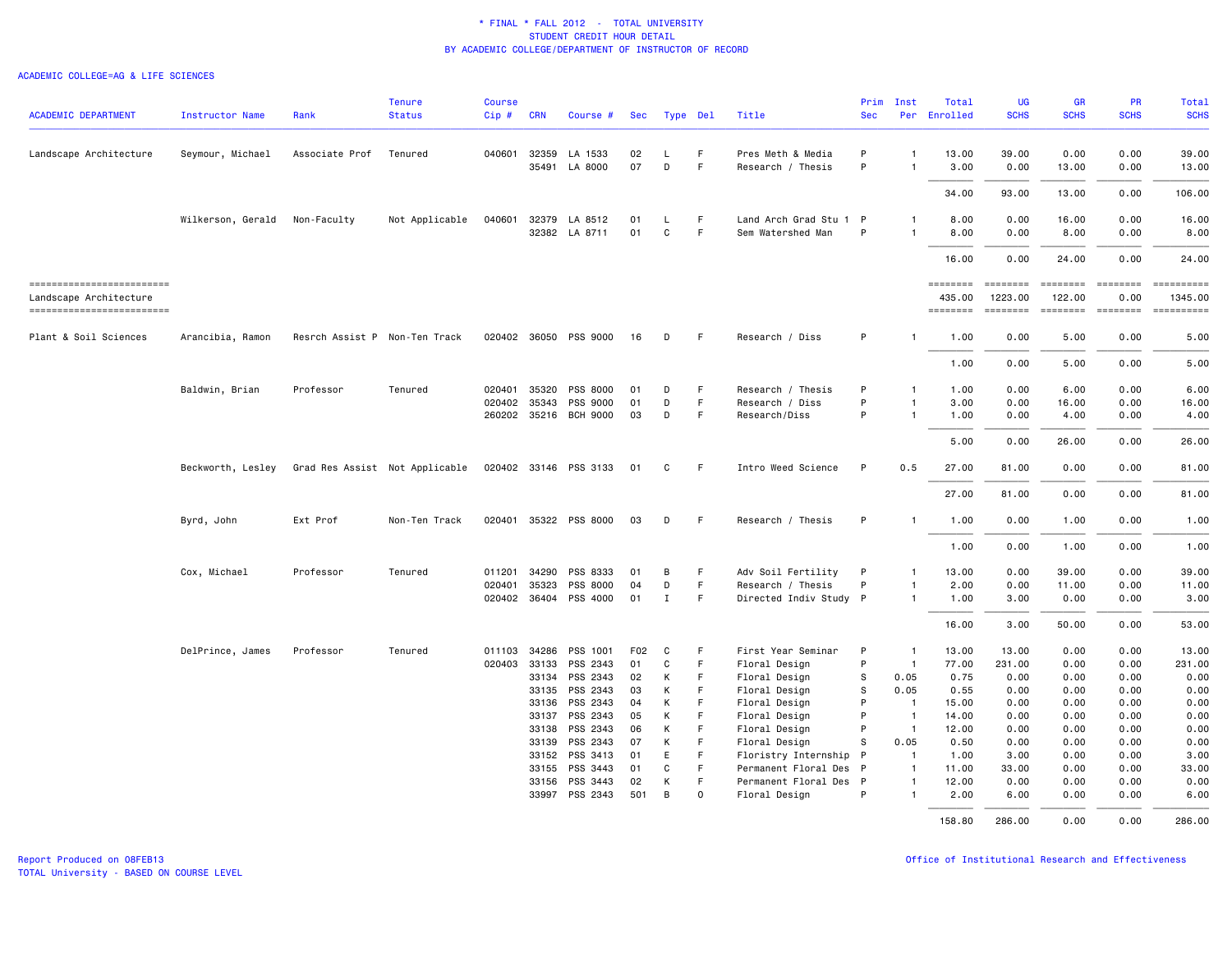#### ACADEMIC COLLEGE=AG & LIFE SCIENCES

|                            |                        |                               | <b>Tenure</b>                  | <b>Course</b> |              |                       |                  |          |             |                        | Prim         | Inst           | Total        | <b>UG</b>   | <b>GR</b>   | <b>PR</b>   | Total       |
|----------------------------|------------------------|-------------------------------|--------------------------------|---------------|--------------|-----------------------|------------------|----------|-------------|------------------------|--------------|----------------|--------------|-------------|-------------|-------------|-------------|
| <b>ACADEMIC DEPARTMENT</b> | <b>Instructor Name</b> | Rank                          | <b>Status</b>                  | $Cip$ #       | <b>CRN</b>   | Course #              | Sec              | Type Del |             | Title                  | <b>Sec</b>   |                | Per Enrolled | <b>SCHS</b> | <b>SCHS</b> | <b>SCHS</b> | <b>SCHS</b> |
| Plant & Soil Sciences      | Dodds, Darrin          | Ext Assist Prof Non-Ten Track |                                | 020401        | 35324        | PSS 8000              | 05               | D        | F.          | Research / Thesis      | P            | $\overline{1}$ | 2.00         | 0.00        | 3.00        | 0.00        | 3.00        |
|                            |                        |                               |                                |               | 260702 36116 | EPP 8990              | 01               | B        | F           | Special Topics In EP S |              | 0.33           | 3.63         | 0.00        | 3.63        | 0.00        | 3.63        |
|                            |                        |                               |                                |               |              | 36117 EPP 8990        | 02               | B        | F.          | Special Topics In EP S |              | 0.33           | 4.29         | 0.00        | 4.29        | 0.00        | 4.29        |
|                            |                        |                               |                                |               |              |                       |                  |          |             |                        |              |                | 9.92         | 0.00        | 10.92       | 0.00        | 10.92       |
|                            | Evans, William         | Resrch Assoc Pr Non-Ten Track |                                |               |              | 020401 35326 PSS 8000 | 07               | D        | -F          | Research / Thesis      | P            |                | 1.00         | 0.00        | 1.00        | 0.00        | 1.00        |
|                            |                        |                               |                                |               |              |                       |                  |          |             |                        |              |                | 1.00         | 0.00        | 1.00        | 0.00        | 1.00        |
|                            | Eytcheson, Amber       |                               | Grad Res Assist Not Applicable |               |              | 020402 33146 PSS 3133 | 01               | C        | F.          | Intro Weed Science     | S            | 0.5            | 27.00        | 81.00       | 0.00        | 0.00        | 81.00       |
|                            |                        |                               |                                |               |              |                       |                  |          |             |                        |              |                | 27.00        | 81.00       | 0.00        | 0.00        | 81.00       |
|                            | Harkess, Richard       | Professor                     | Tenured                        | 010601        | 33154        | PSS 3433              | 01               | E        | F           | Hort Internship        | P            | $\mathbf{1}$   | 3.00         | 9.00        | 0.00        | 0.00        | 9.00        |
|                            |                        |                               |                                | 010604        | 33162        | PSS 4343              | 01               | C        | $\mathbf 0$ | Control Enviro Ag      | P            | $\overline{1}$ | 17.00        | 51.00       | 0.00        | 0.00        | 51.00       |
|                            |                        |                               |                                |               | 011103 33174 | PSS 4553              | 01               | C        | $\Omega$    | Plant Growth & Devel P |              | $\overline{1}$ | 28.00        | 84.00       | 0.00        | 0.00        | 84.00       |
|                            |                        |                               |                                |               | 33175        | PSS 4553              | 02               | C        | $\Omega$    | Plant Growth & Devel P |              | $\overline{1}$ | 3.00         | 9.00        | 0.00        | 0.00        | 9.00        |
|                            |                        |                               |                                |               | 33194        | PSS 6553              | 01               | C        | $\Omega$    | Plant Growth & Devel P |              | $\mathbf{1}$   | 9.00         | 0.00        | 27.00       | 0.00        | 27.00       |
|                            |                        |                               |                                |               | 33195        | PSS 6553              | 02               | C        | $\Omega$    | Plant Growth & Devel P |              | $\mathbf{1}$   | 9.00         | 0.00        | 27.00       | 0.00        | 27.00       |
|                            |                        |                               |                                |               | 34287        | PSS 3633              | 01               | C        | $\mathbf 0$ | Sustain & Organic Ho P |              | $\mathbf{1}$   | 19.00        | 57.00       | 0.00        | 0.00        | 57.00       |
|                            |                        |                               |                                | 011105 33161  |              | PSS 4341              | 01               | L        | $\mathbf 0$ | Contrl Enviro Ag Lab   | $\mathsf{P}$ | $\mathbf{1}$   | 2.00         | 2.00        | 0.00        | 0.00        | 2.00        |
|                            |                        |                               |                                |               | 33181        | PSS 6341              | 01               | L        | $\Omega$    | Control Enviro Ag La P |              | $\overline{1}$ | 2.00         | 0.00        | 2.00        | 0.00        | 2.00        |
|                            |                        |                               |                                |               | 020401 35327 | PSS 8000              | 08               | D        | F.          | Research / Thesis      | P            | $\mathbf{1}$   | 2.00         | 0.00        | 7.00        | 0.00        | 7.00        |
|                            |                        |                               |                                | 020402 35346  |              | PSS 9000              | 04               | D        | F           | Research / Diss        | P            | $\overline{1}$ | 6.00         | 0.00        | 19.00       | 0.00        | 19.00       |
|                            |                        |                               |                                |               |              | 020403 33182 PSS 6343 | 01               | C        | $\Omega$    | Control Enviro Ag      | P            | $\overline{1}$ | 3.00         | 0.00        | 9.00        | 0.00        | 9.00        |
|                            |                        |                               |                                |               |              |                       |                  |          |             |                        |              |                | 103.00       | 212.00      | 91.00       | 0.00        | 303.00      |
|                            | Henry, William         | Associate Prof                | Ten Track                      |               | 020403 31259 | ECE 4411              | 01               | C        | F           | Remote Sensing Semin P |              | $\mathbf{1}$   | 1.00         | 1.00        | 0.00        | 0.00        | 1.00        |
|                            |                        |                               |                                |               | 31965        | F0 6411               | 01               | C        | F           | Remote Sensing Semin P |              | $\mathbf{1}$   | 1.00         | 0.00        | 1.00        | 0.00        | 1.00        |
|                            |                        |                               |                                |               | 030506 33164 | PSS 4411              | 01               | C        | F.          | Remote Sensing Semin P |              | $\mathbf{1}$   | 6.00         | 6.00        | 0.00        | 0.00        | 6.00        |
|                            |                        |                               |                                |               |              | 450701 32089 GR 6411  | 01               | C        | F.          | Remote Sensing Semin P |              | $\overline{1}$ | 1.00         | 0.00        | 1.00        | 0.00        | 1.00        |
|                            |                        |                               |                                |               |              |                       |                  |          |             |                        |              |                | 9.00         | 7.00        | 2.00        | 0.00        | 9.00        |
|                            | Kingery, William       | Professor                     | Tenured                        |               | 011103 33128 | PSS 1001              | F <sub>0</sub> 1 | C        | F           | First Year Seminar     | P            | $\mathbf{1}$   | 9.00         | 9.00        | 0.00        | 0.00        | 9.00        |
|                            |                        |                               |                                |               | 020402 34578 | PSS 4990              | 01               | B        | F.          | Special Topic In PSS P |              | $\mathbf{1}$   | 4.00         | 12.00       | 0.00        | 0.00        | 12.00       |
|                            |                        |                               |                                |               | 34579        | PSS 6990              | 01               | В        | F.          | Special Topic In PSS P |              | $\overline{1}$ | 2.00         | 0.00        | 6.00        | 0.00        | 6.00        |
|                            |                        |                               |                                |               | 35347        | PSS 9000              | 05               | D        | F.          | Research / Diss        | P            | $\overline{1}$ | 1.00         | 0.00        | 1.00        | 0.00        | 1.00        |
|                            |                        |                               |                                |               |              |                       |                  |          |             |                        |              |                | 16,00        | 21.00       | 7.00        | 0.00        | 28.00       |
|                            | Lang, David            | Professor                     | Tenured                        |               | 010304 33157 | PSS 4103              | 01               | C        | F           | Forage Pasture         | P            | $\overline{1}$ | 30.00        | 90.00       | 0.00        | 0.00        | 90.00       |
|                            |                        |                               |                                |               | 33158        | PSS 4103              | 02               | К        | F           | Forage Pasture         | P            | $\mathbf{1}$   | 30.00        | 0.00        | 0.00        | 0.00        | 0.00        |
|                            |                        |                               |                                |               | 020402 33177 | PSS 6103              | 01               | C        | F           | Forage Pasture         | P            | $\mathbf{1}$   | 5.00         | 0.00        | 15.00       | 0.00        | 15.00       |
|                            |                        |                               |                                |               | 33178        | PSS 6103              | 02               | К        | F           | Forage Pasture         | P            | $\mathbf{1}$   | 5.00         | 0.00        | 0.00        | 0.00        | 0.00        |
|                            |                        |                               |                                |               |              | 36531 PSS 9000        | 17               | D        | F.          | Research / Diss        | P            | $\overline{1}$ | 1.00         | 0.00        | 1.00        | 0.00        | 1.00        |
|                            |                        |                               |                                |               |              |                       |                  |          |             |                        |              |                | 71.00        | 90.00       | 16.00       | 0.00        | 106.00      |
|                            | Lemus, Rocky           | Ext Assoc Prof                | Non-Ten Track                  |               |              | 020401 36371 PSS 8000 | 25               | D        | F.          | Research / Thesis      | P            | $\overline{1}$ | 1.00         | 0.00        | 1.00        | 0.00        | 1.00        |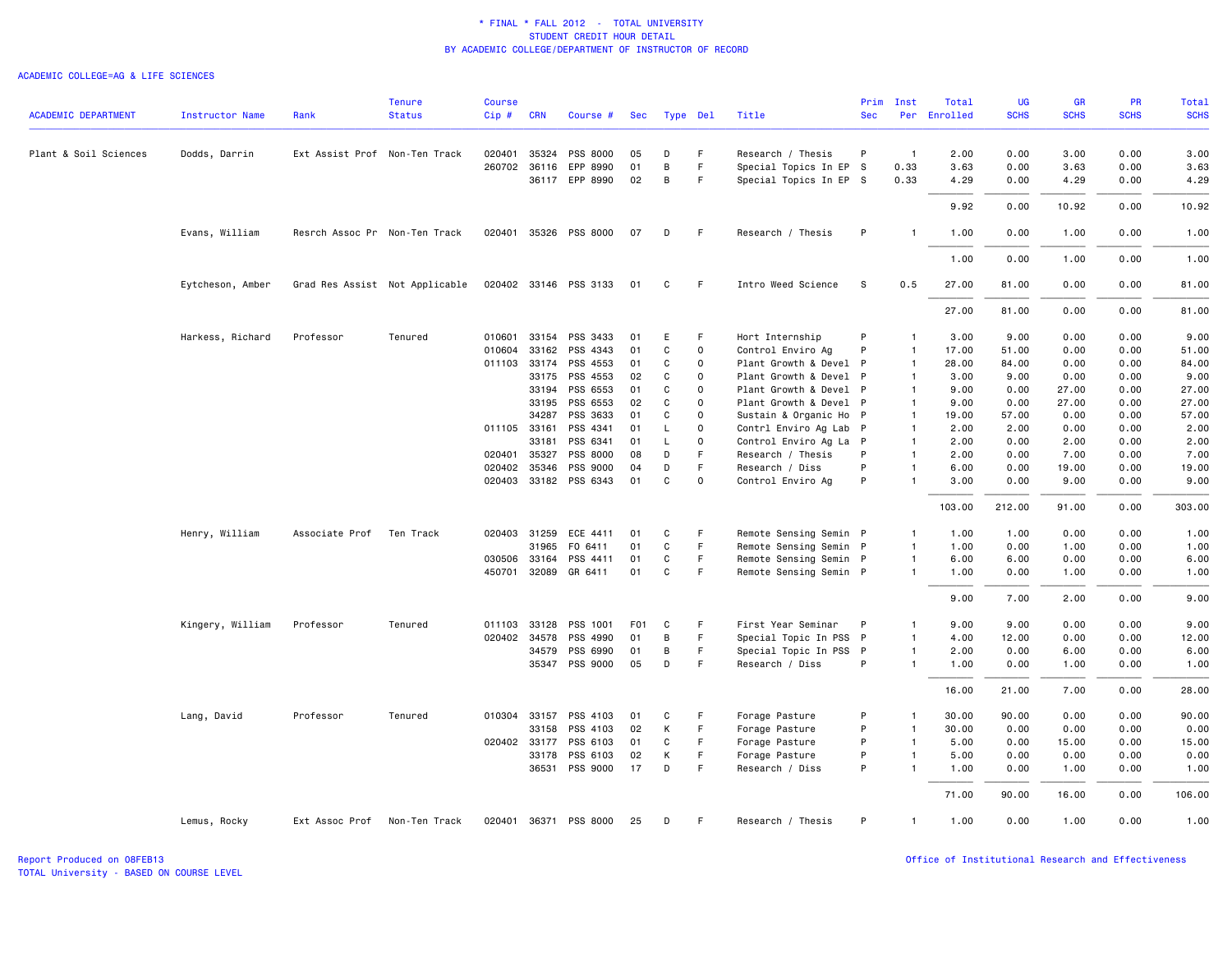#### ACADEMIC COLLEGE=AG & LIFE SCIENCES

| <b>ACADEMIC DEPARTMENT</b> | <b>Instructor Name</b>        | Rank                          | <b>Tenure</b><br><b>Status</b> | <b>Course</b><br>Cip# | <b>CRN</b>            | Course #              | Sec      |                   | <b>Type Del</b> | Title                                     | Prim<br><b>Sec</b> | Inst               | Total<br>Per Enrolled | <b>UG</b><br><b>SCHS</b> | GR<br><b>SCHS</b> | PR<br><b>SCHS</b> | <b>Total</b><br><b>SCHS</b> |
|----------------------------|-------------------------------|-------------------------------|--------------------------------|-----------------------|-----------------------|-----------------------|----------|-------------------|-----------------|-------------------------------------------|--------------------|--------------------|-----------------------|--------------------------|-------------------|-------------------|-----------------------------|
|                            |                               |                               |                                |                       |                       |                       |          |                   |                 |                                           |                    |                    |                       |                          |                   |                   |                             |
|                            |                               |                               |                                |                       |                       |                       |          |                   |                 |                                           |                    |                    | 1.00                  | 0.00                     | 1.00              | 0.00              | 1.00                        |
| Plant & Soil Sciences      | Macoon, Bisoondat             | Resrch Assoc Pr Non-Ten Track |                                |                       | 020402 35349<br>36330 | PSS 9000<br>PSS 7000  | 07<br>02 | D<br>$\mathbf{I}$ | F.<br>F.        | Research / Diss<br>Directed Indiv Study P | P                  | -1<br>$\mathbf{1}$ | 2.00<br>1.00          | 0.00<br>0.00             | 12.00<br>3.00     | 0.00<br>0.00      | 12.00<br>3.00               |
|                            |                               |                               |                                |                       |                       |                       |          |                   |                 |                                           |                    |                    | 3.00                  | 0.00                     | 15.00             | 0.00              | 15.00                       |
|                            | Madsen, John                  | Ext Assoc Prof                | Non-Ten Track                  |                       |                       | 020401 35331 PSS 8000 | 12       | D                 | F.              | Research / Thesis                         | P                  | $\mathbf{1}$       | 1.00                  | 0.00                     | 12.00             | 0.00              | 12.00                       |
|                            |                               |                               |                                |                       |                       |                       |          |                   |                 |                                           |                    |                    | 1.00                  | 0.00                     | 12.00             | 0.00              | 12.00                       |
|                            | Massey, Joseph                | Associate Prof                | Tenured                        |                       | 011105 33200          | PSS 8701              | 01       | C                 | F.              | Cur Topics Weed Sci                       | P                  | $\mathbf{1}$       | 5.00                  | 0.00                     | 5.00              | 0.00              | 5.00                        |
|                            |                               |                               |                                |                       | 33201                 | PSS 8711              | 01       | S                 | F               | Cur Topics Weed Sci                       | P                  | $\mathbf{1}$       | 2.00                  | 0.00                     | 2.00              | 0.00              | 2.00                        |
|                            |                               |                               |                                |                       | 33202                 | PSS 8721              | 01       | C                 | F               | Cur Topics Weed Sci                       | P                  | $\mathbf{1}$       | 1.00                  | 0.00                     | 1.00              | 0.00              | 1.00                        |
|                            |                               |                               |                                |                       | 020402 34292          | PSS 8634              | 01       | B                 | F               | Environ Fate Herb                         | P                  | $\mathbf{1}$       | 12.00                 | 0.00                     | 48.00             | 0.00              | 48.00                       |
|                            |                               |                               |                                |                       |                       | 030101 31629 ENS 4102 | 01       | E                 | F               | Practicum                                 | P                  |                    | 1.00                  | 2.00                     | 0.00              | 0.00              | 2.00                        |
|                            |                               |                               |                                |                       |                       |                       |          |                   |                 |                                           |                    |                    | 21.00                 | 2.00                     | 56.00             | 0.00              | 58.00                       |
|                            | Matta, Frank                  | Professor                     | Tenured                        | 020401                | 35333                 | PSS 8000              | 14       | D                 | F               | Research / Thesis                         | P                  | $\mathbf{1}$       | 1.00                  | 0.00                     | 1.00              | 0.00              | 1.00                        |
|                            |                               |                               |                                |                       | 020402 35352          | PSS 9000              | 10       | D                 | F.              | Research / Diss                           | P                  | 1                  | 1.00                  | 0.00                     | 3.00              | 0.00              | 3.00                        |
|                            |                               |                               |                                |                       | 260301 34291          | PSS 8573              | 01       | B                 | F               | Morphology Of Hort P P                    |                    | $\mathbf{1}$       | 3.00                  | 0.00                     | 9.00              | 0.00              | 9.00                        |
|                            |                               |                               |                                |                       |                       |                       |          |                   |                 |                                           |                    |                    | 5.00                  | 0.00                     | 13.00             | 0.00              | 13.00                       |
|                            | McDougald, Lynette Instructor |                               | Non-Ten Track                  | 020403                | 33139                 | PSS 2343              | 07       | К                 | F.              | Floral Design                             | P                  | 0.95               | 9.50                  | 0.00                     | 0.00              | 0.00              | 0.00                        |
|                            |                               |                               |                                |                       |                       | 33140 PSS 2351        | 01       | $\mathsf{L}$      | F.              | Tech Flowershop Mgt                       | P                  | $\overline{1}$     | 10.00                 | 10.00                    | 0.00              | 0.00              | 10.00                       |
|                            |                               |                               |                                |                       |                       |                       |          |                   |                 |                                           |                    |                    | 19.50                 | 10.00                    | 0.00              | 0.00              | 10.00                       |
|                            | Meints, Paul                  | Instructor                    | Non-Ten Track                  | 011103                | 34293                 | PSS 1113              | 01       | B                 | E               | The Gardening Experi P                    |                    | $\mathbf{1}$       | 18.00                 | 54.00                    | 0.00              | 0.00              | 54.00                       |
|                            |                               |                               |                                |                       | 020402 33159          | PSS 4223              | 01       | $\mathtt{C}$      | F               | Seed Production                           | P                  | $\mathbf{1}$       | 11.00                 | 33.00                    | 0.00              | 0.00              | 33.00                       |
|                            |                               |                               |                                |                       | 33160                 | PSS 4223              | 02       | К                 | F               | Seed Production                           | P                  | $\overline{1}$     | 11.00                 | 0.00                     | 0.00              | 0.00              | 0.00                        |
|                            |                               |                               |                                |                       | 33179                 | PSS 6223              | 01       | $\mathbf{C}$      | F               | Seed Production                           | P                  | $\mathbf{1}$       | 2.00                  | 0.00                     | 6.00              | 0.00              | 6.00                        |
|                            |                               |                               |                                |                       | 33180                 | PSS 6223              | 02       | К                 | F               | Seed Production                           | P                  | $\overline{1}$     | 2.00                  | 0.00                     | 0.00              | 0.00              | 0.00                        |
|                            |                               |                               |                                |                       | 36329                 | PSS 7000              | 01       | $\mathbf I$       | F               | Directed Indiv Study                      | P                  | $\mathbf{1}$       | 1.00                  | 0.00                     | 3.00              | 0.00              | 3.00                        |
|                            |                               |                               |                                |                       | 020403 33141          | PSS 2423              | 01       | C                 | F               | Plant Matl I                              | P                  | $\mathbf{1}$       | 45.00                 | 135.00                   | 0.00              | 0.00              | 135.00                      |
|                            |                               |                               |                                |                       | 33142                 | PSS 2423              | 02       | K                 | F               | Plant Matl I Lab                          | P                  | $\overline{1}$     | 16.00                 | 0.00                     | 0.00              | 0.00              | 0.00                        |
|                            |                               |                               |                                |                       | 33143                 | PSS 2423              | 03       | К                 | F.              | Plant Matl I                              | P                  | $\mathbf{1}$       | 18.00                 | 0.00                     | 0.00              | 0.00              | 0.00                        |
|                            |                               |                               |                                |                       |                       | 33144 PSS 2423        | 04       | К                 | F               | Plant Matl I                              | P                  | $\mathbf{1}$       | 11.00                 | 0.00                     | 0.00              | 0.00              | 0.00                        |
|                            |                               |                               |                                |                       |                       |                       |          |                   |                 |                                           |                    |                    | 135.00                | 222.00                   | 9.00              | 0.00              | 231.00                      |
|                            | Nagel, David                  | Ext Prof                      | Non-Ten Track                  |                       |                       | 010304 33170 PSS 4453 | 01       | C                 | F               | Vegetable Production P                    |                    | $\mathbf{1}$       | 7.00                  | 21.00                    | 0.00              | 0.00              | 21.00                       |
|                            |                               |                               |                                |                       | 33171                 | PSS 4453              | 02       | К                 | F               | Vegetable Production P                    |                    | $\mathbf{1}$       | 7.00                  | 0.00                     | 0.00              | 0.00              | 0.00                        |
|                            |                               |                               |                                |                       | 020403 33190          | PSS 6453              | 01       | C                 | F               | Vegetable Production P                    |                    | $\mathbf{1}$       | 5.00                  | 0.00                     | 15.00             | 0.00              | 15.00                       |
|                            |                               |                               |                                |                       | 33191                 | PSS 6453              | 02       | К                 | F.              | Vegetable Production P                    |                    | $\mathbf{1}$       | 5.00                  | 0.00                     | 0.00              | 0.00              | 0.00                        |
|                            |                               |                               |                                |                       |                       |                       |          |                   |                 |                                           |                    |                    | 24.00                 | 21.00                    | 15.00             | 0.00              | 36.00                       |
|                            | Peterson, Daniel              | Non-Faculty                   | Not Applicable                 |                       | 260202 34263          | <b>BCH 8653</b>       | 01       | C                 | F.              | Genomes & Genomics                        | P                  | $\mathbf{1}$       | 14.00                 | 0.00                     | 42.00             | 0.00              | 42.00                       |
|                            |                               |                               |                                |                       |                       | 34905 PSS 8653        | 01       | C                 | F               | Genomes & Genomics                        | P                  | 1                  | 2.00                  | 0.00                     | 6.00              | 0.00              | 6.00                        |
|                            |                               |                               |                                |                       |                       |                       |          |                   |                 |                                           |                    |                    |                       |                          |                   |                   |                             |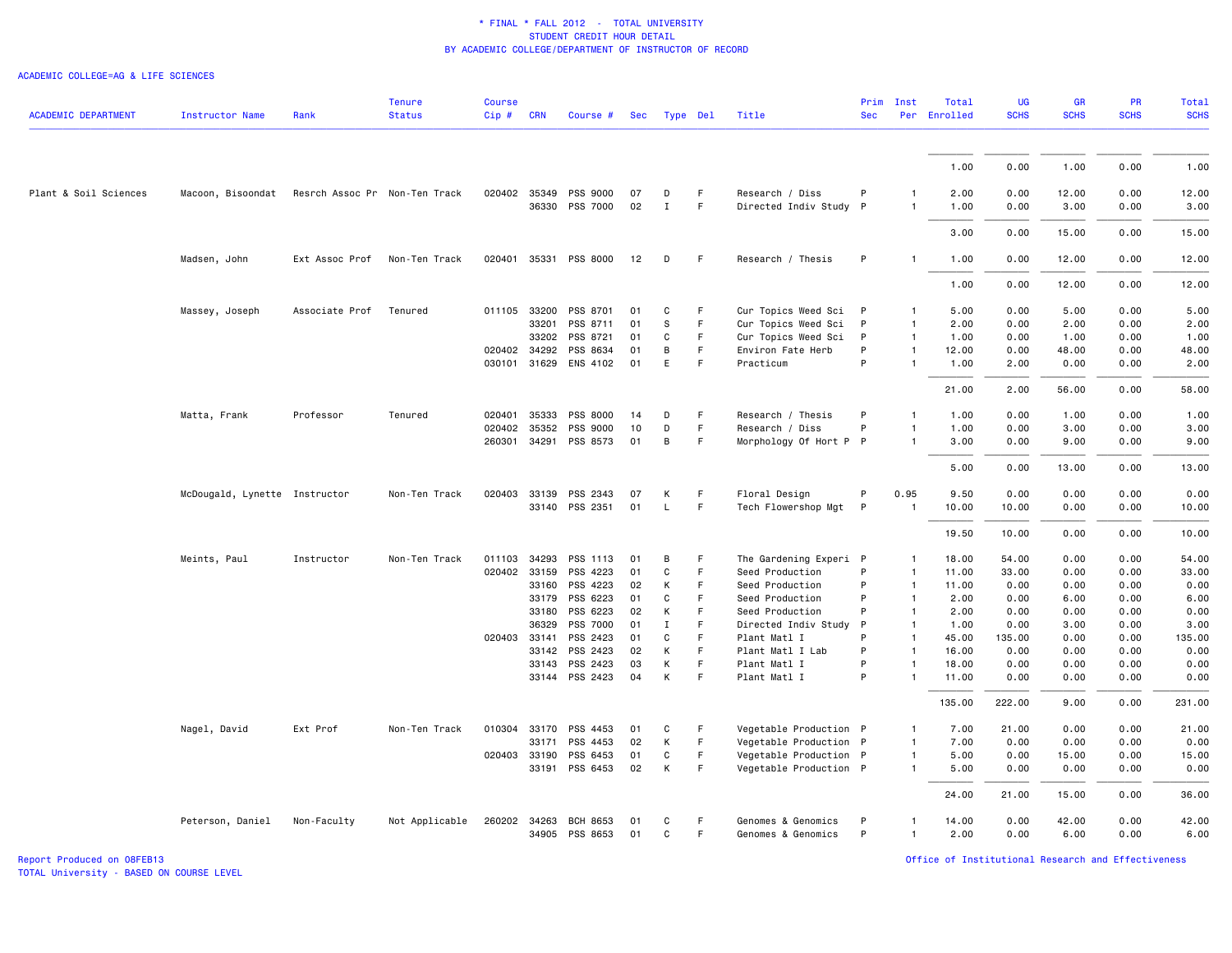#### ACADEMIC COLLEGE=AG & LIFE SCIENCES

| <b>ACADEMIC DEPARTMENT</b> | <b>Instructor Name</b> | Rank                          | <b>Tenure</b><br><b>Status</b> | <b>Course</b><br>Cip# | <b>CRN</b>            | Course #                           | <b>Sec</b> |        | Type Del | Title                              | Prim<br><b>Sec</b> | Inst                           | Total<br>Per Enrolled | <b>UG</b><br><b>SCHS</b> | <b>GR</b><br><b>SCHS</b> | PR<br><b>SCHS</b> | <b>Total</b><br><b>SCHS</b> |
|----------------------------|------------------------|-------------------------------|--------------------------------|-----------------------|-----------------------|------------------------------------|------------|--------|----------|------------------------------------|--------------------|--------------------------------|-----------------------|--------------------------|--------------------------|-------------------|-----------------------------|
|                            |                        |                               |                                |                       |                       |                                    |            |        |          |                                    |                    |                                |                       |                          |                          |                   |                             |
| Plant & Soil Sciences      | Peterson, Daniel       | Non-Faculty                   | Not Applicable                 |                       | 260202 35235<br>35269 | <b>BCH 9000</b><br><b>BCH 8000</b> | 22<br>22   | D<br>D | F.<br>F  | Research/Diss<br>Research / Thesis | P<br>P             | $\mathbf{1}$<br>$\mathbf{1}$   | 1.00<br>1.00          | 0.00<br>0.00             | 2.00<br>5.00             | 0.00<br>0.00      | 2.00<br>5.00                |
|                            |                        |                               |                                |                       |                       |                                    |            |        |          |                                    |                    |                                | 18.00                 | 0.00                     | 55.00                    | 0.00              | 55.00                       |
|                            |                        | Professor                     |                                |                       | 020402 33209          | PSS 8811                           | 01         |        | F        | Seminar                            | P                  | $\mathbf{1}$                   | 7.00                  | 0.00                     | 7.00                     | 0.00              | 7.00                        |
|                            | Phillips, Jerry        |                               | Tenured                        |                       | 33211                 | PSS 8831                           | 01         | S<br>S | F        | Seminar                            | P                  | $\mathbf{1}$                   | 1.00                  | 0.00                     | 1.00                     | 0.00              | 1.00                        |
|                            |                        |                               |                                |                       |                       |                                    |            |        |          |                                    |                    |                                | 8.00                  | 0.00                     | 8.00                     | 0.00              | 8.00                        |
|                            | Reddy, Kambham         | Resrch Professo Non-Ten Track |                                |                       | 020402 35353          | PSS 9000                           | 11         | D      | F.       | Research / Diss                    | P                  | $\mathbf{1}$                   | 3.00                  | 0.00                     | 24.00                    | 0.00              | 24.00                       |
|                            |                        |                               |                                |                       |                       |                                    |            |        |          |                                    |                    |                                | 3.00                  | 0.00                     | 24.00                    | 0.00              | 24.00                       |
|                            | Reynolds, Daniel       | Professor                     | Tenured                        | 020401                | 35336                 | PSS 8000                           | 17         | D      | F        | Research / Thesis                  | P                  | 1                              | 3.00                  | 0.00                     | 11.00                    | 0.00              | 11.00                       |
|                            |                        |                               |                                |                       | 020402 35354          | PSS 9000                           | 12         | D      | F        | Research / Diss                    | P                  | $\mathbf{1}$                   | 3.00                  | 0.00                     | 12.00                    | 0.00              | 12.00                       |
|                            |                        |                               |                                |                       |                       |                                    |            |        |          |                                    |                    |                                | 6.00                  | 0.00                     | 23.00                    | 0.00              | 23.00                       |
|                            | Shaw, David            | Non-Faculty                   | Not Applicable                 | 020401                | 35338                 | PSS 8000                           | 19         | D      | F.       | Research / Thesis                  | P                  | -1                             | 1.00                  | 0.00                     | 1.00                     | 0.00              | 1.00                        |
|                            |                        |                               |                                |                       |                       | 020402 35356 PSS 9000              | 14         | D      | F        | Research / Diss                    | P                  | $\mathbf{1}$                   | 1.00                  | 0.00                     | 1.00                     | 0.00              | 1.00                        |
|                            |                        |                               |                                |                       |                       |                                    |            |        |          |                                    |                    |                                | 2.00                  | 0.00                     | 2.00                     | 0.00              | 2.00                        |
|                            | Smith, Marshall        | Non-Faculty                   | Not Applicable                 |                       |                       | 521003 33321 SLCE 1002 01          |            | C      | F.       | Day One Leadership C P             |                    | 0.4                            | 102.00                | 204.00                   | 0.00                     | 0.00              | 204.00                      |
|                            |                        |                               |                                |                       |                       |                                    |            |        |          |                                    |                    |                                | 102.00                | 204.00                   | 0.00                     | 0.00              | 204.00                      |
|                            | Stewart, Barry         | Associate Prof                | Tenured                        | 010607                | 33165                 | PSS 4414                           | 01         | C      | F        | Turf Management                    | P                  | $\overline{1}$                 | 49.00                 | 196.00                   | 0.00                     | 0.00              | 196.00                      |
|                            |                        |                               |                                |                       | 33166                 | PSS 4414                           | 02         | К      | F        | Turf Management                    | P                  | $\mathbf{1}$                   | 15.00                 | 0.00                     | 0.00                     | 0.00              | 0.00                        |
|                            |                        |                               |                                |                       | 33167                 | PSS 4414                           | 03         | К<br>C | F<br>F   | Turf Management                    | P<br>P             | $\mathbf{1}$                   | 17.00                 | 0.00                     | 0.00                     | 0.00              | 0.00                        |
|                            |                        |                               |                                |                       | 33185<br>33186        | PSS 6414<br>PSS 6414               | 01<br>02   | К      | F.       | Turf Management<br>Turf Management | P                  | $\overline{1}$<br>$\mathbf{1}$ | 1.00<br>1.00          | 0.00<br>0.00             | 4.00<br>0.00             | 0.00<br>0.00      | 4.00<br>0.00                |
|                            |                        |                               |                                |                       | 35702                 | PSS 4414                           | 04         | К      | F        | Turf Management                    | P                  | $\overline{1}$                 | 17.00                 | 0.00                     | 0.00                     | 0.00              | 0.00                        |
|                            |                        |                               |                                |                       | 011103 33129          | PSS 1313                           | 01         | C      | F        | Plant Science                      | P                  | $\overline{1}$                 | 55.00                 | 165.00                   | 0.00                     | 0.00              | 165.00                      |
|                            |                        |                               |                                |                       | 33130                 | PSS 1313                           | 02         | К      | F        | Plant Science                      | P                  | $\mathbf{1}$                   | 20.00                 | 0.00                     | 0.00                     | 0.00              | 0.00                        |
|                            |                        |                               |                                |                       | 33131                 | PSS 1313                           | 03         | К      | F        | Plant Science                      | P                  | $\overline{1}$                 | 18.00                 | 0.00                     | 0.00                     | 0.00              | 0.00                        |
|                            |                        |                               |                                |                       | 33132                 | PSS 1313                           | 04         | К      | F.       | Plant Science                      | P                  | $\mathbf{1}$                   | 17.00                 | 0.00                     | 0.00                     | 0.00              | 0.00                        |
|                            |                        |                               |                                | 020401 33151          |                       | PSS 3411                           | 01         | C      | F        | Turf Seminar I                     | P                  | $\mathbf{1}$                   | 27.00                 | 27.00                    | 0.00                     | 0.00              | 27.00                       |
|                            |                        |                               |                                |                       |                       | 35339 PSS 8000                     | 20         | D      | F        | Research / Thesis                  | P                  | $\mathbf{1}$                   | 2.00                  | 0.00                     | 10.00                    | 0.00              | 10.00                       |
|                            |                        |                               |                                |                       |                       |                                    |            |        |          |                                    |                    |                                | 239.00                | 388.00                   | 14.00                    | 0.00              | 402.00                      |
|                            | Tomlinson, Susan       | Lecturer                      | Non-Ten Track                  |                       | 020403 33134          | PSS 2343                           | 02         | К      | F        | Floral Design                      | P                  | 0.95                           | 14.25                 | 0.00                     | 0.00                     | 0.00              | 0.00                        |
|                            |                        |                               |                                |                       | 33135                 | PSS 2343                           | 03         | К      | F        | Floral Design                      | P                  | 0.95                           | 10.45                 | 0.00                     | 0.00                     | 0.00              | 0.00                        |
|                            |                        |                               |                                |                       |                       |                                    |            |        |          |                                    |                    |                                | 24.70                 | 0.00                     | 0.00                     | 0.00              | 0.00                        |
|                            | Varco, Jac             | Professor                     | Tenured                        |                       | 010605 33147          | PSS 3301                           | 01         | L.     | F.       | Soils Laboratory                   | P                  | 1                              | 22.00                 | 22.00                    | 0.00                     | 0.00              | 22.00                       |
|                            |                        |                               |                                |                       | 33148                 | PSS 3301                           | 02         | L      | F        | Soils Laboratory                   | P                  | $\mathbf{1}$                   | 23.00                 | 23.00                    | 0.00                     | 0.00              | 23.00                       |
|                            |                        |                               |                                |                       | 33149                 | PSS 3301                           | 03         | L      | F        | Soils Laboratory                   | P                  | $\mathbf{1}$                   | 10.00                 | 10.00                    | 0.00                     | 0.00              | 10.00                       |
|                            |                        |                               |                                |                       | 33150                 | PSS 3303                           | 01         | C      | F.       | Soils                              | P                  | 1                              | 76.00                 | 228.00                   | 0.00                     | 0.00              | 228.00                      |
|                            |                        |                               |                                |                       | 011102 36489          | PSS 3423                           | 02         | E      | F        | Agronomy Internship                | P                  | $\mathbf{1}$                   | 2.00                  | 6.00                     | 0.00                     | 0.00              | 6.00                        |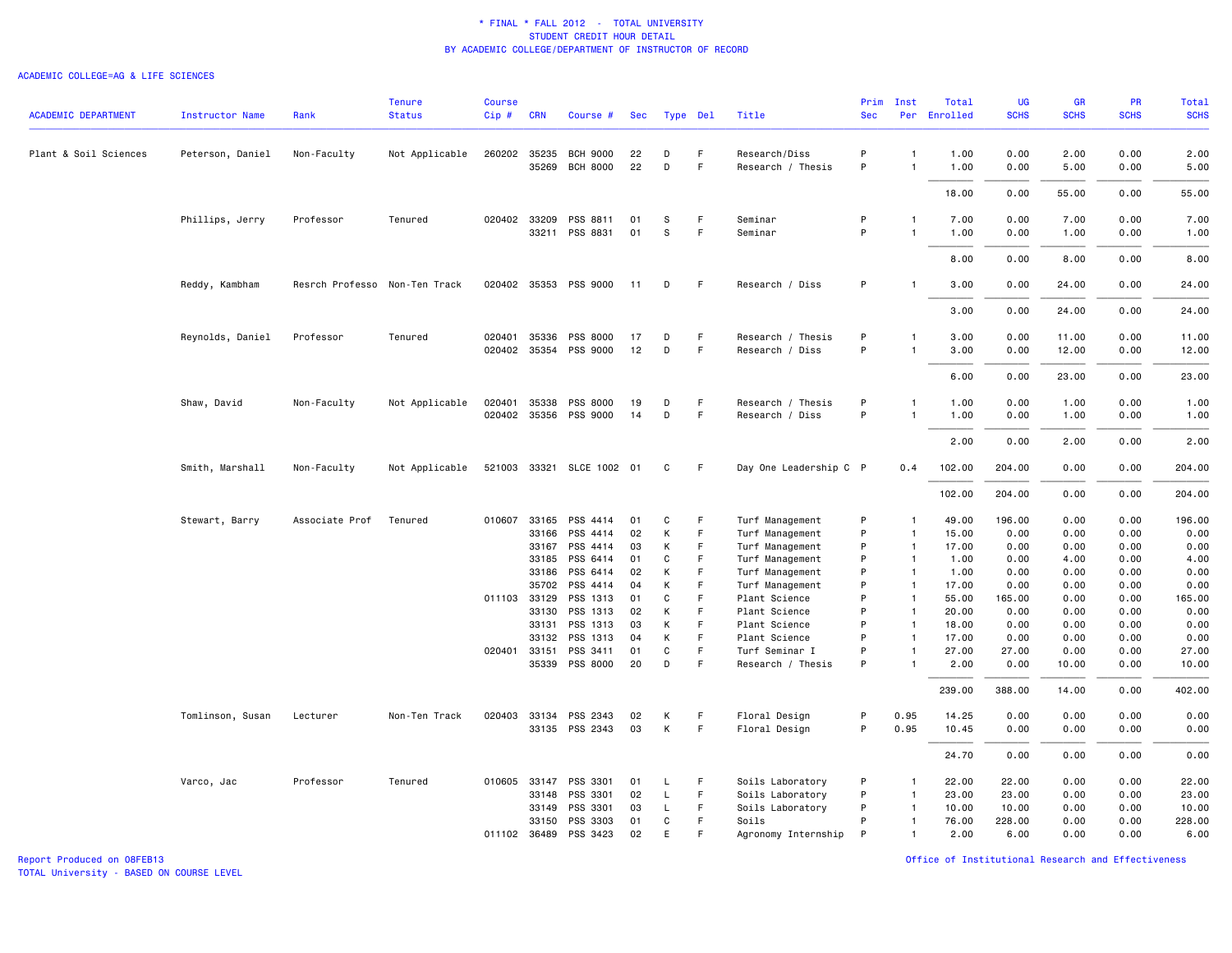#### ACADEMIC COLLEGE=AG & LIFE SCIENCES

| <b>ACADEMIC DEPARTMENT</b>                         | <b>Instructor Name</b>       | Rank                          | <b>Tenure</b><br><b>Status</b> | <b>Course</b><br>$Cip$ # | <b>CRN</b>   | Course #              | Sec |             | Type Del | Title                  | Prim<br><b>Sec</b> | Inst         | Total<br>Per Enrolled | <b>UG</b><br><b>SCHS</b>                                                                                                                                                                                                                                                                                                                                                                                                                                                                          | GR<br><b>SCHS</b> | PR<br><b>SCHS</b>                                                               | <b>Total</b><br><b>SCHS</b> |
|----------------------------------------------------|------------------------------|-------------------------------|--------------------------------|--------------------------|--------------|-----------------------|-----|-------------|----------|------------------------|--------------------|--------------|-----------------------|---------------------------------------------------------------------------------------------------------------------------------------------------------------------------------------------------------------------------------------------------------------------------------------------------------------------------------------------------------------------------------------------------------------------------------------------------------------------------------------------------|-------------------|---------------------------------------------------------------------------------|-----------------------------|
| Plant & Soil Sciences                              | Varco, Jac                   | Professor                     | Tenured                        |                          | 020401 35340 | PSS 8000              | 21  | D           | F.       | Research / Thesis      | P                  | $\mathbf{1}$ | 1.00                  | 0.00                                                                                                                                                                                                                                                                                                                                                                                                                                                                                              | 6.00              | 0.00                                                                            | 6.00                        |
|                                                    |                              |                               |                                | 020402 35357             |              | PSS 9000              | 15  | D           | F        | Research / Diss        | P                  | $\mathbf{1}$ | 3.00                  | 0.00                                                                                                                                                                                                                                                                                                                                                                                                                                                                                              | 10.00             | 0.00                                                                            | 10.00                       |
|                                                    |                              |                               |                                |                          |              |                       |     |             |          |                        |                    |              | 137.00                | 289.00                                                                                                                                                                                                                                                                                                                                                                                                                                                                                            | 16.00             | 0.00                                                                            | 305.00                      |
|                                                    | Walker, Timothy              | Resrch Professo Non-Ten Track |                                |                          |              | 020401 35341 PSS 8000 | 22  | D           | F.       | Research / Thesis      | P                  | $\mathbf{1}$ | 1.00                  | 0.00                                                                                                                                                                                                                                                                                                                                                                                                                                                                                              | 2.00              | 0.00                                                                            | 2.00                        |
|                                                    |                              |                               |                                |                          |              |                       |     |             |          |                        |                    |              | 1.00                  | 0.00                                                                                                                                                                                                                                                                                                                                                                                                                                                                                              | 2.00              | 0.00                                                                            | 2.00                        |
|                                                    | Wallace, Teddy               | Associate Prof                | Tenured                        |                          |              | 020401 35342 PSS 8000 | 23  | D           | F        | Research / Thesis      | P                  |              | 1.00                  | 0.00                                                                                                                                                                                                                                                                                                                                                                                                                                                                                              | 1.00              | 0.00                                                                            | 1.00                        |
|                                                    |                              |                               |                                |                          |              |                       |     |             |          |                        |                    |              | 1.00                  | 0.00                                                                                                                                                                                                                                                                                                                                                                                                                                                                                              | 1.00              | 0.00                                                                            | 1.00                        |
| -------------------------<br>Plant & Soil Sciences |                              |                               |                                |                          |              |                       |     |             |          |                        |                    |              | ========<br>1196.92   | $\begin{array}{cccccccccc} \multicolumn{2}{c}{} & \multicolumn{2}{c}{} & \multicolumn{2}{c}{} & \multicolumn{2}{c}{} & \multicolumn{2}{c}{} & \multicolumn{2}{c}{} & \multicolumn{2}{c}{} & \multicolumn{2}{c}{} & \multicolumn{2}{c}{} & \multicolumn{2}{c}{} & \multicolumn{2}{c}{} & \multicolumn{2}{c}{} & \multicolumn{2}{c}{} & \multicolumn{2}{c}{} & \multicolumn{2}{c}{} & \multicolumn{2}{c}{} & \multicolumn{2}{c}{} & \multicolumn{2}{c}{} & \multicolumn{2}{c}{} & \mult$<br>1917.00 | 475.92            | $\qquad \qquad \equiv \equiv \equiv \equiv \equiv \equiv \equiv \equiv$<br>0.00 | ==========<br>2392.92       |
| -------------------------                          |                              |                               |                                |                          |              |                       |     |             |          |                        |                    |              | <b>EDESSERS</b>       |                                                                                                                                                                                                                                                                                                                                                                                                                                                                                                   |                   |                                                                                 | ==========                  |
| Poultry Science                                    | Kiess, Aaron                 | Assistant Prof                | Ten Track                      | 010907 33058             |              | PO 3834               | 01  | В           | F        | Microbio Food Animal P |                    | $\mathbf{1}$ | 20.00                 | 80.00                                                                                                                                                                                                                                                                                                                                                                                                                                                                                             | 0.00              | 0.00                                                                            | 80.00                       |
|                                                    |                              |                               |                                |                          | 33066        | PO 4833               | 01  | C           | F        | Avian Anatomy          | P                  | $\mathbf{1}$ | 27.00                 | 81.00                                                                                                                                                                                                                                                                                                                                                                                                                                                                                             | 0.00              | 0.00                                                                            | 81.00                       |
|                                                    |                              |                               |                                |                          | 33067        | P0 4833               | 02  | К           | F.       | Avian<br>Anatomy       | P                  | $\mathbf{1}$ | 26.00                 | 0.00                                                                                                                                                                                                                                                                                                                                                                                                                                                                                              | 0.00              | 0.00                                                                            | 0.00                        |
|                                                    |                              |                               |                                | 020209                   | 33073        | PO 6833               | 01  | C           | F        | Avian<br>Anatomy       | P                  | $\mathbf{1}$ | 2.00                  | 0.00                                                                                                                                                                                                                                                                                                                                                                                                                                                                                              | 6.00              | 0.00                                                                            | 6.00                        |
|                                                    |                              |                               |                                |                          | 33074        | PO 6833               | 02  | К           | F.       | Avian Anatomy          | P                  | $\mathbf{1}$ | 2.00                  | 0.00                                                                                                                                                                                                                                                                                                                                                                                                                                                                                              | 0.00              | 0.00                                                                            | 0.00                        |
|                                                    |                              |                               |                                |                          | 35505        | P0 8000               | 01  | D           | F        | Research / Thesis      | P                  | $\mathbf{1}$ | 1.00                  | 0.00                                                                                                                                                                                                                                                                                                                                                                                                                                                                                              | 9.00              | 0.00                                                                            | 9.00                        |
|                                                    |                              |                               |                                |                          | 35923        | P0 4000               | 01  | $\mathbf I$ | F        | Directed Indiv Study P |                    | $\mathbf{1}$ | 1.00                  | 3.00                                                                                                                                                                                                                                                                                                                                                                                                                                                                                              | 0.00              | 0.00                                                                            | 3.00                        |
|                                                    |                              |                               |                                |                          |              |                       |     |             |          |                        |                    |              | 79.00                 | 164.00                                                                                                                                                                                                                                                                                                                                                                                                                                                                                            | 15.00             | 0.00                                                                            | 179.00                      |
|                                                    | McDaniel, Christop Professor |                               | Tenured                        | 020209 33061             |              | P0 4324               | 01  | C           | F        | Avian Reproduction     | P                  | 1            | 14.00                 | 56.00                                                                                                                                                                                                                                                                                                                                                                                                                                                                                             | 0.00              | 0.00                                                                            | 56.00                       |
|                                                    |                              |                               |                                |                          | 33062        | PO 4324               | 02  | К           | F        | Avian Reproduction     | P                  | $\mathbf{1}$ | 14.00                 | 0.00                                                                                                                                                                                                                                                                                                                                                                                                                                                                                              | 0.00              | 0.00                                                                            | 0.00                        |
|                                                    |                              |                               |                                |                          | 35978        | P0 4000               | 02  | $\mathbf I$ | F.       | Directed Indiv Study   | P                  | $\mathbf{1}$ | 1.00                  | 3.00                                                                                                                                                                                                                                                                                                                                                                                                                                                                                              | 0.00              | 0.00                                                                            | 3.00                        |
|                                                    |                              |                               |                                |                          | 36008        | PO 9000               | 03  | D           | F        | Research / Diss        | P                  | 1            | 1.00                  | 0.00                                                                                                                                                                                                                                                                                                                                                                                                                                                                                              | 3.00              | 0.00                                                                            | 3.00                        |
|                                                    |                              |                               |                                |                          | 36081        | PO 8000               | 02  | D           | F.       | Research / Thesis      | P                  | 1            | 1.00                  | 0.00                                                                                                                                                                                                                                                                                                                                                                                                                                                                                              | 3.00              | 0.00                                                                            | 3.00                        |
|                                                    |                              |                               |                                |                          |              |                       |     |             |          |                        |                    |              | 31.00                 | 59.00                                                                                                                                                                                                                                                                                                                                                                                                                                                                                             | 6.00              | 0.00                                                                            | 65.00                       |
|                                                    | Peebles, Edgar               | Professor                     | Tenured                        | 020209                   | 35063        | PO 9000               | 01  | D           | F        | Research / Diss        | P                  | $\mathbf{1}$ | 2.00                  | 0.00                                                                                                                                                                                                                                                                                                                                                                                                                                                                                              | 12.00             | 0.00                                                                            | 12.00                       |
|                                                    |                              |                               |                                |                          | 36082        | P0 8000               | 03  | D           | F.       | Research / Thesis      | P                  | $\mathbf{1}$ | 1.00                  | 0.00                                                                                                                                                                                                                                                                                                                                                                                                                                                                                              | 9.00              | 0.00                                                                            | 9.00                        |
|                                                    |                              |                               |                                | 260613 30483             |              | BIO 3103              | 01  | C           | F        | Genetics I             | P                  | $\mathbf{1}$ | 88.00                 | 264.00                                                                                                                                                                                                                                                                                                                                                                                                                                                                                            | 0.00              | 0.00                                                                            | 264.00                      |
|                                                    |                              |                               |                                |                          | 30484        | BIO 3103              | 02  | K           | F.       | Genetics I             | P                  | $\mathbf{1}$ | 88.00                 | 0.00                                                                                                                                                                                                                                                                                                                                                                                                                                                                                              | 0.00              | 0.00                                                                            | 0.00                        |
|                                                    |                              |                               |                                |                          | 32031        | GNS 3103              | 01  | C           | F.       | Genetics I             | P                  | $\mathbf{1}$ | 16.00                 | 48.00                                                                                                                                                                                                                                                                                                                                                                                                                                                                                             | 0.00              | 0.00                                                                            | 48.00                       |
|                                                    |                              |                               |                                |                          | 32032        | GNS 3103              | 02  | K           | F        | Genetics I             | P                  | $\mathbf{1}$ | 16.00                 | 0.00                                                                                                                                                                                                                                                                                                                                                                                                                                                                                              | 0.00              | 0.00                                                                            | 0.00                        |
|                                                    |                              |                               |                                |                          | 33053        | PO 3103               | 01  | C           | F.       | Genetics I             | P                  | $\mathbf{1}$ | 64.00                 | 192.00                                                                                                                                                                                                                                                                                                                                                                                                                                                                                            | 0.00              | 0.00                                                                            | 192.00                      |
|                                                    |                              |                               |                                |                          | 33054        | PO 3103               | 02  | K           | F        | Genetics I             | P                  | $\mathbf{1}$ | 65.00                 | 0.00                                                                                                                                                                                                                                                                                                                                                                                                                                                                                              | 0.00              | 0.00                                                                            | 0.00                        |
|                                                    |                              |                               |                                |                          |              |                       |     |             |          |                        |                    |              | 340.00                | 504.00                                                                                                                                                                                                                                                                                                                                                                                                                                                                                            | 21.00             | 0.00                                                                            | 525.00                      |
|                                                    | Sharma, Chander              | Assistant Prof                | Ten Track                      | 010907                   | 33065        | PO 4513               | 01  | B           | F        | Poultry Processing     | P                  | -1           | 9.00                  | 27,00                                                                                                                                                                                                                                                                                                                                                                                                                                                                                             | 0.00              | 0.00                                                                            | 27.00                       |
|                                                    |                              |                               |                                | 020209                   | 33051        | PO 3011               | 01  | s           | F        | Seminar                | P                  | $\mathbf{1}$ | 11.00                 | 11.00                                                                                                                                                                                                                                                                                                                                                                                                                                                                                             | 0.00              | 0.00                                                                            | 11.00                       |
|                                                    |                              |                               |                                |                          | 33059        | PO 4031               | 01  | S           | F.       | Seminar                | P                  | $\mathbf{1}$ | 13.00                 | 13.00                                                                                                                                                                                                                                                                                                                                                                                                                                                                                             | 0.00              | 0.00                                                                            | 13.00                       |
|                                                    |                              |                               |                                |                          | 33060        | PO 4041               | 01  | S           | F.       | Seminar                | P                  | $\mathbf{1}$ | 4.00                  | 4.00                                                                                                                                                                                                                                                                                                                                                                                                                                                                                              | 0.00              | 0.00                                                                            | 4.00                        |
|                                                    |                              |                               |                                |                          | 33072        | PO 6513               | 01  | В           | F        | Poultry Processing     | P                  | $\mathbf{1}$ | 1.00                  | 0.00                                                                                                                                                                                                                                                                                                                                                                                                                                                                                              | 3.00              | 0.00                                                                            | 3.00                        |
|                                                    |                              |                               |                                |                          | 36083        | P0 8000               | 04  | D           | F.       | Research / Thesis      | P                  | $\mathbf{1}$ | 1.00                  | 0.00                                                                                                                                                                                                                                                                                                                                                                                                                                                                                              | 2.00              | 0.00                                                                            | 2.00                        |
|                                                    |                              |                               |                                | 190501                   | 31908        | FNH 4513              | 01  | B           | F        | Poultry Processing     | P                  | 1            | 10.00                 | 30.00                                                                                                                                                                                                                                                                                                                                                                                                                                                                                             | 0.00              | 0.00                                                                            | 30.00                       |

Report Produced on 08FEB13 Office of Institutional Research and Effectiveness

TOTAL University - BASED ON COURSE LEVEL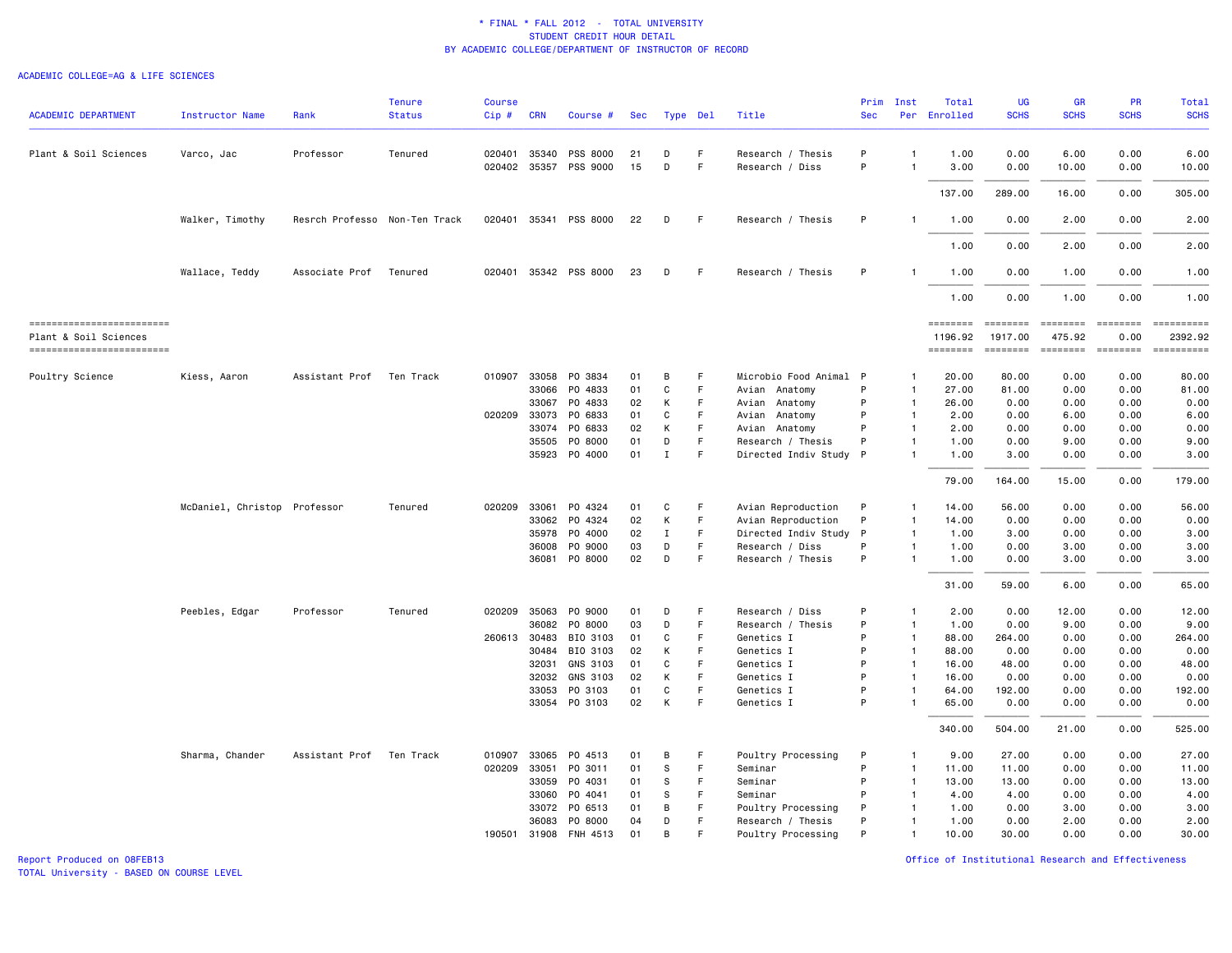#### ACADEMIC COLLEGE=AG & LIFE SCIENCES

| <b>ACADEMIC DEPARTMENT</b>                                                  | Instructor Name | Rank                          | Tenure<br><b>Status</b> | <b>Course</b><br>Cip#      | <b>CRN</b>     | Course #                                                              | Sec                        | Type Del              |          | Title                                                                                                   | Prim<br><b>Sec</b> | Inst<br>Per | Total<br>Enrolled                               | UG<br><b>SCHS</b>                                | <b>GR</b><br><b>SCHS</b>                     | <b>PR</b><br><b>SCHS</b>                     | Total<br><b>SCHS</b>                             |
|-----------------------------------------------------------------------------|-----------------|-------------------------------|-------------------------|----------------------------|----------------|-----------------------------------------------------------------------|----------------------------|-----------------------|----------|---------------------------------------------------------------------------------------------------------|--------------------|-------------|-------------------------------------------------|--------------------------------------------------|----------------------------------------------|----------------------------------------------|--------------------------------------------------|
|                                                                             |                 |                               |                         |                            |                |                                                                       |                            |                       |          |                                                                                                         |                    |             | 49.00                                           | 85.00                                            | 5.00                                         | 0.00                                         | 90.00                                            |
| Poultry Science                                                             | Thornton, Danny | Non-Employee                  | Not Applicable          |                            |                | 010907 33055 PO 3313                                                  | 01                         | C                     | -F       | Com Poultry Prod                                                                                        | S                  | 0.4         | 11.20                                           | 33.60                                            | 0.00                                         | 0.00                                         | 33.60                                            |
|                                                                             |                 |                               |                         |                            |                |                                                                       |                            |                       |          |                                                                                                         |                    |             | 11.20                                           | 33.60                                            | 0.00                                         | 0.00                                         | 33.60                                            |
|                                                                             | Wells, Jessica  | Ext Instructor                | Non-Ten Track           | 010907                     |                | 33055 PO 3313<br>33056 PO 3333<br>33057 PO 3333                       | 01<br>01<br>02             | C<br>C<br>К           | F.<br>F. | Com Poultry Prod<br>Adv Poultry Judging<br>Adv Poultry Judging                                          | P<br>P<br>P        | 0.6<br>-1   | 16.80<br>9.00<br>9.00                           | 50.40<br>27.00<br>0.00                           | 0.00<br>0.00<br>0.00                         | 0.00<br>0.00<br>0.00                         | 50.40<br>27.00<br>0.00                           |
|                                                                             |                 |                               |                         |                            |                |                                                                       |                            |                       |          |                                                                                                         |                    |             | 34.80                                           | 77.40                                            | 0.00                                         | 0.00                                         | 77.40                                            |
|                                                                             | Zhai, Wei       | Ext Assist Prof Non-Ten Track |                         | 010904<br>010907<br>020209 | 33064<br>36084 | PO 4423<br>33063 PO 4413<br>33070 PO 6413<br>33071 PO 6423<br>PO 8000 | 01<br>01<br>01<br>01<br>05 | C<br>C<br>C<br>C<br>D | F        | Feed Manufacturing<br>Poultry Nutrition<br>Poultry Nutrition<br>Feed Manufacturing<br>Research / Thesis | P<br>P             |             | 15.00<br>29.00<br>1.00<br>1.00<br>1.00<br>47.00 | 45.00<br>87.00<br>0.00<br>0.00<br>0.00<br>132.00 | 0.00<br>0.00<br>3.00<br>3.00<br>3.00<br>9.00 | 0.00<br>0.00<br>0.00<br>0.00<br>0.00<br>0.00 | 45.00<br>87.00<br>3.00<br>3.00<br>3.00<br>141.00 |
| ==========================<br>Poultry Science<br>========================== |                 |                               |                         |                            |                |                                                                       |                            |                       |          |                                                                                                         |                    |             | ========<br>592.00                              | ========<br>1055,00                              | ========<br>56.00                            | ========<br>0.00                             | $=$ ==========<br>1111.00                        |
|                                                                             |                 |                               |                         |                            |                |                                                                       |                            |                       |          |                                                                                                         |                    |             | ========<br>7168.00                             | ========<br>14470.00                             | <b>ESSESSED</b><br>2769.00                   | ========<br>0.00                             | ==========<br>17239.00                           |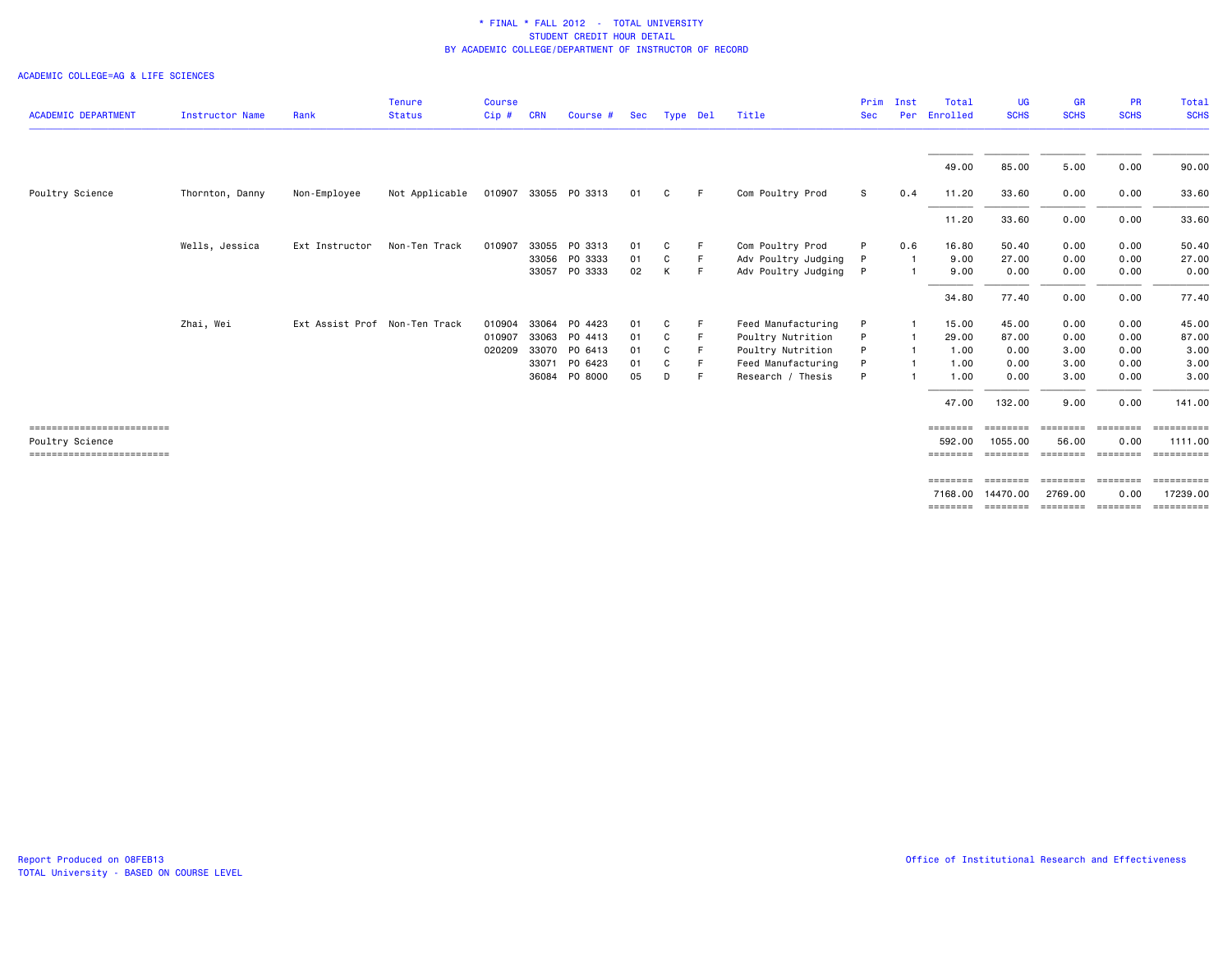|                            |                        |                               | <b>Tenure</b>  | <b>Course</b> |              |                       |                  |              |             |                        | Prim         | Inst                           | Total        | <b>UG</b>   | <b>GR</b>   | <b>PR</b>   | Total       |
|----------------------------|------------------------|-------------------------------|----------------|---------------|--------------|-----------------------|------------------|--------------|-------------|------------------------|--------------|--------------------------------|--------------|-------------|-------------|-------------|-------------|
| <b>ACADEMIC DEPARTMENT</b> | <b>Instructor Name</b> | Rank                          | <b>Status</b>  | $Cip$ #       | <b>CRN</b>   | Course #              | Sec              | Type Del     |             | Title                  | <b>Sec</b>   |                                | Per Enrolled | <b>SCHS</b> | <b>SCHS</b> | <b>SCHS</b> | <b>SCHS</b> |
| Architecture               | Ammon, Theodore        | Lecturer                      | Non-Ten Track  |               |              | 040201 30238 ARC 5353 | 01               | C            | F.          | Philosophy Of Arch     | P            |                                | 30.00        | 90.00       | 0.00        | 0.00        | 90.00       |
|                            |                        |                               |                |               |              |                       |                  |              |             |                        |              |                                | 30.00        | 90.00       | 0.00        | 0.00        | 90.00       |
|                            | Berk, Michael          | Professor                     | Tenured        | 040201        | 30236        | ARC 4536              | 03               | C            | F           | Arch Design IV-A - E P |              | $\overline{1}$                 | 3.00         | 18.00       | 0.00        | 0.00        | 18.00       |
|                            |                        |                               |                |               | 049999 34309 | ARC 4990              | 01               | C            | F           | Special Topic In ARC P |              | $\overline{1}$                 | 1.00         | 3.00        | 0.00        | 0.00        | 3.00        |
|                            |                        |                               |                |               | 34310        | ARC 4990              | 02               | C            | F           | Special Topic In ARC P |              | $\mathbf{1}$                   | 2.00         | 6.00        | 0.00        | 0.00        | 6.00        |
|                            |                        |                               |                |               |              | 34311 ARC 4990        | 03               | C            | F           | Special Topic In ARC P |              | $\mathbf{1}$                   | 3.00         | 9.00        | 0.00        | 0.00        | 9.00        |
|                            |                        |                               |                |               |              | 34312 ARC 4990        | 04               | C            | F.          | Special Topic In ARC P |              | $\overline{1}$                 | 2.00         | 6.00        | 0.00        | 0.00        | 6.00        |
|                            |                        |                               |                |               |              |                       |                  |              |             |                        |              |                                | 11.00        | 42.00       | 0.00        | 0.00        | 42.00       |
|                            | Callender, Jassen      | Associate Prof                | Tenured        | 040201        | 30240        | ARC 5576              | 01               | B            | F           | Arch Design V-A        | P            |                                | 21.00        | 126.00      | 0.00        | 0.00        | 126.00      |
|                            |                        |                               |                |               |              | 040701 30242 ARC 5623 | 01               | $\mathtt{C}$ | F.          | Studies Urban Design P |              | $\overline{1}$                 | 30.00        | 90.00       | 0.00        | 0.00        | 90.00       |
|                            |                        |                               |                |               |              |                       |                  |              |             |                        |              |                                | 51.00        | 216.00      | 0.00        | 0.00        | 216.00      |
|                            | Gines, Jacob           | Visit Assist Pr Non-Ten Track |                |               | 040201 30218 | ARC 1013              | 02               | C            | F           | Arch Appreciation      | P            | $\overline{1}$                 | 106.00       | 318.00      | 0.00        | 0.00        | 318.00      |
|                            |                        |                               |                |               | 30219        | ARC 1536              | 01               | В            | F           | Arch Design I-A        | P            | 0.99                           | 12.87        | 77.22       | 0.00        | 0.00        | 77.22       |
|                            |                        |                               |                |               | 30416        | BCS 1013              | 02               | C            | F.          | Architecture Appreci P |              | $\overline{1}$                 | 7.00         | 21.00       | 0.00        | 0.00        | 21.00       |
|                            |                        |                               |                |               |              | 049999 34314 ARC 4990 | 06               | C            | F.          | Special Topic In ARC S |              | 0.5                            | 3.00         | 3.00        | 0.00        | 0.00        | 3.00        |
|                            |                        |                               |                |               |              |                       |                  |              |             |                        |              |                                | 128.87       | 419.22      | 0.00        | 0.00        | 419.22      |
|                            | Greenwood, Jane        | Associate Prof                | Tenured        | 040201        | 34308        | ARC 1013              | H <sub>0</sub> 1 | C            | F           | Arch Appreciation -    | P            | $\mathbf{1}$                   | 16.00        | 48.00       | 0.00        | 0.00        | 48.00       |
|                            |                        |                               |                |               |              | 36238 ARC 3536        | 03               | B            | F.          | Arch Design III-A      | P            | 0.99                           | 11.88        | 71.28       | 0.00        | 0.00        | 71.28       |
|                            |                        |                               |                |               |              |                       |                  |              |             |                        |              |                                | 27.88        | 119.28      | 0.00        | 0.00        | 119.28      |
|                            | Gregory, Alexis        | Assistant Prof                | Ten Track      |               | 040201 30229 | ARC 3536              | 01               | B            | F.          | Arch Design III-A      | s            | 0.01                           | 0.13         | 0.78        | 0.00        | 0.00        | 0.78        |
|                            |                        |                               |                |               | 30230        | ARC 3536              | 02               | В            | $\mathsf F$ | Arch Design III-A      | P            | $\overline{1}$                 | 11.00        | 66.00       | 0.00        | 0.00        | 66.00       |
|                            |                        |                               |                |               | 30231        | ARC 3713              | 01               | C            | F.          | Assemblages            | P            | $\overline{1}$                 | 21.00        | 63.00       | 0.00        | 0.00        | 63.00       |
|                            |                        |                               |                |               | 30421        | BCS 3713              | 01               | C            | F.          | Assemblages            | P            | $\overline{1}$                 | 21.00        | 63.00       | 0.00        | 0.00        | 63.00       |
|                            |                        |                               |                |               | 36238        | ARC 3536              | 03               | B            | F           | Arch Design III-A      | s            | 0.01                           | 0.12         | 0.72        | 0.00        | 0.00        | 0.72        |
|                            |                        |                               |                |               |              |                       |                  |              |             |                        |              |                                | 53.25        | 193.50      | 0.00        | 0.00        | 193.50      |
|                            | Herrmann, Hans         | Assistant Prof                | Ten Track      |               | 040201 30223 | ARC 2536              | 01               | B            | F           | Arch Design II-A       | P            | $\overline{1}$                 | 20.00        | 120.00      | 0.00        | 0.00        | 120.00      |
|                            |                        |                               |                |               | 30224        | ARC 2536              | 02               | В            | $\mathsf F$ | Arch Design II-A       | s            | 0.01                           | 0.15         | 0.90        | 0.00        | 0.00        | 0.90        |
|                            |                        |                               |                |               | 30237        | ARC 4733              | 01               | C            | F           | Site Planning          | P            | $\overline{1}$                 | 29.00        | 87.00       | 0.00        | 0.00        | 87.00       |
|                            |                        |                               |                |               | 36551        | ARC 4000              | 03               | $\mathbf I$  | F.          | Directed Indiv Study   | $\mathsf{P}$ | $\overline{1}$                 | 1.00         | 3.00        | 0.00        | 0.00        | 3.00        |
|                            |                        |                               |                |               | 36552        | ARC 4000              | 04               | Ι.           | F.          | Directed Indiv Study P |              | $\mathbf{1}$<br>$\overline{1}$ | 1.00         | 3.00        | 0.00        | 0.00        | 3.00        |
|                            |                        |                               |                |               | 36553        | ARC 4000              | 05               | $\mathbf I$  | F.          | Directed Indiv Study P |              |                                | 1.00         | 3.00        | 0.00        | 0.00        | 3.00        |
|                            |                        |                               |                |               |              |                       |                  |              |             |                        |              |                                | 52.15        | 216.90      | 0.00        | 0.00        | 216.90      |
|                            | Hsu, Frances           | Assistant Prof                | Ten Track      |               | 040201 30235 | ARC 4536              | 02               | В            | F           | Arch Design IV-A       | P            | 0.99                           | 11.88        | 71.28       | 0.00        | 0.00        | 71.28       |
|                            |                        |                               |                |               |              | 36149 ARC 4313        | 01               | C            | $\mathsf F$ | Architectural Theory P |              |                                | 5.00         | 15.00       | 0.00        | 0.00        | 15.00       |
|                            |                        |                               |                |               |              |                       |                  |              |             |                        |              |                                | 16.88        | 86.28       | 0.00        | 0.00        | 86.28       |
|                            | Kemp, Leah             | Non-Faculty                   | Not Applicable |               |              | 040201 33732 ARC 1013 | 501              | C            | 0           | Arch Appreciation      | P            | $\mathbf{1}$                   | 20.00        | 60.00       | 0.00        | 0.00        | 60.00       |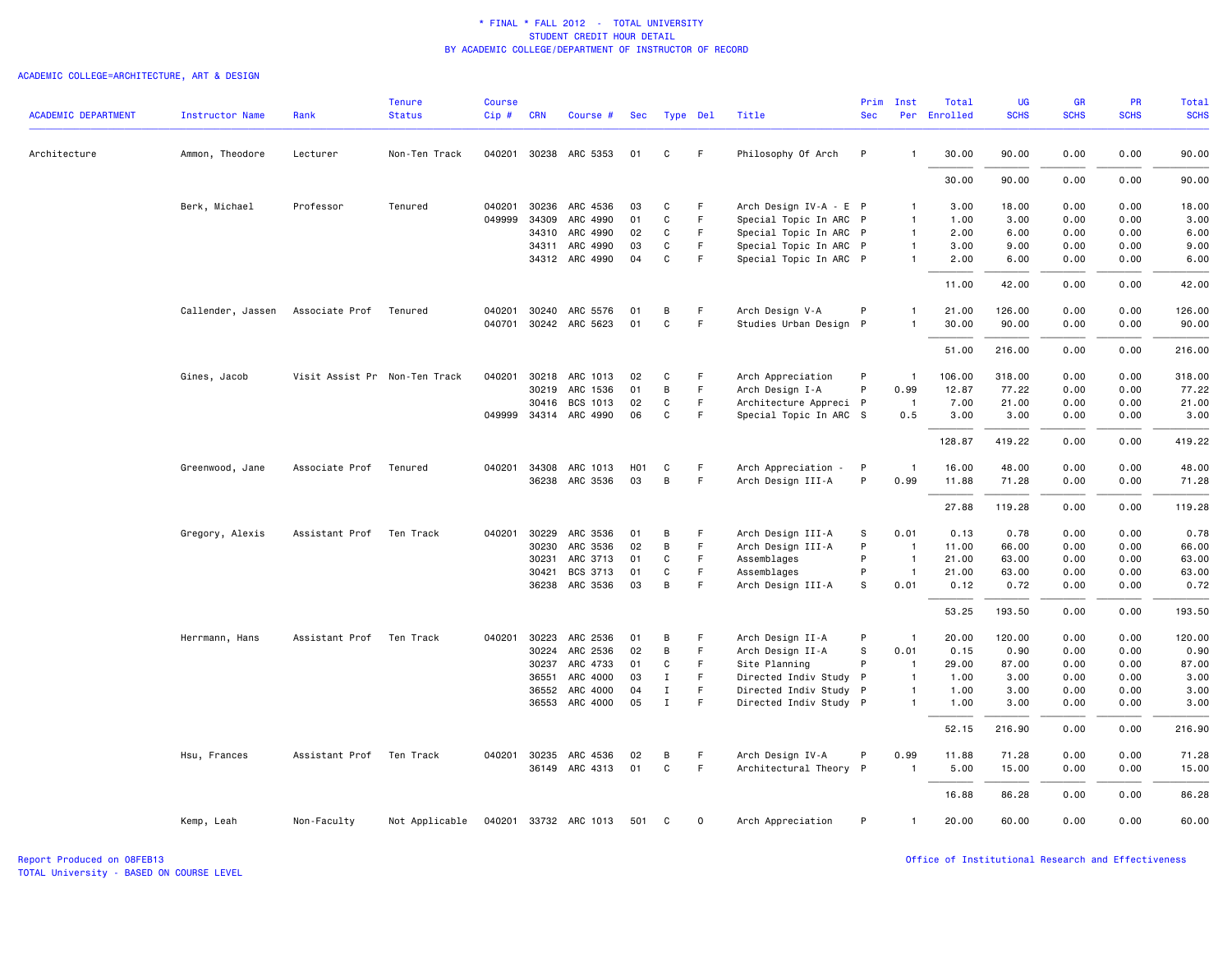|                            |                                             |                               | <b>Tenure</b> | <b>Course</b> |            |                       |                  |              |    |                        | Prim       | Inst           | Total        | UG          | <b>GR</b>   | <b>PR</b>   | Total       |
|----------------------------|---------------------------------------------|-------------------------------|---------------|---------------|------------|-----------------------|------------------|--------------|----|------------------------|------------|----------------|--------------|-------------|-------------|-------------|-------------|
| <b>ACADEMIC DEPARTMENT</b> | <b>Instructor Name</b>                      | Rank                          | <b>Status</b> | Cip #         | <b>CRN</b> | Course #              |                  | Sec Type Del |    | Title                  | <b>Sec</b> |                | Per Enrolled | <b>SCHS</b> | <b>SCHS</b> | <b>SCHS</b> | <b>SCHS</b> |
|                            |                                             |                               |               |               |            |                       |                  |              |    |                        |            |                |              |             |             |             |             |
|                            |                                             |                               |               |               |            |                       |                  |              |    |                        |            |                | 20.00        | 60.00       | 0.00        | 0.00        | 60.00       |
| Architecture               | McCann, Rachel                              | Professor                     | Tenured       |               |            | 040201 30234 ARC 4536 | 01               | в            | F  | Arch Design IV-A       | P          | $\overline{1}$ | 15.00        | 90.00       | 0.00        | 0.00        | 90.00       |
|                            |                                             |                               |               |               | 30235      | ARC 4536              | 02               | B            | F  | Arch Design IV-A       | s          | 0.01           | 0.12         | 0.72        | 0.00        | 0.00        | 0.72        |
|                            |                                             |                               |               | 049999        | 34638      | ARC 4333              | 01               | C            | F. | Contemp Philos & Arc P |            | 0.5            | 4.00         | 12.00       | 0.00        | 0.00        | 12.00       |
|                            |                                             |                               |               |               | 34641      | ARC 6333              | 01               | C            | F. | Contemp Philos & Arc P |            | 0.5            | 0.50         | 0.00        | 1.50        | 0.00        | 1.50        |
|                            |                                             |                               |               |               |            | 34644 PHI 4013        | 01               | C            | F  | Contemp Philos & Arc P |            | 0.5            | 4.00         | 12.00       | 0.00        | 0.00        | 12.00       |
|                            |                                             |                               |               |               |            | 34646 PHI 6013        | 01               | C            | F. | Contemp Philos & Arc P |            | 0.5            | 0.50         | 0.00        | 1.50        | 0.00        | 1.50        |
|                            |                                             |                               |               |               |            |                       |                  |              |    |                        |            |                | 24.12        | 114.72      | 3.00        | 0.00        | 117.72      |
|                            | McGlohn, Emily                              | Visit Assist Pr Non-Ten Track |               | 040201        |            | 30217 ARC 1013        | 01               | C            | F  | Arch Appreciation      | P          | $\mathbf{1}$   | 141.00       | 423.00      | 0.00        | 0.00        | 423.00      |
|                            |                                             |                               |               |               |            | 30224 ARC 2536        | 02               | В            | F. | Arch Design II-A       | P          | 0.99           | 14.85        | 89.10       | 0.00        | 0.00        | 89.10       |
|                            |                                             |                               |               |               |            | 30415 BCS 1013        | 01               | C            | F. | Architecture Appreci P |            | $\overline{1}$ | 11.00        | 33.00       | 0.00        | 0.00        | 33.00       |
|                            |                                             |                               |               | 049999        |            | 34314 ARC 4990        | 06               | C            | F  | Special Topic In ARC P |            | 0.5            | 3.00         | 3.00        | 0.00        | 0.00        | 3.00        |
|                            |                                             |                               |               |               |            |                       |                  |              |    |                        |            |                | 169.85       | 548.10      | 0.00        | 0.00        | 548.10      |
|                            | Monson, Christophe Associate Prof Ten Track |                               |               |               |            | 522001 30417 BCS 2116 | 01               | Q            | F  | Building Constructio P |            |                | 20.00        | 120.00      | 0.00        | 0.00        | 120.00      |
|                            |                                             |                               |               |               |            |                       |                  |              |    |                        |            |                | 20.00        | 120.00      | 0.00        | 0.00        | 120.00      |
|                            | Newman, Charles                             | Lecturer                      | Non-Ten Track | 040201        |            | 30239 ARC 5443        | 01               | В            | F. | Architectural Progra P |            |                | 30.00        | 90.00       | 0.00        | 0.00        | 90.00       |
|                            |                                             |                               |               |               |            |                       |                  |              |    |                        |            |                | 30.00        | 90.00       | 0.00        | 0.00        | 90.00       |
|                            | Perkes, David                               | Professor                     | Tenured       | 040201        | 30244      | ARC 6833              | 01               | C            | F  | Public Design III      | P          |                | 1.00         | 0.00        | 3.00        | 0.00        | 3.00        |
|                            |                                             |                               |               |               |            | 30246 ARC 6873        | 01               | B            | F  | Public Practice III P  |            | $\mathbf{1}$   | 1.00         | 0.00        | 3.00        | 0.00        | 3.00        |
|                            |                                             |                               |               |               |            |                       |                  |              |    |                        |            |                |              |             |             |             |             |
|                            |                                             |                               |               |               |            |                       |                  |              |    |                        |            |                | 2.00         | 0.00        | 6.00        | 0.00        | 6.00        |
|                            | Poros, John                                 | Associate Prof                | Tenured       | 040201        | 30232      | ARC 3904              | 01               | C            | F  | Structures I           | P          |                | 37.00        | 148.00      | 0.00        | 0.00        | 148.00      |
|                            |                                             |                               |               |               | 30233      | ARC 3904              | 02               | Κ            | F. | Structures I           | P          | $\mathbf{1}$   | 37.00        | 0.00        | 0.00        | 0.00        | 0.00        |
|                            |                                             |                               |               |               |            | 30422 BCS 3904        | 01               | C            | F. | Structures I           | P          | $\mathbf{1}$   | 20.00        | 80.00       | 0.00        | 0.00        | 80.00       |
|                            |                                             |                               |               |               |            | 30423 BCS 3904        | 02               | К            | F  | Structures I           | P          | $\overline{1}$ | 20.00        | 0.00        | 0.00        | 0.00        | 0.00        |
|                            |                                             |                               |               |               |            |                       |                  |              |    |                        |            |                | 114.00       | 228.00      | 0.00        | 0.00        | 228.00      |
|                            | Taylor, Justin                              | Assistant Prof                | Ten Track     | 040201        | 30227      | ARC 2713              | 01               | C            | F  | Passive Build Sys      | P          | $\mathbf{1}$   | 32.00        | 96.00       | 0.00        | 0.00        | 96.00       |
|                            |                                             |                               |               |               | 30229      | ARC 3536              | 01               | В            | F  | Arch Design III-A      | P          | 0.99           | 12.87        | 77.22       | 0.00        | 0.00        | 77.22       |
|                            |                                             |                               |               |               |            | 30418 BCS 2713        | 01               | C            | F. | Passive Building Sys P |            | $\overline{1}$ | 20.00        | 60.00       | 0.00        | 0.00        | 60.00       |
|                            |                                             |                               |               |               |            |                       |                  |              |    |                        |            |                | 64.87        | 233.22      | 0.00        | 0.00        | 233.22      |
|                            | Tripp, Andrew                               | Assistant Prof                | Ten Track     | 040201        | 30219      | ARC 1536              | 01               | B            | F  | Arch Design I-A        | S          | 0.01           | 0.13         | 0.78        | 0.00        | 0.00        | 0.78        |
|                            |                                             |                               |               |               |            | 30220 ARC 1536        | 02               | В            | F  | Arch Design I-A        | s          | 0.01           | 0.11         | 0.66        | 0.00        | 0.00        | 0.66        |
|                            |                                             |                               |               |               | 30221      | ARC 1536              | 04               | В            | F  | Arch Design I-A        | P          | $\overline{1}$ | 13.00        | 78.00       | 0.00        | 0.00        | 78.00       |
|                            |                                             |                               |               |               | 30222      | ARC 1536              | H <sub>0</sub> 1 | B            | F  | Hon Arch Design I-A    | P          | -1             | 4.00         | 24.00       | 0.00        | 0.00        | 24.00       |
|                            |                                             |                               |               |               | 30228      | ARC 3313              | 01               | C            | F  | History Of Arch II     | P          | $\mathbf{1}$   | 36.00        | 108.00      | 0.00        | 0.00        | 108.00      |
|                            |                                             |                               |               |               |            |                       |                  |              |    |                        |            |                | 53.24        | 211.44      | 0.00        | 0.00        | 211.44      |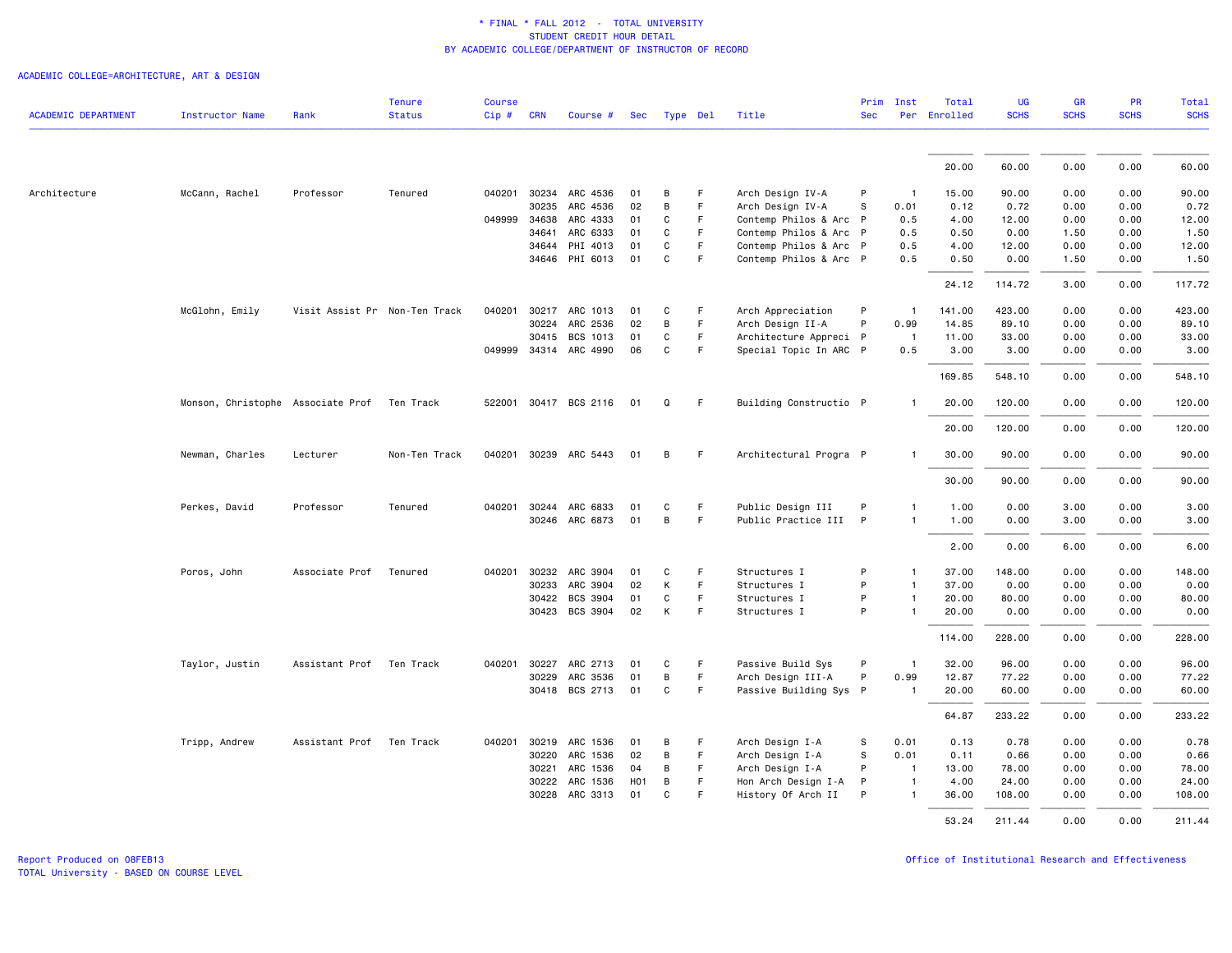|                                           |                             |                | <b>Tenure</b> | <b>Course</b> |              |                       |                  |              |             |                        | Prim       | Inst           | Total              | <b>UG</b>   | <b>GR</b>      | <b>PR</b>            | Total                                                                                                                                                                                                                                                                                                                                                                                                                                                                                                |
|-------------------------------------------|-----------------------------|----------------|---------------|---------------|--------------|-----------------------|------------------|--------------|-------------|------------------------|------------|----------------|--------------------|-------------|----------------|----------------------|------------------------------------------------------------------------------------------------------------------------------------------------------------------------------------------------------------------------------------------------------------------------------------------------------------------------------------------------------------------------------------------------------------------------------------------------------------------------------------------------------|
| <b>ACADEMIC DEPARTMENT</b>                | <b>Instructor Name</b>      | Rank           | <b>Status</b> | Cip#          | <b>CRN</b>   | Course #              | Sec              |              | Type Del    | Title                  | <b>Sec</b> |                | Per Enrolled       | <b>SCHS</b> | <b>SCHS</b>    | <b>SCHS</b>          | <b>SCHS</b>                                                                                                                                                                                                                                                                                                                                                                                                                                                                                          |
| Architecture                              | Vaughan, Mark               | Lecturer       | Non-Ten Track |               |              | 040201 30241 ARC 5576 | 02               | В            | F.          | Arch Design V-A        | P          | $\mathbf{1}$   | 9.00               | 54.00       | 0.00           | 0.00                 | 54.00                                                                                                                                                                                                                                                                                                                                                                                                                                                                                                |
|                                           |                             |                |               |               |              |                       |                  |              |             |                        |            |                | 9.00               | 54.00       | 0.00           | 0.00                 | 54.00                                                                                                                                                                                                                                                                                                                                                                                                                                                                                                |
|                                           | Walker, Robert              | Lecturer       | Non-Ten Track |               |              | 040201 30220 ARC 1536 | 02               | B            | F.          | Arch Design I-A        | P          | 0.99           | 10.89              | 65.34       | 0.00           | 0.00                 | 65.34                                                                                                                                                                                                                                                                                                                                                                                                                                                                                                |
|                                           |                             |                |               |               |              |                       |                  |              |             |                        |            |                | 10.89              | 65.34       | 0.00           | 0.00                 | 65.34                                                                                                                                                                                                                                                                                                                                                                                                                                                                                                |
| -------------------------                 |                             |                |               |               |              |                       |                  |              |             |                        |            |                | ========           | ========    | <b>ESSESSE</b> | <b>EDEDEED</b>       | $\begin{minipage}{0.03\linewidth} \begin{tabular}{l} \multicolumn{2}{l}{} & \multicolumn{2}{l}{} & \multicolumn{2}{l}{} \\ \multicolumn{2}{l}{} & \multicolumn{2}{l}{} & \multicolumn{2}{l}{} \\ \multicolumn{2}{l}{} & \multicolumn{2}{l}{} & \multicolumn{2}{l}{} \\ \multicolumn{2}{l}{} & \multicolumn{2}{l}{} & \multicolumn{2}{l}{} \\ \multicolumn{2}{l}{} & \multicolumn{2}{l}{} & \multicolumn{2}{l}{} \\ \multicolumn{2}{l}{} & \multicolumn{2}{l}{} & \multicolumn{2}{l}{} \\$            |
| Architecture<br>------------------------- |                             |                |               |               |              |                       |                  |              |             |                        |            |                | 889.00<br>======== | 3108.00     | 9.00           | 0.00<br>$=$ ======== | 3117.00<br>$\begin{minipage}{0.03\linewidth} \begin{tabular}{l} \multicolumn{2}{l}{} & \multicolumn{2}{l}{} & \multicolumn{2}{l}{} \\ \multicolumn{2}{l}{} & \multicolumn{2}{l}{} & \multicolumn{2}{l}{} \\ \multicolumn{2}{l}{} & \multicolumn{2}{l}{} & \multicolumn{2}{l}{} \\ \multicolumn{2}{l}{} & \multicolumn{2}{l}{} & \multicolumn{2}{l}{} \\ \multicolumn{2}{l}{} & \multicolumn{2}{l}{} & \multicolumn{2}{l}{} \\ \multicolumn{2}{l}{} & \multicolumn{2}{l}{} & \multicolumn{2}{l}{} \\$ |
| Art AAD                                   | Anderson, Patrice           | Lecturer       | Non-Ten Track | 500101        | 30299        | ART 2803              | 03               | B            | F.          | Intro to Computing A P |            | $\mathbf{1}$   | 16.00              | 48.00       | 0.00           | 0.00                 | 48.00                                                                                                                                                                                                                                                                                                                                                                                                                                                                                                |
|                                           |                             |                |               |               | 30300        | ART 2803              | 04               | В            | $\mathsf F$ | Intro to Computing A P |            | -1             | 14.00              | 42.00       | 0.00           | 0.00                 | 42.00                                                                                                                                                                                                                                                                                                                                                                                                                                                                                                |
|                                           |                             |                |               |               |              | 30301 ART 2803        | 05               | B            | F.          | Intro to Computing A P |            | $\mathbf{1}$   | 14.00              | 42.00       | 0.00           | 0.00                 | 42.00                                                                                                                                                                                                                                                                                                                                                                                                                                                                                                |
|                                           |                             |                |               |               |              |                       |                  |              |             |                        |            |                | 44.00              | 132.00      | 0.00           | 0.00                 | 132.00                                                                                                                                                                                                                                                                                                                                                                                                                                                                                               |
|                                           | Anderson, William           | Assistant Prof | Ten Track     | 500101        | 34301        | ART 4863              | 01               | L            | F           | Adv Computer Studio P  |            | $\mathbf{1}$   | 13.00              | 39.00       | 0.00           | 0.00                 | 39.00                                                                                                                                                                                                                                                                                                                                                                                                                                                                                                |
|                                           |                             |                |               |               | 500402 30337 | ART 4883              | 01               | L.           | $\mathsf F$ | Graphic Design for W P |            | $\mathbf{1}$   | 14.00              | 42.00       | 0.00           | 0.00                 | 42.00                                                                                                                                                                                                                                                                                                                                                                                                                                                                                                |
|                                           |                             |                |               |               |              | 30338 ART 4883        | 02               | L.           | F.          | Graphic Design for W P |            | $\overline{1}$ | 14.00              | 42.00       | 0.00           | 0.00                 | 42.00                                                                                                                                                                                                                                                                                                                                                                                                                                                                                                |
|                                           |                             |                |               |               |              |                       |                  |              |             |                        |            |                | 41.00              | 123.00      | 0.00           | 0.00                 | 123.00                                                                                                                                                                                                                                                                                                                                                                                                                                                                                               |
|                                           | Bain, Peter                 | Assistant Prof | Ten Track     |               | 500402 30319 | ART 4103              | 03               | L            | F           | Typography I           | P          | -1             | 14.00              | 42.00       | 0.00           | 0.00                 | 42.00                                                                                                                                                                                                                                                                                                                                                                                                                                                                                                |
|                                           |                             |                |               |               | 30320        | ART 4103              | 02               | L.           | F           | Typography I           | P          | $\overline{1}$ | 12.00              | 36.00       | 0.00           | 0.00                 | 36.00                                                                                                                                                                                                                                                                                                                                                                                                                                                                                                |
|                                           |                             |                |               |               | 500701 36546 | ART 4000              | 15               | Ι.           | F.          | Directed Indiv Study P |            | $\overline{1}$ | 1.00               | 3.00        | 0.00           | 0.00                 | 3.00                                                                                                                                                                                                                                                                                                                                                                                                                                                                                                 |
|                                           |                             |                |               |               |              | 509999 34302 ART 4990 | 03               | C            | F.          | Special Topic In ART P |            |                | 6.00               | 18.00       | 0.00           | 0.00                 | 18.00                                                                                                                                                                                                                                                                                                                                                                                                                                                                                                |
|                                           |                             |                |               |               |              |                       |                  |              |             |                        |            |                | 33.00              | 99.00       | 0.00           | 0.00                 | 99.00                                                                                                                                                                                                                                                                                                                                                                                                                                                                                                |
|                                           | Bostic, Alexander           | Associate Prof | Tenured       | 500101        | 30308        | ART 3443              | 01               | L.           | F           | Illustration           | P          | $\overline{1}$ | 9.00               | 27.00       | 0.00           | 0.00                 | 27.00                                                                                                                                                                                                                                                                                                                                                                                                                                                                                                |
|                                           |                             |                |               | 500701        | 36372        | ART 4000              | 03               | $\mathbf I$  | F           | Directed Indiv Study P |            | $\overline{1}$ | 1.00               | 3.00        | 0.00           | 0.00                 | 3.00                                                                                                                                                                                                                                                                                                                                                                                                                                                                                                 |
|                                           |                             |                |               |               |              | 500705 30270 ART 1213 | 02               | L            | F           | Drawing I              | P          | $\overline{1}$ | 15.00              | 45.00       | 0.00           | 0.00                 | 45.00                                                                                                                                                                                                                                                                                                                                                                                                                                                                                                |
|                                           |                             |                |               |               |              | 30289 ART 2213        | 03               | L.           | F           | Life Drawing I         | P          | $\overline{1}$ | 16.00              | 48.00       | 0.00           | 0.00                 | 48.00                                                                                                                                                                                                                                                                                                                                                                                                                                                                                                |
|                                           |                             |                |               |               |              |                       |                  |              |             |                        |            |                | 41.00              | 123.00      | 0.00           | 0.00                 | 123.00                                                                                                                                                                                                                                                                                                                                                                                                                                                                                               |
|                                           | Bourgeois, Angi             | Associate Prof | Tenured       |               | 500703 34295 | ART 3143              | 01               | C            | F           | Ital Ren Art Hist      | P          | $\mathbf{1}$   | 28.00              | 84.00       | 0.00           | 0.00                 | 84.00                                                                                                                                                                                                                                                                                                                                                                                                                                                                                                |
|                                           |                             |                |               |               |              | 34296 ART 3143        | H <sub>0</sub> 1 | $\mathtt{C}$ | F.          | Ital Ren Art Hist-Ho P |            | $\overline{1}$ | 1.00               | 3.00        | 0.00           | 0.00                 | 3.00                                                                                                                                                                                                                                                                                                                                                                                                                                                                                                 |
|                                           |                             |                |               |               |              |                       |                  |              |             |                        |            |                | 29.00              | 87.00       | 0.00           | 0.00                 | 87.00                                                                                                                                                                                                                                                                                                                                                                                                                                                                                                |
|                                           | Callander, Adrienn Lecturer |                | Non-Ten Track | 500401        | 30258        | ART 1123              | 04               | L.           | F           | Design I               | P          | $\mathbf{1}$   | 14.00              | 42.00       | 0.00           | 0.00                 | 42.00                                                                                                                                                                                                                                                                                                                                                                                                                                                                                                |
|                                           |                             |                |               |               | 30262        | ART 1123              | 08               | $\mathsf{L}$ | F           | Design I               | P          | $\mathbf{1}$   | 15.00              | 45.00       | 0.00           | 0.00                 | 45.00                                                                                                                                                                                                                                                                                                                                                                                                                                                                                                |
|                                           |                             |                |               |               |              | 500701 36448 ART 4000 | 04               | $\mathbf I$  | F.          | Directed Indiv Study P |            | $\mathbf{1}$   | 1.00               | 3.00        | 0.00           | 0.00                 | 3.00                                                                                                                                                                                                                                                                                                                                                                                                                                                                                                 |
|                                           |                             |                |               |               |              |                       |                  |              |             |                        |            |                | 30.00              | 90.00       | 0.00           | 0.00                 | 90.00                                                                                                                                                                                                                                                                                                                                                                                                                                                                                                |
|                                           | Callander, Neil             | Assistant Prof | Ten Track     | 500401        | 30260        | ART 1123              | 06               | L.           | F           | Design I               | P          | $\mathbf{1}$   | 14.00              | 42.00       | 0.00           | 0.00                 | 42.00                                                                                                                                                                                                                                                                                                                                                                                                                                                                                                |
|                                           |                             |                |               |               |              | 500705 30273 ART 1213 | 05               | L.           | F           | Drawing I              | P          | $\mathbf{1}$   | 15.00              | 45.00       | 0.00           | 0.00                 | 45.00                                                                                                                                                                                                                                                                                                                                                                                                                                                                                                |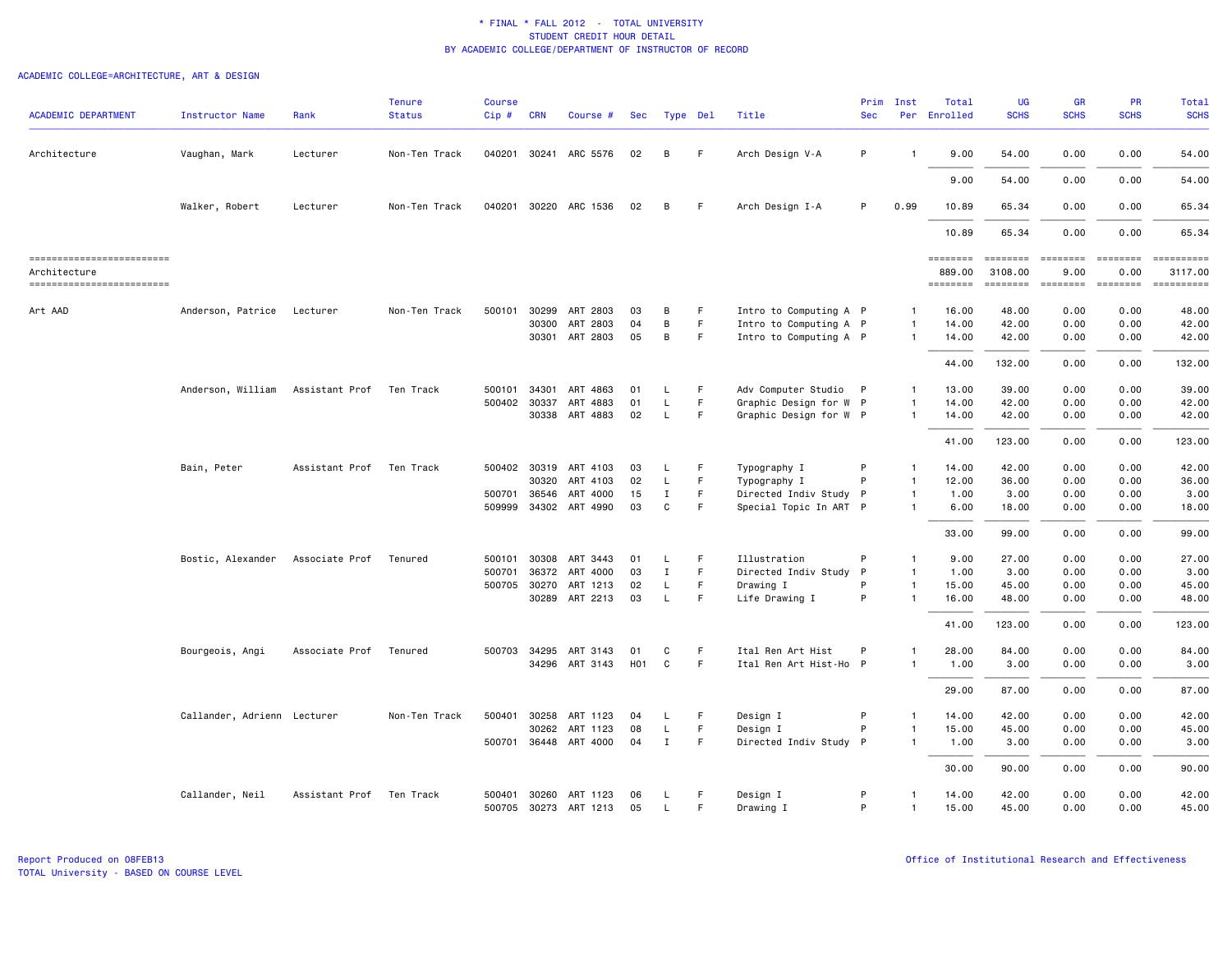ACADEMIC COLLEGE=ARCHITECTURE, ART & DESIGN

|                            |                              |                | <b>Tenure</b> | <b>Course</b> |            |                       |                  |                       |        |                                                  | Prim       | Inst                           | Total        | <b>UG</b><br><b>SCHS</b> | GR           | <b>PR</b>    | Total<br><b>SCHS</b> |
|----------------------------|------------------------------|----------------|---------------|---------------|------------|-----------------------|------------------|-----------------------|--------|--------------------------------------------------|------------|--------------------------------|--------------|--------------------------|--------------|--------------|----------------------|
| <b>ACADEMIC DEPARTMENT</b> | <b>Instructor Name</b>       | Rank           | <b>Status</b> | $Cip$ #       | <b>CRN</b> | Course #              | Sec              | Type Del              |        | Title                                            | <b>Sec</b> |                                | Per Enrolled |                          | <b>SCHS</b>  | <b>SCHS</b>  |                      |
|                            |                              |                |               |               |            |                       |                  |                       |        |                                                  |            |                                | 29.00        | 87.00                    | 0.00         | 0.00         | 87.00                |
| Art AAD                    | Campbell, Frank              | Associate Prof | Tenured       | 500709        | 30294      | ART 2403              | 01               | L.                    | F      | Sculpture Survey                                 | P          | 1                              | 15.00        | 45.00                    | 0.00         | 0.00         | 45.00                |
|                            |                              |                |               |               | 30295      | ART 2403              | 02               | L                     | F.     | Sculpture Survey                                 | P          | $\mathbf{1}$                   | 16.00        | 48.00                    | 0.00         | 0.00         | 48.00                |
|                            |                              |                |               |               |            | 30310 ART 3513        | 01               | L                     | F.     | Sculpture II                                     | P          | $\mathbf{1}$                   | 5.00         | 15.00                    | 0.00         | 0.00         | 15.00                |
|                            |                              |                |               |               |            | 30331 ART 4630        | 01               | L                     | F      | Advanced Studio - Sc P                           |            | $\mathbf{1}$                   | 5.00         | 18.00                    | 0.00         | 0.00         | 18.00                |
|                            |                              |                |               |               |            |                       |                  |                       |        |                                                  |            |                                | 41.00        | 126.00                   | 0.00         | 0.00         | 126.00               |
|                            | Cumberland, Jonath Lecturer  |                | Non-Ten Track | 500101        | 30298      | ART 2803              | 01               | B                     | F      | Intro to Computing A P                           |            | 1                              | 14.00        | 42.00                    | 0.00         | 0.00         | 42.00                |
|                            |                              |                |               | 500401        | 30257      | ART 1123              | 03               | L                     | F      | Design I                                         | P          | $\overline{1}$                 | 15.00        | 45.00                    | 0.00         | 0.00         | 45.00                |
|                            |                              |                |               |               | 30259      | ART 1123              | 05               | L                     | F.     | Design I                                         | P          | $\mathbf{1}$                   | 14.00        | 42.00                    | 0.00         | 0.00         | 42.00                |
|                            |                              |                |               |               | 30261      | ART 1123              | 07               | L                     | F      | Design I                                         | P          | $\mathbf{1}$                   | 14.00        | 42.00                    | 0.00         | 0.00         | 42.00                |
|                            |                              |                |               |               |            | 500705 30272 ART 1213 | 04               | L                     | F      | Drawing I                                        | P          | $\mathbf{1}$                   | 14.00        | 42.00                    | 0.00         | 0.00         | 42.00                |
|                            |                              |                |               |               |            |                       |                  |                       |        |                                                  |            |                                | 71.00        | 213,00                   | 0.00         | 0.00         | 213.00               |
|                            | Funderburk, Thomas Professor |                | Tenured       | 500101        | 30335      | ART 4693              | 01               | L.                    | F      | Intern-Fine Art                                  | P          | $\mathbf{1}$                   | 2.00         | 6.00                     | 0.00         | 0.00         | 6.00                 |
|                            |                              |                |               | 500701        | 36511      | ART 4000              | 11               | $\mathbf I$           | F      | Directed Indiv Study P                           |            | $\mathbf{1}$                   | 1.00         | 3.00                     | 0.00         | 0.00         | 3.00                 |
|                            |                              |                |               |               | 36512      | ART 4000              | 12               | Ι                     | F.     | Directed Indiv Study P                           |            | $\mathbf{1}$                   | 1.00         | 3.00                     | 0.00         | 0.00         | 3.00                 |
|                            |                              |                |               | 500708 30282  |            | ART 2013              | 02               | L                     | F.     | Painting Survey                                  | P          | $\overline{1}$                 | 16.00        | 48.00                    | 0.00         | 0.00         | 48.00                |
|                            |                              |                |               |               | 30303      | ART 3053              | 01               | L                     | F      | Watercolor Painting                              | P          | $\mathbf{1}$                   | 16.00        | 48.00                    | 0.00         | 0.00         | 48.00                |
|                            |                              |                |               |               |            | 500799 30317 ART 4093 | 01               | s                     | F      | Senior Thesis                                    | P          | $\mathbf{1}$                   | 8.00         | 24.00                    | 0.00         | 0.00         | 24.00                |
|                            |                              |                |               |               |            |                       |                  |                       |        |                                                  |            |                                | 44.00        | 132.00                   | 0.00         | 0.00         | 132.00               |
|                            | Gootee, Marita               | Professor      | Tenured       | 500605        | 30285      | ART 2103              | 03               | B                     | F      | Photography Survey                               | P          | 1                              | 15.00        | 45.00                    | 0.00         | 0.00         | 45.00                |
|                            |                              |                |               |               | 30304      | ART 3223              | 01               | $\Omega$              | F      | Darkroom Basics                                  | P          | $\mathbf{1}$                   | 12.00        | 36.00                    | 0.00         | 0.00         | 36.00                |
|                            |                              |                |               |               |            | 35742 ART 4583        | 01               | Q                     | F.     | Photographic Portfol P                           |            | $\mathbf{1}$                   | 8.00         | 24.00                    | 0.00         | 0.00         | 24.00                |
|                            |                              |                |               | 500701        | 34798      | ART 1001              | F <sub>0</sub> 1 | C                     | F      | First Year Seminar                               | P          | $\mathbf{1}$                   | 10.00        | 10.00                    | 0.00         | 0.00         | 10.00                |
|                            |                              |                |               |               |            | 36352 ART 4000        | 01               | $\mathbf I$           | F      | Directed Indiv Study P                           |            | $\overline{1}$                 | 1.00         | 3.00                     | 0.00         | 0.00         | 3.00                 |
|                            |                              |                |               |               | 36353      | ART 4000              | 02               | $\mathbf I$           | F      | Directed Indiv Study P                           |            | $\overline{1}$                 | 1.00         | 3.00                     | 0.00         | 0.00         | 3.00                 |
|                            |                              |                |               |               | 36472      | ART 4000              | 09               | Ι.                    | F      | Directed Indiv Study P                           |            | $\mathbf{1}$                   | 1.00         | 3.00                     | 0.00         | 0.00         | 3.00                 |
|                            |                              |                |               |               | 36513      | ART 4000<br>ART 4000  | 13<br>14         | $\mathbf I$<br>$\;$ I | F<br>F | Directed Indiv Study P                           |            | $\mathbf{1}$<br>$\overline{1}$ | 1.00<br>1.00 | 3.00<br>3.00             | 0.00<br>0.00 | 0.00<br>0.00 | 3.00<br>3.00         |
|                            |                              |                |               |               | 36518      | 500711 30334 ART 4660 | 01               | L                     | F      | Directed Indiv Study P<br>Advanced Photography P |            | $\mathbf{1}$                   | 17.00        | 68.00                    | 0.00         | 0.00         | 68.00                |
|                            |                              |                |               |               |            |                       |                  |                       |        |                                                  |            |                                | 67.00        | 198.00                   | 0.00         | 0.00         | 198.00               |
|                            | Harvey, Benjamin             | Associate Prof | Tenured       | 500701        | 36582      | ART 4000              | 16               | Ι                     | F      | Directed Indiv Study P                           |            | $\mathbf{1}$                   | 1.00         | 3.00                     | 0.00         | 0.00         | 3.00                 |
|                            |                              |                |               | 500703        | 30251      | ART 1023              | 01               | C                     | F      | History Of Art II                                | P          | $\overline{1}$                 | 39.00        | 117.00                   | 0.00         | 0.00         | 117.00               |
|                            |                              |                |               |               | 30252      | ART 1023              | H <sub>0</sub> 1 | C                     | F      | Honors History Of Ar P                           |            | $\overline{1}$                 | 10.00        | 30.00                    | 0.00         | 0.00         | 30.00                |
|                            |                              |                |               |               | 30311      | ART 3613              | 01               | C                     | F.     | Art and Film                                     | P          | $\mathbf{1}$                   | 29.00        | 87.00                    | 0.00         | 0.00         | 87.00                |
|                            |                              |                |               |               | 30312      | ART 3613              | H <sub>0</sub> 1 | C                     | F      | Honors Art and Film                              | P          | $\mathbf{1}$                   | 4.00         | 12.00                    | 0.00         | 0.00         | 12.00                |
|                            |                              |                |               |               |            | 509999 35878 ART 4990 | 04               | C                     | F      | Special Topic In ART P                           |            | $\mathbf{1}$                   | 25.00        | 75.00                    | 0.00         | 0.00         | 75.00                |
|                            |                              |                |               |               |            |                       |                  |                       |        |                                                  |            |                                | 108.00       | 324.00                   | 0.00         | 0.00         | 324.00               |
|                            | Haug, Rowan                  | Lecturer       | Non-Ten Track | 500401        |            | 30266 ART 1153        | 01               | L.                    | F      | Three-Dimen Design                               | P          | $\mathbf{1}$                   | 14.00        | 42.00                    | 0.00         | 0.00         | 42.00                |
|                            |                              |                |               |               |            | 30268 ART 1153        | 03               | L.                    | F.     | Three-Dimen Design                               | P          | $\mathbf{1}$                   | 9.00         | 27.00                    | 0.00         | 0.00         | 27.00                |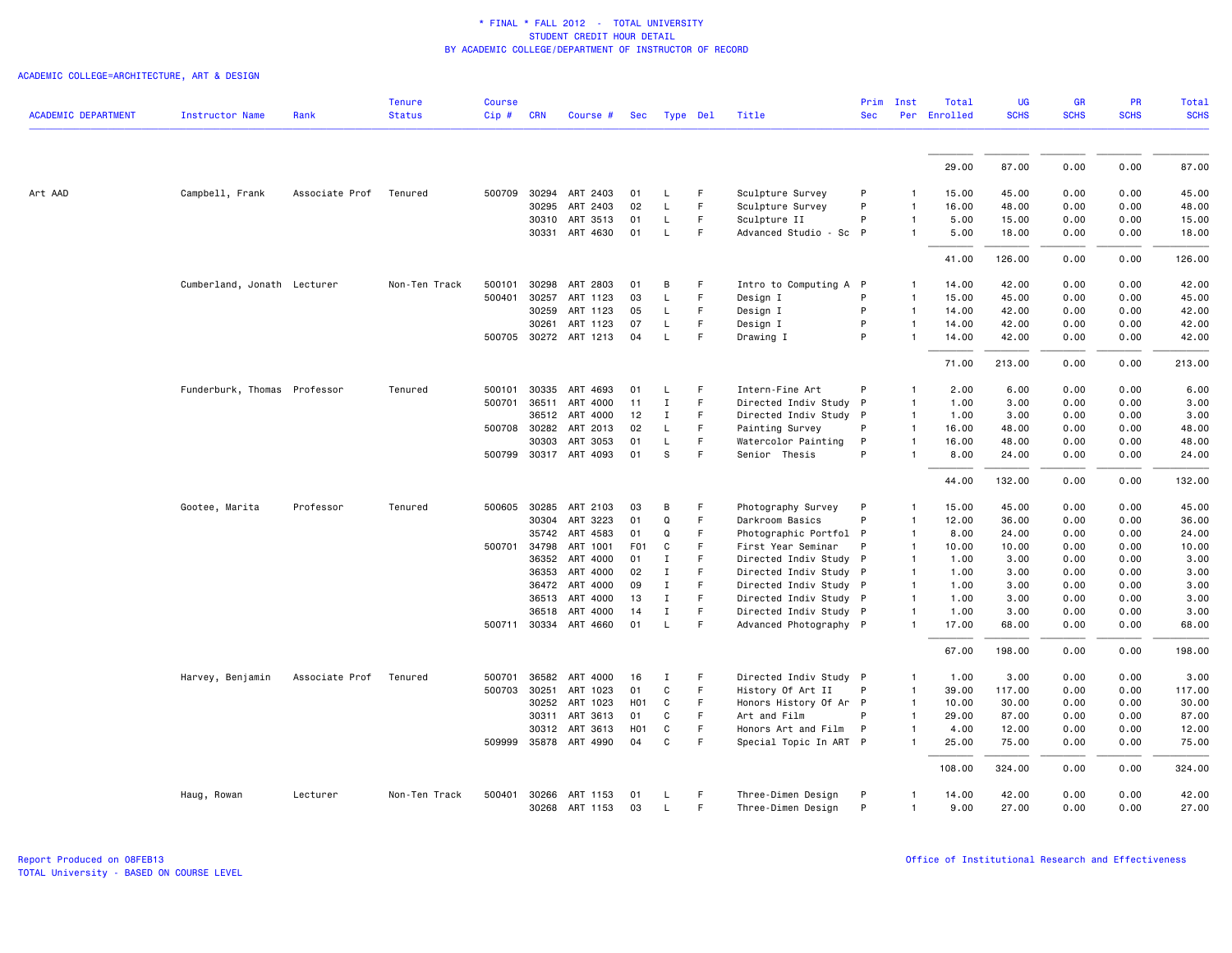ACADEMIC COLLEGE=ARCHITECTURE, ART & DESIGN

| <b>ACADEMIC DEPARTMENT</b> | <b>Instructor Name</b> | Rank           | <b>Tenure</b><br><b>Status</b> | <b>Course</b><br>Cip# | <b>CRN</b>   | Course #              | Sec |              | Type Del | Title                  | Prim<br><b>Sec</b> | Inst         | Total<br>Per Enrolled | <b>UG</b><br><b>SCHS</b> | GR<br><b>SCHS</b> | PR<br><b>SCHS</b> | <b>Total</b><br><b>SCHS</b> |
|----------------------------|------------------------|----------------|--------------------------------|-----------------------|--------------|-----------------------|-----|--------------|----------|------------------------|--------------------|--------------|-----------------------|--------------------------|-------------------|-------------------|-----------------------------|
|                            |                        |                |                                |                       |              |                       |     |              |          |                        |                    |              |                       |                          |                   |                   |                             |
|                            |                        |                |                                |                       |              |                       |     |              |          |                        |                    |              | 23.00                 | 69.00                    | 0.00              | 0.00              | 69.00                       |
| Art AAD                    | Haupt, Jeffrey         | Professor      | Tenured                        |                       |              | 500705 30276 ART 1213 | 09  | L            | F.       | Drawing I              | P                  | -1           | 14.00                 | 42.00                    | 0.00              | 0.00              | 42.00                       |
|                            |                        |                |                                |                       | 30288        | ART 2213              | 02  | L            | F        | Life Drawing I         | P                  | $\mathbf{1}$ | 15.00                 | 45.00                    | 0.00              | 0.00              | 45.00                       |
|                            |                        |                |                                | 500708 30281          |              | ART 2013              | 01  | L            | F.       | Painting Survey        | P                  | $\mathbf{1}$ | 13.00                 | 39.00                    | 0.00              | 0.00              | 39.00                       |
|                            |                        |                |                                |                       |              | 30283 ART 2013        | 03  | $\mathsf{L}$ | F.       | Painting Survey        | P                  | $\mathbf{1}$ | 12.00                 | 36.00                    | 0.00              | 0.00              | 36.00                       |
|                            |                        |                |                                |                       |              |                       |     |              |          |                        |                    |              | 54.00                 | 162.00                   | 0.00              | 0.00              | 162.00                      |
|                            |                        |                |                                |                       |              |                       |     |              |          |                        |                    |              |                       |                          |                   |                   |                             |
|                            | Landry, Jude           | Assistant Prof | Ten Track                      |                       | 500402 30321 | ART 4123              | 01  | Q            | F        | Screen Printing for P  |                    | $\mathbf{1}$ | 12.00                 | 36.00                    | 0.00              | 0.00              | 36.00                       |
|                            |                        |                |                                | 500409                | 30306        | ART 3313              | 02  | L            | F.       | Graphic Art Des I      | P                  | $\mathbf{1}$ | 14.00                 | 42.00                    | 0.00              | 0.00              | 42.00                       |
|                            |                        |                |                                |                       |              | 500499 30315 ART 3913 | 01  | Q            | F.       | Intro to Print Produ P |                    | $\mathbf{1}$ | 10.00                 | 30.00                    | 0.00              | 0.00              | 30.00                       |
|                            |                        |                |                                |                       |              |                       |     |              |          |                        |                    |              | 36.00                 | 108.00                   | 0.00              | 0.00              | 108.00                      |
|                            | Lippillo, Dominic      | Assistant Prof | Ten Track                      | 500101                | 30314        | ART 3873              | 01  | L            | F        | Digital Photography    | $\mathsf{P}$       | $\mathbf{1}$ | 7.00                  | 21.00                    | 0.00              | 0.00              | 21.00                       |
|                            |                        |                |                                | 500605                | 30284        | ART 2103              | 02  | C            | F.       | Photography Survey     | P                  | $\mathbf{1}$ | 15.00                 | 45.00                    | 0.00              | 0.00              | 45.00                       |
|                            |                        |                |                                |                       |              | 500701 36508 ART 4000 | 10  | $\mathbf{I}$ | F.       | Directed Indiv Study P |                    | $\mathbf{1}$ | 1.00                  | 3.00                     | 0.00              | 0.00              | 3.00                        |
|                            |                        |                |                                |                       |              |                       |     |              |          |                        |                    |              | 23.00                 | 69.00                    | 0.00              | 0.00              | 69.00                       |
|                            | Long, Robert           | Professor      | Tenured                        | 500401                | 30267        | ART 1153              | 02  | L            | F.       | Three-Dimen Design     | P                  | $\mathbf{1}$ | 14.00                 | 42.00                    | 0.00              | 0.00              | 42.00                       |
|                            |                        |                |                                | 500711 30296          |              | ART 2503              | 01  | L            | F.       | Ceramic Art Survey     | P                  | $\mathbf{1}$ | 12.00                 | 36.00                    | 0.00              | 0.00              | 36.00                       |
|                            |                        |                |                                |                       | 30309        | ART 3503              | 01  | L            | F.       | Ceramic Art II         | P                  | $\mathbf{1}$ | 7.00                  | 21.00                    | 0.00              | 0.00              | 21.00                       |
|                            |                        |                |                                |                       | 30327        | ART 4533              | 01  | L            | F.       | Ceramic Art III        | P                  | $\mathbf{1}$ | 1.00                  | 3.00                     | 0.00              | 0.00              | 3.00                        |
|                            |                        |                |                                |                       | 30333        | ART 4650              | 01  | L            | F        | Advanced Studio-Cera   | $\mathsf{P}$       | $\mathbf{1}$ | 7.00                  | 21.00                    | 0.00              | 0.00              | 21.00                       |
|                            |                        |                |                                |                       |              | 35681 ART 6650        | 01  | L            | F        | Advanced Studio-Cera P |                    | $\mathbf{1}$ | 1.00                  | 0.00                     | 3.00              | 0.00              | 3.00                        |
|                            |                        |                |                                |                       |              |                       |     |              |          |                        |                    |              | 42.00                 | 123.00                   | 3.00              | 0.00              | 126.00                      |
|                            | Martin, Gregory        | Assistant Prof | Ten Track                      | 500401                | 30265        | ART 1133              | 02  | L            | F        | Design II              | P                  | $\mathbf{1}$ | 7.00                  | 21.00                    | 0.00              | 0.00              | 21.00                       |
|                            |                        |                |                                | 500705 30269          |              | ART 1213              | 01  | L            | F        | Drawing I              | P                  | $\mathbf{1}$ | 15.00                 | 45.00                    | 0.00              | 0.00              | 45.00                       |
|                            |                        |                |                                |                       |              | 30277 ART 1213        | 10  | L            | F        | Drawing I              | P                  | $\mathbf{1}$ | 15.00                 | 45.00                    | 0.00              | 0.00              | 45.00                       |
|                            |                        |                |                                |                       |              |                       |     |              |          |                        |                    |              | 37.00                 | 111.00                   | 0.00              | 0.00              | 111.00                      |
|                            | McCourt, Timothy       | Professor      | Tenured                        | 500401                | 30264        | ART 1133              | 01  | L            | F        | Design II              | P                  | $\mathbf{1}$ | 15.00                 | 45.00                    | 0.00              | 0.00              | 45.00                       |
|                            |                        |                |                                |                       |              | 500708 30302 ART 3033 | 01  | $\mathsf{L}$ | F        | Non-Representational P |                    | $\mathbf{1}$ | 8.00                  | 24.00                    | 0.00              | 0.00              | 24.00                       |
|                            |                        |                |                                |                       |              | 30329 ART 4610        | 01  | L            | F.       | Advanced Studio - Pa P |                    | $\mathbf{1}$ | 8.00                  | 30.00                    | 0.00              | 0.00              | 30.00                       |
|                            |                        |                |                                |                       |              |                       |     |              |          |                        |                    |              | 31.00                 | 99.00                    | 0.00              | 0.00              | 99.00                       |
|                            | Mixon, Jamie           | Professor      | Tenured                        | 500409 30326          |              | ART 4523              | 01  | L            | F.       | Graphic Art Intern     | P                  | $\mathbf{1}$ | 14.00                 | 42.00                    | 0.00              | 0.00              | 42.00                       |
|                            |                        |                |                                |                       | 30332        | ART 4640              | 01  | L            | F        | Adv Studio - Graphic P |                    | 1            | 8.00                  | 27.00                    | 0.00              | 0.00              | 27.00                       |
|                            |                        |                |                                |                       |              | 34304 ART 3313        | 04  | L            | F.       | Graphic Art Des I      | P                  | $\mathbf{1}$ | 13.00                 | 39.00                    | 0.00              | 0.00              | 39.00                       |
|                            |                        |                |                                |                       |              |                       |     |              |          |                        |                    |              | 35.00                 | 108.00                   | 0.00              | 0.00              | 108.00                      |
|                            | Neuenfeldt, Lori       | Lecturer       | Non-Ten Track                  | 500703                | 30247        | ART<br>1013           | 01  | C            | F.       | History Of Art I-      | P                  | $\mathbf{1}$ | 44.00                 | 132.00                   | 0.00              | 0.00              | 132.00                      |
|                            |                        |                |                                |                       | 30248        | ART 1013              | 02  | C            | F        | History Of Art I       | P                  | $\mathbf{1}$ | 43.00                 | 129.00                   | 0.00              | 0.00              | 129.00                      |
|                            |                        |                |                                |                       |              | 30250 ART 1013        | H01 | C            | F.       | History Of Art I - H P |                    | $\mathbf{1}$ | 10.00                 | 30.00                    | 0.00              | 0.00              | 30.00                       |
|                            |                        |                |                                |                       |              | 500799 30316 ART 4083 | 01  | s            | F        | Senior Research        | P                  | $\mathbf{1}$ | 10.00                 | 30.00                    | 0.00              | 0.00              | 30.00                       |
|                            |                        |                |                                |                       |              |                       |     |              |          |                        |                    |              |                       |                          |                   |                   |                             |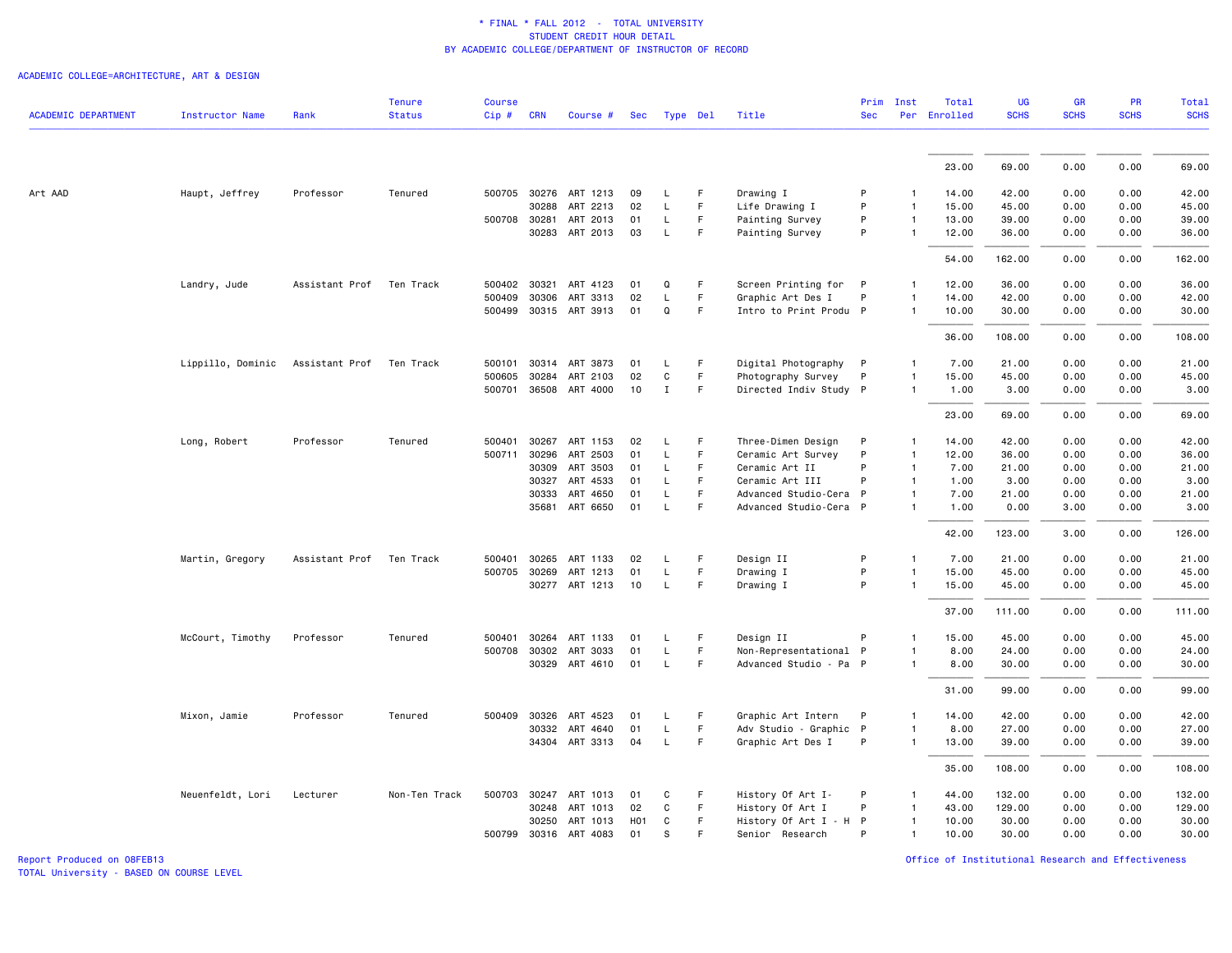ACADEMIC COLLEGE=ARCHITECTURE, ART & DESIGN

| <b>ACADEMIC DEPARTMENT</b>            | <b>Instructor Name</b> | Rank           | <b>Tenure</b><br><b>Status</b> | <b>Course</b><br>Cip# | <b>CRN</b> | Course #              | Sec              |              | Type Del    | Title                  | Prim<br><b>Sec</b> | Inst           | Total<br>Per Enrolled | <b>UG</b><br><b>SCHS</b> | GR<br><b>SCHS</b> | PR<br><b>SCHS</b>      | <b>Total</b><br><b>SCHS</b> |
|---------------------------------------|------------------------|----------------|--------------------------------|-----------------------|------------|-----------------------|------------------|--------------|-------------|------------------------|--------------------|----------------|-----------------------|--------------------------|-------------------|------------------------|-----------------------------|
|                                       |                        |                |                                |                       |            |                       |                  |              |             |                        |                    |                |                       |                          |                   |                        |                             |
|                                       |                        |                |                                |                       |            |                       |                  |              |             |                        |                    |                | 107.00                | 321.00                   | 0.00              | 0.00                   | 321.00                      |
| Art AAD                               | Ngoh, Soon             | Professor      | Tenured                        |                       |            | 500701 36462 ART 4000 | 07               | Ι.           | F.          | Directed Indiv Study P |                    | $\mathbf{1}$   | 1.00                  | 3.00                     | 0.00              | 0.00                   | 3.00                        |
|                                       |                        |                |                                | 500705                | 30279      | ART 1223              | 01               | L            | F.          | Drawing II             | P                  | $\mathbf{1}$   | 13.00                 | 39.00                    | 0.00              | 0.00                   | 39.00                       |
|                                       |                        |                |                                |                       | 30280      | ART 1223              | 02               | L            | F           | Drawing II             | P                  | $\mathbf{1}$   | 13.00                 | 39.00                    | 0.00              | 0.00                   | 39.00                       |
|                                       |                        |                |                                |                       | 30290      | ART 2233              | 01               | L            | F           | Drawing III            | P                  | $\mathbf{1}$   | 9.00                  | 27.00                    | 0.00              | 0.00                   | 27.00                       |
|                                       |                        |                |                                |                       |            | 30322 ART 4343        | 01               | $\mathsf{L}$ | F           | Drawing IV             | P                  | $\overline{1}$ | 4.00                  | 12.00                    | 0.00              | 0.00                   | 12.00                       |
|                                       |                        |                |                                |                       |            |                       |                  |              |             |                        |                    |                | 40.00                 | 120.00                   | 0.00              | 0.00                   | 120.00                      |
|                                       | Powney, Jeralyn        | Assistant Prof | Ten Track                      | 500499                | 34300      | ART 4713              | 01               | $\Omega$     | F           | Adv. Print Productio P |                    | 1              | 8.00                  | 24.00                    | 0.00              | 0.00                   | 24.00                       |
|                                       |                        |                |                                | 500704                | 30324      | ART 4403              | 02               | L            | F           | Advertising Design I P |                    | $\mathbf{1}$   | 10.00                 | 30.00                    | 0.00              | 0.00                   | 30.00                       |
|                                       |                        |                |                                |                       |            | 30325 ART 4403        | 03               | L.           | F           | Advertising Design I P |                    | $\mathbf{1}$   | 11.00                 | 33.00                    | 0.00              | 0.00                   | 33.00                       |
|                                       |                        |                |                                |                       |            |                       |                  |              |             |                        |                    |                | 29.00                 | 87.00                    | 0.00              | 0.00                   | 87.00                       |
|                                       | Remo, John             | Lecturer       | Non-Ten Track                  | 500401                | 30256      | ART 1123              | 02               | L.           | F           | Design I               | P                  | $\mathbf{1}$   | 16.00                 | 48.00                    | 0.00              | 0.00                   | 48.00                       |
|                                       |                        |                |                                | 500705                | 30271      | ART 1213              | 03               | L            | F.          | Drawing I              | P                  | $\overline{1}$ | 13.00                 | 39.00                    | 0.00              | 0.00                   | 39.00                       |
|                                       |                        |                |                                |                       |            | 30274 ART 1213        | 07               | L.           | F.          | Drawing I              | P                  | $\mathbf{1}$   | 13.00                 | 39,00                    | 0.00              | 0.00                   | 39.00                       |
|                                       |                        |                |                                |                       |            | 30275 ART 1213        | 08               | L            | F           | Drawing I              | P                  | $\mathbf{1}$   | 16.00                 | 48.00                    | 0.00              | 0.00                   | 48.00                       |
|                                       |                        |                |                                |                       |            | 30287 ART 2213        | 01               | $\mathsf L$  | F.          | Life Drawing I         | P                  | $\mathbf{1}$   | 17.00                 | 51.00                    | 0.00              | 0.00                   | 51.00                       |
|                                       |                        |                |                                |                       |            |                       |                  |              |             |                        |                    |                | 75.00                 | 225.00                   | 0.00              | 0.00                   | 225.00                      |
|                                       | Ring, Robert           | Non-Faculty    | Not Applicable                 | 500703                | 30253      | ART 1113              | 01               | C            | F           | Art Appreciation       | P                  | $\mathbf{1}$   | 134.00                | 402.00                   | 0.00              | 0.00                   | 402.00                      |
|                                       |                        |                |                                |                       | 30255      | ART 1113              | H <sub>0</sub> 1 | $\mathtt{C}$ | F.          | Honors Art Appreciat P |                    | $\mathbf{1}$   | 15.00                 | 45.00                    | 0.00              | 0.00                   | 45.00                       |
|                                       |                        |                |                                |                       | 33733      | ART 1113              | 501              | C            | $\mathbf 0$ | Art Appreciation       | P                  | 1              | 30.00                 | 90.00                    | 0.00              | 0.00                   | 90.00                       |
|                                       |                        |                |                                |                       |            | 500704 30313 ART 3803 | 01               | B            | F           | Gallery Management     | P                  | $\mathbf{1}$   | 9.00                  | 27.00                    | 0.00              | 0.00                   | 27.00                       |
|                                       |                        |                |                                |                       |            |                       |                  |              |             |                        |                    |                | 188.00                | 564.00                   | 0.00              | 0.00                   | 564.00                      |
|                                       | Runnells, Jamie        | Associate Prof | Tenured                        |                       |            | 500402 30318 ART 4103 | 01               | L            | F           | Typography I           | P                  | 1              | 12.00                 | 36.00                    | 0.00              | 0.00                   | 36.00                       |
|                                       |                        |                |                                | 500409                | 30305      | ART 3313              | 01               | L            | F           | Graphic Art Des I      | P                  | $\mathbf{1}$   | 13.00                 | 39.00                    | 0.00              | 0.00                   | 39.00                       |
|                                       |                        |                |                                |                       |            | 500704 30323 ART 4403 | 01               | L.           | F           | Advertising Design I P |                    | $\overline{1}$ | 10.00                 | 30.00                    | 0.00              | 0.00                   | 30.00                       |
|                                       |                        |                |                                |                       |            |                       |                  |              |             |                        |                    |                | 35.00                 | 105.00                   | 0.00              | 0.00                   | 105.00                      |
|                                       | Seckinger, Linda       | Professor      | Tenured                        | 500701                | 30330      | ART 4620              | 01               | L.           | F           | Advanced Studio - Pr P |                    | $\mathbf{1}$   | 2.00                  | 6.00                     | 0.00              | 0.00                   | 6.00                        |
|                                       |                        |                |                                | 500710 30291          |            | ART 2303              | 01               | L            | F.          | Printmaking Survey     | P                  | $\mathbf{1}$   | 11.00                 | 33.00                    | 0.00              | 0.00                   | 33.00                       |
|                                       |                        |                |                                |                       | 30292      | ART 2303              | 02               | L.           | F           | Printmaking Survey     | P                  | $\mathbf{1}$   | 12.00                 | 36.00                    | 0.00              | 0.00                   | 36.00                       |
|                                       |                        |                |                                |                       | 30293      | ART 2303              | 03               | L            | F.          | Printmaking Survey     | P                  | -1             | 11.00                 | 33.00                    | 0.00              | 0.00                   | 33.00                       |
|                                       |                        |                |                                |                       |            |                       |                  |              |             |                        |                    |                | 36.00                 | 108,00                   | 0.00              | 0.00                   | 108.00                      |
|                                       | Thompson, Lydia        | Associate Prof | Tenured                        |                       |            | 500711 30297 ART 2503 | 02               | L.           | F.          | Ceramic Art Survey     | P                  |                | 13.00                 | 39.00                    | 0.00              | 0.00                   | 39.00                       |
|                                       |                        |                |                                |                       |            |                       |                  |              |             |                        |                    |                | 13.00                 | 39.00                    | 0.00              | 0.00                   | 39.00                       |
| ==========================<br>Art AAD |                        |                |                                |                       |            |                       |                  |              |             |                        |                    |                | ========<br>1382.00   | ========<br>4152.00      | ========<br>3.00  | <b>EDDEDED</b><br>0.00 | ==========<br>4155.00       |
| -------------------------             |                        |                |                                |                       |            |                       |                  |              |             |                        |                    |                |                       |                          |                   |                        |                             |

TOTAL University - BASED ON COURSE LEVEL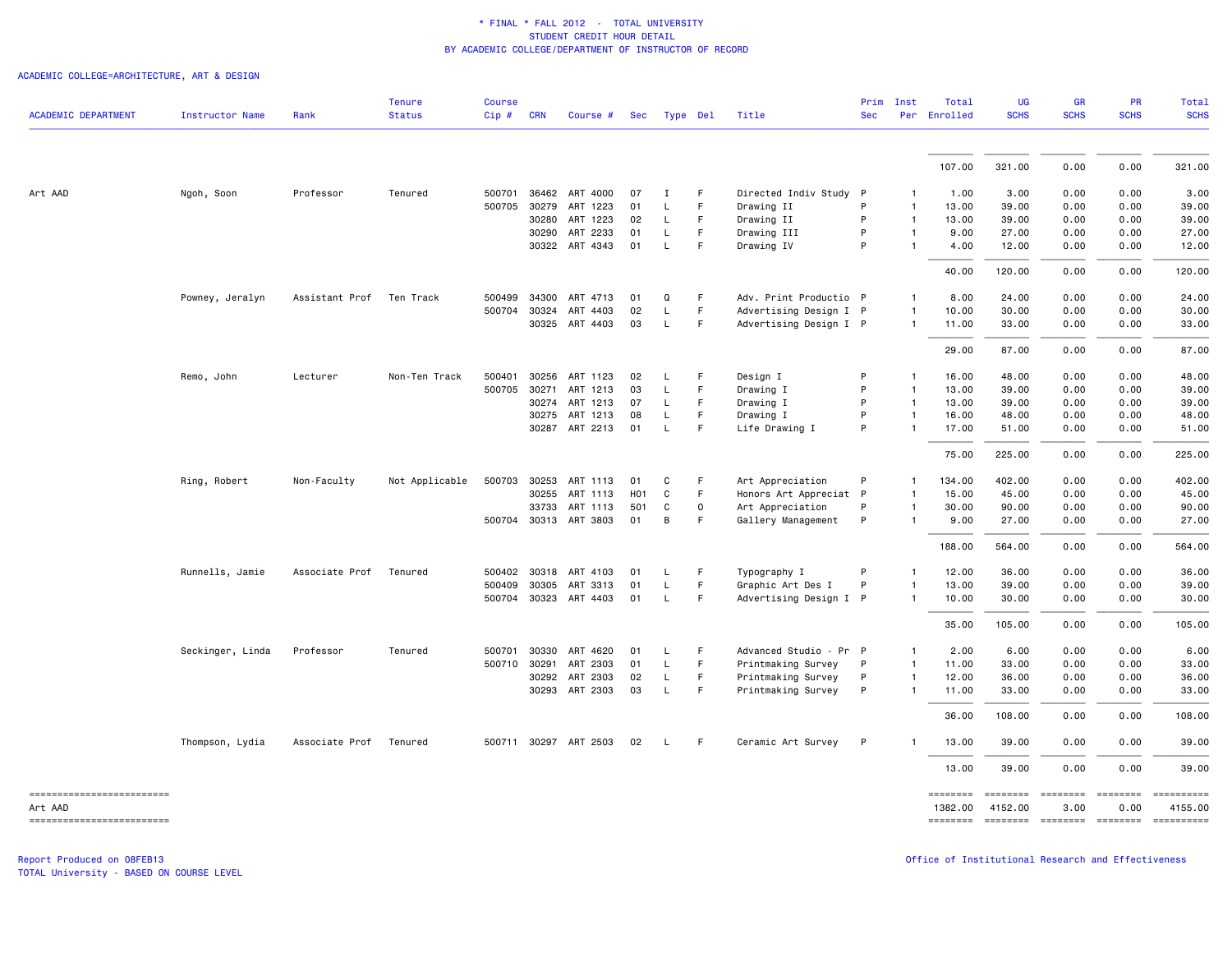# ACADEMIC COLLEGE=ARCHITECTURE, ART & DESIGN

| <b>ACADEMIC DEPARTMENT</b>                                                 | <b>Instructor Name</b> | Rank                     | <b>Tenure</b><br><b>Status</b> | <b>Course</b><br>$Cip \#$ | <b>CRN</b>   | Course #              | Sec              |             | Type Del    | Title                  | Prim<br><b>Sec</b> | Inst           | Total<br>Per Enrolled                                                                                                                                                                                                                                                                                                                                                                                                                                                                              | <b>UG</b><br><b>SCHS</b> | <b>GR</b><br><b>SCHS</b>                    | PR<br><b>SCHS</b> | Total<br><b>SCHS</b> |
|----------------------------------------------------------------------------|------------------------|--------------------------|--------------------------------|---------------------------|--------------|-----------------------|------------------|-------------|-------------|------------------------|--------------------|----------------|----------------------------------------------------------------------------------------------------------------------------------------------------------------------------------------------------------------------------------------------------------------------------------------------------------------------------------------------------------------------------------------------------------------------------------------------------------------------------------------------------|--------------------------|---------------------------------------------|-------------------|----------------------|
|                                                                            |                        |                          |                                |                           |              |                       |                  |             |             |                        |                    |                |                                                                                                                                                                                                                                                                                                                                                                                                                                                                                                    |                          |                                             |                   |                      |
| Building Construction Sci Cosper, Christophe Visit Assist Pr Non-Ten Track |                        |                          |                                |                           |              | 522001 30420 BCS 3213 | 01               | C           | F           | Electrical Systems     | P                  | $\overline{1}$ | 22.00                                                                                                                                                                                                                                                                                                                                                                                                                                                                                              | 66.00                    | 0.00                                        | 0.00              | 66.00                |
|                                                                            |                        |                          |                                |                           | 36020        | BCS 4990              | 01               | B           | F           | Special Topics IN BC P |                    | $\mathbf{1}$   | 18.00                                                                                                                                                                                                                                                                                                                                                                                                                                                                                              | 108.00                   | 0.00                                        | 0.00              | 108.00               |
|                                                                            |                        |                          |                                |                           |              |                       |                  |             |             |                        |                    |                | 40.00                                                                                                                                                                                                                                                                                                                                                                                                                                                                                              | 174.00                   | 0.00                                        | 0.00              | 174.00               |
|                                                                            | El-Adaway, Islam       | Assistant Prof           | Ten Track                      |                           |              | 140801 30614 CE 4703  | 01               | C           | F           | Constr Eng Managemen P |                    | $\mathbf{1}$   | 42.00                                                                                                                                                                                                                                                                                                                                                                                                                                                                                              | 126.00                   | 0.00                                        | 0.00              | 126.00               |
|                                                                            |                        |                          |                                |                           | 34875        | CE 9000               | 02               | D           | F           | Research / Diss        | P                  | $\mathbf{1}$   | 1.00                                                                                                                                                                                                                                                                                                                                                                                                                                                                                               | 0.00                     | 3.00                                        | 0.00              | 3.00                 |
|                                                                            |                        |                          |                                |                           | 34918        | CE 8000               | 502              | D           | 0           | Research / Thesis      | P                  | $\mathbf{1}$   | 3.00                                                                                                                                                                                                                                                                                                                                                                                                                                                                                               | 0.00                     | 3.00                                        | 0.00              | 3.00                 |
|                                                                            |                        |                          |                                |                           |              | 34931 CE 9000         | 502              | D           | $\mathbf 0$ | Research / Diss        | P                  | 1              | 2.00                                                                                                                                                                                                                                                                                                                                                                                                                                                                                               | 0.00                     | 15.00                                       | 0.00              | 15.00                |
|                                                                            |                        |                          |                                |                           |              |                       |                  |             |             |                        |                    |                | 48.00                                                                                                                                                                                                                                                                                                                                                                                                                                                                                              | 126.00                   | 21.00                                       | 0.00              | 147.00               |
|                                                                            | Herrmann, Michele      | Instructor               | Non-Ten Track                  | 522001                    |              | 30424 BCS 4116        | 01               | L           | F           | Build Construct Stud P |                    | $\mathbf{1}$   | 14.00                                                                                                                                                                                                                                                                                                                                                                                                                                                                                              | 84.00                    | 0.00                                        | 0.00              | 84.00                |
|                                                                            |                        |                          |                                |                           |              | 30425 BCS 4223        | 01               | C           | -F          | Professional Practic P |                    |                | 14.00                                                                                                                                                                                                                                                                                                                                                                                                                                                                                              | 42.00                    | 0.00                                        | 0.00              | 42.00                |
|                                                                            |                        |                          |                                |                           |              |                       |                  |             |             |                        |                    |                | 28.00                                                                                                                                                                                                                                                                                                                                                                                                                                                                                              | 126.00                   | 0.00                                        | 0.00              | 126.00               |
|                                                                            | Leathem, Thomas        | Assistant Prof           | Ten Track                      |                           |              | 522001 30419 BCS 3116 | 01               | L.          | -F          | Building Constructio P |                    |                | 21.00                                                                                                                                                                                                                                                                                                                                                                                                                                                                                              | 126.00                   | 0.00                                        | 0.00              | 126.00               |
|                                                                            |                        |                          |                                |                           |              |                       |                  |             |             |                        |                    |                | 21.00                                                                                                                                                                                                                                                                                                                                                                                                                                                                                              | 126.00                   | 0.00                                        | 0.00              | 126.00               |
| -------------------------<br>Building Construction Sci                     |                        |                          |                                |                           |              |                       |                  |             |             |                        |                    |                | $\begin{array}{cccccc} \multicolumn{2}{c}{{\color{red}z}} & \multicolumn{2}{c}{{\color{blue}z}} & \multicolumn{2}{c}{{\color{blue}z}} & \multicolumn{2}{c}{{\color{blue}z}} & \multicolumn{2}{c}{{\color{blue}z}} & \multicolumn{2}{c}{{\color{blue}z}} & \multicolumn{2}{c}{{\color{blue}z}} & \multicolumn{2}{c}{{\color{blue}z}} & \multicolumn{2}{c}{{\color{blue}z}} & \multicolumn{2}{c}{{\color{blue}z}} & \multicolumn{2}{c}{{\color{blue}z}} & \multicolumn{2}{c}{{\color{blue$<br>137.00 | 552.00                   | -------- ------- -------- --------<br>21.00 | 0.00              | 573.00               |
| ========================                                                   |                        |                          |                                |                           |              |                       |                  |             |             |                        |                    |                | ========                                                                                                                                                                                                                                                                                                                                                                                                                                                                                           | ========                 | ========                                    | ========          | ==========           |
| Design                                                                     | Carroll, Robin         | Instructor               | Non-Ten Track                  | 040501                    |              | 32285 ID 3663         | 02               | C           | F           | Color & Lighting for P |                    | $\mathbf{1}$   | 11.00                                                                                                                                                                                                                                                                                                                                                                                                                                                                                              | 33.00                    | 0.00                                        | 0.00              | 33.00                |
|                                                                            |                        |                          |                                | 190601                    | 32246        | HS 3673               | 01               | $\mathbf C$ | F           | Envir For Sp Needs     | P                  | $\overline{1}$ | 7.00                                                                                                                                                                                                                                                                                                                                                                                                                                                                                               | 21.00                    | 0.00                                        | 0.00              | 21.00                |
|                                                                            |                        |                          |                                |                           | 32247        | HS 3673               | 02               | C           | F           | Envir For Sp Needs     | P                  | $\mathbf{1}$   | 5.00                                                                                                                                                                                                                                                                                                                                                                                                                                                                                               | 15.00                    | 0.00                                        | 0.00              | 15.00                |
|                                                                            |                        |                          |                                |                           | 32286        | ID 3673               | 01               | C           | F.          | Environments for Spe P |                    | $\overline{1}$ | 18.00                                                                                                                                                                                                                                                                                                                                                                                                                                                                                              | 54.00                    | 0.00                                        | 0.00              | 54.00                |
|                                                                            |                        |                          |                                |                           | 32287        | ID 3673               | 02               | $\mathbf C$ | F           | Environments for Spe P |                    | $\overline{1}$ | 13.00                                                                                                                                                                                                                                                                                                                                                                                                                                                                                              | 39.00                    | 0.00                                        | 0.00              | 39.00                |
|                                                                            |                        |                          |                                |                           |              | 33943 ID 3673         | 501              | C           | 0           | Environments for Spe P |                    | $\mathbf{1}$   | 15.00                                                                                                                                                                                                                                                                                                                                                                                                                                                                                              | 45.00                    | 0.00                                        | 0.00              | 45.00                |
|                                                                            |                        |                          |                                |                           |              |                       |                  |             |             |                        |                    |                | 69.00                                                                                                                                                                                                                                                                                                                                                                                                                                                                                              | 207.00                   | 0.00                                        | 0.00              | 207.00               |
|                                                                            | Crumpton, Amy          | Assistant Prof           | Ten Track                      | 040501                    | 32290        | ID 4663               | 01               | C           | F           | Prof Proc & Practice P |                    | $\mathbf{1}$   | 16.00                                                                                                                                                                                                                                                                                                                                                                                                                                                                                              | 48.00                    | 0.00                                        | 0.00              | 48.00                |
|                                                                            |                        |                          |                                |                           | 500408 32276 | ID 1001               | F <sub>0</sub> 1 | C           | F.          | First Year Seminar     | $\mathsf{P}$       | $\mathbf{1}$   | 25.00                                                                                                                                                                                                                                                                                                                                                                                                                                                                                              | 25.00                    | 0.00                                        | 0.00              | 25.00                |
|                                                                            |                        |                          |                                |                           | 32277        | ID 1683               | 01               | C           | F           | Interior Design Grap P |                    | $\mathbf{1}$   | 18.00                                                                                                                                                                                                                                                                                                                                                                                                                                                                                              | 54.00                    | 0.00                                        | 0.00              | 54.00                |
|                                                                            |                        |                          |                                |                           |              | 32278 ID 1683         | 02               | $\mathbf C$ | F           | Interior Design Grap P |                    | $\overline{1}$ | 15.00                                                                                                                                                                                                                                                                                                                                                                                                                                                                                              | 45.00                    | 0.00                                        | 0.00              | 45.00                |
|                                                                            |                        |                          |                                |                           |              |                       |                  |             |             |                        |                    |                | 74.00                                                                                                                                                                                                                                                                                                                                                                                                                                                                                              | 172.00                   | 0.00                                        | 0.00              | 172.00               |
|                                                                            | Miller, Beth           | Associate Prof           | Tenured                        | 040501                    | 32283        | ID 3643               | 01               | C           | F           | History of Interiors P |                    | $\mathbf{1}$   | 33.00                                                                                                                                                                                                                                                                                                                                                                                                                                                                                              | 99.00                    | 0.00                                        | 0.00              | 99.00                |
|                                                                            |                        |                          |                                | 190601                    | 32289        | ID 4644               | 02               | В           | F.          | Interior Design Stud P |                    | $\mathbf{1}$   | 16.00                                                                                                                                                                                                                                                                                                                                                                                                                                                                                              | 64.00                    | 0.00                                        | 0.00              | 64.00                |
|                                                                            |                        |                          |                                |                           | 190699 36446 | ID 4000               | 01               | Ι.          | F.          | Directed Individual P  |                    | $\mathbf{1}$   | 1.00                                                                                                                                                                                                                                                                                                                                                                                                                                                                                               | 1.00                     | 0.00                                        | 0.00              | 1.00                 |
|                                                                            |                        |                          |                                |                           |              |                       |                  |             |             |                        |                    |                | 50.00                                                                                                                                                                                                                                                                                                                                                                                                                                                                                              | 164.00                   | 0.00                                        | 0.00              | 164.00               |
|                                                                            | Miller, Lyndsey        | Assistant Prof           | Ten Track                      |                           | 040501 32280 | ID 2633               | 01               | C           | F           | Int Mat, Treat & Res P |                    | 1              | 12.00                                                                                                                                                                                                                                                                                                                                                                                                                                                                                              | 36.00                    | 0.00                                        | 0.00              | 36.00                |
|                                                                            |                        |                          |                                |                           |              | 190601 32281 ID 3614  | 01               | В           | F           | Interior Design Stud P |                    | $\mathbf{1}$   | 11.00                                                                                                                                                                                                                                                                                                                                                                                                                                                                                              | 44.00                    | 0.00                                        | 0.00              | 44.00                |
|                                                                            |                        |                          |                                |                           |              |                       |                  |             |             |                        |                    |                | 23.00                                                                                                                                                                                                                                                                                                                                                                                                                                                                                              | 80.00                    | 0.00                                        | 0.00              | 80.00                |
|                                                                            | Riehm, William         | Assistant Prof Ten Track |                                |                           |              | 190601 32279 ID 2615  | 01               | В           | F.          | Interior Design Stud P |                    | $\mathbf{1}$   | 19.00                                                                                                                                                                                                                                                                                                                                                                                                                                                                                              | 95.00                    | 0.00                                        | 0.00              | 95.00                |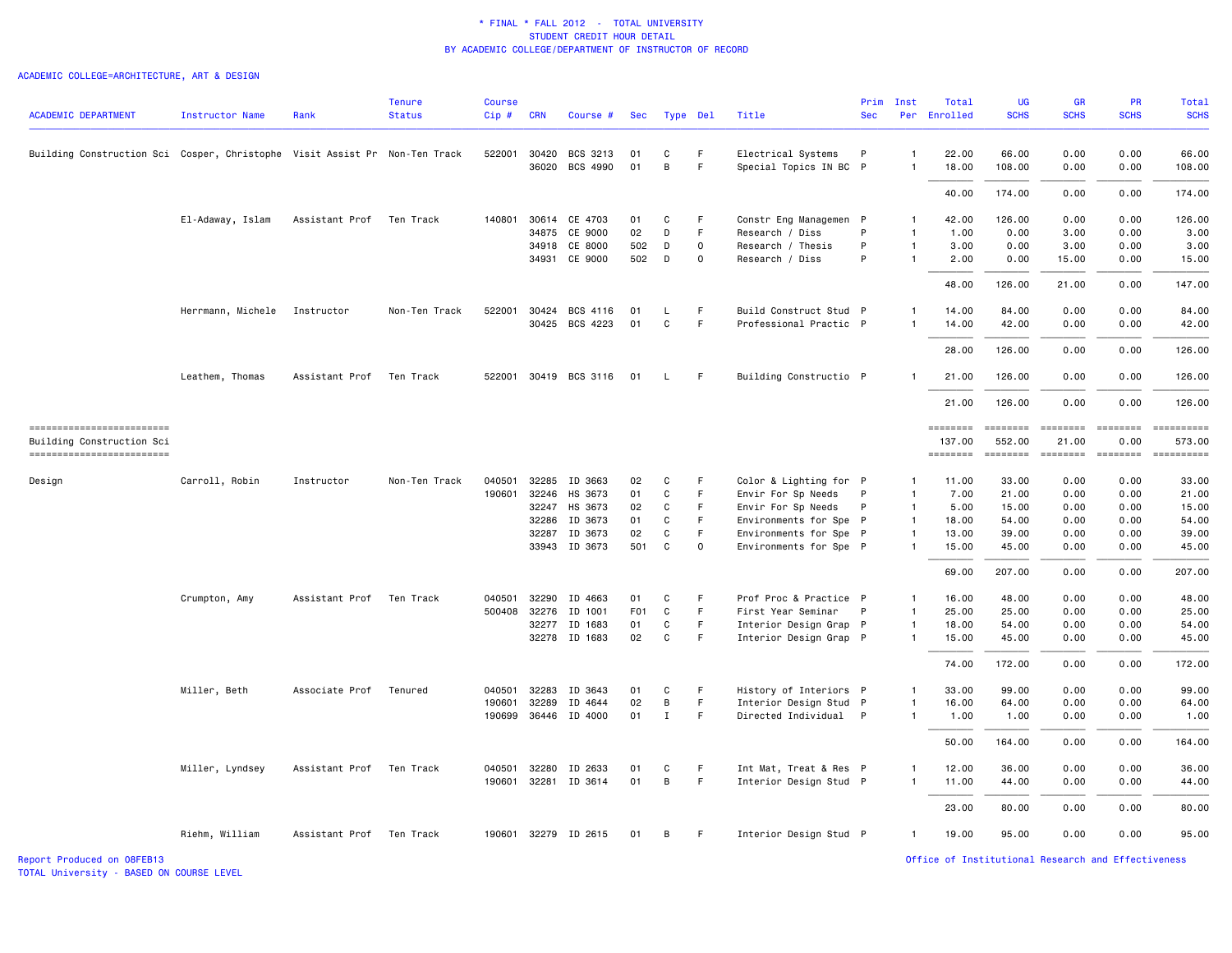# ACADEMIC COLLEGE=ARCHITECTURE, ART & DESIGN

| <b>ACADEMIC DEPARTMENT</b> | Instructor Name | Rank           | <b>Tenure</b><br>Status | Course<br>$Cip$ # | <b>CRN</b> | Course # Sec |    | Type Del |       | Title            | Prim<br>Sec | Inst | Total<br>Per Enrolled | <b>UG</b><br><b>SCHS</b> | GR<br><b>SCHS</b> | <b>PR</b><br><b>SCHS</b>                                                | Total<br><b>SCHS</b> |
|----------------------------|-----------------|----------------|-------------------------|-------------------|------------|--------------|----|----------|-------|------------------|-------------|------|-----------------------|--------------------------|-------------------|-------------------------------------------------------------------------|----------------------|
| Design                     | Riehm, William  | Assistant Prof | Ten Track               | 190603 32291      |            | ID 4693      | 01 | C        | - F - | Furniture Design | P.          |      | 14.00                 | 42.00                    | 0.00              | 0.00                                                                    | 42.00                |
|                            |                 |                |                         |                   |            |              |    |          |       |                  |             |      | 33.00                 | 137.00                   | 0.00              | 0.00                                                                    | 137.00               |
| ========================== |                 |                |                         |                   |            |              |    |          |       |                  |             |      | ========              | ========                 | ========          | $\qquad \qquad \equiv \equiv \equiv \equiv \equiv \equiv \equiv \equiv$ |                      |
| Design                     |                 |                |                         |                   |            |              |    |          |       |                  |             |      | 249.00                | 760.00                   | 0.00              | 0.00                                                                    | 760.00               |
| ========================== |                 |                |                         |                   |            |              |    |          |       |                  |             |      | ========              | ========                 | ========          | ========                                                                | ==========           |
|                            |                 |                |                         |                   |            |              |    |          |       |                  |             |      |                       |                          |                   |                                                                         |                      |
|                            |                 |                |                         |                   |            |              |    |          |       |                  |             |      | ========              | ========                 | ========          | $\qquad \qquad \equiv \equiv \equiv \equiv \equiv \equiv \equiv \equiv$ |                      |
|                            |                 |                |                         |                   |            |              |    |          |       |                  |             |      | 2657.00               | 8572.00                  | 33.00             | 0.00                                                                    | 8605.00              |
|                            |                 |                |                         |                   |            |              |    |          |       |                  |             |      | ========              | ========                 | ========          | ========                                                                | ==========           |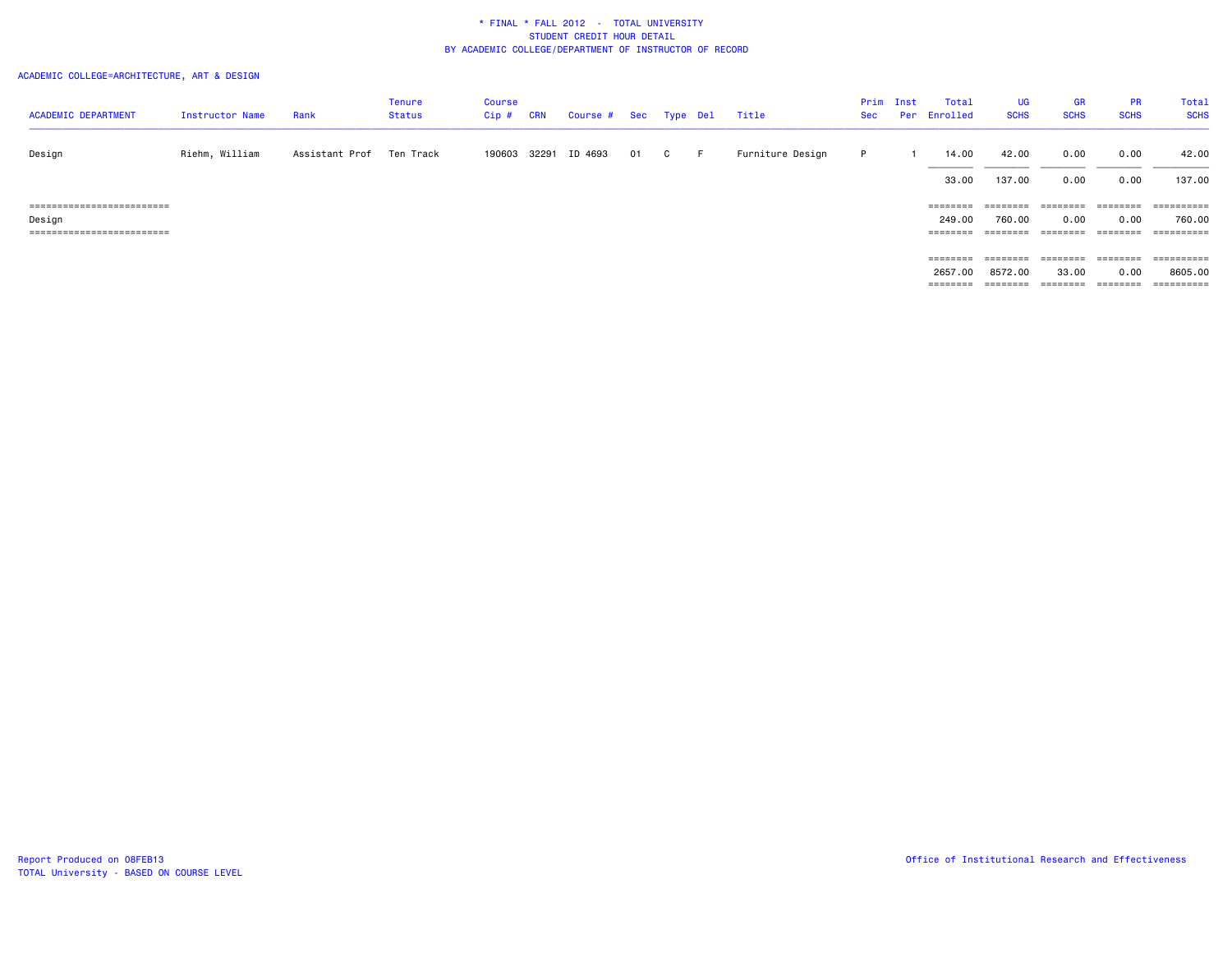|                                                |                                   |                | <b>Tenure</b>  | <b>Course</b> |              |                      |                  |              |          |                        | Prim       | Inst           | Total                     | <b>UG</b>          | <b>GR</b>            | PR                   | Total                                                                                                                                                                                                                                                                                                                                                                                                                                                                                            |
|------------------------------------------------|-----------------------------------|----------------|----------------|---------------|--------------|----------------------|------------------|--------------|----------|------------------------|------------|----------------|---------------------------|--------------------|----------------------|----------------------|--------------------------------------------------------------------------------------------------------------------------------------------------------------------------------------------------------------------------------------------------------------------------------------------------------------------------------------------------------------------------------------------------------------------------------------------------------------------------------------------------|
| <b>ACADEMIC DEPARTMENT</b>                     | <b>Instructor Name</b>            | Rank           | <b>Status</b>  | Cip#          | <b>CRN</b>   | Course #             | <b>Sec</b>       |              | Type Del | Title                  | <b>Sec</b> | Per            | Enrolled                  | <b>SCHS</b>        | <b>SCHS</b>          | <b>SCHS</b>          | <b>SCHS</b>                                                                                                                                                                                                                                                                                                                                                                                                                                                                                      |
| Aerospace Studies                              | Cooke, Shawnda                    | Non-Employee   |                | 141101        |              | 35646 AS 2990        | 01               | L            | F        | Special Topic In AS    | <b>S</b>   | 0.05           | 3.75                      | 0.00               | 0.00                 | 0.00                 | 0.00                                                                                                                                                                                                                                                                                                                                                                                                                                                                                             |
|                                                |                                   |                | Not Applicable | 290101        |              | 30355 AS 1012        | 01               | C            | F.       | Foundations of USAF- P |            | 0.95           | 21.85                     | 43.70              | 0.00                 | 0.00                 | 43.70                                                                                                                                                                                                                                                                                                                                                                                                                                                                                            |
|                                                |                                   |                |                |               | 30356        | AS 1012              | 02               | C            | F        | Foundations of USAF- P |            | 0.95           | 18.05                     | 36.10              | 0.00                 | 0.00                 | 36.10                                                                                                                                                                                                                                                                                                                                                                                                                                                                                            |
|                                                |                                   |                |                |               | 30358        | AS 2012              | 01               | C            | F        | Air and Space Power- P |            | 0.95           | 9.50                      | 19.00              | 0.00                 | 0.00                 | 19.00                                                                                                                                                                                                                                                                                                                                                                                                                                                                                            |
|                                                |                                   |                |                |               | 30359        | AS 2012              | 02               | $\mathbf{C}$ | F        | Air and Space Power- P |            | 0.95           | 14.25                     | 28.50              | 0.00                 | 0.00                 | 28.50                                                                                                                                                                                                                                                                                                                                                                                                                                                                                            |
|                                                |                                   |                |                |               |              |                      |                  |              |          |                        |            |                | 67.40                     | 127.30             | 0.00                 | 0.00                 | 127.30                                                                                                                                                                                                                                                                                                                                                                                                                                                                                           |
|                                                | Nicholson, Roberta Non-Employee   |                | Not Applicable |               |              | 290101 30363 AS 4013 | 01               | C            | F.       | NSA/Prep for Act Dut P |            | 0.95           | 8.55                      | 25.65              | 0.00                 | 0.00                 | 25.65                                                                                                                                                                                                                                                                                                                                                                                                                                                                                            |
|                                                |                                   |                |                |               |              |                      |                  |              |          |                        |            |                | 8.55                      | 25.65              | 0.00                 | 0.00                 | 25.65                                                                                                                                                                                                                                                                                                                                                                                                                                                                                            |
|                                                |                                   |                |                |               |              |                      |                  |              |          |                        |            |                |                           |                    |                      |                      |                                                                                                                                                                                                                                                                                                                                                                                                                                                                                                  |
|                                                | Simmons, Wesley                   | Non-Employee   | Not Applicable | 131314        |              | 32872 PE 3111        | 02               | L            | F        | Adv Mil Phy Fit - AF P |            | $\overline{1}$ | 8.00                      | 8.00               | 0.00                 | 0.00                 | 8.00                                                                                                                                                                                                                                                                                                                                                                                                                                                                                             |
|                                                |                                   |                |                | 141101        | 35646        | AS 2990              | 01               | L            | F.       | Special Topic In AS    | P          | 0.95           | 71.25                     | 0.00               | 0.00                 | 0.00                 | 0.00                                                                                                                                                                                                                                                                                                                                                                                                                                                                                             |
|                                                |                                   |                |                |               | 290101 30355 | AS 1012              | 01               | C            | F        | Foundations of USAF- S |            | 0.05           | 1.15                      | 2.30               | 0.00                 | 0.00                 | 2.30                                                                                                                                                                                                                                                                                                                                                                                                                                                                                             |
|                                                |                                   |                |                |               | 30356        | AS 1012              | 02               | $\mathtt{C}$ | F        | Foundations of USAF- S |            | 0.05           | 0.95                      | 1.90               | 0.00                 | 0.00                 | 1.90                                                                                                                                                                                                                                                                                                                                                                                                                                                                                             |
|                                                |                                   |                |                |               | 30358        | AS 2012              | 01               | C            | F        | Air and Space Power- S |            | 0.05           | 0.50                      | 1.00               | 0.00                 | 0.00                 | 1.00                                                                                                                                                                                                                                                                                                                                                                                                                                                                                             |
|                                                |                                   |                |                |               | 30359        | AS 2012              | 02               | C            | F        | Air and Space Power- S |            | 0.05           | 0.75                      | 1.50               | 0.00                 | 0.00                 | 1.50                                                                                                                                                                                                                                                                                                                                                                                                                                                                                             |
|                                                |                                   |                |                |               | 30361        | AS 3013              | 01               | $\mathbf c$  | F.       | Af Leadership Studie P |            | $\overline{1}$ | 12.00                     | 36.00              | 0.00                 | 0.00                 | 36.00                                                                                                                                                                                                                                                                                                                                                                                                                                                                                            |
|                                                |                                   |                |                |               |              | 30363 AS 4013        | 01               | C            | F        | NSA/Prep for Act Dut S |            | 0.05           | 0.45                      | 1.35               | 0.00                 | 0.00                 | 1.35                                                                                                                                                                                                                                                                                                                                                                                                                                                                                             |
|                                                |                                   |                |                |               |              |                      |                  |              |          |                        |            |                | 95.05                     | 52.05              | 0.00                 | 0.00                 | 52.05                                                                                                                                                                                                                                                                                                                                                                                                                                                                                            |
| ------------------------                       |                                   |                |                |               |              |                      |                  |              |          |                        |            |                | ========                  | ========           | $=$ ========         | ========             | - ==========                                                                                                                                                                                                                                                                                                                                                                                                                                                                                     |
| Aerospace Studies<br>------------------------- |                                   |                |                |               |              |                      |                  |              |          |                        |            |                | 171.00<br><b>EDESSERS</b> | 205.00<br>======== | 0.00<br>$=$ ======== | 0.00<br>$=$ ======== | 205.00<br>$\begin{array}{cccccccccc} \multicolumn{2}{c}{} & \multicolumn{2}{c}{} & \multicolumn{2}{c}{} & \multicolumn{2}{c}{} & \multicolumn{2}{c}{} & \multicolumn{2}{c}{} & \multicolumn{2}{c}{} & \multicolumn{2}{c}{} & \multicolumn{2}{c}{} & \multicolumn{2}{c}{} & \multicolumn{2}{c}{} & \multicolumn{2}{c}{} & \multicolumn{2}{c}{} & \multicolumn{2}{c}{} & \multicolumn{2}{c}{} & \multicolumn{2}{c}{} & \multicolumn{2}{c}{} & \multicolumn{2}{c}{} & \multicolumn{2}{c}{} & \mult$ |
| Anthro. & Mid. East. Cult Anderson, Derek      |                                   | Non-Faculty    | Not Applicable |               |              | 450201 30185 AN 1103 | 06               | C            | F.       | Intro To Anthro        | P          |                | 34.00                     | 102.00             | 0.00                 | 0.00                 | 102.00                                                                                                                                                                                                                                                                                                                                                                                                                                                                                           |
|                                                |                                   |                |                |               |              |                      |                  |              |          |                        |            |                | 34.00                     | 102.00             | 0.00                 | 0.00                 | 102.00                                                                                                                                                                                                                                                                                                                                                                                                                                                                                           |
|                                                | Copeland, Toni                    | Assistant Prof | Ten Track      | 450201        | 30213        | AN 8215              | 03               | E            | F        | Internship in Applie P |            | $\mathbf{1}$   | 1.00                      | 0.00               | 5.00                 | 0.00                 | 5.00                                                                                                                                                                                                                                                                                                                                                                                                                                                                                             |
|                                                |                                   |                |                |               |              | 34510 AN 1143        | 05               | C            | F.       | Cultural Anthro        | P          | $\overline{1}$ | 47.00                     | 141.00             | 0.00                 | 0.00                 | 141.00                                                                                                                                                                                                                                                                                                                                                                                                                                                                                           |
|                                                |                                   |                |                |               |              | 34523 AN 8103        | 01               | C            | F        | Applied Cultural Ant P |            | $\mathbf{1}$   | 7.00                      | 0.00               | 21.00                | 0.00                 | 21.00                                                                                                                                                                                                                                                                                                                                                                                                                                                                                            |
|                                                |                                   |                |                |               | 35388        | AN 8000              | 01               | D            | F        | Thesis Research        | P          | $\mathbf{1}$   | 1.00                      | 0.00               | 1.00                 | 0.00                 | 1.00                                                                                                                                                                                                                                                                                                                                                                                                                                                                                             |
|                                                |                                   |                |                |               | 35699        | AN 4000              | 01               | $\mathbf I$  | F        | Directed Indiv Study P |            | $\overline{1}$ | 1.00                      | 3.00               | 0.00                 | 0.00                 | 3.00                                                                                                                                                                                                                                                                                                                                                                                                                                                                                             |
|                                                |                                   |                |                |               | 35700        | AN 4000              | 02               | $\mathbf I$  | F        | Directed Indiv Study P |            | $\mathbf{1}$   | 1.00                      | 3.00               | 0.00                 | 0.00                 | 3.00                                                                                                                                                                                                                                                                                                                                                                                                                                                                                             |
|                                                |                                   |                |                |               |              | 35701 AN 4000        | 03               | $\mathbf{I}$ | F.       | Directed Indiv Study P |            | $\mathbf{1}$   | 1.00                      | 3.00               | 0.00                 | 0.00                 | 3.00                                                                                                                                                                                                                                                                                                                                                                                                                                                                                             |
|                                                |                                   |                |                |               |              |                      |                  |              |          |                        |            |                | 59.00                     | 150.00             | 27.00                | 0.00                 | 177.00                                                                                                                                                                                                                                                                                                                                                                                                                                                                                           |
|                                                | Hardin, James                     | Associate Prof | Tenured        | 450201        |              | 35389 AN 8000        | 02               | D            | F.       | Thesis Research        | P          |                | 2.00                      | 0.00               | 7.00                 | 0.00                 | 7.00                                                                                                                                                                                                                                                                                                                                                                                                                                                                                             |
|                                                |                                   |                |                |               |              |                      |                  |              |          |                        |            |                | 2.00                      | 0.00               | 7.00                 | 0.00                 | 7.00                                                                                                                                                                                                                                                                                                                                                                                                                                                                                             |
|                                                | Herrmann, Nicholas Associate Prof |                | Tenured        | 450201        |              | 30178 AN 1001        | F <sub>0</sub> 1 | C            | F        | First Year Seminar     | P          | 1              | 21.00                     | 21.00              | 0.00                 | 0.00                 | 21.00                                                                                                                                                                                                                                                                                                                                                                                                                                                                                            |
|                                                |                                   |                |                |               | 30214        | AN 8215              | 04               | E            | F        | Internship in Applie P |            | $\overline{1}$ | 1.00                      | 0.00               | 5.00                 | 0.00                 | 5.00                                                                                                                                                                                                                                                                                                                                                                                                                                                                                             |
|                                                |                                   |                |                |               | 34526        | AN 4303              | 01               | C            | F.       | Human Variation and    | P          | $\mathbf{1}$   | 13.00                     | 39.00              | 0.00                 | 0.00                 | 39.00                                                                                                                                                                                                                                                                                                                                                                                                                                                                                            |
|                                                |                                   |                |                |               | 34527        | AN 6303              | 01               | C            | F.       | Human Variation and    | P          | $\mathbf{1}$   | 4.00                      | 0.00               | 12.00                | 0.00                 | 12.00                                                                                                                                                                                                                                                                                                                                                                                                                                                                                            |
|                                                |                                   |                |                |               | 34528        | AN 4990              | 01               | C            | F        | Special Topic In AN    | P          | $\mathbf{1}$   | 25.00                     | 75.00              | 0.00                 | 0.00                 | 75.00                                                                                                                                                                                                                                                                                                                                                                                                                                                                                            |
|                                                |                                   |                |                |               |              | 35390 AN 8000        | 03               | D            | F        | Thesis Research        | P          | $\mathbf{1}$   | 9.00                      | 0.00               | 32.00                | 0.00                 | 32.00                                                                                                                                                                                                                                                                                                                                                                                                                                                                                            |
|                                                |                                   |                |                |               |              |                      |                  |              |          |                        |            |                |                           |                    |                      |                      |                                                                                                                                                                                                                                                                                                                                                                                                                                                                                                  |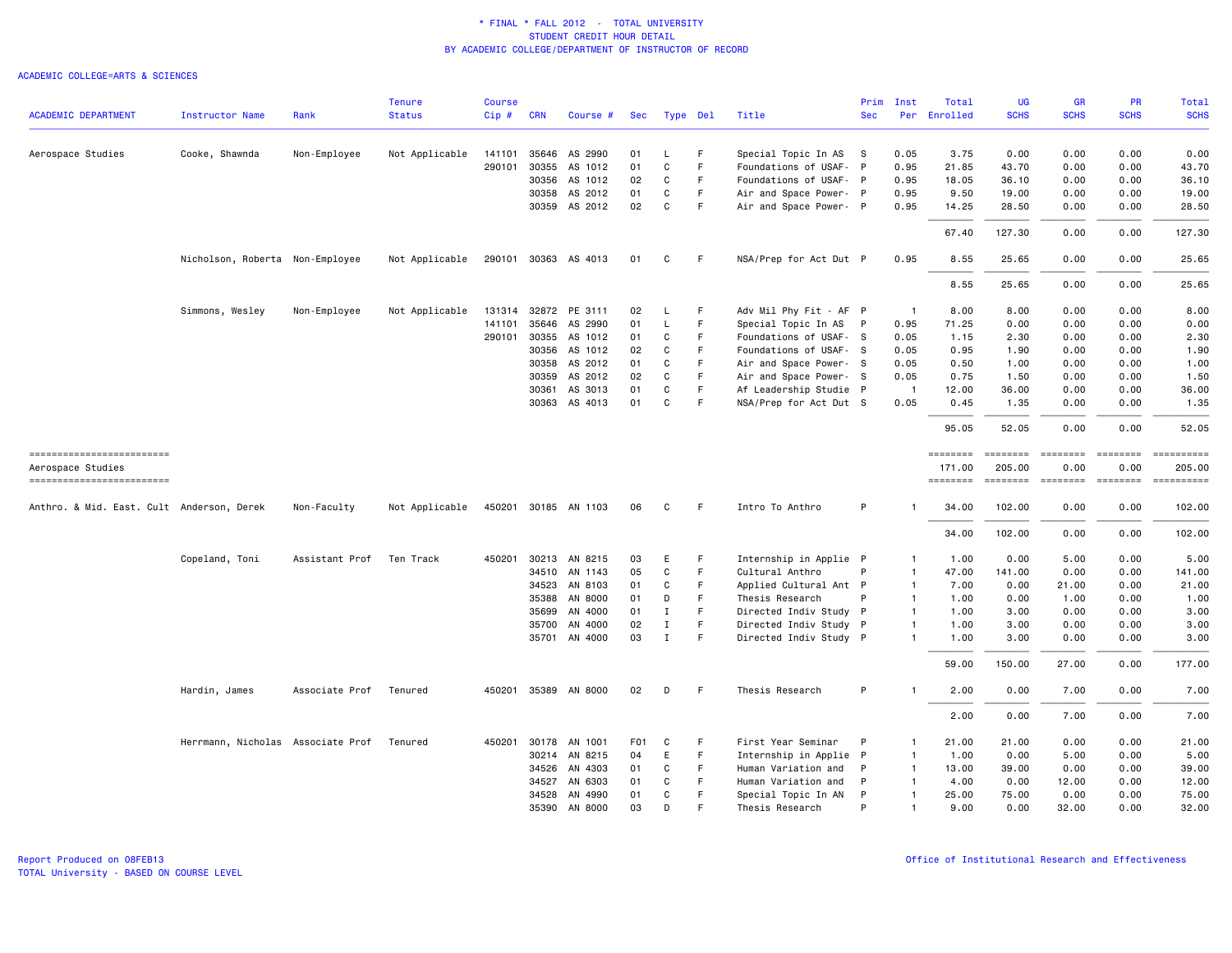#### ACADEMIC COLLEGE=ARTS & SCIENCES

| <b>ACADEMIC DEPARTMENT</b>               | Instructor Name  | Rank           | <b>Tenure</b><br><b>Status</b> | <b>Course</b><br>Cip# | <b>CRN</b>   | Course #              | Sec              |              | Type Del | Title                  | Prim<br><b>Sec</b> | Inst           | Total<br>Per Enrolled | <b>UG</b><br><b>SCHS</b> | GR<br><b>SCHS</b> | PR<br><b>SCHS</b> | <b>Total</b><br><b>SCHS</b> |
|------------------------------------------|------------------|----------------|--------------------------------|-----------------------|--------------|-----------------------|------------------|--------------|----------|------------------------|--------------------|----------------|-----------------------|--------------------------|-------------------|-------------------|-----------------------------|
|                                          |                  |                |                                |                       |              |                       |                  |              |          |                        |                    |                |                       |                          |                   |                   |                             |
|                                          |                  |                |                                |                       |              |                       |                  |              |          |                        |                    |                | 73.00                 | 135.00                   | 49.00             | 0.00              | 184.00                      |
| Anthro. & Mid. East. Cult Hoffman, David |                  | Assistant Prof | Ten Track                      |                       |              | 450201 30186 AN 1143  | 01               | C            | F.       | Cultural Anthro        | P                  | -1             | 23.00                 | 69.00                    | 0.00              | 0.00              | 69.00                       |
|                                          |                  |                |                                |                       |              | 30187 AN 1143         | 02               | C            | F        | Cultural Anthro        | P                  | $\mathbf{1}$   | 15.00                 | 45.00                    | 0.00              | 0.00              | 45.00                       |
|                                          |                  |                |                                |                       | 30188        | AN 1143               | 03               | $\mathtt{C}$ | F.       | Cultural Anthro        | P                  | $\mathbf{1}$   | 26.00                 | 78.00                    | 0.00              | 0.00              | 78.00                       |
|                                          |                  |                |                                |                       | 30189        | AN 1143               | 04               | C            | F.       | Cultural Anthro        | P                  | $\mathbf{1}$   | 23.00                 | 69.00                    | 0.00              | 0.00              | 69.00                       |
|                                          |                  |                |                                |                       | 34524        | AN 8990               | 01               | $\mathbf c$  | F        | Special Topic In AN    | P                  | $\mathbf{1}$   | 6.00                  | 0.00                     | 18.00             | 0.00              | 18.00                       |
|                                          |                  |                |                                |                       |              | 35391 AN 8000         | 04               | D            | F.       | Thesis Research        | P                  | $\mathbf{1}$   | 1.00                  | 0.00                     | 1.00              | 0.00              | 1.00                        |
|                                          |                  |                |                                |                       |              |                       |                  |              |          |                        |                    |                | 94.00                 | 261.00                   | 19.00             | 0.00              | 280.00                      |
|                                          | Marcus, Jean     | Instructor     | Non-Ten Track                  | 450201                |              | 30179 AN 1103         | 01               | C            | F.       | Intro To Anthro        | P                  | $\mathbf{1}$   | 44.00                 | 132.00                   | 0.00              | 0.00              | 132.00                      |
|                                          |                  |                |                                |                       |              | 30180 AN 1103         | 02               | $\mathtt{C}$ | F.       | Intro To Anthro        | P                  |                | 45.00                 | 135.00                   | 0.00              | 0.00              | 135.00                      |
|                                          |                  |                |                                |                       |              | 30184 AN 1103         | 05               | C            | F        | Intro To Anthro        | P                  | $\mathbf{1}$   | 47.00                 | 141.00                   | 0.00              | 0.00              | 141.00                      |
|                                          |                  |                |                                |                       |              |                       |                  |              |          |                        |                    |                | 136.00                | 408.00                   | 0.00              | 0.00              | 408.00                      |
|                                          | McClellan, Laura | Lecturer       | Non-Ten Track                  |                       |              | 450201 30191 AN 1143  | H <sub>0</sub> 1 | C            | F        | Honors Cultural Anth P |                    | $\mathbf{1}$   | 25.00                 | 75.00                    | 0.00              | 0.00              | 75.00                       |
|                                          |                  |                |                                |                       |              |                       |                  |              |          |                        |                    |                | 25.00                 | 75.00                    | 0.00              | 0.00              | 75.00                       |
|                                          | Peacock, Claude  | Professor      | Tenured                        | 450201                | 30210        | AN 8011               | 01               | s            | F.       | Professn Applied Ant P |                    | $\mathbf{1}$   | 12.00                 | 0.00                     | 12.00             | 0.00              | 12.00                       |
|                                          |                  |                |                                |                       | 30211        | AN 8215               | 01               | E            | F        | Internship in Applie P |                    | $\mathbf{1}$   | 1.00                  | 0.00                     | 5.00              | 0.00              | 5.00                        |
|                                          |                  |                |                                |                       | 35392        | AN 8000               | 05               | D            | F        | Thesis Research        | P                  | $\mathbf{1}$   | 3.00                  | 0.00                     | 4.00              | 0.00              | 4.00                        |
|                                          |                  |                |                                |                       | 450301 30195 | AN 1543               | 01               | C            | F.       | Intro To Archaeology P |                    | $\mathbf{1}$   | 49.00                 | 147.00                   | 0.00              | 0.00              | 147.00                      |
|                                          |                  |                |                                |                       |              | 34509 AN 8523         | 01               | C            | F        | Environmental Archy P  |                    | $\mathbf{1}$   | 10.00                 | 0.00                     | 30.00             | 0.00              | 30.00                       |
|                                          |                  |                |                                |                       |              |                       |                  |              |          |                        |                    |                | 75.00                 | 147.00                   | 51.00             | 0.00              | 198.00                      |
|                                          | Rafferty, Janet  | Professor      | Tenured                        |                       |              | 450201 30200 AN 4123  | 01               | C            | F        | Anthro Theory          | P                  | $\mathbf{1}$   | 23.00                 | 69.00                    | 0.00              | 0.00              | 69.00                       |
|                                          |                  |                |                                |                       |              | 30205 AN 6123         | 01               | C            | F        | Anthro Theory          | P                  | $\mathbf{1}$   | 3.00                  | 0.00                     | 9.00              | 0.00              | 9.00                        |
|                                          |                  |                |                                |                       | 35393        | AN 8000               | 06               | D            | F        | Thesis Research        | P                  | $\mathbf{1}$   | 5.00                  | 0.00                     | 13.00             | 0.00              | 13.00                       |
|                                          |                  |                |                                |                       | 36308        | AN 7000               | 01               | $\mathbf I$  | F        | Directed Indiv Study   | P                  | $\mathbf{1}$   | 1.00                  | 0.00                     | 3.00              | 0.00              | 3.00                        |
|                                          |                  |                |                                |                       |              | 450301 34508 AN 3523  | 01               | C            | F.       | N American Archlgy     | P                  | 1              | 20.00                 | 60.00                    | 0.00              | 0.00              | 60.00                       |
|                                          |                  |                |                                |                       |              |                       |                  |              |          |                        |                    |                | 52.00                 | 129.00                   | 25.00             | 0.00              | 154.00                      |
|                                          | Seger, Joe       | Professor      | Tenured                        |                       |              | 380201 35807 REL 4000 | 01               | $\mathbf{I}$ | F.       | Directed Indiv Study P |                    | $\mathbf{1}$   | 1.00                  | 3.00                     | 0.00              | 0.00              | 3.00                        |
|                                          |                  |                |                                |                       |              |                       |                  |              |          |                        |                    |                | 1.00                  | 3.00                     | 0.00              | 0.00              | 3.00                        |
|                                          | Turner, James    | Lecturer       | Non-Ten Track                  |                       |              | 450201 33536 AN 2203  | 201              | C            | F.       | Racial Minorities      | P                  |                | 12.00                 | 36.00                    | 0.00              | 0.00              | 36.00                       |
|                                          |                  |                |                                |                       |              |                       |                  |              |          |                        |                    |                | 12.00                 | 36.00                    | 0.00              | 0.00              | 36.00                       |
|                                          | Zuckerman, Molly | Assistant Prof | Ten Track                      | 450201                | 34211        | AN 1344               | 01               | C            | F        | Intro to Biol Anthro P |                    | 1              | 34.00                 | 136.00                   | 0.00              | 0.00              | 136.00                      |
|                                          |                  |                |                                |                       | 34511        | AN 1344               | 02               | $\mathtt{C}$ | F.       | Intro to Biol Anthro P |                    | $\mathbf{1}$   | 33.00                 | 132.00                   | 0.00              | 0.00              | 132.00                      |
|                                          |                  |                |                                |                       | 34512        | AN 1344               | 03               | К            | F.       | Intro to Biol Anthro P |                    | $\mathbf{1}$   | 17.00                 | 0.00                     | 0.00              | 0.00              | 0.00                        |
|                                          |                  |                |                                |                       | 34513        | AN 1344               | 04               | K            | F        | Intro to Biol Anthro P |                    | $\mathbf{1}$   | 16.00                 | 0.00                     | 0.00              | 0.00              | 0.00                        |
|                                          |                  |                |                                |                       | 34514        | AN 1344               | 05               | К            | F        | Intro to Biol Anthro P |                    | $\mathbf{1}$   | 18.00                 | 0.00                     | 0.00              | 0.00              | 0.00                        |
|                                          |                  |                |                                |                       | 34519        | AN 1344               | 10               | K            | F        | Intro to Biol Anthro P |                    | $\overline{1}$ | 16.00                 | 0.00                     | 0.00              | 0.00              | 0.00                        |
|                                          |                  |                |                                |                       |              | 34529 AN 4990         | 02               | C            | F        | Special Topic In AN P  |                    | $\mathbf{1}$   | 10.00                 | 30.00                    | 0.00              | 0.00              | 30.00                       |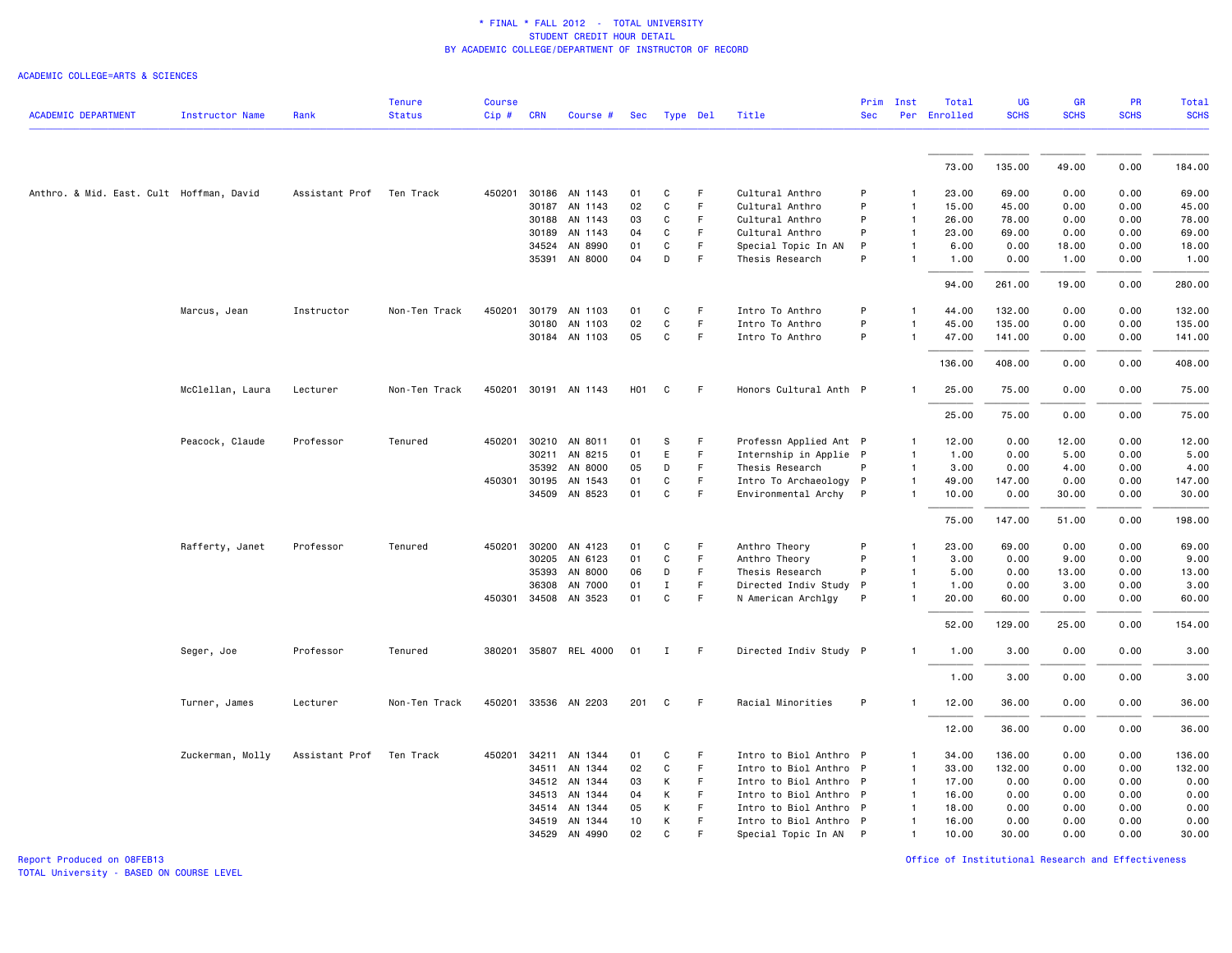#### ACADEMIC COLLEGE=ARTS & SCIENCES

| <b>ACADEMIC DEPARTMENT</b>                                                        | <b>Instructor Name</b>                            | Rank           | <b>Tenure</b><br><b>Status</b> | <b>Course</b><br>Cip# | <b>CRN</b> | Course #              | Sec |             | Type Del | Title                  | Prim<br><b>Sec</b> | Inst           | Total<br>Per Enrolled          | <b>UG</b><br><b>SCHS</b>                                                                                                                                                                                                                                                                                                                                                                                                                                                                                             | GR<br><b>SCHS</b>                     | PR<br><b>SCHS</b>                 | Total<br><b>SCHS</b>                |
|-----------------------------------------------------------------------------------|---------------------------------------------------|----------------|--------------------------------|-----------------------|------------|-----------------------|-----|-------------|----------|------------------------|--------------------|----------------|--------------------------------|----------------------------------------------------------------------------------------------------------------------------------------------------------------------------------------------------------------------------------------------------------------------------------------------------------------------------------------------------------------------------------------------------------------------------------------------------------------------------------------------------------------------|---------------------------------------|-----------------------------------|-------------------------------------|
| Anthro. & Mid. East. Cult Zuckerman, Molly                                        |                                                   | Assistant Prof | Ten Track                      |                       |            | 450201 35930 AN 8215  | 05  | E           | F.       | Internship in Applie P |                    | $\mathbf{1}$   | 1.00                           | 0.00                                                                                                                                                                                                                                                                                                                                                                                                                                                                                                                 | 5.00                                  | 0.00                              | 5.00                                |
|                                                                                   |                                                   |                |                                |                       |            |                       |     |             |          |                        |                    |                | 145.00                         | 298.00                                                                                                                                                                                                                                                                                                                                                                                                                                                                                                               | 5.00                                  | 0.00                              | 303.00                              |
| ------------------------<br>Anthro. & Mid. East. Cult<br>------------------------ |                                                   |                |                                |                       |            |                       |     |             |          |                        |                    |                | ========<br>708,00<br>======== | $\begin{array}{cccccccccc} \multicolumn{2}{c}{} & \multicolumn{2}{c}{} & \multicolumn{2}{c}{} & \multicolumn{2}{c}{} & \multicolumn{2}{c}{} & \multicolumn{2}{c}{} & \multicolumn{2}{c}{} & \multicolumn{2}{c}{} & \multicolumn{2}{c}{} & \multicolumn{2}{c}{} & \multicolumn{2}{c}{} & \multicolumn{2}{c}{} & \multicolumn{2}{c}{} & \multicolumn{2}{c}{} & \multicolumn{2}{c}{} & \multicolumn{2}{c}{} & \multicolumn{2}{c}{} & \multicolumn{2}{c}{} & \multicolumn{2}{c}{} & \mult$<br>1744.00<br><b>EEEEEEEE</b> | ========<br>183,00<br><b>SEBBEBEB</b> | $= 222222222$<br>0.00<br>ESSESSEE | ==========<br>1927.00<br>========== |
|                                                                                   |                                                   |                |                                |                       |            |                       |     |             |          |                        |                    |                |                                |                                                                                                                                                                                                                                                                                                                                                                                                                                                                                                                      |                                       |                                   |                                     |
| Biological Sciences                                                               | Brooks, Christophe Assistant Prof                 |                | Ten Track                      | 261301                |            | 30485 BIO 3104        | 01  | C           | F        | Ecology                | P                  | $\mathbf{1}$   | 47.00                          | 188.00                                                                                                                                                                                                                                                                                                                                                                                                                                                                                                               | 0.00                                  | 0.00                              | 188.00                              |
|                                                                                   |                                                   |                |                                |                       | 30486      | BIO 3104              | 02  | K           | F.       | Ecology                | P                  | $\mathbf{1}$   | 21.00                          | 0.00                                                                                                                                                                                                                                                                                                                                                                                                                                                                                                                 | 0.00                                  | 0.00                              | 0.00                                |
|                                                                                   |                                                   |                |                                |                       | 30487      | BIO 3104              | 04  | К           | F        | Ecology                | P                  | -1             | 26.00                          | 0.00                                                                                                                                                                                                                                                                                                                                                                                                                                                                                                                 | 0.00                                  | 0.00                              | 0.00                                |
|                                                                                   |                                                   |                |                                |                       |            | 269999 35602 BIO 9000 | 01  | D           | F        | Research / Diss        | P                  | $\mathbf{1}$   | 2.00                           | 0.00                                                                                                                                                                                                                                                                                                                                                                                                                                                                                                                 | 9.00                                  | 0.00                              | 9.00                                |
|                                                                                   |                                                   |                |                                |                       |            |                       |     |             |          |                        |                    |                | 96.00                          | 188.00                                                                                                                                                                                                                                                                                                                                                                                                                                                                                                               | 9.00                                  | 0.00                              | 197.00                              |
|                                                                                   | Chevalier, David                                  | Assistant Prof | Ten Track                      | 260401                | 30477      | BIO 2103              | 01  | C           | F        | Cell Biology           | P                  | $\mathbf{1}$   | 213.00                         | 639.00                                                                                                                                                                                                                                                                                                                                                                                                                                                                                                               | 0.00                                  | 0.00                              | 639.00                              |
|                                                                                   |                                                   |                |                                | 260701                | 33739      | BIO 6043              | 501 | C           | 0        | Develop & Reproduct    | P                  |                | 33.00                          | 0.00                                                                                                                                                                                                                                                                                                                                                                                                                                                                                                                 | 99.00                                 | 0.00                              | 99.00                               |
|                                                                                   |                                                   |                |                                |                       |            | 269999 35604 BIO 9000 | 03  | D           | F.       | Research / Diss        | P                  | $\mathbf{1}$   | 2.00                           | 0.00                                                                                                                                                                                                                                                                                                                                                                                                                                                                                                                 | 21.00                                 | 0.00                              | 21.00                               |
|                                                                                   |                                                   |                |                                |                       |            |                       |     |             |          |                        |                    |                | 248.00                         | 639.00                                                                                                                                                                                                                                                                                                                                                                                                                                                                                                               | 120.00                                | 0.00                              | 759.00                              |
|                                                                                   | Counterman, Brian                                 | Assistant Prof | Ten Track                      | 260801                | 34821      | BIO 4143              | 01  | C           | F        | Population Genetics    | P                  | $\mathbf{1}$   | 17.00                          | 51.00                                                                                                                                                                                                                                                                                                                                                                                                                                                                                                                | 0.00                                  | 0.00                              | 51.00                               |
|                                                                                   |                                                   |                |                                |                       | 34945      | BIO 6143              | 01  | C           | F        | Population Genetics    | P                  | $\mathbf{1}$   | 10.00                          | 0.00                                                                                                                                                                                                                                                                                                                                                                                                                                                                                                                 | 30.00                                 | 0.00                              | 30.00                               |
|                                                                                   |                                                   |                |                                | 269999 30519          |            | BIO 8011              | 01  | S           | F        | Seminar I              | P                  | $\mathbf{1}$   | 34.00                          | 0.00                                                                                                                                                                                                                                                                                                                                                                                                                                                                                                                 | 34.00                                 | 0.00                              | 34.00                               |
|                                                                                   |                                                   |                |                                |                       | 30520      | BIO 8021              | 01  | S           | F        | Seminar II             | P                  | $\mathbf{1}$   | 2.00                           | 0.00                                                                                                                                                                                                                                                                                                                                                                                                                                                                                                                 | 2.00                                  | 0.00                              | 2.00                                |
|                                                                                   |                                                   |                |                                |                       | 35587      | BIO 8000              | 05  | D           | F.       | Research/Thesis        | P                  | $\mathbf{1}$   | 2.00                           | 0.00                                                                                                                                                                                                                                                                                                                                                                                                                                                                                                                 | 11.00                                 | 0.00                              | 11.00                               |
|                                                                                   |                                                   |                |                                |                       | 35606      | BIO 9000              | 05  | D           | F        | Research / Diss        | P                  | $\mathbf{1}$   | 2.00                           | 0.00                                                                                                                                                                                                                                                                                                                                                                                                                                                                                                                 | 13.00                                 | 0.00                              | 13.00                               |
|                                                                                   |                                                   |                |                                |                       | 36490      | BIO 4000              | 13  | $\mathbf I$ | F        | Directed Indiv Study P |                    | $\mathbf{1}$   | 2.00                           | 2.00                                                                                                                                                                                                                                                                                                                                                                                                                                                                                                                 | 0.00                                  | 0.00                              | 2.00                                |
|                                                                                   |                                                   |                |                                |                       |            | 36527 BIO 4000        | 15  | $\mathbf I$ | F        | Directed Indiv Study P |                    |                | 1.00                           | 3.00                                                                                                                                                                                                                                                                                                                                                                                                                                                                                                                 | 0.00                                  | 0.00                              | 3.00                                |
|                                                                                   |                                                   |                |                                |                       |            |                       |     |             |          |                        |                    |                | 70.00                          | 56.00                                                                                                                                                                                                                                                                                                                                                                                                                                                                                                                | 90.00                                 | 0.00                              | 146.00                              |
|                                                                                   | Diehl, Walter                                     | Non-Faculty    | Not Applicable                 |                       |            | 260101 30426 BIO 1011 | F01 | C           | F        | First Year Seminar     | P                  |                | 17.00                          | 17.00                                                                                                                                                                                                                                                                                                                                                                                                                                                                                                                | 0.00                                  | 0.00                              | 17.00                               |
|                                                                                   |                                                   |                |                                |                       |            |                       |     |             |          |                        |                    |                | 17.00                          | 17.00                                                                                                                                                                                                                                                                                                                                                                                                                                                                                                                | 0.00                                  | 0.00                              | 17.00                               |
|                                                                                   | Doffitt, Christoph Grad Tch Assist Not Applicable |                |                                |                       |            | 260101 30451 BIO 1134 | 02  | C           | F        | Biology I              | P                  | $\mathbf{1}$   | 200.00                         | 800.00                                                                                                                                                                                                                                                                                                                                                                                                                                                                                                               | 0.00                                  | 0.00                              | 800.00                              |
|                                                                                   |                                                   |                |                                |                       |            | 30453 BIO 1134        | 04  | C           | F.       | Biology I              | P                  | $\mathbf{1}$   | 205.00                         | 820.00                                                                                                                                                                                                                                                                                                                                                                                                                                                                                                               | 0.00                                  | 0.00                              | 820.00                              |
|                                                                                   |                                                   |                |                                |                       |            |                       |     |             |          |                        |                    |                | 405.00                         | 1620.00                                                                                                                                                                                                                                                                                                                                                                                                                                                                                                              | 0.00                                  | 0.00                              | 1620.00                             |
|                                                                                   | Doffitt, Cynthia                                  | Instructor     | Non-Ten Track                  | 260101                | 30450      | BIO 1134              | 01  | C           | F        | Biology I              | P                  | $\mathbf{1}$   | 213.00                         | 852.00                                                                                                                                                                                                                                                                                                                                                                                                                                                                                                               | 0.00                                  | 0.00                              | 852.00                              |
|                                                                                   |                                                   |                |                                |                       | 30454      | BIO 1134              | 05  | C           | F        | Biology I              | P                  | $\mathbf{1}$   | 173.00                         | 692.00                                                                                                                                                                                                                                                                                                                                                                                                                                                                                                               | 0.00                                  | 0.00                              | 692.00                              |
|                                                                                   |                                                   |                |                                |                       | 30455      | BIO 1134              | 06  | К           | F        | Biology I              | P                  | $\overline{1}$ | 45.00                          | 0.00                                                                                                                                                                                                                                                                                                                                                                                                                                                                                                                 | 0.00                                  | 0.00                              | 0.00                                |
|                                                                                   |                                                   |                |                                |                       | 30456      | BIO 1134              | 07  | K           | F        | Biology I              | P                  | $\mathbf{1}$   | 42.00                          | 0.00                                                                                                                                                                                                                                                                                                                                                                                                                                                                                                                 | 0.00                                  | 0.00                              | 0.00                                |
|                                                                                   |                                                   |                |                                |                       | 30457      | BIO 1134              | 08  | К           | F        | Biology I              | P                  | $\mathbf{1}$   | 47.00                          | 0.00                                                                                                                                                                                                                                                                                                                                                                                                                                                                                                                 | 0.00                                  | 0.00                              | 0.00                                |
|                                                                                   |                                                   |                |                                |                       | 30458      | BIO 1134              | 09  | K           | F        | Biology I              | P                  | $\overline{1}$ | 44.00                          | 0.00                                                                                                                                                                                                                                                                                                                                                                                                                                                                                                                 | 0.00                                  | 0.00                              | 0.00                                |
|                                                                                   |                                                   |                |                                |                       | 30459      | BIO 1134              | 10  | К           | F        | Biology I              | P                  | $\mathbf{1}$   | 42.00                          | 0.00                                                                                                                                                                                                                                                                                                                                                                                                                                                                                                                 | 0.00                                  | 0.00                              | 0.00                                |
|                                                                                   |                                                   |                |                                |                       | 30460      | BIO 1134              | 11  | К           | F        | Biology I              | P                  | $\overline{1}$ | 42.00                          | 0.00                                                                                                                                                                                                                                                                                                                                                                                                                                                                                                                 | 0.00                                  | 0.00                              | 0.00                                |
|                                                                                   |                                                   |                |                                |                       | 30461      | BIO 1134              | 12  | K           | E        | Biology I              | P                  | $\mathbf{1}$   | 45.00                          | 0.00                                                                                                                                                                                                                                                                                                                                                                                                                                                                                                                 | 0.00                                  | 0.00                              | 0.00                                |
|                                                                                   |                                                   |                |                                |                       | 30462      | BIO 1134              | 13  | К           | F        | Biology I              | P                  | $\mathbf{1}$   | 45.00                          | 0.00                                                                                                                                                                                                                                                                                                                                                                                                                                                                                                                 | 0.00                                  | 0.00                              | 0.00                                |
|                                                                                   |                                                   |                |                                |                       |            | 30463 BIO 1134        | 14  | K           | F        | Biology I              | P                  | $\mathbf{1}$   | 46.00                          | 0.00                                                                                                                                                                                                                                                                                                                                                                                                                                                                                                                 | 0.00                                  | 0.00                              | 0.00                                |
|                                                                                   |                                                   |                |                                |                       |            | 30464 BIO 1134        | 15  | К           |          | Biology I              | P                  |                | 43.00                          | 0.00                                                                                                                                                                                                                                                                                                                                                                                                                                                                                                                 | 0.00                                  | 0.00                              | 0.00                                |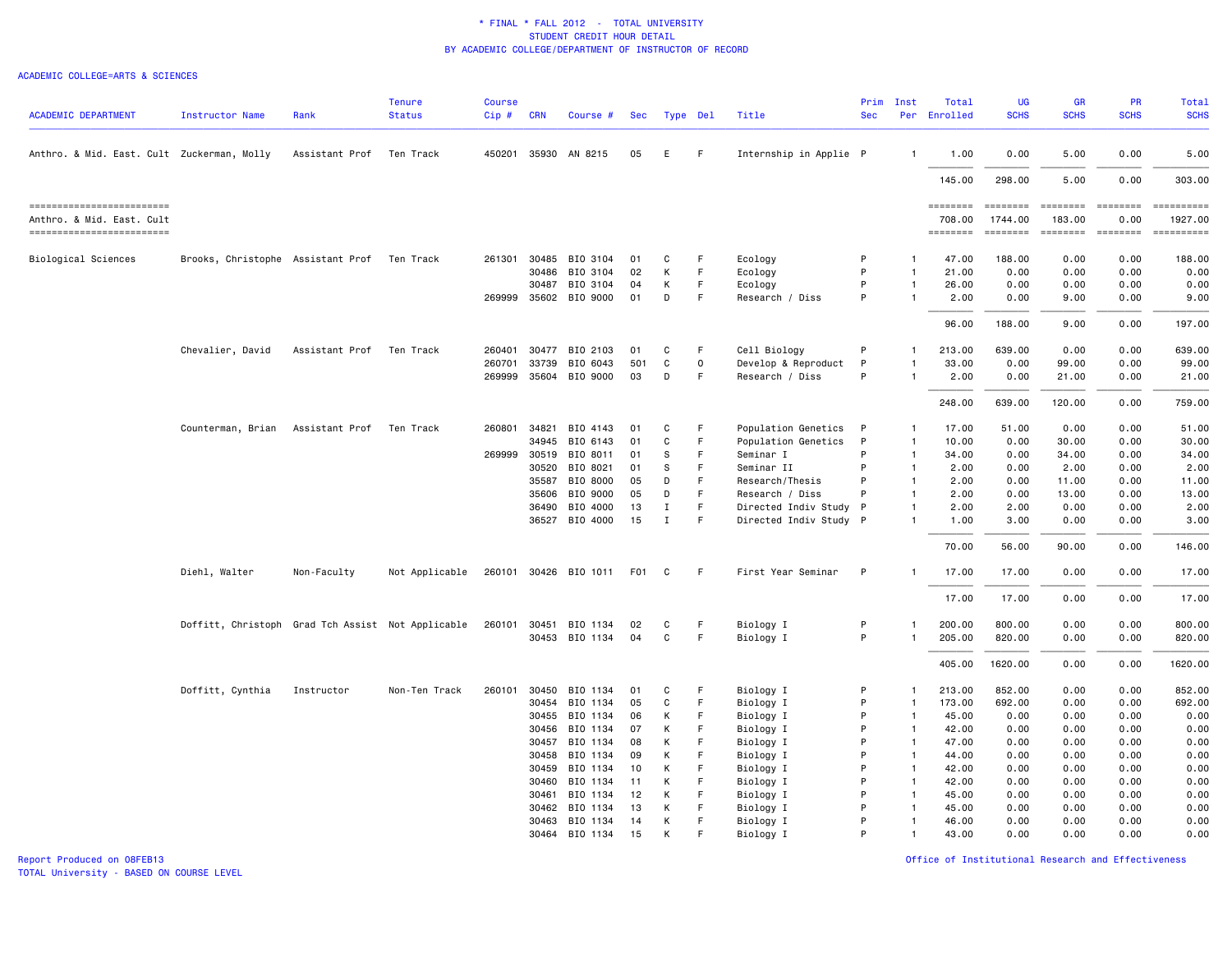#### ACADEMIC COLLEGE=ARTS & SCIENCES

|                            |                        |                          | <b>Tenure</b> | <b>Course</b> |              |                |            |              |          |                        | Prim       | Inst           | Total    | <b>UG</b>   | <b>GR</b>   | PR          | Total       |
|----------------------------|------------------------|--------------------------|---------------|---------------|--------------|----------------|------------|--------------|----------|------------------------|------------|----------------|----------|-------------|-------------|-------------|-------------|
| <b>ACADEMIC DEPARTMENT</b> | <b>Instructor Name</b> | Rank                     | <b>Status</b> | Cip#          | <b>CRN</b>   | Course #       | <b>Sec</b> |              | Type Del | Title                  | <b>Sec</b> | Per            | Enrolled | <b>SCHS</b> | <b>SCHS</b> | <b>SCHS</b> | <b>SCHS</b> |
|                            |                        | Instructor               | Non-Ten Track | 260101        | 30465        | BIO 1134       | 16         | К            | F        |                        | P          | $\mathbf{1}$   | 43.00    | 0.00        | 0.00        | 0.00        | 0.00        |
| Biological Sciences        | Doffitt, Cynthia       |                          |               |               | 30466        | BIO 1134       | 17         | К            | F        | Biology I<br>Biology I | P          | $\overline{1}$ | 45.00    | 0.00        | 0.00        | 0.00        | 0.00        |
|                            |                        |                          |               |               | 30467        | BIO 1134       | 18         | K            | F        | Biology I              | P          | $\overline{1}$ | 46.00    | 0.00        | 0.00        | 0.00        | 0.00        |
|                            |                        |                          |               |               | 30468        | BIO 1134       | 19         | К            | F        | Biology I              | P          | $\overline{1}$ | 47.00    | 0.00        | 0.00        | 0.00        | 0.00        |
|                            |                        |                          |               |               | 30469        | BIO 1134       | 20         | K            |          | Biology I              | P          | $\overline{1}$ | 47.00    | 0.00        | 0.00        | 0.00        | 0.00        |
|                            |                        |                          |               |               | 30470        | BIO 1134       | 21         | К            | F        | Biology I              | P          | $\overline{1}$ | 46.00    | 0.00        | 0.00        | 0.00        | 0.00        |
|                            |                        |                          |               |               | 30471        | BIO 1134       | 22         | К            | F        | Biology I              | P          | $\overline{1}$ | 45.00    | 0.00        | 0.00        | 0.00        | 0.00        |
|                            |                        |                          |               |               | 34535        | BIO 1134       | 23         | К            |          | Biology I              | P          | $\overline{1}$ | 46.00    | 0.00        | 0.00        | 0.00        | 0.00        |
|                            |                        |                          |               |               | 34536        | BIO 1134       | 24         | К            | F        | Biology I              | P          | $\overline{1}$ | 37.00    | 0.00        | 0.00        | 0.00        | 0.00        |
|                            |                        |                          |               |               | 34537        | BIO 1134       | 25         | К            | F        | Biology I              | P          | $\overline{1}$ | 40.00    | 0.00        | 0.00        | 0.00        | 0.00        |
|                            |                        |                          |               |               | 34538        | BIO 1134       | 26         | K            |          | Biology I              | P          | $\overline{1}$ | 38.00    | 0.00        | 0.00        | 0.00        | 0.00        |
|                            |                        |                          |               |               | 34539        | BIO 1134       | 27         | К            | F        | Biology I              | P          | $\overline{1}$ | 39.00    | 0.00        | 0.00        | 0.00        | 0.00        |
|                            |                        |                          |               |               | 34542        | BIO 1134       | 29         | K            | F        | Biology I              | P          | $\overline{1}$ | 37.00    | 0.00        | 0.00        | 0.00        | 0.00        |
|                            |                        |                          |               |               | 260399 34150 | MIC 2013       | 901        | M            | $\circ$  | Foodborne Disease Co   | P          | $\overline{1}$ | 1.00     | 3.00        | 0.00        | 0.00        | 3.00        |
|                            |                        |                          |               | 260505        | 30488        | BIO 3303       | 01         | C            |          | Parasitology           | P          | $\overline{1}$ | 37.00    | 111.00      | 0.00        | 0.00        | 111.00      |
|                            |                        |                          |               |               | 30489        | BIO 3303       | 02         | К            | F        | Parasitology           | P          | $\overline{1}$ | 37.00    | 0.00        | 0.00        | 0.00        | 0.00        |
|                            |                        |                          |               |               | 260701 34547 | BIO 6503       | 01         | C            | F        | Vertebrate Histology   | P          | $\overline{1}$ | 1.00     | 0.00        | 3.00        | 0.00        | 3.00        |
|                            |                        |                          |               |               |              | 34549 BIO 6503 | 02         | К            | F        | Vertebrate Histology P |            | $\mathbf{1}$   | 1.00     | 0.00        | 0.00        | 0.00        | 0.00        |
|                            |                        |                          |               |               |              |                |            |              |          |                        |            |                | 1460.00  | 1658.00     | 3.00        | 0.00        | 1661.00     |
|                            | Donaldson, Janet       | Assistant Prof Ten Track |               | 260501        |              | 33740 BIO 8023 | 501        | C            | $\Omega$ | Modern Microbiology    | P          | $\mathbf{1}$   | 41.00    | 0.00        | 123.00      | 0.00        | 123.00      |
|                            |                        |                          |               | 269999        | 34544        | BIO 4463       | 01         | C            | F        | Bacterial Physiology   | P          | $\mathbf{1}$   | 37.00    | 111.00      | 0.00        | 0.00        | 111.00      |
|                            |                        |                          |               |               | 34545        | BIO 6463       | 01         | C            | F        | Bacterial Physiology   | P          | $\overline{1}$ | 4.00     | 0.00        | 12.00       | 0.00        | 12.00       |
|                            |                        |                          |               |               | 35589        | BIO 8000       | 07         | D            | F        | Research/Thesis        | P          | $\overline{1}$ | 2.00     | 0.00        | 8.00        | 0.00        | 8.00        |
|                            |                        |                          |               |               | 35608        | BIO 9000       | 07         | D            | F        | Research / Diss        | P          | $\overline{1}$ | 3.00     | 0.00        | 14.00       | 0.00        | 14.00       |
|                            |                        |                          |               |               |              |                |            |              |          |                        |            |                | 87.00    | 111.00      | 157.00      | 0.00        | 268.00      |
|                            | Echols, Jeffrey        | Instructor               | Non-Ten Track | 260501        | 30491        | BIO 3304       | 02         | К            | F        | General Microbiology P |            | -1             | 39.00    | 0.00        | 0.00        | 0.00        | 0.00        |
|                            |                        |                          |               |               | 30492        | BIO 3304       | 03         | К            | F        | General Microbiology P |            | $\overline{1}$ | 39.00    | 0.00        | 0.00        | 0.00        | 0.00        |
|                            |                        |                          |               |               | 30493        | BIO 3304       | 04         | К            | F        | General Microbiology   | P          | $\overline{1}$ | 40.00    | 0.00        | 0.00        | 0.00        | 0.00        |
|                            |                        |                          |               |               | 30494        | BIO 3304       | 05         | К            | F        | General Microbiology   | P          | $\overline{1}$ | 39.00    | 0.00        | 0.00        | 0.00        | 0.00        |
|                            |                        |                          |               |               | 30495        | BIO 3304       | 06         | К            | F        | General Microbiology P |            | $\overline{1}$ | 39.00    | 0.00        | 0.00        | 0.00        | 0.00        |
|                            |                        |                          |               |               | 30507        | BIO 4405       | 03         | К            | F        | Pathogenic Micro       | P          | $\overline{1}$ | 39.00    | 0.00        | 0.00        | 0.00        | 0.00        |
|                            |                        |                          |               | 260701        | 30496        | BIO 3504       | 01         | C            | F        | Comparative Anatomy    | P          | $\overline{1}$ | 67.00    | 268.00      | 0.00        | 0.00        | 268.00      |
|                            |                        |                          |               |               | 30497        | BIO 3504       | 02         | К            | F        | Comparative Anatomy    | P          | $\overline{1}$ | 24,00    | 0.00        | 0.00        | 0.00        | 0.00        |
|                            |                        |                          |               |               | 30498        | BIO 3504       | 03         | К            | F        | Comparative Anatomy    | P          | $\overline{1}$ | 23.00    | 0.00        | 0.00        | 0.00        | 0.00        |
|                            |                        |                          |               |               | 30499        | BIO 3504       | 04         | К            | F        | Comparative Anatomy    | P          | -1             | 20.00    | 0.00        | 0.00        | 0.00        | 0.00        |
|                            |                        |                          |               |               |              |                |            |              |          |                        |            |                | 369.00   | 268.00      | 0.00        | 0.00        | 268.00      |
|                            | Ervin, Gary            | Professor                | Tenured       | 269999        | 34558        | BIO 4990       | 04         | C            | F        | Special Topic in BIO P |            | $\mathbf{1}$   | 39.00    | 117.00      | 0.00        | 0.00        | 117.00      |
|                            |                        |                          |               |               | 34559        | BIO 6990       | 04         | $\mathbf C$  | F        | Special Topic in BIO   | P          | $\mathbf{1}$   | 3.00     | 0.00        | 9.00        | 0.00        | 9.00        |
|                            |                        |                          |               |               | 35609        | BIO 9000       | 08         | D            | F        | Research / Diss        | P          | $\overline{1}$ | 2.00     | 0.00        | 9.00        | 0.00        | 9.00        |
|                            |                        |                          |               |               |              |                |            |              |          |                        |            |                | 44.00    | 117.00      | 18.00       | 0.00        | 135.00      |
|                            | Fogarty, Jarrod        | Instructor               | Non-Ten Track | 260607        | 34781        | BIO 3113       | 201        | C            | F        | Marine Biology         | P          | $\mathbf{1}$   | 21.00    | 63,00       | 0.00        | 0.00        | 63.00       |
|                            |                        |                          |               | 269999        | 34763        | BIO 4990       | 201        | B            | F        | Special Topic in BIO   | P          | $\overline{1}$ | 6.00     | 18.00       | 0.00        | 0.00        | 18.00       |
|                            |                        |                          |               |               | 36006        | BIO 4000       | 201        | $\mathbf{I}$ | F        | Directed Indiv Study   | P          | $\overline{1}$ | 1.00     | 1.00        | 0.00        | 0.00        | 1.00        |
|                            |                        |                          |               | 270501        | 33667        | MA 2113        | 201        | C            | F        | Intro to Stats         | P          | $\overline{1}$ | 9.00     | 27.00       | 0.00        | 0.00        | 27.00       |
|                            |                        |                          |               |               |              | 33713 ST 2113  | 201        | C            |          | Intro to Stats         | P          | $\overline{1}$ | 3.00     | 9.00        | 0.00        | 0.00        | 9.00        |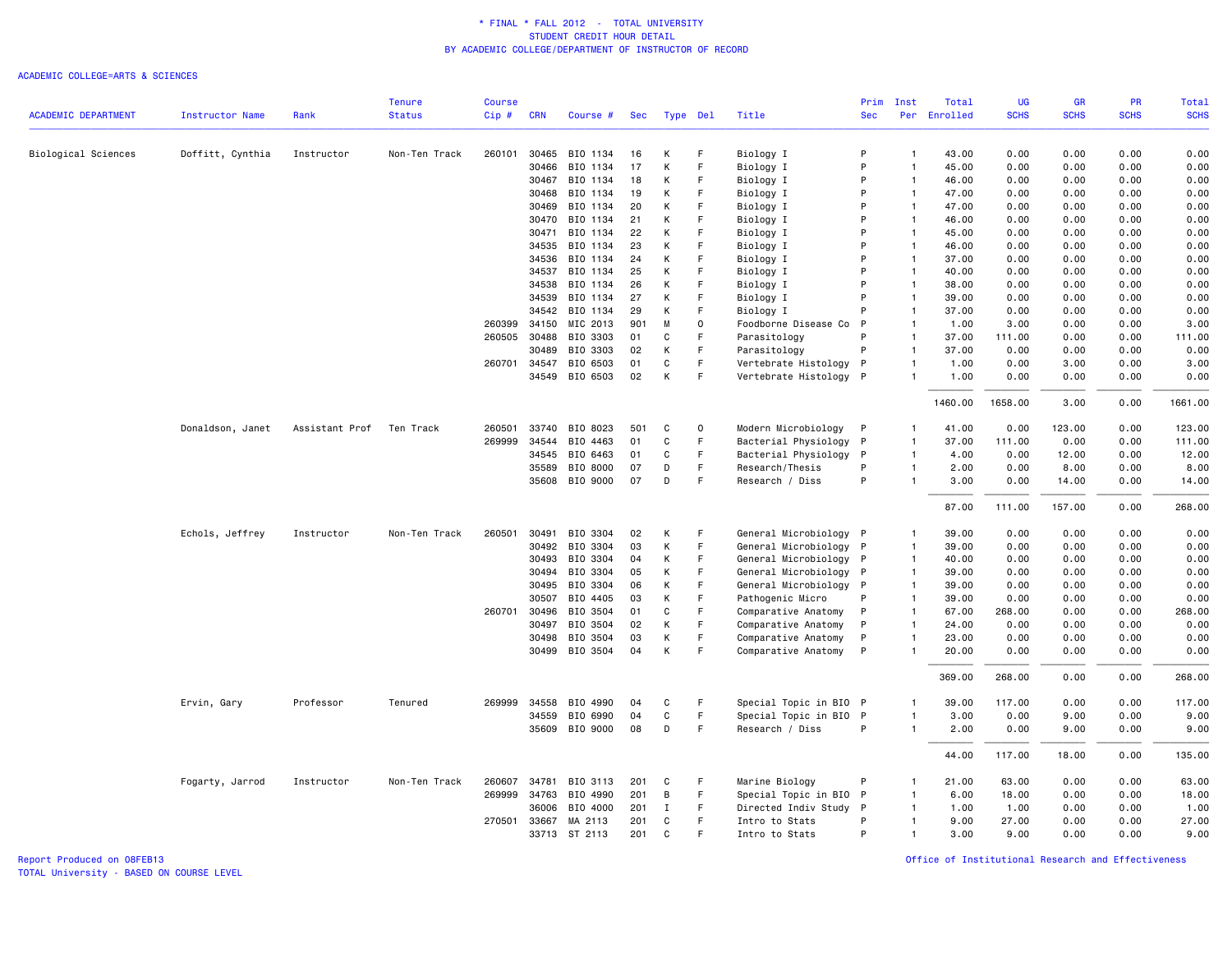#### ACADEMIC COLLEGE=ARTS & SCIENCES

|                            |                 |                | <b>Tenure</b> | <b>Course</b> |              |                       |     |             |             |                        | Prim       | Inst           | Total        | <b>UG</b>   | <b>GR</b>   | <b>PR</b>   | Total       |
|----------------------------|-----------------|----------------|---------------|---------------|--------------|-----------------------|-----|-------------|-------------|------------------------|------------|----------------|--------------|-------------|-------------|-------------|-------------|
| <b>ACADEMIC DEPARTMENT</b> | Instructor Name | Rank           | <b>Status</b> | $Cip$ #       | <b>CRN</b>   | Course #              | Sec | Type Del    |             | Title                  | <b>Sec</b> |                | Per Enrolled | <b>SCHS</b> | <b>SCHS</b> | <b>SCHS</b> | <b>SCHS</b> |
| Biological Sciences        | Fogarty, Jarrod | Instructor     | Non-Ten Track | 270501        | 34758        | ST 2113               | 202 | C           | F.          | Intro to Stats         | P          | $\overline{1}$ | 1.00         | 3.00        | 0.00        | 0.00        | 3.00        |
|                            |                 |                |               |               | 34759        | MA 2113               | 202 | $\mathbf C$ | $\mathsf F$ | Intro to Stats         | P          | $\overline{1}$ | 18.00        | 54.00       | 0.00        | 0.00        | 54.00       |
|                            |                 |                |               |               |              |                       |     |             |             |                        |            |                | 59.00        | 175.00      | 0.00        | 0.00        | 175.00      |
|                            | Gordon, Donna   | Assistant Prof | Ten Track     |               | 260402 34564 | BIO 8233              | 01  | C           | -F          | Molecular Applicatio P |            | $\mathbf{1}$   | 15.00        | 0.00        | 45.00       | 0.00        | 45.00       |
|                            |                 |                |               |               | 34565        | BIO 8233              | 02  | К           | F           | Molecular Applicatio P |            | $\overline{1}$ | 15.00        | 0.00        | 0.00        | 0.00        | 0.00        |
|                            |                 |                |               |               | 260613 36532 | <b>GNS 8000</b>       | 01  | D           | F           | Research / Thesis      | P          | $\mathbf{1}$   | 1.00         | 0.00        | 5.00        | 0.00        | 5.00        |
|                            |                 |                |               |               | 269999 35591 | BIO 8000              | 09  | D           | F           | Research/Thesis        | P          | $\mathbf{1}$   | 2.00         | 0.00        | 10.00       | 0.00        | 10.00       |
|                            |                 |                |               |               | 35610        | BIO 9000              | 09  | D           | F           | Research / Diss        | P          | $\mathbf{1}$   | 1.00         | 0.00        | 12.00       | 0.00        | 12.00       |
|                            |                 |                |               |               |              |                       |     |             |             |                        |            |                | 34.00        | 0.00        | 72.00       | 0.00        | 72.00       |
|                            | Holder, Thomas  | Instructor     | Non-Ten Track | 260101        | 30472        | BIO 1144              | 01  | C           | F           | Biology II             | P          | $\mathbf{1}$   | 193.00       | 772.00      | 0.00        | 0.00        | 772.00      |
|                            |                 |                |               |               | 30473        | BIO 1144              | 02  | К           | F           | Biology II             | P          | $\overline{1}$ | 39.00        | 0.00        | 0.00        | 0.00        | 0.00        |
|                            |                 |                |               |               | 30474        | BIO 1144              | 03  | К           | F           | Biology II             | P          | $\overline{1}$ | 38.00        | 0.00        | 0.00        | 0.00        | 0.00        |
|                            |                 |                |               |               | 30475        | BIO 1144              | 04  | к           | F           | Biology II             | P          | $\overline{1}$ | 38.00        | 0.00        | 0.00        | 0.00        | 0.00        |
|                            |                 |                |               |               | 30476        | BIO 1144              | 05  | К           | F           | Biology II             | P          | $\overline{1}$ | 40.00        | 0.00        | 0.00        | 0.00        | 0.00        |
|                            |                 |                |               |               | 34543        | BIO 1144              | 06  | К           | F           | Biology II             | P          | $\overline{1}$ | 38.00        | 0.00        | 0.00        | 0.00        | 0.00        |
|                            |                 |                |               | 260301        | 30479        | BIO 2113              | 02  | К           | F           | Plant Biology          | P          | $\overline{1}$ | 29.00        | 0.00        | 0.00        | 0.00        | 0.00        |
|                            |                 |                |               |               | 30480        | BIO 2113              | 03  | К           | F           | Plant Biology          | P          | $\overline{1}$ | 30.00        | 0.00        | 0.00        | 0.00        | 0.00        |
|                            |                 |                |               |               | 260701 30430 | BIO 1023              | 03  | К           | F           | Plants & Humans        | P          | $\overline{1}$ | 49.00        | 0.00        | 0.00        | 0.00        | 0.00        |
|                            |                 |                |               |               | 30431        | BIO 1023              | 04  | К           | F           | Plants & Humans        | P          | $\overline{1}$ | 48.00        | 0.00        | 0.00        | 0.00        | 0.00        |
|                            |                 |                |               |               | 30432        | BIO 1023              | 05  | К           | F           | Plants & Humans        | P          | $\overline{1}$ | 46.00        | 0.00        | 0.00        | 0.00        | 0.00        |
|                            |                 |                |               |               | 30433        | BIO 1023              | 06  | К           | F           | Plants & Humans        | P          | $\mathbf{1}$   | 48.00        | 0.00        | 0.00        | 0.00        | 0.00        |
|                            |                 |                |               |               | 30434        | BIO 1023              | 07  | К           | F           | Plants & Humans        | P          | $\overline{1}$ | 50.00        | 0.00        | 0.00        | 0.00        | 0.00        |
|                            |                 |                |               |               | 30435        | BIO 1023              | 08  | К           | F           | Plants & Humans        | P          | $\overline{1}$ | 48.00        | 0.00        | 0.00        | 0.00        | 0.00        |
|                            |                 |                |               |               | 30436        | BIO 1023              | 09  | К           | F           | Plants & Humans        | P          | $\overline{1}$ | 28.00        | 0.00        | 0.00        | 0.00        | 0.00        |
|                            |                 |                |               |               | 30437        | BIO 1023              | 10  | К           | F           | Plants & Humans        | P          | $\mathbf{1}$   | 30.00        | 0.00        | 0.00        | 0.00        | 0.00        |
|                            |                 |                |               |               | 34530        | BIO 1023              | 11  | К           | F           | Plants & Humans        | P          | $\overline{1}$ | 29.00        | 0.00        | 0.00        | 0.00        | 0.00        |
|                            |                 |                |               |               |              |                       |     |             |             |                        |            |                | 821.00       | 772.00      | 0.00        | 0.00        | 772.00      |
|                            | Klink, Vincent  | Assistant Prof | Ten Track     | 260301        | 30478        | BIO 2113              | 01  | C           | F           | Plant Biology          | P          | $\mathbf{1}$   | 59.00        | 177.00      | 0.00        | 0.00        | 177.00      |
|                            |                 |                |               | 269999        | 35611        | BIO 9000              | 10  | D           | F           | Research / Diss        | P          | -1             | 2.00         | 0.00        | 10.00       | 0.00        | 10.00       |
|                            |                 |                |               |               |              | 36451 BIO 4000        | 07  | Ι.          | F           | Directed Indiv Study P |            | $\mathbf{1}$   | 1.00         | 3.00        | 0.00        | 0.00        | 3.00        |
|                            |                 |                |               |               |              |                       |     |             |             |                        |            |                | 62.00        | 180.00      | 10.00       | 0.00        | 190.00      |
|                            | Lopez, Job      | Assistant Prof | Ten Track     | 260501        | 30490        | BIO 3304              | 01  | C           | F.          | General Microbiology P |            | $\mathbf{1}$   | 196.00       | 784.00      | 0.00        | 0.00        | 784.00      |
|                            |                 |                |               |               | 269999 35593 | BIO 8000              | 11  | D           | F           | Research/Thesis        | P          | -1             | 1.00         | 0.00        | 2.00        | 0.00        | 2.00        |
|                            |                 |                |               |               |              | 35612 BIO 9000        | 11  | D           | F           | Research / Diss        | P          | $\mathbf{1}$   | 1.00         | 0.00        | 1.00        | 0.00        | 1.00        |
|                            |                 |                |               |               |              |                       |     |             |             |                        |            |                | 198.00       | 784.00      | 3.00        | 0.00        | 787.00      |
|                            | Outlaw, Diana   | Assistant Prof | Ten Track     |               |              | 269999 34552 BIO 4990 | 01  | C           | F.          | Special Topic in BIO P |            | $\mathbf{1}$   | 22.00        | 66.00       | 0.00        | 0.00        | 66.00       |
|                            |                 |                |               |               | 34553        | BIO 6990              | 01  | C           | F           | Special Topic in BIO P |            | $\mathbf{1}$   | 1.00         | 0.00        | 3.00        | 0.00        | 3.00        |
|                            |                 |                |               |               | 35595        | BIO 8000              | 13  | D           | F           | Research/Thesis        | P          | -1             | 2.00         | 0.00        | 4.00        | 0.00        | 4.00        |
|                            |                 |                |               |               |              | 35614 BIO 9000        | 13  | D           | F           | Research / Diss        | P          | $\mathbf{1}$   | 1.00         | 0.00        | 8.00        | 0.00        | 8.00        |
|                            |                 |                |               |               |              |                       |     |             |             |                        |            |                | 26.00        | 66.00       | 15.00       | 0.00        | 81.00       |
|                            | Reese, Mary     | Instructor     | Non-Ten Track |               |              | 260701 30428 BIO 1023 | 01  | C           | F           | Plants & Humans        | P          | $\mathbf{1}$   | 188.00       | 564.00      | 0.00        | 0.00        | 564.00      |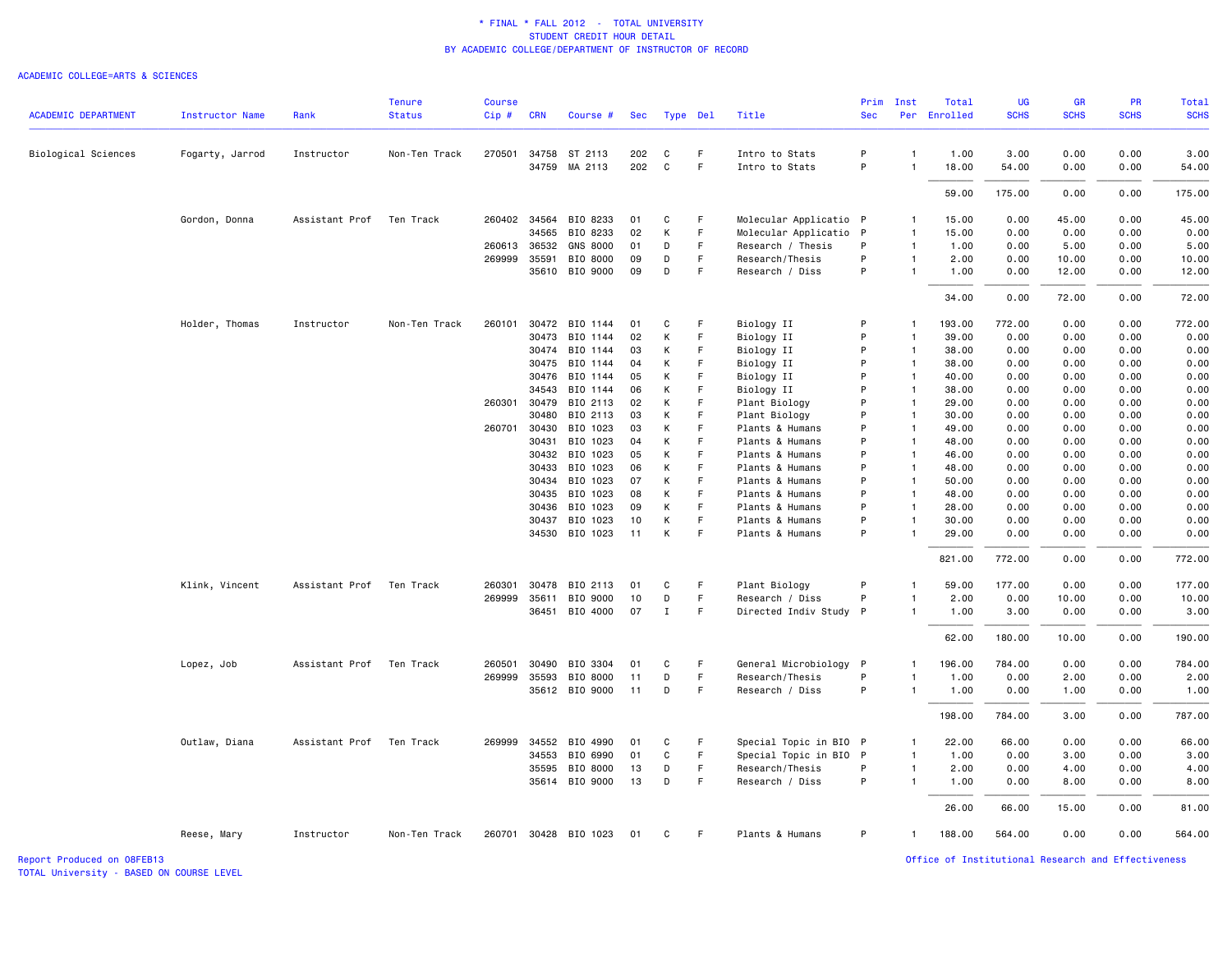#### ACADEMIC COLLEGE=ARTS & SCIENCES

|                            |                        |                | <b>Tenure</b> | <b>Course</b> |                |                       |          |                            |        |                                                  | Prim         | Inst                         | Total        | UG           | <b>GR</b>    | <b>PR</b>    | Total        |
|----------------------------|------------------------|----------------|---------------|---------------|----------------|-----------------------|----------|----------------------------|--------|--------------------------------------------------|--------------|------------------------------|--------------|--------------|--------------|--------------|--------------|
| <b>ACADEMIC DEPARTMENT</b> | <b>Instructor Name</b> | Rank           | <b>Status</b> | Cip#          | <b>CRN</b>     | Course #              | Sec      | Type Del                   |        | Title                                            | <b>Sec</b>   |                              | Per Enrolled | <b>SCHS</b>  | <b>SCHS</b>  | <b>SCHS</b>  | <b>SCHS</b>  |
| Biological Sciences        | Reese, Mary            | Instructor     | Non-Ten Track | 260701        | 30429          | BIO 1023              | 02       | C                          | F.     | Plants & Humans                                  | P            | $\mathbf{1}$                 | 188.00       | 564.00       | 0.00         | 0.00         | 564.00       |
|                            |                        |                |               | 269999        | 36188          | BIO 4000              | 06       | $\mathbf I$                | F      | Directed Indiv Study P                           |              | $\mathbf{1}$                 | 1.00         | 1.00         | 0.00         | 0.00         | 1.00         |
|                            |                        |                |               |               | 36627          | BIO 4000              | 16       | Ι.                         | F      | Directed Indiv Study P                           |              | $\mathbf{1}$                 | 1.00         | 1.00         | 0.00         | 0.00         | 1.00         |
|                            |                        |                |               |               | 511005 30500   | BIO 4100              | 01       | Н                          | F      | Med Tech Clinicals                               | P            | -1                           | 3.00         | 36.00        | 0.00         | 0.00         | 36.00        |
|                            |                        |                |               |               |                |                       |          |                            |        |                                                  |              |                              | 381.00       | 1166.00      | 0.00         | 0.00         | 1166.00      |
|                            | Reichert, Nancy        | Professor      | Tenured       |               |                | 269999 35596 BIO 8000 | 14       | D                          | F      | Research/Thesis                                  | P            | 1                            | 1.00         | 0.00         | 1.00         | 0.00         | 1.00         |
|                            |                        |                |               |               |                | 36122 BIO 8990        | 501      | S                          | 0      | Special Topic in BIO P                           |              | $\mathbf{1}$                 | 5.00         | 0.00         | 5.00         | 0.00         | 5.00         |
|                            |                        |                |               |               |                |                       |          |                            |        |                                                  |              |                              | 6.00         | 0.00         | 6.00         | 0.00         | 6.00         |
|                            | Stewart, James         | Assistant Prof | Ten Track     | 260701        | 33741          | BIO 8053              | 501      | C                          | 0      | Comp Study of Animal P                           |              | $\mathbf{1}$                 | 29.00        | 0.00         | 87.00        | 0.00         | 87.00        |
|                            |                        |                |               |               | 34202          | BIO 3004              | 01       | C                          | F      | Human Anatomy                                    | P            | $\mathbf{1}$                 | 216.00       | 864.00       | 0.00         | 0.00         | 864.00       |
|                            |                        |                |               |               | 34203          | BIO 3004              | 02       | К                          | F      | Human Anatomy                                    | P            | $\mathbf{1}$                 | 31.00        | 0.00         | 0.00         | 0.00         | 0.00         |
|                            |                        |                |               |               | 34204          | BIO 3004              | 03       | К                          | F      | Human Anatomy                                    | P            | $\overline{1}$               | 31.00        | 0.00         | 0.00         | 0.00         | 0.00         |
|                            |                        |                |               |               | 34205          | BIO 3004              | 04       | К                          | F      | Human Anatomy                                    | P            | $\overline{1}$               | 31.00        | 0.00         | 0.00         | 0.00         | 0.00         |
|                            |                        |                |               |               | 34206          | BIO 3004              | 05       | К                          | F      | Human Anatomy                                    | P            | $\mathbf{1}$                 | 31.00        | 0.00         | 0.00         | 0.00         | 0.00         |
|                            |                        |                |               |               | 34208          | BIO 3004              | 06       | К                          | F      | Human Anatomy                                    | P            | $\mathbf{1}$                 | 31.00        | 0.00         | 0.00         | 0.00         | 0.00         |
|                            |                        |                |               |               | 34209          | BIO 3004              | 07       | К                          | F      | Human Anatomy                                    | P            | $\overline{1}$               | 30.00        | 0.00         | 0.00         | 0.00         | 0.00         |
|                            |                        |                |               |               | 34210          | BIO 3004              | 08       | К                          | F      | Human Anatomy                                    | P            | $\mathbf{1}$                 | 31.00        | 0.00         | 0.00         | 0.00         | 0.00         |
|                            |                        |                |               | 269999        | 34827          | BIO 4990              | 07       | C                          | F      | Special Topic in BIO                             | P            | $\overline{1}$               | 27.00        | 81.00        | 0.00         | 0.00         | 81.00        |
|                            |                        |                |               |               | 34828          | BIO 6990              | 07       | $\mathbf{C}$               | F      | Special Topic in BIO P                           |              | $\mathbf{1}$                 | 11.00        | 0.00         | 33.00        | 0.00         | 33.00        |
|                            |                        |                |               |               | 35597          | BIO 8000              | 15       | D                          | F      | Research/Thesis                                  | P            | $\mathbf{1}$                 | 3.00         | 0.00         | 9.00         | 0.00         | 9.00         |
|                            |                        |                |               |               | 35822          | BIO 4000              | 01       | $\mathbf I$                | F      | Directed Indiv Study P                           |              | $\overline{1}$               | 1.00         | 2.00         | 0.00         | 0.00         | 2.00         |
|                            |                        |                |               |               | 35973          | BIO 4000              | 04       | $\mathbf I$                | F      | Directed Indiv Study P                           |              | $\mathbf{1}$                 | 1.00         | 3.00         | 0.00         | 0.00         | 3.00         |
|                            |                        |                |               |               | 35989          | BIO 4000              | 05       | Ι.                         | F      | Directed Indiv Study P                           |              | $\mathbf{1}$                 | 1.00         | 2.00         | 0.00         | 0.00         | 2.00         |
|                            |                        |                |               |               |                | 36453 BIO 4000        | 09       | $\mathbf I$                | E      | Directed Indiv Study P                           |              | $\mathbf{1}$                 | 1.00         | 3.00         | 0.00         | 0.00         | 3.00         |
|                            |                        |                |               |               |                |                       |          |                            |        |                                                  |              |                              | 506.00       | 955.00       | 129.00       | 0.00         | 1084.00      |
|                            | Thornton, Justin       | Assistant Prof | Ten Track     | 260501        | 30505          | BIO 4405              | 01       | C                          | F.     | Pathogenic Micro                                 | P            | $\mathbf{1}$                 | 39.00        | 195.00       | 0.00         | 0.00         | 195.00       |
|                            |                        |                |               |               | 30514          | BIO 6405              | 01       | C                          | F      | Pathogenic Micro                                 | P            | $\mathbf{1}$                 | 3.00         | 0.00         | 15.00        | 0.00         | 15.00        |
|                            |                        |                |               |               | 30516          | BIO 6405              | 03       | К                          | F      | Pathogenic Micro                                 | P            | $\mathbf{1}$                 | 3.00         | 0.00         | 0.00         | 0.00         | 0.00         |
|                            |                        |                |               |               | 269999 35598   | BIO 8000              | 16       | D                          | F      | Research/Thesis                                  | P            | $\overline{1}$               | 1.00         | 0.00         | 1.00         | 0.00         | 1.00         |
|                            |                        |                |               |               | 35617          | BIO 9000              | 16       | D                          | F      | Research / Diss                                  | P            | $\overline{1}$               | 1.00         | 0.00         | 6.00         | 0.00         | 6.00         |
|                            |                        |                |               |               | 36454          | BIO 4000              | 10       | I                          | F      | Directed Indiv Study                             | - P          | $\mathbf{1}$                 | 1.00         | 3.00         | 0.00         | 0.00         | 3.00         |
|                            |                        |                |               |               | 36473<br>36543 | BIO 4000<br>BIO 7000  | 12<br>01 | $\mathbf I$<br>$\mathbf I$ | F<br>F | Directed Indiv Study P<br>Directed Indiv Study P |              | $\mathbf{1}$<br>$\mathbf{1}$ | 1.00<br>1.00 | 1.00<br>0.00 | 0.00<br>3.00 | 0.00<br>0.00 | 1.00<br>3.00 |
|                            |                        |                |               |               |                |                       |          |                            |        |                                                  |              |                              |              |              |              |              |              |
|                            |                        |                |               |               |                |                       |          |                            |        |                                                  |              |                              | 50.00        | 199.00       | 25.00        | 0.00         | 224.00       |
|                            | Wallace, Lisa          | Associate Prof | Tenured       | 260399        | 34550          | BIO 4603              | 01       | C                          | F.     | Ethnobotany                                      | P            | $\mathbf{1}$                 | 40.00        | 120.00       | 0.00         | 0.00         | 120.00       |
|                            |                        |                |               |               | 34551          | BIO 6603              | 01       | C                          | F      | Ethnobotany                                      | P            | $\mathbf{1}$                 | 2.00         | 0.00         | 6.00         | 0.00         | 6.00         |
|                            |                        |                |               |               | 269999 35599   | BIO 8000              | 17       | D                          | F.     | Research/Thesis                                  | P            | $\mathbf{1}$                 | 1.00         | 0.00         | 2.00         | 0.00         | 2.00         |
|                            |                        |                |               |               | 35618          | BIO 9000              | 17       | D                          | F      | Research / Diss                                  | P            | $\mathbf{1}$                 | 2.00         | 0.00         | 20.00        | 0.00         | 20.00        |
|                            |                        |                |               |               |                | 36465 BIO 4000        | 11       | $\mathbf I$                | F      | Directed Indiv Study                             | $\mathsf{P}$ | $\overline{1}$               | 1.00         | 3.00         | 0.00         | 0.00         | 3.00         |
|                            |                        |                |               |               |                |                       |          |                            |        |                                                  |              |                              | 46.00        | 123.00       | 28.00        | 0.00         | 151.00       |
|                            | Welch, Mark            | Assistant Prof | Ten Track     |               | 269999 34556   | BIO 4990              | 03       | C                          | F      | Special Topic in BIO P                           |              | 1                            | 41.00        | 123.00       | 0.00         | 0.00         | 123.00       |
|                            |                        |                |               |               | 34557          | BIO 6990              | 03       | $\mathsf{C}$               | F      | Special Topic in BIO P                           |              | -1                           | 4.00         | 0.00         | 12.00        | 0.00         | 12.00        |
|                            |                        |                |               |               | 35600          | BIO 8000              | 18       | D                          | F      | Research/Thesis                                  | P            | $\mathbf{1}$                 | 3.00         | 0.00         | 12.00        | 0.00         | 12.00        |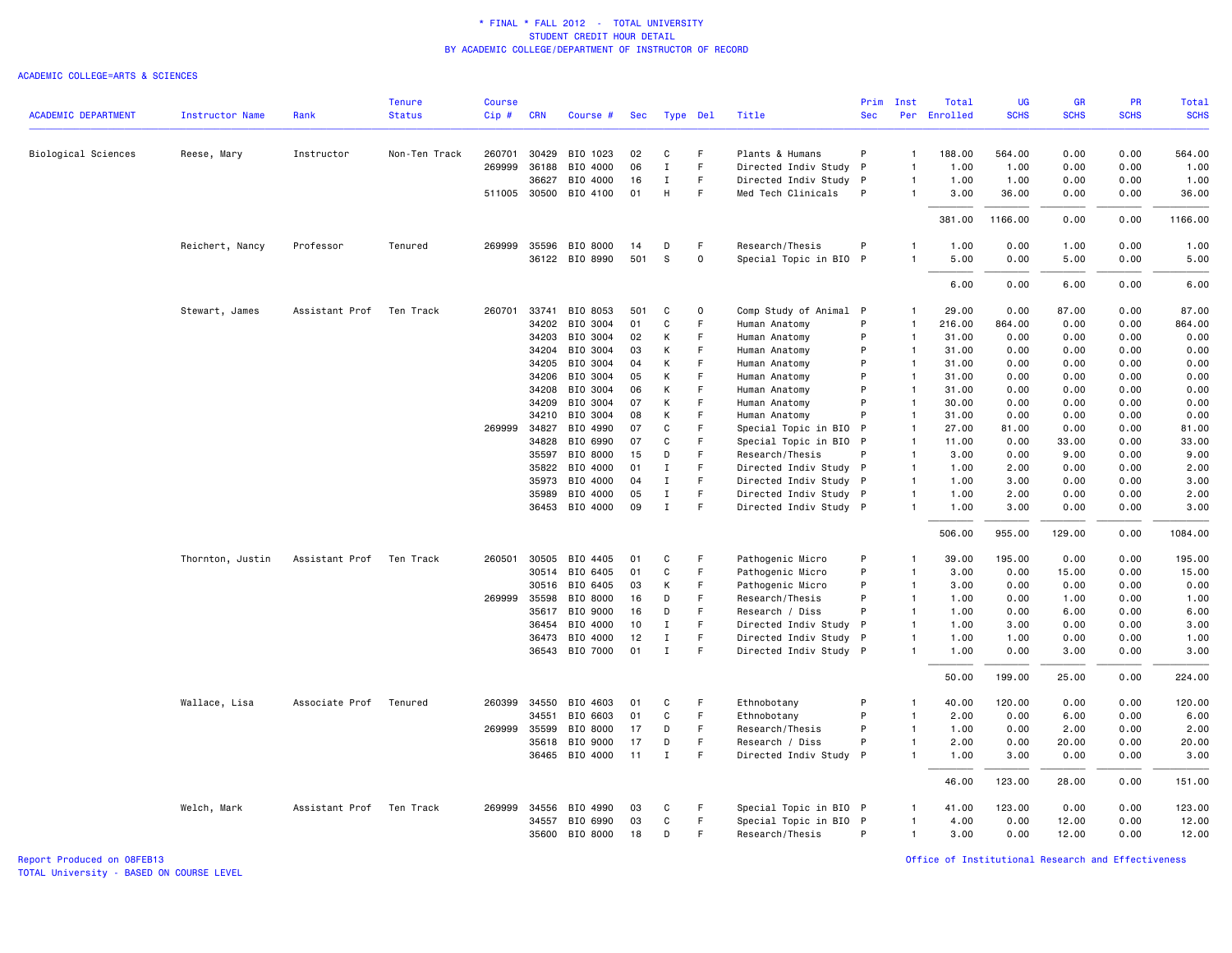| <b>ACADEMIC DEPARTMENT</b> |                        |                               | <b>Tenure</b><br><b>Status</b> | <b>Course</b> |              |                      |                  |             |             | Title                  | Prim<br><b>Sec</b> | Inst           | Total<br>Per Enrolled | UG<br><b>SCHS</b>                                                                                                                                                                                                                                                                                                                                                                                                                                                                                                     | GR<br><b>SCHS</b> | PR<br><b>SCHS</b>                                                       | Total<br><b>SCHS</b> |
|----------------------------|------------------------|-------------------------------|--------------------------------|---------------|--------------|----------------------|------------------|-------------|-------------|------------------------|--------------------|----------------|-----------------------|-----------------------------------------------------------------------------------------------------------------------------------------------------------------------------------------------------------------------------------------------------------------------------------------------------------------------------------------------------------------------------------------------------------------------------------------------------------------------------------------------------------------------|-------------------|-------------------------------------------------------------------------|----------------------|
|                            | <b>Instructor Name</b> | Rank                          |                                | Cip#          | <b>CRN</b>   | Course #             | Sec              | Type Del    |             |                        |                    |                |                       |                                                                                                                                                                                                                                                                                                                                                                                                                                                                                                                       |                   |                                                                         |                      |
| Biological Sciences        | Welch, Mark            | Assistant Prof                | Ten Track                      |               | 269999 35619 | BIO 9000             | 18               | D           | F           | Research / Diss        | P                  | -1             | 1.00                  | 0.00                                                                                                                                                                                                                                                                                                                                                                                                                                                                                                                  | 11.00             | 0.00                                                                    | 11.00                |
|                            |                        |                               |                                |               |              | 36452 BIO 4000       | 08               | $\mathbf I$ | F.          | Directed Indiv Study P |                    | $\mathbf{1}$   | 1.00                  | 3.00                                                                                                                                                                                                                                                                                                                                                                                                                                                                                                                  | 0.00              | 0.00                                                                    | 3.00                 |
|                            |                        |                               |                                |               |              |                      |                  |             |             |                        |                    |                | 50.00                 | 126.00                                                                                                                                                                                                                                                                                                                                                                                                                                                                                                                | 35.00             | 0.00                                                                    | 161.00               |
|                            | Williamson, Emily      | Instructor                    | Non-Ten Track                  | 260101        | 30452        | BIO 1134             | 03               | C           | F           | Biology I              | P                  | $\mathbf{1}$   | 205.00                | 820.00                                                                                                                                                                                                                                                                                                                                                                                                                                                                                                                | 0.00              | 0.00                                                                    | 820.00               |
|                            |                        |                               |                                | 260701        | 30439        | BIO 1123             | 01               | C           | F           | Animal Biology         | P                  | $\mathbf{1}$   | 186.00                | 558.00                                                                                                                                                                                                                                                                                                                                                                                                                                                                                                                | 0.00              | 0.00                                                                    | 558.00               |
|                            |                        |                               |                                |               | 30440        | BIO 1123             | 02               | C           | F           | Animal Biology         | P                  | $\mathbf{1}$   | 191.00                | 573.00                                                                                                                                                                                                                                                                                                                                                                                                                                                                                                                | 0.00              | 0.00                                                                    | 573.00               |
|                            |                        |                               |                                |               | 30441        | BIO 1123             | 03               | К           | F           | Animal Biology         | P                  | $\overline{1}$ | 50.00                 | 0.00                                                                                                                                                                                                                                                                                                                                                                                                                                                                                                                  | 0.00              | 0.00                                                                    | 0.00                 |
|                            |                        |                               |                                |               | 30442        | BIO 1123             | 04               | К           | F           | Animal Biology         | P                  | $\mathbf{1}$   | 49.00                 | 0.00                                                                                                                                                                                                                                                                                                                                                                                                                                                                                                                  | 0.00              | 0.00                                                                    | 0.00                 |
|                            |                        |                               |                                |               | 30443        | BIO 1123             | 05               | К           | F           | Animal Biology         | P                  | $\mathbf{1}$   | 45.00                 | 0.00                                                                                                                                                                                                                                                                                                                                                                                                                                                                                                                  | 0.00              | 0.00                                                                    | 0.00                 |
|                            |                        |                               |                                |               | 30444        | BIO 1123             | 06               | К           | F           | Animal Biology         | P                  | $\mathbf{1}$   | 48.00                 | 0.00                                                                                                                                                                                                                                                                                                                                                                                                                                                                                                                  | 0.00              | 0.00                                                                    | 0.00                 |
|                            |                        |                               |                                |               | 30445        | BIO 1123             | 07               | К           | F           | Animal Biology         | P                  | $\overline{1}$ | 49.00                 | 0.00                                                                                                                                                                                                                                                                                                                                                                                                                                                                                                                  | 0.00              | 0.00                                                                    | 0.00                 |
|                            |                        |                               |                                |               | 30446        | BIO 1123             | 08               | К           | F           | Animal Biology         | P                  | $\overline{1}$ | 49.00                 | 0.00                                                                                                                                                                                                                                                                                                                                                                                                                                                                                                                  | 0.00              | 0.00                                                                    | 0.00                 |
|                            |                        |                               |                                |               | 30447        | BIO 1123             | 09               | К           | F           | Animal Biology         | P                  | $\overline{1}$ | 29.00                 | 0.00                                                                                                                                                                                                                                                                                                                                                                                                                                                                                                                  | 0.00              | 0.00                                                                    | 0.00                 |
|                            |                        |                               |                                |               | 30448        | BIO 1123             | 10               | К           | E           | Animal Biology         | P                  | $\mathbf{1}$   | 28.00                 | 0.00                                                                                                                                                                                                                                                                                                                                                                                                                                                                                                                  | 0.00              | 0.00                                                                    | 0.00                 |
|                            |                        |                               |                                |               | 34532        | BIO 1123             | 11               | К           | F           | Animal Biology         | P                  | $\mathbf{1}$   | 30.00                 | 0.00                                                                                                                                                                                                                                                                                                                                                                                                                                                                                                                  | 0.00              | 0.00                                                                    | 0.00                 |
|                            |                        |                               |                                |               | 34546        | BIO 4503             | 01               | $\mathbf C$ | F           | Vertebrate Histology   | $\mathsf{P}$       | $\overline{1}$ | 37.00                 | 111.00                                                                                                                                                                                                                                                                                                                                                                                                                                                                                                                | 0.00              | 0.00                                                                    | 111.00               |
|                            |                        |                               |                                |               |              | 34548 BIO 4503       | 02               | К           | F.          | Vertebrate Histology P |                    |                | 37.00                 | 0.00                                                                                                                                                                                                                                                                                                                                                                                                                                                                                                                  | 0.00              | 0.00                                                                    | 0.00                 |
|                            |                        |                               |                                |               |              |                      |                  |             |             |                        |                    |                | 1033.00               | 2062.00                                                                                                                                                                                                                                                                                                                                                                                                                                                                                                               | 0.00              | 0.00                                                                    | 2062.00              |
|                            | Wise, Dwayne           | Professor                     | Tenured                        |               | 260706 30501 | BIO 4114             | 01               | B           | F           | Cellular Physiology    | $\mathsf{P}$       | -1             | 31.00                 | 124.00                                                                                                                                                                                                                                                                                                                                                                                                                                                                                                                | 0.00              | 0.00                                                                    | 124.00               |
|                            |                        |                               |                                |               | 30510        | BIO 6114             | 01               | В           | F           | Cellular Physiology    | P                  | $\mathbf{1}$   | 8.00                  | 0.00                                                                                                                                                                                                                                                                                                                                                                                                                                                                                                                  | 32.00             | 0.00                                                                    | 32.00                |
|                            |                        |                               |                                | 260802        | 33738        | BIO 6013             | 501              | C           | 0           | Genetics & Molecular   | $\mathsf{P}$       | $\mathbf{1}$   | 33.00                 | 0.00                                                                                                                                                                                                                                                                                                                                                                                                                                                                                                                  | 99.00             | 0.00                                                                    | 99.00                |
|                            |                        |                               |                                |               | 269999 35601 | BIO 8000             | 19               | D           | F           | Research/Thesis        | P                  | $\mathbf{1}$   | 1.00                  | 0.00                                                                                                                                                                                                                                                                                                                                                                                                                                                                                                                  | 6.00              | 0.00                                                                    | 6.00                 |
|                            |                        |                               |                                |               | 35620        | BIO 9000             | 19               | D           | F           | Research / Diss        | P                  | $\mathbf{1}$   | 1.00                  | 0.00                                                                                                                                                                                                                                                                                                                                                                                                                                                                                                                  | 1.00              | 0.00                                                                    | 1.00                 |
|                            |                        |                               |                                |               | 36523        | BIO 4000             | 14               | Ι.          | F           | Directed Indiv Study P |                    | -1             | 1.00                  | 3.00                                                                                                                                                                                                                                                                                                                                                                                                                                                                                                                  | 0.00              | 0.00                                                                    | 3.00                 |
|                            |                        |                               |                                |               |              |                      |                  |             |             |                        |                    |                | 75.00                 | 127.00                                                                                                                                                                                                                                                                                                                                                                                                                                                                                                                | 138.00            | 0.00                                                                    | 265.00               |
| -------------------------  |                        |                               |                                |               |              |                      |                  |             |             |                        |                    |                | $=$ = = = = = = =     | $\begin{array}{c} \multicolumn{3}{c} {\color{blue} \textbf{2}} & \multicolumn{3}{c} {\color{blue} \textbf{3}} \\ \multicolumn{3}{c} {\color{blue} \textbf{4}} & \multicolumn{3}{c} {\color{blue} \textbf{5}} \\ \multicolumn{3}{c} {\color{blue} \textbf{5}} & \multicolumn{3}{c} {\color{blue} \textbf{6}} \\ \multicolumn{3}{c} {\color{blue} \textbf{6}} & \multicolumn{3}{c} {\color{blue} \textbf{6}} \\ \multicolumn{3}{c} {\color{blue} \textbf{6}} & \multicolumn{3}{c} {\color{blue} \textbf{7}} \\ \multic$ | ========          | $= 122222222$                                                           |                      |
| Biological Sciences        |                        |                               |                                |               |              |                      |                  |             |             |                        |                    |                | 6143.00               | 11409.00                                                                                                                                                                                                                                                                                                                                                                                                                                                                                                              | 858.00            | 0.00                                                                    | 12267.00             |
| -------------------------  |                        |                               |                                |               |              |                      |                  |             |             |                        |                    |                | ========              | <b>CODEDDE</b>                                                                                                                                                                                                                                                                                                                                                                                                                                                                                                        | <b>SEEBEEBE</b>   | $\qquad \qquad \equiv \equiv \equiv \equiv \equiv \equiv \equiv \equiv$ | $= 22222222222$      |
| Chemistry                  | Beard, Debbie          | Resrch Assist P Non-Ten Track |                                | 400501        | 30629        | CH 1141              | 01               | C           | F           | Prof Chem: Paths       | P                  | 1              | 22.00                 | 22.00                                                                                                                                                                                                                                                                                                                                                                                                                                                                                                                 | 0.00              | 0.00                                                                    | 22.00                |
|                            |                        |                               |                                |               | 30680        | CH 1213              | 01               | C           | F           | Chemistry I            | P                  | $\mathbf{1}$   | 187.00                | 561.00                                                                                                                                                                                                                                                                                                                                                                                                                                                                                                                | 0.00              | 0.00                                                                    | 561.00               |
|                            |                        |                               |                                |               | 30683        | CH 1213              | 04               | C           | F           | Chemistry I            | P                  | $\mathbf{1}$   | 192.00                | 576.00                                                                                                                                                                                                                                                                                                                                                                                                                                                                                                                | 0.00              | 0.00                                                                    | 576.00               |
|                            |                        |                               |                                |               | 36657        | CH 4000              | 16               | Ι.          | F.          | Directed Indiv Study   | - P                | $\mathbf{1}$   | 1.00                  | 2.00                                                                                                                                                                                                                                                                                                                                                                                                                                                                                                                  | 0.00              | 0.00                                                                    | 2.00                 |
|                            |                        |                               |                                |               | 400502 33773 | CHTC 6363            | 501              | C           | $\Omega$    | Environmental Chemis P |                    | -1             | 1.00                  | 0.00                                                                                                                                                                                                                                                                                                                                                                                                                                                                                                                  | 3.00              | 0.00                                                                    | 3.00                 |
|                            |                        |                               |                                |               |              |                      |                  |             |             |                        |                    |                | 403.00                | 1161.00                                                                                                                                                                                                                                                                                                                                                                                                                                                                                                               | 3.00              | 0.00                                                                    | 1164.00              |
|                            | Emerson, Joseph        | Assistant Prof                | Ten Track                      | 400501        | 30625        | CH 1001              | F <sub>0</sub> 1 | C           | F.          | First Year Seminar     | P                  | $\mathbf{1}$   | 59.00                 | 59.00                                                                                                                                                                                                                                                                                                                                                                                                                                                                                                                 | 0.00              | 0.00                                                                    | 59.00                |
|                            |                        |                               |                                |               | 36124        | CH 9000              | 02               | D           | $\mathsf F$ | Research / Diss        | P                  | $\overline{1}$ | 4.00                  | 0.00                                                                                                                                                                                                                                                                                                                                                                                                                                                                                                                  | 39.00             | 0.00                                                                    | 39.00                |
|                            |                        |                               |                                |               | 36200        | CH 4000              | 08               | $\mathbf I$ | F           | Directed Indiv Study P |                    | $\overline{1}$ | 1.00                  | 2.00                                                                                                                                                                                                                                                                                                                                                                                                                                                                                                                  | 0.00              | 0.00                                                                    | 2.00                 |
|                            |                        |                               |                                |               |              |                      |                  |             |             |                        |                    |                | 64.00                 | 61.00                                                                                                                                                                                                                                                                                                                                                                                                                                                                                                                 | 39.00             | 0.00                                                                    | 100.00               |
|                            | Fitzkee, Nicholas      | Assistant Prof                | Ten Track                      | 400501        | 36125        | CH 9000              | 03               | D           | -F          | Research / Diss        | P                  | $\mathbf{1}$   | 3.00                  | 0.00                                                                                                                                                                                                                                                                                                                                                                                                                                                                                                                  | 25.00             | 0.00                                                                    | 25.00                |
|                            |                        |                               |                                |               | 36243        | CH 8000              | 01               | D           | F.          | Research / Thesis      | P                  | $\mathbf{1}$   | 2.00                  | 0.00                                                                                                                                                                                                                                                                                                                                                                                                                                                                                                                  | 15.00             | 0.00                                                                    | 15.00                |
|                            |                        |                               |                                |               |              | 400506 30708 CH 4404 | 01               | C           | F           | Biophysical Chem       | P                  | $\mathbf{1}$   | 8.00                  | 32.00                                                                                                                                                                                                                                                                                                                                                                                                                                                                                                                 | 0.00              | 0.00                                                                    | 32.00                |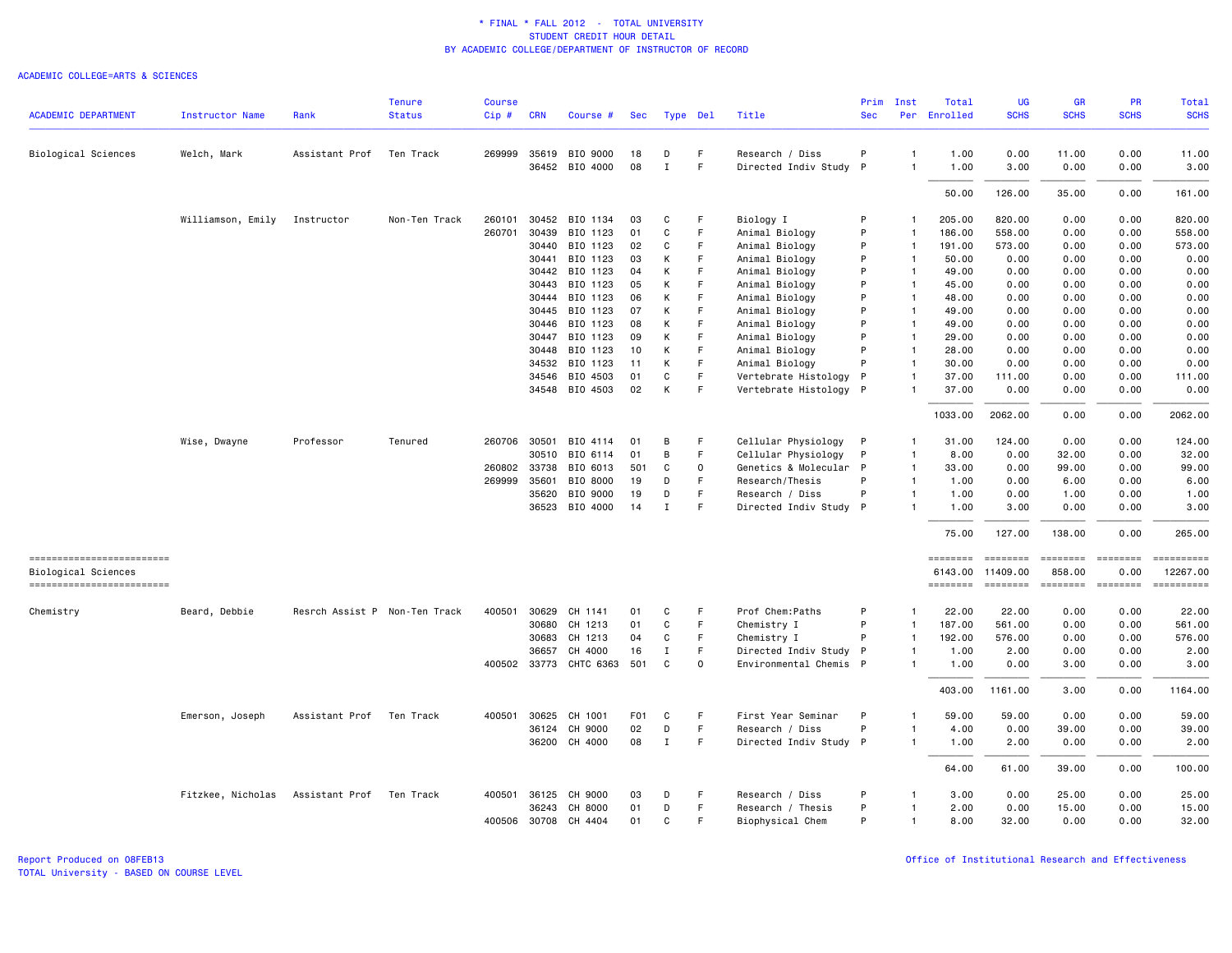#### ACADEMIC COLLEGE=ARTS & SCIENCES

| <b>ACADEMIC DEPARTMENT</b> | Instructor Name  | Rank           | <b>Tenure</b><br><b>Status</b> | <b>Course</b><br>Cip# | <b>CRN</b>   | Course #             | Sec |              | Type Del    | Title                  | Prim<br><b>Sec</b> | Inst           | Total<br>Per Enrolled | <b>UG</b><br><b>SCHS</b> | GR<br><b>SCHS</b> | PR<br><b>SCHS</b> | <b>Total</b><br><b>SCHS</b> |
|----------------------------|------------------|----------------|--------------------------------|-----------------------|--------------|----------------------|-----|--------------|-------------|------------------------|--------------------|----------------|-----------------------|--------------------------|-------------------|-------------------|-----------------------------|
|                            |                  |                |                                |                       |              |                      |     |              |             |                        |                    |                |                       |                          |                   |                   |                             |
|                            |                  |                |                                |                       |              |                      |     |              |             |                        |                    |                | 13.00                 | 32.00                    | 40.00             | 0.00              | 72.00                       |
| Chemistry                  | Foster, Stephen  | Associate Prof | Tenured                        | 400501                | 30681        | CH 1213              | 02  | C            | F           | Chemistry I            | P                  |                | 77.00                 | 231.00                   | 0.00              | 0.00              | 231.00                      |
|                            |                  |                |                                |                       | 30684        | CH 1213              | 05  | $\mathbf c$  | F           | Chemistry I            | P                  | $\mathbf{1}$   | 237.00                | 711.00                   | 0.00              | 0.00              | 711.00                      |
|                            |                  |                |                                |                       | 35889        | CH 1213              | 07  | C            | F           | Chemistry I            | P                  | $\mathbf{1}$   | 156.00                | 468.00                   | 0.00              | 0.00              | 468.00                      |
|                            |                  |                |                                |                       | 36151        | CH 9000              | 13  | D            | F.          | Research / Diss        | P                  | $\mathbf{1}$   | 10.00                 | 0.00                     | 66.00             | 0.00              | 66.00                       |
|                            |                  |                |                                |                       | 36277        | CH 8000              | 02  | D            | F           | Research / Thesis      | P                  | $\overline{1}$ | 1.00                  | 0.00                     | 6.00              | 0.00              | 6.00                        |
|                            |                  |                |                                |                       |              | 400506 30709 CH 4411 | 01  | L            | F.          | Physical Chem Lab I    | s                  | 0.5            | 2.50                  | 2.50                     | 0.00              | 0.00              | 2.50                        |
|                            |                  |                |                                |                       |              |                      |     |              |             |                        |                    |                | 483.50                | 1412.50                  | 72.00             | 0.00              | 1484.50                     |
|                            | Frisch, Jonathan | Instructor     | Non-Ten Track                  |                       | 400502 30703 | CH 2311              | 01  | L            | F           | Analytical Chem I La P |                    | 0.6            | 4.80                  | 4.80                     | 0.00              | 0.00              | 4.80                        |
|                            |                  |                |                                |                       | 30704        | CH 2311              | 02  | L            | F.          | Analytical Chem I La P |                    | 0.6            | 5.40                  | 5.40                     | 0.00              | 0.00              | 5.40                        |
|                            |                  |                |                                |                       | 400503 30707 | CH 4213              | 01  | C            | F           | Adv Inorganic Chem     | P                  | $\overline{1}$ | 19.00                 | 57.00                    | 0.00              | 0.00              | 57.00                       |
|                            |                  |                |                                |                       | 35830        | CH 4212              | 01  | $\mathsf L$  | F.          | Adv Inorganic Lab      | P                  | $\overline{1}$ | 5.00                  | 10.00                    | 0.00              | 0.00              | 10.00                       |
|                            |                  |                |                                |                       | 400506 30709 | CH 4411              | 01  | L.           | F           | Physical Chem Lab I    | $\mathsf{P}$       | 0.5            | 2.50                  | 2.50                     | 0.00              | 0.00              | 2.50                        |
|                            |                  |                |                                |                       |              |                      |     |              |             |                        |                    |                | 36.70                 | 79.70                    | 0.00              | 0.00              | 79.70                       |
|                            | Gwaltney, Steven | Associate Prof | Tenured                        |                       | 400501 30706 | CH 3141              | 01  | C            | F           | Prof Chem: Literatur P |                    | $\mathbf{1}$   | 9.00                  | 9.00                     | 0.00              | 0.00              | 9.00                        |
|                            |                  |                |                                |                       | 36126        | CH 9000              | 04  | D            | F.          | Research / Diss        | P                  | $\mathbf{1}$   | 4.00                  | 0.00                     | 34.00             | 0.00              | 34.00                       |
|                            |                  |                |                                |                       | 400502 33774 | CHTC 8463            | 501 | C            | $\mathbf 0$ | Chemistry of Energy    | P                  | $\overline{1}$ | 3.00                  | 0.00                     | 9.00              | 0.00              | 9.00                        |
|                            |                  |                |                                |                       | 400506 30710 | CH 4413              | 01  | C            | F.          | Thermo and Kinetics    | P                  | $\mathbf{1}$   | 40.00                 | 120.00                   | 0.00              | 0.00              | 120.00                      |
|                            |                  |                |                                |                       |              | 30744 CH 6413        | 01  | $\mathtt{C}$ | F           | Thermodynamics and K P |                    | $\mathbf{1}$   | 1.00                  | 0.00                     | 3.00              | 0.00              | 3.00                        |
|                            |                  |                |                                |                       |              |                      |     |              |             |                        |                    |                | 57.00                 | 129.00                   | 46.00             | 0.00              | 175.00                      |
|                            | Henry, William   | Associate Prof | Tenured                        |                       | 400501 35566 | CH 4000              | 01  | <b>I</b>     | F           | Directed Indiv Study P |                    | $\mathbf{1}$   | 1.00                  | 2.00                     | 0.00              | 0.00              | 2.00                        |
|                            |                  |                |                                |                       | 36127        | CH 9000              | 05  | D            | F           | Research / Diss        | P                  | $\mathbf{1}$   | 3.00                  | 0.00                     | 32.00             | 0.00              | 32.00                       |
|                            |                  |                |                                |                       | 36279        | CH 4000              | 09  | $\mathbf I$  | F           | Directed Indiv Study P |                    | $\mathbf{1}$   | 1.00                  | 2.00                     | 0.00              | 0.00              | 2.00                        |
|                            |                  |                |                                |                       |              | 400503 34574 CH 8203 | 01  | C            | F           | Adv Inorg Chem II      | P                  | 1              | 13.00                 | 0.00                     | 39.00             | 0.00              | 39.00                       |
|                            |                  |                |                                |                       |              |                      |     |              |             |                        |                    |                | 18.00                 | 4.00                     | 71.00             | 0.00              | 75.00                       |
|                            | Holman, Steven   | Instructor     | Non-Ten Track                  |                       |              | 400501 30626 CH 1043 | 01  | C            | $\mathbf 0$ | Survey of Chemistry    | $\mathsf{P}$       | $\mathbf{1}$   | 293.00                | 879.00                   | 0.00              | 0.00              | 879.00                      |
|                            |                  |                |                                |                       |              | 30628 CH 1053        | 01  | C            | 0           | Survey of Chemistry P  |                    |                | 50.00                 | 150.00                   | 0.00              | 0.00              | 150.00                      |
|                            |                  |                |                                |                       |              |                      |     |              |             |                        |                    |                |                       |                          |                   |                   |                             |
|                            |                  |                |                                |                       |              |                      |     |              |             |                        |                    |                | 343.00                | 1029.00                  | 0.00              | 0.00              | 1029.00                     |
|                            | Lewis, Edwin     | Professor      | Tenured                        |                       | 400501 30736 | CH 4603              | 07  | L            | F           | Undergraduate Resear P |                    | $\mathbf{1}$   | 1.00                  | 3.00                     | 0.00              | 0.00              | 3.00                        |
|                            |                  |                |                                |                       |              | 36128 CH 9000        | 06  | D            | F           | Research / Diss        | P                  | $\mathbf{1}$   | 3.00                  | 0.00                     | 32.00             | 0.00              | 32.00                       |
|                            |                  |                |                                |                       |              |                      |     |              |             |                        |                    |                | 4.00                  | 3.00                     | 32.00             | 0.00              | 35.00                       |
|                            | Mead, Keith      | Professor      | Tenured                        | 400501                | 30737        | CH 4603              | 08  | L            | F           | Undergraduate Resear P |                    | $\mathbf{1}$   | 2.00                  | 6.00                     | 0.00              | 0.00              | 6.00                        |
|                            |                  |                |                                |                       | 36129        | CH 9000              | 07  | D            | F.          | Research / Diss        | P                  | 1              | 3.00                  | 0.00                     | 20.00             | 0.00              | 20.00                       |
|                            |                  |                |                                |                       | 36169        | CH 4000              | 07  | $\mathbf I$  | F           | Directed Indiv Study P |                    | $\mathbf{1}$   | 1.00                  | 2.00                     | 0.00              | 0.00              | 2.00                        |
|                            |                  |                |                                |                       |              | 400504 34577 CH 8513 | 01  | $\mathtt{C}$ | F.          | Synthetic Org Chem     | P                  | $\mathbf{1}$   | 9.00                  | 0.00                     | 27.00             | 0.00              | 27.00                       |
|                            |                  |                |                                |                       |              |                      |     |              |             |                        |                    |                | 15.00                 | 8,00                     | 47.00             | 0.00              | 55.00                       |
|                            | Mlsna, Debra     | Instructor     | Non-Ten Track                  |                       |              | 400504 30701 CH 1234 | 01  | C            | F.          | Integrated Chemistry P |                    | 1              | 20.00                 | 80.00                    | 0.00              | 0.00              | 80.00                       |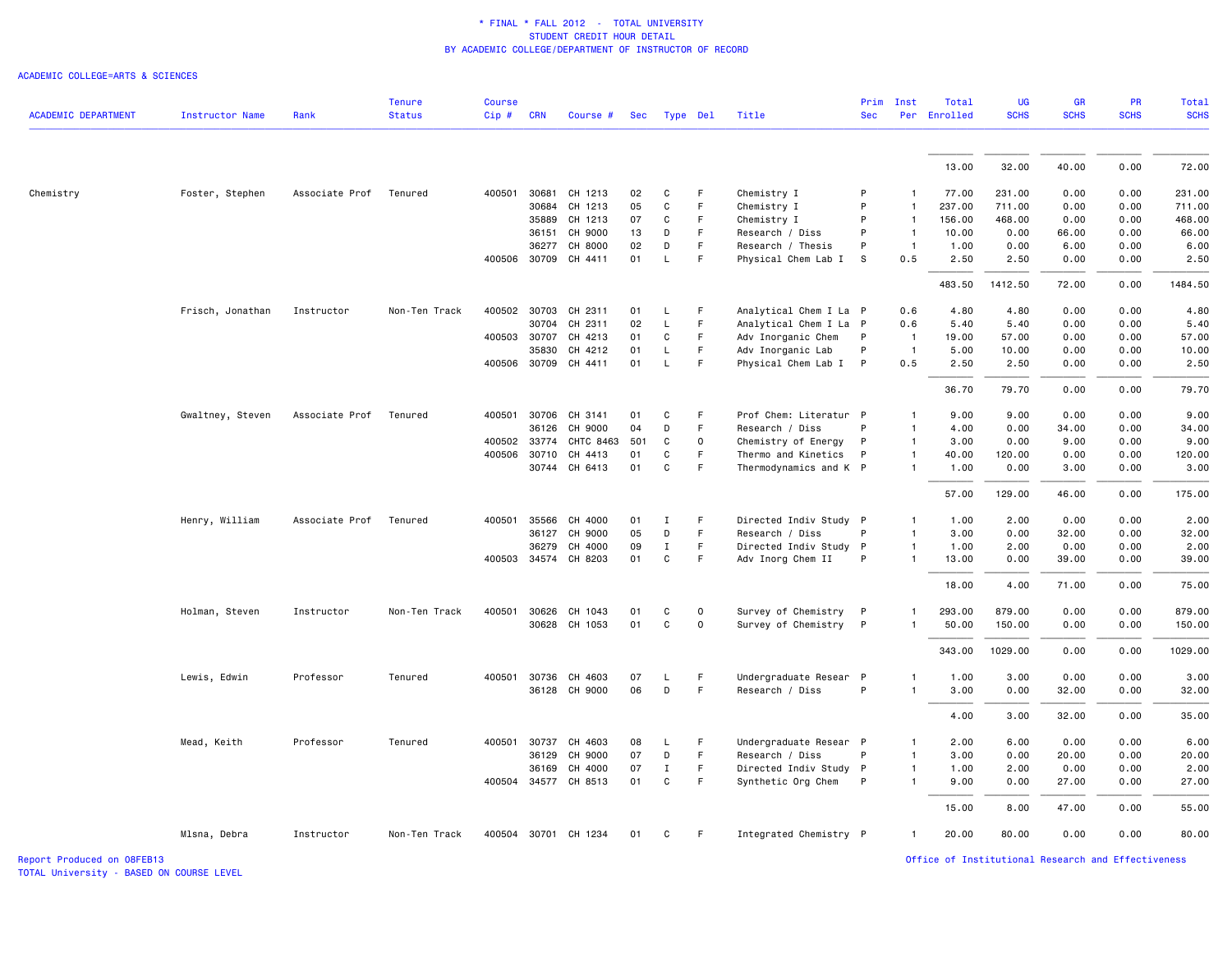#### ACADEMIC COLLEGE=ARTS & SCIENCES

|                            |                        |                | <b>Tenure</b> | <b>Course</b> |            |                      |            |             |             |                        | Prim       | Inst           | Total        | UG          | <b>GR</b>   | PR          | Total       |
|----------------------------|------------------------|----------------|---------------|---------------|------------|----------------------|------------|-------------|-------------|------------------------|------------|----------------|--------------|-------------|-------------|-------------|-------------|
| <b>ACADEMIC DEPARTMENT</b> | <b>Instructor Name</b> | Rank           | <b>Status</b> | Cip#          | <b>CRN</b> | Course #             | <b>Sec</b> |             | Type Del    | Title                  | <b>Sec</b> |                | Per Enrolled | <b>SCHS</b> | <b>SCHS</b> | <b>SCHS</b> | <b>SCHS</b> |
| Chemistry                  | Mlsna, Debra           | Instructor     | Non-Ten Track |               |            | 400504 30702 CH 1234 | 02         | C           | F           | Integrated Chemistry   | P          | -1             | 22.00        | 88.00       | 0.00        | 0.00        | 88.00       |
|                            |                        |                |               |               | 30711      | CH 4511              | 01         | L           | F           | Org Chem Lab I         | P          | $\overline{1}$ | 23.00        | 23.00       | 0.00        | 0.00        | 23.00       |
|                            |                        |                |               |               |            | 30712 CH 4511        | 02         | L           | F           | Org Chem Lab I         | P          | $\overline{1}$ | 22.00        | 22.00       | 0.00        | 0.00        | 22.00       |
|                            |                        |                |               |               |            | 30713 CH 4511        | 03         | L           | F           | Org Chem Lab I         | P          | $\overline{1}$ | 22.00        | 22.00       | 0.00        | 0.00        | 22.00       |
|                            |                        |                |               |               | 30714      | CH 4511              | 04         | L           | F           | Org Chem Lab I         | P          | $\overline{1}$ | 21.00        | 21.00       | 0.00        | 0.00        | 21.00       |
|                            |                        |                |               |               |            | 30715 CH 4511        | 05         | L           | F           | Org Chem Lab I         | P          | $\overline{1}$ | 20.00        | 20.00       | 0.00        | 0.00        | 20.00       |
|                            |                        |                |               |               |            | 30716 CH 4511        | 06         | L           | F           | Org Chem Lab I         | P          | $\overline{1}$ | 19.00        | 19,00       | 0.00        | 0.00        | 19.00       |
|                            |                        |                |               |               |            | 30717 CH 4511        | 07         | L           |             | Org Chem Lab I         | P          | $\overline{1}$ | 17.00        | 17.00       | 0.00        | 0.00        | 17.00       |
|                            |                        |                |               |               | 30718      | CH 4511              | 08         | $\mathsf L$ | F           | Org Chem Lab I         | P          | $\overline{1}$ | 20.00        | 20.00       | 0.00        | 0.00        | 20.00       |
|                            |                        |                |               |               | 30719      | CH 4511              | 09         | L           | F           | Org Chem Lab I         | P          | $\overline{1}$ | 20.00        | 20.00       | 0.00        | 0.00        | 20.00       |
|                            |                        |                |               |               | 30720      | CH 4511              | 10         | L           |             | Org Chem Lab I         | P          | $\overline{1}$ | 19.00        | 19.00       | 0.00        | 0.00        | 19.00       |
|                            |                        |                |               |               | 30721      | CH 4511              | 11         | L           | F           | Org Chem Lab I         | P          | $\overline{1}$ | 21.00        | 21.00       | 0.00        | 0.00        | 21.00       |
|                            |                        |                |               |               | 30722      | CH 4511              | 12         | L           | F           | Org Chem Lab I         | P          | $\overline{1}$ | 20.00        | 20.00       | 0.00        | 0.00        | 20.00       |
|                            |                        |                |               |               |            | 30726 CH 4521        | 01         | L           |             | Org Chem Lab II        | P          | $\overline{1}$ | 23.00        | 23.00       | 0.00        | 0.00        | 23.00       |
|                            |                        |                |               |               | 30727      | CH 4521              | 02         | L           | F           | Org Chem Lab II        | P          | $\overline{1}$ | 22.00        | 22.00       | 0.00        | 0.00        | 22.00       |
|                            |                        |                |               |               | 34567      | CH 1234              | 03         | К           | F           | Integrated Chemistry   | P          | $\overline{1}$ | 17.00        | 0.00        | 0.00        | 0.00        | 0.00        |
|                            |                        |                |               |               | 34568      | CH 1234              | 04         | К           | F           | Integrated Chemistry   | P          | $\overline{1}$ | 12.00        | 0.00        | 0.00        | 0.00        | 0.00        |
|                            |                        |                |               |               | 34569      | CH 1234              | 05         | К           | F           | Integrated Chemistry   | P          | $\overline{1}$ | 13.00        | 0.00        | 0.00        | 0.00        | 0.00        |
|                            |                        |                |               |               | 35829      | CH 4521              | 03         | L           | F           | Org Chem Lab II        | P          | $\overline{1}$ | 7.00         | 7.00        | 0.00        | 0.00        | 7.00        |
|                            |                        |                |               |               |            | 36146 CH 6511        | 01         | $\mathsf L$ | F           | Org Chem Lab I         | P          | $\overline{1}$ | 1.00         | 0.00        | 1.00        | 0.00        | 1.00        |
|                            |                        |                |               |               |            |                      |            |             |             |                        |            |                | 381.00       | 464.00      | 1.00        | 0.00        | 465.00      |
|                            | Mlsna, Todd            | Associate Prof | Ten Track     | 400501        | 30741      | CH 4603              | 12         | L           | F           | Undergraduate Resear P |            | $\overline{1}$ | 1.00         | 3.00        | 0.00        | 0.00        | 3.00        |
|                            |                        |                |               |               | 35894      | CH 4000              | 03         | $\;$ I      | F           | Directed Indiv Study P |            | $\overline{1}$ | 1.00         | 1.00        | 0.00        | 0.00        | 1.00        |
|                            |                        |                |               |               | 36123      | CH 9000              | 01         | D           | F           | Research / Diss        | P          | $\mathbf{1}$   | 7.00         | 0.00        | 87.00       | 0.00        | 87.00       |
|                            |                        |                |               |               | 36574      | CH 4000              | 14         | $\mathbf I$ | F           | Directed Indiv Study P |            | $\overline{1}$ | 1.00         | 3.00        | 0.00        | 0.00        | 3.00        |
|                            |                        |                |               |               |            | 400502 30705 CH 2313 | 01         | $\mathbf C$ | F           | Analytical Chemistry P |            | $\overline{1}$ | 22.00        | 66.00       | 0.00        | 0.00        | 66.00       |
|                            |                        |                |               |               |            |                      |            |             |             |                        |            |                | 32.00        | 73.00       | 87.00       | 0.00        | 160.00      |
|                            | Patel, Sapna           | Lecturer       | Non-Ten Track | 400501        | 30627      | CH 1051              | 01         | L           | $\mathbf 0$ | Experimental Chem      | P          | $\mathbf{1}$   | 57.00        | 57.00       | 0.00        | 0.00        | 57.00       |
|                            |                        |                |               |               | 30630      | CH 1211              | 01         | L           |             | Invst In Chemistry I P |            | $\overline{1}$ | 22.00        | 22.00       | 0.00        | 0.00        | 22.00       |
|                            |                        |                |               |               | 30631      | CH 1211              | 02         | L           | F           | Invst In Chemistry I P |            | $\overline{1}$ | 21.00        | 21.00       | 0.00        | 0.00        | 21.00       |
|                            |                        |                |               |               | 30632      | CH 1211              | 03         | L           | F           | Invst In Chemistry I P |            | $\overline{1}$ | 22.00        | 22.00       | 0.00        | 0.00        | 22.00       |
|                            |                        |                |               |               | 30633      | CH 1211              | 04         | L           | F           | Invst In Chemistry I P |            | $\overline{1}$ | 24.00        | 24.00       | 0.00        | 0.00        | 24.00       |
|                            |                        |                |               |               | 30634      | CH 1211              | 05         | L           | F           | Invst In Chemistry I P |            | $\overline{1}$ | 23.00        | 23.00       | 0.00        | 0.00        | 23.00       |
|                            |                        |                |               |               | 30635      | CH 1211              | 06         | L           | F           | Invst In Chemistry I P |            | $\overline{1}$ | 24.00        | 24.00       | 0.00        | 0.00        | 24.00       |
|                            |                        |                |               |               |            | 30636 CH 1211        | 07         | L           | F           | Invst In Chemistry I P |            | $\overline{1}$ | 23.00        | 23.00       | 0.00        | 0.00        | 23.00       |
|                            |                        |                |               |               | 30637      | CH 1211              | 08         | L           | F           | Invst In Chemistry I P |            | $\overline{1}$ | 21.00        | 21.00       | 0.00        | 0.00        | 21.00       |
|                            |                        |                |               |               | 30639      | CH 1211              | 10         | L           | F           | Invst In Chemistry I P |            | $\overline{1}$ | 23.00        | 23.00       | 0.00        | 0.00        | 23.00       |
|                            |                        |                |               |               | 30640      | CH 1211              | 11         | L           | F           | Invst In Chemistry I P |            | $\overline{1}$ | 23.00        | 23,00       | 0.00        | 0.00        | 23.00       |
|                            |                        |                |               |               | 30641      | CH 1211              | 12         | L           | F           | Invst In Chemistry I P |            | $\overline{1}$ | 24.00        | 24.00       | 0.00        | 0.00        | 24.00       |
|                            |                        |                |               |               |            | 30642 CH 1211        | 13         | L           | F           | Invst In Chemistry I P |            | $\overline{1}$ | 23.00        | 23.00       | 0.00        | 0.00        | 23.00       |
|                            |                        |                |               |               | 30643      | CH 1211              | 14         | L           | F           | Invst In Chemistry I P |            | $\overline{1}$ | 23.00        | 23,00       | 0.00        | 0.00        | 23.00       |
|                            |                        |                |               |               | 30644      | CH 1211              | 15         | L           | F           | Invst In Chemistry I P |            | $\overline{1}$ | 23.00        | 23.00       | 0.00        | 0.00        | 23.00       |
|                            |                        |                |               |               |            | 30645 CH 1211        | 16         | L           | F           | Invst In Chemistry I P |            | $\overline{1}$ | 24.00        | 24.00       | 0.00        | 0.00        | 24.00       |
|                            |                        |                |               |               | 30646      | CH 1211              | 17         | L           | F           | Invst In Chemistry I P |            | $\overline{1}$ | 24.00        | 24.00       | 0.00        | 0.00        | 24.00       |
|                            |                        |                |               |               |            | 30647 CH 1211        | 18         | L           |             | Invst In Chemistry I P |            | $\overline{1}$ | 23.00        | 23.00       | 0.00        | 0.00        | 23.00       |
|                            |                        |                |               |               |            | 30648 CH 1211        | 19         | L           | F           | Invst In Chemistry I P |            | $\overline{1}$ | 22.00        | 22.00       | 0.00        | 0.00        | 22.00       |
|                            |                        |                |               |               | 30649      | CH 1211              | 20         | L           | F           | Invst In Chemistry I P |            | $\overline{1}$ | 14.00        | 14.00       | 0.00        | 0.00        | 14.00       |
|                            |                        |                |               |               |            | 30650 CH 1211        | 21         | L           | F           | Invst In Chemistry I P |            | $\overline{1}$ | 9.00         | 9.00        | 0.00        | 0.00        | 9.00        |
|                            |                        |                |               |               | 30651      | CH 1211              | 22         | L           |             | Invst In Chemistry I P |            | $\mathbf{1}$   | 21.00        | 21.00       | 0.00        | 0.00        | 21.00       |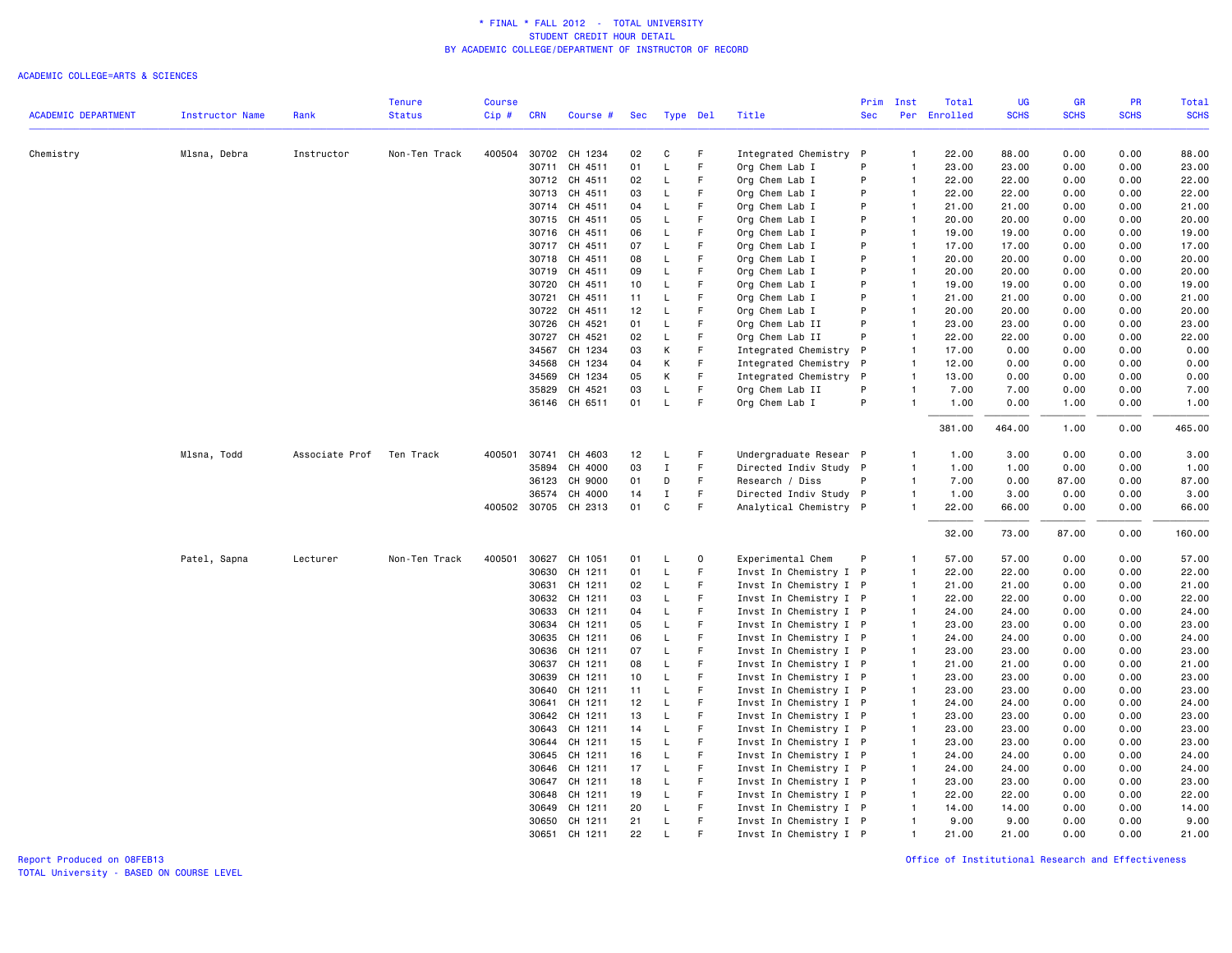#### ACADEMIC COLLEGE=ARTS & SCIENCES

| <b>ACADEMIC DEPARTMENT</b> | Instructor Name | Rank                     | <b>Tenure</b><br><b>Status</b> | <b>Course</b><br>Cip# | <b>CRN</b>   | Course #             | Sec |              | Type Del | Title                  | Prim<br><b>Sec</b> | Inst           | Total<br>Per Enrolled | <b>UG</b><br><b>SCHS</b> | GR<br><b>SCHS</b> | PR<br><b>SCHS</b> | <b>Total</b><br><b>SCHS</b> |
|----------------------------|-----------------|--------------------------|--------------------------------|-----------------------|--------------|----------------------|-----|--------------|----------|------------------------|--------------------|----------------|-----------------------|--------------------------|-------------------|-------------------|-----------------------------|
|                            |                 |                          |                                |                       |              |                      |     |              |          |                        |                    |                |                       |                          |                   |                   |                             |
| Chemistry                  | Patel, Sapna    | Lecturer                 | Non-Ten Track                  |                       |              | 400501 30652 CH 1211 | 23  | L            | F        | Invst In Chemistry I P |                    | $\mathbf{1}$   | 22.00                 | 22.00                    | 0.00              | 0.00              | 22.00                       |
|                            |                 |                          |                                |                       | 30653        | CH 1211              | 24  | $\mathsf L$  | F        | Invst In Chemistry I P |                    | $\mathbf{1}$   | 24.00                 | 24.00                    | 0.00              | 0.00              | 24.00                       |
|                            |                 |                          |                                |                       | 30654        | CH 1211              | 25  | L            | F        | Invst In Chemistry I P |                    | $\overline{1}$ | 21.00                 | 21.00                    | 0.00              | 0.00              | 21.00                       |
|                            |                 |                          |                                |                       | 30655        | CH 1211              | 26  | L            | F        | Invst In Chemistry I P |                    | $\overline{1}$ | 22.00                 | 22.00                    | 0.00              | 0.00              | 22.00                       |
|                            |                 |                          |                                |                       | 30656        | CH 1211              | 27  | L            | F        | Invst In Chemistry I P |                    | $\overline{1}$ | 24.00                 | 24.00                    | 0.00              | 0.00              | 24.00                       |
|                            |                 |                          |                                |                       | 30657        | CH 1211              | 28  | $\mathsf L$  | F.       | Invst In Chemistry I P |                    | $\overline{1}$ | 17.00                 | 17.00                    | 0.00              | 0.00              | 17.00                       |
|                            |                 |                          |                                |                       | 30659        | CH 1211              | 30  | L            | F.       | Invst In Chemistry I P |                    | $\overline{1}$ | 10.00                 | 10.00                    | 0.00              | 0.00              | 10.00                       |
|                            |                 |                          |                                |                       | 30660        | CH 1211              | 31  | L            | F        | Invst In Chemistry I P |                    | $\overline{1}$ | 24,00                 | 24.00                    | 0.00              | 0.00              | 24.00                       |
|                            |                 |                          |                                |                       | 30661        | CH 1211              | 32  | L            | F.       | Invst In Chemistry I P |                    | $\mathbf{1}$   | 20.00                 | 20.00                    | 0.00              | 0.00              | 20.00                       |
|                            |                 |                          |                                |                       | 30662        | CH 1211              | 33  | L.           | F        | Invst In Chemistry I P |                    | $\mathbf{1}$   | 22.00                 | 22.00                    | 0.00              | 0.00              | 22.00                       |
|                            |                 |                          |                                |                       | 30663        | CH 1211              | 34  | L            | F        | Invst In Chemistry I P |                    | $\mathbf{1}$   | 22.00                 | 22.00                    | 0.00              | 0.00              | 22.00                       |
|                            |                 |                          |                                |                       | 30664        | CH 1211              | 35  | L            | F.       | Invst In Chemistry I P |                    | $\overline{1}$ | 22.00                 | 22.00                    | 0.00              | 0.00              | 22.00                       |
|                            |                 |                          |                                |                       | 30665        | CH 1211              | 36  | L            | F.       | Invst In Chemistry I P |                    | $\overline{1}$ | 22.00                 | 22.00                    | 0.00              | 0.00              | 22.00                       |
|                            |                 |                          |                                |                       | 30666        | CH 1211              | 37  | L            | F        | Invst In Chemistry I P |                    | $\overline{1}$ | 20.00                 | 20.00                    | 0.00              | 0.00              | 20.00                       |
|                            |                 |                          |                                |                       | 30667        | CH 1211              | 38  | L            | F        | Invst In Chemistry I P |                    | $\mathbf{1}$   | 22.00                 | 22.00                    | 0.00              | 0.00              | 22.00                       |
|                            |                 |                          |                                |                       | 30668        | CH 1211              | 39  | $\mathsf L$  | F.       | Invst In Chemistry I P |                    | $\overline{1}$ | 24.00                 | 24.00                    | 0.00              | 0.00              | 24.00                       |
|                            |                 |                          |                                |                       | 30669        | CH 1211              | 40  | L            | F        | Invst In Chemistry I P |                    | $\overline{1}$ | 23.00                 | 23.00                    | 0.00              | 0.00              | 23.00                       |
|                            |                 |                          |                                |                       | 30670        | CH 1211              | 41  | L            | F        | Invst In Chemistry I P |                    | $\overline{1}$ | 22.00                 | 22.00                    | 0.00              | 0.00              | 22.00                       |
|                            |                 |                          |                                |                       |              | 30672 CH 1211        | 43  | L            | F        | Invst In Chemistry I P |                    | $\blacksquare$ | 13.00                 | 13.00                    | 0.00              | 0.00              | 13.00                       |
|                            |                 |                          |                                |                       | 30673        | CH 1211              | 44  | $\mathsf L$  | F        | Invst In Chemistry I P |                    | $\mathbf{1}$   | 22.00                 | 22.00                    | 0.00              | 0.00              | 22.00                       |
|                            |                 |                          |                                |                       | 30674        | CH 1211              | 45  | L            | F        | Invst In Chemistry I P |                    | $\overline{1}$ | 24.00                 | 24.00                    | 0.00              | 0.00              | 24.00                       |
|                            |                 |                          |                                |                       |              | 30675 CH 1211        | 46  | L            | F.       | Invst In Chemistry I P |                    | $\mathbf{1}$   | 19.00                 | 19.00                    | 0.00              | 0.00              | 19.00                       |
|                            |                 |                          |                                |                       | 30676        | CH 1211              | 47  | L            | F        | Invst In Chemistry I P |                    | $\overline{1}$ | 23.00                 | 23.00                    | 0.00              | 0.00              | 23.00                       |
|                            |                 |                          |                                |                       |              | 30677 CH 1211        | 48  | L            | F        | Invst In Chemistry I P |                    | $\mathbf{1}$   | 23.00                 | 23.00                    | 0.00              | 0.00              | 23.00                       |
|                            |                 |                          |                                |                       | 30678        | CH 1211              | 49  | L            | F.       | Invst In Chemistry I P |                    | $\overline{1}$ | 22.00                 | 22.00                    | 0.00              | 0.00              | 22.00                       |
|                            |                 |                          |                                |                       | 30679        | CH 1211              | 50  | L            | F.       | Invst In Chemistry I P |                    | $\overline{1}$ | 23.00                 | 23,00                    | 0.00              | 0.00              | 23.00                       |
|                            |                 |                          |                                |                       | 30687        | CH 1221              | 01  | L            | F        | Invst Chemistry II     | P                  | $\overline{1}$ | 19.00                 | 19.00                    | 0.00              | 0.00              | 19.00                       |
|                            |                 |                          |                                |                       | 30688        | CH 1221              | 02  | L            | F        | Invst Chemistry II     | P                  | $\overline{1}$ | 16.00                 | 16.00                    | 0.00              | 0.00              | 16.00                       |
|                            |                 |                          |                                |                       | 30690        | CH 1221              | 04  | L            | F        | Invst Chemistry II     | P                  | $\overline{1}$ | 20.00                 | 20.00                    | 0.00              | 0.00              | 20.00                       |
|                            |                 |                          |                                |                       | 30691        | CH 1221              | 05  | <b>L</b>     | F.       | Invst Chemistry II     | P                  | $\overline{1}$ | 20.00                 | 20.00                    | 0.00              | 0.00              | 20.00                       |
|                            |                 |                          |                                |                       | 30692        | CH 1221              | 06  | L            | F        | Invst Chemistry II     | P                  | $\overline{1}$ | 19.00                 | 19.00                    | 0.00              | 0.00              | 19.00                       |
|                            |                 |                          |                                |                       | 30694        | CH 1221              | 08  | L            | F.       | Invst Chemistry II     | P                  | $\overline{1}$ | 19.00                 | 19.00                    | 0.00              | 0.00              | 19.00                       |
|                            |                 |                          |                                |                       | 30695        | CH 1221              | 09  | L            | F        | Invst Chemistry II     | P                  | $\mathbf{1}$   | 18.00                 | 18.00                    | 0.00              | 0.00              | 18.00                       |
|                            |                 |                          |                                |                       |              | 30696 CH 1221        | 10  | L            | F        | Invst Chemistry II     | P                  | $\mathbf{1}$   | 9.00                  | 9.00                     | 0.00              | 0.00              | 9.00                        |
|                            |                 |                          |                                |                       |              | 30697 CH 1221        | 11  | L            | F.       | Invst Chemistry II     | P                  | 1              | 19.00                 | 19.00                    | 0.00              | 0.00              | 19.00                       |
|                            |                 |                          |                                |                       |              |                      |     |              |          |                        |                    |                |                       |                          |                   |                   |                             |
|                            |                 |                          |                                |                       |              |                      |     |              |          |                        |                    |                | 1224.00               | 1224.00                  | 0.00              | 0.00              | 1224.00                     |
|                            | Rabideau, Peter | Professor                | Tenured                        |                       |              | 400504 30723 CH 4513 | 01  | C            | F        | Organic Chemistry I P  |                    | $\mathbf{1}$   | 95.00                 | 285.00                   | 0.00              | 0.00              | 285.00                      |
|                            |                 |                          |                                |                       |              | 30724 CH 4513        | 02  | $\mathsf{C}$ | F.       | Organic Chemistry I P  |                    | $\mathbf{1}$   | 98.00                 | 294.00                   | 0.00              | 0.00              | 294.00                      |
|                            |                 |                          |                                |                       |              |                      |     |              |          |                        |                    |                | 193.00                | 579.00                   | 0.00              | 0.00              | 579.00                      |
|                            | Rowland, Emily  | Instructor               | Non-Ten Track                  |                       | 400504 30725 | CH 4513              | 03  | C            | F        | Organic Chemistry I P  |                    | $\mathbf{1}$   | 75.00                 | 225.00                   | 0.00              | 0.00              | 225.00                      |
|                            |                 |                          |                                |                       |              | 30729 CH 4554        | 01  | C            | F        | Integrated Organic I P |                    | $\overline{1}$ | 34.00                 | 136.00                   | 0.00              | 0.00              | 136.00                      |
|                            |                 |                          |                                |                       | 34571        | CH 4513              | 04  | $\mathtt{C}$ | F        | Organic Chemistry I P  |                    | $\overline{1}$ | 67.00                 | 201.00                   | 0.00              | 0.00              | 201.00                      |
|                            |                 |                          |                                |                       | 34572        | CH 4554              | 02  | К            | F        | Integrated Organic I P |                    | $\overline{1}$ | 20.00                 | 0.00                     | 0.00              | 0.00              | 0.00                        |
|                            |                 |                          |                                |                       | 34573        | CH 4554              | 03  | К            | F.       | Integrated Organic I P |                    | $\mathbf{1}$   | 14.00                 | 0.00                     | 0.00              | 0.00              | 0.00                        |
|                            |                 |                          |                                |                       |              | 36137 CH 6513        | 03  | C            | F        | Organic Chemistry I P  |                    | $\mathbf{1}$   | 1.00                  | 0.00                     | 3.00              | 0.00              | 3.00                        |
|                            |                 |                          |                                |                       |              |                      |     |              |          |                        |                    |                | 211.00                | 562.00                   | 3.00              | 0.00              | 565.00                      |
|                            | Rowland, Gerald | Assistant Prof Ten Track |                                |                       |              | 400501 30740 CH 4603 | 11  | $\mathsf{L}$ | F.       | Undergraduate Resear P |                    | 1              | 3.00                  | 9.00                     | 0.00              | 0.00              | 9.00                        |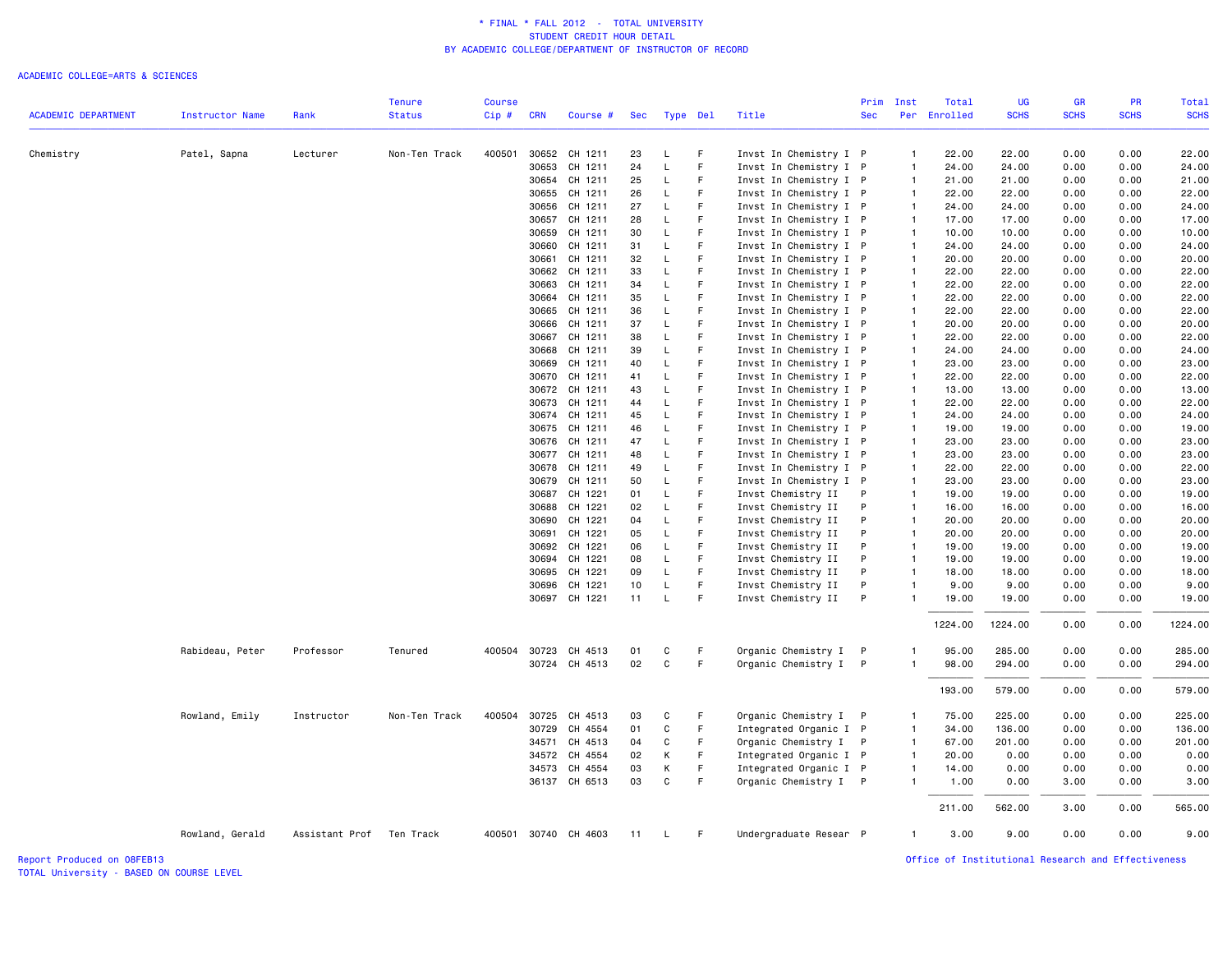|                                          |                        |                          | <b>Tenure</b> | <b>Course</b> |              |                       |     |             |             |                        | Prim         | Inst           | Total               | UG                  | <b>GR</b>     | PR              | Total                                                                                                                                                                                                                                                                                                                                                                                                                               |
|------------------------------------------|------------------------|--------------------------|---------------|---------------|--------------|-----------------------|-----|-------------|-------------|------------------------|--------------|----------------|---------------------|---------------------|---------------|-----------------|-------------------------------------------------------------------------------------------------------------------------------------------------------------------------------------------------------------------------------------------------------------------------------------------------------------------------------------------------------------------------------------------------------------------------------------|
| <b>ACADEMIC DEPARTMENT</b>               | <b>Instructor Name</b> | Rank                     | <b>Status</b> | $Cip$ #       | <b>CRN</b>   | Course #              | Sec |             | Type Del    | Title                  | <b>Sec</b>   |                | Per Enrolled        | <b>SCHS</b>         | <b>SCHS</b>   | <b>SCHS</b>     | <b>SCHS</b>                                                                                                                                                                                                                                                                                                                                                                                                                         |
| Chemistry                                | Rowland, Gerald        | Assistant Prof           | Ten Track     | 400501        | 30743        | CH 4711               | 01  | C           | F           | Senior Seminar         | P            | $\mathbf{1}$   | 6.00                | 6.00                | 0.00          | 0.00            | 6.00                                                                                                                                                                                                                                                                                                                                                                                                                                |
|                                          |                        |                          |               |               | 30749        | CH 8711               | 01  | S           | F           | Seminar                | P            | $\mathbf{1}$   | 4.00                | 0.00                | 4.00          | 0.00            | 4.00                                                                                                                                                                                                                                                                                                                                                                                                                                |
|                                          |                        |                          |               |               | 30750        | CH 8721               | 01  | S           | F.          | Seminar                | P            | $\mathbf{1}$   | 7.00                | 0.00                | 7.00          | 0.00            | 7.00                                                                                                                                                                                                                                                                                                                                                                                                                                |
|                                          |                        |                          |               |               | 30751        | CH 8731               | 01  | s           | F           | Seminar                | P            | $\mathbf{1}$   | 7.00                | 0.00                | 7.00          | 0.00            | 7.00                                                                                                                                                                                                                                                                                                                                                                                                                                |
|                                          |                        |                          |               |               | 35743        | CH 4000               | 02  | $\mathbf I$ | F           | Directed Indiv Study   | $\mathsf{P}$ | $\mathbf{1}$   | 1.00                | 2.00                | 0.00          | 0.00            | 2.00                                                                                                                                                                                                                                                                                                                                                                                                                                |
|                                          |                        |                          |               |               |              | 36130 CH 9000         | 08  | D           | F           | Research / Diss        | P            | $\overline{1}$ | 6.00                | 0.00                | 43.00         | 0.00            | 43.00                                                                                                                                                                                                                                                                                                                                                                                                                               |
|                                          |                        |                          |               |               |              |                       |     |             |             |                        |              |                | 34.00               | 17.00               | 61.00         | 0.00            | 78.00                                                                                                                                                                                                                                                                                                                                                                                                                               |
|                                          | Saebo, Svein           | Professor                | Tenured       | 400501        | 35993        | CH 4000               | 05  | Ι.          | -F          | Directed Indiv Study P |              | $\mathbf{1}$   | 1.00                | 3.00                | 0.00          | 0.00            | 3.00                                                                                                                                                                                                                                                                                                                                                                                                                                |
|                                          |                        |                          |               |               | 36131        | CH 9000               | 09  | D           | F           | Research / Diss        | P            | $\mathbf{1}$   | 1.00                | 0.00                | 6.00          | 0.00            | 6.00                                                                                                                                                                                                                                                                                                                                                                                                                                |
|                                          |                        |                          |               |               | 36499        | CH 4000               | 11  | Ι.          | F           | Directed Indiv Study P |              | $\mathbf{1}$   | 1.00                | 1.00                | 0.00          | 0.00            | 1.00                                                                                                                                                                                                                                                                                                                                                                                                                                |
|                                          |                        |                          |               |               | 400502 34576 | CH 8423               | 01  | C           | F           | Molecular Structure P  |              | $\mathbf{1}$   | 7.00                | 0.00                | 21.00         | 0.00            | 21.00                                                                                                                                                                                                                                                                                                                                                                                                                               |
|                                          |                        |                          |               |               |              |                       |     |             |             |                        |              |                | 10.00               | 4.00                | 27.00         | 0.00            | 31.00                                                                                                                                                                                                                                                                                                                                                                                                                               |
|                                          | Stokes, Sean           | Instructor               | Non-Ten Track | 400501        | 30682        | CH 1213               | 03  | C           | F           | Chemistry I            | P            | $\mathbf{1}$   | 183.00              | 549.00              | 0.00          | 0.00            | 549.00                                                                                                                                                                                                                                                                                                                                                                                                                              |
|                                          |                        |                          |               |               | 30685        | CH 1213               | 06  | C           | F           | Chemistry I            | P            | $\mathbf{1}$   | 68.00               | 204.00              | 0.00          | 0.00            | 204.00                                                                                                                                                                                                                                                                                                                                                                                                                              |
|                                          |                        |                          |               |               | 30698        | CH 1223               | 01  | C           | F           | Chemistry II           | P            | $\mathbf{1}$   | 121.00              | 363.00              | 0.00          | 0.00            | 363.00                                                                                                                                                                                                                                                                                                                                                                                                                              |
|                                          |                        |                          |               |               | 30699        | CH 1223               | 02  | $\mathbf C$ | $\mathsf F$ | Chemistry II           | P            | $\overline{1}$ | 113.00              | 339.00              | 0.00          | 0.00            | 339.00                                                                                                                                                                                                                                                                                                                                                                                                                              |
|                                          |                        |                          |               |               |              |                       |     |             |             |                        |              |                | 485.00              | 1455.00             | 0.00          | 0.00            | 1455.00                                                                                                                                                                                                                                                                                                                                                                                                                             |
|                                          | Sygula, Andrzej        | Professor                | Tenured       |               |              | 400501 36132 CH 9000  | 10  | D           | -F          | Research / Diss        | P            | $\mathbf{1}$   | 2.00                | 0.00                | 18.00         | 0.00            | 18.00                                                                                                                                                                                                                                                                                                                                                                                                                               |
|                                          |                        |                          |               |               |              | 400504 30728 CH 4523  | 01  | $\mathbf C$ | $\mathsf F$ | Organic Chemistry II P |              | -1             | 90.00               | 270.00              | 0.00          | 0.00            | 270.00                                                                                                                                                                                                                                                                                                                                                                                                                              |
|                                          |                        |                          |               |               |              |                       |     |             |             |                        |              |                | 92.00               | 270.00              | 18.00         | 0.00            | 288.00                                                                                                                                                                                                                                                                                                                                                                                                                              |
|                                          | Wipf, David            | Professor                | Tenured       | 400501        | 35983        | CH 4000               | 04  | Ι.          | F           | Directed Indiv Study P |              | $\mathbf{1}$   | 1.00                | 1.00                | 0.00          | 0.00            | 1.00                                                                                                                                                                                                                                                                                                                                                                                                                                |
|                                          |                        |                          |               |               | 36133        | CH 9000               | 11  | D           | F           | Research / Diss        | P            | $\overline{1}$ | 2.00                | 0.00                | 19.00         | 0.00            | 19.00                                                                                                                                                                                                                                                                                                                                                                                                                               |
|                                          |                        |                          |               |               | 36530        | CH 8000               | 03  | D           | F           | Research / Thesis      | P            | $\overline{1}$ | 1.00                | 0.00                | 6.00          | 0.00            | 6.00                                                                                                                                                                                                                                                                                                                                                                                                                                |
|                                          |                        |                          |               |               | 36544        | CH 7000               | 01  | Ι.          | F           | Directed Indiv Study P |              | $\overline{1}$ | 1.00                | 0.00                | 2.00          | 0.00            | 2.00                                                                                                                                                                                                                                                                                                                                                                                                                                |
|                                          |                        |                          |               |               | 400502 30703 | CH 2311               | 01  | L.          | F           | Analytical Chem I La S |              | 0.4            | 3.20                | 3.20                | 0.00          | 0.00            | 3.20                                                                                                                                                                                                                                                                                                                                                                                                                                |
|                                          |                        |                          |               |               | 30704        | CH 2311               | 02  | L           | $\mathsf F$ | Analytical Chem I La S |              | 0.4            | 3.60                | 3.60                | 0.00          | 0.00            | 3.60                                                                                                                                                                                                                                                                                                                                                                                                                                |
|                                          |                        |                          |               |               |              | 400504 30747 CH 8111  | 01  | C           | F           | Professional Chemist P |              | $\overline{1}$ | 16.00               | 0.00                | 16.00         | 0.00            | 16.00                                                                                                                                                                                                                                                                                                                                                                                                                               |
|                                          |                        |                          |               |               |              |                       |     |             |             |                        |              |                | 27.80               | 7.80                | 43.00         | 0.00            | 50.80                                                                                                                                                                                                                                                                                                                                                                                                                               |
|                                          | Zhang, Dongmao         | Assistant Prof           | Ten Track     | 400501        | 36134        | CH 9000               | 12  | D           | F           | Research / Diss        | P            | $\overline{1}$ | 5.00                | 0.00                | 39.00         | 0.00            | 39.00                                                                                                                                                                                                                                                                                                                                                                                                                               |
|                                          |                        |                          |               |               | 36640        | CH 4000               | 15  | $\mathbf I$ | $\mathsf F$ | Directed Indiv Study P |              | $\mathbf{1}$   | 1.00                | 2.00                | 0.00          | 0.00            | 2.00                                                                                                                                                                                                                                                                                                                                                                                                                                |
|                                          |                        |                          |               |               |              | 400502 34575 CH 8313  | 01  | C           | F           | Adv Anal Chemistry     | P            | $\mathbf{1}$   | 14.00               | 0.00                | 42.00         | 0.00            | 42.00                                                                                                                                                                                                                                                                                                                                                                                                                               |
|                                          |                        |                          |               |               |              |                       |     |             |             |                        |              |                | 20.00               | 2.00                | 81.00         | 0.00            | 83.00                                                                                                                                                                                                                                                                                                                                                                                                                               |
| ==========================               |                        |                          |               |               |              |                       |     |             |             |                        |              |                |                     |                     | ========      | <b>ESSESSES</b> |                                                                                                                                                                                                                                                                                                                                                                                                                                     |
| Chemistry<br>------------------------    |                        |                          |               |               |              |                       |     |             |             |                        |              |                | 4147.00<br>======== | 8577.00<br>======== | 671.00<br>$=$ | 0.00            | 9248.00<br>$\begin{minipage}{0.03\linewidth} \hspace*{-0.2cm} \textbf{if} \hspace*{-0.3cm} \textbf{if} \hspace*{-0.3cm} \textbf{if} \hspace*{-0.3cm} \textbf{if} \hspace*{-0.3cm} \textbf{if} \hspace*{-0.3cm} \textbf{if} \hspace*{-0.3cm} \textbf{if} \hspace*{-0.3cm} \textbf{if} \hspace*{-0.3cm} \textbf{if} \hspace*{-0.3cm} \textbf{if} \hspace*{-0.3cm} \textbf{if} \hspace*{-0.3cm} \textbf{if} \hspace*{-0.3cm} \textbf{$ |
| Class & Mod Lang & Litera Arroyo, Silvia |                        | Assistant Prof Ten Track |               |               |              | 160905 31866 FLS 2133 | 07  | C           | -F          | Spanish III            | P            | -1             | 28.00               | 84.00               | 0.00          | 0.00            | 84.00                                                                                                                                                                                                                                                                                                                                                                                                                               |
|                                          |                        |                          |               |               |              | 31867 FLS 2133        | 08  | C           | $\mathsf F$ | Spanish III            | P            | $\overline{1}$ | 28.00               | 84.00               | 0.00          | 0.00            | 84.00                                                                                                                                                                                                                                                                                                                                                                                                                               |
|                                          |                        |                          |               |               |              | 31877 FLS 3143        | 01  | C           | E           | Hispanic Civiliza      | P            | $\mathbf{1}$   | 18,00               | 54.00               | 0.00          | 0.00            | 54.00                                                                                                                                                                                                                                                                                                                                                                                                                               |
|                                          |                        |                          |               |               |              |                       |     |             |             |                        |              |                |                     |                     |               |                 |                                                                                                                                                                                                                                                                                                                                                                                                                                     |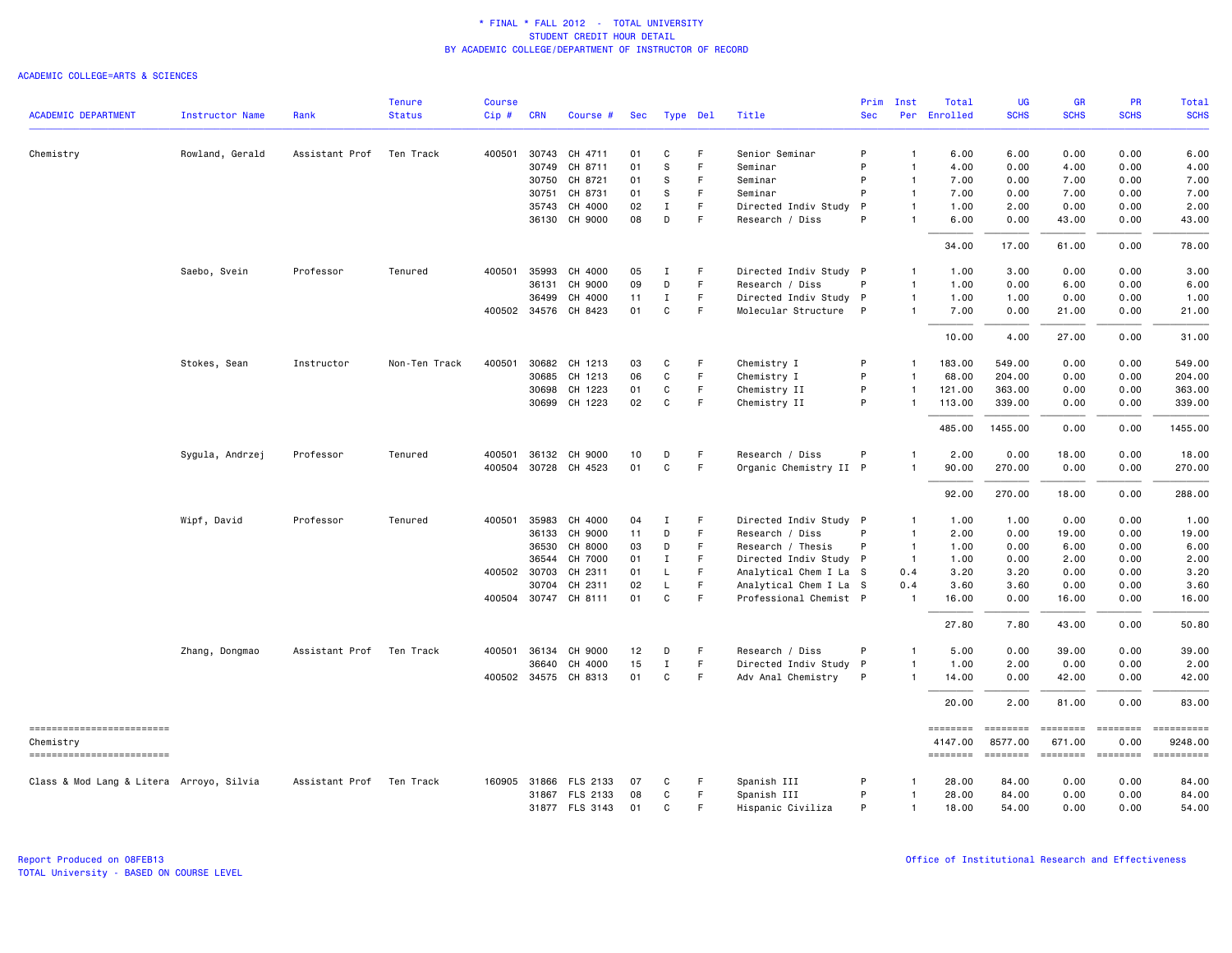| <b>ACADEMIC DEPARTMENT</b>               | <b>Instructor Name</b>      | Rank           | <b>Tenure</b><br><b>Status</b> | <b>Course</b><br>Cip# | <b>CRN</b> | Course #              |     | Sec Type Del |    | Title                  | Prim<br><b>Sec</b> | Inst           | Total<br>Per Enrolled | <b>UG</b><br><b>SCHS</b> | <b>GR</b><br><b>SCHS</b> | <b>PR</b><br><b>SCHS</b> | Total<br><b>SCHS</b> |
|------------------------------------------|-----------------------------|----------------|--------------------------------|-----------------------|------------|-----------------------|-----|--------------|----|------------------------|--------------------|----------------|-----------------------|--------------------------|--------------------------|--------------------------|----------------------|
|                                          |                             |                |                                |                       |            |                       |     |              |    |                        |                    |                |                       |                          |                          |                          |                      |
|                                          |                             |                |                                |                       |            |                       |     |              |    |                        |                    |                | 74.00                 | 222.00                   | 0.00                     | 0.00                     | 222.00               |
| Class & Mod Lang & Litera Calderon, Beth |                             | Lecturer       | Non-Ten Track                  |                       |            | 169999 34780 FLS 2990 | 201 | C            | F  | Special Topic In FLS P |                    |                | 5.00                  | 15.00                    | 0.00                     | 0.00                     | 15.00                |
|                                          |                             |                |                                |                       |            |                       |     |              |    |                        |                    |                | 5.00                  | 15.00                    | 0.00                     | 0.00                     | 15.00                |
|                                          | Clark, Mark                 | Associate Prof | Tenured                        |                       |            | 161202 31811 FLH 1113 | 01  | C            | F  | Greek I                | P                  |                | 24.00                 | 72.00                    | 0.00                     | 0.00                     | 72.00                |
|                                          |                             |                |                                |                       | 35801      | FLH 2133              | 01  | C            | F  | Greek III              | P                  |                | 4.00                  | 12.00                    | 0.00                     | 0.00                     | 12.00                |
|                                          |                             |                |                                |                       |            | 161203 31816 FLL 1113 | 02  | C            | F  | Latin I                |                    |                | 42.00                 | 126.00                   | 0.00                     | 0.00                     | 126.00               |
|                                          |                             |                |                                |                       |            | 36480 FLL 4000        | 02  | $\mathbf I$  | F  | Directed Indiv Study P |                    | -1             | 1.00                  | 3.00                     | 0.00                     | 0.00                     | 3.00                 |
|                                          |                             |                |                                |                       |            | 36539 FLL 4000        | 03  | Ι.           | F. | Directed Indiv Study P |                    |                | 1.00                  | 3.00                     | 0.00                     | 0.00                     | 3.00                 |
|                                          |                             |                |                                | 169999                |            | 34723 FL 4990         | 01  | C            | F  | Special Topic In FL P  |                    |                | 2.00                  | 6.00                     | 0.00                     | 0.00                     | 6.00                 |
|                                          |                             |                |                                |                       |            |                       |     |              |    |                        |                    |                | 74.00                 | 222.00                   | 0.00                     | 0.00                     | 222.00               |
|                                          | Cui, Xiangshan              | Lecturer       | Non-Ten Track                  | 169999                |            | 35385 FLC 2990        | 01  | C            | F  | Special Topic in Chi P |                    |                | 17.00                 | 51.00                    | 0.00                     | 0.00                     | 51.00                |
|                                          |                             |                |                                |                       |            | 35386 FLC 2990        | 02  | C            | F. | Special Topic in Chi P |                    |                | 13.00                 | 39.00                    | 0.00                     | 0.00                     | 39.00                |
|                                          |                             |                |                                |                       |            |                       |     |              |    |                        |                    |                | 30.00                 | 90.00                    | 0.00                     | 0.00                     | 90.00                |
|                                          | Daugherty, Stephan Lecturer |                | Non-Ten Track                  | 160901                | 31778      | <b>FLF 1113</b>       | 01  | C            | F  | French I               | P                  | $\mathbf{1}$   | 26.00                 | 78.00                    | 0.00                     | 0.00                     | 78.00                |
|                                          |                             |                |                                |                       |            | 31779 FLF 1113        | 02  | C            | F  | French I               | P                  | $\mathbf{1}$   | 27.00                 | 81.00                    | 0.00                     | 0.00                     | 81.00                |
|                                          |                             |                |                                |                       |            | 31786 FLF 1123        | 04  | C            | F. | French II              | P                  | $\mathbf{1}$   | 11.00                 | 33.00                    | 0.00                     | 0.00                     | 33.00                |
|                                          |                             |                |                                |                       |            |                       |     |              |    |                        |                    |                | 64.00                 | 192.00                   | 0.00                     | 0.00                     | 192.00               |
|                                          | Davisson, Brian             | Assistant Prof | Ten Track                      | 160905                |            | 31869 FLS 2143        | 01  | C            | F  | Spanish IV             | P                  |                | 22.00                 | 66.00                    | 0.00                     | 0.00                     | 66.00                |
|                                          |                             |                |                                |                       |            | 31870 FLS 2143        | 02  | C            | F  | Spanish IV             | P                  |                | 10.00                 | 30.00                    | 0.00                     | 0.00                     | 30.00                |
|                                          |                             |                |                                | 169999                |            | 34730 FLS 4990        | 01  | C            | F. | Special Topic In FLS P |                    | $\mathbf{1}$   | 13.00                 | 39.00                    | 0.00                     | 0.00                     | 39.00                |
|                                          |                             |                |                                |                       |            | 34731 FLS 8990        | 01  | C            | F  | Special Topic In FLS P |                    |                | 4.00                  | 0.00                     | 12.00                    | 0.00                     | 12.00                |
|                                          |                             |                |                                |                       |            |                       |     |              |    |                        |                    |                | 49.00                 | 135.00                   | 12.00                    | 0.00                     | 147.00               |
|                                          | Debicka, Anna               | Instructor     | Non-Ten Track                  | 160905                |            | 31825 FLS 1113        | 01  | C            | F  | Spanish I              | P                  |                | 22.00                 | 66.00                    | 0.00                     | 0.00                     | 66.00                |
|                                          |                             |                |                                |                       | 31826      | FLS 1113              | 02  | C            | F. | Spanish I              | P                  | $\mathbf{1}$   | 24.00                 | 72.00                    | 0.00                     | 0.00                     | 72.00                |
|                                          |                             |                |                                |                       |            | 31836 FLS 1113        | 12  | C            | F  | Spanish I              | P                  | $\mathbf{1}$   | 27.00                 | 81.00                    | 0.00                     | 0.00                     | 81.00                |
|                                          |                             |                |                                |                       |            | 31837 FLS 1113        | 13  | C            | F  | Spanish I              | P                  |                | 25.00                 | 75.00                    | 0.00                     | 0.00                     | 75.00                |
|                                          |                             |                |                                |                       |            |                       |     |              |    |                        |                    |                | 98.00                 | 294.00                   | 0.00                     | 0.00                     | 294.00               |
|                                          | Dunagin, Lauren             | Lecturer       | Non-Ten Track                  | 160905                |            | 31853 FLS 1123        | 03  | C            | F  | Spanish II             | P                  | -1             | 15.00                 | 45.00                    | 0.00                     | 0.00                     | 45.00                |
|                                          |                             |                |                                |                       |            | 31854 FLS 1123        | 04  | C            | F  | Spanish II             | P                  | $\mathbf{1}$   | 25.00                 | 75.00                    | 0.00                     | 0.00                     | 75.00                |
|                                          |                             |                |                                |                       |            | 31856 FLS 1123        | 06  | C            | F. | Spanish II             | P                  | $\mathbf{1}$   | 26.00                 | 78.00                    | 0.00                     | 0.00                     | 78.00                |
|                                          |                             |                |                                |                       |            | 31857 FLS 1123        | 07  | C            | F  | Spanish II             | P                  | $\overline{1}$ | 26.00                 | 78.00                    | 0.00                     | 0.00                     | 78.00                |
|                                          |                             |                |                                |                       |            | 31858 FLS 1123        | 08  | C            | F  | Spanish II             | P                  |                | 21.00                 | 63.00                    | 0.00                     | 0.00                     | 63.00                |
|                                          |                             |                |                                |                       |            |                       |     |              |    |                        |                    |                | 113.00                | 339.00                   | 0.00                     | 0.00                     | 339.00               |
|                                          | Dunlap, Monika              | Instructor     | Non-Ten Track                  | 160901                |            | 31780 FLF 1113        | 03  | C            | F  | French I               | P                  | $\mathbf{1}$   | 31.00                 | 93.00                    | 0.00                     | 0.00                     | 93.00                |
|                                          |                             |                |                                |                       | 31781      | FLF 1113              | 04  | C            | F  | French I               | P                  | $\overline{1}$ | 20.00                 | 60.00                    | 0.00                     | 0.00                     | 60.00                |
|                                          |                             |                |                                |                       |            | 31793 FLF 3114        | 01  | C            | F. | Adv French Comp        | P                  | $\overline{1}$ | 6.00                  | 24.00                    | 0.00                     | 0.00                     | 24.00                |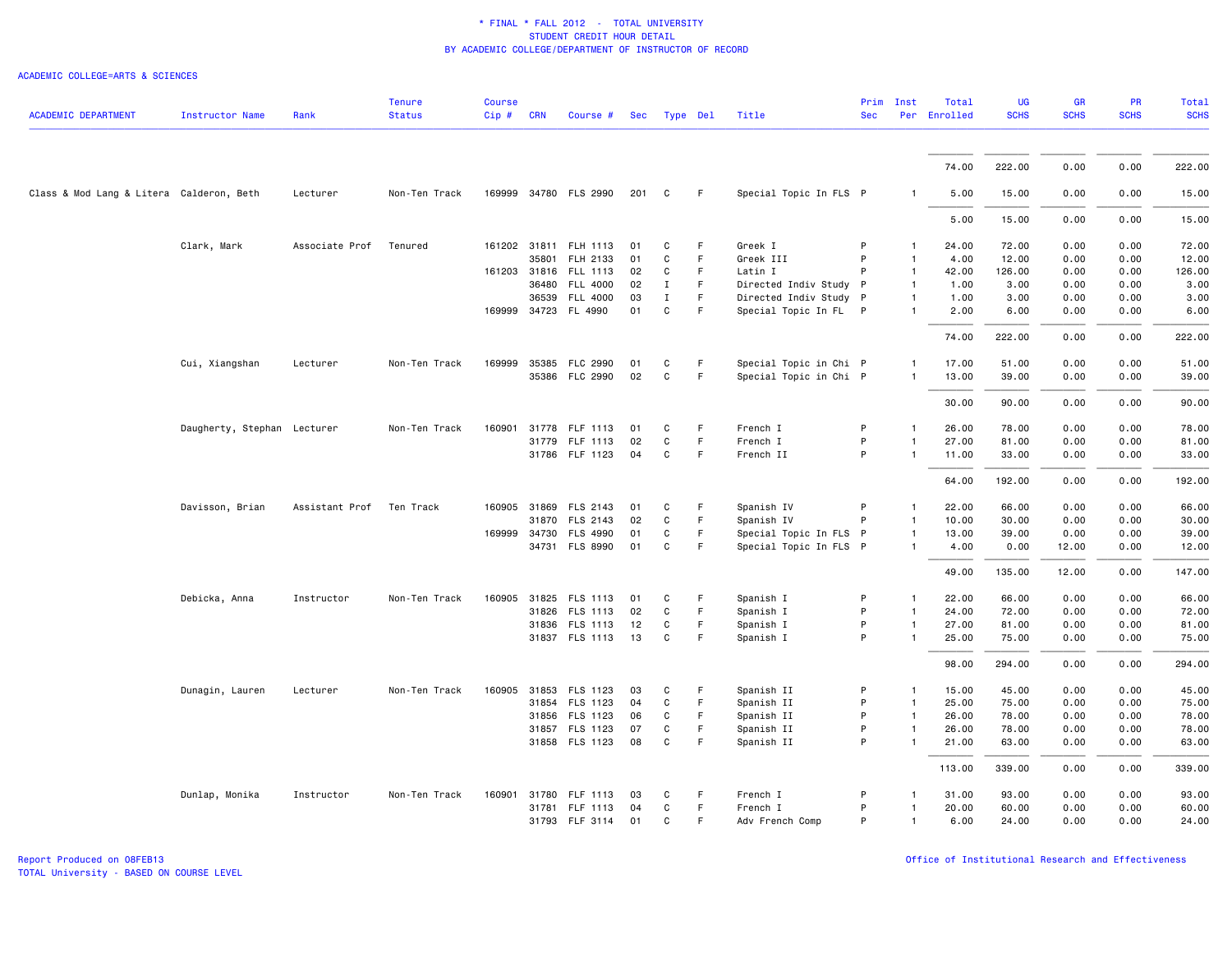|                                          |                        |                          | <b>Tenure</b> | <b>Course</b> |            |                       |     |              |    |                        | Prim       | Inst           | Total        | <b>UG</b>   | GR          | PR          | <b>Total</b> |
|------------------------------------------|------------------------|--------------------------|---------------|---------------|------------|-----------------------|-----|--------------|----|------------------------|------------|----------------|--------------|-------------|-------------|-------------|--------------|
| <b>ACADEMIC DEPARTMENT</b>               | <b>Instructor Name</b> | Rank                     | <b>Status</b> | $Cip \#$      | <b>CRN</b> | Course #              | Sec | Type Del     |    | Title                  | <b>Sec</b> |                | Per Enrolled | <b>SCHS</b> | <b>SCHS</b> | <b>SCHS</b> | <b>SCHS</b>  |
|                                          |                        |                          |               |               |            |                       |     |              |    |                        |            |                | 57.00        | 177.00      | 0.00        | 0.00        | 177.00       |
|                                          |                        |                          |               |               |            |                       |     |              |    |                        |            |                |              |             |             |             |              |
| Class & Mod Lang & Litera Ebel, Brigitte |                        | Lecturer                 | Non-Ten Track |               |            | 160501 31800 FLG 1113 | 01  | C            | F. | German I               | P          | $\mathbf{1}$   | 14.00        | 42.00       | 0.00        | 0.00        | 42.00        |
|                                          |                        |                          |               |               | 31801      | FLG 1113              | 02  | $\mathtt{C}$ | F  | German I               | P          | $\overline{1}$ | 29.00        | 87.00       | 0.00        | 0.00        | 87.00        |
|                                          |                        |                          |               |               |            | 31802 FLG 1113        | 03  | C            | F  | German I               | P          | $\mathbf{1}$   | 26.00        | 78.00       | 0.00        | 0.00        | 78.00        |
|                                          |                        |                          |               |               |            | 34693 FLG 1113        | 04  | C            | F  | German I               | P          | $\mathbf{1}$   | 23.00        | 69.00       | 0.00        | 0.00        | 69.00        |
|                                          |                        |                          |               |               |            |                       |     |              |    |                        |            |                | 92.00        | 276.00      | 0.00        | 0.00        | 276.00       |
|                                          | Espinosa, Carlos       | Assistant Prof Ten Track |               |               |            | 160905 31860 FLS 2133 | 01  | C            | F  | Spanish III            | P          | $\mathbf{1}$   | 13.00        | 39.00       | 0.00        | 0.00        | 39.00        |
|                                          |                        |                          |               |               | 31861      | FLS 2133              | 02  | C            | F  | Spanish III            | P          | $\mathbf{1}$   | 25.00        | 75.00       | 0.00        | 0.00        | 75.00        |
|                                          |                        |                          |               | 169999 34734  |            | <b>FLS 4990</b>       | 03  | C            | F  | Special Topic In FLS P |            | $\mathbf{1}$   | 7.00         | 21.00       | 0.00        | 0.00        | 21.00        |
|                                          |                        |                          |               |               |            | 34735 FLS 8990        | 03  | $\mathtt{C}$ | F. | Special Topic In FLS P |            | $\mathbf{1}$   | 5.00         | 0.00        | 15.00       | 0.00        | 15.00        |
|                                          |                        |                          |               |               |            |                       |     |              |    |                        |            |                | 50.00        | 135.00      | 15.00       | 0.00        | 150.00       |
|                                          | Fabel, Ekaterina       | Lecturer                 | Non-Ten Track |               |            | 160402 31822 FLR 1113 | 01  | C            | F. | Russian I              | P          | $\mathbf{1}$   | 14.00        | 42.00       | 0.00        | 0.00        | 42.00        |
|                                          |                        |                          |               |               |            | 34722 FLR 2133        | 01  | C            | F. | Russian III            | P          | $\mathbf{1}$   | 11.00        | 33.00       | 0.00        | 0.00        | 33.00        |
|                                          |                        |                          |               |               |            |                       |     |              |    |                        |            |                | 25.00        | 75.00       | 0.00        | 0.00        | 75.00        |
|                                          |                        | Assistant Prof Ten Track |               |               |            | 160501 34694 FLG 1123 | 01  | C            | F. | German II              | P          | $\mathbf{1}$   | 13.00        | 39.00       | 0.00        | 0.00        | 39.00        |
|                                          | Gray, Sally            |                          |               |               |            | 34696 FLG 3114        | 01  | C            | F. | Advanced German Comp P |            |                | 7.00         | 28.00       | 0.00        | 0.00        | 28.00        |
|                                          |                        |                          |               |               |            |                       |     |              |    |                        |            |                |              |             |             |             |              |
|                                          |                        |                          |               |               |            |                       |     |              |    |                        |            |                | 20.00        | 67.00       | 0.00        | 0.00        | 67.00        |
|                                          | Harland, Robert        | Associate Prof           | Tenured       |               |            | 160905 31874 FLS 3113 | 01  | C            | F. | Advanced Spanish Com P |            | $\mathbf{1}$   | 16.00        | 48.00       | 0.00        | 0.00        | 48.00        |
|                                          |                        |                          |               |               |            | 36676 FLS 4000        | 01  | $\mathbf I$  | F. | Directed Indiv Study P |            | $\overline{1}$ | 1.00         | 3.00        | 0.00        | 0.00        | 3.00         |
|                                          |                        |                          |               |               |            | 169999 34732 FLS 4990 | 02  | C            | F. | Special Topic In FLS P |            | $\mathbf{1}$   | 13.00        | 39.00       | 0.00        | 0.00        | 39.00        |
|                                          |                        |                          |               |               |            | 34733 FLS 8990        | 02  | C            | F  | Special Topic In FLS P |            | $\mathbf{1}$   | 4.00         | 0.00        | 12.00       | 0.00        | 12.00        |
|                                          |                        |                          |               |               |            |                       |     |              |    |                        |            |                | 34.00        | 90.00       | 12.00       | 0.00        | 102.00       |
|                                          | Jackson, David         | Lecturer                 | Non-Ten Track |               |            | 160905 31843 FLS 1113 | 19  | C            | F  | Spanish I              | P          | $\mathbf{1}$   | 21.00        | 63.00       | 0.00        | 0.00        | 63.00        |
|                                          |                        |                          |               |               |            | 31844 FLS 1113        | 20  | C            | F  | Spanish I              | P          | $\mathbf{1}$   | 24.00        | 72.00       | 0.00        | 0.00        | 72.00        |
|                                          |                        |                          |               |               |            | 31847 FLS 1113        | 23  | C            | F  | Spanish I              | P          | $\mathbf{1}$   | 24.00        | 72.00       | 0.00        | 0.00        | 72.00        |
|                                          |                        |                          |               |               |            | 31848 FLS 1113        | 24  | $\mathbf c$  | F  | Spanish I              | P          | $\mathbf{1}$   | 20.00        | 60.00       | 0.00        | 0.00        | 60.00        |
|                                          |                        |                          |               |               |            |                       |     |              |    |                        |            |                | 89.00        | 267.00      | 0.00        | 0.00        | 267.00       |
|                                          | Kraker, Julia          | Lecturer                 | Non-Ten Track |               |            | 160905 31839 FLS 1113 | 15  | C            | F  | Spanish I              | P          | $\mathbf{1}$   | 19.00        | 57.00       | 0.00        | 0.00        | 57.00        |
|                                          |                        |                          |               |               |            | 31840 FLS 1113        | 16  | C            | F  | Spanish I              | P          | $\mathbf{1}$   | 23.00        | 69.00       | 0.00        | 0.00        | 69.00        |
|                                          |                        |                          |               |               |            |                       |     |              |    |                        |            |                | 42.00        | 126.00      | 0.00        | 0.00        | 126.00       |
|                                          | Little, Chitose        | Instructor               | Non-Ten Track |               |            | 160302 31812 FLJ 1113 | 01  | C            | F. | Japanese I             | P          | $\mathbf{1}$   | 22.00        | 66.00       | 0.00        | 0.00        | 66.00        |
|                                          |                        |                          |               |               |            | 31813 FLJ 1113        | 02  | C            | F. | Japanese I             | P          | $\mathbf{1}$   | 23.00        | 69.00       | 0.00        | 0.00        | 69.00        |
|                                          |                        |                          |               |               |            | 31814 FLJ 2133        | 01  | C            | F  | Japanese III           | P          | $\mathbf{1}$   | 11.00        | 33.00       | 0.00        | 0.00        | 33.00        |
|                                          |                        |                          |               |               |            | 169999 35802 FLJ 4990 | 01  | C            | F  | Special Topic In FLJ P |            | $\mathbf{1}$   | 13.00        | 39.00       | 0.00        | 0.00        | 39.00        |
|                                          |                        |                          |               |               |            |                       |     |              |    |                        |            |                |              |             |             |             |              |
|                                          |                        |                          |               |               |            |                       |     |              |    |                        |            |                | 69.00        | 207.00      | 0.00        | 0.00        | 207.00       |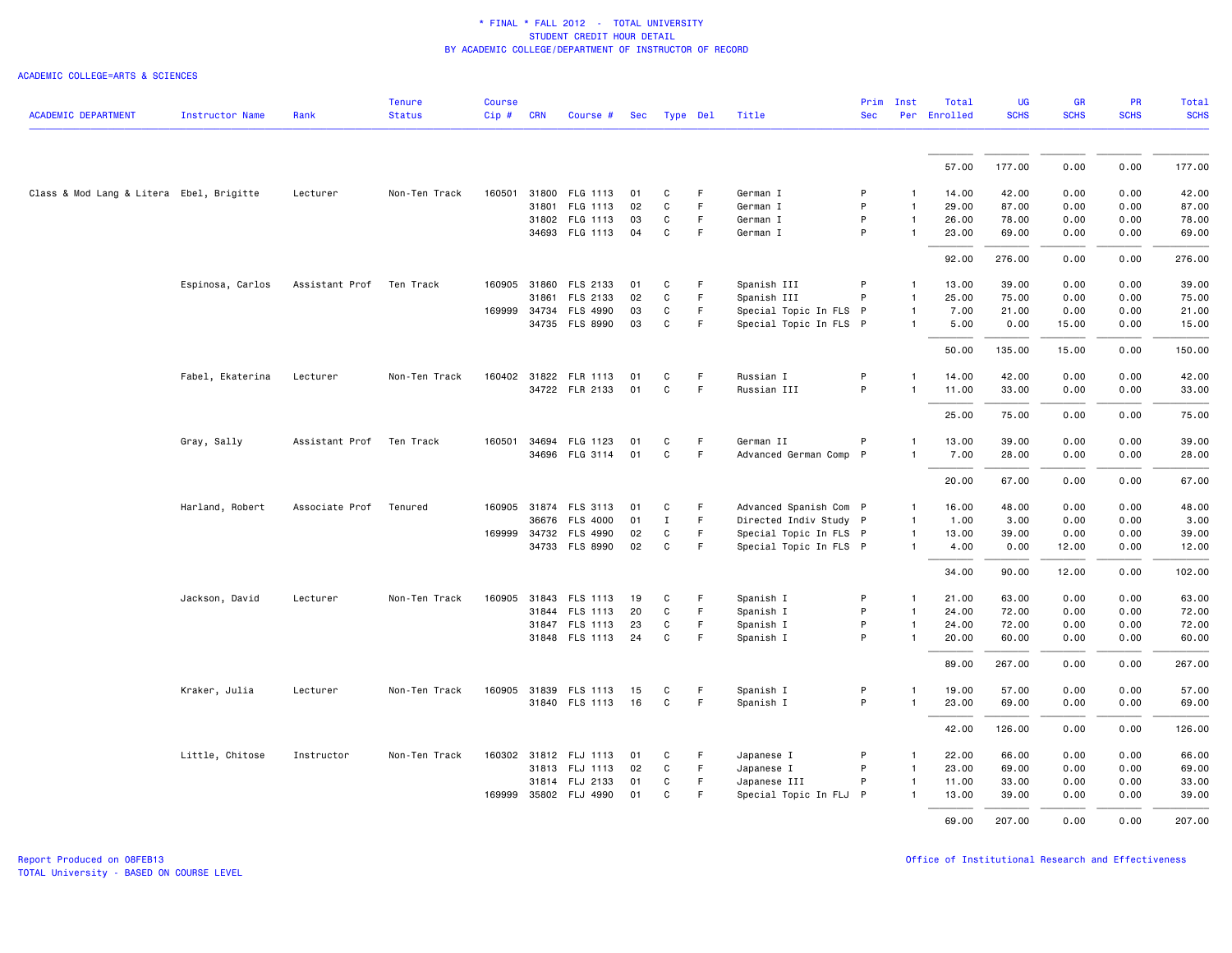#### ACADEMIC COLLEGE=ARTS & SCIENCES

|                                        |                 |                | <b>Tenure</b>                  | <b>Course</b> |            |                       |     |              |          |                        | Prim       | Inst           | Total        | <b>UG</b>   | GR          | PR          | <b>Total</b> |
|----------------------------------------|-----------------|----------------|--------------------------------|---------------|------------|-----------------------|-----|--------------|----------|------------------------|------------|----------------|--------------|-------------|-------------|-------------|--------------|
| <b>ACADEMIC DEPARTMENT</b>             | Instructor Name | Rank           | <b>Status</b>                  | Cip#          | <b>CRN</b> | Course #              | Sec |              | Type Del | Title                  | <b>Sec</b> |                | Per Enrolled | <b>SCHS</b> | <b>SCHS</b> | <b>SCHS</b> | <b>SCHS</b>  |
| Class & Mod Lang & Litera Moser, Keith |                 | Assistant Prof | Ten Track                      | 160901        |            | 34690 FLF 3513        | 01  | C            | F.       | Survey Of French Lit P |            | 1              | 11.00        | 33.00       | 0.00        | 0.00        | 33.00        |
|                                        |                 |                |                                | 169999        | 34691      | FLF 4990              | 02  | C            | F        | Special Topic In FLF P |            | $\mathbf{1}$   | 7.00         | 21.00       | 0.00        | 0.00        | 21.00        |
|                                        |                 |                |                                |               |            | 34692 FLF 8990        | 02  | C            | F.       | Special Topic In FLF P |            | $\mathbf{1}$   | 7.00         | 0.00        | 21.00       | 0.00        | 21.00        |
|                                        |                 |                |                                |               |            |                       |     |              |          |                        |            |                | 25.00        | 54.00       | 21.00       | 0.00        | 75.00        |
|                                        | Moya, Arleana   | Instructor     | Non-Ten Track                  | 160905        |            | 31827 FLS 1113        | 03  | C            | F.       | Spanish I              | P          | $\mathbf{1}$   | 25.00        | 75.00       | 0.00        | 0.00        | 75.00        |
|                                        |                 |                |                                |               |            | 31828 FLS 1113        | 04  | $\mathtt{C}$ | F        | Spanish I              | P          | $\mathbf{1}$   | 26.00        | 78.00       | 0.00        | 0.00        | 78.00        |
|                                        |                 |                |                                |               |            | 31829 FLS 1113        | 05  | C            | F        | Spanish I              | P          | $\mathbf{1}$   | 28.00        | 84.00       | 0.00        | 0.00        | 84.00        |
|                                        |                 |                |                                |               |            | 31833 FLS 1113        | 09  | C            | F        | Spanish I              | P          | $\mathbf{1}$   | 24.00        | 72.00       | 0.00        | 0.00        | 72.00        |
|                                        |                 |                |                                |               |            |                       |     |              |          |                        |            |                | 103.00       | 309.00      | 0.00        | 0.00        | 309.00       |
|                                        | Munn, David     | Lecturer       | Non-Ten Track                  | 160905        |            | 31838 FLS 1113        | 14  | C            | F.       | Spanish I              | P          | $\mathbf{1}$   | 24.00        | 72.00       | 0.00        | 0.00        | 72.00        |
|                                        |                 |                |                                |               |            | 31841 FLS 1113        | 17  | $\mathtt{C}$ | F        | Spanish I              | P          | $\mathbf{1}$   | 21.00        | 63.00       | 0.00        | 0.00        | 63.00        |
|                                        |                 |                |                                |               |            | 31842 FLS 1113        | 18  | C            | F        | Spanish I              | P          | $\mathbf{1}$   | 21.00        | 63.00       | 0.00        | 0.00        | 63.00        |
|                                        |                 |                |                                |               |            | 31855 FLS 1123        | 05  | C            | F        | Spanish II             | P          | $\mathbf{1}$   | 26.00        | 78.00       | 0.00        | 0.00        | 78.00        |
|                                        |                 |                |                                |               |            |                       |     |              |          |                        |            |                |              |             |             |             |              |
|                                        |                 |                |                                |               |            |                       |     |              |          |                        |            |                | 92.00        | 276.00      | 0.00        | 0.00        | 276.00       |
|                                        | Nigro, Rosa     | Lecturer       | Non-Ten Track                  |               |            | 169999 34736 FLI 2990 | 01  | C            | F        | Special Topic in FLI P |            | -1             | 16.00        | 48.00       | 0.00        | 0.00        | 48.00        |
|                                        |                 |                |                                |               |            | 35384 FLI 2990        | 02  | $\mathsf{C}$ | F        | Special Topic in FLI P |            | $\mathbf{1}$   | 12.00        | 36.00       | 0.00        | 0.00        | 36.00        |
|                                        |                 |                |                                |               |            |                       |     |              |          |                        |            |                | 28.00        | 84.00       | 0.00        | 0.00        | 84.00        |
|                                        | Pelaez, Sol     | Assistant Prof | Ten Track                      |               |            | 160905 36292 FLS 8000 | 01  | D            | F        | Research / Thesis      | P          | -1             | 1.00         | 0.00        | 6.00        | 0.00        | 6.00         |
|                                        |                 |                |                                |               |            |                       |     |              |          |                        |            |                | 1.00         | 0.00        | 6.00        | 0.00        | 6.00         |
|                                        | Potter, Edward  | Associate Prof | Tenured                        | 160501        | 34695      | FLG 2133              | 01  | C            | F.       | German III             | P          | $\mathbf{1}$   | 15.00        | 45.00       | 0.00        | 0.00        | 45.00        |
|                                        |                 |                |                                |               | 34697      | FLG 4353              | 01  | $\mathtt{C}$ | F        | German Novella         | P          | $\mathbf{1}$   | 7.00         | 21.00       | 0.00        | 0.00        | 21.00        |
|                                        |                 |                |                                |               | 34719      | FLG 6353              | 01  | C            | F.       | German Novella         | P          | $\mathbf{1}$   | 1.00         | 0.00        | 3.00        | 0.00        | 3.00         |
|                                        |                 |                |                                |               | 36393      | <b>FLG 7000</b>       | 01  | $\mathbf I$  | F.       | Directed Indiv Study P |            | $\overline{1}$ | 1.00         | 0.00        | 3.00        | 0.00        | 3.00         |
|                                        |                 |                |                                |               | 36394      | <b>FLG 7000</b>       | 02  | $\mathbf{I}$ | F.       | Directed Indiv Study P |            | $\mathbf{1}$   | 1.00         | 0.00        | 3.00        | 0.00        | 3.00         |
|                                        |                 |                |                                |               |            | 169999 34720 FLG 8990 | 01  | $\mathtt{C}$ | F        | Special Topic In FLG P |            | $\mathbf{1}$   | 1.00         | 0.00        | 3.00        | 0.00        | 3.00         |
|                                        |                 |                |                                |               |            |                       |     |              |          |                        |            |                | 26.00        | 66.00       | 12.00       | 0.00        | 78.00        |
|                                        | Pruett, Drew    | Instructor     | Non-Ten Track                  |               |            | 160901 31783 FLF 1123 | 01  | C            | F.       | French II              | P          | $\mathbf{1}$   | 6.00         | 18.00       | 0.00        | 0.00        | 18.00        |
|                                        |                 |                |                                |               |            | 31785 FLF 1123        | 03  | $\mathtt{C}$ | F        | French II              | P          | $\mathbf{1}$   | 28.00        | 84.00       | 0.00        | 0.00        | 84.00        |
|                                        |                 |                |                                |               |            | 31791 FLF 2143        | 01  | $\mathtt{C}$ | F        | French IV              | P          | $\mathbf{1}$   | 16.00        | 48.00       | 0.00        | 0.00        | 48.00        |
|                                        |                 |                |                                |               |            |                       |     |              |          |                        |            |                | 50.00        | 150.00      | 0.00        | 0.00        | 150.00       |
|                                        | Russell, Amie   | Instructor     | Non-Ten Track                  |               |            | 160905 31830 FLS 1113 | 06  | C            | F        | Spanish I              | P          | $\mathbf{1}$   | 26.00        | 78.00       | 0.00        | 0.00        | 78.00        |
|                                        |                 |                |                                |               |            | 31831 FLS 1113        | 07  | $\mathtt{C}$ | F        | Spanish I              | P          | $\mathbf{1}$   | 26.00        | 78.00       | 0.00        | 0.00        | 78.00        |
|                                        |                 |                |                                |               |            | 31832 FLS 1113        | 08  | C            | F        | Spanish I              | P          | $\mathbf{1}$   | 18.00        | 54.00       | 0.00        | 0.00        | 54.00        |
|                                        |                 |                |                                |               |            |                       |     |              |          |                        |            |                | 70.00        | 210.00      | 0.00        | 0.00        | 210.00       |
|                                        | Savage, Joanna  |                | Grad Tch Assist Not Applicable | 160905 31851  |            | FLS 1123              | 01  | C            | F        | Spanish II             | P          | -1             | 27.00        | 81.00       | 0.00        | 0.00        | 81.00        |
|                                        |                 |                |                                |               |            | 31872 FLS 3111        | 01  | L.           | F.       | Adv Spanish Lab I      | P          | $\mathbf{1}$   | 16.00        | 16.00       | 0.00        | 0.00        | 16.00        |
|                                        |                 |                |                                |               |            | 31875 FLS 3121        | 02  | $\mathsf{L}$ | F        | Advan Spanish Conv P P |            | $\mathbf{1}$   | 16.00        | 16.00       | 0.00        | 0.00        | 16.00        |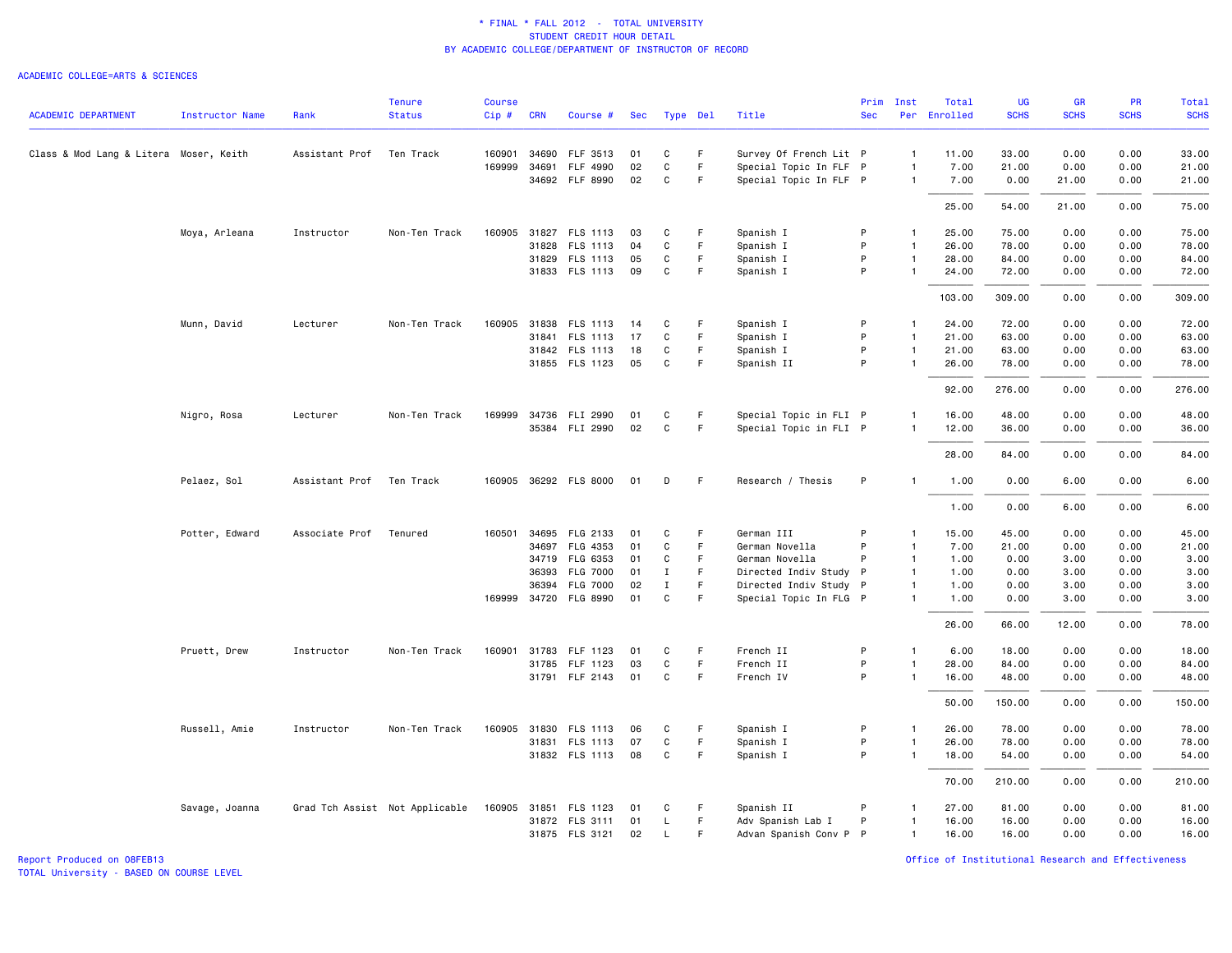ACADEMIC COLLEGE=ARTS & SCIENCES

|                                                         |                        |                | <b>Tenure</b> | <b>Course</b> |              |                       |                 |             |              |                        | Prim       | Inst           | Total               | UG                           | <b>GR</b>         | <b>PR</b>               | Total                                                                                                                                                                                                                                                                                                                                                                                                                                                                                             |
|---------------------------------------------------------|------------------------|----------------|---------------|---------------|--------------|-----------------------|-----------------|-------------|--------------|------------------------|------------|----------------|---------------------|------------------------------|-------------------|-------------------------|---------------------------------------------------------------------------------------------------------------------------------------------------------------------------------------------------------------------------------------------------------------------------------------------------------------------------------------------------------------------------------------------------------------------------------------------------------------------------------------------------|
| <b>ACADEMIC DEPARTMENT</b>                              | <b>Instructor Name</b> | Rank           | <b>Status</b> | $Cip$ #       | <b>CRN</b>   | Course #              | Sec             | Type Del    |              | Title                  | <b>Sec</b> |                | Per Enrolled        | <b>SCHS</b>                  | <b>SCHS</b>       | <b>SCHS</b>             | <b>SCHS</b>                                                                                                                                                                                                                                                                                                                                                                                                                                                                                       |
|                                                         |                        |                |               |               |              |                       |                 |             |              |                        |            |                | 59.00               | 113.00                       | 0.00              | 0.00                    | 113.00                                                                                                                                                                                                                                                                                                                                                                                                                                                                                            |
| Class & Mod Lang & Litera Simpore, Karim                |                        | Assistant Prof | Ten Track     |               | 160901 31788 | FLF 2133              | 01              | C           | F            | French III             | P          | $\mathbf{1}$   | 25.00               | 75.00                        | 0.00              | 0.00                    | 75.00                                                                                                                                                                                                                                                                                                                                                                                                                                                                                             |
|                                                         |                        |                |               |               | 31789        | FLF 2133              | 02              | C           | $\mathsf F$  | French III             | P          | $\mathbf{1}$   | 12.00               | 36.00                        | 0.00              | 0.00                    | 36.00                                                                                                                                                                                                                                                                                                                                                                                                                                                                                             |
|                                                         |                        |                |               |               |              | 169999 34717 FLF 4990 | 01              | C           | F.           | Special Topic In FLF P |            | $\mathbf{1}$   | 3.00                | 9.00                         | 0.00              | 0.00                    | 9.00                                                                                                                                                                                                                                                                                                                                                                                                                                                                                              |
|                                                         |                        |                |               |               |              | 34718 FLF 8990        | 01              | C           | F            | Special Topic In FLF P |            | $\mathbf{1}$   | 6.00                | 0.00                         | 18.00             | 0.00                    | 18.00                                                                                                                                                                                                                                                                                                                                                                                                                                                                                             |
|                                                         |                        |                |               |               |              |                       |                 |             |              |                        |            |                | 46.00               | 120.00                       | 18.00             | 0.00                    | 138.00                                                                                                                                                                                                                                                                                                                                                                                                                                                                                            |
|                                                         | Vozzo, Rosa            | Instructor     | Non-Ten Track | 160905        |              | 31834 FLS 1113        | 10              | C           | F            | Spanish I              | P          | -1             | 24.00               | 72.00                        | 0.00              | 0.00                    | 72.00                                                                                                                                                                                                                                                                                                                                                                                                                                                                                             |
|                                                         |                        |                |               |               | 31865        | FLS 2133              | 06              | C           | F            | Spanish III            | P          | $\mathbf{1}$   | 30.00               | 90.00                        | 0.00              | 0.00                    | 90.00                                                                                                                                                                                                                                                                                                                                                                                                                                                                                             |
|                                                         |                        |                |               |               |              | 31878 FLS 3233        | 01              | C           | F            | Adv Spanish Conversa P |            | $\overline{1}$ | 24.00               | 72.00                        | 0.00              | 0.00                    | 72.00                                                                                                                                                                                                                                                                                                                                                                                                                                                                                             |
|                                                         |                        |                |               |               | 31880        | FLS 3313              | 01              | C           | F            | Econ for Span-speak    | P          | $\mathbf{1}$   | 24.00               | 72.00                        | 0.00              | 0.00                    | 72.00                                                                                                                                                                                                                                                                                                                                                                                                                                                                                             |
|                                                         |                        |                |               |               |              | 169999 31824 FLS 1001 | F01             | C.          | E            | First Year Seminar     | P          | $\mathbf{1}$   | 18.00               | 18.00                        | 0.00              | 0.00                    | 18.00                                                                                                                                                                                                                                                                                                                                                                                                                                                                                             |
|                                                         |                        |                |               |               |              |                       |                 |             |              |                        |            |                | 120.00              | 324.00                       | 0.00              | 0.00                    | 324.00                                                                                                                                                                                                                                                                                                                                                                                                                                                                                            |
|                                                         | Watson, Thomas         | Lecturer       | Non-Ten Track |               |              | 160905 31835 FLS 1113 | 11              | C           | F            | Spanish I              | P          | $\mathbf{1}$   | 22.00               | 66.00                        | 0.00              | 0.00                    | 66.00                                                                                                                                                                                                                                                                                                                                                                                                                                                                                             |
|                                                         |                        |                |               |               | 31845        | <b>FLS 1113</b>       | 21              | C           | F.           | Spanish I              | P          | $\mathbf{1}$   | 17.00               | 51.00                        | 0.00              | 0.00                    | 51.00                                                                                                                                                                                                                                                                                                                                                                                                                                                                                             |
|                                                         |                        |                |               |               |              | 31846 FLS 1113        | 22              | C           | F            | Spanish I              | P          | $\mathbf{1}$   | 19.00               | 57.00                        | 0.00              | 0.00                    | 57.00                                                                                                                                                                                                                                                                                                                                                                                                                                                                                             |
|                                                         |                        |                |               |               |              | 31849 FLS 1113        | 25              | C           | F            | Spanish I              | P          | $\overline{1}$ | 21.00               | 63.00                        | 0.00              | 0.00                    | 63.00                                                                                                                                                                                                                                                                                                                                                                                                                                                                                             |
|                                                         |                        |                |               |               |              |                       |                 |             |              |                        |            |                | 79.00               | 237.00                       | 0.00              | 0.00                    | 237.00                                                                                                                                                                                                                                                                                                                                                                                                                                                                                            |
|                                                         | Wicker, Valeria        | Lecturer       | Non-Ten Track |               |              | 160905 31852 FLS 1123 | 02              | C           | F.           | Spanish II             | P          | -1             | 20.00               | 60.00                        | 0.00              | 0.00                    | 60.00                                                                                                                                                                                                                                                                                                                                                                                                                                                                                             |
|                                                         |                        |                |               |               |              | 31862 FLS 2133        | 03              | $\mathbf C$ | $\mathsf F$  | Spanish III            | P          | $\overline{1}$ | 23.00               | 69.00                        | 0.00              | 0.00                    | 69.00                                                                                                                                                                                                                                                                                                                                                                                                                                                                                             |
|                                                         |                        |                |               |               |              | 31863 FLS 2133        | 04              | C           | F            | Spanish III            | P          | $\mathbf{1}$   | 27.00               | 81.00                        | 0.00              | 0.00                    | 81.00                                                                                                                                                                                                                                                                                                                                                                                                                                                                                             |
|                                                         |                        |                |               |               |              | 31864 FLS 2133        | 05              | C           | F            | Spanish III            | P          | -1             | 29.00               | 87.00                        | 0.00              | 0.00                    | 87.00                                                                                                                                                                                                                                                                                                                                                                                                                                                                                             |
|                                                         |                        |                |               |               |              |                       |                 |             |              |                        |            |                | 99.00               | 297.00                       | 0.00              | 0.00                    | 297.00                                                                                                                                                                                                                                                                                                                                                                                                                                                                                            |
|                                                         | Wolverton, Robert      | Professor      | Tenured       | 160101 31776  |              | FL 4143               | 01              | C           | -F           | Classical Mythology    | P          | $\mathbf{1}$   | 39.00               | 117.00                       | 0.00              | 0.00                    | 117.00                                                                                                                                                                                                                                                                                                                                                                                                                                                                                            |
|                                                         |                        |                |               |               |              | 161203 31815 FLL 1113 | 01              | C           | F            | Latin I                | P          | $\overline{1}$ | 38.00               | 114.00                       | 0.00              | 0.00                    | 114.00                                                                                                                                                                                                                                                                                                                                                                                                                                                                                            |
|                                                         |                        |                |               |               |              | 31819 FLL 2133        | 01              | C           | F            | Latin III              | P          | $\mathbf{1}$   | 17.00               | 51.00                        | 0.00              | 0.00                    | 51.00                                                                                                                                                                                                                                                                                                                                                                                                                                                                                             |
|                                                         |                        |                |               |               |              | 169999 31775 FL 1001  | F <sub>01</sub> | C           | F.           | First Year Seminar     | P          | $\mathbf{1}$   | 20.00               | 20.00                        | 0.00              | 0.00                    | 20.00                                                                                                                                                                                                                                                                                                                                                                                                                                                                                             |
|                                                         |                        |                |               |               |              |                       |                 |             |              |                        |            |                | 114.00              | 302.00                       | 0.00              | 0.00                    | 302.00                                                                                                                                                                                                                                                                                                                                                                                                                                                                                            |
| ==========================<br>Class & Mod Lang & Litera |                        |                |               |               |              |                       |                 |             |              |                        |            |                | ========<br>1897.00 | $=$ = = = = = = =<br>5471.00 | ========<br>96.00 | <b>EBBEBBBB</b><br>0.00 | $\begin{array}{cccccccccc} \multicolumn{2}{c}{} & \multicolumn{2}{c}{} & \multicolumn{2}{c}{} & \multicolumn{2}{c}{} & \multicolumn{2}{c}{} & \multicolumn{2}{c}{} & \multicolumn{2}{c}{} & \multicolumn{2}{c}{} & \multicolumn{2}{c}{} & \multicolumn{2}{c}{} & \multicolumn{2}{c}{} & \multicolumn{2}{c}{} & \multicolumn{2}{c}{} & \multicolumn{2}{c}{} & \multicolumn{2}{c}{} & \multicolumn{2}{c}{} & \multicolumn{2}{c}{} & \multicolumn{2}{c}{} & \multicolumn{2}{c}{} & \mult$<br>5567.00 |
| -------------------------                               |                        |                |               |               |              |                       |                 |             |              |                        |            |                | ========            | -------- -------             |                   |                         | $\begin{minipage}{0.03\linewidth} \hspace*{-0.2cm} \textbf{if} \hspace*{-0.3cm} \textbf{if} \hspace*{-0.3cm} \textbf{if} \hspace*{-0.3cm} \textbf{if} \hspace*{-0.3cm} \textbf{if} \hspace*{-0.3cm} \textbf{if} \hspace*{-0.3cm} \textbf{if} \hspace*{-0.3cm} \textbf{if} \hspace*{-0.3cm} \textbf{if} \hspace*{-0.3cm} \textbf{if} \hspace*{-0.3cm} \textbf{if} \hspace*{-0.3cm} \textbf{if} \hspace*{-0.3cm} \textbf{$                                                                          |
| Communication                                           | Anthony, Kelli         | Instructor     | Non-Ten Track | 090101        | 33552        | CO 3833               | 201             | C           | 0            | Interviewing           | P          | $\overline{1}$ | 4.00                | 12.00                        | 0.00              | 0.00                    | 12.00                                                                                                                                                                                                                                                                                                                                                                                                                                                                                             |
|                                                         |                        |                |               |               | 33779        | CO 3833               | 501             | C           | $\mathsf{o}$ | Interviewing           | P          | $\mathbf{1}$   | 19.00               | 57.00                        | 0.00              | 0.00                    | 57.00                                                                                                                                                                                                                                                                                                                                                                                                                                                                                             |
|                                                         |                        |                |               |               | 34792        | CO 1223               | 202             | C           | $\Omega$     | Intro Comm Theory      | P          | $\mathbf{1}$   | 4.00                | 12.00                        | 0.00              | 0.00                    | 12.00                                                                                                                                                                                                                                                                                                                                                                                                                                                                                             |
|                                                         |                        |                |               |               | 34904        | CO 1223               | 501             | C           | $\Omega$     | Intro Comm Theory      | P          | $\overline{1}$ | 11.00               | 33.00                        | 0.00              | 0.00                    | 33.00                                                                                                                                                                                                                                                                                                                                                                                                                                                                                             |
|                                                         |                        |                |               | 090401 33776  |              | CO 1403               | 501             | C           | $\Omega$     | Intro Mass Media       | P          | $\mathbf{1}$   | 31.00               | 93.00                        | 0.00              | 0.00                    | 93.00                                                                                                                                                                                                                                                                                                                                                                                                                                                                                             |
|                                                         |                        |                |               |               | 34793        | CO 1403               | 201             | C           | $\Omega$     | Intro Mass Media       | P          | $\mathbf{1}$   | 5.00                | 15.00                        | 0.00              | 0.00                    | 15.00                                                                                                                                                                                                                                                                                                                                                                                                                                                                                             |
|                                                         |                        |                |               | 090501        | 33551        | CO 3813               | 201             | C           | $\Omega$     | PR<br>Case Problems    | P          | $\mathbf{1}$   | 2.00                | 6.00                         | 0.00              | 0.00                    | 6.00                                                                                                                                                                                                                                                                                                                                                                                                                                                                                              |
|                                                         |                        |                |               |               | 33778        | CO 3813               | 501             | C           | $\Omega$     | PR Case Problems       | P          | $\mathbf{1}$   | 12.00               | 36.00                        | 0.00              | 0.00                    | 36.00                                                                                                                                                                                                                                                                                                                                                                                                                                                                                             |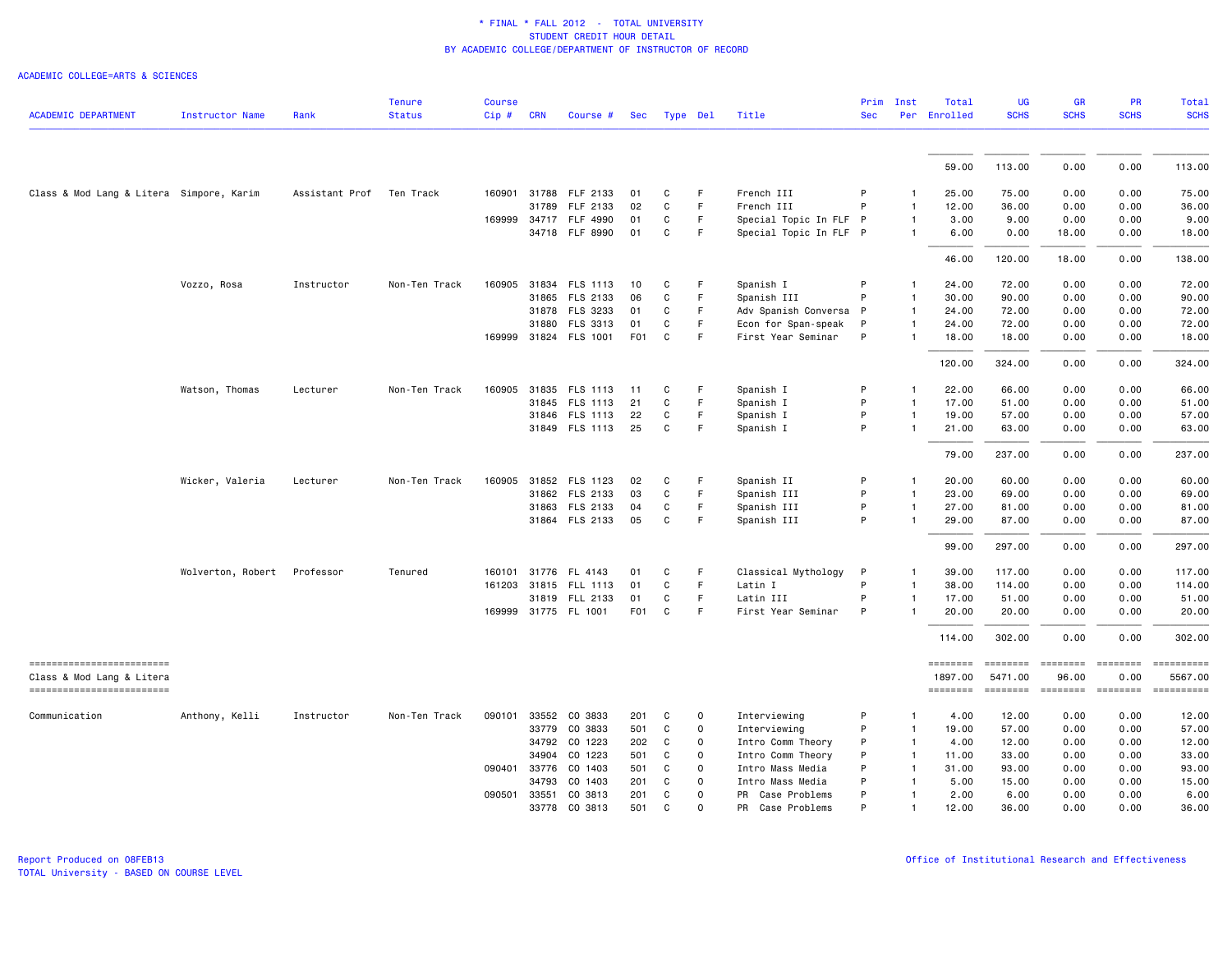#### ACADEMIC COLLEGE=ARTS & SCIENCES

| <b>ACADEMIC DEPARTMENT</b> | Instructor Name  | Rank           | <b>Tenure</b><br><b>Status</b> | <b>Course</b><br>$Cip$ # | <b>CRN</b>   | Course #             | Sec              |              | Type Del | Title                  | Prim<br><b>Sec</b> | Inst                         | Total<br>Per Enrolled | <b>UG</b><br><b>SCHS</b> | <b>GR</b><br><b>SCHS</b> | PR<br><b>SCHS</b> | <b>Total</b><br><b>SCHS</b> |
|----------------------------|------------------|----------------|--------------------------------|--------------------------|--------------|----------------------|------------------|--------------|----------|------------------------|--------------------|------------------------------|-----------------------|--------------------------|--------------------------|-------------------|-----------------------------|
|                            |                  |                |                                |                          |              |                      |                  |              |          |                        |                    |                              |                       |                          |                          |                   |                             |
|                            |                  |                |                                |                          |              |                      |                  |              |          |                        |                    |                              | 88.00                 | 264.00                   | 0.00                     | 0.00              | 264.00                      |
| Communication              | Brown, Karyn     | Instructor     | Non-Ten Track                  | 090401                   | 30863        | CO 4053              | 01               | E            | F        | Internship Comm        | P                  |                              | 15.00                 | 45.00                    | 0.00                     | 0.00              | 45.00                       |
|                            |                  |                |                                | 090501                   | 30877        | CO 4813              | 01               | C            | F.       | PR Organizations       | P                  | $\mathbf{1}$                 | 23.00                 | 69.00                    | 0.00                     | 0.00              | 69.00                       |
|                            |                  |                |                                |                          | 30878        | CO 4813              | 02               | C            | F        | PR Organizations       | P                  | $\mathbf{1}$                 | 21.00                 | 63.00                    | 0.00                     | 0.00              | 63.00                       |
|                            |                  |                |                                |                          |              | 090701 30872 CO 4393 | 01               | C            | F        | Broadcast Performanc P |                    | $\mathbf{1}$                 | 16.00                 | 48.00                    | 0.00                     | 0.00              | 48.00                       |
|                            |                  |                |                                |                          |              |                      |                  |              |          |                        |                    |                              | 75.00                 | 225.00                   | 0.00                     | 0.00              | 225.00                      |
|                            | Cain, Emily      | Instructor     | Non-Ten Track                  | 090401                   | 30846        | CO 3423              | 01               | C            | F.       | Feature Writing        | P                  | $\mathbf{1}$                 | 17.00                 | 51.00                    | 0.00                     | 0.00              | 51.00                       |
|                            |                  |                |                                |                          | 090501 30858 | CO 3853              | 01               | C            | F        | Public Relations Wri P |                    | $\mathbf{1}$                 | 15.00                 | 45.00                    | 0.00                     | 0.00              | 45.00                       |
|                            |                  |                |                                |                          |              | 30859 CO 3853        | 02               | $\mathtt{C}$ | F        | Public Relations Wri P |                    | $\mathbf{1}$                 | 15.00                 | 45.00                    | 0.00                     | 0.00              | 45.00                       |
|                            |                  |                |                                |                          |              |                      |                  |              |          |                        |                    |                              | 47.00                 | 141.00                   | 0.00                     | 0.00              | 141.00                      |
|                            | Chambers, Cheryl | Instructor     | Non-Ten Track                  | 090101                   | 30789        | CO 1013              | 06               | C            | F        | Intro to Communicati P |                    | $\mathbf{1}$                 | 34.00                 | 102.00                   | 0.00                     | 0.00              | 102.00                      |
|                            |                  |                |                                |                          | 30790        | CO 1013              | 07               | C            | F        | Intro to Communicati P |                    | $\overline{1}$               | 35.00                 | 105.00                   | 0.00                     | 0.00              | 105.00                      |
|                            |                  |                |                                |                          | 30791        | CO 1013              | 08               | C            | F.       | Intro to Communicati P |                    | $\mathbf{1}$                 | 35.00                 | 105.00                   | 0.00                     | 0.00              | 105.00                      |
|                            |                  |                |                                |                          | 30792        | CO 1013              | 09               | C            | F.       | Intro to Communicati P |                    | $\overline{1}$               | 35.00                 | 105.00                   | 0.00                     | 0.00              | 105.00                      |
|                            |                  |                |                                |                          | 30802        | CO 1013              | 19               | C            | F.       | Intro to Communicati P |                    | $\mathbf{1}$                 | 35.00                 | 105.00                   | 0.00                     | 0.00              | 105.00                      |
|                            |                  |                |                                |                          |              | 231001 34757 CO 1001 | F <sub>01</sub>  | $\mathbf c$  | F        | First Year Seminar     | P                  | $\mathbf{1}$                 | 15.00                 | 15.00                    | 0.00                     | 0.00              | 15.00                       |
|                            |                  |                |                                |                          |              |                      |                  |              |          |                        |                    |                              | 189.00                | 537.00                   | 0.00                     | 0.00              | 537.00                      |
|                            | Clevinger, Donna | Professor      | Tenured                        |                          | 500501 30815 | CO 1503              | H <sub>0</sub> 1 | C            | F        | Honors Intro To Thea P |                    | 1                            | 17.00                 | 51.00                    | 0.00                     | 0.00              | 51.00                       |
|                            |                  |                |                                |                          | 30836        | CO 2503              | 02               | C            | F        | Acting                 | P                  | $\mathbf{1}$                 | 15.00                 | 45.00                    | 0.00                     | 0.00              | 45.00                       |
|                            |                  |                |                                |                          |              |                      |                  |              |          |                        |                    |                              | 32.00                 | 96.00                    | 0.00                     | 0.00              | 96.00                       |
|                            | Cooley, Skye     | Assistant Prof | Ten Track                      | 090501                   | 30876        | CO 4803              | 01               | C            | F.       | Research in PR & Adv P |                    | $\mathbf{1}$                 | 34.00                 | 102.00                   | 0.00                     | 0.00              | 102.00                      |
|                            |                  |                |                                |                          | 34588        | CO 4803              | 02               | C            | F        | Research in PR & Adv P |                    | $\mathbf{1}$                 | 31.00                 | 93.00                    | 0.00                     | 0.00              | 93.00                       |
|                            |                  |                |                                |                          |              | 34589 CO 6803        | 02               | $\mathtt{C}$ | F.       | Research in PR & Adv P |                    | $\mathbf{1}$                 | 2.00                  | 0.00                     | 6.00                     | 0.00              | 6.00                        |
|                            |                  |                |                                |                          |              |                      |                  |              |          |                        |                    |                              | 67.00                 | 195.00                   | 6.00                     | 0.00              | 201.00                      |
|                            | Covich, Kate     | Lecturer       | Non-Ten Track                  | 090101                   | 30805        | CO 1013              | 22               | C            | F.       | Intro to Communicati P |                    | $\mathbf{1}$                 | 32.00                 | 96.00                    | 0.00                     | 0.00              | 96.00                       |
|                            |                  |                |                                |                          | 090501 30861 | CO 3863              | 01               | B            | F.       | PR Production          | P                  | $\mathbf{1}$                 | 15.00                 | 45.00                    | 0.00                     | 0.00              | 45.00                       |
|                            |                  |                |                                |                          | 30862        | CO 3863              | 02               | B            | F        | PR Production          | P                  | $\mathbf{1}$                 | 15.00                 | 45.00                    | 0.00                     | 0.00              | 45.00                       |
|                            |                  |                |                                |                          |              | 34584 CO 3863        | 03               | B            | F.       | PR Production          | P                  | $\mathbf{1}$                 | 18.00                 | 54.00                    | 0.00                     | 0.00              | 54.00                       |
|                            |                  |                |                                |                          |              |                      |                  |              |          |                        |                    |                              | 80.00                 | 240.00                   | 0.00                     | 0.00              | 240.00                      |
|                            | Denton, Raymond  | Lecturer       | Non-Ten Track                  | 090101                   | 34779        | CO 1223              | 201              | C            | F.       | Intro Comm Theory      | P                  | 1                            | 15.00                 | 45.00                    | 0.00                     | 0.00              | 45.00                       |
|                            |                  |                |                                |                          | 36034        | CO 4000              | 201              | $\mathbf I$  | F        | Directed Indiv Study   | $\mathsf{P}$       | $\mathbf{1}$                 | 1.00                  | 4.00                     | 0.00                     | 0.00              | 4.00                        |
|                            |                  |                |                                |                          | 090401 33553 | CO 4053              | 201              | E            | F.       | Internship Comm        | P                  | $\mathbf{1}$                 | 1.00                  | 3.00                     | 0.00                     | 0.00              | 3.00                        |
|                            |                  |                |                                |                          | 34767        | CO 4313              | 202              | C            | F.       | Mass Media Law         | P                  | $\overline{1}$               | 11.00                 | 33.00                    | 0.00                     | 0.00              | 33.00                       |
|                            |                  |                |                                | 090701                   | 35403        | CO 2333              | 201              | C            | F.       | Tv Production          | P                  | $\mathbf{1}$<br>$\mathbf{1}$ | 8.00                  | 24.00                    | 0.00                     | 0.00              | 24.00                       |
|                            |                  |                |                                |                          |              | 231001 36090 CO 2013 | 201              | C            | F        | Voice & Articulation P |                    |                              | 1.00                  | 3.00                     | 0.00                     | 0.00              | 3.00                        |
|                            |                  |                |                                |                          |              |                      |                  |              |          |                        |                    |                              | 37.00                 | 112.00                   | 0.00                     | 0.00              | 112.00                      |
|                            | Durst, Betty     | Instructor     | Non-Ten Track                  |                          |              | 090101 34583 CO 3593 | 01               | C            | F.       | Auditioning/Monologu P |                    | $\mathbf{1}$                 | 17.00                 | 51.00                    | 0.00                     | 0.00              | 51.00                       |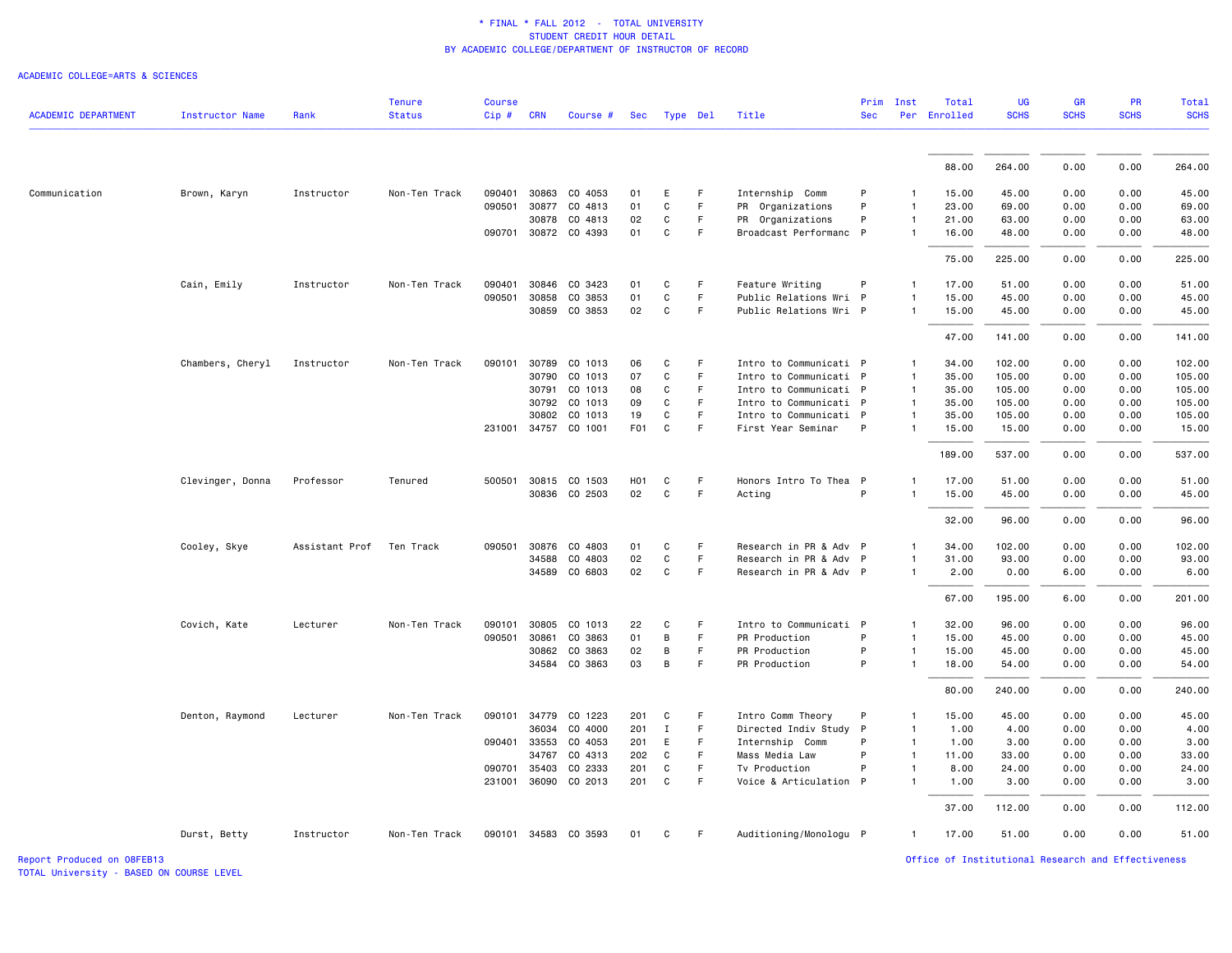#### ACADEMIC COLLEGE=ARTS & SCIENCES

|                            |                               |                | <b>Tenure</b> | <b>Course</b> |              |                      |                 |              |              |                        | Prim       | Inst           | Total        | UG          | <b>GR</b>   | <b>PR</b>   | Total       |
|----------------------------|-------------------------------|----------------|---------------|---------------|--------------|----------------------|-----------------|--------------|--------------|------------------------|------------|----------------|--------------|-------------|-------------|-------------|-------------|
| <b>ACADEMIC DEPARTMENT</b> | <b>Instructor Name</b>        | Rank           | <b>Status</b> | Cip#          | <b>CRN</b>   | Course #             | Sec             | Type Del     |              | Title                  | <b>Sec</b> |                | Per Enrolled | <b>SCHS</b> | <b>SCHS</b> | <b>SCHS</b> | <b>SCHS</b> |
| Communication              | Durst, Betty                  | Instructor     | Non-Ten Track | 090101        | 36379        | CO 4000              | 01              | Ι.           | F            | Directed Indiv Study P |            | $\mathbf{1}$   | 1.00         | 3.00        | 0.00        | 0.00        | 3.00        |
|                            |                               |                |               |               | 36380        | CO 4000              | 02              | $\mathbf I$  | F            | Directed Indiv Study P |            | $\mathbf{1}$   | 1.00         | 3.00        | 0.00        | 0.00        | 3.00        |
|                            |                               |                |               |               |              | 500501 30835 CO 2503 | 01              | C            | F.           | Acting                 | P          | $\mathbf{1}$   | 14.00        | 42.00       | 0.00        | 0.00        | 42.00       |
|                            |                               |                |               |               |              |                      |                 |              |              |                        |            |                | 33.00        | 99.00       | 0.00        | 0.00        | 99.00       |
|                            | Durst, Robert                 | Associate Prof | Tenured       | 500501        | 34586        | CO 4583              | 01              | C            | F.           | Playwriting            | P          | $\mathbf{1}$   | 18.00        | 54.00       | 0.00        | 0.00        | 54.00       |
|                            |                               |                |               |               | 34587        | CO 6583              | 01              | $\mathbf C$  | F            | Playwriting            | P          | $\overline{1}$ | 1.00         | 0.00        | 3.00        | 0.00        | 3.00        |
|                            |                               |                |               |               |              | 34913 CO 1553        | 01              | Ε            | F            | Theatre Practicum #5 P |            | $\mathbf{1}$   | 13.00        | 39.00       | 0.00        | 0.00        | 39.00       |
|                            |                               |                |               |               |              |                      |                 |              |              |                        |            |                | 32.00        | 93.00       | 3.00        | 0.00        | 96.00       |
|                            | Edmonds, Khristina Instructor |                | Non-Ten Track |               |              | 231001 30773 CO 1003 | 03              | C            | F.           | Fund Of Public Speak P |            | $\mathbf{1}$   | 25.00        | 75.00       | 0.00        | 0.00        | 75.00       |
|                            |                               |                |               |               | 30774        | CO 1003              | 04              | $\mathbf C$  | $\mathsf F$  | Fund Of Public Speak P |            | $\overline{1}$ | 24.00        | 72.00       | 0.00        | 0.00        | 72.00       |
|                            |                               |                |               |               | 30777        | CO 1003              | 07              | C            | F            | Fund Of Public Speak P |            | $\mathbf{1}$   | 25.00        | 75.00       | 0.00        | 0.00        | 75.00       |
|                            |                               |                |               |               | 30778        | CO 1003              | 08              | C            | F.           | Fund Of Public Speak P |            | $\mathbf{1}$   | 23.00        | 69.00       | 0.00        | 0.00        | 69.00       |
|                            |                               |                |               |               | 30783        | CO 1003              | H <sub>03</sub> | C            | F            | Hon Fund Public Spea P |            | $\mathbf{1}$   | 19.00        | 57.00       | 0.00        | 0.00        | 57.00       |
|                            |                               |                |               |               |              |                      |                 |              |              |                        |            |                | 116.00       | 348.00      | 0.00        | 0.00        | 348.00      |
|                            | Flick, Harry                  | Professor      | Tenured       | 090101        |              | 30819 CO 2213        | 01              | C            | F            | Small Group Commun     | P          | $\mathbf{1}$   | 25.00        | 75.00       | 0.00        | 0.00        | 75.00       |
|                            |                               |                |               |               | 30820        | CO 2213              | 02              | $\mathbf C$  | $\mathsf F$  | Small Group Commun     | P          | $\mathbf{1}$   | 24.00        | 72.00       | 0.00        | 0.00        | 72.00       |
|                            |                               |                |               |               | 30855        | CO 3833              | 01              | C            | $\mathsf F$  | Interviewing           | P          | $\mathbf{1}$   | 20.00        | 60.00       | 0.00        | 0.00        | 60.00       |
|                            |                               |                |               |               | 30856        | CO 3833              | 02              | C            | F            | Interviewing           | P          | $\mathbf{1}$   | 18.00        | 54.00       | 0.00        | 0.00        | 54.00       |
|                            |                               |                |               |               |              | 30857 CO 3833        | 03              | C            | F            | Interviewing           | P          | $\mathbf{1}$   | 20.00        | 60.00       | 0.00        | 0.00        | 60.00       |
|                            |                               |                |               |               |              |                      |                 |              |              |                        |            |                | 107.00       | 321.00      | 0.00        | 0.00        | 321.00      |
|                            | Foley, Megan                  | Assistant Prof | Ten Track     | 090101        | 36624        | CO 7000              | 01              | Ι.           | F            | Directed Indiv Study P |            | $\mathbf{1}$   | 1.00         | 0.00        | 3.00        | 0.00        | 3.00        |
|                            |                               |                |               | 231001        | 30865        | CO 4243              | 01              | $\mathbf C$  | $\mathsf F$  | Rhetorical Theory      | P          | $\overline{1}$ | 22.00        | 66.00       | 0.00        | 0.00        | 66.00       |
|                            |                               |                |               |               | 30866        | CO 4253              | 01              | C            | F            | Elements Of Persuasn P |            | $\overline{1}$ | 25.00        | 75.00       | 0.00        | 0.00        | 75.00       |
|                            |                               |                |               |               | 30867        | CO 4253              | 02              | C            | $\mathsf F$  | Elements Of Persuasn P |            | $\mathbf{1}$   | 24.00        | 72.00       | 0.00        | 0.00        | 72.00       |
|                            |                               |                |               |               | 30880        | CO 6243              | 01              | C            | $\mathsf F$  | Rhetorical Theory      | P          | $\mathbf{1}$   | 1.00         | 0.00        | 3.00        | 0.00        | 3.00        |
|                            |                               |                |               |               | 30881        | CO 6253              | 01              | C            | F.           | Elements Of Persuasn P |            | $\mathbf{1}$   | 3.00         | 0.00        | 9.00        | 0.00        | 9.00        |
|                            |                               |                |               |               |              | 30882 CO 6253        | 02              | $\mathbf C$  | $\mathsf F$  | Elements Of Persuasn P |            | $\mathbf{1}$   | 2.00         | 0.00        | 6.00        | 0.00        | 6.00        |
|                            |                               |                |               |               |              |                      |                 |              |              |                        |            |                | 78.00        | 213.00      | 21.00       | 0.00        | 234.00      |
|                            | Forde, John                   | Associate Prof | Tenured       |               |              | 090501 30851 CO 3803 | 01              | C            | -F           | Prin Public Relation P |            | $\mathbf{1}$   | 122.00       | 366.00      | 0.00        | 0.00        | 366.00      |
|                            |                               |                |               |               | 33550        | CO 3803              | 201             | $\mathtt{C}$ | $\mathsf{o}$ | Prin Public Relation P |            | $\mathbf{1}$   | 15.00        | 45.00       | 0.00        | 0.00        | 45.00       |
|                            |                               |                |               |               |              | 33777 CO 3803        | 501             | C            | 0            | Prin Public Relation P |            | $\mathbf{1}$   | 22.00        | 66.00       | 0.00        | 0.00        | 66.00       |
|                            |                               |                |               |               |              |                      |                 |              |              |                        |            |                | 159.00       | 477.00      | 0.00        | 0.00        | 477.00      |
|                            | Fountain, Amy                 | Instructor     | Non-Ten Track | 090101        | 30795        | CO 1013              | 12              | C            | F            | Intro to Communicati P |            | $\mathbf{1}$   | 35.00        | 105.00      | 0.00        | 0.00        | 105.00      |
|                            |                               |                |               |               | 33775        | CO 1013              | 501             | $\mathtt{C}$ | $\mathsf{o}$ | Intro to Communicati P |            | $\mathbf{1}$   | 21.00        | 63.00       | 0.00        | 0.00        | 63.00       |
|                            |                               |                |               | 231001        | 30775        | CO 1003              | 05              | C            | F.           | Fund Of Public Speak P |            | $\mathbf{1}$   | 25.00        | 75.00       | 0.00        | 0.00        | 75.00       |
|                            |                               |                |               |               |              | 30776 CO 1003        | 06              | $\mathtt{C}$ | F            | Fund Of Public Speak P |            | $\mathbf{1}$   | 24.00        | 72.00       | 0.00        | 0.00        | 72.00       |
|                            |                               |                |               |               |              |                      |                 |              |              |                        |            |                | 105.00       | 315.00      | 0.00        | 0.00        | 315.00      |
|                            | Gardner, Daniel               | Lecturer       | Non-Ten Track |               | 231001 30779 | CO 1003              | 09              | C            | -F           | Fund Of Public Speak P |            | $\mathbf{1}$   | 25.00        | 75.00       | 0.00        | 0.00        | 75.00       |
|                            |                               |                |               |               |              | 30780 CO 1003        | 10              | C            | F.           | Fund Of Public Speak P |            | $\mathbf{1}$   | 24.00        | 72.00       | 0.00        | 0.00        | 72.00       |
|                            |                               |                |               |               |              |                      |                 |              |              |                        |            |                |              |             |             |             |             |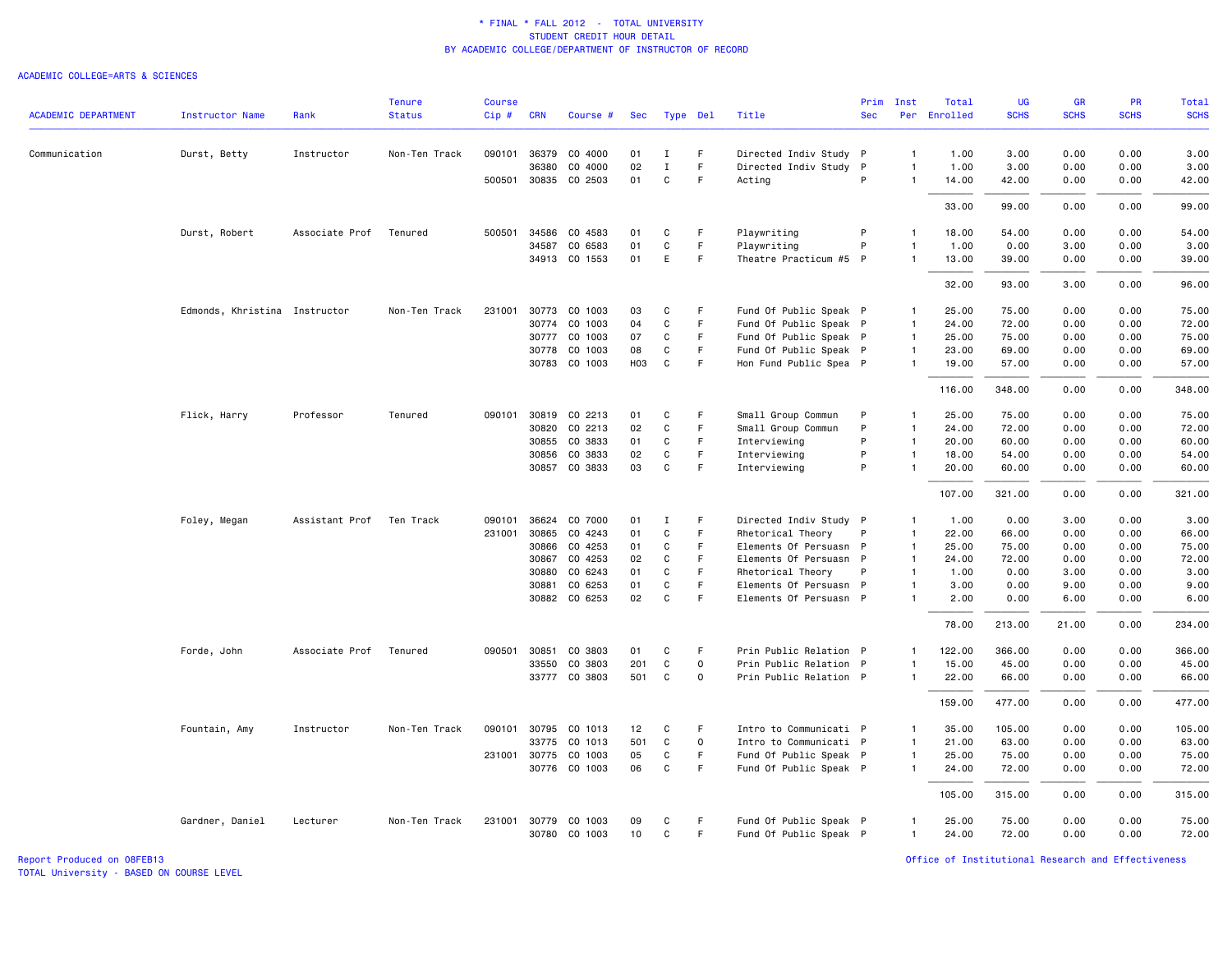|                            |                        |                | <b>Tenure</b> | <b>Course</b> |              |                      |                  |              |          |                        | Prim       | Inst           | Total        | <b>UG</b>   | <b>GR</b>   | PR          | <b>Total</b><br><b>SCHS</b> |
|----------------------------|------------------------|----------------|---------------|---------------|--------------|----------------------|------------------|--------------|----------|------------------------|------------|----------------|--------------|-------------|-------------|-------------|-----------------------------|
| <b>ACADEMIC DEPARTMENT</b> | <b>Instructor Name</b> | Rank           | <b>Status</b> | Cip#          | <b>CRN</b>   | Course #             | Sec              |              | Type Del | Title                  | <b>Sec</b> |                | Per Enrolled | <b>SCHS</b> | <b>SCHS</b> | <b>SCHS</b> |                             |
|                            |                        |                |               |               |              |                      |                  |              |          |                        |            |                | 49.00        | 147.00      | 0.00        | 0.00        | 147.00                      |
|                            |                        |                |               |               |              |                      |                  |              |          |                        |            |                |              |             |             |             |                             |
| Communication              | Gawrych, Teresa        | Instructor     | Non-Ten Track |               |              | 090101 36590 CO 4000 | 03               | п.           | F.       | Directed Indiv Study P |            | $\mathbf{1}$   | 1.00         | 3.00        | 0.00        | 0.00        | 3.00                        |
|                            |                        |                |               |               | 36591        | CO 4000              | 04               | $\mathbf I$  | F.       | Directed Indiv Study P |            | $\mathbf{1}$   | 1.00         | 3.00        | 0.00        | 0.00        | 3.00                        |
|                            |                        |                |               |               | 090701 30840 | CO 3333              | 02               | C            | F        | Adv Television Prd     | P          | $\mathbf{1}$   | 15.00        | 45.00       | 0.00        | 0.00        | 45.00                       |
|                            |                        |                |               |               | 30871        | CO 4373              | 01               | B            | F.       | Prac In Tv News        | P          | $\overline{1}$ | 14.00        | 42.00       | 0.00        | 0.00        | 42.00                       |
|                            |                        |                |               |               |              | 34585 CO 4373        | 02               | B            | F        | Prac In Tv News        | P          | $\mathbf{1}$   | 16.00        | 48.00       | 0.00        | 0.00        | 48.00                       |
|                            |                        |                |               |               |              |                      |                  |              |          |                        |            |                | 47.00        | 141.00      | 0.00        | 0.00        | 141.00                      |
|                            | Goodman, Mark          | Professor      | Tenured       | 090401        | 30813        | CO 1403              | H <sub>0</sub> 1 | C            | F        | Honors Intro Mass Me P |            | 1              | 19.00        | 57.00       | 0.00        | 0.00        | 57.00                       |
|                            |                        |                |               |               | 30844        | CO 3403              | 03               | B            | F        | Photographic Communi P |            | $\mathbf{1}$   | 13.00        | 39.00       | 0.00        | 0.00        | 39.00                       |
|                            |                        |                |               |               | 33555        | CO 4313              | 201              | C            | 0        | Mass Media Law         | P          | $\overline{1}$ | 1.00         | 3.00        | 0.00        | 0.00        | 3.00                        |
|                            |                        |                |               |               | 33781        | CO 4313              | 501              | C            | $\Omega$ | Mass Media Law         | P          | $\mathbf{1}$   | 12.00        | 36.00       | 0.00        | 0.00        | 36.00                       |
|                            |                        |                |               |               | 33784        | CO 6313              | 501              | C            | $\circ$  | Mass Media Law         | P          | $\mathbf{1}$   | 5.00         | 0.00        | 15.00       | 0.00        | 15.00                       |
|                            |                        |                |               |               | 240101 35564 | GLA 4001             | 01               | C            | F        | Senior Project         | P          | $\mathbf{1}$   | 2.00         | 2.00        | 0.00        | 0.00        | 2.00                        |
|                            |                        |                |               |               |              |                      |                  |              |          |                        |            |                | 52.00        | 137.00      | 15.00       | 0.00        | 152.00                      |
|                            | Harris, Catherine      | Instructor     | Non-Ten Track | 090101        | 30784        | CO 1013              | 01               | C            | F        | Intro to Communicati P |            | $\mathbf{1}$   | 34.00        | 102.00      | 0.00        | 0.00        | 102.00                      |
|                            |                        |                |               |               | 30785        | CO 1013              | 02               | C            | F.       | Intro to Communicati P |            | $\overline{1}$ | 30.00        | 90.00       | 0.00        | 0.00        | 90.00                       |
|                            |                        |                |               |               | 231001 30781 | CO 1003              | H <sub>0</sub> 1 | C            | F.       | Hon Fund of Public S P |            | $\mathbf{1}$   | 18.00        | 54.00       | 0.00        | 0.00        | 54.00                       |
|                            |                        |                |               |               | 30782        | CO 1003              | H02              | C            | F        | Hon Fund of Public S P |            | $\overline{1}$ | 18.00        | 54.00       | 0.00        | 0.00        | 54.00                       |
|                            |                        |                |               |               |              | 30821 CO 2253        | 01               | C            | F        | Fund Interprsn Comm P  |            | $\mathbf{1}$   | 20.00        | 60.00       | 0.00        | 0.00        | 60.00                       |
|                            |                        |                |               |               |              |                      |                  |              |          |                        |            |                | 120.00       | 360.00      | 0.00        | 0.00        | 360.00                      |
|                            | Harris, Melanie        | Instructor     | Non-Ten Track | 500501        |              | 30814 CO 1503        | 01               | C            | F.       | Intro To Theatre       | P          | 1              | 153.00       | 459.00      | 0.00        | 0.00        | 459.00                      |
|                            |                        |                |               |               |              |                      |                  |              |          |                        |            |                | 153.00       | 459.00      | 0.00        | 0.00        | 459.00                      |
|                            | Knight, Amy            | Instructor     | Non-Ten Track |               |              | 090101 30787 CO 1013 | 04               | C            | F        | Intro to Communicati P |            | 1              | 34.00        | 102.00      | 0.00        | 0.00        | 102.00                      |
|                            |                        |                |               |               |              | 30788 CO 1013        | 05               | C            | F.       | Intro to Communicati P |            | $\mathbf{1}$   | 35.00        | 105.00      | 0.00        | 0.00        | 105.00                      |
|                            |                        |                |               |               | 30794        | CO 1013              | 11               | C            | F.       | Intro to Communicati P |            | $\mathbf{1}$   | 34.00        | 102.00      | 0.00        | 0.00        | 102.00                      |
|                            |                        |                |               |               | 30796        | CO 1013              | 13               | C            | F        | Intro to Communicati P |            | $\mathbf{1}$   | 35.00        | 105.00      | 0.00        | 0.00        | 105.00                      |
|                            |                        |                |               |               |              | 30807 CO 1013        | 24               | C            | F        | Intro to Communicati P |            | $\mathbf{1}$   | 34.00        | 102.00      | 0.00        | 0.00        | 102.00                      |
|                            |                        |                |               |               |              |                      |                  |              |          |                        |            |                | 172.00       | 516.00      | 0.00        | 0.00        | 516.00                      |
|                            | Lim, Joon Soo          | Assistant Prof | Ten Track     |               |              | 090501 30852 CO 3813 | 01               | C            | F.       | Case Problems<br>PR    | P          |                | 22.00        | 66.00       | 0.00        | 0.00        | 66.00                       |
|                            |                        |                |               |               |              | 30853 CO 3813        | 02               | $\mathtt{C}$ | F.       | PR Case Problems       | P          | $\mathbf{1}$   | 21.00        | 63.00       | 0.00        | 0.00        | 63.00                       |
|                            |                        |                |               |               |              |                      |                  |              |          |                        |            |                | 43.00        | 129.00      | 0.00        | 0.00        | 129.00                      |
|                            | McDavid, Frances       | Instructor     | Non-Ten Track | 090401        | 30847        | CO 3443              | 01               | C            | F.       | Adv News Writ-Report P |            | 1              | 10.00        | 30.00       | 0.00        | 0.00        | 30.00                       |
|                            |                        |                |               |               |              | 30873 CO 4403        | 01               | C            | F.       | Journalism Ethics      | P          | $\mathbf{1}$   | 16.00        | 48.00       | 0.00        | 0.00        | 48.00                       |
|                            |                        |                |               |               |              |                      |                  |              |          |                        |            |                | 26.00        | 78.00       | 0.00        | 0.00        | 78.00                       |
|                            | Miller, Ronald         | Lecturer       | Non-Ten Track |               |              | 500501 34771 CO 1503 | 201              | C            | F        | Intro To Theatre       | P          | $\mathbf{1}$   | 7.00         | 21.00       | 0.00        | 0.00        | 21.00                       |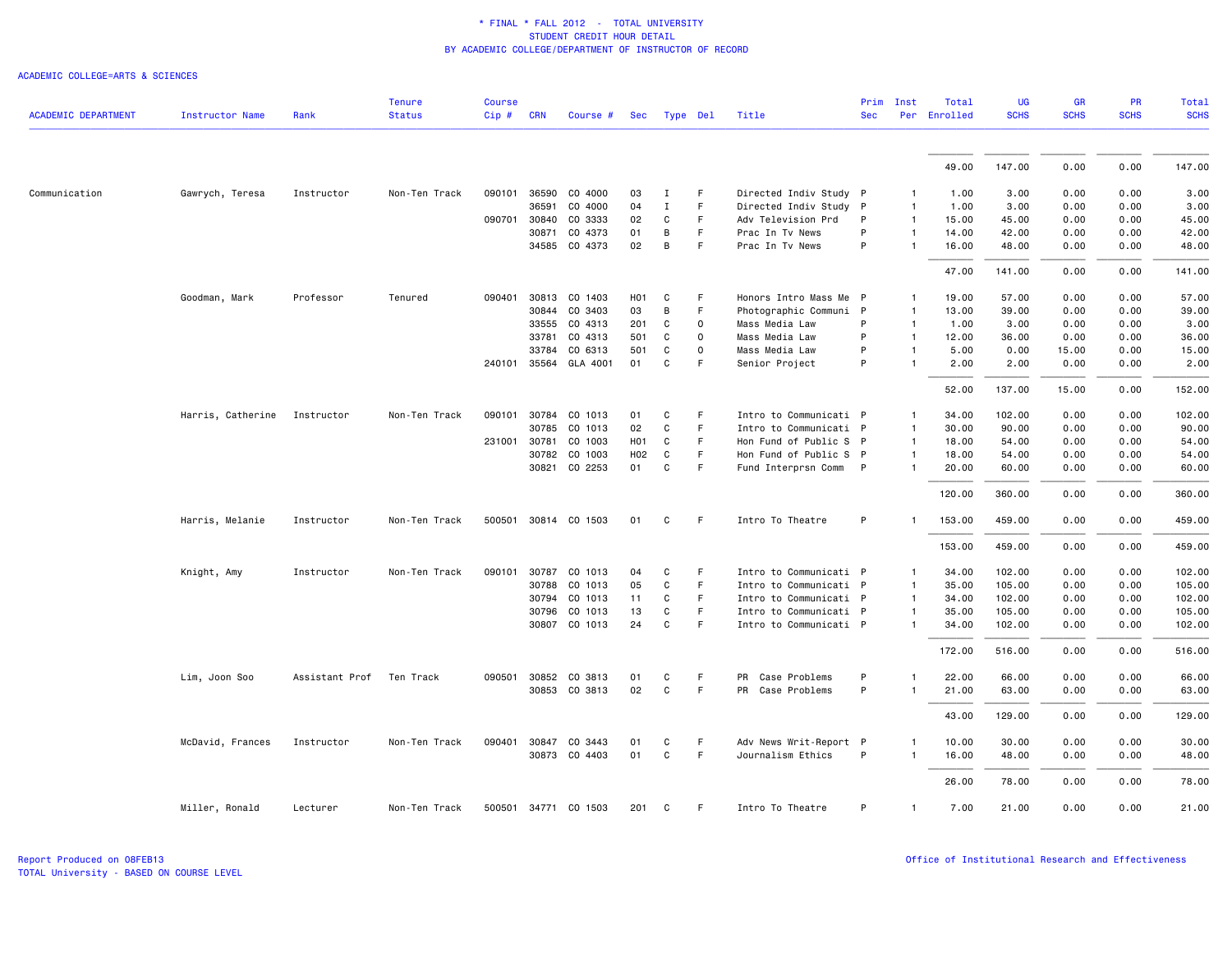#### ACADEMIC COLLEGE=ARTS & SCIENCES

| <b>ACADEMIC DEPARTMENT</b> | Instructor Name               | Rank           | <b>Tenure</b><br><b>Status</b> | <b>Course</b><br>Cip# | <b>CRN</b>   | Course #             | Sec |              | Type Del | Title                  | Prim<br><b>Sec</b> | Inst<br>Per    | Total<br>Enrolled | <b>UG</b><br><b>SCHS</b> | GR<br><b>SCHS</b> | PR<br><b>SCHS</b> | <b>Total</b><br><b>SCHS</b> |
|----------------------------|-------------------------------|----------------|--------------------------------|-----------------------|--------------|----------------------|-----|--------------|----------|------------------------|--------------------|----------------|-------------------|--------------------------|-------------------|-------------------|-----------------------------|
|                            |                               |                |                                |                       |              |                      |     |              |          |                        |                    |                |                   |                          |                   |                   |                             |
|                            |                               |                |                                |                       |              |                      |     |              |          |                        |                    |                | 7.00              | 21.00                    | 0.00              | 0.00              | 21.00                       |
| Communication              | Mills, Stacey                 | Lecturer       | Non-Ten Track                  | 090101                | 30803        | CO 1013              | 20  | C            | F.       | Intro to Communicati P |                    |                | 35.00             | 105.00                   | 0.00              | 0.00              | 105.00                      |
|                            |                               |                |                                |                       |              | 30804 CO 1013        | 21  | C            | F        | Intro to Communicati P |                    | $\mathbf{1}$   | 33.00             | 99.00                    | 0.00              | 0.00              | 99.00                       |
|                            |                               |                |                                |                       |              |                      |     |              |          |                        |                    |                | 68.00             | 204.00                   | 0.00              | 0.00              | 204.00                      |
|                            | Morschauser, Linds Instructor |                | Non-Ten Track                  | 090101                | 30809        | CO 1013              | 26  | C            | F        | Intro to Communicati P |                    | 1              | 34.00             | 102.00                   | 0.00              | 0.00              | 102.00                      |
|                            |                               |                |                                | 090401                | 34582        | CO 3313              | 02  | C            | F        | News Write for Elec    | P                  | $\mathbf{1}$   | 16.00             | 48.00                    | 0.00              | 0.00              | 48.00                       |
|                            |                               |                |                                | 090701                | 30822        | CO 2333              | 01  | C            | F        | Tv Production          | P                  | $\mathbf{1}$   | 59.00             | 177.00                   | 0.00              | 0.00              | 177.00                      |
|                            |                               |                |                                |                       | 30823        | CO 2333              | 02  | К            | F        | Tv Production          | P                  | $\mathbf{1}$   | 9.00              | 0.00                     | 0.00              | 0.00              | 0.00                        |
|                            |                               |                |                                |                       | 30824        | CO 2333              | 03  | К            | F        | Tv Production          | P                  | $\overline{1}$ | 10.00             | 0.00                     | 0.00              | 0.00              | 0.00                        |
|                            |                               |                |                                |                       | 30825        | CO 2333              | 04  | К            | F        | Tv Production          | P                  | $\mathbf{1}$   | 10.00             | 0.00                     | 0.00              | 0.00              | 0.00                        |
|                            |                               |                |                                |                       | 30826        | CO 2333              | 05  | К            | F        | Tv Production          | P                  | $\mathbf{1}$   | 10.00             | 0.00                     | 0.00              | 0.00              | 0.00                        |
|                            |                               |                |                                |                       | 30839        | CO 3333              | 01  | B            | F.       | Adv Television Prd     | P                  | $\mathbf{1}$   | 18.00             | 54.00                    | 0.00              | 0.00              | 54.00                       |
|                            |                               |                |                                |                       | 34902        | CO 2333              | 06  | К            | F.       | Tv Production          | P                  | $\mathbf{1}$   | 10.00             | 0.00                     | 0.00              | 0.00              | 0.00                        |
|                            |                               |                |                                |                       |              | 34903 CO 2333        | 07  | К            | F        | Tv Production          | P                  |                | 10.00             | 0.00                     | 0.00              | 0.00              | 0.00                        |
|                            |                               |                |                                |                       |              |                      |     |              |          |                        |                    |                | 186.00            | 381.00                   | 0.00              | 0.00              | 381.00                      |
|                            | Nicholson, John               | Associate Prof | Tenured                        | 090101                | 30811        | CO 1223              | 01  | C            | F        | Intro Comm Theory      | P                  | $\mathbf{1}$   | 151.00            | 453.00                   | 0.00              | 0.00              | 453.00                      |
|                            |                               |                |                                |                       | 30864        | CO 4203              | 01  | C            | F        | Nonverbal Communicat P |                    | $\mathbf{1}$   | 24.00             | 72.00                    | 0.00              | 0.00              | 72.00                       |
|                            |                               |                |                                |                       |              | 30879 CO 6203        | 01  | $\mathtt{C}$ | F        | Nonverbal Communicat P |                    | -1             | 1.00              | 0.00                     | 3.00              | 0.00              | 3.00                        |
|                            |                               |                |                                |                       |              |                      |     |              |          |                        |                    |                | 176.00            | 525.00                   | 3.00              | 0.00              | 528.00                      |
|                            | Poe, Philip                   | Instructor     | Non-Ten Track                  | 090701                | 30827        | CO 2413              | 01  | C            | F        | Intro News Writ-Repo P |                    | 1              | 92.00             | 276.00                   | 0.00              | 0.00              | 276.00                      |
|                            |                               |                |                                |                       |              | 30828 CO 2413        | 02  | К            | F        | Intro News Writ-Repo P |                    | $\mathbf{1}$   | 15.00             | 0.00                     | 0.00              | 0.00              | 0.00                        |
|                            |                               |                |                                |                       | 30829        | CO 2413              | 03  | К            | F.       | Intro News Writ-Repo P |                    | $\mathbf{1}$   | 15.00             | 0.00                     | 0.00              | 0.00              | 0.00                        |
|                            |                               |                |                                |                       | 30830        | CO 2413              | 04  | K            | F        | Intro News Writ-Repo P |                    | $\overline{1}$ | 16.00             | 0.00                     | 0.00              | 0.00              | 0.00                        |
|                            |                               |                |                                |                       | 30831        | CO 2413              | 05  | К            | F.       | Intro News Writ-Repo P |                    | $\overline{1}$ | 16.00             | 0.00                     | 0.00              | 0.00              | 0.00                        |
|                            |                               |                |                                |                       | 30832        | CO 2413              | 06  | К            | F        | Intro News Writ-Repo P |                    | $\mathbf{1}$   | 14.00             | 0.00                     | 0.00              | 0.00              | 0.00                        |
|                            |                               |                |                                |                       |              | 30833 CO 2413        | 07  | К            | F        | Intro News Writ-Repo P |                    | $\mathbf{1}$   | 16.00             | 0.00                     | 0.00              | 0.00              | 0.00                        |
|                            |                               |                |                                |                       |              |                      |     |              |          |                        |                    |                | 184.00            | 276.00                   | 0.00              | 0.00              | 276.00                      |
|                            | Roussin, Wendy                | Assistant Prof | Ten Track                      |                       | 090401 30842 | CO 3403              | 01  | В            | F        | Photographic Communi P |                    | 1              | 17.00             | 51.00                    | 0.00              | 0.00              | 51.00                       |
|                            |                               |                |                                |                       | 30843        | CO 3403              | 02  | B            | F        | Photographic Communi P |                    | $\mathbf{1}$   | 15.00             | 45.00                    | 0.00              | 0.00              | 45.00                       |
|                            |                               |                |                                |                       |              | 090702 30850 CO 3713 | 02  | C            | F        | Digital Communicatio P |                    |                | 16.00             | 48.00                    | 0.00              | 0.00              | 48.00                       |
|                            |                               |                |                                |                       |              |                      |     |              |          |                        |                    |                | 48.00             | 144.00                   | 0.00              | 0.00              | 144.00                      |
|                            | Smith, Glenn                  | Associate Prof | Tenured                        | 090401                | 30812        | CO 1403              | 01  | C            | F.       | Intro Mass Media       | P                  | $\mathbf{1}$   | 156.00            | 468.00                   | 0.00              | 0.00              | 468.00                      |
|                            |                               |                |                                |                       | 30870        | CO 4323              | 02  | C            | F.       | Mass Media-Society     | P                  | 1              | 29.00             | 87.00                    | 0.00              | 0.00              | 87.00                       |
|                            |                               |                |                                |                       |              | 30885 CO 6323        | 02  | C            | F.       | Mass Media-Society     | P                  | $\mathbf{1}$   | 4.00              | 0.00                     | 12.00             | 0.00              | 12.00                       |
|                            |                               |                |                                |                       |              |                      |     |              |          |                        |                    |                | 189.00            | 555.00                   | 12.00             | 0.00              | 567.00                      |
|                            | Strout, Lawrence              | Associate Prof | Tenured                        | 090401                | 30838        | CO 3313              | 01  | C            | F        | News Write for Elec    | P                  | $\mathbf{1}$   | 14.00             | 42.00                    | 0.00              | 0.00              | 42.00                       |
|                            |                               |                |                                |                       | 30868        | CO 4313              | 01  | C            | F        | Mass Media Law         | P                  | $\mathbf{1}$   | 28.00             | 84.00                    | 0.00              | 0.00              | 84.00                       |
|                            |                               |                |                                |                       | 30883        | CO 6313              | 01  | C            | F.       | Mass Media Law         | P                  | $\mathbf{1}$   | 2.00              | 0.00                     | 6.00              | 0.00              | 6.00                        |
|                            |                               |                |                                | 090701                | 30841        | CO 3343              | 01  | C            | F        | Writing for the Medi P |                    | 1              | 14.00             | 42.00                    | 0.00              | 0.00              | 42.00                       |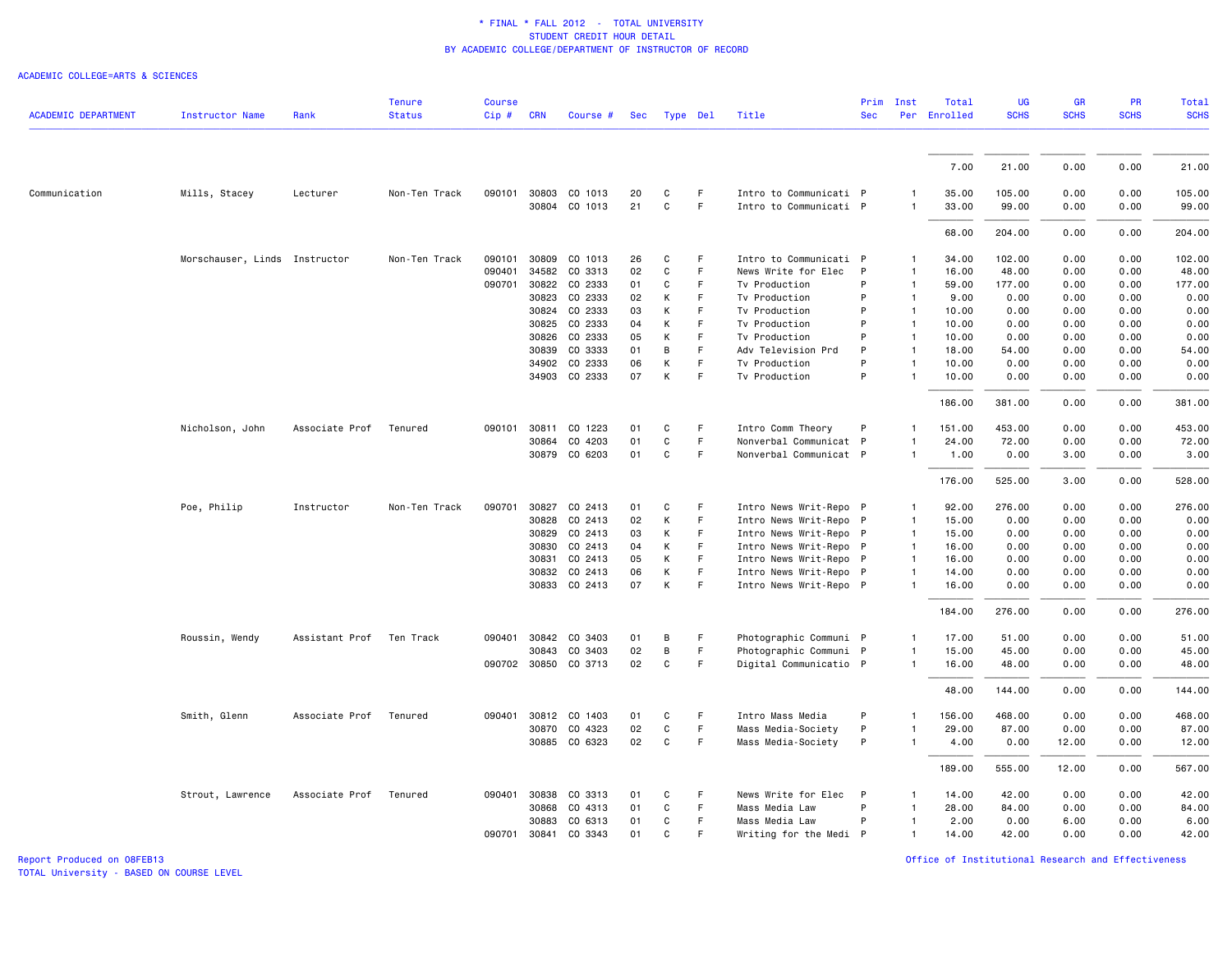ACADEMIC COLLEGE=ARTS & SCIENCES

| <b>ACADEMIC DEPARTMENT</b>                 | <b>Instructor Name</b>            | Rank           | <b>Tenure</b><br><b>Status</b> | <b>Course</b><br>Cip# | <b>CRN</b> | Course #             | Sec | Type Del     |                     | Title                  | Prim<br><b>Sec</b> | Inst         | Total<br>Per Enrolled | <b>UG</b><br><b>SCHS</b>  | <b>GR</b><br><b>SCHS</b>                                                                                                                                                                                                                                                                                                                                                                                                                                                               | <b>PR</b><br><b>SCHS</b>                                                                                                                                                                                                                                                                                                                                                                                                                                                               | <b>Total</b><br><b>SCHS</b>                                                                                                                                                                                                                                                                                                                                                                                                                                                                          |
|--------------------------------------------|-----------------------------------|----------------|--------------------------------|-----------------------|------------|----------------------|-----|--------------|---------------------|------------------------|--------------------|--------------|-----------------------|---------------------------|----------------------------------------------------------------------------------------------------------------------------------------------------------------------------------------------------------------------------------------------------------------------------------------------------------------------------------------------------------------------------------------------------------------------------------------------------------------------------------------|----------------------------------------------------------------------------------------------------------------------------------------------------------------------------------------------------------------------------------------------------------------------------------------------------------------------------------------------------------------------------------------------------------------------------------------------------------------------------------------|------------------------------------------------------------------------------------------------------------------------------------------------------------------------------------------------------------------------------------------------------------------------------------------------------------------------------------------------------------------------------------------------------------------------------------------------------------------------------------------------------|
|                                            |                                   |                |                                |                       |            |                      |     |              |                     |                        |                    |              | 58.00                 | 168.00                    | 6.00                                                                                                                                                                                                                                                                                                                                                                                                                                                                                   | 0.00                                                                                                                                                                                                                                                                                                                                                                                                                                                                                   | 174.00                                                                                                                                                                                                                                                                                                                                                                                                                                                                                               |
|                                            |                                   |                |                                |                       |            |                      |     |              |                     |                        |                    |              |                       |                           |                                                                                                                                                                                                                                                                                                                                                                                                                                                                                        |                                                                                                                                                                                                                                                                                                                                                                                                                                                                                        |                                                                                                                                                                                                                                                                                                                                                                                                                                                                                                      |
| Communication                              | Ulmer, Marianne                   | Instructor     | Non-Ten Track                  | 231001                |            | 30771 CO 1003        | 01  | C            | F                   | Fund Of Public Speak P |                    | 1            | 25.00                 | 75.00                     | 0.00                                                                                                                                                                                                                                                                                                                                                                                                                                                                                   | 0.00                                                                                                                                                                                                                                                                                                                                                                                                                                                                                   | 75.00                                                                                                                                                                                                                                                                                                                                                                                                                                                                                                |
|                                            |                                   |                |                                |                       | 30772      | CO 1003              | 02  | C            | F                   | Fund Of Public Speak P |                    | $\mathbf{1}$ | 25.00                 | 75.00                     | 0.00                                                                                                                                                                                                                                                                                                                                                                                                                                                                                   | 0.00                                                                                                                                                                                                                                                                                                                                                                                                                                                                                   | 75.00                                                                                                                                                                                                                                                                                                                                                                                                                                                                                                |
|                                            |                                   |                |                                |                       |            | 30817 CO 2013        | 01  | C            | F                   | Voice & Articulation P |                    | $\mathbf{1}$ | 18.00                 | 54.00                     | 0.00                                                                                                                                                                                                                                                                                                                                                                                                                                                                                   | 0.00                                                                                                                                                                                                                                                                                                                                                                                                                                                                                   | 54.00                                                                                                                                                                                                                                                                                                                                                                                                                                                                                                |
|                                            |                                   |                |                                |                       |            | 30818 CO 2013        | 02  | $\mathtt{C}$ | F.                  | Voice & Articulation P |                    | $\mathbf{1}$ | 17.00                 | 51.00                     | 0.00                                                                                                                                                                                                                                                                                                                                                                                                                                                                                   | 0.00                                                                                                                                                                                                                                                                                                                                                                                                                                                                                   | 51.00                                                                                                                                                                                                                                                                                                                                                                                                                                                                                                |
|                                            |                                   |                |                                |                       |            |                      |     |              |                     |                        |                    |              | 85.00                 | 255.00                    | 0.00                                                                                                                                                                                                                                                                                                                                                                                                                                                                                   | 0.00                                                                                                                                                                                                                                                                                                                                                                                                                                                                                   | 255.00                                                                                                                                                                                                                                                                                                                                                                                                                                                                                               |
|                                            | Walton, Laura                     | Assistant Prof | Ten Track                      |                       |            | 090501 30860 CO 3853 | 03  | C            | F.                  | Public Relations Wri P |                    | -1           | 14.00                 | 42.00                     | 0.00                                                                                                                                                                                                                                                                                                                                                                                                                                                                                   | 0.00                                                                                                                                                                                                                                                                                                                                                                                                                                                                                   | 42.00                                                                                                                                                                                                                                                                                                                                                                                                                                                                                                |
|                                            |                                   |                |                                |                       |            |                      |     |              |                     |                        |                    |              | 14.00                 | 42.00                     | 0.00                                                                                                                                                                                                                                                                                                                                                                                                                                                                                   | 0.00                                                                                                                                                                                                                                                                                                                                                                                                                                                                                   | 42.00                                                                                                                                                                                                                                                                                                                                                                                                                                                                                                |
|                                            | Williams, Kevin                   | Associate Prof | Tenured                        | 090401                | 30869      | CO 4323              | 01  | C            | F                   | Mass Media-Society     | P                  | $\mathbf{1}$ | 29.00                 | 87.00                     | 0.00                                                                                                                                                                                                                                                                                                                                                                                                                                                                                   | 0.00                                                                                                                                                                                                                                                                                                                                                                                                                                                                                   | 87.00                                                                                                                                                                                                                                                                                                                                                                                                                                                                                                |
|                                            |                                   |                |                                |                       | 30884      | CO 6323              | 01  | C            | F.                  | Mass Media-Society     | P                  | 1            | 3.00                  | 0.00                      | 9.00                                                                                                                                                                                                                                                                                                                                                                                                                                                                                   | 0.00                                                                                                                                                                                                                                                                                                                                                                                                                                                                                   | 9.00                                                                                                                                                                                                                                                                                                                                                                                                                                                                                                 |
|                                            |                                   |                |                                |                       | 33556      | CO 4323              | 201 | C            | $\Omega$            | Mass Media-Society     | P                  | $\mathbf{1}$ | 4.00                  | 12.00                     | 0.00                                                                                                                                                                                                                                                                                                                                                                                                                                                                                   | 0.00                                                                                                                                                                                                                                                                                                                                                                                                                                                                                   | 12.00                                                                                                                                                                                                                                                                                                                                                                                                                                                                                                |
|                                            |                                   |                |                                |                       | 33560      | CO 6323              | 201 | C            | $\mathbf 0$         | Mass Media-Society     | P                  | $\mathbf{1}$ | 2.00                  | 0.00                      | 6.00                                                                                                                                                                                                                                                                                                                                                                                                                                                                                   | 0.00                                                                                                                                                                                                                                                                                                                                                                                                                                                                                   | 6.00                                                                                                                                                                                                                                                                                                                                                                                                                                                                                                 |
|                                            |                                   |                |                                |                       | 33782      | CO 4323              | 501 | C            | 0                   | Mass Media-Society     | P                  | $\mathbf{1}$ | 28.00                 | 84.00                     | 0.00                                                                                                                                                                                                                                                                                                                                                                                                                                                                                   | 0.00                                                                                                                                                                                                                                                                                                                                                                                                                                                                                   | 84.00                                                                                                                                                                                                                                                                                                                                                                                                                                                                                                |
|                                            |                                   |                |                                |                       | 33785      | CO 6323              | 501 | C            | $\mathsf{O}\xspace$ | Mass Media-Society     | P                  | $\mathbf{1}$ | 6.00                  | 0.00                      | 18.00                                                                                                                                                                                                                                                                                                                                                                                                                                                                                  | 0.00                                                                                                                                                                                                                                                                                                                                                                                                                                                                                   | 18.00                                                                                                                                                                                                                                                                                                                                                                                                                                                                                                |
|                                            |                                   |                |                                | 090702 30849          |            | CO 3713              | 01  | C            | F                   | Digital Communicatio P |                    |              | 16.00                 | 48.00                     | 0.00                                                                                                                                                                                                                                                                                                                                                                                                                                                                                   | 0.00                                                                                                                                                                                                                                                                                                                                                                                                                                                                                   | 48.00                                                                                                                                                                                                                                                                                                                                                                                                                                                                                                |
|                                            |                                   |                |                                |                       |            |                      |     |              |                     |                        |                    |              | 88.00                 | 231.00                    | 33.00                                                                                                                                                                                                                                                                                                                                                                                                                                                                                  | 0.00                                                                                                                                                                                                                                                                                                                                                                                                                                                                                   | 264.00                                                                                                                                                                                                                                                                                                                                                                                                                                                                                               |
| -------------------------                  |                                   |                |                                |                       |            |                      |     |              |                     |                        |                    |              | ========              | ========                  | $\begin{array}{cccccccccc} \multicolumn{2}{c}{} & \multicolumn{2}{c}{} & \multicolumn{2}{c}{} & \multicolumn{2}{c}{} & \multicolumn{2}{c}{} & \multicolumn{2}{c}{} & \multicolumn{2}{c}{} & \multicolumn{2}{c}{} & \multicolumn{2}{c}{} & \multicolumn{2}{c}{} & \multicolumn{2}{c}{} & \multicolumn{2}{c}{} & \multicolumn{2}{c}{} & \multicolumn{2}{c}{} & \multicolumn{2}{c}{} & \multicolumn{2}{c}{} & \multicolumn{2}{c}{} & \multicolumn{2}{c}{} & \multicolumn{2}{c}{} & \mult$ | $\begin{array}{cccccccccc} \multicolumn{2}{c}{} & \multicolumn{2}{c}{} & \multicolumn{2}{c}{} & \multicolumn{2}{c}{} & \multicolumn{2}{c}{} & \multicolumn{2}{c}{} & \multicolumn{2}{c}{} & \multicolumn{2}{c}{} & \multicolumn{2}{c}{} & \multicolumn{2}{c}{} & \multicolumn{2}{c}{} & \multicolumn{2}{c}{} & \multicolumn{2}{c}{} & \multicolumn{2}{c}{} & \multicolumn{2}{c}{} & \multicolumn{2}{c}{} & \multicolumn{2}{c}{} & \multicolumn{2}{c}{} & \multicolumn{2}{c}{} & \mult$ | ==========                                                                                                                                                                                                                                                                                                                                                                                                                                                                                           |
| Communication<br>------------------------- |                                   |                |                                |                       |            |                      |     |              |                     |                        |                    |              | 3010.00<br>========   | 8445.00<br><b>ESSESSE</b> | 99.00                                                                                                                                                                                                                                                                                                                                                                                                                                                                                  | 0.00<br>$=$                                                                                                                                                                                                                                                                                                                                                                                                                                                                            | 8544.00<br>$\begin{minipage}{0.03\linewidth} \begin{tabular}{l} \multicolumn{2}{l}{} & \multicolumn{2}{l}{} & \multicolumn{2}{l}{} \\ \multicolumn{2}{l}{} & \multicolumn{2}{l}{} & \multicolumn{2}{l}{} \\ \multicolumn{2}{l}{} & \multicolumn{2}{l}{} & \multicolumn{2}{l}{} \\ \multicolumn{2}{l}{} & \multicolumn{2}{l}{} & \multicolumn{2}{l}{} \\ \multicolumn{2}{l}{} & \multicolumn{2}{l}{} & \multicolumn{2}{l}{} \\ \multicolumn{2}{l}{} & \multicolumn{2}{l}{} & \multicolumn{2}{l}{} \\$ |
| English                                    | Acton, Whitney                    |                | Grad Tch Assist Not Applicable |                       |            | 230101 31420 EN 0103 | 10  | C            | F                   | Basic English          | P                  |              | 14.00                 | 42.00                     | 0.00                                                                                                                                                                                                                                                                                                                                                                                                                                                                                   | 0.00                                                                                                                                                                                                                                                                                                                                                                                                                                                                                   | 42.00                                                                                                                                                                                                                                                                                                                                                                                                                                                                                                |
|                                            |                                   |                |                                |                       |            |                      |     |              |                     |                        |                    |              | 14.00                 | 42.00                     | 0.00                                                                                                                                                                                                                                                                                                                                                                                                                                                                                   | 0.00                                                                                                                                                                                                                                                                                                                                                                                                                                                                                   | 42.00                                                                                                                                                                                                                                                                                                                                                                                                                                                                                                |
|                                            | Anderson, Thomas                  | Associate Prof | Tenured                        | 230801                | 31604      | EN 4503              | 01  | C            | F                   | Shakespeare            | P                  | 1            | 15.00                 | 45.00                     | 0.00                                                                                                                                                                                                                                                                                                                                                                                                                                                                                   | 0.00                                                                                                                                                                                                                                                                                                                                                                                                                                                                                   | 45.00                                                                                                                                                                                                                                                                                                                                                                                                                                                                                                |
|                                            |                                   |                |                                |                       | 31620      | EN 6503              | 01  | C            | F                   | Shakespeare            | P                  | 1            | 4.00                  | 0.00                      | 12.00                                                                                                                                                                                                                                                                                                                                                                                                                                                                                  | 0.00                                                                                                                                                                                                                                                                                                                                                                                                                                                                                   | 12.00                                                                                                                                                                                                                                                                                                                                                                                                                                                                                                |
|                                            |                                   |                |                                |                       |            | 34213 EN 3523        | 01  | C            | F.                  | Shakespeare and Film P |                    | $\mathbf{1}$ | 19,00                 | 57.00                     | 0.00                                                                                                                                                                                                                                                                                                                                                                                                                                                                                   | 0.00                                                                                                                                                                                                                                                                                                                                                                                                                                                                                   | 57.00                                                                                                                                                                                                                                                                                                                                                                                                                                                                                                |
|                                            |                                   |                |                                |                       |            |                      |     |              |                     |                        |                    |              | 38.00                 | 102.00                    | 12.00                                                                                                                                                                                                                                                                                                                                                                                                                                                                                  | 0.00                                                                                                                                                                                                                                                                                                                                                                                                                                                                                   | 114.00                                                                                                                                                                                                                                                                                                                                                                                                                                                                                               |
|                                            | Atkinson, Theodore Associate Prof |                | Tenured                        | 230701 31576          |            | EN 2253              | 01  | C            | F.                  | American Lit After 1 P |                    | -1           | 28.00                 | 84.00                     | 0.00                                                                                                                                                                                                                                                                                                                                                                                                                                                                                   | 0.00                                                                                                                                                                                                                                                                                                                                                                                                                                                                                   | 84.00                                                                                                                                                                                                                                                                                                                                                                                                                                                                                                |
|                                            |                                   |                |                                |                       | 31577      | EN 2253              | 03  | $\mathtt{C}$ | F.                  | American Lit After 1 P |                    | $\mathbf{1}$ | 28.00                 | 84.00                     | 0.00                                                                                                                                                                                                                                                                                                                                                                                                                                                                                   | 0.00                                                                                                                                                                                                                                                                                                                                                                                                                                                                                   | 84.00                                                                                                                                                                                                                                                                                                                                                                                                                                                                                                |
|                                            |                                   |                |                                | 239999 34221          |            | EN 8333              | 01  | C            | F.                  | Studies in Southern    | $\mathsf{P}$       | $\mathbf{1}$ | 9.00                  | 0.00                      | 27.00                                                                                                                                                                                                                                                                                                                                                                                                                                                                                  | 0.00                                                                                                                                                                                                                                                                                                                                                                                                                                                                                   | 27.00                                                                                                                                                                                                                                                                                                                                                                                                                                                                                                |
|                                            |                                   |                |                                |                       |            |                      |     |              |                     |                        |                    |              | 65.00                 | 168.00                    | 27.00                                                                                                                                                                                                                                                                                                                                                                                                                                                                                  | 0.00                                                                                                                                                                                                                                                                                                                                                                                                                                                                                   | 195.00                                                                                                                                                                                                                                                                                                                                                                                                                                                                                               |
|                                            | Austin, Daniel                    | Lecturer       | Non-Ten Track                  | 230301                | 31557      | EN 2203              | 10  | C            | F.                  | Intro To Literature    | P                  | 1            | 29.00                 | 87.00                     | 0.00                                                                                                                                                                                                                                                                                                                                                                                                                                                                                   | 0.00                                                                                                                                                                                                                                                                                                                                                                                                                                                                                   | 87.00                                                                                                                                                                                                                                                                                                                                                                                                                                                                                                |
|                                            |                                   |                |                                | 230401                | 31438      | EN 1103              | 09  | C            | F                   | En Composition I       | P                  | $\mathbf{1}$ | 23.00                 | 69.00                     | 0.00                                                                                                                                                                                                                                                                                                                                                                                                                                                                                   | 0.00                                                                                                                                                                                                                                                                                                                                                                                                                                                                                   | 69.00                                                                                                                                                                                                                                                                                                                                                                                                                                                                                                |
|                                            |                                   |                |                                |                       | 31451      | EN 1103              | 22  | C            | F.                  | En Composition I       | P                  | $\mathbf{1}$ | 21.00                 | 63.00                     | 0.00                                                                                                                                                                                                                                                                                                                                                                                                                                                                                   | 0.00                                                                                                                                                                                                                                                                                                                                                                                                                                                                                   | 63.00                                                                                                                                                                                                                                                                                                                                                                                                                                                                                                |
|                                            |                                   |                |                                |                       | 31453      | EN 1103              | 24  | C            | F                   | En Composition I       | P                  | $\mathbf{1}$ | 22.00                 | 66.00                     | 0.00                                                                                                                                                                                                                                                                                                                                                                                                                                                                                   | 0.00                                                                                                                                                                                                                                                                                                                                                                                                                                                                                   | 66.00                                                                                                                                                                                                                                                                                                                                                                                                                                                                                                |
|                                            |                                   |                |                                |                       | 31471      | EN 1103              | 43  | C            | F.                  | En Composition I       | P                  |              | 21.00                 | 63.00                     | 0.00                                                                                                                                                                                                                                                                                                                                                                                                                                                                                   | 0.00                                                                                                                                                                                                                                                                                                                                                                                                                                                                                   | 63.00                                                                                                                                                                                                                                                                                                                                                                                                                                                                                                |
|                                            |                                   |                |                                |                       |            |                      |     |              |                     |                        |                    |              | 116.00                | 348.00                    | 0.00                                                                                                                                                                                                                                                                                                                                                                                                                                                                                   | 0.00                                                                                                                                                                                                                                                                                                                                                                                                                                                                                   | 348.00                                                                                                                                                                                                                                                                                                                                                                                                                                                                                               |
|                                            | Baker, Caroline                   |                | Grad Tch Assist Not Applicable |                       |            | 230401 31452 EN 1103 | 23  | C            | F.                  | En Composition I       | P                  | $\mathbf{1}$ | 23.00                 | 69.00                     | 0.00                                                                                                                                                                                                                                                                                                                                                                                                                                                                                   | 0.00                                                                                                                                                                                                                                                                                                                                                                                                                                                                                   | 69.00                                                                                                                                                                                                                                                                                                                                                                                                                                                                                                |

TOTAL University - BASED ON COURSE LEVEL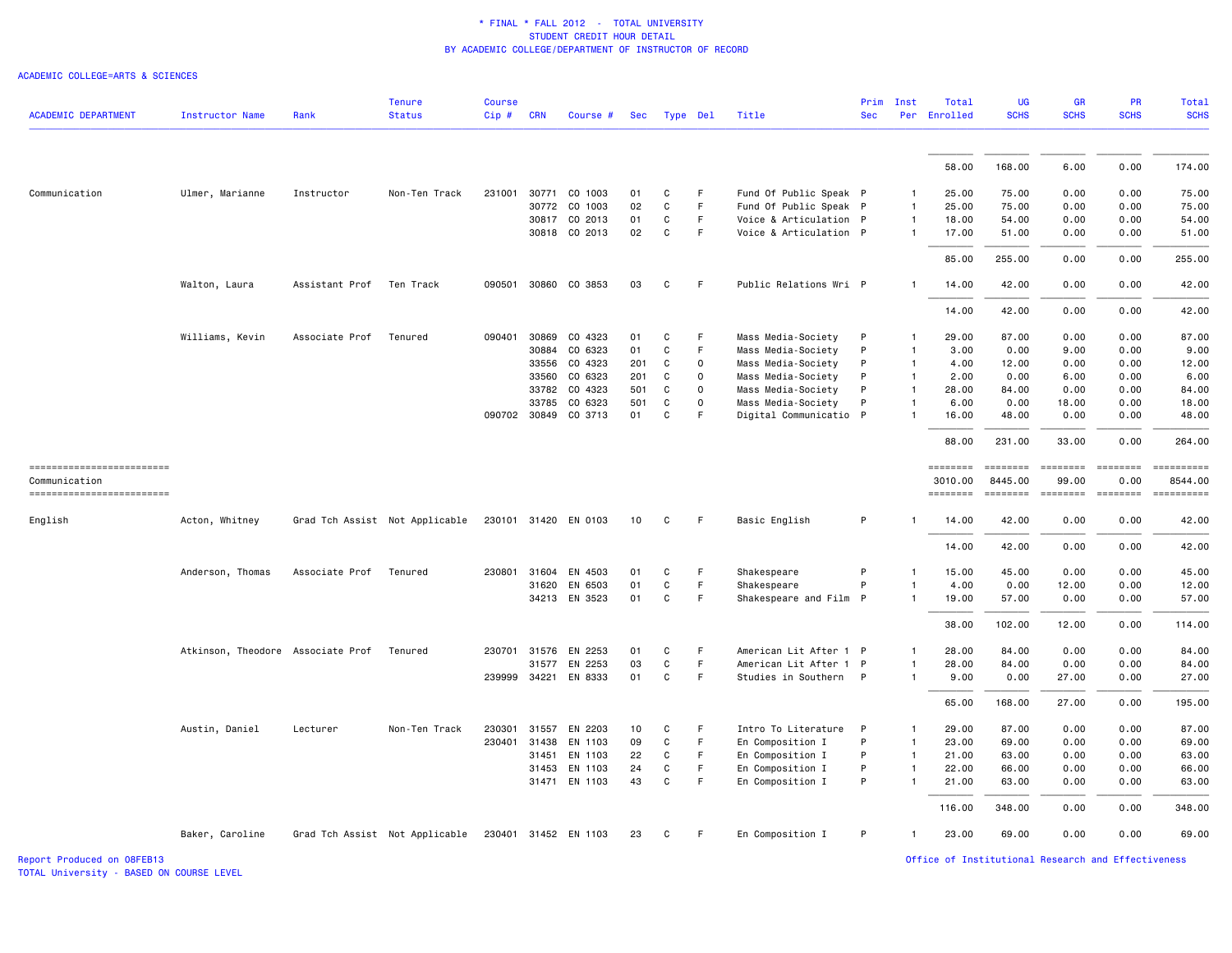| <b>ACADEMIC DEPARTMENT</b> | <b>Instructor Name</b> | Rank           | <b>Tenure</b><br><b>Status</b> | <b>Course</b><br>Cip # | <b>CRN</b> | Course #             |                  | Sec Type Del |    | Title                  | Prim<br><b>Sec</b> | Inst         | Total<br>Per Enrolled | UG<br><b>SCHS</b> | <b>GR</b><br><b>SCHS</b> | PR<br><b>SCHS</b> | Total<br><b>SCHS</b> |
|----------------------------|------------------------|----------------|--------------------------------|------------------------|------------|----------------------|------------------|--------------|----|------------------------|--------------------|--------------|-----------------------|-------------------|--------------------------|-------------------|----------------------|
|                            |                        |                |                                |                        |            |                      |                  |              |    |                        |                    |              |                       |                   |                          |                   |                      |
|                            |                        |                |                                |                        |            |                      |                  |              |    |                        |                    |              | 23.00                 | 69.00             | 0.00                     | 0.00              | 69.00                |
| English                    | Barber, Kathryn        |                | Grad Tch Assist Not Applicable |                        |            | 230101 31416 EN 0103 | 06               | C            | F  | Basic English          | P                  |              | 14.00                 | 42.00             | 0.00                     | 0.00              | 42.00                |
|                            |                        |                |                                |                        |            |                      |                  |              |    |                        |                    |              | 14.00                 | 42.00             | 0.00                     | 0.00              | 42.00                |
|                            | Barton, Amy            | Instructor     | Non-Ten Track                  | 140101                 |            | 31977 GE 1001        | F <sub>0</sub> 1 | C            | F  | First Year Seminar     | P                  |              | 11.00                 | 11.00             | 0.00                     | 0.00              | 11.00                |
|                            |                        |                |                                |                        | 31982      | GE 3513              | 01               | C            | F  | Technical Writing      | P                  | $\mathbf{1}$ | 20.00                 | 60.00             | 0.00                     | 0.00              | 60.00                |
|                            |                        |                |                                |                        | 31985      | GE 3513              | 04               | C            | F  | Technical Writing      | P                  |              | 20.00                 | 60.00             | 0.00                     | 0.00              | 60.00                |
|                            |                        |                |                                |                        | 31989      | GE 3513              | 08               | C            | F. | Technical Writing      | P                  |              | 14.00                 | 42.00             | 0.00                     | 0.00              | 42.00                |
|                            |                        |                |                                |                        | 31991      | GE 3513              | <b>HO1</b>       | C            | F  | Honors Technical Wri P |                    |              | 5.00                  | 15.00             | 0.00                     | 0.00              | 15.00                |
|                            |                        |                |                                |                        |            |                      |                  |              |    |                        |                    |              | 70.00                 | 188.00            | 0.00                     | 0.00              | 188.00               |
|                            | Belant, Mary-Kay       | Instructor     | Non-Ten Track                  | 140101                 | 31986      | GE 3513              | 05               | C            | F  | Technical Writing      | P                  |              | 18.00                 | 54.00             | 0.00                     | 0.00              | 54.00                |
|                            |                        |                |                                |                        | 35131      | GE 3513              | 10               | C            | F  | Technical Writing      | P                  |              | 20.00                 | 60.00             | 0.00                     | 0.00              | 60.00                |
|                            |                        |                |                                |                        |            | 35132 GE 3513        | 11               | C            | F. | Technical Writing      | P                  |              | 20.00                 | 60.00             | 0.00                     | 0.00              | 60.00                |
|                            |                        |                |                                |                        |            |                      |                  |              |    |                        |                    |              | 58.00                 | 174.00            | 0.00                     | 0.00              | 174.00               |
|                            | Bentley, Gregory       | Associate Prof | Tenured                        | 230801                 | 34220      | EN 8523              | 01               | <b>S</b>     | F  | Stu En Lit 1485-1660 P |                    |              | 7.00                  | 0.00              | 21.00                    | 0.00              | 21.00                |
|                            |                        |                |                                | 239999                 |            | 35502 EN 8000        | 01               | D            | F  | Research / Thesis      | P                  |              | 2.00                  | 0.00              | 6.00                     | 0.00              | 6.00                 |
|                            |                        |                |                                |                        |            |                      |                  |              |    |                        |                    |              | 9.00                  | 0.00              | 27.00                    | 0.00              | 27.00                |
|                            |                        |                |                                |                        |            |                      |                  |              |    |                        |                    |              |                       |                   |                          |                   |                      |
|                            | Bogard, LaToya         | Instructor     | Non-Ten Track                  | 131315                 | 35745      | LSK 2990             | 01               | C            | F  | Special Topic In LSK P |                    |              | 26.00                 | 52.00             | 0.00                     | 0.00              | 52.00                |
|                            |                        |                |                                | 230301                 | 31551      | EN 2203              | 04               | C            | F  | Intro To Literature    | P                  |              | 29.00                 | 87.00             | 0.00                     | 0.00              | 87.00                |
|                            |                        |                |                                |                        | 31553      | EN 2203              | 06               | C            | F  | Intro To Literature    | P                  |              | 30.00                 | 90.00             | 0.00                     | 0.00              | 90.00                |
|                            |                        |                |                                |                        |            | 230401 31538 EN 1173 | 02               | C            | F  | Accelerated Comp II P  |                    | $\mathbf{1}$ | 20.00                 | 60.00             | 0.00                     | 0.00              | 60.00                |
|                            |                        |                |                                |                        | 31539      | EN 1173              | 03               | $\mathsf{C}$ | F  | Accelerated Comp II    | $\mathsf{P}$       |              | 17.00                 | 51.00             | 0.00                     | 0.00              | 51.00                |
|                            |                        |                |                                |                        |            |                      |                  |              |    |                        |                    |              | 122.00                | 340.00            | 0.00                     | 0.00              | 340.00               |
|                            | Brandon, Stephen       | Lecturer       | Non-Ten Track                  | 230401                 | 31444      | EN 1103              | 15               | C            | F  | En Composition I       | P                  |              | 22.00                 | 66.00             | 0.00                     | 0.00              | 66.00                |
|                            |                        |                |                                |                        | 31476      | EN 1103              | 48               | C            | F  | En Composition I       | P                  |              | 23.00                 | 69.00             | 0.00                     | 0.00              | 69.00                |
|                            |                        |                |                                |                        | 31477      | EN 1103              | 49               | C            | F  | En Composition I       | P                  | $\mathbf{1}$ | 22.00                 | 66.00             | 0.00                     | 0.00              | 66.00                |
|                            |                        |                |                                |                        |            | 31488 EN 1103        | 61               | C            | F  | En Composition I       | P                  | $\mathbf{1}$ | 21.00                 | 63.00             | 0.00                     | 0.00              | 63.00                |
|                            |                        |                |                                |                        |            |                      |                  |              |    |                        |                    |              | 88.00                 | 264.00            | 0.00                     | 0.00              | 264.00               |
|                            | Brocato, John          | Instructor     | Non-Ten Track                  | 140101                 | 31984      | GE 3513              | 03               | C            | F  | Technical Writing      | P                  |              | 20.00                 | 60.00             | 0.00                     | 0.00              | 60.00                |
|                            |                        |                |                                |                        | 31990      | GE 3513              | 09               | C            | F  | Technical Writing      | P                  |              | 20.00                 | 60.00             | 0.00                     | 0.00              | 60.00                |
|                            |                        |                |                                |                        |            |                      |                  |              |    |                        |                    |              | 40.00                 | 120.00            | 0.00                     | 0.00              | 120.00               |
|                            | Burton, Jessica        |                | Grad Tch Assist Not Applicable |                        |            | 230101 31429 EN 0103 | 19               | C            | F. | Basic English          | P                  |              | 12.00                 | 36.00             | 0.00                     | 0.00              | 36.00                |
|                            |                        |                |                                |                        |            |                      |                  |              |    |                        |                    |              | 12.00                 | 36.00             | 0.00                     | 0.00              | 36.00                |
|                            | Campbell, Malcolm      | Instructor     | Non-Ten Track                  | 230301                 | 31555      | EN 2203              | 08               | C            | F  | Intro To Literature    | P                  |              | 28.00                 | 84.00             | 0.00                     | 0.00              | 84.00                |
|                            |                        |                |                                |                        |            | 239999 31582 EN 2503 | 01               | C            | F  | Teaching Grammar       | P                  | $\mathbf{1}$ | 73.00                 | 219.00            | 0.00                     | 0.00              | 219.00               |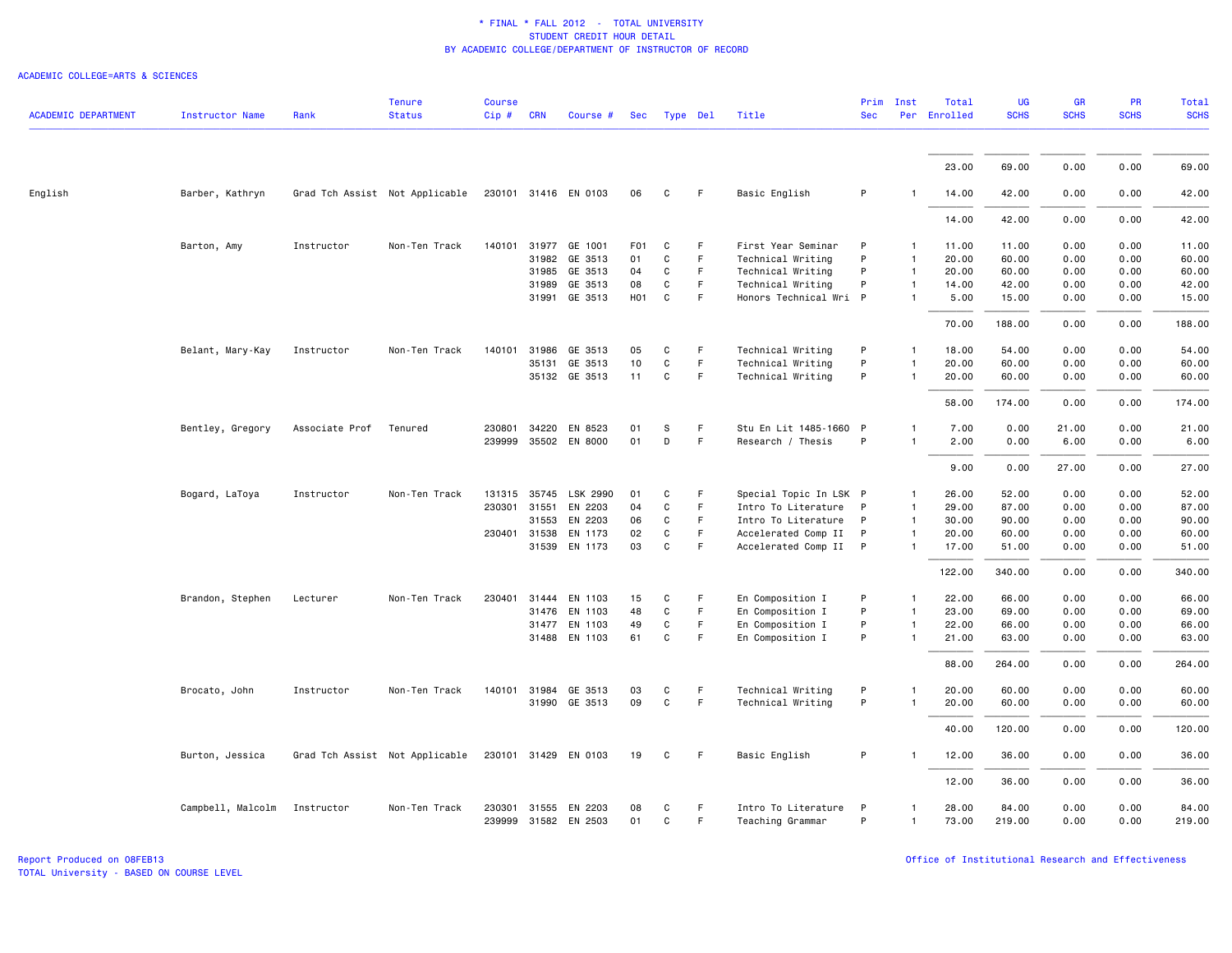|                            |                                   |                | <b>Tenure</b>                  | <b>Course</b> |              |                      |          |              |          |                        | Prim         | Inst           | Total        | <b>UG</b>   | <b>GR</b>   | PR          | Total          |
|----------------------------|-----------------------------------|----------------|--------------------------------|---------------|--------------|----------------------|----------|--------------|----------|------------------------|--------------|----------------|--------------|-------------|-------------|-------------|----------------|
| <b>ACADEMIC DEPARTMENT</b> | <b>Instructor Name</b>            | Rank           | <b>Status</b>                  | Cip#          | <b>CRN</b>   | Course #             | Sec      |              | Type Del | Title                  | <b>Sec</b>   |                | Per Enrolled | <b>SCHS</b> | <b>SCHS</b> | <b>SCHS</b> | <b>SCHS</b>    |
|                            |                                   |                |                                |               |              |                      |          |              |          |                        |              |                | 101.00       | 303.00      | 0.00        | 0.00        | 303.00         |
| English                    | Claggett, Shalyn                  | Associate Prof | Tenured                        |               | 230101 31510 | EN 1111              | 01       | C            | F.       | English Studies        | P            | $\mathbf{1}$   | 64.00        | 64.00       | 0.00        | 0.00        | 64.00          |
|                            |                                   |                |                                | 230801        | 34225        | EN 6883              | 01       | C            | F.       | Victorian Prose-Poet P |              | $\mathbf{1}$   | 1.00         | 0.00        | 3.00        | 0.00        | 3.00           |
|                            |                                   |                |                                | 239999 34224  |              | EN 4883              | 01       | C            | F.       | Victorian Prose-Poet P |              | $\mathbf{1}$   | 17.00        | 51.00       | 0.00        | 0.00        | 51.00          |
|                            |                                   |                |                                |               | 34226        | EN 4323              | 01       | C            | F.       | Lit Crit Plato-Pres    | P            | 1              | 13.00        | 39.00       | 0.00        | 0.00        | 39.00          |
|                            |                                   |                |                                |               |              | EN 6323              | 01       | C            | F.       |                        | P            | $\mathbf{1}$   | 5.00         |             |             |             | 15.00          |
|                            |                                   |                |                                |               | 34227        |                      |          |              |          | Lit Crit Plato-Pres    |              |                |              | 0.00        | 15.00       | 0.00        |                |
|                            |                                   |                |                                |               |              |                      |          |              |          |                        |              |                | 100.00       | 154.00      | 18.00       | 0.00        | 172.00         |
|                            | Cochran, Kirk                     |                | Grad Tch Assist Not Applicable |               |              | 230401 31448 EN 1103 | 19       | C            | F        | En Composition I       | P            |                | 23.00        | 69.00       | 0.00        | 0.00        | 69.00          |
|                            |                                   |                |                                |               |              |                      |          |              |          |                        |              |                | 23.00        | 69.00       | 0.00        | 0.00        | 69.00          |
|                            |                                   |                |                                |               |              |                      |          |              |          |                        |              |                |              |             |             |             |                |
|                            | Cook, Susan                       | Lecturer       | Non-Ten Track                  | 230301        | 31554        | EN 2203              | 07<br>52 | C            | F.<br>F  | Intro To Literature    | P<br>P       | $\mathbf{1}$   | 29.00        | 87.00       | 0.00        | 0.00        | 87.00<br>66.00 |
|                            |                                   |                |                                |               |              | 230401 31480 EN 1103 |          | C            |          | En Composition I       |              |                | 22.00        | 66.00       | 0.00        | 0.00        |                |
|                            |                                   |                |                                |               |              |                      |          |              |          |                        |              |                | 51.00        | 153.00      | 0.00        | 0.00        | 153.00         |
|                            | Craig, Heather                    | Lecturer       | Non-Ten Track                  | 230401        | 31434        | EN 1103              | 05       | C            | F        | En Composition I       | P            | $\mathbf{1}$   | 24.00        | 72.00       | 0.00        | 0.00        | 72.00          |
|                            |                                   |                |                                |               | 31457        | EN 1103              | 28       | C            | F.       | En Composition I       | P            | $\mathbf{1}$   | 22.00        | 66.00       | 0.00        | 0.00        | 66.00          |
|                            |                                   |                |                                |               | 31463        | EN 1103              | 35       | C            | F        | En Composition I       | P            | $\mathbf{1}$   | 24.00        | 72.00       | 0.00        | 0.00        | 72.00          |
|                            |                                   |                |                                |               |              | 31489 EN 1103        | 62       | C            | F.       | En Composition I       | P            | $\mathbf{1}$   | 20.00        | 60.00       | 0.00        | 0.00        | 60.00          |
|                            |                                   |                |                                |               |              |                      |          |              |          |                        |              |                | 90.00        | 270.00      | 0.00        | 0.00        | 270.00         |
|                            | Crescenzo, Michele Lecturer       |                | Non-Ten Track                  | 230301        | 31552        | EN 2203              | 05       | C            | F        | Intro To Literature    | $\mathsf{P}$ | $\mathbf{1}$   | 31.00        | 93.00       | 0.00        | 0.00        | 93.00          |
|                            |                                   |                |                                |               | 31580        | EN 2283              | 01       | C            | F        | World Literature Aft P |              | $\mathbf{1}$   | 29.00        | 87.00       | 0.00        | 0.00        | 87.00          |
|                            |                                   |                |                                | 230401 31525  |              | EN 1113              | 15       | C            | F.       | En Composition II      | P            | $\mathbf{1}$   | 22.00        | 66.00       | 0.00        | 0.00        | 66.00          |
|                            |                                   |                |                                |               |              | 230701 31574 EN 2243 | 05       | C            | F        | American Lit Before P  |              | $\mathbf{1}$   | 28.00        | 84.00       | 0.00        | 0.00        | 84.00          |
|                            |                                   |                |                                |               |              |                      |          |              |          |                        |              |                | 110.00       | 330.00      | 0.00        | 0.00        | 330.00         |
|                            | Dawson, Seth                      | Lecturer       | Non-Ten Track                  | 230401 31464  |              | EN 1103              | 36       | C            | F        | En Composition I       | P            | $\mathbf{1}$   | 24.00        | 72.00       | 0.00        | 0.00        | 72.00          |
|                            |                                   |                |                                |               | 31485        | EN 1103              | 58       | $\mathtt{C}$ | F        | En Composition I       | P            | $\mathbf{1}$   | 23.00        | 69.00       | 0.00        | 0.00        | 69.00          |
|                            |                                   |                |                                |               |              | 31517 EN 1113        | 07       | C            | F        | En Composition II      | P            | $\mathbf{1}$   | 22.00        | 66.00       | 0.00        | 0.00        | 66.00          |
|                            |                                   |                |                                |               |              | 31524 EN 1113        | 14       | C            | F.       | En Composition II      | P            | $\mathbf{1}$   | 23.00        | 69.00       | 0.00        | 0.00        | 69.00          |
|                            |                                   |                |                                |               |              |                      |          |              |          |                        |              |                | 92.00        | 276.00      | 0.00        | 0.00        | 276.00         |
|                            | De Gabriele, Peter Assistant Prof |                | Ten Track                      |               | 230801 31564 | EN 2213              | 03       | C            | F        | English Lit Before 1 P |              | $\mathbf{1}$   | 27.00        | 81.00       | 0.00        | 0.00        | 81.00          |
|                            |                                   |                |                                |               | 31566        | EN 2213              | 06       | $\mathtt{C}$ | F.       | English Lit Before 1 P |              | $\mathbf{1}$   | 11.00        | 33.00       | 0.00        | 0.00        | 33.00          |
|                            |                                   |                |                                | 239999 31609  |              | EN 4943              | 01       | C            | F        | Form/Theory Fiction    | $\mathsf{P}$ | $\overline{1}$ | 9.00         | 27.00       | 0.00        | 0.00        | 27.00          |
|                            |                                   |                |                                |               |              | 31625 EN 6943        | 01       | C            | F        | Form/Theory Fiction P  |              | $\mathbf{1}$   | 6.00         | 0.00        | 18.00       | 0.00        | 18.00          |
|                            |                                   |                |                                |               |              |                      |          |              |          |                        |              |                | 53.00        | 141.00      | 18.00       | 0.00        | 159.00         |
|                            | Dechert, Francis                  | Instructor     | Non-Ten Track                  |               |              | 140101 31983 GE 3513 | 02       | C            | F        | Technical Writing      | P            | -1             | 19.00        | 57.00       | 0.00        | 0.00        | 57.00          |
|                            |                                   |                |                                |               | 31987        | GE 3513              | 06       | C            | F        | Technical Writing      | P            |                | 33.00        | 99.00       | 0.00        | 0.00        | 99.00          |
|                            |                                   |                |                                |               |              | 31988 GE 3513        | 07       | C.           | F        | Technical Writing      | P            | $\mathbf{1}$   | 18,00        | 54.00       | 0.00        | 0.00        | 54.00          |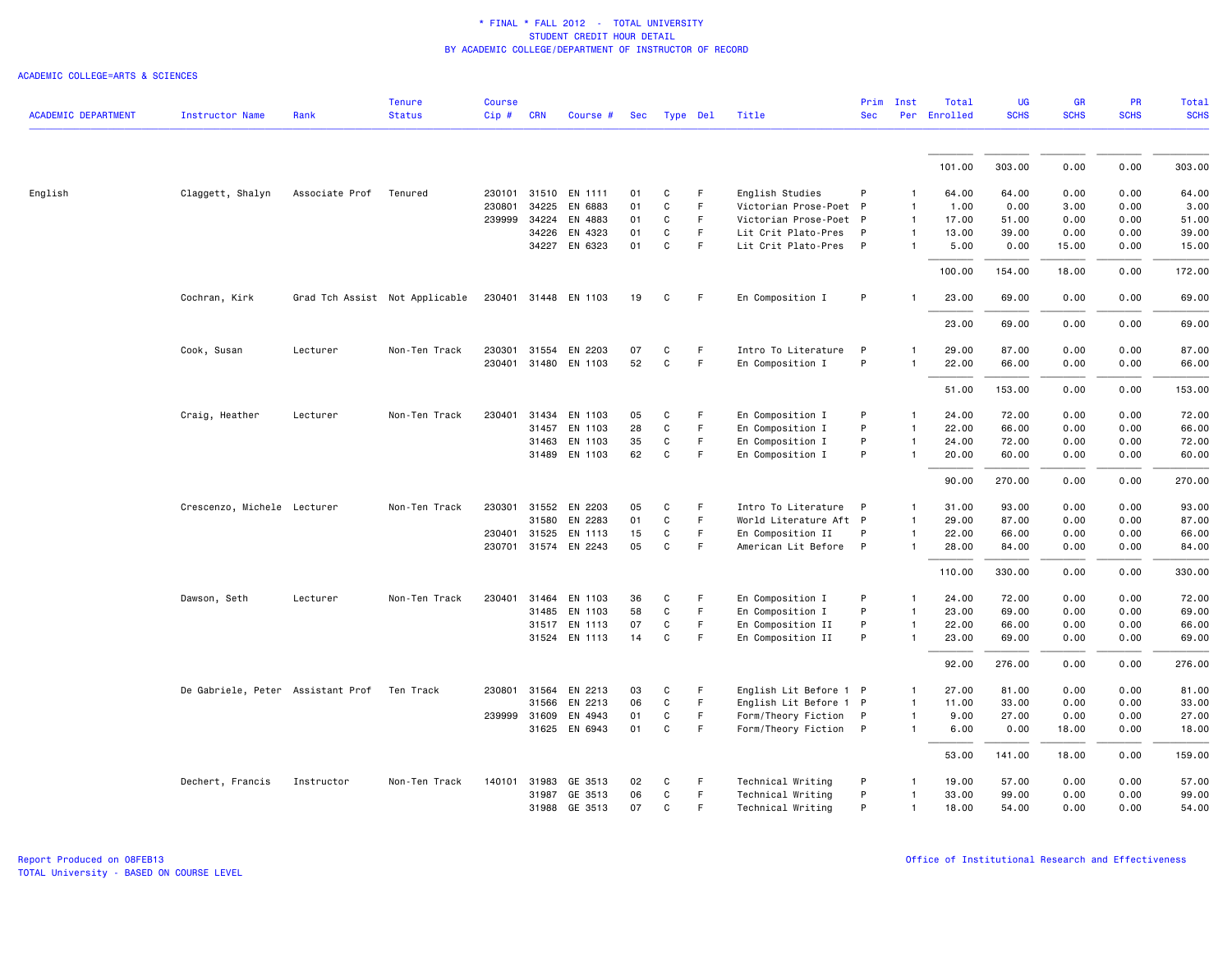#### ACADEMIC COLLEGE=ARTS & SCIENCES

| <b>ACADEMIC DEPARTMENT</b> | <b>Instructor Name</b>                            | Rank                     | <b>Tenure</b><br><b>Status</b> | <b>Course</b><br>Cip# | <b>CRN</b>   | Course #             | Sec |              | Type Del    | Title                  | Prim<br><b>Sec</b> | Inst           | Total<br>Per Enrolled | UG<br><b>SCHS</b> | GR<br><b>SCHS</b> | PR<br><b>SCHS</b> | <b>Total</b><br><b>SCHS</b> |
|----------------------------|---------------------------------------------------|--------------------------|--------------------------------|-----------------------|--------------|----------------------|-----|--------------|-------------|------------------------|--------------------|----------------|-----------------------|-------------------|-------------------|-------------------|-----------------------------|
|                            |                                                   |                          |                                |                       |              |                      |     |              |             |                        |                    |                |                       |                   |                   |                   |                             |
|                            |                                                   |                          |                                |                       |              |                      |     |              |             |                        |                    |                | 70.00                 | 210.00            | 0.00              | 0.00              | 210.00                      |
| English                    | Dodds, Lara                                       | Associate Prof           | Tenured                        |                       | 230801 31563 | EN 2213              | 01  | C            | F           | English Lit Before 1 P |                    |                | 27.00                 | 81.00             | 0.00              | 0.00              | 81.00                       |
|                            |                                                   |                          |                                |                       |              | 239999 31626 EN 8103 | 01  | s            | F.          | Grad Research in EN P  |                    | $\mathbf{1}$   | 18.00                 | 0.00              | 54.00             | 0.00              | 54.00                       |
|                            |                                                   |                          |                                |                       |              |                      |     |              |             |                        |                    |                | 45.00                 | 81.00             | 54.00             | 0.00              | 135.00                      |
|                            | Doughty, Catherine Lecturer                       |                          | Non-Ten Track                  | 230101 31422          |              | EN 0103              | 12  | C            | F           | Basic English          | P                  | $\mathbf{1}$   | 14.00                 | 42.00             | 0.00              | 0.00              | 42.00                       |
|                            |                                                   |                          |                                |                       | 31423        | EN 0103              | 13  | C            | F.          | Basic English          | P                  | $\mathbf{1}$   | 12.00                 | 36.00             | 0.00              | 0.00              | 36.00                       |
|                            |                                                   |                          |                                | 230401 31495          |              | EN 1103              | 71  | C            | F.          | En Composition I       | P                  | $\mathbf{1}$   | 22.00                 | 66.00             | 0.00              | 0.00              | 66.00                       |
|                            |                                                   |                          |                                |                       | 31497        | EN 1103              | 73  | C            | F           | En Composition I       | P                  | $\mathbf{1}$   | 24.00                 | 72.00             | 0.00              | 0.00              | 72.00                       |
|                            |                                                   |                          |                                |                       |              |                      |     |              |             |                        |                    |                | 72.00                 | 216.00            | 0.00              | 0.00              | 216.00                      |
|                            | Fogle, Evelyn                                     | Assistant Prof Ten Track |                                |                       |              | 160102 34216 EN 4443 | 01  | C            | F.          | English Syntax         | P                  | $\mathbf{1}$   | 12.00                 | 36.00             | 0.00              | 0.00              | 36.00                       |
|                            |                                                   |                          |                                |                       | 34217        | EN 6443              | 01  | C            | F           | English Syntax         | P                  | $\mathbf{1}$   | 3.00                  | 0.00              | 9.00              | 0.00              | 9.00                        |
|                            |                                                   |                          |                                |                       |              | 34218 EN 4433        | 01  | C            | F           | Approaches to TESOL    | P                  | $\mathbf{1}$   | 9.00                  | 27.00             | 0.00              | 0.00              | 27.00                       |
|                            |                                                   |                          |                                |                       |              | 34219 EN 6433        | 01  | $\mathtt{C}$ | F           | Approaches to TESOL    | P                  | $\mathbf{1}$   | 3.00                  | 0.00              | 9.00              | 0.00              | 9.00                        |
|                            |                                                   |                          |                                |                       |              |                      |     |              |             |                        |                    |                | 27.00                 | 63.00             | 18.00             | 0.00              | 81.00                       |
|                            | Fulgham, Lisa                                     |                          | Grad Tch Assist Not Applicable |                       |              | 230101 31415 EN 0103 | 05  | C            | F.          | Basic English          | P                  | $\mathbf{1}$   | 16.00                 | 48.00             | 0.00              | 0.00              | 48.00                       |
|                            |                                                   |                          |                                |                       |              |                      |     |              |             |                        |                    |                | 16.00                 | 48.00             | 0.00              | 0.00              | 48.00                       |
|                            | Garner, William                                   |                          | Grad Tch Assist Not Applicable |                       |              | 230401 31439 EN 1103 | 10  | C            | F.          | En Composition I       | P                  |                | 23.00                 | 69.00             | 0.00              | 0.00              | 69.00                       |
|                            |                                                   |                          |                                |                       |              |                      |     |              |             |                        |                    |                | 23.00                 | 69.00             | 0.00              | 0.00              | 69.00                       |
|                            | Gibson, Marie                                     | Lecturer                 | Non-Ten Track                  | 230401                | 31431        | EN 1103              | 02  | C            | F.          | En Composition I       | P                  | 1              | 22.00                 | 66.00             | 0.00              | 0.00              | 66.00                       |
|                            |                                                   |                          |                                |                       | 31433        | EN 1103              | 04  | $\mathtt{C}$ | F           | En Composition I       | P                  | $\mathbf{1}$   | 19.00                 | 57.00             | 0.00              | 0.00              | 57.00                       |
|                            |                                                   |                          |                                |                       |              | 31470 EN 1103        | 42  | C            | F.          | En Composition I       | P                  | $\mathbf{1}$   | 23.00                 | 69.00             | 0.00              | 0.00              | 69.00                       |
|                            |                                                   |                          |                                |                       | 31501        | EN 1103              | 77  | C            | F           | En Composition I       | P                  | $\mathbf{1}$   | 21.00                 | 63.00             | 0.00              | 0.00              | 63.00                       |
|                            |                                                   |                          |                                |                       |              |                      |     |              |             |                        |                    |                | 85.00                 | 255.00            | 0.00              | 0.00              | 255.00                      |
|                            | Gilmer, Christophe Instructor                     |                          | Non-Ten Track                  | 230401                | 33826        | EN 1103              | 501 | C            | 0           | En Composition I       | P                  | $\mathbf{1}$   | 15.00                 | 45.00             | 0.00              | 0.00              | 45.00                       |
|                            |                                                   |                          |                                | 230801                | 33827        | EN 2213              | 501 | C            | $\Omega$    | English Lit Before 1 P |                    | $\mathbf{1}$   | 20.00                 | 60.00             | 0.00              | 0.00              | 60.00                       |
|                            |                                                   |                          |                                |                       | 34797        | EN 2213              | 201 | C            | $\mathbf 0$ | English Lit Before 1 P |                    | $\overline{1}$ | 10.00                 | 30.00             | 0.00              | 0.00              | 30.00                       |
|                            |                                                   |                          |                                | 239999 35495          |              | EN 4990              | 501 | C            | 0           | Special Topic In EN    | P                  | $\mathbf{1}$   | 15.00                 | 45.00             | 0.00              | 0.00              | 45.00                       |
|                            |                                                   |                          |                                |                       |              | 35496 EN 6990        | 501 | C            | $\Omega$    | Special Topic In EN P  |                    | $\mathbf{1}$   | 3.00                  | 0.00              | 9.00              | 0.00              | 9.00                        |
|                            |                                                   |                          |                                |                       |              |                      |     |              |             |                        |                    |                | 63.00                 | 180.00            | 9.00              | 0.00              | 189.00                      |
|                            | Gordon, Jennifer                                  | Lecturer                 | Non-Ten Track                  | 230101                | 31427        | EN 0103              | 17  | C            | F           | Basic English          | P                  | $\mathbf{1}$   | 14.00                 | 42.00             | 0.00              | 0.00              | 42.00                       |
|                            |                                                   |                          |                                | 230401 31445          |              | EN 1103              | 16  | C            | F           | En Composition I       | P                  | $\mathbf{1}$   | 24.00                 | 72.00             | 0.00              | 0.00              | 72.00                       |
|                            |                                                   |                          |                                |                       | 31454        | EN 1103              | 25  | C            | F.          | En Composition I       | P                  | $\mathbf{1}$   | 23.00                 | 69.00             | 0.00              | 0.00              | 69.00                       |
|                            |                                                   |                          |                                |                       |              | 31466 EN 1103        | 38  | $\mathtt{C}$ | F.          | En Composition I       | P                  | $\mathbf{1}$   | 24.00                 | 72.00             | 0.00              | 0.00              | 72.00                       |
|                            |                                                   |                          |                                |                       |              |                      |     |              |             |                        |                    |                | 85.00                 | 255.00            | 0.00              | 0.00              | 255.00                      |
|                            | Grimes, John Aaron Grad Tch Assist Not Applicable |                          |                                |                       |              | 230101 31424 EN 0103 | 14  | C            | F           | Basic English          | P                  | $\mathbf{1}$   | 13.00                 | 39.00             | 0.00              | 0.00              | 39.00                       |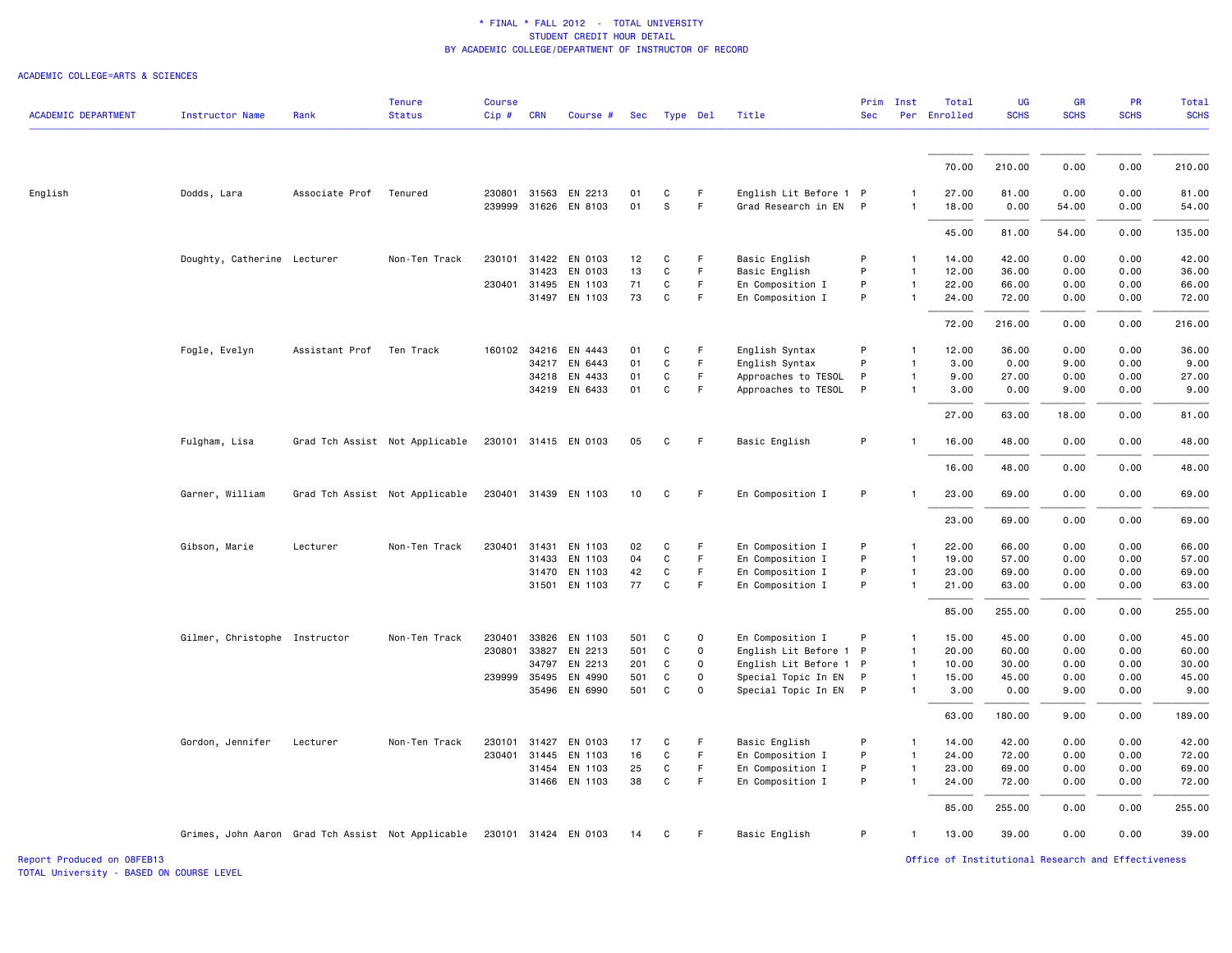| <b>ACADEMIC DEPARTMENT</b> | <b>Instructor Name</b>      | Rank           | <b>Tenure</b><br><b>Status</b> | <b>Course</b><br>Cip# | <b>CRN</b>   | Course #              | Sec | Type Del     |             | Title                  | <b>Sec</b>   | Prim Inst      | Total<br>Per Enrolled | <b>UG</b><br><b>SCHS</b> | <b>GR</b><br><b>SCHS</b> | <b>PR</b><br><b>SCHS</b> | <b>Total</b><br><b>SCHS</b> |
|----------------------------|-----------------------------|----------------|--------------------------------|-----------------------|--------------|-----------------------|-----|--------------|-------------|------------------------|--------------|----------------|-----------------------|--------------------------|--------------------------|--------------------------|-----------------------------|
|                            |                             |                |                                |                       |              |                       |     |              |             |                        |              |                |                       |                          |                          |                          |                             |
|                            |                             |                |                                |                       |              |                       |     |              |             |                        |              |                | 13.00                 | 39.00                    | 0.00                     | 0.00                     | 39.00                       |
| English                    | Hagenston, Becky            | Associate Prof | Tenured                        |                       |              | 230401 31534 EN 1113  | H01 | C            | F.          | Honors En Compositio P |              | $\mathbf{1}$   | 12.00                 | 36.00                    | 0.00                     | 0.00                     | 36.00                       |
|                            |                             |                |                                |                       | 31535        | EN 1113               | H02 | C            | F           | Honors En Compositio P |              | $\mathbf{1}$   | 15.00                 | 45.00                    | 0.00                     | 0.00                     | 45.00                       |
|                            |                             |                |                                |                       |              | 31594 EN 4111         | 01  | C            | F           | Portfol & Reflec Wri P |              | $\mathbf{1}$   | 26.00                 | 26.00                    | 0.00                     | 0.00                     | 26.00                       |
|                            |                             |                |                                |                       |              |                       |     |              |             |                        |              |                |                       |                          |                          |                          |                             |
|                            |                             |                |                                |                       |              |                       |     |              |             |                        |              |                | 53.00                 | 107.00                   | 0.00                     | 0.00                     | 107.00                      |
|                            | Hanshaw, Shirley            | Associate Prof | Tenured                        |                       | 230401 31587 | EN 3313               | 01  | C            | F.          | Writing for the Work P |              | $\mathbf{1}$   | 19.00                 | 57.00                    | 0.00                     | 0.00                     | 57.00                       |
|                            |                             |                |                                |                       |              | 31588 EN 3313         | 02  | $\mathsf{C}$ | F           | Writing for the Work P |              | $\mathbf{1}$   | 15.00                 | 45.00                    | 0.00                     | 0.00                     | 45.00                       |
|                            |                             |                |                                |                       |              |                       |     |              |             |                        |              |                | 34.00                 | 102.00                   | 0.00                     | 0.00                     | 102.00                      |
|                            | Harmon Threatt, El Lecturer |                | Non-Ten Track                  | 230501                | 33630        | EN 3303               | 201 | C            | F.          | Creative Writing       | P            | $\mathbf{1}$   | 16.00                 | 48.00                    | 0.00                     | 0.00                     | 48.00                       |
|                            |                             |                |                                |                       |              | 36287 EN 3303         | 202 | C            | F           | Creative Writing       | P            | $\mathbf{1}$   | 10.00                 | 30.00                    | 0.00                     | 0.00                     | 30.00                       |
|                            |                             |                |                                |                       |              |                       |     |              |             |                        |              |                |                       |                          |                          |                          |                             |
|                            |                             |                |                                |                       |              |                       |     |              |             |                        |              |                | 26.00                 | 78.00                    | 0.00                     | 0.00                     | 78.00                       |
|                            | Henshaw, Chelsea            | Lecturer       | Non-Ten Track                  |                       | 230401 31461 | EN 1103               | 32  | C            | F           | En Composition I       | P            | $\mathbf{1}$   | 24.00                 | 72.00                    | 0.00                     | 0.00                     | 72.00                       |
|                            |                             |                |                                |                       |              | 31529 EN 1113         | 19  | C            | F           | En Composition II      | P            | $\mathbf{1}$   | 18.00                 | 54.00                    | 0.00                     | 0.00                     | 54.00                       |
|                            |                             |                |                                |                       |              |                       |     |              |             |                        |              |                | 42.00                 | 126.00                   | 0.00                     | 0.00                     | 126.00                      |
|                            | Herd, Wendy                 | Assistant Prof | Ten Track                      |                       | 131401 31600 | EN 4453               | 01  | C            | F           | Methods in TESOL       | P            | $\mathbf{1}$   | 9.00                  | 27.00                    | 0.00                     | 0.00                     | 27.00                       |
|                            |                             |                |                                |                       | 31616        | EN 6453               | 01  | C            | F.          | Methods in TESOL       | P            | $\overline{1}$ | 3.00                  | 0.00                     | 9.00                     | 0.00                     | 9.00                        |
|                            |                             |                |                                |                       | 160102 31602 | EN 4463               | 01  | C            | F.          | Stud In 2nd Lang Acq P |              | $\mathbf{1}$   | 11.00                 | 33.00                    | 0.00                     | 0.00                     | 33.00                       |
|                            |                             |                |                                |                       | 31618        | EN 6463               | 01  | C            | F.          | Stud In 2nd Lang Acq P |              | $\mathbf{1}$   | 7.00                  | 0.00                     | 21.00                    | 0.00                     | 21.00                       |
|                            |                             |                |                                |                       | 35410        | EN 4463               | 201 | C            | $\mathbf I$ | Stud In 2nd Lang Acq P |              | $\overline{1}$ | 1.00                  | 3.00                     | 0.00                     | 0.00                     | 3.00                        |
|                            |                             |                |                                |                       | 35411        | EN 6463               | 201 | C            | $\mathbf I$ | Stud In 2nd Lang Acq P |              | $\mathbf{1}$   | 1.00                  | 0.00                     | 3.00                     | 0.00                     | 3.00                        |
|                            |                             |                |                                |                       | 230101 34739 | EN 1001               | F01 | C            | F.          | First Year Seminar     | P            | $\mathbf{1}$   | 10.00                 | 10.00                    | 0.00                     | 0.00                     | 10.00                       |
|                            |                             |                |                                |                       |              | 420101 36440 PSY 4000 | 49  | Ι.           | F.          | Directed Indiv Study P |              | $\mathbf{1}$   | 1.00                  | 3.00                     | 0.00                     | 0.00                     | 3.00                        |
|                            |                             |                |                                |                       |              |                       |     |              |             |                        |              |                | 43.00                 | 76.00                    | 33.00                    | 0.00                     | 109.00                      |
|                            | Hogan, Carolyn              |                | Grad Tch Assist Not Applicable |                       |              | 230101 31413 EN 0103  | 03  | C            | F.          | Basic English          | P            | -1             | 14.00                 | 42.00                    | 0.00                     | 0.00                     | 42.00                       |
|                            |                             |                |                                |                       |              |                       |     |              |             |                        |              |                | 14.00                 | 42.00                    | 0.00                     | 0.00                     | 42.00                       |
|                            | Kardos, Michael             | Assistant Prof | Ten Track                      |                       | 230501 31586 | EN 3303               | 05  | C            | F           | Creative Writing       | P            | $\mathbf{1}$   | 14.00                 | 42.00                    | 0.00                     | 0.00                     | 42.00                       |
|                            |                             |                |                                |                       | 31593        | EN 3903               | 01  | C            | F           | Intermediate Fiction P |              | $\mathbf{1}$   | 13.00                 | 39.00                    | 0.00                     | 0.00                     | 39.00                       |
|                            |                             |                |                                |                       |              |                       |     |              |             |                        |              |                | 27.00                 | 81.00                    | 0.00                     | 0.00                     | 81.00                       |
|                            | Kelley, James               | Associate Prof | Tenured                        |                       | 230401 33631 | EN 3414               | 201 | C            | F           | Crit Writ/Resrch Lit P |              | $\mathbf{1}$   | 14.00                 | 56.00                    | 0.00                     | 0.00                     | 56.00                       |
|                            |                             |                |                                |                       | 36310        | EN 3313               | 201 | C            | F.          | Writing for the Work P |              | $\mathbf{1}$   | 1.00                  | 3.00                     | 0.00                     | 0.00                     | 3.00                        |
|                            |                             |                |                                |                       | 230701 33629 | EN 2434               | 201 | C            | F           | Literature And Film    | $\mathsf{P}$ | $\overline{1}$ | 9.00                  | 36.00                    | 0.00                     | 0.00                     | 36.00                       |
|                            |                             |                |                                |                       | 34783        | EN 6343               | 201 | C            | F           | African American Lit P |              | $\mathbf{1}$   | 2.00                  | 0.00                     | 6.00                     | 0.00                     | 6.00                        |
|                            |                             |                |                                |                       | 239999 34782 | EN 4343               | 201 | C            | F.          | African American Lit P |              | $\mathbf{1}$   | 14.00                 | 42.00                    | 0.00                     | 0.00                     | 42.00                       |
|                            |                             |                |                                | 240101                | 36195        | GLA 4001              | 201 | C            | F           | Senior Project         | P            | $\mathbf{1}$   | 1.00                  | 1.00                     | 0.00                     | 0.00                     | 1.00                        |
|                            |                             |                |                                |                       |              |                       |     |              |             |                        |              |                | 41.00                 | 138,00                   | 6.00                     | 0.00                     | 144.00                      |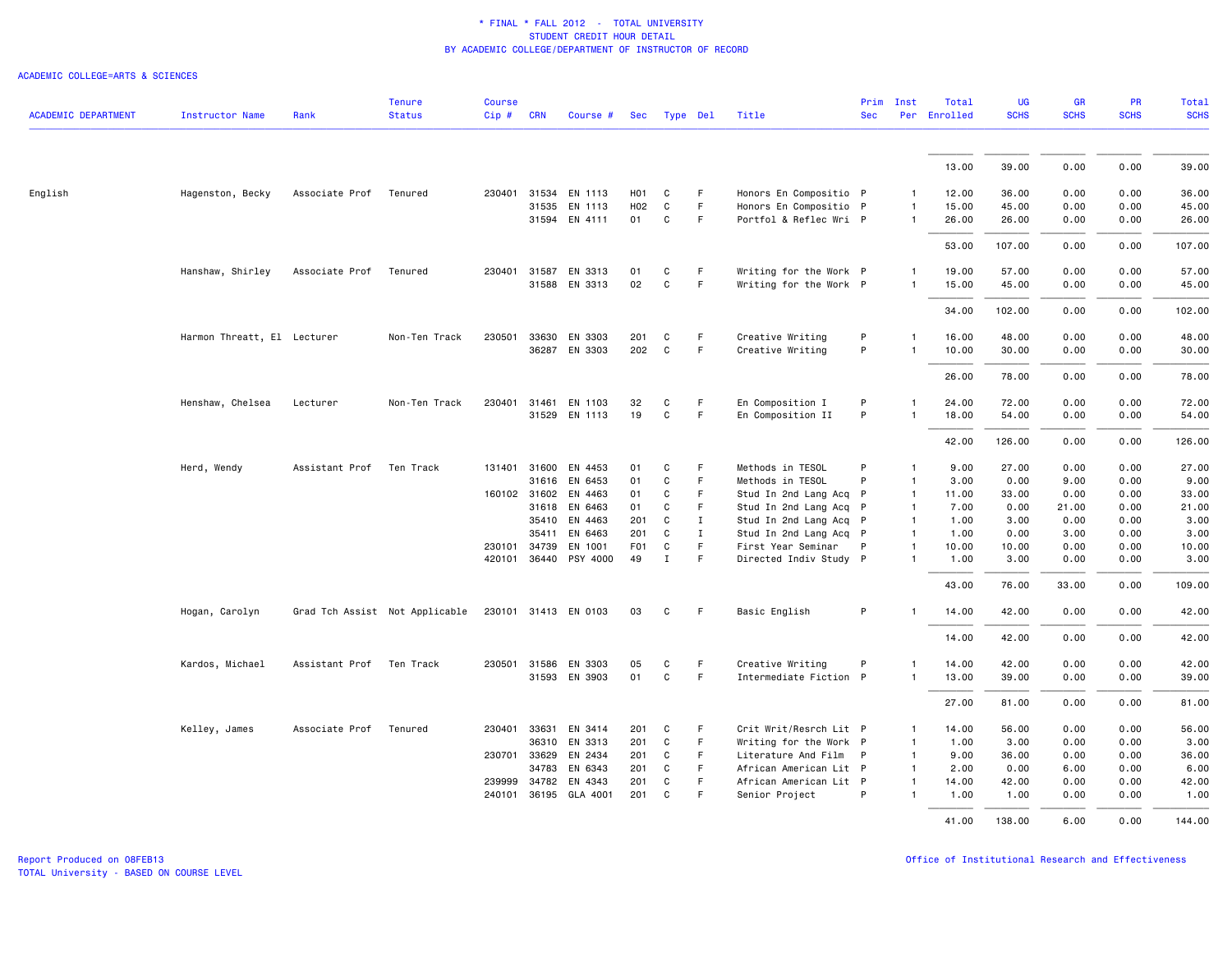#### ACADEMIC COLLEGE=ARTS & SCIENCES

| <b>ACADEMIC DEPARTMENT</b> | <b>Instructor Name</b>        | Rank           | <b>Tenure</b><br><b>Status</b> | <b>Course</b><br>Cip# | <b>CRN</b>   | Course #             | Sec              |              | Type Del | Title                  | <b>Sec</b> | Prim Inst      | Total<br>Per Enrolled | UG<br><b>SCHS</b> | <b>GR</b><br><b>SCHS</b> | PR<br><b>SCHS</b> | Total<br><b>SCHS</b> |
|----------------------------|-------------------------------|----------------|--------------------------------|-----------------------|--------------|----------------------|------------------|--------------|----------|------------------------|------------|----------------|-----------------------|-------------------|--------------------------|-------------------|----------------------|
|                            |                               |                |                                |                       |              |                      |                  |              |          |                        |            |                |                       |                   |                          |                   |                      |
| English                    | Kimbrough, Courtne Instructor |                | Non-Ten Track                  | 230401                | 31456        | EN 1103              | 27               | C            | F        | En Composition I       | P          | $\overline{1}$ | 23.00                 | 69.00             | 0.00                     | 0.00              | 69.00                |
|                            |                               |                |                                |                       | 31519        | EN 1113              | 09               | $\mathbf C$  | F        | En Composition II      | P          | $\overline{1}$ | 25.00                 | 75.00             | 0.00                     | 0.00              | 75.00                |
|                            |                               |                |                                |                       | 31520        | EN 1113              | 10               | C            | F.       | En Composition II      | P          | $\overline{1}$ | 23.00                 | 69.00             | 0.00                     | 0.00              | 69.00                |
|                            |                               |                |                                |                       | 31542        | EN 1173              | 06               | C            | F.       | Accelerated Comp II    | P          | $\overline{1}$ | 20.00                 | 60.00             | 0.00                     | 0.00              | 60.00                |
|                            |                               |                |                                |                       |              | 31543 EN 1173        | 07               | $\mathsf{C}$ | F.       | Accelerated Comp II    | P          | $\overline{1}$ | 14.00                 | 42.00             | 0.00                     | 0.00              | 42.00                |
|                            |                               |                |                                |                       |              |                      |                  |              |          |                        |            |                | 105.00                | 315.00            | 0.00                     | 0.00              | 315.00               |
|                            | Lashley, Jordan               |                | Grad Tch Assist Not Applicable |                       |              | 230401 31465 EN 1103 | 37               | C            | F        | En Composition I       | P          |                | 20.00                 | 60.00             | 0.00                     | 0.00              | 60.00                |
|                            |                               |                |                                |                       |              |                      |                  |              |          |                        |            |                | 20.00                 | 60.00             | 0.00                     | 0.00              | 60.00                |
|                            | Leonard, Ashley               | Instructor     | Non-Ten Track                  | 230301                |              | 31560 EN 2203        | 13               | C            | F        | Intro To Literature    | P          | $\mathbf{1}$   | 28.00                 | 84.00             | 0.00                     | 0.00              | 84.00                |
|                            |                               |                |                                | 230401                | 31441        | EN 1103              | 12               | $\mathbf C$  | F.       | En Composition I       | P          | $\overline{1}$ | 24.00                 | 72.00             | 0.00                     | 0.00              | 72.00                |
|                            |                               |                |                                |                       | 31544        | EN 1173              | 08               | C            | F.       | Accelerated Comp II    | P          | $\overline{1}$ | 16.00                 | 48.00             | 0.00                     | 0.00              | 48.00                |
|                            |                               |                |                                |                       |              | 31547 EN 1173        | 11               | C            | F.       | Accelerated Comp II    | P          | $\overline{1}$ | 18.00                 | 54.00             | 0.00                     | 0.00              | 54.00                |
|                            |                               |                |                                |                       |              |                      |                  |              |          |                        |            |                | 86.00                 | 258.00            | 0.00                     | 0.00              | 258.00               |
|                            | Little, Matthew               | Associate Prof | Tenured                        | 230701 31571          |              | EN 2243              | 01               | C            | F        | American Lit Before    | P          | $\overline{1}$ | 21.00                 | 63.00             | 0.00                     | 0.00              | 63.00                |
|                            |                               |                |                                |                       | 31573        | EN 2243              | 04               | C            | F.       | American Lit Before    | P          | $\overline{1}$ | 21.00                 | 63.00             | 0.00                     | 0.00              | 63.00                |
|                            |                               |                |                                |                       |              | 231101 34486 EN 4223 | 501              | C            | 0        | Prin Legal Writing     | P          | $\overline{1}$ | 14.00                 | 42.00             | 0.00                     | 0.00              | 42.00                |
|                            |                               |                |                                |                       |              |                      |                  |              |          |                        |            |                | 56.00                 | 168.00            | 0.00                     | 0.00              | 168.00               |
|                            | Lockhart, Cory                |                | Grad Tch Assist Not Applicable |                       |              | 230401 31478 EN 1103 | 50               | C            | F        | En Composition I       | P          |                | 23.00                 | 69.00             | 0.00                     | 0.00              | 69.00                |
|                            |                               |                |                                |                       |              |                      |                  |              |          |                        |            |                | 23.00                 | 69.00             | 0.00                     | 0.00              | 69.00                |
|                            | Long, Jeffrey                 | Lecturer       | Non-Ten Track                  | 230401                | 31468        | EN 1103              | 40               | C            | F        | En Composition I       | P          | $\overline{1}$ | 21.00                 | 63.00             | 0.00                     | 0.00              | 63.00                |
|                            |                               |                |                                |                       | 31481        | EN 1103              | 53               | C            | F.       | En Composition I       | P          | $\overline{1}$ | 22.00                 | 66.00             | 0.00                     | 0.00              | 66.00                |
|                            |                               |                |                                |                       | 31502        | EN 1103              | 78               | C            | F.       | En Composition I       | P          | $\overline{1}$ | 21.00                 | 63.00             | 0.00                     | 0.00              | 63.00                |
|                            |                               |                |                                |                       |              | 31506 EN 1103        | 82               | $\mathbf C$  | F        | En Composition I       | P          | $\overline{1}$ | 22.00                 | 66.00             | 0.00                     | 0.00              | 66.00                |
|                            |                               |                |                                |                       |              |                      |                  |              |          |                        |            |                | 86.00                 | 258.00            | 0.00                     | 0.00              | 258.00               |
|                            | Lyons, Richard                | Professor      | Tenured                        | 230501                | 31583        | EN 3303              | 02               | C            | F        | Creative Writing       | P          | $\mathbf{1}$   | 13.00                 | 39.00             | 0.00                     | 0.00              | 39.00                |
|                            |                               |                |                                |                       |              | 230701 31578 EN 2253 | <b>HO1</b>       | $\mathtt{C}$ | F        | American Lit After 1 P |            | $\overline{1}$ | 6.00                  | 18.00             | 0.00                     | 0.00              | 18.00                |
|                            |                               |                |                                |                       |              |                      |                  |              |          |                        |            |                | 19.00                 | 57.00             | 0.00                     | 0.00              | 57.00                |
|                            | Marsh, Kelly                  | Associate Prof | Tenured                        |                       | 230801 31568 | EN 2223              | H <sub>0</sub> 1 | C            | F        | Honors English Lit A P |            | $\overline{1}$ | 12.00                 | 36.00             | 0.00                     | 0.00              | 36.00                |
|                            |                               |                |                                |                       | 31569        | EN 2223              | 03               | C            | F.       | English Lit After 18 P |            | $\overline{1}$ |                       | 72.00             | 0.00                     | 0.00              | 72.00                |
|                            |                               |                |                                |                       | 34222        | EN 4663              | 01               | C            | F.       | Brit & Irish Novel S P |            | $\overline{1}$ | 24.00<br>19.00        | 57.00             | 0.00                     | 0.00              | 57.00                |
|                            |                               |                |                                |                       |              | 34223 EN 6663        | 01               | $\mathbf C$  | F.       | Brit & Irish Novel S P |            | $\overline{1}$ | 1.00                  | 0.00              | 3.00                     | 0.00              | 3.00                 |
|                            |                               |                |                                |                       |              |                      |                  |              |          |                        |            |                |                       |                   |                          |                   |                      |
|                            |                               |                |                                |                       |              |                      |                  |              |          |                        |            |                | 56.00                 | 165.00            | 3.00                     | 0.00              | 168.00               |
|                            | Mastley, Carrie               |                | Grad Tch Assist Not Applicable |                       |              | 230101 31421 EN 0103 | 11               | C            | F        | Basic English          | P          | $\mathbf{1}$   | 15.00                 | 45.00             | 0.00                     | 0.00              | 45.00                |
|                            |                               |                |                                |                       |              |                      |                  |              |          |                        |            |                | 15.00                 | 45.00             | 0.00                     | 0.00              | 45.00                |
|                            | Mattison, Suzanne             | Lecturer       | Non-Ten Track                  |                       |              | 230101 31412 EN 0103 | 02               | C            | F.       | Basic English          | P          | $\overline{1}$ | 13.00                 | 39.00             | 0.00                     | 0.00              | 39.00                |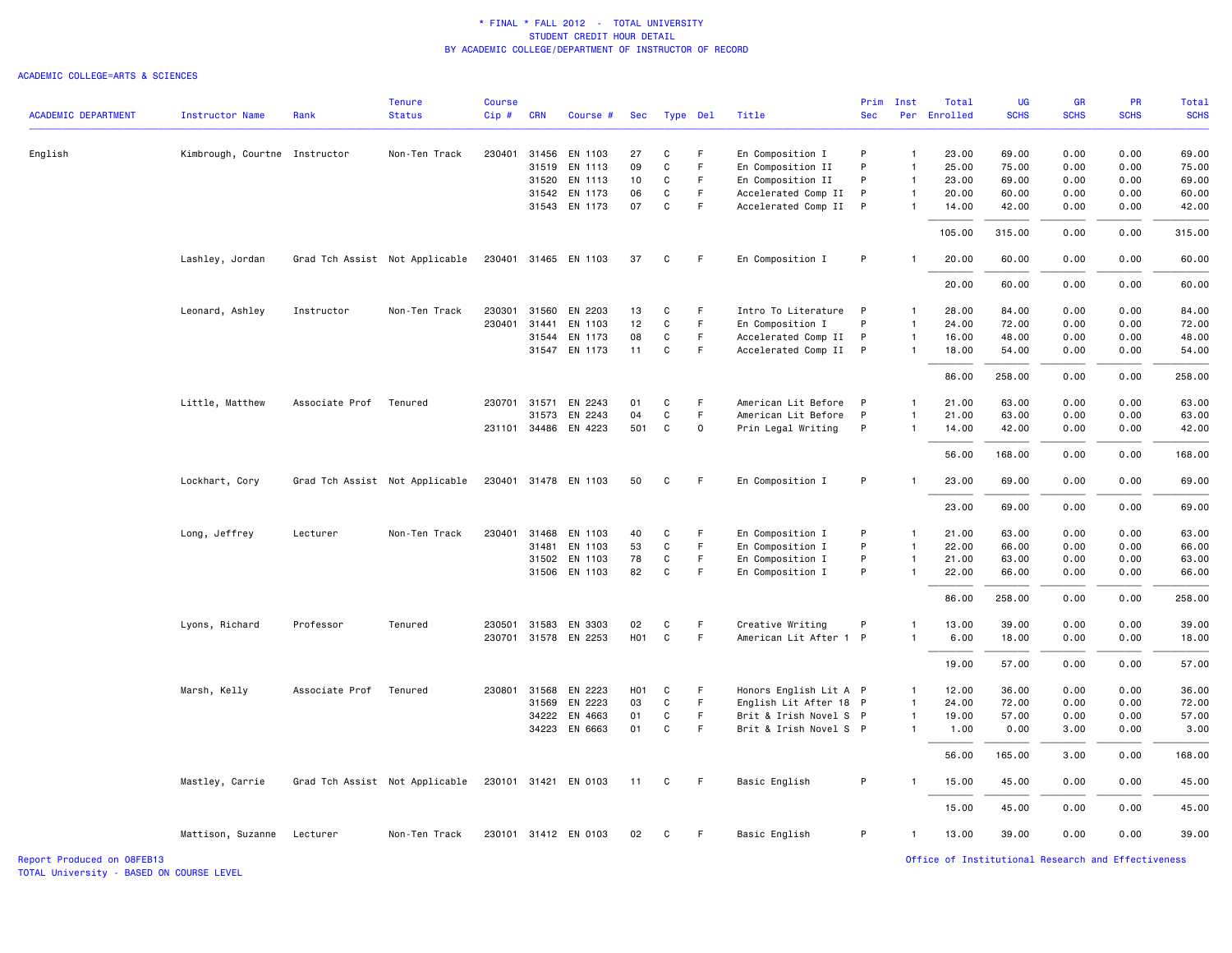|                            |                             |                          | <b>Tenure</b>                  | <b>Course</b> |              |                      |     |              |             |                     | Prim         | Inst           | Total        | UG          | <b>GR</b>   | PR          | Total       |
|----------------------------|-----------------------------|--------------------------|--------------------------------|---------------|--------------|----------------------|-----|--------------|-------------|---------------------|--------------|----------------|--------------|-------------|-------------|-------------|-------------|
| <b>ACADEMIC DEPARTMENT</b> | <b>Instructor Name</b>      | Rank                     | <b>Status</b>                  | Cip#          | <b>CRN</b>   | Course #             | Sec |              | Type Del    | Title               | <b>Sec</b>   |                | Per Enrolled | <b>SCHS</b> | <b>SCHS</b> | <b>SCHS</b> | <b>SCHS</b> |
| English                    | Mattison, Suzanne           | Lecturer                 | Non-Ten Track                  | 230101        |              | 31414 EN 0103        | 04  | C            | F           | Basic English       | P            | $\mathbf{1}$   | 13.00        | 39.00       | 0.00        | 0.00        | 39.00       |
|                            |                             |                          |                                | 230401        | 31469        | EN 1103              | 41  | $\mathbf C$  | F           | En Composition I    | P            | $\mathbf{1}$   | 24.00        | 72.00       | 0.00        | 0.00        | 72.00       |
|                            |                             |                          |                                |               |              | 31483 EN 1103        | 56  | C            | -F          | En Composition I    | P            | -1             | 24.00        | 72.00       | 0.00        | 0.00        | 72.00       |
|                            |                             |                          |                                |               |              |                      |     |              |             |                     |              |                | 74.00        | 222.00      | 0.00        | 0.00        | 222.00      |
|                            | McConnell, Jannell Lecturer |                          | Non-Ten Track                  | 230401        | 31455        | EN 1103              | 26  | C            | F           | En Composition I    | P            | $\mathbf{1}$   | 21.00        | 63.00       | 0.00        | 0.00        | 63.00       |
|                            |                             |                          |                                |               | 31467        | EN 1103              | 39  | $\mathbf C$  | F           | En Composition I    | P            | $\mathbf{1}$   | 24,00        | 72.00       | 0.00        | 0.00        | 72.00       |
|                            |                             |                          |                                |               |              | 31516 EN 1113        | 06  | C            | F.          | En Composition II   | P            | $\mathbf{1}$   | 19.00        | 57.00       | 0.00        | 0.00        | 57.00       |
|                            |                             |                          |                                |               |              | 31521 EN 1113        | 11  | C            | F.          | En Composition II   | P            | $\mathbf{1}$   | 22.00        | 66.00       | 0.00        | 0.00        | 66.00       |
|                            |                             |                          |                                |               |              |                      |     |              |             |                     |              |                | 86.00        | 258.00      | 0.00        | 0.00        | 258.00      |
|                            | McCool, Brenda              | Lecturer                 | Non-Ten Track                  | 230401        | 31443        | EN 1103              | 14  | C            | F           | En Composition I    | P            | -1             | 23.00        | 69.00       | 0.00        | 0.00        | 69.00       |
|                            |                             |                          |                                |               |              | 31450 EN 1103        | 21  | $\mathbf C$  | F           | En Composition I    | P            | $\overline{1}$ | 21.00        | 63.00       | 0.00        | 0.00        | 63.00       |
|                            |                             |                          |                                |               |              |                      |     |              |             |                     |              |                | 44.00        | 132.00      | 0.00        | 0.00        | 132.00      |
|                            | Mordecki, Rachel            |                          | Grad Tch Assist Not Applicable |               |              | 230101 31428 EN 0103 | 18  | C            | F           | Basic English       | P            |                | 14.00        | 42.00       | 0.00        | 0.00        | 42.00       |
|                            |                             |                          |                                |               |              |                      |     |              |             |                     |              |                | 14.00        | 42.00       | 0.00        | 0.00        | 42.00       |
|                            | Moseley, Jessica            |                          | Grad Tch Assist Not Applicable |               |              | 230101 31425 EN 0103 | 15  | C            | F.          | Basic English       | P            |                | 15.00        | 45.00       | 0.00        | 0.00        | 45.00       |
|                            |                             |                          |                                |               |              |                      |     |              |             |                     |              |                | 15.00        | 45.00       | 0.00        | 0.00        | 45.00       |
|                            | O'Neill, Bonnie             | Assistant Prof Ten Track |                                |               |              | 230701 31572 EN 2243 | 02  | C            | -F          | American Lit Before | $\mathsf{P}$ | -1             | 27.00        | 81.00       | 0.00        | 0.00        | 81.00       |
|                            |                             |                          |                                |               | 31575        | EN 2243              | 06  | $\mathbf C$  | $\mathsf F$ | American Lit Before | P            | $\mathbf{1}$   | 16.00        | 48.00       | 0.00        | 0.00        | 48.00       |
|                            |                             |                          |                                |               |              | 34214 EN 4903        | 01  | C            | F           | Am Lit 1800-1860    | P            | $\mathbf{1}$   | 17.00        | 51.00       | 0.00        | 0.00        | 51.00       |
|                            |                             |                          |                                |               |              | 34215 EN 6903        | 01  | C            | F.          | Am Lit 1800-1860    | P            | $\mathbf{1}$   | 1.00         | 0.00        | 3.00        | 0.00        | 3.00        |
|                            |                             |                          |                                |               |              |                      |     |              |             |                     |              |                | 61.00        | 180.00      | 3.00        | 0.00        | 183.00      |
|                            | Olson, Peter                | Lecturer                 | Non-Ten Track                  |               | 230301 31558 | EN 2203              | 11  | C            | F.          | Intro To Literature | P            | $\mathbf{1}$   | 30.00        | 90.00       | 0.00        | 0.00        | 90.00       |
|                            |                             |                          |                                |               | 31562        | EN 2203              | 15  | $\mathbf C$  | F           | Intro To Literature | P            | $\mathbf{1}$   | 29.00        | 87.00       | 0.00        | 0.00        | 87.00       |
|                            |                             |                          |                                |               | 230401 31479 | EN 1103              | 51  | C            | F           | En Composition I    | P            | $\overline{1}$ | 22.00        | 66.00       | 0.00        | 0.00        | 66.00       |
|                            |                             |                          |                                |               |              | 31487 EN 1103        | 60  | $\mathtt{C}$ | $\mathsf F$ | En Composition I    | P            | $\mathbf{1}$   | 22.00        | 66.00       | 0.00        | 0.00        | 66.00       |
|                            |                             |                          |                                |               |              |                      |     |              |             |                     |              |                | 103.00       | 309.00      | 0.00        | 0.00        | 309.00      |
|                            | Parr, Susan                 | Lecturer                 | Non-Ten Track                  | 230101        |              | 31417 EN 0103        | 07  | C            | F           | Basic English       | P            | $\mathbf{1}$   | 12.00        | 36.00       | 0.00        | 0.00        | 36.00       |
|                            |                             |                          |                                | 230401        | 31526        | EN 1113              | 16  | C            | F.          | En Composition II   | P            | $\mathbf{1}$   | 23.00        | 69.00       | 0.00        | 0.00        | 69.00       |
|                            |                             |                          |                                |               | 31528        | EN 1113              | 18  | C            | F           | En Composition II   | P            | $\mathbf{1}$   | 21.00        | 63.00       | 0.00        | 0.00        | 63.00       |
|                            |                             |                          |                                |               |              | 31530 EN 1113        | 20  | $\mathbf C$  | $\mathsf F$ | En Composition II   | P            | $\mathbf{1}$   | 23.00        | 69.00       | 0.00        | 0.00        | 69.00       |
|                            |                             |                          |                                |               |              |                      |     |              |             |                     |              |                | 79.00        | 237.00      | 0.00        | 0.00        | 237.00      |
|                            | Parsons, Joshua             | Lecturer                 | Non-Ten Track                  |               |              | 230401 31512 EN 1113 | 02  | C            | F           | En Composition II   | P            | $\mathbf{1}$   | 22.00        | 66.00       | 0.00        | 0.00        | 66.00       |
|                            |                             |                          |                                |               |              | 31514 EN 1113        | 04  | C            | F.          | En Composition II   | P            | $\mathbf{1}$   | 19.00        | 57.00       | 0.00        | 0.00        | 57.00       |
|                            |                             |                          |                                |               |              | 31527 EN 1113        | 17  | C            | F           | En Composition II   | P            | $\mathbf{1}$   | 19.00        | 57.00       | 0.00        | 0.00        | 57.00       |
|                            |                             |                          |                                |               | 31531        | EN 1113              | 21  | $\mathsf{C}$ | E           | En Composition II   | P            | $\mathbf{1}$   | 19.00        | 57.00       | 0.00        | 0.00        | 57.00       |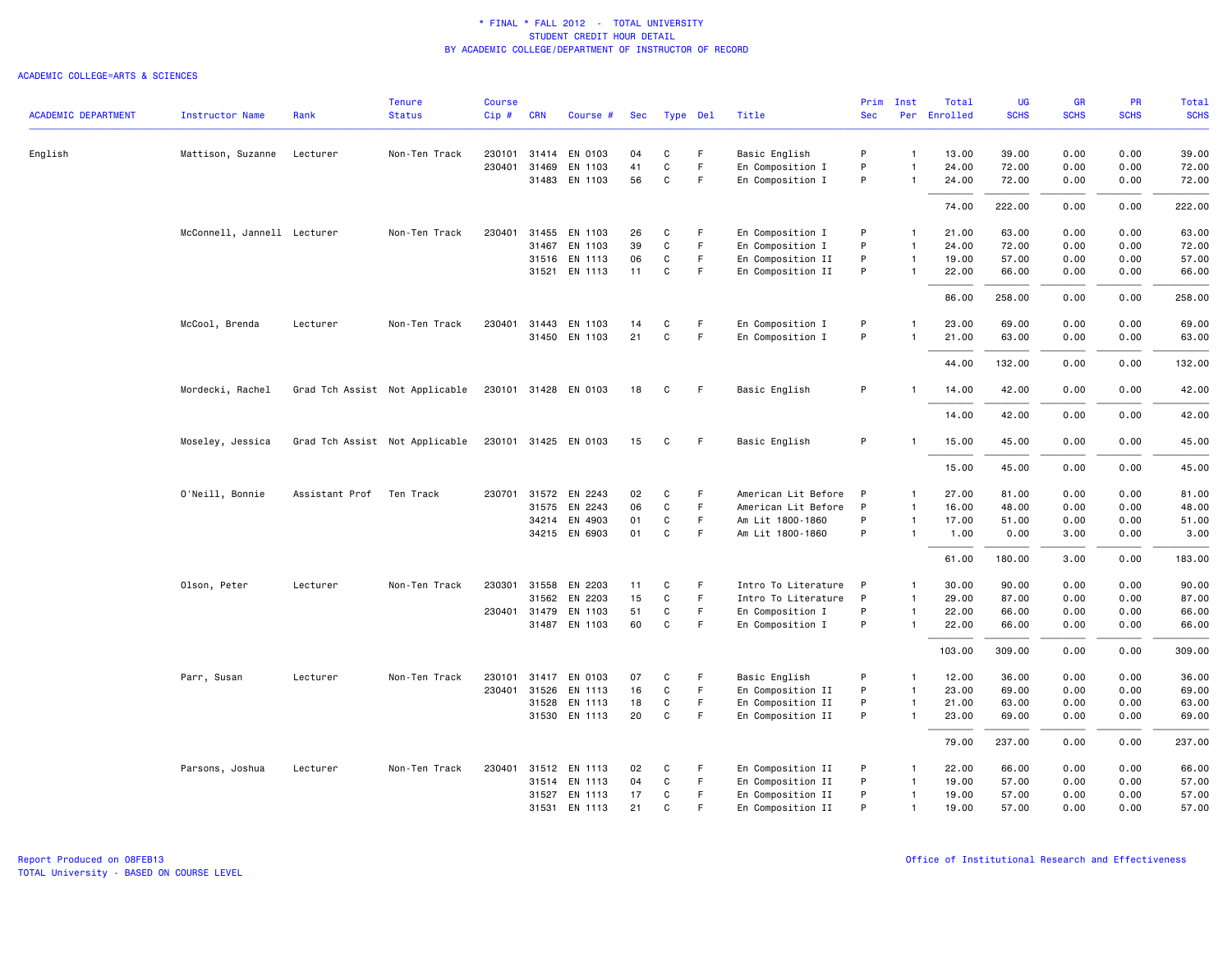#### ACADEMIC COLLEGE=ARTS & SCIENCES

|                            |                             |                | <b>Tenure</b> | <b>Course</b> |              |                       |     |              |             |                        | Prim       | Inst         | Total        | UG          | <b>GR</b>   | <b>PR</b>   | Total       |
|----------------------------|-----------------------------|----------------|---------------|---------------|--------------|-----------------------|-----|--------------|-------------|------------------------|------------|--------------|--------------|-------------|-------------|-------------|-------------|
| <b>ACADEMIC DEPARTMENT</b> | Instructor Name             | Rank           | <b>Status</b> | Cip#          | <b>CRN</b>   | Course #              | Sec | Type Del     |             | Title                  | <b>Sec</b> |              | Per Enrolled | <b>SCHS</b> | <b>SCHS</b> | <b>SCHS</b> | <b>SCHS</b> |
|                            |                             |                |               |               |              |                       |     |              |             |                        |            |              |              |             |             |             |             |
|                            |                             |                |               |               |              |                       |     |              |             |                        |            |              | 79.00        | 237.00      | 0.00        | 0.00        | 237.00      |
| English                    | Pierce, Catherine           | Assistant Prof | Ten Track     | 230501        |              | 31584 EN 3303         | 03  | C            | F           | Creative Writing       | P          |              | 15.00        | 45.00       | 0.00        | 0.00        | 45.00       |
|                            |                             |                |               |               | 31585        | EN 3303               | 04  | C            | F.          | Creative Writing       | P          |              | 15.00        | 45.00       | 0.00        | 0.00        | 45.00       |
|                            |                             |                |               |               |              | 31612 EN 6303         | 01  | C            | F           | Craft Of Poetry        | P          | $\mathbf{1}$ | 5.00         | 0.00        | 15.00       | 0.00        | 15.00       |
|                            |                             |                |               |               |              | 239999 31596 EN 4303  | 01  | C            | F           | Craft Of Poetry        | P          | $\mathbf{1}$ | 8.00         | 24.00       | 0.00        | 0.00        | 24.00       |
|                            |                             |                |               |               |              |                       |     |              |             |                        |            |              | 43.00        | 114.00      | 15.00       | 0.00        | 129.00      |
|                            | Pizer, Ginger               | Assistant Prof | Ten Track     | 160102        | 30203        | AN 4403               | 01  | C            | F           | Intro To Linguistics P |            |              | 6.00         | 18.00       | 0.00        | 0.00        | 18.00       |
|                            |                             |                |               |               | 31592        | EN 3423               | 01  | C            | F           | Desc Eng Grammar       | P          | $\mathbf{1}$ | 19.00        | 57.00       | 0.00        | 0.00        | 57.00       |
|                            |                             |                |               |               | 31598        | EN 4403               | 01  | C            | F.          | Intro To Linguistics P |            | $\mathbf{1}$ | 11.00        | 33.00       | 0.00        | 0.00        | 33.00       |
|                            |                             |                |               |               | 31599        | EN 4403               | 02  | C            | F.          | Intro To Linguistics P |            |              | 15.00        | 45.00       | 0.00        | 0.00        | 45.00       |
|                            |                             |                |               |               |              | 31614 EN 6403         | 01  | C            | F.          | Intro To Linguistics P |            | -1           | 2.00         | 0.00        | 6.00        | 0.00        | 6.00        |
|                            |                             |                |               |               |              | 31615 EN 6403         | 02  | C            | F           | Intro To Linguistics P |            | $\mathbf{1}$ | 5.00         | 0.00        | 15.00       | 0.00        | 15.00       |
|                            |                             |                |               |               |              |                       |     |              |             |                        |            |              | 58.00        | 153.00      | 21.00       | 0.00        | 174.00      |
|                            | Price, Marty                | Instructor     | Non-Ten Track | 230801        | 31565        | EN 2213               | 04  | C            | F           | English Lit Before 1 P |            | $\mathbf{1}$ | 20.00        | 60.00       | 0.00        | 0.00        | 60.00       |
|                            |                             |                |               |               | 31567        | EN 2223               | 01  | C            | F           | English Lit After 18 P |            |              | 28.00        | 84.00       | 0.00        | 0.00        | 84.00       |
|                            |                             |                |               |               |              | 31570 EN 2223         | 04  | C            | F           | English Lit After 18 P |            | $\mathbf{1}$ | 27.00        | 81.00       | 0.00        | 0.00        | 81.00       |
|                            |                             |                |               |               |              |                       |     |              |             |                        |            |              | 75.00        | 225.00      | 0.00        | 0.00        | 225.00      |
|                            | Raymond, Richard            | Professor      | Tenured       |               | 131305 31595 | EN 4243               | 01  | C            | F           | Writing Center Tutor P |            |              | 1.00         | 3.00        | 0.00        | 0.00        | 3.00        |
|                            |                             |                |               |               | 31611        | EN 6243               | 01  | $\mathbf C$  | F           | Writing Center Tutor P |            | $\mathbf{1}$ | 9.00         | 0.00        | 27.00       | 0.00        | 27.00       |
|                            |                             |                |               |               |              | 230401 31546 EN 1173  | 10  | $\mathsf{C}$ | F.          | Accelerated Comp II P  |            | $\mathbf{1}$ | 20.00        | 60.00       | 0.00        | 0.00        | 60.00       |
|                            |                             |                |               |               |              |                       |     |              |             |                        |            |              | 30.00        | 63.00       | 27.00       | 0.00        | 90.00       |
|                            | Robinson, Kristoph Lecturer |                | Non-Ten Track | 230401        | 31442        | EN 1103               | 13  | C            | F           | En Composition I       | P          |              | 23.00        | 69.00       | 0.00        | 0.00        | 69.00       |
|                            |                             |                |               |               | 31447        | EN 1103               | 18  | $\mathtt{C}$ | $\mathsf F$ | En Composition I       | P          | $\mathbf{1}$ | 22.00        | 66.00       | 0.00        | 0.00        | 66.00       |
|                            |                             |                |               |               | 31473        | EN 1103               | 45  | C            | F.          | En Composition I       | P          | $\mathbf{1}$ | 23.00        | 69.00       | 0.00        | 0.00        | 69.00       |
|                            |                             |                |               |               |              | 31511 EN 1113         | 01  | C            | F           | En Composition II      | P          |              | 21.00        | 63.00       | 0.00        | 0.00        | 63.00       |
|                            |                             |                |               |               |              |                       |     |              |             |                        |            |              | 89.00        | 267.00      | 0.00        | 0.00        | 267.00      |
|                            | Salter, Katherine           | Lecturer       | Non-Ten Track | 230401        | 31437        | EN 1103               | 08  | C            | F           | En Composition I       | P          |              | 21.00        | 63.00       | 0.00        | 0.00        | 63.00       |
|                            |                             |                |               |               | 31474        | EN 1103               | 46  | C            | F.          | En Composition I       | P          | $\mathbf{1}$ | 23.00        | 69.00       | 0.00        | 0.00        | 69.00       |
|                            |                             |                |               |               | 31475        | EN 1103               | 47  | C            | F           | En Composition I       | P          | $\mathbf{1}$ | 23.00        | 69.00       | 0.00        | 0.00        | 69.00       |
|                            |                             |                |               |               |              | 31503 EN 1103         | 79  | C            | F           | En Composition I       | P          | $\mathbf{1}$ | 23.00        | 69.00       | 0.00        | 0.00        | 69.00       |
|                            |                             |                |               |               |              |                       |     |              |             |                        |            |              | 90.00        | 270.00      | 0.00        | 0.00        | 270.00      |
|                            | Sanders, Shelly             | Instructor     | Non-Ten Track | 230301        |              | 31550 EN 2203         | 03  | C            | F           | Intro To Literature    | P          |              | 29.00        | 87.00       | 0.00        | 0.00        | 87.00       |
|                            |                             |                |               | 230401        | 31513        | EN 1113               | 03  | C            | F           | En Composition II      | P          | $\mathbf{1}$ | 22.00        | 66.00       | 0.00        | 0.00        | 66.00       |
|                            |                             |                |               |               |              | 31515 EN 1113         | 05  | C            | F           | En Composition II      | P          |              | 23.00        | 69.00       | 0.00        | 0.00        | 69.00       |
|                            |                             |                |               |               |              | 31523 EN 1113         | 13  | C            | F           | En Composition II      | P          |              | 23.00        | 69.00       | 0.00        | 0.00        | 69.00       |
|                            |                             |                |               |               |              |                       |     |              |             |                        |            |              | 97.00        | 291.00      | 0.00        | 0.00        | 291.00      |
|                            | Shaffer, Donald             | Assistant Prof | Ten Track     |               |              | 050201 34506 AAS 4093 | 01  | C            | F.          | The African Diaspora P |            | $\mathbf{1}$ | 4.00         | 12.00       | 0.00        | 0.00        | 12.00       |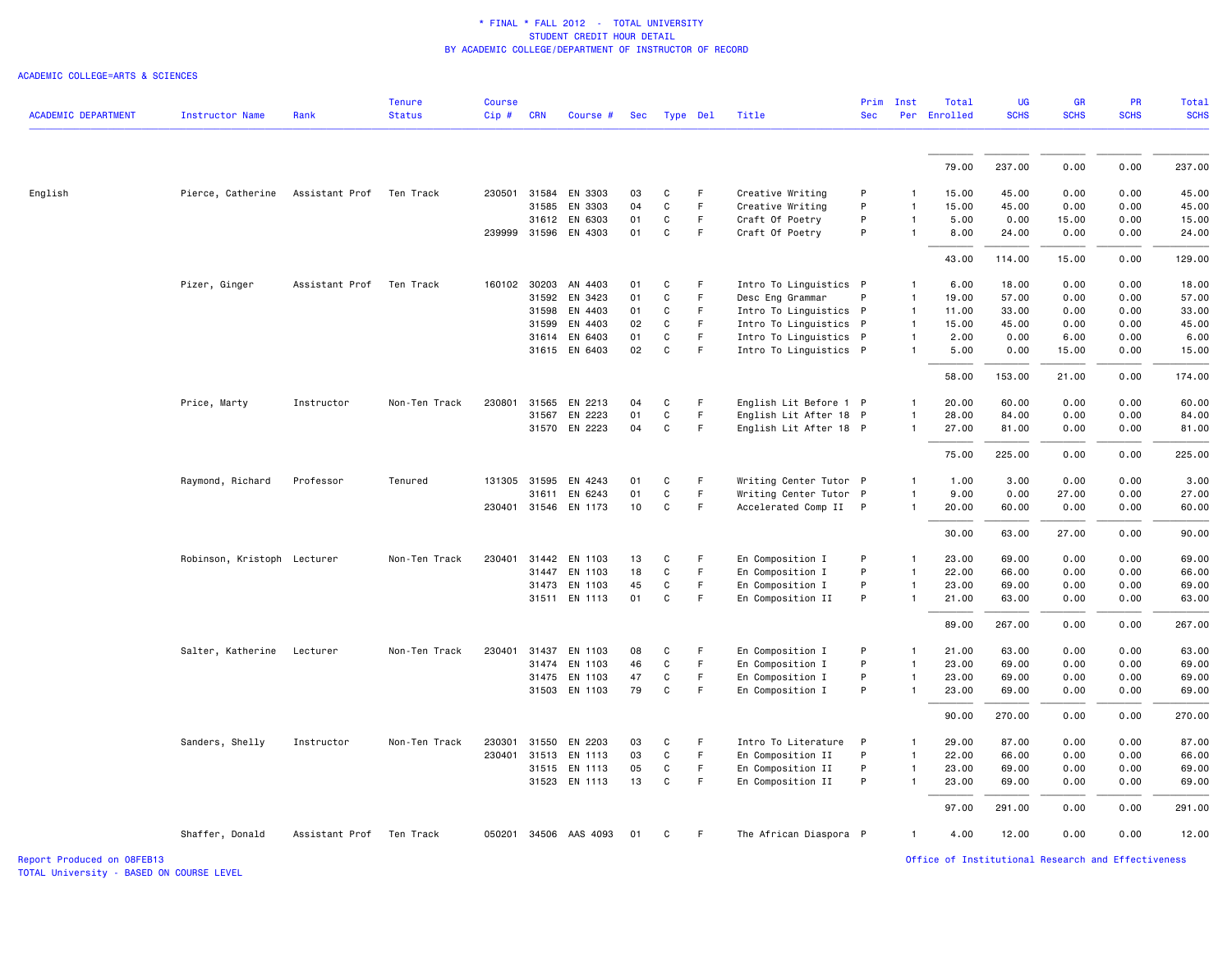#### ACADEMIC COLLEGE=ARTS & SCIENCES

|                            |                                                   |                | <b>Tenure</b> | <b>Course</b> |              |                       |     |              |                        |                        | Prim       | Inst           | Total        | <b>UG</b>   | GR          | PR          | Total       |
|----------------------------|---------------------------------------------------|----------------|---------------|---------------|--------------|-----------------------|-----|--------------|------------------------|------------------------|------------|----------------|--------------|-------------|-------------|-------------|-------------|
| <b>ACADEMIC DEPARTMENT</b> | Instructor Name                                   | Rank           | <b>Status</b> | $Cip$ #       | <b>CRN</b>   | Course #              | Sec | Type Del     |                        | Title                  | <b>Sec</b> |                | Per Enrolled | <b>SCHS</b> | <b>SCHS</b> | <b>SCHS</b> | <b>SCHS</b> |
| English                    | Shaffer, Donald                                   | Assistant Prof | Ten Track     |               |              | 059999 34912 AAS 4990 | 02  | C            | F.                     | Special Topic in Af. P |            | $\mathbf{1}$   | 6.00         | 18.00       | 0.00        | 0.00        | 18.00       |
|                            |                                                   |                |               |               |              | 230401 31536 EN 1113  | H03 | $\mathtt{C}$ | F                      | Honors En Compositio P |            | $\mathbf{1}$   | 15.00        | 45.00       | 0.00        | 0.00        | 45.00       |
|                            |                                                   |                |               |               |              |                       |     |              |                        |                        |            |                | 25.00        | 75.00       | 0.00        | 0.00        | 75.00       |
|                            | Sheffield, Tabitha Grad Tch Assist Not Applicable |                |               |               |              | 230101 31411 EN 0103  | 01  | C            | F                      | Basic English          | P          | $\mathbf{1}$   | 14.00        | 42.00       | 0.00        | 0.00        | 42.00       |
|                            |                                                   |                |               |               |              |                       |     |              |                        |                        |            |                | 14.00        | 42.00       | 0.00        | 0.00        | 42.00       |
|                            | Sheperis, Claire                                  | Instructor     | Non-Ten Track | 230301        | 31549        | EN 2203               | 02  | C            | F.                     | Intro To Literature    | P          | $\mathbf{1}$   | 29.00        | 87.00       | 0.00        | 0.00        | 87.00       |
|                            |                                                   |                |               | 230401        | 31436        | EN 1103               | 07  | $\mathbf C$  | F                      | En Composition I       | P          | $\mathbf{1}$   | 23.00        | 69.00       | 0.00        | 0.00        | 69.00       |
|                            |                                                   |                |               |               |              | 31458 EN 1103         | 29  | C            | F.                     | En Composition I       | P          | $\mathbf{1}$   | 23.00        | 69.00       | 0.00        | 0.00        | 69.00       |
|                            |                                                   |                |               |               | 31472        | EN 1103               | 44  | $\mathtt{C}$ | $\mathsf F$            | En Composition I       | P          | $\mathbf{1}$   | 23.00        | 69.00       | 0.00        | 0.00        | 69.00       |
|                            |                                                   |                |               |               |              |                       |     |              |                        |                        |            |                | 98.00        | 294.00      | 0.00        | 0.00        | 294.00      |
|                            | Slimp, Cynthia                                    | Lecturer       | Non-Ten Track |               |              | 160102 33632 EN 3423  | 201 | C            | F                      | Desc Eng Grammar       | P          | -1             | 19.00        | 57.00       | 0.00        | 0.00        | 57.00       |
|                            |                                                   |                |               |               |              | 239999 34764 EN 4863  | 201 | $\mathbf C$  | F                      | Romantic Poets-Prose P |            | $\mathbf{1}$   | 7.00         | 21.00       | 0.00        | 0.00        | 21.00       |
|                            |                                                   |                |               |               |              |                       |     |              |                        |                        |            |                | 26.00        | 78.00       | 0.00        | 0.00        | 78.00       |
|                            | Slimp, Stephen                                    | Lecturer       | Non-Ten Track |               |              | 230801 33634 EN 4503  | 201 | C            | F                      | Shakespeare            | P          | $\mathbf{1}$   | 5.00         | 15.00       | 0.00        | 0.00        | 15.00       |
|                            |                                                   |                |               |               |              | 33636 EN 6503         | 201 | C            | F                      | Shakespeare            | P          | $\overline{1}$ | 3.00         | 0.00        | 9.00        | 0.00        | 9.00        |
|                            |                                                   |                |               |               |              |                       |     |              |                        |                        |            |                | 8.00         | 15.00       | 9.00        | 0.00        | 24.00       |
|                            |                                                   |                |               |               |              |                       |     |              |                        |                        |            |                |              |             |             |             |             |
|                            | Smith, Jonathan                                   | Lecturer       | Non-Ten Track | 230101        | 31419        | EN 0103               | 09  | C            | F                      | Basic English          | P          | -1             | 14.00        | 42.00       | 0.00        | 0.00        | 42.00       |
|                            |                                                   |                |               |               | 230401 31484 | EN 1103               | 57  | $\mathbf C$  | F                      | En Composition I       | P          | $\mathbf{1}$   | 23.00        | 69.00       | 0.00        | 0.00        | 69.00       |
|                            |                                                   |                |               |               | 31486        | EN 1103               | 59  | C            | $\mathsf F$            | En Composition I       | P          | $\mathbf{1}$   | 23.00        | 69.00       | 0.00        | 0.00        | 69.00       |
|                            |                                                   |                |               |               |              | 31505 EN 1103         | 81  | C            | F.                     | En Composition I       | P          | $\overline{1}$ | 23.00        | 69.00       | 0.00        | 0.00        | 69.00       |
|                            |                                                   |                |               |               |              |                       |     |              |                        |                        |            |                | 83.00        | 249.00      | 0.00        | 0.00        | 249.00      |
|                            | Sneed, Sarah                                      | Instructor     | Non-Ten Track | 230401        |              | 36226 EN 1103         | 83  | C            | F                      | En Composition I       | P          | -1             | 20.00        | 60.00       | 0.00        | 0.00        | 60.00       |
|                            |                                                   |                |               |               |              |                       |     |              |                        |                        |            |                | 20.00        | 60.00       | 0.00        | 0.00        | 60.00       |
|                            | Spain, Andrea                                     | Assistant Prof | Ten Track     | 230301        | 31581        | EN 2283               | 02  | $\mathbf C$  | $\mathsf F$            | World Literature Aft P |            | $\mathbf{1}$   | 20.00        | 60.00       | 0.00        | 0.00        | 60.00       |
|                            |                                                   |                |               | 230401        | 31590        | EN 3414               | 02  | C            | F                      | Crit Writ/Resrch Lit P |            | $\mathbf{1}$   | 16.00        | 64.00       | 0.00        | 0.00        | 64.00       |
|                            |                                                   |                |               |               |              | 31591 EN 3414         | 03  | $\mathbf C$  | F                      | Crit Writ/Resrch Lit P |            | $\mathbf{1}$   | 12.00        | 48.00       | 0.00        | 0.00        | 48.00       |
|                            |                                                   |                |               |               |              |                       |     |              |                        |                        |            |                | 48.00        | 172.00      | 0.00        | 0.00        | 172.00      |
|                            | Spurlock, Ann                                     | Instructor     | Non-Ten Track | 230401        | 31540        | EN 1173               | 04  | C            | F.                     | Accelerated Comp II P  |            | 1              | 16.00        | 48.00       | 0.00        | 0.00        | 48.00       |
|                            |                                                   |                |               |               |              | 31610 EN 6013         | 01  | E            | F.                     | Tchng Col Writing      | P          | $\mathbf{1}$   | 20.00        | 0.00        | 60.00       | 0.00        | 60.00       |
|                            |                                                   |                |               |               |              |                       |     |              |                        |                        |            |                | 36.00        | 48.00       | 60.00       | 0.00        | 108.00      |
|                            |                                                   |                |               |               |              |                       |     |              |                        |                        |            |                |              |             |             |             |             |
|                            | Stamps, Alison                                    | Instructor     | Non-Ten Track | 131401        | 33830        | ESL 5110              | 02  | C            | F.                     | American Lang & Cul P  |            | $\mathbf{1}$   | 4.00         | 48.00       | 0.00        | 0.00        | 48.00       |
|                            |                                                   |                |               |               | 33836        | ESL 5120              | 04  | C            | F                      | American Lang & Cul    | P          | $\mathbf{1}$   | 1.00         | 9.00        | 0.00        | 0.00        | 9.00        |
|                            |                                                   |                |               |               | 33837        | ESL 5313              | 01  | C            | $\mid \mathsf{F} \mid$ | Classroom Comm & Pre P |            | $\mathbf{1}$   | 3.00         | 9.00        | 0.00        | 0.00        | 9.00        |
|                            |                                                   |                |               |               | 33840        | ESL 5313              | 04  | C            | F                      | Classroom Comm & Pre P |            | $\mathbf{1}$   | 3.00         | 9.00        | 0.00        | 0.00        | 9.00        |
|                            |                                                   |                |               |               |              | 33841 ESL 5323        | 01  | $\mathsf{C}$ | E                      | Academic Research an P |            | $\mathbf{1}$   | 1.00         | 3.00        | 0.00        | 0.00        | 3.00        |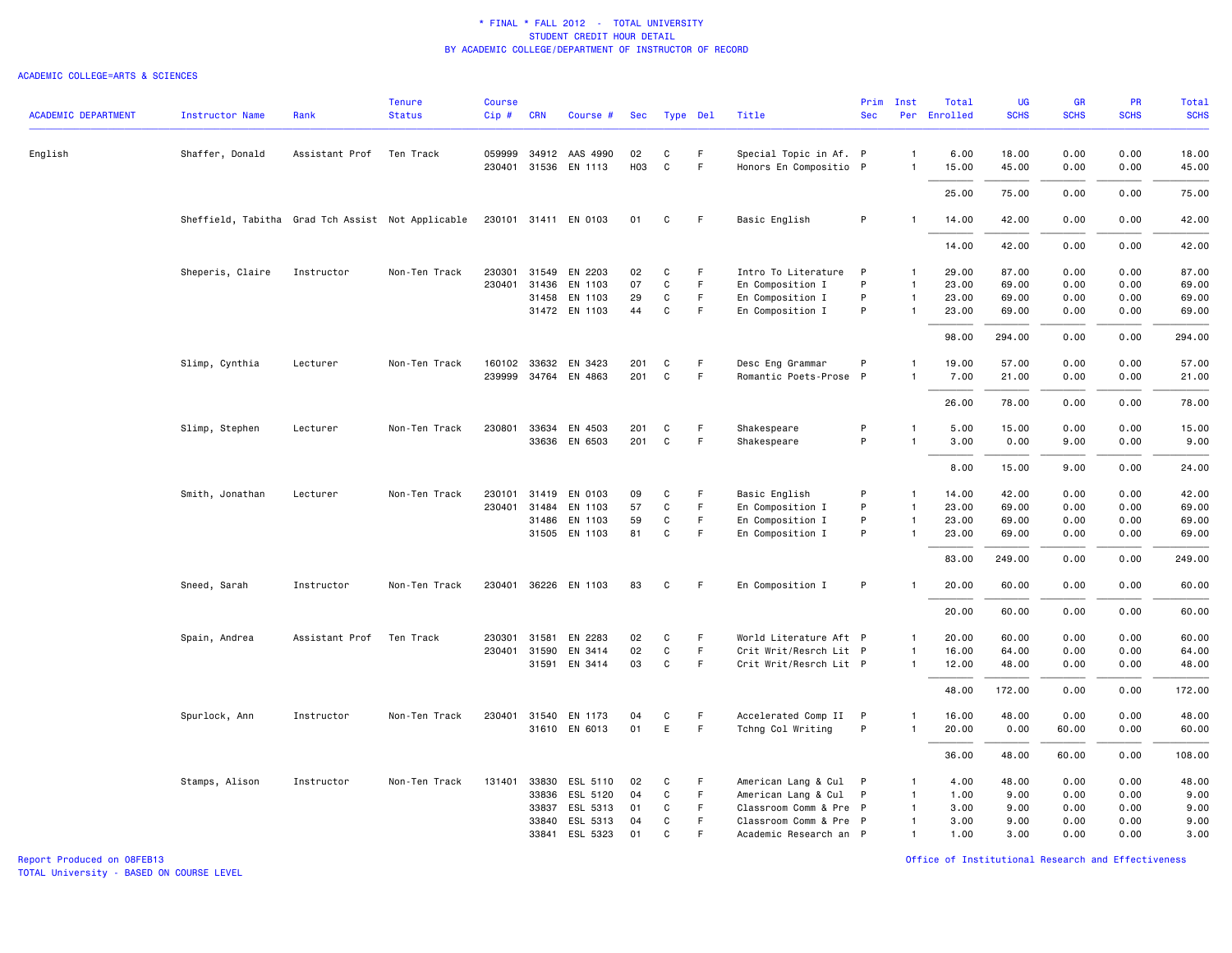| <b>ACADEMIC DEPARTMENT</b> | <b>Instructor Name</b> | Rank       | <b>Tenure</b><br><b>Status</b> | <b>Course</b><br>Cip# | <b>CRN</b>   | Course #              | Sec | Type Del    |             | Title                    | Prim<br><b>Sec</b> | Inst           | Total<br>Per Enrolled | <b>UG</b><br><b>SCHS</b> | GR<br><b>SCHS</b> | PR<br><b>SCHS</b> | Total<br><b>SCHS</b> |
|----------------------------|------------------------|------------|--------------------------------|-----------------------|--------------|-----------------------|-----|-------------|-------------|--------------------------|--------------------|----------------|-----------------------|--------------------------|-------------------|-------------------|----------------------|
|                            |                        |            |                                |                       |              |                       |     |             |             |                          |                    |                |                       |                          |                   |                   |                      |
| English                    | Stamps, Alison         | Instructor | Non-Ten Track                  |                       |              | 131401 33844 ESL 5323 | 04  | C           | F.          | Academic Research an P   |                    | $\mathbf{1}$   | 19.00                 | 57.00                    | 0.00              | 0.00              | 57.00                |
|                            |                        |            |                                |                       |              |                       |     |             |             |                          |                    |                | 31.00                 | 135.00                   | 0.00              | 0.00              | 135.00               |
|                            | Stinson, Emily         | Lecturer   | Non-Ten Track                  |                       |              | 230301 31556 EN 2203  | 09  | C           | F.          | Intro To Literature P    |                    | $\mathbf{1}$   | 27.00                 | 81.00                    | 0.00              | 0.00              | 81.00                |
|                            |                        |            |                                |                       | 31561        | EN 2203               | 14  | C           | F.          | Intro To Literature      | P                  | $\mathbf{1}$   | 30.00                 | 90.00                    | 0.00              | 0.00              | 90.00                |
|                            |                        |            |                                |                       | 230401 31537 | EN 1173               | 01  | C           | F           | Accelerated Comp II      | P                  | $\mathbf{1}$   | 14.00                 | 42.00                    | 0.00              | 0.00              | 42.00                |
|                            |                        |            |                                |                       |              | 31541 EN 1173         | 05  | C           | F           | Accelerated Comp II P    |                    | $\mathbf{1}$   | 19.00                 | 57.00                    | 0.00              | 0.00              | 57.00                |
|                            |                        |            |                                |                       |              |                       |     |             |             |                          |                    |                | 90.00                 | 270.00                   | 0.00              | 0.00              | 270.00               |
|                            | Street, Alisha         |            | Grad Tch Assist Not Applicable | 230101                | 36208        | EN 0103               | 21  | C           | F.          | Basic English            | P                  | -1             | 12.00                 | 36.00                    | 0.00              | 0.00              | 36.00                |
|                            |                        |            |                                |                       |              |                       |     |             |             |                          |                    |                | 12.00                 | 36.00                    | 0.00              | 0.00              | 36.00                |
|                            | Sullivan, Kiley        |            | Grad Tch Assist Not Applicable | 230101                | 31426        | EN 0103               | 16  | C           | F.          | Basic English            | P                  | -1             | 13.00                 | 39.00                    | 0.00              | 0.00              | 39.00                |
|                            |                        |            |                                |                       |              | 230401 31459 EN 1103  | 30  | C           | F.          | En Composition I         | P                  | $\overline{1}$ | 22.00                 | 66.00                    | 0.00              | 0.00              | 66.00                |
|                            |                        |            |                                |                       |              |                       |     |             |             |                          |                    |                |                       |                          |                   | 0.00              |                      |
|                            |                        |            |                                |                       |              |                       |     |             |             |                          |                    |                | 35.00                 | 105.00                   | 0.00              |                   | 105.00               |
|                            | Swisher, Kayleigh      |            | Grad Tch Assist Not Applicable |                       |              | 230101 36049 EN 0103  | 20  | C           | F           | Basic English            | P                  | -1             | 13.00                 | 39.00                    | 0.00              | 0.00              | 39.00                |
|                            |                        |            |                                |                       |              |                       |     |             |             |                          |                    |                | 13.00                 | 39.00                    | 0.00              | 0.00              | 39.00                |
|                            | Thompson, Jessica      | Instructor | Non-Ten Track                  | 230101                | 31418        | EN 0103               | 08  | C           | F           | Basic English            | P                  | $\mathbf{1}$   | 13.00                 | 39.00                    | 0.00              | 0.00              | 39.00                |
|                            |                        |            |                                |                       | 230401 31435 | EN 1103               | 06  | $\mathbf C$ | F           | En Composition I         | P                  | $\mathbf{1}$   | 22.00                 | 66.00                    | 0.00              | 0.00              | 66.00                |
|                            |                        |            |                                |                       | 31440        | EN 1103               | 11  | C           | F           | En Composition I         | P                  | $\mathbf{1}$   | 24.00                 | 72.00                    | 0.00              | 0.00              | 72.00                |
|                            |                        |            |                                |                       |              | 31518 EN 1113         | 08  | C           | F           | En Composition II        | P                  | 1              | 22.00                 | 66.00                    | 0.00              | 0.00              | 66.00                |
|                            |                        |            |                                |                       |              |                       |     |             |             |                          |                    |                | 81.00                 | 243.00                   | 0.00              | 0.00              | 243.00               |
|                            | Townsend, Amanda       |            | Grad Tch Assist Not Applicable |                       |              | 230401 31432 EN 1103  | 03  | C           | -F          | En Composition I         | P                  |                | 22.00                 | 66.00                    | 0.00              | 0.00              | 66.00                |
|                            |                        |            |                                |                       |              |                       |     |             |             |                          |                    |                | 22.00                 | 66.00                    | 0.00              | 0.00              | 66.00                |
|                            | Trimm, James           | Lecturer   | Non-Ten Track                  | 230401                | 31446        | EN 1103               | 17  | C           | F           | En Composition I         | P                  | $\mathbf{1}$   | 24.00                 | 72.00                    | 0.00              | 0.00              | 72.00                |
|                            |                        |            |                                |                       | 31462        | EN 1103               | 33  | C           | F           | En Composition I         | P                  | $\overline{1}$ | 20.00                 | 60.00                    | 0.00              | 0.00              | 60.00                |
|                            |                        |            |                                |                       |              | 31482 EN 1103         | 55  | C           | F           | En Composition I         | P                  | $\mathbf{1}$   | 23.00                 | 69.00                    | 0.00              | 0.00              | 69.00                |
|                            |                        |            |                                |                       |              | 31496 EN 1103         | 72  | $\mathbf C$ | $\mathsf F$ | En Composition I         | P                  | $\mathbf{1}$   | 22.00                 | 66.00                    | 0.00              | 0.00              | 66.00                |
|                            |                        |            |                                |                       |              |                       |     |             |             |                          |                    |                | 89.00                 | 267.00                   | 0.00              | 0.00              | 267.00               |
|                            | Voller, Leslie         | Lecturer   | Non-Ten Track                  | 230401                | 31430        | EN 1103               | 01  | C           | F           | ESL En Composition I P   |                    | $\mathbf{1}$   | 14.00                 | 42.00                    | 0.00              | 0.00              | 42.00                |
|                            |                        |            |                                |                       |              | 31500 EN 1103         | 76  | C           | F.          | En Composition $I - E P$ |                    | $\overline{1}$ | 12.00                 | 36.00                    | 0.00              | 0.00              | 36.00                |
|                            |                        |            |                                |                       |              | 31522 EN 1113         | 12  | C           | F           | En Composition II        | P                  | $\mathbf{1}$   | 22.00                 | 66.00                    | 0.00              | 0.00              | 66.00                |
|                            |                        |            |                                |                       |              | 31532 EN 1113         | 22  | C           | $\mathsf F$ | En Composition II        | P                  | $\mathbf{1}$   | 18.00                 | 54.00                    | 0.00              | 0.00              | 54.00                |
|                            |                        |            |                                |                       |              |                       |     |             |             |                          |                    |                | 66.00                 | 198.00                   | 0.00              | 0.00              | 198.00               |
|                            | Watson, Charlyn        |            | Grad Tch Assist Not Applicable |                       |              | 230401 31460 EN 1103  | 31  | C           | F           | En Composition I         | P                  |                | 23.00                 | 69.00                    | 0.00              | 0.00              | 69.00                |
|                            |                        |            |                                |                       |              |                       |     |             |             |                          |                    |                | 23.00                 | 69.00                    | 0.00              | 0.00              | 69.00                |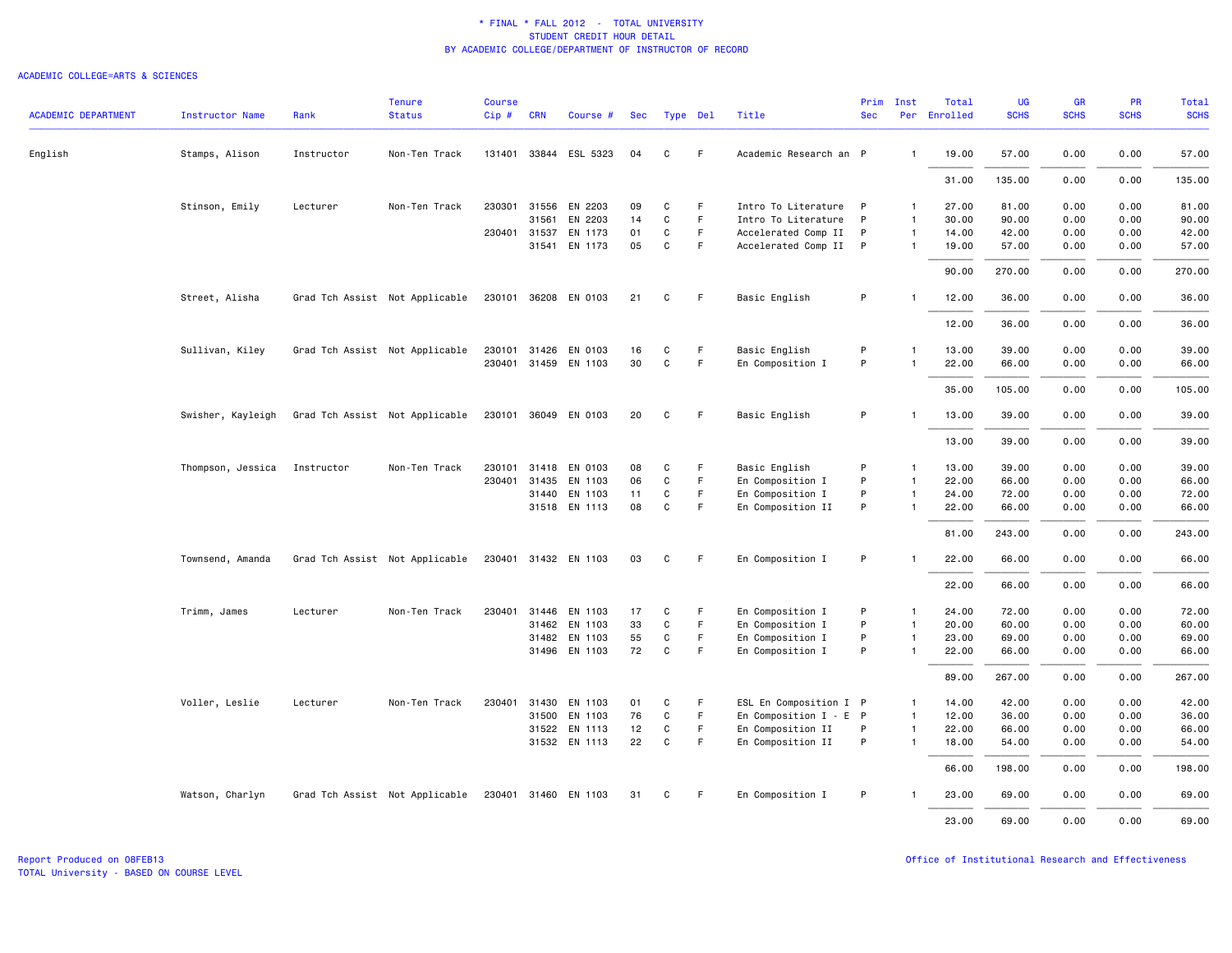| <b>ACADEMIC DEPARTMENT</b>            | Instructor Name                           | Rank           | <b>Tenure</b><br><b>Status</b> | <b>Course</b><br>Cip# | <b>CRN</b>   | Course #             | Sec |              | Type Del    | Title                  | Prim<br><b>Sec</b> | Inst<br>Per    | Total<br>Enrolled         | <b>UG</b><br><b>SCHS</b>                                                                                                                                                                                                                                                                                                                                                                                                                                                                           | GR<br><b>SCHS</b>                                                                                                                                                                                                                                                                                                                                                                                                                                                                                | PR<br><b>SCHS</b>       | <b>Total</b><br><b>SCHS</b> |
|---------------------------------------|-------------------------------------------|----------------|--------------------------------|-----------------------|--------------|----------------------|-----|--------------|-------------|------------------------|--------------------|----------------|---------------------------|----------------------------------------------------------------------------------------------------------------------------------------------------------------------------------------------------------------------------------------------------------------------------------------------------------------------------------------------------------------------------------------------------------------------------------------------------------------------------------------------------|--------------------------------------------------------------------------------------------------------------------------------------------------------------------------------------------------------------------------------------------------------------------------------------------------------------------------------------------------------------------------------------------------------------------------------------------------------------------------------------------------|-------------------------|-----------------------------|
|                                       |                                           |                |                                |                       |              |                      |     |              |             |                        |                    |                |                           |                                                                                                                                                                                                                                                                                                                                                                                                                                                                                                    |                                                                                                                                                                                                                                                                                                                                                                                                                                                                                                  |                         |                             |
| English                               | West, Robert                              | Associate Prof | Tenured                        | 230301 31608          |              | EN 4933              | 01  | C            | F           | Survey Contemp Lit     | P                  | $\mathbf{1}$   | 17.00                     | 51.00                                                                                                                                                                                                                                                                                                                                                                                                                                                                                              | 0.00                                                                                                                                                                                                                                                                                                                                                                                                                                                                                             | 0.00                    | 51.00                       |
|                                       |                                           |                |                                |                       | 31624        | EN 6933              | 01  | C            | F.          | Survey Contemp Lit     | P                  | $\mathbf{1}$   | 4.00                      | 0.00                                                                                                                                                                                                                                                                                                                                                                                                                                                                                               | 12.00                                                                                                                                                                                                                                                                                                                                                                                                                                                                                            | 0.00                    | 12.00                       |
|                                       |                                           |                |                                |                       |              |                      |     |              |             |                        |                    |                | 21.00                     | 51.00                                                                                                                                                                                                                                                                                                                                                                                                                                                                                              | 12.00                                                                                                                                                                                                                                                                                                                                                                                                                                                                                            | 0.00                    | 63.00                       |
|                                       | Whitten, Rebecca                          | Instructor     | Non-Ten Track                  | 230301                | 31548        | EN 2203              | 01  | C            | F           | Intro To Literature    | P                  | $\mathbf{1}$   | 28.00                     | 84.00                                                                                                                                                                                                                                                                                                                                                                                                                                                                                              | 0.00                                                                                                                                                                                                                                                                                                                                                                                                                                                                                             | 0.00                    | 84.00                       |
|                                       |                                           |                |                                |                       | 31559        | EN 2203              | 12  | C            | F.          | Intro To Literature    | P                  | $\mathbf{1}$   | 30.00                     | 90.00                                                                                                                                                                                                                                                                                                                                                                                                                                                                                              | 0.00                                                                                                                                                                                                                                                                                                                                                                                                                                                                                             | 0.00                    | 90.00                       |
|                                       |                                           |                |                                | 230401 31449          |              | EN 1103              | 20  | C            | F           | En Composition I - L P |                    | $\mathbf{1}$   | 21.00                     | 63.00                                                                                                                                                                                                                                                                                                                                                                                                                                                                                              | 0.00                                                                                                                                                                                                                                                                                                                                                                                                                                                                                             | 0.00                    | 63.00                       |
|                                       |                                           |                |                                |                       | 31545        | EN 1173              | 09  | C            | F           | Accelerated Comp II P  |                    | $\mathbf{1}$   | 19.00                     | 57.00                                                                                                                                                                                                                                                                                                                                                                                                                                                                                              | 0.00                                                                                                                                                                                                                                                                                                                                                                                                                                                                                             | 0.00                    | 57.00                       |
|                                       |                                           |                |                                |                       |              |                      |     |              |             |                        |                    |                | 98.00                     | 294.00                                                                                                                                                                                                                                                                                                                                                                                                                                                                                             | 0.00                                                                                                                                                                                                                                                                                                                                                                                                                                                                                             | 0.00                    | 294.00                      |
| ==========================<br>English |                                           |                |                                |                       |              |                      |     |              |             |                        |                    |                | <b>EBBEDEE</b><br>4510.00 | $\begin{array}{cccccccccc} \multicolumn{2}{c}{} & \multicolumn{2}{c}{} & \multicolumn{2}{c}{} & \multicolumn{2}{c}{} & \multicolumn{2}{c}{} & \multicolumn{2}{c}{} & \multicolumn{2}{c}{} & \multicolumn{2}{c}{} & \multicolumn{2}{c}{} & \multicolumn{2}{c}{} & \multicolumn{2}{c}{} & \multicolumn{2}{c}{} & \multicolumn{2}{c}{} & \multicolumn{2}{c}{} & \multicolumn{2}{c}{} & \multicolumn{2}{c}{} & \multicolumn{2}{c}{} & \multicolumn{2}{c}{} & \multicolumn{2}{c}{} & \mult$<br>13001.00 | $\begin{array}{cccccccccc} \multicolumn{2}{c}{} & \multicolumn{2}{c}{} & \multicolumn{2}{c}{} & \multicolumn{2}{c}{} & \multicolumn{2}{c}{} & \multicolumn{2}{c}{} & \multicolumn{2}{c}{} & \multicolumn{2}{c}{} & \multicolumn{2}{c}{} & \multicolumn{2}{c}{} & \multicolumn{2}{c}{} & \multicolumn{2}{c}{} & \multicolumn{2}{c}{} & \multicolumn{2}{c}{} & \multicolumn{2}{c}{} & \multicolumn{2}{c}{} & \multicolumn{2}{c}{} & \multicolumn{2}{c}{} & \multicolumn{2}{c}{} & \mult$<br>372.00 | <b>EBBEBBBB</b><br>0.00 | ==========<br>13373.00      |
| ------------------------              |                                           |                |                                |                       |              |                      |     |              |             |                        |                    |                | <b>EDESSERS</b>           | $\begin{array}{c} \texttt{m} = \texttt{m} = \texttt{m} = \texttt{m} \end{array}$                                                                                                                                                                                                                                                                                                                                                                                                                   |                                                                                                                                                                                                                                                                                                                                                                                                                                                                                                  |                         | ==========                  |
| Geosciences                           | Ambinakudige, Shri Associate Prof Tenured |                |                                | 450701                | 32057        | GR 4303              | 01  | C            | F           | Principles of GIS      | P                  | $\mathbf{1}$   | 68.00                     | 204.00                                                                                                                                                                                                                                                                                                                                                                                                                                                                                             | 0.00                                                                                                                                                                                                                                                                                                                                                                                                                                                                                             | 0.00                    | 204.00                      |
|                                       |                                           |                |                                |                       | 32081        | GR 6303              | 01  | C            | F           | Principles of GIS      | P                  | $\overline{1}$ | 23.00                     | 0.00                                                                                                                                                                                                                                                                                                                                                                                                                                                                                               | 69.00                                                                                                                                                                                                                                                                                                                                                                                                                                                                                            | 0.00                    | 69.00                       |
|                                       |                                           |                |                                |                       | 33900        | GR 4303              | 501 | C            | $\mathbf 0$ | Principles of GIS      | P                  | 0.6            | 2.40                      | 7.20                                                                                                                                                                                                                                                                                                                                                                                                                                                                                               | 0.00                                                                                                                                                                                                                                                                                                                                                                                                                                                                                             | 0.00                    | 7.20                        |
|                                       |                                           |                |                                |                       | 33916        | GR 6303              | 501 | C            | $\Omega$    | Principles of GIS      | P                  | 0.6            | 16.80                     | 0.00                                                                                                                                                                                                                                                                                                                                                                                                                                                                                               | 50.40                                                                                                                                                                                                                                                                                                                                                                                                                                                                                            | 0.00                    | 50.40                       |
|                                       |                                           |                |                                |                       | 33917        | GR 6303              | 502 | C            | $\Omega$    | Principles of GIS      | P                  | 0.6            | 13.20                     | 0.00                                                                                                                                                                                                                                                                                                                                                                                                                                                                                               | 39.60                                                                                                                                                                                                                                                                                                                                                                                                                                                                                            | 0.00                    | 39.60                       |
|                                       |                                           |                |                                |                       | 34502        | GR 6303              | 503 | C            | $\Omega$    | Principles of GIS      | P                  | 0.6            | 4.80                      | 0.00                                                                                                                                                                                                                                                                                                                                                                                                                                                                                               | 14.40                                                                                                                                                                                                                                                                                                                                                                                                                                                                                            | 0.00                    | 14.40                       |
|                                       |                                           |                |                                |                       | 34635        | GR 4283              | 01  | C            | F           | Geog of Islamic Worl P |                    | $\overline{1}$ | 8.00                      | 24.00                                                                                                                                                                                                                                                                                                                                                                                                                                                                                              | 0.00                                                                                                                                                                                                                                                                                                                                                                                                                                                                                             | 0.00                    | 24.00                       |
|                                       |                                           |                |                                |                       | 34636        | GR 6283              | 01  | C            | F           | Geog of Islamic Worl P |                    | $\overline{1}$ | 1.00                      | 0.00                                                                                                                                                                                                                                                                                                                                                                                                                                                                                               | 3.00                                                                                                                                                                                                                                                                                                                                                                                                                                                                                             | 0.00                    | 3.00                        |
|                                       |                                           |                |                                |                       | 35064        | GR 8000              | 01  | D            | F           | Research / Thesis      | P                  | $\mathbf{1}$   | 3.00                      | 0.00                                                                                                                                                                                                                                                                                                                                                                                                                                                                                               | 13.00                                                                                                                                                                                                                                                                                                                                                                                                                                                                                            | 0.00                    | 13.00                       |
|                                       |                                           |                |                                |                       | 36039        | GR 4000              | 01  | $\mathbf I$  | F           | Directed Indiv Study P |                    | 1              | 2.00                      | 8.00                                                                                                                                                                                                                                                                                                                                                                                                                                                                                               | 0.00                                                                                                                                                                                                                                                                                                                                                                                                                                                                                             | 0.00                    | 8.00                        |
|                                       |                                           |                |                                |                       |              | 36306 GR 9000        | 04  | D            | F           | Research/Dissertatio P |                    | $\mathbf{1}$   | 1.00                      | 0.00                                                                                                                                                                                                                                                                                                                                                                                                                                                                                               | 9.00                                                                                                                                                                                                                                                                                                                                                                                                                                                                                             | 0.00                    | 9.00                        |
|                                       |                                           |                |                                |                       |              |                      |     |              |             |                        |                    |                | 143.20                    | 243.20                                                                                                                                                                                                                                                                                                                                                                                                                                                                                             | 198.40                                                                                                                                                                                                                                                                                                                                                                                                                                                                                           | 0.00                    | 441.60                      |
|                                       | Baldwin, William                          |                | Grad Tch Assist Not Applicable |                       |              | 450701 32044 GR 1123 | 03  | C            | F.          | Intro World Geog       | P                  |                | 95.00                     | 285.00                                                                                                                                                                                                                                                                                                                                                                                                                                                                                             | 0.00                                                                                                                                                                                                                                                                                                                                                                                                                                                                                             | 0.00                    | 285.00                      |
|                                       |                                           |                |                                |                       |              |                      |     |              |             |                        |                    |                | 95.00                     | 285.00                                                                                                                                                                                                                                                                                                                                                                                                                                                                                             | 0.00                                                                                                                                                                                                                                                                                                                                                                                                                                                                                             | 0.00                    | 285.00                      |
|                                       | Brown, Michael                            | Associate Prof | Tenured                        | 450701 32076          |              | GR 4753              | 01  | C            | F           | Satellite & Radar Me P |                    | $\blacksquare$ | 21.00                     | 63.00                                                                                                                                                                                                                                                                                                                                                                                                                                                                                              | 0.00                                                                                                                                                                                                                                                                                                                                                                                                                                                                                             | 0.00                    | 63.00                       |
|                                       |                                           |                |                                |                       | 33918        | GR 6923              | 501 | C            | $\Omega$    | Severe Weather         | P                  | 0.6            | 16.80                     | 0.00                                                                                                                                                                                                                                                                                                                                                                                                                                                                                               | 50.40                                                                                                                                                                                                                                                                                                                                                                                                                                                                                            | 0.00                    | 50.40                       |
|                                       |                                           |                |                                |                       | 33919        | GR 6923              | 502 | C            | $\Omega$    | Severe Weather         | P                  | 0.6            | 7.80                      | 0.00                                                                                                                                                                                                                                                                                                                                                                                                                                                                                               | 23.40                                                                                                                                                                                                                                                                                                                                                                                                                                                                                            | 0.00                    | 23.40                       |
|                                       |                                           |                |                                |                       | 34503        | GR 6923              | 503 | C            | 0           | Severe Weather         | P                  | 0.6            | 0.60                      | 0.00                                                                                                                                                                                                                                                                                                                                                                                                                                                                                               | 1.80                                                                                                                                                                                                                                                                                                                                                                                                                                                                                             | 0.00                    | 1.80                        |
|                                       |                                           |                |                                |                       | 34640        | GR 8990              | 02  | C            | F           | Special Topic In GR    | P                  | $\overline{1}$ | 7.00                      | 0.00                                                                                                                                                                                                                                                                                                                                                                                                                                                                                               | 21.00                                                                                                                                                                                                                                                                                                                                                                                                                                                                                            | 0.00                    | 21.00                       |
|                                       |                                           |                |                                |                       | 35065        | GR 8000              | 02  | D            | F.          | Research / Thesis      | P                  | $\overline{1}$ | 1.00                      | 0.00                                                                                                                                                                                                                                                                                                                                                                                                                                                                                               | 3.00                                                                                                                                                                                                                                                                                                                                                                                                                                                                                             | 0.00                    | 3.00                        |
|                                       |                                           |                |                                |                       |              | 36303 GR 7000        | 02  | $\mathbf{I}$ | F           | Directed Indiv Study P |                    | $\mathbf{1}$   | 2.00                      | 0.00                                                                                                                                                                                                                                                                                                                                                                                                                                                                                               | 6.00                                                                                                                                                                                                                                                                                                                                                                                                                                                                                             | 0.00                    | 6.00                        |
|                                       |                                           |                |                                |                       |              |                      |     |              |             |                        |                    |                | 56.20                     | 63.00                                                                                                                                                                                                                                                                                                                                                                                                                                                                                              | 105.60                                                                                                                                                                                                                                                                                                                                                                                                                                                                                           | 0.00                    | 168.60                      |
|                                       | Carter, William                           | Lecturer       | Non-Ten Track                  | 400401                | 33915        | GR 4943              | 501 | C            | $\circ$     | Tropical Meteorology P |                    | $\overline{1}$ | 5.00                      | 15.00                                                                                                                                                                                                                                                                                                                                                                                                                                                                                              | 0.00                                                                                                                                                                                                                                                                                                                                                                                                                                                                                             | 0.00                    | 15.00                       |
|                                       |                                           |                |                                |                       | 33920        | GR 6943              | 501 | C            | $\Omega$    | Tropical Meteorology S |                    | 0.4            | 9.60                      | 0.00                                                                                                                                                                                                                                                                                                                                                                                                                                                                                               | 28.80                                                                                                                                                                                                                                                                                                                                                                                                                                                                                            | 0.00                    | 28.80                       |
|                                       |                                           |                |                                |                       | 33921        | GR 6943              | 502 | C            | 0           | Tropical Meteorology S |                    | 0.4            | 3.20                      | 0.00                                                                                                                                                                                                                                                                                                                                                                                                                                                                                               | 9.60                                                                                                                                                                                                                                                                                                                                                                                                                                                                                             | 0.00                    | 9.60                        |
|                                       |                                           |                |                                |                       | 450701 33909 | GR 4713              | 501 | B            | $\Omega$    | Synoptic Met I         | P                  | $\overline{1}$ | 38.00                     | 114.00                                                                                                                                                                                                                                                                                                                                                                                                                                                                                             | 0.00                                                                                                                                                                                                                                                                                                                                                                                                                                                                                             | 0.00                    | 114.00                      |
|                                       |                                           |                |                                |                       | 33910        | GR 4713              | 502 | B            | $\mathbf 0$ | Synoptic Met I         | P                  | $\mathbf{1}$   | 36.00                     | 108.00                                                                                                                                                                                                                                                                                                                                                                                                                                                                                             | 0.00                                                                                                                                                                                                                                                                                                                                                                                                                                                                                             | 0.00                    | 108.00                      |
|                                       |                                           |                |                                |                       |              | 33911 GR 4713        | 503 | B            | $\Omega$    | Synoptic Met I         | P                  | $\mathbf{1}$   | 13.00                     | 39.00                                                                                                                                                                                                                                                                                                                                                                                                                                                                                              | 0.00                                                                                                                                                                                                                                                                                                                                                                                                                                                                                             | 0.00                    | 39.00                       |
|                                       |                                           |                |                                |                       |              |                      |     |              |             |                        |                    |                | 104.80                    | 276.00                                                                                                                                                                                                                                                                                                                                                                                                                                                                                             | 38,40                                                                                                                                                                                                                                                                                                                                                                                                                                                                                            | 0.00                    | 314.40                      |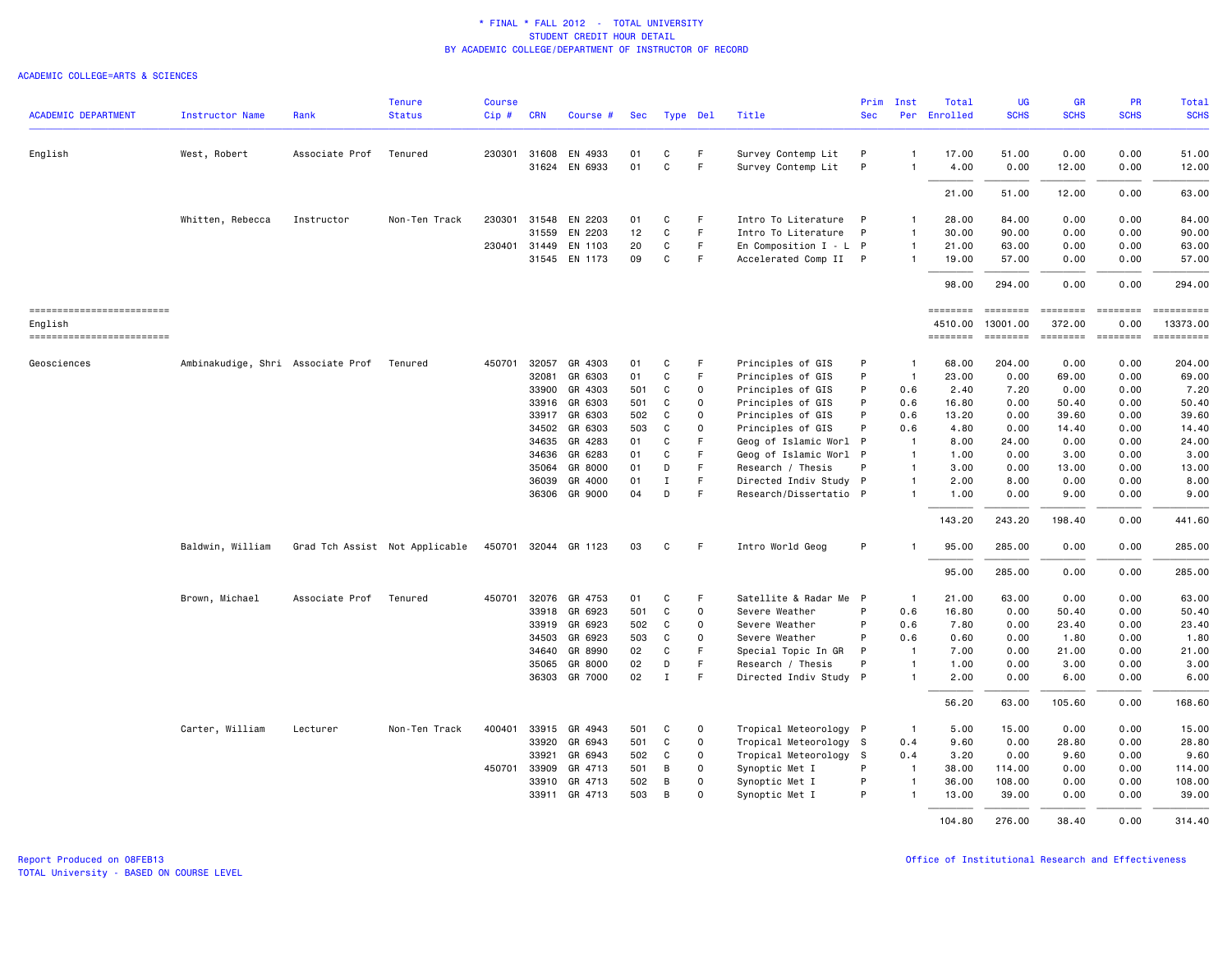#### ACADEMIC COLLEGE=ARTS & SCIENCES

|                            |                                 |                | <b>Tenure</b>  | <b>Course</b> |              |                      |     |             |             |                        | Prim         | Inst           | Total    | <b>UG</b>   | <b>GR</b>   | PR          | Total       |
|----------------------------|---------------------------------|----------------|----------------|---------------|--------------|----------------------|-----|-------------|-------------|------------------------|--------------|----------------|----------|-------------|-------------|-------------|-------------|
| <b>ACADEMIC DEPARTMENT</b> | Instructor Name                 | Rank           | <b>Status</b>  | Cip#          | <b>CRN</b>   | Course #             | Sec |             | Type Del    | Title                  | <b>Sec</b>   | Per            | Enrolled | <b>SCHS</b> | <b>SCHS</b> | <b>SCHS</b> | <b>SCHS</b> |
| Geosciences                | Clary, Renee                    | Associate Prof | Ten Track      | 400601        |              | 32016 GG 1121        | 01  | L           | F           | Earth Science II Lab P |              | $\overline{1}$ | 8.00     | 8.00        | 0.00        | 0.00        | 8.00        |
|                            |                                 |                |                |               | 32018        | GG 1123              | 01  | $\mathbf C$ | F           | Survey Earth Sci II    | P            | $\overline{1}$ | 31.00    | 93.00       | 0.00        | 0.00        | 93.00       |
|                            |                                 |                |                |               | 34645        | GG 4203              | 01  | B           | F           | Prin Of Paleobiology P |              | $\overline{1}$ | 24.00    | 72.00       | 0.00        | 0.00        | 72.00       |
|                            |                                 |                |                |               | 34647        | GG 6203              | 01  | В           | F           | Prin Of Paleobiology P |              | $\overline{1}$ | 4.00     | 0.00        | 12.00       | 0.00        | 12.00       |
|                            |                                 |                |                |               | 35201        | GG 4201              | 01  | C           | F           | Prac In Paleontology P |              | $\overline{1}$ | 23.00    | 23,00       | 0.00        | 0.00        | 23.00       |
|                            |                                 |                |                |               | 35202        | GG 6201              | 01  | C           | F           | Prac In Paleontology   | P            | $\overline{1}$ | 3.00     | 0.00        | 3.00        | 0.00        | 3.00        |
|                            |                                 |                |                |               | 35503        | GG 9000              | 04  | D           | F           | Research/Dissertatio P |              | $\overline{1}$ | 3.00     | 0.00        | 11.00       | 0.00        | 11.00       |
|                            |                                 |                |                |               | 36070        | GG 8000              | 502 | D           | 0           | Research / Thesis      | P            | $\overline{1}$ | 1.00     | 0.00        | 1.00        | 0.00        | 1.00        |
|                            |                                 |                |                |               | 36529        | GG 8000              | 05  | D           | F           | Research / Thesis      | P            | $\overline{1}$ | 1.00     | 0.00        | 1.00        | 0.00        | 1.00        |
|                            |                                 |                |                |               |              |                      |     |             |             |                        |              |                | 98.00    | 196.00      | 28.00       | 0.00        | 224.00      |
|                            | Cooke, William                  | Associate Prof | Tenured        |               | 450701 32063 | GR 4333              | 01  | C           | F           | Remote Sensing Phys    | P            | -1             | 17.00    | 51.00       | 0.00        | 0.00        | 51.00       |
|                            |                                 |                |                |               | 32087        | GR 6333              | 01  | C           | F           | Remote Sensing Phys    | P            | $\overline{1}$ | 14.00    | 0.00        | 42.00       | 0.00        | 42.00       |
|                            |                                 |                |                |               | 32105        | GR 8563              | 01  | C           | F           | GIS Research Apps      | P            | $\overline{1}$ | 5.00     | 0.00        | 15.00       | 0.00        | 15.00       |
|                            |                                 |                |                |               | 34497        | GR 4333              | 501 | B           | $\mathbf 0$ | Remote Sensing Phys    | P            | 0.6            | 1.80     | 5.40        | 0.00        | 0.00        | 5.40        |
|                            |                                 |                |                |               | 34498        | GR 6333              | 501 | В           | $\mathbf 0$ | Remote Sensing Phys    | P            | 0.6            | 5.40     | 0.00        | 16.20       | 0.00        | 16.20       |
|                            |                                 |                |                |               | 35075        | GR 8000              | 08  | D           | F           | Research / Thesis      | P            | $\overline{1}$ | 2.00     | 0.00        | 2.00        | 0.00        | 2.00        |
|                            |                                 |                |                |               |              | 35469 GR 9000        | 02  | D           | F           | Research/Dissertatio P |              | $\overline{1}$ | 2.00     | 0.00        | 18.00       | 0.00        | 18.00       |
|                            |                                 |                |                |               |              |                      |     |             |             |                        |              |                | 47.20    | 56.40       | 93.20       | 0.00        | 149.60      |
|                            | Dewey, Christopher Non-Employee |                | Not Applicable |               |              | 310501 32851 PE 1101 | 01  | L.          | F           | Karate For Intermed    | P            | $\mathbf{1}$   | 1.00     | 1.00        | 0.00        | 0.00        | 1.00        |
|                            |                                 |                |                |               |              |                      |     |             |             |                        |              |                | 1.00     | 1.00        | 0.00        | 0.00        | 1.00        |
|                            | Dixon, Paul                     | Associate Prof | Tenured        | 450701        | 32064        | GR 4402              | 01  | В           | F           | Weather Analysis I     | P            | $\overline{1}$ | 36.00    | 72.00       | 0.00        | 0.00        | 72.00       |
|                            |                                 |                |                |               | 32075        | GR 4733              | 01  | C           | F           | Synoptic Meteorology   | $\mathsf{P}$ | $\overline{1}$ | 39.00    | 117.00      | 0.00        | 0.00        | 117.00      |
|                            |                                 |                |                |               | 32088        | GR 6402              | 01  | B           | F.          | Weather Analysis I     | P            | $\overline{1}$ | 10.00    | 0.00        | 20.00       | 0.00        | 20.00       |
|                            |                                 |                |                |               | 32099        | GR 6733              | 01  | C           | F           | Synoptic Meteorology P |              | $\overline{1}$ | 9.00     | 0.00        | 27.00       | 0.00        | 27.00       |
|                            |                                 |                |                |               |              | 35066 GR 8000        | 03  | D           | F           | Research / Thesis      | P            | $\overline{1}$ | 2.00     | 0.00        | 8.00        | 0.00        | 8.00        |
|                            |                                 |                |                |               |              |                      |     |             |             |                        |              |                | 96.00    | 189.00      | 55.00       | 0.00        | 244.00      |
|                            | Dudley, Jerry                   | Non-Faculty    | Not Applicable |               |              | 400601 32010 GG 1113 | 05  | C           | F           | Survey Earth Sci I     | P            | $\mathbf{1}$   | 94.00    | 282.00      | 0.00        | 0.00        | 282.00      |
|                            |                                 |                |                |               |              |                      |     |             |             |                        |              |                | 94.00    | 282.00      | 0.00        | 0.00        | 282.00      |
|                            | Dyer, Jamie                     | Associate Prof | Tenured        | 400401        | 32078        | GR 4943              | 01  | C           | F           | Tropical Meteorology P |              | $\overline{1}$ | 6.00     | 18.00       | 0.00        | 0.00        | 18.00       |
|                            |                                 |                |                |               | 32102        | GR 6943              | 01  | C           | F           | Tropical Meteorology P |              | $\overline{1}$ | 5.00     | 0.00        | 15.00       | 0.00        | 15.00       |
|                            |                                 |                |                |               | 33920        | GR 6943              | 501 | $\mathbf C$ | 0           | Tropical Meteorology P |              | 0.6            | 14.40    | 0.00        | 43.20       | 0.00        | 43.20       |
|                            |                                 |                |                |               | 33921        | GR 6943              | 502 | C           | $\Omega$    | Tropical Meteorology P |              | 0.6            | 4.80     | 0.00        | 14.40       | 0.00        | 14.40       |
|                            |                                 |                |                |               | 450701 32077 | GR 4823              | 01  | C           | F           | Dynamic Meteorology    | P            | $\overline{1}$ | 21.00    | 63.00       | 0.00        | 0.00        | 63.00       |
|                            |                                 |                |                |               | 34639        | GR 8990              | 01  | C           | F           | Special Topic In GR    | P            | $\overline{1}$ | 2.00     | 0.00        | 6.00        | 0.00        | 6.00        |
|                            |                                 |                |                |               | 35483        | GR 8000              | 09  | D           | F           | Research / Thesis      | P            | $\overline{1}$ | 2.00     | 0.00        | 13.00       | 0.00        | 13.00       |
|                            |                                 |                |                |               | 35484        | GR 9000              | 03  | D           | F           | Research/Dissertatio P |              | -1             | 2.00     | 0.00        | 12.00       | 0.00        | 12.00       |
|                            |                                 |                |                |               |              |                      |     |             |             |                        |              |                | 57.20    | 81.00       | 103.60      | 0.00        | 184.60      |
|                            | Elliott, Jack                   | Lecturer       | Non-Ten Track  | 380101        | 34790        | AN 3553              | 201 | C           | F           | Near East Archaeolog P |              | $\mathbf{1}$   | 3.00     | 9.00        | 0.00        | 0.00        | 9.00        |
|                            |                                 |                |                |               | 34791        | <b>REL 3553</b>      | 201 | C           | F           | Near East Archaeolog   | P            | $\overline{1}$ | 1.00     | 3.00        | 0.00        | 0.00        | 3.00        |
|                            |                                 |                |                |               | 450701 34777 | GR 4990              | 201 | C           | F.          | Special Topic In GR    | P            | $\overline{1}$ | 13.00    | 39.00       | 0.00        | 0.00        | 39.00       |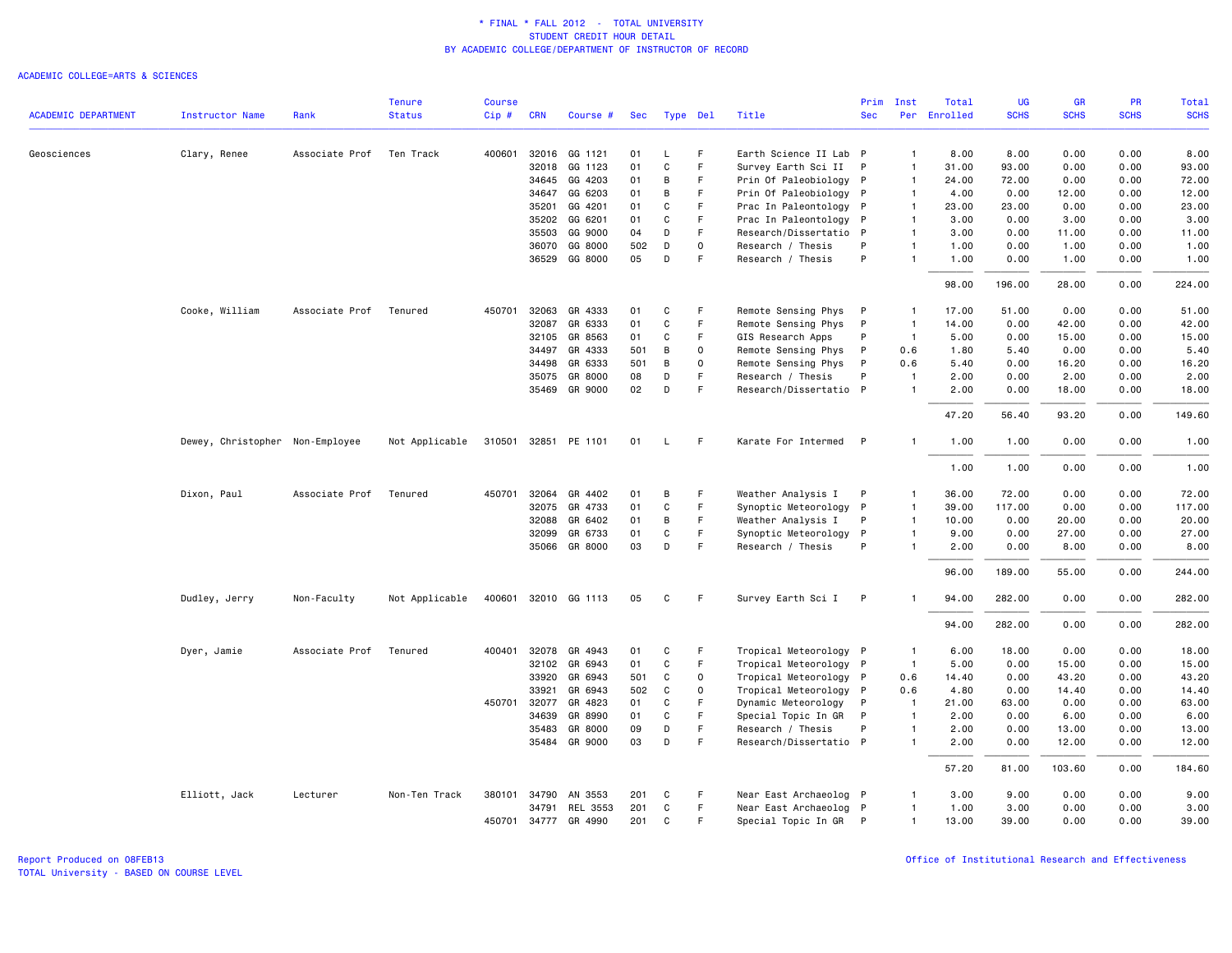#### ACADEMIC COLLEGE=ARTS & SCIENCES

| Cip#<br><b>ACADEMIC DEPARTMENT</b><br>Rank<br><b>Status</b><br><b>CRN</b><br>Title<br><b>Sec</b><br>Instructor Name<br>Course #<br>Type Del<br>Sec<br>Gillham, Douglas<br>33926<br>GR 8813<br>501<br>C<br>0<br>Advanc Hazard & Disa S<br>Geosciences<br>Instructor<br>Non-Ten Track<br>400401<br>33927<br>GR 8813<br>502<br>C<br>0<br>Advanc Hazard & Disa<br>s<br>$\mathbf 0$<br>33928<br>GR 8813<br>503<br>C<br>Advanc Hazard & Disa S | 0.4<br>0.4<br>0.4<br>0.4<br>0.4<br>0.4<br>0.4<br>-1<br>$\mathbf{1}$ | Per Enrolled<br>17.00<br>9.60<br>9.60<br>3.60<br>12.00<br>12.00<br>7.60<br>2.40 | <b>SCHS</b><br>51.00<br>0.00<br>0.00<br>0.00<br>0.00 | <b>SCHS</b><br>0.00<br>28.80<br>28.80<br>10.80 | <b>SCHS</b><br>0.00<br>0.00<br>0.00 | <b>SCHS</b><br>51.00<br>28.80<br>28.80 |
|------------------------------------------------------------------------------------------------------------------------------------------------------------------------------------------------------------------------------------------------------------------------------------------------------------------------------------------------------------------------------------------------------------------------------------------|---------------------------------------------------------------------|---------------------------------------------------------------------------------|------------------------------------------------------|------------------------------------------------|-------------------------------------|----------------------------------------|
|                                                                                                                                                                                                                                                                                                                                                                                                                                          |                                                                     |                                                                                 |                                                      |                                                |                                     |                                        |
|                                                                                                                                                                                                                                                                                                                                                                                                                                          |                                                                     |                                                                                 |                                                      |                                                |                                     |                                        |
|                                                                                                                                                                                                                                                                                                                                                                                                                                          |                                                                     |                                                                                 |                                                      |                                                |                                     |                                        |
|                                                                                                                                                                                                                                                                                                                                                                                                                                          |                                                                     |                                                                                 |                                                      |                                                |                                     |                                        |
|                                                                                                                                                                                                                                                                                                                                                                                                                                          |                                                                     |                                                                                 |                                                      |                                                |                                     |                                        |
|                                                                                                                                                                                                                                                                                                                                                                                                                                          |                                                                     |                                                                                 |                                                      |                                                | 0.00                                | 10.80                                  |
| 400699<br>33890<br>GG 8333<br>0<br>501<br>C<br>Planetary Science<br>s                                                                                                                                                                                                                                                                                                                                                                    |                                                                     |                                                                                 |                                                      | 36.00                                          | 0.00                                | 36.00                                  |
| 33891<br>GG 8333<br>0<br>S<br>502<br>C<br>Planetary Science                                                                                                                                                                                                                                                                                                                                                                              |                                                                     |                                                                                 | 0.00                                                 | 36.00                                          | 0.00                                | 36.00                                  |
| $\mathbf 0$<br>33892<br>GG 8333<br>503<br>C<br>Planetary Science<br>S                                                                                                                                                                                                                                                                                                                                                                    |                                                                     |                                                                                 | 0.00                                                 | 22.80                                          | 0.00                                | 22.80                                  |
| 34501<br>GG 8333<br>504<br>C<br>0<br>Planetary Science<br>S                                                                                                                                                                                                                                                                                                                                                                              |                                                                     |                                                                                 | 0.00                                                 | 7.20                                           | 0.00                                | 7.20                                   |
| 450701<br>32066<br>F<br>P<br>GR 4422<br>01<br>B<br>Weather Forecasting                                                                                                                                                                                                                                                                                                                                                                   |                                                                     | 21.00                                                                           | 42.00                                                | 0.00                                           | 0.00                                | 42.00                                  |
| 32090<br>GR 6422<br>В<br>F.<br>P<br>01<br>Weather Forecasting                                                                                                                                                                                                                                                                                                                                                                            |                                                                     | 5.00                                                                            | 0.00                                                 | 10.00                                          | 0.00                                | 10.00                                  |
| E<br>P<br>33907<br>GR 4640<br>501<br>$\mathbf 0$<br>Met Internship                                                                                                                                                                                                                                                                                                                                                                       |                                                                     | 7.00                                                                            | 21.00                                                | 0.00                                           | 0.00                                | 21.00                                  |
|                                                                                                                                                                                                                                                                                                                                                                                                                                          |                                                                     |                                                                                 |                                                      |                                                |                                     |                                        |
|                                                                                                                                                                                                                                                                                                                                                                                                                                          |                                                                     | 89.80                                                                           | 63.00                                                | 180.40                                         | 0.00                                | 243.40                                 |
| 33901<br>450701<br>GR 4623<br>501<br>C<br>0<br>Physical Meteorology P<br>Haby, Jeffrey<br>Lecturer<br>Non-Ten Track                                                                                                                                                                                                                                                                                                                      |                                                                     | 29.00                                                                           | 87.00                                                | 0.00                                           | 0.00                                | 87.00                                  |
| 33902<br>GR 4623<br>502<br>C<br>0<br>Physical Meteorology P                                                                                                                                                                                                                                                                                                                                                                              |                                                                     | 29.00                                                                           | 87.00                                                | 0.00                                           | 0.00                                | 87.00                                  |
| $\mathsf{O}\xspace$<br>33903<br>GR 4623<br>503<br>C<br>Physical Meteorology P                                                                                                                                                                                                                                                                                                                                                            | $\mathbf{1}$                                                        | 11.00                                                                           | 33.00                                                | 0.00                                           | 0.00                                | 33.00                                  |
| 0<br>Thermodynamic Met<br>P<br>33912<br>GR 4913<br>501<br>C                                                                                                                                                                                                                                                                                                                                                                              | $\mathbf{1}$                                                        | 29.00                                                                           | 87.00                                                | 0.00                                           | 0.00                                | 87.00                                  |
| P<br>33913<br>GR 4913<br>C<br>0<br>Thermodynamic Met<br>502                                                                                                                                                                                                                                                                                                                                                                              |                                                                     | 30.00                                                                           | 90.00                                                | 0.00                                           | 0.00                                | 90.00                                  |
| $\mathbf 0$<br>33914 GR 4913<br>503<br>C<br>Thermodynamic Met<br>P                                                                                                                                                                                                                                                                                                                                                                       |                                                                     | 15.00                                                                           | 45.00                                                | 0.00                                           | 0.00                                | 45.00                                  |
|                                                                                                                                                                                                                                                                                                                                                                                                                                          |                                                                     | 143.00                                                                          | 429.00                                               | 0.00                                           | 0.00                                | 429.00                                 |
| Haney, Christa<br>Instructor<br>Non-Ten Track<br>400601<br>33886<br>GG 8233<br>501<br>C<br>$\mathbf 0$<br>Environmental Geosci S                                                                                                                                                                                                                                                                                                         | 0.4                                                                 | 11.20                                                                           | 0.00                                                 | 33.60                                          | 0.00                                | 33.60                                  |
| 33887<br>GG 8233<br>502<br>C<br>0<br>Environmental Geosci S                                                                                                                                                                                                                                                                                                                                                                              | 0.4                                                                 | 10.80                                                                           | 0.00                                                 | 32.40                                          | 0.00                                | 32.40                                  |
| GG 8233<br>$\mathsf{O}\xspace$<br>33888<br>503<br>C<br>Environmental Geosci S                                                                                                                                                                                                                                                                                                                                                            | 0.4                                                                 | 8.80                                                                            | 0.00                                                 | 26.40                                          | 0.00                                | 26.40                                  |
| $\mathsf{O}\xspace$<br>GG 8233<br>504<br>C<br>Environmental Geosci S<br>33889                                                                                                                                                                                                                                                                                                                                                            | 0.4                                                                 | 4.00                                                                            | 0.00                                                 | 12.00                                          | 0.00                                | 12.00                                  |
| F<br>450701<br>32036<br>GR 1114<br>01<br>C<br>Physical Geography<br>P                                                                                                                                                                                                                                                                                                                                                                    |                                                                     | 64.00                                                                           | 256.00                                               | 0.00                                           | 0.00                                | 256.00                                 |
| 32037<br>GR 1114<br>F<br>Physical Geography<br>02<br>К<br>P                                                                                                                                                                                                                                                                                                                                                                              | $\mathbf{1}$                                                        | 31.00                                                                           | 0.00                                                 | 0.00                                           | 0.00                                | 0.00                                   |
| F<br>32038<br>GR 1114<br>03<br>К<br>Physical Geography<br>P                                                                                                                                                                                                                                                                                                                                                                              | $\mathbf{1}$                                                        | 32.00                                                                           | 0.00                                                 | 0.00                                           | 0.00                                | 0.00                                   |
| P<br>33896<br>GR 1123<br>501<br>C<br>0<br>Intro World Geog                                                                                                                                                                                                                                                                                                                                                                               |                                                                     | 43.00                                                                           | 129.00                                               | 0.00                                           | 0.00                                | 129.00                                 |
|                                                                                                                                                                                                                                                                                                                                                                                                                                          |                                                                     | 204.80                                                                          | 385.00                                               | 104.40                                         | 0.00                                | 489.40                                 |
| 400601<br>32006<br>C<br>Survey Earth Sci I<br>Hasan, Khaled<br>Non-Faculty<br>Not Applicable<br>GG 1113<br>F<br>P<br>01                                                                                                                                                                                                                                                                                                                  |                                                                     | 43.00                                                                           | 129.00                                               | 0.00                                           | 0.00                                | 129.00                                 |
| F<br>450701<br>32054 GR 3303<br>01<br>C<br>Survey Geospatial Te P                                                                                                                                                                                                                                                                                                                                                                        |                                                                     | 29.00                                                                           | 87.00                                                | 0.00                                           | 0.00                                | 87.00                                  |
|                                                                                                                                                                                                                                                                                                                                                                                                                                          |                                                                     | 72.00                                                                           | 216.00                                               | 0.00                                           | 0.00                                | 216.00                                 |
| P<br>400601 32020<br>GG 1133<br>C<br>F<br>Planetary Geology<br>Jones, John<br>Grad Tch Assist Not Applicable<br>01                                                                                                                                                                                                                                                                                                                       |                                                                     | 42.00                                                                           | 126.00                                               | 0.00                                           | 0.00                                | 126.00                                 |
|                                                                                                                                                                                                                                                                                                                                                                                                                                          |                                                                     | 42.00                                                                           | 126.00                                               | 0.00                                           | 0.00                                | 126.00                                 |
| 32012 GG 1113<br>Kambesis, Patricia<br>Grad Tch Assist Not Applicable<br>400601<br>07<br>C<br>F.<br>Survey Earth Sci I<br>P                                                                                                                                                                                                                                                                                                              |                                                                     | 97.00                                                                           | 291.00                                               | 0.00                                           | 0.00                                | 291.00                                 |
|                                                                                                                                                                                                                                                                                                                                                                                                                                          |                                                                     | 97.00                                                                           | 291.00                                               | 0.00                                           | 0.00                                | 291.00                                 |
| 450701<br>33893<br>Physical Geography<br>Non-Ten Track<br>GR 1114<br>501<br>B<br>0<br>P<br>Keeney, David<br>Instructor                                                                                                                                                                                                                                                                                                                   |                                                                     | 36.00                                                                           | 144.00                                               | 0.00                                           | 0.00                                | 144.00                                 |
| $\mathsf{O}\xspace$<br>33894<br>502<br>В<br>Physical Geography<br>P<br>GR 1114                                                                                                                                                                                                                                                                                                                                                           |                                                                     | 31.00                                                                           | 124.00                                               | 0.00                                           | 0.00                                | 124.00                                 |
| 33895<br>GR 1114<br>503<br>B<br>0<br>Physical Geography<br>P                                                                                                                                                                                                                                                                                                                                                                             |                                                                     | 30.00                                                                           | 120.00                                               | 0.00                                           | 0.00                                | 120.00                                 |
| 33904<br>GR 4633<br>501<br>B<br>$\mathbf 0$<br>Statistical Clim<br>P                                                                                                                                                                                                                                                                                                                                                                     | $\mathbf{1}$                                                        | 29.00                                                                           | 87.00                                                | 0.00                                           | 0.00                                | 87.00                                  |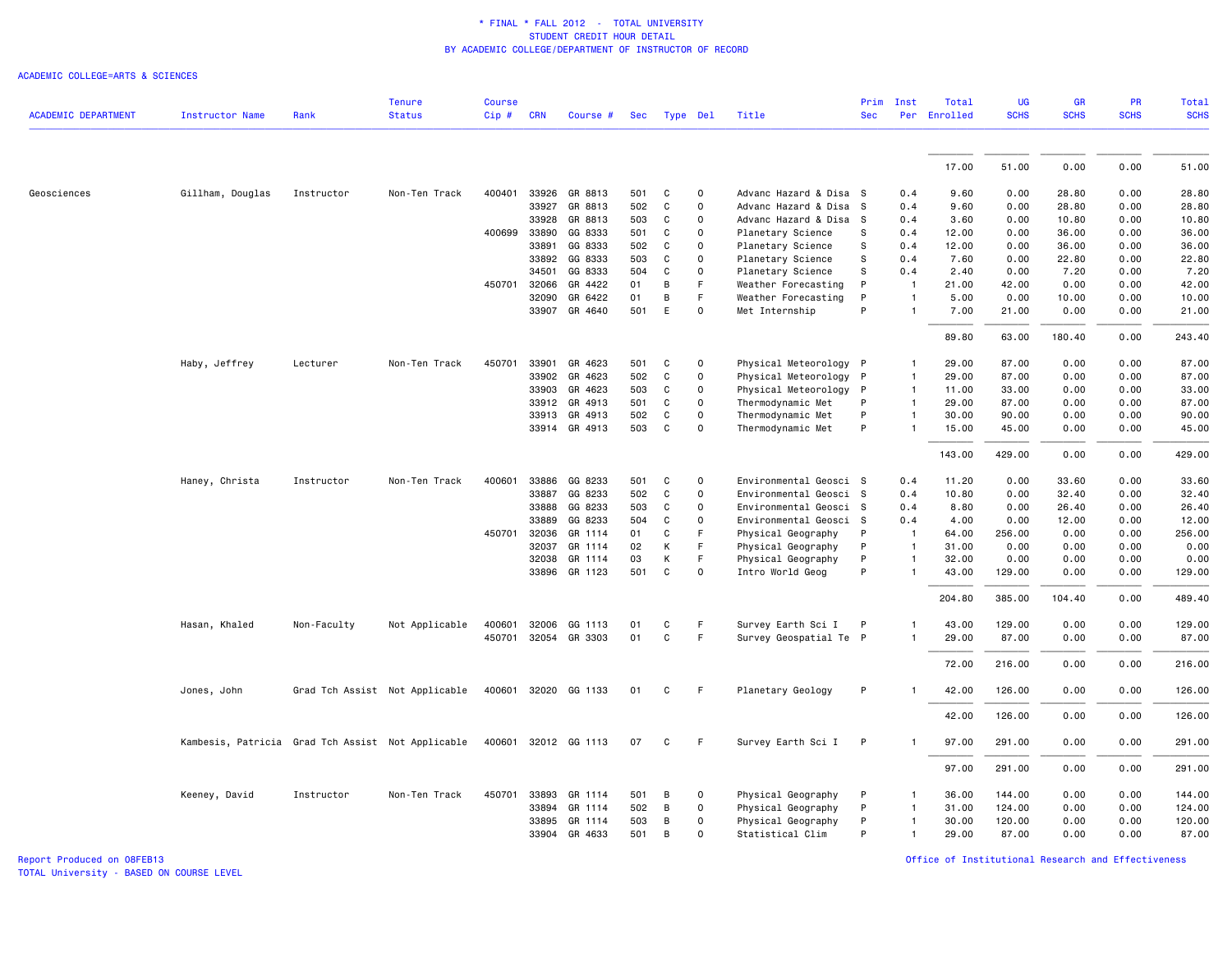### ACADEMIC COLLEGE=ARTS & SCIENCES

|                            |                        |                          | <b>Tenure</b>                  | <b>Course</b> |              |                      |     |              |             |                        | Prim       | Inst           | Total        | <b>UG</b>   | <b>GR</b>   | PR          | Total       |
|----------------------------|------------------------|--------------------------|--------------------------------|---------------|--------------|----------------------|-----|--------------|-------------|------------------------|------------|----------------|--------------|-------------|-------------|-------------|-------------|
| <b>ACADEMIC DEPARTMENT</b> | <b>Instructor Name</b> | Rank                     | <b>Status</b>                  | Cip#          | <b>CRN</b>   | Course #             | Sec | Type Del     |             | Title                  | <b>Sec</b> |                | Per Enrolled | <b>SCHS</b> | <b>SCHS</b> | <b>SCHS</b> | <b>SCHS</b> |
| Geosciences                | Keeney, David          | Instructor               | Non-Ten Track                  |               | 450701 33905 | GR 4633              | 502 | B            | $\mathbf 0$ | Statistical Clim       | P          | -1             | 29.00        | 87.00       | 0.00        | 0.00        | 87.00       |
|                            |                        |                          |                                |               | 33906        | GR 4633              | 503 | $\, {\bf B}$ | 0           | Statistical Clim       | P          | $\overline{1}$ | 23.00        | 69.00       | 0.00        | 0.00        | 69.00       |
|                            |                        |                          |                                |               |              |                      |     |              |             |                        |            |                | 178.00       | 631.00      | 0.00        | 0.00        | 631.00      |
|                            | Kirkland, Brenda       | Associate Prof           | Tenured                        |               |              | 400601 32025 GG 4333 | 01  | C            | F           | Geowriting             | P          | -1             | 19.00        | 57.00       | 0.00        | 0.00        | 57.00       |
|                            |                        |                          |                                |               | 34652        | GG 4114              | 01  | B            | F.          | Mineralogy             | P          | $\overline{1}$ | 23.00        | 92.00       | 0.00        | 0.00        | 92.00       |
|                            |                        |                          |                                |               | 34674        | GG 6114              | 01  | B            | F           | Mineralogy             | P          | $\overline{1}$ | 6.00         | 0.00        | 24.00       | 0.00        | 24.00       |
|                            |                        |                          |                                |               | 35071        | GG 8000              | 01  | D            | F.          | Research / Thesis      | P          | $\overline{1}$ | 3.00         | 0.00        | 15.00       | 0.00        | 15.00       |
|                            |                        |                          |                                |               | 36043        | GG 4000              | 01  | $\mathbf I$  | F.          | Directed Indiv Study P |            | $\mathbf{1}$   | 1.00         | 3.00        | 0.00        | 0.00        | 3.00        |
|                            |                        |                          |                                |               |              |                      |     |              |             |                        |            |                | 52.00        | 152.00      | 39.00       | 0.00        | 191.00      |
|                            | Larson, Erik           |                          | Grad Tch Assist Not Applicable |               |              | 400601 32008 GG 1113 | 03  | C            | F           | Survey Earth Sci I     | P          | -1             | 45.00        | 135.00      | 0.00        | 0.00        | 135.00      |
|                            |                        |                          |                                |               |              |                      |     |              |             |                        |            |                | 45.00        | 135.00      | 0.00        | 0.00        | 135.00      |
|                            | Maguigan, Michael      |                          | Grad Tch Assist Not Applicable |               |              | 450701 32047 GR 1123 | 06  | C            | F           | Intro World Geog       | P          | -1             | 95.00        | 285.00      | 0.00        | 0.00        | 285.00      |
|                            |                        |                          |                                |               |              |                      |     |              |             |                        |            |                | 95.00        | 285.00      | 0.00        | 0.00        | 285.00      |
|                            | May, James             | Lecturer                 | Non-Ten Track                  |               |              | 400601 35977 GG 8990 | 501 | C            | $\mathbf 0$ | Special Topic In GG P  |            | $\mathbf{1}$   | 5.00         | 0.00        | 15.00       | 0.00        | 15.00       |
|                            |                        |                          |                                |               |              |                      |     |              |             |                        |            |                | 5.00         | 0.00        | 15.00       | 0.00        | 15.00       |
|                            | McNeal, Karen          | Associate Prof           | Ten Track                      | 400601        | 35072        | GG 8000              | 02  | D            | F           | Research / Thesis      | P          | $\overline{1}$ | 3.00         | 0.00        | 21.00       | 0.00        | 21.00       |
|                            |                        |                          |                                |               |              | 35467 GG 9000        | 03  | D            | F           | Research/Dissertatio P |            | $\overline{1}$ | 2.00         | 0.00        | 8.00        | 0.00        | 8.00        |
|                            |                        |                          |                                |               |              |                      |     |              |             |                        |            |                | 5.00         | 0.00        | 29.00       | 0.00        | 29.00       |
|                            | Meng, Qingmin          | Assistant Prof Ten Track |                                |               |              | 450701 32103 GR 8303 | 01  | B            | F           | Adv Geodatabase Syst P |            | $\mathbf{1}$   | 7.00         | 0.00        | 21.00       | 0.00        | 21.00       |
|                            |                        |                          |                                |               |              |                      |     |              |             |                        |            |                | 7.00         | 0.00        | 21.00       | 0.00        | 21.00       |
|                            | Mercer, Andrew         | Assistant Prof           | Ten Track                      |               | 450701 32097 | GR 6633              | 01  | В            | F           | Statistical Clim       | P          | $\overline{1}$ | 1.00         | 0.00        | 3.00        | 0.00        | 3.00        |
|                            |                        |                          |                                |               | 34642        | GR 8990              | 03  | C            | F           | Special Topic In GR    | P          | $\overline{1}$ | 20.00        | 0.00        | 60.00       | 0.00        | 60.00       |
|                            |                        |                          |                                |               | 34848        | GR 4633              | 01  | C            | F           | Statistical Clim       | P          | $\overline{1}$ | 27.00        | 81.00       | 0.00        | 0.00        | 81.00       |
|                            |                        |                          |                                |               | 35067        | GR 8000              | 04  | D            | F.          | Research / Thesis      | P          | $\overline{1}$ | 4.00         | 0.00        | 10.00       | 0.00        | 10.00       |
|                            |                        |                          |                                |               | 36312        | GR 7000              | 03  | $\;$ I       | F           | Directed Indiv Study P |            | -1             | 1.00         | 0.00        | 3.00        | 0.00        | 3.00        |
|                            |                        |                          |                                |               |              |                      |     |              |             |                        |            |                | 53.00        | 81.00       | 76.00       | 0.00        | 157.00      |
|                            | Miller, Dalton         | Instructor               | Non-Ten Track                  | 400601        | 32009        | GG 1113              | 04  | C            | F           | Survey Earth Sci I     | P          | $\overline{1}$ | 43.00        | 129.00      | 0.00        | 0.00        | 129.00      |
|                            |                        |                          |                                | 450701        | 32045        | GR 1123              | 04  | $\mathbf C$  | F.          | Intro World Geog       | P          | $\overline{1}$ | 97.00        | 291.00      | 0.00        | 0.00        | 291.00      |
|                            |                        |                          |                                |               | 32046        | GR 1123              | 05  | C            | F           | Intro World Geog       | P          | $\overline{1}$ | 94.00        | 282.00      | 0.00        | 0.00        | 282.00      |
|                            |                        |                          |                                |               |              | 32053 GR 3113        | 01  | C            | F           | Conserv Of Nat Res     | P          | $\overline{1}$ | 52.00        | 156.00      | 0.00        | 0.00        | 156.00      |
|                            |                        |                          |                                |               |              |                      |     |              |             |                        |            |                | 286.00       | 858.00      | 0.00        | 0.00        | 858.00      |
|                            | Moe Hoffman, Amy       | Instructor               | Non-Ten Track                  |               | 400601 31992 | GG 1111              | 01  | L            | F           | Earth Science I Lab    | P          | $\overline{1}$ | 30.00        | 30.00       | 0.00        | 0.00        | 30.00       |
|                            |                        |                          |                                |               | 31993        | GG 1111              | 02  | L            | F.          | Earth Science I Lab    | P          | $\overline{1}$ | 26.00        | 26.00       | 0.00        | 0.00        | 26.00       |
|                            |                        |                          |                                |               | 31994        | GG 1111              | 03  | L            | F           | Earth Science I Lab    | P          | $\overline{1}$ | 34.00        | 34.00       | 0.00        | 0.00        | 34.00       |
|                            |                        |                          |                                |               |              | 31995 GG 1111        | 04  | $\mathsf{L}$ |             | Earth Science I Lab    | P          | $\overline{1}$ | 33,00        | 33,00       | 0.00        | 0.00        | 33.00       |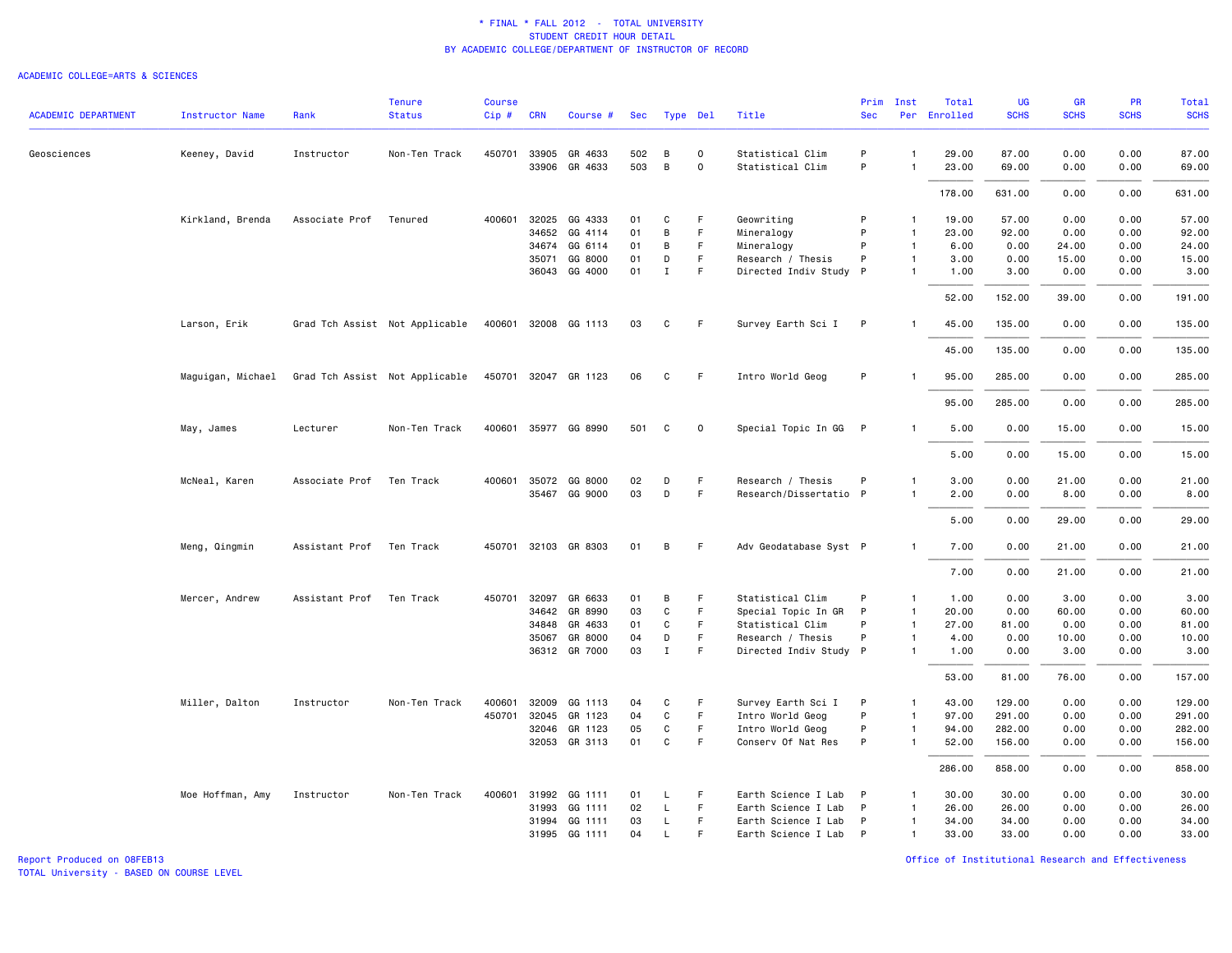### ACADEMIC COLLEGE=ARTS & SCIENCES

|                            |                  |            | <b>Tenure</b> | <b>Course</b> |              |                          |                        |                  |             |                                         | Prim       | Inst                             | Total         | <b>UG</b>      | <b>GR</b>    | PR           | Total          |
|----------------------------|------------------|------------|---------------|---------------|--------------|--------------------------|------------------------|------------------|-------------|-----------------------------------------|------------|----------------------------------|---------------|----------------|--------------|--------------|----------------|
| <b>ACADEMIC DEPARTMENT</b> | Instructor Name  | Rank       | <b>Status</b> | Cip#          | <b>CRN</b>   | Course #                 | Sec                    |                  | Type Del    | Title                                   | <b>Sec</b> | Per                              | Enrolled      | <b>SCHS</b>    | <b>SCHS</b>  | <b>SCHS</b>  | <b>SCHS</b>    |
| Geosciences                | Moe Hoffman, Amy | Instructor | Non-Ten Track | 400601        | 31996        | GG 1111                  | 05                     | L                | F           | Earth Science I Lab                     | P          | $\overline{1}$                   | 32.00         | 32.00          | 0.00         | 0.00         | 32.00          |
|                            |                  |            |               |               | 31997        | GG 1111                  | 06                     | L                | F           | Earth Science I Lab                     | P          | $\overline{1}$                   | 29.00         | 29.00          | 0.00         | 0.00         | 29.00          |
|                            |                  |            |               |               | 31998        | GG 1111                  | 07                     | L                | F           | Earth Science I Lab                     | P          | $\overline{1}$                   | 30.00         | 30.00          | 0.00         | 0.00         | 30.00          |
|                            |                  |            |               |               | 32000        | GG 1111                  | 09                     | L                | F           | Earth Science I Lab                     | P          | $\overline{1}$                   | 30.00         | 30.00          | 0.00         | 0.00         | 30.00          |
|                            |                  |            |               |               | 32001        | GG 1111                  | 10                     | L                |             | Earth Science I Lab                     | P          | $\overline{1}$                   | 30.00         | 30.00          | 0.00         | 0.00         | 30.00          |
|                            |                  |            |               |               | 32002        | GG 1111                  | 11                     | L                | F           | Earth Science I Lab                     | P          | $\overline{1}$                   | 29.00         | 29.00          | 0.00         | 0.00         | 29.00          |
|                            |                  |            |               |               | 32003        | GG 1111                  | 12                     | L                | F           | Earth Science I Lab                     | P          | $\overline{1}$                   | 32.00         | 32.00          | 0.00         | 0.00         | 32.00          |
|                            |                  |            |               |               | 32005        | GG 1111                  | H <sub>0</sub> 1       | L                |             | Honors Earth Science                    | P          | $\overline{1}$                   | 1.00          | 1.00           | 0.00         | 0.00         | 1.00           |
|                            |                  |            |               |               | 33879        | GG 1111                  | 501                    | L                | $\mathbf 0$ | Earth Science I Lab                     | P          | $\overline{1}$                   | 21.00         | 21.00          | 0.00         | 0.00         | 21.00          |
|                            |                  |            |               |               | 33880        | GG 1113                  | 501                    | C                | $\Omega$    | Survey Earth Sci I                      | P          | $\overline{1}$                   | 45.00         | 135.00         | 0.00         | 0.00         | 135.00         |
|                            |                  |            |               |               |              |                          |                        |                  |             |                                         |            |                                  | 402.00        | 492.00         | 0.00         | 0.00         | 492.00         |
|                            | Morris, John     | Instructor | Non-Ten Track | 450701        | 32058        | GR 4303                  | 02                     | К                | F           | Principles of GIS                       | P          | -1                               | 19.00         | 0.00           | 0.00         | 0.00         | 0.00           |
|                            |                  |            |               |               | 32059        | GR 4303                  | 03                     | К                | F           | Principles of GIS                       | P          | $\overline{1}$                   | 21.00         | 0.00           | 0.00         | 0.00         | 0.00           |
|                            |                  |            |               |               | 32060        | GR 4303                  | 04                     | К                | F           | Principles of GIS                       | P          | $\overline{1}$                   | 18.00         | 0.00           | 0.00         | 0.00         | 0.00           |
|                            |                  |            |               |               | 32061        | GR 4303                  | 05                     | К                | F           | Principles of GIS                       | P          | $\overline{1}$                   | 10.00         | 0.00           | 0.00         | 0.00         | 0.00           |
|                            |                  |            |               |               | 32082        | GR 6303                  | 02                     | K                | F           | Principles of GIS                       | P          | $\overline{1}$                   | 4.00          | 0.00           | 0.00         | 0.00         | 0.00           |
|                            |                  |            |               |               | 32083        | GR 6303                  | 03                     | К                | F           | Principles of GIS                       | P          | $\overline{1}$                   | 4.00          | 0.00           | 0.00         | 0.00         | 0.00           |
|                            |                  |            |               |               | 32084        | GR 6303<br>32085 GR 6303 | 04<br>05               | К<br>К           | F<br>E      | Principles of GIS<br>Principles of GIS  | P<br>P     | $\overline{1}$<br>$\overline{1}$ | 6.00<br>9.00  | 0.00<br>0.00   | 0.00<br>0.00 | 0.00<br>0.00 | 0.00<br>0.00   |
|                            |                  |            |               |               |              |                          |                        |                  |             |                                         |            |                                  | 91.00         | 0.00           | 0.00         | 0.00         | 0.00           |
|                            | Mylroie, Joan    | Instructor | Non-Ten Track | 450701        | 32042        | GR 1123                  | 01                     | $\mathbf C$      | F           | Intro World Geog                        | P          | $\mathbf{1}$                     | 92.00         | 276.00         | 0.00         | 0.00         | 276.00         |
|                            |                  |            |               |               | 32043        | GR 1123                  | 02                     | $\mathbf C$      | F           | Intro World Geog                        | P          | $\overline{1}$                   | 98.00         | 294.00         | 0.00         | 0.00         | 294.00         |
|                            |                  |            |               |               |              | 32055 GR 4203            | 01                     | $\mathbf C$      | F           | Geog Of N. America                      | P          | $\overline{1}$                   | 35.00         | 105.00         | 0.00         | 0.00         | 105.00         |
|                            |                  |            |               |               |              |                          |                        |                  |             |                                         |            |                                  | 225.00        | 675.00         | 0.00         | 0.00         | 675.00         |
|                            | Mylroie, John    | Professor  | Tenured       | 400601        | 32023        | GG 3613                  | 01                     | C                | F           | Water Resources                         | P          | $\overline{1}$                   | 56.00         | 168.00         | 0.00         | 0.00         | 168.00         |
|                            |                  |            |               |               | 34648        | GG 4503                  | 01                     | C                | F           | Geomorphology                           | P          | $\overline{1}$                   | 27.00         | 81.00          | 0.00         | 0.00         | 81.00          |
|                            |                  |            |               |               | 34649        | GG 6503                  | 01                     | $\mathbf C$      | F           | Geomorphology                           | P          | $\overline{1}$                   | 5.00          | 0.00           | 15.00        | 0.00         | 15.00          |
|                            |                  |            |               |               | 35073        | GG 8000                  | 03                     | D                | F           | Research / Thesis                       | P          | $\overline{1}$                   | 4.00          | 0.00           | 18.00        | 0.00         | 18.00          |
|                            |                  |            |               |               | 35466        | GG 9000                  | 02                     | D                | F           | Research/Dissertatio                    | P          | $\overline{1}$                   | 4.00          | 0.00           | 27.00        | 0.00         | 27.00          |
|                            |                  |            |               |               | 36282        | GG 7000                  | 02                     | $\mathbf I$      | F           | Directed Indiv Study                    | P          | $\overline{1}$                   | 2.00          | 0.00           | 6.00         | 0.00         | 6.00           |
|                            |                  |            |               |               | 36384        | GG 4000                  | 02                     | $\mathbf I$      | F           | Directed Indiv Study                    | P          | $\overline{1}$                   | 1.00          | 1.00           | 0.00         | 0.00         | 1.00           |
|                            |                  |            |               |               | 36402        | GG 7000                  | 03                     | $\mathbf I$      | F           | Directed Indiv Study                    | P          | $\overline{1}$                   | 1.00          | 0.00           | 1.00         | 0.00         | 1.00           |
|                            |                  |            |               |               | 400699 33890 | GG 8333                  | 501                    | $\mathbf C$      | $\mathbf 0$ | Planetary Science                       | P          | 0.6                              | 18.00         | 0.00           | 54.00        | 0.00         | 54.00          |
|                            |                  |            |               |               | 33891        | GG 8333                  | 502                    | C                | 0           | Planetary Science                       | P          | 0.6                              | 18.00         | 0.00           | 54.00        | 0.00         | 54.00          |
|                            |                  |            |               |               | 33892        | GG 8333                  | 503                    | C                | 0           | Planetary Science                       | P          | 0.6                              | 11.40         | 0.00           | 34.20        | 0.00         | 34.20          |
|                            |                  |            |               |               | 34501        | GG 8333                  | 504                    | C                | $\Omega$    | Planetary Science                       | P          | 0.6                              | 3.60          | 0.00           | 10.80        | 0.00         | 10.80          |
|                            |                  |            |               |               |              |                          |                        |                  |             |                                         |            |                                  | 151.00        | 250.00         | 220.00       | 0.00         | 470.00         |
|                            | Nagel, Athena    | Instructor | Non-Ten Track | 400601        | 32007        | GG 1113<br>32015 GG 1113 | 02<br>H <sub>0</sub> 1 | C<br>$\mathbf C$ | F<br>F      | Survey Earth Sci I                      | P<br>P     | $\overline{1}$<br>$\overline{1}$ | 39.00         | 117.00<br>9.00 | 0.00         | 0.00         | 117.00<br>9.00 |
|                            |                  |            |               |               | 36136        | GG 1113                  | 502                    | C                | 0           | Honors Survey Earth                     | P          | $\overline{1}$                   | 3.00<br>25.00 | 75.00          | 0.00<br>0.00 | 0.00<br>0.00 | 75.00          |
|                            |                  |            |               | 450701        | 33900        | GR 4303                  | 501                    | C                | $\mathbf 0$ | Survey Earth Sci I<br>Principles of GIS | s          | 0.4                              | 1.60          | 4.80           | 0.00         | 0.00         | 4.80           |
|                            |                  |            |               |               | 33916        | GR 6303                  | 501                    | C                | 0           | Principles of GIS                       | s          | 0.4                              | 11.20         | 0.00           | 33.60        | 0.00         | 33.60          |
|                            |                  |            |               |               | 33917        | GR 6303                  | 502                    | C                | $\mathbf 0$ | Principles of GIS                       | s          | 0.4                              | 8.80          | 0.00           | 26.40        | 0.00         | 26.40          |
|                            |                  |            |               |               | 34497        | GR 4333                  | 501                    | B                | $\Omega$    | Remote Sensing Phys                     | S          | 0.4                              | 1.20          | 3.60           | 0.00         | 0.00         | 3.60           |
|                            |                  |            |               |               | 34498        | GR 6333                  | 501                    | B                | $\Omega$    | Remote Sensing Phys                     | S          | 0.4                              | 3.60          | 0.00           | 10.80        | 0.00         | 10.80          |
|                            |                  |            |               |               |              |                          |                        |                  |             |                                         |            |                                  |               |                |              |              |                |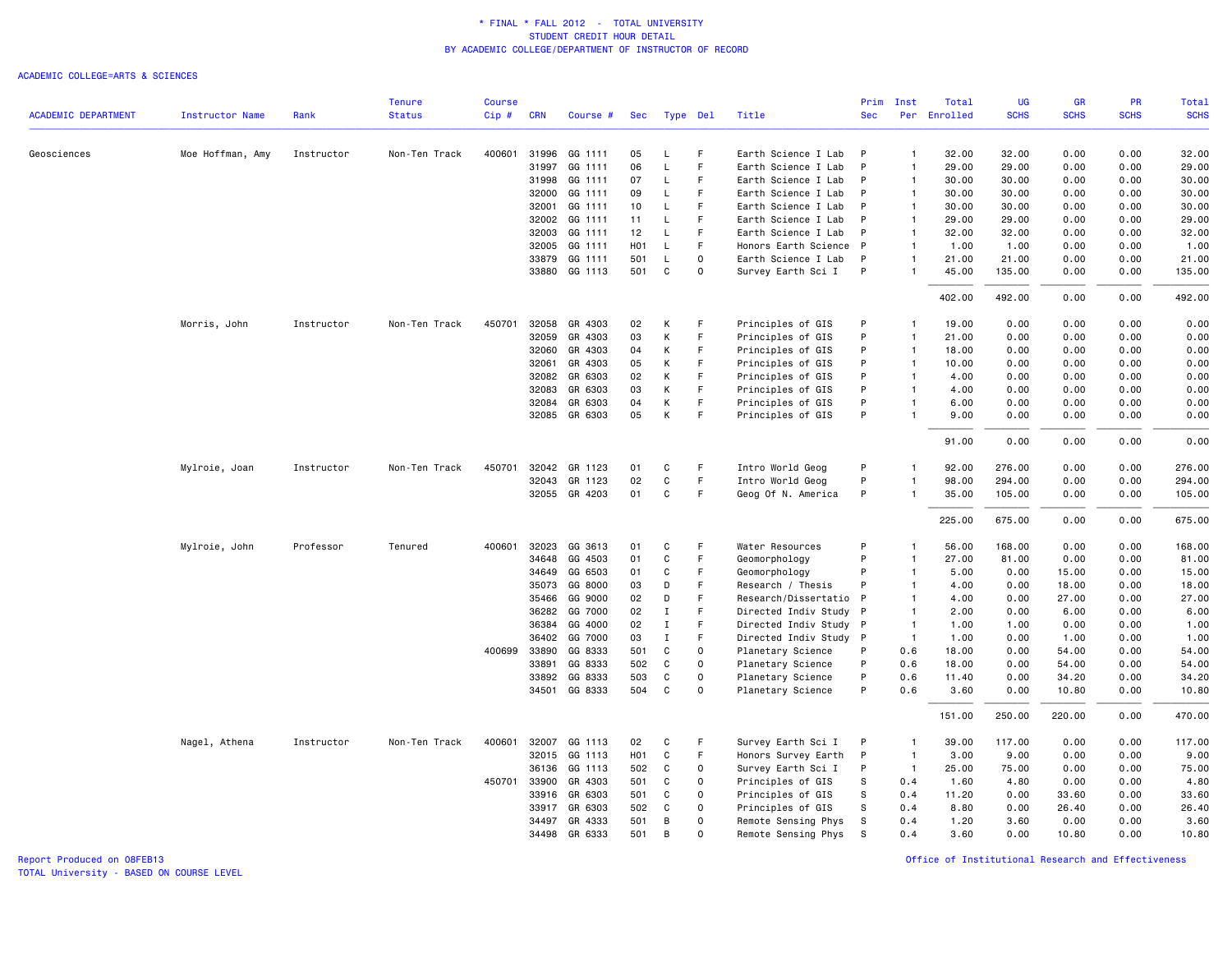### ACADEMIC COLLEGE=ARTS & SCIENCES

| <b>ACADEMIC DEPARTMENT</b> | <b>Instructor Name</b>                      | Rank           | <b>Tenure</b><br><b>Status</b> | <b>Course</b><br>Cip# | <b>CRN</b>     | Course #             | Sec      |              | Type Del    | Title                                       | Prim<br><b>Sec</b> | Inst                             | Total<br>Per Enrolled | <b>UG</b><br><b>SCHS</b> | GR<br><b>SCHS</b> | PR<br><b>SCHS</b> | <b>Total</b><br><b>SCHS</b> |
|----------------------------|---------------------------------------------|----------------|--------------------------------|-----------------------|----------------|----------------------|----------|--------------|-------------|---------------------------------------------|--------------------|----------------------------------|-----------------------|--------------------------|-------------------|-------------------|-----------------------------|
| Geosciences                | Nagel, Athena                               | Instructor     | Non-Ten Track                  |                       |                | 450701 34502 GR 6303 | 503      | C            | $\circ$     | Principles of GIS                           | S                  | 0.4                              | 3.20                  | 0.00                     | 9.60              | 0.00              | 9.60                        |
|                            |                                             |                |                                |                       |                |                      |          |              |             |                                             |                    |                                  | 96.60                 | 209.40                   | 80.40             | 0.00              | 289.80                      |
|                            | Nordstrom, Gregory Lecturer                 |                | Non-Ten Track                  | 450701                | 33897          | GR 1603              | 501      | C            | $\circ$     | Intro To Meteorology P                      |                    | 1                                | 36.00                 | 108.00                   | 0.00              | 0.00              | 108.00                      |
|                            |                                             |                |                                |                       | 33898          | GR 1603              | 502      | C            | $\circ$     | Intro To Meteorology P                      |                    | $\mathbf{1}$                     | 19.00                 | 57.00                    | 0.00              | 0.00              | 57.00                       |
|                            |                                             |                |                                |                       |                | 33899 GR 1603        | 503      | C            | 0           | Intro To Meteorology P                      |                    | $\mathbf{1}$                     | 24.00                 | 72.00                    | 0.00              | 0.00              | 72.00                       |
|                            |                                             |                |                                |                       |                |                      |          |              |             |                                             |                    |                                  | 79.00                 | 237.00                   | 0.00              | 0.00              | 237.00                      |
|                            | Posadas, Benedict                           |                | Grad Tch Assist Not Applicable | 450701                | 32050          | GR 2313              | 01       | C            | F           | Maps Remote                                 | P                  | $\mathbf{1}$                     | 30.00                 | 90.00                    | 0.00              | 0.00              | 90.00                       |
|                            |                                             |                |                                |                       | 32051          | GR 2313              | 02       | К            | F           | Maps Remote                                 | P                  | $\mathbf{1}$                     | 19.00                 | 0.00                     | 0.00              | 0.00              | 0.00                        |
|                            |                                             |                |                                |                       |                | 32052 GR 2313        | 03       | К            | F           | Maps Remote                                 | P                  | $\mathbf{1}$                     | 11.00                 | 0.00                     | 0.00              | 0.00              | 0.00                        |
|                            |                                             |                |                                |                       |                |                      |          |              |             |                                             |                    |                                  | 60.00                 | 90.00                    | 0.00              | 0.00              | 90.00                       |
|                            | Reagan, Matthew                             |                | Grad Tch Assist Not Applicable | 450701 32039          |                | GR 1114              | 04       | C            | F           | Physical Geography                          | P                  | $\mathbf{1}$                     | 56.00                 | 224.00                   | 0.00              | 0.00              | 224.00                      |
|                            |                                             |                |                                |                       |                | 32040 GR 1114        | 05       | К            | F           | Physical Geography                          | P                  | $\mathbf{1}$                     | 33.00                 | 0.00                     | 0.00              | 0.00              | 0.00                        |
|                            |                                             |                |                                |                       |                | 32041 GR 1114        | 06       | K            | F           | Physical Geography                          | P                  |                                  | 24.00                 | 0.00                     | 0.00              | 0.00              | 0.00                        |
|                            |                                             |                |                                |                       |                |                      |          |              |             |                                             |                    |                                  | 113.00                | 224.00                   | 0.00              | 0.00              | 224.00                      |
|                            | Rodgers, John                               | Associate Prof | Tenured                        |                       |                | 450701 35468 GR 9000 | 01       | D            | F           | Research/Dissertatio P                      |                    | $\mathbf{1}$                     | 2.00                  | 0.00                     | 9.00              | 0.00              | 9.00                        |
|                            |                                             |                |                                |                       |                |                      |          |              |             |                                             |                    |                                  | 2.00                  | 0.00                     | 9.00              | 0.00              | 9.00                        |
|                            | Schmitz, Darrel                             | Professor      | Tenured                        | 400601 33886          |                | GG 8233              | 501      | C            | 0           | Environmental Geosci P                      |                    | 0.6                              | 16.80                 | 0.00                     | 50.40             | 0.00              | 50.40                       |
|                            |                                             |                |                                |                       | 33887          | GG 8233              | 502      | C            | $\Omega$    | Environmental Geosci P                      |                    | 0.6                              | 16.20                 | 0.00                     | 48.60             | 0.00              | 48.60                       |
|                            |                                             |                |                                |                       | 33888          | GG 8233              | 503      | C            | $\Omega$    | Environmental Geosci P                      |                    | 0.6                              | 13.20                 | 0.00                     | 39.60             | 0.00              | 39.60                       |
|                            |                                             |                |                                |                       | 33889          | GG 8233              | 504      | C            | $\Omega$    | Environmental Geosci P                      |                    | 0.6                              | 6.00                  | 0.00                     | 18.00             | 0.00              | 18.00                       |
|                            |                                             |                |                                |                       | 34675          | GG 4433              | 01       | B            | F           | Subsurface Methods                          | P                  | $\mathbf{1}$                     | 12.00                 | 36.00                    | 0.00              | 0.00              | 36.00                       |
|                            |                                             |                |                                |                       | 34677          | GG 6433              | 01       | B            | F<br>F.     | Subsurface Methods                          | P<br>P             | $\overline{1}$<br>$\overline{1}$ | 8.00                  | 0.00                     | 24.00             | 0.00              | 24.00                       |
|                            |                                             |                |                                |                       | 35074<br>35414 | GG 8000<br>GG 9000   | 04<br>01 | D<br>D       | F           | Research / Thesis<br>Research/Dissertatio P |                    | $\mathbf{1}$                     | 4.00<br>2.00          | 0.00<br>0.00             | 16.00<br>6.00     | 0.00<br>0.00      | 16.00<br>6.00               |
|                            |                                             |                |                                |                       |                | 36177 GG 7000        | 01       | $\mathbf I$  | F           | Directed Indiv Study P                      |                    | $\mathbf{1}$                     | 1.00                  | 0.00                     | 3.00              | 0.00              | 3.00                        |
|                            |                                             |                |                                |                       |                |                      |          |              |             |                                             |                    |                                  | 79.20                 | 36.00                    | 205.60            | 0.00              | 241.60                      |
|                            | Sherman-Morris, Ka Assistant Prof Ten Track |                |                                | 400401                | 33926          | GR 8813              | 501      | C            | $\Omega$    | Advanc Hazard & Disa P                      |                    | 0.6                              | 14.40                 | 0.00                     | 43.20             | 0.00              | 43.20                       |
|                            |                                             |                |                                |                       | 33927          | GR 8813              | 502      | C            | $\circ$     | Advanc Hazard & Disa P                      |                    | 0.6                              | 14.40                 | 0.00                     | 43.20             | 0.00              | 43.20                       |
|                            |                                             |                |                                |                       | 33928          | GR 8813              | 503      | C            | $\Omega$    | Advanc Hazard & Disa P                      |                    | 0.6                              | 5.40                  | 0.00                     | 16.20             | 0.00              | 16.20                       |
|                            |                                             |                |                                |                       | 450701 34637   | GR 8553              | 01       | S            | F           | Research Methods in P                       |                    | $\overline{1}$                   | 7.00                  | 0.00                     | 21.00             | 0.00              | 21.00                       |
|                            |                                             |                |                                |                       | 34643          | GR 8990              | 04       | C            | F           | Special Topic In GR                         | $\mathsf{P}$       | $\overline{1}$                   | 4.00                  | 0.00                     | 12.00             | 0.00              | 12.00                       |
|                            |                                             |                |                                |                       | 35069          | GR 8000              | 06       | D            | F           | Research / Thesis                           | P                  | $\mathbf{1}$                     | 2.00                  | 0.00                     | 3.00              | 0.00              | 3.00                        |
|                            |                                             |                |                                |                       | 36222          | GR 7000              | 501      | $\mathbf I$  | $\mathbf 0$ | Directed Indiv Study P                      |                    | $\mathbf{1}$                     | 1.00                  | 0.00                     | 1.00              | 0.00              | 1.00                        |
|                            |                                             |                |                                |                       | 36577          | GR 9000              | 05       | D            | F           | Research/Dissertatio P                      |                    | $\overline{1}$                   | 1.00                  | 0.00                     | 3.00              | 0.00              | 3.00                        |
|                            |                                             |                |                                |                       |                | 36682 GR 7000        | 502      | $\mathbf{I}$ | $\Omega$    | Directed Indiv Study P                      |                    | $\mathbf{1}$                     | 1.00                  | 0.00                     | 1.00              | 0.00              | 1.00                        |
|                            |                                             |                |                                |                       |                |                      |          |              |             |                                             |                    |                                  | 50.20                 | 0.00                     | 143.60            | 0.00              | 143.60                      |
|                            | Sumrall, Jeanne                             |                | Grad Tch Assist Not Applicable | 400601                | 32011          | GG 1113              | 06       | C            | F           | Survey Earth Sci I                          | P                  | $\mathbf{1}$                     | 45.00                 | 135.00                   | 0.00              | 0.00              | 135.00                      |
|                            |                                             |                |                                |                       |                | 32013 GG 1113        | 08       | C            | F           | Survey Earth Sci I                          | P                  | $\mathbf{1}$                     | 90.00                 | 270.00                   | 0.00              | 0.00              | 270.00                      |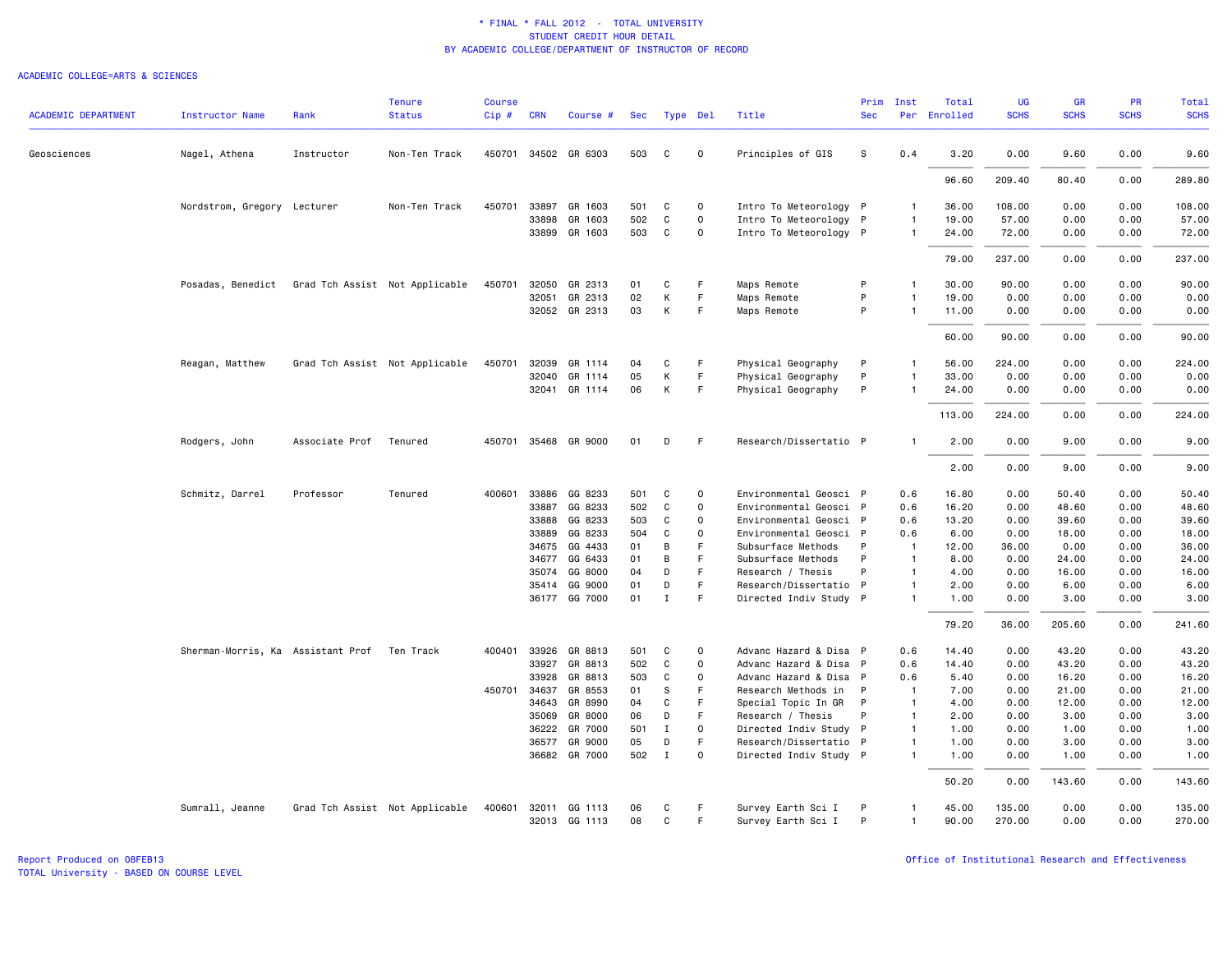|                                          |                               |                                | <b>Tenure</b> | <b>Course</b> |            |               |     |             |             |                        | Prim         | Inst           | Total               | <b>UG</b>           | <b>GR</b>               | <b>PR</b>       | Total                                                                                                                                                                                                                                                                                                                                                                                                                                           |
|------------------------------------------|-------------------------------|--------------------------------|---------------|---------------|------------|---------------|-----|-------------|-------------|------------------------|--------------|----------------|---------------------|---------------------|-------------------------|-----------------|-------------------------------------------------------------------------------------------------------------------------------------------------------------------------------------------------------------------------------------------------------------------------------------------------------------------------------------------------------------------------------------------------------------------------------------------------|
| <b>ACADEMIC DEPARTMENT</b>               | <b>Instructor Name</b>        | Rank                           | <b>Status</b> | $Cip$ #       | <b>CRN</b> | Course #      | Sec | Type Del    |             | Title                  | <b>Sec</b>   | Per            | Enrolled            | <b>SCHS</b>         | <b>SCHS</b>             | <b>SCHS</b>     | <b>SCHS</b>                                                                                                                                                                                                                                                                                                                                                                                                                                     |
|                                          |                               |                                |               |               |            |               |     |             |             |                        |              |                |                     |                     |                         |                 |                                                                                                                                                                                                                                                                                                                                                                                                                                                 |
|                                          |                               |                                |               |               |            |               |     |             |             |                        |              |                | 135.00              | 405.00              | 0.00                    | 0.00            | 405.00                                                                                                                                                                                                                                                                                                                                                                                                                                          |
| Geosciences                              | Vandewege, Reynold Instructor |                                | Non-Ten Track | 450701        | 32067      | GR 4502       | 01  | C           | F           | Prac Broadcast Meteo P |              |                | 16.00               | 32.00               | 0.00                    | 0.00            | 32.00                                                                                                                                                                                                                                                                                                                                                                                                                                           |
|                                          |                               |                                |               |               | 32068      | GR 4502       | 02  | K           | F.          | Prac Broadcast Meteo P |              | -1             | 12.00               | 0.00                | 0.00                    | 0.00            | 0.00                                                                                                                                                                                                                                                                                                                                                                                                                                            |
|                                          |                               |                                |               |               | 32069      | GR 4502       | 03  | К           | F           | Prac Broadcast Meteo P |              | -1             | 4.00                | 0.00                | 0.00                    | 0.00            | 0.00                                                                                                                                                                                                                                                                                                                                                                                                                                            |
|                                          |                               |                                |               |               | 32070      | GR 4522       | 01  | C           | F           | Prac Broadcast Meteo P |              |                | 14.00               | 28.00               | 0.00                    | 0.00            | 28.00                                                                                                                                                                                                                                                                                                                                                                                                                                           |
|                                          |                               |                                |               |               | 32071      | GR 4522       | 02  | К           | F           | Prac Broadcast Meteo P |              | -1             | 12.00               | 0.00                | 0.00                    | 0.00            | 0.00                                                                                                                                                                                                                                                                                                                                                                                                                                            |
|                                          |                               |                                |               |               | 32072      | GR 4522       | 03  | К           | F           | Prac Broadcast Meteo P |              |                | 2.00                | 0.00                | 0.00                    | 0.00            | 0.00                                                                                                                                                                                                                                                                                                                                                                                                                                            |
|                                          |                               |                                |               |               | 32073      | GR 4640       | 01  | E           | F           | Met Internship         | P            |                | 12.00               | 34.00               | 0.00                    | 0.00            | 34.00                                                                                                                                                                                                                                                                                                                                                                                                                                           |
|                                          |                               |                                |               |               | 32091      | GR 6502       | 01  | C           | F.          | Prac in Broadcast Me P |              |                | 7.00                | 0.00                | 14.00                   | 0.00            | 14.00                                                                                                                                                                                                                                                                                                                                                                                                                                           |
|                                          |                               |                                |               |               | 32093      | GR 6502       | 03  | К           | F           | Prac in Broadcast Me P |              |                | 7.00                | 0.00                | 0.00                    | 0.00            | 0.00                                                                                                                                                                                                                                                                                                                                                                                                                                            |
|                                          |                               |                                |               |               | 32094      | GR 6522       | 01  | C           | F           | Prac Broadcast Meteo P |              |                | 1.00                | 0.00                | 2.00                    | 0.00            | 2.00                                                                                                                                                                                                                                                                                                                                                                                                                                            |
|                                          |                               |                                |               |               |            | 32096 GR 6522 | 03  | Κ           | F           | Prac Broadcast Meteo P |              | $\mathbf{1}$   | 1.00                | 0.00                | 0.00                    | 0.00            | 0.00                                                                                                                                                                                                                                                                                                                                                                                                                                            |
|                                          |                               |                                |               |               |            |               |     |             |             |                        |              |                | 88.00               | 94.00               | 16.00                   | 0.00            | 110.00                                                                                                                                                                                                                                                                                                                                                                                                                                          |
|                                          | Wallace, Timothy              | Instructor                     | Non-Ten Track | 450701        | 33918      | GR 6923       | 501 | C           | 0           | Severe Weather         | s            | 0.4            | 11.20               | 0.00                | 33.60                   | 0.00            | 33.60                                                                                                                                                                                                                                                                                                                                                                                                                                           |
|                                          |                               |                                |               |               | 33919      | GR 6923       | 502 | C           | 0           | Severe Weather         | S            | 0.4            | 5.20                | 0.00                | 15.60                   | 0.00            | 15.60                                                                                                                                                                                                                                                                                                                                                                                                                                           |
|                                          |                               |                                |               |               | 34108      | GR 1123       | 901 | M           | 0           | Intro World Geog       | P            | $\mathbf{1}$   | 2.00                | 6.00                | 0.00                    | 0.00            | 6.00                                                                                                                                                                                                                                                                                                                                                                                                                                            |
|                                          |                               |                                |               |               | 34503      | GR 6923       | 503 | C           | 0           | Severe Weather         | S            | 0.4            | 0.40                | 0.00                | 1.20                    | 0.00            | 1.20                                                                                                                                                                                                                                                                                                                                                                                                                                            |
|                                          |                               |                                |               |               | 35963      | GR 6113       | 501 | C           | 0           | Met I: Observations    | s            | 0.4            | 12.40               | 0.00                | 37.20                   | 0.00            | 37.20                                                                                                                                                                                                                                                                                                                                                                                                                                           |
|                                          |                               |                                |               |               | 35964      | GR 6113       | 502 | C           | $\mathbf 0$ | Met I: Observations    | s            | 0.4            | 9.60                | 0.00                | 28.80                   | 0.00            | 28.80                                                                                                                                                                                                                                                                                                                                                                                                                                           |
|                                          |                               |                                |               |               | 35965      | GR 6113       | 503 | C           | 0           | Met I: Observations    | -S           | 0.4            | 4.80                | 0.00                | 14.40                   | 0.00            | 14.40                                                                                                                                                                                                                                                                                                                                                                                                                                           |
|                                          |                               |                                |               |               | 35966      | GR 6113       | 504 | C           | $\mathbf 0$ | Met I: Observations    | S            | 0.4            | 1.60                | 0.00                | 4.80                    | 0.00            | 4.80                                                                                                                                                                                                                                                                                                                                                                                                                                            |
|                                          |                               |                                |               |               |            |               |     |             |             |                        |              |                | 47.20               | 6.00                | 135.60                  | 0.00            | 141.60                                                                                                                                                                                                                                                                                                                                                                                                                                          |
|                                          | Wax, Charles                  | Professor                      | Tenured       | 450701        | 32048      | GR 1603       | 01  | C           | F           | Intro To Meteorology P |              |                | 52.00               | 156.00              | 0.00                    | 0.00            | 156.00                                                                                                                                                                                                                                                                                                                                                                                                                                          |
|                                          |                               |                                |               |               | 35070      | GR 8000       | 07  | D           | F           | Research / Thesis      | P            |                | 1.00                | 0.00                | 9.00                    | 0.00            | 9.00                                                                                                                                                                                                                                                                                                                                                                                                                                            |
|                                          |                               |                                |               |               | 35395      | GR 7000       | 01  | Ι.          | F           | Directed Indiv Study P |              | $\overline{1}$ | 1.00                | 0.00                | 3.00                    | 0.00            | 3.00                                                                                                                                                                                                                                                                                                                                                                                                                                            |
|                                          |                               |                                |               |               | 35963      | GR 6113       | 501 | C           | 0           | Met I: Observations    | P            | 0.6            | 18.60               | 0.00                | 55.80                   | 0.00            | 55.80                                                                                                                                                                                                                                                                                                                                                                                                                                           |
|                                          |                               |                                |               |               | 35964      | GR 6113       | 502 | C           | 0           | Met I: Observations    | P            | 0.6            | 14.40               | 0.00                | 43.20                   | 0.00            | 43.20                                                                                                                                                                                                                                                                                                                                                                                                                                           |
|                                          |                               |                                |               |               | 35965      | GR 6113       | 503 | C           | $\mathbf 0$ | Met I: Observations    | P            | 0.6            | 7.20                | 0.00                | 21.60                   | 0.00            | 21.60                                                                                                                                                                                                                                                                                                                                                                                                                                           |
|                                          |                               |                                |               |               | 35966      | GR 6113       | 504 | $\mathbf c$ | $\mathbf 0$ | Met I: Observations    | $\mathsf{P}$ | 0.6            | 2.40                | 0.00                | 7.20                    | 0.00            | 7.20                                                                                                                                                                                                                                                                                                                                                                                                                                            |
|                                          |                               |                                |               |               |            |               |     |             |             |                        |              |                | 96.60               | 156.00              | 139.80                  | 0.00            | 295.80                                                                                                                                                                                                                                                                                                                                                                                                                                          |
|                                          | Weeks, Brittany               | Lecturer                       | Non-Ten Track | 400601        | 33645      | GG 1111       | 201 | L.          | 0           | Earth Science I Lab    | -P           |                | 15.00               | 15.00               | 0.00                    | 0.00            | 15.00                                                                                                                                                                                                                                                                                                                                                                                                                                           |
|                                          |                               |                                |               |               |            | 33646 GG 1113 | 201 | C           | 0           | Survey Earth Sci I     | P            |                | 32.00               | 96.00               | 0.00                    | 0.00            | 96.00                                                                                                                                                                                                                                                                                                                                                                                                                                           |
|                                          |                               |                                |               |               |            |               |     |             |             |                        |              |                | 47.00               | 111.00              | 0.00                    | 0.00            | 111.00                                                                                                                                                                                                                                                                                                                                                                                                                                          |
| ==========================               |                               |                                |               |               |            |               |     |             |             |                        |              |                | ========            | <b>EEEEEEE</b>      | ========                | $= 10000000000$ | ==========                                                                                                                                                                                                                                                                                                                                                                                                                                      |
| Geosciences<br>------------------------- |                               |                                |               |               |            |               |     |             |             |                        |              |                | 3947.00<br>======== | 8361.00<br>======== | 2037.00<br>$=$ ======== | 0.00            | 10398.00<br>$\begin{minipage}{0.9\linewidth} \hspace*{-0.2cm} \textbf{1} & \textbf{2} & \textbf{3} & \textbf{5} & \textbf{6} & \textbf{7} & \textbf{8} \\ \textbf{5} & \textbf{6} & \textbf{7} & \textbf{8} & \textbf{8} & \textbf{8} & \textbf{9} & \textbf{1} & \textbf{1} & \textbf{1} \\ \textbf{6} & \textbf{8} & \textbf{8} & \textbf{8} & \textbf{8} & \textbf{8} & \textbf{1} & \textbf{1} & \textbf{1} & \textbf{1} & \textbf{1} \\ \$ |
| History                                  | Adolph, Brittany              | Grad Tch Assist Not Applicable |               | 540102        |            | 32110 HI 1063 | 03  | C           | F           | Early U S History      | -S           | 0.25           | 7.75                | 23.25               | 0.00                    | 0.00            | 23.25                                                                                                                                                                                                                                                                                                                                                                                                                                           |
|                                          |                               |                                |               |               |            | 32111 HI 1063 | 04  | C           | F.          | Early U S History      | S            | 0.25           | 5.50                | 16.50               | 0.00                    | 0.00            | 16.50                                                                                                                                                                                                                                                                                                                                                                                                                                           |
|                                          |                               |                                |               |               |            | 32112 HI 1063 | 05  | C           | F           | Early U S History      | S            | 0.25           | 5.75                | 17.25               | 0.00                    | 0.00            | 17.25                                                                                                                                                                                                                                                                                                                                                                                                                                           |
|                                          |                               |                                |               |               |            |               |     |             |             |                        |              |                | 19.00               | 57.00               | 0.00                    | 0.00            | 57.00                                                                                                                                                                                                                                                                                                                                                                                                                                           |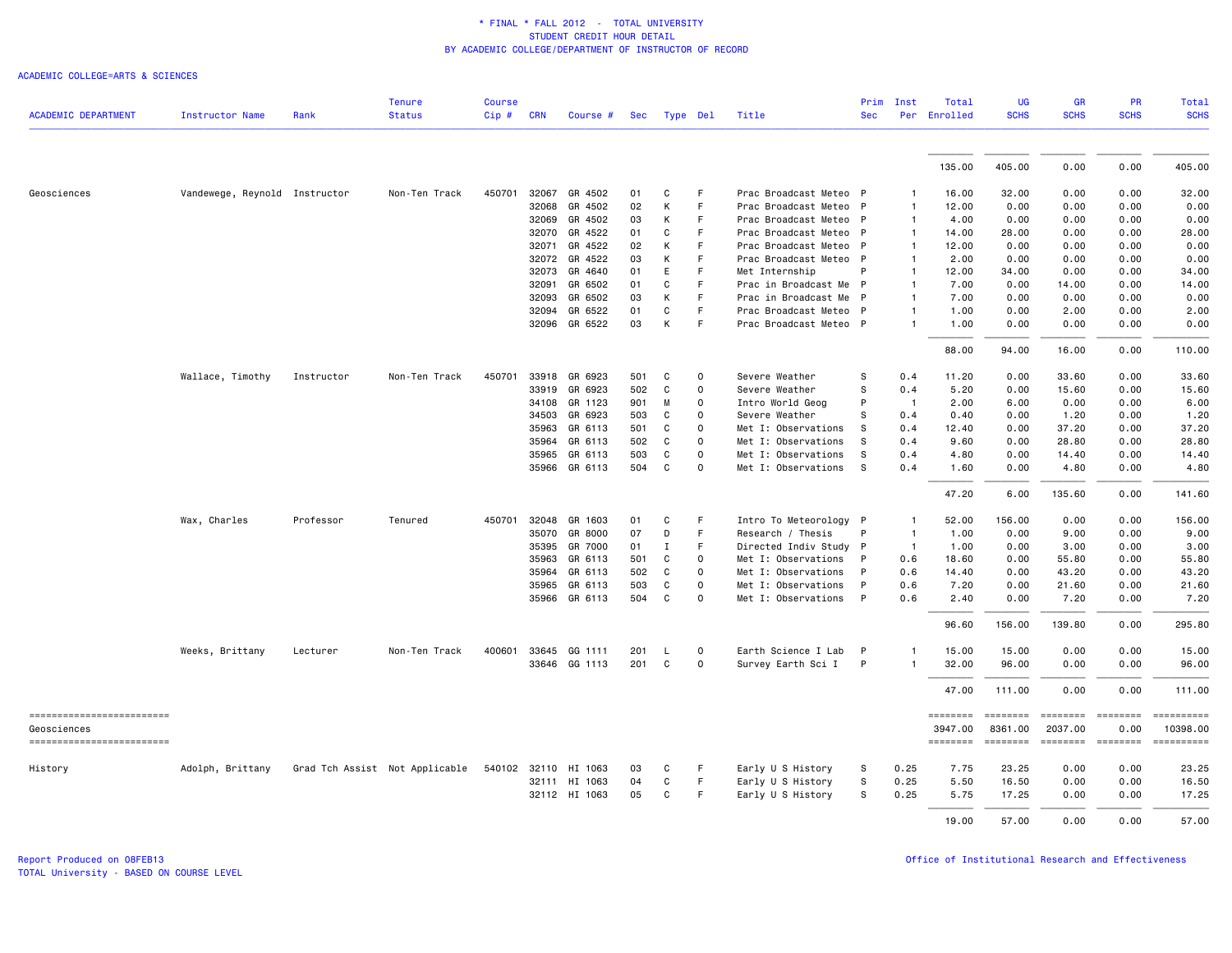### ACADEMIC COLLEGE=ARTS & SCIENCES

| <b>ACADEMIC DEPARTMENT</b> | <b>Instructor Name</b> | Rank                     | <b>Tenure</b><br><b>Status</b> | <b>Course</b><br>Cip# | <b>CRN</b> | Course #             | Sec |              | Type Del | Title                  | <b>Sec</b> | Prim Inst      | Total<br>Per Enrolled | UG<br><b>SCHS</b> | <b>GR</b><br><b>SCHS</b> | <b>PR</b><br><b>SCHS</b> | <b>Total</b><br><b>SCHS</b> |
|----------------------------|------------------------|--------------------------|--------------------------------|-----------------------|------------|----------------------|-----|--------------|----------|------------------------|------------|----------------|-----------------------|-------------------|--------------------------|--------------------------|-----------------------------|
|                            |                        |                          |                                |                       |            |                      |     |              |          |                        |            |                |                       |                   |                          |                          |                             |
| History                    | Anderson, David        |                          | Grad Tch Assist Not Applicable |                       |            | 540102 34606 HI 1073 | 28  | C            | F.       | Modern U S History     | S          | 0.25           | 5.25                  | 15.75             | 0.00                     | 0.00                     | 15.75                       |
|                            |                        |                          |                                |                       | 34607      | HI 1073              | 29  | $\mathtt{C}$ | F.       | Modern U S History     | S          | 0.25           | 6.25                  | 18.75             | 0.00                     | 0.00                     | 18.75                       |
|                            |                        |                          |                                |                       |            | 34608 HI 1073        | 30  | C            | F        | Modern U S History     | S          | 0.25           | 6.00                  | 18.00             | 0.00                     | 0.00                     | 18.00                       |
|                            |                        |                          |                                |                       |            |                      |     |              |          |                        |            |                | 17.50                 | 52.50             | 0.00                     | 0.00                     | 52.50                       |
|                            | Barbier, Mary          | Associate Prof Tenured   |                                |                       |            | 450801 35028 HI 9000 | 01  | D            | F.       | Research / Diss        | P          | $\overline{1}$ | 4.00                  | 0.00              | 16.00                    | 0.00                     | 16.00                       |
|                            |                        |                          |                                | 450901                |            | 34618 HI 6213        | 01  | s            | F        | Grand Strategy and I P |            | $\mathbf{1}$   | 9.00                  | 0.00              | 27.00                    | 0.00                     | 27.00                       |
|                            |                        |                          |                                | 540102 32151          |            | HI 1073              | 19  | C            | F        | Modern U S History     | P          | 0.75           | 15.00                 | 45.00             | 0.00                     | 0.00                     | 45.00                       |
|                            |                        |                          |                                |                       |            | 32152 HI 1073        | 20  | C            | F.       | Modern U S History     | P          | 0.75           | 17.25                 | 51.75             | 0.00                     | 0.00                     | 51.75                       |
|                            |                        |                          |                                |                       | 32153      | HI 1073              | 21  | C            | F        | Modern U S History     | P          | 0.75           | 15.75                 | 47.25             | 0.00                     | 0.00                     | 47.25                       |
|                            |                        |                          |                                |                       |            | 32154 HI 1073        | 22  | C            | F        | Modern U S History     | P          | 0.75           | 16.50                 | 49.50             | 0.00                     | 0.00                     | 49.50                       |
|                            |                        |                          |                                |                       | 32155      | HI 1073              | 23  | C            | F.       | Modern U S History     | P          | 0.75           | 18.75                 | 56.25             | 0.00                     | 0.00                     | 56.25                       |
|                            |                        |                          |                                |                       | 32156      | HI 1073              | 24  | C            | F        | Modern U S History     | P          | 0.75           | 16.50                 | 49.50             | 0.00                     | 0.00                     | 49.50                       |
|                            |                        |                          |                                |                       |            | 32157 HI 1073        | 25  | C            | F        | Modern U S History     | P          | 0.75           | 18.00                 | 54.00             | 0.00                     | 0.00                     | 54.00                       |
|                            |                        |                          |                                |                       | 34604      | HI 1073              | 26  | C            | F        | Modern U S History     | P          | 0.75           | 17.25                 | 51.75             | 0.00                     | 0.00                     | 51.75                       |
|                            |                        |                          |                                |                       | 34605      | HI 1073              | 27  | C            | F        | Modern U S History     | P          | 0.75           | 16.50                 | 49.50             | 0.00                     | 0.00                     | 49.50                       |
|                            |                        |                          |                                |                       |            | 34606 HI 1073        | 28  | C            | F        | Modern U S History     | P          | 0.75           | 15.75                 | 47.25             | 0.00                     | 0.00                     | 47.25                       |
|                            |                        |                          |                                |                       |            | 34607 HI 1073        | 29  | C            | F        | Modern U S History     | P          | 0.75           | 18.75                 | 56.25             | 0.00                     | 0.00                     | 56.25                       |
|                            |                        |                          |                                |                       | 34608      | HI 1073              | 30  | C            | F        | Modern U S History     | P          | 0.75           | 18.00                 | 54.00             | 0.00                     | 0.00                     | 54.00                       |
|                            |                        |                          |                                |                       |            | 35007 HI 8000        | 01  | D            | F        | Research / Thesis      | P          |                | 3.00                  | 0.00              | 11.00                    | 0.00                     | 11.00                       |
|                            |                        |                          |                                |                       |            |                      |     |              |          |                        |            |                | 220.00                | 612.00            | 54.00                    | 0.00                     | 666.00                      |
|                            | Barfield, Karrie       |                          | Grad Tch Assist Not Applicable |                       |            | 540102 32133 HI 1073 | 01  | C            | F        | Modern U S History     | S          | 0.25           | 6.25                  | 18.75             | 0.00                     | 0.00                     | 18.75                       |
|                            |                        |                          |                                |                       |            | 32136 HI 1073        | 04  | C            | F        | Modern U S History     | s          | 0.25           | 6.00                  | 18.00             | 0.00                     | 0.00                     | 18.00                       |
|                            |                        |                          |                                |                       |            |                      |     |              |          |                        |            |                | 12.25                 | 36.75             | 0.00                     | 0.00                     | 36.75                       |
|                            | Bates, Toby            | Assistant Prof           | Ten Track                      |                       |            | 050107 34760 HI 3853 | 201 | C            | F        | US & Latin America     | P          | $\overline{1}$ | 11.00                 | 33.00             | 0.00                     | 0.00                     | 33.00                       |
|                            |                        |                          |                                | 050299                | 34784      | HI 4373              | 201 | C            | F.       | Hist Mod Civ Rts Mvt P |            | $\mathbf{1}$   | 18.00                 | 54.00             | 0.00                     | 0.00                     | 54.00                       |
|                            |                        |                          |                                |                       |            | 450801 34770 HI 6263 | 201 | C            | F        | Amrca's Viet Nam War P |            | $\mathbf{1}$   | 6.00                  | 0.00              | 18.00                    | 0.00                     | 18.00                       |
|                            |                        |                          |                                |                       | 34785      | HI 6373              | 201 | C            | F.       | Hist Mod Civ Rts Mvt P |            | $\mathbf{1}$   | 3.00                  | 0.00              | 9.00                     | 0.00                     | 9.00                        |
|                            |                        |                          |                                | 450899                | 35624      | HI 4990              | 201 | C            | F        | Special Topic In HI    | P          | $\mathbf{1}$   | 4.00                  | 12.00             | 0.00                     | 0.00                     | 12.00                       |
|                            |                        |                          |                                |                       | 36604      | HI 6990              | 201 | C            | F        | Special Topic In HI    | P          | $\mathbf{1}$   | 1.00                  | 0.00              | 3.00                     | 0.00                     | 3.00                        |
|                            |                        |                          |                                |                       |            | 540102 34769 HI 4263 | 201 | C            | F        | Amrca's Viet Nam War P |            | $\mathbf{1}$   | 13.00                 | 39.00             | 0.00                     | 0.00                     | 39.00                       |
|                            |                        |                          |                                |                       |            |                      |     |              |          |                        |            |                | 56.00                 | 138.00            | 30.00                    | 0.00                     | 168.00                      |
|                            |                        |                          |                                |                       |            |                      |     |              |          |                        |            |                |                       |                   |                          |                          |                             |
|                            | Brain, Stephen         | Assistant Prof Ten Track |                                |                       |            | 050110 32195 HI 4753 | 01  | C            | F        | History Of Russia      | P          | $\mathbf{1}$   | 29.00                 | 87.00             | 0.00                     | 0.00                     | 87.00                       |
|                            |                        |                          |                                |                       |            | 450801 34626 HI 8823 | 01  | S            | F.       | Sem US History 1877- P |            | $\mathbf{1}$   | 6.00                  | 0.00              | 18.00                    | 0.00                     | 18.00                       |
|                            |                        |                          |                                |                       |            |                      |     |              |          |                        |            |                | 35.00                 | 87.00             | 18.00                    | 0.00                     | 105.00                      |
|                            | Breland, Steven        |                          | Grad Tch Assist Not Applicable |                       |            | 540102 32116 HI 1063 | 09  | C            | F        | Early U S History      | S          | 0.25           | 6.00                  | 18,00             | 0.00                     | 0.00                     | 18.00                       |
|                            |                        |                          |                                |                       |            | 32117 HI 1063        | 10  | C            | F        | Early U S History      | S          | 0.25           | 5.50                  | 16.50             | 0.00                     | 0.00                     | 16.50                       |
|                            |                        |                          |                                |                       |            | 32118 HI 1063        | 11  | $\mathtt{C}$ | F        | Early U S History      | S          | 0.25           | 4.00                  | 12.00             | 0.00                     | 0.00                     | 12.00                       |
|                            |                        |                          |                                |                       |            |                      |     |              |          |                        |            |                | 15.50                 | 46.50             | 0.00                     | 0.00                     | 46.50                       |
|                            | Cartee, Dustin         |                          | Grad Tch Assist Not Applicable |                       |            | 540102 32109 HI 1063 | 02  | C            | F.       | Early U S History      | S          | 0.25           | 8.25                  | 24.75             | 0.00                     | 0.00                     | 24.75                       |
|                            |                        |                          |                                |                       |            | 32114 HI 1063        | 07  | C            | F.       | Early U S History      | s          | 0.25           | 6.25                  | 18.75             | 0.00                     | 0.00                     | 18.75                       |
|                            |                        |                          |                                |                       |            | 32119 HI 1063        | 12  | C            | F        | Early U S History      | s          | 0.25           | 6.00                  | 18,00             | 0.00                     | 0.00                     | 18.00                       |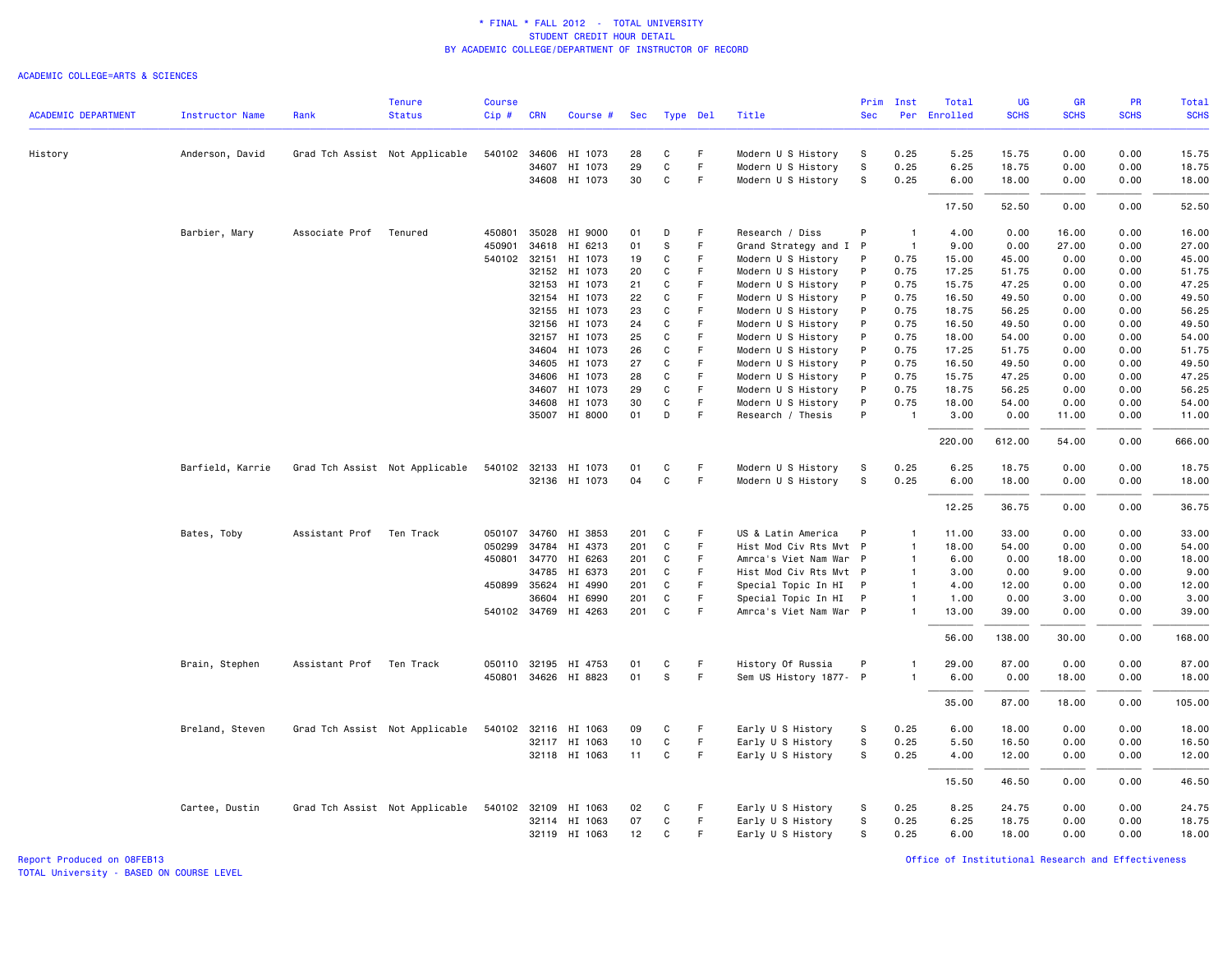#### ACADEMIC COLLEGE=ARTS & SCIENCES

| <b>ACADEMIC DEPARTMENT</b> | <b>Instructor Name</b> | Rank           | <b>Tenure</b><br><b>Status</b> | <b>Course</b><br>Cip# | <b>CRN</b>   | Course #                              |          | Sec Type Del |         | Title                                    | Prim<br><b>Sec</b> | Inst           | Total<br>Per Enrolled | UG<br><b>SCHS</b> | <b>GR</b><br><b>SCHS</b> | <b>PR</b><br><b>SCHS</b> | Total<br><b>SCHS</b> |
|----------------------------|------------------------|----------------|--------------------------------|-----------------------|--------------|---------------------------------------|----------|--------------|---------|------------------------------------------|--------------------|----------------|-----------------------|-------------------|--------------------------|--------------------------|----------------------|
|                            |                        |                |                                |                       |              |                                       |          |              |         |                                          |                    |                |                       |                   |                          |                          |                      |
|                            |                        |                |                                |                       |              |                                       |          |              |         |                                          |                    |                | 20.50                 | 61.50             | 0.00                     | 0.00                     | 61.50                |
|                            |                        |                |                                |                       |              |                                       |          |              |         |                                          |                    |                |                       |                   |                          |                          |                      |
| History                    | Curran, Francis        |                | Grad Tch Assist Not Applicable |                       |              | 540102 32123 HI 1063<br>32125 HI 1063 | 16<br>18 | C<br>C       | F.<br>F | Early U S History<br>Early U S History   | S<br>s             | 0.25<br>0.25   | 6.75<br>6.00          | 20.25<br>18.00    | 0.00<br>0.00             | 0.00<br>0.00             | 20.25<br>18.00       |
|                            |                        |                |                                |                       |              |                                       |          |              |         |                                          |                    |                | 12.75                 | 38.25             | 0.00                     | 0.00                     | 38.25                |
|                            | Damms, Richard         | Associate Prof | Tenured                        | 450801                |              | 34616 HI 6203                         | 01       | $\mathbf{C}$ | F       | Diplomatic Hist Us                       | P                  |                | 7.00                  | 0.00              | 21.00                    | 0.00                     | 21.00                |
|                            |                        |                |                                |                       | 35030        | HI 9000                               | 03       | D            | F       | Research / Diss                          | P                  |                | 2.00                  | 0.00              | 8.00                     | 0.00                     | 8.00                 |
|                            |                        |                |                                |                       |              | 540101 32215 HI 8963                  | 01       | C            | F       | U.S. History since 1 P                   |                    |                | 9.00                  | 0.00              | 27.00                    | 0.00                     | 27.00                |
|                            |                        |                |                                |                       | 540102 34615 | HI 4203                               | 01       | C            | F       | Diplomatic Hist Us                       | P                  | $\mathbf{1}$   | 10.00                 | 30.00             | 0.00                     | 0.00                     | 30.00                |
|                            |                        |                |                                |                       |              | 35009 HI 8000                         | 03       | D            | F.      | Research / Thesis                        | P                  | $\mathbf{1}$   | 1.00                  | 0.00              | 4.00                     | 0.00                     | 4.00                 |
|                            |                        |                |                                |                       |              |                                       |          |              |         |                                          |                    |                | 29.00                 | 30.00             | 60.00                    | 0.00                     | 90.00                |
|                            | Dornbusch, Justin      |                | Grad Tch Assist Not Applicable |                       |              | 540102 32137 HI 1073                  | 05       | C            | F       | Modern U S History                       | S                  | 0.25           | 5.75                  | 17.25             | 0.00                     | 0.00                     | 17.25                |
|                            |                        |                |                                |                       |              | 32141 HI 1073                         | 09       | C            | F.      | Modern U S History                       | S                  | 0.25           | 6.00                  | 18.00             | 0.00                     | 0.00                     | 18.00                |
|                            |                        |                |                                |                       |              |                                       |          |              |         |                                          |                    |                | 11.75                 | 35.25             | 0.00                     | 0.00                     | 35.25                |
|                            | Drake, Nathan          |                | Grad Tch Assist Not Applicable |                       |              | 050114 33933 HI 1213                  | 501      | C            | 0       | Early Western World                      | $\mathsf{P}$       |                | 13.00                 | 39.00             | 0.00                     | 0.00                     | 39.00                |
|                            |                        |                |                                |                       |              |                                       |          |              |         |                                          |                    |                | 13.00                 | 39.00             | 0.00                     | 0.00                     | 39.00                |
|                            | Forrest, John          |                | Grad Tch Assist Not Applicable | 540102                |              | 32139 HI 1073                         | 07       | C            | F       | Modern U S History                       | S                  | 0.25           | 6.00                  | 18,00             | 0.00                     | 0.00                     | 18,00                |
|                            |                        |                |                                |                       |              | 32140 HI 1073                         | 08       | C            | F       | Modern U S History                       | s                  | 0.25           | 5.75                  | 17.25             | 0.00                     | 0.00                     | 17.25                |
|                            |                        |                |                                |                       |              |                                       |          |              |         |                                          |                    |                | 11.75                 | 35.25             | 0.00                     | 0.00                     | 35.25                |
|                            | Freeman, Jason         |                | Grad Tch Assist Not Applicable |                       |              | 050114 32163 HI 1213                  | 01       | C            | F       | Early Western World                      | $\mathsf{P}$       | 0.75           | 21.75                 | 65.25             | 0.00                     | 0.00                     | 65.25                |
|                            |                        |                |                                |                       |              | 32164 HI 1213                         | 02       | C            | F       | Early Western World                      | $\mathsf{P}$       | 0.75           | 21.00                 | 63.00             | 0.00                     | 0.00                     | 63.00                |
|                            |                        |                |                                |                       |              | 32165 HI 1213                         | 03       | C            | F       | Early Western World                      | $\mathsf{P}$       | 0.75           | 18.75                 | 56.25             | 0.00                     | 0.00                     | 56.25                |
|                            |                        |                |                                |                       |              | 32166 HI 1213                         | 04       | C            | F.      | Early Western World                      | P                  | 0.75           | 9.00                  | 27.00             | 0.00                     | 0.00                     | 27.00                |
|                            |                        |                |                                |                       |              | 32167 HI 1213                         | 05       | C            | F       | Early Western World                      | $\mathsf{P}$       | 0.75           | 10.50                 | 31.50             | 0.00                     | 0.00                     | 31.50                |
|                            |                        |                |                                |                       |              | 32168 HI 1213                         | 06       | C            | F       | Early Western World                      | $\mathsf{P}$       | 0.75           | 20.25                 | 60.75             | 0.00                     | 0.00                     | 60.75                |
|                            |                        |                |                                |                       |              |                                       |          |              |         |                                          |                    |                | 101.25                | 303.75            | 0.00                     | 0.00                     | 303.75               |
|                            | Giesen, James          | Associate Prof | Tenured                        | 450801                | 35031        | HI 9000                               | 04       | D            | F       | Research / Diss                          | P                  | $\overline{1}$ | 1.00                  | 0.00              | 13.00                    | 0.00                     | 13.00                |
|                            |                        |                |                                | 450899                | 34623        | HI 4990                               | 01       | C            | F       | Special Topic In HI                      | P                  | $\overline{1}$ | 15.00                 | 45.00             | 0.00                     | 0.00                     | 45.00                |
|                            |                        |                |                                | 540102                | 32133        | HI 1073                               | 01       | C            | F.      | Modern U S History                       | P                  | 0.75           | 18.75                 | 56.25             | 0.00                     | 0.00                     | 56.25                |
|                            |                        |                |                                |                       |              | 32134 HI 1073                         | 02       | C            | F       | Modern U S History                       | P                  | 0.75           | 18.00                 | 54.00             | 0.00                     | 0.00                     | 54.00                |
|                            |                        |                |                                |                       |              | 32135 HI 1073                         | 03       | C            | F       | Modern U S History                       | P                  | 0.75           | 18.75                 | 56.25             | 0.00                     | 0.00                     | 56.25                |
|                            |                        |                |                                |                       | 32136        | HI 1073                               | 04       | C            | F       | Modern U S History                       | P                  | 0.75           | 18,00                 | 54.00             | 0.00                     | 0.00                     | 54.00                |
|                            |                        |                |                                |                       | 32137        | HI 1073<br>32138 HI 1073              | 05<br>06 | C<br>C       | F<br>F. | Modern U S History<br>Modern U S History | P<br>P             | 0.75<br>0.75   | 17.25<br>18.00        | 51.75<br>54.00    | 0.00<br>0.00             | 0.00<br>0.00             | 51.75<br>54.00       |
|                            |                        |                |                                |                       | 32139        | HI 1073                               | 07       | C            | F       | Modern U S History                       | P                  | 0.75           | 18.00                 | 54.00             | 0.00                     | 0.00                     | 54.00                |
|                            |                        |                |                                |                       |              | 32140 HI 1073                         | 08       | C            | F       | Modern U S History                       | P                  | 0.75           | 17.25                 | 51.75             | 0.00                     | 0.00                     | 51.75                |
|                            |                        |                |                                |                       | 32141        | HI 1073                               | 09       | C            | F.      | Modern U S History                       | P                  | 0.75           | 18.00                 | 54.00             | 0.00                     | 0.00                     | 54.00                |
|                            |                        |                |                                |                       | 32142        | HI 1073                               | 10       | C            | F       | Modern U S History                       | P                  | 0.75           | 15.75                 | 47.25             | 0.00                     | 0.00                     | 47.25                |
|                            |                        |                |                                |                       |              | 32143 HI 1073                         | 11       | C            | F       | Modern U S History                       | P                  | 0.75           | 17.25                 | 51.75             | 0.00                     | 0.00                     | 51.75                |
|                            |                        |                |                                |                       |              | 32144 HI 1073                         | 12       | C.           |         | Modern U S History                       |                    | 0.75           | 18.75                 | 56.25             | 0.00                     | 0.00                     | 56.25                |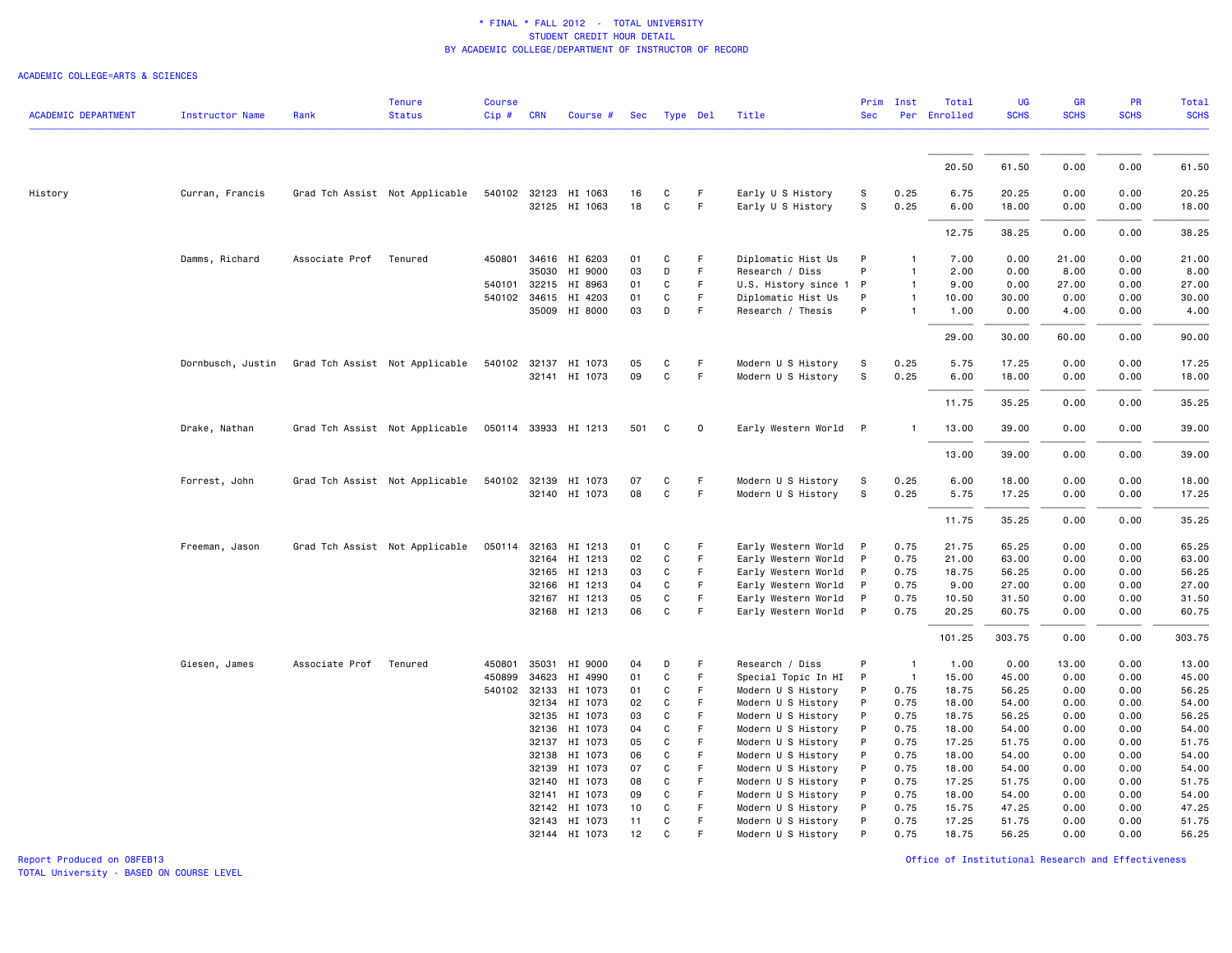#### ACADEMIC COLLEGE=ARTS & SCIENCES

|                            |                        |                          | <b>Tenure</b>                  | <b>Course</b> |            |                      |     |              |             |                        | Prim         | <b>Inst</b>    | Total        | <b>UG</b>   | <b>GR</b>   | PR          | Total       |
|----------------------------|------------------------|--------------------------|--------------------------------|---------------|------------|----------------------|-----|--------------|-------------|------------------------|--------------|----------------|--------------|-------------|-------------|-------------|-------------|
| <b>ACADEMIC DEPARTMENT</b> | <b>Instructor Name</b> | Rank                     | <b>Status</b>                  | $Cip \#$      | <b>CRN</b> | Course #             | Sec | Type Del     |             | Title                  | <b>Sec</b>   |                | Per Enrolled | <b>SCHS</b> | <b>SCHS</b> | <b>SCHS</b> | <b>SCHS</b> |
| History                    | Giesen, James          | Associate Prof           | Tenured                        |               |            | 540102 35010 HI 8000 | 04  | D            | F.          | Research / Thesis      | P            | -1             | 2.00         | 0.00        | 4.00        | 0.00        | 4.00        |
|                            |                        |                          |                                |               |            |                      |     |              |             |                        |              |                | 231.75       | 686.25      | 17.00       | 0.00        | 703.25      |
|                            | Greene, Alison         | Assistant Prof           | Ten Track                      | 450801        |            | 35032 HI 9000        | 05  | D            | F           | Research / Diss        | P            | $\overline{1}$ | 1.00         | 0.00        | 7.00        | 0.00        | 7.00        |
|                            |                        |                          |                                | 540101        |            | 32214 HI 8953        | 01  | C            | F.          | U.S. History, 1877-19  | $\mathsf{P}$ | $\overline{1}$ | 8.00         | 0.00        | 24.00       | 0.00        | 24.00       |
|                            |                        |                          |                                |               |            | 540102 32145 HI 1073 | 13  | C            | F           | Modern U S History     | P            | 0.75           | 24.00        | 72.00       | 0.00        | 0.00        | 72.00       |
|                            |                        |                          |                                |               |            | 32146 HI 1073        | 14  | C            | F           | Modern U S History     | P            | 0.75           | 22.50        | 67.50       | 0.00        | 0.00        | 67.50       |
|                            |                        |                          |                                |               |            | 32147 HI 1073        | 15  | C            | F           | Modern U S History     | P            | 0.75           | 25.50        | 76.50       | 0.00        | 0.00        | 76.50       |
|                            |                        |                          |                                |               | 32148      | HI 1073              | 16  | C            | F           | Modern U S History     | P            | 0.75           | 23.25        | 69.75       | 0.00        | 0.00        | 69.75       |
|                            |                        |                          |                                |               | 32149      | HI 1073              | 17  | C            | F           | Modern U S History     | P            | 0.75           | 23.25        | 69.75       | 0.00        | 0.00        | 69.75       |
|                            |                        |                          |                                |               |            | 32150 HI 1073        | 18  | $\mathbf C$  | F           | Modern U S History     | P            | 0.75           | 24.00        | 72.00       | 0.00        | 0.00        | 72.00       |
|                            |                        |                          |                                |               |            |                      |     |              |             |                        |              |                | 151.50       | 427.50      | 31.00       | 0.00        | 458.50      |
|                            | Harrelson, Alan        |                          | Grad Tch Assist Not Applicable |               |            | 540102 32108 HI 1063 | 01  | C            | F           | Early U S History      | P            | 0.75           | 24.75        | 74.25       | 0.00        | 0.00        | 74.25       |
|                            |                        |                          |                                |               |            | 32109 HI 1063        | 02  | C            | F           | Early U S History      | P            | 0.75           | 24.75        | 74.25       | 0.00        | 0.00        | 74.25       |
|                            |                        |                          |                                |               |            | 32110 HI 1063        | 03  | C            | F.          | Early U S History      | P            | 0.75           | 23.25        | 69.75       | 0.00        | 0.00        | 69.75       |
|                            |                        |                          |                                |               |            | 32111 HI 1063        | 04  | C            | F           | Early U S History      | P            | 0.75           | 16.50        | 49.50       | 0.00        | 0.00        | 49.50       |
|                            |                        |                          |                                |               |            | 32112 HI 1063        | 05  | $\mathbf C$  | F           | Early U S History      | P            | 0.75           | 17.25        | 51.75       | 0.00        | 0.00        | 51.75       |
|                            |                        |                          |                                |               | 32113      | HI 1063              | 06  | C            | F           | Early U S History      | P            | 0.75           | 15.75        | 47.25       | 0.00        | 0.00        | 47.25       |
|                            |                        |                          |                                |               |            | 32114 HI 1063        | 07  | C            |             | Early U S History      | P            | 0.75           | 18.75        | 56.25       | 0.00        | 0.00        | 56.25       |
|                            |                        |                          |                                |               |            | 32115 HI 1063        | 08  | C            | F.          | Early U S History      | P            | 0.75           | 16.50        | 49.50       | 0.00        | 0.00        | 49.50       |
|                            |                        |                          |                                |               | 32116      | HI 1063              | 09  | C            | F           | Early U S History      | P            | 0.75           | 18.00        | 54.00       | 0.00        | 0.00        | 54.00       |
|                            |                        |                          |                                |               |            | 32117 HI 1063        | 10  | $\mathbf C$  | F           | Early U S History      | P            | 0.75           | 16.50        | 49.50       | 0.00        | 0.00        | 49.50       |
|                            |                        |                          |                                |               | 32118      | HI 1063              | 11  | C            | F           | Early U S History      | P            | 0.75           | 12.00        | 36.00       | 0.00        | 0.00        | 36.00       |
|                            |                        |                          |                                |               |            | 32119 HI 1063        | 12  | $\mathbf C$  | F.          | Early U S History      | P            | 0.75           | 18.00        | 54.00       | 0.00        | 0.00        | 54.00       |
|                            |                        |                          |                                |               |            |                      |     |              |             |                        |              |                | 222.00       | 666.00      | 0.00        | 0.00        | 666.00      |
|                            | Hauser, Jason          |                          | Grad Tch Assist Not Applicable |               |            | 540102 32134 HI 1073 | 02  | C            | F           | Modern U S History     | S            | 0.25           | 6.00         | 18.00       | 0.00        | 0.00        | 18.00       |
|                            |                        |                          |                                |               |            | 32135 HI 1073        | 03  | C            | F.          | Modern U S History     | s            | 0.25           | 6.25         | 18.75       | 0.00        | 0.00        | 18.75       |
|                            |                        |                          |                                |               |            |                      |     |              |             |                        |              |                | 12.25        | 36.75       | 0.00        | 0.00        | 36.75       |
|                            | Hay, William           | Associate Prof           | Tenured                        |               |            | 050299 34622 HI 4723 | 01  | C            | F           | Britain Since 1688     | P            | $\mathbf{1}$   | 22.00        | 66.00       | 0.00        | 0.00        | 66.00       |
|                            |                        |                          |                                |               |            | 450801 32209 HI 8863 | 01  | S            | F.          | Sem Eur Since 1789     | P            | $\overline{1}$ | 4.00         | 0.00        | 12.00       | 0.00        | 12.00       |
|                            |                        |                          |                                |               | 35033      | HI 9000              | 06  | D            | F           | Research / Diss        | P            | $\overline{1}$ | 2.00         | 0.00        | 2.00        | 0.00        | 2.00        |
|                            |                        |                          |                                |               |            | 540102 35012 HI 8000 | 06  | D            | F           | Research / Thesis      | P            | $\overline{1}$ | 1.00         | 0.00        | 5.00        | 0.00        | 5.00        |
|                            |                        |                          |                                |               |            |                      |     |              |             |                        |              |                | 29.00        | 66.00       | 19.00       | 0.00        | 85.00       |
|                            | Heiser, Rebecca        |                          | Grad Tch Assist Not Applicable |               |            | 540102 32120 HI 1063 | 13  | C            | F           | Early U S History      | s            | 0.25           | 6.75         | 20.25       | 0.00        | 0.00        | 20.25       |
|                            |                        |                          |                                |               |            | 32122 HI 1063        | 15  | C            | F.          | Early U S History      | s            | 0.25           | 6.75         | 20.25       | 0.00        | 0.00        | 20.25       |
|                            |                        |                          |                                |               |            |                      |     |              |             |                        |              |                | 13.50        | 40.50       | 0.00        | 0.00        | 40.50       |
|                            | Henry, Thomas          |                          | Grad Tch Assist Not Applicable |               |            | 540102 32126 HI 1063 | 19  | C            | F           | Early U S History      | s            | 0.25           | 8.50         | 25.50       | 0.00        | 0.00        | 25.50       |
|                            |                        |                          |                                |               |            | 32131 HI 1063        | 24  | $\mathsf{C}$ | F.          | Early U S History      | $\mathbb S$  | 0.25           | 9.75         | 29.25       | 0.00        | 0.00        | 29.25       |
|                            |                        |                          |                                |               |            |                      |     |              |             |                        |              |                | 18.25        | 54.75       | 0.00        | 0.00        | 54.75       |
|                            | Hersey, Mark           | Associate Prof Ten Track |                                |               |            | 050201 33659 HI 4363 | 201 | C            | $\mathbf 0$ | Afro-Am History & Cu P |              | $\overline{1}$ | 12.00        | 36.00       | 0.00        | 0.00        | 36.00       |
|                            |                        |                          |                                |               |            |                      |     |              |             |                        |              |                |              |             |             |             |             |

TOTAL University - BASED ON COURSE LEVEL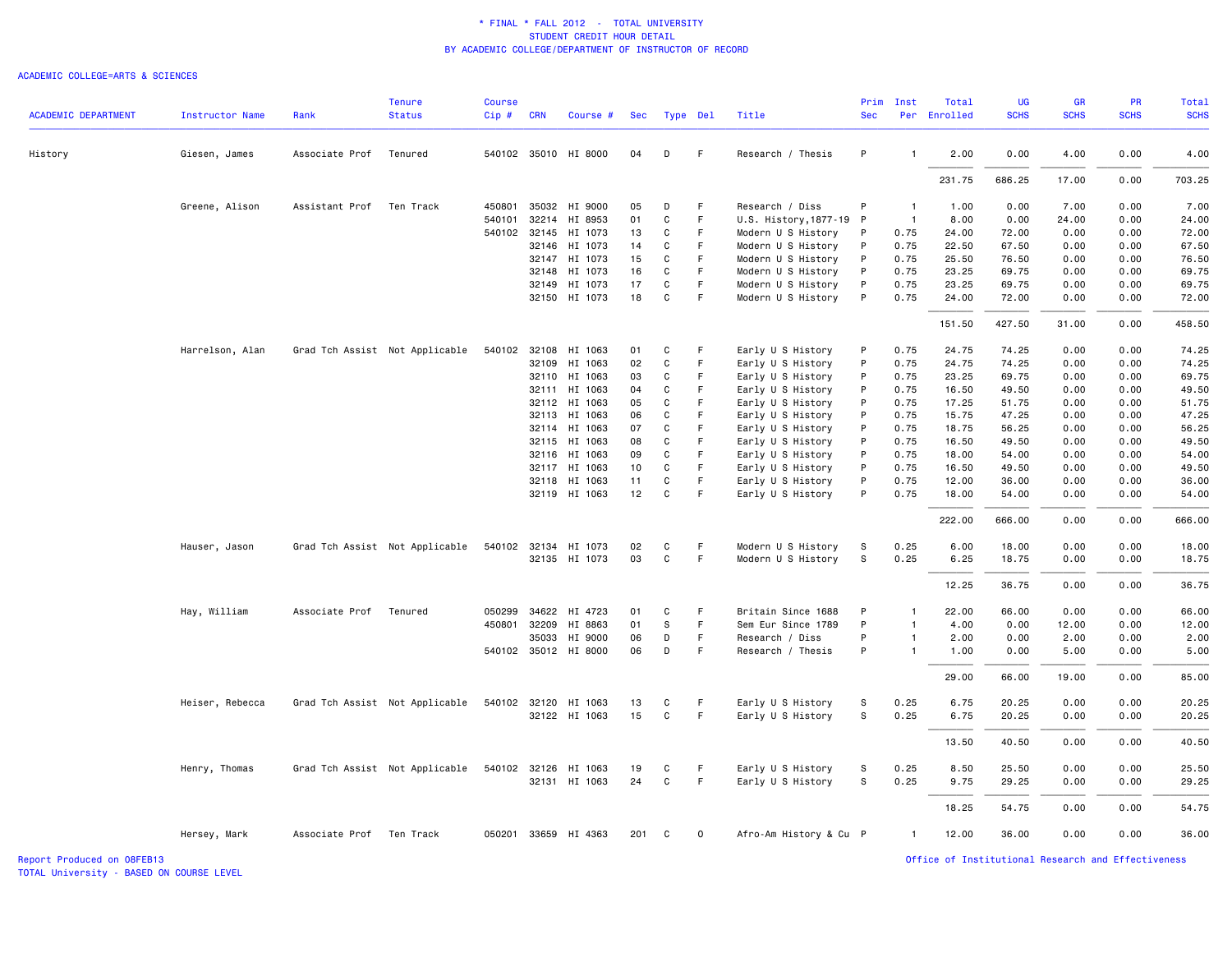#### ACADEMIC COLLEGE=ARTS & SCIENCES

| <b>SCHS</b><br><b>SCHS</b><br><b>SCHS</b><br><b>ACADEMIC DEPARTMENT</b><br><b>Instructor Name</b><br>Rank<br><b>Status</b><br>$Cip$ #<br><b>CRN</b><br>Title<br><b>Sec</b><br>Per Enrolled<br><b>SCHS</b><br>Course #<br>Sec<br>Type Del<br>0.00<br>33.00<br>Hersey, Mark<br>Associate Prof<br>Ten Track<br>33936<br>HI 4363<br>501<br>C<br>Afro-Am History & Cu P<br>33.00<br>0.00<br>History<br>050201<br>$\mathbf 0$<br>$\mathbf{1}$<br>11.00<br>201<br>C<br>18.00<br>0.00<br>450801<br>33664<br>HI 6313<br>0<br>The New South<br>P<br>6.00<br>0.00<br>18.00<br>$\mathbf{1}$<br>34794<br>HI 6363<br>201<br>C<br>$\mathsf{o}$<br>Afro-Am History & Cu P<br>8.00<br>0.00<br>24.00<br>0.00<br>24.00<br>$\mathbf{1}$<br>HI 9000<br>D<br>F<br>Research / Diss<br>P<br>27.00<br>0.00<br>27.00<br>35034<br>07<br>3.00<br>0.00<br>$\mathbf{1}$<br>F<br>24.00<br>0.00<br>24.00<br>540101 32213<br>HI 8943<br>01<br>C<br>U.S. History, 1787-1 P<br>8.00<br>0.00<br>$\mathbf{1}$<br>HI 8973<br>C<br>F<br>Collog US Env-Agric<br>0.00<br>24.00<br>0.00<br>24.00<br>34627<br>01<br>P<br>$\mathbf{1}$<br>8.00<br>C<br>P<br>0.00<br>540102 33658<br>HI 4313<br>201<br>0<br>The New South<br>6.00<br>18.00<br>0.00<br>18.00<br>$\mathbf{1}$<br>33935<br>HI 4313<br>501<br>C<br>$\mathsf{o}$<br>The New South<br>P<br>$\mathbf{1}$<br>17.00<br>51.00<br>0.00<br>0.00<br>51.00<br>138.00<br>117.00<br>0.00<br>255.00<br>79.00<br>24.00<br>Hester, Kayla<br>Grad Tch Assist Not Applicable<br>450801 32160 HI 1163<br>C<br>F.<br>Wld Hst Before 1500<br>0.25<br>8.00<br>24.00<br>0.00<br>0.00<br>02<br>- S<br>32161 HI 1163<br>03<br>C<br>F<br>Wld Hst Before 1500 S<br>0.25<br>7.50<br>22.50<br>0.00<br>0.00<br>22.50<br>46.50<br>0.00<br>0.00<br>46.50<br>15.50<br>Holifield, Lauren<br>Not Applicable<br>130301 32402 LSK 2010<br>F<br>Praxis: Acad Core En P<br>58.00<br>0.00<br>0.00<br>58.00<br>Non-Faculty<br>01<br>C<br>-1<br>21.00<br>58.00<br>21.00<br>0.00<br>0.00<br>58.00<br>32159 HI 1163<br>F<br>20.25<br>20.25<br>Holley, Brady<br>Grad Tch Assist Not Applicable<br>450801<br>C<br>Wld Hst Before 1500<br>- S<br>0.25<br>6.75<br>0.00<br>0.00<br>01<br>04<br>$\mathbf C$<br>F.<br>32162 HI 1163<br>Wld Hst Before 1500 S<br>0.25<br>8.00<br>24.00<br>0.00<br>0.00<br>44.25<br>0.00<br>0.00<br>14.75<br>Hui, Alexandra<br>Assistant Prof<br>Ten Track<br>450801<br>32207<br>HI 8803<br>02<br>C<br>F.<br>Colloquium-Late Mode P<br>8.00<br>0.00<br>24.00<br>0.00<br>$\mathbf{1}$<br>08<br>F<br>35035 HI 9000<br>D<br>Research / Diss<br>P<br>0.00<br>$\overline{1}$<br>1.00<br>0.00<br>1.00<br>25.00<br>0.00<br>9.00<br>0.00<br>Grad Tch Assist Not Applicable<br>540102 32148<br>C<br>F<br>Modern U S History<br>S.<br>0.25<br>7.75<br>23.25<br>0.00<br>0.00<br>Hyman, Owen<br>HI 1073<br>16<br>$\mathbf C$<br>$\mathsf F$<br>S<br>18<br>Modern U S History<br>0.25<br>0.00<br>0.00<br>32150 HI 1073<br>8.00<br>24.00<br>15.75<br>47.25<br>0.00<br>0.00<br>0.00<br>0.00<br>Johnson, Kevin<br>Grad Tch Assist Not Applicable<br>050299 33937<br>HI 4653<br>C<br>Hist Science & Tech<br>0.25<br>1.75<br>5.25<br>501<br>$\Omega$<br>- S<br>501<br>C<br>0.25<br>0.75<br>0.00<br>450801<br>34488<br>HI 6653<br>0<br>Hist Science & Tech<br>- S<br>0.25<br>0.00<br>540101 33938<br>0.75<br>HI 8773<br>501<br>C<br>0<br>Issues in Women's Hi S<br>0.25<br>0.25<br>0.00<br>0.00<br>540102 33929<br>HI 1063<br>501<br>C<br>0<br>Early U S History<br>P<br>$\overline{1}$<br>32.00<br>96.00<br>0.00<br>0.00<br>P<br>33931 HI 1073<br>501<br>C<br>0.00<br>0<br>Modern U S History<br>$\overline{1}$<br>32.00<br>96.00<br>0.00<br>197.25<br>0.00<br>66.25<br>1.50<br>Kinsey, James<br>Grad Tch Assist Not Applicable<br>540102 32126 HI 1063<br>C<br>F<br>Early U S History<br>P<br>0.75<br>25.50<br>76.50<br>0.00<br>0.00<br>19<br>20<br>C<br>F.<br>P<br>0.75<br>74.25<br>0.00<br>0.00<br>32127 HI 1063<br>Early U S History<br>24.75<br>C<br>F.<br>Early U S History<br>P<br>0.75<br>78.75<br>0.00<br>0.00<br>32128<br>HI 1063<br>21<br>26.25<br>F<br>32129<br>HI 1063<br>22<br>C<br>Early U S History<br>P<br>0.75<br>27.75<br>83.25<br>0.00<br>0.00<br>$\mathtt{C}$<br>F.<br>Early U S History<br>P<br>0.75<br>32130 HI 1063<br>23<br>28.50<br>85.50<br>0.00<br>0.00<br>C<br>$\mathsf F$<br>P<br>32131 HI 1063<br>24<br>Early U S History<br>0.75<br>29.25<br>87.75<br>0.00<br>0.00<br>486.00<br>162.00<br>0.00<br>0.00<br>21.75<br>0.00<br>0.00<br>Kraszewski, Gracja Grad Tch Assist Not Applicable 050114 32163 HI 1213<br>C<br>-F<br>Early Western World S<br>0.25<br>7.25<br>01 |  | <b>Tenure</b> | <b>Course</b> |  |  |  | Prim | Inst | Total | UG | <b>GR</b> | <b>PR</b> | Total |
|------------------------------------------------------------------------------------------------------------------------------------------------------------------------------------------------------------------------------------------------------------------------------------------------------------------------------------------------------------------------------------------------------------------------------------------------------------------------------------------------------------------------------------------------------------------------------------------------------------------------------------------------------------------------------------------------------------------------------------------------------------------------------------------------------------------------------------------------------------------------------------------------------------------------------------------------------------------------------------------------------------------------------------------------------------------------------------------------------------------------------------------------------------------------------------------------------------------------------------------------------------------------------------------------------------------------------------------------------------------------------------------------------------------------------------------------------------------------------------------------------------------------------------------------------------------------------------------------------------------------------------------------------------------------------------------------------------------------------------------------------------------------------------------------------------------------------------------------------------------------------------------------------------------------------------------------------------------------------------------------------------------------------------------------------------------------------------------------------------------------------------------------------------------------------------------------------------------------------------------------------------------------------------------------------------------------------------------------------------------------------------------------------------------------------------------------------------------------------------------------------------------------------------------------------------------------------------------------------------------------------------------------------------------------------------------------------------------------------------------------------------------------------------------------------------------------------------------------------------------------------------------------------------------------------------------------------------------------------------------------------------------------------------------------------------------------------------------------------------------------------------------------------------------------------------------------------------------------------------------------------------------------------------------------------------------------------------------------------------------------------------------------------------------------------------------------------------------------------------------------------------------------------------------------------------------------------------------------------------------------------------------------------------------------------------------------------------------------------------------------------------------------------------------------------------------------------------------------------------------------------------------------------------------------------------------------------------------------------------------------------------------------------------------------------------------------------------------------------------------------------------------------------------------------------------------------------------------------------------------------------------------------------------------------------------------------------------------------------------------------------------------------------------------------------------------------------------------------------------------------------------------------------------------------------------------------------|--|---------------|---------------|--|--|--|------|------|-------|----|-----------|-----------|-------|
|                                                                                                                                                                                                                                                                                                                                                                                                                                                                                                                                                                                                                                                                                                                                                                                                                                                                                                                                                                                                                                                                                                                                                                                                                                                                                                                                                                                                                                                                                                                                                                                                                                                                                                                                                                                                                                                                                                                                                                                                                                                                                                                                                                                                                                                                                                                                                                                                                                                                                                                                                                                                                                                                                                                                                                                                                                                                                                                                                                                                                                                                                                                                                                                                                                                                                                                                                                                                                                                                                                                                                                                                                                                                                                                                                                                                                                                                                                                                                                                                                                                                                                                                                                                                                                                                                                                                                                                                                                                                                                                                                                              |  |               |               |  |  |  |      |      |       |    |           |           |       |
|                                                                                                                                                                                                                                                                                                                                                                                                                                                                                                                                                                                                                                                                                                                                                                                                                                                                                                                                                                                                                                                                                                                                                                                                                                                                                                                                                                                                                                                                                                                                                                                                                                                                                                                                                                                                                                                                                                                                                                                                                                                                                                                                                                                                                                                                                                                                                                                                                                                                                                                                                                                                                                                                                                                                                                                                                                                                                                                                                                                                                                                                                                                                                                                                                                                                                                                                                                                                                                                                                                                                                                                                                                                                                                                                                                                                                                                                                                                                                                                                                                                                                                                                                                                                                                                                                                                                                                                                                                                                                                                                                                              |  |               |               |  |  |  |      |      |       |    |           |           |       |
|                                                                                                                                                                                                                                                                                                                                                                                                                                                                                                                                                                                                                                                                                                                                                                                                                                                                                                                                                                                                                                                                                                                                                                                                                                                                                                                                                                                                                                                                                                                                                                                                                                                                                                                                                                                                                                                                                                                                                                                                                                                                                                                                                                                                                                                                                                                                                                                                                                                                                                                                                                                                                                                                                                                                                                                                                                                                                                                                                                                                                                                                                                                                                                                                                                                                                                                                                                                                                                                                                                                                                                                                                                                                                                                                                                                                                                                                                                                                                                                                                                                                                                                                                                                                                                                                                                                                                                                                                                                                                                                                                                              |  |               |               |  |  |  |      |      |       |    |           |           |       |
|                                                                                                                                                                                                                                                                                                                                                                                                                                                                                                                                                                                                                                                                                                                                                                                                                                                                                                                                                                                                                                                                                                                                                                                                                                                                                                                                                                                                                                                                                                                                                                                                                                                                                                                                                                                                                                                                                                                                                                                                                                                                                                                                                                                                                                                                                                                                                                                                                                                                                                                                                                                                                                                                                                                                                                                                                                                                                                                                                                                                                                                                                                                                                                                                                                                                                                                                                                                                                                                                                                                                                                                                                                                                                                                                                                                                                                                                                                                                                                                                                                                                                                                                                                                                                                                                                                                                                                                                                                                                                                                                                                              |  |               |               |  |  |  |      |      |       |    |           |           |       |
|                                                                                                                                                                                                                                                                                                                                                                                                                                                                                                                                                                                                                                                                                                                                                                                                                                                                                                                                                                                                                                                                                                                                                                                                                                                                                                                                                                                                                                                                                                                                                                                                                                                                                                                                                                                                                                                                                                                                                                                                                                                                                                                                                                                                                                                                                                                                                                                                                                                                                                                                                                                                                                                                                                                                                                                                                                                                                                                                                                                                                                                                                                                                                                                                                                                                                                                                                                                                                                                                                                                                                                                                                                                                                                                                                                                                                                                                                                                                                                                                                                                                                                                                                                                                                                                                                                                                                                                                                                                                                                                                                                              |  |               |               |  |  |  |      |      |       |    |           |           |       |
|                                                                                                                                                                                                                                                                                                                                                                                                                                                                                                                                                                                                                                                                                                                                                                                                                                                                                                                                                                                                                                                                                                                                                                                                                                                                                                                                                                                                                                                                                                                                                                                                                                                                                                                                                                                                                                                                                                                                                                                                                                                                                                                                                                                                                                                                                                                                                                                                                                                                                                                                                                                                                                                                                                                                                                                                                                                                                                                                                                                                                                                                                                                                                                                                                                                                                                                                                                                                                                                                                                                                                                                                                                                                                                                                                                                                                                                                                                                                                                                                                                                                                                                                                                                                                                                                                                                                                                                                                                                                                                                                                                              |  |               |               |  |  |  |      |      |       |    |           |           |       |
|                                                                                                                                                                                                                                                                                                                                                                                                                                                                                                                                                                                                                                                                                                                                                                                                                                                                                                                                                                                                                                                                                                                                                                                                                                                                                                                                                                                                                                                                                                                                                                                                                                                                                                                                                                                                                                                                                                                                                                                                                                                                                                                                                                                                                                                                                                                                                                                                                                                                                                                                                                                                                                                                                                                                                                                                                                                                                                                                                                                                                                                                                                                                                                                                                                                                                                                                                                                                                                                                                                                                                                                                                                                                                                                                                                                                                                                                                                                                                                                                                                                                                                                                                                                                                                                                                                                                                                                                                                                                                                                                                                              |  |               |               |  |  |  |      |      |       |    |           |           |       |
|                                                                                                                                                                                                                                                                                                                                                                                                                                                                                                                                                                                                                                                                                                                                                                                                                                                                                                                                                                                                                                                                                                                                                                                                                                                                                                                                                                                                                                                                                                                                                                                                                                                                                                                                                                                                                                                                                                                                                                                                                                                                                                                                                                                                                                                                                                                                                                                                                                                                                                                                                                                                                                                                                                                                                                                                                                                                                                                                                                                                                                                                                                                                                                                                                                                                                                                                                                                                                                                                                                                                                                                                                                                                                                                                                                                                                                                                                                                                                                                                                                                                                                                                                                                                                                                                                                                                                                                                                                                                                                                                                                              |  |               |               |  |  |  |      |      |       |    |           |           |       |
|                                                                                                                                                                                                                                                                                                                                                                                                                                                                                                                                                                                                                                                                                                                                                                                                                                                                                                                                                                                                                                                                                                                                                                                                                                                                                                                                                                                                                                                                                                                                                                                                                                                                                                                                                                                                                                                                                                                                                                                                                                                                                                                                                                                                                                                                                                                                                                                                                                                                                                                                                                                                                                                                                                                                                                                                                                                                                                                                                                                                                                                                                                                                                                                                                                                                                                                                                                                                                                                                                                                                                                                                                                                                                                                                                                                                                                                                                                                                                                                                                                                                                                                                                                                                                                                                                                                                                                                                                                                                                                                                                                              |  |               |               |  |  |  |      |      |       |    |           |           |       |
|                                                                                                                                                                                                                                                                                                                                                                                                                                                                                                                                                                                                                                                                                                                                                                                                                                                                                                                                                                                                                                                                                                                                                                                                                                                                                                                                                                                                                                                                                                                                                                                                                                                                                                                                                                                                                                                                                                                                                                                                                                                                                                                                                                                                                                                                                                                                                                                                                                                                                                                                                                                                                                                                                                                                                                                                                                                                                                                                                                                                                                                                                                                                                                                                                                                                                                                                                                                                                                                                                                                                                                                                                                                                                                                                                                                                                                                                                                                                                                                                                                                                                                                                                                                                                                                                                                                                                                                                                                                                                                                                                                              |  |               |               |  |  |  |      |      |       |    |           |           |       |
|                                                                                                                                                                                                                                                                                                                                                                                                                                                                                                                                                                                                                                                                                                                                                                                                                                                                                                                                                                                                                                                                                                                                                                                                                                                                                                                                                                                                                                                                                                                                                                                                                                                                                                                                                                                                                                                                                                                                                                                                                                                                                                                                                                                                                                                                                                                                                                                                                                                                                                                                                                                                                                                                                                                                                                                                                                                                                                                                                                                                                                                                                                                                                                                                                                                                                                                                                                                                                                                                                                                                                                                                                                                                                                                                                                                                                                                                                                                                                                                                                                                                                                                                                                                                                                                                                                                                                                                                                                                                                                                                                                              |  |               |               |  |  |  |      |      |       |    |           |           |       |
|                                                                                                                                                                                                                                                                                                                                                                                                                                                                                                                                                                                                                                                                                                                                                                                                                                                                                                                                                                                                                                                                                                                                                                                                                                                                                                                                                                                                                                                                                                                                                                                                                                                                                                                                                                                                                                                                                                                                                                                                                                                                                                                                                                                                                                                                                                                                                                                                                                                                                                                                                                                                                                                                                                                                                                                                                                                                                                                                                                                                                                                                                                                                                                                                                                                                                                                                                                                                                                                                                                                                                                                                                                                                                                                                                                                                                                                                                                                                                                                                                                                                                                                                                                                                                                                                                                                                                                                                                                                                                                                                                                              |  |               |               |  |  |  |      |      |       |    |           |           |       |
|                                                                                                                                                                                                                                                                                                                                                                                                                                                                                                                                                                                                                                                                                                                                                                                                                                                                                                                                                                                                                                                                                                                                                                                                                                                                                                                                                                                                                                                                                                                                                                                                                                                                                                                                                                                                                                                                                                                                                                                                                                                                                                                                                                                                                                                                                                                                                                                                                                                                                                                                                                                                                                                                                                                                                                                                                                                                                                                                                                                                                                                                                                                                                                                                                                                                                                                                                                                                                                                                                                                                                                                                                                                                                                                                                                                                                                                                                                                                                                                                                                                                                                                                                                                                                                                                                                                                                                                                                                                                                                                                                                              |  |               |               |  |  |  |      |      |       |    |           |           |       |
|                                                                                                                                                                                                                                                                                                                                                                                                                                                                                                                                                                                                                                                                                                                                                                                                                                                                                                                                                                                                                                                                                                                                                                                                                                                                                                                                                                                                                                                                                                                                                                                                                                                                                                                                                                                                                                                                                                                                                                                                                                                                                                                                                                                                                                                                                                                                                                                                                                                                                                                                                                                                                                                                                                                                                                                                                                                                                                                                                                                                                                                                                                                                                                                                                                                                                                                                                                                                                                                                                                                                                                                                                                                                                                                                                                                                                                                                                                                                                                                                                                                                                                                                                                                                                                                                                                                                                                                                                                                                                                                                                                              |  |               |               |  |  |  |      |      |       |    |           |           |       |
|                                                                                                                                                                                                                                                                                                                                                                                                                                                                                                                                                                                                                                                                                                                                                                                                                                                                                                                                                                                                                                                                                                                                                                                                                                                                                                                                                                                                                                                                                                                                                                                                                                                                                                                                                                                                                                                                                                                                                                                                                                                                                                                                                                                                                                                                                                                                                                                                                                                                                                                                                                                                                                                                                                                                                                                                                                                                                                                                                                                                                                                                                                                                                                                                                                                                                                                                                                                                                                                                                                                                                                                                                                                                                                                                                                                                                                                                                                                                                                                                                                                                                                                                                                                                                                                                                                                                                                                                                                                                                                                                                                              |  |               |               |  |  |  |      |      |       |    |           |           |       |
|                                                                                                                                                                                                                                                                                                                                                                                                                                                                                                                                                                                                                                                                                                                                                                                                                                                                                                                                                                                                                                                                                                                                                                                                                                                                                                                                                                                                                                                                                                                                                                                                                                                                                                                                                                                                                                                                                                                                                                                                                                                                                                                                                                                                                                                                                                                                                                                                                                                                                                                                                                                                                                                                                                                                                                                                                                                                                                                                                                                                                                                                                                                                                                                                                                                                                                                                                                                                                                                                                                                                                                                                                                                                                                                                                                                                                                                                                                                                                                                                                                                                                                                                                                                                                                                                                                                                                                                                                                                                                                                                                                              |  |               |               |  |  |  |      |      |       |    |           |           |       |
| 44.25<br>24.00<br>1.00<br>25.00<br>23.25<br>24.00<br>47.25<br>5.25<br>0.75<br>0.75<br>96.00<br>96.00<br>198.75<br>76.50<br>74.25<br>78.75<br>83.25<br>85.50<br>87.75<br>486.00<br>21.75                                                                                                                                                                                                                                                                                                                                                                                                                                                                                                                                                                                                                                                                                                                                                                                                                                                                                                                                                                                                                                                                                                                                                                                                                                                                                                                                                                                                                                                                                                                                                                                                                                                                                                                                                                                                                                                                                                                                                                                                                                                                                                                                                                                                                                                                                                                                                                                                                                                                                                                                                                                                                                                                                                                                                                                                                                                                                                                                                                                                                                                                                                                                                                                                                                                                                                                                                                                                                                                                                                                                                                                                                                                                                                                                                                                                                                                                                                                                                                                                                                                                                                                                                                                                                                                                                                                                                                                      |  |               |               |  |  |  |      |      |       |    |           |           | 24.00 |
|                                                                                                                                                                                                                                                                                                                                                                                                                                                                                                                                                                                                                                                                                                                                                                                                                                                                                                                                                                                                                                                                                                                                                                                                                                                                                                                                                                                                                                                                                                                                                                                                                                                                                                                                                                                                                                                                                                                                                                                                                                                                                                                                                                                                                                                                                                                                                                                                                                                                                                                                                                                                                                                                                                                                                                                                                                                                                                                                                                                                                                                                                                                                                                                                                                                                                                                                                                                                                                                                                                                                                                                                                                                                                                                                                                                                                                                                                                                                                                                                                                                                                                                                                                                                                                                                                                                                                                                                                                                                                                                                                                              |  |               |               |  |  |  |      |      |       |    |           |           |       |
|                                                                                                                                                                                                                                                                                                                                                                                                                                                                                                                                                                                                                                                                                                                                                                                                                                                                                                                                                                                                                                                                                                                                                                                                                                                                                                                                                                                                                                                                                                                                                                                                                                                                                                                                                                                                                                                                                                                                                                                                                                                                                                                                                                                                                                                                                                                                                                                                                                                                                                                                                                                                                                                                                                                                                                                                                                                                                                                                                                                                                                                                                                                                                                                                                                                                                                                                                                                                                                                                                                                                                                                                                                                                                                                                                                                                                                                                                                                                                                                                                                                                                                                                                                                                                                                                                                                                                                                                                                                                                                                                                                              |  |               |               |  |  |  |      |      |       |    |           |           |       |
|                                                                                                                                                                                                                                                                                                                                                                                                                                                                                                                                                                                                                                                                                                                                                                                                                                                                                                                                                                                                                                                                                                                                                                                                                                                                                                                                                                                                                                                                                                                                                                                                                                                                                                                                                                                                                                                                                                                                                                                                                                                                                                                                                                                                                                                                                                                                                                                                                                                                                                                                                                                                                                                                                                                                                                                                                                                                                                                                                                                                                                                                                                                                                                                                                                                                                                                                                                                                                                                                                                                                                                                                                                                                                                                                                                                                                                                                                                                                                                                                                                                                                                                                                                                                                                                                                                                                                                                                                                                                                                                                                                              |  |               |               |  |  |  |      |      |       |    |           |           |       |
|                                                                                                                                                                                                                                                                                                                                                                                                                                                                                                                                                                                                                                                                                                                                                                                                                                                                                                                                                                                                                                                                                                                                                                                                                                                                                                                                                                                                                                                                                                                                                                                                                                                                                                                                                                                                                                                                                                                                                                                                                                                                                                                                                                                                                                                                                                                                                                                                                                                                                                                                                                                                                                                                                                                                                                                                                                                                                                                                                                                                                                                                                                                                                                                                                                                                                                                                                                                                                                                                                                                                                                                                                                                                                                                                                                                                                                                                                                                                                                                                                                                                                                                                                                                                                                                                                                                                                                                                                                                                                                                                                                              |  |               |               |  |  |  |      |      |       |    |           |           |       |
|                                                                                                                                                                                                                                                                                                                                                                                                                                                                                                                                                                                                                                                                                                                                                                                                                                                                                                                                                                                                                                                                                                                                                                                                                                                                                                                                                                                                                                                                                                                                                                                                                                                                                                                                                                                                                                                                                                                                                                                                                                                                                                                                                                                                                                                                                                                                                                                                                                                                                                                                                                                                                                                                                                                                                                                                                                                                                                                                                                                                                                                                                                                                                                                                                                                                                                                                                                                                                                                                                                                                                                                                                                                                                                                                                                                                                                                                                                                                                                                                                                                                                                                                                                                                                                                                                                                                                                                                                                                                                                                                                                              |  |               |               |  |  |  |      |      |       |    |           |           |       |
|                                                                                                                                                                                                                                                                                                                                                                                                                                                                                                                                                                                                                                                                                                                                                                                                                                                                                                                                                                                                                                                                                                                                                                                                                                                                                                                                                                                                                                                                                                                                                                                                                                                                                                                                                                                                                                                                                                                                                                                                                                                                                                                                                                                                                                                                                                                                                                                                                                                                                                                                                                                                                                                                                                                                                                                                                                                                                                                                                                                                                                                                                                                                                                                                                                                                                                                                                                                                                                                                                                                                                                                                                                                                                                                                                                                                                                                                                                                                                                                                                                                                                                                                                                                                                                                                                                                                                                                                                                                                                                                                                                              |  |               |               |  |  |  |      |      |       |    |           |           |       |
|                                                                                                                                                                                                                                                                                                                                                                                                                                                                                                                                                                                                                                                                                                                                                                                                                                                                                                                                                                                                                                                                                                                                                                                                                                                                                                                                                                                                                                                                                                                                                                                                                                                                                                                                                                                                                                                                                                                                                                                                                                                                                                                                                                                                                                                                                                                                                                                                                                                                                                                                                                                                                                                                                                                                                                                                                                                                                                                                                                                                                                                                                                                                                                                                                                                                                                                                                                                                                                                                                                                                                                                                                                                                                                                                                                                                                                                                                                                                                                                                                                                                                                                                                                                                                                                                                                                                                                                                                                                                                                                                                                              |  |               |               |  |  |  |      |      |       |    |           |           |       |
|                                                                                                                                                                                                                                                                                                                                                                                                                                                                                                                                                                                                                                                                                                                                                                                                                                                                                                                                                                                                                                                                                                                                                                                                                                                                                                                                                                                                                                                                                                                                                                                                                                                                                                                                                                                                                                                                                                                                                                                                                                                                                                                                                                                                                                                                                                                                                                                                                                                                                                                                                                                                                                                                                                                                                                                                                                                                                                                                                                                                                                                                                                                                                                                                                                                                                                                                                                                                                                                                                                                                                                                                                                                                                                                                                                                                                                                                                                                                                                                                                                                                                                                                                                                                                                                                                                                                                                                                                                                                                                                                                                              |  |               |               |  |  |  |      |      |       |    |           |           |       |
|                                                                                                                                                                                                                                                                                                                                                                                                                                                                                                                                                                                                                                                                                                                                                                                                                                                                                                                                                                                                                                                                                                                                                                                                                                                                                                                                                                                                                                                                                                                                                                                                                                                                                                                                                                                                                                                                                                                                                                                                                                                                                                                                                                                                                                                                                                                                                                                                                                                                                                                                                                                                                                                                                                                                                                                                                                                                                                                                                                                                                                                                                                                                                                                                                                                                                                                                                                                                                                                                                                                                                                                                                                                                                                                                                                                                                                                                                                                                                                                                                                                                                                                                                                                                                                                                                                                                                                                                                                                                                                                                                                              |  |               |               |  |  |  |      |      |       |    |           |           |       |
|                                                                                                                                                                                                                                                                                                                                                                                                                                                                                                                                                                                                                                                                                                                                                                                                                                                                                                                                                                                                                                                                                                                                                                                                                                                                                                                                                                                                                                                                                                                                                                                                                                                                                                                                                                                                                                                                                                                                                                                                                                                                                                                                                                                                                                                                                                                                                                                                                                                                                                                                                                                                                                                                                                                                                                                                                                                                                                                                                                                                                                                                                                                                                                                                                                                                                                                                                                                                                                                                                                                                                                                                                                                                                                                                                                                                                                                                                                                                                                                                                                                                                                                                                                                                                                                                                                                                                                                                                                                                                                                                                                              |  |               |               |  |  |  |      |      |       |    |           |           |       |
|                                                                                                                                                                                                                                                                                                                                                                                                                                                                                                                                                                                                                                                                                                                                                                                                                                                                                                                                                                                                                                                                                                                                                                                                                                                                                                                                                                                                                                                                                                                                                                                                                                                                                                                                                                                                                                                                                                                                                                                                                                                                                                                                                                                                                                                                                                                                                                                                                                                                                                                                                                                                                                                                                                                                                                                                                                                                                                                                                                                                                                                                                                                                                                                                                                                                                                                                                                                                                                                                                                                                                                                                                                                                                                                                                                                                                                                                                                                                                                                                                                                                                                                                                                                                                                                                                                                                                                                                                                                                                                                                                                              |  |               |               |  |  |  |      |      |       |    |           |           |       |
|                                                                                                                                                                                                                                                                                                                                                                                                                                                                                                                                                                                                                                                                                                                                                                                                                                                                                                                                                                                                                                                                                                                                                                                                                                                                                                                                                                                                                                                                                                                                                                                                                                                                                                                                                                                                                                                                                                                                                                                                                                                                                                                                                                                                                                                                                                                                                                                                                                                                                                                                                                                                                                                                                                                                                                                                                                                                                                                                                                                                                                                                                                                                                                                                                                                                                                                                                                                                                                                                                                                                                                                                                                                                                                                                                                                                                                                                                                                                                                                                                                                                                                                                                                                                                                                                                                                                                                                                                                                                                                                                                                              |  |               |               |  |  |  |      |      |       |    |           |           |       |
|                                                                                                                                                                                                                                                                                                                                                                                                                                                                                                                                                                                                                                                                                                                                                                                                                                                                                                                                                                                                                                                                                                                                                                                                                                                                                                                                                                                                                                                                                                                                                                                                                                                                                                                                                                                                                                                                                                                                                                                                                                                                                                                                                                                                                                                                                                                                                                                                                                                                                                                                                                                                                                                                                                                                                                                                                                                                                                                                                                                                                                                                                                                                                                                                                                                                                                                                                                                                                                                                                                                                                                                                                                                                                                                                                                                                                                                                                                                                                                                                                                                                                                                                                                                                                                                                                                                                                                                                                                                                                                                                                                              |  |               |               |  |  |  |      |      |       |    |           |           |       |
|                                                                                                                                                                                                                                                                                                                                                                                                                                                                                                                                                                                                                                                                                                                                                                                                                                                                                                                                                                                                                                                                                                                                                                                                                                                                                                                                                                                                                                                                                                                                                                                                                                                                                                                                                                                                                                                                                                                                                                                                                                                                                                                                                                                                                                                                                                                                                                                                                                                                                                                                                                                                                                                                                                                                                                                                                                                                                                                                                                                                                                                                                                                                                                                                                                                                                                                                                                                                                                                                                                                                                                                                                                                                                                                                                                                                                                                                                                                                                                                                                                                                                                                                                                                                                                                                                                                                                                                                                                                                                                                                                                              |  |               |               |  |  |  |      |      |       |    |           |           |       |
|                                                                                                                                                                                                                                                                                                                                                                                                                                                                                                                                                                                                                                                                                                                                                                                                                                                                                                                                                                                                                                                                                                                                                                                                                                                                                                                                                                                                                                                                                                                                                                                                                                                                                                                                                                                                                                                                                                                                                                                                                                                                                                                                                                                                                                                                                                                                                                                                                                                                                                                                                                                                                                                                                                                                                                                                                                                                                                                                                                                                                                                                                                                                                                                                                                                                                                                                                                                                                                                                                                                                                                                                                                                                                                                                                                                                                                                                                                                                                                                                                                                                                                                                                                                                                                                                                                                                                                                                                                                                                                                                                                              |  |               |               |  |  |  |      |      |       |    |           |           |       |
|                                                                                                                                                                                                                                                                                                                                                                                                                                                                                                                                                                                                                                                                                                                                                                                                                                                                                                                                                                                                                                                                                                                                                                                                                                                                                                                                                                                                                                                                                                                                                                                                                                                                                                                                                                                                                                                                                                                                                                                                                                                                                                                                                                                                                                                                                                                                                                                                                                                                                                                                                                                                                                                                                                                                                                                                                                                                                                                                                                                                                                                                                                                                                                                                                                                                                                                                                                                                                                                                                                                                                                                                                                                                                                                                                                                                                                                                                                                                                                                                                                                                                                                                                                                                                                                                                                                                                                                                                                                                                                                                                                              |  |               |               |  |  |  |      |      |       |    |           |           |       |
|                                                                                                                                                                                                                                                                                                                                                                                                                                                                                                                                                                                                                                                                                                                                                                                                                                                                                                                                                                                                                                                                                                                                                                                                                                                                                                                                                                                                                                                                                                                                                                                                                                                                                                                                                                                                                                                                                                                                                                                                                                                                                                                                                                                                                                                                                                                                                                                                                                                                                                                                                                                                                                                                                                                                                                                                                                                                                                                                                                                                                                                                                                                                                                                                                                                                                                                                                                                                                                                                                                                                                                                                                                                                                                                                                                                                                                                                                                                                                                                                                                                                                                                                                                                                                                                                                                                                                                                                                                                                                                                                                                              |  |               |               |  |  |  |      |      |       |    |           |           |       |
|                                                                                                                                                                                                                                                                                                                                                                                                                                                                                                                                                                                                                                                                                                                                                                                                                                                                                                                                                                                                                                                                                                                                                                                                                                                                                                                                                                                                                                                                                                                                                                                                                                                                                                                                                                                                                                                                                                                                                                                                                                                                                                                                                                                                                                                                                                                                                                                                                                                                                                                                                                                                                                                                                                                                                                                                                                                                                                                                                                                                                                                                                                                                                                                                                                                                                                                                                                                                                                                                                                                                                                                                                                                                                                                                                                                                                                                                                                                                                                                                                                                                                                                                                                                                                                                                                                                                                                                                                                                                                                                                                                              |  |               |               |  |  |  |      |      |       |    |           |           |       |
|                                                                                                                                                                                                                                                                                                                                                                                                                                                                                                                                                                                                                                                                                                                                                                                                                                                                                                                                                                                                                                                                                                                                                                                                                                                                                                                                                                                                                                                                                                                                                                                                                                                                                                                                                                                                                                                                                                                                                                                                                                                                                                                                                                                                                                                                                                                                                                                                                                                                                                                                                                                                                                                                                                                                                                                                                                                                                                                                                                                                                                                                                                                                                                                                                                                                                                                                                                                                                                                                                                                                                                                                                                                                                                                                                                                                                                                                                                                                                                                                                                                                                                                                                                                                                                                                                                                                                                                                                                                                                                                                                                              |  |               |               |  |  |  |      |      |       |    |           |           |       |
|                                                                                                                                                                                                                                                                                                                                                                                                                                                                                                                                                                                                                                                                                                                                                                                                                                                                                                                                                                                                                                                                                                                                                                                                                                                                                                                                                                                                                                                                                                                                                                                                                                                                                                                                                                                                                                                                                                                                                                                                                                                                                                                                                                                                                                                                                                                                                                                                                                                                                                                                                                                                                                                                                                                                                                                                                                                                                                                                                                                                                                                                                                                                                                                                                                                                                                                                                                                                                                                                                                                                                                                                                                                                                                                                                                                                                                                                                                                                                                                                                                                                                                                                                                                                                                                                                                                                                                                                                                                                                                                                                                              |  |               |               |  |  |  |      |      |       |    |           |           |       |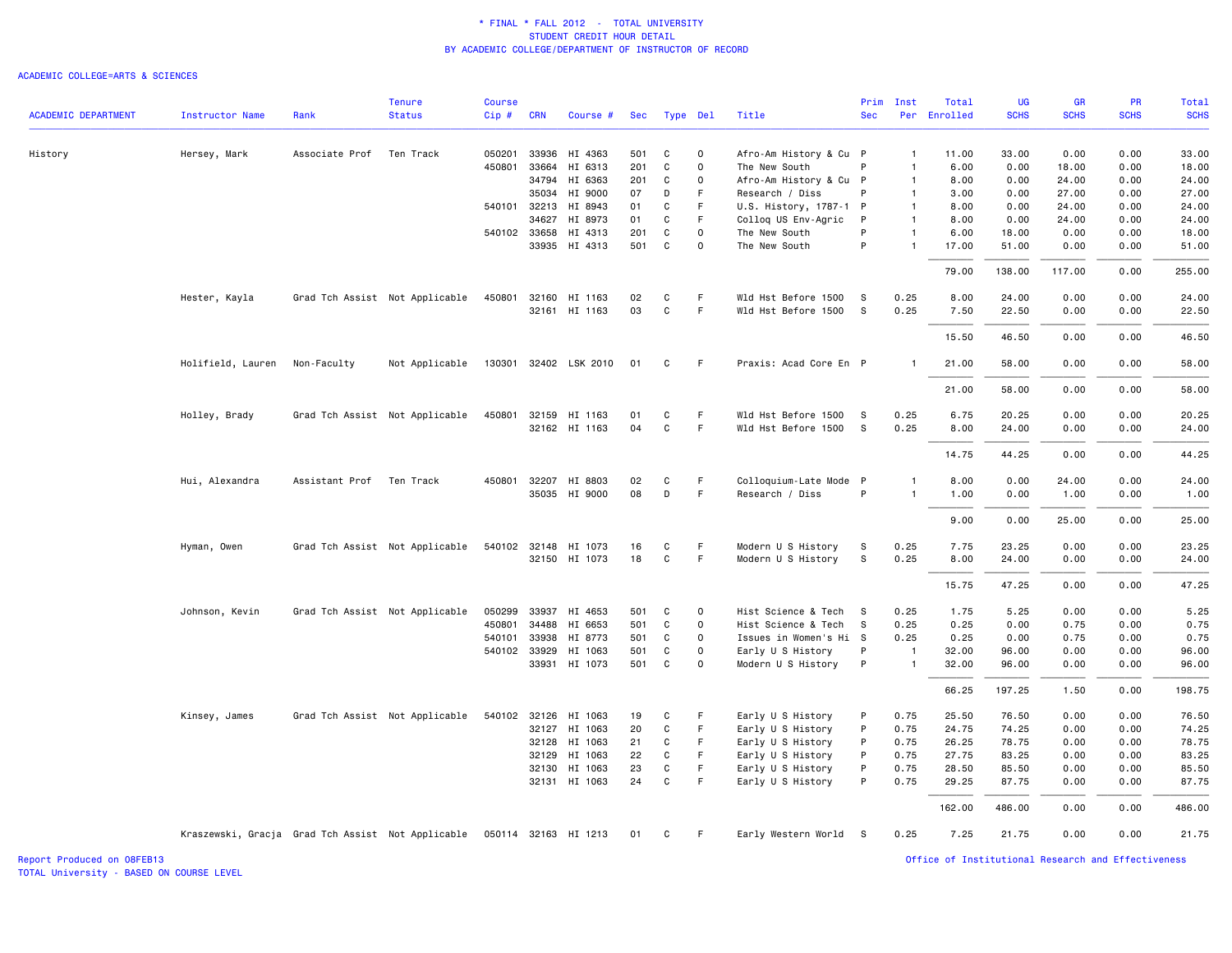| <b>ACADEMIC DEPARTMENT</b> | <b>Instructor Name</b>                            | Rank                     | <b>Tenure</b><br><b>Status</b> | <b>Course</b><br>Cip# | <b>CRN</b>   | Course #                        | Sec                    |              | Type Del    | Title                                       | Prim<br><b>Sec</b> | Inst<br>Per                      | Total<br>Enrolled | <b>UG</b><br><b>SCHS</b> | <b>GR</b><br><b>SCHS</b> | PR<br><b>SCHS</b> | Total<br><b>SCHS</b> |
|----------------------------|---------------------------------------------------|--------------------------|--------------------------------|-----------------------|--------------|---------------------------------|------------------------|--------------|-------------|---------------------------------------------|--------------------|----------------------------------|-------------------|--------------------------|--------------------------|-------------------|----------------------|
|                            |                                                   |                          |                                |                       |              |                                 |                        |              |             |                                             |                    |                                  |                   |                          |                          |                   |                      |
| History                    | Kraszewski, Gracja Grad Tch Assist Not Applicable |                          |                                |                       |              | 050114 32165 HI 1213            | 03                     | C            | F.          | Early Western World                         | s.                 | 0.25                             | 6.25              | 18.75                    | 0.00                     | 0.00              | 18.75                |
|                            |                                                   |                          |                                |                       |              | 32167 HI 1213                   | 05                     | $\mathsf{C}$ | F.          | Early Western World                         | $\mathbf{s}$       | 0.25                             | 3.50              | 10.50                    | 0.00                     | 0.00              | 10.50                |
|                            |                                                   |                          |                                |                       |              |                                 |                        |              |             |                                             |                    |                                  | 17.00             | 51.00                    | 0.00                     | 0.00              | 51.00                |
|                            | Lavine, Matthew                                   | Assistant Prof           | Ten Track                      | 450801                | 34596        | HI 3903                         | 01                     | C            | F           | Hist & Hist Meth                            | P                  | $\overline{1}$                   | 21.00             | 63.00                    | 0.00                     | 0.00              | 63.00                |
|                            |                                                   |                          |                                |                       |              | 35036 HI 9000                   | 09                     | D            | F           | Research / Diss                             | P                  | $\overline{1}$                   | 1.00              | 0.00                     | 10.00                    | 0.00              | 10.00                |
|                            |                                                   |                          |                                |                       |              | 540101 34609 HI 3133            | 01                     | C            | F           | History U.S. Pop Cul P                      |                    | 0.75                             | 16.50             | 49.50                    | 0.00                     | 0.00              | 49.50                |
|                            |                                                   |                          |                                |                       | 34610        | HI 3133                         | 02                     | C            | F.          | History U.S. Pop Cul P                      |                    | 0.75                             | 17.25             | 51.75                    | 0.00                     | 0.00              | 51.75                |
|                            |                                                   |                          |                                |                       |              | 34611 HI 3133                   | 03                     | C            | F           | History U.S. Pop Cul P                      |                    | 0.75                             | 18.00             | 54.00                    | 0.00                     | 0.00              | 54.00                |
|                            |                                                   |                          |                                |                       |              | 34612 HI 3133                   | 04                     | $\mathsf{C}$ | F.          | History U.S. Pop Cul P                      |                    | 0.75                             | 18.00             | 54.00                    | 0.00                     | 0.00              | 54.00                |
|                            |                                                   |                          |                                |                       |              |                                 |                        |              |             |                                             |                    |                                  | 91.75             | 272.25                   | 10.00                    | 0.00              | 282.25               |
|                            | Lawrence, Melissa                                 |                          | Grad Tch Assist Not Applicable | 540102                | 32108        | HI 1063                         | 01                     | C            | F           | Early U S History                           | s                  | 0.25                             | 8.25              | 24.75                    | 0.00                     | 0.00              | 24.75                |
|                            |                                                   |                          |                                |                       |              | 32113 HI 1063                   | 06                     | C            | F           | Early U S History                           | s                  | 0.25                             | 5.25              | 15.75                    | 0.00                     | 0.00              | 15.75                |
|                            |                                                   |                          |                                |                       |              | 32115 HI 1063                   | 08                     | C            | F.          | Early U S History                           | s                  | 0.25                             | 5.50              | 16.50                    | 0.00                     | 0.00              | 16.50                |
|                            |                                                   |                          |                                |                       |              |                                 |                        |              |             |                                             |                    |                                  | 19.00             | 57.00                    | 0.00                     | 0.00              | 57.00                |
|                            | Marcus, Alan                                      | Professor                | Tenured                        | 050299                | 33660        | HI 4653                         | 201                    | C            | 0           | Hist Science & Tech                         | P                  | $\overline{1}$                   | 1.00              | 3.00                     | 0.00                     | 0.00              | 3.00                 |
|                            |                                                   |                          |                                |                       |              | 33937 HI 4653                   | 501                    | C            | 0           | Hist Science & Tech                         | P                  | 0.75                             | 5.25              | 15.75                    | 0.00                     | 0.00              | 15.75                |
|                            |                                                   |                          |                                |                       |              | 450801 34488 HI 6653            | 501                    | C            | $\mathbf 0$ | Hist Science & Tech                         | P                  | 0.75                             | 0.75              | 0.00                     | 2.25                     | 0.00              | 2.25                 |
|                            |                                                   |                          |                                |                       | 34795        | HI 6653                         | 201                    | C            | 0           | Hist Science & Tech                         | P                  | $\overline{1}$                   | 1.00              | 0.00                     | 3.00                     | 0.00              | 3.00                 |
|                            |                                                   |                          |                                |                       |              |                                 |                        |              | F           |                                             | P                  |                                  |                   |                          |                          |                   | 12.00                |
|                            |                                                   |                          |                                |                       | 35037        | HI 9000                         | 10                     | D            |             | Research / Diss                             |                    | $\overline{1}$                   | 3.00              | 0.00                     | 12.00                    | 0.00              |                      |
|                            |                                                   |                          |                                |                       | 540101 33938 | HI 8773                         | 501                    | C            | $\mathbf 0$ | Issues in Women's Hi P                      |                    | 0.75                             | 0.75              | 0.00                     | 2.25                     | 0.00              | 2.25                 |
|                            |                                                   |                          |                                |                       | 34796        | HI 8773<br>540102 35016 HI 8000 | 201<br>10 <sub>1</sub> | C<br>D       | 0<br>F      | Issues in Women's Hi P<br>Research / Thesis | P                  | $\overline{1}$<br>$\overline{1}$ | 2.00<br>2.00      | 0.00<br>0.00             | 6.00<br>5.00             | 0.00<br>0.00      | 6.00<br>5.00         |
|                            |                                                   |                          |                                |                       |              |                                 |                        |              |             |                                             |                    |                                  |                   |                          |                          |                   |                      |
|                            |                                                   |                          |                                |                       |              |                                 |                        |              |             |                                             |                    |                                  | 15.75             | 18.75                    | 30.50                    | 0.00              | 49.25                |
|                            | Marshall, Anne                                    | Associate Prof Ten Track |                                |                       |              | 450801 34628 HI 8923            | 02                     | -S           | F.          | Historiog & His Meth P                      |                    | $\mathbf{1}$                     | 7.00              | 0.00                     | 21.00                    | 0.00              | 21.00                |
|                            |                                                   |                          |                                |                       |              |                                 |                        |              |             |                                             |                    |                                  | 7.00              | 0.00                     | 21.00                    | 0.00              | 21.00                |
|                            | Martucci, Jessica                                 | Assistant Prof Ten Track |                                |                       |              | 050207 34619 HI 4293            | 01                     | C            | F           | Hist of Gender & Sci P                      |                    | $\mathbf{1}$                     | 18.00             | 54.00                    | 0.00                     | 0.00              | 54.00                |
|                            |                                                   |                          |                                | 450801                | 34625        | HI 8803                         | 01                     | $\mathbf C$  | F.          | Coll: Women & Gender P                      |                    | $\overline{1}$                   | 6.00              | 0.00                     | 18.00                    | 0.00              | 18.00                |
|                            |                                                   |                          |                                |                       |              | 35039 HI 9000                   | 12                     | D            | F.          | Research / Diss                             | P                  | $\overline{1}$                   | 1.00              | 0.00                     | 4.00                     | 0.00              | 4.00                 |
|                            |                                                   |                          |                                |                       |              |                                 |                        |              |             |                                             |                    |                                  | 25.00             | 54.00                    | 22.00                    | 0.00              | 76.00                |
|                            | Mclaughlin, Margar Grad Tch Assist Not Applicable |                          |                                |                       |              | 540101 34611 HI 3133            | 03                     | C            | F           | History U.S. Pop Cul S                      |                    | 0.25                             | 6.00              | 18.00                    | 0.00                     | 0.00              | 18.00                |
|                            |                                                   |                          |                                |                       |              | 34612 HI 3133                   | 04                     | C            | F.          | History U.S. Pop Cul S                      |                    | 0.25                             | 6.00              | 18.00                    | 0.00                     | 0.00              | 18.00                |
|                            |                                                   |                          |                                |                       |              |                                 |                        |              |             |                                             |                    |                                  |                   |                          |                          |                   |                      |
|                            |                                                   |                          |                                |                       |              |                                 |                        |              |             |                                             |                    |                                  | 12.00             | 36.00                    | 0.00                     | 0.00              | 36.00                |
|                            | Messer, Peter                                     | Associate Prof           | Tenured                        |                       |              | 450801 32211 HI 8923            | 01                     | S            | F           | Historiog & His Meth P                      |                    | $\overline{1}$                   | 7.00              | 0.00                     | 21.00                    | 0.00              | 21.00                |
|                            |                                                   |                          |                                |                       |              | 35040 HI 9000                   | 13                     | D            | F           | Research / Diss                             | P                  | $\overline{1}$                   | 5.00              | 0.00                     | 23.00                    | 0.00              | 23.00                |
|                            |                                                   |                          |                                |                       | 540102 34620 | HI 4323                         | 01                     | C            | F.          | American West                               | P                  | $\overline{1}$                   | 13.00             | 39.00                    | 0.00                     | 0.00              | 39.00                |
|                            |                                                   |                          |                                |                       | 35019        | HI 8000                         | 13                     | D            | F           | Research / Thesis                           | P                  | $\mathbf{1}$                     | 4.00              | 0.00                     | 16.00                    | 0.00              | 16.00                |
|                            |                                                   |                          |                                |                       |              |                                 |                        |              |             |                                             |                    |                                  | 29,00             | 39.00                    | 60.00                    | 0.00              | 99.00                |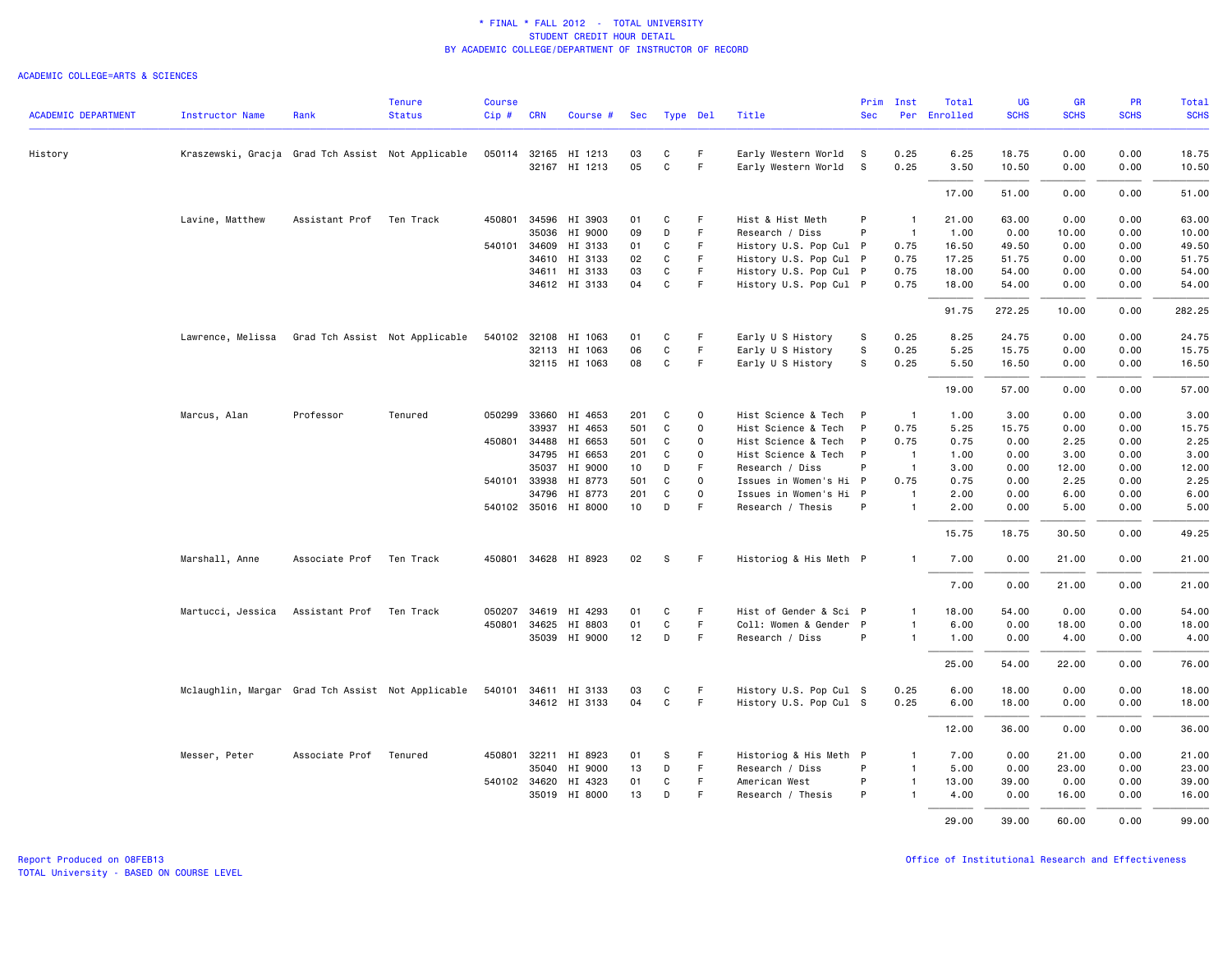### ACADEMIC COLLEGE=ARTS & SCIENCES

| <b>ACADEMIC DEPARTMENT</b> | <b>Instructor Name</b>                            | Rank                     | <b>Tenure</b><br><b>Status</b> | Course<br>Cip# | <b>CRN</b>   | Course #                              |          | Sec Type Del |          | Title                                    | Prim<br><b>Sec</b> | Inst           | Total<br>Per Enrolled | UG<br><b>SCHS</b> | <b>GR</b><br><b>SCHS</b> | <b>PR</b><br><b>SCHS</b> | Total<br><b>SCHS</b> |
|----------------------------|---------------------------------------------------|--------------------------|--------------------------------|----------------|--------------|---------------------------------------|----------|--------------|----------|------------------------------------------|--------------------|----------------|-----------------------|-------------------|--------------------------|--------------------------|----------------------|
|                            |                                                   |                          |                                |                |              |                                       |          |              |          |                                          |                    |                |                       |                   |                          |                          |                      |
| History                    | Middleton, Stephen Professor                      |                          | Tenured                        |                |              | 050201 30012 AAS 4983                 | 01       | C            | F.       | African Americans an P                   |                    | $\mathbf{1}$   | 7.00                  | 21.00             | 0.00                     | 0.00                     | 21.00                |
|                            |                                                   |                          |                                |                |              | 32199 HI 4983                         | 01       | $\mathbf{C}$ | F        | African Americans an P                   |                    | $\overline{1}$ | 9.00                  | 27.00             | 0.00                     | 0.00                     | 27.00                |
|                            |                                                   |                          |                                |                |              |                                       |          |              |          |                                          |                    |                | 16.00                 | 48.00             | 0.00                     | 0.00                     | 48.00                |
|                            | Mistretta, Matthew Grad Tch Assist Not Applicable |                          |                                |                |              | 540102 32127 HI 1063                  | 20       | C            | F        | Early U S History                        | s                  | 0.25           | 8.25                  | 24.75             | 0.00                     | 0.00                     | 24.75                |
|                            |                                                   |                          |                                |                |              | 32128 HI 1063                         | 21       | C            | F        | Early U S History                        | s                  | 0.25           | 8.75                  | 26.25             | 0.00                     | 0.00                     | 26.25                |
|                            |                                                   |                          |                                |                |              |                                       |          |              |          |                                          |                    |                | 17.00                 | 51.00             | 0.00                     | 0.00                     | 51.00                |
|                            | Mitchell, Dennis                                  | Non-Faculty              | Not Applicable                 |                |              | 450801 33653 HI 3333                  | 201      | C            | F.       | Mississippi History P                    |                    | -1             | 17.00                 | 51.00             | 0.00                     | 0.00                     | 51.00                |
|                            |                                                   |                          |                                |                |              |                                       |          |              |          |                                          |                    |                | 17.00                 | 51.00             | 0.00                     | 0.00                     | 51.00                |
|                            | Mosley, Kasey                                     |                          | Grad Tch Assist Not Applicable |                |              | 540102 32138 HI 1073                  | 06       | С            | F        | Modern U S History                       | S                  | 0.25           | 6.00                  | 18.00             | 0.00                     | 0.00                     | 18.00                |
|                            |                                                   |                          |                                |                |              | 32144 HI 1073                         | 12       | C            | F        | Modern U S History                       | ${\tt S}$          | 0.25           | 6.25                  | 18.75             | 0.00                     | 0.00                     | 18.75                |
|                            |                                                   |                          |                                |                |              |                                       |          |              |          |                                          |                    |                | 12.25                 | 36.75             | 0.00                     | 0.00                     | 36.75                |
|                            |                                                   |                          |                                |                |              |                                       |          |              |          |                                          |                    |                |                       |                   |                          |                          |                      |
|                            | Nelson, Jill                                      |                          | Grad Tch Assist Not Applicable |                |              | 540102 32129 HI 1063<br>32130 HI 1063 | 22<br>23 | С<br>C       | F<br>F   | Early U S History<br>Early U S History   | S<br>s             | 0.25<br>0.25   | 9.25<br>9.50          | 27.75<br>28.50    | 0.00<br>0.00             | 0.00<br>0.00             | 27.75<br>28.50       |
|                            |                                                   |                          |                                |                |              |                                       |          |              |          |                                          |                    |                | 18.75                 | 56.25             | 0.00                     | 0.00                     | 56.25                |
|                            |                                                   |                          |                                |                |              |                                       |          |              |          |                                          |                    |                |                       |                   |                          |                          |                      |
|                            | Nelson, Kelli                                     |                          | Grad Tch Assist Not Applicable |                |              | 540102 32146 HI 1073<br>32149 HI 1073 | 14<br>17 | С<br>С       | F.<br>F. | Modern U S History<br>Modern U S History | s<br>S             | 0.25<br>0.25   | 7.50<br>7.75          | 22.50<br>23.25    | 0.00<br>0.00             | 0.00<br>0.00             | 22.50<br>23.25       |
|                            |                                                   |                          |                                |                |              |                                       |          |              |          |                                          |                    |                |                       |                   |                          |                          |                      |
|                            |                                                   |                          |                                |                |              |                                       |          |              |          |                                          |                    |                | 15.25                 | 45.75             | 0.00                     | 0.00                     | 45.75                |
|                            | Osman, Julia                                      | Assistant Prof Ten Track |                                |                |              | 450801 32159 HI 1163                  | 01       | C            | F        | Wld Hst Before 1500                      | $\mathsf{P}$       | 0.75           | 20.25                 | 60.75             | 0.00                     | 0.00                     | 60.75                |
|                            |                                                   |                          |                                |                | 32160        | HI 1163                               | 02       | C            | F.       | Wld Hst Before 1500                      | $\mathsf{P}$       | 0.75           | 24.00                 | 72.00             | 0.00                     | 0.00                     | 72.00                |
|                            |                                                   |                          |                                |                |              | 32161 HI 1163                         | 03       | C            | F.       | Wld Hst Before 1500                      | $\mathsf{P}$       | 0.75           | 22.50                 | 67.50             | 0.00                     | 0.00                     | 67.50                |
|                            |                                                   |                          |                                |                | 32162        | HI 1163                               | 04       | C            | F.       | Wld Hst Before 1500                      | $\mathsf{P}$       | 0.75           | 24.00                 | 72.00             | 0.00                     | 0.00                     | 72.00                |
|                            |                                                   |                          |                                |                | 540101 32210 | HI 8893                               | 01       | S            | F.       | History of ISIS                          | P                  | $\overline{1}$ | 4.00                  | 0.00              | 12.00                    | 0.00                     | 12.00                |
|                            |                                                   |                          |                                |                |              | 540102 35021 HI 8000                  | 15       | D            | F        | Research / Thesis                        | P                  | $\mathbf{1}$   | 1.00                  | 0.00              | 4.00                     | 0.00                     | 4.00                 |
|                            |                                                   |                          |                                |                |              |                                       |          |              |          |                                          |                    |                | 95.75                 | 272.25            | 16.00                    | 0.00                     | 288.25               |
|                            | Phillips, Jason                                   | Associate Prof           | Tenured                        |                |              | 450801 35043 HI 9000                  | 16       | D            | F        | Research / Diss                          | P                  | $\mathbf{1}$   | 2.00                  | 0.00              | 23.00                    | 0.00                     | 23.00                |
|                            |                                                   |                          |                                |                |              |                                       |          |              |          |                                          |                    |                | 2.00                  | 0.00              | 23.00                    | 0.00                     | 23.00                |
|                            | Ratcliff, Joel                                    |                          | Grad Tch Assist Not Applicable |                |              | 540101 34609 HI 3133                  | 01       | C            | F.       | History U.S. Pop Cul S                   |                    | 0.25           | 5.50                  | 16.50             | 0.00                     | 0.00                     | 16.50                |
|                            |                                                   |                          |                                |                |              | 34610 HI 3133                         | 02       | $\mathsf{C}$ | F        | History U.S. Pop Cul S                   |                    | 0.25           | 5.75                  | 17.25             | 0.00                     | 0.00                     | 17.25                |
|                            |                                                   |                          |                                |                |              |                                       |          |              |          |                                          |                    |                | 11.25                 | 33.75             | 0.00                     | 0.00                     | 33.75                |
|                            | Ridner, Judith                                    | Associate Prof Tenured   |                                |                |              | 540102 32120 HI 1063                  | 13       | С            | F        | Early U S History                        | P                  | 0.75           | 20.25                 | 60.75             | 0.00                     | 0.00                     | 60.75                |
|                            |                                                   |                          |                                |                | 32121        | HI 1063                               | 14       | С            | F        | Early U S History                        | P                  | 0.75           | 19.50                 | 58.50             | 0.00                     | 0.00                     | 58.50                |
|                            |                                                   |                          |                                |                |              | 32122 HI 1063                         | 15       | С            | F        | Early U S History                        | P                  | 0.75           | 20.25                 | 60.75             | 0.00                     | 0.00                     | 60.75                |
|                            |                                                   |                          |                                |                | 32123        | HI 1063                               | 16       | C            | F.       | Early U S History                        | P                  | 0.75           | 20.25                 | 60.75             | 0.00                     | 0.00                     | 60.75                |
|                            |                                                   |                          |                                |                |              | 32124 HI 1063                         | 17       | С            | F        | Early U S History                        | P                  | 0.75           | 18.75                 | 56.25             | 0.00                     | 0.00                     | 56.25                |
|                            |                                                   |                          |                                |                |              | 32125 HI 1063                         | 18       | $\mathbf{C}$ | E        | Early U S History                        | P                  | 0.75           | 18.00                 | 54.00             | 0.00                     | 0.00                     | 54.00                |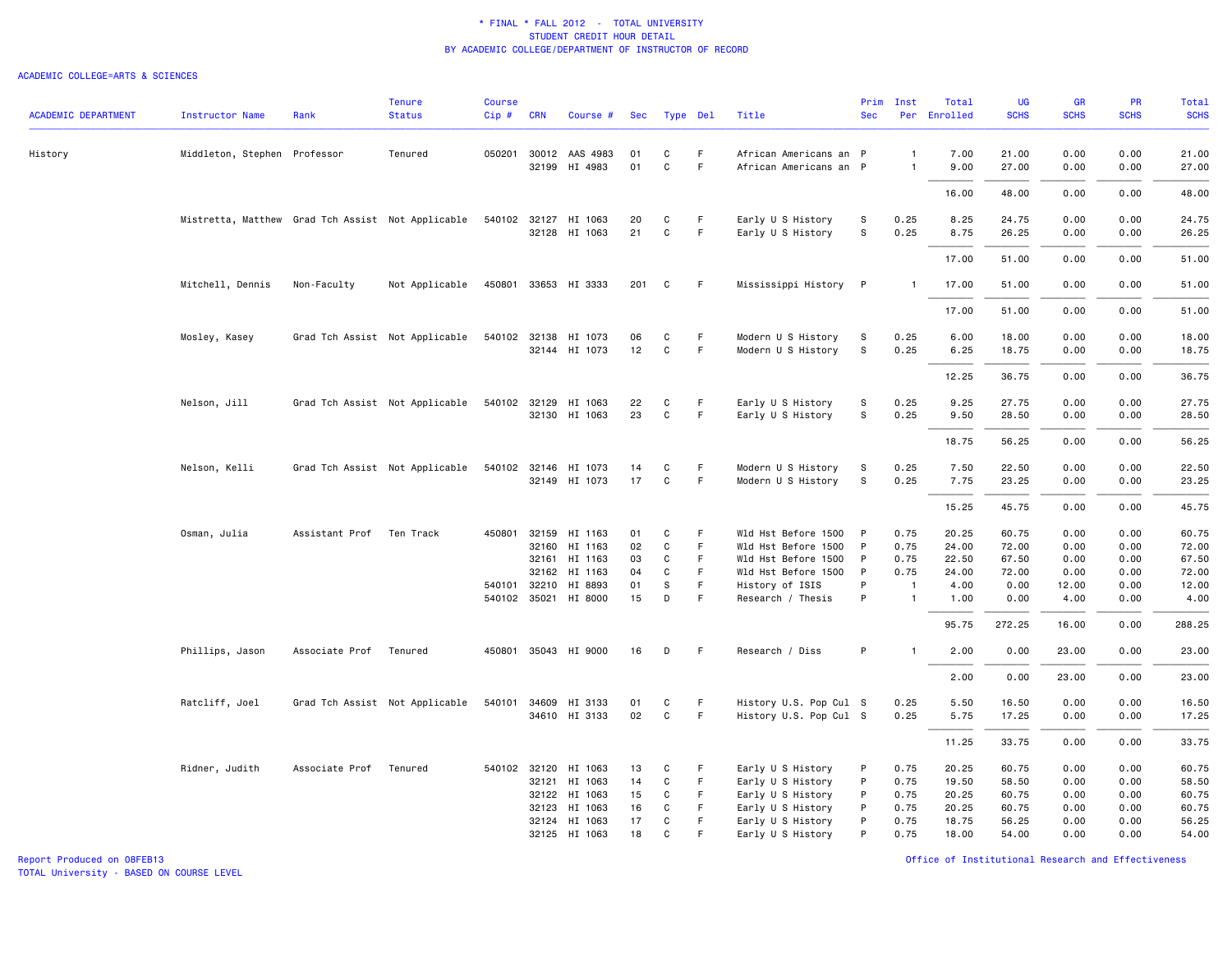#### ACADEMIC COLLEGE=ARTS & SCIENCES

|                            |                                                   |                | <b>Tenure</b>                                       | <b>Course</b> |              |                                 |                  |              |             |                                             | Prim       | Inst                         | Total        | UG           | <b>GR</b>     | <b>PR</b>    | Total         |
|----------------------------|---------------------------------------------------|----------------|-----------------------------------------------------|---------------|--------------|---------------------------------|------------------|--------------|-------------|---------------------------------------------|------------|------------------------------|--------------|--------------|---------------|--------------|---------------|
| <b>ACADEMIC DEPARTMENT</b> | <b>Instructor Name</b>                            | Rank           | <b>Status</b>                                       | $Cip \#$      | <b>CRN</b>   | Course #                        |                  | Sec Type Del |             | Title                                       | <b>Sec</b> |                              | Per Enrolled | <b>SCHS</b>  | <b>SCHS</b>   | <b>SCHS</b>  | <b>SCHS</b>   |
| History                    | Ridner, Judith                                    | Associate Prof | Tenured                                             |               |              | 540102 34613 HI 4143            | 01               | C            | F.          | Revolutionary Amer                          | P          | $\mathbf{1}$                 | 24.00        | 72.00        | 0.00          | 0.00         | 72.00         |
|                            |                                                   |                |                                                     |               | 35023        | HI 8000                         | 17               | D            | F           | Research / Thesis                           | P          | -1                           | 1.00         | 0.00         | 4.00          | 0.00         | 4.00          |
|                            |                                                   |                |                                                     |               |              |                                 |                  |              |             |                                             |            |                              | 142.00       | 423.00       | 4.00          | 0.00         | 427.00        |
|                            | Senaga, Karen                                     |                | Grad Tch Assist Not Applicable                      |               | 540102 32151 | HI 1073                         | 19               | C            | F.          | Modern U S History                          | S          | 0.25                         | 5.00         | 15.00        | 0.00          | 0.00         | 15.00         |
|                            |                                                   |                |                                                     |               |              | 32152 HI 1073                   | 20               | C            | F           | Modern U S History                          | S          | 0.25                         | 5.75         | 17.25        | 0.00          | 0.00         | 17.25         |
|                            |                                                   |                |                                                     |               |              | 32153 HI 1073                   | 21               | C            | F           | Modern U S History                          | S          | 0.25                         | 5.25         | 15.75        | 0.00          | 0.00         | 15.75         |
|                            |                                                   |                |                                                     |               |              |                                 |                  |              |             |                                             |            |                              | 16.00        | 48.00        | 0.00          | 0.00         | 48.00         |
|                            | Snow, Whitney                                     |                | Grad Tch Assist Not Applicable                      |               |              | 540102 32142 HI 1073            | 10               | C            | F.          | Modern U S History                          | S.         | 0.25                         | 5.25         | 15.75        | 0.00          | 0.00         | 15.75         |
|                            |                                                   |                |                                                     |               |              | 32143 HI 1073                   | 11               | C            | F           | Modern U S History                          | S          | 0.25                         | 5.75         | 17.25        | 0.00          | 0.00         | 17.25         |
|                            |                                                   |                |                                                     |               |              |                                 |                  |              |             |                                             |            |                              | 11.00        | 33.00        | 0.00          | 0.00         | 33.00         |
|                            | Snyder, Christophe Non-Faculty                    |                | Not Applicable                                      | 240101        | 35398        | HON 1163                        | H01              | s            | F.          | The Quest I                                 | P          | $\mathbf{1}$                 | 15.00        | 45.00        | 0.00          | 0.00         | 45.00         |
|                            |                                                   |                |                                                     |               | 35400        | HON 4093                        | H <sub>0</sub> 1 | S            | F           | Honors Thesis                               | P          | $\mathbf{1}$                 | 2.00         | 6.00         | 0.00          | 0.00         | 6.00          |
|                            |                                                   |                |                                                     |               | 35409        | HON 3193                        | H01              | E            | F           | Internship                                  | P          | $\mathbf{1}$                 | 1.00         | 3.00         | 0.00          | 0.00         | 3.00          |
|                            |                                                   |                |                                                     |               |              | 36224 HON 4000                  | 01               | $\mathbf{I}$ | F.          | Directed Individual                         | P          | $\mathbf{1}$                 | 1.00         | 3.00         | 0.00          | 0.00         | 3.00          |
|                            |                                                   |                |                                                     |               |              |                                 |                  |              |             |                                             |            |                              | 19.00        | 57.00        | 0.00          | 0.00         | 57.00         |
|                            | Timmerman, Nichola Grad Tch Assist Not Applicable |                |                                                     |               |              | 540102 32121 HI 1063            | 14               | C            | F.          | Early U S History                           | S          | 0.25                         | 6.50         | 19.50        | 0.00          | 0.00         | 19.50         |
|                            |                                                   |                |                                                     |               |              | 32124 HI 1063                   | 17               | $\mathbf C$  | F           | Early U S History                           | s          | 0.25                         | 6.25         | 18.75        | 0.00          | 0.00         | 18.75         |
|                            |                                                   |                |                                                     |               |              |                                 |                  |              |             |                                             |            |                              | 12.75        | 38.25        | 0.00          | 0.00         | 38.25         |
|                            | Traylor, Nancy                                    |                | Grad Tch Assist Not Applicable                      |               | 540102 32154 | HI 1073                         | 22               | C            | F.          | Modern U S History                          | s          | 0.25                         | 5.50         | 16.50        | 0.00          | 0.00         | 16.50         |
|                            |                                                   |                |                                                     |               |              | 32155 HI 1073                   | 23               | $\mathtt{C}$ | F           | Modern U S History                          | s          | 0.25                         | 6.25         | 18.75        | 0.00          | 0.00         | 18.75         |
|                            |                                                   |                |                                                     |               |              | 32156 HI 1073                   | 24               | C            | F           | Modern U S History                          | s.         | 0.25                         | 5.50         | 16.50        | 0.00          | 0.00         | 16.50         |
|                            |                                                   |                |                                                     |               |              |                                 |                  |              |             |                                             |            |                              | 17.25        | 51.75        | 0.00          | 0.00         | 51.75         |
|                            | Uzoigwe, Godfrey                                  | Professor      | Tenured                                             |               | 050201 30011 | AAS 4783                        | 01               | C            | F           | African Civilization P                      |            | $\mathbf{1}$                 | 2.00         | 6.00         | 0.00          | 0.00         | 6.00          |
|                            |                                                   |                |                                                     |               | 32197        | HI 4783                         | 01               | C            | F.          | African Civilization P                      |            | $\overline{1}$               | 22.00        | 66.00        | 0.00          | 0.00         | 66.00         |
|                            |                                                   |                |                                                     | 050299        | 32191        | HI 4413                         | 01               | C            | F.          | Ancient Greece Rome                         | P          | $\overline{1}$               | 23.00        | 69.00        | 0.00          | 0.00         | 69.00         |
|                            |                                                   |                |                                                     | 450801        | 35365        | HI 6783<br>540102 35024 HI 8000 | 01<br>18         | C<br>D       | F<br>F.     | African Civilization P<br>Research / Thesis | P          | $\mathbf{1}$<br>$\mathbf{1}$ | 5.00<br>1.00 | 0.00<br>0.00 | 15.00<br>4.00 | 0.00<br>0.00 | 15.00<br>4.00 |
|                            |                                                   |                |                                                     |               |              |                                 |                  |              |             |                                             |            |                              |              |              |               |              |               |
|                            |                                                   |                |                                                     |               |              |                                 |                  |              |             |                                             |            |                              | 53.00        | 141.00       | 19.00         | 0.00         | 160.00        |
|                            | Ward, Jason                                       | Assistant Prof | Ten Track                                           | 450801        | 35046        | HI 9000                         | 19               | D            | F           | Research / Diss                             | P          | $\mathbf{1}$                 | 2.00         | 0.00         | 14.00         | 0.00         | 14.00         |
|                            |                                                   |                |                                                     |               | 540102 34598 | HI 4163                         | 01               | C            | F.          | U S Hist 1917-1945                          | P          | $\mathbf{1}$                 | 27.00        | 81.00        | 0.00          | 0.00         | 81.00         |
|                            |                                                   |                |                                                     |               |              | 34614 HI 4173                   | 01               | C            | F           | U S Hist Since 1945 P                       |            | $\mathbf{1}$                 | 28.00        | 84.00        | 0.00          | 0.00         | 84.00         |
|                            |                                                   |                |                                                     |               |              |                                 |                  |              |             |                                             |            |                              | 57.00        | 165.00       | 14.00         | 0.00         | 179.00        |
|                            | Warrick, Alyssa                                   |                | Grad Tch Assist Not Applicable                      |               |              | 050114 33934 HI 1223            | 501              | C.           | $\mathbf 0$ | Modern Western World P                      |            | -1                           | 14.00        | 42.00        | 0.00          | 0.00         | 42.00         |
|                            |                                                   |                |                                                     |               |              |                                 |                  |              |             |                                             |            |                              | 14.00        | 42.00        | 0.00          | 0.00         | 42.00         |
|                            | Whitlock, David                                   |                | Grad Tch Assist Not Applicable 540102 32145 HI 1073 |               |              |                                 | 13               | C            | -F          | Modern U S History                          | S.         | 0.25                         | 8.00         | 24.00        | 0.00          | 0.00         | 24.00         |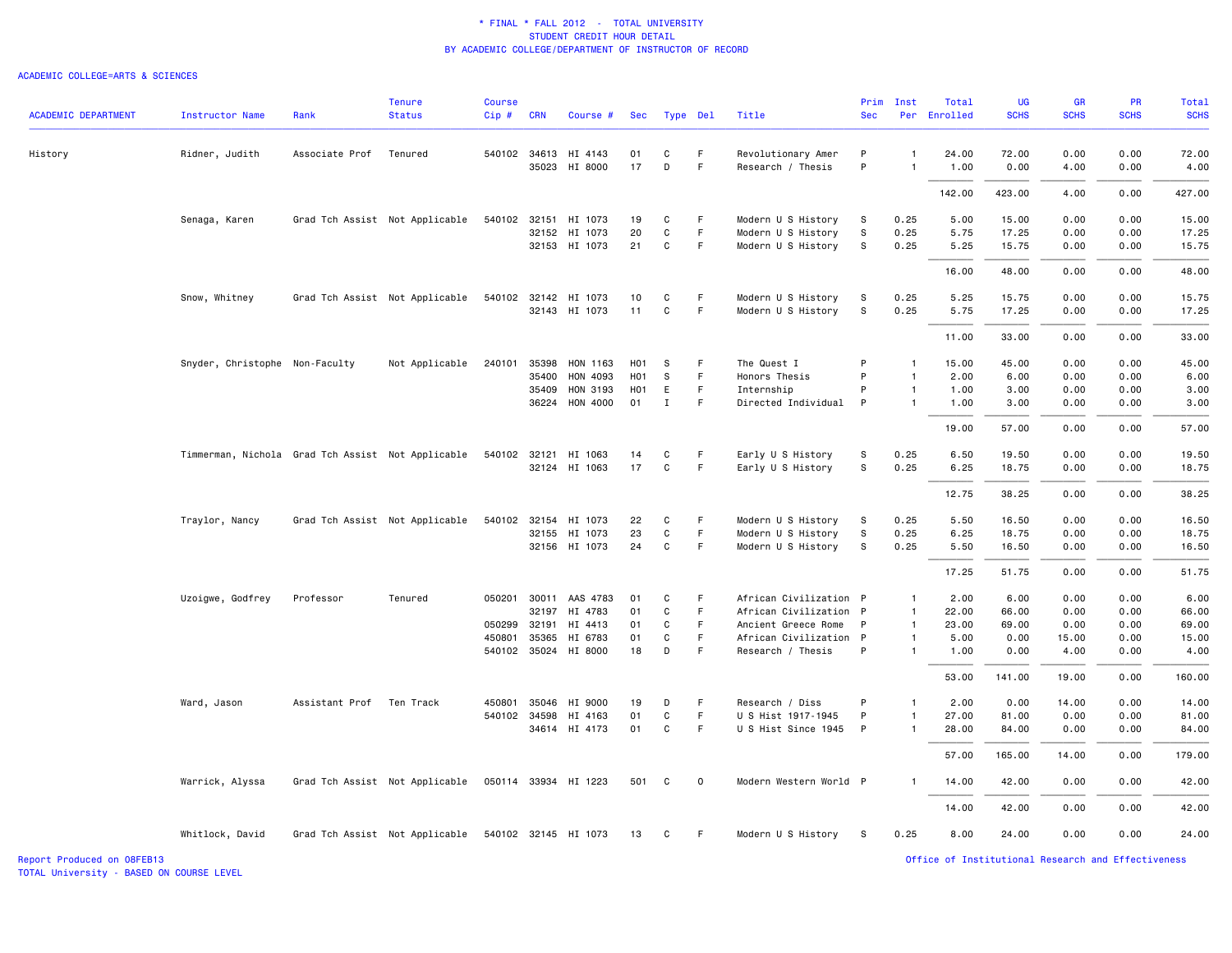#### ACADEMIC COLLEGE=ARTS & SCIENCES

| <b>ACADEMIC DEPARTMENT</b>             | <b>Instructor Name</b>                            | Rank           | <b>Tenure</b><br><b>Status</b> | <b>Course</b><br>Cip# | <b>CRN</b> | Course #                       | Sec             |                   | Type Del | Title                                    | Prim<br><b>Sec</b> | Inst<br>Per    | Total<br>Enrolled        | <b>UG</b><br><b>SCHS</b>                                                                                                                                                                                                                                                                                                                                                                                                                                                                         | <b>GR</b><br><b>SCHS</b>                                                                                                                                                                                                                                                                                                                                                                                                                                                                       | PR<br><b>SCHS</b>                                                                                                                                                                                                                                                                                                                                                                                                                                                                              | Total<br><b>SCHS</b>                                                                                                                                                                                                                                                                                                                                                                                                                                                                   |
|----------------------------------------|---------------------------------------------------|----------------|--------------------------------|-----------------------|------------|--------------------------------|-----------------|-------------------|----------|------------------------------------------|--------------------|----------------|--------------------------|--------------------------------------------------------------------------------------------------------------------------------------------------------------------------------------------------------------------------------------------------------------------------------------------------------------------------------------------------------------------------------------------------------------------------------------------------------------------------------------------------|------------------------------------------------------------------------------------------------------------------------------------------------------------------------------------------------------------------------------------------------------------------------------------------------------------------------------------------------------------------------------------------------------------------------------------------------------------------------------------------------|------------------------------------------------------------------------------------------------------------------------------------------------------------------------------------------------------------------------------------------------------------------------------------------------------------------------------------------------------------------------------------------------------------------------------------------------------------------------------------------------|----------------------------------------------------------------------------------------------------------------------------------------------------------------------------------------------------------------------------------------------------------------------------------------------------------------------------------------------------------------------------------------------------------------------------------------------------------------------------------------|
| History                                | Whitlock, David                                   |                | Grad Tch Assist Not Applicable |                       |            | 540102 32147 HI 1073           | 15              | C                 | F        | Modern U S History                       | s                  | 0.25           | 8.50                     | 25.50                                                                                                                                                                                                                                                                                                                                                                                                                                                                                            | 0.00                                                                                                                                                                                                                                                                                                                                                                                                                                                                                           | 0.00                                                                                                                                                                                                                                                                                                                                                                                                                                                                                           | 25.50                                                                                                                                                                                                                                                                                                                                                                                                                                                                                  |
|                                        |                                                   |                |                                |                       |            |                                |                 |                   |          |                                          |                    |                | 16.50                    | 49.50                                                                                                                                                                                                                                                                                                                                                                                                                                                                                            | 0.00                                                                                                                                                                                                                                                                                                                                                                                                                                                                                           | 0.00                                                                                                                                                                                                                                                                                                                                                                                                                                                                                           | 49.50                                                                                                                                                                                                                                                                                                                                                                                                                                                                                  |
|                                        | Whitney, Justin                                   |                | Grad Tch Assist Not Applicable |                       |            | 540102 32157 HI 1073           | 25              | C                 | F        | Modern U S History                       | S                  | 0.25           | 6.00                     | 18.00                                                                                                                                                                                                                                                                                                                                                                                                                                                                                            | 0.00                                                                                                                                                                                                                                                                                                                                                                                                                                                                                           | 0.00                                                                                                                                                                                                                                                                                                                                                                                                                                                                                           | 18.00                                                                                                                                                                                                                                                                                                                                                                                                                                                                                  |
|                                        |                                                   |                |                                |                       |            | 34604 HI 1073<br>34605 HI 1073 | 26<br>27        | $\mathsf{C}$<br>C | F.<br>F. | Modern U S History<br>Modern U S History | s<br>S             | 0.25<br>0.25   | 5.75<br>5.50             | 17.25<br>16.50                                                                                                                                                                                                                                                                                                                                                                                                                                                                                   | 0.00<br>0.00                                                                                                                                                                                                                                                                                                                                                                                                                                                                                   | 0.00<br>0.00                                                                                                                                                                                                                                                                                                                                                                                                                                                                                   | 17.25<br>16.50                                                                                                                                                                                                                                                                                                                                                                                                                                                                         |
|                                        |                                                   |                |                                |                       |            |                                |                 |                   |          |                                          |                    |                | 17.25                    | 51.75                                                                                                                                                                                                                                                                                                                                                                                                                                                                                            | 0.00                                                                                                                                                                                                                                                                                                                                                                                                                                                                                           | 0.00                                                                                                                                                                                                                                                                                                                                                                                                                                                                                           | 51.75                                                                                                                                                                                                                                                                                                                                                                                                                                                                                  |
|                                        | Williams, Michael                                 | Assistant Prof | Ten Track                      | 050201                |            | 34602 AAS 3013                 | 01              | C                 | F        | Afr Am History to 18 P                   |                    | -1             | 5.00                     | 15.00                                                                                                                                                                                                                                                                                                                                                                                                                                                                                            | 0.00                                                                                                                                                                                                                                                                                                                                                                                                                                                                                           | 0.00                                                                                                                                                                                                                                                                                                                                                                                                                                                                                           | 15.00                                                                                                                                                                                                                                                                                                                                                                                                                                                                                  |
|                                        |                                                   |                |                                |                       | 34603      | HI 3013                        | 01              | C                 | F.       | Afr Am History to 18 P                   |                    | $\overline{1}$ | 14.00                    | 42.00                                                                                                                                                                                                                                                                                                                                                                                                                                                                                            | 0.00                                                                                                                                                                                                                                                                                                                                                                                                                                                                                           | 0.00                                                                                                                                                                                                                                                                                                                                                                                                                                                                                           | 42.00                                                                                                                                                                                                                                                                                                                                                                                                                                                                                  |
|                                        |                                                   |                |                                |                       | 34888      | AAS 4373                       | 01              | $\mathbf C$       | F.       | His of Mod Civ Right P                   |                    | $\overline{1}$ | 13.00                    | 39.00                                                                                                                                                                                                                                                                                                                                                                                                                                                                                            | 0.00                                                                                                                                                                                                                                                                                                                                                                                                                                                                                           | 0.00                                                                                                                                                                                                                                                                                                                                                                                                                                                                                           | 39.00                                                                                                                                                                                                                                                                                                                                                                                                                                                                                  |
|                                        |                                                   |                |                                |                       |            | 050299 34621 HI 4373           | 01              | C                 | F.       | Hist Mod Civ Rts Mvt P                   |                    | $\overline{1}$ | 15.00                    | 45.00                                                                                                                                                                                                                                                                                                                                                                                                                                                                                            | 0.00                                                                                                                                                                                                                                                                                                                                                                                                                                                                                           | 0.00                                                                                                                                                                                                                                                                                                                                                                                                                                                                                           | 45.00                                                                                                                                                                                                                                                                                                                                                                                                                                                                                  |
|                                        |                                                   |                |                                |                       |            |                                |                 |                   |          |                                          |                    |                | 47.00                    | 141.00                                                                                                                                                                                                                                                                                                                                                                                                                                                                                           | 0.00                                                                                                                                                                                                                                                                                                                                                                                                                                                                                           | 0.00                                                                                                                                                                                                                                                                                                                                                                                                                                                                                           | 141.00                                                                                                                                                                                                                                                                                                                                                                                                                                                                                 |
|                                        | Wilson, L B                                       |                | Grad Tch Assist Not Applicable |                       |            | 050114 32164 HI 1213           | 02              | C                 | F        | Early Western World                      | -S                 | 0.25           | 7.00                     | 21.00                                                                                                                                                                                                                                                                                                                                                                                                                                                                                            | 0.00                                                                                                                                                                                                                                                                                                                                                                                                                                                                                           | 0.00                                                                                                                                                                                                                                                                                                                                                                                                                                                                                           | 21.00                                                                                                                                                                                                                                                                                                                                                                                                                                                                                  |
|                                        |                                                   |                |                                |                       |            | 32166 HI 1213                  | 04              | C                 | F.       | Early Western World                      | s.                 | 0.25           | 3.00                     | 9.00                                                                                                                                                                                                                                                                                                                                                                                                                                                                                             | 0.00                                                                                                                                                                                                                                                                                                                                                                                                                                                                                           | 0.00                                                                                                                                                                                                                                                                                                                                                                                                                                                                                           | 9.00                                                                                                                                                                                                                                                                                                                                                                                                                                                                                   |
|                                        |                                                   |                |                                |                       |            | 32168 HI 1213                  | 06              | C                 | F.       | Early Western World S                    |                    | 0.25           | 6.75                     | 20.25                                                                                                                                                                                                                                                                                                                                                                                                                                                                                            | 0.00                                                                                                                                                                                                                                                                                                                                                                                                                                                                                           | 0.00                                                                                                                                                                                                                                                                                                                                                                                                                                                                                           | 20.25                                                                                                                                                                                                                                                                                                                                                                                                                                                                                  |
|                                        |                                                   |                |                                |                       |            |                                |                 |                   |          |                                          |                    |                | 16.75                    | 50.25                                                                                                                                                                                                                                                                                                                                                                                                                                                                                            | 0.00                                                                                                                                                                                                                                                                                                                                                                                                                                                                                           | 0.00                                                                                                                                                                                                                                                                                                                                                                                                                                                                                           | 50.25                                                                                                                                                                                                                                                                                                                                                                                                                                                                                  |
| ===========================<br>History |                                                   |                |                                |                       |            |                                |                 |                   |          |                                          |                    |                | 2498.00                  | ========<br>6982.00                                                                                                                                                                                                                                                                                                                                                                                                                                                                              | eeeeeee<br>592.00                                                                                                                                                                                                                                                                                                                                                                                                                                                                              | essesses<br>0.00                                                                                                                                                                                                                                                                                                                                                                                                                                                                               | <b>CONSIDERS</b><br>7574.00                                                                                                                                                                                                                                                                                                                                                                                                                                                            |
| -------------------------              |                                                   |                |                                |                       |            |                                |                 |                   |          |                                          |                    |                | ========                 | ========                                                                                                                                                                                                                                                                                                                                                                                                                                                                                         | ========                                                                                                                                                                                                                                                                                                                                                                                                                                                                                       |                                                                                                                                                                                                                                                                                                                                                                                                                                                                                                | $\begin{array}{cccccccccc} \multicolumn{2}{c}{} & \multicolumn{2}{c}{} & \multicolumn{2}{c}{} & \multicolumn{2}{c}{} & \multicolumn{2}{c}{} & \multicolumn{2}{c}{} & \multicolumn{2}{c}{} & \multicolumn{2}{c}{} & \multicolumn{2}{c}{} & \multicolumn{2}{c}{} & \multicolumn{2}{c}{} & \multicolumn{2}{c}{} & \multicolumn{2}{c}{} & \multicolumn{2}{c}{} & \multicolumn{2}{c}{} & \multicolumn{2}{c}{} & \multicolumn{2}{c}{} & \multicolumn{2}{c}{} & \multicolumn{2}{c}{} & \mult$ |
| Honors                                 | Gardner, Becky                                    | Non-Faculty    | Not Applicable                 |                       |            | 240101 32217 HON 1081          | 01              | -S                | F        | Honors Forum I                           | P                  | -1             | 56.00                    | 56.00                                                                                                                                                                                                                                                                                                                                                                                                                                                                                            | 0.00                                                                                                                                                                                                                                                                                                                                                                                                                                                                                           | 0.00                                                                                                                                                                                                                                                                                                                                                                                                                                                                                           | 56.00                                                                                                                                                                                                                                                                                                                                                                                                                                                                                  |
|                                        |                                                   |                |                                |                       | 32218      | HON 1091                       | 01              | S                 | F.       | Honors Forum II                          | P                  | $\overline{1}$ | 1.00                     | 1.00                                                                                                                                                                                                                                                                                                                                                                                                                                                                                             | 0.00                                                                                                                                                                                                                                                                                                                                                                                                                                                                                           | 0.00                                                                                                                                                                                                                                                                                                                                                                                                                                                                                           | 1.00                                                                                                                                                                                                                                                                                                                                                                                                                                                                                   |
|                                        |                                                   |                |                                |                       |            | 36547 HON 1081                 | 02              | S                 | F.       | Honors Forum I                           | P                  | $\mathbf{1}$   | 1.00                     | 1.00                                                                                                                                                                                                                                                                                                                                                                                                                                                                                             | 0.00                                                                                                                                                                                                                                                                                                                                                                                                                                                                                           | 0.00                                                                                                                                                                                                                                                                                                                                                                                                                                                                                           | 1.00                                                                                                                                                                                                                                                                                                                                                                                                                                                                                   |
|                                        |                                                   |                |                                |                       |            |                                |                 |                   |          |                                          |                    |                | 58.00                    | 58.00                                                                                                                                                                                                                                                                                                                                                                                                                                                                                            | 0.00                                                                                                                                                                                                                                                                                                                                                                                                                                                                                           | 0.00                                                                                                                                                                                                                                                                                                                                                                                                                                                                                           | 58.00                                                                                                                                                                                                                                                                                                                                                                                                                                                                                  |
|                                        | Hargrove, Nancy                                   | Lecturer       | Non-Ten Track                  |                       |            | 240101 35828 HON 1163          | H <sub>03</sub> | -S                | F.       | The Quest I                              | P                  | $\overline{1}$ | 15.00                    | 45.00                                                                                                                                                                                                                                                                                                                                                                                                                                                                                            | 0.00                                                                                                                                                                                                                                                                                                                                                                                                                                                                                           | 0.00                                                                                                                                                                                                                                                                                                                                                                                                                                                                                           | 45.00                                                                                                                                                                                                                                                                                                                                                                                                                                                                                  |
|                                        |                                                   |                |                                |                       |            |                                |                 |                   |          |                                          |                    |                | 15.00                    | 45.00                                                                                                                                                                                                                                                                                                                                                                                                                                                                                            | 0.00                                                                                                                                                                                                                                                                                                                                                                                                                                                                                           | 0.00                                                                                                                                                                                                                                                                                                                                                                                                                                                                                           | 45.00                                                                                                                                                                                                                                                                                                                                                                                                                                                                                  |
| ------------------------               |                                                   |                |                                |                       |            |                                |                 |                   |          |                                          |                    |                | <b>ESSESSES</b>          | ========                                                                                                                                                                                                                                                                                                                                                                                                                                                                                         | $\qquad \qquad \equiv \equiv \equiv \equiv \equiv \equiv \equiv \equiv$                                                                                                                                                                                                                                                                                                                                                                                                                        | ========                                                                                                                                                                                                                                                                                                                                                                                                                                                                                       |                                                                                                                                                                                                                                                                                                                                                                                                                                                                                        |
| Honors<br>==========================   |                                                   |                |                                |                       |            |                                |                 |                   |          |                                          |                    |                | 73.00<br>$= 1.122222222$ | 103.00<br>$\begin{array}{cccccccccc} \multicolumn{2}{c}{} & \multicolumn{2}{c}{} & \multicolumn{2}{c}{} & \multicolumn{2}{c}{} & \multicolumn{2}{c}{} & \multicolumn{2}{c}{} & \multicolumn{2}{c}{} & \multicolumn{2}{c}{} & \multicolumn{2}{c}{} & \multicolumn{2}{c}{} & \multicolumn{2}{c}{} & \multicolumn{2}{c}{} & \multicolumn{2}{c}{} & \multicolumn{2}{c}{} & \multicolumn{2}{c}{} & \multicolumn{2}{c}{} & \multicolumn{2}{c}{} & \multicolumn{2}{c}{} & \multicolumn{2}{c}{} & \mult$ | 0.00<br>$\begin{array}{cccccccccc} \multicolumn{2}{c}{} & \multicolumn{2}{c}{} & \multicolumn{2}{c}{} & \multicolumn{2}{c}{} & \multicolumn{2}{c}{} & \multicolumn{2}{c}{} & \multicolumn{2}{c}{} & \multicolumn{2}{c}{} & \multicolumn{2}{c}{} & \multicolumn{2}{c}{} & \multicolumn{2}{c}{} & \multicolumn{2}{c}{} & \multicolumn{2}{c}{} & \multicolumn{2}{c}{} & \multicolumn{2}{c}{} & \multicolumn{2}{c}{} & \multicolumn{2}{c}{} & \multicolumn{2}{c}{} & \multicolumn{2}{c}{} & \mult$ | 0.00<br>$\begin{array}{cccccccccc} \multicolumn{2}{c}{} & \multicolumn{2}{c}{} & \multicolumn{2}{c}{} & \multicolumn{2}{c}{} & \multicolumn{2}{c}{} & \multicolumn{2}{c}{} & \multicolumn{2}{c}{} & \multicolumn{2}{c}{} & \multicolumn{2}{c}{} & \multicolumn{2}{c}{} & \multicolumn{2}{c}{} & \multicolumn{2}{c}{} & \multicolumn{2}{c}{} & \multicolumn{2}{c}{} & \multicolumn{2}{c}{} & \multicolumn{2}{c}{} & \multicolumn{2}{c}{} & \multicolumn{2}{c}{} & \multicolumn{2}{c}{} & \mult$ | 103.00<br>==========                                                                                                                                                                                                                                                                                                                                                                                                                                                                   |
| Math & Statistics                      | Ballamoole, Snehal Grad Tch Assist Not Applicable |                |                                |                       |            | 270101 32482 MA 1453           | 01              | C                 | F        | Precal w/Graphing Ca P                   |                    | 0.95           | 23.75                    | 71.25                                                                                                                                                                                                                                                                                                                                                                                                                                                                                            | 0.00                                                                                                                                                                                                                                                                                                                                                                                                                                                                                           | 0.00                                                                                                                                                                                                                                                                                                                                                                                                                                                                                           | 71.25                                                                                                                                                                                                                                                                                                                                                                                                                                                                                  |
|                                        |                                                   |                |                                |                       |            | 32483 MA 1453                  | 02              | $\mathbf{C}$      | F.       | Precal w/Graphing Ca P                   |                    | 0.95           | 22.80                    | 68.40                                                                                                                                                                                                                                                                                                                                                                                                                                                                                            | 0.00                                                                                                                                                                                                                                                                                                                                                                                                                                                                                           | 0.00                                                                                                                                                                                                                                                                                                                                                                                                                                                                                           | 68.40                                                                                                                                                                                                                                                                                                                                                                                                                                                                                  |
|                                        |                                                   |                |                                |                       |            |                                |                 |                   |          |                                          |                    |                | 46.55                    | 139.65                                                                                                                                                                                                                                                                                                                                                                                                                                                                                           | 0.00                                                                                                                                                                                                                                                                                                                                                                                                                                                                                           | 0.00                                                                                                                                                                                                                                                                                                                                                                                                                                                                                           | 139.65                                                                                                                                                                                                                                                                                                                                                                                                                                                                                 |
|                                        | Banik, Robert                                     | Instructor     | Non-Ten Track                  | 270101 32463          |            | MA 1323                        | 01              | C                 | F        | Trigonometry                             | S                  | 0.05           | 2.05                     | 6.15                                                                                                                                                                                                                                                                                                                                                                                                                                                                                             | 0.00                                                                                                                                                                                                                                                                                                                                                                                                                                                                                           | 0.00                                                                                                                                                                                                                                                                                                                                                                                                                                                                                           | 6.15                                                                                                                                                                                                                                                                                                                                                                                                                                                                                   |
|                                        |                                                   |                |                                |                       |            | 32464 MA 1323                  | 02              | C                 | F.       | Trig - credit for MA                     | S.                 | 0.05           | 1.85                     | 5.55                                                                                                                                                                                                                                                                                                                                                                                                                                                                                             | 0.00                                                                                                                                                                                                                                                                                                                                                                                                                                                                                           | 0.00                                                                                                                                                                                                                                                                                                                                                                                                                                                                                           | 5.55                                                                                                                                                                                                                                                                                                                                                                                                                                                                                   |
|                                        |                                                   |                |                                |                       | 32465      | MA 1323                        | 03              | C                 | F        | Trigonometry                             | s                  | 0.05           | 2.00                     | 6.00                                                                                                                                                                                                                                                                                                                                                                                                                                                                                             | 0.00                                                                                                                                                                                                                                                                                                                                                                                                                                                                                           | 0.00                                                                                                                                                                                                                                                                                                                                                                                                                                                                                           | 6.00                                                                                                                                                                                                                                                                                                                                                                                                                                                                                   |
|                                        |                                                   |                |                                |                       | 32467      | MA 1323                        | 04              | C                 | F        | Trigonometry                             | s                  | 0.05           | 2.15                     | 6.45                                                                                                                                                                                                                                                                                                                                                                                                                                                                                             | 0.00                                                                                                                                                                                                                                                                                                                                                                                                                                                                                           | 0.00                                                                                                                                                                                                                                                                                                                                                                                                                                                                                           | 6.45                                                                                                                                                                                                                                                                                                                                                                                                                                                                                   |
|                                        |                                                   |                |                                |                       | 32468      | MA 1323                        | 05              | C                 | F.       | Trigonometry                             | s                  | 0.05           | 1.90                     | 5.70                                                                                                                                                                                                                                                                                                                                                                                                                                                                                             | 0.00                                                                                                                                                                                                                                                                                                                                                                                                                                                                                           | 0.00                                                                                                                                                                                                                                                                                                                                                                                                                                                                                           | 5.70                                                                                                                                                                                                                                                                                                                                                                                                                                                                                   |
|                                        |                                                   |                |                                |                       | 32469      | MA 1323                        | 06              | C                 | F        | Trigonometry                             | S                  | 0.05           | 2.05                     | 6.15                                                                                                                                                                                                                                                                                                                                                                                                                                                                                             | 0.00                                                                                                                                                                                                                                                                                                                                                                                                                                                                                           | 0.00                                                                                                                                                                                                                                                                                                                                                                                                                                                                                           | 6.15                                                                                                                                                                                                                                                                                                                                                                                                                                                                                   |
|                                        |                                                   |                |                                |                       |            | 32470 MA 1323                  | 07              | $\mathsf{C}$      | F        | Trigonometry                             | s                  | 0.05           | 2.05                     | 6.15                                                                                                                                                                                                                                                                                                                                                                                                                                                                                             | 0.00                                                                                                                                                                                                                                                                                                                                                                                                                                                                                           | 0.00                                                                                                                                                                                                                                                                                                                                                                                                                                                                                           | 6.15                                                                                                                                                                                                                                                                                                                                                                                                                                                                                   |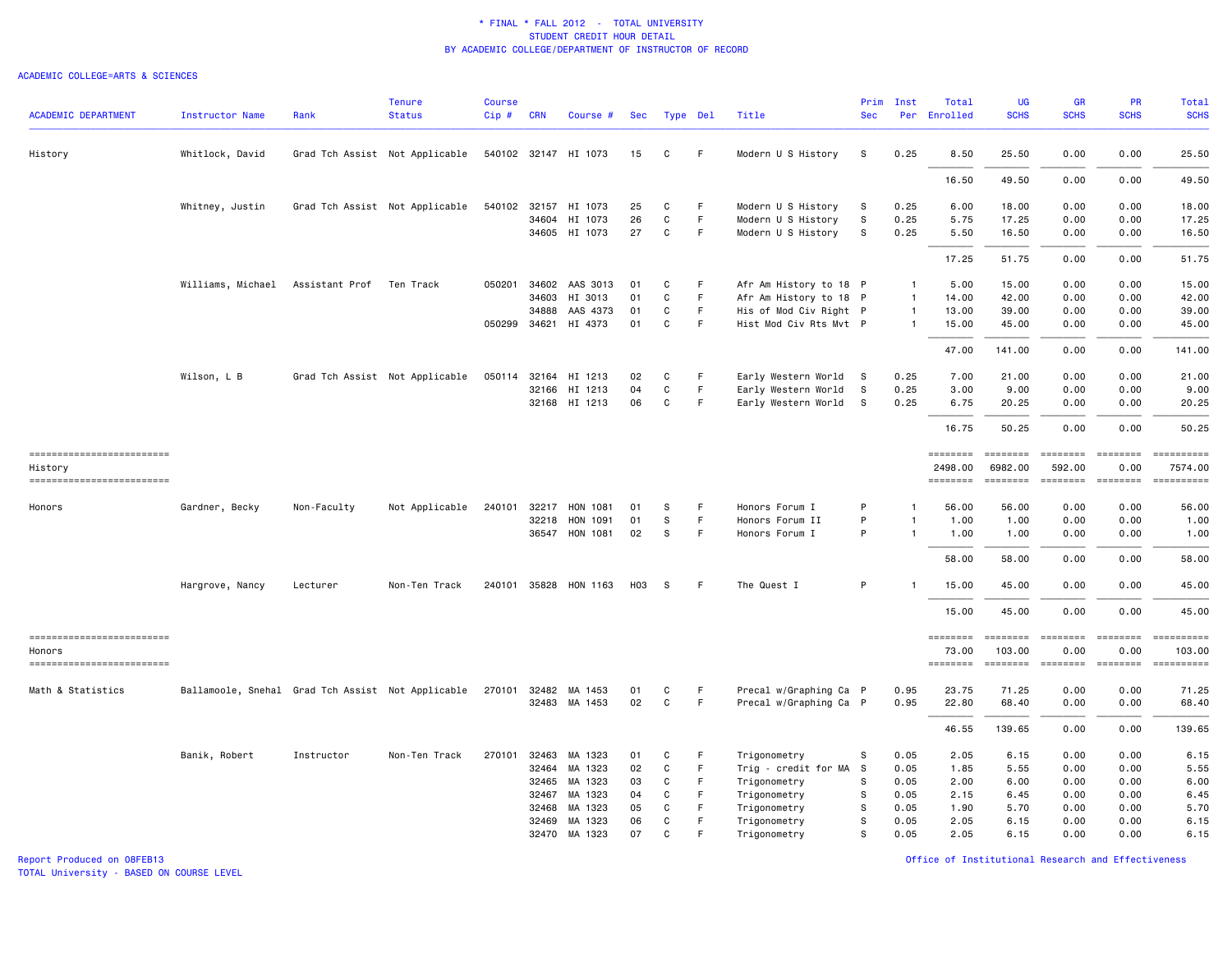|                            |                        |            | <b>Tenure</b>                  | <b>Course</b> |              |               |     |               |              |                        | Prim         | Inst           | Total        | UG          | <b>GR</b>   | <b>PR</b>   | Total       |
|----------------------------|------------------------|------------|--------------------------------|---------------|--------------|---------------|-----|---------------|--------------|------------------------|--------------|----------------|--------------|-------------|-------------|-------------|-------------|
| <b>ACADEMIC DEPARTMENT</b> | <b>Instructor Name</b> | Rank       | <b>Status</b>                  | Cip#          | <b>CRN</b>   | Course #      | Sec | Type Del      |              | Title                  | <b>Sec</b>   |                | Per Enrolled | <b>SCHS</b> | <b>SCHS</b> | <b>SCHS</b> | <b>SCHS</b> |
| Math & Statistics          | Banik, Robert          | Instructor | Non-Ten Track                  |               | 270101 32471 | MA 1323       | 08  | C             | F            | Trigonometry           | s            | 0.05           | 9.30         | 27.90       | 0.00        | 0.00        | 27.90       |
|                            |                        |            |                                |               | 32472        | MA 1323       | 09  | C             | F            | Trigonometry           | s            | 0.05           | 2.20         | 6.60        | 0.00        | 0.00        | 6.60        |
|                            |                        |            |                                |               | 32473        | MA 1323       | 10  | C             | F            | Trigonometry           | s            | 0.05           | 2.10         | 6.30        | 0.00        | 0.00        | 6.30        |
|                            |                        |            |                                |               | 32497        | MA 1713       | 01  | C             | F            | Calculus I             | P            | $\overline{1}$ | 112.00       | 336.00      | 0.00        | 0.00        | 336.00      |
|                            |                        |            |                                |               | 32502        | MA 1713       | 09  | $\mathbf C$   | $\mathsf F$  | Calculus I             | P            | $\overline{1}$ | 44.00        | 132.00      | 0.00        | 0.00        | 132.00      |
|                            |                        |            |                                |               | 32503        | MA 1713       | 08  | C             | F.           | Calculus I             | P            | $\overline{1}$ | 95.00        | 285.00      | 0.00        | 0.00        | 285.00      |
|                            |                        |            |                                |               | 32507        | MA 1713       | 10  | C             | F            | Calculus I             | P            | $\overline{1}$ | 77.00        | 231.00      | 0.00        | 0.00        | 231.00      |
|                            |                        |            |                                |               | 36295        | MA 1323       | 11  | $\mathbf C$   | $\mathsf F$  | Trigonometry           | s            | 0.05           | 1.80         | 5.40        | 0.00        | 0.00        | 5.40        |
|                            |                        |            |                                |               |              |               |     |               |              |                        |              |                | 357.45       | 1072.35     | 0.00        | 0.00        | 1072.35     |
|                            | Beckman, Jennifer      |            | Grad Tch Assist Not Applicable | 270501        | 32525        | MA 2113       | 06  | В             | F.           | Intro to Stats         | s            | 0.05           | 0.45         | 1.35        | 0.00        | 0.00        | 1.35        |
|                            |                        |            |                                |               | 32529        | MA 2113       | 10  | В             | F.           | Stats-with credit fo   | - S          | 0.05           | 0.45         | 1.35        | 0.00        | 0.00        | 1.35        |
|                            |                        |            |                                |               | 33389        | ST 2113       | 06  | В             | F            | Intro to Stats         | s            | 0.05           | 1.10         | 3.30        | 0.00        | 0.00        | 3.30        |
|                            |                        |            |                                |               |              | 33393 ST 2113 | 10  | $\, {\bf B}$  | F            | Stats-with credit fo S |              | 0.05           | 1.05         | 3.15        | 0.00        | 0.00        | 3.15        |
|                            |                        |            |                                |               |              |               |     |               |              |                        |              |                | 3.05         | 9.15        | 0.00        | 0.00        | 9.15        |
|                            | Bhoumik, Soumya        |            | Grad Tch Assist Not Applicable | 270101        | 32487        | MA 1613       | 01  | C             | F.           | Cal Bus & Life Sc I P  |              | 0.95           | 39.90        | 119.70      | 0.00        | 0.00        | 119.70      |
|                            |                        |            |                                |               |              | 32494 MA 1613 | 08  | C             | F            | Cal Bus & Life Sc I P  |              | 0.95           | 37.05        | 111.15      | 0.00        | 0.00        | 111.15      |
|                            |                        |            |                                |               |              |               |     |               |              |                        |              |                | 76.95        | 230.85      | 0.00        | 0.00        | 230.85      |
|                            | Carino, Agnes          | Lecturer   | Non-Ten Track                  | 270101        | 33964        | MA 1613       | 501 | C             | $\Omega$     | Cal Bus & Life Sc I    | $\mathsf{P}$ |                | 9.00         | 27.00       | 0.00        | 0.00        | 27.00       |
|                            |                        |            |                                |               | 34504        | MA 1713       | 501 | C             | $\mathsf{o}$ | Calculus I             | P            | $\mathbf{1}$   | 7.00         | 21.00       | 0.00        | 0.00        | 21.00       |
|                            |                        |            |                                |               |              | 34505 MA 1723 | 501 | C             | $\Omega$     | Calculus II            | P            | $\overline{1}$ | 12.00        | 36.00       | 0.00        | 0.00        | 36.00       |
|                            |                        |            |                                |               |              |               |     |               |              |                        |              |                | 28.00        | 84.00       | 0.00        | 0.00        | 84.00       |
|                            | Chen, Wei              |            | Grad Tch Assist Not Applicable | 270501        | 32533        | MA 2113       | 14  | В             | F            | Intro to Stats         | s            | 0.05           | 0.15         | 0.45        | 0.00        | 0.00        | 0.45        |
|                            |                        |            |                                |               |              | 32534 MA 2113 | 15  | В             | F            | Intro to Stats         | s            | 0.05           | 0.25         | 0.75        | 0.00        | 0.00        | 0.75        |
|                            |                        |            |                                |               |              | 33397 ST 2113 | 14  | В             | F            | Intro to Stats         | s            | 0.05           | 1.20         | 3.60        | 0.00        | 0.00        | 3.60        |
|                            |                        |            |                                |               |              | 33398 ST 2113 | 15  | В             | F            | Intro to Stats         | s            | 0.05           | 1.15         | 3.45        | 0.00        | 0.00        | 3.45        |
|                            |                        |            |                                |               |              |               |     |               |              |                        |              |                | 2.75         | 8.25        | 0.00        | 0.00        | 8.25        |
|                            | Chepkwony, Hezron      |            | Grad Tch Assist Not Applicable |               | 270501 32523 | MA 2113       | 04  | B             | F            | Intro to Stats         | s            | 0.05           | 0.35         | 1.05        | 0.00        | 0.00        | 1.05        |
|                            |                        |            |                                |               | 32524        | MA 2113       | 05  | В             | F            | Intro to Stats         | s            | 0.05           | 0.20         | 0.60        | 0.00        | 0.00        | 0.60        |
|                            |                        |            |                                |               | 32531        | MA 2113       | 12  | В             | F            | Intro to Stats         | s            | 0.05           | 0.30         | 0.90        | 0.00        | 0.00        | 0.90        |
|                            |                        |            |                                |               |              | 33387 ST 2113 | 04  | В             | $\mathsf F$  | Intro to Stats         | s            | 0.05           | 1.10         | 3.30        | 0.00        | 0.00        | 3.30        |
|                            |                        |            |                                |               | 33388        | ST 2113       | 05  | В             | F            | Intro to Stats         | s            | 0.05           | 1.20         | 3.60        | 0.00        | 0.00        | 3.60        |
|                            |                        |            |                                |               |              | 33395 ST 2113 | 12  | В             | F.           | Intro to Stats         | s            | 0.05           | 1.25         | 3.75        | 0.00        | 0.00        | 3.75        |
|                            |                        |            |                                |               |              |               |     |               |              |                        |              |                | 4.40         | 13.20       | 0.00        | 0.00        | 13.20       |
|                            | Cleveland, John        |            | Grad Tch Assist Not Applicable | 270501        |              | 32521 MA 2113 | 02  | В             | -F           | Intro to Stats         | s            | 0.05           | 0.45         | 1.35        | 0.00        | 0.00        | 1.35        |
|                            |                        |            |                                |               | 32522        | MA 2113       | 03  | В             | F            | Stats-with credit fo   | - S          | 0.05           | 1.00         | 3.00        | 0.00        | 0.00        | 3.00        |
|                            |                        |            |                                |               | 32530        | MA 2113       | 11  | B             | F            | Intro to Stats         | s            | 0.05           | 0.20         | 0.60        | 0.00        | 0.00        | 0.60        |
|                            |                        |            |                                |               |              | 33385 ST 2113 | 02  | В             | F.           | Intro to Stats         | s            | 0.05           | 1.05         | 3.15        | 0.00        | 0.00        | 3.15        |
|                            |                        |            |                                |               | 33386        | ST 2113       | 03  | В<br><b>B</b> | F<br>E       | Stats-with credit fo   | -S<br>S      | 0.05           | 0.40         | 1.20        | 0.00        | 0.00        | 1.20        |
|                            |                        |            |                                |               |              | 33394 ST 2113 | 11  |               |              | Intro to Stats         |              | 0.05           | 1.30         | 3.90        | 0.00        | 0.00        | 3.90        |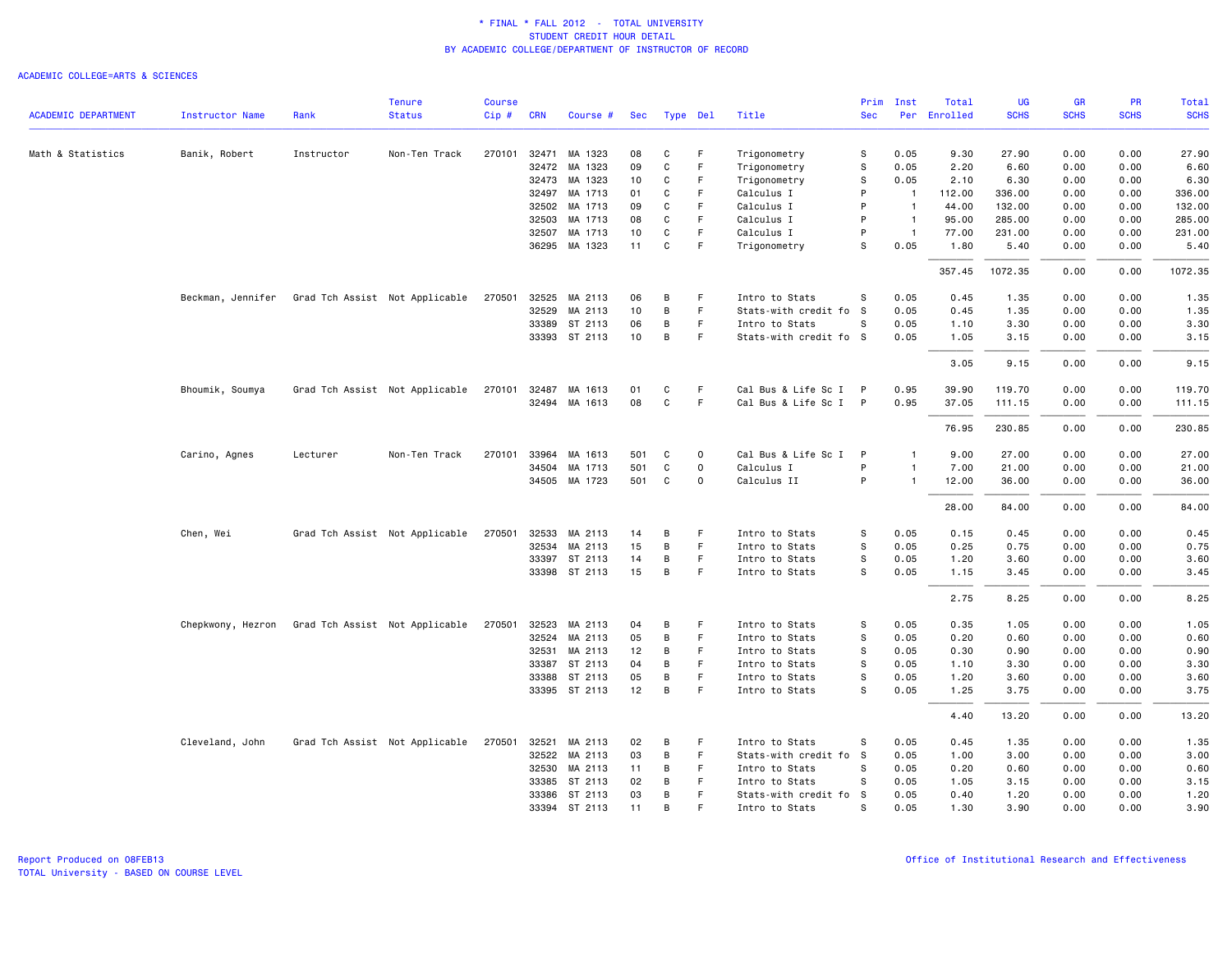### ACADEMIC COLLEGE=ARTS & SCIENCES

|                            |                               |                | <b>Tenure</b>                  | <b>Course</b> |            |                                |                  |                   |         |                              | Prim       | Inst           | Total          | <b>UG</b>        | GR           | PR           | <b>Total</b>     |
|----------------------------|-------------------------------|----------------|--------------------------------|---------------|------------|--------------------------------|------------------|-------------------|---------|------------------------------|------------|----------------|----------------|------------------|--------------|--------------|------------------|
| <b>ACADEMIC DEPARTMENT</b> | <b>Instructor Name</b>        | Rank           | <b>Status</b>                  | Cip#          | <b>CRN</b> | Course #                       | Sec              | Type Del          |         | Title                        | <b>Sec</b> |                | Per Enrolled   | <b>SCHS</b>      | <b>SCHS</b>  | <b>SCHS</b>  | <b>SCHS</b>      |
|                            |                               |                |                                |               |            |                                |                  |                   |         |                              |            |                | 4.40           | 13.20            | 0.00         | 0.00         | 13.20            |
|                            |                               |                |                                |               |            |                                |                  |                   |         |                              | P          |                |                |                  |              |              |                  |
| Math & Statistics          | Crittenden, Marjor Instructor |                | Non-Ten Track                  |               |            | 270101 32506 MA 1713           | 07               | C                 | F.      | Calculus I                   |            |                | 42.00          | 126.00           | 0.00         | 0.00         | 126.00           |
|                            |                               |                |                                |               | 32514      | MA 1723                        | 01               | C                 | F       | Calculus II                  | P          | 1              | 124.00         | 372.00           | 0.00         | 0.00         | 372.00           |
|                            |                               |                |                                |               |            | 32515 MA 1723<br>32516 MA 1723 | 02<br>03         | C<br>$\mathtt{C}$ | F.<br>F | Calculus II<br>Calculus II   | P<br>P     | $\mathbf{1}$   | 64.00<br>68.00 | 192.00<br>204.00 | 0.00<br>0.00 | 0.00<br>0.00 | 192.00<br>204.00 |
|                            |                               |                |                                |               |            |                                |                  |                   |         |                              |            |                | 298.00         | 894.00           | 0.00         | 0.00         | 894.00           |
|                            |                               |                |                                |               |            |                                |                  |                   |         |                              |            |                |                |                  |              |              |                  |
|                            | Dang, Hai                     | Professor      | Tenured                        | 270101 32561  |            | MA 3253                        | H <sub>0</sub> 1 | C                 | F       | Honors Diff Equation P       |            | -1             | 20.00          | 60.00            | 0.00         | 0.00         | 60.00            |
|                            |                               |                |                                |               | 32571      | MA 4933                        | 01               | C                 | F       | Math Analysis I              | P          | $\mathbf{1}$   | 2.00           | 6.00             | 0.00         | 0.00         | 6.00             |
|                            |                               |                |                                |               | 32580      | MA 6933                        | 01               | C                 | F.      | Math Analysis I              | P          | $\mathbf{1}$   | 3.00           | 0.00             | 9.00         | 0.00         | 9.00             |
|                            |                               |                |                                |               |            | 35916 MA 9000                  | 02               | D                 | F       | Research / Diss              | P          | $\mathbf{1}$   | 1.00           | 0.00             | 9.00         | 0.00         | 9.00             |
|                            |                               |                |                                |               |            |                                |                  |                   |         |                              |            |                | 26.00          | 66.00            | 18.00        | 0.00         | 84.00            |
|                            | Daniels, Diane                | Non-Faculty    | Not Applicable                 | 131099        | 32384      | LSK 0023                       | 01               | L.                | F       | Dev Studies Lab              | s          | 0.05           | 0.50           | 1.50             | 0.00         | 0.00         | 1.50             |
|                            |                               |                |                                |               | 32385      | LSK 0023                       | 02               | L                 | F       | Dev Studies Lab              | S          | 0.05           | 0.40           | 1.20             | 0.00         | 0.00         | 1.20             |
|                            |                               |                |                                |               |            |                                |                  |                   |         |                              |            |                | 0.90           | 2.70             | 0.00         | 0.00         | 2.70             |
|                            |                               |                |                                |               |            |                                | 03               | C                 | F.      |                              | P          | 0.95           |                |                  | 0.00         | 0.00         | 114.00           |
|                            | Dixon, Travis                 |                | Grad Tch Assist Not Applicable | 270101 32465  |            | MA 1323<br>32467 MA 1323       | 04               | C                 | F       | Trigonometry<br>Trigonometry | P          | 0.95           | 38.00<br>40.85 | 114.00<br>122.55 | 0.00         | 0.00         | 122.55           |
|                            |                               |                |                                |               |            |                                |                  |                   |         |                              |            |                | 78.85          | 236.55           | 0.00         | 0.00         | 236.55           |
|                            |                               |                |                                |               |            |                                |                  |                   |         |                              |            |                |                |                  |              |              |                  |
|                            | Dobson, Edward                | Professor      | Tenured                        | 270101 32499  |            | MA 1713                        | 04               | C                 | F       | Calculus I                   | P          | $\overline{1}$ | 40.00          | 120.00           | 0.00         | 0.00         | 120.00           |
|                            |                               |                |                                |               | 32504      | MA 1713                        | 06               | C                 | F       | Calculus I                   | P          | -1             | 39.00          | 117.00           | 0.00         | 0.00         | 117.00           |
|                            |                               |                |                                |               |            | 35917 MA 9000                  | 03               | D                 | F       | Research / Diss              | P          | $\mathbf{1}$   | 1.00           | 0.00             | 9.00         | 0.00         | 9.00             |
|                            |                               |                |                                |               |            |                                |                  |                   |         |                              |            |                | 80.00          | 237.00           | 9.00         | 0.00         | 246.00           |
|                            | DuBien, Janice                | Associate Prof | Tenured                        |               |            | 270501 33413 ST 8214           | 01               | B                 | F       | Desn & Anal Of Exp           | P          | 1              | 26.00          | 0.00             | 104.00       | 0.00         | 104.00           |
|                            |                               |                |                                |               |            | 33417 ST 8603                  | 01               | C                 | F       | Applied Statistics           | P          | $\mathbf{1}$   | 5.00           | 0.00             | 15.00        | 0.00         | 15.00            |
|                            |                               |                |                                |               |            | 33419 ST 8853                  | 01               | C                 | F       | Adv Design Exper I           | P          | $\mathbf{1}$   | 8.00           | 0.00             | 24.00        | 0.00         | 24.00            |
|                            |                               |                |                                |               |            |                                |                  |                   |         |                              |            |                | 39.00          | 0.00             | 143.00       | 0.00         | 143.00           |
|                            | Eaton, Jonathan               | Instructor     | Non-Ten Track                  |               |            | 270101 32405 MA 0103           | 01               | C                 | F       | Intermediate Algebra P       |            | 0.95           | 177.65         | 532.95           | 0.00         | 0.00         | 532.95           |
|                            |                               |                |                                |               | 32419      | MA 0103                        | 04               | C                 | F       | Intermediate Algebra P       |            | 0.95           | 172.90         | 518.70           | 0.00         | 0.00         | 518.70           |
|                            |                               |                |                                | 270501 32520  |            | MA 2113                        | 01               | B                 | F       | Intro to Stats               | P          | 0.95           | 6.65           | 19.95            | 0.00         | 0.00         | 19.95            |
|                            |                               |                |                                |               | 32521      | MA 2113                        | 02               | B                 | F.      | Intro to Stats               | P          | 0.95           | 8.55           | 25.65            | 0.00         | 0.00         | 25.65            |
|                            |                               |                |                                |               | 32522      | MA 2113                        | 03               | B                 | F       | Stats-with credit fo P       |            | 0.95           | 19.00          | 57.00            | 0.00         | 0.00         | 57.00            |
|                            |                               |                |                                |               | 32523      | MA 2113                        | 04               | B                 | F       | Intro to Stats               | P          | 0.95           | 6.65           | 19.95            | 0.00         | 0.00         | 19.95            |
|                            |                               |                |                                |               | 32524      | MA 2113                        | 05               | B                 | F       | Intro to Stats               | P          | 0.95           | 3.80           | 11.40            | 0.00         | 0.00         | 11.40            |
|                            |                               |                |                                |               | 32525      | MA 2113                        | 06               | B                 | F       | Intro to Stats               | P          | 0.95           | 8.55           | 25.65            | 0.00         | 0.00         | 25.65            |
|                            |                               |                |                                |               | 32526      | MA 2113                        | 07               | B                 | F       | Intro to Stats               | P          | 0.95           | 9.50           | 28.50            | 0.00         | 0.00         | 28.50            |
|                            |                               |                |                                |               | 32527      | MA 2113                        | 08               | B                 | F       | Intro to Stats               | P          | 0.95           | 5.70           | 17.10            | 0.00         | 0.00         | 17.10            |
|                            |                               |                |                                |               | 32528      | MA 2113                        | 09               | В                 | F       | Intro to Stats               | P          | 0.95           | 11.40          | 34.20            | 0.00         | 0.00         | 34.20            |
|                            |                               |                |                                |               | 32529      | MA 2113                        | 10               | B                 | F       | Stats-with credit fo         | P          | 0.95           | 8.55           | 25.65            | 0.00         | 0.00         | 25.65            |
|                            |                               |                |                                |               |            | 32530 MA 2113                  | 11               | B                 | F       | Intro to Stats               | P          | 0.95           | 3.80           | 11.40            | 0.00         | 0.00         | 11.40            |
|                            |                               |                |                                |               | 32531      | MA 2113                        | 12               | <b>B</b>          |         | Intro to Stats               | P          | 0.95           | 5.70           | 17.10            | 0.00         | 0.00         | 17.10            |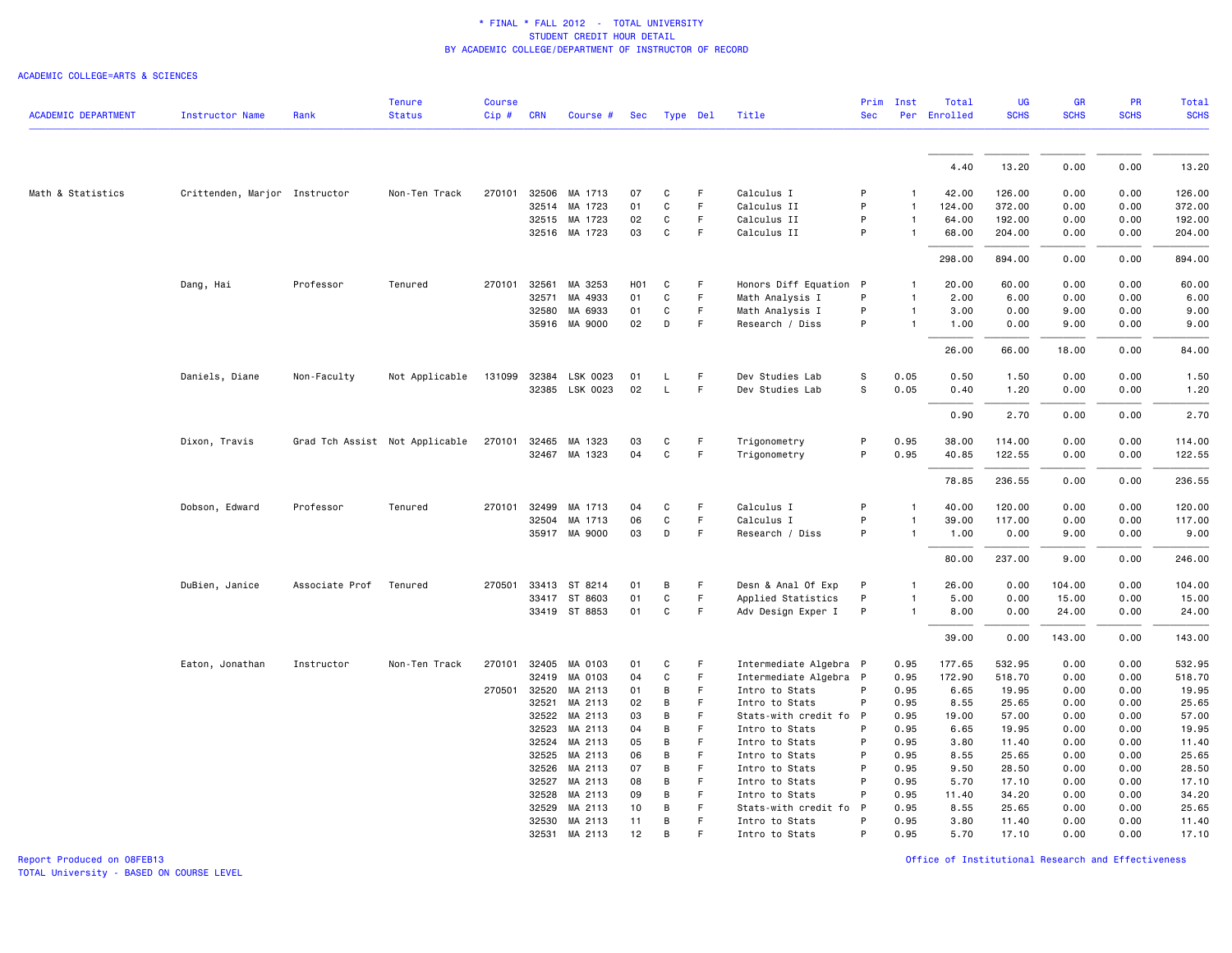|                            |                        |                | <b>Tenure</b>                  | <b>Course</b> |              |                       |                  |   |             |                        | Prim         | Inst           | Total    | UG          | <b>GR</b>   | <b>PR</b>   | Total       |
|----------------------------|------------------------|----------------|--------------------------------|---------------|--------------|-----------------------|------------------|---|-------------|------------------------|--------------|----------------|----------|-------------|-------------|-------------|-------------|
| <b>ACADEMIC DEPARTMENT</b> | <b>Instructor Name</b> | Rank           | <b>Status</b>                  | Cip#          | <b>CRN</b>   | Course #              | Sec              |   | Type Del    | Title                  | <b>Sec</b>   | Per            | Enrolled | <b>SCHS</b> | <b>SCHS</b> | <b>SCHS</b> | <b>SCHS</b> |
| Math & Statistics          | Eaton, Jonathan        | Instructor     | Non-Ten Track                  | 270501        |              | 33384 ST 2113         | 01               | B | F           | Intro to Stats         | P            | 0.95           | 21.85    | 65.55       | 0.00        | 0.00        | 65.55       |
|                            |                        |                |                                |               | 33385        | ST 2113               | 02               | В | F.          | Intro to Stats         | P            | 0.95           | 19.95    | 59.85       | 0.00        | 0.00        | 59.85       |
|                            |                        |                |                                |               | 33386        | ST 2113               | 03               | В | F           | Stats-with credit fo P |              | 0.95           | 7.60     | 22.80       | 0.00        | 0.00        | 22.80       |
|                            |                        |                |                                |               |              | 33387 ST 2113         | 04               | B | F           | Intro to Stats         | P            | 0.95           | 20.90    | 62.70       | 0.00        | 0.00        | 62.70       |
|                            |                        |                |                                |               |              | 33388 ST 2113         | 05               | B | F.          | Intro to Stats         | P            | 0.95           | 22.80    | 68.40       | 0.00        | 0.00        | 68.40       |
|                            |                        |                |                                |               | 33389        | ST 2113               | 06               | В | F           | Intro to Stats         | P            | 0.95           | 20.90    | 62.70       | 0.00        | 0.00        | 62.70       |
|                            |                        |                |                                |               |              | 33390 ST 2113         | 07               | B | F           | Intro to Stats         | P            | 0.95           | 18.05    | 54.15       | 0.00        | 0.00        | 54.15       |
|                            |                        |                |                                |               |              | 33391 ST 2113         | 08               | B | F.          | Intro to Stats         | P            | 0.95           | 21.85    | 65.55       | 0.00        | 0.00        | 65.55       |
|                            |                        |                |                                |               |              | 33392 ST 2113         | 09               | В | F           | Intro to Stats         | P            | 0.95           | 16.15    | 48.45       | 0.00        | 0.00        | 48.45       |
|                            |                        |                |                                |               |              | 33393 ST 2113         | 10               | B | E           | Stats-with credit fo   | P            | 0.95           | 19.95    | 59.85       | 0.00        | 0.00        | 59.85       |
|                            |                        |                |                                |               |              | 33394 ST 2113         | 11               | B | F.          | Intro to Stats         | P            | 0.95           | 24.70    | 74.10       | 0.00        | 0.00        | 74.10       |
|                            |                        |                |                                |               | 33395        | ST 2113               | 12               | В | F           | Intro to Stats         | P            | 0.95           | 23.75    | 71.25       | 0.00        | 0.00        | 71.25       |
|                            |                        |                |                                |               | 33965        | MA 2113               | 501              | C | $\Omega$    | Intro to Stats         | P            | $\overline{1}$ | 9.00     | 27.00       | 0.00        | 0.00        | 27.00       |
|                            |                        |                |                                |               |              | 34019 ST 2113         | 501              | C | $\mathbf 0$ | Intro to Stats         | P            | $\overline{1}$ | 16.00    | 48.00       | 0.00        | 0.00        | 48.00       |
|                            |                        |                |                                |               |              |                       |                  |   |             |                        |              |                | 711.85   | 2135.55     | 0.00        | 0.00        | 2135.55     |
|                            | Ebanks, Bruce          | Professor      | Tenured                        | 270101        | 32519        | MA 1723               | H <sub>0</sub> 1 | C | F           | Honors Calculus II     | P            |                | 18.00    | 54.00       | 0.00        | 0.00        | 54.00       |
|                            |                        |                |                                |               |              | 32548 MA 3053         | 01               | C | F           | Found Of Math I        | P            |                | 26.00    | 78.00       | 0.00        | 0.00        | 78.00       |
|                            |                        |                |                                |               |              |                       |                  |   |             |                        |              |                | 44.00    | 132.00      | 0.00        | 0.00        | 132.00      |
|                            | Fabel, Andrew          | Associate Prof | Tenured                        |               |              | 270101 32512 MA 1713  | H02              | C | F           | Honors Calculus I      | P            | $\mathbf{1}$   | 20.00    | 60.00       | 0.00        | 0.00        | 60.00       |
|                            |                        |                |                                |               |              | 32552 MA 3113         | 05               | C | F           | Intro Linear Algebra P |              | $\mathbf{1}$   | 44.00    | 132.00      | 0.00        | 0.00        | 132.00      |
|                            |                        |                |                                |               |              |                       |                  |   |             |                        |              |                | 64.00    | 192.00      | 0.00        | 0.00        | 192.00      |
|                            | Ferguson, Joseph       |                | Grad Tch Assist Not Applicable | 270101        | 32491        | MA 1613               | 05               | C | F.          | Cal Bus & Life Sc I    | $\mathsf{P}$ | 0.95           | 38.00    | 114.00      | 0.00        | 0.00        | 114.00      |
|                            |                        |                |                                |               |              | 32493 MA 1613         | 07               | C | F.          | Cal Bus & Life Sc I P  |              | 0.95           | 36.10    | 108.30      | 0.00        | 0.00        | 108.30      |
|                            |                        |                |                                |               |              |                       |                  |   |             |                        |              |                | 74.10    | 222.30      | 0.00        | 0.00        | 222.30      |
|                            | Ge, Lin                | Assistant Prof | Ten Track                      | 270101        | 34775        | MA 1613               | 201              | C | -F          | Cal Bus & Life Sc I    | $\mathsf{P}$ | $\mathbf{1}$   | 12.00    | 36.00       | 0.00        | 0.00        | 36.00       |
|                            |                        |                |                                |               | 35949        | MA 1433               | 201              | C | -F          | Informal Geom & Meas P |              | $\mathbf{1}$   | 9.00     | 27.00       | 0.00        | 0.00        | 27.00       |
|                            |                        |                |                                |               | 36187        | MA 6153               | 201              | C | F           | Mat & Lin Algebra      | P            | $\overline{1}$ | 1.00     | 0.00        | 3.00        | 0.00        | 3.00        |
|                            |                        |                |                                |               | 270501 34761 | ST 2113               | 203              | C | F.          | Intro to Stats         | P            | $\mathbf{1}$   | 4.00     | 12.00       | 0.00        | 0.00        | 12.00       |
|                            |                        |                |                                |               | 34762        | MA 2113               | 203              | C | F           | Intro to Stats         | P            | $\mathbf{1}$   | 13.00    | 39.00       | 0.00        | 0.00        | 39.00       |
|                            |                        |                |                                |               |              | 521302 33545 BQA 3123 | 201              | C | F           | Bus Stat Methods II    | P            | $\mathbf{1}$   | 32.00    | 96.00       | 0.00        | 0.00        | 96.00       |
|                            |                        |                |                                |               |              |                       |                  |   |             |                        |              |                | 71.00    | 210.00      | 3.00        | 0.00        | 213.00      |
|                            | Hughes, Lorraine       | Instructor     | Non-Ten Track                  | 270101        | 32505        | MA 1713               | 02               | C | -F          | Calculus I             | P            | $\mathbf{1}$   | 87.00    | 261.00      | 0.00        | 0.00        | 261.00      |
|                            |                        |                |                                |               | 32508        | MA 1713               | 05               | C | F           | Calculus I             | P            | $\mathbf{1}$   | 62.00    | 186.00      | 0.00        | 0.00        | 186.00      |
|                            |                        |                |                                |               | 32509        | MA 1713               | 03               | C | F.          | Calculus I             | P            | $\overline{1}$ | 62.00    | 186.00      | 0.00        | 0.00        | 186.00      |
|                            |                        |                |                                |               |              |                       |                  |   |             |                        |              |                | 211.00   | 633.00      | 0.00        | 0.00        | 633.00      |
|                            | Johnson, Corlis        | Associate Prof | Tenured                        |               | 270101 32432 | MA 1313               | 07               | C | -F          | College Algebra        | P            | 0.95           | 39.90    | 119.70      | 0.00        | 0.00        | 119.70      |
|                            |                        |                |                                |               | 32433        | MA 1313               | 08               | C | F.          | College Algebra        | P            | 0.95           | 39.90    | 119.70      | 0.00        | 0.00        | 119.70      |
|                            |                        |                |                                |               | 32556        | MA 3163               | 01               | C | F           | Intro To Mod Algebra P |              |                | 21.00    | 63.00       | 0.00        | 0.00        | 63.00       |
|                            |                        |                |                                |               |              |                       |                  |   |             |                        |              |                | 100.80   | 302.40      | 0.00        | 0.00        | 302.40      |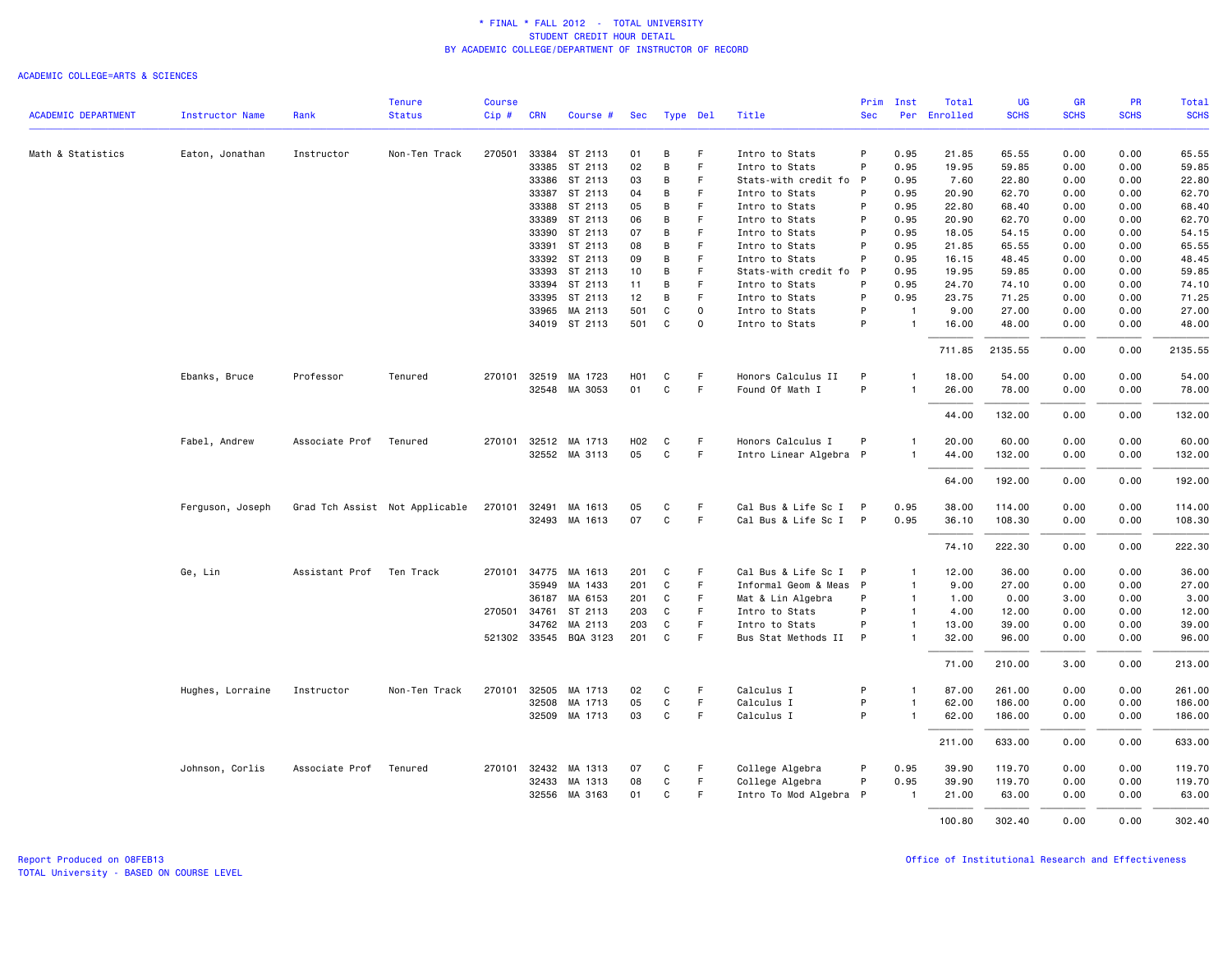### ACADEMIC COLLEGE=ARTS & SCIENCES

|                            |                                                   |                | <b>Tenure</b> | <b>Course</b> |              |               |                  |              |    |                        |            | Prim Inst      | Total        | <b>UG</b>   | <b>GR</b>   | <b>PR</b>   | Total       |
|----------------------------|---------------------------------------------------|----------------|---------------|---------------|--------------|---------------|------------------|--------------|----|------------------------|------------|----------------|--------------|-------------|-------------|-------------|-------------|
| <b>ACADEMIC DEPARTMENT</b> | <b>Instructor Name</b>                            | Rank           | <b>Status</b> | Cip#          | <b>CRN</b>   | Course #      | Sec              | Type Del     |    | Title                  | <b>Sec</b> |                | Per Enrolled | <b>SCHS</b> | <b>SCHS</b> | <b>SCHS</b> | <b>SCHS</b> |
| Math & Statistics          | Kalappattil, Laksh Grad Tch Assist Not Applicable |                |               | 270101        | 32426        | MA 1313       | 02               | C            | F  | College Algebra        | P          | 0.95           | 38.95        | 116.85      | 0.00        | 0.00        | 116.85      |
|                            |                                                   |                |               |               |              | 32428 MA 1313 | 04               | $\mathbf c$  | F  | College Algebra        | P          | 0.95           | 38.00        | 114.00      | 0.00        | 0.00        | 114.00      |
|                            |                                                   |                |               |               |              |               |                  |              |    |                        |            |                | 76.95        | 230.85      | 0.00        | 0.00        | 230.85      |
|                            | Kim, Seongjai                                     | Associate Prof | Tenured       | 270101        | 32554        | MA 3113       | 06               | C            | F  | Intro Linear Algebra P |            | 1              | 39.00        | 117.00      | 0.00        | 0.00        | 117.00      |
|                            |                                                   |                |               |               | 32565        | MA 4313       | 01               | C            | F. | Numerical Anal I       | P          | $\mathbf{1}$   | 25.00        | 75.00       | 0.00        | 0.00        | 75.00       |
|                            |                                                   |                |               |               |              | 32574 MA 6313 | 01               | C            | F  | Numerical Anal I       | P          | $\mathbf{1}$   | 7.00         | 0.00        | 21.00       | 0.00        | 21.00       |
|                            |                                                   |                |               |               |              |               |                  |              |    |                        |            |                | 71.00        | 192.00      | 21.00       | 0.00        | 213.00      |
|                            | King, Nancy                                       | Instructor     | Non-Ten Track | 131315        | 35746        | LSK 2990      | 02               | C            | F  | Special Topic In LSK P |            | $\overline{1}$ | 27.00        | 54.00       | 0.00        | 0.00        | 54.00       |
|                            |                                                   |                |               | 270101        | 32480        | MA 1433       | 01               | $\mathtt{C}$ | F. | Informal Geom & Meas P |            | $\overline{1}$ | 19.00        | 57.00       | 0.00        | 0.00        | 57.00       |
|                            |                                                   |                |               |               | 32481        | MA 1433       | 02               | C            | F  | Informal Geom & Meas P |            | $\overline{1}$ | 12.00        | 36.00       | 0.00        | 0.00        | 36.00       |
|                            |                                                   |                |               |               | 32487        | MA 1613       | 01               | $\mathbf{C}$ | F  | Cal Bus & Life Sc I S  |            | 0.05           | 2.10         | 6.30        | 0.00        | 0.00        | 6.30        |
|                            |                                                   |                |               |               | 32488        | MA 1613       | 02               | C            | F. | Cal Bus & Life Sc I    | <b>S</b>   | 0.05           | 2.05         | 6.15        | 0.00        | 0.00        | 6.15        |
|                            |                                                   |                |               |               | 32489        | MA 1613       | 03               | C            | F  | Cal Bus & Life Sc I    | P          | $\overline{1}$ | 52.00        | 156.00      | 0.00        | 0.00        | 156.00      |
|                            |                                                   |                |               |               | 32490        | MA 1613       | 04               | C            | F  | Cal Bus & Life Sc I P  |            | $\overline{1}$ | 54.00        | 162.00      | 0.00        | 0.00        | 162.00      |
|                            |                                                   |                |               |               | 32491        | MA 1613       | 05               | C            | F  | Cal Bus & Life Sc I    | -S         | 0.05           | 2.00         | 6.00        | 0.00        | 0.00        | 6.00        |
|                            |                                                   |                |               |               | 32492        | MA 1613       | 06               | $\mathbf c$  | F  | Cal Bus & Life Sc I    | <b>S</b>   | 0.05           | 2.05         | 6.15        | 0.00        | 0.00        | 6.15        |
|                            |                                                   |                |               |               | 32493        | MA 1613       | 07               | C            | F  | Cal Bus & Life Sc I    | - S        | 0.05           | 1.90         | 5.70        | 0.00        | 0.00        | 5.70        |
|                            |                                                   |                |               |               | 32494        | MA 1613       | 08               | C            | F  | Cal Bus & Life Sc I    | - S        | 0.05           | 1.95         | 5.85        | 0.00        | 0.00        | 5.85        |
|                            |                                                   |                |               |               |              | 32495 MA 1613 | 09               | $\mathbf c$  | F  | Cal Bus & Life Sc I    | - S        | 0.05           | 7.55         | 22.65       | 0.00        | 0.00        | 22.65       |
|                            |                                                   |                |               |               |              |               |                  |              |    |                        |            |                | 183.60       | 523.80      | 0.00        | 0.00        | 523.80      |
|                            | Krishnasamysaraswa Grad Tch Assist Not Applicable |                |               | 270101        | 32468        | MA 1323       | 05               | C            | F. | Trigonometry           | P          | 0.95           | 36.10        | 108.30      | 0.00        | 0.00        | 108.30      |
|                            |                                                   |                |               |               |              | 32470 MA 1323 | 07               | $\mathsf{C}$ | F  | Trigonometry           | P          | 0.95           | 38.95        | 116.85      | 0.00        | 0.00        | 116.85      |
|                            |                                                   |                |               |               |              |               |                  |              |    |                        |            |                | 75.05        | 225.15      | 0.00        | 0.00        | 225.15      |
|                            | Lim, Hyeona                                       | Associate Prof | Tenured       |               | 270101 32544 | MA 2743       | 01               | C            | F  | Calculus IV            | P          | $\mathbf{1}$   | 45.00        | 135.00      | 0.00        | 0.00        | 135.00      |
|                            |                                                   |                |               |               | 35959        | MA 7000       | 01               | $\mathbf{I}$ | F  | Directed Indiv Study P |            | $\mathbf{1}$   | 1.00         | 0.00        | 3.00        | 0.00        | 3.00        |
|                            |                                                   |                |               |               |              |               |                  |              |    |                        |            |                | 46.00        | 135.00      | 3.00        | 0.00        | 138.00      |
|                            | Miller, Thomas                                    | Professor      | Tenured       | 270101        | 32563        | MA 4153       | 01               | C            | F  | Mat & Lin Algebra      | P          | $\mathbf{1}$   | 5.00         | 15.00       | 0.00        | 0.00        | 15.00       |
|                            |                                                   |                |               |               | 32572        | MA 6153       | 01               | C            | F  | Mat & Lin Algebra      | P          | $\mathbf{1}$   | 3.00         | 0.00        | 9.00        | 0.00        | 9.00        |
|                            |                                                   |                |               |               | 34407        | MA 8633       | 01               | C            | F. | Real Analysis I        | P          | $\mathbf{1}$   | 5.00         | 0.00        | 15.00       | 0.00        | 15.00       |
|                            |                                                   |                |               |               | 35918        | MA 9000       | 04               | D            | F  | Research / Diss        | P          | $\mathbf{1}$   | 3.00         | 0.00        | 10.00       | 0.00        | 10.00       |
|                            |                                                   |                |               |               | 35924        | MA 9633       | 01               | $\mathtt{C}$ | F  | Topics In Analysis     | P          | $\mathbf{1}$   | 2.00         | 0.00        | 6.00        | 0.00        | 6.00        |
|                            |                                                   |                |               |               |              |               |                  |              |    |                        |            |                | 18.00        | 15.00       | 40.00       | 0.00        | 55.00       |
|                            | Miller, Vivien                                    | Professor      | Tenured       |               | 270101 32511 | MA 1713       | H <sub>0</sub> 1 | C            | F  | Honors Calculus I      | P          | $\mathbf{1}$   | 22.00        | 66.00       | 0.00        | 0.00        | 66.00       |
|                            |                                                   |                |               |               | 32569        | MA 4633       | 01               | $\mathtt{C}$ | F  | Adv Calculus I         | P          | $\mathbf{1}$   | 22.00        | 66.00       | 0.00        | 0.00        | 66.00       |
|                            |                                                   |                |               |               | 32578        | MA 6633       | 01               | $\mathtt{C}$ | F. | Adv Calculus I         | P          | 1              | 4.00         | 0.00        | 12.00       | 0.00        | 12.00       |
|                            |                                                   |                |               |               |              |               |                  |              |    |                        |            |                | 48.00        | 132.00      | 12.00       | 0.00        | 144.00      |
|                            | Nation, Julie                                     | Instructor     | Non-Ten Track |               | 270101 32405 | MA 0103       | 01               | C            | F. | Intermediate Algebra S |            | 0.05           | 9.35         | 28.05       | 0.00        | 0.00        | 28.05       |
|                            |                                                   |                |               |               | 32406        | MA 0103       | 02               | C            | F  | Intermediate Algebra P |            | $\mathbf{1}$   | 184.00       | 552.00      | 0.00        | 0.00        | 552.00      |
|                            |                                                   |                |               |               | 32407        | MA 0103       | 03               | C            | F  | Intermediate Algebra P |            | $\mathbf{1}$   | 157.00       | 471.00      | 0.00        | 0.00        | 471.00      |

Report Produced on 08FEB13 Office of Institutional Research and Effectiveness

TOTAL University - BASED ON COURSE LEVEL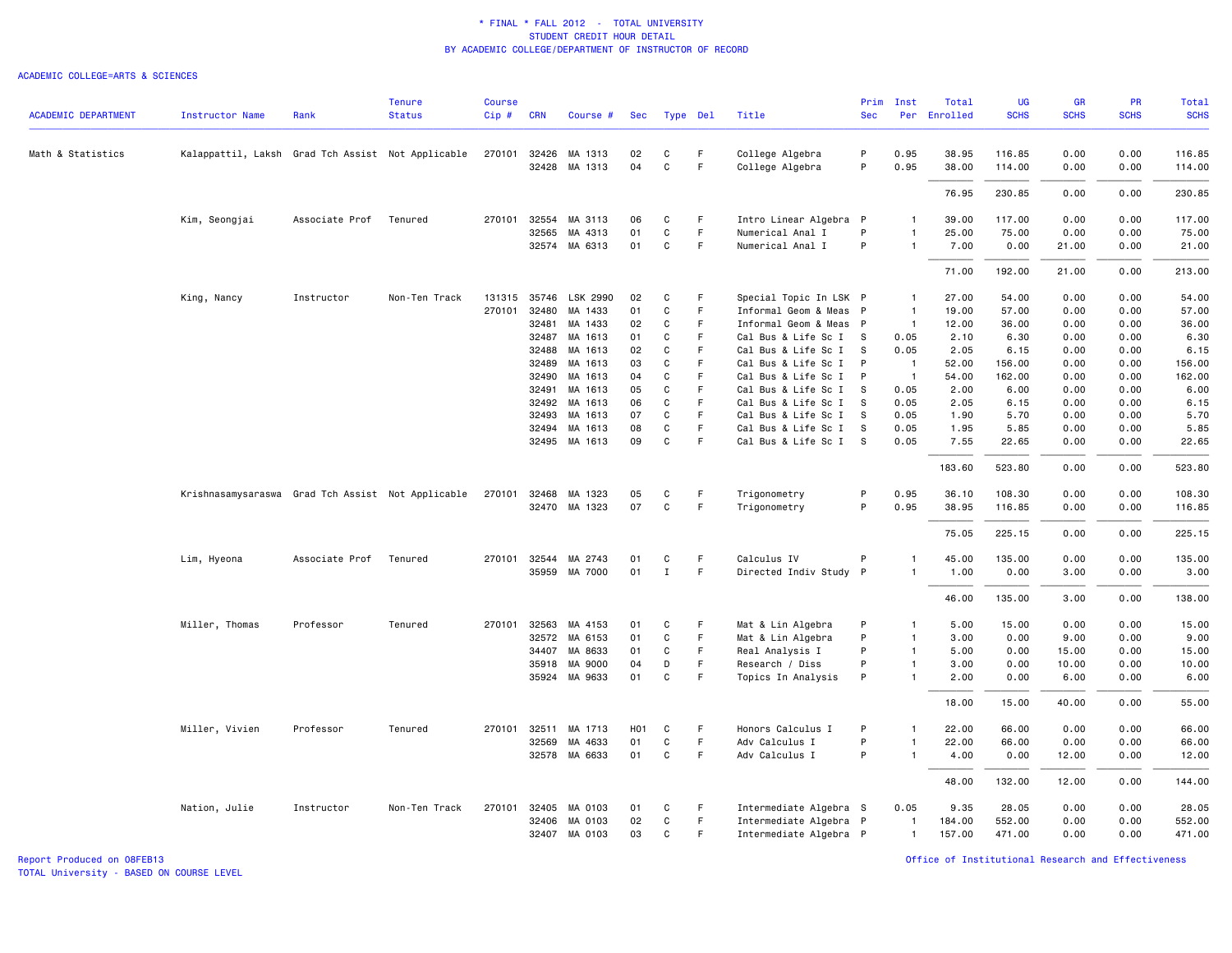### ACADEMIC COLLEGE=ARTS & SCIENCES

|                            |                                           |            | <b>Tenure</b>                  | <b>Course</b> |              |                      |                  |              |          |                        | Prim       | Inst           | Total        | <b>UG</b>   | <b>GR</b>   | <b>PR</b>   | Total       |
|----------------------------|-------------------------------------------|------------|--------------------------------|---------------|--------------|----------------------|------------------|--------------|----------|------------------------|------------|----------------|--------------|-------------|-------------|-------------|-------------|
| <b>ACADEMIC DEPARTMENT</b> | <b>Instructor Name</b>                    | Rank       | <b>Status</b>                  | Cip#          | <b>CRN</b>   | Course #             | Sec              |              | Type Del | Title                  | <b>Sec</b> |                | Per Enrolled | <b>SCHS</b> | <b>SCHS</b> | <b>SCHS</b> | <b>SCHS</b> |
| Math & Statistics          | Nation, Julie                             | Instructor | Non-Ten Track                  | 270101        | 32408        | MA 0103              | 05               | К            | F        | Intermediate Algebra P |            | $\mathbf{1}$   | 56.00        | 0.00        | 0.00        | 0.00        | 0.00        |
|                            |                                           |            |                                |               | 32409        | MA 0103              | 06               | К            | F        | Intermediate Algebra P |            | $\mathbf{1}$   | 58.00        | 0.00        | 0.00        | 0.00        | 0.00        |
|                            |                                           |            |                                |               | 32410        | MA 0103              | 07               | К            | F        | Intermediate Algebra P |            | $\overline{1}$ | 58.00        | 0.00        | 0.00        | 0.00        | 0.00        |
|                            |                                           |            |                                |               | 32411        | MA 0103              | 08               | К            | F        | Intermediate Algebra P |            | $\mathbf{1}$   | 48.00        | 0.00        | 0.00        | 0.00        | 0.00        |
|                            |                                           |            |                                |               | 32412        | MA 0103              | 09               | K            | F        | Intermediate Algebra P |            | $\overline{1}$ | 57.00        | 0.00        | 0.00        | 0.00        | 0.00        |
|                            |                                           |            |                                |               | 32413        | MA 0103              | 10               | К            | F        | Intermediate Algebra P |            | $\overline{1}$ | 47.00        | 0.00        | 0.00        | 0.00        | 0.00        |
|                            |                                           |            |                                |               | 32414        | MA 0103              | 11               | К            | F        | Intermediate Algebra P |            | $\overline{1}$ | 33.00        | 0.00        | 0.00        | 0.00        | 0.00        |
|                            |                                           |            |                                |               | 32415        | MA 0103              | 12               | K            | F        | Intermediate Algebra P |            | $\overline{1}$ | 53.00        | 0.00        | 0.00        | 0.00        | 0.00        |
|                            |                                           |            |                                |               | 32416        | MA 0103              | 13               | К            | F        | Intermediate Algebra P |            | $\overline{1}$ | 58.00        | 0.00        | 0.00        | 0.00        | 0.00        |
|                            |                                           |            |                                |               | 32417        | MA 0103              | 14               | K            | F        | Intermediate Algebra P |            | $\overline{1}$ | 58.00        | 0.00        | 0.00        | 0.00        | 0.00        |
|                            |                                           |            |                                |               | 32418        | MA 0103              | 15               | К            | F        | Intermediate Algebra P |            | $\overline{1}$ | 50.00        | 0.00        | 0.00        | 0.00        | 0.00        |
|                            |                                           |            |                                |               | 32419        | MA 0103              | 04               | C            | F        | Intermediate Algebra S |            | 0.05           | 9.10         | 27.30       | 0.00        | 0.00        | 27.30       |
|                            |                                           |            |                                |               | 32420        | MA 0103              | 16               | K            | F        | Intermediate Algebra P |            | $\overline{1}$ | 45.00        | 0.00        | 0.00        | 0.00        | 0.00        |
|                            |                                           |            |                                |               | 32421        | MA 0103              | 17               | К            | F        | Intermediate Algebra P |            | $\overline{1}$ | 46.00        | 0.00        | 0.00        | 0.00        | 0.00        |
|                            |                                           |            |                                |               | 32423        | MA 0103              | 19               | К            | F        | Intermediate Algebra P |            | $\overline{1}$ | 45.00        | 0.00        | 0.00        | 0.00        | 0.00        |
|                            |                                           |            |                                |               | 32430        | MA 1313              | 05               | C            | F        | College Algebra        | P          | 0.95           | 183.35       | 550.05      | 0.00        | 0.00        | 550.05      |
|                            |                                           |            |                                |               | 32435        | MA 1313              | 10               | C            | F        | College Algebra        | P          | 0.95           | 184.30       | 552.90      | 0.00        | 0.00        | 552.90      |
|                            |                                           |            |                                |               |              | 32478 MA 1423        | 02               | C            | F        | Problem Solving Real P |            | -1             | 34.00        | 102.00      | 0.00        | 0.00        | 102.00      |
|                            |                                           |            |                                |               |              |                      |                  |              |          |                        |            |                | 1473.10      | 2283.30     | 0.00        | 0.00        | 2283.30     |
|                            | Neumann, Michael                          | Professor  | Tenured                        |               | 270101 32543 | MA 2733              | H <sub>0</sub> 1 | C            | F.       | Honors Calculus III P  |            | -1             | 19.00        | 57.00       | 0.00        | 0.00        | 57.00       |
|                            |                                           |            |                                |               | 34408        | MA 8663              | 01               | C            | F.       | Functional Analysis    | P          | 1              | 3.00         | 0.00        | 9.00        | 0.00        | 9.00        |
|                            |                                           |            |                                |               | 35499        | MA 9000              | 01               | D            | F        | Research / Diss        | P          | $\mathbf{1}$   | 1.00         | 0.00        | 9.00        | 0.00        | 9.00        |
|                            |                                           |            |                                |               |              |                      |                  |              |          |                        |            |                | 23.00        | 57.00       | 18.00       | 0.00        | 75.00       |
|                            | Oppenheimer, Seth                         | Professor  | Tenured                        |               | 270101 34400 | MA 3253              | 05               | C            | F.       | Diff Equations         | P          | $\mathbf{1}$   | 33.00        | 99.00       | 0.00        | 0.00        | 99.00       |
|                            |                                           |            |                                |               |              | 36468 MA 7000        | 04               | $\mathbf{I}$ | F.       | Directed Indiv Study P |            | $\mathbf{1}$   | 1.00         | 0.00        | 3.00        | 0.00        | 3.00        |
|                            |                                           |            |                                |               |              |                      |                  |              |          |                        |            |                |              |             |             |             |             |
|                            |                                           |            |                                |               |              |                      |                  |              |          |                        |            |                | 34.00        | 99.00       | 3.00        | 0.00        | 102.00      |
|                            | Qian, Chuanxi                             | Professor  | Tenured                        | 270101        | 32536        | MA 2733              | 02               | C            | F        | Calculus III           | P          | 1              | 38.00        | 114.00      | 0.00        | 0.00        | 114.00      |
|                            |                                           |            |                                |               |              | 35968 MA 3113        | 07               | C            | F        | Intro Linear Algebra P |            | $\mathbf{1}$   | 40.00        | 120.00      | 0.00        | 0.00        | 120.00      |
|                            |                                           |            |                                |               |              |                      |                  |              |          |                        |            |                | 78.00        | 234.00      | 0.00        | 0.00        | 234.00      |
|                            | Razzaghi, Mohsen                          | Professor  | Tenured                        |               |              | 270101 36275 MA 9000 | 05               | D            | F        | Research / Diss        | P          | $\mathbf{1}$   | 1.00         | 0.00        | 3.00        | 0.00        | 3.00        |
|                            |                                           |            |                                |               |              |                      |                  |              |          |                        |            |                | 1.00         | 0.00        | 3.00        | 0.00        | 3.00        |
|                            | Roberson, Bonnie                          |            | Grad Tch Assist Not Applicable | 270101        | 32463        | MA 1323              | 01               | C            | F        | Trigonometry           | P          | 0.95           | 38.95        | 116.85      | 0.00        | 0.00        | 116.85      |
|                            |                                           |            |                                |               |              | 36295 MA 1323        | 11               | $\mathbf c$  | F        | Trigonometry           | P          | 0.95           | 34.20        | 102.60      | 0.00        | 0.00        | 102.60      |
|                            |                                           |            |                                |               |              |                      |                  |              |          |                        |            |                |              |             |             |             |             |
|                            |                                           |            |                                |               |              |                      |                  |              |          |                        |            |                | 73.15        | 219.45      | 0.00        | 0.00        | 219.45      |
|                            | Scarborough, Betty Assistant Prof Tenured |            |                                |               | 270101 32482 | MA 1453              | 01               | C            | F.       | Precal w/Graphing Ca S |            | 0.05           | 1.25         | 3.75        | 0.00        | 0.00        | 3.75        |
|                            |                                           |            |                                |               | 32483        | MA 1453              | 02               | $\mathtt{C}$ | F        | Precal w/Graphing Ca S |            | 0.05           | 1.20         | 3.60        | 0.00        | 0.00        | 3.60        |
|                            |                                           |            |                                |               | 32545        | MA 2743              | 02               | C            | F        | Calculus IV            | P          | $\overline{1}$ | 33.00        | 99.00       | 0.00        | 0.00        | 99.00       |
|                            |                                           |            |                                |               | 32546        | MA 2743              | 03               | C            | F.       | Calculus IV            | P          | $\overline{1}$ | 44.00        | 132.00      | 0.00        | 0.00        | 132.00      |
|                            |                                           |            |                                |               | 32557        | MA 3253              | 01               | C            | F        | Diff Equations         | P          | $\mathbf{1}$   | 22.00        | 66.00       | 0.00        | 0.00        | 66.00       |
|                            |                                           |            |                                |               | 32559        | MA 3253              | 03               | C            | F        | Diff Equations         | P          | $\mathbf{1}$   | 30.00        | 90.00       | 0.00        | 0.00        | 90.00       |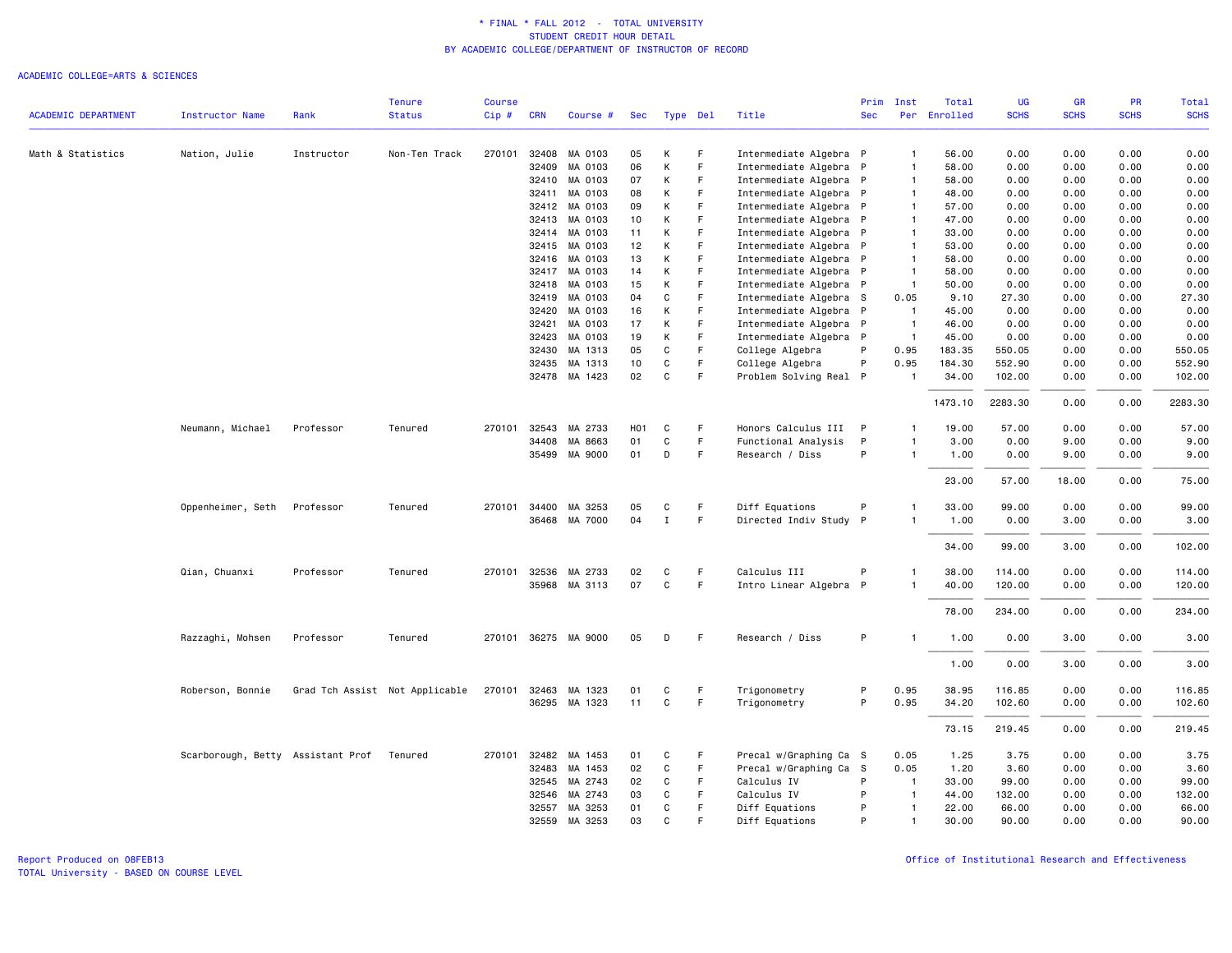| <b>ACADEMIC DEPARTMENT</b> | <b>Instructor Name</b>                           | Rank           | <b>Tenure</b><br><b>Status</b> | <b>Course</b><br>Cip# | <b>CRN</b>   | Course #             | Sec |              | Type Del | Title                  | <b>Sec</b> | Prim Inst      | Total<br>Per Enrolled | <b>UG</b><br><b>SCHS</b> | <b>GR</b><br><b>SCHS</b> | PR<br><b>SCHS</b> | <b>Total</b><br><b>SCHS</b> |
|----------------------------|--------------------------------------------------|----------------|--------------------------------|-----------------------|--------------|----------------------|-----|--------------|----------|------------------------|------------|----------------|-----------------------|--------------------------|--------------------------|-------------------|-----------------------------|
|                            |                                                  |                |                                |                       |              |                      |     |              |          |                        |            |                |                       |                          |                          |                   |                             |
|                            |                                                  |                |                                |                       |              |                      |     |              |          |                        |            |                | 131.45                | 394.35                   | 0.00                     | 0.00              | 394.35                      |
| Math & Statistics          | Schweitzer, David Grad Tch Assist Not Applicable |                |                                |                       |              | 270101 32464 MA 1323 | 02  | C            | F.       | Trig - credit for MA P |            | 0.95           | 35.15                 | 105.45                   | 0.00                     | 0.00              | 105.45                      |
|                            |                                                  |                |                                |                       |              | 32473 MA 1323        | 10  | $\mathtt{C}$ | F        | Trigonometry           | P          | 0.95           | 39.90                 | 119.70                   | 0.00                     | 0.00              | 119.70                      |
|                            |                                                  |                |                                |                       |              |                      |     |              |          |                        |            |                | 75.05                 | 225.15                   | 0.00                     | 0.00              | 225.15                      |
|                            | Sepehrifar, Mohamm Assistant Prof Ten Track      |                |                                |                       |              | 270501 33411 ST 8114 | 02  | B            | F.       | Statistical Methods    | P          | -1             | 33.00                 | 0.00                     | 132.00                   | 0.00              | 132.00                      |
|                            |                                                  |                |                                |                       |              | 33420 ST 8913        | 01  | C            | F.       | Recent Devs In Stat P  |            | 1              | 5.00                  | 0.00                     | 15.00                    | 0.00              | 15.00                       |
|                            |                                                  |                |                                |                       |              |                      |     |              |          |                        |            |                | 38.00                 | 0.00                     | 147.00                   | 0.00              | 147.00                      |
|                            | Sessions, Bonnie                                 |                | Grad Tch Assist Not Applicable | 270101                | 32427        | MA 1313              | 03  | C            | F        | College Algebra        | P          | 0.95           | 38.95                 | 116.85                   | 0.00                     | 0.00              | 116.85                      |
|                            |                                                  |                |                                |                       |              | 32434 MA 1313        | 09  | C            | F        | College Algebra        | P          | 0.95           | 38.95                 | 116.85                   | 0.00                     | 0.00              | 116.85                      |
|                            |                                                  |                |                                |                       |              |                      |     |              |          |                        |            |                | 77.90                 | 233.70                   | 0.00                     | 0.00              | 233.70                      |
|                            | Shaw, Patricia                                   | Instructor     | Non-Ten Track                  | 270101                | 32537        | MA 2733              | 03  | C            | F        | Calculus III           | P          | $\mathbf{1}$   | 68.00                 | 204.00                   | 0.00                     | 0.00              | 204.00                      |
|                            |                                                  |                |                                |                       | 32538        | MA 2733              | 04  | C            | F        | Calculus III           | P          | $\mathbf{1}$   | 69.00                 | 207.00                   | 0.00                     | 0.00              | 207.00                      |
|                            |                                                  |                |                                |                       | 32539        | MA 2733              | 05  | C            | F        | Calculus III           | P          | $\mathbf{1}$   | 70.00                 | 210.00                   | 0.00                     | 0.00              | 210.00                      |
|                            |                                                  |                |                                |                       |              | 32540 MA 2733        | 06  | C            | F        | Calculus III           | P          | $\mathbf{1}$   | 63.00                 | 189.00                   | 0.00                     | 0.00              | 189.00                      |
|                            |                                                  |                |                                |                       |              |                      |     |              |          |                        |            |                | 270.00                | 810.00                   | 0.00                     | 0.00              | 810.00                      |
|                            | Shontz, Suzanne                                  | Assistant Prof | Ten Track                      |                       | 270101 32550 | MA 3113              | 04  | C            | F.       | Intro Linear Algebra P |            | -1             | 38.00                 | 114.00                   | 0.00                     | 0.00              | 114.00                      |
|                            |                                                  |                |                                |                       |              | 34404 MA 8443        | 01  | $\mathtt{C}$ | F        | Num Soln PDE I         | P          | 1              | 4.00                  | 0.00                     | 12.00                    | 0.00              | 12.00                       |
|                            |                                                  |                |                                |                       |              |                      |     |              |          |                        |            |                | 42.00                 | 114.00                   | 12.00                    | 0.00              | 126.00                      |
|                            | Shows, Justin                                    | Assistant Prof | Ten Track                      | 270501                | 32564        | MA 4243              | 01  | C            | F.       | Data Analysis I        | P          | $\mathbf{1}$   | 7.00                  | 21.00                    | 0.00                     | 0.00              | 21.00                       |
|                            |                                                  |                |                                |                       | 32573        | MA 6243              | 01  | C            | F        | Data Analysis I        | P          | $\mathbf{1}$   | 6.00                  | 0.00                     | 18.00                    | 0.00              | 18.00                       |
|                            |                                                  |                |                                |                       | 33407        | ST 6243              | 01  | C            | F        | Data Analysis I        | P          | $\overline{1}$ | 11.00                 | 0.00                     | 33.00                    | 0.00              | 33.00                       |
|                            |                                                  |                |                                |                       |              | 33418 ST 8613        | 01  | C            | F        | Linear Models I        | P          | $\overline{1}$ | 5.00                  | 0.00                     | 15.00                    | 0.00              | 15.00                       |
|                            |                                                  |                |                                |                       |              |                      |     |              |          |                        |            |                | 29.00                 | 21.00                    | 66.00                    | 0.00              | 87.00                       |
|                            | Smith, Robert                                    | Associate Prof | Tenured                        |                       | 270101 32551 | MA 3113              | 02  | C            | F.       | Intro Linear Algebra P |            | $\mathbf{1}$   | 45.00                 | 135.00                   | 0.00                     | 0.00              | 135.00                      |
|                            |                                                  |                |                                |                       | 32553        | MA 3113              | 03  | C            | F.       | Intro Linear Algebra P |            | $\overline{1}$ | 46.00                 | 138.00                   | 0.00                     | 0.00              | 138.00                      |
|                            |                                                  |                |                                |                       | 32570        | MA 4753              | 01  | C            | F        | Ap Complex Variables P |            | $\overline{1}$ | 6.00                  | 18.00                    | 0.00                     | 0.00              | 18.00                       |
|                            |                                                  |                |                                |                       | 32579        | MA 6753              | 01  | C            | F.       | Ap Complex Variables P |            | $\mathbf{1}$   | 4.00                  | 0.00                     | 12.00                    | 0.00              | 12.00                       |
|                            |                                                  |                |                                |                       | 32585        | MA 8981              | 01  | C            | F        | Teaching Seminar       | P          | $\mathbf{1}$   | 7.00                  | 0.00                     | 7.00                     | 0.00              | 7.00                        |
|                            |                                                  |                |                                |                       |              | 36350 MA 7000        | 02  | $\mathbf{I}$ | F        | Directed Indiv Study P |            | $\mathbf{1}$   | 1.00                  | 0.00                     | 3.00                     | 0.00              | 3.00                        |
|                            |                                                  |                |                                |                       |              |                      |     |              |          |                        |            |                | 109.00                | 291.00                   | 22.00                    | 0.00              | 313.00                      |
|                            | Tschume, William                                 | Lecturer       | Non-Ten Track                  |                       |              | 270101 32436 MA 1313 | 11  | C            | F.       | College Algebra        | P          | 0.95           | 144.40                | 433.20                   | 0.00                     | 0.00              | 433.20                      |
|                            |                                                  |                |                                |                       |              | 32469 MA 1323        | 06  | C            | F.       | Trigonometry           | P          | 0.95           | 38.95                 | 116.85                   | 0.00                     | 0.00              | 116.85                      |
|                            |                                                  |                |                                |                       | 32471        | MA 1323              | 08  | C            | F        | Trigonometry           | P          | 0.95           | 176.70                | 530.10                   | 0.00                     | 0.00              | 530.10                      |
|                            |                                                  |                |                                |                       | 32472        | MA 1323              | 09  | C            | F        | Trigonometry           | P          | 0.95           | 41.80                 | 125.40                   | 0.00                     | 0.00              | 125.40                      |
|                            |                                                  |                |                                |                       |              | 32495 MA 1613        | 09  | C            | F        | Cal Bus & Life Sc I    | P          | 0.95           | 143.45                | 430.35                   | 0.00                     | 0.00              | 430.35                      |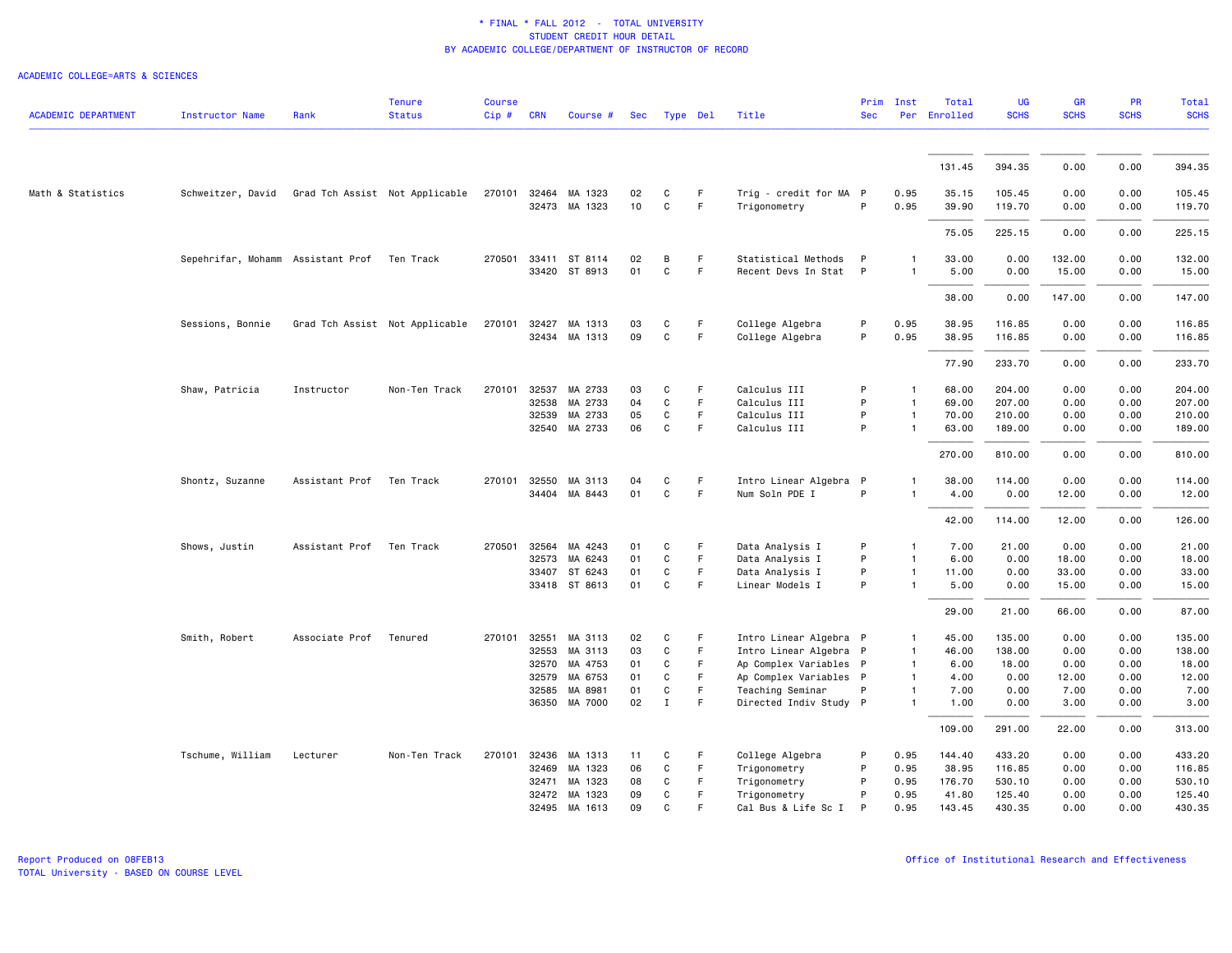|                            |                                                   |            | <b>Tenure</b>                  | <b>Course</b> |            |               |     |          |    |                        | Prim       | Inst           | Total        | <b>UG</b>   | <b>GR</b>   | <b>PR</b>   | Total       |
|----------------------------|---------------------------------------------------|------------|--------------------------------|---------------|------------|---------------|-----|----------|----|------------------------|------------|----------------|--------------|-------------|-------------|-------------|-------------|
| <b>ACADEMIC DEPARTMENT</b> | <b>Instructor Name</b>                            | Rank       | <b>Status</b>                  | Cip#          | <b>CRN</b> | Course #      | Sec | Type Del |    | Title                  | <b>Sec</b> |                | Per Enrolled | <b>SCHS</b> | <b>SCHS</b> | <b>SCHS</b> | <b>SCHS</b> |
|                            |                                                   |            |                                |               |            |               |     |          |    |                        |            |                |              |             |             |             |             |
|                            |                                                   |            |                                |               |            |               |     |          |    |                        |            |                | 545.30       | 1635.90     | 0.00        | 0.00        | 1635.90     |
| Math & Statistics          | Vanlangenberg, Chr Grad Tch Assist Not Applicable |            |                                | 270501        |            | 32532 MA 2113 | 13  | B        | F  | Intro to Stats         | P          | 0.95           | 8.55         | 25.65       | 0.00        | 0.00        | 25.65       |
|                            |                                                   |            |                                |               | 32533      | MA 2113       | 14  | B        | F. | Intro to Stats         | P          | 0.95           | 2.85         | 8.55        | 0.00        | 0.00        | 8.55        |
|                            |                                                   |            |                                |               |            | 32534 MA 2113 | 15  | В        | F  | Intro to Stats         | P          | 0.95           | 4.75         | 14.25       | 0.00        | 0.00        | 14.25       |
|                            |                                                   |            |                                |               | 33396      | ST 2113       | 13  | B        | F  | Intro to Stats         | P          | 0.95           | 19.00        | 57.00       | 0.00        | 0.00        | 57.00       |
|                            |                                                   |            |                                |               | 33397      | ST 2113       | 14  | B        | F  | Intro to Stats         | P          | 0.95           | 22.80        | 68.40       | 0.00        | 0.00        | 68.40       |
|                            |                                                   |            |                                |               |            | 33398 ST 2113 | 15  | B        | F  | Intro to Stats         | P          | 0.95           | 21.85        | 65.55       | 0.00        | 0.00        | 65.55       |
|                            |                                                   |            |                                |               |            |               |     |          |    |                        |            |                | 79.80        | 239.40      | 0.00        | 0.00        | 239.40      |
|                            | Walters, Kimberly                                 | Instructor | Non-Ten Track                  | 270101        | 32426      | MA 1313       | 02  | C        | F  | College Algebra        | s          | 0.05           | 2.05         | 6.15        | 0.00        | 0.00        | 6.15        |
|                            |                                                   |            |                                |               | 32427      | MA 1313       | 03  | C        | F  | College Algebra        | s          | 0.05           | 2.05         | 6.15        | 0.00        | 0.00        | 6.15        |
|                            |                                                   |            |                                |               | 32428      | MA 1313       | 04  | C        | F  | College Algebra        | s          | 0.05           | 2.00         | 6.00        | 0.00        | 0.00        | 6.00        |
|                            |                                                   |            |                                |               | 32430      | MA 1313       | 05  | C        | F  | College Algebra        | S          | 0.05           | 9.65         | 28.95       | 0.00        | 0.00        | 28.95       |
|                            |                                                   |            |                                |               | 32431      | MA 1313       | 06  | C        | F  | College Algebra        | P          | $\overline{1}$ | 197.00       | 591.00      | 0.00        | 0.00        | 591.00      |
|                            |                                                   |            |                                |               | 32432      | MA 1313       | 07  | C        | F  | College Algebra        | S          | 0.05           | 2.10         | 6.30        | 0.00        | 0.00        | 6.30        |
|                            |                                                   |            |                                |               | 32433      | MA 1313       | 08  | C        | F  | College Algebra        | s          | 0.05           | 2.10         | 6.30        | 0.00        | 0.00        | 6.30        |
|                            |                                                   |            |                                |               | 32434      | MA 1313       | 09  | C        | F  | College Algebra        | s          | 0.05           | 2.05         | 6.15        | 0.00        | 0.00        | 6.15        |
|                            |                                                   |            |                                |               | 32435      | MA 1313       | 10  | C        | F  | College Algebra        | S          | 0.05           | 9.70         | 29.10       | 0.00        | 0.00        | 29.10       |
|                            |                                                   |            |                                |               | 32436      | MA 1313       | 11  | C        | F  | College Algebra        | s          | 0.05           | 7.60         | 22.80       | 0.00        | 0.00        | 22.80       |
|                            |                                                   |            |                                |               | 32439      | MA 1313       | 13  | K        | F  | College Algebra        | P          | $\mathbf{1}$   | 47.00        | 0.00        | 0.00        | 0.00        | 0.00        |
|                            |                                                   |            |                                |               | 32440      | MA 1313       | 14  | К        | F  | College Algebra        | P          | $\mathbf{1}$   | 58.00        | 0.00        | 0.00        | 0.00        | 0.00        |
|                            |                                                   |            |                                |               | 32441      | MA 1313       | 15  | К        | F  | College Algebra        | P          | $\mathbf{1}$   | 50.00        | 0.00        | 0.00        | 0.00        | 0.00        |
|                            |                                                   |            |                                |               | 32442      | MA 1313       | 16  | K        | F  | College Algebra        | P          | $\overline{1}$ | 33.00        | 0.00        | 0.00        | 0.00        | 0.00        |
|                            |                                                   |            |                                |               | 32444      | MA 1313       | 18  | К        | F  | College Algebra        | P          | $\overline{1}$ | 58.00        | 0.00        | 0.00        | 0.00        | 0.00        |
|                            |                                                   |            |                                |               | 32445      | MA 1313       | 19  | К        | F  | College Algebra        | P          | $\mathbf{1}$   | 49.00        | 0.00        | 0.00        | 0.00        | 0.00        |
|                            |                                                   |            |                                |               | 32446      | MA 1313       | 20  | K        | F  | College Algebra        | P          | $\mathbf{1}$   | 56.00        | 0.00        | 0.00        | 0.00        | 0.00        |
|                            |                                                   |            |                                |               | 32447      | MA 1313       | 21  | K        | F  | College Algebra        | P          |                | 59.00        | 0.00        | 0.00        | 0.00        | 0.00        |
|                            |                                                   |            |                                |               | 32448      | MA 1313       | 22  | К        | F  | College Algebra        | P          | $\mathbf{1}$   | 57.00        | 0.00        | 0.00        | 0.00        | 0.00        |
|                            |                                                   |            |                                |               | 32449      | MA 1313       | 23  | K        | F  | College Algebra        | P          | $\mathbf{1}$   | 37.00        | 0.00        | 0.00        | 0.00        | 0.00        |
|                            |                                                   |            |                                |               | 32450      | MA 1313       | 24  | К        | F  | College Algebra        | P          |                | 57.00        | 0.00        | 0.00        | 0.00        | 0.00        |
|                            |                                                   |            |                                |               | 32451      | MA 1313       | 25  | Κ        | F  | College Algebra        | P          |                | 60.00        | 0.00        | 0.00        | 0.00        | 0.00        |
|                            |                                                   |            |                                |               | 32452      | MA 1313       | 26  | K        | F  | College Algebra        | P          | $\mathbf{1}$   | 60.00        | 0.00        | 0.00        | 0.00        | 0.00        |
|                            |                                                   |            |                                |               | 32453      | MA 1313       | 27  | К        | F  | College Algebra        | P          | $\mathbf{1}$   | 59.00        | 0.00        | 0.00        | 0.00        | 0.00        |
|                            |                                                   |            |                                |               | 32454      | MA 1313       | 28  | К        | F  | College Algebra        | P          |                | 29,00        | 0.00        | 0.00        | 0.00        | 0.00        |
|                            |                                                   |            |                                |               | 32456      | MA 1313       | 30  | K        | F  | College Algebra        | P          |                | 49.00        | 0.00        | 0.00        | 0.00        | 0.00        |
|                            |                                                   |            |                                |               | 32457      | MA 1313       | 31  | К        | F  | College Algebra        | P          |                | 49.00        | 0.00        | 0.00        | 0.00        | 0.00        |
|                            |                                                   |            |                                |               | 32459      | MA 1313       | 33  | К        | F  | College Algebra        | P          |                | 58.00        | 0.00        | 0.00        | 0.00        | 0.00        |
|                            |                                                   |            |                                |               | 32460      | MA 1313       | 34  | K        | F  | College Algebra        | P          |                | 58.00        | 0.00        | 0.00        | 0.00        | 0.00        |
|                            |                                                   |            |                                |               | 32477      | MA 1423       | 01  | C        | F  | Problem Solving Real P |            |                | 29.00        | 87.00       | 0.00        | 0.00        | 87.00       |
|                            |                                                   |            |                                |               | 33963      | MA 1433       | 501 | C        | 0  | Informal Geom & Meas P |            |                | 15.00        | 45.00       | 0.00        | 0.00        | 45.00       |
|                            |                                                   |            |                                |               |            |               |     |          |    |                        |            |                | 1263.30      | 840.90      | 0.00        | 0.00        | 840.90      |
|                            | Wang, Wenshuang                                   |            | Grad Tch Assist Not Applicable | 270501        | 32526      | MA 2113       | 07  | В        | F  | Intro to Stats         | S          | 0.05           | 0.50         | 1.50        | 0.00        | 0.00        | 1.50        |
|                            |                                                   |            |                                |               | 32528      | MA 2113       | 09  | B        | F  | Intro to Stats         | s          | 0.05           | 0.60         | 1.80        | 0.00        | 0.00        | 1.80        |
|                            |                                                   |            |                                |               | 33390      | ST 2113       | 07  | B        | F  | Intro to Stats         | s          | 0.05           | 0.95         | 2.85        | 0.00        | 0.00        | 2.85        |
|                            |                                                   |            |                                |               |            | 33392 ST 2113 | 09  | В        | F  | Intro to Stats         | S          | 0.05           | 0.85         | 2.55        | 0.00        | 0.00        | 2.55        |
|                            |                                                   |            |                                |               |            |               |     |          |    |                        |            |                | 2.90         | 8.70        | 0.00        | 0.00        | 8.70        |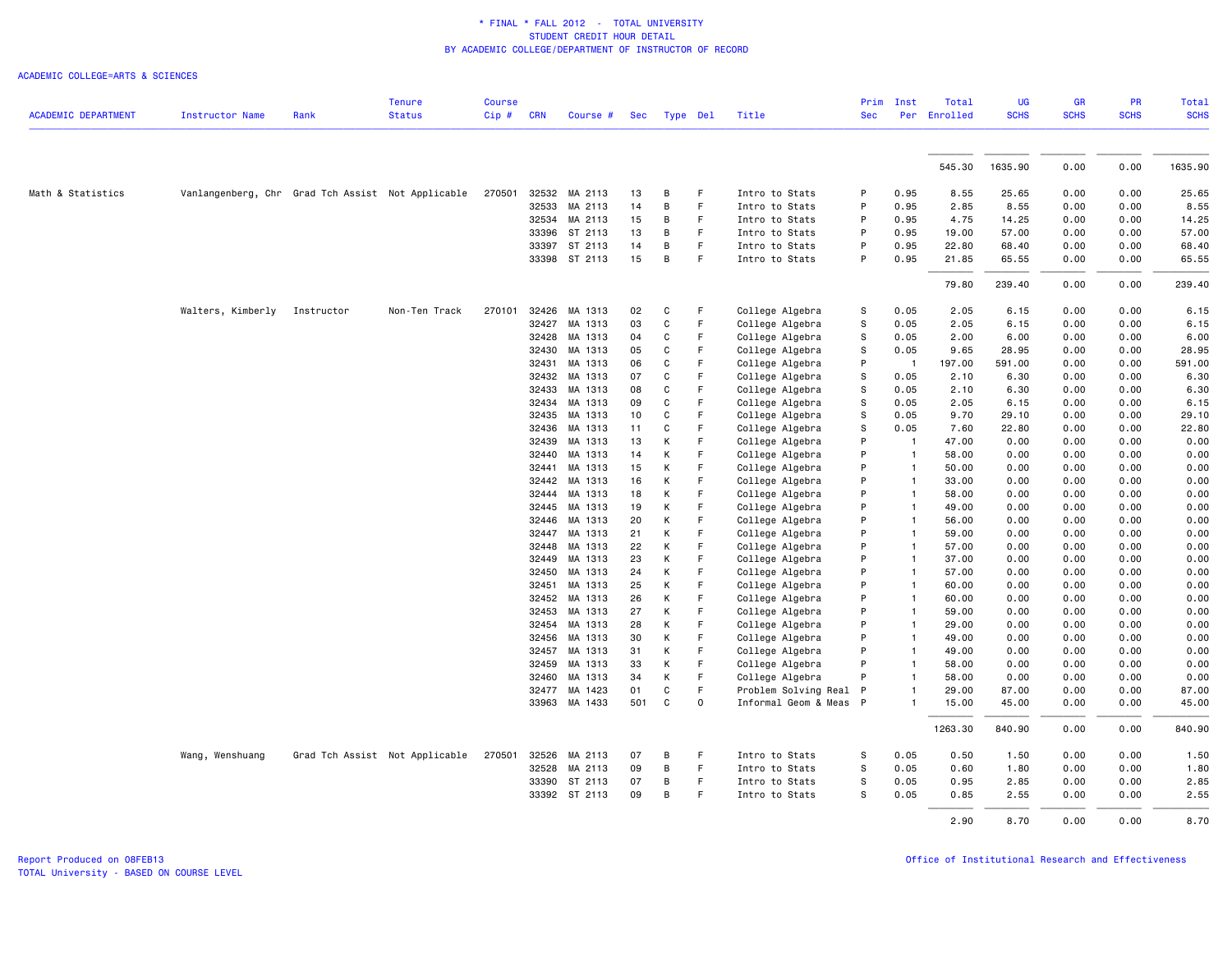| <b>ACADEMIC DEPARTMENT</b> | Instructor Name                                   | Rank                     | <b>Tenure</b><br><b>Status</b> | Course<br>Cip# | <b>CRN</b>   | Course #             | Sec |              | Type Del    | Title                  | Prim<br><b>Sec</b> | Inst<br>Per    | Total<br>Enrolled | UG<br><b>SCHS</b> | <b>GR</b><br><b>SCHS</b> | <b>PR</b><br><b>SCHS</b> | Total<br><b>SCHS</b> |
|----------------------------|---------------------------------------------------|--------------------------|--------------------------------|----------------|--------------|----------------------|-----|--------------|-------------|------------------------|--------------------|----------------|-------------------|-------------------|--------------------------|--------------------------|----------------------|
|                            |                                                   |                          |                                |                |              |                      |     |              |             |                        |                    |                |                   |                   |                          |                          |                      |
| Math & Statistics          | Williams, Jahmario Grad Tch Assist Not Applicable |                          |                                |                |              | 270101 32488 MA 1613 | 02  | C            | F           | Cal Bus & Life Sc I P  |                    | 0.95           | 38.95             | 116.85            | 0.00                     | 0.00                     | 116.85               |
|                            |                                                   |                          |                                |                |              | 32492 MA 1613        | 06  | C            | F.          | Cal Bus & Life Sc I P  |                    | 0.95           | 38.95             | 116.85            | 0.00                     | 0.00                     | 116.85               |
|                            |                                                   |                          |                                |                |              |                      |     |              |             |                        |                    |                | 77.90             | 233.70            | 0.00                     | 0.00                     | 233.70               |
|                            | Wood, Rebecca                                     | Lecturer                 | Non-Ten Track                  | 270101         | 32475        | MA 1413              | 01  | C            | F           | Structure Real Numbe P |                    | $\mathbf{1}$   | 43.00             | 129.00            | 0.00                     | 0.00                     | 129.00               |
|                            |                                                   |                          |                                |                | 32476        | MA 1413              | 02  | C            | F           | Structure Real Numbe P |                    | $\overline{1}$ | 32.00             | 96.00             | 0.00                     | 0.00                     | 96.00                |
|                            |                                                   |                          |                                |                | 270501 32555 | MA 3123              | 01  | В            | F.          | Intro to Stat. Inf     | P                  | $\mathbf{1}$   | 12.00             | 36.00             | 0.00                     | 0.00                     | 36.00                |
|                            |                                                   |                          |                                |                | 33400        | ST 3123              | 01  | В            | F           | Intro to Stat. Inf.    | $\mathsf{P}$       | $\mathbf{1}$   | 32.00             | 96.00             | 0.00                     | 0.00                     | 96.00                |
|                            |                                                   |                          |                                |                | 34841        | MA 3123              | 02  | C            | F           | Intro to Stat. Inf     | P                  | $\mathbf{1}$   | 11.00             | 33.00             | 0.00                     | 0.00                     | 33.00                |
|                            |                                                   |                          |                                |                |              | 34842 ST 3123        | 02  | C            | F.          | Intro to Stat. Inf. P  |                    | $\mathbf{1}$   | 30.00             | 90.00             | 0.00                     | 0.00                     | 90.00                |
|                            |                                                   |                          |                                |                |              |                      |     |              |             |                        |                    |                | 160.00            | 480.00            | 0.00                     | 0.00                     | 480.00               |
|                            | Woodard, Kelly                                    | Lecturer                 | Non-Ten Track                  | 270101         | 33958        | MA 0103              | 501 | В            | $\mathbf 0$ | Intermediate Algebra P |                    | $\mathbf{1}$   | 20.00             | 60.00             | 0.00                     | 0.00                     | 60.00                |
|                            |                                                   |                          |                                |                |              | 33959 MA 1313        | 501 | B            | $\Omega$    | College Algebra        | P                  | $\mathbf{1}$   | 21.00             | 63,00             | 0.00                     | 0.00                     | 63.00                |
|                            |                                                   |                          |                                |                |              | 33960 MA 1323        | 501 | C            | $\mathbf 0$ | Trigonometry           | P                  | $\mathbf{1}$   | 25.00             | 75.00             | 0.00                     | 0.00                     | 75.00                |
|                            |                                                   |                          |                                |                | 33961        | MA 1413              | 501 | C            | $\mathbf 0$ | Structure Real Numbe P |                    | $\mathbf{1}$   | 24.00             | 72.00             | 0.00                     | 0.00                     | 72.00                |
|                            |                                                   |                          |                                |                |              | 33962 MA 1423        | 501 | C            | $\Omega$    | Problem Solving Real P |                    | $\mathbf{1}$   | 28.00             | 84.00             | 0.00                     | 0.00                     | 84.00                |
|                            |                                                   |                          |                                |                |              |                      |     |              |             |                        |                    |                | 118.00            | 354.00            | 0.00                     | 0.00                     | 354.00               |
|                            | Woodroofe, Russell Assistant Prof Ten Track       |                          |                                |                |              | 270101 32535 MA 2733 | 01  | C            | F           | Calculus III           | P                  | $\mathbf{1}$   | 43.00             | 129.00            | 0.00                     | 0.00                     | 129.00               |
|                            |                                                   |                          |                                |                | 32541        | MA 2733              | 07  | C            | F.          | Calculus III           | P                  | $\mathbf{1}$   | 44.00             | 132.00            | 0.00                     | 0.00                     | 132.00               |
|                            |                                                   |                          |                                |                |              | 36360 MA 7000        | 03  | $\mathbf I$  | F           | Directed Indiv Study P |                    | $\mathbf{1}$   | 1.00              | 0.00              | 3.00                     | 0.00                     | 3.00                 |
|                            |                                                   |                          |                                |                |              |                      |     |              |             |                        |                    |                | 88.00             | 261.00            | 3.00                     | 0.00                     | 264.00               |
|                            | Woody, Jonathan                                   | Assistant Prof Ten Track |                                |                |              | 270501 32566 MA 4523 | 01  | C            | F           | Intro To Probability P |                    | -1             | 21.00             | 63.00             | 0.00                     | 0.00                     | 63.00                |
|                            |                                                   |                          |                                |                | 32575        | MA 6523              | 01  | C            | F.          | Intro To Probability P |                    | $\mathbf{1}$   | 1.00              | 0.00              | 3.00                     | 0.00                     | 3.00                 |
|                            |                                                   |                          |                                |                | 33401        | ST 4111              | 01  | S            | F           | Seminar In Stat Pkge P |                    | $\mathbf{1}$   | 3.00              | 3.00              | 0.00                     | 0.00                     | 3.00                 |
|                            |                                                   |                          |                                |                |              | 33403 ST 4523        | 01  | C            | F.          | Intro To Probability P |                    | $\mathbf{1}$   | 1.00              | 3.00              | 0.00                     | 0.00                     | 3.00                 |
|                            |                                                   |                          |                                |                | 33405        | ST 6111              | 01  | s            | F.          | Seminar In Stat Pkge P |                    | $\mathbf{1}$   | 15.00             | 0.00              | 15.00                    | 0.00                     | 15.00                |
|                            |                                                   |                          |                                |                | 33410        | ST 8114              | 01  | В            | F           | Statistical Methods    | $\mathsf{P}$       | $\mathbf{1}$   | 37.00             | 0.00              | 148.00                   | 0.00                     | 148.00               |
|                            |                                                   |                          |                                |                | 36389        | ST 8000              | 01  | D            | F           | Research / Thesis      | P                  | $\mathbf{1}$   | 1.00              | 0.00              | 3.00                     | 0.00                     | 3.00                 |
|                            |                                                   |                          |                                |                |              | 36669 ST 7000        | 08  | $\mathbf{I}$ | F.          | Directed Indiv Study P |                    | $\mathbf{1}$   | 1.00              | 0.00              | 3.00                     | 0.00                     | 3.00                 |
|                            |                                                   |                          |                                |                |              |                      |     |              |             |                        |                    |                | 80.00             | 69.00             | 172.00                   | 0.00                     | 241.00               |
|                            | Xu, Xiangsheng                                    | Professor                | Tenured                        |                | 270101 32558 | MA 3253              | 02  | С            | F           | Diff Equations         | P                  | $\mathbf{1}$   | 44.00             | 132.00            | 0.00                     | 0.00                     | 132.00               |
|                            |                                                   |                          |                                |                |              | 36294 MA 3113        | 08  | C            | F           | Intro Linear Algebra P |                    | $\mathbf{1}$   | 14.00             | 42.00             | 0.00                     | 0.00                     | 42.00                |
|                            |                                                   |                          |                                |                |              |                      |     |              |             |                        |                    |                | 58.00             | 174.00            | 0.00                     | 0.00                     | 174.00               |
|                            | Xu, Yang                                          |                          | Grad Tch Assist Not Applicable |                |              | 270501 32520 MA 2113 | 01  | B            | F.          | Intro to Stats         | S                  | 0.05           | 0.35              | 1.05              | 0.00                     | 0.00                     | 1.05                 |
|                            |                                                   |                          |                                |                | 32527        | MA 2113              | 08  | В            | F.          | Intro to Stats         | S                  | 0.05           | 0.30              | 0.90              | 0.00                     | 0.00                     | 0.90                 |
|                            |                                                   |                          |                                |                |              | 32532 MA 2113        | 13  | В            | F           | Intro to Stats         | s                  | 0.05           | 0.45              | 1.35              | 0.00                     | 0.00                     | 1.35                 |
|                            |                                                   |                          |                                |                |              | 33384 ST 2113        | 01  | В            | F.          | Intro to Stats         | s                  | 0.05           | 1.15              | 3.45              | 0.00                     | 0.00                     | 3.45                 |
|                            |                                                   |                          |                                |                | 33391        | ST 2113              | 08  | В            | F.          | Intro to Stats         | S                  | 0.05           | 1.15              | 3.45              | 0.00                     | 0.00                     | 3.45                 |
|                            |                                                   |                          |                                |                |              | 33396 ST 2113        | 13  | B            | F           | Intro to Stats         | S                  | 0.05           | 1.00              | 3.00              | 0.00                     | 0.00                     | 3.00                 |
|                            |                                                   |                          |                                |                |              |                      |     |              |             |                        |                    |                | 4.40              | 13.20             | 0.00                     | 0.00                     | 13.20                |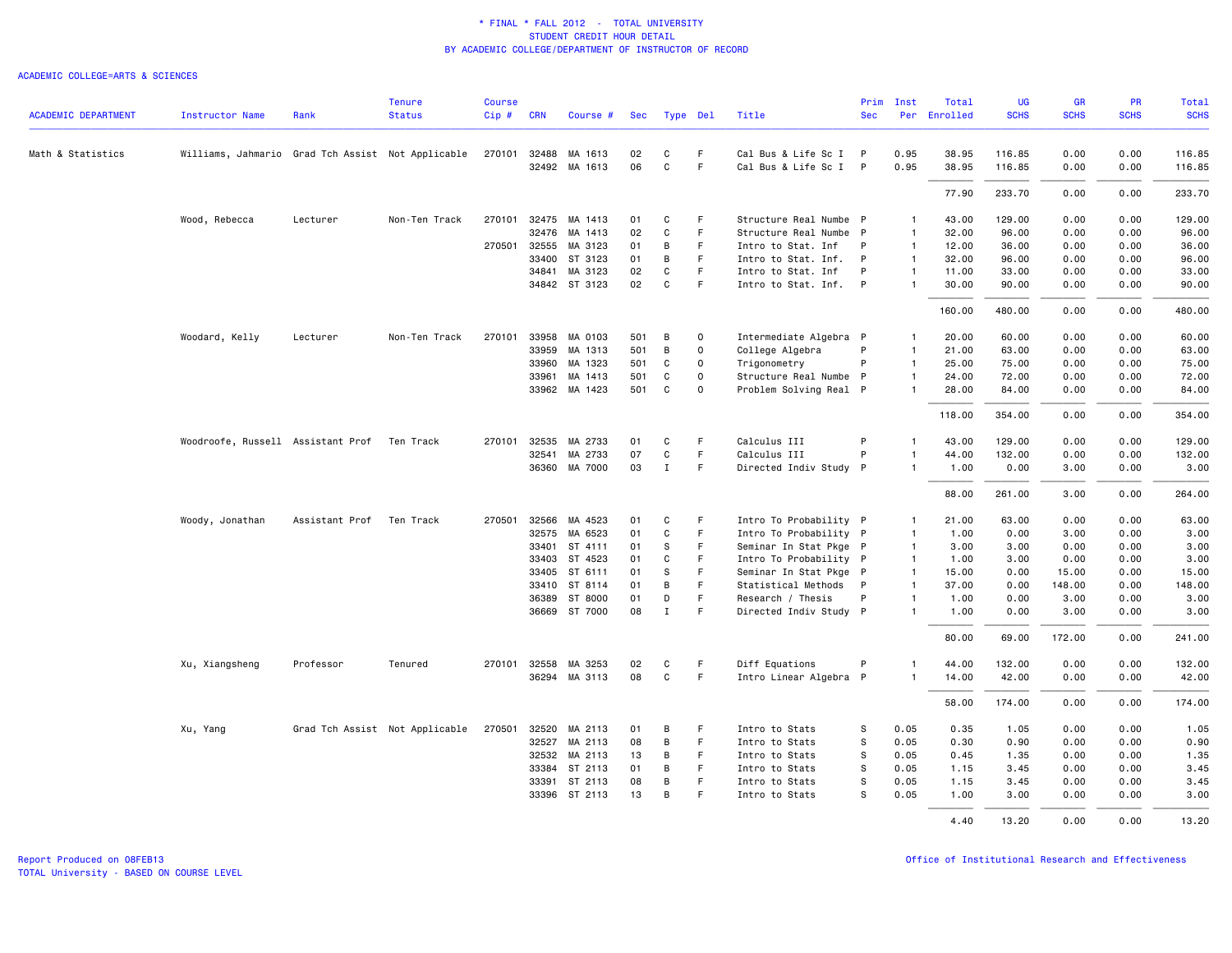| <b>ACADEMIC DEPARTMENT</b>                    | <b>Instructor Name</b>            | Rank           | <b>Tenure</b><br><b>Status</b> | <b>Course</b><br>Cip# | <b>CRN</b>   | Course #             | Sec |              | Type Del | Title                  | Prim<br><b>Sec</b> | Inst           | Total<br>Per Enrolled | <b>UG</b><br><b>SCHS</b> | GR<br><b>SCHS</b>      | <b>PR</b><br><b>SCHS</b> | Total<br><b>SCHS</b>   |
|-----------------------------------------------|-----------------------------------|----------------|--------------------------------|-----------------------|--------------|----------------------|-----|--------------|----------|------------------------|--------------------|----------------|-----------------------|--------------------------|------------------------|--------------------------|------------------------|
|                                               |                                   |                |                                |                       |              |                      |     |              |          |                        |                    |                |                       |                          |                        |                          |                        |
| Math & Statistics                             | Yang, Xingzhou                    | Assistant Prof | Ten Track                      |                       | 270101 32549 | MA 3113              | 01  | C            | F.       | Intro Linear Algebra P |                    | $\mathbf{1}$   | 40.00                 | 120.00                   | 0.00                   | 0.00                     | 120.00                 |
|                                               |                                   |                |                                |                       | 34406        | MA 8463              | 01  | $\mathbf{C}$ | F.       | Num Lin Algebra        | P                  | $\mathbf{1}$   | 9.00                  | 0.00                     | 27.00                  | 0.00                     | 27.00                  |
|                                               |                                   |                |                                |                       |              |                      |     |              |          |                        |                    |                | 49.00                 | 120.00                   | 27.00                  | 0.00                     | 147.00                 |
|                                               | Yarahmadian, Shant Assistant Prof |                | Ten Track                      |                       | 270101 32560 | MA 3253              | 04  | C            | F        | Diff Equations         | P                  |                | 43.00                 | 129.00                   | 0.00                   | 0.00                     | 129.00                 |
|                                               |                                   |                |                                |                       |              | 34405 MA 8283        | 01  | C            | F.       | Calc Of Variations     | P                  | 1              | 4.00                  | 0.00                     | 12.00                  | 0.00                     | 12.00                  |
|                                               |                                   |                |                                |                       |              |                      |     |              |          |                        |                    |                | 47.00                 | 129.00                   | 12.00                  | 0.00                     | 141.00                 |
|                                               | Zhang, Haimeng                    | Associate Prof | Tenured                        | 270501                | 33406        | ST 6211              | 01  | E            | F        | Stat Consulting        | P                  | $\mathbf{1}$   | 4.00                  | 0.00                     | 4.00                   | 0.00                     | 4.00                   |
|                                               |                                   |                |                                |                       | 33416        | ST 8413              | 01  | C            | F        | Multiv Stat Meths      | P                  | $\mathbf{1}$   | 15.00                 | 0.00                     | 45.00                  | 0.00                     | 45.00                  |
|                                               |                                   |                |                                |                       | 35999        | ST 7000              | 01  | Ι.           | F.       | Directed Indiv Study P |                    | $\overline{1}$ | 1.00                  | 0.00                     | 3.00                   | 0.00                     | 3.00                   |
|                                               |                                   |                |                                |                       |              | 36105 ST 7000        | 03  | $\mathbf I$  | F        | Directed Indiv Study P |                    | $\mathbf{1}$   | 1.00                  | 0.00                     | 3.00                   | 0.00                     | 3.00                   |
|                                               |                                   |                |                                |                       |              | 36107 ST 7000        | 04  | $\mathbf I$  | F.       | Directed Indiv Study P |                    | 1              | 1.00                  | 0.00                     | 3.00                   | 0.00                     | 3.00                   |
|                                               |                                   |                |                                |                       |              |                      |     |              |          |                        |                    |                | 22.00                 | 0.00                     | 58.00                  | 0.00                     | 58.00                  |
|                                               | Zhao, Meng                        | Assistant Prof | Ten Track                      | 270501                | 32568        | MA 4543              | 01  | C            | F        | Intro Math Stat I      | P                  | $\mathbf{1}$   | 4.00                  | 12.00                    | 0.00                   | 0.00                     | 12.00                  |
|                                               |                                   |                |                                |                       | 32577        | MA 6543              | 01  | C            | F.       | Intro Math Stat I      | P                  | $\mathbf{1}$   | 1.00                  | 0.00                     | 3.00                   | 0.00                     | 3.00                   |
|                                               |                                   |                |                                |                       | 33409        | ST 6543              | 01  | C            | F        | Intro Math Stat I      | P                  | $\mathbf{1}$   | 7.00                  | 0.00                     | 21.00                  | 0.00                     | 21.00                  |
|                                               |                                   |                |                                |                       | 33415        | ST 8253              | 01  | C            | F        | Regression Analysis    | P                  | $\mathbf{1}$   | 17.00                 | 0.00                     | 51.00                  | 0.00                     | 51.00                  |
|                                               |                                   |                |                                |                       |              | 36364 ST 7000        | 06  | $\mathbf I$  | F.       | Directed Indiv Study P |                    | $\mathbf{1}$   | 1.00                  | 0.00                     | 1.00                   | 0.00                     | 1.00                   |
|                                               |                                   |                |                                |                       |              |                      |     |              |          |                        |                    |                | 30.00                 | 12.00                    | 76.00                  | 0.00                     | 88.00                  |
| ------------------------                      |                                   |                |                                |                       |              |                      |     |              |          |                        |                    |                | ========              | <b>ESSESSE</b>           | <b>SEBBEBEB</b>        |                          | ==========             |
| Math & Statistics<br>------------------------ |                                   |                |                                |                       |              |                      |     |              |          |                        |                    |                | 7921.90<br>========   | 17840.70<br>========     | 868.00<br>$=$ ======== | 0.00                     | 18708.70<br>========== |
| Military Science                              | Bailey, Timothy                   | Non-Employee   | Not Applicable                 |                       |              | 290101 32684 MS 1112 | 01  | B            | F        | Leader Development I P |                    | $\mathbf{1}$   | 16.00                 | 32.00                    | 0.00                   | 0.00                     | 32.00                  |
|                                               |                                   |                |                                |                       |              | 32685 MS 1112        | 02  | B            | F        | Leader Development I P |                    | $\mathbf{1}$   | 10.00                 | 20.00                    | 0.00                   | 0.00                     | 20.00                  |
|                                               |                                   |                |                                |                       |              |                      | 03  | B            | F.       | Leader Development I P |                    | $\mathbf{1}$   |                       |                          |                        |                          | 18.00                  |
|                                               |                                   |                |                                |                       | 32686        | MS 1112              |     |              |          |                        |                    |                | 9.00                  | 18.00                    | 0.00                   | 0.00                     |                        |
|                                               |                                   |                |                                |                       | 32689        | MS 2113              | 01  | В            | F        | Advanced Leadership    | $\mathsf{P}$       | $\mathbf{1}$   | 10.00                 | 30.00                    | 0.00                   | 0.00                     | 30.00                  |
|                                               |                                   |                |                                |                       |              | 32690 MS 2113        | 02  | B            | F        | Advanced Leadership    | $\mathsf{P}$       | $\mathbf{1}$   | 9.00                  | 27.00                    | 0.00                   | 0.00                     | 27.00                  |
|                                               |                                   |                |                                |                       |              |                      |     |              |          |                        |                    |                | 54.00                 | 127.00                   | 0.00                   | 0.00                     | 127.00                 |
|                                               | Cardone, Tommy                    | Non-Employee   | Not Applicable                 |                       | 290101 32694 | MS 4114              | 01  | B            | F.       | Ldrship Chal & Goal P  |                    | 1              | 10.00                 | 40.00                    | 0.00                   | 0.00                     | 40.00                  |
|                                               |                                   |                |                                |                       |              | 32695 MS 4114        | 02  | B            | F        | Ldrship Chal & Goal P  |                    | 1              | 5.00                  | 20.00                    | 0.00                   | 0.00                     | 20.00                  |
|                                               |                                   |                |                                |                       |              |                      |     |              |          |                        |                    |                |                       |                          |                        |                          |                        |
|                                               |                                   |                |                                |                       |              |                      |     |              |          |                        |                    |                | 15.00                 | 60.00                    | 0.00                   | 0.00                     | 60.00                  |
|                                               | Hunter, Michael                   | Non-Employee   | Not Applicable                 |                       |              | 131314 32871 PE 3111 | 01  | $\mathsf{L}$ | F.       | Adv Mil Phy Fit        | P                  |                | 51.00                 | 51.00                    | 0.00                   | 0.00                     | 51.00                  |
|                                               |                                   |                |                                |                       |              |                      |     |              |          |                        |                    |                | 51.00                 | 51.00                    | 0.00                   | 0.00                     | 51.00                  |
|                                               | Wiley, Richard                    | Non-Employee   | Not Applicable                 |                       | 290101 32692 | MS 3113              | 01  | В            | F        | Adv Mil Skills I       | P                  | $\mathbf{1}$   | 8.00                  | 24.00                    | 0.00                   | 0.00                     | 24.00                  |
|                                               |                                   |                |                                |                       | 32693        | MS 3113              | 02  | B            | F.       | Adv Mil Skills I       | P                  | $\mathbf{1}$   | 14.00                 | 42.00                    | 0.00                   | 0.00                     | 42.00                  |
|                                               |                                   |                |                                |                       |              |                      |     |              |          |                        |                    |                |                       |                          |                        |                          |                        |
|                                               |                                   |                |                                |                       |              |                      |     |              |          |                        |                    |                | 22.00                 | 66.00                    | 0.00                   | 0.00                     | 66,00                  |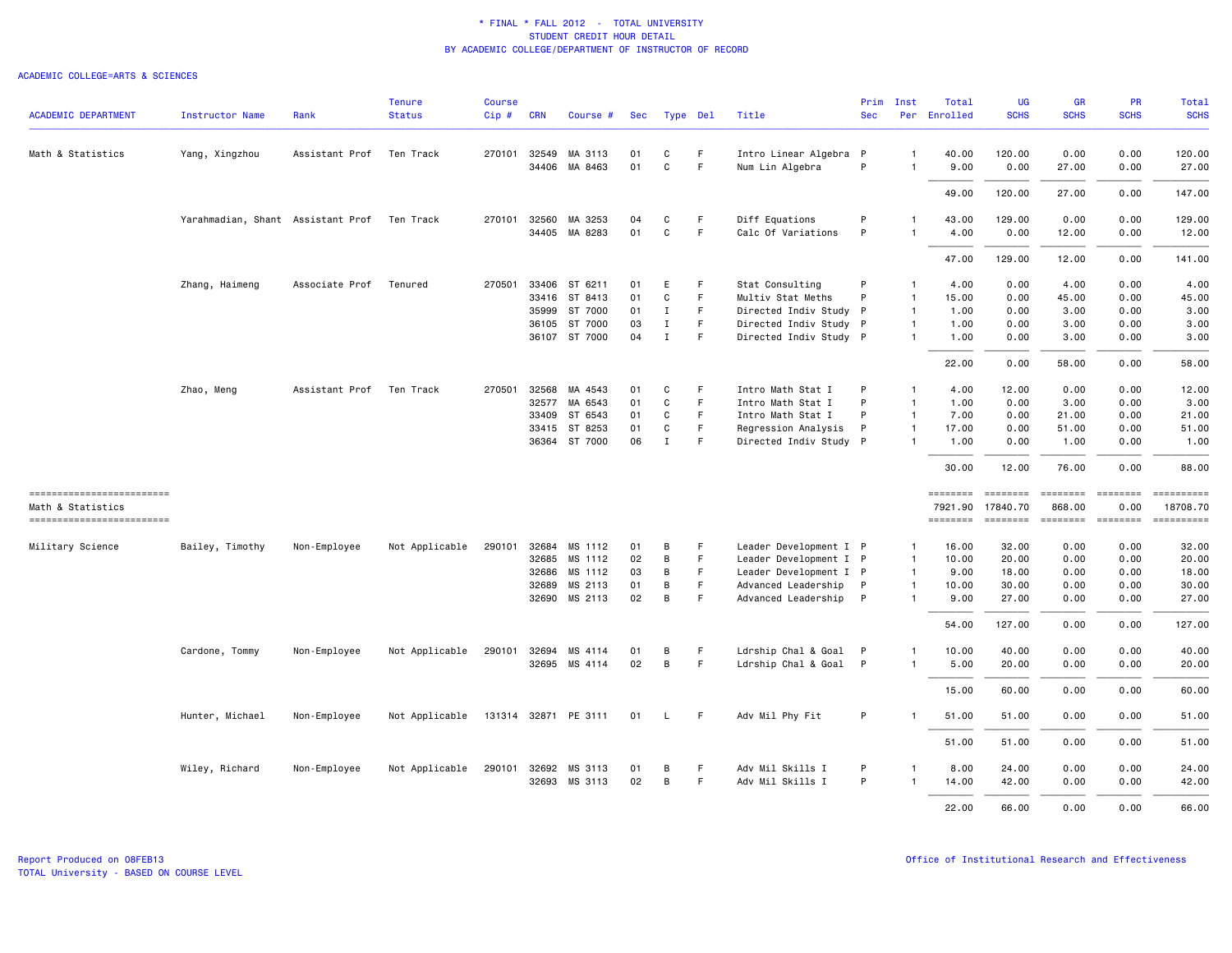| <b>ACADEMIC DEPARTMENT</b>                                                  | <b>Instructor Name</b>                      | Rank       | <b>Tenure</b><br><b>Status</b> | <b>Course</b><br>Cip# | <b>CRN</b>   | Course #              | Sec | Type Del     |             | Title                  | <b>Sec</b>   | Prim Inst      | Total<br>Per Enrolled                 | UG<br><b>SCHS</b>                                                                                                                                                                                                                                                                                                                                                                                                                                                                                                  | <b>GR</b><br><b>SCHS</b>                                                                                                                                      | <b>PR</b><br><b>SCHS</b>                | Total<br><b>SCHS</b> |
|-----------------------------------------------------------------------------|---------------------------------------------|------------|--------------------------------|-----------------------|--------------|-----------------------|-----|--------------|-------------|------------------------|--------------|----------------|---------------------------------------|--------------------------------------------------------------------------------------------------------------------------------------------------------------------------------------------------------------------------------------------------------------------------------------------------------------------------------------------------------------------------------------------------------------------------------------------------------------------------------------------------------------------|---------------------------------------------------------------------------------------------------------------------------------------------------------------|-----------------------------------------|----------------------|
|                                                                             |                                             |            |                                |                       |              |                       |     |              |             |                        |              |                |                                       |                                                                                                                                                                                                                                                                                                                                                                                                                                                                                                                    |                                                                                                                                                               |                                         |                      |
| ==========================<br>Military Science<br>========================= |                                             |            |                                |                       |              |                       |     |              |             |                        |              |                | <b>ESSESSEE</b><br>142.00<br>======== | $\begin{array}{cccccccccc} \multicolumn{2}{c}{} & \multicolumn{2}{c}{} & \multicolumn{2}{c}{} & \multicolumn{2}{c}{} & \multicolumn{2}{c}{} & \multicolumn{2}{c}{} & \multicolumn{2}{c}{} & \multicolumn{2}{c}{} & \multicolumn{2}{c}{} & \multicolumn{2}{c}{} & \multicolumn{2}{c}{} & \multicolumn{2}{c}{} & \multicolumn{2}{c}{} & \multicolumn{2}{c}{} & \multicolumn{2}{c}{} & \multicolumn{2}{c}{} & \multicolumn{2}{c}{} & \multicolumn{2}{c}{} & \multicolumn{2}{c}{} & \mult$<br>304.00<br><b>ESSESSE</b> | $= 222222222$<br>0.00<br>$\qquad \qquad \blacksquare \blacksquare \blacksquare \blacksquare \blacksquare \blacksquare \blacksquare \blacksquare \blacksquare$ | $= 222222222$<br>0.00<br><b>ESSESSE</b> | ==========<br>304.00 |
| Philosophy & Religion                                                       | Bickle, John                                | Professor  | Tenured                        |                       |              | 380101 33014 PHI 1103 | 03  | C            | F.          | Intro To Philosophy P  |              | -1             | 41.00                                 | 123.00                                                                                                                                                                                                                                                                                                                                                                                                                                                                                                             | 0.00                                                                                                                                                          | 0.00                                    | 123.00               |
|                                                                             |                                             |            |                                |                       |              |                       |     |              |             |                        |              |                | 41.00                                 | 123.00                                                                                                                                                                                                                                                                                                                                                                                                                                                                                                             | 0.00                                                                                                                                                          | 0.00                                    | 123.00               |
|                                                                             | Bisson, Albert                              | Instructor | Non-Ten Track                  | 240101                | 36496        | HON 4000              | 02  | <b>I</b>     | F           | Directed Individual    | P            | -1             | 1.00                                  | 3.00                                                                                                                                                                                                                                                                                                                                                                                                                                                                                                               | 0.00                                                                                                                                                          | 0.00                                    | 3.00                 |
|                                                                             |                                             |            |                                | 380101                | 33032        | PHI 3123              | 01  | C            | F           | Phil Of Religion       | P            | $\mathbf{1}$   | 17.00                                 | 51.00                                                                                                                                                                                                                                                                                                                                                                                                                                                                                                              | 0.00                                                                                                                                                          | 0.00                                    | 51.00                |
|                                                                             |                                             |            |                                |                       | 380201 33304 | REL 1103              | 01  | C            | F.          | Intro To Religion      | P            | $\overline{1}$ | 41.00                                 | 123.00                                                                                                                                                                                                                                                                                                                                                                                                                                                                                                             | 0.00                                                                                                                                                          | 0.00                                    | 123.00               |
|                                                                             |                                             |            |                                |                       | 33313        | REL 1213              | 01  | C            | F           | Intr To Old Test       | P            | $\mathbf{1}$   | 37.00                                 | 111.00                                                                                                                                                                                                                                                                                                                                                                                                                                                                                                             | 0.00                                                                                                                                                          | 0.00                                    | 111.00               |
|                                                                             |                                             |            |                                |                       | 33315        | REL 3123              | 01  | C            | F           | Phil Of Religion       | P            | $\mathbf{1}$   | 18.00                                 | 54.00                                                                                                                                                                                                                                                                                                                                                                                                                                                                                                              | 0.00                                                                                                                                                          | 0.00                                    | 54.00                |
|                                                                             |                                             |            |                                |                       | 450801 34630 | REL 3703              | 01  | C            | F           | Western Church to 16 P |              | $\mathbf{1}$   | 26.00                                 | 78.00                                                                                                                                                                                                                                                                                                                                                                                                                                                                                                              | 0.00                                                                                                                                                          | 0.00                                    | 78.00                |
|                                                                             |                                             |            |                                |                       |              | 34906 HI 3703         | 01  | C            | F           | Western Church to 16 P |              |                | 10.00                                 | 30.00                                                                                                                                                                                                                                                                                                                                                                                                                                                                                                              | 0.00                                                                                                                                                          | 0.00                                    | 30.00                |
|                                                                             |                                             |            |                                |                       |              |                       |     |              |             |                        |              |                | 150.00                                | 450.00                                                                                                                                                                                                                                                                                                                                                                                                                                                                                                             | 0.00                                                                                                                                                          | 0.00                                    | 450.00               |
|                                                                             | Bruno, Michael                              | Instructor | Non-Ten Track                  | 380101                | 33013        | PHI 1103              | 02  | C            | F           | Intro To Philosophy    | $\mathsf{P}$ | $\mathbf{1}$   | 37.00                                 | 111.00                                                                                                                                                                                                                                                                                                                                                                                                                                                                                                             | 0.00                                                                                                                                                          | 0.00                                    | 111.00               |
|                                                                             |                                             |            |                                |                       |              | 33016 PHI 1103        | 04  | C            | F.          | Intro To Philosophy    | P            | $\mathbf{1}$   | 38.00                                 | 114.00                                                                                                                                                                                                                                                                                                                                                                                                                                                                                                             | 0.00                                                                                                                                                          | 0.00                                    | 114.00               |
|                                                                             |                                             |            |                                |                       |              | 33029 PHI 3013        | 02  | C            | F.          | <b>Business Ethics</b> | P            |                | 29.00                                 | 87.00                                                                                                                                                                                                                                                                                                                                                                                                                                                                                                              | 0.00                                                                                                                                                          | 0.00                                    | 87.00                |
|                                                                             |                                             |            |                                |                       |              |                       |     |              |             |                        |              |                | 104.00                                | 312.00                                                                                                                                                                                                                                                                                                                                                                                                                                                                                                             | 0.00                                                                                                                                                          | 0.00                                    | 312.00               |
|                                                                             | Cappleman, Patrick Lecturer                 |            | Non-Ten Track                  | 380201                |              | 33305 REL 1103        | 02  | C            | F.          | Intro To Religion      | P            | 1              | 41.00                                 | 123.00                                                                                                                                                                                                                                                                                                                                                                                                                                                                                                             | 0.00                                                                                                                                                          | 0.00                                    | 123.00               |
|                                                                             |                                             |            |                                |                       |              |                       |     |              |             |                        |              |                | 41.00                                 | 123.00                                                                                                                                                                                                                                                                                                                                                                                                                                                                                                             | 0.00                                                                                                                                                          | 0.00                                    | 123.00               |
|                                                                             | Clifford, Michael                           | Professor  | Tenured                        | 049999                |              | 34638 ARC 4333        | 01  | C            | F           | Contemp Philos & Arc S |              | 0.5            | 4.00                                  | 12.00                                                                                                                                                                                                                                                                                                                                                                                                                                                                                                              | 0.00                                                                                                                                                          | 0.00                                    | 12.00                |
|                                                                             |                                             |            |                                |                       | 34641        | ARC 6333              | 01  | C            | F           | Contemp Philos & Arc S |              | 0.5            | 0.50                                  | 0.00                                                                                                                                                                                                                                                                                                                                                                                                                                                                                                               | 1.50                                                                                                                                                          | 0.00                                    | 1.50                 |
|                                                                             |                                             |            |                                |                       | 34644        | PHI 4013              | 01  | C            | F           | Contemp Philos & Arc S |              | 0.5            | 4.00                                  | 12.00                                                                                                                                                                                                                                                                                                                                                                                                                                                                                                              | 0.00                                                                                                                                                          | 0.00                                    | 12.00                |
|                                                                             |                                             |            |                                |                       | 34646        | PHI 6013              | 01  | C            | F           | Contemp Philos & Arc S |              | 0.5            | 0.50                                  | 0.00                                                                                                                                                                                                                                                                                                                                                                                                                                                                                                               | 1.50                                                                                                                                                          | 0.00                                    | 1.50                 |
|                                                                             |                                             |            |                                |                       | 380101 33010 | PHI 1001              | F01 | C            | F           | First Year Seminar     | P            | $\overline{1}$ | 20.00                                 | 20.00                                                                                                                                                                                                                                                                                                                                                                                                                                                                                                              | 0.00                                                                                                                                                          | 0.00                                    | 20.00                |
|                                                                             |                                             |            |                                |                       | 33028        | PHI 3013              | 01  | C            | $\circ$     | <b>Business Ethics</b> | P            | $\mathbf{1}$   | 32.00                                 | 96.00                                                                                                                                                                                                                                                                                                                                                                                                                                                                                                              | 0.00                                                                                                                                                          | 0.00                                    | 96.00                |
|                                                                             |                                             |            |                                |                       | 34183        | PHI 3013              | 555 | M            | $\mathbf 0$ | <b>Business Ethics</b> | P            | $\mathbf{1}$   | 1.00                                  | 3.00                                                                                                                                                                                                                                                                                                                                                                                                                                                                                                               | 0.00                                                                                                                                                          | 0.00                                    | 3.00                 |
|                                                                             |                                             |            |                                |                       |              | 34184 PHI 3013        | 901 | M            | $\Omega$    | <b>Business Ethics</b> | P            | $\mathbf{1}$   | 2.00                                  | 6.00                                                                                                                                                                                                                                                                                                                                                                                                                                                                                                               | 0.00                                                                                                                                                          | 0.00                                    | 6.00                 |
|                                                                             |                                             |            |                                |                       |              |                       |     |              |             |                        |              |                | 64.00                                 | 149.00                                                                                                                                                                                                                                                                                                                                                                                                                                                                                                             | 3.00                                                                                                                                                          | 0.00                                    | 152.00               |
|                                                                             | Codling, James                              | Lecturer   | Non-Ten Track                  | 380201                | 33308        | REL 1103              | 05  | C            | F           | Intro To Religion      | P            | 1              | 37.00                                 | 111.00                                                                                                                                                                                                                                                                                                                                                                                                                                                                                                             | 0.00                                                                                                                                                          | 0.00                                    | 111.00               |
|                                                                             |                                             |            |                                |                       | 33314        | REL 1213              | 02  | C            | F.          | Intr To Old Test       | P            | $\mathbf{1}$   | 33.00                                 | 99.00                                                                                                                                                                                                                                                                                                                                                                                                                                                                                                              | 0.00                                                                                                                                                          | 0.00                                    | 99.00                |
|                                                                             |                                             |            |                                |                       | 450101 31325 | EDF 3333              | 03  | C            | F           | Social Foundation Ed P |              | $\mathbf{1}$   | 27.00                                 | 81.00                                                                                                                                                                                                                                                                                                                                                                                                                                                                                                              | 0.00                                                                                                                                                          | 0.00                                    | 81.00                |
|                                                                             |                                             |            |                                |                       | 31330        | EDF 3333              | 08  | C            | F.          | Social Foundation Ed P |              | $\mathbf{1}$   | 25.00                                 | 75.00                                                                                                                                                                                                                                                                                                                                                                                                                                                                                                              | 0.00                                                                                                                                                          | 0.00                                    | 75.00                |
|                                                                             |                                             |            |                                |                       | 31332        | EDF 3333              | 10  | C            | F           | Social Foundation Ed P |              |                | 25.00                                 | 75.00                                                                                                                                                                                                                                                                                                                                                                                                                                                                                                              | 0.00                                                                                                                                                          | 0.00                                    | 75.00                |
|                                                                             |                                             |            |                                |                       |              |                       |     |              |             |                        |              |                | 147.00                                | 441.00                                                                                                                                                                                                                                                                                                                                                                                                                                                                                                             | 0.00                                                                                                                                                          | 0.00                                    | 441.00               |
|                                                                             | Edelmann, Jonathan Assistant Prof Ten Track |            |                                |                       | 240101 35399 | HON 1163              | H02 | S            | F           | The Quest I            | P            | $\mathbf{1}$   | 15.00                                 | 45.00                                                                                                                                                                                                                                                                                                                                                                                                                                                                                                              | 0.00                                                                                                                                                          | 0.00                                    | 45.00                |
|                                                                             |                                             |            |                                |                       |              | 380201 33316 REL 3213 | 01  | C            | F           | World Religions I      | P            | $\mathbf{1}$   | 29.00                                 | 87.00                                                                                                                                                                                                                                                                                                                                                                                                                                                                                                              | 0.00                                                                                                                                                          | 0.00                                    | 87.00                |
|                                                                             |                                             |            |                                |                       |              | 36579 REL 4000        | 02  | $\mathbf{I}$ | F.          | Directed Indiv Study P |              |                | 1.00                                  | 3.00                                                                                                                                                                                                                                                                                                                                                                                                                                                                                                               | 0.00                                                                                                                                                          | 0.00                                    | 3.00                 |
|                                                                             |                                             |            |                                |                       |              |                       |     |              |             |                        |              |                | 45.00                                 | 135.00                                                                                                                                                                                                                                                                                                                                                                                                                                                                                                             | 0.00                                                                                                                                                          | 0.00                                    | 135.00               |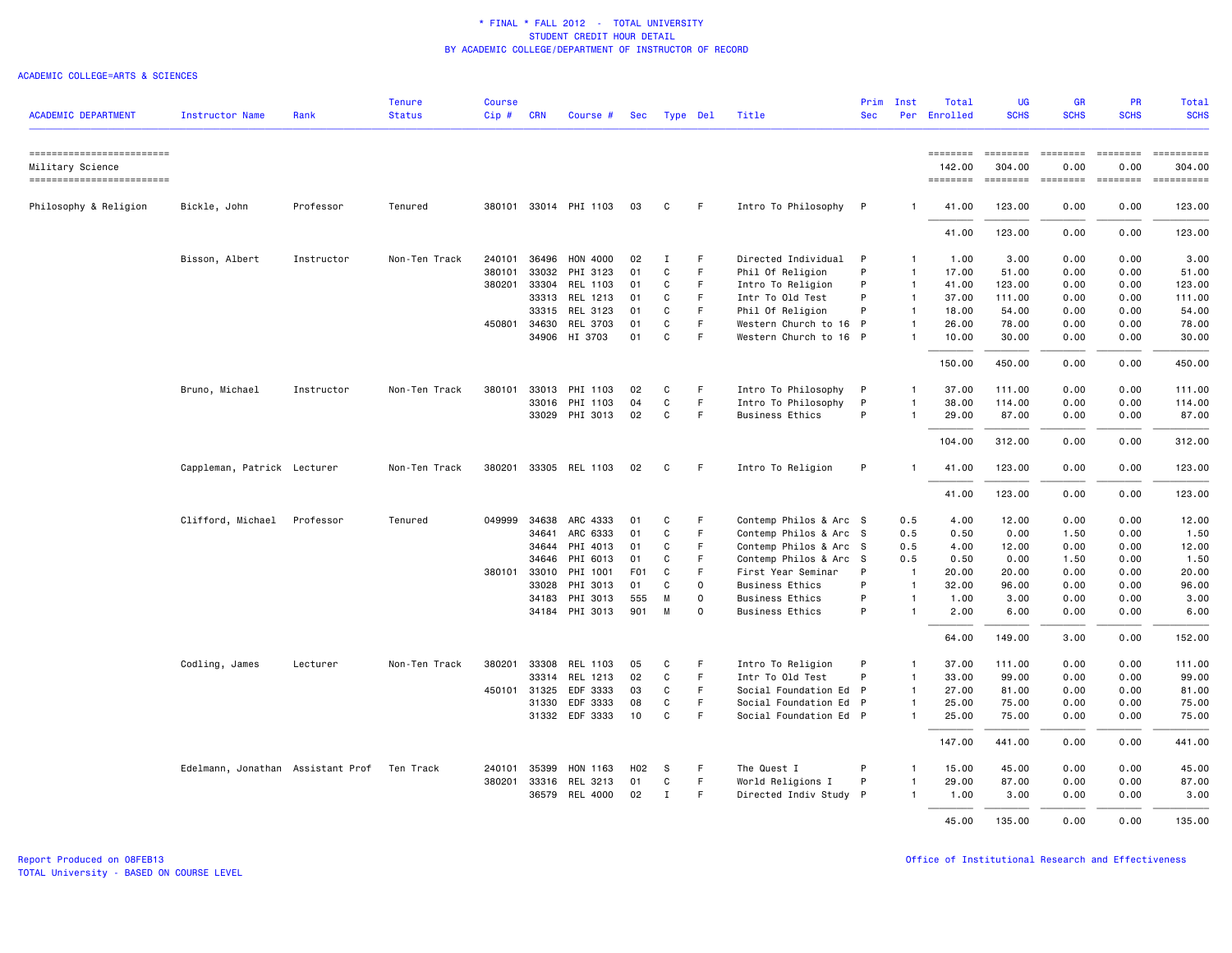|                            |                               |                | <b>Tenure</b> | <b>Course</b> |            |                       |                 |             |             |                        | Prim       | Inst           | Total        | UG          | <b>GR</b>   | <b>PR</b>   | Total       |
|----------------------------|-------------------------------|----------------|---------------|---------------|------------|-----------------------|-----------------|-------------|-------------|------------------------|------------|----------------|--------------|-------------|-------------|-------------|-------------|
| <b>ACADEMIC DEPARTMENT</b> | <b>Instructor Name</b>        | Rank           | <b>Status</b> | Cip#          | <b>CRN</b> | Course #              | Sec             | Type Del    |             | Title                  | <b>Sec</b> |                | Per Enrolled | <b>SCHS</b> | <b>SCHS</b> | <b>SCHS</b> | <b>SCHS</b> |
| Philosophy & Religion      | Estes, Yolanda                | Associate Prof | Tenured       |               |            | 380101 33024 PHI 1123 | 04              | C           | F.          | Intro To Ethics        | P          | $\mathbf{1}$   | 38.00        | 114.00      | 0.00        | 0.00        | 114.00      |
|                            |                               |                |               |               |            | 34817 PHI 1123        | 01              | C           | F           | Intro To Ethics        | P          | $\mathbf{1}$   | 36.00        | 108.00      | 0.00        | 0.00        | 108.00      |
|                            |                               |                |               |               |            | 34818 PHI 3143        | 01              | C           | F           | Nineteenth Century     | P          | $\mathbf{1}$   | 7.00         | 21.00       | 0.00        | 0.00        | 21.00       |
|                            |                               |                |               |               |            |                       |                 |             |             |                        |            |                | 81.00        | 243.00      | 0.00        | 0.00        | 243.00      |
|                            |                               |                |               |               |            |                       |                 |             |             |                        |            |                |              |             |             |             |             |
|                            | Holt, Dale                    | Professor      | Tenured       |               |            | 380101 33012 PHI 1103 | 01              | C           | $\mathsf 0$ | Intro To Philosophy P  |            | $\mathbf{1}$   | 32.00        | 96.00       | 0.00        | 0.00        | 96.00       |
|                            |                               |                |               |               | 33025      | PHI 1123              | 05              | C           | F           | Intro To Ethics        | P          | $\mathbf{1}$   | 39.00        | 117.00      | 0.00        | 0.00        | 117.00      |
|                            |                               |                |               |               |            | 33030 PHI 3023        | 01              | C           | F.          | Hi West Phil: Part I P |            | $\mathbf{1}$   | 29.00        | 87.00       | 0.00        | 0.00        | 87.00       |
|                            |                               |                |               |               |            |                       |                 |             |             |                        |            |                | 100.00       | 300.00      | 0.00        | 0.00        | 300.00      |
|                            | Kallfelz, William             | Lecturer       | Non-Ten Track | 380101        | 33027      | PHI 2123              | 02              | C           | F.          | Medical Ethics         | P          | $\mathbf{1}$   | 37.00        | 111.00      | 0.00        | 0.00        | 111.00      |
|                            |                               |                |               |               | 34629      | PHI 3313              | 01              | C           | F.          | Environmental Ethics P |            | -1             | 28.00        | 84.00       | 0.00        | 0.00        | 84.00       |
|                            |                               |                |               |               |            |                       |                 |             |             |                        |            |                | 65.00        | 195.00      | 0.00        | 0.00        | 195.00      |
|                            | Moffatt, Barton               | Assistant Prof | Ten Track     |               |            | 380101 33018 PHI 1113 | 02              | C           | F.          | Intro To Logic         | P          | $\mathbf{1}$   | 31.00        | 93.00       | 0.00        | 0.00        | 93.00       |
|                            |                               |                |               |               |            | 33019 PHI 1113        | 03              | $\mathbf C$ | F           | Intro To Logic         | P          | $\mathbf{1}$   | 33.00        | 99.00       | 0.00        | 0.00        | 99.00       |
|                            |                               |                |               |               |            | 33026 PHI 2123        | 01              | C           | F.          | Medical Ethics         | P          |                | 40.00        | 120.00      | 0.00        | 0.00        | 120.00      |
|                            |                               |                |               |               |            |                       |                 |             |             |                        |            |                | 104.00       | 312.00      | 0.00        | 0.00        | 312.00      |
|                            | Montgomery, Robert Lecturer   |                | Non-Ten Track | 380201        |            | 33306 REL 1103        | 03              | C           | -F          | Intro To Religion      | P          | $\mathbf{1}$   | 42.00        | 126.00      | 0.00        | 0.00        | 126.00      |
|                            |                               |                |               |               | 33307      | REL 1103              | 04              | C           | F           | Intro To Religion      | P          | $\mathbf{1}$   | 42.00        | 126.00      | 0.00        | 0.00        | 126.00      |
|                            |                               |                |               |               |            | 34834 REL 1103        | 08              | C           | F           | Intro To Religion      | P          | -1             | 40.00        | 120.00      | 0.00        | 0.00        | 120.00      |
|                            |                               |                |               |               |            |                       |                 |             |             |                        |            |                | 124.00       | 372.00      | 0.00        | 0.00        | 372.00      |
|                            | Phillips, Trisha              | Associate Prof | Tenured       |               |            | 380101 33022 PHI 1123 | 02              | C           | -F          | Intro To Ethics        | P          | $\mathbf{1}$   | 33.00        | 99.00       | 0.00        | 0.00        | 99.00       |
|                            |                               |                |               |               | 33023      | PHI 1123              | 03              | C           | $\mathsf F$ | Intro To Ethics        | P          | $\mathbf{1}$   | 34.00        | 102.00      | 0.00        | 0.00        | 102.00      |
|                            |                               |                |               |               | 36271      | PHI 7000              | 01              | Ι.          | F           | Directed Indiv Study P |            | $\mathbf{1}$   | 1.00         | 0.00        | 3.00        | 0.00        | 3.00        |
|                            |                               |                |               |               |            | 512501 33038 PHI 8101 | 02              | S           | F.          | Case Studies Res Eth P |            | $\mathbf{1}$   | 7.00         | 0.00        | 7.00        | 0.00        | 7.00        |
|                            |                               |                |               |               |            |                       |                 |             |             |                        |            |                | 75.00        | 201.00      | 10.00       | 0.00        | 211.00      |
|                            | Sosis, Clifford               | Instructor     | Non-Ten Track |               |            | 380101 33687 PHI 1103 | 201             | C           | F.          | Intro To Philosophy P  |            | -1             | 15.00        | 45.00       | 0.00        | 0.00        | 45.00       |
|                            |                               |                |               |               | 34778      | PHI 3013              | 201             | C           | F           | <b>Business Ethics</b> | P          | $\overline{1}$ | 18.00        | 54.00       | 0.00        | 0.00        | 54.00       |
|                            |                               |                |               |               | 36019      | PHI 1103              | 202             | C           | Ι.          | Intro To Philosophy P  |            | $\overline{1}$ | 10.00        | 30.00       | 0.00        | 0.00        | 30.00       |
|                            |                               |                |               |               |            | 36048 PHI 1103        | 05              | C           | Ι.          | Intro To Philosophy P  |            | $\mathbf{1}$   | 21.00        | 63.00       | 0.00        | 0.00        | 63.00       |
|                            |                               |                |               |               |            |                       |                 |             |             |                        |            |                | 64.00        | 192.00      | 0.00        | 0.00        | 192.00      |
|                            | Thompson, James               | Assistant Prof | Ten Track     |               |            | 380101 33017 PHI 1113 | 01              | C           | -F          | Intro To Logic         | P          | $\mathbf{1}$   | 39.00        | 117.00      | 0.00        | 0.00        | 117.00      |
|                            |                               |                |               |               |            | 33020 PHI 1113        | 04              | C           | F.          | Intro To Logic         | P          | -1             | 31.00        | 93.00       | 0.00        | 0.00        | 93.00       |
|                            |                               |                |               |               |            |                       |                 |             |             |                        |            |                | 70.00        | 210.00      | 0.00        | 0.00        | 210.00      |
|                            | Trullinger, Joseph Instructor |                | Non-Ten Track | 380101        |            | 33011 PHI 1001        | F <sub>02</sub> | C           | F.          | First Year Seminar     | P          | -1             | 12.00        | 12.00       | 0.00        | 0.00        | 12.00       |
|                            |                               |                |               |               | 33031      | PHI 3033              | 01              | C           | F           | Hi West Phil: Part I P |            | $\mathbf{1}$   | 18.00        | 54.00       | 0.00        | 0.00        | 54.00       |
|                            |                               |                |               |               |            | 33033 PHI 3133        | 01              | C           | F.          | Sem In Philosophy      | P          | $\mathbf{1}$   | 17.00        | 51.00       | 0.00        | 0.00        | 51.00       |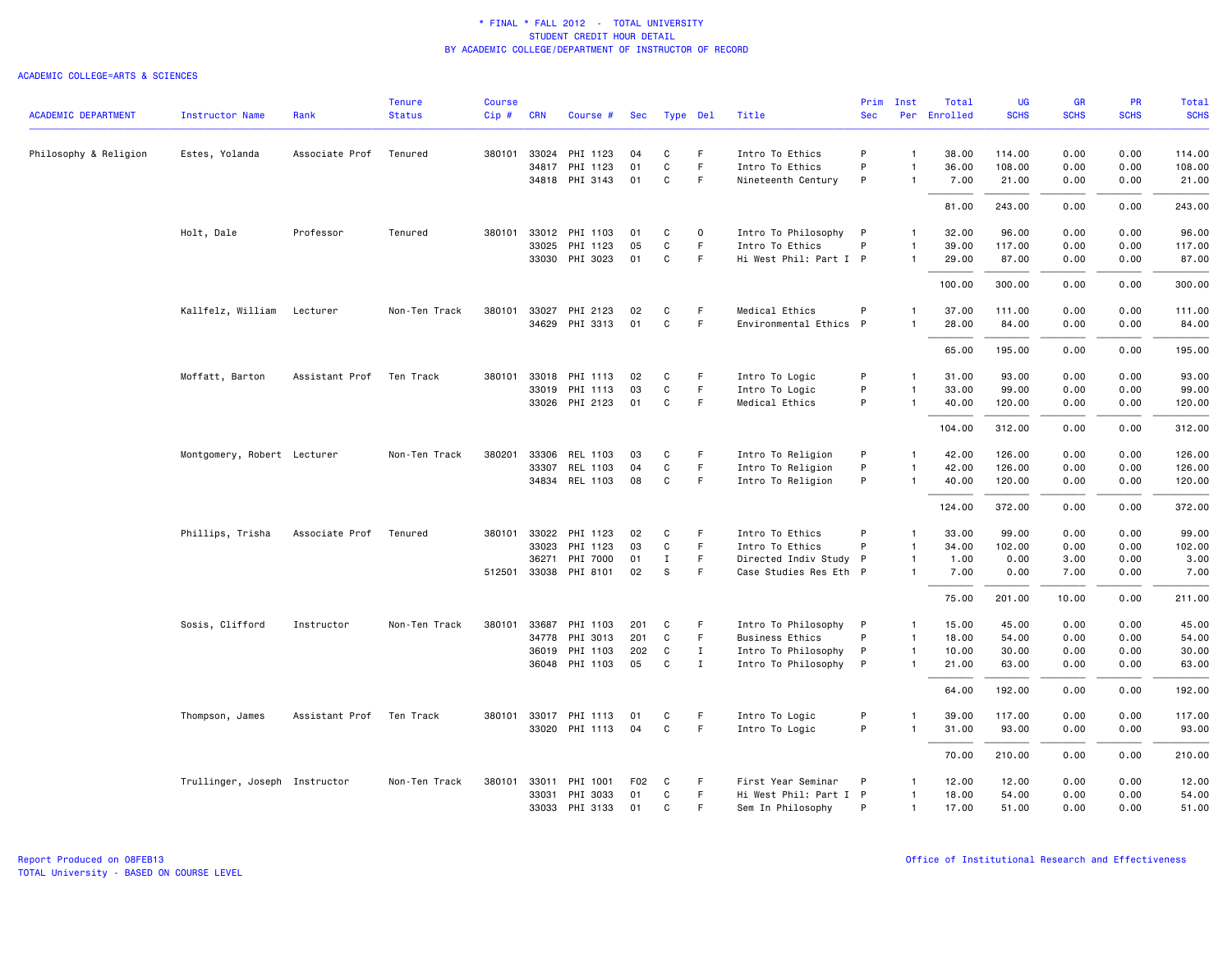ACADEMIC COLLEGE=ARTS & SCIENCES

| <b>ACADEMIC DEPARTMENT</b>                          |                              | Rank           | <b>Tenure</b><br><b>Status</b> | <b>Course</b><br>Cip# | <b>CRN</b> |                      |            |              |             | Title                  | Prim<br><b>Sec</b> | Inst         | Total<br>Per Enrolled | UG<br><b>SCHS</b>                                                                                                                                                                                                                                                                                                                                                                                                                                                                                 | GR<br><b>SCHS</b>        | PR<br><b>SCHS</b>                                                   | Total<br><b>SCHS</b>  |
|-----------------------------------------------------|------------------------------|----------------|--------------------------------|-----------------------|------------|----------------------|------------|--------------|-------------|------------------------|--------------------|--------------|-----------------------|---------------------------------------------------------------------------------------------------------------------------------------------------------------------------------------------------------------------------------------------------------------------------------------------------------------------------------------------------------------------------------------------------------------------------------------------------------------------------------------------------|--------------------------|---------------------------------------------------------------------|-----------------------|
|                                                     | <b>Instructor Name</b>       |                |                                |                       |            | Course #             | <b>Sec</b> | Type Del     |             |                        |                    |              |                       |                                                                                                                                                                                                                                                                                                                                                                                                                                                                                                   |                          |                                                                     |                       |
|                                                     |                              |                |                                |                       |            |                      |            |              |             |                        |                    |              | 47.00                 | 117.00                                                                                                                                                                                                                                                                                                                                                                                                                                                                                            | 0.00                     | 0.00                                                                | 117.00                |
|                                                     |                              |                |                                |                       |            |                      |            |              |             |                        |                    |              |                       |                                                                                                                                                                                                                                                                                                                                                                                                                                                                                                   |                          |                                                                     |                       |
| Philosophy & Religion                               | Witt, Joseph                 | Assistant Prof | Ten Track                      | 380201                | 33310      | REL 1103             | 06         | C            | F           | Intro To Religion      | P                  | 1            | 39.00                 | 117.00                                                                                                                                                                                                                                                                                                                                                                                                                                                                                            | 0.00                     | 0.00                                                                | 117.00                |
|                                                     |                              |                |                                |                       | 33311      | REL 1103             | 07         | С            | F           | Intro To Religion      | P                  | 1            | 40.00                 | 120.00                                                                                                                                                                                                                                                                                                                                                                                                                                                                                            | 0.00                     | 0.00                                                                | 120.00                |
|                                                     |                              |                |                                |                       | 34631      | REL 4253             | 01         | C            | $\mathsf F$ | Religion In America    | P                  | $\mathbf{1}$ | 13.00                 | 39.00                                                                                                                                                                                                                                                                                                                                                                                                                                                                                             | 0.00                     | 0.00                                                                | 39.00                 |
|                                                     |                              |                |                                | 450801                | 34908      | HI 6253              | 01         | C            | $\mathsf F$ | Religion In America    | P                  | $\mathbf{1}$ | 1.00                  | 0.00                                                                                                                                                                                                                                                                                                                                                                                                                                                                                              | 3.00                     | 0.00                                                                | 3.00                  |
|                                                     |                              |                |                                |                       |            | 540102 34907 HI 4253 | 01         | C            | $\mathsf F$ | Religion In America    | $\mathsf{P}$       |              | 9.00                  | 27.00                                                                                                                                                                                                                                                                                                                                                                                                                                                                                             | 0.00                     | 0.00                                                                | 27.00                 |
|                                                     |                              |                |                                |                       |            |                      |            |              |             |                        |                    |              | 102.00                | 303.00                                                                                                                                                                                                                                                                                                                                                                                                                                                                                            | 3.00                     | 0.00                                                                | 306.00                |
| ==========================<br>Philosophy & Religion |                              |                |                                |                       |            |                      |            |              |             |                        |                    |              | ========<br>1424.00   | $\begin{array}{cccccccccc} \multicolumn{2}{c}{} & \multicolumn{2}{c}{} & \multicolumn{2}{c}{} & \multicolumn{2}{c}{} & \multicolumn{2}{c}{} & \multicolumn{2}{c}{} & \multicolumn{2}{c}{} & \multicolumn{2}{c}{} & \multicolumn{2}{c}{} & \multicolumn{2}{c}{} & \multicolumn{2}{c}{} & \multicolumn{2}{c}{} & \multicolumn{2}{c}{} & \multicolumn{2}{c}{} & \multicolumn{2}{c}{} & \multicolumn{2}{c}{} & \multicolumn{2}{c}{} & \multicolumn{2}{c}{} & \multicolumn{2}{c}{} & \mult$<br>4178.00 | $= 10000000000$<br>16.00 | $\begin{array}{ccc}\n 255555556 \\ 265555566\n \end{array}$<br>0.00 | ==========<br>4194.00 |
| ------------------------                            |                              |                |                                |                       |            |                      |            |              |             |                        |                    |              | ========              | ========                                                                                                                                                                                                                                                                                                                                                                                                                                                                                          | ========                 | <b>EDEDEDER</b>                                                     | ==========            |
| Physics                                             | Afanasjev, Anatoli Professor |                | Tenured                        |                       |            | 400801 36234 PH 7000 | 01         | $\mathbf{I}$ | F           | Directed Indiv Study P |                    |              | 1.00                  | 0.00                                                                                                                                                                                                                                                                                                                                                                                                                                                                                              | 3.00                     | 0.00                                                                | 3.00                  |
|                                                     |                              |                |                                |                       |            |                      |            |              |             |                        |                    |              | 1.00                  | 0.00                                                                                                                                                                                                                                                                                                                                                                                                                                                                                              | 3.00                     | 0.00                                                                | 3.00                  |
|                                                     | Arnoldus, Henk               | Professor      | Tenured                        | 141001                | 31292      | ECE 8313             | 01         | C            | F           | Electromag Theory      | P                  | -1           | 1.00                  | 0.00                                                                                                                                                                                                                                                                                                                                                                                                                                                                                              | 3.00                     | 0.00                                                                | 3.00                  |
|                                                     |                              |                |                                | 400801                | 33006      | PH 8233              | 01         | C            | F           | Meth Theoret Ph I      | P                  | 1            | 15.00                 | 0.00                                                                                                                                                                                                                                                                                                                                                                                                                                                                                              | 45.00                    | 0.00                                                                | 45.00                 |
|                                                     |                              |                |                                |                       | 33007      | PH 8313              | 01         | C            | F           | Electromag Theory I    | P                  | 1            | 9.00                  | 0.00                                                                                                                                                                                                                                                                                                                                                                                                                                                                                              | 27.00                    | 0.00                                                                | 27.00                 |
|                                                     |                              |                |                                |                       | 35523      | PH 4000              | 05         | $\mathbf{I}$ | F           | Directed Indiv Study P |                    | $\mathbf{1}$ | 1.00                  | 3.00                                                                                                                                                                                                                                                                                                                                                                                                                                                                                              | 0.00                     | 0.00                                                                | 3.00                  |
|                                                     |                              |                |                                |                       | 36467      | PH 4000              | 07         | Ι.           | F           | Directed Indiv Study P |                    |              | 1.00                  | 3.00                                                                                                                                                                                                                                                                                                                                                                                                                                                                                              | 0.00                     | 0.00                                                                | 3.00                  |
|                                                     |                              |                |                                |                       |            |                      |            |              |             |                        |                    |              | 27,00                 | 6.00                                                                                                                                                                                                                                                                                                                                                                                                                                                                                              | 75.00                    | 0.00                                                                | 81,00                 |
|                                                     | Berg, Matthew                | Assistant Prof | Ten Track                      | 400801                | 33000      | PH 4323              | 01         | C            | F           | Electromag Fields I    | P                  |              | 5.00                  | 15.00                                                                                                                                                                                                                                                                                                                                                                                                                                                                                             | 0.00                     | 0.00                                                                | 15.00                 |
|                                                     |                              |                |                                |                       | 33004      | PH 6323              | 01         | C            | $\mathsf F$ | Electromag Fields I    | P                  | 1            | 9.00                  | 0.00                                                                                                                                                                                                                                                                                                                                                                                                                                                                                              | 27.00                    | 0.00                                                                | 27.00                 |
|                                                     |                              |                |                                |                       | 35657      | PH 8000              | 02         | D            | F           | Research / Thesis      | P                  | $\mathbf{1}$ | 1.00                  | 0.00                                                                                                                                                                                                                                                                                                                                                                                                                                                                                              | 6.00                     | 0.00                                                                | 6.00                  |
|                                                     |                              |                |                                |                       |            | 35967 PH 9000        | 15         | D            | F           | Research / Diss        | P                  | $\mathbf{1}$ | 3.00                  | 0.00                                                                                                                                                                                                                                                                                                                                                                                                                                                                                              | 28.00                    | 0.00                                                                | 28.00                 |
|                                                     |                              |                |                                |                       |            |                      |            |              |             |                        |                    |              | 18.00                 | 15.00                                                                                                                                                                                                                                                                                                                                                                                                                                                                                             | 61.00                    | 0.00                                                                | 76.00                 |
|                                                     | Clay, Rudolf                 | Associate Prof | Tenured                        | 400801                | 33008      | PH 8743              | 01         | C            | F           | Quantum Mechanics I    | P                  |              | 8.00                  | 0.00                                                                                                                                                                                                                                                                                                                                                                                                                                                                                              | 24,00                    | 0.00                                                                | 24,00                 |
|                                                     |                              |                |                                |                       | 35510      | PH 4000              | 04         | $\mathbf I$  | F.          | Directed Indiv Study P |                    | $\mathbf{1}$ | 1.00                  | 3.00                                                                                                                                                                                                                                                                                                                                                                                                                                                                                              | 0.00                     | 0.00                                                                | 3.00                  |
|                                                     |                              |                |                                |                       | 35524      | PH 4000              | 06         | $\mathbf{I}$ | F           | Directed Indiv Study P |                    | $\mathbf{1}$ | 1.00                  | 3.00                                                                                                                                                                                                                                                                                                                                                                                                                                                                                              | 0.00                     | 0.00                                                                | 3.00                  |
|                                                     |                              |                |                                |                       | 35658      | PH 8000              | 03         | D            | F           | Research / Thesis      | P                  | 1            | 1.00                  | 0.00                                                                                                                                                                                                                                                                                                                                                                                                                                                                                              | 4.00                     | 0.00                                                                | 4.00                  |
|                                                     |                              |                |                                |                       |            |                      |            |              |             |                        |                    |              | 11.00                 | 6.00                                                                                                                                                                                                                                                                                                                                                                                                                                                                                              | 28.00                    | 0.00                                                                | 34.00                 |
|                                                     | Cuicchi, Paul                | Lecturer       | Non-Ten Track                  | 400801                |            | 32913 PH 1013        | 03         | С            | F.          | Physical Sci Survey    | $\mathsf{P}$       |              | 53.00                 | 159.00                                                                                                                                                                                                                                                                                                                                                                                                                                                                                            | 0.00                     | 0.00                                                                | 159.00                |
|                                                     |                              |                |                                |                       |            | 32914 PH 1013        | 04         | $\mathbf C$  | F           | Physical Sci Survey    | P                  | 1            | 47.00                 | 141.00                                                                                                                                                                                                                                                                                                                                                                                                                                                                                            | 0.00                     | 0.00                                                                | 141.00                |
|                                                     |                              |                |                                |                       |            |                      |            |              |             |                        |                    |              | 100.00                | 300.00                                                                                                                                                                                                                                                                                                                                                                                                                                                                                            | 0.00                     | 0.00                                                                | 300.00                |
|                                                     | Dunne, James                 | Professor      | Tenured                        | 400801                |            | 34592 PH 2223        | <b>H05</b> | C            | F           | Physics II-Honors      | P                  | 1            | 34.00                 | 102.00                                                                                                                                                                                                                                                                                                                                                                                                                                                                                            | 0.00                     | 0.00                                                                | 102.00                |
|                                                     |                              |                |                                |                       |            | 35668 PH 9000        | 03         | D            | F           | Research / Diss        | P                  | $\mathbf{1}$ | 2.00                  | 0.00                                                                                                                                                                                                                                                                                                                                                                                                                                                                                              | 26.00                    | 0.00                                                                | 26.00                 |
|                                                     |                              |                |                                |                       |            |                      |            |              |             |                        |                    |              | 36.00                 | 102.00                                                                                                                                                                                                                                                                                                                                                                                                                                                                                            | 26.00                    | 0.00                                                                | 128.00                |
|                                                     | Dutta, Dipangkar             | Associate Prof | Tenured                        | 400801                | 32998      | PH 4113              | 01         | B            | F.          | Elec Circuit Scien     | P                  | 1            | 9.00                  | 27.00                                                                                                                                                                                                                                                                                                                                                                                                                                                                                             | 0.00                     | 0.00                                                                | 27,00                 |
|                                                     |                              |                |                                |                       |            | 33002 PH 6113        | 01         | B            | F           | Elec Circuit Scien     | P                  | $\mathbf{1}$ | 2.00                  | 0.00                                                                                                                                                                                                                                                                                                                                                                                                                                                                                              | 6.00                     | 0.00                                                                | 6.00                  |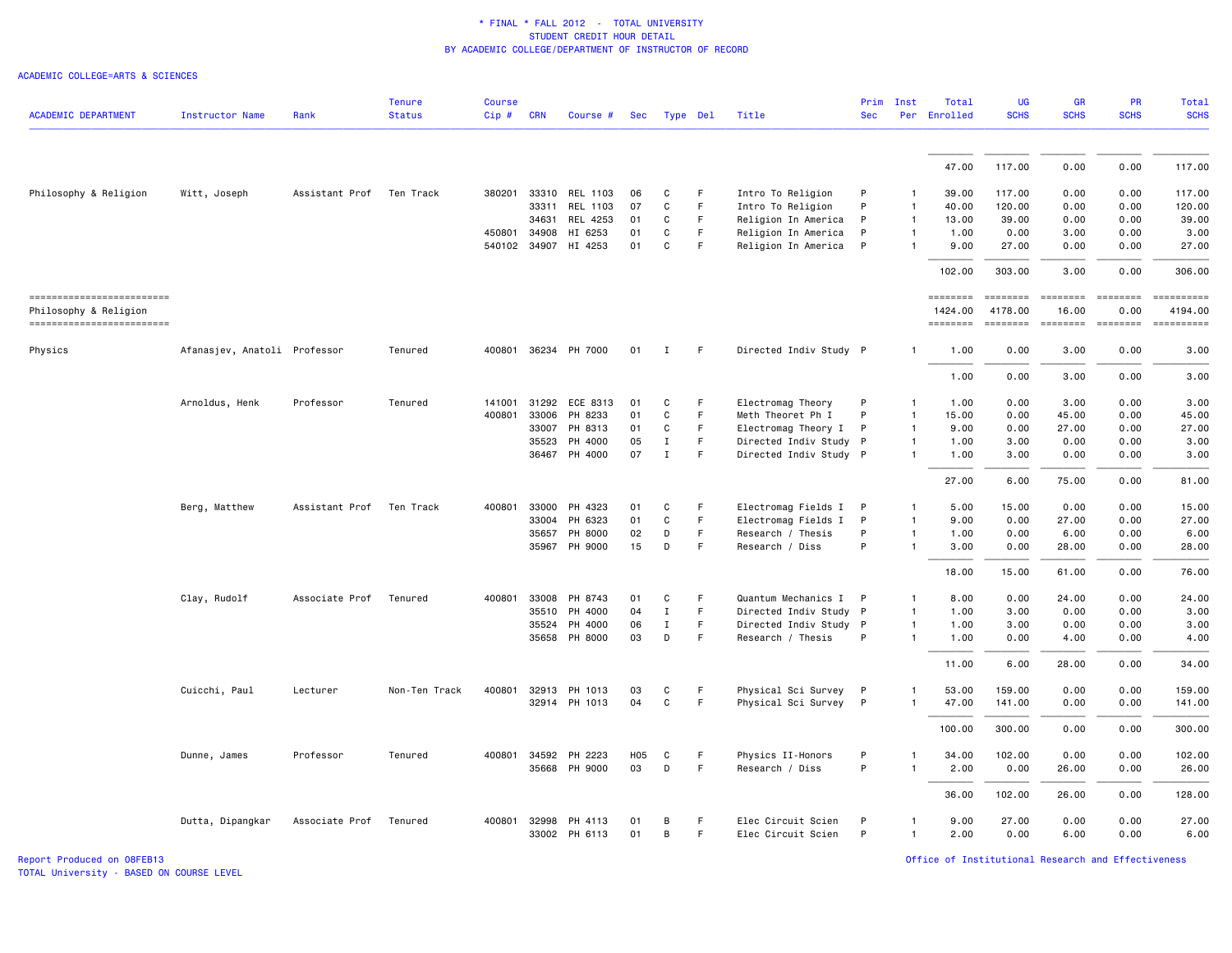#### ACADEMIC COLLEGE=ARTS & SCIENCES

| <b>ACADEMIC DEPARTMENT</b> | <b>Instructor Name</b> | Rank           | <b>Tenure</b><br><b>Status</b> | Course<br>$Cip$ # | <b>CRN</b>   | Course #             | Sec | Type Del     |    | Title                  | Prim<br><b>Sec</b> | Inst           | Total<br>Per Enrolled | <b>UG</b><br><b>SCHS</b> | <b>GR</b><br><b>SCHS</b> | PR<br><b>SCHS</b> | Total<br><b>SCHS</b> |
|----------------------------|------------------------|----------------|--------------------------------|-------------------|--------------|----------------------|-----|--------------|----|------------------------|--------------------|----------------|-----------------------|--------------------------|--------------------------|-------------------|----------------------|
|                            |                        |                |                                |                   |              |                      |     |              |    |                        |                    |                |                       |                          |                          |                   |                      |
| Physics                    | Dutta, Dipangkar       | Associate Prof | Tenured                        |                   | 400801 35669 | PH 9000              | 04  | D            | F  | Research / Diss        | P                  | $\overline{1}$ | 2.00                  | 0.00                     | 26.00                    | 0.00              | 26.00                |
|                            |                        |                |                                |                   |              |                      |     |              |    |                        |                    |                | 13.00                 | 27.00                    | 32.00                    | 0.00              | 59.00                |
|                            | Ferguson, Joseph       | Lecturer       | Non-Ten Track                  |                   |              | 400801 32969 PH 2223 | 03  | С            | F  | Physics II             | P                  |                | 56.00                 | 168.00                   | 0.00                     | 0.00              | 168.00               |
|                            |                        |                |                                |                   |              |                      |     |              |    |                        |                    |                | 56.00                 | 168.00                   | 0.00                     | 0.00              | 168.00               |
|                            | Fox, Daniel            | Lecturer       | Non-Ten Track                  |                   |              | 400801 32963 PH 2213 | 03  | С            | F. | Physics I              | P                  | $\overline{1}$ | 70.00                 | 210.00                   | 0.00                     | 0.00              | 210.00               |
|                            |                        |                |                                |                   |              |                      |     |              |    |                        |                    |                | 70.00                 | 210.00                   | 0.00                     | 0.00              | 210.00               |
|                            | Kim, Seong-Gon         | Associate Prof | Tenured                        | 400801            | 32968        | PH 2223              | 02  | C            | F  | Physics II             | P                  |                | 42.00                 | 126.00                   | 0.00                     | 0.00              | 126.00               |
|                            |                        |                |                                |                   | 35659        | PH 8000              | 04  | D            | F  | Research / Thesis      | P                  | $\mathbf{1}$   | 1.00                  | 0.00                     | 6.00                     | 0.00              | 6.00                 |
|                            |                        |                |                                |                   |              | 35670 PH 9000        | 05  | D            | F. | Research / Diss        | P                  | $\mathbf{1}$   | 2.00                  | 0.00                     | 19.00                    | 0.00              | 19.00                |
|                            |                        |                |                                |                   |              |                      |     |              |    |                        |                    |                | 45.00                 | 126.00                   | 25.00                    | 0.00              | 151.00               |
|                            | Ma, Wenchao            | Professor      | Tenured                        | 400801            | 32999        | PH 4213              | 01  | С            | F  | Inter Mechanics        | P                  | $\overline{1}$ | 10.00                 | 30.00                    | 0.00                     | 0.00              | 30.00                |
|                            |                        |                |                                |                   | 33003        | PH 6213              | 01  | C            | F. | Inter Mechanics        | P                  |                | 5.00                  | 0.00                     | 15.00                    | 0.00              | 15.00                |
|                            |                        |                |                                |                   |              | 35671 PH 9000        | 06  | D            | F  | Research / Diss        | P                  | $\mathbf{1}$   | 1.00                  | 0.00                     | 13.00                    | 0.00              | 13.00                |
|                            |                        |                |                                |                   |              |                      |     |              |    |                        |                    |                | 16.00                 | 30.00                    | 28.00                    | 0.00              | 58.00                |
|                            | Monts, David           | Professor      | Tenured                        |                   | 400801 32997 | PH 3613              | 01  | С            | F  | Modern Physics         | P                  | $\mathbf{1}$   | 16.00                 | 48.00                    | 0.00                     | 0.00              | 48.00                |
|                            |                        |                |                                |                   | 35660        | PH 8000              | 05  | D            | F  | Research / Thesis      | P                  | $\mathbf{1}$   | 1.00                  | 0.00                     | 9.00                     | 0.00              | 9.00                 |
|                            |                        |                |                                |                   |              | 35672 PH 9000        | 07  | D            | F. | Research / Diss        | P                  | $\mathbf{1}$   | 2.00                  | 0.00                     | 10.00                    | 0.00              | 10.00                |
|                            |                        |                |                                |                   |              |                      |     |              |    |                        |                    |                | 19.00                 | 48.00                    | 19.00                    | 0.00              | 67.00                |
|                            | Moody, Judith          | Lecturer       | Non-Ten Track                  | 400801            | 32918        | PH 1021              | 03  | L            | F  | Physical Science Lab P |                    | $\mathbf{1}$   | 11.00                 | 11.00                    | 0.00                     | 0.00              | 11.00                |
|                            |                        |                |                                |                   | 32919        | PH 1021              | 04  | L            | F. | Physical Science Lab P |                    | $\mathbf{1}$   | 17.00                 | 17.00                    | 0.00                     | 0.00              | 17.00                |
|                            |                        |                |                                |                   |              | 32920 PH 1023        | 01  | $\mathsf{C}$ | F  | Physical Sci Survey P  |                    | $\overline{1}$ | 33.00                 | 99.00                    | 0.00                     | 0.00              | 99.00                |
|                            |                        |                |                                |                   |              |                      |     |              |    |                        |                    |                | 61.00                 | 127.00                   | 0.00                     | 0.00              | 127.00               |
|                            | Novotny, Mark          | Professor      | Tenured                        |                   | 400801 34594 | PH 4813              | 01  | С            | F. | Solid State Physics    | $\mathsf{P}$       | $\mathbf{1}$   | 3.00                  | 9.00                     | 0.00                     | 0.00              | 9.00                 |
|                            |                        |                |                                |                   | 34595        | PH 6813              | 01  | C            | F. | Solid State Physics    | $\mathsf{P}$       | $\overline{1}$ | 5.00                  | 0.00                     | 15.00                    | 0.00              | 15.00                |
|                            |                        |                |                                |                   | 35673        | PH 9000              | 08  | D            | F  | Research / Diss        | P                  | $\mathbf{1}$   | 2.00                  | 0.00                     | 4.00                     | 0.00              | 4.00                 |
|                            |                        |                |                                |                   |              |                      |     |              |    |                        |                    |                | 10.00                 | 9.00                     | 19.00                    | 0.00              | 28.00                |
|                            | Pierce, Donna          | Assistant Prof | Ten Track                      | 400801            | 32921        | PH 1063              | 01  | C            | F  | Descrip Astronomy      | P                  | -1             | 110.00                | 330.00                   | 0.00                     | 0.00              | 330.00               |
|                            |                        |                |                                |                   | 35674        | PH 9000              | 09  | D            | F  | Research / Diss        | P                  | $\mathbf{1}$   | 1.00                  | 0.00                     | 9.00                     | 0.00              | 9.00                 |
|                            |                        |                |                                |                   | 36483        | PH 4000              | 09  | $\mathbf I$  | F  | Directed Indiv Study P |                    | $\mathbf{1}$   | 1.00                  | 3.00                     | 0.00                     | 0.00              | 3.00                 |
|                            |                        |                |                                |                   |              |                      |     |              |    |                        |                    |                | 112.00                | 333.00                   | 9.00                     | 0.00              | 342.00               |
|                            | Riehle, Robertsen      | Non-Faculty    | Not Applicable                 | 400801            |              | 32899 PH 1011        | 01  | L            | F  | Physical Science Lab P |                    | $\mathbf{1}$   | 11.00                 | 11.00                    | 0.00                     | 0.00              | 11.00                |
|                            |                        |                |                                |                   | 32900        | PH 1011              | 02  | L            | F  | Physical Science Lab P |                    | $\mathbf{1}$   | 16.00                 | 16.00                    | 0.00                     | 0.00              | 16.00                |
|                            |                        |                |                                |                   | 32902        | PH 1011              | 04  | L            | F. | Physical Science Lab P |                    | $\mathbf{1}$   | 12.00                 | 12.00                    | 0.00                     | 0.00              | 12.00                |
|                            |                        |                |                                |                   | 32903        | PH 1011              | 05  | L            | F. | Physical Science Lab P |                    | $\mathbf{1}$   | 16.00                 | 16.00                    | 0.00                     | 0.00              | 16.00                |
|                            |                        |                |                                |                   |              | 32904 PH 1011        | 06  | $\mathsf{L}$ | E  | Physical Science Lab P |                    | $\mathbf{1}$   | 16.00                 | 16.00                    | 0.00                     | 0.00              | 16.00                |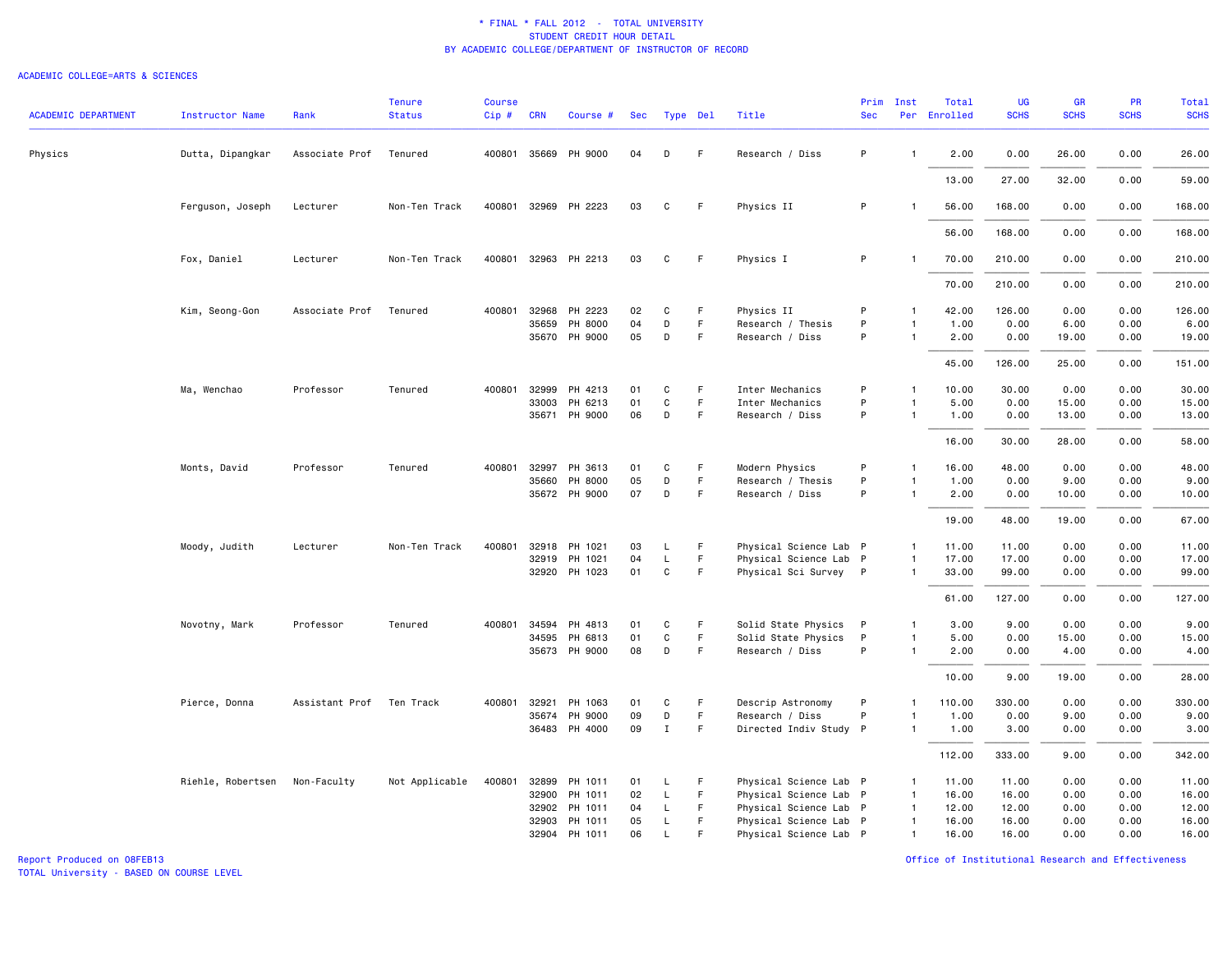### ACADEMIC COLLEGE=ARTS & SCIENCES

|                            |                                   |                               | <b>Tenure</b>  | <b>Course</b> |              |                      |     |             |             |                        | Prim       | Inst           | Total        | UG          | <b>GR</b>   | PR          | Total       |
|----------------------------|-----------------------------------|-------------------------------|----------------|---------------|--------------|----------------------|-----|-------------|-------------|------------------------|------------|----------------|--------------|-------------|-------------|-------------|-------------|
| <b>ACADEMIC DEPARTMENT</b> | <b>Instructor Name</b>            | Rank                          | <b>Status</b>  | $Cip \#$      | <b>CRN</b>   | Course #             | Sec | Type Del    |             | Title                  | <b>Sec</b> |                | Per Enrolled | <b>SCHS</b> | <b>SCHS</b> | <b>SCHS</b> | <b>SCHS</b> |
| Physics                    | Riehle, Robertsen                 | Non-Faculty                   | Not Applicable | 400801        | 32905        | PH 1011              | 07  | L           | F.          | Physical Science Lab P |            | $\mathbf{1}$   | 18.00        | 18,00       | 0.00        | 0.00        | 18.00       |
|                            |                                   |                               |                |               | 32907        | PH 1011              | 09  | L           | F           | Physical Science Lab P |            | $\overline{1}$ | 14.00        | 14.00       | 0.00        | 0.00        | 14.00       |
|                            |                                   |                               |                |               | 32908        | PH 1011              | 10  | $\mathsf L$ | F.          | Physical Science Lab P |            | $\overline{1}$ | 15.00        | 15.00       | 0.00        | 0.00        | 15.00       |
|                            |                                   |                               |                |               | 35507        | PH 4000              | 01  | $\mathbf I$ | F           | Directed Indiv Study P |            | $\overline{1}$ | 1.00         | 3.00        | 0.00        | 0.00        | 3.00        |
|                            |                                   |                               |                |               | 35508        | PH 4000              | 02  | $\mathbf I$ | F           | Directed Indiv Study P |            | $\overline{1}$ | 1.00         | 1.00        | 0.00        | 0.00        | 1.00        |
|                            |                                   |                               |                |               | 36482        | PH 4000              | 08  | $\mathbf I$ | F.          | Directed Indiv Study P |            | $\mathbf{1}$   | 1.00         | 1.00        | 0.00        | 0.00        | 1.00        |
|                            |                                   |                               |                |               | 36541        | PH 4000              | 11  | $\mathbf I$ | $\mathsf F$ | Directed Indiv Study P |            | $\mathbf{1}$   | 1.00         | 1.00        | 0.00        | 0.00        | 1.00        |
|                            |                                   |                               |                |               |              |                      |     |             |             |                        |            |                | 122.00       | 124.00      | 0.00        | 0.00        | 124.00      |
|                            | Rupak Lan Tai Moon Assistant Prof |                               | Ten Track      | 400801        | 32987        | PH 2233              | 01  | C           | F           | Physics III            | P          | $\mathbf{1}$   | 43.00        | 129.00      | 0.00        | 0.00        | 129.00      |
|                            |                                   |                               |                |               | 32990        | PH 2233              | 05  | К           | $\mathsf F$ | Physics III            | P          | $\overline{1}$ | 13.00        | 0.00        | 0.00        | 0.00        | 0.00        |
|                            |                                   |                               |                |               | 32991        | PH 2233              | 06  | К           | F           | Physics III            | P          | $\overline{1}$ | 16.00        | 0.00        | 0.00        | 0.00        | 0.00        |
|                            |                                   |                               |                |               | 32993        | PH 2233              | 08  | К           | F.          | Physics III            | P          | $\overline{1}$ | 14.00        | 0.00        | 0.00        | 0.00        | 0.00        |
|                            |                                   |                               |                |               | 35675        | PH 9000              | 10  | D           | F           | Research / Diss        | P          | $\overline{1}$ | 2.00         | 0.00        | 17.00       | 0.00        | 17.00       |
|                            |                                   |                               |                |               | 36348        | PH 7000              | 02  | $\mathbf I$ | $\mathsf F$ | Directed Indiv Study P |            | $\overline{1}$ | 1.00         | 0.00        | 3.00        | 0.00        | 3.00        |
|                            |                                   |                               |                |               |              | 36349 PH 7000        | 03  | Ι.          | F           | Directed Indiv Study P |            | $\mathbf{1}$   | 1.00         | 0.00        | 3.00        | 0.00        | 3.00        |
|                            |                                   |                               |                |               |              |                      |     |             |             |                        |            |                | 90.00        | 129.00      | 23.00       | 0.00        | 152.00      |
|                            | Singh, Jagdish                    | Resrch Professo Non-Ten Track |                |               |              | 400801 35676 PH 9000 | 11  | D           | -F          | Research / Diss        | P          | 1              | 3.00         | 0.00        | 31.00       | 0.00        | 31.00       |
|                            |                                   |                               |                |               |              |                      |     |             |             |                        |            |                | 3.00         | 0.00        | 31.00       | 0.00        | 31.00       |
|                            | Solomon, Lazarus                  | Instructor                    | Non-Ten Track  | 400801        |              | 32922 PH 1113        | 01  | C           | F           | Gen Physics I          | P          | $\mathbf{1}$   | 59.00        | 177.00      | 0.00        | 0.00        | 177.00      |
|                            |                                   |                               |                |               | 32927        | PH 1113              | 06  | $\mathbf C$ | F           | Gen Physics I          | P          | $\overline{1}$ | 56.00        | 168.00      | 0.00        | 0.00        | 168.00      |
|                            |                                   |                               |                |               | 32957        | PH 1133              | 01  | C           | F.          | Gen Physics III        | P          | $\overline{1}$ | 39.00        | 117.00      | 0.00        | 0.00        | 117.00      |
|                            |                                   |                               |                |               | 32958        | PH 1133              | 02  | К           | $\mathsf F$ | Gen Physics III        | P          | $\overline{1}$ | 15.00        | 0.00        | 0.00        | 0.00        | 0.00        |
|                            |                                   |                               |                |               | 32959        | PH 1133              | 03  | К           | F           | Gen Physics III        | P          | $\overline{1}$ | 12.00        | 0.00        | 0.00        | 0.00        | 0.00        |
|                            |                                   |                               |                |               | 32960        | PH 1133              | 04  | К           | F           | Gen Physics III        | P          | $\mathbf{1}$   | 12.00        | 0.00        | 0.00        | 0.00        | 0.00        |
|                            |                                   |                               |                |               |              | 32964 PH 2213        | 04  | C           | F           | Physics I              | P          | $\mathbf{1}$   | 62.00        | 186.00      | 0.00        | 0.00        | 186.00      |
|                            |                                   |                               |                |               |              |                      |     |             |             |                        |            |                | 255.00       | 648.00      | 0.00        | 0.00        | 648.00      |
|                            | Tanner, Angelle                   | Assistant Prof Ten Track      |                |               | 400801 32923 | PH 1113              | 02  | C           | F.          | Gen Physics I          | P          | $\mathbf{1}$   | 45.00        | 135.00      | 0.00        | 0.00        | 135.00      |
|                            |                                   |                               |                |               |              | 35664 PH 8000        | 09  | D           | F           | Research / Thesis      | P          | -1             | 1.00         | 0.00        | 9.00        | 0.00        | 9.00        |
|                            |                                   |                               |                |               |              |                      |     |             |             |                        |            |                | 46.00        | 135.00      | 9.00        | 0.00        | 144.00      |
|                            | Wang, Chuji                       | Associate Prof                | Tenured        | 400801        | 34591        | PH 2223              | 04  | C           | F.          | Physics II             | P          | $\mathbf{1}$   | 56.00        | 168.00      | 0.00        | 0.00        | 168.00      |
|                            |                                   |                               |                |               | 35665        | PH 8000              | 10  | D           | F.          | Research / Thesis      | P          | $\overline{1}$ | 1.00         | 0.00        | 3.00        | 0.00        | 3.00        |
|                            |                                   |                               |                |               | 35678        | PH 9000              | 13  | D           | $\mathsf F$ | Research / Diss        | P          | $\mathbf{1}$   | 4.00         | 0.00        | 27.00       | 0.00        | 27.00       |
|                            |                                   |                               |                |               |              | 36442 PH 7000        | 04  | $\mathbf I$ | F           | Directed Indiv Study P |            | $\mathbf{1}$   | 1.00         | 0.00        | 3.00        | 0.00        | 3.00        |
|                            |                                   |                               |                |               |              |                      |     |             |             |                        |            |                | 62.00        | 168.00      | 33.00       | 0.00        | 201.00      |
|                            | Winger, Jeffry                    | Professor                     | Tenured        | 400801        | 32967        | PH 2223              | 01  | C           | F           | Physics II             | P          | $\mathbf{1}$   | 58.00        | 174.00      | 0.00        | 0.00        | 174.00      |
|                            |                                   |                               |                |               |              | 32971 PH 2223        | 08  | К           | $\mathsf F$ | Physics II             | P          | $\overline{1}$ | 18.00        | 0.00        | 0.00        | 0.00        | 0.00        |
|                            |                                   |                               |                |               | 32972        | PH 2223              | 09  | К           | $\mathsf F$ | Physics II             | P          | $\overline{1}$ | 19.00        | 0.00        | 0.00        | 0.00        | 0.00        |
|                            |                                   |                               |                |               | 32973        | PH 2223              | 10  | К           | F           | Physics II             | P          | $\overline{1}$ | 16.00        | 0.00        | 0.00        | 0.00        | 0.00        |
|                            |                                   |                               |                |               | 32974        | PH 2223              | 11  | К           | F.          | Physics II             | P          | $\overline{1}$ | 14.00        | 0.00        | 0.00        | 0.00        | 0.00        |
|                            |                                   |                               |                |               | 32975        | PH 2223              | 12  | К           | F           | Physics II             | P          | $\mathbf{1}$   | 17.00        | 0.00        | 0.00        | 0.00        | 0.00        |
|                            |                                   |                               |                |               |              | 32976 PH 2223        | 13  | К           | E           | Physics II             | P          | $\mathbf{1}$   | 20.00        | 0.00        | 0.00        | 0.00        | 0.00        |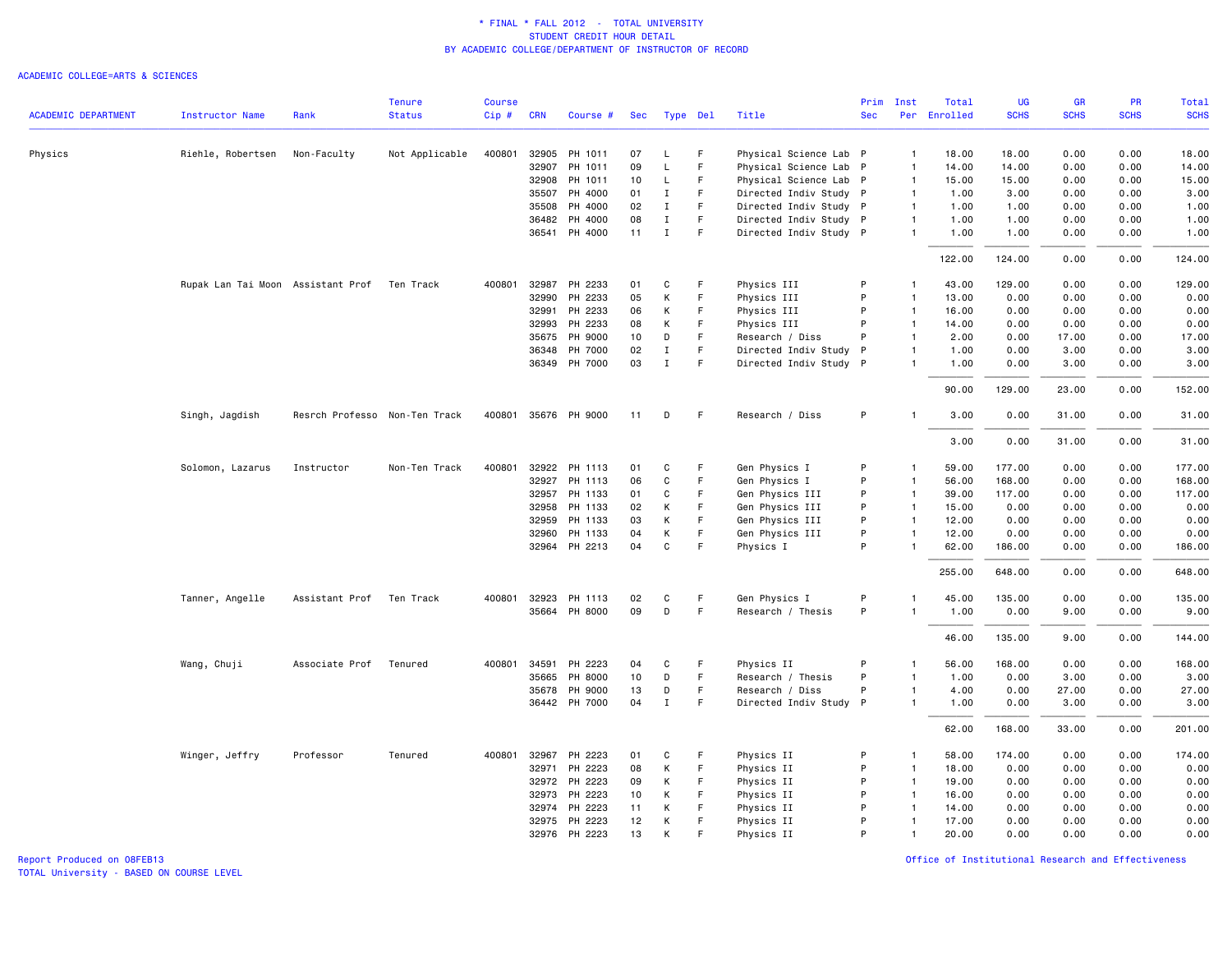|                            |                        |                | <b>Tenure</b> | <b>Course</b> |            |                          |          |              |        |                                | Prim         | Inst                           | Total          | UG           | <b>GR</b>    | <b>PR</b>    | Total        |
|----------------------------|------------------------|----------------|---------------|---------------|------------|--------------------------|----------|--------------|--------|--------------------------------|--------------|--------------------------------|----------------|--------------|--------------|--------------|--------------|
| <b>ACADEMIC DEPARTMENT</b> | <b>Instructor Name</b> | Rank           | <b>Status</b> | Cip#          | <b>CRN</b> | Course #                 | Sec      | Type Del     |        | Title                          | <b>Sec</b>   |                                | Per Enrolled   | <b>SCHS</b>  | <b>SCHS</b>  | <b>SCHS</b>  | <b>SCHS</b>  |
| Physics                    | Winger, Jeffry         | Professor      | Tenured       | 400801        | 32977      | PH 2223                  | 14       | К            | F      | Physics II                     | P            | $\mathbf{1}$                   | 21.00          | 0.00         | 0.00         | 0.00         | 0.00         |
|                            |                        |                |               |               | 32978      | PH 2223                  | 15       | К            | F      | Physics II                     | P            | $\overline{1}$                 | 15.00          | 0.00         | 0.00         | 0.00         | 0.00         |
|                            |                        |                |               |               | 32979      | PH 2223                  | 16       | K            | F      | Physics II                     | P            | $\overline{1}$                 | 17.00          | 0.00         | 0.00         | 0.00         | 0.00         |
|                            |                        |                |               |               | 32980      | PH 2223                  | 17       | К            | F      | Physics II                     | P            | $\mathbf{1}$                   | 17.00          | 0.00         | 0.00         | 0.00         | 0.00         |
|                            |                        |                |               |               | 32981      | PH 2223                  | 18       | K            | F      | Physics II                     | P            | $\mathbf{1}$                   | 18.00          | 0.00         | 0.00         | 0.00         | 0.00         |
|                            |                        |                |               |               | 32982      | PH 2223                  | 19       | K            | F      | Physics II                     | P            | $\overline{1}$                 | 18.00          | 0.00         | 0.00         | 0.00         | 0.00         |
|                            |                        |                |               |               | 32983      | PH 2223                  | 20       | Κ            | F      | Physics II                     | P            | $\mathbf{1}$                   | 19.00          | 0.00         | 0.00         | 0.00         | 0.00         |
|                            |                        |                |               |               |            | 32984 PH 2223            | 21       | К            | F      | Physics II                     | P            | $\mathbf{1}$                   | 17.00          | 0.00         | 0.00         | 0.00         | 0.00         |
|                            |                        |                |               |               |            |                          |          |              |        |                                |              |                                | 304.00         | 174.00       | 0.00         | 0.00         | 174.00       |
|                            | Winter, Joshua         | Instructor     | Non-Ten Track | 400801        | 32911      | PH 1013                  | 01       | С            | F      | Physical Sci Survey            | $\mathsf{P}$ | $\mathbf{1}$                   | 58.00          | 174.00       | 0.00         | 0.00         | 174.00       |
|                            |                        |                |               |               | 32912      | PH 1013                  | 02       | $\mathbf{C}$ | F.     | Physical Sci Survey            | P            | $\overline{1}$                 | 64.00          | 192.00       | 0.00         | 0.00         | 192.00       |
|                            |                        |                |               |               | 32924      | PH 1113                  | 03       | С            | F      | Gen Physics I                  | P            | $\mathbf{1}$                   | 60.00          | 180.00       | 0.00         | 0.00         | 180.00       |
|                            |                        |                |               |               | 32925      | PH 1113                  | 04       | C            | F      | Gen Physics I                  | P            | $\mathbf{1}$                   | 62.00          | 186.00       | 0.00         | 0.00         | 186.00       |
|                            |                        |                |               |               | 32928      | PH 1113                  | 08       | Κ            | F      | Gen Physics I                  | P            | $\mathbf{1}$                   | 17.00          | 0.00         | 0.00         | 0.00         | 0.00         |
|                            |                        |                |               |               | 32929      | PH 1113                  | 09       | К            | F      | Gen Physics I                  | P            | $\mathbf{1}$                   | 17.00          | 0.00         | 0.00         | 0.00         | 0.00         |
|                            |                        |                |               |               | 32930      | PH 1113                  | 10       | К            | E      | Gen Physics I                  | P            | $\mathbf{1}$                   | 14.00          | 0.00         | 0.00         | 0.00         | 0.00         |
|                            |                        |                |               |               | 32931      | PH 1113                  | 11       | Κ            | F      | Gen Physics I                  | P            | $\overline{1}$                 | 17.00          | 0.00         | 0.00         | 0.00         | 0.00         |
|                            |                        |                |               |               | 32932      | PH 1113                  | 12       | K            | F      | Gen Physics I                  | P            | $\mathbf{1}$                   | 17.00          | 0.00         | 0.00         | 0.00         | 0.00         |
|                            |                        |                |               |               | 32933      | PH 1113                  | 13       | K            | F      | Gen Physics I                  | P            | $\mathbf{1}$                   | 18.00          | 0.00         | 0.00         | 0.00         | 0.00         |
|                            |                        |                |               |               | 32934      | PH 1113                  | 14       | К            | F      | Gen Physics I                  | P            | $\overline{1}$                 | 16.00          | 0.00         | 0.00         | 0.00         | 0.00         |
|                            |                        |                |               |               | 32935      | PH 1113                  | 15       | K            | F      | Gen Physics I                  | P            | $\mathbf{1}$                   | 17.00          | 0.00         | 0.00         | 0.00         | 0.00         |
|                            |                        |                |               |               | 32937      | PH 1113                  | 17       | K            | E      | Gen Physics I                  | P            | $\overline{1}$                 | 17.00          | 0.00         | 0.00         | 0.00         | 0.00         |
|                            |                        |                |               |               | 32938      | PH 1113                  | 18       | Κ            | F      | Gen Physics I                  | P            | $\mathbf{1}$                   | 16.00          | 0.00         | 0.00         | 0.00         | 0.00         |
|                            |                        |                |               |               | 32939      | PH 1113                  | 19       | К            | F      | Gen Physics I                  | P            | $\mathbf{1}$                   | 17.00          | 0.00         | 0.00         | 0.00         | 0.00         |
|                            |                        |                |               |               | 32940      | PH 1113                  | 20       | K            | F      | Gen Physics I                  | P            | $\mathbf{1}$                   | 18.00          | 0.00         | 0.00         | 0.00         | 0.00         |
|                            |                        |                |               |               | 32941      | PH 1113                  | 21       | К            | F      | Gen Physics I                  | P            | $\mathbf{1}$                   | 17.00          | 0.00         | 0.00         | 0.00         | 0.00         |
|                            |                        |                |               |               |            | 32942 PH 1113            | 22       | Κ            | F      | Gen Physics I                  | P            | $\mathbf{1}$                   | 17.00          | 0.00         | 0.00         | 0.00         | 0.00         |
|                            |                        |                |               |               | 32943      | PH 1113                  | 23       | K            | F      | <b>MSMS</b><br>Gen Physics I - | P            | $\overline{1}$                 | 17.00          | 0.00         | 0.00         | 0.00         | 0.00         |
|                            |                        |                |               |               | 32944      | PH 1113                  | 24       | К            | F      | Gen Physics I                  | P            | $\mathbf{1}$                   | 16.00          | 0.00         | 0.00         | 0.00         | 0.00         |
|                            |                        |                |               |               |            | 34599 PH 1113            | 25       | К            | F      | Gen Physics I - MSMS P         |              | $\mathbf{1}$                   | 18.00          | 0.00         | 0.00         | 0.00         | 0.00         |
|                            |                        |                |               |               |            |                          |          |              |        |                                |              |                                | 530.00         | 732.00       | 0.00         | 0.00         | 732.00       |
|                            | Worthy, Mark           | Instructor     | Non-Ten Track | 400801        | 32946      | PH 1123                  | 01       | C            | F      | Gen Physics II                 | P            | $\mathbf{1}$                   | 57.00          | 171.00       | 0.00         | 0.00         | 171.00       |
|                            |                        |                |               |               | 32947      | PH 1123                  | 02       | С            | F      | Gen Physics II                 | P            | $\mathbf{1}$                   | 49.00          | 147.00       | 0.00         | 0.00         | 147.00       |
|                            |                        |                |               |               | 32951      | PH 1123                  | 07       | Κ            | F      | Gen Physics II                 | P            | $\mathbf{1}$                   | 17.00          | 0.00         | 0.00         | 0.00         | 0.00         |
|                            |                        |                |               |               |            | 32952 PH 1123            | 08       | Κ            | F      | Gen Physics II                 | P            | $\mathbf{1}$                   | 19.00          | 0.00         | 0.00         | 0.00         | 0.00         |
|                            |                        |                |               |               | 32953      | PH 1123                  | 09       | К            | F      | Gen Physics II                 | P            | $\overline{1}$                 | 15.00          | 0.00         | 0.00         | 0.00         | 0.00         |
|                            |                        |                |               |               | 32955      | PH 1123                  | 12       | К            | F      | Gen Physics II                 | P            | $\mathbf{1}$                   | 16.00          | 0.00         | 0.00         | 0.00         | 0.00         |
|                            |                        |                |               |               | 32961      | PH 2213                  | 01       | C            | F      | Physics I                      | P            | $\mathbf{1}$                   | 60.00          | 180.00       | 0.00         | 0.00         | 180.00       |
|                            |                        |                |               |               | 32962      | PH 2213                  | 02       | $\mathbf{C}$ | F      | Physics I                      | P            | $\overline{1}$                 | 62.00          | 186.00       | 0.00         | 0.00         | 186.00       |
|                            |                        |                |               |               | 34600      | PH 1123<br>34601 PH 1123 | 10<br>13 | К<br>К       | F<br>F | Gen Physics II                 | P<br>P       | $\overline{1}$<br>$\mathbf{1}$ | 19.00<br>20.00 | 0.00<br>0.00 | 0.00<br>0.00 | 0.00<br>0.00 | 0.00<br>0.00 |
|                            |                        |                |               |               |            |                          |          |              |        | Gen Physics II                 |              |                                |                |              |              |              |              |
|                            |                        |                |               |               |            |                          |          |              |        |                                |              |                                | 334.00         | 684.00       | 0.00         | 0.00         | 684.00       |
|                            | Ye, Jinwu              | Associate Prof | Ten Track     | 400801        | 33001      | PH 4713                  | 01       | C            | F      | Intro To Quantum Pri P         |              | $\overline{1}$                 | 9.00           | 27.00        | 0.00         | 0.00         | 27.00        |
|                            |                        |                |               |               |            | 33005 PH 6713            | 01       | C            | F.     | Intro To Quantum Pri P         |              | $\mathbf{1}$                   | 4.00           | 0.00         | 12.00        | 0.00         | 12.00        |
|                            |                        |                |               |               |            |                          |          |              |        |                                |              |                                | 13.00          | 27.00        | 12.00        | 0.00         | 39.00        |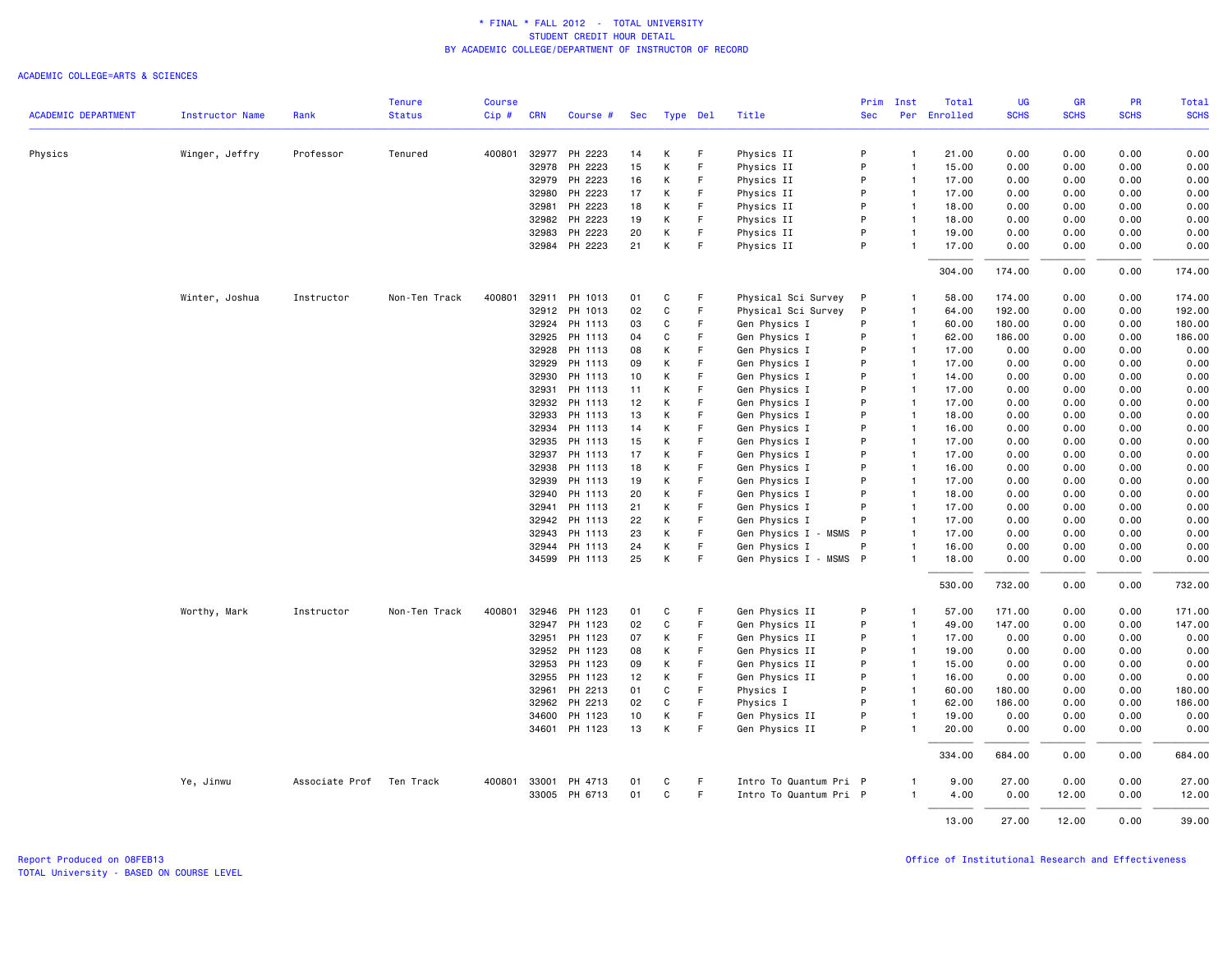### ACADEMIC COLLEGE=ARTS & SCIENCES

| <b>ACADEMIC DEPARTMENT</b>                                       | <b>Instructor Name</b> | Rank           | <b>Tenure</b><br><b>Status</b> | <b>Course</b><br>$Cip$ # | <b>CRN</b> | Course #                              | Sec                    | Type Del    |                  | Title                                       | Prim<br><b>Sec</b> | Inst<br>Per                  | Total<br>Enrolled               | UG<br><b>SCHS</b>               | <b>GR</b><br><b>SCHS</b>              | PR<br><b>SCHS</b>                                                                               | Total<br><b>SCHS</b>                                                                                                                                                     |
|------------------------------------------------------------------|------------------------|----------------|--------------------------------|--------------------------|------------|---------------------------------------|------------------------|-------------|------------------|---------------------------------------------|--------------------|------------------------------|---------------------------------|---------------------------------|---------------------------------------|-------------------------------------------------------------------------------------------------|--------------------------------------------------------------------------------------------------------------------------------------------------------------------------|
|                                                                  |                        |                |                                |                          |            |                                       |                        |             |                  |                                             |                    |                              |                                 |                                 |                                       |                                                                                                 |                                                                                                                                                                          |
| ------------------------<br>Physics<br>========================= |                        |                |                                |                          |            |                                       |                        |             |                  |                                             |                    |                              | ========<br>2354.00<br>======== | ========<br>4328.00<br>======== | ========<br>433.00<br><b>ESSESSER</b> | $\qquad \qquad \equiv \equiv \equiv \equiv \equiv \equiv \equiv \equiv$<br>0.00<br>$=$ ======== | 4761.00<br>$\begin{array}{c} \multicolumn{3}{c} {\small \texttt{m}} = {\small \texttt{m}} = {\small \texttt{m}} = {\small \texttt{m}} = {\small \texttt{m}} \end{array}$ |
| Political Sci & Pub Admin Ammon, Wesley                          |                        | Non-Faculty    | Not Applicable                 |                          |            | 451001 33087 PS 1113                  | 02                     | C           | F                | American Government P                       |                    | -1                           | 189.00                          | 567.00                          | 0.00                                  | 0.00                                                                                            | 567.00                                                                                                                                                                   |
|                                                                  |                        |                |                                |                          |            | 33088 PS 1113                         | 03                     | C           | F                | American Government                         | $\mathsf{P}$       | $\mathbf{1}$                 | 186.00                          | 558.00                          | 0.00                                  | 0.00                                                                                            | 558.00                                                                                                                                                                   |
|                                                                  |                        |                |                                |                          |            |                                       |                        |             |                  |                                             |                    |                              | 375.00                          | 1125.00                         | 0.00                                  | 0.00                                                                                            | 1125.00                                                                                                                                                                  |
|                                                                  | Baker, Leslie          | Instructor     | Non-Ten Track                  | 451001                   | 33097      | PS 1313                               | 01<br>02               | C<br>C      | F<br>F           | International Relati P                      |                    | $\mathbf{1}$<br>$\mathbf{1}$ | 74.00                           | 222.00                          | 0.00                                  | 0.00                                                                                            | 222.00                                                                                                                                                                   |
|                                                                  |                        |                |                                |                          |            | 36147 PS 1313                         |                        |             |                  | Intro Intnl Relatns P                       |                    |                              | 40.00                           | 120.00                          | 0.00                                  | 0.00                                                                                            | 120.00                                                                                                                                                                   |
|                                                                  |                        |                |                                |                          |            |                                       |                        |             |                  |                                             |                    |                              | 114.00                          | 342.00                          | 0.00                                  | 0.00                                                                                            | 342.00                                                                                                                                                                   |
|                                                                  | Buchanan, Robert       | Professor      | Tenured                        | 440401                   | 35375      | PPA 9000<br>451001 33095 PS 1113      | 01<br>H <sub>0</sub> 1 | D<br>C      | -F<br>F          | Research / Diss<br>Honors American Gove P   | P                  | -1                           | 1.00<br>21.00                   | 0.00<br>63.00                   | 1.00<br>0.00                          | 0.00<br>0.00                                                                                    | 1.00<br>63.00                                                                                                                                                            |
|                                                                  |                        |                |                                |                          |            |                                       |                        |             |                  |                                             |                    |                              | 22.00                           | 63.00                           | 1.00                                  | 0.00                                                                                            | 64.00                                                                                                                                                                    |
|                                                                  |                        |                |                                |                          |            |                                       |                        |             |                  |                                             |                    |                              |                                 |                                 |                                       |                                                                                                 |                                                                                                                                                                          |
|                                                                  | Emerson, Melissa       |                | Grad Tch Assist Not Applicable |                          |            | 451001 34670 PS 1113<br>35886 PS 4223 | 08<br>201              | C<br>C      | F<br>$\mathsf F$ | American Government P<br>Dynamics Of Am Dem | P                  | $\mathbf{1}$<br>-1           | 70.00<br>7.00                   | 210.00<br>21.00                 | 0.00<br>0.00                          | 0.00<br>0.00                                                                                    | 210.00<br>21.00                                                                                                                                                          |
|                                                                  |                        |                |                                |                          |            |                                       |                        |             |                  |                                             |                    |                              | 77.00                           | 231.00                          | 0.00                                  | 0.00                                                                                            | 231.00                                                                                                                                                                   |
|                                                                  | Emison, Gerald         | Professor      | Tenured                        | 440401                   | 35376      | PPA 9000                              | 02                     | D           | F                | Research / Diss                             | P                  | $\mathbf{1}$                 | 6.00                            | 0.00                            | 45.00                                 | 0.00                                                                                            | 45.00                                                                                                                                                                    |
|                                                                  |                        |                |                                | 451001 34653             |            | PS 3013                               | 01                     | C           | F.               | Political Leadership P                      |                    | $\mathbf{1}$                 | 30.00                           | 90.00                           | 0.00                                  | 0.00                                                                                            | 90.00                                                                                                                                                                    |
|                                                                  |                        |                |                                |                          | 34662      | PS 4743                               | 01                     | C           | F                | Environmental Policy P                      |                    | $\mathbf{1}$                 | 26.00                           | 78.00                           | 0.00                                  | 0.00                                                                                            | 78.00                                                                                                                                                                    |
|                                                                  |                        |                |                                |                          |            | 34663 PS 6743                         | 01                     | C           | F                | Environmental Policy P                      |                    | $\mathbf{1}$                 | 3.00                            | 0.00                            | 9.00                                  | 0.00                                                                                            | 9.00                                                                                                                                                                     |
|                                                                  |                        |                |                                |                          |            |                                       |                        |             |                  |                                             |                    |                              | 65.00                           | 168.00                          | 54.00                                 | 0.00                                                                                            | 222.00                                                                                                                                                                   |
|                                                                  | Fowler, Nicholas       |                | Grad Tch Assist Not Applicable |                          |            | 440501 33105 PS 2703                  | 01                     | C           | -F               | Intro Public Policy P                       |                    |                              | 45.00                           | 135.00                          | 0.00                                  | 0.00                                                                                            | 135.00                                                                                                                                                                   |
|                                                                  |                        |                |                                |                          |            |                                       |                        |             |                  |                                             |                    |                              | 45.00                           | 135.00                          | 0.00                                  | 0.00                                                                                            | 135.00                                                                                                                                                                   |
|                                                                  | French, Philip         | Associate Prof | Tenured                        | 440401                   | 33077      | PPA 8400                              | 01                     | C           | F                | Public Ad Intern                            | P                  | $\mathbf{1}$                 | 2.00                            | 0.00                            | 6.00                                  | 0.00                                                                                            | 6.00                                                                                                                                                                     |
|                                                                  |                        |                |                                |                          |            | 34672 PPA 9713                        | 01                     | S           | F                | Hum Res Pub Sector                          | P                  | $\mathbf{1}$                 | 10.00                           | 0.00                            | 30.00                                 | 0.00                                                                                            | 30.00                                                                                                                                                                    |
|                                                                  |                        |                |                                |                          |            | 35377 PPA 9000                        | 03                     | D           | F.               | Research / Diss                             | P                  | $\mathbf{1}$                 | 6.00                            | 0.00                            | 39.00                                 | 0.00                                                                                            | 39.00                                                                                                                                                                    |
|                                                                  |                        |                |                                |                          |            |                                       |                        |             |                  |                                             |                    |                              | 18.00                           | 0.00                            | 75.00                                 | 0.00                                                                                            | 75.00                                                                                                                                                                    |
|                                                                  | McThomas, Mary         | Assistant Prof | Ten Track                      | 440401                   | 36573      | PPA 7000                              | 01                     | Ι.          | F                | Directed Indiv Study P                      |                    | $\overline{1}$               | 1.00                            | 0.00                            | 3.00                                  | 0.00                                                                                            | 3.00                                                                                                                                                                     |
|                                                                  |                        |                |                                | 451001                   | 34654      | PS 4183                               | 01                     | C           | F                | Judicial Process                            | P                  | $\mathbf{1}$                 | 25.00                           | 75.00                           | 0.00                                  | 0.00                                                                                            | 75.00                                                                                                                                                                    |
|                                                                  |                        |                |                                |                          | 34655      | PS 6183                               | 01                     | C           | F.               | Judicial Process                            | P                  | $\mathbf{1}$                 | 1.00                            | 0.00                            | 3.00                                  | 0.00                                                                                            | 3.00                                                                                                                                                                     |
|                                                                  |                        |                |                                |                          |            | 34660 PS 4433                         | 01                     | C           | F                | Am Political Theory P                       |                    | $\mathbf{1}$                 | 29.00                           | 87.00                           | 0.00                                  | 0.00                                                                                            | 87.00                                                                                                                                                                    |
|                                                                  |                        |                |                                |                          |            |                                       |                        |             |                  |                                             |                    |                              | 56.00                           | 162.00                          | 6.00                                  | 0.00                                                                                            | 168.00                                                                                                                                                                   |
|                                                                  | Mellen, Robbin         | Assistant Prof | Ten Track                      | 451001 33114             |            | PS 4464                               | 02                     | В           | F                | Political Analysis                          | P                  | $\mathbf{1}$                 | 23.00                           | 92.00                           | 0.00                                  | 0.00                                                                                            | 92.00                                                                                                                                                                    |
|                                                                  |                        |                |                                |                          | 34664      | PS 4990                               | 01                     | C           | F.               | Special Topic In PS P                       |                    | $\mathbf{1}$                 | 29.00                           | 87.00                           | 0.00                                  | 0.00                                                                                            | 87.00                                                                                                                                                                    |
|                                                                  |                        |                |                                |                          |            | 36575 PS 4000                         | 02                     | $\mathbf I$ | F                | Directed Indiv Study P                      |                    | $\mathbf{1}$                 | 1.00                            | 3.00                            | 0.00                                  | 0.00                                                                                            | 3.00                                                                                                                                                                     |
|                                                                  |                        |                |                                |                          | 36668      | PS 4000                               | 03                     | $\mathbf I$ | E                | Directed Indiv Study P                      |                    | $\mathbf{1}$                 | 1.00                            | 3.00                            | 0.00                                  | 0.00                                                                                            | 3.00                                                                                                                                                                     |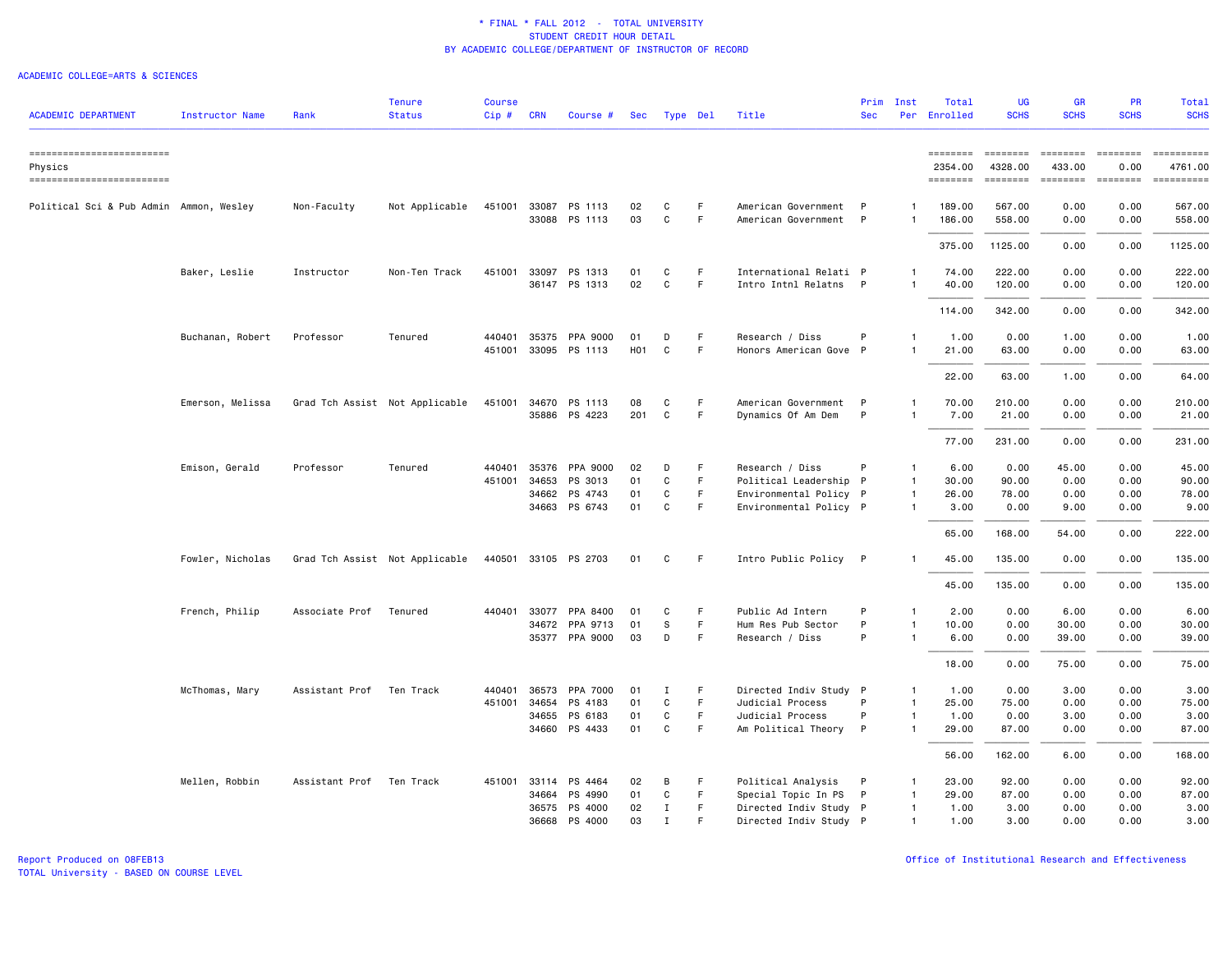#### ACADEMIC COLLEGE=ARTS & SCIENCES

| <b>ACADEMIC DEPARTMENT</b>             | <b>Instructor Name</b> | Rank           | <b>Tenure</b><br><b>Status</b> | <b>Course</b><br>$Cip \#$ | <b>CRN</b>   | Course #                                      | Sec                    | Type Del         |                   | Title                               | Prim<br><b>Sec</b> | Inst               | Total<br>Per Enrolled | <b>UG</b><br><b>SCHS</b> | GR<br><b>SCHS</b> | PR<br><b>SCHS</b> | Total<br><b>SCHS</b> |
|----------------------------------------|------------------------|----------------|--------------------------------|---------------------------|--------------|-----------------------------------------------|------------------------|------------------|-------------------|-------------------------------------|--------------------|--------------------|-----------------------|--------------------------|-------------------|-------------------|----------------------|
|                                        |                        |                |                                |                           |              |                                               |                        |                  |                   |                                     |                    |                    |                       |                          |                   |                   |                      |
|                                        |                        |                |                                |                           |              |                                               |                        |                  |                   |                                     |                    |                    | 54.00                 | 185.00                   | 0.00              | 0.00              | 185.00               |
| Political Sci & Pub Admin Morrison, K. |                        | Professor      | Tenured                        |                           |              | 440401 35378 PPA 9000<br>451001 33102 PS 1513 | 04<br>H <sub>0</sub> 1 | D<br>$\mathbf C$ | -F<br>$\mathsf F$ | Research / Diss<br>Comparative Govt | P<br>P             | -1<br>$\mathbf{1}$ | 1.00<br>13.00         | 0.00<br>39.00            | 1.00<br>0.00      | 0.00<br>0.00      | 1.00<br>39.00        |
|                                        |                        |                |                                |                           |              |                                               |                        |                  |                   |                                     |                    |                    | 14.00                 | 39.00                    | 1.00              | 0.00              | 40.00                |
|                                        | Park, Johann           | Assistant Prof | Ten Track                      |                           |              | 451001 34658 PS 4343                          | 01                     | C                | - F               | Intl Conflict                       | P                  | -1                 | 26.00                 | 78.00                    | 0.00              | 0.00              | 78.00                |
|                                        |                        |                |                                |                           |              |                                               |                        |                  |                   |                                     |                    |                    | 26.00                 | 78.00                    | 0.00              | 0.00              | 78.00                |
|                                        | Patrick, Barbara       | Non-Employee   | Not Applicable                 |                           |              | 440401 35379 PPA 9000                         | 05                     | D                | -F                | Research / Diss                     | P                  | $\mathbf{1}$       | 1.00                  | 0.00                     | 9.00              | 0.00              | 9.00                 |
|                                        |                        |                |                                |                           |              |                                               |                        |                  |                   |                                     |                    |                    | 1.00                  | 0.00                     | 9.00              | 0.00              | 9.00                 |
|                                        | Radin, Dagmar          | Associate Prof | Tenured                        |                           |              | 451001 33101 PS 1513                          | 01                     | C                | F.                | Comparative Govt                    | P                  | -1                 | 74.00                 | 222.00                   | 0.00              | 0.00              | 222.00               |
|                                        |                        |                |                                |                           | 34668        | PS 4990                                       | 03                     | $\mathbf C$      | $\mathsf F$       | Special Topic In PS                 | P                  | $\overline{1}$     | 13.00                 | 39.00                    | 0.00              | 0.00              | 39.00                |
|                                        |                        |                |                                |                           | 35371        | PS 8000                                       | 05                     | D                | F.                | Research / Thesis                   | P                  | $\mathbf{1}$       | 1.00                  | 0.00                     | 1.00              | 0.00              | 1.00                 |
|                                        |                        |                |                                |                           |              | 35942 PS 4000                                 | 01                     | $\mathbf{I}$     | F.                | Directed Indiv Study P              |                    | $\mathbf{1}$       | 1.00                  | 3.00                     | 0.00              | 0.00              | 3.00                 |
|                                        |                        |                |                                |                           |              |                                               |                        |                  |                   |                                     |                    |                    | 89.00                 | 264.00                   | 1.00              | 0.00              | 265.00               |
|                                        | Rollins, Aaron         |                | Grad Tch Assist Not Applicable |                           | 050201 30002 | AAS 1063                                      | 01                     | C                | F                 | Intro to African Ame P              |                    | 1                  | 40.00                 | 120.00                   | 0.00              | 0.00              | 120.00               |
|                                        |                        |                |                                |                           |              | 30004 AAS 1063                                | 03                     | C                | F                 | Intro to African Ame P              |                    | $\mathbf{1}$       | 44.00                 | 132.00                   | 0.00              | 0.00              | 132.00               |
|                                        |                        |                |                                |                           |              |                                               |                        |                  |                   |                                     |                    |                    | 84.00                 | 252.00                   | 0.00              | 0.00              | 252.00               |
|                                        | Roth, Hok              |                | Grad Tch Assist Not Applicable | 309999                    | 32333        | ISE 1103                                      | 01                     | C                | -F                | Intro to Global Stud S              |                    | 0.5                | 13.00                 | 39.00                    | 0.00              | 0.00              | 39.00                |
|                                        |                        |                |                                |                           |              | 451001 33090 PS 1113                          | 05                     | C                | F                 | American Government P               |                    | $\mathbf{1}$       | 62.00                 | 186.00                   | 0.00              | 0.00              | 186.00               |
|                                        |                        |                |                                |                           |              |                                               |                        |                  |                   |                                     |                    |                    | 75.00                 | 225.00                   | 0.00              | 0.00              | 225.00               |
|                                        | Rush, Christine        | Assistant Prof | Ten Track                      |                           |              | 440401 33078 PPA 8703                         | 01                     | s                | F                 | Gov Org&Adm Theory                  | $\mathsf{P}$       | $\mathbf{1}$       | 11.00                 | 0.00                     | 33.00             | 0.00              | 33.00                |
|                                        |                        |                |                                |                           |              | 36587 PPA 7000                                | 02                     | $\mathbf I$      | F                 | Directed Indiv Study P              |                    | $\mathbf{1}$       | 1.00                  | 0.00                     | 3.00              | 0.00              | 3.00                 |
|                                        |                        |                |                                |                           |              |                                               |                        |                  |                   |                                     |                    |                    | 12.00                 | 0.00                     | 36.00             | 0.00              | 36.00                |
|                                        | Salter, Sidney         | Non-Faculty    | Not Applicable                 |                           |              | 090701 30834 CO 2423                          | 01                     | C                | F.                | News Edit-Typo-Mkup P               |                    | -1                 | 15.00                 | 45.00                    | 0.00              | 0.00              | 45.00                |
|                                        |                        |                |                                |                           |              |                                               |                        |                  |                   |                                     |                    |                    | 15.00                 | 45.00                    | 0.00              | 0.00              | 45.00                |
|                                        | Shaffer, Stephen       | Professor      | Tenured                        | 440401                    | 33081        | PPA 8803                                      | 01                     | S                | F                 | Rsch Meth Pub Affair P              |                    | $\mathbf{1}$       | 11.00                 | 0.00                     | 33.00             | 0.00              | 33.00                |
|                                        |                        |                |                                |                           | 451001 33125 | PS 8803                                       | 01                     | S                | F                 | Rsch Meth Pub Affair P              |                    | $\mathbf{1}$       | 3.00                  | 0.00                     | 9.00              | 0.00              | 9.00                 |
|                                        |                        |                |                                |                           |              | 34656 PS 4293                                 | 01                     | $\mathbf C$      | $\mathsf F$       | Political Behavior                  | P                  | $\overline{1}$     | 25.00                 | 75.00                    | 0.00              | 0.00              | 75.00                |
|                                        |                        |                |                                |                           |              |                                               |                        |                  |                   |                                     |                    |                    | 39.00                 | 75.00                    | 42.00             | 0.00              | 117.00               |
|                                        | Shoup, Brian           | Assistant Prof | Ten Track                      | 440401                    | 34671        | PPA 9903                                      | 01                     | S                | F                 | Pub Pol Form & Imp                  | P                  | $\mathbf{1}$       | 11.00                 | 0.00                     | 33.00             | 0.00              | 33.00                |
|                                        |                        |                |                                | 451001                    | 33096        | PS 1311                                       | 01                     | Ι.               | F                 | Mmsc Research I                     | P                  | $\mathbf{1}$       | 14.00                 | 14.00                    | 0.00              | 0.00              | 14.00                |
|                                        |                        |                |                                |                           | 33098        | PS 1331                                       | 01                     | $\mathbf I$      | F.                | Mmsc Research II                    | P                  | $\overline{1}$     | 4.00                  | 4.00                     | 0.00              | 0.00              | 4.00                 |
|                                        |                        |                |                                |                           | 33099        | PS 1351                                       | 01                     | Ι.               | F.                | Mmsc Research III                   | P                  | $\mathbf{1}$       | 6.00                  | 6.00                     | 0.00              | 0.00              | 6.00                 |
|                                        |                        |                |                                |                           |              | 33100 PS 1371                                 | 01                     | $\mathbf I$      | F                 | Mmsc Research IV                    | P                  | $\mathbf{1}$       | 5.00                  | 5.00                     | 0.00              | 0.00              | 5.00                 |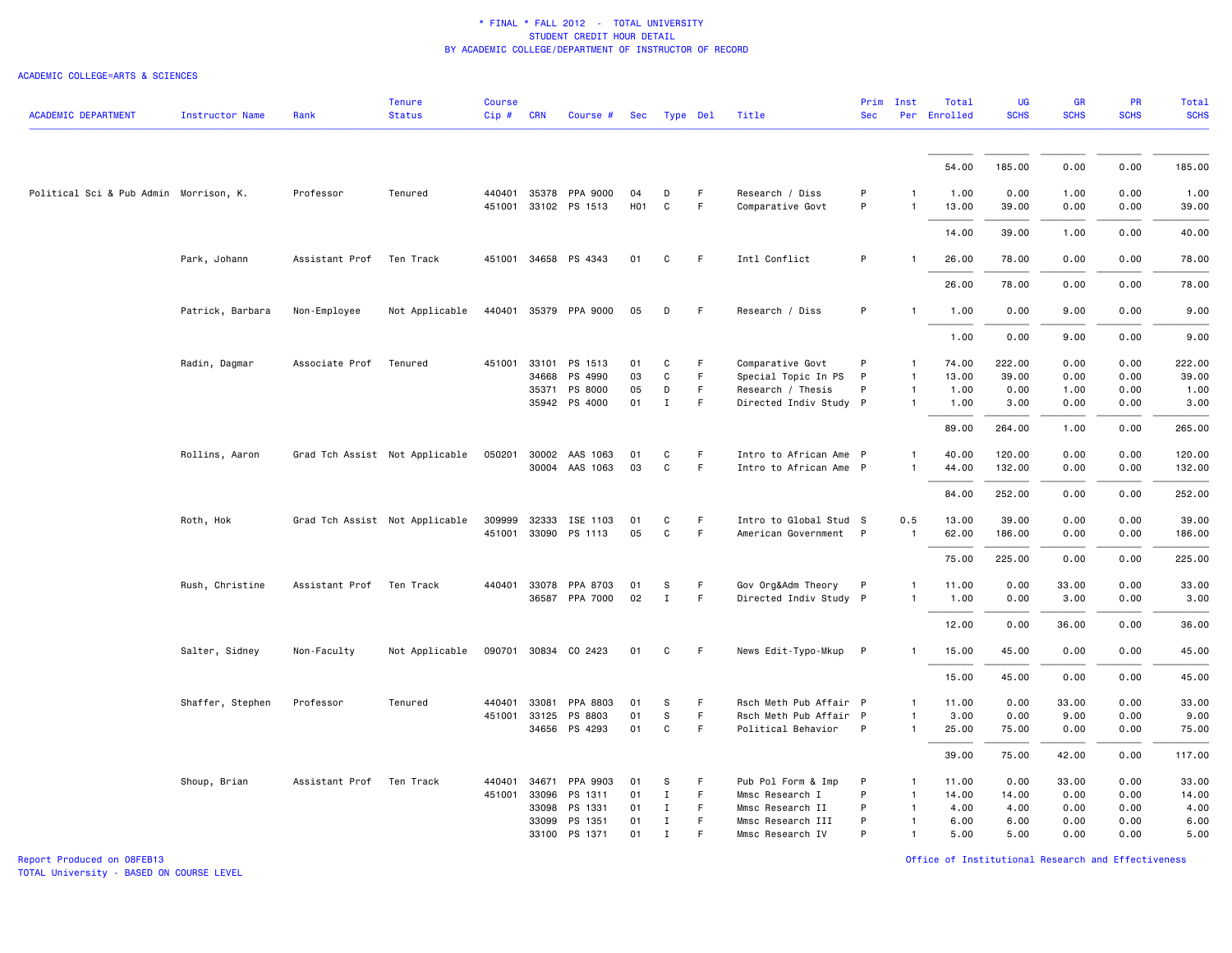| <b>ACADEMIC DEPARTMENT</b>             | <b>Instructor Name</b>                    | Rank                     | <b>Tenure</b><br><b>Status</b> | <b>Course</b><br>$Cip$ # | <b>CRN</b> | Course #              | Sec | Type Del     |         | Title                  | Prim<br><b>Sec</b> | Inst           | Total<br>Per Enrolled | <b>UG</b><br><b>SCHS</b> | GR<br><b>SCHS</b> | PR<br><b>SCHS</b> | <b>Total</b><br><b>SCHS</b> |
|----------------------------------------|-------------------------------------------|--------------------------|--------------------------------|--------------------------|------------|-----------------------|-----|--------------|---------|------------------------|--------------------|----------------|-----------------------|--------------------------|-------------------|-------------------|-----------------------------|
| Political Sci & Pub Admin Shoup, Brian |                                           | Assistant Prof           | Ten Track                      |                          |            | 451001 33113 PS 4464  | 01  | B            | F.      | Political Analysis     | P                  | $\mathbf{1}$   | 24.00                 | 96.00                    | 0.00              | 0.00              | 96.00                       |
|                                        |                                           |                          |                                |                          |            |                       |     |              |         |                        |                    |                | 64.00                 | 125.00                   | 33.00             | 0.00              | 158.00                      |
|                                        | Stanisevski, Draga Associate Prof Tenured |                          |                                |                          |            | 440401 33079 PPA 8723 | 01  | S            | F.      | Pub Budget & Fin Mgt P |                    | $\mathbf{1}$   | 23.00                 | 0.00                     | 69.00             | 0.00              | 69.00                       |
|                                        |                                           |                          |                                |                          | 34901      | PPA 8723              | 501 | s            | F.      | Pub Budget & Fin Mgt P |                    | 1              | 15.00                 | 0.00                     | 45.00             | 0.00              | 45.00                       |
|                                        |                                           |                          |                                |                          |            | 35380 PPA 9000        | 06  | D            | F       | Research / Diss        | P                  | $\mathbf{1}$   | 1.00                  | 0.00                     | 9.00              | 0.00              | 9.00                        |
|                                        |                                           |                          |                                |                          |            |                       |     |              |         |                        |                    |                | 39.00                 | 0.00                     | 123.00            | 0.00              | 123.00                      |
|                                        | Stich, Bethany                            | Non-Employee             | Not Applicable                 |                          |            | 440401 35381 PPA 9000 | 07  | D            | F.      | Research / Diss        | P                  | $\mathbf{1}$   | 1.00                  | 0.00                     | 1.00              | 0.00              | 1.00                        |
|                                        |                                           |                          |                                |                          |            |                       |     |              |         |                        |                    |                | 1.00                  | 0.00                     | 1.00              | 0.00              | 1.00                        |
|                                        | Stumpf, Jonathan                          | Lecturer                 | Non-Ten Track                  |                          |            | 451001 33091 PS 1113  | 06  | C            | F.      | American Government P  |                    |                | 65.00                 | 195.00                   | 0.00              | 0.00              | 195.00                      |
|                                        |                                           |                          |                                |                          |            |                       |     |              |         |                        |                    |                | 65.00                 | 195.00                   | 0.00              | 0.00              | 195.00                      |
|                                        | Travis, Rickey                            | Non-Faculty              | Not Applicable                 |                          |            | 451001 34666 PS 4990  | 02  | C            | F.      | Special Topic In PS P  |                    | $\mathbf{1}$   | 26.00                 | 78.00                    | 0.00              | 0.00              | 78.00                       |
|                                        |                                           |                          |                                |                          |            | 34667 PS 6990         | 02  | C            | F       | Special Topic In PS P  |                    | 1              | 1.00                  | 0.00                     | 3.00              | 0.00              | 3.00                        |
|                                        |                                           |                          |                                |                          |            |                       |     |              |         |                        |                    |                | 27.00                 | 78.00                    | 3.00              | 0.00              | 81.00                       |
|                                        | Waide, David                              | Instructor               | Non-Ten Track                  | 451001                   | 33089      | PS 1113               | 04  | C            | F       | American Government    | P.                 | 1              | 198.00                | 594.00                   | 0.00              | 0.00              | 594.00                      |
|                                        |                                           |                          |                                |                          | 33092      | PS 1113               | 07  | $\mathtt{C}$ | F       | American Government    | P                  | $\mathbf{1}$   | 173.00                | 519.00                   | 0.00              | 0.00              | 519.00                      |
|                                        |                                           |                          |                                |                          |            | 33108 PS 3063         | 01  | C            | F       | Constitution Powers    | P                  | $\mathbf{1}$   | 44.00                 | 132.00                   | 0.00              | 0.00              | 132.00                      |
|                                        |                                           |                          |                                |                          |            | 35803 PS 2990         | 02  | C            | F.      | Special Topic In PS P  |                    | $\mathbf{1}$   | 41.00                 | 82.00                    | 0.00              | 0.00              | 82.00                       |
|                                        |                                           |                          |                                |                          |            |                       |     |              |         |                        |                    |                | 456.00                | 1327.00                  | 0.00              | 0.00              | 1327.00                     |
|                                        | Wall, Diane                               | Non-Faculty              | Not Applicable                 |                          |            | 451001 34187 PS 1113  | 901 | M            | $\circ$ | American Government P  |                    | $\mathbf{1}$   | 4.00                  | 12.00                    | 0.00              | 0.00              | 12.00                       |
|                                        |                                           |                          |                                |                          |            |                       |     |              |         |                        |                    |                | 4.00                  | 12.00                    | 0.00              | 0.00              | 12.00                       |
|                                        | Williams, Robert                          | Non-Faculty              | Not Applicable                 | 521003 33321             |            | SLCE 1002 01          |     | C            | F.      | Day One Leadership C S |                    | 0.3            | 76.50                 | 153.00                   | 0.00              | 0.00              | 153.00                      |
|                                        |                                           |                          |                                |                          |            | 33323 SLCE 3812 01    |     | C            | F.      | Montgomery Ldshp Pro S |                    | 0.5            | 23.00                 | 46.00                    | 0.00              | 0.00              | 46.00                       |
|                                        |                                           |                          |                                |                          |            |                       |     |              |         |                        |                    |                | 99.50                 | 199.00                   | 0.00              | 0.00              | 199.00                      |
|                                        | Wiseman, William                          | Professor                | Tenured                        | 440401                   | 33083      | PPA 8983              | 01  | H            | F       | Integrative Capstone P |                    | $\overline{1}$ | 6.00                  | 0.00                     | 18.00             | 0.00              | 18.00                       |
|                                        |                                           |                          |                                |                          | 33995      | PPA 8983              | 501 | H            | F.      | Integrative Capstone P |                    | $\mathbf{1}$   | 1.00                  | 0.00                     | 3.00              | 0.00              | 3.00                        |
|                                        |                                           |                          |                                |                          | 33996      | PPA 9613              | 501 | -S           | F       | Rural Gov Admin I      | P                  | $\mathbf{1}$   | 14.00                 | 0.00                     | 42.00             | 0.00              | 42.00                       |
|                                        |                                           |                          |                                |                          |            | 34673 PPA 9613        | 01  | S            | F       | Rural Gov Admin I      | P                  | $\mathbf{1}$   | 11.00                 | 0.00                     | 33.00             | 0.00              | 33.00                       |
|                                        |                                           |                          |                                |                          |            |                       |     |              |         |                        |                    |                | 32.00                 | 0.00                     | 96.00             | 0.00              | 96.00                       |
|                                        | Zavattaro, Staci                          | Assistant Prof Ten Track |                                | 440401 33075             |            | PPA 8103              | 01  | C            | F.      | Seminar In Pub Admin P |                    | $\mathbf{1}$   | 21.00                 | 0.00                     | 63.00             | 0.00              | 63.00                       |
|                                        |                                           |                          |                                |                          | 34900      | PPA 8713              | 501 | <sub>S</sub> | F.      | Pub Personnel Mgt      | P                  | $\mathbf{1}$   | 10.00                 | 0.00                     | 30.00             | 0.00              | 30.00                       |
|                                        |                                           |                          |                                |                          |            |                       |     |              |         |                        |                    |                | 31.00                 | 0.00                     | 93.00             | 0.00              | 93.00                       |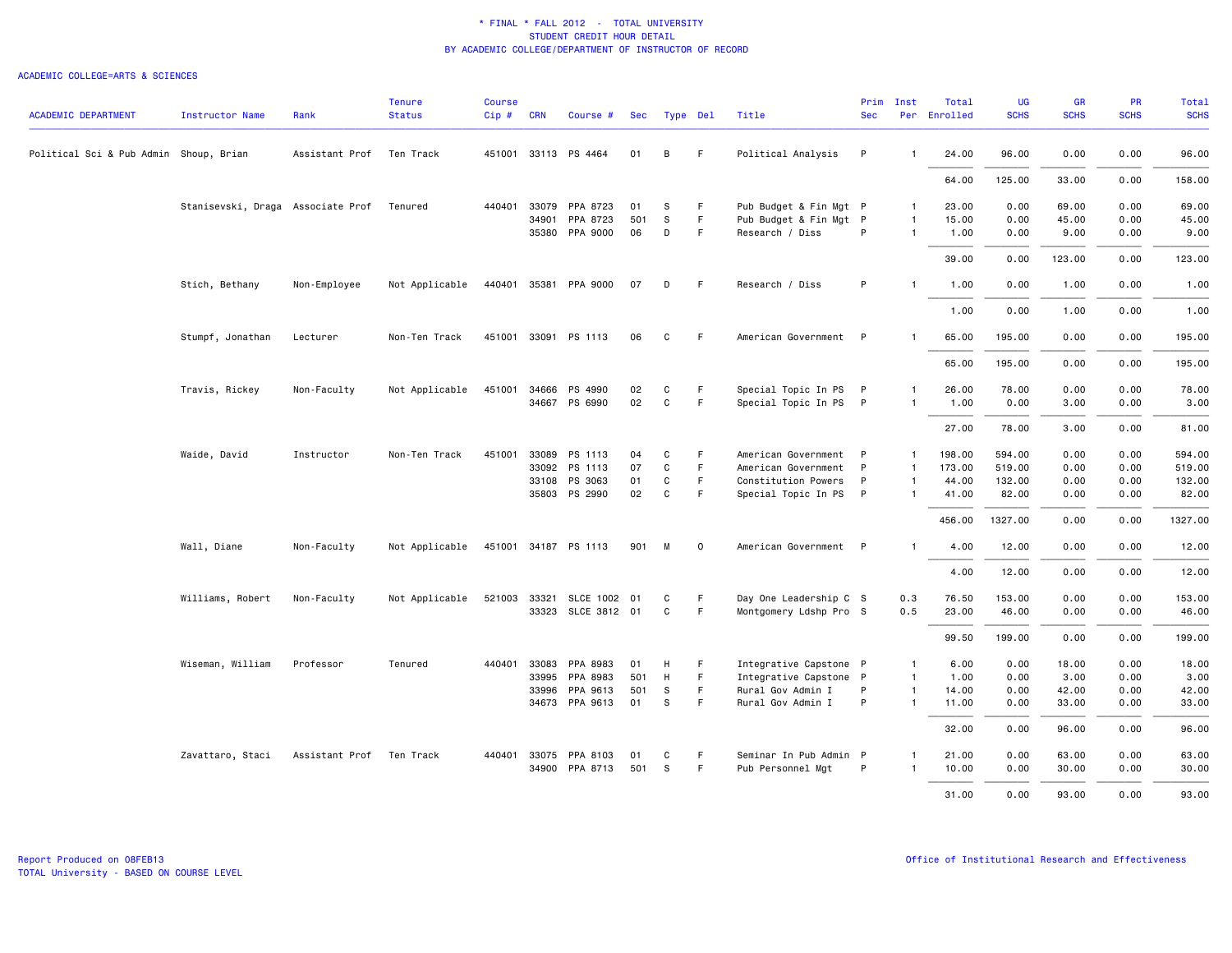### ACADEMIC COLLEGE=ARTS & SCIENCES

| <b>ACADEMIC DEPARTMENT</b>                             | Instructor Name                   | Rank                          | <b>Tenure</b><br><b>Status</b> | <b>Course</b><br>$Cip$ # | <b>CRN</b> | Course #              | Sec              | Type Del     |    | Title                  | Prim<br><b>Sec</b> | Inst           | Total<br>Per Enrolled | <b>UG</b><br><b>SCHS</b>  | <b>GR</b><br><b>SCHS</b> | PR<br><b>SCHS</b> | Total<br><b>SCHS</b>                                                                                                                                                                                                                                                                                                                                                                                                                |
|--------------------------------------------------------|-----------------------------------|-------------------------------|--------------------------------|--------------------------|------------|-----------------------|------------------|--------------|----|------------------------|--------------------|----------------|-----------------------|---------------------------|--------------------------|-------------------|-------------------------------------------------------------------------------------------------------------------------------------------------------------------------------------------------------------------------------------------------------------------------------------------------------------------------------------------------------------------------------------------------------------------------------------|
| ------------------------                               |                                   |                               |                                |                          |            |                       |                  |              |    |                        |                    |                | ========              | ========                  | <b>EEEEEEEE</b>          | <b>EDEDEED</b>    |                                                                                                                                                                                                                                                                                                                                                                                                                                     |
| Political Sci & Pub Admin<br>------------------------- |                                   |                               |                                |                          |            |                       |                  |              |    |                        |                    |                | 1999.50<br>========   | 5325.00<br><b>EDEDEED</b> | 574.00<br>========       | 0.00              | 5899.00<br>$\begin{minipage}{0.03\linewidth} \hspace*{-0.2cm} \textbf{if} \hspace*{-0.1cm} \textbf{if} \hspace*{-0.1cm} \textbf{if} \hspace*{-0.1cm} \textbf{if} \hspace*{-0.1cm} \textbf{if} \hspace*{-0.1cm} \textbf{if} \hspace*{-0.1cm} \textbf{if} \hspace*{-0.1cm} \textbf{if} \hspace*{-0.1cm} \textbf{if} \hspace*{-0.1cm} \textbf{if} \hspace*{-0.1cm} \textbf{if} \hspace*{-0.1cm} \textbf{if} \hspace*{-0.1cm} \textbf{$ |
| Psychology                                             | Adams-Price, Carol Associate Prof |                               | Tenured                        | 420101                   | 33271      | PSY 6983              | 01               | C            | F  | Psychology Of Aging    | P                  | $\mathbf{1}$   | 2.00                  | 0.00                      | 6.00                     | 0.00              | 6.00                                                                                                                                                                                                                                                                                                                                                                                                                                |
|                                                        |                                   |                               |                                |                          | 34676      | PSY 4983              | 01               | $\mathsf{C}$ | F. | Psychology Of Aging    | P                  | $\mathbf{1}$   | 25.00                 | 75.00                     | 0.00                     | 0.00              | 75.00                                                                                                                                                                                                                                                                                                                                                                                                                               |
|                                                        |                                   |                               |                                |                          | 36459      | PSY 4000              | 51               | I            | F  | Directed Indiv Study   | $\mathsf{P}$       | $\overline{1}$ | 1.00                  | 1.00                      | 0.00                     | 0.00              | 1.00                                                                                                                                                                                                                                                                                                                                                                                                                                |
|                                                        |                                   |                               |                                |                          |            | 36460 PSY 4000        | 52               | $\mathbf I$  | E  | Directed Indiv Study P |                    | $\overline{1}$ | 1.00                  | 1.00                      | 0.00                     | 0.00              | 1.00                                                                                                                                                                                                                                                                                                                                                                                                                                |
|                                                        |                                   |                               |                                |                          |            |                       |                  |              |    |                        |                    |                | 29.00                 | 77.00                     | 6.00                     | 0.00              | 83.00                                                                                                                                                                                                                                                                                                                                                                                                                               |
|                                                        | Armstrong, Kevin                  | Associate Prof                | Tenured                        | 420101                   | 33233      | PSY 3213              | 01               | C            | F  | Psych Of Ab Behavior P |                    | $\overline{1}$ | 92.00                 | 276.00                    | 0.00                     | 0.00              | 276.00                                                                                                                                                                                                                                                                                                                                                                                                                              |
|                                                        |                                   |                               |                                |                          | 33255      | PSY 4333              | 01               | $\mathbf C$  | F. | Intro Clinical Psych P |                    | $\overline{1}$ | 24.00                 | 72.00                     | 0.00                     | 0.00              | 72.00                                                                                                                                                                                                                                                                                                                                                                                                                               |
|                                                        |                                   |                               |                                |                          |            | 33272 PSY 8131        | 01               | H            | F. | Scientist-Pract Appl P |                    | -1             | 5.00                  | 0.00                      | 5.00                     | 0.00              | 5.00                                                                                                                                                                                                                                                                                                                                                                                                                                |
|                                                        |                                   |                               |                                |                          |            |                       |                  |              |    |                        |                    |                | 121.00                | 348.00                    | 5.00                     | 0.00              | 353.00                                                                                                                                                                                                                                                                                                                                                                                                                              |
|                                                        | Armstrong, Rebecca Instructor     |                               | Non-Ten Track                  | 420101                   |            | 33215 PSY 1013        | 04               | C            | F  | Gen Psychology         | P                  | -1             | 216.00                | 648,00                    | 0.00                     | 0.00              | 648.00                                                                                                                                                                                                                                                                                                                                                                                                                              |
|                                                        |                                   |                               |                                |                          |            | 33249 PSY 3803        | 01               | C            | F. | Int Dev Psychology     | P                  | $\overline{1}$ | 52.00                 | 156.00                    | 0.00                     | 0.00              | 156.00                                                                                                                                                                                                                                                                                                                                                                                                                              |
|                                                        |                                   |                               |                                |                          | 33250      | PSY 3803              | 02               | $\mathbf C$  | F  | Int Dev Psychology     | P                  | $\mathbf{1}$   | 55.00                 | 165.00                    | 0.00                     | 0.00              | 165.00                                                                                                                                                                                                                                                                                                                                                                                                                              |
|                                                        |                                   |                               |                                |                          |            | 36533 PSY 4000        | 54               | $\mathbf I$  | F  | Directed Indiv Study P |                    | -1             | 1.00                  | 1.00                      | 0.00                     | 0.00              | 1.00                                                                                                                                                                                                                                                                                                                                                                                                                                |
|                                                        |                                   |                               |                                |                          |            |                       |                  |              |    |                        |                    |                | 324.00                | 970.00                    | 0.00                     | 0.00              | 970.00                                                                                                                                                                                                                                                                                                                                                                                                                              |
|                                                        | Boucher Snodgrass, Lecturer       |                               | Non-Ten Track                  |                          |            | 420101 33694 PSY 3413 | 201              | C            | F  | Human Sexual Behavio P |                    | $\mathbf{1}$   | 13.00                 | 39.00                     | 0.00                     | 0.00              | 39.00                                                                                                                                                                                                                                                                                                                                                                                                                               |
|                                                        |                                   |                               |                                |                          |            |                       |                  |              |    |                        |                    |                | 13.00                 | 39.00                     | 0.00                     | 0.00              | 39.00                                                                                                                                                                                                                                                                                                                                                                                                                               |
|                                                        | Bradshaw, Gary                    | Professor                     | Tenured                        |                          |            | 420101 33225 PSY 1013 | H <sub>02</sub>  | C            | F  | Honors Gen Psycholog P |                    | $\overline{1}$ | 20.00                 | 60.00                     | 0.00                     | 0.00              | 60.00                                                                                                                                                                                                                                                                                                                                                                                                                               |
|                                                        |                                   |                               |                                |                          | 33236      | PSY 3314              | 01               | C            | F  | Experimental Psych     | P                  | -1             | 48.00                 | 192.00                    | 0.00                     | 0.00              | 192.00                                                                                                                                                                                                                                                                                                                                                                                                                              |
|                                                        |                                   |                               |                                |                          | 33237      | PSY 3314              | 02               | К            |    | Experimental Psych     | P                  | $\overline{1}$ | 14.00                 | 0.00                      | 0.00                     | 0.00              | 0.00                                                                                                                                                                                                                                                                                                                                                                                                                                |
|                                                        |                                   |                               |                                |                          | 33238      | PSY 3314              | 03               | К            | F  | Experimental Psych     | P                  | $\overline{1}$ | 11.00                 | 0.00                      | 0.00                     | 0.00              | 0.00                                                                                                                                                                                                                                                                                                                                                                                                                                |
|                                                        |                                   |                               |                                |                          | 33239      | PSY 3314              | 04               | К            | F  | Experimental Psych     | P                  | $\overline{1}$ | 9.00                  | 0.00                      | 0.00                     | 0.00              | 0.00                                                                                                                                                                                                                                                                                                                                                                                                                                |
|                                                        |                                   |                               |                                |                          |            | 33240 PSY 3314        | 05               | К            | E  | Experimental Psych     | P                  | $\overline{1}$ | 14.00                 | 0.00                      | 0.00                     | 0.00              | 0.00                                                                                                                                                                                                                                                                                                                                                                                                                                |
|                                                        |                                   |                               |                                |                          | 35051      | PSY 4000              | 01               | Ι.           | F  | Directed Indiv Study   | P                  | $\overline{1}$ | 1.00                  | 3.00                      | 0.00                     | 0.00              | 3.00                                                                                                                                                                                                                                                                                                                                                                                                                                |
|                                                        |                                   |                               |                                |                          | 35058      | PSY 4000              | 03               | $\mathbf I$  | F  | Directed Indiv Study   | P                  | $\overline{1}$ | 1.00                  | 3.00                      | 0.00                     | 0.00              | 3.00                                                                                                                                                                                                                                                                                                                                                                                                                                |
|                                                        |                                   |                               |                                |                          | 35651      | PSY 4000              | 10               | $\mathbf I$  | F  | Directed Indiv Study   | P                  | $\mathbf{1}$   | 1.00                  | 3.00                      | 0.00                     | 0.00              | 3.00                                                                                                                                                                                                                                                                                                                                                                                                                                |
|                                                        |                                   |                               |                                |                          |            | 35811 PSY 8000        | 04               | D            | F  | Research / Thesis      | P                  | $\overline{1}$ | 1.00                  | 0.00                      | 2.00                     | 0.00              | 2.00                                                                                                                                                                                                                                                                                                                                                                                                                                |
|                                                        |                                   |                               |                                |                          |            |                       |                  |              |    |                        |                    |                | 120.00                | 261.00                    | 2.00                     | 0.00              | 263.00                                                                                                                                                                                                                                                                                                                                                                                                                              |
|                                                        | Carskadon, Thomas                 | Professor                     | Tenured                        |                          |            | 420101 33212 PSY 1013 | 01               | C            | F  | Gen Psychology         | P                  | -1             | 328.00                | 984.00                    | 0.00                     | 0.00              | 984.00                                                                                                                                                                                                                                                                                                                                                                                                                              |
|                                                        |                                   |                               |                                |                          | 33213      | PSY 1013              | 02               | C            | F. | Gen Psychology         | P                  | $\overline{1}$ | 208.00                | 624.00                    | 0.00                     | 0.00              | 624.00                                                                                                                                                                                                                                                                                                                                                                                                                              |
|                                                        |                                   |                               |                                |                          |            | 33218 PSY 1013        | 07               | C            | F  | Gen Psychology - LC    | P                  | $\overline{1}$ | 34.00                 | 102.00                    | 0.00                     | 0.00              | 102.00                                                                                                                                                                                                                                                                                                                                                                                                                              |
|                                                        |                                   |                               |                                |                          | 33219      | PSY 1013              | 08               | C            | F  | Gen Psychology - LC    | P                  | $\overline{1}$ | 35.00                 | 105.00                    | 0.00                     | 0.00              | 105.00                                                                                                                                                                                                                                                                                                                                                                                                                              |
|                                                        |                                   |                               |                                |                          | 33220      | PSY 1013              | 09               | C            | F  | Gen Psychology - LC    | P                  | $\overline{1}$ | 25.00                 | 75.00                     | 0.00                     | 0.00              | 75.00                                                                                                                                                                                                                                                                                                                                                                                                                               |
|                                                        |                                   |                               |                                |                          | 33221      | PSY 1013              | 10               | C            | F  | Gen Psychology - LC    | P                  | $\mathbf{1}$   | 21.00                 | 63.00                     | 0.00                     | 0.00              | 63.00                                                                                                                                                                                                                                                                                                                                                                                                                               |
|                                                        |                                   |                               |                                |                          |            | 33224 PSY 1013        | H <sub>0</sub> 1 | C            | F  | Honors Gen Psy - LC    | P                  | $\overline{1}$ | 19.00                 | 57.00                     | 0.00                     | 0.00              | 57.00                                                                                                                                                                                                                                                                                                                                                                                                                               |
|                                                        |                                   |                               |                                |                          |            |                       |                  |              |    |                        |                    |                | 670.00                | 2010.00                   | 0.00                     | 0.00              | 2010.00                                                                                                                                                                                                                                                                                                                                                                                                                             |
|                                                        | Cooper, Stephanie                 | Visit Assist Pr Non-Ten Track |                                | 420101                   | 33695      | PSY 3803              | 201              | C            | F  | Int Dev Psychology     | P                  | $\mathbf{1}$   | 18.00                 | 54.00                     | 0.00                     | 0.00              | 54.00                                                                                                                                                                                                                                                                                                                                                                                                                               |
|                                                        |                                   |                               |                                |                          |            | 34765 PSY 4343        | 201              | C            | F. | Clinical Child Psych P |                    | $\overline{1}$ | 13.00                 | 39.00                     | 0.00                     | 0.00              | 39.00                                                                                                                                                                                                                                                                                                                                                                                                                               |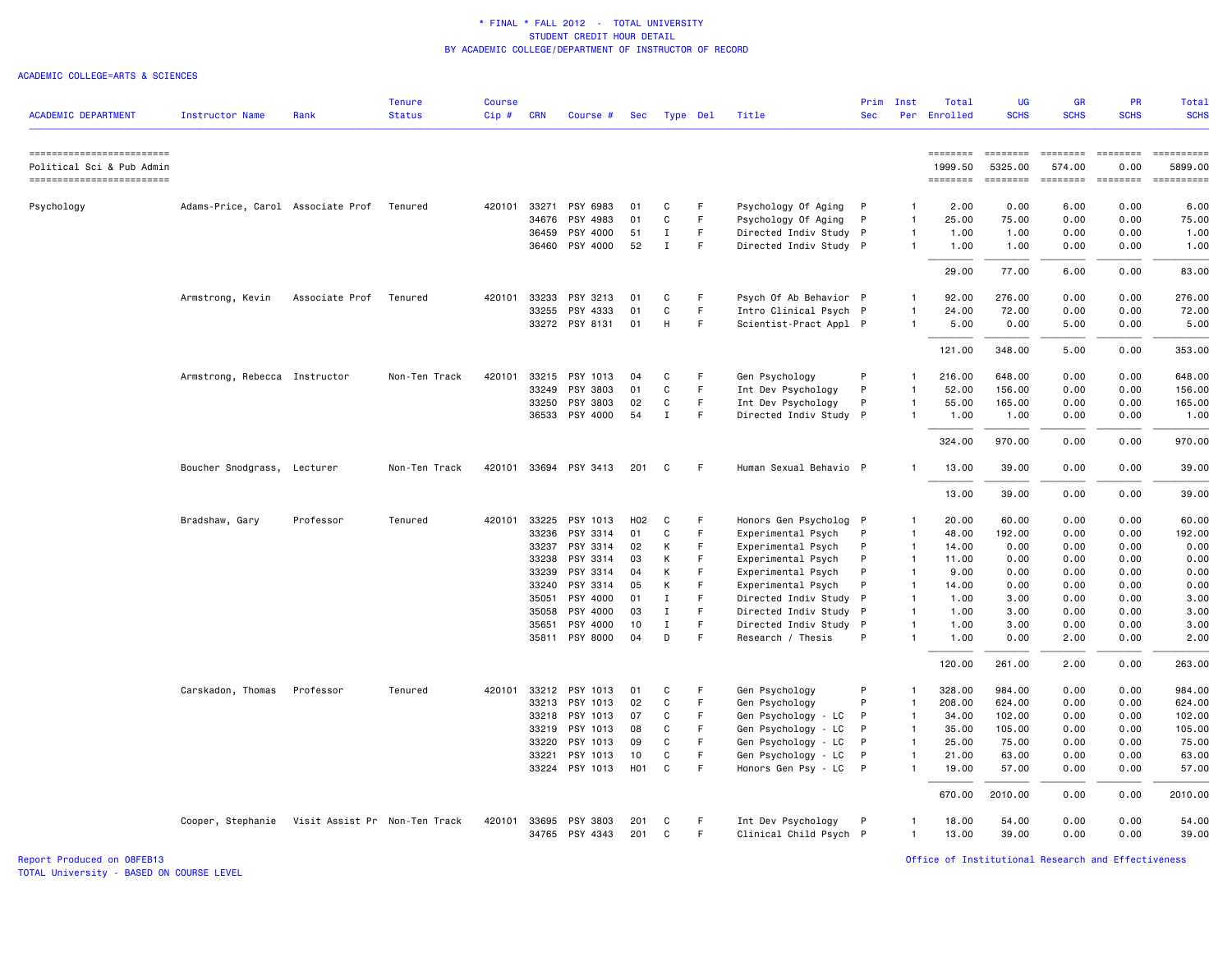### ACADEMIC COLLEGE=ARTS & SCIENCES

| <b>ACADEMIC DEPARTMENT</b> | <b>Instructor Name</b>        | Rank                          | <b>Tenure</b><br><b>Status</b> | <b>Course</b><br>Cip# | <b>CRN</b>     | Course #              | <b>Sec</b> |                            | Type Del | Title                                            | Prim<br><b>Sec</b> | Inst                           | Total<br>Per Enrolled | UG<br><b>SCHS</b> | GR<br><b>SCHS</b> | PR<br><b>SCHS</b> | <b>Total</b><br><b>SCHS</b> |
|----------------------------|-------------------------------|-------------------------------|--------------------------------|-----------------------|----------------|-----------------------|------------|----------------------------|----------|--------------------------------------------------|--------------------|--------------------------------|-----------------------|-------------------|-------------------|-------------------|-----------------------------|
|                            |                               |                               |                                |                       |                |                       |            |                            |          |                                                  |                    |                                |                       |                   |                   |                   |                             |
| Psychology                 | Cooper, Stephanie             | Visit Assist Pr Non-Ten Track |                                |                       |                | 420101 34774 PSY 4323 | 201        | C                          | F.       | History Of Psy                                   | P                  | $\mathbf{1}$                   | 18.00                 | 54.00             | 0.00              | 0.00              | 54.00                       |
|                            |                               |                               |                                |                       |                |                       |            |                            |          |                                                  |                    |                                | 49.00                 | 147.00            | 0.00              | 0.00              | 147.00                      |
|                            | Doane, Stephanie              | Professor                     | Tenured                        | 420101                | 35053          | PSY 4743              | 01         | B                          | F        | Psychology of HCI                                | P                  | $\mathbf{1}$                   | 4.00                  | 12.00             | 0.00              | 0.00              | 12.00                       |
|                            |                               |                               |                                |                       | 35054          | PSY 6743              | 01         | B                          | F        | Psychology of HCI                                | P                  | $\mathbf{1}$                   | 3.00                  | 0.00              | 9.00              | 0.00              | 9.00                        |
|                            |                               |                               |                                |                       | 35569          | IE 6123               | 01         | C                          | F        | Psychology of HCI                                | P                  | $\mathbf{1}$                   | 4.00                  | 0.00              | 12.00             | 0.00              | 12.00                       |
|                            |                               |                               |                                |                       | 36231          | PSY 8000              | 12         | D                          | F        | Research / Thesis                                | P                  | $\mathbf{1}$                   | 2.00                  | 0.00              | 2.00              | 0.00              | 2.00                        |
|                            |                               |                               |                                | 420301 34679          |                | PSY 3713              | 02         | C                          | F        | Cognitive Psychology P                           |                    | $\overline{1}$                 | 28.00                 | 84.00             | 0.00              | 0.00              | 84.00                       |
|                            |                               |                               |                                |                       | 36232          | PSY 9000              | 01         | D                          | F        | Research/Diss                                    | P                  | $\overline{1}$                 | 1.00                  | 0.00              | 8.00              | 0.00              | 8.00                        |
|                            |                               |                               |                                | 429999 34685          | 34686          | PSY 4990<br>PSY 6990  | 01<br>01   | C<br>C                     | F<br>F   | Special Topic In PSY P<br>Special Topic In PSY P |                    | 1<br>$\mathbf{1}$              | 2.00<br>3.00          | 2.00<br>0.00      | 0.00<br>3.00      | 0.00<br>0.00      | 2.00<br>3.00                |
|                            |                               |                               |                                |                       |                |                       |            |                            |          |                                                  |                    |                                | 47.00                 | 98.00             | 34.00             | 0.00              | 132.00                      |
|                            |                               |                               |                                |                       |                |                       |            |                            |          |                                                  |                    |                                |                       |                   |                   |                   |                             |
|                            | Drumheller, Philip Instructor |                               | Non-Ten Track                  | 420101                | 33226          | PSY 3073              | 01         | C                          | F        | Psy Interper Relat                               | P                  | $\mathbf{1}$                   | 26.00                 | 78.00             | 0.00              | 0.00              | 78.00                       |
|                            |                               |                               |                                |                       | 33227          | PSY 3073              | 02         | C                          | F        | Psy Interper Relat                               | P                  | $\mathbf{1}$                   | 38.00                 | 114.00            | 0.00              | 0.00              | 114.00                      |
|                            |                               |                               |                                | 429999                | 33253          | PSY 4223              | 01         | C                          | F        | Drug Use And Abuse                               | P                  | $\mathbf{1}$                   | 24.00                 | 72.00             | 0.00              | 0.00              | 72.00                       |
|                            |                               |                               |                                |                       | 33254          | PSY 4223              | 02         | C                          | F        | Drug Use And Abuse                               | P                  | $\mathbf{1}$                   | 22.00                 | 66.00             | 0.00              | 0.00              | 66.00                       |
|                            |                               |                               |                                |                       | 33264          | PSY 6223              | 01         | C                          | F        | Drug Use And Abuse                               | P                  | $\mathbf{1}$                   | 1.00                  | 0.00              | 3.00              | 0.00              | 3.00                        |
|                            |                               |                               |                                |                       |                |                       |            |                            |          |                                                  |                    |                                | 111.00                | 330.00            | 3.00              | 0.00              | 333.00                      |
|                            | Eakin, Deborah                | Associate Prof                | Tenured                        | 420101                | 33262          | PSY 4733              | 01         | C                          | F        | Memory                                           | P                  | $\mathbf{1}$                   | 21.00                 | 63.00             | 0.00              | 0.00              | 63.00                       |
|                            |                               |                               |                                |                       | 33270          | PSY 6733              | 01         | C                          | F        | Memory                                           | P                  | $\mathbf{1}$                   | 2.00                  | 0.00              | 6.00              | 0.00              | 6.00                        |
|                            |                               |                               |                                |                       | 35186          | PSY 4000              | 05         | $\mathbf I$                | F        | Directed Indiv Study P                           |                    | $\mathbf{1}$                   | 1.00                  | 3.00              | 0.00              | 0.00              | 3.00                        |
|                            |                               |                               |                                |                       | 35773          | PSY 4000              | 11         | $\mathbf I$                | F        | Directed Indiv Study P                           |                    | $\overline{1}$                 | 1.00                  | 3.00              | 0.00              | 0.00              | 3.00                        |
|                            |                               |                               |                                |                       | 35796          | PSY 4000              | 12         | $\mathbf I$                | F        | Directed Indiv Study P                           |                    | $\mathbf{1}$                   | 1.00                  | 3.00              | 0.00              | 0.00              | 3.00                        |
|                            |                               |                               |                                |                       | 35798          | PSY 4000              | 13         | $\mathbf I$                | F        | Directed Indiv Study P                           |                    | $\mathbf{1}$                   | 1.00                  | 3.00              | 0.00              | 0.00              | 3.00                        |
|                            |                               |                               |                                |                       | 35799          | PSY 4000              | 14         | $\mathbf I$                | F        | Directed Indiv Study P                           |                    | $\overline{1}$                 | 1.00                  | 3.00              | 0.00              | 0.00              | 3.00                        |
|                            |                               |                               |                                |                       | 35800          | PSY 4000              | 15         | $\mathbf I$                | F        | Directed Indiv Study P                           |                    | $\overline{1}$                 | 1.00                  | 3.00              | 0.00              | 0.00              | 3.00                        |
|                            |                               |                               |                                |                       | 35812          | PSY 8000              | 05         | D                          | F        | Research / Thesis                                | P                  | $\mathbf{1}$                   | 2.00                  | 0.00              | 6.00              | 0.00              | 6.00                        |
|                            |                               |                               |                                |                       | 35819          | PSY 4000              | 17         | $\mathbf I$                | F        | Directed Indiv Study P                           |                    | $\overline{1}$                 | 1.00                  | 3.00              | 0.00              | 0.00              | 3.00                        |
|                            |                               |                               |                                |                       | 35821          | PSY 4000              | 18         | <b>I</b>                   | F        | Directed Indiv Study P                           |                    | $\mathbf{1}$                   | 1.00                  | 3.00              | 0.00              | 0.00              | 3.00                        |
|                            |                               |                               |                                |                       | 35870<br>36000 | PSY 4000              | 19<br>28   | $\mathbf I$<br>$\mathbf I$ | F<br>F   | Directed Indiv Study P                           |                    | $\mathbf{1}$<br>$\overline{1}$ | 1.00<br>1.00          | 3.00<br>3.00      | 0.00<br>0.00      | 0.00              | 3.00                        |
|                            |                               |                               |                                |                       | 36333          | PSY 4000<br>PSY 4000  | 30         | I                          | F        | Directed Indiv Study P                           |                    | $\mathbf{1}$                   | 1.00                  | 3.00              | 0.00              | 0.00<br>0.00      | 3.00<br>3.00                |
|                            |                               |                               |                                |                       | 36443          | PSY 4000              | 50         | $\mathbf I$                | F        | Directed Indiv Study P<br>Directed Indiv Study P |                    | $\mathbf{1}$                   | 1.00                  | 3.00              | 0.00              | 0.00              | 3.00                        |
|                            |                               |                               |                                | 420301 33248          |                | PSY 3713              | 01         | C                          | F        | Cognitive Psychology P                           |                    | $\overline{1}$                 | 74.00                 | 222.00            | 0.00              | 0.00              | 222.00                      |
|                            |                               |                               |                                |                       | 34002          | PSY 3713              | 501        | C                          | $\Omega$ | Cognitive Psychology P                           |                    | $\mathbf{1}$                   | 21.00                 | 63.00             | 0.00              | 0.00              | 63.00                       |
|                            |                               |                               |                                |                       |                | 429999 34819 PSY 8990 | 02         | C                          | F        | Special Topic In PSY P                           |                    | $\mathbf{1}$                   | 4.00                  | 0.00              | 12.00             | 0.00              | 12.00                       |
|                            |                               |                               |                                |                       |                |                       |            |                            |          |                                                  |                    |                                |                       |                   |                   |                   |                             |
|                            |                               |                               |                                |                       |                |                       |            |                            |          |                                                  |                    |                                | 136.00                | 384.00            | 24.00             | 0.00              | 408.00                      |
|                            | Garrison, Teena               | Resrch Assist P Non-Ten Track |                                | 420101                | 34683          | PSY 4523              | 01         | C                          | F        | Industrial Psy                                   | P                  | $\mathbf{1}$                   | 12.00                 | 36.00             | 0.00              | 0.00              | 36.00                       |
|                            |                               |                               |                                |                       |                | 34684 PSY 6523        | 01         | C                          | F        | Industrial Psy                                   | P                  |                                | 7.00                  | 0.00              | 21.00             | 0.00              | 21.00                       |
|                            |                               |                               |                                |                       |                |                       |            |                            |          |                                                  |                    |                                | 19.00                 | 36.00             | 21.00             | 0.00              | 57.00                       |
|                            | Gier, Vicki                   | Assistant Prof Ten Track      |                                | 410101                | 33692          | PSY 3104              | 201        | C                          | F        | Introductory Psychol P                           |                    | 1                              | 13.00                 | 52.00             | 0.00              | 0.00              | 52.00                       |
|                            |                               |                               |                                | 420101                | 35910          | PSY 4403              | 201        | C                          | F.       | Biological Psycholog P                           |                    | $\mathbf{1}$                   | 1.00                  | 3.00              | 0.00              | 0.00              | 3.00                        |
|                            |                               |                               |                                | 420301                |                | 34772 PSY 3713        | 201        | C                          | F        | Cognitive Psychology P                           |                    | 1                              | 26.00                 | 78.00             | 0.00              | 0.00              | 78.00                       |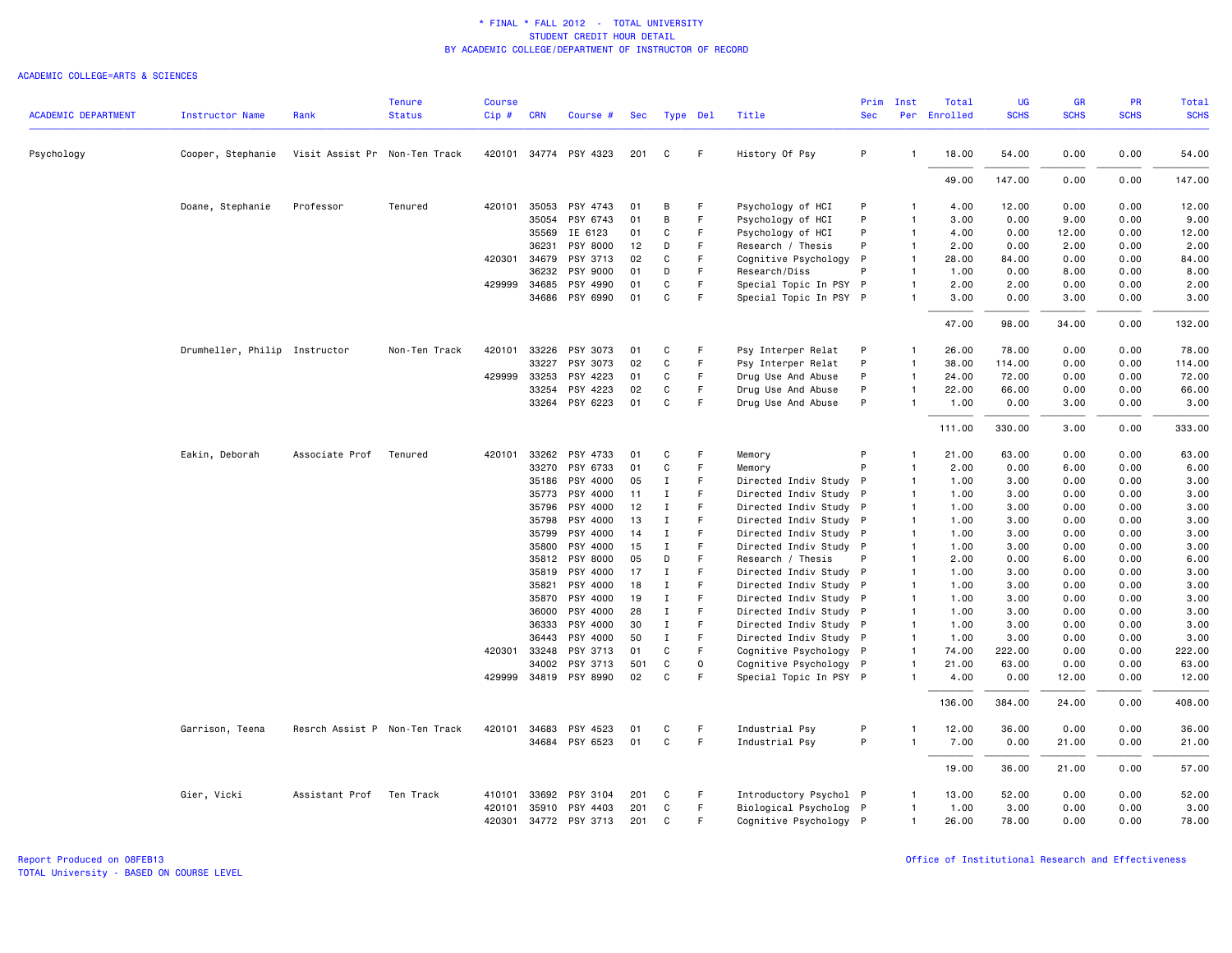#### ACADEMIC COLLEGE=ARTS & SCIENCES

| <b>ACADEMIC DEPARTMENT</b> | <b>Instructor Name</b>                      | Rank                          | <b>Tenure</b><br><b>Status</b> | <b>Course</b><br>$Cip$ # | <b>CRN</b>            | Course #              | Sec        |              | Type Del         | Title                                       | Prim<br><b>Sec</b> | Inst              | Total<br>Per Enrolled | <b>UG</b><br><b>SCHS</b> | GR<br><b>SCHS</b> | PR<br><b>SCHS</b> | <b>Total</b><br><b>SCHS</b> |
|----------------------------|---------------------------------------------|-------------------------------|--------------------------------|--------------------------|-----------------------|-----------------------|------------|--------------|------------------|---------------------------------------------|--------------------|-------------------|-----------------------|--------------------------|-------------------|-------------------|-----------------------------|
|                            |                                             |                               |                                |                          |                       |                       |            |              |                  |                                             |                    |                   |                       |                          |                   |                   |                             |
|                            |                                             |                               |                                |                          |                       |                       |            |              |                  |                                             |                    |                   | 40.00                 | 133.00                   | 0.00              | 0.00              | 133.00                      |
| Psychology                 | Gresham, Courtney                           | Non-Faculty                   | Not Applicable                 |                          | 420101 33998<br>33999 | PSY 3213<br>PSY 3343  | 501<br>501 | C<br>C       | $\mathbf 0$<br>0 | Psych Of Ab Behavior P<br>Psych Of Learning | P                  | 1<br>$\mathbf{1}$ | 29.00<br>29.00        | 87.00<br>87.00           | 0.00<br>0.00      | 0.00<br>0.00      | 87.00<br>87.00              |
|                            |                                             |                               |                                |                          |                       |                       |            |              |                  |                                             |                    |                   | 58.00                 | 174.00                   | 0.00              | 0.00              | 174.00                      |
|                            | Hatcher, Sheridan                           | Lecturer                      | Non-Ten Track                  |                          |                       | 420101 33251 PSY 4203 | 01         | C            | F.               | Theories Of Pers                            | P                  |                   | 22.00                 | 66.00                    | 0.00              | 0.00              | 66.00                       |
|                            |                                             |                               |                                |                          |                       |                       |            |              |                  |                                             |                    |                   | 22.00                 | 66.00                    | 0.00              | 0.00              | 66.00                       |
|                            | Hood, Kristina                              | Assistant Prof                | Ten Track                      |                          |                       | 420101 33246 PSY 3623 | 01         | C            | F.               | Social Psychology                           | P                  |                   | 85.00                 | 255.00                   | 0.00              | 0.00              | 255.00                      |
|                            |                                             |                               |                                |                          |                       |                       |            |              |                  |                                             |                    |                   | 85.00                 | 255.00                   | 0.00              | 0.00              | 255.00                      |
|                            | Keeley, Jared                               | Assistant Prof                | Ten Track                      | 410101                   | 33228                 | PSY 3104              | 01         | C            | F                | Introductory Psychol P                      |                    | $\mathbf{1}$      | 95.00                 | 380.00                   | 0.00              | 0.00              | 380.00                      |
|                            |                                             |                               |                                |                          | 33229                 | PSY 3104              | 02         | К            | F                | Introductory Psychol P                      |                    | $\mathbf{1}$      | 26.00                 | 0.00                     | 0.00              | 0.00              | 0.00                        |
|                            |                                             |                               |                                |                          | 33230                 | PSY 3104              | 03         | К            | F                | Introductory Psychol P                      |                    | $\mathbf{1}$      | 25.00                 | 0.00                     | 0.00              | 0.00              | 0.00                        |
|                            |                                             |                               |                                |                          | 33231                 | PSY 3104              | 04         | К            | F                | Introductory Psychol P                      |                    | $\overline{1}$    | 26.00                 | 0.00                     | 0.00              | 0.00              | 0.00                        |
|                            |                                             |                               |                                |                          | 33232                 | PSY 3104              | 05         | K            | F                | Introductory Psychol P                      |                    | $\mathbf{1}$      | 18.00                 | 0.00                     | 0.00              | 0.00              | 0.00                        |
|                            |                                             |                               |                                |                          | 420101 33276          | PSY 8323              | 01         | C            | F                | Psychopathology                             | P                  | $\mathbf{1}$      | 9.00                  | 0.00                     | 27.00             | 0.00              | 27.00                       |
|                            |                                             |                               |                                |                          | 35412                 | PSY 4000              | 07         | $\mathbf I$  | F                | Directed Indiv Study P                      |                    | $\mathbf{1}$      | 1.00                  | 3.00                     | 0.00              | 0.00              | 3.00                        |
|                            |                                             |                               |                                |                          | 35814                 | PSY 8000              | 07         | D            | F                | Research / Thesis                           | P                  | $\mathbf{1}$      | 3.00                  | 0.00                     | 9.00              | 0.00              | 9.00                        |
|                            |                                             |                               |                                |                          | 35888                 | PSY 4000              | 21         | $\mathbf I$  | F.               | Directed Indiv Study P                      |                    | $\mathbf{1}$      | 1.00                  | 3.00                     | 0.00              | 0.00              | 3.00                        |
|                            |                                             |                               |                                |                          | 35912                 | PSY 4000              | 24         | $\;$ I       | F                | Directed Indiv Study P                      |                    | $\overline{1}$    | 1.00                  | 3.00                     | 0.00              | 0.00              | 3.00                        |
|                            |                                             |                               |                                |                          | 36331                 | PSY 4000              | 29         | $\mathbf I$  | F                | Directed Indiv Study P                      |                    | $\mathbf{1}$      | 1.00                  | 1.00                     | 0.00              | 0.00              | 1.00                        |
|                            |                                             |                               |                                |                          | 429999 34854          | PSY 4990              | 03         | $\mathtt{C}$ | F                | Special Topic In PSY P                      |                    | $\mathbf{1}$      | 12.00                 | 36.00                    | 0.00              | 0.00              | 36.00                       |
|                            |                                             |                               |                                |                          |                       |                       |            |              |                  |                                             |                    |                   | 218.00                | 426.00                   | 36.00             | 0.00              | 462.00                      |
|                            | Klein, Stephen                              | Professor                     | Tenured                        |                          | 420101 33241          | PSY 3343              | 01         | C            | F                | Psych Of Learning                           | P                  | $\mathbf{1}$      | 56.00                 | 168.00                   | 0.00              | 0.00              | 168.00                      |
|                            |                                             |                               |                                |                          | 33257                 | PSY 4403              | 01         | C            | F                | Biological Psycholog P                      |                    | $\mathbf{1}$      | 26.00                 | 78.00                    | 0.00              | 0.00              | 78.00                       |
|                            |                                             |                               |                                |                          | 33258                 | PSY 4403              | 02         | C            | F                | Biological Psycholog P                      |                    | $\mathbf{1}$      | 25.00                 | 75.00                    | 0.00              | 0.00              | 75.00                       |
|                            |                                             |                               |                                |                          | 33266                 | PSY 6403              | 01         | C            | F                | Biological Psycholog P                      |                    | $\mathbf{1}$      | 2.00                  | 0.00                     | 6.00              | 0.00              | 6.00                        |
|                            |                                             |                               |                                |                          | 33267                 | PSY 6403              | 02         | C            | F                | Biological Psycholog P                      |                    | $\mathbf{1}$      | 1.00                  | 0.00                     | 3.00              | 0.00              | 3.00                        |
|                            |                                             |                               |                                |                          |                       | 35957 PSY 4000        | 27         | $\mathbf I$  | F                | Directed Indiv Study P                      |                    | $\mathbf{1}$      | 1.00                  | 3.00                     | 0.00              | 0.00              | 3.00                        |
|                            |                                             |                               |                                |                          |                       |                       |            |              |                  |                                             |                    |                   | 111.00                | 324.00                   | 9.00              | 0.00              | 333.00                      |
|                            | McKinney, Clifford Assistant Prof Ten Track |                               |                                | 420101                   | 33256                 | PSY 4343              | 01         | C            | F                | Clinical Child Psych P                      |                    | $\mathbf{1}$      | 24.00                 | 72.00                    | 0.00              | 0.00              | 72.00                       |
|                            |                                             |                               |                                |                          | 33278                 | PSY 8354              | 01         | C            | F                | Intelligence Testing P                      |                    | $\mathbf{1}$      | 7.00                  | 0.00                     | 28.00             | 0.00              | 28.00                       |
|                            |                                             |                               |                                |                          |                       | 33279 PSY 8354        | 02         | К            | F.               | Intelligence Testing P                      |                    | $\mathbf{1}$      | 7.00                  | 0.00                     | 0.00              | 0.00              | 0.00                        |
|                            |                                             |                               |                                |                          |                       | 35815 PSY 8000        | 08         | D            | F                | Research / Thesis                           | P                  | $\mathbf{1}$      | 4.00                  | 0.00                     | 12.00             | 0.00              | 12.00                       |
|                            |                                             |                               |                                |                          |                       |                       |            |              |                  |                                             |                    |                   | 42.00                 | 72.00                    | 40.00             | 0.00              | 112.00                      |
|                            | McMillen, David                             | Resrch Professo Non-Ten Track |                                |                          | 420101 36405          | PSY 4000              | 32         | Ι            | F                | Directed Indiv Study P                      |                    | 1                 | 1.00                  | 2.00                     | 0.00              | 0.00              | 2.00                        |
|                            |                                             |                               |                                |                          | 36407                 | PSY 4000              | 34         | $\mathbf I$  | F                | Directed Indiv Study P                      |                    | $\mathbf{1}$      | 1.00                  | 2.00                     | 0.00              | 0.00              | 2.00                        |
|                            |                                             |                               |                                |                          | 36408                 | PSY 4000              | 35         | Ι.           | F                | Directed Indiv Study P                      |                    | $\mathbf{1}$      | 1.00                  | 1.00                     | 0.00              | 0.00              | 1.00                        |
|                            |                                             |                               |                                |                          | 36409                 | PSY 4000              | 36         | $\mathbf I$  | F.               | Directed Indiv Study P                      |                    | $\overline{1}$    | 1.00                  | 2.00                     | 0.00              | 0.00              | 2.00                        |
|                            |                                             |                               |                                |                          | 36410                 | PSY 4000              | 37         | $\mathbf I$  | F                | Directed Indiv Study P                      |                    | $\mathbf{1}$      | 1.00                  | 2.00                     | 0.00              | 0.00              | 2.00                        |
|                            |                                             |                               |                                |                          | 36411                 | PSY 4000              | 38         | $\mathbf{I}$ | F                | Directed Indiv Study P                      |                    | $\mathbf{1}$      | 1.00                  | 2.00                     | 0.00              | 0.00              | 2.00                        |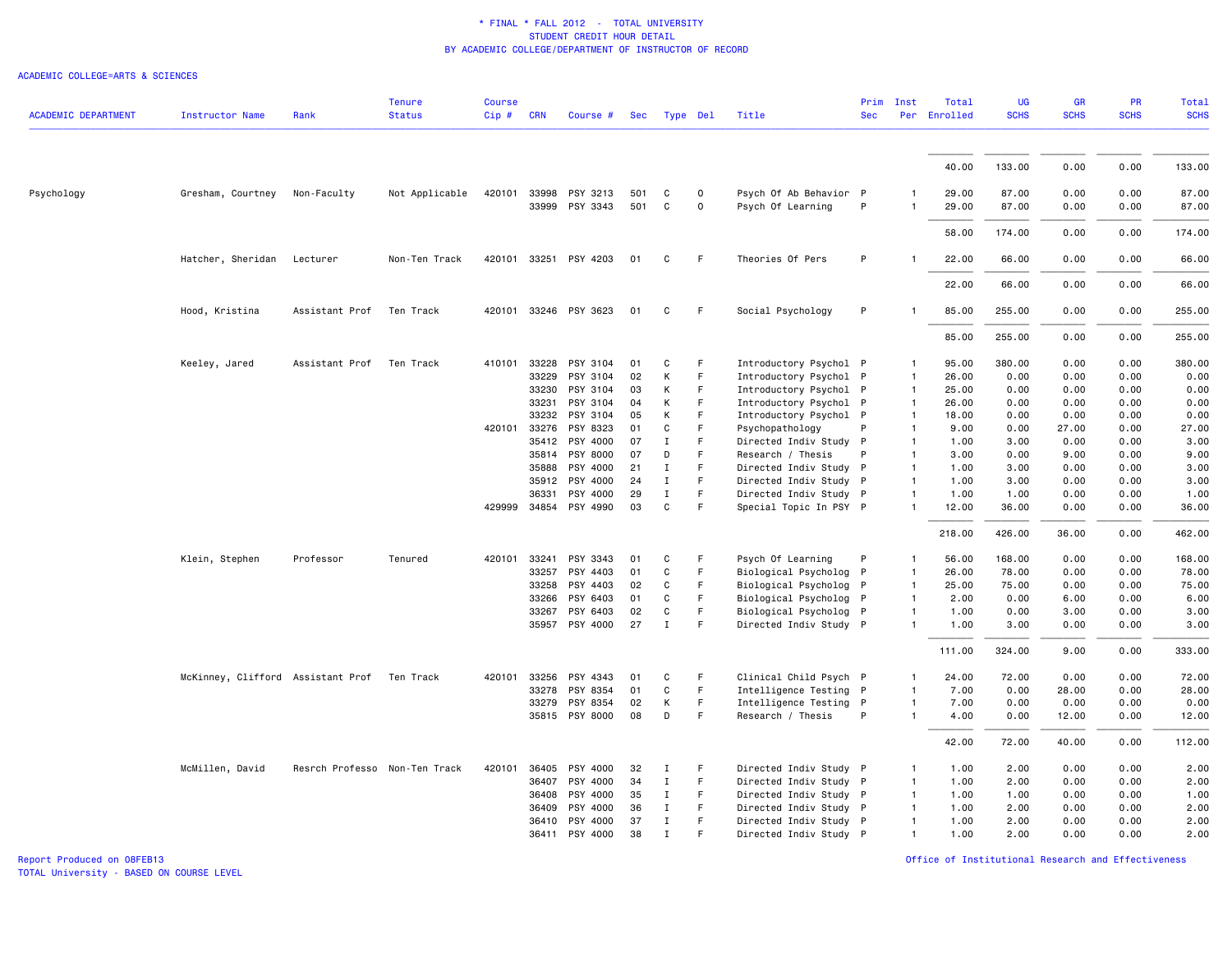### ACADEMIC COLLEGE=ARTS & SCIENCES

|                            |                        |                               | <b>Tenure</b> | <b>Course</b> |              |                       |     |              |     |                        | Prim       | Inst           | Total        | UG          | <b>GR</b>   | <b>PR</b>   | Total       |
|----------------------------|------------------------|-------------------------------|---------------|---------------|--------------|-----------------------|-----|--------------|-----|------------------------|------------|----------------|--------------|-------------|-------------|-------------|-------------|
| <b>ACADEMIC DEPARTMENT</b> | <b>Instructor Name</b> | Rank                          | <b>Status</b> | Cip#          | <b>CRN</b>   | Course #              |     | Sec Type Del |     | Title                  | <b>Sec</b> |                | Per Enrolled | <b>SCHS</b> | <b>SCHS</b> | <b>SCHS</b> | <b>SCHS</b> |
| Psychology                 | McMillen, David        | Resrch Professo Non-Ten Track |               | 420101        |              | 36412 PSY 4000        | 39  | Ι.           | -F  | Directed Indiv Study P |            | $\mathbf{1}$   | 1.00         | 1.00        | 0.00        | 0.00        | 1.00        |
|                            |                        |                               |               |               | 36413        | PSY 4000              | 40  | Ι.           | F   | Directed Indiv Study P |            | $\overline{1}$ | 1.00         | 2.00        | 0.00        | 0.00        | 2.00        |
|                            |                        |                               |               |               | 36414        | PSY 4000              | 41  | $\mathbf I$  | F.  | Directed Indiv Study P |            | $\overline{1}$ | 1.00         | 2.00        | 0.00        | 0.00        | 2.00        |
|                            |                        |                               |               |               | 36416        | PSY 4000              | 42  | Ι.           | F   | Directed Indiv Study P |            | $\mathbf{1}$   | 1.00         | 2.00        | 0.00        | 0.00        | 2.00        |
|                            |                        |                               |               |               | 36418        | PSY 4000              | 44  | Ι.           | F   | Directed Indiv Study P |            | $\overline{1}$ | 1.00         | 2.00        | 0.00        | 0.00        | 2.00        |
|                            |                        |                               |               |               | 36419        | PSY 4000              | 45  | $\mathbf I$  | F   | Directed Indiv Study P |            | $\overline{1}$ | 1.00         | 2.00        | 0.00        | 0.00        | 2.00        |
|                            |                        |                               |               |               | 36420        | PSY 4000              | 46  | $\mathbf I$  | F   | Directed Indiv Study P |            | $\overline{1}$ | 1.00         | 2.00        | 0.00        | 0.00        | 2.00        |
|                            |                        |                               |               |               | 36421        | PSY 4000              | 47  | $\mathbf I$  | E   | Directed Indiv Study P |            | $\mathbf{1}$   | 1.00         | 2.00        | 0.00        | 0.00        | 2.00        |
|                            |                        |                               |               |               |              | 36429 PSY 4000        | 48  | $\mathbf I$  | F.  | Directed Indiv Study P |            | $\mathbf{1}$   | 1.00         | 1.00        | 0.00        | 0.00        | 1.00        |
|                            |                        |                               |               |               |              |                       |     |              |     |                        |            |                | 15.00        | 27.00       | 0.00        | 0.00        | 27.00       |
|                            | McMillen, Robert       | Associate Prof                | Tenured       |               |              | 420101 33245 PSY 3503 | 01  | C            | - F | Health Psychology      | P          | $\mathbf{1}$   | 42.00        | 126.00      | 0.00        | 0.00        | 126.00      |
|                            |                        |                               |               |               |              |                       |     |              |     |                        |            |                | 42.00        | 126.00      | 0.00        | 0.00        | 126.00      |
|                            | Moss, Robert           | Assistant Prof                | Ten Track     | 110101        | 33260        | PSY 4653              | 01  | C            | F.  | Cognitive Science      | P          | $\mathbf{1}$   | 6.00         | 18.00       | 0.00        | 0.00        | 18.00       |
|                            |                        |                               |               |               | 33269        | PSY 6653              | 01  | C            | F   | Cognitive Science      | P          | $\overline{1}$ | 10.00        | 0.00        | 30.00       | 0.00        | 30.00       |
|                            |                        |                               |               |               | 420101 35817 | PSY 8000              | 10  | D            | F   | Research / Thesis      | P          | $\mathbf{1}$   | 3.00         | 0.00        | 15.00       | 0.00        | 15.00       |
|                            |                        |                               |               |               | 35905        | PSY 4000              | 22  | Ι.           | F   | Directed Indiv Study P |            | $\overline{1}$ | 1.00         | 3.00        | 0.00        | 0.00        | 3.00        |
|                            |                        |                               |               |               | 35909        | PSY 4000              | 23  | $\mathbf I$  | F   | Directed Indiv Study P |            | $\mathbf{1}$   | 1.00         | 3.00        | 0.00        | 0.00        | 3.00        |
|                            |                        |                               |               |               | 35920        | PSY 4000              | 25  | $\mathbf I$  | F.  | Directed Indiv Study P |            | $\overline{1}$ | 1.00         | 3.00        | 0.00        | 0.00        | 3.00        |
|                            |                        |                               |               |               |              | 36484 PSY 4000        | 53  | $\mathbf I$  | F   | Directed Indiv Study P |            | $\mathbf{1}$   | 1.00         | 3.00        | 0.00        | 0.00        | 3.00        |
|                            |                        |                               |               |               |              |                       |     |              |     |                        |            |                | 23.00        | 30.00       | 45.00       | 0.00        | 75.00       |
|                            | Nadorff, Danielle      | Instructor                    | Non-Ten Track | 420101        | 33216        | PSY 1013              | 05  | C            | F   | Gen Psychology         | P          | $\mathbf{1}$   | 193.00       | 579.00      | 0.00        | 0.00        | 579.00      |
|                            |                        |                               |               |               |              | 33217 PSY 1013        | 06  | C            | F.  | Gen Psychology         | P          | $\mathbf{1}$   | 151.00       | 453.00      | 0.00        | 0.00        | 453.00      |
|                            |                        |                               |               |               |              | 34682 PSY 3203        | 01  | C            | F   | Psy Of Gender Differ P |            | $\mathbf{1}$   | 38.00        | 114.00      | 0.00        | 0.00        | 114.00      |
|                            |                        |                               |               |               |              |                       |     |              |     |                        |            |                | 382.00       | 1146.00     | 0.00        | 0.00        | 1146.00     |
|                            | Nadorff, Michael       | Assistant Prof                | Ten Track     |               |              | 420101 33214 PSY 1013 | 03  | C            | -F  | Gen Psychology         | P          | -1             | 192.00       | 576.00      | 0.00        | 0.00        | 576.00      |
|                            |                        |                               |               |               |              | 33280 PSY 8383        | 01  | C            | F.  | Behavior Therapy       | P          | $\mathbf{1}$   | 8.00         | 0.00        | 24.00       | 0.00        | 24.00       |
|                            |                        |                               |               |               |              |                       |     |              |     |                        |            |                | 200.00       | 576.00      | 24.00       | 0.00        | 600.00      |
|                            | O'Mally, Jamie         | Resrch Assist P Non-Ten Track |               |               |              | 131101 30918 COE 8063 | 01  | C            | -F  | Res Tech For Counsel P |            | $\mathbf{1}$   | 14.00        | 0.00        | 42.00       | 0.00        | 42.00       |
|                            |                        |                               |               |               |              |                       |     |              |     |                        |            |                | 14.00        | 0.00        | 42.00       | 0.00        | 42.00       |
|                            | Shumate, James         | Lecturer                      | Non-Ten Track | 420101        | 33699        | PSY 4726              | 201 | E            | F.  | Internship In Psy I P  |            | $\mathbf{1}$   | 3.00         | 18.00       | 0.00        | 0.00        | 18.00       |
|                            |                        |                               |               |               | 36040        | PSY 7000              | 202 | $\mathbf I$  | F   | Directed Indiv Study P |            | $\mathbf{1}$   | 1.00         | 0.00        | 3.00        | 0.00        | 3.00        |
|                            |                        |                               |               |               | 421601 34788 | PSY 4353              | 201 | C            | F   | Psychology and the L P |            | $\overline{1}$ | 21.00        | 63.00       | 0.00        | 0.00        | 63.00       |
|                            |                        |                               |               |               | 34789        | PSY 6353              | 201 | C            | F   | Psychology and the 1 P |            | $\mathbf{1}$   | 3.00         | 0.00        | 9.00        | 0.00        | 9.00        |
|                            |                        |                               |               |               |              |                       |     |              |     |                        |            |                | 28.00        | 81.00       | 12.00       | 0.00        | 93.00       |
|                            | Sinclair, Hillary      | Associate Prof                | Tenured       |               | 420101 34689 | PSY 8613              | 01  | C            | F   | Adv Social Psyc        | P          | $\mathbf{1}$   | 11.00        | 0.00        | 33.00       | 0.00        | 33.00       |
|                            |                        |                               |               |               | 35213        | PSY 7000              | 01  | $\mathbf I$  | F.  | Directed Indiv Study P |            | $\overline{1}$ | 1.00         | 0.00        | 3.00        | 0.00        | 3.00        |
|                            |                        |                               |               |               | 35622        | PSY 7000              | 02  | Ι.           | F.  | Directed Indiv Study P |            | $\overline{1}$ | 1.00         | 0.00        | 3.00        | 0.00        | 3.00        |
|                            |                        |                               |               |               | 35623        | PSY 8000              | 01  | D            | F   | Research / Thesis      | P          | $\mathbf{1}$   | 5.00         | 0.00        | 13.00       | 0.00        | 13.00       |
|                            |                        |                               |               |               | 36593        | PSY 7000              | 05  | $\mathbf{I}$ | E   | Directed Indiv Study P |            | $\mathbf{1}$   | 1.00         | 0.00        | 3.00        | 0.00        | 3.00        |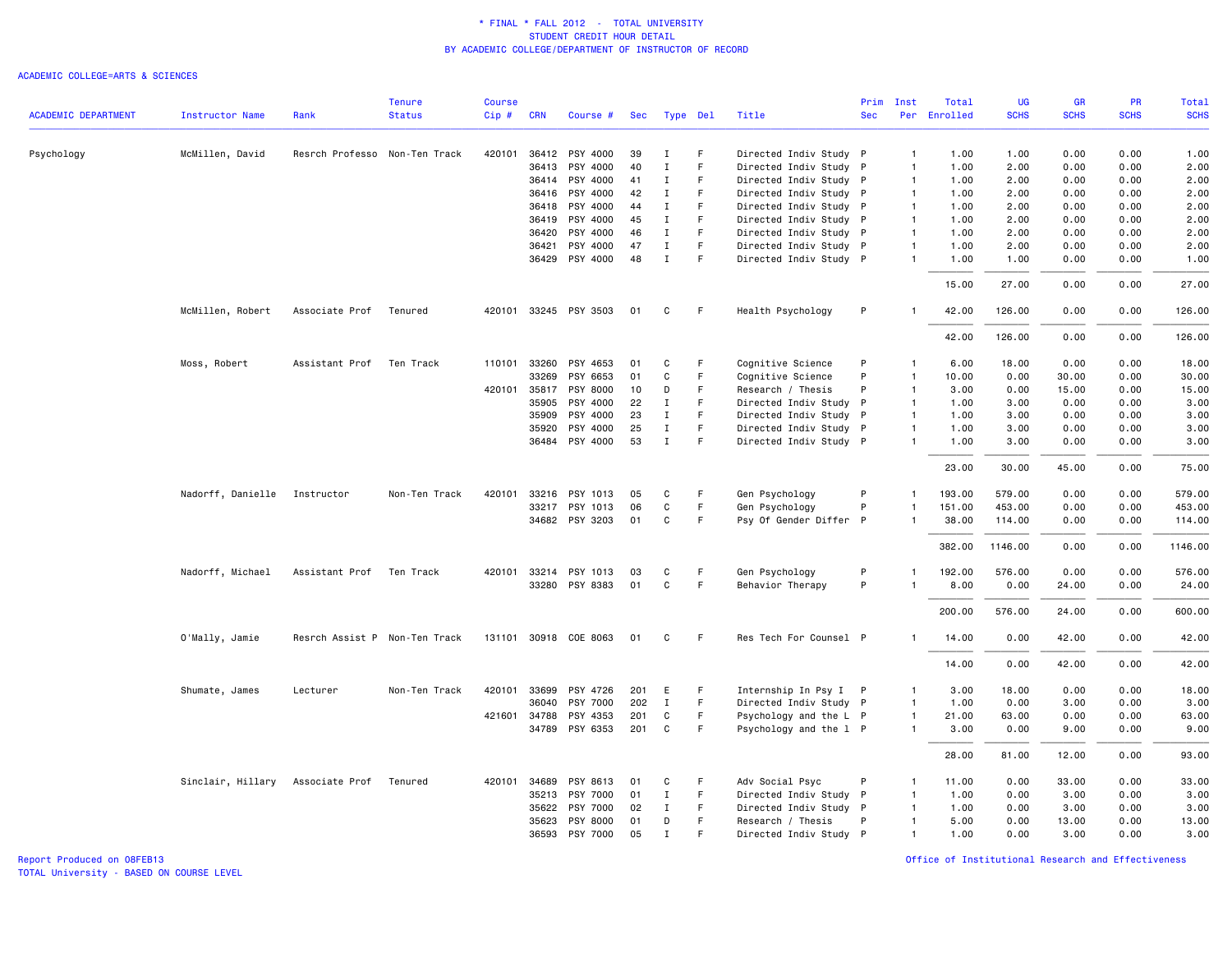|                                          |                               |                | <b>Tenure</b>                  | <b>Course</b> |              |                       |     |              |          |                        | Prim       | Inst           | Total               | <b>UG</b>           | <b>GR</b>                  | PR          | Total                                                                                                                                                                                                                                                                                                                                                                                                                                                                                             |
|------------------------------------------|-------------------------------|----------------|--------------------------------|---------------|--------------|-----------------------|-----|--------------|----------|------------------------|------------|----------------|---------------------|---------------------|----------------------------|-------------|---------------------------------------------------------------------------------------------------------------------------------------------------------------------------------------------------------------------------------------------------------------------------------------------------------------------------------------------------------------------------------------------------------------------------------------------------------------------------------------------------|
| <b>ACADEMIC DEPARTMENT</b>               | Instructor Name               | Rank           | <b>Status</b>                  | Cip#          | <b>CRN</b>   | Course #              | Sec |              | Type Del | Title                  | <b>Sec</b> | Per            | Enrolled            | <b>SCHS</b>         | <b>SCHS</b>                | <b>SCHS</b> | <b>SCHS</b>                                                                                                                                                                                                                                                                                                                                                                                                                                                                                       |
| Psychology                               | Sinclair, Hillary             | Associate Prof | Tenured                        |               | 420101 36603 | PSY 4000              | 55  | I            | F        | Directed Indiv Study P |            | $\overline{1}$ | 1.00                | 3.00                | 0.00                       | 0.00        | 3.00                                                                                                                                                                                                                                                                                                                                                                                                                                                                                              |
|                                          |                               |                |                                |               | 429999 34687 | PSY 4990              | 02  | $\mathbf C$  | F        | Special Topic In PSY P |            | $\overline{1}$ | 15.00               | 45.00               | 0.00                       | 0.00        | 45.00                                                                                                                                                                                                                                                                                                                                                                                                                                                                                             |
|                                          |                               |                |                                |               |              | 34688 PSY 6990        | 02  | C            | F        | Special Topic In PSY P |            | $\overline{1}$ | 2.00                | 0.00                | 6.00                       | 0.00        | 6.00                                                                                                                                                                                                                                                                                                                                                                                                                                                                                              |
|                                          |                               |                |                                |               |              |                       |     |              |          |                        |            |                | 37.00               | 48.00               | 61.00                      | 0.00        | 109.00                                                                                                                                                                                                                                                                                                                                                                                                                                                                                            |
|                                          | Thornton, Amanda              | Lecturer       | Non-Ten Track                  |               |              | 420101 34678 PSY 1013 | 11  | C            | F        | Gen Psychology         | P          |                | 99.00               | 297.00              | 0.00                       | 0.00        | 297.00                                                                                                                                                                                                                                                                                                                                                                                                                                                                                            |
|                                          |                               |                |                                |               |              |                       |     |              |          |                        |            |                | 99.00               | 297.00              | 0.00                       | 0.00        | 297.00                                                                                                                                                                                                                                                                                                                                                                                                                                                                                            |
|                                          | Valentine, Michael Instructor |                | Non-Ten Track                  | 420101        |              | 33242 PSY 3353        | 01  | C            | F        | Motivation             | P          | $\mathbf{1}$   | 46.00               | 138,00              | 0.00                       | 0.00        | 138,00                                                                                                                                                                                                                                                                                                                                                                                                                                                                                            |
|                                          |                               |                |                                |               | 33243        | PSY 3413              | 01  | C            | F        | Human Sexual Behavio   | P          | $\overline{1}$ | 59.00               | 177.00              | 0.00                       | 0.00        | 177.00                                                                                                                                                                                                                                                                                                                                                                                                                                                                                            |
|                                          |                               |                |                                |               |              | 33244 PSY 3413        | 02  | C            | E        | Human Sexual Behavio P |            | $\overline{1}$ | 58.00               | 174.00              | 0.00                       | 0.00        | 174.00                                                                                                                                                                                                                                                                                                                                                                                                                                                                                            |
|                                          |                               |                |                                |               | 33247        | PSY 3623              | 02  | C            | F        | Social Psychology      | P          | $\mathbf{1}$   | 54.00               | 162.00              | 0.00                       | 0.00        | 162.00                                                                                                                                                                                                                                                                                                                                                                                                                                                                                            |
|                                          |                               |                |                                |               | 34000        | PSY 3353              | 501 | C            | 0        | Motivation             | P          | $\overline{1}$ | 27.00               | 81.00               | 0.00                       | 0.00        | 81.00                                                                                                                                                                                                                                                                                                                                                                                                                                                                                             |
|                                          |                               |                |                                |               |              | 36406 PSY 4000        | 33  | $\mathbf I$  | F        | Directed Indiv Study P |            | $\overline{1}$ | 1.00                | 3.00                | 0.00                       | 0.00        | 3.00                                                                                                                                                                                                                                                                                                                                                                                                                                                                                              |
|                                          |                               |                |                                |               |              |                       |     |              |          |                        |            |                | 245.00              | 735.00              | 0.00                       | 0.00        | 735.00                                                                                                                                                                                                                                                                                                                                                                                                                                                                                            |
|                                          | Williams, Carrick             | Associate Prof | Tenured                        |               | 420101 33259 | PSY 4423              | 01  | C            | F        | Sensation/Perception P |            | -1             | 23.00               | 69.00               | 0.00                       | 0.00        | 69.00                                                                                                                                                                                                                                                                                                                                                                                                                                                                                             |
|                                          |                               |                |                                |               | 33268        | PSY 6423              | 01  | $\mathbf C$  | F        | Sensation/Perception P |            | $\mathbf{1}$   | 1.00                | 0.00                | 3.00                       | 0.00        | 3.00                                                                                                                                                                                                                                                                                                                                                                                                                                                                                              |
|                                          |                               |                |                                |               | 35052        | PSY 4000              | 02  | I            | F        | Directed Indiv Study P |            | $\overline{1}$ | 1.00                | 3.00                | 0.00                       | 0.00        | 3.00                                                                                                                                                                                                                                                                                                                                                                                                                                                                                              |
|                                          |                               |                |                                |               | 35621        | PSY 4000              | 09  | Ι.           | F        | Directed Indiv Study P |            | $\overline{1}$ | 1.00                | 3.00                | 0.00                       | 0.00        | 3.00                                                                                                                                                                                                                                                                                                                                                                                                                                                                                              |
|                                          |                               |                |                                |               | 35804        | PSY 4000              | 16  | I            | F        | Directed Indiv Study P |            | $\overline{1}$ | 1.00                | 3.00                | 0.00                       | 0.00        | 3.00                                                                                                                                                                                                                                                                                                                                                                                                                                                                                              |
|                                          |                               |                |                                |               | 35897        | PSY 7000              | 03  | $\mathbf I$  |          | Directed Indiv Study P |            | $\overline{1}$ | 1.00                | 0.00                | 1.00                       | 0.00        | 1.00                                                                                                                                                                                                                                                                                                                                                                                                                                                                                              |
|                                          |                               |                |                                |               | 36399        | PSY 4000              | 31  | $\mathbf I$  | F        | Directed Indiv Study P |            | $\overline{1}$ | 1.00                | 3,00                | 0.00                       | 0.00        | 3.00                                                                                                                                                                                                                                                                                                                                                                                                                                                                                              |
|                                          |                               |                |                                |               | 420301 33284 | PSY 8731              | 01  | C            | F        | Appl Cognitive Rsh S P |            | $\overline{1}$ | 10.00               | 0.00                | 10.00                      | 0.00        | 10.00                                                                                                                                                                                                                                                                                                                                                                                                                                                                                             |
|                                          |                               |                |                                |               |              | 36594 PSY 9000        | 02  | D            | F        | Research/Diss          | P          | $\overline{1}$ | 1.00                | 0.00                | 5.00                       | 0.00        | 5.00                                                                                                                                                                                                                                                                                                                                                                                                                                                                                              |
|                                          |                               |                |                                |               |              |                       |     |              |          |                        |            |                | 40.00               | 81.00               | 19.00                      | 0.00        | 100.00                                                                                                                                                                                                                                                                                                                                                                                                                                                                                            |
|                                          | Winer, Eric                   | Assistant Prof | Ten Track                      |               |              | 420101 33277 PSY 8333 | 01  | C            | F        | Sys Of Psychotherapy P |            |                | 8.00                | 0.00                | 24.00                      | 0.00        | 24.00                                                                                                                                                                                                                                                                                                                                                                                                                                                                                             |
|                                          |                               |                |                                |               |              |                       |     |              |          |                        |            |                | 8.00                | 0.00                | 24.00                      | 0.00        | 24.00                                                                                                                                                                                                                                                                                                                                                                                                                                                                                             |
| -------------------------                |                               |                |                                |               |              |                       |     |              |          |                        |            |                | ========            | ========            | ========                   |             | $\begin{minipage}{0.03\linewidth} \hspace*{-0.2cm} \textbf{if} \hspace*{-0.1cm} \textbf{if} \hspace*{-0.1cm} \textbf{if} \hspace*{-0.1cm} \textbf{if} \hspace*{-0.1cm} \textbf{if} \hspace*{-0.1cm} \textbf{if} \hspace*{-0.1cm} \textbf{if} \hspace*{-0.1cm} \textbf{if} \hspace*{-0.1cm} \textbf{if} \hspace*{-0.1cm} \textbf{if} \hspace*{-0.1cm} \textbf{if} \hspace*{-0.1cm} \textbf{if} \hspace*{-0.1cm} \textbf{$                                                                          |
| Psychology<br>========================== |                               |                |                                |               |              |                       |     |              |          |                        |            |                | 3348.00<br>======== | 9297.00<br>======== | 407.00<br>======== ======= | 0.00        | 9704.00<br>$\begin{array}{cccccccccc} \multicolumn{2}{c}{} & \multicolumn{2}{c}{} & \multicolumn{2}{c}{} & \multicolumn{2}{c}{} & \multicolumn{2}{c}{} & \multicolumn{2}{c}{} & \multicolumn{2}{c}{} & \multicolumn{2}{c}{} & \multicolumn{2}{c}{} & \multicolumn{2}{c}{} & \multicolumn{2}{c}{} & \multicolumn{2}{c}{} & \multicolumn{2}{c}{} & \multicolumn{2}{c}{} & \multicolumn{2}{c}{} & \multicolumn{2}{c}{} & \multicolumn{2}{c}{} & \multicolumn{2}{c}{} & \multicolumn{2}{c}{} & \mult$ |
| Sociology                                | Argeros, Grigoris             | Assistant Prof | Ten Track                      |               | 451101 33333 | SO 1003               | 10  | C            | F        | Intro To Sociology     | P          | -1             | 47.00               | 141.00              | 0.00                       | 0.00        | 141.00                                                                                                                                                                                                                                                                                                                                                                                                                                                                                            |
|                                          |                               |                |                                |               |              | 33366 SO 4803         | 01  | C            | F.       | Social Research Prac P |            | $\overline{1}$ | 19,00               | 57.00               | 0.00                       | 0.00        | 57.00                                                                                                                                                                                                                                                                                                                                                                                                                                                                                             |
|                                          |                               |                |                                |               |              |                       |     |              |          |                        |            |                | 66.00               | 198.00              | 0.00                       | 0.00        | 198.00                                                                                                                                                                                                                                                                                                                                                                                                                                                                                            |
|                                          | Baker, Ashley                 |                | Grad Tch Assist Not Applicable |               |              | 451101 33349 SO 1203  | 10  | C            | F.       | Marriage & Family      | P          | $\mathbf{1}$   | 28.00               | 84.00               | 0.00                       | 0.00        | 84.00                                                                                                                                                                                                                                                                                                                                                                                                                                                                                             |
|                                          |                               |                |                                |               |              |                       |     |              |          |                        |            |                | 28.00               | 84.00               | 0.00                       | 0.00        | 84.00                                                                                                                                                                                                                                                                                                                                                                                                                                                                                             |
|                                          | Barranco, Raymond             | Assistant Prof | Ten Track                      |               | 451101 33338 | SO 1103               | 03  | C            | F        | Contemp Social Prob    | P          | $\mathbf{1}$   | 58.00               | 174.00              | 0.00                       | 0.00        | 174.00                                                                                                                                                                                                                                                                                                                                                                                                                                                                                            |
|                                          |                               |                |                                |               |              | 34702 SO 1103         | 04  | $\mathsf{C}$ | F.       | Contemp Social Prob    | P          | $\overline{1}$ | 29.00               | 87.00               | 0.00                       | 0.00        | 87.00                                                                                                                                                                                                                                                                                                                                                                                                                                                                                             |
|                                          |                               |                |                                |               |              |                       |     |              |          |                        |            |                |                     |                     |                            |             |                                                                                                                                                                                                                                                                                                                                                                                                                                                                                                   |
|                                          |                               |                |                                |               |              |                       |     |              |          |                        |            |                | 87.00               | 261.00              | 0.00                       | 0.00        | 261.00                                                                                                                                                                                                                                                                                                                                                                                                                                                                                            |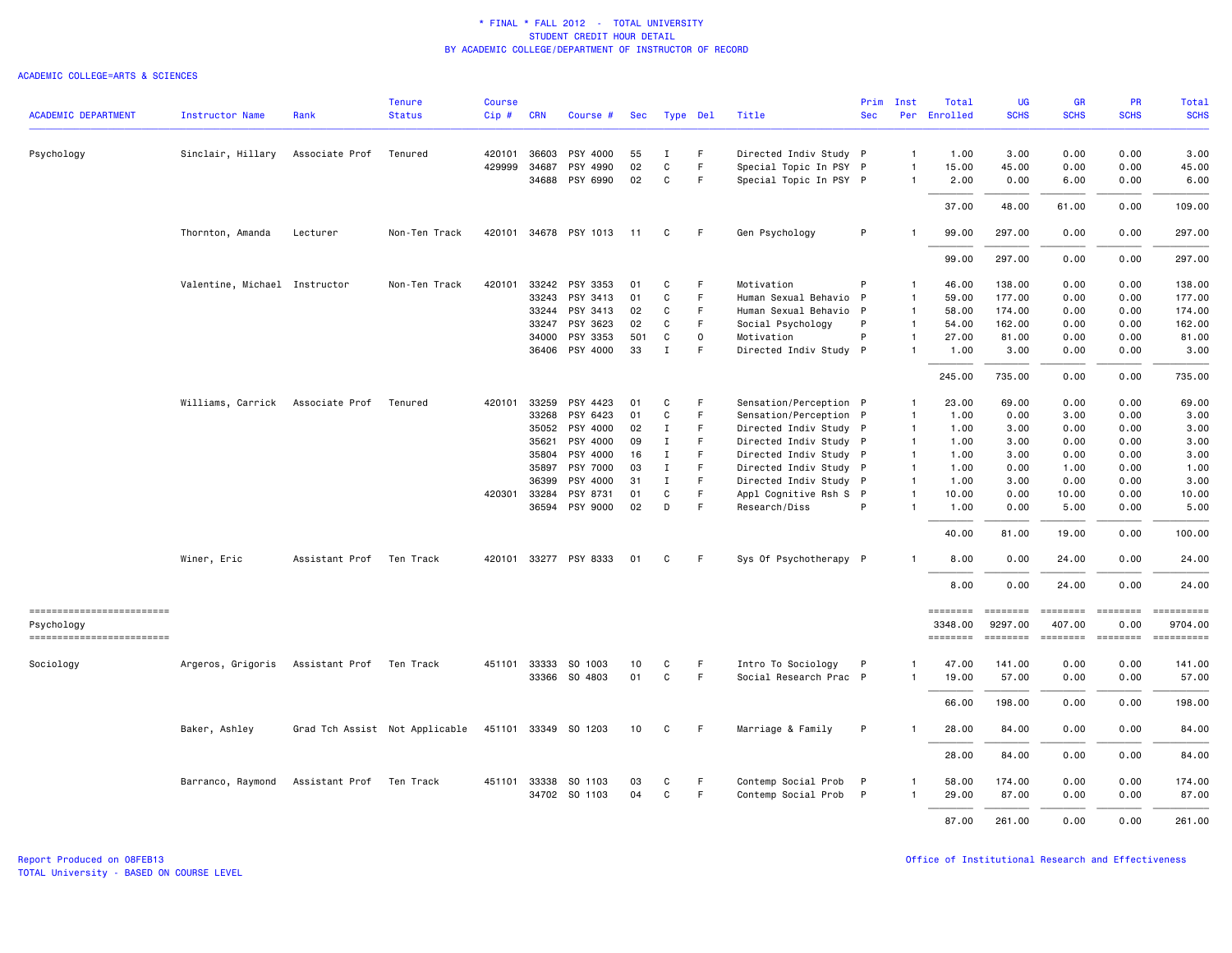## ACADEMIC COLLEGE=ARTS & SCIENCES

|                            |                                   |                | <b>Tenure</b> | <b>Course</b> |              |                      |     |              |              |                        | Prim       | Inst           | Total        | UG          | <b>GR</b>   | PR          | Total       |
|----------------------------|-----------------------------------|----------------|---------------|---------------|--------------|----------------------|-----|--------------|--------------|------------------------|------------|----------------|--------------|-------------|-------------|-------------|-------------|
| <b>ACADEMIC DEPARTMENT</b> | Instructor Name                   | Rank           | <b>Status</b> | $Cip \#$      | <b>CRN</b>   | Course #             | Sec | Type Del     |              | Title                  | <b>Sec</b> |                | Per Enrolled | <b>SCHS</b> | <b>SCHS</b> | <b>SCHS</b> | <b>SCHS</b> |
| Sociology                  | Bohm, Maggie                      | Lecturer       | Non-Ten Track |               | 451101 33342 | SO 1203              | 03  | C            | F.           | Marriage & Family      | P          | $\overline{1}$ | 79.00        | 237.00      | 0.00        | 0.00        | 237.00      |
|                            |                                   |                |               |               | 33343        | SO 1203              | 04  | $\mathbf C$  | $\mathsf F$  | Marriage & Family      | P          | $\mathbf{1}$   | 77.00        | 231.00      | 0.00        | 0.00        | 231.00      |
|                            |                                   |                |               |               |              |                      |     |              |              |                        |            |                | 156.00       | 468.00      | 0.00        | 0.00        | 468.00      |
|                            | Boyd, Robert                      | Professor      | Tenured       | 050201        | 30005        | AAS 2203             | 01  | C            | -F           | Racial Minorities      | P          | $\mathbf{1}$   | 13.00        | 39.00       | 0.00        | 0.00        | 39.00       |
|                            |                                   |                |               | 450201        | 30196        | AN 2203              | 01  | $\mathbf C$  | $\mathsf F$  | Racial Minorities      | P          | $\mathbf{1}$   | 3.00         | 9.00        | 0.00        | 0.00        | 9.00        |
|                            |                                   |                |               |               | 33350        | SO 2203              | 01  | C            | F            | Racial Minorities      | P          | $\mathbf{1}$   | 27.00        | 81.00       | 0.00        | 0.00        | 81.00       |
|                            |                                   |                |               |               | 451101 33328 | SO 1003              | 05  | $\mathbf C$  | F.           | Intro To Sociology     | P          | $\mathbf{1}$   | 78.00        | 234.00      | 0.00        | 0.00        | 234.00      |
|                            |                                   |                |               |               | 35874        | SO 9000              | 06  | D            | F            | Research / Diss        | P          | $\overline{1}$ | 3.00         | 0.00        | 30.00       | 0.00        | 30.00       |
|                            |                                   |                |               |               |              |                      |     |              |              |                        |            |                | 124.00       | 363.00      | 30.00       | 0.00        | 393.00      |
|                            | Brauner-Otto, Sara Assistant Prof |                | Ten Track     | 451101        | 33347        | SO 1203              | 08  | C            | F            | Marriage & Family      | P          | $\mathbf{1}$   | 54.00        | 162.00      | 0.00        | 0.00        | 162.00      |
|                            |                                   |                |               |               | 33348        | SO 1203              | 09  | C            | F            | Marriage & Family      | P          | $\mathbf{1}$   | 57.00        | 171.00      | 0.00        | 0.00        | 171.00      |
|                            |                                   |                |               |               | 35869        | SO 8000              | 03  | D            | F            | Research / Thesis      | P          | $\mathbf{1}$   | 3.00         | 0.00        | 5.00        | 0.00        | 5.00        |
|                            |                                   |                |               |               | 36242        | SO 7000              | 01  | $\mathbf I$  | F            | Directed Indiv Study P |            | $\mathbf{1}$   | 1.00         | 0.00        | 1.00        | 0.00        | 1.00        |
|                            |                                   |                |               |               |              |                      |     |              |              |                        |            |                | 115.00       | 333.00      | 6.00        | 0.00        | 339.00      |
|                            | Carr, Rhonda                      | Assistant Prof | Non-Ten Track | 440701        |              | 33714 SW 2303        | 201 | C            | F            | Welfare Policy I       | P          | $\mathbf{1}$   | 33.00        | 99.00       | 0.00        | 0.00        | 99.00       |
|                            |                                   |                |               |               | 33715        | SW 2313              | 201 | C            | F            | Int Soc Work/Soc Wel P |            | $\overline{1}$ | 29.00        | 87.00       | 0.00        | 0.00        | 87.00       |
|                            |                                   |                |               |               | 33720        | SW 4663              | 201 | C            | F            | Admin in Social Work P |            | $\mathbf{1}$   | 15.00        | 45.00       | 0.00        | 0.00        | 45.00       |
|                            |                                   |                |               |               | 33721        | SW 4713              | 201 | S            | F            | Sen Sem Social Work    | -S         | 0.49           | 9.31         | 27.93       | 0.00        | 0.00        | 27.93       |
|                            |                                   |                |               |               | 36239        | SW 4000              | 201 | $\mathbf{I}$ | F            | Directed Indiv Study P |            | $\mathbf{1}$   | 1.00         | 3.00        | 0.00        | 0.00        | 3.00        |
|                            |                                   |                |               |               |              | 36283 SW 4000        | 202 | $\mathbf{I}$ | F            | Directed Indiv Study P |            | $\mathbf{1}$   | 1.00         | 3.00        | 0.00        | 0.00        | 3.00        |
|                            |                                   |                |               |               |              |                      |     |              |              |                        |            |                | 88.31        | 264.93      | 0.00        | 0.00        | 264.93      |
|                            | Chavez, Jacqueline Lecturer       |                | Non-Ten Track | 450401        | 30957        | CRM 1003             | 01  | C            | F            | Crime & Justice in A P |            | $\mathbf{1}$   | 86.00        | 258.00      | 0.00        | 0.00        | 258.00      |
|                            |                                   |                |               |               | 30961        | CRM 3503             | 01  | C            | F            | Violence in the US     | P          | $\mathbf{1}$   | 32.00        | 96.00       | 0.00        | 0.00        | 96.00       |
|                            |                                   |                |               |               | 33789        | CRM 3103             | 501 | C            | $\mathsf{o}$ | Contemp Issues in CJ P |            | $\mathbf{1}$   | 14.00        | 42.00       | 0.00        | 0.00        | 42.00       |
|                            |                                   |                |               |               | 451101 33359 | SO 3503              | 01  | C            | F            | Violence In The U.S. P |            | $\mathbf{1}$   | 16.00        | 48.00       | 0.00        | 0.00        | 48.00       |
|                            |                                   |                |               |               |              |                      |     |              |              |                        |            |                | 148.00       | 444.00      | 0.00        | 0.00        | 444.00      |
|                            | Chi, Guangqing                    | Assistant Prof | Ten Track     | 451101        | 33365        | SO 4703              | 01  | C            | F.           | Population Problems    | P          | $\mathbf{1}$   | 14.00        | 42.00       | 0.00        | 0.00        | 42.00       |
|                            |                                   |                |               |               | 33369        | SO 6703              | 01  | $\mathbf C$  | F            | Population Problems    | P          | $\mathbf{1}$   | 3.00         | 0.00        | 9.00        | 0.00        | 9.00        |
|                            |                                   |                |               |               |              | 35854 SO 9000        | 05  | D            | F.           | Research / Diss        | P          | $\mathbf{1}$   | 2.00         | 0.00        | 11.00       | 0.00        | 11.00       |
|                            |                                   |                |               |               |              |                      |     |              |              |                        |            |                | 19.00        | 42.00       | 20.00       | 0.00        | 62.00       |
|                            | Cook, Amanda                      | Lecturer       | Non-Ten Track | 450401        | 33583        | <b>CRM 2003</b>      | 201 | C            | F.           | Crime Justice Inequa P |            | $\overline{1}$ | 12.00        | 36.00       | 0.00        | 0.00        | 36.00       |
|                            |                                   |                |               |               | 34773        | CRM 3603             | 201 | C            | F.           | Criminological Theor P |            | $\mathbf{1}$   | 14.00        | 42.00       | 0.00        | 0.00        | 42.00       |
|                            |                                   |                |               |               | 35938        | CRM 4243             | 201 | C            | $\mathsf F$  | Drugs, Crime and Con P |            | $\overline{1}$ | 8.00         | 24.00       | 0.00        | 0.00        | 24.00       |
|                            |                                   |                |               |               | 35940        | SO 4243              | 201 | C            | F.           | Drugs, Crime and Con P |            | $\overline{1}$ | 5.00         | 15.00       | 0.00        | 0.00        | 15.00       |
|                            |                                   |                |               |               | 35952        | CRM 4323             | 201 | C            | F            | Victimology            | P          | $\overline{1}$ | 10.00        | 30.00       | 0.00        | 0.00        | 30.00       |
|                            |                                   |                |               |               | 36281        | SO 6523              | 201 | C            | F            | Law and Society        | P          | 0.51           | 0.51         | 0.00        | 1.53        | 0.00        | 1.53        |
|                            |                                   |                |               |               |              | 451101 36280 S0 6733 | 201 | C            | F            | Comm: Org & Relation P |            | 0.51           | 0.51         | 0.00        | 1.53        | 0.00        | 1.53        |
|                            |                                   |                |               |               |              |                      |     |              |              |                        |            |                | 50.02        | 147.00      | 3.06        | 0.00        | 150.06      |
|                            | Cosgrove, Lindsey Lecturer        |                | Non-Ten Track |               |              | 440701 33424 SW 3013 | 01  | C            | F.           | Hum Beh Soc Envir I P  |            | $\mathbf{1}$   | 26.00        | 78.00       | 0.00        | 0.00        | 78.00       |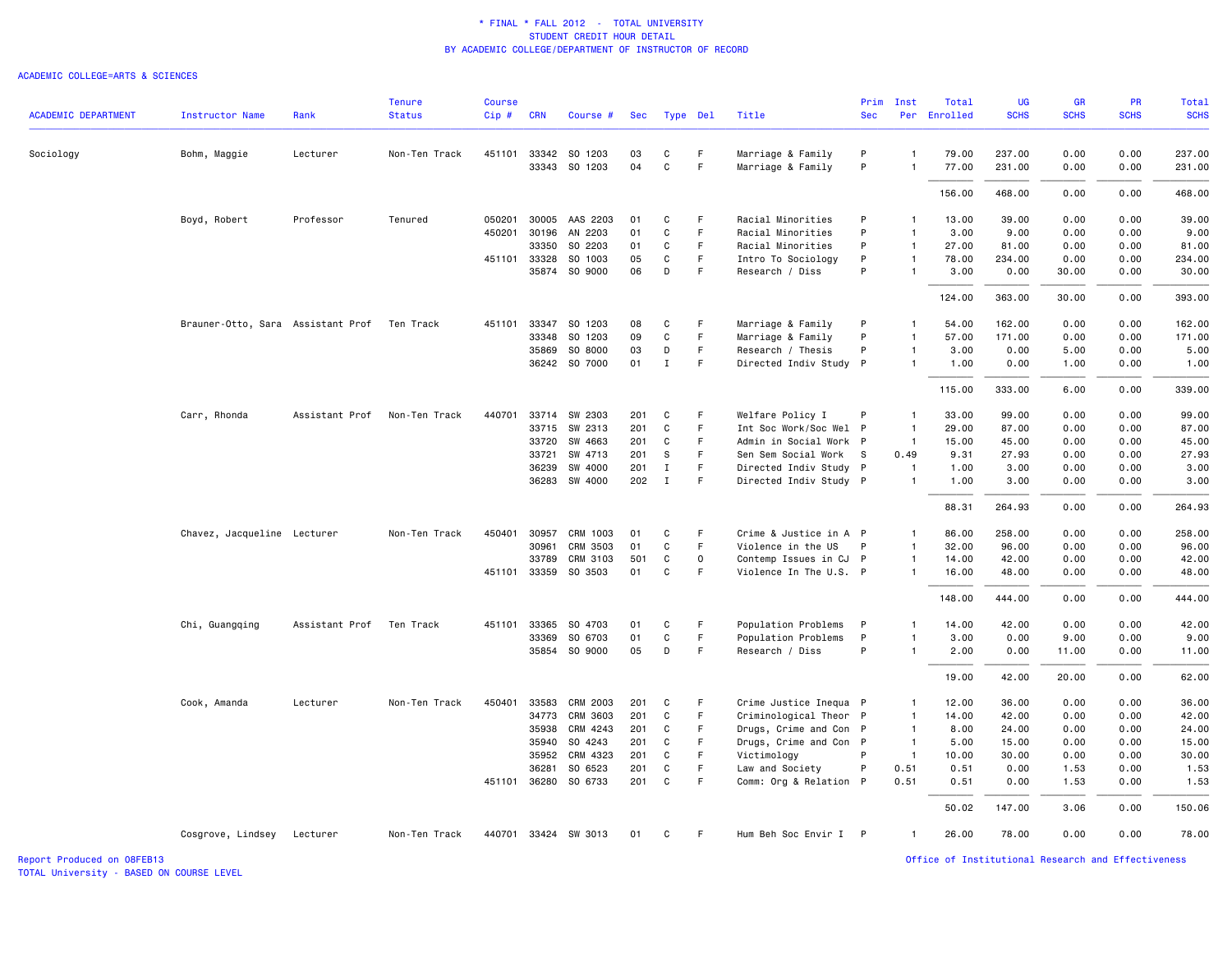## ACADEMIC COLLEGE=ARTS & SCIENCES

| <b>ACADEMIC DEPARTMENT</b> | <b>Instructor Name</b>         | Rank                           | <b>Tenure</b><br><b>Status</b> | <b>Course</b><br>$Cip \#$ | <b>CRN</b>   | Course #             | Sec              | Type Del     |                     | Title                  | Prim<br><b>Sec</b> | Inst         | Total<br>Per Enrolled | <b>UG</b><br><b>SCHS</b> | GR<br><b>SCHS</b> | PR<br><b>SCHS</b> | <b>Total</b><br><b>SCHS</b> |
|----------------------------|--------------------------------|--------------------------------|--------------------------------|---------------------------|--------------|----------------------|------------------|--------------|---------------------|------------------------|--------------------|--------------|-----------------------|--------------------------|-------------------|-------------------|-----------------------------|
|                            |                                |                                |                                |                           |              |                      |                  |              |                     |                        |                    |              |                       |                          |                   |                   |                             |
|                            |                                |                                |                                |                           |              |                      |                  |              |                     |                        |                    |              | 26.00                 | 78.00                    | 0.00              | 0.00              | 78.00                       |
| Sociology                  | Cossman, Jeralynn              | Professor                      | Tenured                        |                           | 451101 33330 | SO 1003              | H <sub>0</sub> 1 | C            | F.                  | Honors Intro To Soci P |                    |              | 20.00                 | 60.00                    | 0.00              | 0.00              | 60.00                       |
|                            |                                |                                |                                |                           | 35056        | SO 8000              | 01               | D            | F                   | Research / Thesis      | P                  | 1            | 2.00                  | 0.00                     | 9.00              | 0.00              | 9.00                        |
|                            |                                |                                |                                |                           |              | 35057 SO 9000        | 01               | D            | F                   | Research / Diss        | P                  | $\mathbf{1}$ | 4.00                  | 0.00                     | 37.00             | 0.00              | 37.00                       |
|                            |                                |                                |                                |                           |              |                      |                  |              |                     |                        |                    |              | 26.00                 | 60.00                    | 46.00             | 0.00              | 106.00                      |
|                            | Crudden, Adele                 | Professor                      | Tenured                        |                           | 440701 33425 | SW 3213              | 01               | C            | F.                  | Research Meth in SW    | P                  | $\mathbf{1}$ | 17.00                 | 51.00                    | 0.00              | 0.00              | 51.00                       |
|                            |                                |                                |                                |                           | 36033        | SW 4000              | 501              | $\mathbf{I}$ | $\mathsf{O}\xspace$ | Directed Indiv Study P |                    | $\mathbf{1}$ | 1.00                  | 3.00                     | 0.00              | 0.00              | 3.00                        |
|                            |                                |                                |                                |                           |              | 36274 SW 4000        | 03               | $\mathbf I$  | F.                  | Directed Indiv Study P |                    | 1            | 2.00                  | 2.00                     | 0.00              | 0.00              | 2.00                        |
|                            |                                |                                |                                |                           |              |                      |                  |              |                     |                        |                    |              | 20.00                 | 56.00                    | 0.00              | 0.00              | 56.00                       |
|                            | Dunaway, R. Gregor Non-Faculty |                                | Not Applicable                 |                           |              | 451101 35893 SO 9000 | 08               | D            | F.                  | Research / Diss        | P                  | $\mathbf{1}$ | 3.00                  | 0.00                     | 13.00             | 0.00              | 13.00                       |
|                            |                                |                                |                                |                           |              |                      |                  |              |                     |                        |                    |              | 3.00                  | 0.00                     | 13.00             | 0.00              | 13.00                       |
|                            | Eden, Teddie                   |                                | Grad Tch Assist Not Applicable |                           |              | 451101 34018 SO 4333 | 501              | C            | $\mathbf 0$         | Sociology Of Sports P  |                    | $\mathbf{1}$ | 31.00                 | 93.00                    | 0.00              | 0.00              | 93.00                       |
|                            |                                |                                |                                |                           |              |                      |                  |              |                     |                        |                    |              | 31.00                 | 93.00                    | 0.00              | 0.00              | 93.00                       |
|                            | Gochanour, Amanda              | Grad Tch Assist Not Applicable |                                |                           |              | 050207 30192 AN 1173 | 01               | C            | F                   | Intro Gender Studies P |                    | $\mathbf{1}$ | 8.00                  | 24.00                    | 0.00              | 0.00              | 24.00                       |
|                            |                                |                                |                                |                           | 32106        | GS 1173              | 01               | C            | F                   | Introduction to Gend P |                    | 1            | 15.00                 | 45.00                    | 0.00              | 0.00              | 45.00                       |
|                            |                                |                                |                                |                           |              | 33339 SO 1173        | 01               | $\mathtt{C}$ | F.                  | Intro Gender Studies P |                    | $\mathbf{1}$ | 18.00                 | 54.00                    | 0.00              | 0.00              | 54.00                       |
|                            |                                |                                |                                |                           |              |                      |                  |              |                     |                        |                    |              | 41.00                 | 123.00                   | 0.00              | 0.00              | 123.00                      |
|                            | Haynes, Stacy                  | Assistant Prof                 | Ten Track                      | 450401                    | 30959        | CRM 3103             | 01               | C            | F.                  | Contemp Issues in CJ P |                    | 1            | 39.00                 | 117.00                   | 0.00              | 0.00              | 117.00                      |
|                            |                                |                                |                                |                           | 451101 33371 | SO 8213              | 01               | $\mathbf c$  | F                   | Research Design        | P                  | $\mathbf{1}$ | 20.00                 | 0.00                     | 60.00             | 0.00              | 60.00                       |
|                            |                                |                                |                                |                           | 35362        | SO 8000              | 02               | D            | F                   | Research / Thesis      | P                  | 1            | 1.00                  | 0.00                     | 3.00              | 0.00              | 3.00                        |
|                            |                                |                                |                                |                           | 35363        | SO 9000              | 03               | D            | F.                  | Research / Diss        | P                  | $\mathbf{1}$ | 1.00                  | 0.00                     | 6.00              | 0.00              | 6.00                        |
|                            |                                |                                |                                |                           |              |                      |                  |              |                     |                        |                    |              | 61.00                 | 117.00                   | 69.00             | 0.00              | 186.00                      |
|                            | Hughey, Matthew                | Assistant Prof                 | Ten Track                      | 050201                    | 30006        | AAS 2203             | 02               | C            | F.                  | Racial Minorities      | P                  | $\mathbf{1}$ | 6.00                  | 18.00                    | 0.00              | 0.00              | 18.00                       |
|                            |                                |                                |                                |                           | 450201 30197 | AN 2203              | 02               | C            | F                   | Racial Minorities      | P                  | $\mathbf{1}$ | 1.00                  | 3.00                     | 0.00              | 0.00              | 3.00                        |
|                            |                                |                                |                                |                           | 33351        | SO 2203              | 02               | C            | F                   | Racial Minorities      | P                  | $\mathbf{1}$ | 29.00                 | 87.00                    | 0.00              | 0.00              | 87.00                       |
|                            |                                |                                |                                |                           | 451101 33370 | SO 8103              | 01               | S            | F                   | Gr Social Theory I     | P                  | $\mathbf{1}$ | 13.00                 | 0.00                     | 39.00             | 0.00              | 39.00                       |
|                            |                                |                                |                                |                           |              | 35885 SO 9000        | 07               | D            | F                   | Research / Diss        | P                  |              | 2.00                  | 0.00                     | 8.00              | 0.00              | 8.00                        |
|                            |                                |                                |                                |                           |              |                      |                  |              |                     |                        |                    |              | 51.00                 | 108.00                   | 47.00             | 0.00              | 155.00                      |
|                            | Hunter, Frederick              |                                | Grad Tch Assist Not Applicable |                           |              | 440701 33423 SW 3003 | 01               | C            | F                   | Populations at-risk P  |                    |              | 26.00                 | 78.00                    | 0.00              | 0.00              | 78.00                       |
|                            |                                |                                |                                |                           |              |                      |                  |              |                     |                        |                    |              | 26.00                 | 78.00                    | 0.00              | 0.00              | 78.00                       |
|                            | Husain, Jonelle                | Lecturer                       | Non-Ten Track                  |                           |              | 451101 33326 SO 1003 | 03               | C            | F                   | Intro To Sociology     | P                  | 1            | 103.00                | 309.00                   | 0.00              | 0.00              | 309.00                      |
|                            |                                |                                |                                |                           | 33327        | SO 1003              | 04               | C            | F                   | Intro To Sociology     | P                  | $\mathbf{1}$ | 87.00                 | 261.00                   | 0.00              | 0.00              | 261.00                      |
|                            |                                |                                |                                |                           | 33329        | SO 1003              | 06               | C            | F                   | Intro To Sociology     | P                  | $\mathbf{1}$ | 77.00                 | 231.00                   | 0.00              | 0.00              | 231.00                      |
|                            |                                |                                |                                |                           | 33334        | SO 1003              | 11               | C            | F.                  | Intro To Sociology     | P                  | $\mathbf{1}$ | 61.00                 | 183.00                   | 0.00              | 0.00              | 183.00                      |
|                            |                                |                                |                                |                           |              | 34015 SO 1203        | 501              | C            | $\Omega$            | Marriage & Family      | P                  | 1            | 27.00                 | 81.00                    | 0.00              | 0.00              | 81.00                       |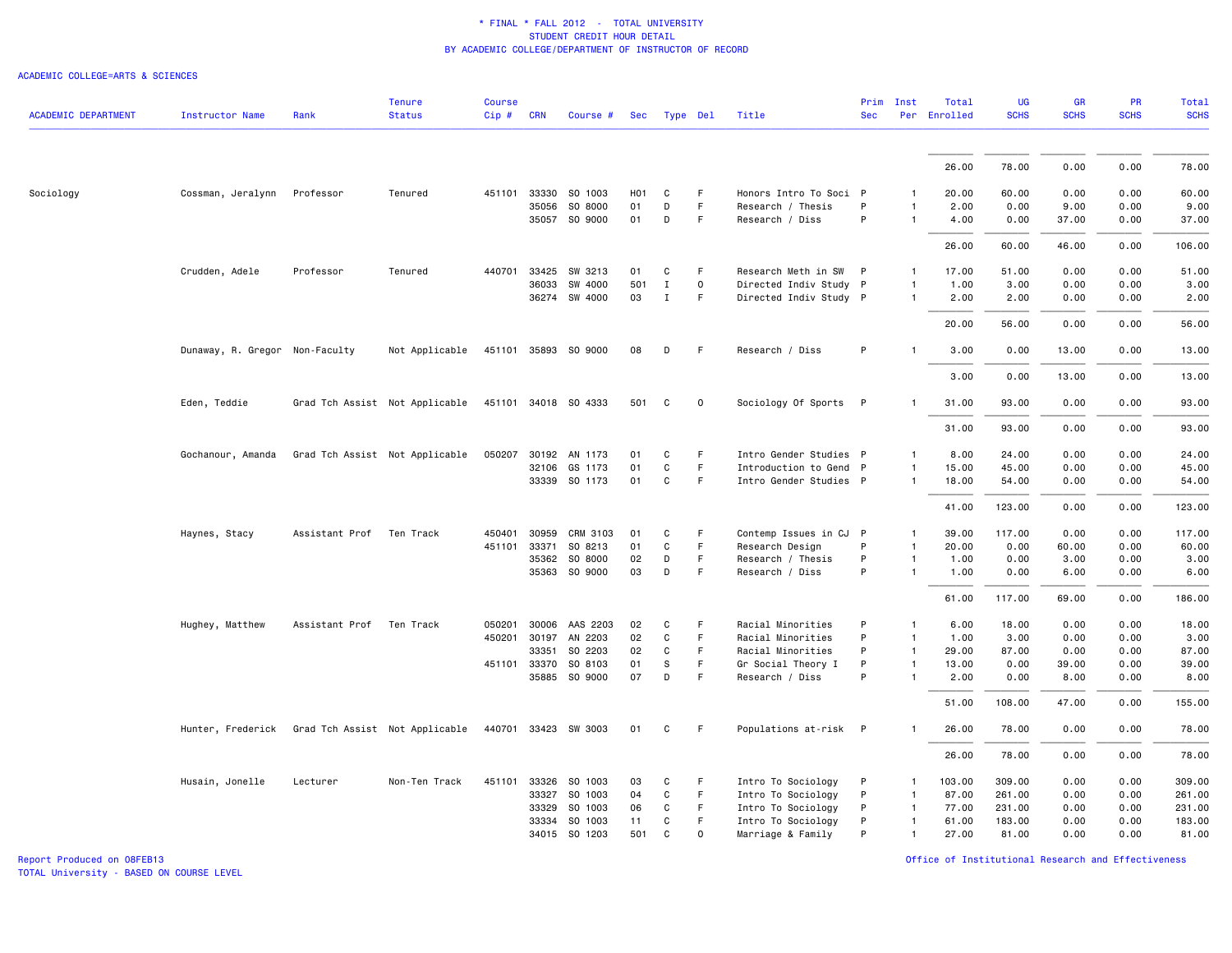### ACADEMIC COLLEGE=ARTS & SCIENCES

| <b>ACADEMIC DEPARTMENT</b> | <b>Instructor Name</b>                            | Rank           | <b>Tenure</b><br><b>Status</b> | <b>Course</b><br>Cip# | <b>CRN</b> | Course #              | Sec |              | Type Del | Title                  | Prim<br><b>Sec</b> | Inst         | Total<br>Per Enrolled | <b>UG</b><br><b>SCHS</b> | GR<br><b>SCHS</b> | PR<br><b>SCHS</b> | <b>Total</b><br><b>SCHS</b> |
|----------------------------|---------------------------------------------------|----------------|--------------------------------|-----------------------|------------|-----------------------|-----|--------------|----------|------------------------|--------------------|--------------|-----------------------|--------------------------|-------------------|-------------------|-----------------------------|
|                            |                                                   |                |                                |                       |            |                       |     |              |          |                        |                    |              |                       |                          |                   |                   |                             |
|                            |                                                   |                |                                |                       |            |                       |     |              |          |                        |                    |              | 355.00                | 1065.00                  | 0.00              | 0.00              | 1065.00                     |
| Sociology                  | Irizarry, Yasmiyn                                 | Assistant Prof | Ten Track                      | 451101 33356          |            | SO 3213               | 01  | C            | F.       | Intr To Social Res     | P                  |              | 32.00                 | 96.00                    | 0.00              | 0.00              | 96.00                       |
|                            |                                                   |                |                                |                       |            | 33373 SO 8284         | 01  | B            | F        | Grad Soc Stat II       | P                  | $\mathbf{1}$ | 8.00                  | 0.00                     | 32.00             | 0.00              | 32.00                       |
|                            |                                                   |                |                                |                       |            |                       |     |              |          |                        |                    |              | 40.00                 | 96.00                    | 32.00             | 0.00              | 128.00                      |
|                            | Johnson, Jada                                     | Instructor     | Non-Ten Track                  | 440701                | 33426      | SW 3513               | 01  | C            | F        | Social Work Pract I P  |                    | $\mathbf{1}$ | 7.00                  | 21.00                    | 0.00              | 0.00              | 21.00                       |
|                            |                                                   |                |                                |                       | 33427      | SW 3523               | 01  | C            | F.       | Social Work Pract II P |                    | $\mathbf{1}$ | 10.00                 | 30.00                    | 0.00              | 0.00              | 30.00                       |
|                            |                                                   |                |                                |                       |            | 33430 SW 4713         | 01  | s            | F        | Sen Sem Social Work    | P                  | $\mathbf{1}$ | 19.00                 | 57.00                    | 0.00              | 0.00              | 57.00                       |
|                            |                                                   |                |                                |                       |            | 34715 SW 4623         | 01  | $\mathtt{C}$ | F        | Sw With The Aged       | P                  | $\mathbf{1}$ | 26.00                 | 78.00                    | 0.00              | 0.00              | 78.00                       |
|                            |                                                   |                |                                |                       |            |                       |     |              |          |                        |                    |              | 62.00                 | 186,00                   | 0.00              | 0.00              | 186.00                      |
|                            | Jones, James                                      | Lecturer       | Non-Ten Track                  |                       |            | 451101 33331 SO 1003  | 08  | C            | F        | Intro To Sociology     | P                  | -1           | 70.00                 | 210.00                   | 0.00              | 0.00              | 210.00                      |
|                            |                                                   |                |                                |                       |            |                       |     |              |          |                        |                    |              | 70.00                 | 210.00                   | 0.00              | 0.00              | 210.00                      |
|                            | Kasu, Bishal                                      |                | Grad Tch Assist Not Applicable |                       |            | 451101 33346 SO 1203  | 07  | C            | F        | Marriage & Family      | P                  | $\mathbf{1}$ | 67.00                 | 201.00                   | 0.00              | 0.00              | 201.00                      |
|                            |                                                   |                |                                |                       |            |                       |     |              |          |                        |                    |              | 67.00                 | 201.00                   | 0.00              | 0.00              | 201.00                      |
|                            | Kelly, Kimberly                                   | Assistant Prof | Ten Track                      | 451101                | 33355      | SO 3103               | 01  | C            | F.       | Social Theory I        | P                  | $\mathbf{1}$ | 17.00                 | 51.00                    | 0.00              | 0.00              | 51.00                       |
|                            |                                                   |                |                                |                       | 34708      | SO 8990               | 01  | $\mathbf c$  | F        | Special Topic In SO    | P                  | $\mathbf{1}$ | 14.00                 | 0.00                     | 42.00             | 0.00              | 42.00                       |
|                            |                                                   |                |                                |                       | 35413      | SO 9000               | 04  | D            | F        | Research / Diss        | P                  | $\mathbf{1}$ | 5.00                  | 0.00                     | 16.00             | 0.00              | 16.00                       |
|                            |                                                   |                |                                |                       | 36298      | SO 7000               | 02  | $\mathbf{I}$ | F        | Directed Indiv Study P |                    | -1           | 1.00                  | 0.00                     | 3.00              | 0.00              | 3.00                        |
|                            |                                                   |                |                                |                       |            |                       |     |              |          |                        |                    |              | 37.00                 | 51.00                    | 61.00             | 0.00              | 112.00                      |
|                            | Kennington, Allyso Grad Tch Assist Not Applicable |                |                                |                       |            | 451101 33336 SO 1103  | 01  | C            | F.       | Contemp Social Prob P  |                    | -1           | 55.00                 | 165.00                   | 0.00              | 0.00              | 165.00                      |
|                            |                                                   |                |                                |                       |            |                       |     |              |          |                        |                    |              | 55.00                 | 165.00                   | 0.00              | 0.00              | 165.00                      |
|                            | Lane, Shannon                                     | Instructor     | Non-Ten Track                  |                       |            | 050201 30007 AAS 2203 | 03  | C            | F        | Racial Minorities      | P                  | $\mathbf{1}$ | 15.00                 | 45.00                    | 0.00              | 0.00              | 45.00                       |
|                            |                                                   |                |                                |                       |            | 34706 AAS 2203        | 04  | $\mathtt{C}$ | F.       | Racial Minorities      | P                  | $\mathbf{1}$ | 6.00                  | 18.00                    | 0.00              | 0.00              | 18.00                       |
|                            |                                                   |                |                                | 450201 30198          |            | AN 2203               | 03  | C            | F        | Racial Minorities      | P                  | $\mathbf{1}$ | 2.00                  | 6.00                     | 0.00              | 0.00              | 6.00                        |
|                            |                                                   |                |                                |                       | 33352      | SO 2203               | 03  | C            | F        | Racial Minorities      | P                  | $\mathbf{1}$ | 20.00                 | 60.00                    | 0.00              | 0.00              | 60.00                       |
|                            |                                                   |                |                                |                       | 34525      | AN 2203               | 04  | C            | F.       | Racial Minorities      | P                  | 1            | 3.00                  | 9.00                     | 0.00              | 0.00              | 9.00                        |
|                            |                                                   |                |                                |                       |            | 34705 SO 2203         | 04  | C            | F        | Racial Minorities      | P                  | $\mathbf{1}$ | 26.00                 | 78.00                    | 0.00              | 0.00              | 78.00                       |
|                            |                                                   |                |                                |                       |            |                       |     |              |          |                        |                    |              | 72.00                 | 216.00                   | 0.00              | 0.00              | 216.00                      |
|                            | Lay, David                                        | Lecturer       | Non-Ten Track                  | 450401                | 30958      | CRM 2003              | 01  | C            | F.       | Crime Justice Inequa P |                    | $\mathbf{1}$ | 46.00                 | 138.00                   | 0.00              | 0.00              | 138.00                      |
|                            |                                                   |                |                                | 451101 33340          |            | SO 1203               | 01  | C            | F.       | Marriage & Family      | P                  | $\mathbf{1}$ | 66.00                 | 198.00                   | 0.00              | 0.00              | 198.00                      |
|                            |                                                   |                |                                |                       | 33341      | SO 1203               | 02  | C            | F        | Marriage & Family      | P                  | 1            | 72.00                 | 216.00                   | 0.00              | 0.00              | 216.00                      |
|                            |                                                   |                |                                |                       | 33345      | SO 1203               | 06  | C            | F        | Marriage & Family      | P                  | 1            | 48.00                 | 144.00                   | 0.00              | 0.00              | 144.00                      |
|                            |                                                   |                |                                |                       |            |                       |     |              |          |                        |                    |              | 232.00                | 696.00                   | 0.00              | 0.00              | 696.00                      |
|                            | Mathers, Scott                                    | Lecturer       | Non-Ten Track                  | 450401 30963          |            | CRM 4233              | 01  | C            | F.       | Juvenile Delinquency P |                    | -1           | 22.00                 | 66.00                    | 0.00              | 0.00              | 66.00                       |
|                            |                                                   |                |                                |                       | 34701      | CRM 1003              | 02  | C            | F.       | Crime & Justice in A P |                    | 1            | 44.00                 | 132.00                   | 0.00              | 0.00              | 132.00                      |
|                            |                                                   |                |                                |                       |            | 451101 33357 SO 3313  | 01  | C            | F        | Deviant Behavior       | P                  | $\mathbf{1}$ | 42.00                 | 126.00                   | 0.00              | 0.00              | 126.00                      |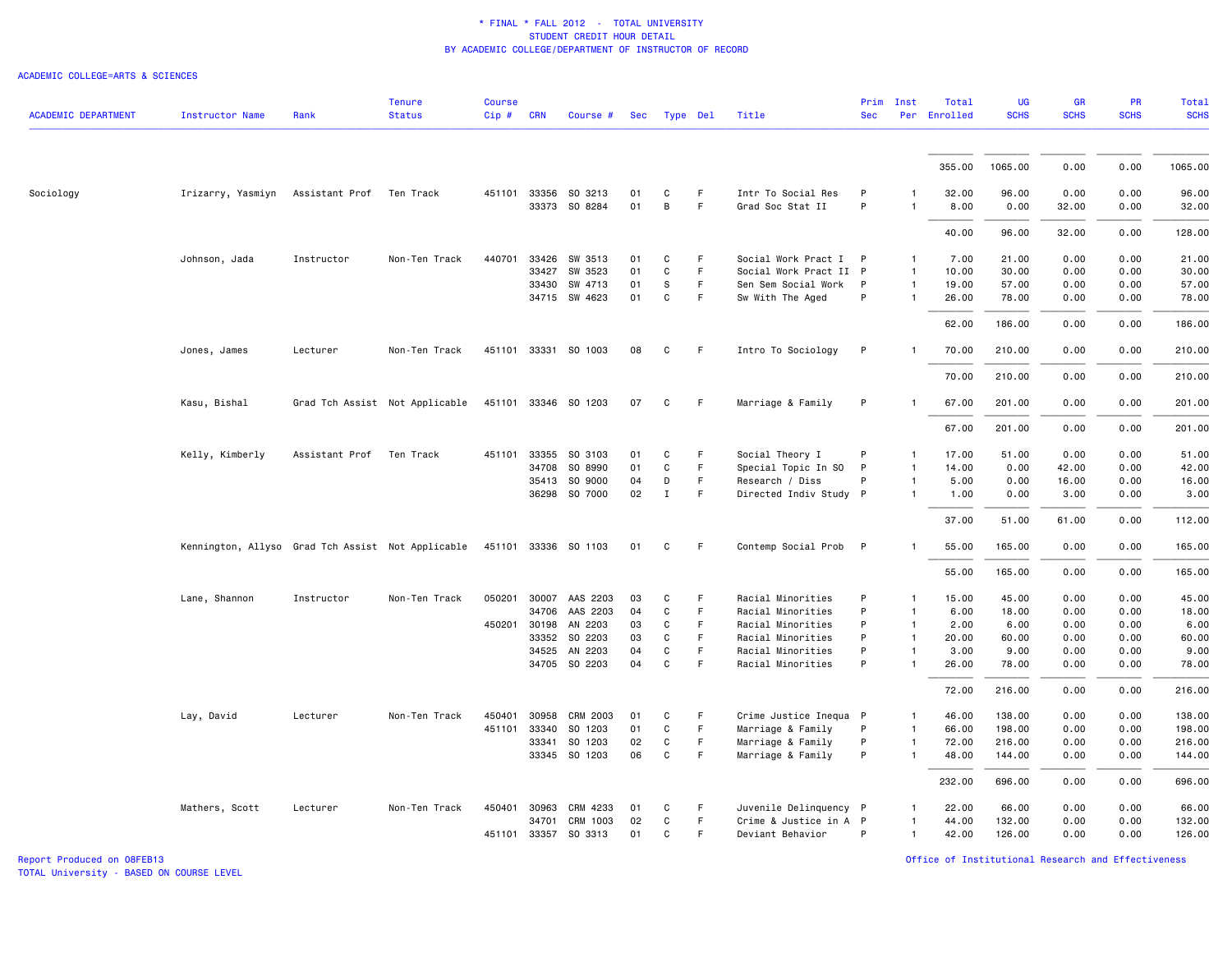## ACADEMIC COLLEGE=ARTS & SCIENCES

| <b>ACADEMIC DEPARTMENT</b> | <b>Instructor Name</b>                      | Rank           | <b>Tenure</b><br><b>Status</b> | <b>Course</b><br>Cip# | <b>CRN</b>   | Course #                 | Sec      |                   | Type Del    | Title                                            | Prim<br><b>Sec</b> | Inst                         | Total<br>Per Enrolled | <b>UG</b><br><b>SCHS</b> | GR<br><b>SCHS</b> | PR<br><b>SCHS</b> | <b>Total</b><br><b>SCHS</b> |
|----------------------------|---------------------------------------------|----------------|--------------------------------|-----------------------|--------------|--------------------------|----------|-------------------|-------------|--------------------------------------------------|--------------------|------------------------------|-----------------------|--------------------------|-------------------|-------------------|-----------------------------|
| Sociology                  | Mathers, Scott                              | Lecturer       | Non-Ten Track                  |                       |              | 451101 33360 SO 4233     | 01       | C                 | F           | Juvenile Delinquency P                           |                    | $\mathbf{1}$                 | 13.00                 | 39.00                    | 0.00              | 0.00              | 39.00                       |
|                            |                                             |                |                                |                       |              |                          |          |                   |             |                                                  |                    |                              | 121.00                | 363.00                   | 0.00              | 0.00              | 363.00                      |
|                            | Matthews, Shelley                           | Assistant Prof | Ten Track                      | 450401                | 30962        | CRM 3603                 | 01       | C                 | F.          | Criminological Theor P                           |                    | 1                            | 32.00                 | 96.00                    | 0.00              | 0.00              | 96.00                       |
|                            |                                             |                |                                |                       |              | 451101 34713 SO 8523     | 01       | C                 | F           | Symbolic Interaction P                           |                    | $\mathbf{1}$                 | 10.00                 | 0.00                     | 30.00             | 0.00              | 30.00                       |
|                            |                                             |                |                                |                       |              |                          |          |                   |             |                                                  |                    |                              | 42.00                 | 96.00                    | 30.00             | 0.00              | 126.00                      |
|                            | May, David                                  | Associate Prof | Tenured                        | 450401                | 30964        | CRM 4513                 | 01       | C<br>$\mathtt{C}$ | F.<br>F     | Correctional Systems P                           |                    | $\mathbf{1}$<br>$\mathbf{1}$ | 24.00                 | 72.00                    | 0.00              | 0.00              | 72.00                       |
|                            |                                             |                |                                |                       | 451101 33364 | SO 4513<br>36589 SO 4000 | 01<br>01 | $\mathbf{I}$      | F.          | Correctional Systems P<br>Directed Indiv Study P |                    | $\mathbf{1}$                 | 8.00<br>1.00          | 24.00<br>1.00            | 0.00<br>0.00      | 0.00<br>0.00      | 24.00<br>1.00               |
|                            |                                             |                |                                |                       |              |                          |          |                   |             |                                                  |                    |                              | 33.00                 | 97.00                    | 0.00              | 0.00              | 97.00                       |
|                            | McKee, Colleen                              | Non-Faculty    | Not Applicable                 |                       |              | 450201 35998 SO 4173     | 501      | C                 | $\mathbf 0$ | Environment-Society P                            |                    | $\mathbf{1}$                 | 18.00                 | 54.00                    | 0.00              | 0.00              | 54.00                       |
|                            |                                             |                |                                |                       |              |                          |          |                   |             |                                                  |                    |                              | 18.00                 | 54.00                    | 0.00              | 0.00              | 54.00                       |
|                            | McKinley, Kenya                             | Instructor     | Non-Ten Track                  | 440701                |              | 33422 SW 2313            | 01       | C                 | F           | Int Soc Work/Soc Wel P                           |                    | 1                            | 17.00                 | 51.00                    | 0.00              | 0.00              | 51.00                       |
|                            |                                             |                |                                |                       | 34714        | SW 4613                  | 01       | C                 | F           | Child Welf Services                              | P                  | $\mathbf{1}$                 | 9.00                  | 27.00                    | 0.00              | 0.00              | 27.00                       |
|                            |                                             |                |                                |                       |              | 34716 SW 2313            | 02       | C                 | F           | Int Soc Work/Soc Wel P                           |                    | 1                            | 17.00                 | 51.00                    | 0.00              | 0.00              | 51.00                       |
|                            |                                             |                |                                |                       |              |                          |          |                   |             |                                                  |                    |                              | 43.00                 | 129.00                   | 0.00              | 0.00              | 129.00                      |
|                            | Netadj, Mehrzad                             | Instructor     | Non-Ten Track                  | 451101                | 33337        | SO 1103                  | 02       | C                 | F.          | Contemp Social Prob                              | P                  | $\mathbf{1}$                 | 49.00                 | 147.00                   | 0.00              | 0.00              | 147.00                      |
|                            |                                             |                |                                |                       |              | 34844 SO 1003            | 12       | C                 | F           | Intro To Sociology                               | P                  | 1                            | 65.00                 | 195.00                   | 0.00              | 0.00              | 195.00                      |
|                            |                                             |                |                                |                       |              |                          |          |                   |             |                                                  |                    |                              | 114.00                | 342.00                   | 0.00              | 0.00              | 342.00                      |
|                            | Parisi, Domenico                            | Non-Faculty    | Not Applicable                 |                       |              | 451101 36342 SO 8000     | 05       | D                 | F.          | Research / Thesis                                | P                  | $\mathbf{1}$                 | 1.00                  | 0.00                     | 3.00              | 0.00              | 3.00                        |
|                            |                                             |                |                                |                       |              |                          |          |                   |             |                                                  |                    |                              | 1.00                  | 0.00                     | 3.00              | 0.00              | 3.00                        |
|                            | Peterson, Lindsey                           | Assistant Prof | Ten Track                      |                       | 451101 33353 | SO 3003                  | 01       | C                 | F.          | Social Inequality                                | P                  | $\mathbf{1}$                 | 24.00                 | 72.00                    | 0.00              | 0.00              | 72.00                       |
|                            |                                             |                |                                |                       | 34703        | SO 4113                  | 01       | C                 | F           | Soc Org & Change                                 | P                  | $\mathbf{1}$                 | 13.00                 | 39.00                    | 0.00              | 0.00              | 39.00                       |
|                            |                                             |                |                                |                       |              | 34704 SO 6113            | 01       | $\mathtt{C}$      | F.          | Soc Org & Change                                 | P                  | $\mathbf{1}$                 | 8.00                  | 0.00                     | 24.00             | 0.00              | 24.00                       |
|                            |                                             |                |                                |                       |              |                          |          |                   |             |                                                  |                    |                              | 45.00                 | 111.00                   | 24.00             | 0.00              | 135.00                      |
|                            | Pilkinton, Melinda Assistant Prof Ten Track |                |                                |                       | 440701 33428 | SW 3533                  | 01       | C                 | F.          | Soc Work w/Commun &                              | P                  | 1                            | 11.00                 | 33.00                    | 0.00              | 0.00              | 33.00                       |
|                            |                                             |                |                                |                       | 33431        | SW 4916                  | 01       | E                 | F           | Sw Fld Prac/Sem I                                | P                  | $\mathbf{1}$                 | 13.00                 | 78.00                    | 0.00              | 0.00              | 78.00                       |
|                            |                                             |                |                                |                       |              | 33432 SW 4926            | 01       | E                 | F           | Sw Fld Prac/Sem II                               | P                  | $\mathbf{1}$                 | 13.00                 | 78.00                    | 0.00              | 0.00              | 78.00                       |
|                            |                                             |                |                                |                       |              |                          |          |                   |             |                                                  |                    |                              | 37.00                 | 189.00                   | 0.00              | 0.00              | 189.00                      |
|                            | Rader, Nicole                               | Associate Prof | Tenured                        |                       | 450401 34698 | SO 4323                  | 01       | C                 | F           | Victimology                                      | P                  | $\mathbf{1}$                 | 3.00                  | 9.00                     | 0.00              | 0.00              | 9.00                        |
|                            |                                             |                |                                |                       | 34699        | CRM 4323                 | 01       | C                 | F           | Victimology                                      | P                  | $\mathbf{1}$                 | 34.00                 | 102.00                   | 0.00              | 0.00              | 102.00                      |
|                            |                                             |                |                                |                       | 34700        | SO 6323                  | 01       | C                 | F.          | Victimology                                      | P                  | $\mathbf{1}$                 | 5.00                  | 0.00                     | 15.00             | 0.00              | 15.00                       |
|                            |                                             |                |                                |                       | 34816        | CRM 3343                 | 01       | C                 | F           | Gender, Crime & Justi P                          |                    | $\mathbf{1}$                 | 24.00                 | 72.00                    | 0.00              | 0.00              | 72.00                       |
|                            |                                             |                |                                |                       | 451101 33376 | SO 8900                  | 01       | s                 | F.          | Fields Of SO: ProSem P                           |                    | $\mathbf{1}$                 | 16.00                 | 0.00                     | 16.00             | 0.00              | 16.00                       |
|                            |                                             |                |                                |                       | 34815        | SO 3343                  | 01       | C                 | F           | Gender, Crime & Just P                           |                    | 1                            | 22.00                 | 66.00                    | 0.00              | 0.00              | 66.00                       |
|                            |                                             |                |                                |                       |              | 35319 SO 9000            | 02       | D                 | F           | Research / Diss                                  | P                  | $\mathbf{1}$                 | 11.00                 | 0.00                     | 29.00             | 0.00              | 29.00                       |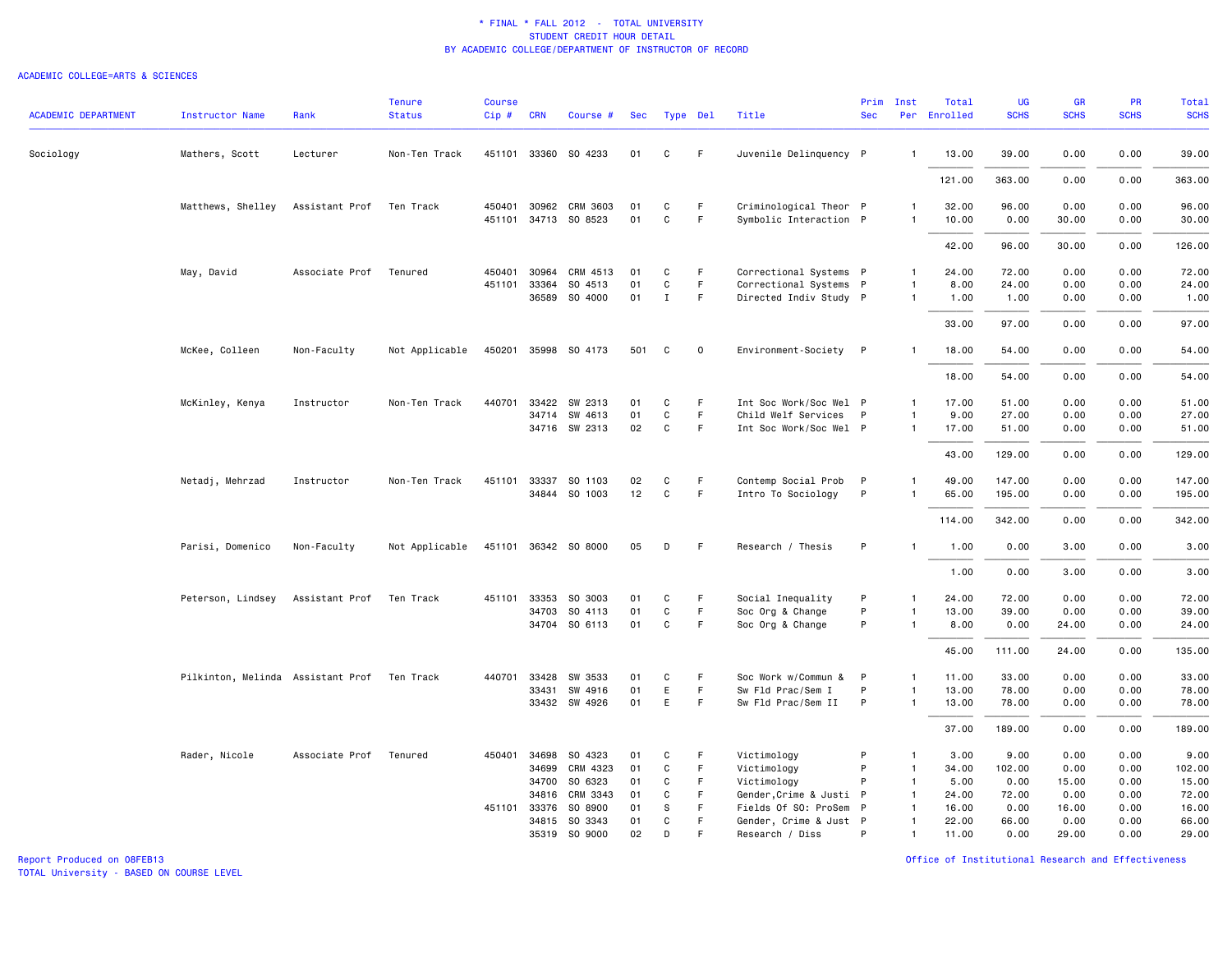### ACADEMIC COLLEGE=ARTS & SCIENCES

| <b>ACADEMIC DEPARTMENT</b> | Instructor Name   | Rank           | <b>Tenure</b><br><b>Status</b> | <b>Course</b><br>Cip# | <b>CRN</b> | Course #                 | Sec        |                   | Type Del    | Title                                        | Prim<br><b>Sec</b> | Inst                 | Total<br>Per Enrolled | <b>UG</b><br><b>SCHS</b> | GR<br><b>SCHS</b> | PR<br><b>SCHS</b> | <b>Total</b><br><b>SCHS</b> |
|----------------------------|-------------------|----------------|--------------------------------|-----------------------|------------|--------------------------|------------|-------------------|-------------|----------------------------------------------|--------------------|----------------------|-----------------------|--------------------------|-------------------|-------------------|-----------------------------|
| Sociology                  | Rader, Nicole     | Associate Prof | Tenured                        |                       |            | 451101 36182 SO 8000     | 04         | D                 | F.          | Research / Thesis                            | P                  | $\mathbf{1}$         | 9.00                  | 0.00                     | 27.00             | 0.00              | 27.00                       |
|                            |                   |                |                                |                       |            |                          |            |                   |             |                                              |                    |                      | 124.00                | 249.00                   | 87.00             | 0.00              | 336.00                      |
|                            | Savage, Angela    | Instructor     | Non-Ten Track                  | 440701                | 33718      | SW 3523                  | 201        | C                 | F.          | Social Work Pract II P                       |                    | $\overline{1}$       | 18.00                 | 54.00                    | 0.00              | 0.00              | 54.00                       |
|                            |                   |                |                                |                       | 33721      | 33719 SW 3533<br>SW 4713 | 201<br>201 | $\mathtt{C}$<br>s | F.<br>F.    | Soc Work w/Commun &<br>Sen Sem Social Work   | P<br>$\mathsf{P}$  | $\mathbf{1}$<br>0.51 | 18.00<br>9.69         | 54.00<br>29.07           | 0.00<br>0.00      | 0.00<br>0.00      | 54.00<br>29.07              |
|                            |                   |                |                                |                       |            |                          |            |                   |             |                                              |                    |                      | 45.69                 | 137.07                   | 0.00              | 0.00              | 137.07                      |
|                            | Schewe, Rebecca   | Assistant Prof | Ten Track                      | 451101 34709          |            | SO 4990                  | 01         | C                 | F.          | Special Topic In SO P                        |                    | $\mathbf{1}$         | 2.00                  | 6.00                     | 0.00              | 0.00              | 6.00                        |
|                            |                   |                |                                |                       | 34710      | SO 6990                  | 01         | C                 | F           | Special Topic In SO                          | $\mathsf{P}$       | $\mathbf{1}$         | 8.00                  | 0.00                     | 24.00             | 0.00              | 24.00                       |
|                            |                   |                |                                |                       | 34711      | SO 4733                  | 01         | C                 | F           | Comm: Org & Relation P                       |                    | $\overline{1}$       | 3.00                  | 9.00                     | 0.00              | 0.00              | 9.00                        |
|                            |                   |                |                                |                       |            | 34712 SO 6733            | 01         | C                 | F.          | Comm: Org & Relation P                       |                    | $\mathbf{1}$         | 4.00                  | 0.00                     | 12.00             | 0.00              | 12.00                       |
|                            |                   |                |                                |                       |            |                          |            |                   |             |                                              |                    |                      | 17.00                 | 15.00                    | 36.00             | 0.00              | 51.00                       |
|                            | Smith, Heidi      | Lecturer       | Non-Ten Track                  | 451101 33324          |            | SO 1003                  | 01         | C                 | F.          | Intro To Sociology                           | P                  | $\mathbf{1}$         | 71.00                 | 213.00                   | 0.00              | 0.00              | 213.00                      |
|                            |                   |                |                                |                       |            | 33325 SO 1003            | 02         | $\mathtt{C}$      | F           | Intro To Sociology                           | P                  | $\mathbf{1}$         | 86.00                 | 258.00                   | 0.00              | 0.00              | 258.00                      |
|                            |                   |                |                                |                       |            |                          |            |                   |             |                                              |                    |                      | 157.00                | 471.00                   | 0.00              | 0.00              | 471.00                      |
|                            |                   |                |                                |                       |            |                          |            |                   |             |                                              |                    | $\mathbf{1}$         |                       |                          |                   |                   |                             |
|                            | Sparks, Jessica   | Lecturer       | Non-Ten Track                  | 451101 34014          |            | SO 1003<br>34017 SO 4233 | 501<br>501 | C<br>C            | 0<br>0      | Intro To Sociology<br>Juvenile Delinquency P | P                  | $\mathbf{1}$         | 28.00<br>16.00        | 84.00<br>48.00           | 0.00<br>0.00      | 0.00<br>0.00      | 84.00<br>48.00              |
|                            |                   |                |                                |                       |            |                          |            |                   |             |                                              |                    |                      |                       |                          |                   |                   |                             |
|                            |                   |                |                                |                       |            |                          |            |                   |             |                                              |                    |                      | 44.00                 | 132.00                   | 0.00              | 0.00              | 132.00                      |
|                            | Swan, Courtney    | Lecturer       | Non-Ten Track                  |                       |            | 440701 33421 SW 2303     | 01         | C                 | F.          | Welfare Policy I                             | P                  | $\mathbf{1}$         | 19.00                 | 57.00                    | 0.00              | 0.00              | 57.00                       |
|                            |                   |                |                                |                       |            |                          |            |                   |             |                                              |                    |                      | 19.00                 | 57.00                    | 0.00              | 0.00              | 57.00                       |
|                            | Swindell, Marian  | Associate Prof | Tenured                        | 440701 33716          |            | SW 3003                  | 201        | C                 | F.          | Populations at-risk P                        |                    | $\overline{1}$       | 33.00                 | 99.00                    | 0.00              | 0.00              | 99.00                       |
|                            |                   |                |                                |                       | 33717      | SW 3013                  | 201        | C                 | F.          | Hum Beh Soc Envir I P                        |                    | $\overline{1}$       | 36.00                 | 108.00                   | 0.00              | 0.00              | 108.00                      |
|                            |                   |                |                                | 450401 36281          |            | SO 6523                  | 201        | C                 | F.          | Law and Society                              | S                  | 0.49                 | 0.49                  | 0.00                     | 1.47              | 0.00              | 1.47                        |
|                            |                   |                |                                |                       |            | 451101 36280 S0 6733     | 201        | C                 | F           | Comm: Org & Relation S                       |                    | 0.49                 | 0.49                  | 0.00                     | 1.47              | 0.00              | 1.47                        |
|                            |                   |                |                                |                       |            |                          |            |                   |             |                                              |                    |                      | 69.98                 | 207.00                   | 2.94              | 0.00              | 209.94                      |
|                            | Vasquez, Lauren   | Lecturer       | Non-Ten Track                  | 450401 33788          |            | CRM 1003                 | 501        | C                 | 0           | Crime & Justice in A P                       |                    | $\mathbf{1}$         | 18.00                 | 54.00                    | 0.00              | 0.00              | 54.00                       |
|                            |                   |                |                                |                       |            | 451101 34016 SO 3313     | 501        | C                 | 0           | Deviant Behavior                             | P                  | $\mathbf{1}$         | 24.00                 | 72.00                    | 0.00              | 0.00              | 72.00                       |
|                            |                   |                |                                |                       |            |                          |            |                   |             |                                              |                    |                      |                       |                          |                   |                   |                             |
|                            |                   |                |                                |                       |            |                          |            |                   |             |                                              |                    |                      | 42.00                 | 126.00                   | 0.00              | 0.00              | 126.00                      |
|                            | Whetstone, Tamara | Lecturer       | Non-Ten Track                  |                       |            | 440701 35406 SW 3023     | 501        | C                 | $\mathbf 0$ | Hum Beh Soc Envir II P                       |                    | $\mathbf{1}$         | 9.00                  | 27.00                    | 0.00              | 0.00              | 27.00                       |
|                            |                   |                |                                |                       |            |                          |            |                   |             |                                              |                    |                      | 9.00                  | 27.00                    | 0.00              | 0.00              | 27.00                       |
|                            | Young, Sarah      | Lecturer       | Non-Ten Track                  |                       |            | 440701 34887 SW 4533     | 501        | C                 | $\mathbf 0$ | Sub Abuse in SW Svcs P                       |                    | $\mathbf{1}$         | 22.00                 | 66.00                    | 0.00              | 0.00              | 66.00                       |
|                            |                   |                |                                |                       |            | 36073 SW 4000            | 01         | $\mathbf{I}$      | F.          | Directed Indiv Study P                       |                    | $\mathbf{1}$         | 1.00                  | 3.00                     | 0.00              | 0.00              | 3.00                        |
|                            |                   |                |                                |                       |            |                          |            |                   |             |                                              |                    |                      | 23.00                 | 69.00                    | 0.00              | 0.00              | 69.00                       |
|                            | Zheng, Li         | Lecturer       | Non-Ten Track                  |                       |            | 451101 33332 SO 1003     | 09         | C                 | F.          | Intro To Sociology                           | P                  | $\mathbf{1}$         | 77.00                 | 231.00                   | 0.00              | 0.00              | 231.00                      |
|                            |                   |                |                                |                       |            |                          |            |                   |             |                                              |                    |                      |                       |                          |                   |                   |                             |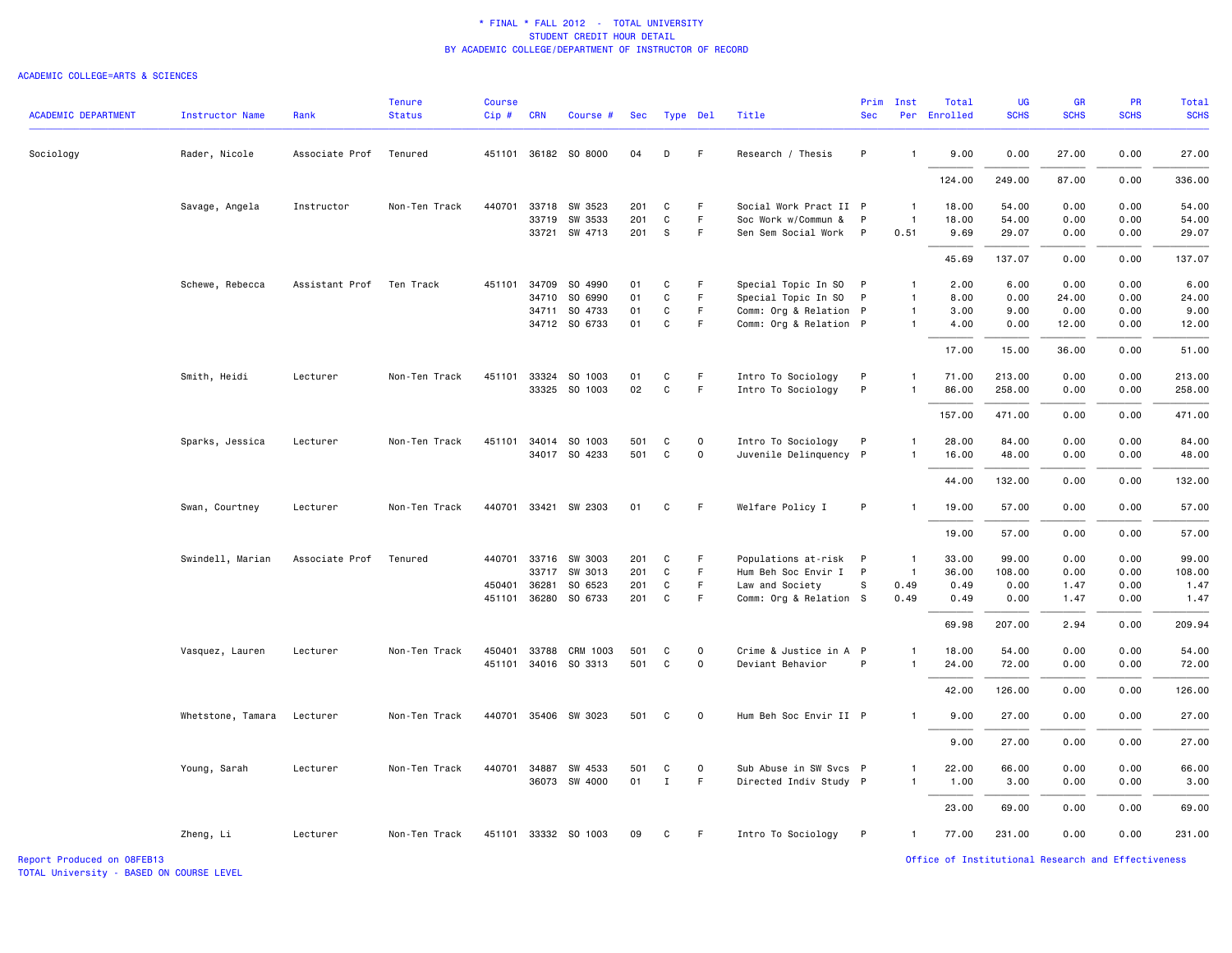## ACADEMIC COLLEGE=ARTS & SCIENCES

| <b>ACADEMIC DEPARTMENT</b> | Instructor Name | Rank | Tenure<br>Status | Course<br>Cip # | CRN | Course # Sec Type Del |  | Title | Sec | Prim Inst | Total<br>Per Enrolled | <b>UG</b><br><b>SCHS</b> | <b>GR</b><br><b>SCHS</b> | <b>PR</b><br><b>SCHS</b> | Total<br><b>SCHS</b> |
|----------------------------|-----------------|------|------------------|-----------------|-----|-----------------------|--|-------|-----|-----------|-----------------------|--------------------------|--------------------------|--------------------------|----------------------|
|                            |                 |      |                  |                 |     |                       |  |       |     |           |                       |                          |                          |                          |                      |
|                            |                 |      |                  |                 |     |                       |  |       |     |           |                       |                          |                          |                          |                      |
|                            |                 |      |                  |                 |     |                       |  |       |     |           | 77.00                 | 231.00                   | 0.00                     | 0.00                     | 231.00               |
| ========================== |                 |      |                  |                 |     |                       |  |       |     |           | ========              | ========                 | ------------------       |                          | -----------          |
| Sociology                  |                 |      |                  |                 |     |                       |  |       |     |           | 3238.00               | 9306.00                  | 510.00                   | 0.00                     | 9816.00              |
| ========================== |                 |      |                  |                 |     |                       |  |       |     |           | ========              | ========                 | ========                 | ========                 | -----------          |
|                            |                 |      |                  |                 |     |                       |  |       |     |           |                       |                          |                          |                          |                      |
|                            |                 |      |                  |                 |     |                       |  |       |     |           | ========              | ========                 | ========                 | ========                 | -----------          |
|                            |                 |      |                  |                 |     |                       |  |       |     |           | 47531.40 114876.7     |                          | 7716.00                  | 0.00                     | 122592.70            |
|                            |                 |      |                  |                 |     |                       |  |       |     |           | ========              | ========                 |                          | --------- --------       | -----------          |
|                            |                 |      |                  |                 |     |                       |  |       |     |           |                       |                          |                          |                          |                      |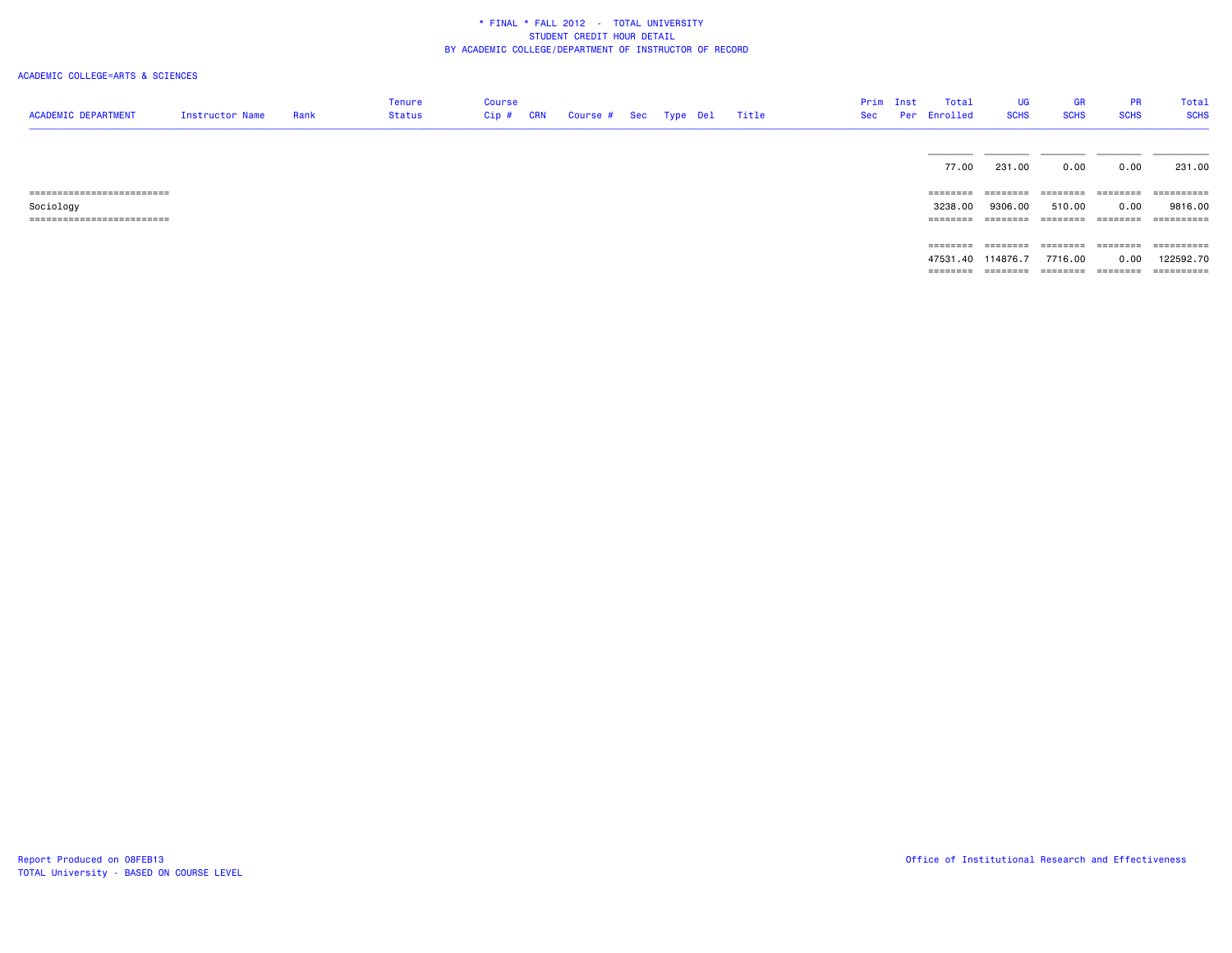### ACADEMIC COLLEGE=BUSINESS

|                            |                                   |                | <b>Tenure</b>  | <b>Course</b> |                |                       |          |          |             |                                          | Prim         | Inst           | Total          | UG             | <b>GR</b>     | <b>PR</b>    | Total           |
|----------------------------|-----------------------------------|----------------|----------------|---------------|----------------|-----------------------|----------|----------|-------------|------------------------------------------|--------------|----------------|----------------|----------------|---------------|--------------|-----------------|
| <b>ACADEMIC DEPARTMENT</b> | <b>Instructor Name</b>            | Rank           | <b>Status</b>  | Cip#          | <b>CRN</b>     | Course #              | Sec      | Type Del |             | Title                                    | <b>Sec</b>   |                | Per Enrolled   | <b>SCHS</b>    | <b>SCHS</b>   | <b>SCHS</b>  | <b>SCHS</b>     |
| Accounting                 | Addy, Noel                        | Associate Prof | Tenured        |               | 520399 33729   | ACC 8112              | 511      | C        | 0           | Fin & Acc Rpt Anal                       | P            | $\overline{1}$ | 4.00           | 0.00           | 8.00          | 0.00         | 8.00            |
|                            |                                   |                |                |               | 33730          | ACC 8112              | 513      | C        | $\mathbf 0$ | Fin & Acc Rpt Anal                       | P            | $\overline{1}$ | 32.00          | 0.00           | 64.00         | 0.00         | 64.00           |
|                            |                                   |                |                |               |                | 33731 ACC 8112        | 515      | C        | $\mathbf 0$ | Fin & Acc Rpt Anal                       | P            | $\mathbf{1}$   | 5.00           | 0.00           | 10.00         | 0.00         | 10.00           |
|                            |                                   |                |                |               |                |                       |          |          |             |                                          |              |                | 41.00          | 0.00           | 82.00         | 0.00         | 82.00           |
|                            | Allen, Paul                       | Lecturer       | Non-Ten Track  | 520301        | 33530          | ACC 3023              | 201      | C        | F.          | Intermediate Acc I                       | P            | $\mathbf{1}$   | 19.00          | 57.00          | 0.00          | 0.00         | 57.00           |
|                            |                                   |                |                |               |                | 33531 ACC 3033        | 201      | C        | F.          | Intermediate Acc II P                    |              | $\overline{1}$ | 7.00           | 21.00          | 0.00          | 0.00         | 21.00           |
|                            |                                   |                |                |               |                |                       |          |          |             |                                          |              |                | 26.00          | 78.00          | 0.00          | 0.00         | 78.00           |
|                            | Carraway, Janet                   | Non-Faculty    | Not Applicable |               |                | 520301 30055 ACC 2013 | 06       | C        | F.          | Prin Financial Acct P                    |              |                | 66.00          | 198.00         | 0.00          | 0.00         | 198.00          |
|                            |                                   |                |                |               |                |                       |          |          |             |                                          |              |                | 66.00          | 198.00         | 0.00          | 0.00         | 198.00          |
|                            |                                   |                |                |               |                |                       |          |          |             |                                          |              |                |                |                |               |              |                 |
|                            | Carver, Brian                     | Assistant Prof | Ten Track      | 520301        | 30061<br>30078 | ACC 2023<br>ACC 8023  | 03<br>01 | C<br>C   | F<br>F      | Prin Managerial Acct P<br>Managerial Acc | P            | $\mathbf{1}$   | 60.00<br>31.00 | 180.00<br>0.00 | 0.00<br>93.00 | 0.00<br>0.00 | 180.00<br>93.00 |
|                            |                                   |                |                |               |                |                       |          |          |             |                                          |              |                |                |                |               |              |                 |
|                            |                                   |                |                |               |                |                       |          |          |             |                                          |              |                | 91.00          | 180.00         | 93.00         | 0.00         | 273.00          |
|                            | Collum, Nina                      | Lecturer       | Non-Ten Track  |               |                | 520301 30054 ACC 2013 | 05       | C        | F.          | Prin Financial Acct P                    |              |                | 48.00          | 144.00         | 0.00          | 0.00         | 144.00          |
|                            |                                   |                |                |               |                |                       |          |          |             |                                          |              |                | 48.00          | 144.00         | 0.00          | 0.00         | 144.00          |
|                            | Ennis, Kevin                      | Associate Prof | Tenured        | 520301        | 33528          | ACC 3003              | 201      | C        | F           | Acct Systems I                           | P            | $\mathbf{1}$   | 11.00          | 33.00          | 0.00          | 0.00         | 33.00           |
|                            |                                   |                |                |               | 33529          | ACC 3013              | 201      | C        | F.          | Cost Accounting                          | P            | $\overline{1}$ | 14.00          | 42.00          | 0.00          | 0.00         | 42.00           |
|                            |                                   |                |                |               |                | 33532 ACC 4033        | 201      | C        | F           | Auditing                                 | P            | $\overline{1}$ | 5.00           | 15.00          | 0.00          | 0.00         | 15.00           |
|                            |                                   |                |                |               |                |                       |          |          |             |                                          |              |                | 30.00          | 90.00          | 0.00          | 0.00         | 90.00           |
|                            | Gardner, Virginia                 | Non-Faculty    | Not Applicable | 520301        | 30063          | ACC 2203              | 01       | C        | F           | Survey of Accounting P                   |              | -1             | 47.00          | 141.00         | 0.00          | 0.00         | 141.00          |
|                            |                                   |                |                |               | 33723          | ACC 2203              | 501      | C        | $\mathbf 0$ | Survey of Accounting P                   |              | $\mathbf{1}$   | 11.00          | 33.00          | 0.00          | 0.00         | 33.00           |
|                            |                                   |                |                |               | 33724          | ACC 2203              | 503      | C        | 0           | Survey of Accounting P                   |              | $\mathbf{1}$   | 24.00          | 72.00          | 0.00          | 0.00         | 72.00           |
|                            |                                   |                |                |               |                | 33725 ACC 2203        | 505      | C        | $\mathbf 0$ | Survey of Accounting P                   |              | $\mathbf{1}$   | 2.00           | 6.00           | 0.00          | 0.00         | 6.00            |
|                            |                                   |                |                |               |                |                       |          |          |             |                                          |              |                | 84.00          | 252.00         | 0.00          | 0.00         | 252.00          |
|                            | Henderson, Belinda Assistant Prof |                | Ten Track      |               | 520301 30051   | ACC 2013              | 02       | C        | F           | Prin Financial Acct P                    |              | $\mathbf{1}$   | 54.00          | 162.00         | 0.00          | 0.00         | 162.00          |
|                            |                                   |                |                |               |                | 30080 ACC 8063        | 01       | C        | F           | Res Tax Prac & Proc                      | $\mathsf{P}$ | $\mathbf{1}$   | 11.00          | 0.00           | 33.00         | 0.00         | 33.00           |
|                            |                                   |                |                |               |                |                       |          |          |             |                                          |              |                | 65.00          | 162.00         | 33.00         | 0.00         | 195.00          |
|                            | Lehman, Mark                      | Lecturer       | Non-Ten Track  | 520301        | 30049          | ACC 1001              | F01      | C        | -F          | First Year Seminar                       | P            | $\mathbf{1}$   | 29.00          | 29.00          | 0.00          | 0.00         | 29.00           |
|                            |                                   |                |                |               | 30079          | ACC 8043              | 01       | C        | F           | Fraud Examination                        | P            | $\mathbf{1}$   | 14.00          | 0.00           | 42.00         | 0.00         | 42.00           |
|                            |                                   |                |                |               |                | 35872 ACC 1001        | F02      | C        | F           | First Year Seminar                       | P            | $\mathbf{1}$   | 22.00          | 22.00          | 0.00          | 0.00         | 22.00           |
|                            |                                   |                |                |               |                |                       |          |          |             |                                          |              |                | 65.00          | 51.00          | 42.00         | 0.00         | 93.00           |
|                            | McNair, Frances                   | Professor      | Tenured        |               |                | 520301 30081 ACC 8073 | 01       | C        | F.          | Corp Tax                                 | P            |                | 13.00          | 0.00           | 39.00         | 0.00         | 39.00           |
|                            |                                   |                |                |               | 36080          | ACC 9000              | 01       | D        | $\mathsf F$ | Research / Diss                          | P            | $\overline{1}$ | 1.00           | 0.00           | 1.00          | 0.00         | 1.00            |
|                            |                                   |                |                |               |                | 521601 30084 ACC 8123 | 01       | C        | F           | Tax Topics                               | P            | $\mathbf{1}$   | 21.00          | 0.00           | 63.00         | 0.00         | 63.00           |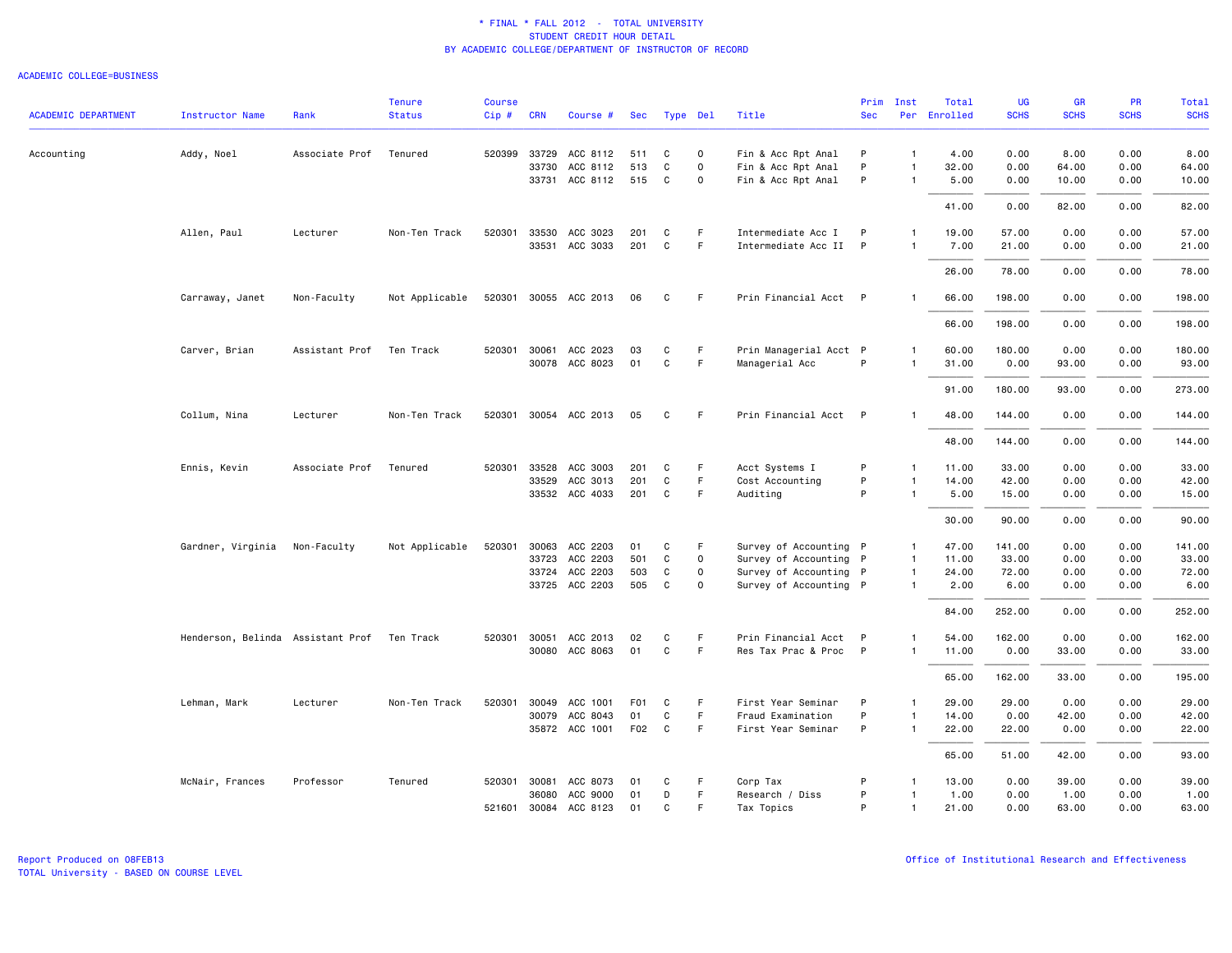ACADEMIC COLLEGE=BUSINESS

| <b>ACADEMIC DEPARTMENT</b> | <b>Instructor Name</b> | Rank           | <b>Tenure</b><br><b>Status</b> | <b>Course</b><br>Cip # CRN |       | Course #              | Sec              |              | Type Del    | Title                  | Prim<br><b>Sec</b> | Inst           | Total<br>Per Enrolled | <b>UG</b><br><b>SCHS</b> | <b>GR</b><br><b>SCHS</b> | <b>PR</b><br><b>SCHS</b> | Total<br><b>SCHS</b> |
|----------------------------|------------------------|----------------|--------------------------------|----------------------------|-------|-----------------------|------------------|--------------|-------------|------------------------|--------------------|----------------|-----------------------|--------------------------|--------------------------|--------------------------|----------------------|
|                            |                        |                |                                |                            |       |                       |                  |              |             |                        |                    |                |                       |                          |                          |                          |                      |
|                            |                        |                |                                |                            |       |                       |                  |              |             |                        |                    |                | 35.00                 | 0.00                     | 103.00                   | 0.00                     | 103.00               |
| Accounting                 | Pannell, Angela        | Instructor     | Non-Ten Track                  | 520301                     |       | 30053 ACC 2013        | 04               | C            | F           | Prin Financial Acct P  |                    | 1              | 67.00                 | 201.00                   | 0.00                     | 0.00                     | 201.00               |
|                            |                        |                |                                |                            | 30056 | ACC 2013              | 07               | C            | F           | Prin Financial Acct P  |                    | 1              | 61.00                 | 183.00                   | 0.00                     | 0.00                     | 183.00               |
|                            |                        |                |                                |                            | 30059 | ACC 2023              | 01               | C            | F           | Prin Managerial Acct P |                    | $\mathbf{1}$   | 61.00                 | 183.00                   | 0.00                     | 0.00                     | 183.00               |
|                            |                        |                |                                |                            | 30060 | ACC 2023              | 02               | C            | $\mathsf F$ | Prin Managerial Acct P |                    | $\mathbf{1}$   | 57.00                 | 171.00                   | 0.00                     | 0.00                     | 171.00               |
|                            |                        |                |                                |                            |       | 30062 ACC 2023        | 04               | C            | F           | Prin Managerial Acct P |                    |                | 44.00                 | 132.00                   | 0.00                     | 0.00                     | 132.00               |
|                            |                        |                |                                |                            |       |                       |                  |              |             |                        |                    |                | 290.00                | 870.00                   | 0.00                     | 0.00                     | 870.00               |
|                            | Rigsby, John           | Associate Prof | Tenured                        | 520301                     | 30050 | ACC 2013              | 01               | C            | F.          | Prin Financial Acct P  |                    |                | 50.00                 | 150.00                   | 0.00                     | 0.00                     | 150.00               |
|                            |                        |                |                                |                            | 30058 | ACC 2013              | H <sub>0</sub> 1 | B            | $\mathsf F$ | Honors Prin Fin Acct P |                    | $\mathbf{1}$   | 4.00                  | 12.00                    | 0.00                     | 0.00                     | 12.00                |
|                            |                        |                |                                |                            | 30073 | ACC 4043              | 01               | C            | F           | Municipal & Govt Acc P |                    | $\mathbf{1}$   | 29.00                 | 87.00                    | 0.00                     | 0.00                     | 87.00                |
|                            |                        |                |                                |                            |       | 30075 ACC 6043        | 01               | C            | F           | Municipal & Govt Acc P |                    | $\mathbf{1}$   | 25.00                 | 0.00                     | 75.00                    | 0.00                     | 75.00                |
|                            |                        |                |                                |                            |       |                       |                  |              |             |                        |                    |                | 108,00                | 249.00                   | 75.00                    | 0.00                     | 324.00               |
|                            | Sanders, Steve         | Lecturer       | Non-Ten Track                  | 520301                     | 30072 | ACC 4033              | 01               | C            | F           | Auditing               | P                  |                | 43.00                 | 129.00                   | 0.00                     | 0.00                     | 129.00               |
|                            |                        |                |                                |                            |       | 34826 ACC 4033        | 02               | C            | $\mathsf F$ | Auditing               | P                  | 1              | 51.00                 | 153.00                   | 0.00                     | 0.00                     | 153.00               |
|                            |                        |                |                                |                            |       |                       |                  |              |             |                        |                    |                | 94.00                 | 282.00                   | 0.00                     | 0.00                     | 282.00               |
|                            | Scheiner, James        | Professor      | Tenured                        | 520301                     |       | 30074 ACC 4200        | 01               | E            | F           | Accounting Internshi P |                    | -1             | 2.00                  | 9.00                     | 0.00                     | 0.00                     | 9.00                 |
|                            |                        |                |                                |                            | 30076 | ACC 6200              | 01               | E            | F           | Accounting Internshi P |                    |                | 2.00                  | 0.00                     | 6.00                     | 0.00                     | 6.00                 |
|                            |                        |                |                                |                            |       | 520399 30083 ACC 8112 | 01               | C            | F           | Fin & Acc Rpt Anal     | $\mathsf{P}$       | 1              | 16.00                 | 0.00                     | 32.00                    | 0.00                     | 32.00                |
|                            |                        |                |                                |                            |       |                       |                  |              |             |                        |                    |                | 20.00                 | 9.00                     | 38.00                    | 0.00                     | 47.00                |
|                            | Trinkle, Bradley       | Assistant Prof | Ten Track                      | 520301                     | 30052 | ACC 2013              | 03               | C            | F           | Prin Financial Acct P  |                    |                | 57.00                 | 171.00                   | 0.00                     | 0.00                     | 171.00               |
|                            |                        |                |                                |                            | 30068 | ACC 3203              | 01               | C            | F           | Fin Statement Anal     | P                  | 1              | 1.00                  | 3.00                     | 0.00                     | 0.00                     | 3.00                 |
|                            |                        |                |                                |                            |       | 520804 31764 FIN 3203 | 01               | C            | F           | Financial Statemnt A P |                    | $\mathbf{1}$   | 28.00                 | 84.00                    | 0.00                     | 0.00                     | 84.00                |
|                            |                        |                |                                |                            |       |                       |                  |              |             |                        |                    |                | 86.00                 | 258.00                   | 0.00                     | 0.00                     | 258.00               |
|                            | Usrey, Spencer         | Assistant Prof | Ten Track                      | 520301                     | 30069 | ACC 4013              | 01               | C            | F           | Income Tax I           | P                  | $\mathbf{1}$   | 37.00                 | 111.00                   | 0.00                     | 0.00                     | 111.00               |
|                            |                        |                |                                |                            | 30070 | ACC 4013              | 02               | C            | $\mathsf F$ | Income Tax I           | P                  | 1              | 34.00                 | 102.00                   | 0.00                     | 0.00                     | 102.00               |
|                            |                        |                |                                |                            |       | 30071 ACC 4013        | 03               | C            | F           | Income Tax I           | P                  | $\mathbf{1}$   | 35.00                 | 105.00                   | 0.00                     | 0.00                     | 105.00               |
|                            |                        |                |                                |                            |       |                       |                  |              |             |                        |                    |                | 106.00                | 318.00                   | 0.00                     | 0.00                     | 318.00               |
|                            | Watson, Marcia         | Associate Prof | Tenured                        | 520301                     | 30064 | ACC 3003              | 01               | C            | F           | Acct Systems I         | P                  |                | 54.00                 | 162.00                   | 0.00                     | 0.00                     | 162.00               |
|                            |                        |                |                                |                            |       | 30065 ACC 3003        | 02               | $\mathbf{C}$ | F           | Acct Systems I         | P                  | $\overline{1}$ | 64.00                 | 192.00                   | 0.00                     | 0.00                     | 192.00               |
|                            |                        |                |                                |                            |       |                       |                  |              |             |                        |                    |                | 118.00                | 354.00                   | 0.00                     | 0.00                     | 354.00               |
|                            | Webb, Thomas           | Assistant Prof | Ten Track                      | 520301                     | 30066 | ACC 3023              | 01               | C            | F           | Intermediate Acc I     | P                  | 1              | 59.00                 | 177.00                   | 0.00                     | 0.00                     | 177.00               |
|                            |                        |                |                                |                            | 30067 | ACC 3023              | 02               | $\mathbf{C}$ | F.          | Intermediate Acc I     | P                  | 1              | 55.00                 | 165.00                   | 0.00                     | 0.00                     | 165.00               |
|                            |                        |                |                                |                            | 30077 | ACC 8013              | 01               | C            | F           | Sem-Fin Acc Theory     | P                  | 1              | 17.00                 | 0.00                     | 51.00                    | 0.00                     | 51.00                |
|                            |                        |                |                                |                            |       |                       |                  |              |             |                        |                    |                | 131.00                | 342.00                   | 51.00                    | 0.00                     | 393.00               |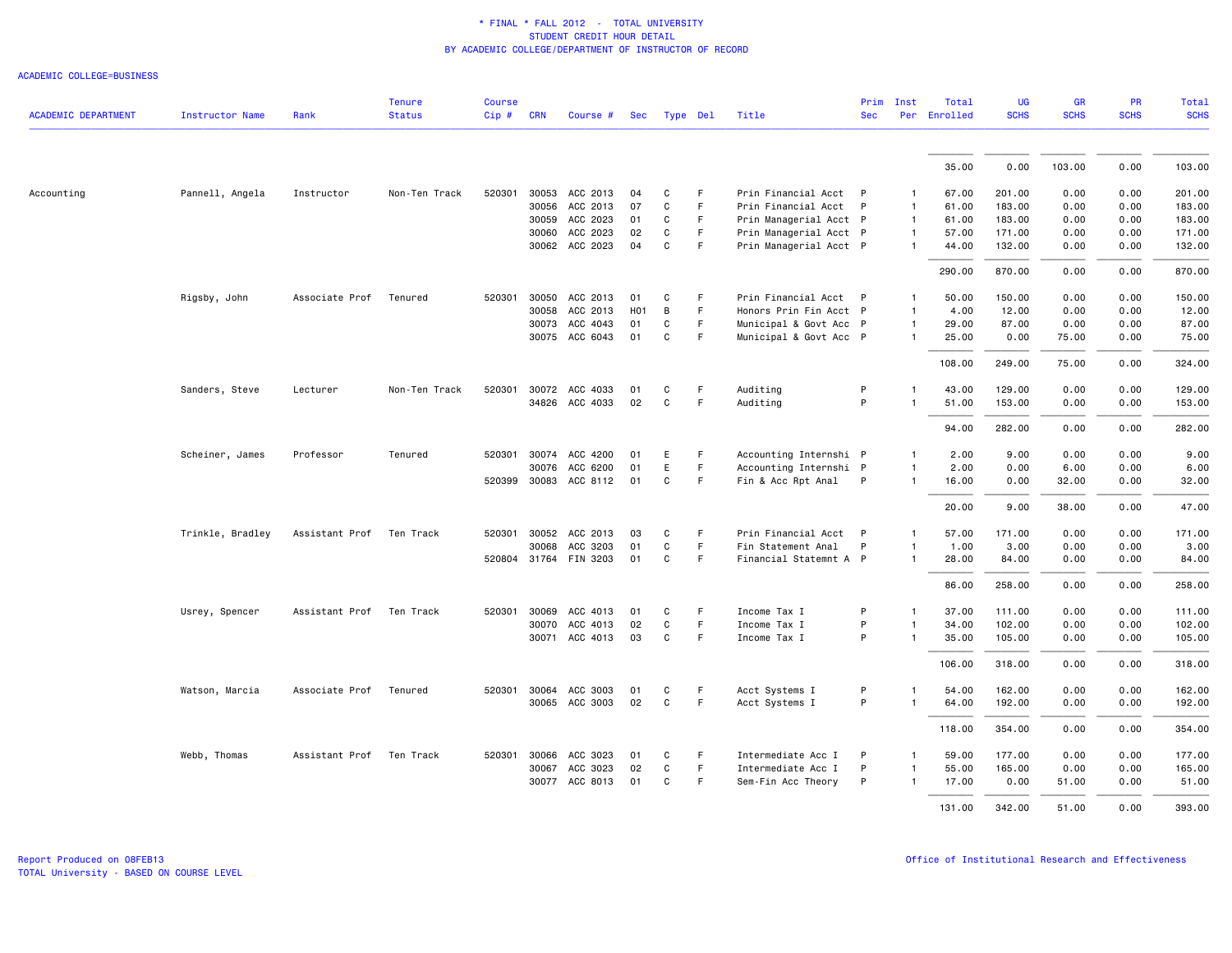### ACADEMIC COLLEGE=BUSINESS

| <b>ACADEMIC DEPARTMENT</b>                                           | <b>Instructor Name</b>            | Rank           | <b>Tenure</b><br><b>Status</b> | <b>Course</b><br>Cip# | <b>CRN</b> | Course #                                | Sec      | Type Del    |             | Title                                            | Prim<br><b>Sec</b> | Inst<br>Per                    | Total<br>Enrolled                                                                                                                                                                                                                                                                                                                                                                                                                                                                               | <b>UG</b><br><b>SCHS</b>                     | <b>GR</b><br><b>SCHS</b>                    | PR<br><b>SCHS</b>                                                                                                                                                                                                                                                                                                                                                                                                                                                                                                                                  | Total<br><b>SCHS</b>                                                                                                                                                                                                                                                                                                                                                                                                                                                                          |
|----------------------------------------------------------------------|-----------------------------------|----------------|--------------------------------|-----------------------|------------|-----------------------------------------|----------|-------------|-------------|--------------------------------------------------|--------------------|--------------------------------|-------------------------------------------------------------------------------------------------------------------------------------------------------------------------------------------------------------------------------------------------------------------------------------------------------------------------------------------------------------------------------------------------------------------------------------------------------------------------------------------------|----------------------------------------------|---------------------------------------------|----------------------------------------------------------------------------------------------------------------------------------------------------------------------------------------------------------------------------------------------------------------------------------------------------------------------------------------------------------------------------------------------------------------------------------------------------------------------------------------------------------------------------------------------------|-----------------------------------------------------------------------------------------------------------------------------------------------------------------------------------------------------------------------------------------------------------------------------------------------------------------------------------------------------------------------------------------------------------------------------------------------------------------------------------------------|
| ==========================<br>Accounting<br>------------------------ |                                   |                |                                |                       |            |                                         |          |             |             |                                                  |                    |                                | 1504.00<br>$\begin{array}{cccccc} \multicolumn{2}{c}{} & \multicolumn{2}{c}{} & \multicolumn{2}{c}{} & \multicolumn{2}{c}{} & \multicolumn{2}{c}{} & \multicolumn{2}{c}{} & \multicolumn{2}{c}{} & \multicolumn{2}{c}{} & \multicolumn{2}{c}{} & \multicolumn{2}{c}{} & \multicolumn{2}{c}{} & \multicolumn{2}{c}{} & \multicolumn{2}{c}{} & \multicolumn{2}{c}{} & \multicolumn{2}{c}{} & \multicolumn{2}{c}{} & \multicolumn{2}{c}{} & \multicolumn{2}{c}{} & \multicolumn{2}{c}{} & \multic$ | $= 10000000000$<br>3837.00<br><b>EDEDEED</b> | <b>SEESSEES</b><br>517.00<br><b>ESSESSE</b> | $\begin{array}{c} \multicolumn{3}{c} {\small \texttt{m}} = \multicolumn{3}{c} {\small \texttt{m}} = \multicolumn{3}{c} {\small \texttt{m}} = \multicolumn{3}{c} {\small \texttt{m}} = \multicolumn{3}{c} {\small \texttt{m}} = \multicolumn{3}{c} {\small \texttt{m}} = \multicolumn{3}{c} {\small \texttt{m}} = \multicolumn{3}{c} {\small \texttt{m}} = \multicolumn{3}{c} {\small \texttt{m}} = \multicolumn{3}{c} {\small \texttt{m}} = \multicolumn{3}{c} {\small \texttt{m}} = \multicolumn{3}{c} {\small \texttt{$<br>0.00<br>$= 222222222$ | ==========<br>4354.00<br>$\begin{minipage}{0.03\linewidth} \hspace*{-0.2cm} \textbf{if the number of } \texttt{if} \texttt{if} \texttt{if} \texttt{if} \texttt{if} \texttt{if} \texttt{if} \texttt{if} \texttt{if} \texttt{if} \texttt{if} \texttt{if} \texttt{if} \texttt{if} \texttt{if} \texttt{if} \texttt{if} \texttt{if} \texttt{if} \texttt{if} \texttt{if} \texttt{if} \texttt{if} \texttt{if} \texttt{if} \texttt{if} \texttt{if} \texttt{if} \texttt{if} \texttt{if} \texttt{if} \$ |
| Finance & Economics                                                  | Byrd, Charles                     | Lecturer       | Non-Ten Track                  |                       |            | 521501 33301 REF 3333<br>33302 REF 3433 | 01<br>01 | C<br>C      | F<br>F.     | Principles of Real E P<br>Real Property Evalua P |                    | -1<br>-1                       | 38.00<br>13.00                                                                                                                                                                                                                                                                                                                                                                                                                                                                                  | 114.00<br>39.00                              | 0.00<br>0.00                                | 0.00<br>0.00                                                                                                                                                                                                                                                                                                                                                                                                                                                                                                                                       | 114.00<br>39.00                                                                                                                                                                                                                                                                                                                                                                                                                                                                               |
|                                                                      |                                   |                |                                |                       |            |                                         |          |             |             |                                                  |                    |                                | 51.00                                                                                                                                                                                                                                                                                                                                                                                                                                                                                           | 153.00                                       | 0.00                                        | 0.00                                                                                                                                                                                                                                                                                                                                                                                                                                                                                                                                               | 153.00                                                                                                                                                                                                                                                                                                                                                                                                                                                                                        |
|                                                                      | Campbell, Randall                 | Associate Prof | Tenured                        |                       | 36197      | 450601 31202 EC 2123<br>EC 8000         | 02<br>01 | C<br>D      | F<br>F.     | Prin Of Microecon<br>Research / Thesis           | P<br>P             | $\mathbf{1}$<br>$\overline{1}$ | 49.00<br>1.00                                                                                                                                                                                                                                                                                                                                                                                                                                                                                   | 147.00<br>0.00                               | 0.00<br>1.00                                | 0.00<br>0.00                                                                                                                                                                                                                                                                                                                                                                                                                                                                                                                                       | 147.00<br>1.00                                                                                                                                                                                                                                                                                                                                                                                                                                                                                |
|                                                                      |                                   |                |                                |                       | 36493      | EC 9000                                 | 03       | D           | F.          | Research / Diss                                  | P                  | $\overline{1}$                 | 1.00                                                                                                                                                                                                                                                                                                                                                                                                                                                                                            | 0.00                                         | 3.00                                        | 0.00                                                                                                                                                                                                                                                                                                                                                                                                                                                                                                                                               | 3.00                                                                                                                                                                                                                                                                                                                                                                                                                                                                                          |
|                                                                      |                                   |                |                                | 520601 31211          |            | EC 4643                                 | 01       | $\mathbf C$ | F           | Econ Forecasting & A P                           |                    | $\mathbf{1}$                   | 16.00                                                                                                                                                                                                                                                                                                                                                                                                                                                                                           | 48.00                                        | 0.00                                        | 0.00                                                                                                                                                                                                                                                                                                                                                                                                                                                                                                                                               | 48.00                                                                                                                                                                                                                                                                                                                                                                                                                                                                                         |
|                                                                      |                                   |                |                                |                       |            | 31213 EC 6643                           | 01       | C           | F.          | Econ Forecasting & A P                           |                    | $\overline{1}$                 | 3.00                                                                                                                                                                                                                                                                                                                                                                                                                                                                                            | 0.00                                         | 9.00                                        | 0.00                                                                                                                                                                                                                                                                                                                                                                                                                                                                                                                                               | 9.00                                                                                                                                                                                                                                                                                                                                                                                                                                                                                          |
|                                                                      |                                   |                |                                |                       |            |                                         |          |             |             |                                                  |                    |                                | 70.00                                                                                                                                                                                                                                                                                                                                                                                                                                                                                           | 195.00                                       | 13.00                                       | 0.00                                                                                                                                                                                                                                                                                                                                                                                                                                                                                                                                               | 208.00                                                                                                                                                                                                                                                                                                                                                                                                                                                                                        |
|                                                                      | Cheng, Jun                        |                | Grad Tch Assist Not Applicable |                       |            | 450601 31203 EC 2123                    | 03       | C           | F.          | Prin Of Microecon                                | P                  | -1                             | 41.00                                                                                                                                                                                                                                                                                                                                                                                                                                                                                           | 123.00                                       | 0.00                                        | 0.00                                                                                                                                                                                                                                                                                                                                                                                                                                                                                                                                               | 123.00                                                                                                                                                                                                                                                                                                                                                                                                                                                                                        |
|                                                                      |                                   |                |                                |                       |            |                                         |          |             |             |                                                  |                    |                                | 41.00                                                                                                                                                                                                                                                                                                                                                                                                                                                                                           | 123.00                                       | 0.00                                        | 0.00                                                                                                                                                                                                                                                                                                                                                                                                                                                                                                                                               | 123.00                                                                                                                                                                                                                                                                                                                                                                                                                                                                                        |
|                                                                      | Cline, Brandon                    | Assistant Prof | Ten Track                      | 520201                |            | 36514 FIN 7000                          | 01       | Ι.          | F.          | Directed Indiv Study P                           |                    | $\overline{1}$                 | 1.00                                                                                                                                                                                                                                                                                                                                                                                                                                                                                            | 0.00                                         | 3.00                                        | 0.00                                                                                                                                                                                                                                                                                                                                                                                                                                                                                                                                               | 3.00                                                                                                                                                                                                                                                                                                                                                                                                                                                                                          |
|                                                                      |                                   |                |                                |                       |            | 520801 31762 FIN 3123                   | 04       | C           | F.          | Financial Management P                           |                    | $\overline{1}$                 | 70.00                                                                                                                                                                                                                                                                                                                                                                                                                                                                                           | 210.00                                       | 0.00                                        | 0.00                                                                                                                                                                                                                                                                                                                                                                                                                                                                                                                                               | 210.00                                                                                                                                                                                                                                                                                                                                                                                                                                                                                        |
|                                                                      |                                   |                |                                |                       |            | 31774 FIN 8113                          | 01       | C           | F.          | Corporate Finance                                | P                  | $\overline{1}$                 | 18.00                                                                                                                                                                                                                                                                                                                                                                                                                                                                                           | 0.00                                         | 54.00                                       | 0.00                                                                                                                                                                                                                                                                                                                                                                                                                                                                                                                                               | 54.00                                                                                                                                                                                                                                                                                                                                                                                                                                                                                         |
|                                                                      |                                   |                |                                |                       |            |                                         |          |             |             |                                                  |                    |                                | 89.00                                                                                                                                                                                                                                                                                                                                                                                                                                                                                           | 210.00                                       | 57.00                                       | 0.00                                                                                                                                                                                                                                                                                                                                                                                                                                                                                                                                               | 267.00                                                                                                                                                                                                                                                                                                                                                                                                                                                                                        |
|                                                                      | Douglas, Kacey                    | Lecturer       | Non-Ten Track                  | 450601                | 31196      | EC 2113                                 | 01       | C           | F           | Prin Of Macroecon                                | P                  | -1                             | 237.00                                                                                                                                                                                                                                                                                                                                                                                                                                                                                          | 711.00                                       | 0.00                                        | 0.00                                                                                                                                                                                                                                                                                                                                                                                                                                                                                                                                               | 711.00                                                                                                                                                                                                                                                                                                                                                                                                                                                                                        |
|                                                                      |                                   |                |                                |                       |            | 31198 EC 2113                           | 03       | C           | F           | Prin Of Macroecon                                | P                  | $\mathbf{1}$                   | 74.00                                                                                                                                                                                                                                                                                                                                                                                                                                                                                           | 222.00                                       | 0.00                                        | 0.00                                                                                                                                                                                                                                                                                                                                                                                                                                                                                                                                               | 222.00                                                                                                                                                                                                                                                                                                                                                                                                                                                                                        |
|                                                                      |                                   |                |                                |                       |            | 31199 EC 2113                           | 04       | C           | F.          | Prin Of Macroecon                                | P                  | $\overline{1}$                 | 77.00                                                                                                                                                                                                                                                                                                                                                                                                                                                                                           | 231.00                                       | 0.00                                        | 0.00                                                                                                                                                                                                                                                                                                                                                                                                                                                                                                                                               | 231.00                                                                                                                                                                                                                                                                                                                                                                                                                                                                                        |
|                                                                      |                                   |                |                                |                       |            |                                         |          |             |             |                                                  |                    |                                | 388.00                                                                                                                                                                                                                                                                                                                                                                                                                                                                                          | 1164.00                                      | 0.00                                        | 0.00                                                                                                                                                                                                                                                                                                                                                                                                                                                                                                                                               | 1164.00                                                                                                                                                                                                                                                                                                                                                                                                                                                                                       |
|                                                                      |                                   |                |                                |                       |            |                                         |          |             |             |                                                  |                    |                                |                                                                                                                                                                                                                                                                                                                                                                                                                                                                                                 |                                              |                                             |                                                                                                                                                                                                                                                                                                                                                                                                                                                                                                                                                    |                                                                                                                                                                                                                                                                                                                                                                                                                                                                                               |
|                                                                      | Garner, Jacqueline Associate Prof |                | Tenured                        | 520801                | 31761      | FIN 3123                                | 03       | C           | F           | Financial Management P                           |                    | $\mathbf{1}$                   | 68.00                                                                                                                                                                                                                                                                                                                                                                                                                                                                                           | 204.00                                       | 0.00                                        | 0.00                                                                                                                                                                                                                                                                                                                                                                                                                                                                                                                                               | 204.00                                                                                                                                                                                                                                                                                                                                                                                                                                                                                        |
|                                                                      |                                   |                |                                |                       |            | 31767 FIN 4223                          | 01       | $\mathbf C$ | F.          | Intermediate Financi P                           |                    | $\overline{1}$                 | 34.00                                                                                                                                                                                                                                                                                                                                                                                                                                                                                           | 102.00                                       | 0.00                                        | 0.00                                                                                                                                                                                                                                                                                                                                                                                                                                                                                                                                               | 102.00                                                                                                                                                                                                                                                                                                                                                                                                                                                                                        |
|                                                                      |                                   |                |                                |                       |            |                                         |          |             |             |                                                  |                    |                                | 102.00                                                                                                                                                                                                                                                                                                                                                                                                                                                                                          | 306.00                                       | 0.00                                        | 0.00                                                                                                                                                                                                                                                                                                                                                                                                                                                                                                                                               | 306.00                                                                                                                                                                                                                                                                                                                                                                                                                                                                                        |
|                                                                      | He, Wei                           | Instructor     | Non-Ten Track                  |                       |            | 520801 31758 FIN 3113                   | 01       | C           | F           | Financial Systems                                | P                  | $\mathbf{1}$                   | 152.00                                                                                                                                                                                                                                                                                                                                                                                                                                                                                          | 456.00                                       | 0.00                                        | 0.00                                                                                                                                                                                                                                                                                                                                                                                                                                                                                                                                               | 456.00                                                                                                                                                                                                                                                                                                                                                                                                                                                                                        |
|                                                                      |                                   |                |                                |                       | 33850      | FIN 3113                                | 504      | C           | $\mathsf 0$ | Financial Systems                                | P                  | $\overline{1}$                 | 20.00                                                                                                                                                                                                                                                                                                                                                                                                                                                                                           | 60.00                                        | 0.00                                        | 0.00                                                                                                                                                                                                                                                                                                                                                                                                                                                                                                                                               | 60.00                                                                                                                                                                                                                                                                                                                                                                                                                                                                                         |
|                                                                      |                                   |                |                                |                       |            | 520806 31771 FIN 4923                   | 01       | C           | F           | International Fin Mg P                           |                    | -1                             | 24.00                                                                                                                                                                                                                                                                                                                                                                                                                                                                                           | 72.00                                        | 0.00                                        | 0.00                                                                                                                                                                                                                                                                                                                                                                                                                                                                                                                                               | 72.00                                                                                                                                                                                                                                                                                                                                                                                                                                                                                         |
|                                                                      |                                   |                |                                |                       |            | 31773 FIN 6923                          | 01       | C           | F.          | International Fin Mg P                           |                    | $\overline{1}$                 | 3.00                                                                                                                                                                                                                                                                                                                                                                                                                                                                                            | 0.00                                         | 9.00                                        | 0.00                                                                                                                                                                                                                                                                                                                                                                                                                                                                                                                                               | 9.00                                                                                                                                                                                                                                                                                                                                                                                                                                                                                          |
|                                                                      |                                   |                |                                |                       |            |                                         |          |             |             |                                                  |                    |                                | 199.00                                                                                                                                                                                                                                                                                                                                                                                                                                                                                          | 588.00                                       | 9.00                                        | 0.00                                                                                                                                                                                                                                                                                                                                                                                                                                                                                                                                               | 597.00                                                                                                                                                                                                                                                                                                                                                                                                                                                                                        |
|                                                                      | Henry, Thomas                     | Lecturer       | Non-Ten Track                  | 450601                |            | 34996 EC 2113                           | 503      | C           | 0           | Prin Of Macroecon                                | P                  | $\overline{1}$                 | 8.00                                                                                                                                                                                                                                                                                                                                                                                                                                                                                            | 24.00                                        | 0.00                                        | 0.00                                                                                                                                                                                                                                                                                                                                                                                                                                                                                                                                               | 24.00                                                                                                                                                                                                                                                                                                                                                                                                                                                                                         |
|                                                                      |                                   |                |                                |                       |            | 34997 EC 2113                           | 504      | C           | $\mathbf 0$ | Prin Of Macroecon                                | P                  | $\overline{1}$                 | 6.00                                                                                                                                                                                                                                                                                                                                                                                                                                                                                            | 18.00                                        | 0.00                                        | 0.00                                                                                                                                                                                                                                                                                                                                                                                                                                                                                                                                               | 18.00                                                                                                                                                                                                                                                                                                                                                                                                                                                                                         |
|                                                                      |                                   |                |                                |                       |            |                                         |          |             |             |                                                  |                    |                                | 14.00                                                                                                                                                                                                                                                                                                                                                                                                                                                                                           | 42.00                                        | 0.00                                        | 0.00                                                                                                                                                                                                                                                                                                                                                                                                                                                                                                                                               | 42.00                                                                                                                                                                                                                                                                                                                                                                                                                                                                                         |
|                                                                      | Highfield, Michael Associate Prof |                | Tenured                        | 520201                | 36599      | FIN 9000                                | 02       | D           | F           | Research / Diss                                  | P                  | $\mathbf{1}$                   | 1.00                                                                                                                                                                                                                                                                                                                                                                                                                                                                                            | 0.00                                         | 1.00                                        | 0.00                                                                                                                                                                                                                                                                                                                                                                                                                                                                                                                                               | 1.00                                                                                                                                                                                                                                                                                                                                                                                                                                                                                          |
|                                                                      |                                   |                |                                |                       |            | 521501 33303 REF 4153                   | 01       | C           | F           | Real Estate Investme P                           |                    | $\overline{1}$                 | 16.00                                                                                                                                                                                                                                                                                                                                                                                                                                                                                           | 48.00                                        | 0.00                                        | 0.00                                                                                                                                                                                                                                                                                                                                                                                                                                                                                                                                               | 48.00                                                                                                                                                                                                                                                                                                                                                                                                                                                                                         |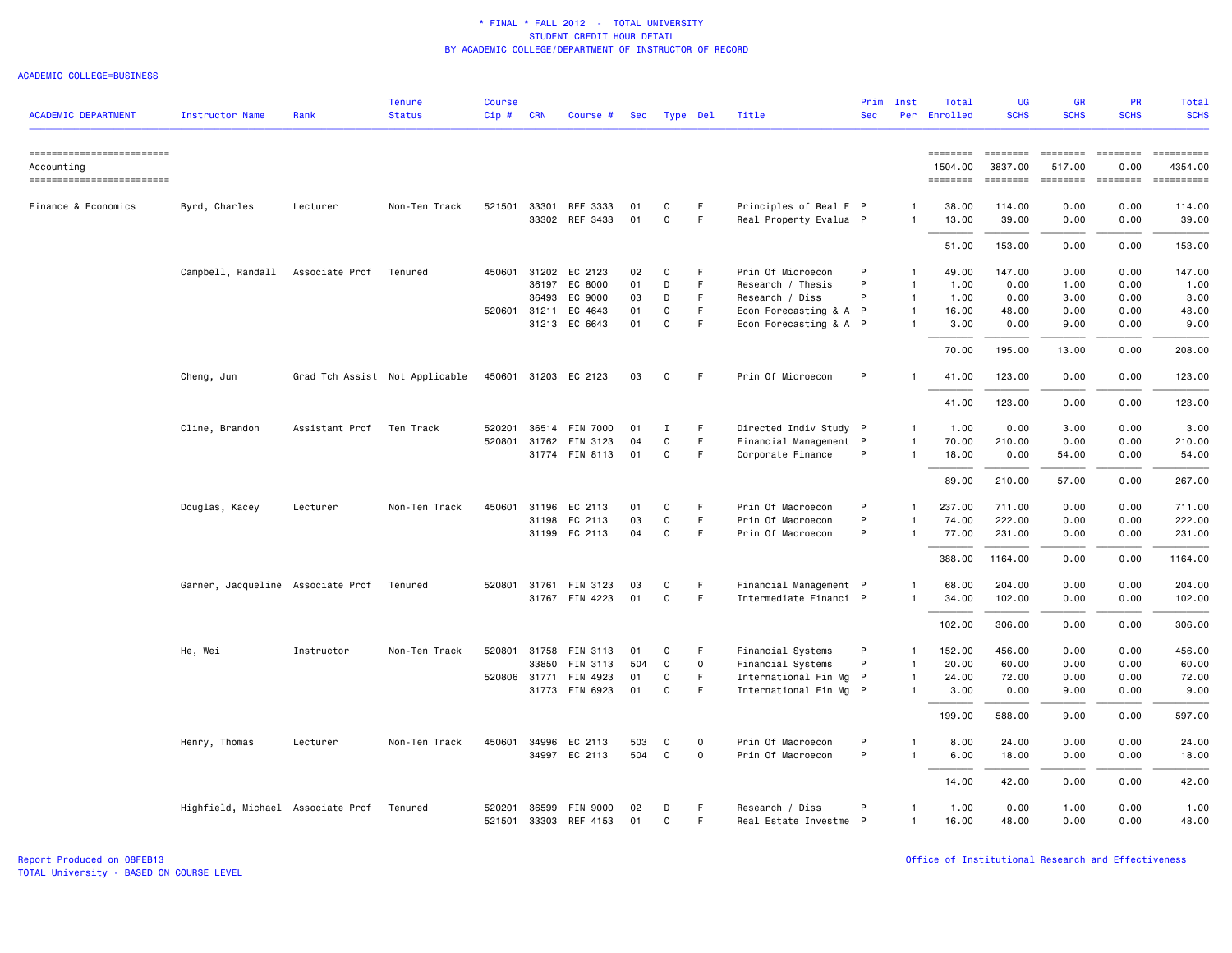#### ACADEMIC COLLEGE=BUSINESS

| <b>ACADEMIC DEPARTMENT</b> | <b>Instructor Name</b>                            | Rank           | <b>Tenure</b><br><b>Status</b> | <b>Course</b><br>Cip # CRN |              | Course #              | Sec | Type Del |             | Title                  | <b>Sec</b> | Prim Inst    | Total<br>Per Enrolled | <b>UG</b><br><b>SCHS</b> | GR<br><b>SCHS</b> | PR<br><b>SCHS</b> | <b>Total</b><br><b>SCHS</b> |
|----------------------------|---------------------------------------------------|----------------|--------------------------------|----------------------------|--------------|-----------------------|-----|----------|-------------|------------------------|------------|--------------|-----------------------|--------------------------|-------------------|-------------------|-----------------------------|
|                            |                                                   |                |                                |                            |              |                       |     |          |             |                        |            |              |                       |                          |                   |                   |                             |
|                            |                                                   |                |                                |                            |              |                       |     |          |             |                        |            |              | 17.00                 | 48.00                    | 1.00              | 0.00              | 49.00                       |
| Finance & Economics        | King, Priscilla                                   | Lecturer       | Non-Ten Track                  |                            |              | 520804 32329 INS 3203 | 01  | C        | F.          | Prop And Cas Ins       | P          |              | 40.00                 | 120.00                   | 0.00              | 0.00              | 120.00                      |
|                            |                                                   |                |                                |                            |              |                       |     |          |             |                        |            |              | 40.00                 | 120.00                   | 0.00              | 0.00              | 120.00                      |
|                            | Liano, Kartono                                    | Professor      | Tenured                        |                            |              | 520801 31759 FIN 3113 | 02  | C        | F           | Financial Systems      | P          |              | 67.00                 | 201.00                   | 0.00              | 0.00              | 201.00                      |
|                            |                                                   |                |                                |                            |              | 31769 FIN 4423        | 01  | C        | F           | Investments            | P          |              | 37.00                 | 111.00                   | 0.00              | 0.00              | 111.00                      |
|                            |                                                   |                |                                |                            |              |                       |     |          |             |                        |            |              | 104.00                | 312.00                   | 0.00              | 0.00              | 312.00                      |
|                            | Lukongo, Onyumbe E Grad Tch Assist Not Applicable |                |                                |                            |              | 450601 31204 EC 2123  | 04  | C        | -F          | Prin Of Microecon      | P          |              | 53.00                 | 159.00                   | 0.00              | 0.00              | 159.00                      |
|                            |                                                   |                |                                |                            |              |                       |     |          |             |                        |            |              | 53.00                 | 159.00                   | 0.00              | 0.00              | 159.00                      |
|                            | Mallory, Lewis                                    | Lecturer       | Non-Ten Track                  |                            |              | 520801 31770 FIN 4723 | 01  | C        | F           | Bank Management        | P          |              | 18.00                 | 54.00                    | 0.00              | 0.00              | 54.00                       |
|                            |                                                   |                |                                |                            |              |                       |     |          |             |                        |            |              | 18.00                 | 54.00                    | 0.00              | 0.00              | 54.00                       |
|                            | Metz, Tammi                                       | Instructor     | Non-Ten Track                  | 520801                     | 31757        | FIN 2003              | 01  | C        | F           | Personal Money Mgt     | P          | 1            | 68.00                 | 204.00                   | 0.00              | 0.00              | 204.00                      |
|                            |                                                   |                |                                | 520804                     | 32327        | INS 2003              | 01  | C        | F           | Personal Money Manag P |            | $\mathbf{1}$ | 12.00                 | 36.00                    | 0.00              | 0.00              | 36.00                       |
|                            |                                                   |                |                                |                            | 32328        | INS 3103              | 01  | C        | F           | Prin Of Insurance      | P          | $\mathbf{1}$ | 48.00                 | 144.00                   | 0.00              | 0.00              | 144.00                      |
|                            |                                                   |                |                                |                            | 32331        | INS 3503              | 01  | C        | F           | Employee Benefits      | P          | $\mathbf{1}$ | 36.00                 | 108.00                   | 0.00              | 0.00              | 108.00                      |
|                            |                                                   |                |                                |                            | 33954        | INS 3103              | 504 | C        | $\Omega$    | Prin Of Insurance      | P          | $\mathbf{1}$ | 46.00                 | 138.00                   | 0.00              | 0.00              | 138.00                      |
|                            |                                                   |                |                                |                            |              | 33955 INS 3303        | 504 | C        | $\Omega$    | Life Insurance         | P          |              | 34.00                 | 102.00                   | 0.00              | 0.00              | 102.00                      |
|                            |                                                   |                |                                |                            |              |                       |     |          |             |                        |            |              | 244.00                | 732.00                   | 0.00              | 0.00              | 732.00                      |
|                            | Millea, Meghan                                    | Professor      | Tenured                        |                            |              | 520601 31206 EC 3113  | 01  | C        | F.          | Interm Macroeconomic P |            |              | 43.00                 | 129.00                   | 0.00              | 0.00              | 129.00                      |
|                            |                                                   |                |                                |                            |              |                       |     |          |             |                        |            |              | 43.00                 | 129.00                   | 0.00              | 0.00              | 129.00                      |
|                            | Miller, Thomas                                    | Professor      | Tenured                        |                            |              | 520801 31760 FIN 3123 | 02  | C        | F.          | Financial Management P |            | 1            | 68.00                 | 204.00                   | 0.00              | 0.00              | 204.00                      |
|                            |                                                   |                |                                |                            |              | 31765 FIN 3723        | 01  | C        | F           | Financial Markets      | P          | $\mathbf{1}$ | 33.00                 | 99.00                    | 0.00              | 0.00              | 99.00                       |
|                            |                                                   |                |                                |                            |              |                       |     |          |             |                        |            |              | 101.00                | 303.00                   | 0.00              | 0.00              | 303.00                      |
|                            | Morgan, Melissa                                   | Non-Faculty    | Not Applicable                 | 520801                     | 33849        | FIN 2003              | 504 | C        | 0           | Personal Money Mgt     | P          |              | 22.00                 | 66.00                    | 0.00              | 0.00              | 66.00                       |
|                            |                                                   |                |                                |                            |              | 520804 33953 INS 2003 | 504 | C        | $\mathbf 0$ | Personal Money Manag P |            | $\mathbf{1}$ | 21.00                 | 63.00                    | 0.00              | 0.00              | 63.00                       |
|                            |                                                   |                |                                |                            |              |                       |     |          |             |                        |            |              | 43.00                 | 129.00                   | 0.00              | 0.00              | 129.00                      |
|                            | Orozco Aleman, San Assistant Prof Ten Track       |                |                                |                            | 520601 31209 | EC 4233               | 01  | C        | F.          | Labor Economics        | P          | $\mathbf{1}$ | 15.00                 | 45.00                    | 0.00              | 0.00              | 45.00                       |
|                            |                                                   |                |                                |                            |              | 31214 EC 8103         | 01  | C        | F           | Econ for Managers      | P          | $\mathbf{1}$ | 27.00                 | 0.00                     | 81.00             | 0.00              | 81.00                       |
|                            |                                                   |                |                                |                            |              |                       |     |          |             |                        |            |              | 42.00                 | 45.00                    | 81.00             | 0.00              | 126.00                      |
|                            |                                                   |                |                                |                            |              |                       |     |          |             |                        |            |              |                       |                          |                   |                   |                             |
|                            | Rezek, Jon                                        | Associate Prof | Tenured                        | 450601                     | 36007        | EC 9000               | 02  | D        | F           | Research / Diss        | P          | $\mathbf{1}$ | 1.00                  | 0.00                     | 3.00              | 0.00              | 3.00                        |
|                            |                                                   |                |                                |                            | 520601 33795 | EC 8103               | 501 | C        | 0           | Econ for Managers      | P          | $\mathbf{1}$ | 6.00                  | 0.00                     | 18.00             | 0.00              | 18.00                       |
|                            |                                                   |                |                                |                            | 35002        | EC 8103               | 503 | C        | $\mathbf 0$ | Econ for Managers      | P          | $\mathbf{1}$ | 24.00                 | 0.00                     | 72.00             | 0.00              | 72.00                       |
|                            |                                                   |                |                                |                            | 35003        | EC 8103               | 505 | C        | $\mathbf 0$ | Econ for Managers      | P          | $\mathbf{1}$ | 6.00                  | 0.00                     | 18.00             | 0.00              | 18.00                       |
|                            |                                                   |                |                                |                            |              | 521101 32273 IB 1001  | 01  | C        |             | Intro to Internation P |            | $\mathbf{1}$ | 39.00                 | 39.00                    | 0.00              | 0.00              | 39.00                       |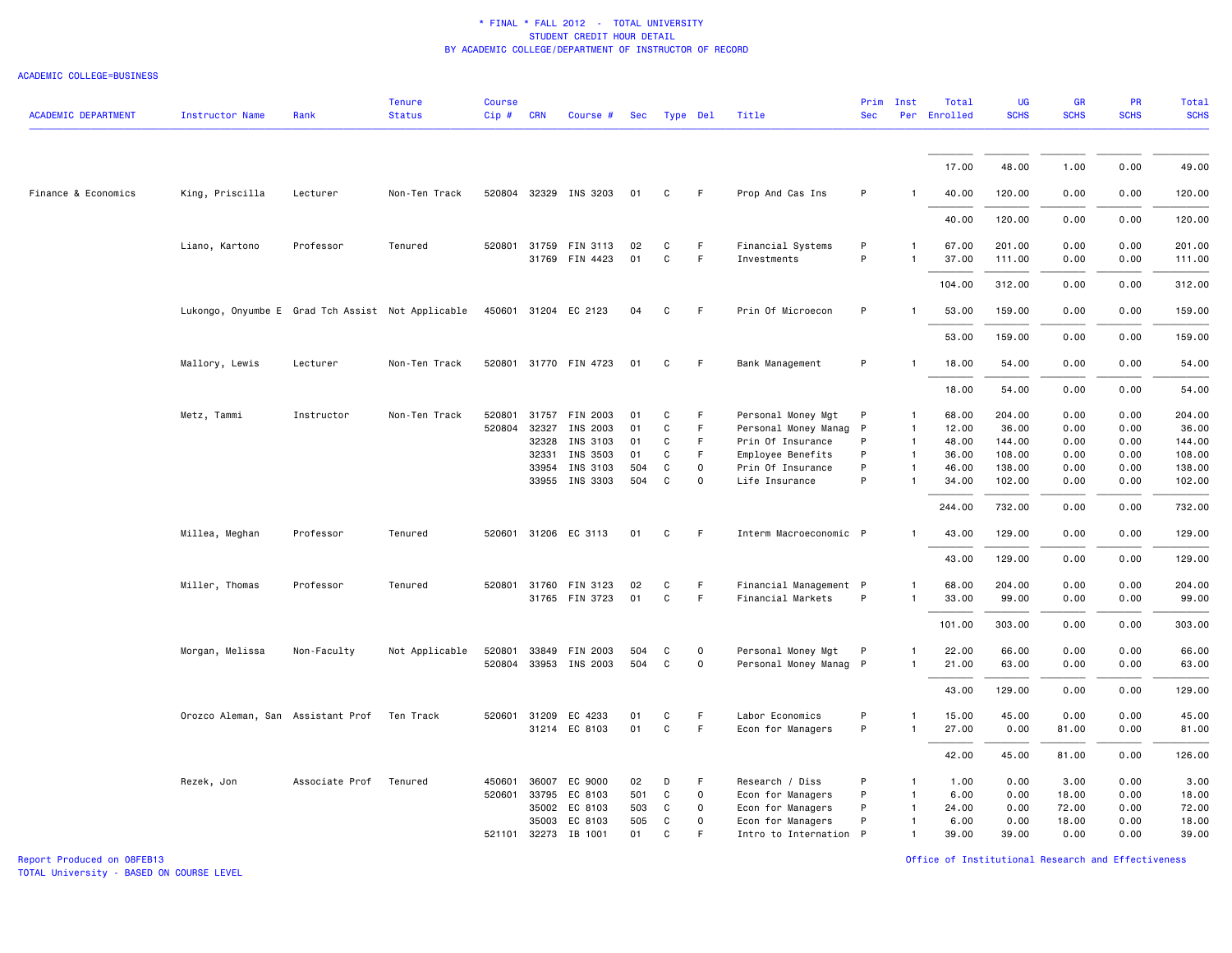## ACADEMIC COLLEGE=BUSINESS

|                            |                                   |                          | <b>Tenure</b>  | <b>Course</b> |              |                       |                  |              |              |                        | Prim         | Inst           | Total        | <b>UG</b>   | <b>GR</b>   | PR          | Total       |
|----------------------------|-----------------------------------|--------------------------|----------------|---------------|--------------|-----------------------|------------------|--------------|--------------|------------------------|--------------|----------------|--------------|-------------|-------------|-------------|-------------|
| <b>ACADEMIC DEPARTMENT</b> | <b>Instructor Name</b>            | Rank                     | <b>Status</b>  | Cip#          | <b>CRN</b>   | Course #              | Sec              | Type Del     |              | Title                  | <b>Sec</b>   |                | Per Enrolled | <b>SCHS</b> | <b>SCHS</b> | <b>SCHS</b> | <b>SCHS</b> |
| Finance & Economics        | Rezek, Jon                        | Associate Prof           | Tenured        |               | 521101 32274 | IB 3900               | 01               | E            | F            | IB Intern Work         | P            | $\mathbf{1}$   | 14.00        | 16.00       | 0.00        | 0.00        | 16.00       |
|                            |                                   |                          |                |               | 32275        | IB 4903               | 01               | E            | F            | IB Intern Academics    | P            | -1             | 18.00        | 54.00       | 0.00        | 0.00        | 54.00       |
|                            |                                   |                          |                |               |              |                       |                  |              |              |                        |              |                | 108.00       | 109.00      | 111.00      | 0.00        | 220.00      |
|                            | Rogers, Kevin                     | Non-Faculty              | Not Applicable |               |              | 520601 34681 EC 1001  | F <sub>0</sub> 1 | C            | F            | First Year Seminar     | P            |                | 21.00        | 21.00       | 0.00        | 0.00        | 21.00       |
|                            |                                   |                          |                |               |              |                       |                  |              |              |                        |              |                | 21.00        | 21.00       | 0.00        | 0.00        | 21.00       |
|                            | Roskelley, Kenneth Associate Prof |                          | Tenured        | 520201        | 36251        | FIN 9000              | 01               | D            | F            | Research / Diss        | P            | $\mathbf{1}$   | 2.00         | 0.00        | 18.00       | 0.00        | 18.00       |
|                            |                                   |                          |                | 520801        | 33851        | FIN 3123              | 504              | C            | 0            | Financial Management P |              | $\mathbf{1}$   | 6.00         | 18.00       | 0.00        | 0.00        | 18.00       |
|                            |                                   |                          |                |               |              | 33854 FIN 8113        | 501              | C            | $\mathbf 0$  | Corporate Finance      | P            | $\mathbf{1}$   | 8.00         | 0.00        | 24.00       | 0.00        | 24.00       |
|                            |                                   |                          |                |               | 34999        | FIN 3123              | 505              | C            | $\Omega$     | Financial Management P |              | $\overline{1}$ | 1.00         | 3.00        | 0.00        | 0.00        | 3.00        |
|                            |                                   |                          |                |               |              | 35001 FIN 3123        | 503              | C            | 0            | Financial Management P |              | $\overline{1}$ | 10.00        | 30.00       | 0.00        | 0.00        | 30.00       |
|                            |                                   |                          |                |               |              | 35004 FIN 8113        | 503              | C            | $\Omega$     | Corporate Finance      | P            | $\mathbf{1}$   | 28.00        | 0.00        | 84.00       | 0.00        | 84.00       |
|                            |                                   |                          |                |               |              | 35005 FIN 8113        | 505              | C            | $\mathbf 0$  | Corporate Finance      | P            | $\mathbf{1}$   | 4.00         | 0.00        | 12.00       | 0.00        | 12.00       |
|                            |                                   |                          |                |               |              |                       |                  |              |              |                        |              |                | 59.00        | 51.00       | 138.00      | 0.00        | 189.00      |
|                            | Smith, Rebecca                    | Ext Instructor           | Non-Ten Track  |               |              | 520601 34909 EC 1033  | 01               | C            | -F           | Econ Social Issues     | P            |                | 14.00        | 42.00       | 0.00        | 0.00        | 42.00       |
|                            |                                   |                          |                |               |              |                       |                  |              |              |                        |              |                | 14.00        | 42.00       | 0.00        | 0.00        | 42.00       |
|                            | Spurlin, William                  | Assistant Prof           | Ten Track      |               |              | 520601 36142 EC 8103  | 561              | C            | 0            | Econ for Managers      | P            | $\mathbf{1}$   | 4.00         | 0.00        | 12.00       | 0.00        | 12.00       |
|                            |                                   |                          |                |               |              | 36143 EC 8103         | 563              | C            | $\mathsf{o}$ | Econ for Managers      | P            | $\mathbf{1}$   | 14.00        | 0.00        | 42.00       | 0.00        | 42.00       |
|                            |                                   |                          |                |               | 36144        | EC 8103               | 565              | C            | 0            | Econ for Managers      | P            | $\overline{1}$ | 1.00         | 0.00        | 3.00        | 0.00        | 3.00        |
|                            |                                   |                          |                |               |              | 520801 33642 FIN 3113 | 201              | C            | F            | Financial Systems      | P            | $\mathbf{1}$   | 19.00        | 57.00       | 0.00        | 0.00        | 57.00       |
|                            |                                   |                          |                |               |              | 33643 FIN 3123        | 201              | C.           | F            | Financial Management P |              | $\mathbf{1}$   | 19.00        | 57.00       | 0.00        | 0.00        | 57.00       |
|                            |                                   |                          |                |               |              |                       |                  |              |              |                        |              |                | 57.00        | 114.00      | 57.00       | 0.00        | 171.00      |
|                            | Thomas, Mary                      | Associate Prof           | Tenured        | 450601        | 35997        | EC 9000               | 01               | D            | F            | Research / Diss        | P            | $\mathbf{1}$   | 1.00         | 0.00        | 9.00        | 0.00        | 9.00        |
|                            |                                   |                          |                | 520601        | 31210        | EC 4433               | 01               | C            | F            | State & Local Fin      | P            | $\mathbf{1}$   | 12.00        | 36.00       | 0.00        | 0.00        | 36.00       |
|                            |                                   |                          |                |               |              | 31212 EC 6433         | 01               | C            | F            | State & Local Fin      | P            | $\mathbf{1}$   | 7.00         | 0.00        | 21.00       | 0.00        | 21.00       |
|                            |                                   |                          |                |               |              |                       |                  |              |              |                        |              |                | 20.00        | 36.00       | 30.00       | 0.00        | 66.00       |
|                            | Topolyan, Iryna                   | Assistant Prof           | Ten Track      | 450601        |              | 31197 EC 2113         | 02               | C            | F.           | Prin Of Macroecon      | P            | $\mathbf{1}$   | 238.00       | 714.00      | 0.00        | 0.00        | 714.00      |
|                            |                                   |                          |                |               |              | 520601 31207 EC 3123  | 01               | C            | F.           | Interm Micro           | P            |                | 40.00        | 120.00      | 0.00        | 0.00        | 120.00      |
|                            |                                   |                          |                |               |              |                       |                  |              |              |                        |              |                | 278.00       | 834.00      | 0.00        | 0.00        | 834.00      |
|                            | Wade, Lloyd                       | Assistant Prof Ten Track |                |               |              | 520804 32330 INS 3403 | 01               | C            | F            | Financial Planning     | $\mathsf{P}$ | $\mathbf{1}$   | 22.00        | 66.00       | 0.00        | 0.00        | 66.00       |
|                            |                                   |                          |                |               | 32332        | INS 4503              | 01               | C            | F            | Enterprise Risk Mgmt P |              | $\mathbf{1}$   | 19.00        | 57.00       | 0.00        | 0.00        | 57.00       |
|                            |                                   |                          |                |               | 36382        | INS 4000              | 01               | Ι.           | F            | Directed Indiv Study P |              | $\overline{1}$ | 1.00         | 3.00        | 0.00        | 0.00        | 3.00        |
|                            |                                   |                          |                |               | 36385        | INS 4000              | 02               | $\mathbf I$  | F            | Directed Indiv Study P |              | $\overline{1}$ | 1.00         | 3.00        | 0.00        | 0.00        | 3.00        |
|                            |                                   |                          |                |               | 36608        | INS 4000              | 03               | Ι.           | F.           | Directed Indiv Study P |              | $\overline{1}$ | 1.00         | 3.00        | 0.00        | 0.00        | 3.00        |
|                            |                                   |                          |                |               | 36609        | INS 4000              | 04               | $\mathbf I$  | F            | Directed Indiv Study P |              | $\overline{1}$ | 1.00         | 3.00        | 0.00        | 0.00        | 3.00        |
|                            |                                   |                          |                |               | 36618        | INS 7000              | 02               | Ι.           | F            | Directed Indiv Study P |              | $\overline{1}$ | 1.00         | 0.00        | 3.00        | 0.00        | 3.00        |
|                            |                                   |                          |                |               | 36659        | INS 4000              | 06               | $\mathbf I$  | F            | Directed Indiv Study P |              | $\mathbf{1}$   | 1.00         | 3.00        | 0.00        | 0.00        | 3.00        |
|                            |                                   |                          |                |               | 36681        | INS 4000              | 08               | $\mathsf{T}$ |              | Directed Indiv Study P |              | $\mathbf{1}$   | 1.00         | 3.00        | 0.00        | 0.00        | 3.00        |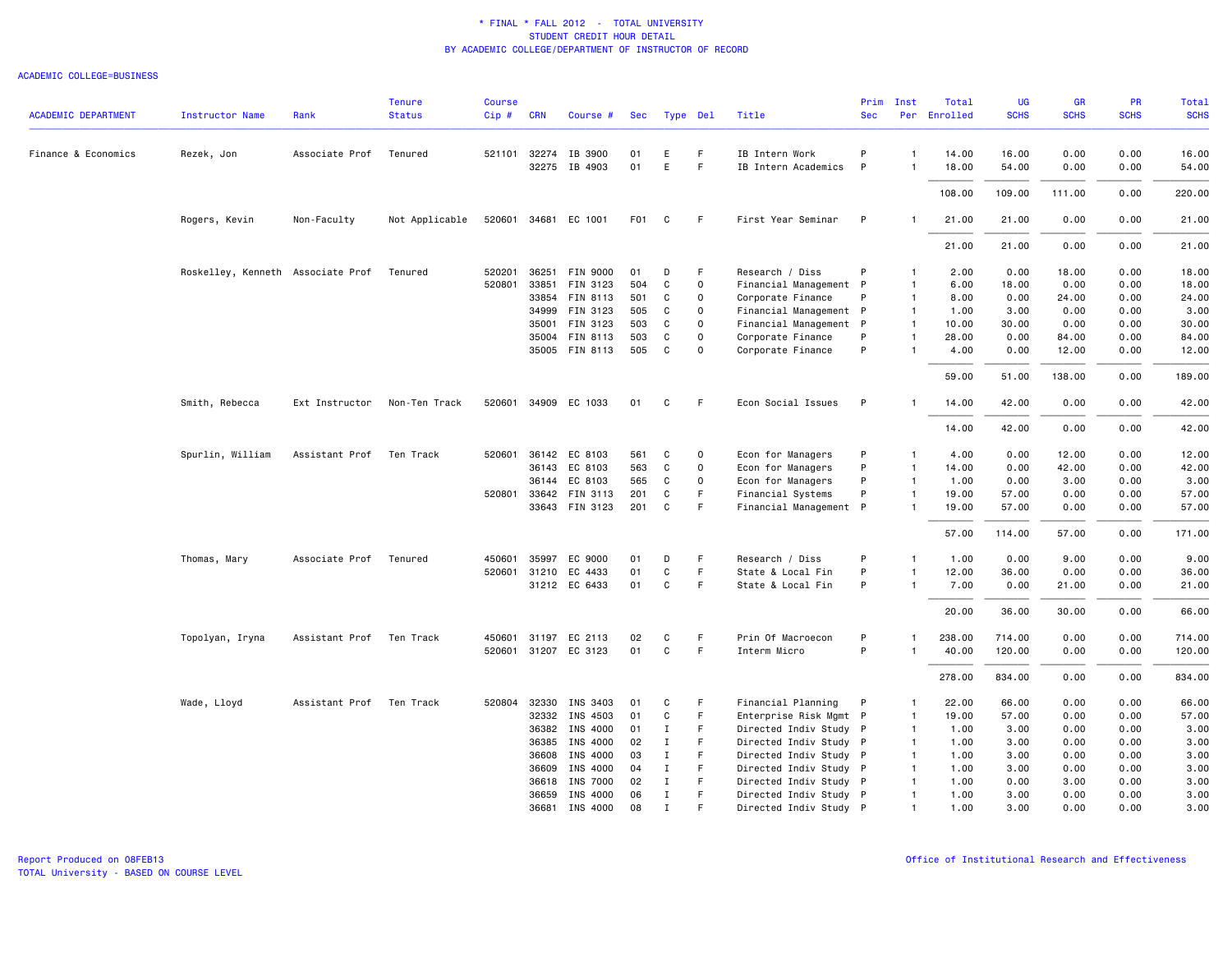#### ACADEMIC COLLEGE=BUSINESS

| <b>ACADEMIC DEPARTMENT</b>                        | <b>Instructor Name</b>                      | Rank           | <b>Tenure</b><br><b>Status</b> | <b>Course</b><br>$Cip$ # | <b>CRN</b>   | Course #              | Sec | Type Del |    | Title                  | <b>Sec</b> | Prim Inst    | Total<br>Per Enrolled | <b>UG</b><br><b>SCHS</b>                                                                                                                                                                                                                                                                                                                                                                                                                                                                 | GR<br><b>SCHS</b>                                                                                                                                                                                                                                                                                                                                                                                                                                                                                | PR<br><b>SCHS</b>     | <b>Total</b><br><b>SCHS</b>                                                                                                                                                                                                                                                                                                                                                                                                                                             |
|---------------------------------------------------|---------------------------------------------|----------------|--------------------------------|--------------------------|--------------|-----------------------|-----|----------|----|------------------------|------------|--------------|-----------------------|------------------------------------------------------------------------------------------------------------------------------------------------------------------------------------------------------------------------------------------------------------------------------------------------------------------------------------------------------------------------------------------------------------------------------------------------------------------------------------------|--------------------------------------------------------------------------------------------------------------------------------------------------------------------------------------------------------------------------------------------------------------------------------------------------------------------------------------------------------------------------------------------------------------------------------------------------------------------------------------------------|-----------------------|-------------------------------------------------------------------------------------------------------------------------------------------------------------------------------------------------------------------------------------------------------------------------------------------------------------------------------------------------------------------------------------------------------------------------------------------------------------------------|
|                                                   |                                             |                |                                |                          |              |                       |     |          |    |                        |            |              |                       |                                                                                                                                                                                                                                                                                                                                                                                                                                                                                          |                                                                                                                                                                                                                                                                                                                                                                                                                                                                                                  |                       |                                                                                                                                                                                                                                                                                                                                                                                                                                                                         |
|                                                   |                                             |                |                                |                          |              |                       |     |          |    |                        |            |              | 48.00                 | 141.00                                                                                                                                                                                                                                                                                                                                                                                                                                                                                   | 3.00                                                                                                                                                                                                                                                                                                                                                                                                                                                                                             | 0.00                  | 144.00                                                                                                                                                                                                                                                                                                                                                                                                                                                                  |
| Finance & Economics                               | Wang, Qian                                  |                | Grad Tch Assist Not Applicable |                          |              | 520801 34911 FIN 3123 | 01  | C        | F  | Financial Management P |            |              | 34.00                 | 102.00                                                                                                                                                                                                                                                                                                                                                                                                                                                                                   | 0.00                                                                                                                                                                                                                                                                                                                                                                                                                                                                                             | 0.00                  | 102.00                                                                                                                                                                                                                                                                                                                                                                                                                                                                  |
|                                                   |                                             |                |                                |                          |              |                       |     |          |    |                        |            |              | 34.00                 | 102.00                                                                                                                                                                                                                                                                                                                                                                                                                                                                                   | 0.00                                                                                                                                                                                                                                                                                                                                                                                                                                                                                             | 0.00                  | 102.00                                                                                                                                                                                                                                                                                                                                                                                                                                                                  |
|                                                   | Williamson, Claudi Assistant Prof Ten Track |                |                                |                          | 450601 31201 | EC 2123               | 01  | C        | F  | Prin Of Microecon      | P          | $\mathbf{1}$ | 139.00                | 417.00                                                                                                                                                                                                                                                                                                                                                                                                                                                                                   | 0.00                                                                                                                                                                                                                                                                                                                                                                                                                                                                                             | 0.00                  | 417.00                                                                                                                                                                                                                                                                                                                                                                                                                                                                  |
|                                                   |                                             |                |                                |                          | 520601 35133 | EC 4303               | 01  | C        | F  | Internat Econ Devlop P |            |              | 27.00                 | 81.00                                                                                                                                                                                                                                                                                                                                                                                                                                                                                    | 0.00                                                                                                                                                                                                                                                                                                                                                                                                                                                                                             | 0.00                  | 81.00                                                                                                                                                                                                                                                                                                                                                                                                                                                                   |
|                                                   |                                             |                |                                |                          |              |                       |     |          |    |                        |            |              | 166.00                | 498.00                                                                                                                                                                                                                                                                                                                                                                                                                                                                                   | 0.00                                                                                                                                                                                                                                                                                                                                                                                                                                                                                             | 0.00                  | 498.00                                                                                                                                                                                                                                                                                                                                                                                                                                                                  |
|                                                   | Young, Brian                                | Assistant Prof | Ten Track                      | 520801                   | 31763        | FIN 3123              | 05  | C        | F. | Financial Management P |            |              | 65.00                 | 195.00                                                                                                                                                                                                                                                                                                                                                                                                                                                                                   | 0.00                                                                                                                                                                                                                                                                                                                                                                                                                                                                                             | 0.00                  | 195.00                                                                                                                                                                                                                                                                                                                                                                                                                                                                  |
|                                                   |                                             |                |                                |                          |              | 31768 FIN 4243        | 01  | C        | F. | Senior Seminar in Fi P |            |              | 12.00                 | 36.00                                                                                                                                                                                                                                                                                                                                                                                                                                                                                    | 0.00                                                                                                                                                                                                                                                                                                                                                                                                                                                                                             | 0.00                  | 36.00                                                                                                                                                                                                                                                                                                                                                                                                                                                                   |
|                                                   |                                             |                |                                |                          |              |                       |     |          |    |                        |            |              | 77.00                 | 231.00                                                                                                                                                                                                                                                                                                                                                                                                                                                                                   | 0.00                                                                                                                                                                                                                                                                                                                                                                                                                                                                                             | 0.00                  | 231.00                                                                                                                                                                                                                                                                                                                                                                                                                                                                  |
| ==========================<br>Finance & Economics |                                             |                |                                |                          |              |                       |     |          |    |                        |            |              | ========<br>2541.00   | $\begin{array}{cccccc} \multicolumn{3}{c}{{\color{red}z}} & \multicolumn{3}{c}{{\color{red}z}} & \multicolumn{3}{c}{{\color{red}z}} & \multicolumn{3}{c}{{\color{red}z}} & \multicolumn{3}{c}{{\color{red}z}} & \multicolumn{3}{c}{{\color{red}z}} & \multicolumn{3}{c}{{\color{red}z}} & \multicolumn{3}{c}{{\color{red}z}} & \multicolumn{3}{c}{{\color{red}z}} & \multicolumn{3}{c}{{\color{red}z}} & \multicolumn{3}{c}{{\color{red}z}} & \multicolumn{3}{c}{{\color{red$<br>6991.00 | $\begin{array}{cccccccccc} \multicolumn{2}{c}{} & \multicolumn{2}{c}{} & \multicolumn{2}{c}{} & \multicolumn{2}{c}{} & \multicolumn{2}{c}{} & \multicolumn{2}{c}{} & \multicolumn{2}{c}{} & \multicolumn{2}{c}{} & \multicolumn{2}{c}{} & \multicolumn{2}{c}{} & \multicolumn{2}{c}{} & \multicolumn{2}{c}{} & \multicolumn{2}{c}{} & \multicolumn{2}{c}{} & \multicolumn{2}{c}{} & \multicolumn{2}{c}{} & \multicolumn{2}{c}{} & \multicolumn{2}{c}{} & \multicolumn{2}{c}{} & \mult$<br>500.00 | $= 222222222$<br>0.00 | ==========<br>7491.00                                                                                                                                                                                                                                                                                                                                                                                                                                                   |
| -------------------------                         |                                             |                |                                |                          |              |                       |     |          |    |                        |            |              | ========              | <b>ESSESSE</b>                                                                                                                                                                                                                                                                                                                                                                                                                                                                           |                                                                                                                                                                                                                                                                                                                                                                                                                                                                                                  |                       | $\begin{minipage}{0.9\linewidth} \hspace*{-0.2cm} \textbf{if the number of } \textit{if} \textit{if} \textit{if} \textit{if} \textit{if} \textit{if} \textit{if} \textit{if} \textit{if} \textit{if} \textit{if} \textit{if} \textit{if} \textit{if} \textit{if} \textit{if} \textit{if} \textit{if} \textit{if} \textit{if} \textit{if} \textit{if} \textit{if} \textit{if} \textit{if} \textit{if} \textit{if} \textit{if} \textit{if} \textit{if} \textit{if} \text$ |
| Management & Info Systems Barnett, Timothy        |                                             | Professor      | Tenured                        |                          |              | 520201 32647 MGT 4563 | 01  | C        | F  | Staffing in Org        | P          | 1            | 31.00                 | 93.00                                                                                                                                                                                                                                                                                                                                                                                                                                                                                    | 0.00                                                                                                                                                                                                                                                                                                                                                                                                                                                                                             | 0.00                  | 93.00                                                                                                                                                                                                                                                                                                                                                                                                                                                                   |
|                                                   |                                             |                |                                |                          |              | 521302 36309 MGT 9000 | 02  | D        | F  | Research / Diss        | P          |              | 1.00                  | 0.00                                                                                                                                                                                                                                                                                                                                                                                                                                                                                     | 1.00                                                                                                                                                                                                                                                                                                                                                                                                                                                                                             | 0.00                  | 1.00                                                                                                                                                                                                                                                                                                                                                                                                                                                                    |
|                                                   |                                             |                |                                |                          |              |                       |     |          |    |                        |            |              | 32.00                 | 93.00                                                                                                                                                                                                                                                                                                                                                                                                                                                                                    | 1.00                                                                                                                                                                                                                                                                                                                                                                                                                                                                                             | 0.00                  | 94.00                                                                                                                                                                                                                                                                                                                                                                                                                                                                   |
|                                                   | Bott, Gregory                               | Lecturer       | Non-Ten Track                  | 521201 33537             |              | BIS 3233              | 201 | C        | F. | Management Informati P |            |              | 32.00                 | 96.00                                                                                                                                                                                                                                                                                                                                                                                                                                                                                    | 0.00                                                                                                                                                                                                                                                                                                                                                                                                                                                                                             | 0.00                  | 96.00                                                                                                                                                                                                                                                                                                                                                                                                                                                                   |
|                                                   |                                             |                |                                |                          |              | 33538 BIS 3713        | 201 | C        | F  | Int Elec Info System P |            | $\mathbf{1}$ | 13.00                 | 39.00                                                                                                                                                                                                                                                                                                                                                                                                                                                                                    | 0.00                                                                                                                                                                                                                                                                                                                                                                                                                                                                                             | 0.00                  | 39.00                                                                                                                                                                                                                                                                                                                                                                                                                                                                   |
|                                                   |                                             |                |                                |                          |              |                       |     |          |    |                        |            |              | 45.00                 | 135.00                                                                                                                                                                                                                                                                                                                                                                                                                                                                                   | 0.00                                                                                                                                                                                                                                                                                                                                                                                                                                                                                             | 0.00                  | 135.00                                                                                                                                                                                                                                                                                                                                                                                                                                                                  |
|                                                   | Canfield, Stephen                           | Instructor     | Non-Ten Track                  | 521201                   | 30527        | BIS 1733              | 01  | C        | F  | Visual Basic Program P |            | $\mathbf{1}$ | 39.00                 | 117.00                                                                                                                                                                                                                                                                                                                                                                                                                                                                                   | 0.00                                                                                                                                                                                                                                                                                                                                                                                                                                                                                             | 0.00                  | 117.00                                                                                                                                                                                                                                                                                                                                                                                                                                                                  |
|                                                   |                                             |                |                                |                          | 30528        | BIS 1733              | 02  | C        | F  | Visual Basic Program P |            | $\mathbf{1}$ | 38.00                 | 114.00                                                                                                                                                                                                                                                                                                                                                                                                                                                                                   | 0.00                                                                                                                                                                                                                                                                                                                                                                                                                                                                                             | 0.00                  | 114.00                                                                                                                                                                                                                                                                                                                                                                                                                                                                  |
|                                                   |                                             |                |                                |                          | 30534        | BIS 4513              | 01  | C        | F  | Microcomputers/Netwo P |            | $\mathbf{1}$ | 21.00                 | 63.00                                                                                                                                                                                                                                                                                                                                                                                                                                                                                    | 0.00                                                                                                                                                                                                                                                                                                                                                                                                                                                                                             | 0.00                  | 63.00                                                                                                                                                                                                                                                                                                                                                                                                                                                                   |
|                                                   |                                             |                |                                |                          | 34351        | BIS 1733              | 03  | C        | F. | Visual Basic Program P |            | $\mathbf{1}$ | 38.00                 | 114.00                                                                                                                                                                                                                                                                                                                                                                                                                                                                                   | 0.00                                                                                                                                                                                                                                                                                                                                                                                                                                                                                             | 0.00                  | 114.00                                                                                                                                                                                                                                                                                                                                                                                                                                                                  |
|                                                   |                                             |                |                                | 521204 30538             |              | BIS 6513              | 01  | C        | F  | Microcomputers/Netwo P |            | -1           | 9.00                  | 0.00                                                                                                                                                                                                                                                                                                                                                                                                                                                                                     | 27.00                                                                                                                                                                                                                                                                                                                                                                                                                                                                                            | 0.00                  | 27.00                                                                                                                                                                                                                                                                                                                                                                                                                                                                   |
|                                                   |                                             |                |                                |                          |              |                       |     |          |    |                        |            |              | 145.00                | 408.00                                                                                                                                                                                                                                                                                                                                                                                                                                                                                   | 27.00                                                                                                                                                                                                                                                                                                                                                                                                                                                                                            | 0.00                  | 435.00                                                                                                                                                                                                                                                                                                                                                                                                                                                                  |
|                                                   | Chrisman, James                             | Professor      | Tenured                        | 080301 32638             |              | MGT 3323              | 02  | C        | F  | Entrepreneurship       | P          | 1            | 25.00                 | 75.00                                                                                                                                                                                                                                                                                                                                                                                                                                                                                    | 0.00                                                                                                                                                                                                                                                                                                                                                                                                                                                                                             | 0.00                  | 75.00                                                                                                                                                                                                                                                                                                                                                                                                                                                                   |
|                                                   |                                             |                |                                | 520201                   | 34355        | MGT 9913              | 01  | C        | F  | Strategy Formulation P |            | 1            | 3.00                  | 0.00                                                                                                                                                                                                                                                                                                                                                                                                                                                                                     | 9.00                                                                                                                                                                                                                                                                                                                                                                                                                                                                                             | 0.00                  | 9.00                                                                                                                                                                                                                                                                                                                                                                                                                                                                    |
|                                                   |                                             |                |                                |                          |              | 521302 36359 MGT 9000 | 03  | D        | F. | Research / Diss        | P          | $\mathbf{1}$ | 1.00                  | 0.00                                                                                                                                                                                                                                                                                                                                                                                                                                                                                     | 9.00                                                                                                                                                                                                                                                                                                                                                                                                                                                                                             | 0.00                  | 9.00                                                                                                                                                                                                                                                                                                                                                                                                                                                                    |
|                                                   |                                             |                |                                |                          |              |                       |     |          |    |                        |            |              | 29,00                 | 75.00                                                                                                                                                                                                                                                                                                                                                                                                                                                                                    | 18.00                                                                                                                                                                                                                                                                                                                                                                                                                                                                                            | 0.00                  | 93.00                                                                                                                                                                                                                                                                                                                                                                                                                                                                   |
|                                                   | Cosper, Denise                              | Lecturer       | Non-Ten Track                  | 110301                   | 33463        | TKT 1273              | 05  | C        | F. | Computer Application P |            | -1           | 33.00                 | 99.00                                                                                                                                                                                                                                                                                                                                                                                                                                                                                    | 0.00                                                                                                                                                                                                                                                                                                                                                                                                                                                                                             | 0.00                  | 99.00                                                                                                                                                                                                                                                                                                                                                                                                                                                                   |
|                                                   |                                             |                |                                | 131309                   | 33474        | TKT 4683              | 01  | S        | F. | Senior Seminar         | P          | $\mathbf{1}$ | 18.00                 | 54.00                                                                                                                                                                                                                                                                                                                                                                                                                                                                                    | 0.00                                                                                                                                                                                                                                                                                                                                                                                                                                                                                             | 0.00                  | 54.00                                                                                                                                                                                                                                                                                                                                                                                                                                                                   |
|                                                   |                                             |                |                                |                          |              | 520201 32633 MGT 3213 | 05  | C        | F  | Org Communications     | P          | $\mathbf{1}$ | 47.00                 | 141.00                                                                                                                                                                                                                                                                                                                                                                                                                                                                                   | 0.00                                                                                                                                                                                                                                                                                                                                                                                                                                                                                             | 0.00                  | 141.00                                                                                                                                                                                                                                                                                                                                                                                                                                                                  |
|                                                   |                                             |                |                                |                          |              |                       |     |          |    |                        |            |              | 98.00                 | 294.00                                                                                                                                                                                                                                                                                                                                                                                                                                                                                   | 0.00                                                                                                                                                                                                                                                                                                                                                                                                                                                                                             | 0.00                  | 294.00                                                                                                                                                                                                                                                                                                                                                                                                                                                                  |
|                                                   | Crossler, Robert                            | Assistant Prof | Ten Track                      |                          |              | 521201 30530 BIS 3233 | 01  | C        | F. | Management Informati P |            | $\mathbf{1}$ | 171.00                | 513.00                                                                                                                                                                                                                                                                                                                                                                                                                                                                                   | 0.00                                                                                                                                                                                                                                                                                                                                                                                                                                                                                             | 0.00                  | 513.00                                                                                                                                                                                                                                                                                                                                                                                                                                                                  |
|                                                   |                                             |                |                                |                          |              | 30533 BIS 3753        | 01  | C        | F  | Business Database Sy P |            | $\mathbf{1}$ | 29.00                 | 87.00                                                                                                                                                                                                                                                                                                                                                                                                                                                                                    | 0.00                                                                                                                                                                                                                                                                                                                                                                                                                                                                                             | 0.00                  | 87.00                                                                                                                                                                                                                                                                                                                                                                                                                                                                   |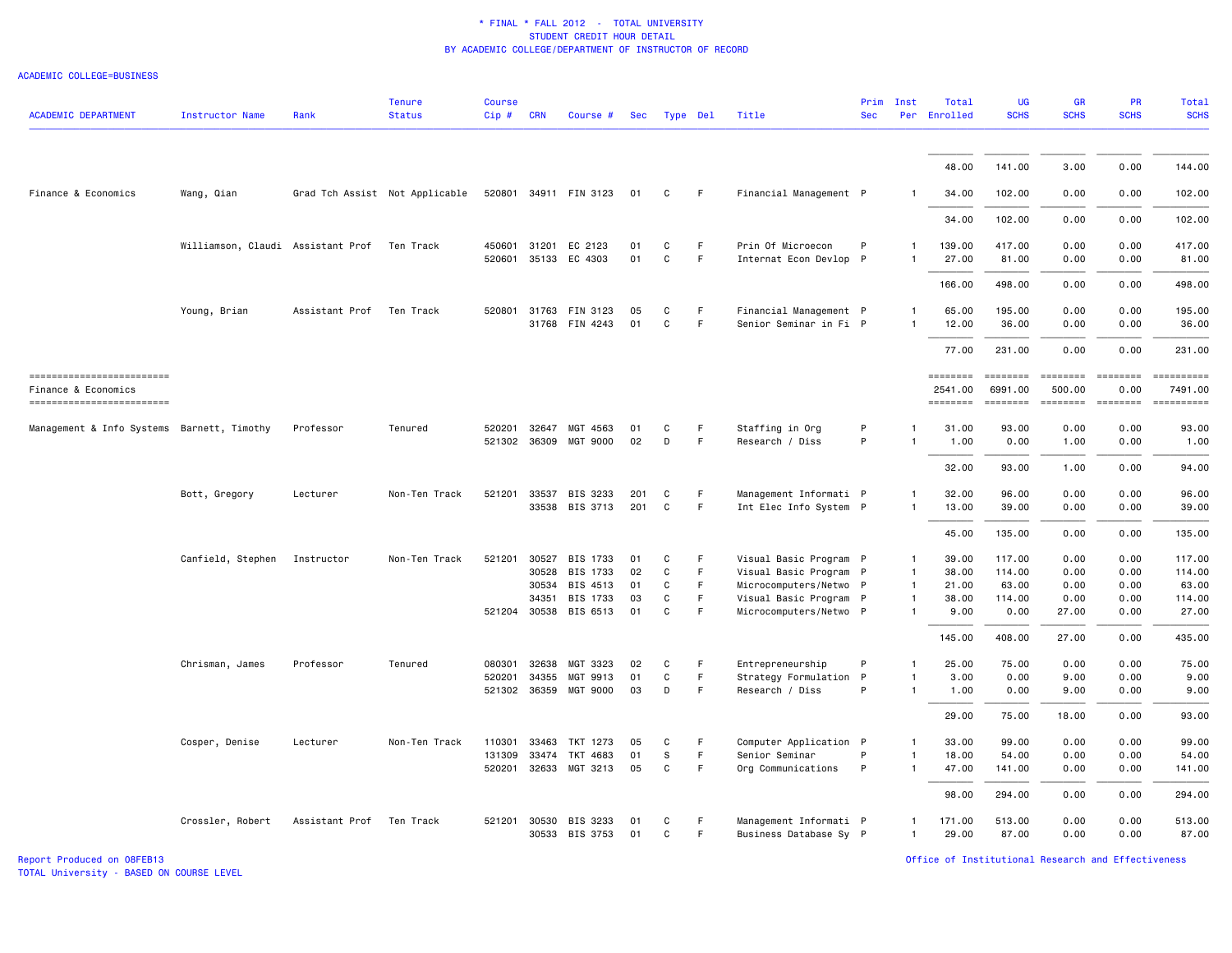## ACADEMIC COLLEGE=BUSINESS

| <b>ACADEMIC DEPARTMENT</b>               | <b>Instructor Name</b> | Rank                     | <b>Tenure</b><br><b>Status</b> | <b>Course</b><br>$Cip \#$ | <b>CRN</b>   | Course #              | Sec | Type Del     |             | Title                  | Prim<br><b>Sec</b> | Inst           | Total<br>Per Enrolled | <b>UG</b><br><b>SCHS</b> | <b>GR</b><br><b>SCHS</b> | PR<br><b>SCHS</b> | <b>Total</b><br><b>SCHS</b> |
|------------------------------------------|------------------------|--------------------------|--------------------------------|---------------------------|--------------|-----------------------|-----|--------------|-------------|------------------------|--------------------|----------------|-----------------------|--------------------------|--------------------------|-------------------|-----------------------------|
|                                          |                        |                          |                                |                           |              |                       |     |              |             |                        |                    |                |                       |                          |                          |                   |                             |
|                                          |                        |                          |                                |                           |              |                       |     |              |             |                        |                    |                | 200.00                | 600.00                   | 0.00                     | 0.00              | 600.00                      |
| Management & Info Systems Daspit, Joshua |                        | Assistant Prof Ten Track |                                |                           | 520101 30569 | <b>BUS 4853</b>       | 04  | C            | F.          | <b>Business Policy</b> | P                  | -1             | 41.00                 | 123.00                   | 0.00                     | 0.00              | 123.00                      |
|                                          |                        |                          |                                |                           | 30570        | <b>BUS 4853</b>       | 05  | C            | F.          | <b>Business Policy</b> | P                  | $\mathbf{1}$   | 30.00                 | 90.00                    | 0.00                     | 0.00              | 90.00                       |
|                                          |                        |                          |                                |                           |              |                       |     |              |             |                        |                    |                | 71.00                 | 213.00                   | 0.00                     | 0.00              | 213.00                      |
|                                          | Holt, Daniel           | Assistant Prof           | Ten Track                      | 080301                    | 32637        | MGT 3323              | 01  | C            | F           | Entrepreneurship       | P                  | $\mathbf{1}$   | 29.00                 | 87.00                    | 0.00                     | 0.00              | 87.00                       |
|                                          |                        |                          |                                | 520101                    | 30566        | <b>BUS 4853</b>       | 01  | $\mathtt{C}$ | F           | <b>Business Policy</b> | P                  | $\mathbf{1}$   | 41.00                 | 123.00                   | 0.00                     | 0.00              | 123.00                      |
|                                          |                        |                          |                                |                           |              | 521302 36247 MGT 7000 | 01  | $\mathbf I$  | F           | Directed Indiv Study S |                    | 0.5            | 0.50                  | 0.00                     | 1.50                     | 0.00              | 1.50                        |
|                                          |                        |                          |                                |                           |              |                       |     |              |             |                        |                    |                | 70.50                 | 210.00                   | 1.50                     | 0.00              | 211.50                      |
|                                          | Jones, Gabrielle       | Non-Faculty              | Not Applicable                 | 521299                    |              | 34810 BIS 4533        | 201 | C            | F.          | Decision Support Sys P |                    | -1             | 13.00                 | 39.00                    | 0.00                     | 0.00              | 39.00                       |
|                                          |                        |                          |                                |                           |              | 34811 BIS 4763        | 201 | C            | F           | BIS Senior Seminar     | P                  | $\mathbf{1}$   | 10.00                 | 30.00                    | 0.00                     | 0.00              | 30.00                       |
|                                          |                        |                          |                                |                           |              |                       |     |              |             |                        |                    |                | 23.00                 | 69.00                    | 0.00                     | 0.00              | 69.00                       |
|                                          | Lack, Susan            | Instructor               | Non-Ten Track                  | 520201                    | 32629        | MGT 3213              | 01  | C            | F           | Org Communications     | P                  | $\mathbf{1}$   | 44.00                 | 132.00                   | 0.00                     | 0.00              | 132.00                      |
|                                          |                        |                          |                                |                           | 32630        | MGT 3213              | 02  | C            | F           | Org Communications     | P                  |                | 43.00                 | 129.00                   | 0.00                     | 0.00              | 129.00                      |
|                                          |                        |                          |                                |                           |              | 32631 MGT 3213        | 03  | C            | F           | Org Communications     | P                  | $\mathbf{1}$   | 45.00                 | 135.00                   | 0.00                     | 0.00              | 135.00                      |
|                                          |                        |                          |                                |                           |              |                       |     |              |             |                        |                    |                | 132.00                | 396.00                   | 0.00                     | 0.00              | 396.00                      |
|                                          | Long, Rebecca          | Associate Prof           | Tenured                        | 520201                    | 32644        | MGT 4153              | 01  | C            | F           | Management Seminar     | P                  | $\mathbf{1}$   | 25.00                 | 75.00                    | 0.00                     | 0.00              | 75.00                       |
|                                          |                        |                          |                                | 520299                    |              | 34860 MGT 4990        | 01  | $\mathtt{C}$ | F.          | Special Topic In MGT P |                    |                | 20.00                 | 60.00                    | 0.00                     | 0.00              | 60.00                       |
|                                          |                        |                          |                                |                           |              |                       |     |              |             |                        |                    |                | 45.00                 | 135.00                   | 0.00                     | 0.00              | 135.00                      |
|                                          | Malimage, Kalana       |                          | Grad Tch Assist Not Applicable |                           |              | 521201 30536 BIS 4753 | 01  | C            | F.          | Struc Sys Analysis     | P                  | 1              | 30.00                 | 90.00                    | 0.00                     | 0.00              | 90.00                       |
|                                          |                        |                          |                                |                           |              |                       |     |              |             |                        |                    |                | 30.00                 | 90.00                    | 0.00                     | 0.00              | 90.00                       |
|                                          | Marett, Emily          | Instructor               | Non-Ten Track                  | 520201                    | 32634        | MGT 3213              | 06  | C            | F           | Org Communications     | P                  | $\mathbf{1}$   | 141.00                | 423.00                   | 0.00                     | 0.00              | 423.00                      |
|                                          |                        |                          |                                |                           | 32645        | MGT 4533              | 01  | C            | F.          | Advanced Hrm           | P                  | $\mathbf{1}$   | 35.00                 | 105.00                   | 0.00                     | 0.00              | 105.00                      |
|                                          |                        |                          |                                |                           | 33967        | MGT 3213              | 504 | C            | $\mathbf 0$ | Org Communications     | P                  | 1              | 24.00                 | 72.00                    | 0.00                     | 0.00              | 72.00                       |
|                                          |                        |                          |                                | 521003 33968              |              | MGT 8111              | 521 | C            | $\Omega$    | Human Resource Issue P |                    | $\overline{1}$ | 8.00                  | 0.00                     | 8.00                     | 0.00              | 8.00                        |
|                                          |                        |                          |                                |                           | 33969        | MGT 8111              | 523 | C            | $\Omega$    | Human Resource Issue P |                    | $\mathbf{1}$   | 26.00                 | 0.00                     | 26.00                    | 0.00              | 26.00                       |
|                                          |                        |                          |                                |                           | 33970        | MGT 8111              | 525 | C            | $\Omega$    | Human Resource Issue P |                    | 1              | 5.00                  | 0.00                     | 5.00                     | 0.00              | 5.00                        |
|                                          |                        |                          |                                |                           | 33971        | MGT 8112              | 511 | C            | $\mathbf 0$ | Leadership Skills      | P                  | $\mathbf{1}$   | 2.00                  | 0.00                     | 4.00                     | 0.00              | 4.00                        |
|                                          |                        |                          |                                |                           | 33972        | MGT 8112              | 513 | C            | $\circ$     | Leadership Skills      | P                  | $\mathbf{1}$   | 32.00                 | 0.00                     | 64.00                    | 0.00              | 64.00                       |
|                                          |                        |                          |                                |                           |              | 33973 MGT 8112        | 515 | C            | $\Omega$    | Leadership Skills      | P                  | $\mathbf{1}$   | 4.00                  | 0.00                     | 8.00                     | 0.00              | 8.00                        |
|                                          |                        |                          |                                |                           |              |                       |     |              |             |                        |                    |                | 277.00                | 600.00                   | 115.00                   | 0.00              | 715.00                      |
|                                          | Marett, Lawrence       | Associate Prof           | Tenured                        |                           |              | 521201 30542 BIS 8613 | 01  | C            | F           | MIS Administration     | P                  | $\mathbf{1}$   | 7.00                  | 0.00                     | 21.00                    | 0.00              | 21.00                       |
|                                          |                        |                          |                                |                           | 33751        | BIS 8613              | 501 | C            | $\mathbf 0$ | MIS Administration     | P                  | $\mathbf{1}$   | 9.00                  | 0.00                     | 27.00                    | 0.00              | 27.00                       |
|                                          |                        |                          |                                |                           | 33752        | BIS 8613              | 503 | C            | 0           | MIS Administration     | P                  | $\mathbf{1}$   | 11.00                 | 0.00                     | 33.00                    | 0.00              | 33.00                       |
|                                          |                        |                          |                                | 521299 30537              |              | BIS 4763              | 01  | C            | F           | BIS Senior Seminar     | P                  | $\mathbf{1}$   | 21.00                 | 63.00                    | 0.00                     | 0.00              | 63.00                       |
|                                          |                        |                          |                                |                           |              |                       |     |              |             |                        |                    |                | 48.00                 | 63.00                    | 81.00                    | 0.00              | 144.00                      |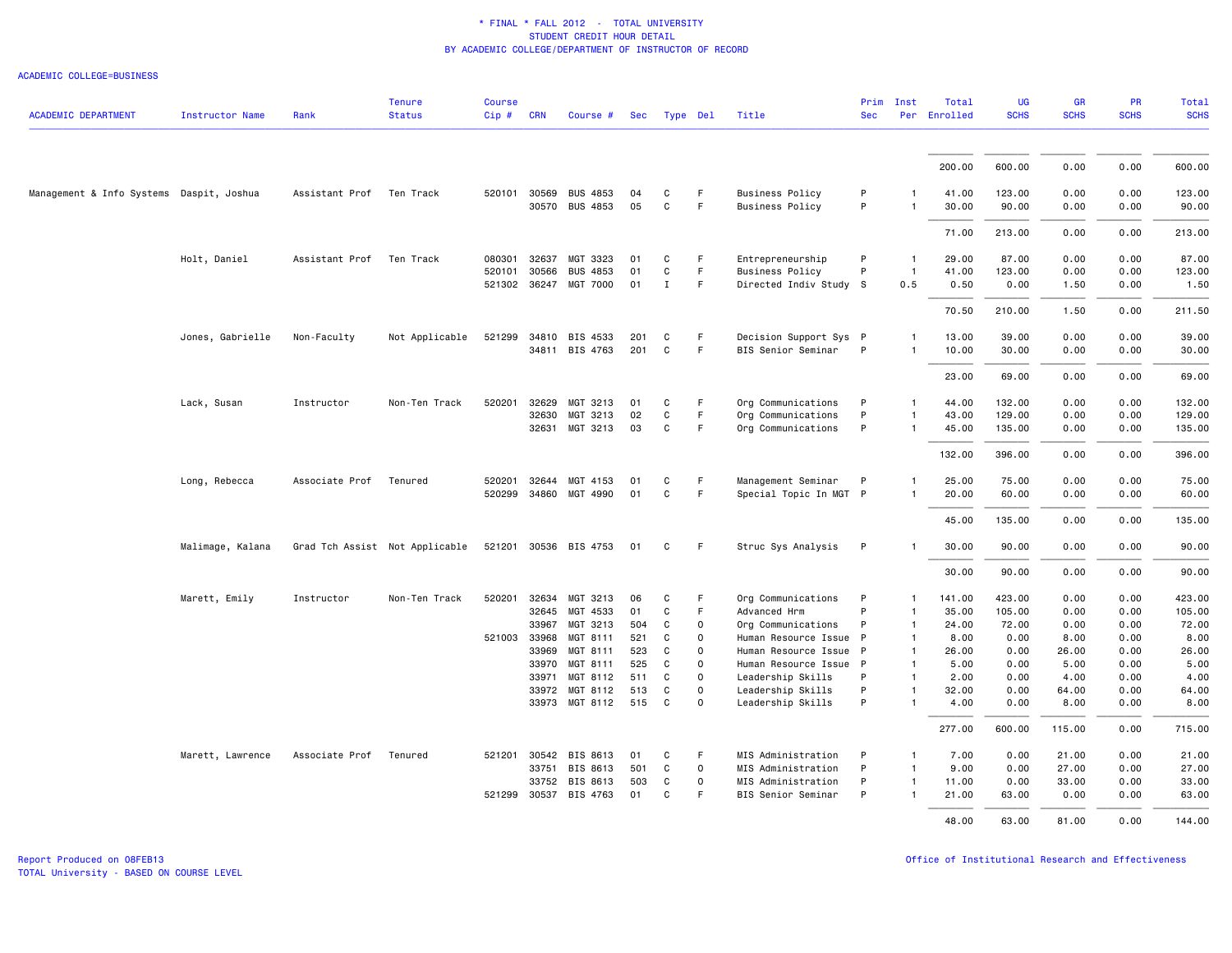#### ACADEMIC COLLEGE=BUSINESS

|                                         |                                   |                | <b>Tenure</b>                  | <b>Course</b> |              |                       |                  |              |             |                        | Prim         | Inst           | Total        | <b>UG</b>   | GR          | PR          | <b>Total</b> |
|-----------------------------------------|-----------------------------------|----------------|--------------------------------|---------------|--------------|-----------------------|------------------|--------------|-------------|------------------------|--------------|----------------|--------------|-------------|-------------|-------------|--------------|
| <b>ACADEMIC DEPARTMENT</b>              | <b>Instructor Name</b>            | Rank           | <b>Status</b>                  | $Cip$ #       | <b>CRN</b>   | Course #              | Sec              |              | Type Del    | Title                  | <b>Sec</b>   |                | Per Enrolled | <b>SCHS</b> | <b>SCHS</b> | <b>SCHS</b> | <b>SCHS</b>  |
| Management & Info Systems Marler, Laura |                                   | Assistant Prof | Ten Track                      |               | 520201 32646 | MGT 4543              | 01               | C            | F.          | Compensation Mgt       | P            | $\mathbf{1}$   | 33.00        | 99.00       | 0.00        | 0.00        | 99.00        |
|                                         |                                   |                |                                |               |              | 521001 34353 MGT 3513 | 03               | C            | F           | Intro Human Res Mgt    | $\mathsf{P}$ | $\mathbf{1}$   | 57.00        | 171.00      | 0.00        | 0.00        | 171.00       |
|                                         |                                   |                |                                |               |              |                       |                  |              |             |                        |              |                | 90.00        | 270.00      | 0.00        | 0.00        | 270.00       |
|                                         | Martin, William                   | Non-Faculty    | Not Applicable                 |               |              | 140101 31981 GE 3011  | 01               | S            | F.          | Engr Entrepreneur Se S |              | 0.4            | 36.40        | 36.40       | 0.00        | 0.00        | 36.40        |
|                                         |                                   |                |                                |               |              |                       |                  |              |             |                        |              |                | 36.40        | 36.40       | 0.00        | 0.00        | 36.40        |
|                                         | McKee, D'Lisa                     | Instructor     | Non-Ten Track                  | 520201        | 32643        | MGT 3823              | 01               | C            | F.          | Responsible Leadersh P |              | 1              | 47.00        | 141.00      | 0.00        | 0.00        | 141.00       |
|                                         |                                   |                |                                |               | 36042        | MGT 3823              | 02               | C            | F           | Responsible Leadersh P |              | $\mathbf{1}$   | 32.00        | 96.00       | 0.00        | 0.00        | 96.00        |
|                                         |                                   |                |                                | 521001 32640  |              | MGT 3513              | 01               | C            | F           | Intro Human Res Mgt P  |              | $\mathbf{1}$   | 80.00        | 240.00      | 0.00        | 0.00        | 240.00       |
|                                         |                                   |                |                                |               | 32641        | MGT 3513              | 02               | $\mathtt{C}$ | F           | Intro Human Res Mgt P  |              | $\mathbf{1}$   | 74.00        | 222.00      | 0.00        | 0.00        | 222.00       |
|                                         |                                   |                |                                |               |              |                       |                  |              |             |                        |              |                | 233.00       | 699.00      | 0.00        | 0.00        | 699.00       |
|                                         | Ormond, Dustin                    |                | Grad Tch Assist Not Applicable |               |              | 521201 30525 BIS 1012 | 02               | C            | F           | Intro to Bus Info Sy P |              | $\mathbf{1}$   | 62.00        | 124.00      | 0.00        | 0.00        | 124.00       |
|                                         |                                   |                |                                |               |              |                       |                  |              |             |                        |              |                | 62.00        | 124.00      | 0.00        | 0.00        | 124.00       |
|                                         | Otondo, Robert                    | Associate Prof | Tenured                        | 521201 34352  |              | BIS 9113              | 01               | C            | F           | Mis Seminar            | P            | $\mathbf{1}$   | 3.00         | 0.00        | 9.00        | 0.00        | 9.00         |
|                                         |                                   |                |                                |               |              | 521299 30535 BIS 4533 | 01               | C            | F           | Decision Support Sys P |              | $\mathbf{1}$   | 19.00        | 57.00       | 0.00        | 0.00        | 57.00        |
|                                         |                                   |                |                                |               |              | 30539 BIS 6533        | 01               | C            | F.          | Decision Support Sys P |              |                | 5.00         | 0.00        | 15.00       | 0.00        | 15.00        |
|                                         |                                   |                |                                |               |              |                       |                  |              |             |                        |              |                |              |             |             |             |              |
|                                         |                                   |                |                                |               |              |                       |                  |              |             |                        |              |                | 27.00        | 57.00       | 24.00       | 0.00        | 81.00        |
|                                         | Patterson, William Lecturer       |                | Non-Ten Track                  |               |              | 521003 33674 MGT 3813 | 201              | C            | F.          | Organizational Behav P |              | $\mathbf{1}$   | 9.00         | 27.00       | 0.00        | 0.00        | 27.00        |
|                                         |                                   |                |                                |               |              |                       |                  |              |             |                        |              |                | 9.00         | 27.00       | 0.00        | 0.00        | 27.00        |
|                                         | Pearson, Allison                  | Professor      | Tenured                        | 521301 32627  |              | MGT 3114              | 01               | C            | F.          | Prin of Mgt & Prod     | P            | $\mathbf{1}$   | 158.00       | 632.00      | 0.00        | 0.00        | 632.00       |
|                                         |                                   |                |                                |               | 32628        | MGT 3114              | 02               | C            | F.          | Prin of Mgt & Prod     | P            | $\overline{1}$ | 147.00       | 588.00      | 0.00        | 0.00        | 588.00       |
|                                         |                                   |                |                                | 521302 35890  |              | MGT 9000              | 01               | D            | F.          | Research / Diss        | P            | $\mathbf{1}$   | 2.00         | 0.00        | 10.00       | 0.00        | 10.00        |
|                                         |                                   |                |                                |               |              | 36247 MGT 7000        | 01               | $\mathbf I$  | F.          | Directed Indiv Study P |              | 0.5            | 0.50         | 0.00        | 1.50        | 0.00        | 1.50         |
|                                         |                                   |                |                                |               |              |                       |                  |              |             |                        |              |                | 307.50       | 1220.00     | 11.50       | 0.00        | 1231.50      |
|                                         | Pearson, Rodney                   | Professor      | Tenured                        | 521201 30529  |              | BIS 1753              | 01               | C            | F.          | Intro to Business CO P |              | $\mathbf{1}$   | 14.00        | 42.00       | 0.00        | 0.00        | 42.00        |
|                                         |                                   |                |                                |               | 30532        | BIS 3523              | 01               | C            | F           | Advanced Languages     | P            | $\mathbf{1}$   | 31.00        | 93.00       | 0.00        | 0.00        | 93.00        |
|                                         |                                   |                |                                |               | 36498        | BIS 4000              | 01               | Ι            | F.          | Directed Indiv Study P |              | $\mathbf{1}$   | 1.00         | 3.00        | 0.00        | 0.00        | 3.00         |
|                                         |                                   |                |                                |               |              | 521299 30523 BIS 1001 | F <sub>0</sub> 1 | C            | F.          | First Year Seminar     | P            | $\mathbf{1}$   | 68.00        | 68.00       | 0.00        | 0.00        | 68.00        |
|                                         |                                   |                |                                |               |              |                       |                  |              |             |                        |              |                | 114.00       | 206.00      | 0.00        | 0.00        | 206.00       |
|                                         | Penney, Christophe Assistant Prof |                | Ten Track                      |               |              | 520101 30567 BUS 4853 | 02               | C            | F           | <b>Business Policy</b> | P            | $\mathbf{1}$   | 45.00        | 135.00      | 0.00        | 0.00        | 135.00       |
|                                         |                                   |                |                                |               |              | 30568 BUS 4853        | 03               | C            | F.          | <b>Business Policy</b> | P            |                | 36.00        | 108.00      | 0.00        | 0.00        | 108.00       |
|                                         |                                   |                |                                |               |              |                       |                  |              |             |                        |              |                | 81.00        | 243.00      | 0.00        | 0.00        | 243.00       |
|                                         | Randle, Vikki                     | Associate Prof | Tenured                        |               | 520201 33675 | MGT 4543              | 201              | C            | F           | Compensation Mgt       | P            | $\mathbf{1}$   | 10.00        | 30.00       | 0.00        | 0.00        | 30.00        |
|                                         |                                   |                |                                |               | 36139        | MGT 8123              | 561              | C            | $\mathbf 0$ | Strategic Bus Consul P |              | $\mathbf{1}$   | 4.00         | 0.00        | 12.00       | 0.00        | 12.00        |
|                                         |                                   |                |                                |               |              | 36140 MGT 8123        | 563              | C            | $\Omega$    | Strategic Bus Consul P |              | $\overline{1}$ | 10.00        | 0.00        | 30.00       | 0.00        | 30.00        |
|                                         |                                   |                |                                |               | 36141        | MGT 8123              | 565              | C            | $\Omega$    | Strategic Bus Consul P |              | $\mathbf{1}$   | 4.00         | 0.00        | 12.00       | 0.00        | 12.00        |

Report Produced on 08FEB13 Office of Institutional Research and Effectiveness

TOTAL University - BASED ON COURSE LEVEL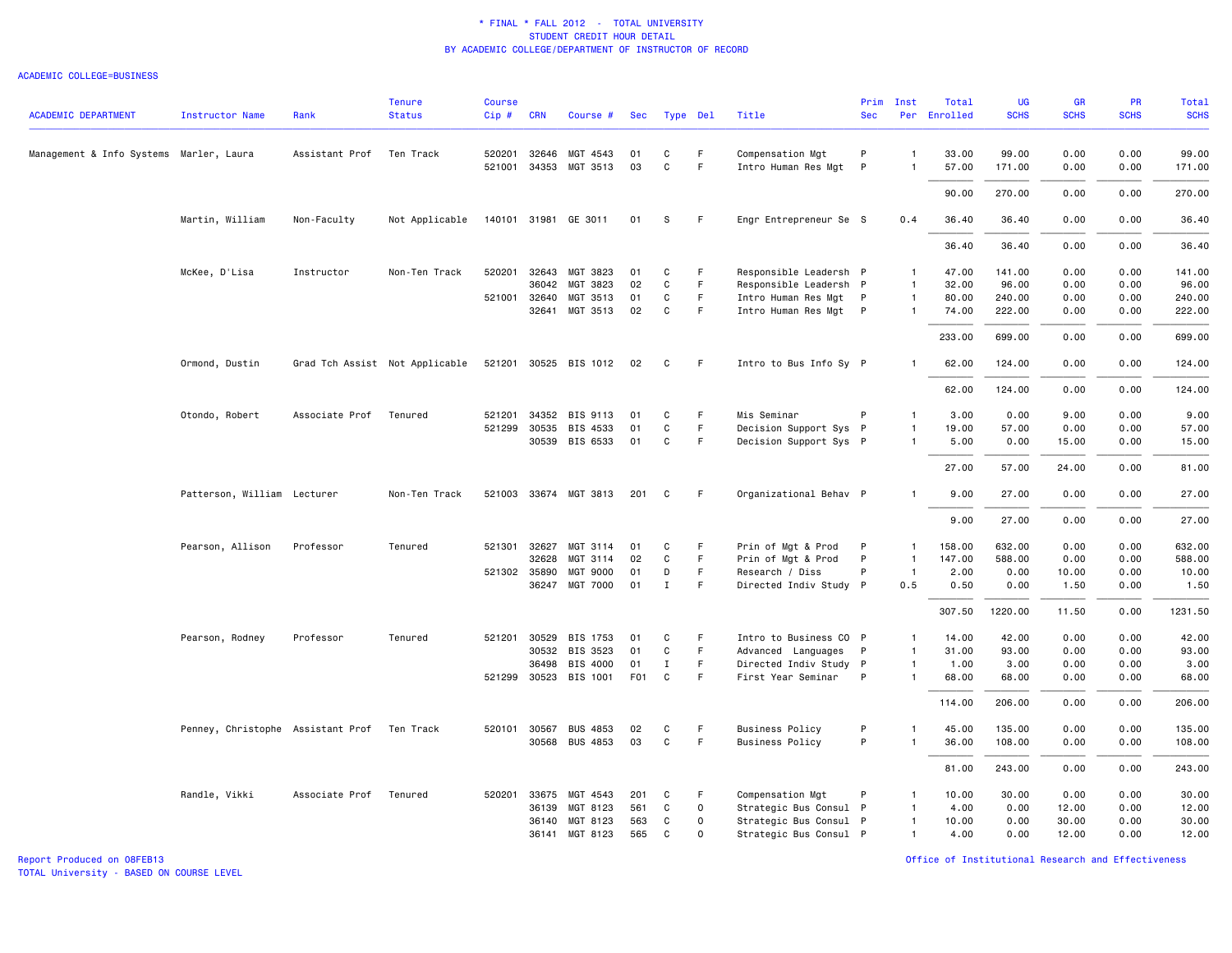#### ACADEMIC COLLEGE=BUSINESS

| <b>ACADEMIC DEPARTMENT</b>              | <b>Instructor Name</b>       | Rank           | <b>Tenure</b><br><b>Status</b> | <b>Course</b><br>$Cip \#$ | <b>CRN</b>   | Course #              | Sec |    | Type Del    | Title                  | Prim<br><b>Sec</b> | Inst           | Total<br>Per Enrolled | <b>UG</b><br><b>SCHS</b> | <b>GR</b><br><b>SCHS</b> | PR<br><b>SCHS</b> | <b>Total</b><br><b>SCHS</b> |
|-----------------------------------------|------------------------------|----------------|--------------------------------|---------------------------|--------------|-----------------------|-----|----|-------------|------------------------|--------------------|----------------|-----------------------|--------------------------|--------------------------|-------------------|-----------------------------|
|                                         |                              |                |                                |                           |              |                       |     |    |             |                        |                    |                |                       |                          |                          |                   |                             |
| Management & Info Systems Randle, Vikki |                              | Associate Prof | Tenured                        |                           |              | 521001 33673 MGT 3513 | 201 | C  | F.          | Intro Human Res Mgt P  |                    | $\mathbf{1}$   | 18.00                 | 54.00                    | 0.00                     | 0.00              | 54.00                       |
|                                         |                              |                |                                |                           |              |                       |     |    |             |                        |                    |                | 46.00                 | 84.00                    | 54.00                    | 0.00              | 138.00                      |
|                                         | Remotigue, Robyn             | Non-Faculty    | Not Applicable                 |                           |              | 520201 32635 MGT 3213 | 07  | C  | F           | Org Communications     | P                  | $\mathbf{1}$   | 46.00                 | 138.00                   | 0.00                     | 0.00              | 138.00                      |
|                                         |                              |                |                                |                           |              |                       |     |    |             |                        |                    |                | 46.00                 | 138.00                   | 0.00                     | 0.00              | 138.00                      |
|                                         | Spencer, Barbara             | Professor      | Tenured                        |                           | 520201 32650 | MGT 8123              | 01  | C  | F           | Strategic Bus Consul P |                    | 1              | 19.00                 | 0.00                     | 57.00                    | 0.00              | 57.00                       |
|                                         |                              |                |                                |                           | 33974        | MGT 8123              | 501 | C  | $\mathbf 0$ | Strategic Bus Consul P |                    | $\mathbf{1}$   | 8.00                  | 0.00                     | 24.00                    | 0.00              | 24.00                       |
|                                         |                              |                |                                |                           | 33975        | MGT 8123              | 503 | C  | $\Omega$    | Strategic Bus Consul P |                    | $\overline{1}$ | 20.00                 | 0.00                     | 60.00                    | 0.00              | 60.00                       |
|                                         |                              |                |                                |                           |              | 33976 MGT 8123        | 505 | C  | $\Omega$    | Strategic Bus Consul P |                    | $\mathbf{1}$   | 2.00                  | 0.00                     | 6.00                     | 0.00              | 6.00                        |
|                                         |                              |                |                                |                           |              |                       |     |    |             |                        |                    |                | 49.00                 | 0.00                     | 147.00                   | 0.00              | 147.00                      |
|                                         | Templeton, Gary              | Associate Prof | Tenured                        | 521201                    | 30531        | BIS 3233              | 02  | C  | F           | Management Informati P |                    | $\mathbf{1}$   | 209.00                | 627.00                   | 0.00                     | 0.00              | 627.00                      |
|                                         |                              |                |                                |                           | 30540        | BIS 8112              | 01  | C  | F           | Mgt Info Tech & Sys P  |                    | $\overline{1}$ | 14.00                 | 0.00                     | 28.00                    | 0.00              | 28.00                       |
|                                         |                              |                |                                |                           |              | 33742 BIS 8112        | 511 | C  | $\Omega$    | Mgt Info Tech & Sys    | $\mathsf{P}$       | $\mathbf{1}$   | 7.00                  | 0.00                     | 14.00                    | 0.00              | 14.00                       |
|                                         |                              |                |                                |                           | 33743        | BIS 8112              | 513 | C  | $\circ$     | Mgt Info Tech & Sys P  |                    | $\mathbf{1}$   | 29.00                 | 0.00                     | 58.00                    | 0.00              | 58.00                       |
|                                         |                              |                |                                |                           |              | 33744 BIS 8112        | 515 | C  | $\Omega$    | Mgt Info Tech & Sys P  |                    | $\mathbf{1}$   | 2.00                  | 0.00                     | 4.00                     | 0.00              | 4.00                        |
|                                         |                              |                |                                |                           |              |                       |     |    |             |                        |                    |                | 261.00                | 627.00                   | 104.00                   | 0.00              | 731.00                      |
|                                         | Vardaman, James              | Assistant Prof | Ten Track                      |                           | 521003 32642 | MGT 3813              | 01  | C  | F.          | Organizational Behav P |                    | $\mathbf{1}$   | 39.00                 | 117.00                   | 0.00                     | 0.00              | 117.00                      |
|                                         |                              |                |                                |                           | 32648        | MGT 8111              | 01  | C  | F.          | Human Resource Issue P |                    | $\mathbf{1}$   | 32.00                 | 0.00                     | 32.00                    | 0.00              | 32.00                       |
|                                         |                              |                |                                |                           | 32649        | MGT 8112              | 01  | C  | F           | Leadership Skills      | P                  | $\mathbf{1}$   | 36.00                 | 0.00                     | 72.00                    | 0.00              | 72.00                       |
|                                         |                              |                |                                |                           |              |                       |     |    |             |                        |                    |                | 107.00                | 117.00                   | 104.00                   | 0.00              | 221.00                      |
|                                         | Warkentin, Merrill Professor |                | Tenured                        |                           | 521201 30524 | BIS 1012              | 01  | C  | F           | Intro to Bus Info Sy P |                    | $\mathbf{1}$   | 291.00                | 582.00                   | 0.00                     | 0.00              | 582.00                      |
|                                         |                              |                |                                |                           | 30541        | BIS 8213              | 01  | C  | F.          | Adv Sys Anal & Des     | P                  | $\mathbf{1}$   | 9.00                  | 0.00                     | 27.00                    | 0.00              | 27.00                       |
|                                         |                              |                |                                |                           | 33748        | BIS 8213              | 501 | C  | $\circ$     | Adv Sys Anal & Des     | P                  | $\overline{1}$ | 7.00                  | 0.00                     | 21.00                    | 0.00              | 21.00                       |
|                                         |                              |                |                                |                           | 33749        | BIS 8213              | 503 | C  | $\Omega$    | Adv Sys Anal & Des     | P                  | $\mathbf{1}$   | 8.00                  | 0.00                     | 24.00                    | 0.00              | 24.00                       |
|                                         |                              |                |                                |                           | 33750        | BIS 8213              | 505 | C  | $\Omega$    | Adv Sys Anal & Des     | P                  | $\mathbf{1}$   | 1.00                  | 0.00                     | 3.00                     | 0.00              | 3.00                        |
|                                         |                              |                |                                |                           | 35950        | BIS 9000              | 01  | D  | F           | Research / Diss        | P                  | $\mathbf{1}$   | 5.00                  | 0.00                     | 37.00                    | 0.00              | 37.00                       |
|                                         |                              |                |                                |                           |              | 36103 BIS 1012        | 03  | C  | F           | Intro to Bus Info Sy P |                    | $\mathbf{1}$   | 37.00                 | 74.00                    | 0.00                     | 0.00              | 74.00                       |
|                                         |                              |                |                                |                           |              |                       |     |    |             |                        |                    |                | 358.00                | 656.00                   | 112.00                   | 0.00              | 768.00                      |
|                                         | White, Harold                | Instructor     | Non-Ten Track                  | 080301                    | 33671        | MGT 3323              | 201 | C  | F           | Entrepreneurship       | P                  | $\mathbf{1}$   | 14.00                 | 42.00                    | 0.00                     | 0.00              | 42.00                       |
|                                         |                              |                |                                | 520101                    | 33547        | <b>BUS 4853</b>       | 201 | C  | F.          | <b>Business Policy</b> | P                  | $\mathbf{1}$   | 15.00                 | 45.00                    | 0.00                     | 0.00              | 45.00                       |
|                                         |                              |                |                                |                           | 520201 33670 | MGT 3213              | 201 | C  | F           | Org Communications     | P                  | $\mathbf{1}$   | 27.00                 | 81.00                    | 0.00                     | 0.00              | 81.00                       |
|                                         |                              |                |                                |                           |              | 521301 33669 MGT 3114 | 201 | C. | F.          | Prin of Mgt & Prod     | P                  | $\mathbf{1}$   | 28.00                 | 112.00                   | 0.00                     | 0.00              | 112.00                      |
|                                         |                              |                |                                |                           |              |                       |     |    |             |                        |                    |                | 84.00                 | 280.00                   | 0.00                     | 0.00              | 280.00                      |
|                                         | Young, Carlton               | Assistant Prof | Ten Track                      |                           | 510701 33649 | <b>HCA 3313</b>       | 201 | C  | F.          | Healthcare Systems     | P                  | $\mathbf{1}$   | 18.00                 | 54.00                    | 0.00                     | 0.00              | 54.00                       |
|                                         |                              |                |                                |                           | 33650        | HCA 3813              | 201 | C  | F.          | Healthcare Regulatio P |                    | $\mathbf{1}$   | 22.00                 | 66.00                    | 0.00                     | 0.00              | 66.00                       |
|                                         |                              |                |                                |                           | 33651        | HCA 4013              | 201 | C  | F.          | Ethical Issues in He P |                    | $\mathbf{1}$   | 13.00                 | 39.00                    | 0.00                     | 0.00              | 39.00                       |
|                                         |                              |                |                                |                           | 36068        | HCA 4443              | 201 | E  | F           | Healthcare Internshi P |                    | $\mathbf{1}$   | 2.00                  | 6.00                     | 0.00                     | 0.00              | 6.00                        |
|                                         |                              |                |                                |                           |              |                       |     |    |             |                        |                    |                | 55.00                 | 165.00                   | 0.00                     | 0.00              | 165.00                      |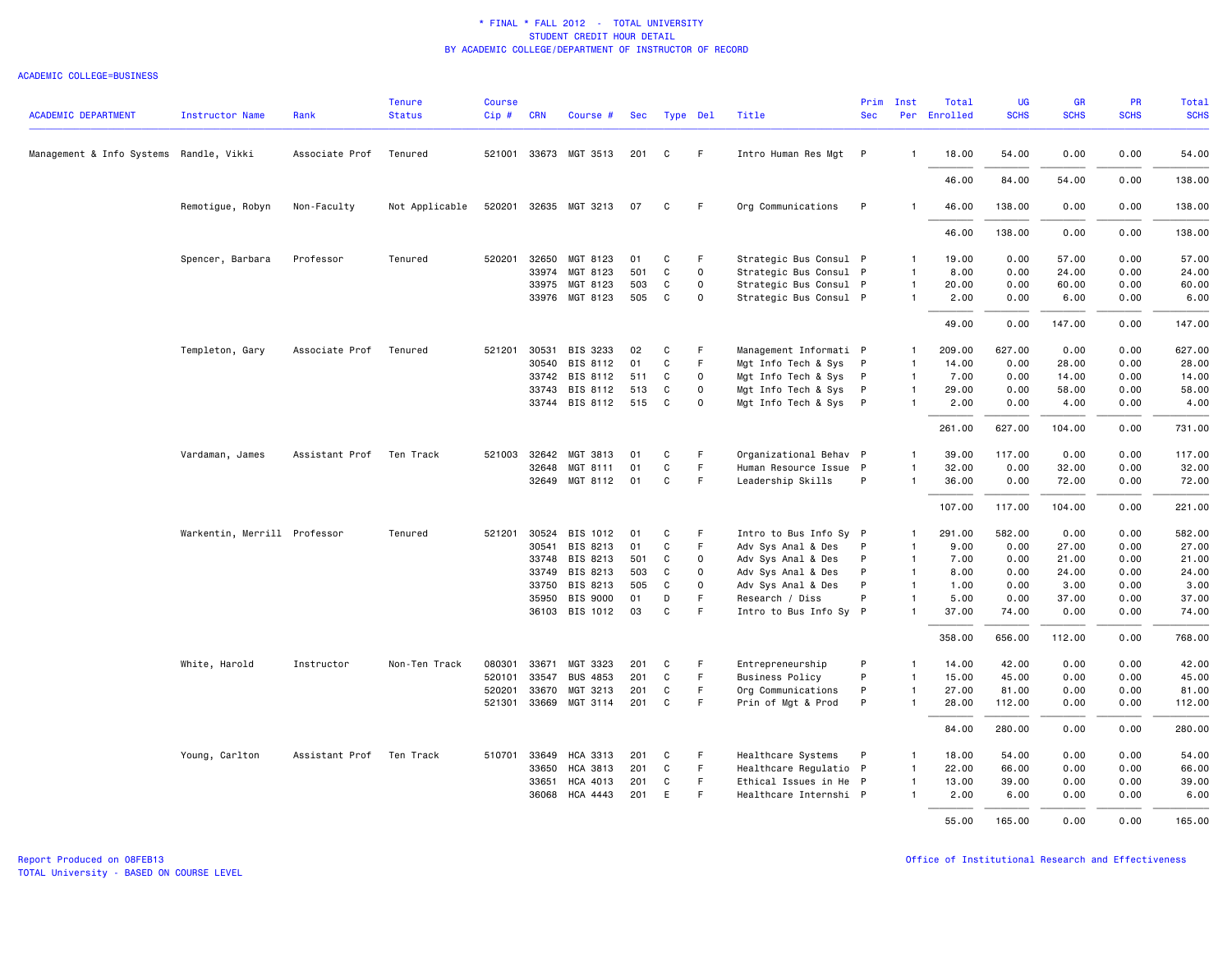### ACADEMIC COLLEGE=BUSINESS

| <b>ACADEMIC DEPARTMENT</b>                                                         | Instructor Name                                   | Rank           | <b>Tenure</b><br><b>Status</b> | <b>Course</b><br>Cip# | <b>CRN</b> | Course #                                | Sec      |              | Type Del    | Title                                      | Prim<br><b>Sec</b> | Inst<br>Per    | Total<br>Enrolled               | <b>UG</b><br><b>SCHS</b>                                                                                                                                                                                                                                                                                                                                                                                                                                                                                      | GR<br><b>SCHS</b>                                                                                                                                          | PR<br><b>SCHS</b>            | <b>Total</b><br><b>SCHS</b>                                                                                                                                                                                                                                                                                                                                                                                                                                                                       |
|------------------------------------------------------------------------------------|---------------------------------------------------|----------------|--------------------------------|-----------------------|------------|-----------------------------------------|----------|--------------|-------------|--------------------------------------------|--------------------|----------------|---------------------------------|---------------------------------------------------------------------------------------------------------------------------------------------------------------------------------------------------------------------------------------------------------------------------------------------------------------------------------------------------------------------------------------------------------------------------------------------------------------------------------------------------------------|------------------------------------------------------------------------------------------------------------------------------------------------------------|------------------------------|---------------------------------------------------------------------------------------------------------------------------------------------------------------------------------------------------------------------------------------------------------------------------------------------------------------------------------------------------------------------------------------------------------------------------------------------------------------------------------------------------|
|                                                                                    |                                                   |                |                                |                       |            |                                         |          |              |             |                                            |                    |                |                                 |                                                                                                                                                                                                                                                                                                                                                                                                                                                                                                               |                                                                                                                                                            |                              |                                                                                                                                                                                                                                                                                                                                                                                                                                                                                                   |
| ------------------------<br>Management & Info Systems<br>========================= |                                                   |                |                                |                       |            |                                         |          |              |             |                                            |                    |                | ========<br>3211.40<br>======== | $\begin{array}{cccccccccc} \multicolumn{2}{c}{} & \multicolumn{2}{c}{} & \multicolumn{2}{c}{} & \multicolumn{2}{c}{} & \multicolumn{2}{c}{} & \multicolumn{2}{c}{} & \multicolumn{2}{c}{} & \multicolumn{2}{c}{} & \multicolumn{2}{c}{} & \multicolumn{2}{c}{} & \multicolumn{2}{c}{} & \multicolumn{2}{c}{} & \multicolumn{2}{c}{} & \multicolumn{2}{c}{} & \multicolumn{2}{c}{} & \multicolumn{2}{c}{} & \multicolumn{2}{c}{} & \multicolumn{2}{c}{} & \multicolumn{2}{c}{} & \mult$<br>8330.40<br>======== | $\qquad \qquad \blacksquare \blacksquare \blacksquare \blacksquare \blacksquare \blacksquare \blacksquare \blacksquare \blacksquare$<br>800.00<br>======== | ESSESSEE<br>0.00<br>======== | $\begin{minipage}{0.9\linewidth} \hspace*{-0.2cm} \textbf{if the number of } \textit{if} \textit{if} \textit{if} \textit{if} \textit{if} \textit{if} \textit{if} \textit{if} \textit{if} \textit{if} \textit{if} \textit{if} \textit{if} \textit{if} \textit{if} \textit{if} \textit{if} \textit{if} \textit{if} \textit{if} \textit{if} \textit{if} \textit{if} \textit{if} \textit{if} \textit{if} \textit{if} \textit{if} \textit{if} \textit{if} \textit{if} \text$<br>9130.40<br>-========== |
| Marketing, Quan Anal &Bus Adams, Frank                                             |                                                   | Assistant Prof | Ten Track                      |                       |            | 521401 32676 MKT 4813<br>34375 MKT 4333 | 02<br>01 | C<br>C       | F<br>F      | Marketing-Mgt<br>International Sup Ch P    | P                  | 1<br>1         | 13.00<br>17.00                  | 39.00<br>51.00                                                                                                                                                                                                                                                                                                                                                                                                                                                                                                | 0.00<br>0.00                                                                                                                                               | 0.00<br>0.00                 | 39.00<br>51.00                                                                                                                                                                                                                                                                                                                                                                                                                                                                                    |
|                                                                                    |                                                   |                |                                |                       |            |                                         |          |              |             |                                            |                    |                | 30.00                           | 90.00                                                                                                                                                                                                                                                                                                                                                                                                                                                                                                         | 0.00                                                                                                                                                       | 0.00                         | 90.00                                                                                                                                                                                                                                                                                                                                                                                                                                                                                             |
|                                                                                    | Adkerson, Jeffrey                                 | Non-Faculty    | Not Applicable                 | 521401                | 32653      | MKT 2211                                | 01       | S            | F           | PGM Level I Seminar P                      |                    | 1              | 50.00                           | 50.00                                                                                                                                                                                                                                                                                                                                                                                                                                                                                                         | 0.00                                                                                                                                                       | 0.00                         | 50.00                                                                                                                                                                                                                                                                                                                                                                                                                                                                                             |
|                                                                                    |                                                   |                |                                |                       | 32666      | MKT 4233                                | 01       | C            | F           | Golf Operations Man P                      |                    | $\mathbf{1}$   | 22.00                           | 66.00                                                                                                                                                                                                                                                                                                                                                                                                                                                                                                         | 0.00                                                                                                                                                       | 0.00                         | 66.00                                                                                                                                                                                                                                                                                                                                                                                                                                                                                             |
|                                                                                    |                                                   |                |                                |                       | 32679      | MKT 6233                                | 01       | C            | F           | Golf Operation Manag P                     |                    | $\overline{1}$ | 3.00                            | 0.00                                                                                                                                                                                                                                                                                                                                                                                                                                                                                                          | 9.00                                                                                                                                                       | 0.00                         | 9.00                                                                                                                                                                                                                                                                                                                                                                                                                                                                                              |
|                                                                                    |                                                   |                |                                |                       | 34199      | MKT 2231                                | 01       | L            | F.          | Golf Professional De P                     |                    | $\overline{1}$ | 31.00                           | 31.00                                                                                                                                                                                                                                                                                                                                                                                                                                                                                                         | 0.00                                                                                                                                                       | 0.00                         | 31.00                                                                                                                                                                                                                                                                                                                                                                                                                                                                                             |
|                                                                                    |                                                   |                |                                |                       | 34201      | MKT 2251                                | 01       | L            | F.          | Golf Professional De P                     |                    | $\mathbf{1}$   | 13.00                           | 13.00                                                                                                                                                                                                                                                                                                                                                                                                                                                                                                         | 0.00                                                                                                                                                       | 0.00                         | 13.00                                                                                                                                                                                                                                                                                                                                                                                                                                                                                             |
|                                                                                    |                                                   |                |                                |                       | 36351      | MKT 4000                                | 01       | $\mathbf{I}$ | F           | Directed Indiv Study P                     |                    | $\mathbf{1}$   | 1.00                            | 1.00                                                                                                                                                                                                                                                                                                                                                                                                                                                                                                          | 0.00                                                                                                                                                       | 0.00                         | 1.00                                                                                                                                                                                                                                                                                                                                                                                                                                                                                              |
|                                                                                    |                                                   |                |                                |                       |            |                                         |          |              |             |                                            |                    |                | 120.00                          | 161.00                                                                                                                                                                                                                                                                                                                                                                                                                                                                                                        | 9.00                                                                                                                                                       | 0.00                         | 170.00                                                                                                                                                                                                                                                                                                                                                                                                                                                                                            |
|                                                                                    | Barnwell, Robert                                  |                | Grad Tch Assist Not Applicable |                       |            | 521401 32663 MKT 4123                   | 02       | C            | F           | Advertising                                | P                  | -1             | 25.00                           | 75.00                                                                                                                                                                                                                                                                                                                                                                                                                                                                                                         | 0.00                                                                                                                                                       | 0.00                         | 75.00                                                                                                                                                                                                                                                                                                                                                                                                                                                                                             |
|                                                                                    |                                                   |                |                                |                       |            |                                         |          |              |             |                                            |                    |                | 25.00                           | 75.00                                                                                                                                                                                                                                                                                                                                                                                                                                                                                                         | 0.00                                                                                                                                                       | 0.00                         | 75.00                                                                                                                                                                                                                                                                                                                                                                                                                                                                                             |
|                                                                                    |                                                   |                |                                |                       |            |                                         |          |              |             |                                            |                    |                |                                 |                                                                                                                                                                                                                                                                                                                                                                                                                                                                                                               |                                                                                                                                                            |                              |                                                                                                                                                                                                                                                                                                                                                                                                                                                                                                   |
|                                                                                    | Blakeney, Alisha                                  |                | Grad Tch Assist Not Applicable | 521401                | 33980      | MKT 3013                                | 501      | C            | 0           | Principles Of Mkt                          | P                  | $\mathbf{1}$   | 4.00                            | 12.00                                                                                                                                                                                                                                                                                                                                                                                                                                                                                                         | 0.00                                                                                                                                                       | 0.00                         | 12.00                                                                                                                                                                                                                                                                                                                                                                                                                                                                                             |
|                                                                                    |                                                   |                |                                |                       | 33981      | MKT 3013                                | 503      | C            | $\mathbf 0$ | Principles Of Mkt                          | P                  | 1              | 9.00                            | 27.00                                                                                                                                                                                                                                                                                                                                                                                                                                                                                                         | 0.00                                                                                                                                                       | 0.00                         | 27.00                                                                                                                                                                                                                                                                                                                                                                                                                                                                                             |
|                                                                                    |                                                   |                |                                |                       |            | 34995 MKT 3013                          | 504      | C            | $\mathbf 0$ | Principles Of Mkt                          | P                  | $\mathbf{1}$   | 4.00                            | 12.00                                                                                                                                                                                                                                                                                                                                                                                                                                                                                                         | 0.00                                                                                                                                                       | 0.00                         | 12.00                                                                                                                                                                                                                                                                                                                                                                                                                                                                                             |
|                                                                                    |                                                   |                |                                |                       |            |                                         |          |              |             |                                            |                    |                | 17.00                           | 51.00                                                                                                                                                                                                                                                                                                                                                                                                                                                                                                         | 0.00                                                                                                                                                       | 0.00                         | 51.00                                                                                                                                                                                                                                                                                                                                                                                                                                                                                             |
|                                                                                    | Branham, Len                                      | Lecturer       | Non-Ten Track                  |                       |            | 521101 33665 IB 3913                    | 201      | C            | F.          | Prncpl Interntnl Bus P                     |                    | -1             | 17.00                           | 51.00                                                                                                                                                                                                                                                                                                                                                                                                                                                                                                         | 0.00                                                                                                                                                       | 0.00                         | 51.00                                                                                                                                                                                                                                                                                                                                                                                                                                                                                             |
|                                                                                    |                                                   |                |                                |                       |            |                                         |          |              |             |                                            |                    |                | 17.00                           | 51.00                                                                                                                                                                                                                                                                                                                                                                                                                                                                                                         | 0.00                                                                                                                                                       | 0.00                         | 51.00                                                                                                                                                                                                                                                                                                                                                                                                                                                                                             |
|                                                                                    | Collier, Joel                                     | Associate Prof | Tenured                        | 521401                | 32681      | MKT 8153                                | 01       | C            | F           | Strategic Marketing                        | P                  | -1             | 21.00                           | 0.00                                                                                                                                                                                                                                                                                                                                                                                                                                                                                                          | 63.00                                                                                                                                                      | 0.00                         | 63.00                                                                                                                                                                                                                                                                                                                                                                                                                                                                                             |
|                                                                                    |                                                   |                |                                |                       | 33983      | MKT 8153                                | 521      | C            | 0           | Strategic Marketing                        | P                  | 1              | 5.00                            | 0.00                                                                                                                                                                                                                                                                                                                                                                                                                                                                                                          | 15.00                                                                                                                                                      | 0.00                         | 15.00                                                                                                                                                                                                                                                                                                                                                                                                                                                                                             |
|                                                                                    |                                                   |                |                                |                       | 33984      | MKT 8153                                | 523      | C            | 0           |                                            | P                  | $\mathbf{1}$   | 18.00                           | 0.00                                                                                                                                                                                                                                                                                                                                                                                                                                                                                                          | 54.00                                                                                                                                                      | 0.00                         | 54.00                                                                                                                                                                                                                                                                                                                                                                                                                                                                                             |
|                                                                                    |                                                   |                |                                |                       | 33985      | MKT 8153                                | 525      | C            | $\Omega$    | Strategic Marketing<br>Strategic Marketing | P                  | $\mathbf{1}$   | 4.00                            | 0.00                                                                                                                                                                                                                                                                                                                                                                                                                                                                                                          | 12.00                                                                                                                                                      | 0.00                         | 12.00                                                                                                                                                                                                                                                                                                                                                                                                                                                                                             |
|                                                                                    |                                                   |                |                                |                       |            | 36041 MKT 9000                          | 02       | D            | F           | Research / Diss                            | P                  | $\mathbf{1}$   | 1.00                            | 0.00                                                                                                                                                                                                                                                                                                                                                                                                                                                                                                          | 9.00                                                                                                                                                       | 0.00                         | 9.00                                                                                                                                                                                                                                                                                                                                                                                                                                                                                              |
|                                                                                    |                                                   |                |                                |                       |            |                                         |          |              |             |                                            |                    |                | 49.00                           | 0.00                                                                                                                                                                                                                                                                                                                                                                                                                                                                                                          | 153.00                                                                                                                                                     | 0.00                         | 153.00                                                                                                                                                                                                                                                                                                                                                                                                                                                                                            |
|                                                                                    | Cook, Cecelia                                     | Instructor     | Non-Ten Track                  | 220199                | 30543      | BL 2413                                 | 01       | C            | F           | Legal Envt Bus                             | P                  | $\mathbf{1}$   | 196.00                          | 588.00                                                                                                                                                                                                                                                                                                                                                                                                                                                                                                        | 0.00                                                                                                                                                       | 0.00                         | 588.00                                                                                                                                                                                                                                                                                                                                                                                                                                                                                            |
|                                                                                    |                                                   |                |                                |                       |            | 30544 BL 2413                           | 02       | C            | F           | Legal Envt Bus                             | P                  | $\mathbf{1}$   | 191.00                          | 573.00                                                                                                                                                                                                                                                                                                                                                                                                                                                                                                        | 0.00                                                                                                                                                       | 0.00                         | 573.00                                                                                                                                                                                                                                                                                                                                                                                                                                                                                            |
|                                                                                    |                                                   |                |                                |                       | 30547      | BL 3223                                 | 01       | C            | F.          | Law Of Comm Trans                          | P                  | 1              | 50.00                           | 150.00                                                                                                                                                                                                                                                                                                                                                                                                                                                                                                        | 0.00                                                                                                                                                       | 0.00                         | 150.00                                                                                                                                                                                                                                                                                                                                                                                                                                                                                            |
|                                                                                    |                                                   |                |                                |                       | 30548      | BL 3223                                 | 02       | C            | F           | Law Of Comm Trans                          | P                  | $\mathbf{1}$   | 50.00                           | 150.00                                                                                                                                                                                                                                                                                                                                                                                                                                                                                                        | 0.00                                                                                                                                                       | 0.00                         | 150.00                                                                                                                                                                                                                                                                                                                                                                                                                                                                                            |
|                                                                                    |                                                   |                |                                |                       |            |                                         |          |              |             |                                            |                    |                |                                 |                                                                                                                                                                                                                                                                                                                                                                                                                                                                                                               |                                                                                                                                                            |                              |                                                                                                                                                                                                                                                                                                                                                                                                                                                                                                   |
|                                                                                    |                                                   |                |                                |                       |            | 36434 BL 4000                           | 01       | $\mathbf{I}$ | F           | Directed Indiv Study P                     |                    | $\mathbf{1}$   | 1.00                            | 3.00                                                                                                                                                                                                                                                                                                                                                                                                                                                                                                          | 0.00                                                                                                                                                       | 0.00                         | 3.00                                                                                                                                                                                                                                                                                                                                                                                                                                                                                              |
|                                                                                    |                                                   |                |                                |                       |            |                                         |          |              |             |                                            |                    |                | 488.00                          | 1464.00                                                                                                                                                                                                                                                                                                                                                                                                                                                                                                       | 0.00                                                                                                                                                       | 0.00                         | 1464.00                                                                                                                                                                                                                                                                                                                                                                                                                                                                                           |
|                                                                                    | Ford, Toni-Rochell Grad Tch Assist Not Applicable |                |                                |                       |            | 521401 34374 MKT 3933                   | 01       | C            | F.          | International Mkt                          | P                  | $\mathbf{1}$   | 46.00                           | 138.00                                                                                                                                                                                                                                                                                                                                                                                                                                                                                                        | 0.00                                                                                                                                                       | 0.00                         | 138.00                                                                                                                                                                                                                                                                                                                                                                                                                                                                                            |
|                                                                                    |                                                   |                |                                |                       |            |                                         |          |              |             |                                            |                    |                | 46.00                           | 138.00                                                                                                                                                                                                                                                                                                                                                                                                                                                                                                        | 0.00                                                                                                                                                       | 0.00                         | 138.00                                                                                                                                                                                                                                                                                                                                                                                                                                                                                            |
|                                                                                    | Gaskin, Leonard                                   | Non-Faculty    | Not Applicable                 |                       |            | 521401 32659 MKT 4113                   | 01       | C            | F.          | Personal Selling                           | P                  | $\mathbf{1}$   | 41.00                           | 123.00                                                                                                                                                                                                                                                                                                                                                                                                                                                                                                        | 0.00                                                                                                                                                       | 0.00                         | 123.00                                                                                                                                                                                                                                                                                                                                                                                                                                                                                            |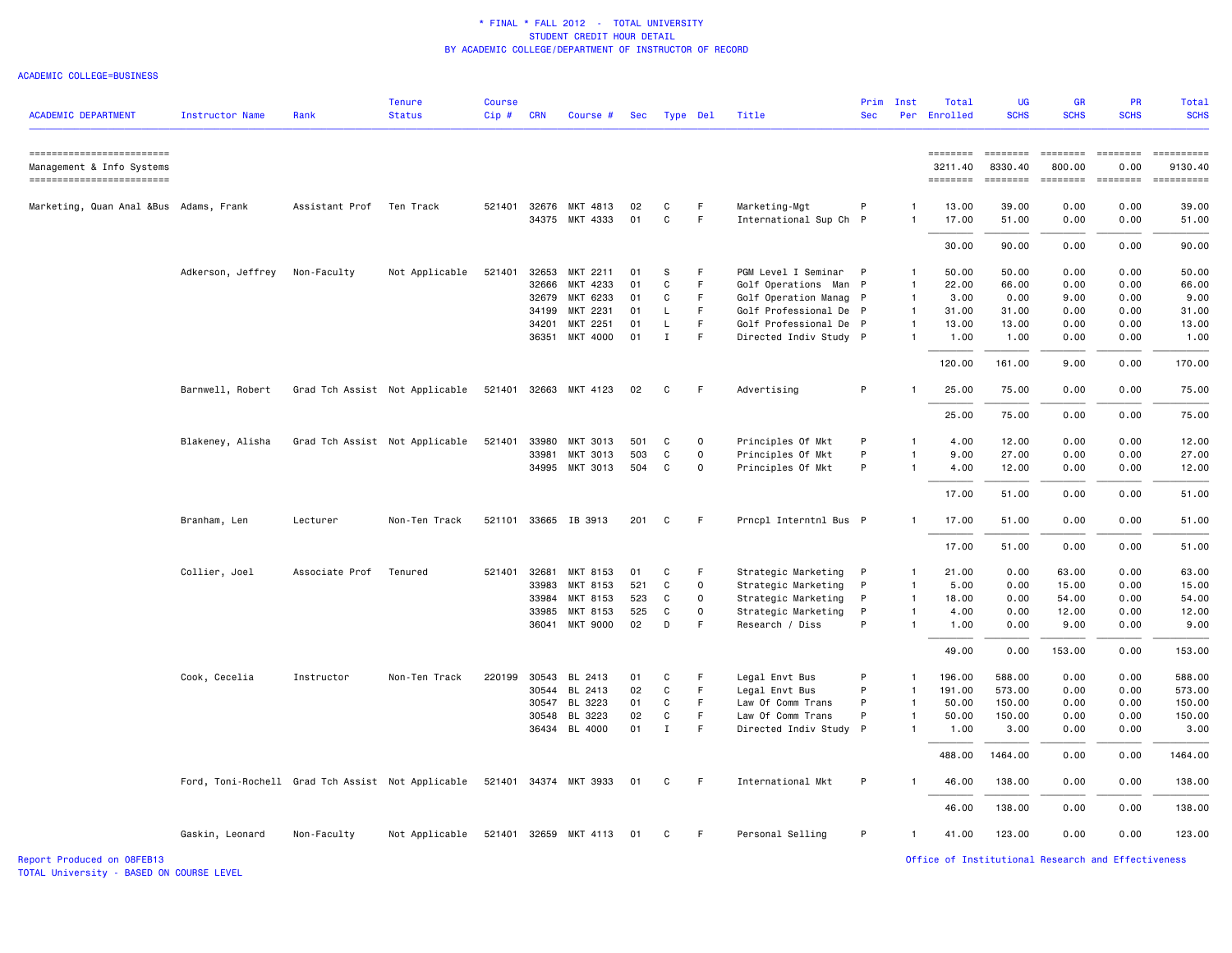ACADEMIC COLLEGE=BUSINESS

| <b>ACADEMIC DEPARTMENT</b>               | <b>Instructor Name</b> | Rank           | <b>Tenure</b><br><b>Status</b> | <b>Course</b><br>$Cip$ # | <b>CRN</b> | Course #              |     | Sec Type Del |                     | Title                  | Prim<br><b>Sec</b> | Inst           | Total<br>Per Enrolled | <b>UG</b><br><b>SCHS</b> | <b>GR</b><br><b>SCHS</b> | <b>PR</b><br><b>SCHS</b> | Total<br><b>SCHS</b> |
|------------------------------------------|------------------------|----------------|--------------------------------|--------------------------|------------|-----------------------|-----|--------------|---------------------|------------------------|--------------------|----------------|-----------------------|--------------------------|--------------------------|--------------------------|----------------------|
|                                          |                        |                |                                |                          |            |                       |     |              |                     |                        |                    |                |                       |                          |                          |                          |                      |
|                                          |                        |                |                                |                          |            |                       |     |              |                     |                        |                    |                | 41.00                 | 123.00                   | 0.00                     | 0.00                     | 123.00               |
| Marketing, Quan Anal &Bus Goree, Michael |                        | Instructor     | Non-Ten Track                  | 521401                   | 32657      | MKT 3213              | 01  | C            | F                   | Retailing              | P                  |                | 54.00                 | 162.00                   | 0.00                     | 0.00                     | 162.00               |
|                                          |                        |                |                                |                          | 32658      | MKT 3213              | 02  | C            | F.                  | Retailing              | P                  |                | 60.00                 | 180.00                   | 0.00                     | 0.00                     | 180.00               |
|                                          |                        |                |                                | 521499                   | 32673      | MKT 4613              | 01  | C            | F                   | Services Marketing     | P                  | $\mathbf{1}$   | 81.00                 | 243.00                   | 0.00                     | 0.00                     | 243.00               |
|                                          |                        |                |                                |                          |            | 32674 MKT 4613        | 02  | C            | F.                  | Services Marketing     | P                  |                | 46.00                 | 138.00                   | 0.00                     | 0.00                     | 138.00               |
|                                          |                        |                |                                |                          |            |                       |     |              |                     |                        |                    |                | 241.00                | 723.00                   | 0.00                     | 0.00                     | 723.00               |
|                                          | Graham, Kenneth        |                | Grad Tch Assist Not Applicable |                          |            | 521401 32670 MKT 4533 | 01  | C            | F                   | Marketing Research     | P                  |                | 33.00                 | 99.00                    | 0.00                     | 0.00                     | 99.00                |
|                                          |                        |                |                                |                          |            |                       |     |              |                     |                        |                    |                | 33.00                 | 99.00                    | 0.00                     | 0.00                     | 99.00                |
|                                          | Hill, William          | Associate Prof | Tenured                        | 521401                   | 33679      | MKT 3013              | 201 | C            | F                   | Principles Of Mkt      | P                  |                | 27.00                 | 81.00                    | 0.00                     | 0.00                     | 81.00                |
|                                          |                        |                |                                |                          | 33986      | MKT 8153              | 561 | C            | 0                   | Strategic Marketing    | P                  | $\mathbf{1}$   | 11.00                 | 0.00                     | 33.00                    | 0.00                     | 33.00                |
|                                          |                        |                |                                |                          | 33987      | MKT 8153              | 563 | C            | $\mathsf{O}\xspace$ | Strategic Marketing    | P                  |                | 16.00                 | 0.00                     | 48.00                    | 0.00                     | 48.00                |
|                                          |                        |                |                                |                          | 33988      | MKT 8153              | 565 | C            | $\mathsf{O}\xspace$ | Strategic Marketing    | P                  |                | 4.00                  | 0.00                     | 12.00                    | 0.00                     | 12.00                |
|                                          |                        |                |                                |                          | 34808      | MKT 3213              | 201 | C            | F                   | Retailing              | P                  |                | 7.00                  | 21.00                    | 0.00                     | 0.00                     | 21.00                |
|                                          |                        |                |                                |                          |            |                       |     |              |                     |                        |                    |                | 65.00                 | 102.00                   | 93.00                    | 0.00                     | 195.00               |
|                                          | Lam, Wai-Cheong        | Instructor     | Non-Ten Track                  | 521302                   | 30552      | BQA 2113              | 01  | C            | F                   | Bus Stat Methods I     | P                  |                | 38.00                 | 114.00                   | 0.00                     | 0.00                     | 114.00               |
|                                          |                        |                |                                |                          | 30553      | BQA 2113              | 02  | C            | F                   | Bus Stat Methods I     | P                  |                | 36.00                 | 108.00                   | 0.00                     | 0.00                     | 108.00               |
|                                          |                        |                |                                |                          | 30559      | BQA 3123              | 03  | C            | F.                  | Bus Stat Methods II    | P                  | $\mathbf{1}$   | 64.00                 | 192.00                   | 0.00                     | 0.00                     | 192.00               |
|                                          |                        |                |                                |                          | 30560      | BQA 3123              | 04  | C            | F.                  | Bus Stat Methods II    | $\mathsf{P}$       | $\mathbf{1}$   | 25.00                 | 75.00                    | 0.00                     | 0.00                     | 75.00                |
|                                          |                        |                |                                |                          |            |                       |     |              |                     |                        |                    |                | 163.00                | 489.00                   | 0.00                     | 0.00                     | 489.00               |
|                                          | Liddell, Gloria        | Assistant Prof | Ten Track                      | 220199                   | 30551      | BL 8112               | 01  | $\mathbf{C}$ | F                   | Law Ethics Disp Res    | P                  |                | 13.00                 | 0.00                     | 26.00                    | 0.00                     | 26.00                |
|                                          |                        |                |                                | 521501                   | 33754      | BL 4333               | 501 | C            | 0                   | Real Estate Law        | P                  |                | 1.00                  | 3.00                     | 0.00                     | 0.00                     | 3.00                 |
|                                          |                        |                |                                |                          | 33755      | BL 4333               | 503 | C            | 0                   | Real Estate Law        | P                  |                | 1.00                  | 3.00                     | 0.00                     | 0.00                     | 3.00                 |
|                                          |                        |                |                                |                          | 33757      | BL 6333               | 501 | C            | 0                   | Real Estate Law        | P                  |                | 5.00                  | 0.00                     | 15.00                    | 0.00                     | 15.00                |
|                                          |                        |                |                                |                          | 33758      | BL 6333               | 503 | C            | 0                   | Real Estate Law        | P                  | $\mathbf{1}$   | 19.00                 | 0.00                     | 57.00                    | 0.00                     | 57.00                |
|                                          |                        |                |                                |                          | 33759      | BL 6333               | 505 | C            | 0                   | Real Estate Law        | P                  | $\mathbf{1}$   | 2.00                  | 0.00                     | 6.00                     | 0.00                     | 6.00                 |
|                                          |                        |                |                                |                          | 34008      | REF 4333              | 501 | C            | 0                   | Real Estate Law        | P                  |                | 2.00                  | 6.00                     | 0.00                     | 0.00                     | 6.00                 |
|                                          |                        |                |                                |                          | 34011      | REF 6333              | 501 | C            | 0                   | Real Estate Law        | P                  |                | 1.00                  | 0.00                     | 3.00                     | 0.00                     | 3.00                 |
|                                          |                        |                |                                |                          | 34012      | REF 6333              | 503 | C            | $\mathsf{O}\xspace$ | Real Estate Law        | P                  | -1             | 2.00                  | 0.00                     | 6.00                     | 0.00                     | 6.00                 |
|                                          |                        |                |                                |                          |            | 34013 REF 6333        | 505 | C            | 0                   | Real Estate Law        | P                  |                | 2.00                  | 0.00                     | 6.00                     | 0.00                     | 6.00                 |
|                                          |                        |                |                                |                          |            |                       |     |              |                     |                        |                    |                | 48.00                 | 12.00                    | 119.00                   | 0.00                     | 131.00               |
|                                          | Liddell, Pearson       | Professor      | Tenured                        | 220199                   | 30545      | BL 2413               | 03  | C            | F                   | Legal Envt Bus         | P                  |                | 64.00                 | 192.00                   | 0.00                     | 0.00                     | 192.00               |
|                                          |                        |                |                                |                          | 30549      | BL 4263               | 01  | C            | F                   | Environmental Law      | P                  |                | 26.00                 | 78.00                    | 0.00                     | 0.00                     | 78.00                |
|                                          |                        |                |                                |                          | 30550      | BL 6263               | 01  | C            | F                   | Environmental Law      | P                  |                | 9.00                  | 0.00                     | 27.00                    | 0.00                     | 27.00                |
|                                          |                        |                |                                |                          |            |                       |     |              |                     |                        |                    |                | 99.00                 | 270.00                   | 27.00                    | 0.00                     | 297.00               |
|                                          | Lueg, Jason            | Professor      | Tenured                        | 521401                   | 32675      | MKT 4813              | 01  | C            | F                   | Marketing-Mgt          | P                  |                | 17.00                 | 51.00                    | 0.00                     | 0.00                     | 51.00                |
|                                          |                        |                |                                |                          | 36430      | <b>MKT 4000</b>       | 02  | Ι.           | F                   | Directed Indiv Study P |                    |                | 1.00                  | 3.00                     | 0.00                     | 0.00                     | 3.00                 |
|                                          |                        |                |                                |                          | 36458      | MKT 4000              | 03  | Ι.           | F.                  | Directed Indiv Study P |                    | $\mathbf{1}$   | 1.00                  | 3.00                     | 0.00                     | 0.00                     | 3.00                 |
|                                          |                        |                |                                |                          | 36463      | MKT 4000              | 04  | Ι.           | F                   | Directed Indiv Study P |                    | -1             | 1.00                  | 3.00                     | 0.00                     | 0.00                     | 3.00                 |
|                                          |                        |                |                                |                          | 36534      | MKT 4000              | 05  | $\mathbf I$  | F                   | Directed Indiv Study P |                    | $\overline{1}$ | 1.00                  | 3.00                     | 0.00                     | 0.00                     | 3.00                 |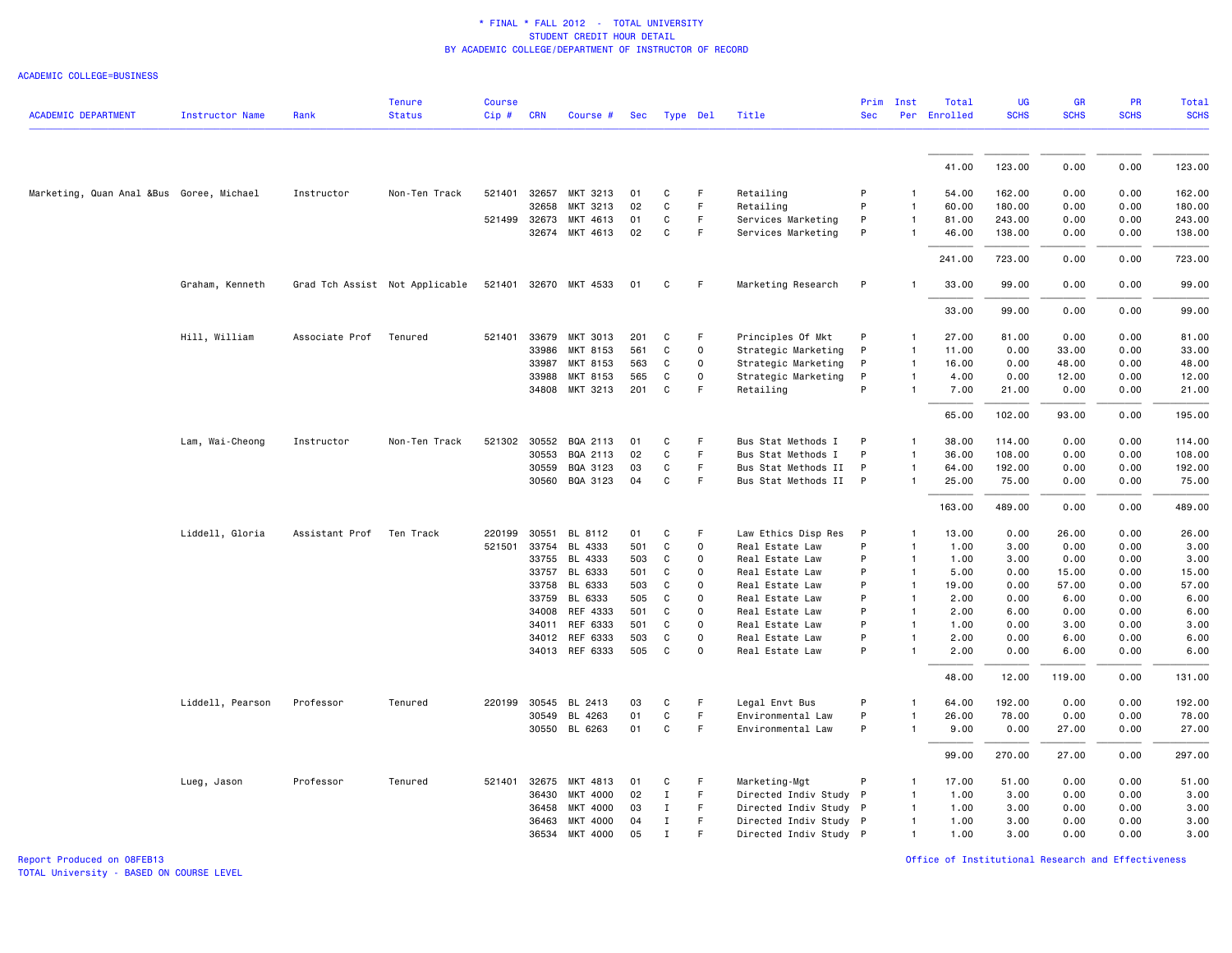### ACADEMIC COLLEGE=BUSINESS

|                                       |                        |                | <b>Tenure</b>                  | <b>Course</b> |            |                       |     |             |              |                        | Prim       | Inst           | Total        | <b>UG</b>   | <b>GR</b>   | PR          | Total       |
|---------------------------------------|------------------------|----------------|--------------------------------|---------------|------------|-----------------------|-----|-------------|--------------|------------------------|------------|----------------|--------------|-------------|-------------|-------------|-------------|
| <b>ACADEMIC DEPARTMENT</b>            | <b>Instructor Name</b> | Rank           | <b>Status</b>                  | Cip#          | <b>CRN</b> | Course #              | Sec | Type Del    |              | Title                  | <b>Sec</b> |                | Per Enrolled | <b>SCHS</b> | <b>SCHS</b> | <b>SCHS</b> | <b>SCHS</b> |
| Marketing, Quan Anal &Bus Lueg, Jason |                        | Professor      | Tenured                        | 521401        | 36580      | MKT 4000              | 06  | Ι.          | F            | Directed Indiv Study P |            | $\mathbf{1}$   | 1.00         | 3.00        | 0.00        | 0.00        | 3.00        |
|                                       |                        |                |                                |               | 36581      | MKT 4000              | 07  | $\mathbf I$ | $\mathsf F$  | Directed Indiv Study P |            | $\overline{1}$ | 1.00         | 3.00        | 0.00        | 0.00        | 3.00        |
|                                       |                        |                |                                |               |            | 36586 MKT 4000        | 08  | $\mathbf I$ | F            | Directed Indiv Study P |            | $\mathbf{1}$   | 1.00         | 3.00        | 0.00        | 0.00        | 3.00        |
|                                       |                        |                |                                |               |            |                       |     |             |              |                        |            |                | 24.00        | 72.00       | 0.00        | 0.00        | 72.00       |
|                                       | Lueg, Nicole           | Professor      | Tenured                        | 521302 30563  |            | BQA 8583              | 01  | C           | F            | Quan Meth Res In Bus P |            | $\mathbf{1}$   | 10.00        | 0.00        | 30.00       | 0.00        | 30.00       |
|                                       |                        |                |                                | 521401        | 32668      | MKT 4413              | 01  | C           | $\mathsf F$  | Consumer Behavior      | P          | $\mathbf{1}$   | 66.00        | 198.00      | 0.00        | 0.00        | 198.00      |
|                                       |                        |                |                                |               | 35358      | MKT 9000              | 01  | D           | $\mathsf F$  | Research / Diss        | P          | -1             | 2.00         | 0.00        | 18.00       | 0.00        | 18.00       |
|                                       |                        |                |                                |               |            |                       |     |             |              |                        |            |                | 78.00        | 198.00      | 48.00       | 0.00        | 246.00      |
|                                       | McCormick, James       | Instructor     | Non-Ten Track                  | 521302 30554  |            | BQA 2113              | 03  | C           | F            | Bus Stat Methods I     | P          | $\mathbf{1}$   | 69.00        | 207.00      | 0.00        | 0.00        | 207.00      |
|                                       |                        |                |                                |               | 30555      | BQA 2113              | 04  | C           | F            | Bus Stat Methods I     | P          | $\mathbf{1}$   | 65.00        | 195.00      | 0.00        | 0.00        | 195.00      |
|                                       |                        |                |                                |               | 30556      | BQA 2113              | 05  | C           | F            | Bus Stat Methods I     | P          | $\mathbf{1}$   | 53.00        | 159.00      | 0.00        | 0.00        | 159.00      |
|                                       |                        |                |                                |               | 30557      | BQA 3123              | 01  | C           | F            | Bus Stat Methods II    | P          | -1             | 70.00        | 210.00      | 0.00        | 0.00        | 210.00      |
|                                       |                        |                |                                |               |            |                       |     |             |              |                        |            |                | 257.00       | 771.00      | 0.00        | 0.00        | 771.00      |
|                                       | Moore, Melissa         | Professor      | Tenured                        | 521401 32654  |            | MKT 3013              | 01  | C           | F            | Principles Of Mkt      | P          | -1             | 245.00       | 735.00      | 0.00        | 0.00        | 735.00      |
|                                       |                        |                |                                |               |            | 32655 MKT 3013        | 02  | $\mathbf C$ | F            | Principles Of Mkt      | P          | $\mathbf{1}$   | 223.00       | 669.00      | 0.00        | 0.00        | 669.00      |
|                                       |                        |                |                                |               |            |                       |     |             |              |                        |            |                | 468.00       | 1404.00     | 0.00        | 0.00        | 1404.00     |
|                                       | Moore, Robert          | Professor      | Tenured                        | 521401        | 32664      | MKT 4213              | 01  | C           | F            | Internet Marketing     | P          | $\mathbf{1}$   | 25.00        | 75.00       | 0.00        | 0.00        | 75.00       |
|                                       |                        |                |                                |               | 32665      | MKT 4213              | 02  | C           | F            | Internet Marketing     | P          | $\mathbf{1}$   | 15.00        | 45.00       | 0.00        | 0.00        | 45.00       |
|                                       |                        |                |                                |               | 32677      | MKT 6213              | 01  | C           | F            | Internet Marketing     | P          | $\overline{1}$ | 1.00         | 0.00        | 3.00        | 0.00        | 3.00        |
|                                       |                        |                |                                |               | 32678      | MKT 6213              | 02  | C           | F            | Internet Marketing     | P          | $\mathbf{1}$   | 7.00         | 0.00        | 21.00       | 0.00        | 21.00       |
|                                       |                        |                |                                |               |            |                       |     |             |              |                        |            |                | 48.00        | 120.00      | 24.00       | 0.00        | 144.00      |
|                                       | Pelletier, Mark        |                | Grad Tch Assist Not Applicable |               |            | 521401 32660 MKT 4113 | 02  | C           | -F           | Personal Selling       | P          |                | 40.00        | 120.00      | 0.00        | 0.00        | 120.00      |
|                                       |                        |                |                                |               |            |                       |     |             |              |                        |            |                | 40.00        | 120.00      | 0.00        | 0.00        | 120.00      |
|                                       | Pompelia, Anthony      | Lecturer       | Non-Ten Track                  |               |            | 521401 33684 MKT 4813 | 201 | C           | -F           | Marketing-Mgt          | P          | -1             | 7.00         | 21.00       | 0.00        | 0.00        | 21.00       |
|                                       |                        |                |                                |               |            |                       |     |             |              |                        |            |                | 7.00         | 21.00       | 0.00        | 0.00        | 21.00       |
|                                       | Shanahan, Kevin        | Associate Prof | Tenured                        | 521302 36381  |            | <b>BQA 7000</b>       | 01  | Ι.          | F            | Directed Indiv Study P |            | $\mathbf{1}$   | 1.00         | 0.00        | 3.00        | 0.00        | 3.00        |
|                                       |                        |                |                                | 521401 32662  |            | MKT 4123              | 01  | C           | F.           | Advertising            | P          | $\overline{1}$ | 45.00        | 135.00      | 0.00        | 0.00        | 135.00      |
|                                       |                        |                |                                |               | 32669      | MKT 4413              | 02  | C           | F            | Consumer Behavior      | P          | $\overline{1}$ | 47.00        | 141.00      | 0.00        | 0.00        | 141.00      |
|                                       |                        |                |                                |               | 35446      | <b>MKT 7000</b>       | 01  | $\mathbf I$ | F            | Directed Indiv Study P |            | $\mathbf{1}$   | 1.00         | 0.00        | 3.00        | 0.00        | 3.00        |
|                                       |                        |                |                                |               |            | 36065 MKT 7000        | 02  | $\mathbf I$ | F.           | Directed Indiv Study P |            | $\mathbf{1}$   | 1.00         | 0.00        | 3.00        | 0.00        | 3.00        |
|                                       |                        |                |                                |               |            |                       |     |             |              |                        |            |                | 95.00        | 276.00      | 9.00        | 0.00        | 285.00      |
|                                       | Sullivan, J.           | Professor      | Tenured                        | 521302 30564  |            | BQA 9333              | 01  | C           | F.           | Stat Methods for Bus P |            | -1             | 6.00         | 0.00        | 18.00       | 0.00        | 18.00       |
|                                       |                        |                |                                |               | 33763      | BQA 8443              | 501 | C           | $\mathsf{o}$ | Stat Analy Bus Dec     | P          | $\mathbf{1}$   | 5.00         | 0.00        | 15.00       | 0.00        | 15.00       |
|                                       |                        |                |                                |               | 33764      | BQA 8443              | 503 | C           | 0            | Stat Analy Bus Dec     | P          | $\overline{1}$ | 26.00        | 0.00        | 78.00       | 0.00        | 78.00       |
|                                       |                        |                |                                |               | 33765      | BQA 8443              | 505 | C           | $\mathsf{o}$ | Stat Analy Bus Dec     | P          | $\mathbf{1}$   | 3.00         | 0.00        | 9.00        | 0.00        | 9.00        |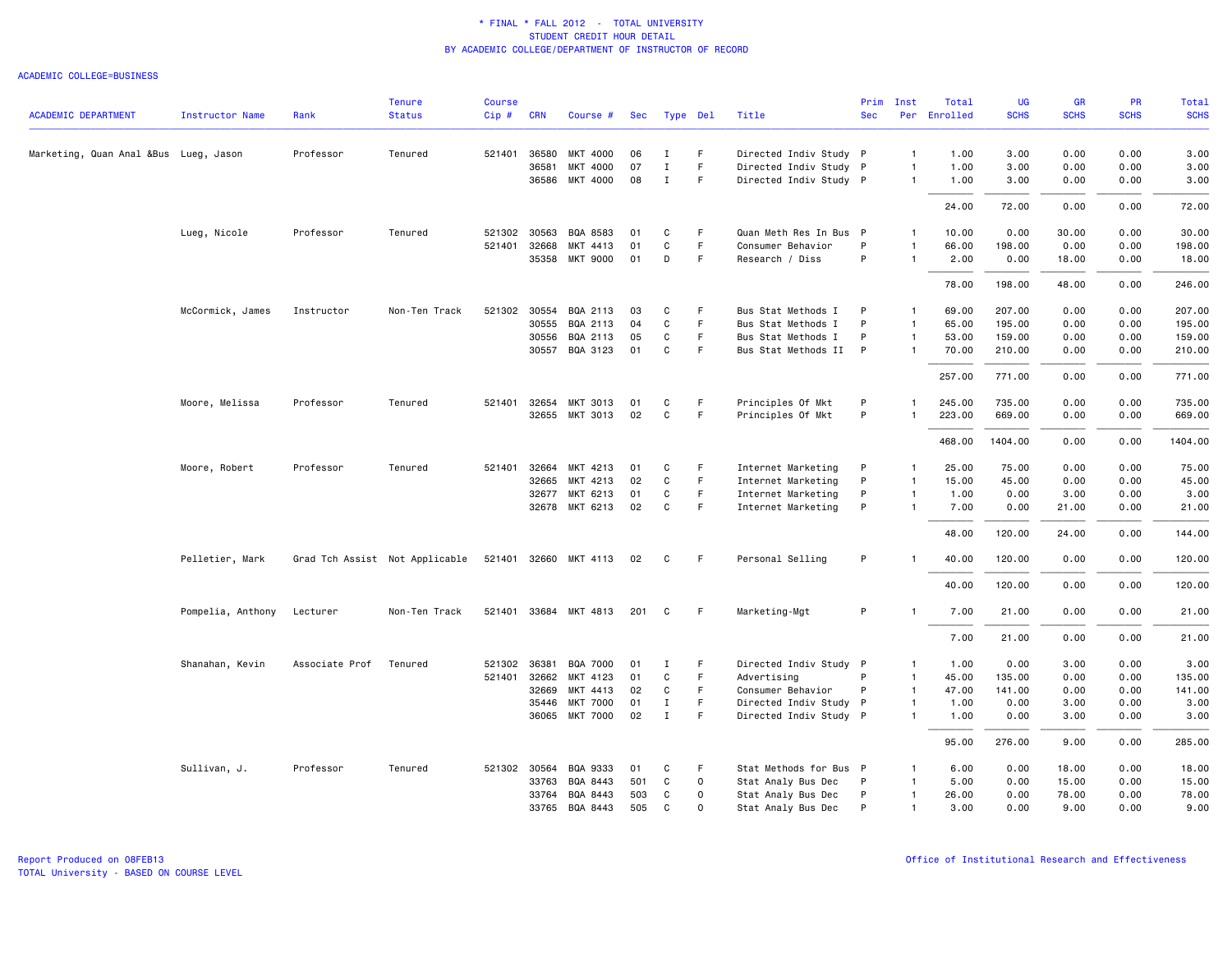## ACADEMIC COLLEGE=BUSINESS

| <b>ACADEMIC DEPARTMENT</b>                              | <b>Instructor Name</b> | Rank                           | <b>Tenure</b><br><b>Status</b> | Course<br>Cip# | <b>CRN</b> | Course #              | Sec | Type Del |             | Title                  | <b>Sec</b>   | Prim Inst    | Total<br>Per Enrolled | UG<br><b>SCHS</b>                  | <b>GR</b><br><b>SCHS</b>            | PR<br><b>SCHS</b> | Total<br><b>SCHS</b> |
|---------------------------------------------------------|------------------------|--------------------------------|--------------------------------|----------------|------------|-----------------------|-----|----------|-------------|------------------------|--------------|--------------|-----------------------|------------------------------------|-------------------------------------|-------------------|----------------------|
|                                                         |                        |                                |                                |                |            |                       |     |          |             |                        |              |              | 40.00                 | 0.00                               | 120.00                              | 0.00              | 120.00               |
| Marketing, Quan Anal &Bus Tahai, Alireza                |                        | Professor                      | Tenured                        | 521302 30558   |            | BQA 3123              | 02  | C        | F           | Bus Stat Methods II    | P            |              | 66.00                 | 198.00                             | 0.00                                | 0.00              | 198.00               |
|                                                         |                        |                                |                                |                |            | 30561 BQA 3123        | 05  | C        | F           | Bus Stat Methods II P  |              | $\mathbf{1}$ | 32.00                 | 96.00                              | 0.00                                | 0.00              | 96.00                |
|                                                         |                        |                                |                                |                |            |                       |     |          |             |                        |              |              | 98.00                 | 294.00                             | 0.00                                | 0.00              | 294.00               |
|                                                         | Taylor, Ronald         | Professor                      | Tenured                        |                |            | 521302 30562 BQA 8233 | 01  | C        | F.          | Quant Analysis & Bus P |              | $\mathbf{1}$ | 8.00                  | 0.00                               | 24.00                               | 0.00              | 24.00                |
|                                                         |                        |                                |                                |                |            | 33760 BQA 8233        | 501 | C        | 0           | Quant Analysis & Bus P |              | -1           | 5.00                  | 0.00                               | 15.00                               | 0.00              | 15.00                |
|                                                         |                        |                                |                                |                | 33761      | BQA 8233              | 503 | C        | $\mathbf 0$ | Quant Analysis & Bus P |              | $\mathbf{1}$ | 30.00                 | 0.00                               | 90.00                               | 0.00              | 90.00                |
|                                                         |                        |                                |                                |                |            | 33762 BQA 8233        | 505 | C        | $\mathbf 0$ | Quant Analysis & Bus P |              |              | 3.00                  | 0.00                               | 9.00                                | 0.00              | 9.00                 |
|                                                         |                        |                                |                                |                |            |                       |     |          |             |                        |              |              | 46.00                 | 0.00                               | 138.00                              | 0.00              | 138.00               |
|                                                         | Verdell, Angela        | Non-Faculty                    | Not Applicable                 |                |            | 140101 31978 GE 1021  | 01  | C        | F.          | Engineering Success    | $\mathsf{P}$ |              | 84.00                 | 84.00                              | 0.00                                | 0.00              | 84.00                |
|                                                         |                        |                                |                                |                |            |                       |     |          |             |                        |              |              | 84.00                 | 84.00                              | 0.00                                | 0.00              | 84.00                |
|                                                         | Webster, Cynthia       | Professor                      | Tenured                        | 521401         |            | 32672 MKT 4533        | 03  | C        | F.          | Marketing Research     | P            |              | 17.00                 | 51.00                              | 0.00                                | 0.00              | 51.00                |
|                                                         |                        |                                |                                |                |            | 34376 MKT 8533        | 01  | S.       | -F          | Rsrch Design & Exec P  |              |              | 4.00                  | 0.00                               | 12.00                               | 0.00              | 12.00                |
|                                                         |                        |                                |                                |                |            |                       |     |          |             |                        |              |              | 21.00                 | 51.00                              | 12.00                               | 0.00              | 63.00                |
|                                                         |                        |                                |                                |                |            |                       |     |          |             |                        |              |              |                       |                                    |                                     |                   |                      |
|                                                         | Wilder, Kelly          | Grad Tch Assist Not Applicable |                                |                |            | 521401 32671 MKT 4533 | 02  | C        | F.          | Marketing Research     | P            |              | 22.00                 | 66.00                              | 0.00                                | 0.00              | 66.00                |
|                                                         |                        |                                |                                |                |            |                       |     |          |             |                        |              |              | 22.00                 | 66.00                              | 0.00                                | 0.00              | 66.00                |
| ==========================                              |                        |                                |                                |                |            |                       |     |          |             |                        |              |              | ========              |                                    | <b>SEESSEES</b>                     | <b>ESSESSEE</b>   | ==========           |
| Marketing, Quan Anal &Bus<br>========================== |                        |                                |                                |                |            |                       |     |          |             |                        |              |              | 2810.00<br>========   | 7325.00                            | 752.00<br>-------- -------- ------- | 0.00              | 8077.00              |
|                                                         |                        |                                |                                |                |            |                       |     |          |             |                        |              |              | ========              | ========                           | <b>ESSESSES</b>                     | $=$ ========      |                      |
|                                                         |                        |                                |                                |                |            |                       |     |          |             |                        |              |              | 10066.40              | 26483.40                           | 2569.00                             | 0.00              | 29052.40             |
|                                                         |                        |                                |                                |                |            |                       |     |          |             |                        |              |              |                       | -------- ------- -------- -------- |                                     |                   | - ==========         |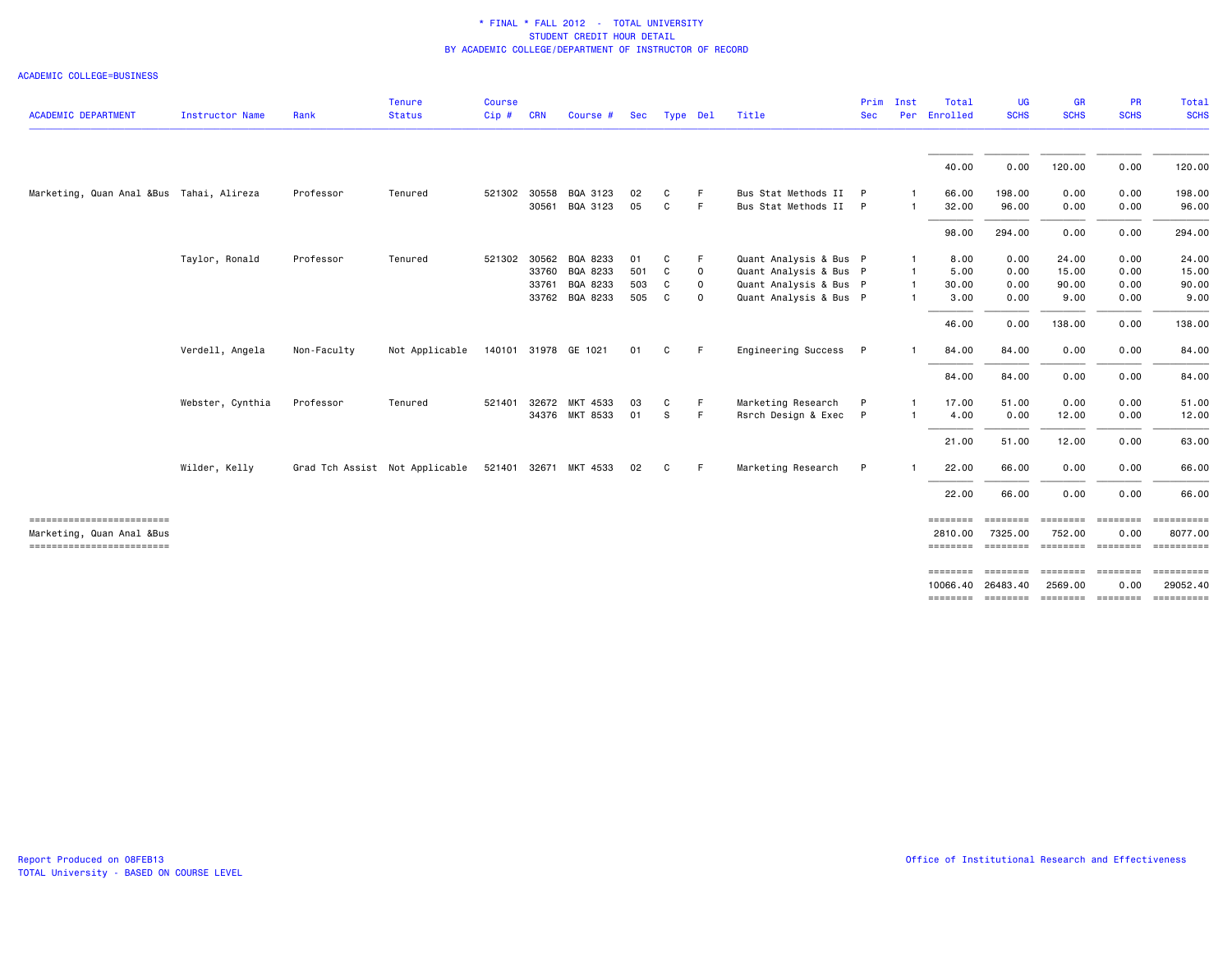#### ACADEMIC COLLEGE=EDUCATION

|                                           |                   |                               | <b>Tenure</b>                                        | <b>Course</b> |            |                       |     |              |             |                        | Prim       | Inst                         | Total        | UG          | <b>GR</b>   | PR          | Total       |
|-------------------------------------------|-------------------|-------------------------------|------------------------------------------------------|---------------|------------|-----------------------|-----|--------------|-------------|------------------------|------------|------------------------------|--------------|-------------|-------------|-------------|-------------|
| <b>ACADEMIC DEPARTMENT</b>                | Instructor Name   | Rank                          | <b>Status</b>                                        | $Cip$ #       | <b>CRN</b> | Course #              | Sec | Type Del     |             | Title                  | <b>Sec</b> |                              | Per Enrolled | <b>SCHS</b> | <b>SCHS</b> | <b>SCHS</b> | <b>SCHS</b> |
| Counseling & Educational Abernathy, Larry |                   | Resrch Assist P Non-Ten Track |                                                      |               |            | 130408 31711 EPY 2513 | 01  | C            | F.          | Human Growth & Devel P |            | $\mathbf{1}$                 | 119.00       | 357.00      | 0.00        | 0.00        | 357.00      |
|                                           |                   |                               |                                                      |               |            | 31712 EPY 2513        | 02  | $\mathbf{C}$ | F           | Human Growth & Devel P |            | $\mathbf{1}$                 | 50.00        | 150.00      | 0.00        | 0.00        | 150.00      |
|                                           |                   |                               |                                                      |               |            |                       |     |              |             |                        |            |                              | 169.00       | 507.00      | 0.00        | 0.00        | 507.00      |
|                                           | Bailey, Elizabeth | Non-Faculty                   | Not Applicable                                       | 131101        | 30899      | COE 4513              | 02  | C            | F.          | Paro Prof Stud Dev     | P          | $\mathbf{1}$                 | 13.00        | 39.00       | 0.00        | 0.00        | 39.00       |
|                                           |                   |                               |                                                      |               | 30900      | COE 4513              | 03  | C            | $\mathsf F$ | Paro Prof Stud Dev     | P          | $\mathbf{1}$                 | 20.00        | 60.00       | 0.00        | 0.00        | 60.00       |
|                                           |                   |                               |                                                      |               |            |                       |     |              | F           |                        | P          |                              |              |             |             |             |             |
|                                           |                   |                               |                                                      |               | 30901      | COE 4513              | 04  | C            | $\mathsf F$ | Paro Prof Stud Dev     |            | $\mathbf{1}$<br>$\mathbf{1}$ | 8.00         | 24.00       | 0.00        | 0.00        | 24.00       |
|                                           |                   |                               |                                                      |               | 30902      | COE 4513              | 05  | C            |             | Paro Prof Stud Dev     | P          |                              | 13.00        | 39.00       | 0.00        | 0.00        | 39.00       |
|                                           |                   |                               |                                                      |               | 36457      | COE 4000              | 07  | $\mathbf I$  | F           | Directed Indiv Study P |            | $\mathbf{1}$                 | 1.00         | 3.00        | 0.00        | 0.00        | 3.00        |
|                                           |                   |                               |                                                      |               |            |                       |     |              |             |                        |            |                              | 55.00        | 165.00      | 0.00        | 0.00        | 165.00      |
|                                           | Boyles, Caragh    | Non-Faculty                   | Not Applicable                                       |               |            | 521001 36194 EXL 0190 | 03  | Е            | -F          | Experiential Learnin P |            | $\mathbf{1}$                 | 1.00         | 3.00        | 0.00        | 0.00        | 3.00        |
|                                           |                   |                               |                                                      |               |            |                       |     |              |             |                        |            |                              | 1.00         | 3.00        | 0.00        | 0.00        | 3.00        |
|                                           | Brownlee, Sunny   | Lecturer                      | Non-Ten Track                                        |               |            | 130499 31724 EPY 3553 | 01  | C            | -F          | Gifted/Creativity      | P          |                              | 22.00        | 66.00       | 0.00        | 0.00        | 66.00       |
|                                           |                   |                               |                                                      |               |            |                       |     |              |             |                        |            |                              | 22.00        | 66.00       | 0.00        | 0.00        | 66.00       |
|                                           | Capella, Julie    | Non-Faculty                   | Not Applicable                                       |               |            | 131315 36152 LSK 2990 | 05  | C            | F           | Special Topic In LSK P |            | $\mathbf{1}$                 | 2.00         | 6.00        | 0.00        | 0.00        | 6.00        |
|                                           |                   |                               |                                                      |               | 36153      | LSK 2990              | 03  | C            | F           | Special Topic In LSK P |            | $\mathbf{1}$                 | 1.00         | 3.00        | 0.00        | 0.00        | 3.00        |
|                                           |                   |                               |                                                      |               |            | 36154 LSK 2990        | 04  | C            | F           | Special Topic In LSK P |            | $\overline{1}$               | 1.00         | 3.00        | 0.00        | 0.00        | 3.00        |
|                                           |                   |                               |                                                      |               | 36155      | LSK 2990              | 06  | C            | F           | Special Topic In LSK P |            | $\mathbf{1}$                 | 1.00         | 3.00        | 0.00        | 0.00        | 3.00        |
|                                           |                   |                               |                                                      |               | 36156      | LSK 2990              | 07  | $\mathsf{C}$ | F           | Special Topic In LSK P |            | $\overline{1}$               | 2.00         | 6.00        | 0.00        | 0.00        | 6.00        |
|                                           |                   |                               |                                                      |               | 36157      | LSK 2990              | 08  | C            | F           | Special Topic In LSK P |            | $\mathbf{1}$                 | 1.00         | 3.00        | 0.00        | 0.00        | 3.00        |
|                                           |                   |                               |                                                      |               | 36158      | LSK 2990              | 09  | C            | E           | Special Topic In LSK P |            | $\mathbf{1}$                 | 1.00         | 3.00        | 0.00        | 0.00        | 3.00        |
|                                           |                   |                               |                                                      |               | 36159      | LSK 2990              | 10  | C            | F           | Special Topic In LSK P |            | $\mathbf{1}$                 | 1.00         | 3.00        | 0.00        | 0.00        | 3.00        |
|                                           |                   |                               |                                                      |               | 36160      | LSK 2990              | 11  | $\mathbf C$  | F           | Special Topic In LSK P |            | $\overline{1}$               | 2.00         | 6.00        | 0.00        | 0.00        | 6.00        |
|                                           |                   |                               |                                                      |               | 36161      | LSK 2990              | 12  | C            | F           | Special Topic In LSK P |            | $\mathbf{1}$                 | 1.00         | 3.00        | 0.00        | 0.00        | 3.00        |
|                                           |                   |                               |                                                      |               | 36162      | LSK 2990              | 13  | C            | F           | Special Topic In LSK P |            | $\mathbf{1}$                 | 1.00         | 3.00        | 0.00        | 0.00        | 3.00        |
|                                           |                   |                               |                                                      |               | 36163      | LSK 2990              | 14  | C            | F           | Special Topic In LSK P |            | $\overline{1}$               | 1.00         | 3.00        | 0.00        | 0.00        | 3.00        |
|                                           |                   |                               |                                                      |               |            | 36164 LSK 2990        | 15  | C            | F           | Special Topic In LSK P |            | $\mathbf{1}$                 | 2.00         | 6.00        | 0.00        | 0.00        | 6.00        |
|                                           |                   |                               |                                                      |               | 36166      | LSK 2990              | 17  | $\mathbf C$  | F           | Special Topic In LSK P |            | $\overline{1}$               | 1.00         | 3.00        | 0.00        | 0.00        | 3.00        |
|                                           |                   |                               |                                                      |               |            | 36167 LSK 2990        | 18  | C            | F           | Special Topic In LSK P |            | $\mathbf{1}$                 | 1.00         | 3.00        | 0.00        | 0.00        | 3.00        |
|                                           |                   |                               |                                                      |               |            |                       |     |              |             |                        |            |                              | 19.00        | 57.00       | 0.00        | 0.00        | 57.00       |
|                                           | Chrestman, Angela | Non-Faculty                   | Not Applicable                                       | 521001        | 30952      | CP 8013               | 01  | Ε            | F           | First Work Sem         | P          | $\mathbf{1}$                 | 1.00         | 0.00        | 3.00        | 0.00        | 3.00        |
|                                           |                   |                               |                                                      |               | 30953      | CP 8023               | 01  | E            | F           | Second Work Sem        | P          | $\overline{1}$               | 2.00         | 0.00        | 6.00        | 0.00        | 6.00        |
|                                           |                   |                               |                                                      |               |            | 30954 CP 8033         | 01  | E            | F           | Third Work Sem         | P          | $\mathbf{1}$                 | 1.00         | 0.00        | 3.00        | 0.00        | 3.00        |
|                                           |                   |                               |                                                      |               |            |                       |     |              |             |                        |            |                              | 4.00         | 0.00        | 12.00       | 0.00        | 12.00       |
|                                           | Coleman, Jermi    | Non-Faculty                   | Not Applicable                                       | 131101        | 30898      | COE 4513              | 01  | C            | F           | Paro Prof Stud Dev     | P          | $\mathbf{1}$                 | 36.00        | 108.00      | 0.00        | 0.00        | 108.00      |
|                                           |                   |                               |                                                      |               | 35926      | COE 4000              | 01  | Ι.           | F.          | Directed Indiv Study P |            | $\mathbf{1}$                 | 1.00         | 3.00        | 0.00        | 0.00        | 3.00        |
|                                           |                   |                               |                                                      |               | 36189      | COE 4000              | 03  | $\;$ I       | F           | Directed Indiv Study P |            | $\mathbf{1}$                 | 1.00         | 3.00        | 0.00        | 0.00        | 3.00        |
|                                           |                   |                               |                                                      |               |            | 36255 COE 4000        | 06  | $\mathbf I$  | F.          | Directed Indiv Study P |            | $\mathbf{1}$                 | 1.00         | 3.00        | 0.00        | 0.00        | 3.00        |
|                                           |                   |                               |                                                      |               |            |                       |     |              |             |                        |            |                              | 39.00        | 117.00      | 0.00        | 0.00        | 117.00      |
|                                           | Cooley, Laura     |                               | Grad Res Assist Not Applicable 130499 31723 EPY 3543 |               |            |                       | 01  | C            | F.          | Psych Of Adoles        | P          | $\mathbf{1}$                 | 50.00        | 150.00      | 0.00        | 0.00        | 150.00      |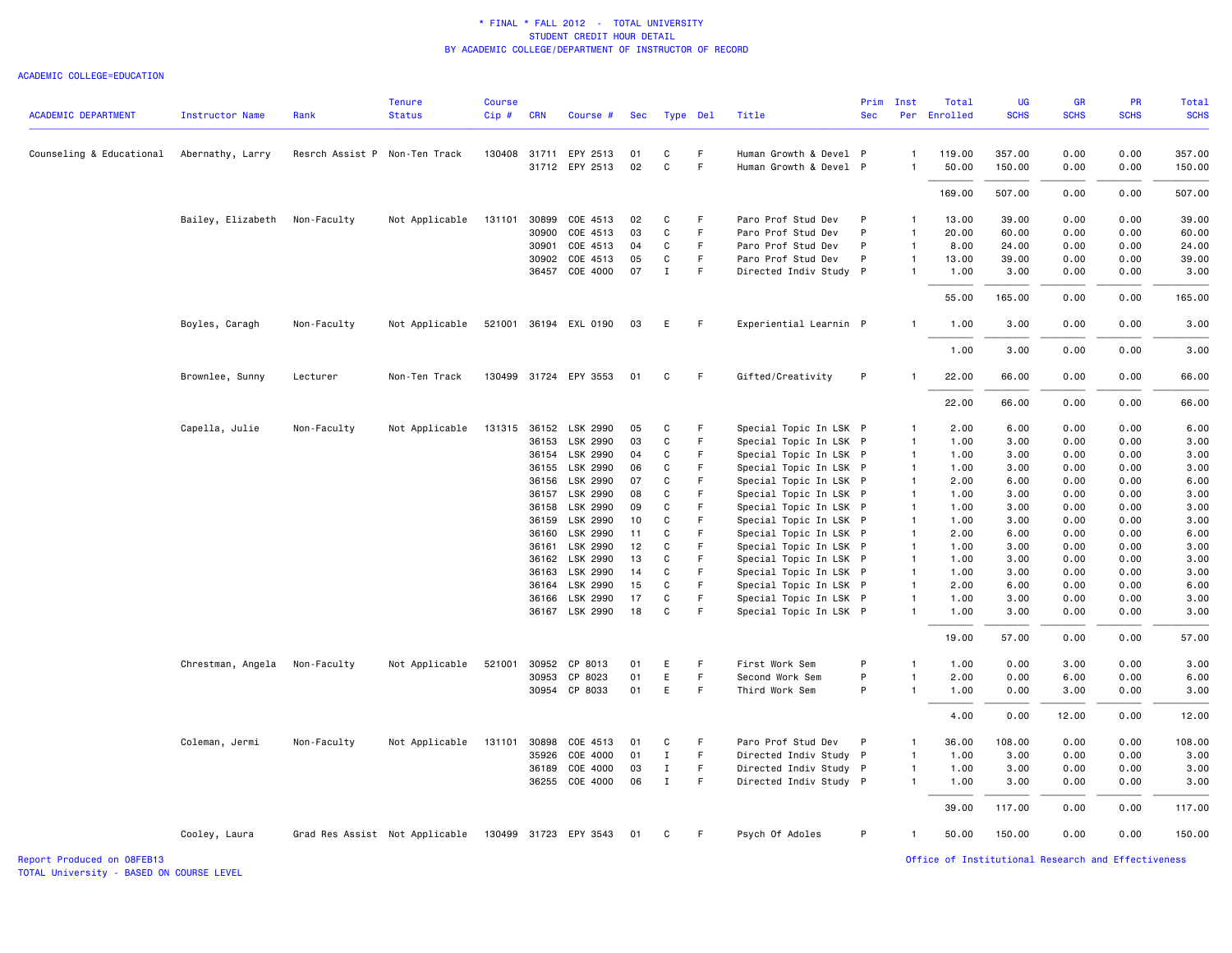#### ACADEMIC COLLEGE=EDUCATION

| <b>ACADEMIC DEPARTMENT</b>             | <b>Instructor Name</b>         | Rank                          | <b>Tenure</b><br><b>Status</b> | <b>Course</b><br>Cip# | <b>CRN</b>   | Course #              | Sec | Type Del       |    | Title                  | Prim<br><b>Sec</b> | Inst           | Total<br>Per Enrolled | <b>UG</b><br><b>SCHS</b> | GR<br><b>SCHS</b> | PR<br><b>SCHS</b> | <b>Total</b><br><b>SCHS</b> |
|----------------------------------------|--------------------------------|-------------------------------|--------------------------------|-----------------------|--------------|-----------------------|-----|----------------|----|------------------------|--------------------|----------------|-----------------------|--------------------------|-------------------|-------------------|-----------------------------|
|                                        |                                |                               |                                |                       |              |                       |     |                |    |                        |                    |                |                       |                          |                   |                   |                             |
|                                        |                                |                               |                                |                       |              |                       |     |                |    |                        |                    |                | 50.00                 | 150.00                   | 0.00              | 0.00              | 150.00                      |
| Counseling & Educational Dooley, Kathy |                                | Professor                     | Tenured                        |                       |              | 420601 30915 COE 8053 | 03  | E              | F. | Practicum              | P                  | 0.5            | 8.00                  | 0.00                     | 24.00             | 0.00              | 24.00                       |
|                                        |                                |                               |                                |                       | 30936        | COE 9013              | 01  | $\mathbf c$    | F  | Counseling Superv      | P                  | $\overline{1}$ | 5.00                  | 0.00                     | 15.00             | 0.00              | 15.00                       |
|                                        |                                |                               |                                |                       | 35187        | COE 9000              | 01  | D              | F  | Research / Diss        | P                  | $\mathbf{1}$   | 2.00                  | 0.00                     | 2.00              | 0.00              | 2.00                        |
|                                        |                                |                               |                                |                       | 36598        | COE 7000              | 12  | $\mathbf{I}$   | F  | Directed Indiv Study   | P                  | $\mathbf{1}$   | 1.00                  | 0.00                     | 6.00              | 0.00              | 6.00                        |
|                                        |                                |                               |                                |                       |              | 420701 30908 COE 6903 | 02  | B              | F  | Dev Coun/Men Health P  |                    | $\mathbf{1}$   | 21.00                 | 0.00                     | 63.00             | 0.00              | 63.00                       |
|                                        |                                |                               |                                |                       |              |                       |     |                |    |                        |                    |                | 37.00                 | 0.00                     | 110.00            | 0.00              | 110.00                      |
|                                        | Dowdle, Sondra                 | Lecturer                      | Non-Ten Track                  |                       |              | 420601 30896 COE 4013 | 02  | C              | F. | Fac Skills Dev         | P                  |                | 14.00                 | 42.00                    | 0.00              | 0.00              | 42.00                       |
|                                        |                                |                               |                                |                       |              |                       |     |                |    |                        |                    |                | 14.00                 | 42.00                    | 0.00              | 0.00              | 42.00                       |
|                                        | Edwards, John                  | Resrch Assist P Non-Ten Track |                                |                       |              | 130499 31721 EPY 3513 | 01  | C              | F. | Behavioral Sci Writi P |                    |                | 14.00                 | 42.00                    | 0.00              | 0.00              | 42.00                       |
|                                        |                                |                               |                                |                       |              |                       |     |                |    |                        |                    |                | 14.00                 | 42.00                    | 0.00              | 0.00              | 42.00                       |
|                                        | Elder, Anastasia               | Associate Prof                | Tenured                        |                       |              | 429999 35193 EPY 9000 | 01  | D              | F. | Research / Diss        | P                  |                | 1.00                  | 0.00                     | 9.00              | 0.00              | 9.00                        |
|                                        |                                |                               |                                |                       |              |                       |     |                |    |                        |                    |                | 1.00                  | 0.00                     | 9.00              | 0.00              | 9.00                        |
|                                        | Formica, Peter                 | Lecturer                      | Non-Ten Track                  |                       | 130603 31730 | EPY 4214              | 02  | К              | F. | Ed & Psy Statistics    | $\mathsf{P}$       | 1              | 20.00                 | 0.00                     | 0.00              | 0.00              | 0.00                        |
|                                        |                                |                               |                                |                       | 31731        | EPY 4214              | 03  | К              | F. | Ed & Psy Statistics    | P                  | $\mathbf{1}$   | 11.00                 | 0.00                     | 0.00              | 0.00              | 0.00                        |
|                                        |                                |                               |                                |                       |              | 420601 30897 COE 4023 | 01  | C              | F. | Intro To Counseling    | $\mathsf{P}$       | $\mathbf{1}$   | 37.00                 | 111.00                   | 0.00              | 0.00              | 111.00                      |
|                                        |                                |                               |                                |                       |              |                       |     |                |    |                        |                    |                | 68.00                 | 111.00                   | 0.00              | 0.00              | 111.00                      |
|                                        | Frantes, Katharine Non-Faculty |                               | Not Applicable                 | 309999                |              | 34039 ISE 4200        | 802 | A              | F. | Intl Student Exchang P |                    | $\mathbf{1}$   | 12.00                 | 159.00                   | 0.00              | 0.00              | 159.00                      |
|                                        |                                |                               |                                |                       |              | 34040 ISE 4200        | 808 | $\overline{A}$ | F. | Intl Student Exchang P |                    | $\mathbf{1}$   | 1.00                  | 15.00                    | 0.00              | 0.00              | 15.00                       |
|                                        |                                |                               |                                |                       |              |                       |     |                |    |                        |                    |                | 13.00                 | 174.00                   | 0.00              | 0.00              | 174.00                      |
|                                        | Gainer, Donna                  | Instructor                    | Non-Ten Track                  |                       | 130101 31714 | EPY 3143              | 01  | C              | F. | Human Develop And Le P |                    | $\mathbf{1}$   | 29.00                 | 87.00                    | 0.00              | 0.00              | 87.00                       |
|                                        |                                |                               |                                |                       | 31715        | EPY 3143              | 02  | C              | F  | Human Develop And Le P |                    | $\blacksquare$ | 28.00                 | 84.00                    | 0.00              | 0.00              | 84.00                       |
|                                        |                                |                               |                                |                       |              | 31716 EPY 3253        | 01  | C              | F  | Evaluating Learning    | P                  | $\mathbf{1}$   | 17.00                 | 51.00                    | 0.00              | 0.00              | 51.00                       |
|                                        |                                |                               |                                |                       | 31717        | EPY 3253              | 02  | C              | F. | Evaluating Learning    | P                  | $\overline{1}$ | 19.00                 | 57.00                    | 0.00              | 0.00              | 57.00                       |
|                                        |                                |                               |                                |                       | 31718        | EPY 3253              | 03  | C              | F  | Evaluating Learning    | P                  | $\mathbf{1}$   | 15.00                 | 45.00                    | 0.00              | 0.00              | 45.00                       |
|                                        |                                |                               |                                |                       |              | 130499 35937 EPY 4000 | 02  | $\mathbf{I}$   | F. | Directed Indiv Study P |                    | $\mathbf{1}$   | 1.00                  | 3.00                     | 0.00              | 0.00              | 3.00                        |
|                                        |                                |                               |                                |                       |              |                       |     |                |    |                        |                    |                | 109.00                | 327.00                   | 0.00              | 0.00              | 327.00                      |
|                                        | Goldberg, Rebecca              | Assistant Prof                | Ten Track                      |                       | 420601 30910 | COE 8023              | 01  | C              | F  | Counseling Theory      | P                  | $\mathbf{1}$   | 19.00                 | 0.00                     | 57.00             | 0.00              | 57.00                       |
|                                        |                                |                               |                                |                       | 30911        | COE 8023              | 02  | C              | F  | Counseling Theory      | P                  | $\mathbf{1}$   | 20.00                 | 0.00                     | 60.00             | 0.00              | 60.00                       |
|                                        |                                |                               |                                |                       | 35200        | COE 8990              | 02  | C              | F  | Special Topic In COE P |                    | $\mathbf{1}$   | 6.00                  | 0.00                     | 18.00             | 0.00              | 18.00                       |
|                                        |                                |                               |                                |                       |              | 35565 COE 7000        | 02  | $\mathbf I$    | F  | Directed Indiv Study P |                    | $\mathbf{1}$   | 1.00                  | 0.00                     | 3.00              | 0.00              | 3.00                        |
|                                        |                                |                               |                                |                       |              |                       |     |                |    |                        |                    |                | 46.00                 | 0.00                     | 138.00            | 0.00              | 138.00                      |
|                                        | Golson, Angela                 | Instructor                    | Non-Ten Track                  | 420101 33234          |              | PSY 3213              | 02  | C              | F  | Psych Of Ab Behavior P |                    | 1              | 95.00                 | 285.00                   | 0.00              | 0.00              | 285.00                      |
|                                        |                                |                               |                                |                       | 33235        | PSY 3213              | 03  | C              | F. | Psych Of Ab Behavior P |                    | $\mathbf{1}$   | 95.00                 | 285.00                   | 0.00              | 0.00              | 285.00                      |
|                                        |                                |                               |                                |                       |              | 33252 PSY 4203        | 02  | C              | F. | Theories Of Pers       | P                  | $\mathbf{1}$   | 27.00                 | 81.00                    | 0.00              | 0.00              | 81.00                       |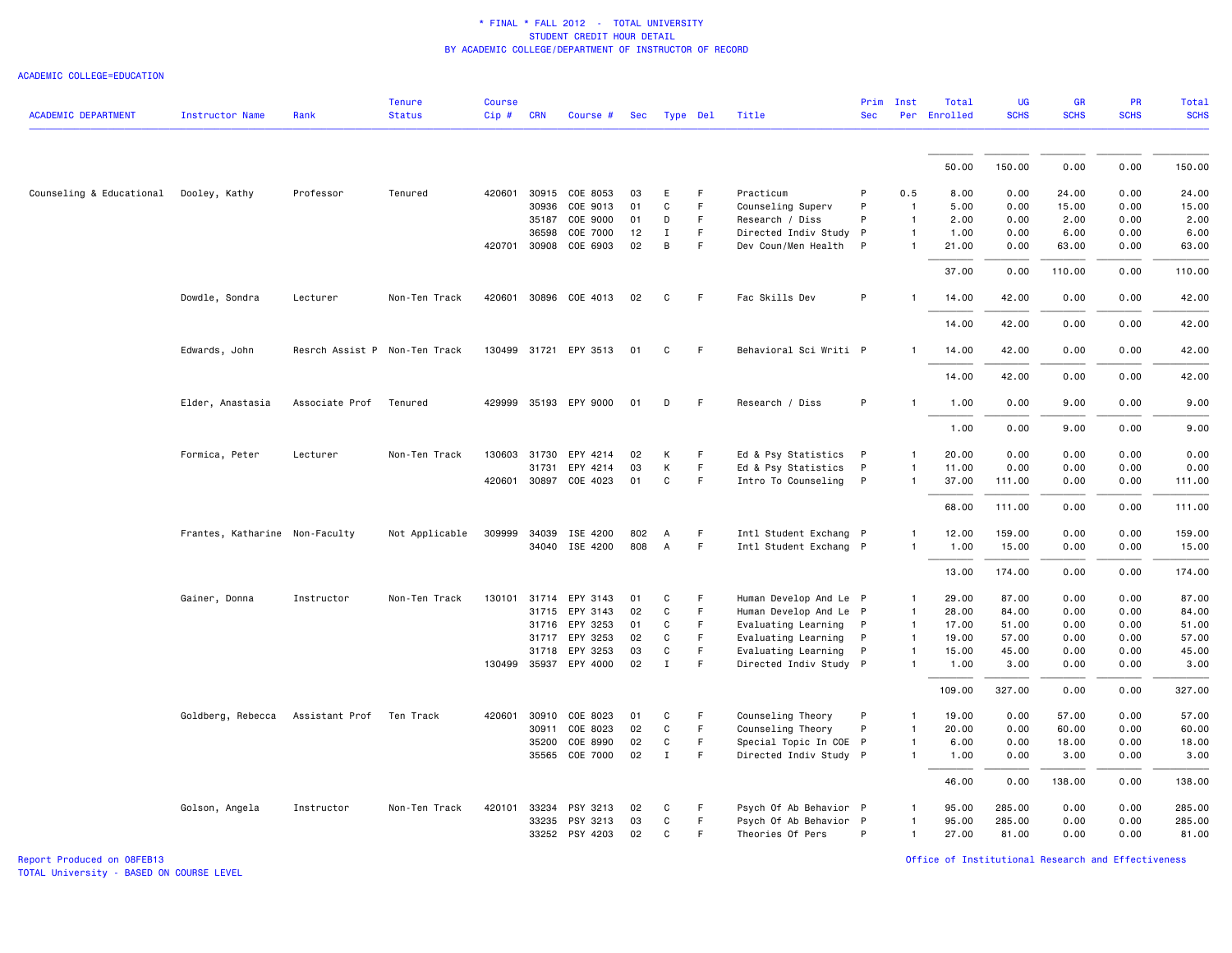#### ACADEMIC COLLEGE=EDUCATION

| <b>ACADEMIC DEPARTMENT</b> | <b>Instructor Name</b> | Rank                           | <b>Tenure</b><br><b>Status</b> | <b>Course</b><br>Cip# | <b>CRN</b>   | Course #              | Sec | Type Del |    | Title                  | Prim<br><b>Sec</b> | Inst           | Total<br>Per Enrolled | UG<br><b>SCHS</b> | GR<br><b>SCHS</b> | <b>PR</b><br><b>SCHS</b> | Total<br><b>SCHS</b> |
|----------------------------|------------------------|--------------------------------|--------------------------------|-----------------------|--------------|-----------------------|-----|----------|----|------------------------|--------------------|----------------|-----------------------|-------------------|-------------------|--------------------------|----------------------|
|                            |                        |                                |                                |                       |              |                       |     |          |    |                        |                    |                |                       |                   |                   |                          |                      |
| Counseling & Educational   | Golson, Angela         | Instructor                     | Non-Ten Track                  |                       | 420101 34680 | PSY 3803              | 03  | C        | F. | Int Dev Psychology     | P                  | $\overline{1}$ | 44.00                 | 132.00            | 0.00              | 0.00                     | 132.00               |
|                            |                        |                                |                                |                       |              |                       |     |          |    |                        |                    |                | 261.00                | 783.00            | 0.00              | 0.00                     | 783.00               |
|                            | Golson, Debberra       | Non-Faculty                    | Not Applicable                 |                       | 421601 35059 | COE 4990              | 01  | C        | F  | Special Topic In COE S |                    | 0.5            | 8.50                  | 25.50             | 0.00              | 0.00                     | 25.50                |
|                            |                        |                                |                                |                       | 35060        | COE 4990              | 02  | C        | F. | Special Topic In COE P |                    | 0.5            | 10.50                 | 31.50             | 0.00              | 0.00                     | 31.50                |
|                            |                        |                                |                                |                       | 35061        | COE 6990              | 01  | C        | F. | Special Topic In COE S |                    | 0.5            | 0.50                  | 0.00              | 1.50              | 0.00                     | 1.50                 |
|                            |                        |                                |                                |                       |              | 35062 COE 6990        | 02  | C        | F. | Special Topic In COE S |                    | 0.5            | 0.50                  | 0.00              | 1.50              | 0.00                     | 1.50                 |
|                            |                        |                                |                                |                       |              |                       |     |          |    |                        |                    |                | 20.00                 | 57.00             | 3.00              | 0.00                     | 60.00                |
|                            | Hall, Kimberly         | Associate Prof                 | Tenured                        | 131101                | 30920        | COE 8150              | 01  | Е        | F. | Aca Yr Field Exp I-P P |                    | $\mathbf{1}$   | 4.00                  | 0.00              | 30.00             | 0.00                     | 30.00                |
|                            |                        |                                |                                |                       | 30922        | COE 8150              | 03  | E        | F  | Aca Yr Field Exp I-P P |                    | $\mathbf{1}$   | 4.00                  | 0.00              | 33.00             | 0.00                     | 33.00                |
|                            |                        |                                |                                |                       | 420601 30913 | COE 8053              | 01  | E        | F. | Practicum              | P                  | $\mathbf{1}$   | 4.00                  | 0.00              | 12.00             | 0.00                     | 12.00                |
|                            |                        |                                |                                |                       | 30938        | COE 9740              | 01  | E        | F. | Advanced Doctoral Pr P |                    | $\overline{1}$ | 6.00                  | 0.00              | 16.00             | 0.00                     | 16.00                |
|                            |                        |                                |                                |                       | 35188        | COE 9000              | 02  | D        | F  | Research / Diss        | P                  | $\overline{1}$ | 6.00                  | 0.00              | 18.00             | 0.00                     | 18.00                |
|                            |                        |                                |                                |                       | 35739        | COE 7000              | 03  | Ι.       | F  | Directed Indiv Study P |                    | $\mathbf{1}$   | 1.00                  | 0.00              | 3.00              | 0.00                     | 3.00                 |
|                            |                        |                                |                                |                       | 36542        | COE 7000              | 10  | Ι.       | F  | Directed Indiv Study P |                    | $\mathbf{1}$   | 1.00                  | 0.00              | 6.00              | 0.00                     | 6.00                 |
|                            |                        |                                |                                |                       | 421601 30904 | COE 4743              | 01  | C        | F  | Gender Issues In Cou P |                    | $\mathbf{1}$   | 21.00                 | 63.00             | 0.00              | 0.00                     | 63.00                |
|                            |                        |                                |                                |                       | 30907        | COE 6743              | 01  | C        | F  | Gender Issues In Cou P |                    | $\mathbf{1}$   | 3.00                  | 0.00              | 9.00              | 0.00                     | 9.00                 |
|                            |                        |                                |                                |                       |              |                       |     |          |    |                        |                    |                | 50.00                 | 63.00             | 127.00            | 0.00                     | 190.00               |
|                            | Harris, Chaiqua        | Grad Tch Assist Not Applicable |                                | 131101                | 30888        | COE 1323              | 01  | C        | F  | Career Planning        | P                  |                | 18.00                 | 54.00             | 0.00              | 0.00                     | 54.00                |
|                            |                        |                                |                                |                       |              | 420601 30895 COE 4013 | 01  | C        | F. | Fac Skills Dev         | P                  | $\overline{1}$ | 15.00                 | 45.00             | 0.00              | 0.00                     | 45.00                |
|                            |                        |                                |                                |                       |              |                       |     |          |    |                        |                    |                | 33.00                 | 99.00             | 0.00              | 0.00                     | 99.00                |
|                            | Heiselt, April         | Associate Prof                 | Tenured                        |                       |              | 130406 32107 HED 8133 | 01  | C        | F  | U/CC Instruction       | P                  | $\mathbf{1}$   | 10.00                 | 0.00              | 30.00             | 0.00                     | 30.00                |
|                            |                        |                                |                                |                       | 34326        | COE 8563              | 01  | E        | F. | Intro Assesmt Stud A   | P                  | $\overline{1}$ | 15.00                 | 0.00              | 45.00             | 0.00                     | 45.00                |
|                            |                        |                                |                                | 131101                | 30928        | COE 8553              | 01  | C        | F. | Student Aff/High Ed    | P                  | $\mathbf{1}$   | 18.00                 | 0.00              | 54.00             | 0.00                     | 54.00                |
|                            |                        |                                |                                |                       | 420601 36296 | COE 9000              | 07  | D        | F. | Research / Diss        | P                  | $\overline{1}$ | 1.00                  | 0.00              | 6.00              | 0.00                     | 6.00                 |
|                            |                        |                                |                                |                       |              |                       |     |          |    |                        |                    |                | 44.00                 | 0.00              | 135.00            | 0.00                     | 135.00               |
|                            | Henington, Carlen      | Associate Prof                 | Tenured                        | 429999                | 31748        | EPY 9703              | 01  | s        | F. | Leg & Eth School Psy P |                    | $\mathbf{1}$   | 7.00                  | 0.00              | 21.00             | 0.00                     | 21.00                |
|                            |                        |                                |                                |                       | 31749        | EPY 9713              | 01  | C        | F. | Adv Psy Consultation P |                    | $\mathbf{1}$   | 10.00                 | 0.00              | 30.00             | 0.00                     | 30.00                |
|                            |                        |                                |                                |                       | 31750        | EPY 9730              | 01  | E        | F  | Doc Psy Internship     | P                  | $\mathbf{1}$   | 4.00                  | 0.00              | 24.00             | 0.00                     | 24.00                |
|                            |                        |                                |                                |                       |              | 35194 EPY 9000        | 02  | D        | F  | Research / Diss        | P                  | $\overline{1}$ | 15.00                 | 0.00              | 34.00             | 0.00                     | 34.00                |
|                            |                        |                                |                                |                       |              |                       |     |          |    |                        |                    |                | 36.00                 | 0.00              | 109.00            | 0.00                     | 109.00               |
|                            | Jackson, Deborah       | Assistant Prof                 | Ten Track                      | 420201                | 31739        | EPY 8263              | 01  | C        | F  | Psy Test Ed Rel Set P  |                    | $\mathbf{1}$   | 21.00                 | 0.00              | 63.00             | 0.00                     | 63.00                |
|                            |                        |                                |                                | 420401                | 30929        | COE 8703              | 01  | C        | F  | Prin Clin Mental Hlt P |                    | $\overline{1}$ | 13.00                 | 0.00              | 39.00             | 0.00                     | 39.00                |
|                            |                        |                                |                                |                       |              | 420601 30915 COE 8053 | 03  | E        | F. | Practicum              | s                  | 0.5            | 8,00                  | 0.00              | 24.00             | 0.00                     | 24.00                |
|                            |                        |                                |                                |                       |              |                       |     |          |    |                        |                    |                | 42.00                 | 0.00              | 126.00            | 0.00                     | 126.00               |
|                            | James, Marilyn         | Non-Faculty                    | Not Applicable                 |                       | 421601 33562 | COE 4743              | 201 | C        | F. | Gender Issues In Cou P |                    | $\mathbf{1}$   | 2.00                  | 6.00              | 0.00              | 0.00                     | 6.00                 |
|                            |                        |                                |                                |                       | 33564        | COE 6743              | 201 | C        | F. | Gender Issues In Cou P |                    | $\mathbf{1}$   | 4.00                  | 0.00              | 12.00             | 0.00                     | 12.00                |
|                            |                        |                                |                                |                       |              |                       |     |          |    |                        |                    |                | 6.00                  | 6.00              | 12.00             | 0.00                     | 18.00                |

Report Produced on 08FEB13 Office of Institutional Research and Effectiveness

TOTAL University - BASED ON COURSE LEVEL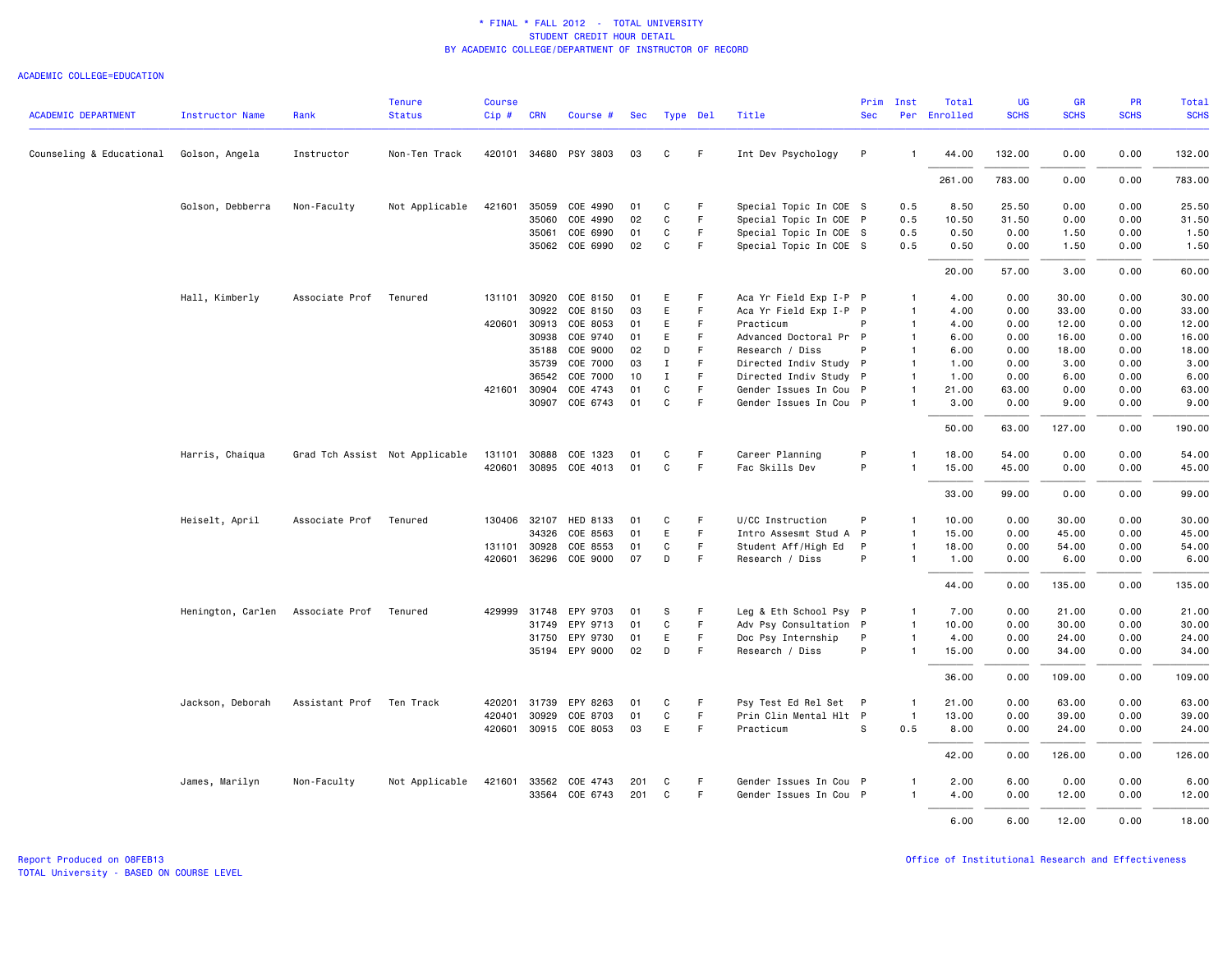## ACADEMIC COLLEGE=EDUCATION

| <b>SCHS</b><br><b>ACADEMIC DEPARTMENT</b><br><b>Status</b><br>Per Enrolled<br><b>SCHS</b><br><b>SCHS</b><br>Cip#<br><b>CRN</b><br>Title<br><b>Sec</b><br>Instructor Name<br>Rank<br>Course #<br>Sec<br>Type Del<br>COE 8150<br>Aca Yr Field Exp I-P P<br>18.00<br>0.00<br>Counseling & Educational<br>Joiner, Lindsey<br>Lecturer<br>Non-Ten Track<br>131101 33569<br>201<br>E<br>F<br>3.00<br>0.00<br>$\mathbf{1}$<br>COE 8183<br>201<br>C<br>F.<br>33571<br>Utilizing Art in Cou P<br>$\mathbf{1}$<br>4.00<br>0.00<br>12.00<br>0.00<br>COE 8730<br>E<br>F<br>P<br>6.00<br>0.00<br>33573<br>201<br>Internship<br>1.00<br>0.00<br>$\overline{1}$<br>33576<br>COE 8740<br>201<br>E<br>F<br>Acad Yr Field ExpII- P<br>$\mathbf{1}$<br>3.00<br>0.00<br>1.00<br>0.00<br>COE 8053<br>E<br>F<br>420601 33566<br>201<br>Practicum<br>P<br>$\mathbf{1}$<br>2.00<br>0.00<br>6.00<br>0.00<br>COE 8750<br>P<br>33578<br>201<br>E<br>F<br>Internship<br>1.00<br>0.00<br>6.00<br>0.00<br>$\mathbf{1}$<br>12.00<br>0.00<br>51.00<br>0.00<br>Assistant Prof<br>131101 30921<br>COE 8150<br>Aca Yr Field Exp I-P P<br>0.00<br>36.00<br>0.00<br>Justice, Cheryl<br>Ten Track<br>02<br>Е<br>-F<br>5.00<br>$\mathbf{1}$<br>30935 COE 8903<br>01<br>C<br>F.<br>School Couns Service P<br>$\mathbf{1}$<br>8.00<br>0.00<br>24.00<br>0.00<br>13.00<br>0.00<br>60.00<br>0.00<br>131101 34325 COE 8533<br>Lit Student Affairs P<br>57.00<br>Keith, Edwin<br>Non-Faculty<br>Not Applicable<br>01<br>C<br>- F<br>19.00<br>0.00<br>0.00<br>$\mathbf{1}$<br>19.00<br>0.00<br>57.00<br>0.00<br>0.00<br>42.00<br>0.00<br>33816<br>EDF 8363<br>$\mathsf 0$<br>Func & Met Res In Ed P<br>14.00<br>Kelley, Martha<br>Lecturer<br>Non-Ten Track<br>130601<br>501<br>C<br>$\mathbf{1}$<br>130603<br>34748<br>EPY 8214<br>501<br>B<br>$\mathsf 0$<br>Adv Ed & Psy Stat<br>P<br>16.00<br>0.00<br>64.00<br>0.00<br>$\mathbf{1}$<br>429999 34323 EPY 8253<br>C<br>F<br>Child Dev/Pathology<br>01<br>$\mathsf{P}$<br>$\mathbf{1}$<br>9.00<br>0.00<br>27.00<br>0.00<br>133.00<br>0.00<br>39.00<br>0.00<br>Latimer, Cassandra Non-Faculty<br>Not Applicable<br>131101<br>30889<br>COE 1323<br>C<br>F.<br>Career Planning<br>P<br>19.00<br>57.00<br>0.00<br>0.00<br>02<br>$\mathbf{1}$<br>$\mathbf C$<br>$\mathsf F$<br>P<br>30891<br>COE 1323<br>04<br>Career Planning<br>18.00<br>54.00<br>0.00<br>0.00<br>$\mathbf{1}$<br>$\mathsf F$<br>P<br>30892 COE 1323<br>05<br>C<br>Career Planning<br>$\mathbf{1}$<br>18.00<br>54.00<br>0.00<br>0.00<br>165.00<br>0.00<br>0.00<br>55.00<br>Crisis Response Coun P<br>72.00<br>0.00<br>Looby, Eugenie<br>Professor<br>Tenured<br>131101<br>34324<br>COE 8803<br>01<br>C<br>F<br>24.00<br>0.00<br>$\mathbf{1}$<br>$\mathsf F$<br>190703<br>34825<br>COE 8303<br>C<br>Family Couns Theory<br>P<br>22.00<br>0.00<br>66.00<br>0.00<br>01<br>$\mathbf{1}$<br>420601 35189 COE 9000<br>03<br>D<br>F<br>Research / Diss<br>P<br>18.00<br>0.00<br>$\mathbf{1}$<br>6.00<br>0.00<br>52.00<br>0.00<br>156.00<br>0.00<br>0.00<br>Not Applicable<br>30940<br>CP 2103<br>E<br>F<br>First Work Sem<br>P<br>36.00<br>108.00<br>0.00<br>Maynard, Scott<br>Non-Faculty<br>521001<br>01<br>-1<br>E<br>30941 CP 2103<br>H <sub>0</sub> 1<br>F<br>First Work Sem<br>- Hon P<br>9.00<br>27.00<br>0.00<br>0.00<br>$\mathbf{1}$<br>30942 CP 2203<br>01<br>E<br>F<br>Second Work Sem<br>P<br>56.00<br>168.00<br>0.00<br>0.00<br>$\mathbf{1}$<br>E<br>F<br>0.00<br>30943<br>CP 2203<br>H01<br>Second Work Sem<br>- Ho P<br>$\mathbf{1}$<br>12.00<br>36.00<br>0.00<br>CP 3303<br>E<br>30944<br>01<br>F.<br>Third Work Sem<br>P<br>28.00<br>84.00<br>0.00<br>0.00<br>$\mathbf{1}$<br>E<br>F<br>0.00<br>30945<br>CP 3303<br>H <sub>0</sub> 1<br>Third Work Sem - Hon P<br>3.00<br>9.00<br>0.00<br>$\mathbf{1}$<br>E<br>F<br>30946<br>CP 3403<br>01<br>Fourth Work Sem<br>P<br>2.00<br>6.00<br>0.00<br>0.00<br>$\mathbf{1}$<br>30947<br>CP 3403<br>H <sub>0</sub> 1<br>E<br>F<br>Fourth Work Sem<br>$\mathsf{P}$<br>2.00<br>6.00<br>0.00<br>0.00<br>- Ho<br>$\mathbf{1}$<br>E<br>$\mathsf F$<br>CP 4503<br>Fifth Work Sem<br>$\mathbf{1}$<br>1.00<br>3.00<br>0.00<br>0.00<br>30948<br>01<br>P<br>Ε<br>EXL 0190<br>F<br>Experiential Learnin P<br>26.00<br>78.00<br>0.00<br>0.00<br>31751<br>01<br>$\mathbf{1}$<br>31755 EXL 3100<br>01<br>E<br>F<br>CCPP Internship I<br>P<br>6.00<br>0.00<br>0.00<br>2.00<br>-1<br>177.00<br>531.00<br>0.00<br>0.00<br>McCaskill-Mitchell Lecturer<br>Non-Ten Track<br>130407 33548 CCL 8113<br>201<br>Comm Col Hist/Philos P<br>8.00<br>0.00<br>24.00<br>0.00<br>$\mathbf{C}$<br>-F<br>$\mathbf{1}$ |  | <b>Tenure</b> | <b>Course</b> |  |  |  | Prim | Inst | Total | UG | <b>GR</b> | <b>PR</b> | Total        |
|-------------------------------------------------------------------------------------------------------------------------------------------------------------------------------------------------------------------------------------------------------------------------------------------------------------------------------------------------------------------------------------------------------------------------------------------------------------------------------------------------------------------------------------------------------------------------------------------------------------------------------------------------------------------------------------------------------------------------------------------------------------------------------------------------------------------------------------------------------------------------------------------------------------------------------------------------------------------------------------------------------------------------------------------------------------------------------------------------------------------------------------------------------------------------------------------------------------------------------------------------------------------------------------------------------------------------------------------------------------------------------------------------------------------------------------------------------------------------------------------------------------------------------------------------------------------------------------------------------------------------------------------------------------------------------------------------------------------------------------------------------------------------------------------------------------------------------------------------------------------------------------------------------------------------------------------------------------------------------------------------------------------------------------------------------------------------------------------------------------------------------------------------------------------------------------------------------------------------------------------------------------------------------------------------------------------------------------------------------------------------------------------------------------------------------------------------------------------------------------------------------------------------------------------------------------------------------------------------------------------------------------------------------------------------------------------------------------------------------------------------------------------------------------------------------------------------------------------------------------------------------------------------------------------------------------------------------------------------------------------------------------------------------------------------------------------------------------------------------------------------------------------------------------------------------------------------------------------------------------------------------------------------------------------------------------------------------------------------------------------------------------------------------------------------------------------------------------------------------------------------------------------------------------------------------------------------------------------------------------------------------------------------------------------------------------------------------------------------------------------------------------------------------------------------------------------------------------------------------------------------------------------------------------------------------------------------------------------------------------------------------------------------------------------------------------------------------------------------------------------------------------------------------------------------------------------------------------------------------------------------------------------------------------------------------------------------------------------------------------------------------------------------------------------------------------------------------------------------------------------------------------------------------------------------------------------------------------------------------|--|---------------|---------------|--|--|--|------|------|-------|----|-----------|-----------|--------------|
|                                                                                                                                                                                                                                                                                                                                                                                                                                                                                                                                                                                                                                                                                                                                                                                                                                                                                                                                                                                                                                                                                                                                                                                                                                                                                                                                                                                                                                                                                                                                                                                                                                                                                                                                                                                                                                                                                                                                                                                                                                                                                                                                                                                                                                                                                                                                                                                                                                                                                                                                                                                                                                                                                                                                                                                                                                                                                                                                                                                                                                                                                                                                                                                                                                                                                                                                                                                                                                                                                                                                                                                                                                                                                                                                                                                                                                                                                                                                                                                                                                                                                                                                                                                                                                                                                                                                                                                                                                                                                                                                                                                                       |  |               |               |  |  |  |      |      |       |    |           |           | <b>SCHS</b>  |
|                                                                                                                                                                                                                                                                                                                                                                                                                                                                                                                                                                                                                                                                                                                                                                                                                                                                                                                                                                                                                                                                                                                                                                                                                                                                                                                                                                                                                                                                                                                                                                                                                                                                                                                                                                                                                                                                                                                                                                                                                                                                                                                                                                                                                                                                                                                                                                                                                                                                                                                                                                                                                                                                                                                                                                                                                                                                                                                                                                                                                                                                                                                                                                                                                                                                                                                                                                                                                                                                                                                                                                                                                                                                                                                                                                                                                                                                                                                                                                                                                                                                                                                                                                                                                                                                                                                                                                                                                                                                                                                                                                                                       |  |               |               |  |  |  |      |      |       |    |           |           | 18.00        |
|                                                                                                                                                                                                                                                                                                                                                                                                                                                                                                                                                                                                                                                                                                                                                                                                                                                                                                                                                                                                                                                                                                                                                                                                                                                                                                                                                                                                                                                                                                                                                                                                                                                                                                                                                                                                                                                                                                                                                                                                                                                                                                                                                                                                                                                                                                                                                                                                                                                                                                                                                                                                                                                                                                                                                                                                                                                                                                                                                                                                                                                                                                                                                                                                                                                                                                                                                                                                                                                                                                                                                                                                                                                                                                                                                                                                                                                                                                                                                                                                                                                                                                                                                                                                                                                                                                                                                                                                                                                                                                                                                                                                       |  |               |               |  |  |  |      |      |       |    |           |           | 12.00        |
|                                                                                                                                                                                                                                                                                                                                                                                                                                                                                                                                                                                                                                                                                                                                                                                                                                                                                                                                                                                                                                                                                                                                                                                                                                                                                                                                                                                                                                                                                                                                                                                                                                                                                                                                                                                                                                                                                                                                                                                                                                                                                                                                                                                                                                                                                                                                                                                                                                                                                                                                                                                                                                                                                                                                                                                                                                                                                                                                                                                                                                                                                                                                                                                                                                                                                                                                                                                                                                                                                                                                                                                                                                                                                                                                                                                                                                                                                                                                                                                                                                                                                                                                                                                                                                                                                                                                                                                                                                                                                                                                                                                                       |  |               |               |  |  |  |      |      |       |    |           |           | 6.00         |
|                                                                                                                                                                                                                                                                                                                                                                                                                                                                                                                                                                                                                                                                                                                                                                                                                                                                                                                                                                                                                                                                                                                                                                                                                                                                                                                                                                                                                                                                                                                                                                                                                                                                                                                                                                                                                                                                                                                                                                                                                                                                                                                                                                                                                                                                                                                                                                                                                                                                                                                                                                                                                                                                                                                                                                                                                                                                                                                                                                                                                                                                                                                                                                                                                                                                                                                                                                                                                                                                                                                                                                                                                                                                                                                                                                                                                                                                                                                                                                                                                                                                                                                                                                                                                                                                                                                                                                                                                                                                                                                                                                                                       |  |               |               |  |  |  |      |      |       |    |           |           | 3.00         |
|                                                                                                                                                                                                                                                                                                                                                                                                                                                                                                                                                                                                                                                                                                                                                                                                                                                                                                                                                                                                                                                                                                                                                                                                                                                                                                                                                                                                                                                                                                                                                                                                                                                                                                                                                                                                                                                                                                                                                                                                                                                                                                                                                                                                                                                                                                                                                                                                                                                                                                                                                                                                                                                                                                                                                                                                                                                                                                                                                                                                                                                                                                                                                                                                                                                                                                                                                                                                                                                                                                                                                                                                                                                                                                                                                                                                                                                                                                                                                                                                                                                                                                                                                                                                                                                                                                                                                                                                                                                                                                                                                                                                       |  |               |               |  |  |  |      |      |       |    |           |           | 6.00         |
|                                                                                                                                                                                                                                                                                                                                                                                                                                                                                                                                                                                                                                                                                                                                                                                                                                                                                                                                                                                                                                                                                                                                                                                                                                                                                                                                                                                                                                                                                                                                                                                                                                                                                                                                                                                                                                                                                                                                                                                                                                                                                                                                                                                                                                                                                                                                                                                                                                                                                                                                                                                                                                                                                                                                                                                                                                                                                                                                                                                                                                                                                                                                                                                                                                                                                                                                                                                                                                                                                                                                                                                                                                                                                                                                                                                                                                                                                                                                                                                                                                                                                                                                                                                                                                                                                                                                                                                                                                                                                                                                                                                                       |  |               |               |  |  |  |      |      |       |    |           |           | 6.00         |
|                                                                                                                                                                                                                                                                                                                                                                                                                                                                                                                                                                                                                                                                                                                                                                                                                                                                                                                                                                                                                                                                                                                                                                                                                                                                                                                                                                                                                                                                                                                                                                                                                                                                                                                                                                                                                                                                                                                                                                                                                                                                                                                                                                                                                                                                                                                                                                                                                                                                                                                                                                                                                                                                                                                                                                                                                                                                                                                                                                                                                                                                                                                                                                                                                                                                                                                                                                                                                                                                                                                                                                                                                                                                                                                                                                                                                                                                                                                                                                                                                                                                                                                                                                                                                                                                                                                                                                                                                                                                                                                                                                                                       |  |               |               |  |  |  |      |      |       |    |           |           | 51.00        |
|                                                                                                                                                                                                                                                                                                                                                                                                                                                                                                                                                                                                                                                                                                                                                                                                                                                                                                                                                                                                                                                                                                                                                                                                                                                                                                                                                                                                                                                                                                                                                                                                                                                                                                                                                                                                                                                                                                                                                                                                                                                                                                                                                                                                                                                                                                                                                                                                                                                                                                                                                                                                                                                                                                                                                                                                                                                                                                                                                                                                                                                                                                                                                                                                                                                                                                                                                                                                                                                                                                                                                                                                                                                                                                                                                                                                                                                                                                                                                                                                                                                                                                                                                                                                                                                                                                                                                                                                                                                                                                                                                                                                       |  |               |               |  |  |  |      |      |       |    |           |           | 36.00        |
|                                                                                                                                                                                                                                                                                                                                                                                                                                                                                                                                                                                                                                                                                                                                                                                                                                                                                                                                                                                                                                                                                                                                                                                                                                                                                                                                                                                                                                                                                                                                                                                                                                                                                                                                                                                                                                                                                                                                                                                                                                                                                                                                                                                                                                                                                                                                                                                                                                                                                                                                                                                                                                                                                                                                                                                                                                                                                                                                                                                                                                                                                                                                                                                                                                                                                                                                                                                                                                                                                                                                                                                                                                                                                                                                                                                                                                                                                                                                                                                                                                                                                                                                                                                                                                                                                                                                                                                                                                                                                                                                                                                                       |  |               |               |  |  |  |      |      |       |    |           |           | 24.00        |
|                                                                                                                                                                                                                                                                                                                                                                                                                                                                                                                                                                                                                                                                                                                                                                                                                                                                                                                                                                                                                                                                                                                                                                                                                                                                                                                                                                                                                                                                                                                                                                                                                                                                                                                                                                                                                                                                                                                                                                                                                                                                                                                                                                                                                                                                                                                                                                                                                                                                                                                                                                                                                                                                                                                                                                                                                                                                                                                                                                                                                                                                                                                                                                                                                                                                                                                                                                                                                                                                                                                                                                                                                                                                                                                                                                                                                                                                                                                                                                                                                                                                                                                                                                                                                                                                                                                                                                                                                                                                                                                                                                                                       |  |               |               |  |  |  |      |      |       |    |           |           | 60.00        |
|                                                                                                                                                                                                                                                                                                                                                                                                                                                                                                                                                                                                                                                                                                                                                                                                                                                                                                                                                                                                                                                                                                                                                                                                                                                                                                                                                                                                                                                                                                                                                                                                                                                                                                                                                                                                                                                                                                                                                                                                                                                                                                                                                                                                                                                                                                                                                                                                                                                                                                                                                                                                                                                                                                                                                                                                                                                                                                                                                                                                                                                                                                                                                                                                                                                                                                                                                                                                                                                                                                                                                                                                                                                                                                                                                                                                                                                                                                                                                                                                                                                                                                                                                                                                                                                                                                                                                                                                                                                                                                                                                                                                       |  |               |               |  |  |  |      |      |       |    |           |           | 57.00        |
|                                                                                                                                                                                                                                                                                                                                                                                                                                                                                                                                                                                                                                                                                                                                                                                                                                                                                                                                                                                                                                                                                                                                                                                                                                                                                                                                                                                                                                                                                                                                                                                                                                                                                                                                                                                                                                                                                                                                                                                                                                                                                                                                                                                                                                                                                                                                                                                                                                                                                                                                                                                                                                                                                                                                                                                                                                                                                                                                                                                                                                                                                                                                                                                                                                                                                                                                                                                                                                                                                                                                                                                                                                                                                                                                                                                                                                                                                                                                                                                                                                                                                                                                                                                                                                                                                                                                                                                                                                                                                                                                                                                                       |  |               |               |  |  |  |      |      |       |    |           |           | 57.00        |
|                                                                                                                                                                                                                                                                                                                                                                                                                                                                                                                                                                                                                                                                                                                                                                                                                                                                                                                                                                                                                                                                                                                                                                                                                                                                                                                                                                                                                                                                                                                                                                                                                                                                                                                                                                                                                                                                                                                                                                                                                                                                                                                                                                                                                                                                                                                                                                                                                                                                                                                                                                                                                                                                                                                                                                                                                                                                                                                                                                                                                                                                                                                                                                                                                                                                                                                                                                                                                                                                                                                                                                                                                                                                                                                                                                                                                                                                                                                                                                                                                                                                                                                                                                                                                                                                                                                                                                                                                                                                                                                                                                                                       |  |               |               |  |  |  |      |      |       |    |           |           | 42.00        |
|                                                                                                                                                                                                                                                                                                                                                                                                                                                                                                                                                                                                                                                                                                                                                                                                                                                                                                                                                                                                                                                                                                                                                                                                                                                                                                                                                                                                                                                                                                                                                                                                                                                                                                                                                                                                                                                                                                                                                                                                                                                                                                                                                                                                                                                                                                                                                                                                                                                                                                                                                                                                                                                                                                                                                                                                                                                                                                                                                                                                                                                                                                                                                                                                                                                                                                                                                                                                                                                                                                                                                                                                                                                                                                                                                                                                                                                                                                                                                                                                                                                                                                                                                                                                                                                                                                                                                                                                                                                                                                                                                                                                       |  |               |               |  |  |  |      |      |       |    |           |           | 64.00        |
|                                                                                                                                                                                                                                                                                                                                                                                                                                                                                                                                                                                                                                                                                                                                                                                                                                                                                                                                                                                                                                                                                                                                                                                                                                                                                                                                                                                                                                                                                                                                                                                                                                                                                                                                                                                                                                                                                                                                                                                                                                                                                                                                                                                                                                                                                                                                                                                                                                                                                                                                                                                                                                                                                                                                                                                                                                                                                                                                                                                                                                                                                                                                                                                                                                                                                                                                                                                                                                                                                                                                                                                                                                                                                                                                                                                                                                                                                                                                                                                                                                                                                                                                                                                                                                                                                                                                                                                                                                                                                                                                                                                                       |  |               |               |  |  |  |      |      |       |    |           |           | 27.00        |
|                                                                                                                                                                                                                                                                                                                                                                                                                                                                                                                                                                                                                                                                                                                                                                                                                                                                                                                                                                                                                                                                                                                                                                                                                                                                                                                                                                                                                                                                                                                                                                                                                                                                                                                                                                                                                                                                                                                                                                                                                                                                                                                                                                                                                                                                                                                                                                                                                                                                                                                                                                                                                                                                                                                                                                                                                                                                                                                                                                                                                                                                                                                                                                                                                                                                                                                                                                                                                                                                                                                                                                                                                                                                                                                                                                                                                                                                                                                                                                                                                                                                                                                                                                                                                                                                                                                                                                                                                                                                                                                                                                                                       |  |               |               |  |  |  |      |      |       |    |           |           | 133.00       |
|                                                                                                                                                                                                                                                                                                                                                                                                                                                                                                                                                                                                                                                                                                                                                                                                                                                                                                                                                                                                                                                                                                                                                                                                                                                                                                                                                                                                                                                                                                                                                                                                                                                                                                                                                                                                                                                                                                                                                                                                                                                                                                                                                                                                                                                                                                                                                                                                                                                                                                                                                                                                                                                                                                                                                                                                                                                                                                                                                                                                                                                                                                                                                                                                                                                                                                                                                                                                                                                                                                                                                                                                                                                                                                                                                                                                                                                                                                                                                                                                                                                                                                                                                                                                                                                                                                                                                                                                                                                                                                                                                                                                       |  |               |               |  |  |  |      |      |       |    |           |           | 57.00        |
|                                                                                                                                                                                                                                                                                                                                                                                                                                                                                                                                                                                                                                                                                                                                                                                                                                                                                                                                                                                                                                                                                                                                                                                                                                                                                                                                                                                                                                                                                                                                                                                                                                                                                                                                                                                                                                                                                                                                                                                                                                                                                                                                                                                                                                                                                                                                                                                                                                                                                                                                                                                                                                                                                                                                                                                                                                                                                                                                                                                                                                                                                                                                                                                                                                                                                                                                                                                                                                                                                                                                                                                                                                                                                                                                                                                                                                                                                                                                                                                                                                                                                                                                                                                                                                                                                                                                                                                                                                                                                                                                                                                                       |  |               |               |  |  |  |      |      |       |    |           |           | 54.00        |
|                                                                                                                                                                                                                                                                                                                                                                                                                                                                                                                                                                                                                                                                                                                                                                                                                                                                                                                                                                                                                                                                                                                                                                                                                                                                                                                                                                                                                                                                                                                                                                                                                                                                                                                                                                                                                                                                                                                                                                                                                                                                                                                                                                                                                                                                                                                                                                                                                                                                                                                                                                                                                                                                                                                                                                                                                                                                                                                                                                                                                                                                                                                                                                                                                                                                                                                                                                                                                                                                                                                                                                                                                                                                                                                                                                                                                                                                                                                                                                                                                                                                                                                                                                                                                                                                                                                                                                                                                                                                                                                                                                                                       |  |               |               |  |  |  |      |      |       |    |           |           | 54.00        |
|                                                                                                                                                                                                                                                                                                                                                                                                                                                                                                                                                                                                                                                                                                                                                                                                                                                                                                                                                                                                                                                                                                                                                                                                                                                                                                                                                                                                                                                                                                                                                                                                                                                                                                                                                                                                                                                                                                                                                                                                                                                                                                                                                                                                                                                                                                                                                                                                                                                                                                                                                                                                                                                                                                                                                                                                                                                                                                                                                                                                                                                                                                                                                                                                                                                                                                                                                                                                                                                                                                                                                                                                                                                                                                                                                                                                                                                                                                                                                                                                                                                                                                                                                                                                                                                                                                                                                                                                                                                                                                                                                                                                       |  |               |               |  |  |  |      |      |       |    |           |           | 165.00       |
|                                                                                                                                                                                                                                                                                                                                                                                                                                                                                                                                                                                                                                                                                                                                                                                                                                                                                                                                                                                                                                                                                                                                                                                                                                                                                                                                                                                                                                                                                                                                                                                                                                                                                                                                                                                                                                                                                                                                                                                                                                                                                                                                                                                                                                                                                                                                                                                                                                                                                                                                                                                                                                                                                                                                                                                                                                                                                                                                                                                                                                                                                                                                                                                                                                                                                                                                                                                                                                                                                                                                                                                                                                                                                                                                                                                                                                                                                                                                                                                                                                                                                                                                                                                                                                                                                                                                                                                                                                                                                                                                                                                                       |  |               |               |  |  |  |      |      |       |    |           |           | 72.00        |
|                                                                                                                                                                                                                                                                                                                                                                                                                                                                                                                                                                                                                                                                                                                                                                                                                                                                                                                                                                                                                                                                                                                                                                                                                                                                                                                                                                                                                                                                                                                                                                                                                                                                                                                                                                                                                                                                                                                                                                                                                                                                                                                                                                                                                                                                                                                                                                                                                                                                                                                                                                                                                                                                                                                                                                                                                                                                                                                                                                                                                                                                                                                                                                                                                                                                                                                                                                                                                                                                                                                                                                                                                                                                                                                                                                                                                                                                                                                                                                                                                                                                                                                                                                                                                                                                                                                                                                                                                                                                                                                                                                                                       |  |               |               |  |  |  |      |      |       |    |           |           | 66.00        |
|                                                                                                                                                                                                                                                                                                                                                                                                                                                                                                                                                                                                                                                                                                                                                                                                                                                                                                                                                                                                                                                                                                                                                                                                                                                                                                                                                                                                                                                                                                                                                                                                                                                                                                                                                                                                                                                                                                                                                                                                                                                                                                                                                                                                                                                                                                                                                                                                                                                                                                                                                                                                                                                                                                                                                                                                                                                                                                                                                                                                                                                                                                                                                                                                                                                                                                                                                                                                                                                                                                                                                                                                                                                                                                                                                                                                                                                                                                                                                                                                                                                                                                                                                                                                                                                                                                                                                                                                                                                                                                                                                                                                       |  |               |               |  |  |  |      |      |       |    |           |           | 18.00        |
|                                                                                                                                                                                                                                                                                                                                                                                                                                                                                                                                                                                                                                                                                                                                                                                                                                                                                                                                                                                                                                                                                                                                                                                                                                                                                                                                                                                                                                                                                                                                                                                                                                                                                                                                                                                                                                                                                                                                                                                                                                                                                                                                                                                                                                                                                                                                                                                                                                                                                                                                                                                                                                                                                                                                                                                                                                                                                                                                                                                                                                                                                                                                                                                                                                                                                                                                                                                                                                                                                                                                                                                                                                                                                                                                                                                                                                                                                                                                                                                                                                                                                                                                                                                                                                                                                                                                                                                                                                                                                                                                                                                                       |  |               |               |  |  |  |      |      |       |    |           |           | 156.00       |
|                                                                                                                                                                                                                                                                                                                                                                                                                                                                                                                                                                                                                                                                                                                                                                                                                                                                                                                                                                                                                                                                                                                                                                                                                                                                                                                                                                                                                                                                                                                                                                                                                                                                                                                                                                                                                                                                                                                                                                                                                                                                                                                                                                                                                                                                                                                                                                                                                                                                                                                                                                                                                                                                                                                                                                                                                                                                                                                                                                                                                                                                                                                                                                                                                                                                                                                                                                                                                                                                                                                                                                                                                                                                                                                                                                                                                                                                                                                                                                                                                                                                                                                                                                                                                                                                                                                                                                                                                                                                                                                                                                                                       |  |               |               |  |  |  |      |      |       |    |           |           | 108.00       |
|                                                                                                                                                                                                                                                                                                                                                                                                                                                                                                                                                                                                                                                                                                                                                                                                                                                                                                                                                                                                                                                                                                                                                                                                                                                                                                                                                                                                                                                                                                                                                                                                                                                                                                                                                                                                                                                                                                                                                                                                                                                                                                                                                                                                                                                                                                                                                                                                                                                                                                                                                                                                                                                                                                                                                                                                                                                                                                                                                                                                                                                                                                                                                                                                                                                                                                                                                                                                                                                                                                                                                                                                                                                                                                                                                                                                                                                                                                                                                                                                                                                                                                                                                                                                                                                                                                                                                                                                                                                                                                                                                                                                       |  |               |               |  |  |  |      |      |       |    |           |           | 27.00        |
|                                                                                                                                                                                                                                                                                                                                                                                                                                                                                                                                                                                                                                                                                                                                                                                                                                                                                                                                                                                                                                                                                                                                                                                                                                                                                                                                                                                                                                                                                                                                                                                                                                                                                                                                                                                                                                                                                                                                                                                                                                                                                                                                                                                                                                                                                                                                                                                                                                                                                                                                                                                                                                                                                                                                                                                                                                                                                                                                                                                                                                                                                                                                                                                                                                                                                                                                                                                                                                                                                                                                                                                                                                                                                                                                                                                                                                                                                                                                                                                                                                                                                                                                                                                                                                                                                                                                                                                                                                                                                                                                                                                                       |  |               |               |  |  |  |      |      |       |    |           |           | 168.00       |
|                                                                                                                                                                                                                                                                                                                                                                                                                                                                                                                                                                                                                                                                                                                                                                                                                                                                                                                                                                                                                                                                                                                                                                                                                                                                                                                                                                                                                                                                                                                                                                                                                                                                                                                                                                                                                                                                                                                                                                                                                                                                                                                                                                                                                                                                                                                                                                                                                                                                                                                                                                                                                                                                                                                                                                                                                                                                                                                                                                                                                                                                                                                                                                                                                                                                                                                                                                                                                                                                                                                                                                                                                                                                                                                                                                                                                                                                                                                                                                                                                                                                                                                                                                                                                                                                                                                                                                                                                                                                                                                                                                                                       |  |               |               |  |  |  |      |      |       |    |           |           | 36.00        |
|                                                                                                                                                                                                                                                                                                                                                                                                                                                                                                                                                                                                                                                                                                                                                                                                                                                                                                                                                                                                                                                                                                                                                                                                                                                                                                                                                                                                                                                                                                                                                                                                                                                                                                                                                                                                                                                                                                                                                                                                                                                                                                                                                                                                                                                                                                                                                                                                                                                                                                                                                                                                                                                                                                                                                                                                                                                                                                                                                                                                                                                                                                                                                                                                                                                                                                                                                                                                                                                                                                                                                                                                                                                                                                                                                                                                                                                                                                                                                                                                                                                                                                                                                                                                                                                                                                                                                                                                                                                                                                                                                                                                       |  |               |               |  |  |  |      |      |       |    |           |           | 84.00        |
|                                                                                                                                                                                                                                                                                                                                                                                                                                                                                                                                                                                                                                                                                                                                                                                                                                                                                                                                                                                                                                                                                                                                                                                                                                                                                                                                                                                                                                                                                                                                                                                                                                                                                                                                                                                                                                                                                                                                                                                                                                                                                                                                                                                                                                                                                                                                                                                                                                                                                                                                                                                                                                                                                                                                                                                                                                                                                                                                                                                                                                                                                                                                                                                                                                                                                                                                                                                                                                                                                                                                                                                                                                                                                                                                                                                                                                                                                                                                                                                                                                                                                                                                                                                                                                                                                                                                                                                                                                                                                                                                                                                                       |  |               |               |  |  |  |      |      |       |    |           |           | 9.00         |
|                                                                                                                                                                                                                                                                                                                                                                                                                                                                                                                                                                                                                                                                                                                                                                                                                                                                                                                                                                                                                                                                                                                                                                                                                                                                                                                                                                                                                                                                                                                                                                                                                                                                                                                                                                                                                                                                                                                                                                                                                                                                                                                                                                                                                                                                                                                                                                                                                                                                                                                                                                                                                                                                                                                                                                                                                                                                                                                                                                                                                                                                                                                                                                                                                                                                                                                                                                                                                                                                                                                                                                                                                                                                                                                                                                                                                                                                                                                                                                                                                                                                                                                                                                                                                                                                                                                                                                                                                                                                                                                                                                                                       |  |               |               |  |  |  |      |      |       |    |           |           | 6.00<br>6.00 |
|                                                                                                                                                                                                                                                                                                                                                                                                                                                                                                                                                                                                                                                                                                                                                                                                                                                                                                                                                                                                                                                                                                                                                                                                                                                                                                                                                                                                                                                                                                                                                                                                                                                                                                                                                                                                                                                                                                                                                                                                                                                                                                                                                                                                                                                                                                                                                                                                                                                                                                                                                                                                                                                                                                                                                                                                                                                                                                                                                                                                                                                                                                                                                                                                                                                                                                                                                                                                                                                                                                                                                                                                                                                                                                                                                                                                                                                                                                                                                                                                                                                                                                                                                                                                                                                                                                                                                                                                                                                                                                                                                                                                       |  |               |               |  |  |  |      |      |       |    |           |           | 3.00         |
|                                                                                                                                                                                                                                                                                                                                                                                                                                                                                                                                                                                                                                                                                                                                                                                                                                                                                                                                                                                                                                                                                                                                                                                                                                                                                                                                                                                                                                                                                                                                                                                                                                                                                                                                                                                                                                                                                                                                                                                                                                                                                                                                                                                                                                                                                                                                                                                                                                                                                                                                                                                                                                                                                                                                                                                                                                                                                                                                                                                                                                                                                                                                                                                                                                                                                                                                                                                                                                                                                                                                                                                                                                                                                                                                                                                                                                                                                                                                                                                                                                                                                                                                                                                                                                                                                                                                                                                                                                                                                                                                                                                                       |  |               |               |  |  |  |      |      |       |    |           |           | 78.00        |
|                                                                                                                                                                                                                                                                                                                                                                                                                                                                                                                                                                                                                                                                                                                                                                                                                                                                                                                                                                                                                                                                                                                                                                                                                                                                                                                                                                                                                                                                                                                                                                                                                                                                                                                                                                                                                                                                                                                                                                                                                                                                                                                                                                                                                                                                                                                                                                                                                                                                                                                                                                                                                                                                                                                                                                                                                                                                                                                                                                                                                                                                                                                                                                                                                                                                                                                                                                                                                                                                                                                                                                                                                                                                                                                                                                                                                                                                                                                                                                                                                                                                                                                                                                                                                                                                                                                                                                                                                                                                                                                                                                                                       |  |               |               |  |  |  |      |      |       |    |           |           | 6.00         |
|                                                                                                                                                                                                                                                                                                                                                                                                                                                                                                                                                                                                                                                                                                                                                                                                                                                                                                                                                                                                                                                                                                                                                                                                                                                                                                                                                                                                                                                                                                                                                                                                                                                                                                                                                                                                                                                                                                                                                                                                                                                                                                                                                                                                                                                                                                                                                                                                                                                                                                                                                                                                                                                                                                                                                                                                                                                                                                                                                                                                                                                                                                                                                                                                                                                                                                                                                                                                                                                                                                                                                                                                                                                                                                                                                                                                                                                                                                                                                                                                                                                                                                                                                                                                                                                                                                                                                                                                                                                                                                                                                                                                       |  |               |               |  |  |  |      |      |       |    |           |           | 531.00       |
|                                                                                                                                                                                                                                                                                                                                                                                                                                                                                                                                                                                                                                                                                                                                                                                                                                                                                                                                                                                                                                                                                                                                                                                                                                                                                                                                                                                                                                                                                                                                                                                                                                                                                                                                                                                                                                                                                                                                                                                                                                                                                                                                                                                                                                                                                                                                                                                                                                                                                                                                                                                                                                                                                                                                                                                                                                                                                                                                                                                                                                                                                                                                                                                                                                                                                                                                                                                                                                                                                                                                                                                                                                                                                                                                                                                                                                                                                                                                                                                                                                                                                                                                                                                                                                                                                                                                                                                                                                                                                                                                                                                                       |  |               |               |  |  |  |      |      |       |    |           |           | 24.00        |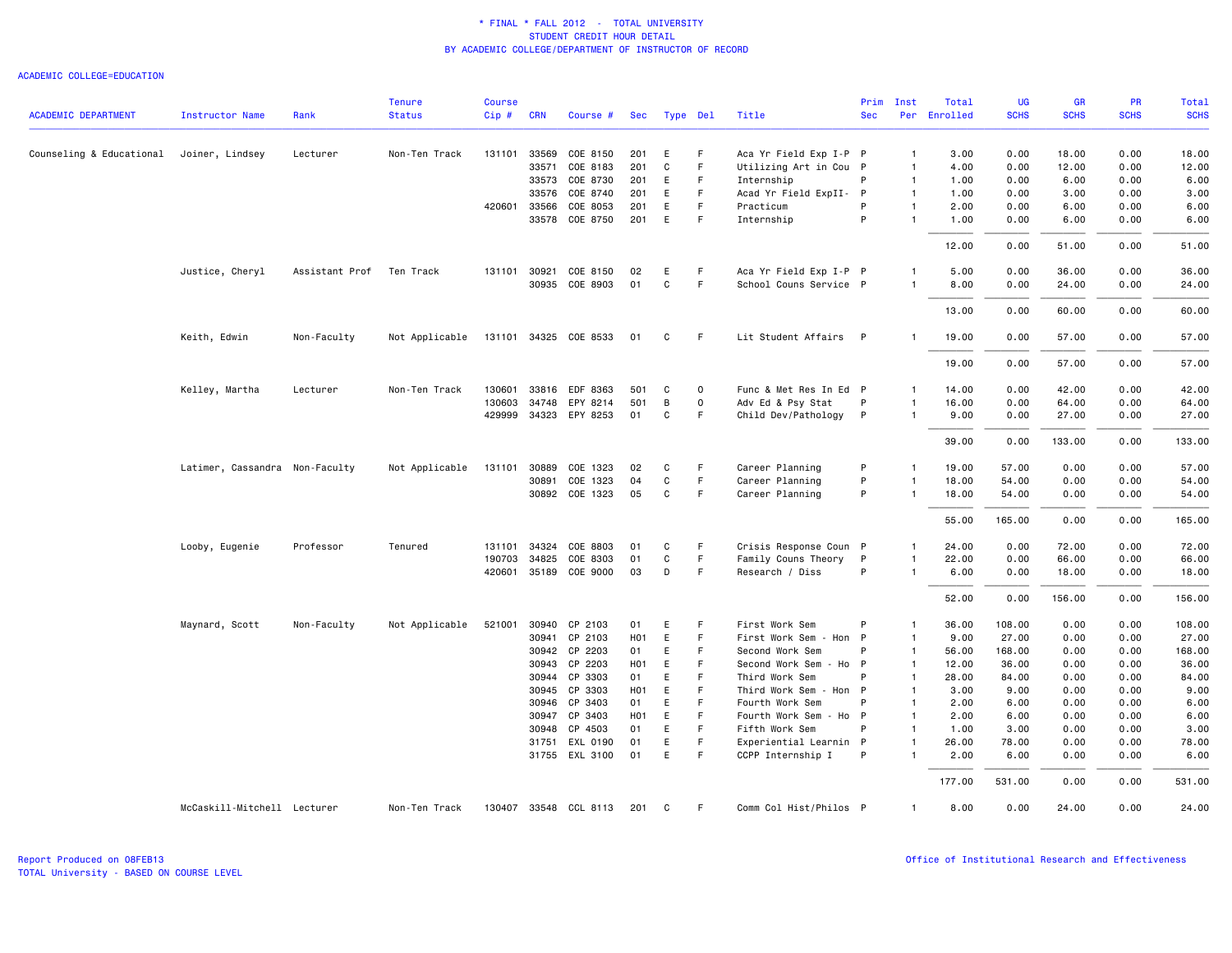ACADEMIC COLLEGE=EDUCATION

|                            |                        |                | <b>Tenure</b>  | <b>Course</b> |            |                       |     |                |             |                        | Prim         | Inst           | Total        | UG          | <b>GR</b>   | PR          | Total       |
|----------------------------|------------------------|----------------|----------------|---------------|------------|-----------------------|-----|----------------|-------------|------------------------|--------------|----------------|--------------|-------------|-------------|-------------|-------------|
| <b>ACADEMIC DEPARTMENT</b> | <b>Instructor Name</b> | Rank           | <b>Status</b>  | Cip#          | <b>CRN</b> | Course #              |     | Sec Type Del   |             | Title                  | <b>Sec</b>   |                | Per Enrolled | <b>SCHS</b> | <b>SCHS</b> | <b>SCHS</b> | <b>SCHS</b> |
|                            |                        |                |                |               |            |                       |     |                |             |                        |              |                |              |             |             |             |             |
|                            |                        |                |                |               |            |                       |     |                |             |                        |              |                | 8.00         | 0.00        | 24.00       | 0.00        | 24.00       |
| Counseling & Educational   | McCleon, Tawny         | Assistant Prof | Ten Track      | 420201        |            | 35318 EPY 8890        | 01  | Е              | F           | Clinic Practicum       | P            |                | 9.00         | 0.00        | 27.00       | 0.00        | 27.00       |
|                            |                        |                |                | 429999        | 31742      | EPY 8703              | 01  | C              | F.          | School Psychology      | P            |                | 7.00         | 0.00        | 21.00       | 0.00        | 21.00       |
|                            |                        |                |                |               |            | 34322 EPY 8933        | 01  | C              | F.          | Integ Psycho-Ed Asse P |              |                | 6.00         | 0.00        | 18.00       | 0.00        | 18.00       |
|                            |                        |                |                |               |            |                       |     |                |             |                        |              |                | 22.00        | 0.00        | 66.00       | 0.00        | 66.00       |
|                            | McDonald, Richard      | Lecturer       | Non-Ten Track  |               |            | 131101 33582 COE 8923 | 201 | C              | F.          | Seminar School Couns P |              |                | 4.00         | 0.00        | 12.00       | 0.00        | 12.00       |
|                            |                        |                |                |               |            |                       |     |                |             |                        |              |                | 4.00         | 0.00        | 12.00       | 0.00        | 12.00       |
|                            | Morse, David           | Professor      | Tenured        | 130499        | 31722      | EPY 3513              | 02  | C              | F           | Behavioral Sci Writi P |              | 0.75           | 15.00        | 45.00       | 0.00        | 0.00        | 45.00       |
|                            |                        |                |                | 130603        | 31736      | EPY 8214              | 01  | C              | F           | Adv Ed & Psy Stat      | P            |                | 25.00        | 0.00        | 100.00      | 0.00        | 100.00      |
|                            |                        |                |                | 429999        | 31746      | EPY 9213              | 01  | C              | F.          | Adv Analysis Ed Rsch P |              | $\mathbf{1}$   | 7.00         | 0.00        | 21.00       | 0.00        | 21.00       |
|                            |                        |                |                |               |            | 35195 EPY 9000        | 03  | D              | F.          | Research / Diss        | P            |                | 2.00         | 0.00        | 14.00       | 0.00        | 14.00       |
|                            |                        |                |                |               |            |                       |     |                |             |                        |              |                | 49.00        | 45.00       | 135.00      | 0.00        | 180.00      |
|                            | Morse, Linda           | Professor      | Tenured        | 429999        |            | 31740 EPY 8293        | 01  | C              | F           | Cognitive Devel        | P            |                | 8.00         | 0.00        | 24.00       | 0.00        | 24.00       |
|                            |                        |                |                |               |            |                       |     |                |             |                        |              |                | 8.00         | 0.00        | 24.00       | 0.00        | 24.00       |
|                            | Mylroie, Robika        | Lecturer       | Non-Ten Track  | 130301        |            | 32400 LSK 1033        | 04  | C              | F           | Fund of Achievement    | -S           | 0.5            | 17.50        | 52.50       | 0.00        | 0.00        | 52.50       |
|                            |                        |                |                |               | 32401      | LSK 1131              | 01  | C              | F           | Fund of Success        | s            | 0.5            | 34.50        | 34.50       | 0.00        | 0.00        | 34.50       |
|                            |                        |                |                |               |            | 131315 32390 LSK 1011 | 01  | C              | F.          | Study Skills           | P            | $\overline{1}$ | 27.00        | 27.00       | 0.00        | 0.00        | 27.00       |
|                            |                        |                |                |               |            | 32391 LSK 1011        | 02  | C              | F.          | Study Skills           | P            |                | 29.00        | 29.00       | 0.00        | 0.00        | 29.00       |
|                            |                        |                |                |               |            |                       |     |                |             |                        |              |                | 108.00       | 143.00      | 0.00        | 0.00        | 143.00      |
|                            | Owens, Hannah          | Non-Faculty    | Not Applicable |               |            | 130603 31729 EPY 4214 | 01  | C              | F           | Ed & Psy Statistics    | $\mathsf{P}$ |                | 31.00        | 124.00      | 0.00        | 0.00        | 124.00      |
|                            |                        |                |                |               |            |                       |     |                |             |                        |              |                | 31.00        | 124.00      | 0.00        | 0.00        | 124.00      |
|                            | Palmer, Charles        | Associate Prof | Tenured        |               |            | 131101 30919 COE 8063 | 02  | C              | F           | Res Tech For Counsel P |              |                | 15.00        | 0.00        | 45.00       | 0.00        | 45.00       |
|                            |                        |                |                |               | 30925      | COE 8353              | 01  | C              | F.          | Voc Rehab Counseling P |              | -1             | 11.00        | 0.00        | 33.00       | 0.00        | 33.00       |
|                            |                        |                |                |               | 30932      | COE 8730              | 03  | E              | F.          | Internship             | P            |                | 3.00         | 0.00        | 18.00       | 0.00        | 18.00       |
|                            |                        |                |                | 420601        | 30917      | COE 8053              | 05  | E              | F.          | Practicum              | P            |                | 3.00         | 0.00        | 9.00        | 0.00        | 9.00        |
|                            |                        |                |                |               | 35190      | COE 9000              | 04  | D              | F.          | Research / Diss        | P            | $\mathbf{1}$   | 2.00         | 0.00        | 7.00        | 0.00        | 7.00        |
|                            |                        |                |                |               |            | 36074 COE 7000        | 06  | $\mathbf I$    | F           | Directed Indiv Study P |              |                | 1.00         | 0.00        | 3.00        | 0.00        | 3.00        |
|                            |                        |                |                |               |            |                       |     |                |             |                        |              |                | 35.00        | 0.00        | 115.00      | 0.00        | 115.00      |
|                            | Porter, Julia          | Non-Faculty    | Not Applicable | 130407        | 35210      | CCL 9000              | 507 | D              | $\mathbf 0$ | Diss./Dissertation R P |              |                | 1.00         | 0.00        | 1.00        | 0.00        | 1.00        |
|                            |                        |                |                | 420601        | 36088      | COE 7000              | 201 | $\mathbf I$    | F           | Directed Indiv Study P |              | $\mathbf{1}$   | 1.00         | 0.00        | 1.00        | 0.00        | 1.00        |
|                            |                        |                |                |               |            | 36093 COE 7000        | 202 | $\blacksquare$ | F           | Directed Indiv Study P |              | $\mathbf{1}$   | 1.00         | 0.00        | 3.00        | 0.00        | 3.00        |
|                            |                        |                |                |               |            |                       |     |                |             |                        |              |                | 3.00         | 0.00        | 5.00        | 0.00        | 5.00        |
|                            | Reisener, Carmen       | Assistant Prof | Ten Track      | 420101        | 31728      | EPY 4113              | 01  | C              | F           | Beh & Cog/Beh Inter    | $\mathsf{P}$ | $\mathbf{1}$   | 7.00         | 21.00       | 0.00        | 0.00        | 21.00       |
|                            |                        |                |                |               | 31733      | EPY 6113              | 01  | C              | F.          | Beh & Cog/Beh Inter    | P            | $\mathbf{1}$   | 11.00        | 0.00        | 33.00       | 0.00        | 33.00       |
|                            |                        |                |                |               |            | 420201 31745 EPY 8890 | 02  | E.             | F.          | Clinic Practicum       | P            | $\mathbf{1}$   | 10.00        | 0.00        | 30.00       | 0.00        | 30.00       |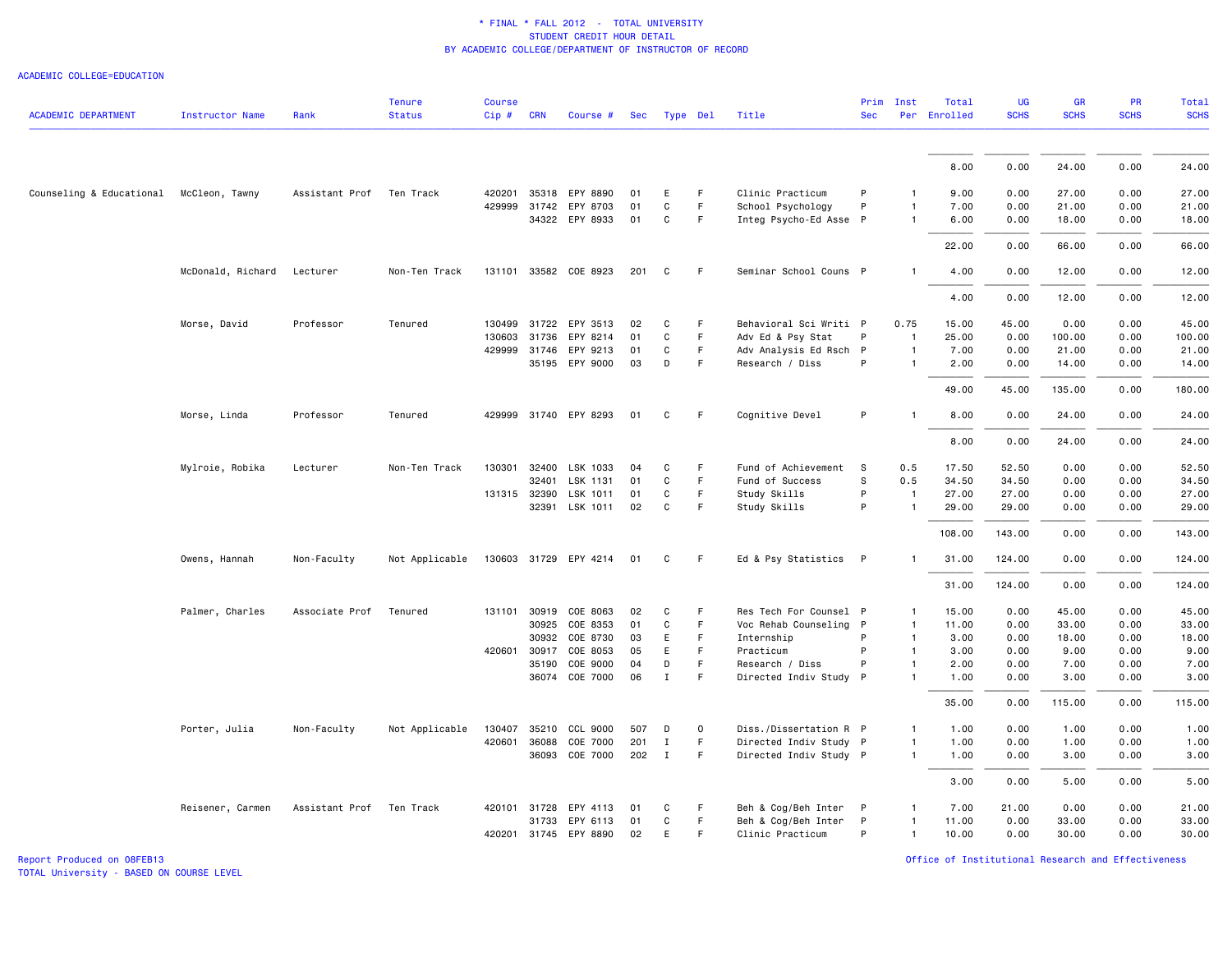#### ACADEMIC COLLEGE=EDUCATION

| ACADEMIC DEPARTMENT      | <b>Instructor Name</b> | Rank           | <b>Tenure</b><br><b>Status</b> | <b>Course</b><br>$Cip$ # | <b>CRN</b>     | Course #              | Sec       |              | Type Del | Title                                     | Prim<br><b>Sec</b> | Inst                           | Total<br>Per Enrolled | <b>UG</b><br><b>SCHS</b> | GR<br><b>SCHS</b> | PR<br><b>SCHS</b> | <b>Total</b><br><b>SCHS</b> |
|--------------------------|------------------------|----------------|--------------------------------|--------------------------|----------------|-----------------------|-----------|--------------|----------|-------------------------------------------|--------------------|--------------------------------|-----------------------|--------------------------|-------------------|-------------------|-----------------------------|
| Counseling & Educational | Reisener, Carmen       | Assistant Prof | Ten Track                      |                          |                | 429999 31741 EPY 8493 | 01        | C            | F        | Personality Assessme P                    |                    | $\mathbf{1}$                   | 11.00                 | 0.00                     | 33.00             | 0.00              | 33.00                       |
|                          |                        |                |                                |                          |                |                       |           |              |          |                                           |                    |                                | 39.00                 | 21.00                    | 96.00             | 0.00              | 117.00                      |
|                          | Sanders, Willie        | Lecturer       | Non-Ten Track                  |                          |                | 420701 30905 COE 4903 | 01        | B            | F.       | Dev Coun/Men Health P                     |                    | $\mathbf{1}$                   | 19.00                 | 57.00                    | 0.00              | 0.00              | 57.00                       |
|                          |                        |                |                                |                          |                |                       |           |              |          |                                           |                    |                                | 19.00                 | 57.00                    | 0.00              | 0.00              | 57.00                       |
|                          | Sellers, Jabari        |                | Grad Res Assist Not Applicable |                          |                | 130499 31722 EPY 3513 | 02        | C            | F.       | Behavioral Sci Writi S                    |                    | 0.25                           | 5.00                  | 15.00                    | 0.00              | 0.00              | 15.00                       |
|                          |                        |                |                                |                          |                |                       |           |              |          |                                           |                    |                                | 5.00                  | 15.00                    | 0.00              | 0.00              | 15.00                       |
|                          | Storms, Betsy          | Lecturer       | Non-Ten Track                  |                          |                | 511501 33581 COE 8773 | 201       | C            | F        | Counsel Chem Dep Cli P                    |                    | $\mathbf{1}$                   | 4.00                  | 0.00                     | 12.00             | 0.00              | 12.00                       |
|                          |                        |                |                                |                          |                |                       |           |              |          |                                           |                    |                                | 4.00                  | 0.00                     | 12.00             | 0.00              | 12.00                       |
|                          | Thomas, George         | Lecturer       | Non-Ten Track                  |                          |                | 130604 33640 EPY 6313 | 201       | C            | F        | Measure & Eval                            | P                  | $\mathbf{1}$                   | 29.00                 | 0.00                     | 87.00             | 0.00              | 87.00                       |
|                          |                        |                |                                |                          |                |                       |           |              |          |                                           |                    |                                | 29.00                 | 0.00                     | 87.00             | 0.00              | 87.00                       |
|                          | Tyson, Gwendolyn       |                | Grad Tch Assist Not Applicable | 131101                   | 30890          | COE 1323              | 03        | C            | F.       | Career Planning                           | P                  | 1                              | 19.00                 | 57.00                    | 0.00              | 0.00              | 57.00                       |
|                          |                        |                |                                |                          |                | 131315 32395 LSK 1023 | 03        | $\mathtt{C}$ | F        | Col Read/Study Skill P                    |                    | $\mathbf{1}$                   | 26.00                 | 78.00                    | 0.00              | 0.00              | 78.00                       |
|                          |                        |                |                                |                          |                |                       |           |              |          |                                           |                    |                                | 45.00                 | 135.00                   | 0.00              | 0.00              | 135.00                      |
|                          | Underwood, Joe         | Lecturer       | Non-Ten Track                  |                          |                | 131101 35654 COE 8150 | 04        | E            | F.       | Aca Yr Field Exp I-P P                    |                    | $\mathbf{1}$                   | 5.00                  | 0.00                     | 30.00             | 0.00              | 30.00                       |
|                          |                        |                |                                |                          |                |                       |           |              |          |                                           |                    |                                | 5.00                  | 0.00                     | 30.00             | 0.00              | 30.00                       |
|                          | Wang, Chih-Hsuan       | Assistant Prof | Ten Track                      |                          | 130499 31727   | EPY 4073              | 01        | C            | F.       | Pers Adj Ed Rel Set P                     |                    | $\mathbf{1}$                   | 40.00                 | 120.00                   | 0.00              | 0.00              | 120.00                      |
|                          |                        |                |                                |                          |                | 31732 EPY 4513        | 01        | C            | F.       | Ed Research Methods                       | P                  | $\mathbf{1}$                   | 20.00                 | 60.00                    | 0.00              | 0.00              | 60.00                       |
|                          |                        |                |                                |                          |                | 130603 31734 EPY 6214 | 01        | C            | F.       | Ed & Psy Statistics                       | $\mathsf{P}$       | $\mathbf{1}$                   | 22.00                 | 0.00                     | 88.00             | 0.00              | 88.00                       |
|                          |                        |                |                                |                          |                |                       |           |              |          |                                           |                    |                                | 82.00                 | 180.00                   | 88.00             | 0.00              | 268.00                      |
|                          | Watson, Joshua         | Associate Prof | Tenured                        | 130603                   | 33639          | EPY 6214              | 201       | C            | F.       | Ed & Psy Statistics P                     |                    | $\mathbf{1}$                   | 9.00                  | 0.00                     | 36.00             | 0.00              | 36.00                       |
|                          |                        |                |                                | 420201                   | 33641          | EPY 8263              | 201       | C            | F        | Psy Test Ed Rel Set                       | $\mathsf{P}$       | $\mathbf{1}$                   | 13.00                 | 0.00                     | 39.00             | 0.00              | 39.00                       |
|                          |                        |                |                                | 420601                   | 33565<br>35191 | COE 8023<br>COE 9000  | 201<br>05 | C<br>D       | F.<br>F  | Counseling Theory                         | P<br>P             | $\overline{1}$<br>$\mathbf{1}$ | 9.00<br>2.00          | 0.00<br>0.00             | 27.00             | 0.00              | 27.00<br>2.00               |
|                          |                        |                |                                |                          |                | 36318 COE 7000        | 203       | $\mathbf{I}$ | F.       | Research / Diss<br>Directed Indiv Study P |                    | $\mathbf{1}$                   | 1.00                  | 0.00                     | 2.00<br>3.00      | 0.00<br>0.00      | 3.00                        |
|                          |                        |                |                                |                          |                |                       |           |              |          |                                           |                    |                                | 34.00                 | 0.00                     | 107.00            | 0.00              | 107.00                      |
|                          | Weir, Karla            | Lecturer       | Non-Ten Track                  | 130101                   | 33637          | EPY 3143              | 201       | C            | F.       | Human Develop And Le P                    |                    | 1                              | 9.00                  | 27.00                    | 0.00              | 0.00              | 27.00                       |
|                          |                        |                |                                |                          |                | 33638 EPY 3253        | 201       | C            | F        | Evaluating Learning P                     |                    | $\mathbf{1}$                   | 6.00                  | 18.00                    | 0.00              | 0.00              | 18.00                       |
|                          |                        |                |                                |                          |                |                       |           |              |          |                                           |                    |                                | 15.00                 | 45.00                    | 0.00              | 0.00              | 45.00                       |
|                          | Wells, Debbie          | Lecturer       | Non-Ten Track                  | 131101 30909             |                | COE 8013              | 01        | C            | F.       | Couns Skills                              | P                  | -1                             | 7.00                  | 0.00                     | 21.00             | 0.00              | 21.00                       |
|                          |                        |                |                                |                          | 30930          | COE 8730              | 01        | E            | F        | Internship                                | P                  | $\overline{1}$                 | 10.00                 | 0.00                     | 54.00             | 0.00              | 54.00                       |
|                          |                        |                |                                | 420601 30916             | 30939          | COE 8053<br>COE 9750  | 04<br>01  | E<br>E       | F.<br>F. | Practicum<br>Internship                   | P<br>P             | $\overline{1}$<br>$\mathbf{1}$ | 1.00<br>1.00          | 0.00<br>0.00             | 3.00<br>6.00      | 0.00<br>0.00      | 3.00<br>6.00                |
|                          |                        |                |                                |                          |                | 34327 COE 8990        | 01        | $\mathsf{C}$ | F        | Special Topic In COE P                    |                    | $\mathbf{1}$                   | 19.00                 | 0.00                     | 57.00             | 0.00              | 57.00                       |
|                          |                        |                |                                |                          |                |                       |           |              |          |                                           |                    |                                |                       |                          |                   |                   |                             |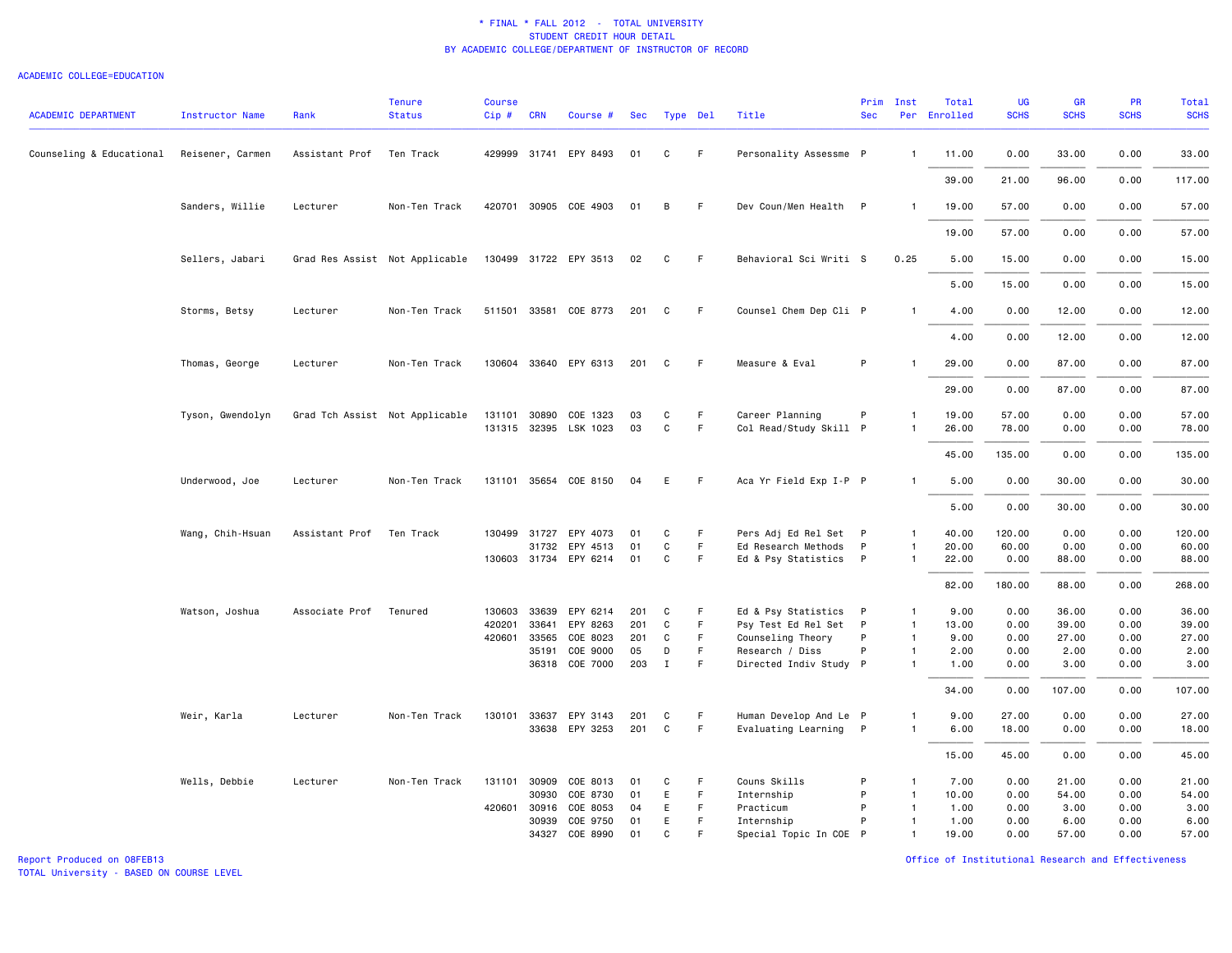#### ACADEMIC COLLEGE=EDUCATION

| <b>ACADEMIC DEPARTMENT</b>                           | <b>Instructor Name</b>      | Rank           | <b>Tenure</b><br><b>Status</b> | <b>Course</b><br>$Cip$ # | <b>CRN</b>   | Course #              | Sec | Type Del     |              | Title                  | Prim<br><b>Sec</b> | Inst           | Total<br>Per Enrolled | UG<br><b>SCHS</b>   | GR<br><b>SCHS</b>   | PR<br><b>SCHS</b> | Total<br><b>SCHS</b>  |
|------------------------------------------------------|-----------------------------|----------------|--------------------------------|--------------------------|--------------|-----------------------|-----|--------------|--------------|------------------------|--------------------|----------------|-----------------------|---------------------|---------------------|-------------------|-----------------------|
| Counseling & Educational                             | Wells, Debbie               | Lecturer       | Non-Ten Track                  |                          | 420601 36179 | COE 7000              | 07  | п.           | F            | Directed Indiv Study P |                    | -1             | 1.00                  | 0.00                | 3.00                | 0.00              | 3.00                  |
|                                                      |                             |                |                                |                          | 36456        | COE 7000              | 09  | Ι.           | F            | Directed Indiv Study P |                    | $\mathbf{1}$   | 1.00                  | 0.00                | 3.00                | 0.00              | 3.00                  |
|                                                      |                             |                |                                |                          |              |                       |     |              |              |                        |                    |                | 40.00                 | 0.00                | 147.00              | 0.00              | 147.00                |
|                                                      | Wilder, Carmen              | Non-Faculty    | Not Applicable                 | 521003                   | 33321        | SLCE 1002 01          |     | C            | F            | Day One Leadership C S |                    | 0.3            | 76.50                 | 153.00              | 0.00                | 0.00              | 153.00                |
|                                                      |                             |                |                                |                          | 33323        | SLCE 3812 01          |     | C            | F            | Montgomery Ldshp Pro P |                    | 0.5            | 23.00                 | 46.00               | 0.00                | 0.00              | 46.00                 |
|                                                      |                             |                |                                |                          |              |                       |     |              |              |                        |                    |                | 99.50                 | 199.00              | 0.00                | 0.00              | 199.00                |
|                                                      | Wong, Daniel                | Professor      | Tenured                        |                          | 130499 31719 | EPY 3503              | 01  | C            | F            | Prin Of Ed Psych       | P                  | -1             | 30.00                 | 90.00               | 0.00                | 0.00              | 90.00                 |
|                                                      |                             |                |                                |                          | 420601 35192 | COE 9000              | 06  | D            | F            | Research / Diss        | P                  | $\overline{1}$ | 2.00                  | 0.00                | 14.00               | 0.00              | 14.00                 |
|                                                      |                             |                |                                |                          | 36607        | COE 7000              | 13  | Ι.           | F            | Directed Indiv Study P |                    | $\overline{1}$ | 1.00                  | 0.00                | 3.00                | 0.00              | 3.00                  |
|                                                      |                             |                |                                |                          | 36616        | COE 7000              | 14  | $\mathbf{I}$ | F.           | Directed Indiv Study P |                    | $\mathbf{1}$   | 1.00                  | 0.00                | 3.00                | 0.00              | 3.00                  |
|                                                      |                             |                |                                |                          | 421601 35059 | COE 4990              | 01  | C            | F            | Special Topic In COE P |                    | 0.5            | 8.50                  | 25.50               | 0.00                | 0.00              | 25.50                 |
|                                                      |                             |                |                                |                          | 35060        | COE 4990              | 02  | C            | F            | Special Topic In COE S |                    | 0.5            | 10.50                 | 31.50               | 0.00                | 0.00              | 31.50                 |
|                                                      |                             |                |                                |                          | 35061        | COE 6990              | 01  | C            | F            | Special Topic In COE P |                    | 0.5            | 0.50                  | 0.00                | 1.50                | 0.00              | 1.50                  |
|                                                      |                             |                |                                |                          |              | 35062 COE 6990        | 02  | C            | F.           | Special Topic In COE P |                    | 0.5            | 0.50                  | 0.00                | 1.50                | 0.00              | 1.50                  |
|                                                      |                             |                |                                |                          |              |                       |     |              |              |                        |                    |                | 54.00                 | 147.00              | 23.00               | 0.00              | 170.00                |
|                                                      | Wong, Lucy                  | Instructor     | Non-Ten Track                  |                          | 190705 30903 | COE 4713              | 01  | C            | F            | Issues In Aging        | P                  | $\mathbf{1}$   | 28.00                 | 84.00               | 0.00                | 0.00              | 84.00                 |
|                                                      |                             |                |                                |                          | 30906        | COE 6713              | 01  | C            | F            | Issues In Aging        | P                  | $\mathbf{1}$   | 1.00                  | 0.00                | 3.00                | 0.00              | 3.00                  |
|                                                      |                             |                |                                |                          | 512310 30926 | COE 8373              | 01  | C            | F            | Med Aspects/Disabil    | P                  |                | 9.00                  | 0.00                | 27.00               | 0.00              | 27.00                 |
|                                                      |                             |                |                                |                          |              |                       |     |              |              |                        |                    |                | 38.00                 | 84.00               | 30.00               | 0.00              | 114.00                |
|                                                      | Wozny, Darren               | Associate Prof | Tenured                        | 131101                   | 33568        | COE 8063              | 201 | C            | F.           | Res Tech For Counsel P |                    |                | 7.00                  | 0.00                | 21.00               | 0.00              | 21.00                 |
|                                                      |                             |                |                                |                          |              | 190703 33572 COE 8303 | 201 | C            | F.           | Family Couns Theory P  |                    | $\overline{1}$ | 9.00                  | 0.00                | 27.00               | 0.00              | 27.00                 |
|                                                      |                             |                |                                |                          |              |                       |     |              |              |                        |                    |                | 16.00                 | 0.00                | 48.00               | 0.00              | 48.00                 |
| ------------------------                             |                             |                |                                |                          |              |                       |     |              |              |                        |                    |                | ========              | ========            | ========            | <b>ESSESSEE</b>   |                       |
| Counseling & Educational<br>------------------------ |                             |                |                                |                          |              |                       |     |              |              |                        |                    |                | 2312.50<br>========   | 4660.00<br>======== | 2287.00<br>======== | 0.00              | 6947.00<br>========== |
| Curriculum, Instruction & Alred, Matthew             |                             | Non-Faculty    | Not Applicable                 |                          |              | 131318 33818 EDS 6643 | 501 | C            | $\mathbf 0$  | Teach Of Soc Stu       | P                  | $\mathbf{1}$   | 10.00                 | 0.00                | 30.00               | 0.00              | 30.00                 |
|                                                      |                             |                |                                |                          |              |                       |     |              |              |                        |                    |                | 10.00                 | 0.00                | 30.00               | 0.00              | 30.00                 |
|                                                      | Anthony, Kenneth            | Assistant Prof | Ten Track                      |                          | 131318 31313 | EDE 4143              | 01  | В            | F.           | Teach Elem/Mid Lvl S P |                    | $\mathbf{1}$   | 26.00                 | 78.00               | 0.00                | 0.00              | 78.00                 |
|                                                      |                             |                |                                |                          |              | 31314 EDE 4143        | 02  | B            | F            | Teach Elem/Mid Lvl S P |                    | $\overline{1}$ | 24.00                 | 72.00               | 0.00                | 0.00              | 72.00                 |
|                                                      |                             |                |                                |                          |              |                       |     |              |              |                        |                    |                |                       |                     |                     |                   |                       |
|                                                      |                             |                |                                |                          |              |                       |     |              |              |                        |                    |                | 50.00                 | 150.00              | 0.00                | 0.00              | 150.00                |
|                                                      | Bennett, Kelly              | Instructor     | Non-Ten Track                  |                          | 131311 31306 | EDE 3523              | 02  | C            | F            | Found EL/ML Math Edu P |                    | $\mathbf{1}$   | 11.00                 | 33.00               | 0.00                | 0.00              | 33.00                 |
|                                                      |                             |                |                                |                          |              | 31312 EDE 4123        | 03  | В            | F.           | Teach Elem/Mid Level P |                    | $\overline{1}$ | 20.00                 | 60.00               | 0.00                | 0.00              | 60.00                 |
|                                                      |                             |                |                                |                          |              | 33810 EDE 4123        | 501 | C            | $\mathsf{O}$ | Teach Elem/Mid Level P |                    | $\mathbf{1}$   | 18.00                 | 54.00               | 0.00                | 0.00              | 54.00                 |
|                                                      |                             |                |                                |                          |              | 34331 EDE 4123        | 04  | $\, {\bf B}$ | F            | Teach Elem/Mid Level P |                    | $\mathbf{1}$   | 24.00                 | 72.00               | 0.00                | 0.00              | 72.00                 |
|                                                      |                             |                |                                |                          |              |                       |     |              |              |                        |                    |                | 73.00                 | 219.00              | 0.00                | 0.00              | 219.00                |
|                                                      | Bennett-Ott, Belin Lecturer |                | Non-Ten Track                  |                          |              | 131001 33628 EDX 8173 | 201 | C            | F.           | Sp Ed In Reg Classrm P |                    | $\overline{1}$ | 9.00                  | 0.00                | 27.00               | 0.00              | 27.00                 |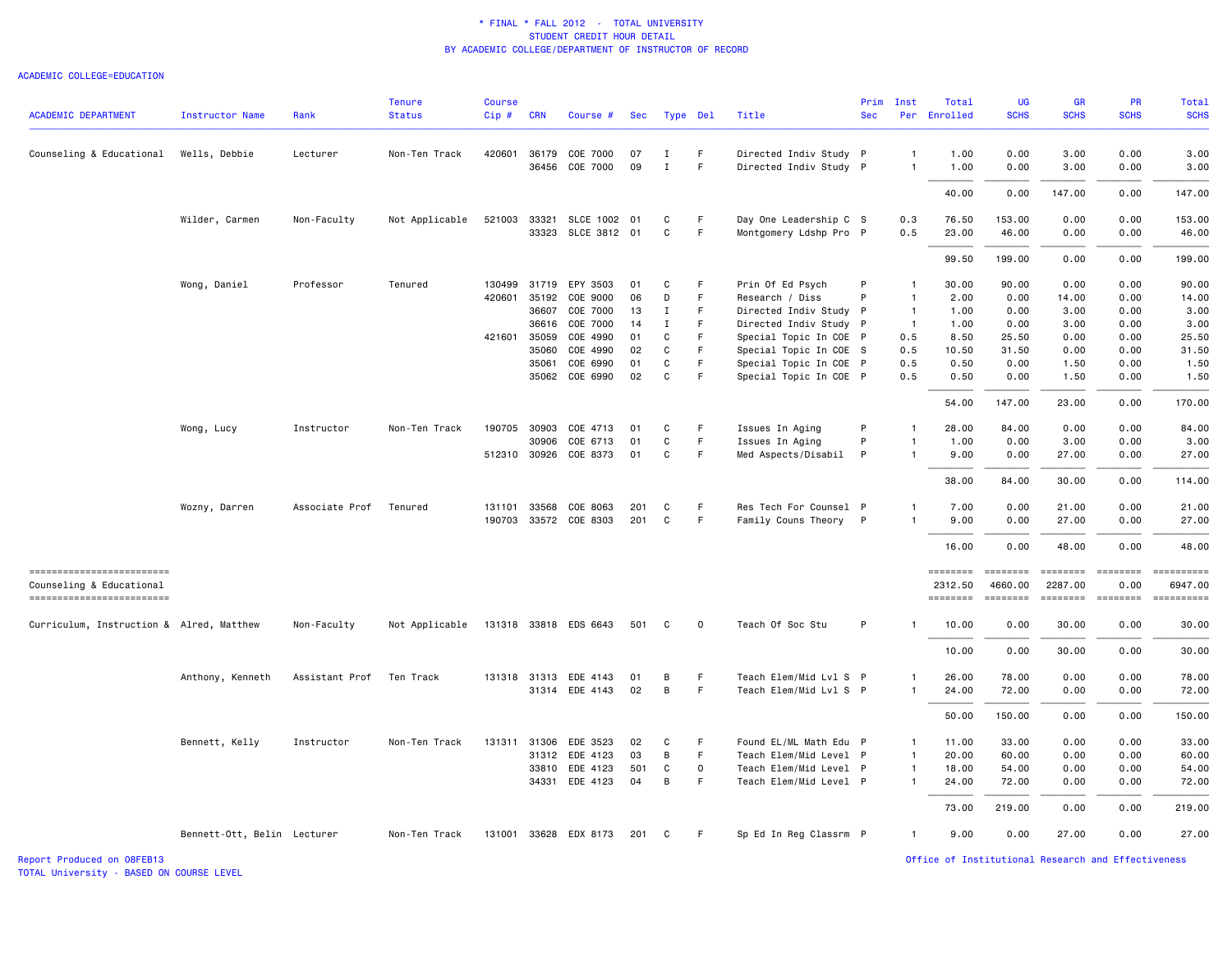ACADEMIC COLLEGE=EDUCATION

| <b>ACADEMIC DEPARTMENT</b>             | Instructor Name              | Rank       | <b>Tenure</b><br><b>Status</b> | <b>Course</b><br>Cip # CRN |              | Course #              |     | Sec Type Del |                     | Title                   | Prim<br><b>Sec</b> | Inst         | Total<br>Per Enrolled | <b>UG</b><br><b>SCHS</b> | <b>GR</b><br><b>SCHS</b> | PR<br><b>SCHS</b> | Total<br><b>SCHS</b> |
|----------------------------------------|------------------------------|------------|--------------------------------|----------------------------|--------------|-----------------------|-----|--------------|---------------------|-------------------------|--------------------|--------------|-----------------------|--------------------------|--------------------------|-------------------|----------------------|
|                                        |                              |            |                                |                            |              |                       |     |              |                     |                         |                    |              |                       |                          |                          |                   |                      |
|                                        |                              |            |                                |                            |              |                       |     |              |                     |                         |                    |              | 9.00                  | 0.00                     | 27.00                    | 0.00              | 27.00                |
| Curriculum, Instruction & Benton, Gary |                              | Lecturer   | Non-Ten Track                  |                            |              | 130701 33611 EDF 8323 | 201 | C            | F                   | Comparative Ed          | P                  |              | 12.00                 | 0.00                     | 36.00                    | 0.00              | 36.00                |
|                                        |                              |            |                                |                            |              |                       |     |              |                     |                         |                    |              | 12.00                 | 0.00                     | 36.00                    | 0.00              | 36.00                |
|                                        | Brenner, Devon               | Professor  | Tenured                        | 131001                     | 31382        | EDX 4886              | 01  | F            | F                   | Teach Internship in     | P                  |              | 5.00                  | 30.00                    | 0.00                     | 0.00              | 30.00                |
|                                        |                              |            |                                |                            | 31383        | EDX 4896              | 01  | F            | F                   | Teach Internship in     | P                  |              | 5.00                  | 30.00                    | 0.00                     | 0.00              | 30.00                |
|                                        |                              |            |                                |                            | 33821        | EDS 8886              | 501 | H            | 0                   | Dimensions of Learni P  |                    | -1           | 60.00                 | 0.00                     | 360.00                   | 0.00              | 360.00               |
|                                        |                              |            |                                |                            | 33822        | EDS 8896              | 501 | H            | F                   | Dimensions of Learni P  |                    |              | 8.00                  | 0.00                     | 48.00                    | 0.00              | 48.00                |
|                                        |                              |            |                                |                            | 34893        | EDX 4886              | 501 | F            | 0                   | Teach Internship in     | $\mathsf{P}$       | -1           | 3.00                  | 18.00                    | 0.00                     | 0.00              | 18.00                |
|                                        |                              |            |                                |                            | 34894        | EDX 4896              | 501 | F            | 0                   | Teach Internship in     | P                  |              | 3.00                  | 18.00                    | 0.00                     | 0.00              | 18.00                |
|                                        |                              |            |                                | 131202                     | 31317        | EDE 4886              | 01  | E            | F                   | Elem.Mid Lvl Interns P  |                    |              | 29.00                 | 174.00                   | 0.00                     | 0.00              | 174.00               |
|                                        |                              |            |                                |                            | 31318        | EDE 4896              | 01  | E.           | F                   | Elem/Mid Levl Intern P  |                    | $\mathbf{1}$ | 29.00                 | 174.00                   | 0.00                     | 0.00              | 174.00               |
|                                        |                              |            |                                |                            | 33813        | EDE 4886              | 501 | E            | F                   | Elem.Mid Lvl Interns P  |                    | -1           | 20.00                 | 120.00                   | 0.00                     | 0.00              | 120.00               |
|                                        |                              |            |                                |                            | 33814        | EDE 4896              | 501 | E            | F                   | Elem/Mid Levl Intern P  |                    |              | 20.00                 | 120.00                   | 0.00                     | 0.00              | 120.00               |
|                                        |                              |            |                                |                            | 36002        | EDE 9000              | 02  | D            | F                   | Research / Diss         | P                  |              | 6.00                  | 0.00                     | 24.00                    | 0.00              | 24.00                |
|                                        |                              |            |                                |                            | 36519        | EDE 7000              | 01  | Ι.           | F                   | Directed Indiv Study P  |                    |              | 1.00                  | 0.00                     | 6.00                     | 0.00              | 6.00                 |
|                                        |                              |            |                                | 131203                     | 35525        | EDE 8133              | 501 | H            | 0                   | Mid Level Intership     | P                  |              | 4.00                  | 0.00                     | 12.00                    | 0.00              | 12.00                |
|                                        |                              |            |                                | 131205                     | 31361        | EDS 4886              | 01  | -F           | F                   | Teach Intern in Sec     | P                  |              | 14.00                 | 84.00                    | 0.00                     | 0.00              | 84.00                |
|                                        |                              |            |                                |                            |              | 31362 EDS 4896        | 01  | F            | F.                  | Teach Intern in Sec     | $\mathsf{P}$       | -1           | 14.00                 | 84.00                    | 0.00                     | 0.00              | 84.00                |
|                                        |                              |            |                                |                            | 34336        | EDE 9221              | 01  | C            | F                   | Professional Practic P  |                    |              | 3.00                  | 0.00                     | 3.00                     | 0.00              | 3.00                 |
|                                        |                              |            |                                |                            | 34338        | EDS 9221              | 01  | C            | F                   | Professional Practic P  |                    |              | 7.00                  | 0.00                     | 7.00                     | 0.00              | 7.00                 |
|                                        |                              |            |                                |                            | 34895        | EDS 4886              | 501 | F            | $\mathbf 0$         | Teach Intern in Sec     | $\mathsf{P}$       |              | 8.00                  | 48.00                    | 0.00                     | 0.00              | 48.00                |
|                                        |                              |            |                                |                            | 34897        | EDS 4896              | 501 | F            | 0                   | Teach Intern in Sec     | $\mathsf{P}$       |              | 8.00                  | 48.00                    | 0.00                     | 0.00              | 48.00                |
|                                        |                              |            |                                |                            |              | 36267 EDS 7000        | 05  | $\mathbf I$  | F.                  | Directed Indiv Study P  |                    |              | 1.00                  | 0.00                     | 3.00                     | 0.00              | 3.00                 |
|                                        |                              |            |                                |                            |              |                       |     |              |                     |                         |                    |              | 248.00                | 948.00                   | 463.00                   | 0.00              | 1411.00              |
|                                        | Britt, Ashley                | Lecturer   | Non-Ten Track                  |                            |              | 131318 33811 EDE 4143 | 501 | C            | 0                   | Teach Elem/Mid Lvl S P  |                    |              | 18.00                 | 54.00                    | 0.00                     | 0.00              | 54.00                |
|                                        |                              |            |                                |                            |              |                       |     |              |                     |                         |                    |              | 18.00                 | 54.00                    | 0.00                     | 0.00              | 54.00                |
|                                        | Brown, Karen                 | Instructor | Non-Ten Track                  |                            | 131202 31303 | EDE 3443              | 01  | C            | F                   | Creat Arts Elem / Mid P |                    |              | 27.00                 | 81.00                    | 0.00                     | 0.00              | 81.00                |
|                                        |                              |            |                                |                            | 31304        | EDE 3443              | 02  | C            | F.                  | Creat Arts Elem / Mid P |                    | $\mathbf{1}$ | 35.00                 | 105.00                   | 0.00                     | 0.00              | 105.00               |
|                                        |                              |            |                                |                            | 131203 33293 | RDG 3413              | 01  | C            | F.                  | Middle Lvl Lit I        | P                  | -1           | 21.00                 | 63.00                    | 0.00                     | 0.00              | 63.00                |
|                                        |                              |            |                                |                            |              | 33295 RDG 3423        | 01  | C            | F                   | Middle Lvl Lit II       | P                  | $\mathbf{1}$ | 21.00                 | 63.00                    | 0.00                     | 0.00              | 63.00                |
|                                        |                              |            |                                |                            |              |                       |     |              |                     |                         |                    |              | 104.00                | 312.00                   | 0.00                     | 0.00              | 312.00               |
|                                        | Bryan, Laura                 | Lecturer   | Non-Ten Track                  | 130601                     |              | 33612 EDF 8363        | 201 | C            | F                   | Func & Met Res In Ed P  |                    |              | 17.00                 | 0.00                     | 51.00                    | 0.00              | 51.00                |
|                                        |                              |            |                                |                            |              | 131202 33605 EDE 8523 | 201 | $\mathsf{C}$ | F                   | Lang Art & Lit Devel P  |                    |              | 2.00                  | 0.00                     | 6.00                     | 0.00              | 6.00                 |
|                                        |                              |            |                                |                            |              |                       |     |              |                     |                         |                    |              | 19.00                 | 0.00                     | 57.00                    | 0.00              | 57.00                |
|                                        | Burroughs, Charlot Professor |            | Tenured                        | 130301                     | 31369        | EDS 9413              | 01  | E            | F                   | Prac College Teach      | P                  | -1           | 1.00                  | 0.00                     | 3.00                     | 0.00              | 3.00                 |
|                                        |                              |            |                                | 131203                     | 34492        | EDS 8243              | 501 | $\mathsf{C}$ | $\mathsf{O}\xspace$ | Adv. Plan Manage Lea P  |                    |              | 16.00                 | 0.00                     | 48.00                    | 0.00              | 48.00                |
|                                        |                              |            |                                |                            | 34493        | EDS 8243              | 502 | C            | 0                   | Adv. Plan Manage Lea P  |                    | -1           | 13.00                 | 0.00                     | 39.00                    | 0.00              | 39.00                |
|                                        |                              |            |                                | 131205                     | 36260        | EDS 9000              | 06  | D            | F                   | Research / Diss         | P                  |              | 3.00                  | 0.00                     | 4.00                     | 0.00              | 4.00                 |
|                                        |                              |            |                                |                            | 36278        | <b>EDS 7000</b>       | 06  | Ι.           | F                   | Directed Indiv Study P  |                    |              | 1.00                  | 0.00                     | 1.00                     | 0.00              | 1.00                 |
|                                        |                              |            |                                |                            | 131305 31359 | EDS 4673              | 01  | C            | F                   | Method Teach Lang Ar P  |                    |              | 17.00                 | 51.00                    | 0.00                     | 0.00              | 51.00                |
|                                        |                              |            |                                |                            | 131318 31357 | EDS 4643              | 01  | C            | F                   | Method Teach Soc Stu P  |                    | -1           | 20.00                 | 60.00                    | 0.00                     | 0.00              | 60.00                |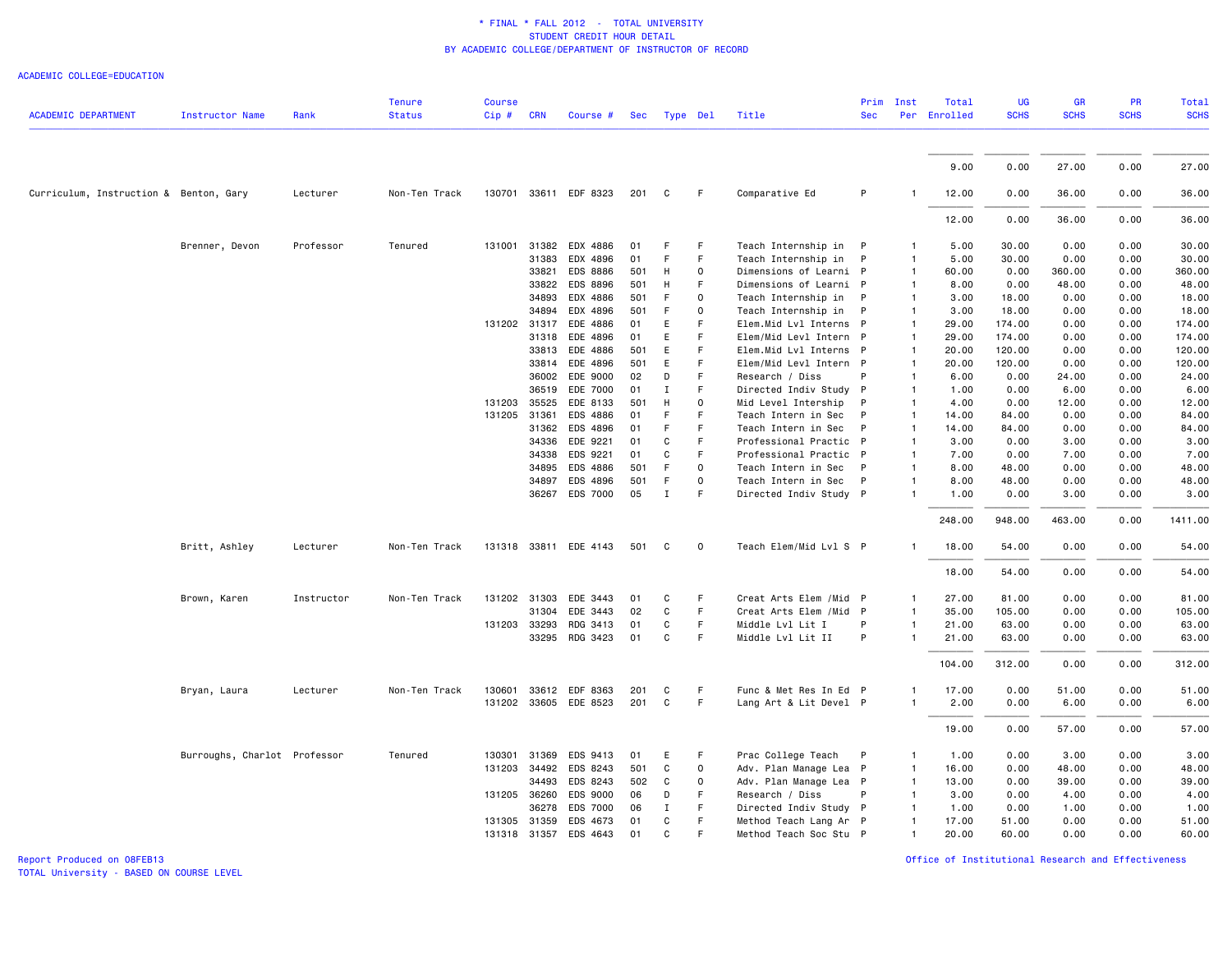### ACADEMIC COLLEGE=EDUCATION

|                                            |                        |                          | <b>Tenure</b>  | <b>Course</b> |            |                       |     |              |        |                        |            | Prim Inst      | Total        | UG          | GR          | PR          | <b>Total</b> |
|--------------------------------------------|------------------------|--------------------------|----------------|---------------|------------|-----------------------|-----|--------------|--------|------------------------|------------|----------------|--------------|-------------|-------------|-------------|--------------|
| ACADEMIC DEPARTMENT                        | <b>Instructor Name</b> | Rank                     | <b>Status</b>  | $Cip \#$      | <b>CRN</b> | Course #              | Sec | Type Del     |        | Title                  | <b>Sec</b> |                | Per Enrolled | <b>SCHS</b> | <b>SCHS</b> | <b>SCHS</b> | <b>SCHS</b>  |
|                                            |                        |                          |                |               |            |                       |     |              |        |                        |            |                | 71.00        | 111.00      | 95.00       | 0.00        | 206.00       |
|                                            |                        |                          |                |               |            |                       |     |              |        |                        |            |                |              |             |             |             |              |
| Curriculum, Instruction & Campbell, Amanda |                        | Lecturer                 | Non-Ten Track  |               |            | 131099 32386 LSK 0103 | 01  | C            | F.     | Intermediate Reading P |            | 1              | 17.00        | 51.00       | 0.00        | 0.00        | 51.00        |
|                                            |                        |                          |                |               |            | 131315 33297 RDG 3513 | 01  | $\mathtt{C}$ | F      | Rdg Strag Second Sch P |            | $\mathbf{1}$   | 21.00        | 63.00       | 0.00        | 0.00        | 63.00        |
|                                            |                        |                          |                |               |            |                       |     |              |        |                        |            |                | 38.00        | 114.00      | 0.00        | 0.00        | 114.00       |
|                                            | Campbell, Traci        | Non-Faculty              | Not Applicable |               |            | 429999 31375 EDX 3213 | 04  | C            | F.     | Psy of Excep Chld & P  |            | $\mathbf{1}$   | 37.00        | 111.00      | 0.00        | 0.00        | 111.00       |
|                                            |                        |                          |                |               |            |                       |     |              |        |                        |            |                | 37.00        | 111.00      | 0.00        | 0.00        | 111.00       |
|                                            | Cash, Jon              | Instructor               | Non-Ten Track  | 420101        | 34830      | EDX 3233              | 201 | C            | F.     | Contin Mgt W/Ex Chld P |            | 1              | 8.00         | 24.00       | 0.00        | 0.00        | 24.00        |
|                                            |                        |                          |                | 429999        | 33627      | EDX 3213              | 201 | C            | F      | Psy of Excep Chld & P  |            | $\mathbf{1}$   | 16.00        | 48.00       | 0.00        | 0.00        | 48.00        |
|                                            |                        |                          |                |               | 34800      | EDX 3213              | 202 | $\mathtt{C}$ | F.     | Psy of Excep Chld &    | P          | $\mathbf{1}$   | 35.00        | 105.00      | 0.00        | 0.00        | 105.00       |
|                                            |                        |                          |                |               | 34831      | EDX 3223              | 201 | C            | F      | Intro To Em/Bd         | P          | $\mathbf{1}$   | 19.00        | 57.00       | 0.00        | 0.00        | 57.00        |
|                                            |                        |                          |                |               |            |                       |     |              |        |                        |            |                | 78.00        | 234.00      | 0.00        | 0.00        | 234.00       |
|                                            | Chappell, Manya        | Lecturer                 | Non-Ten Track  | 131202 31316  |            | EDE 4883              | 01  | C            | F      | Manag Elem/Mid Lvl C P |            | $\mathbf{1}$   | 29.00        | 87.00       | 0.00        | 0.00        | 87.00        |
|                                            |                        |                          |                | 131203 33294  |            | RDG 3413              | 02  | C            | F      | Middle Lvl Lit I       | P          | $\mathbf{1}$   | 17.00        | 51.00       | 0.00        | 0.00        | 51.00        |
|                                            |                        |                          |                |               | 33296      | RDG 3423              | 02  | C            | F      | Middle Lvl Lit II      | P          | $\mathbf{1}$   | 17.00        | 51.00       | 0.00        | 0.00        | 51.00        |
|                                            |                        |                          |                |               |            | 131315 31302 EDE 3233 | 01  | C            | F.     | Teach Lit at Elem/Mi P |            | $\mathbf{1}$   | 25.00        | 75.00       | 0.00        | 0.00        | 75.00        |
|                                            |                        |                          |                |               |            |                       |     |              |        |                        |            |                | 88.00        | 264.00      | 0.00        | 0.00        | 264.00       |
|                                            | Coffey, Kenneth        | Professor                | Tenured        | 131001 31379  |            | EDX 4413              | 01  | C            | F      | Wk W/Parents Ex Chil P |            | $\mathbf{1}$   | 30.00        | 90.00       | 0.00        | 0.00        | 90.00        |
|                                            |                        |                          |                | 131008 34328  |            | EDX 4623              | 01  | C            | F.     | Curr & Mobil Adapt     | P          | $\mathbf{1}$   | 13.00        | 39.00       | 0.00        | 0.00        | 39.00        |
|                                            |                        |                          |                |               | 34329      | EDX 6623              | 01  | C            | F.     | Curr & Mobil Adapt     | P          | $\mathbf{1}$   | 3.00         | 0.00        | 9.00        | 0.00        | 9.00         |
|                                            |                        |                          |                | 131202 36001  |            | EDE 9000              | 01  | D            | F      | Research / Diss        | P          | $\mathbf{1}$   | 1.00         | 0.00        | 1.00        | 0.00        | 1.00         |
|                                            |                        |                          |                |               |            |                       |     |              |        |                        |            |                | 47.00        | 129.00      | 10.00       | 0.00        | 139.00       |
|                                            | Craven, Penny          | Assistant Prof Ten Track |                |               |            | 131001 31378 EDX 4113 | 01  | C            | F.     | Method Earl/Disabled P |            | $\mathbf{1}$   | 30.00        | 90.00       | 0.00        | 0.00        | 90.00        |
|                                            |                        |                          |                |               |            | 31386 EDX 8143        | 01  | $\mathtt{C}$ | F      | Early Ed/Disabled      | P          | $\mathbf{1}$   | 7.00         | 0.00        | 21.00       | 0.00        | 21.00        |
|                                            |                        |                          |                |               |            |                       |     |              |        |                        |            |                | 37.00        | 90.00       | 21.00       | 0.00        | 111.00       |
|                                            | Darling, Lynn          | Non-Faculty              | Not Applicable |               |            | 131202 34339 EDE 8513 | 01  | C            | F.     | Cur & Pd-Early Child P |            | $\mathbf{1}$   | 3.00         | 0.00        | 9.00        | 0.00        | 9.00         |
|                                            |                        |                          |                |               |            |                       |     |              |        |                        |            |                | 3.00         | 0.00        | 9.00        | 0.00        | 9.00         |
|                                            | Devlin, Sandy          | Professor                | Tenured        | 131001 31387  |            | EDX 8173              | 01  | C            | F      | Sp Ed In Reg Classrm P |            | 1              | 17.00        | 0.00        | 51.00       | 0.00        | 51.00        |
|                                            |                        |                          |                |               | 31388      | EDX 8393              | 01  | s            | F      | Seminar In Em/Bd       | P          | $\mathbf{1}$   | 10.00        | 0.00        | 30.00       | 0.00        | 30.00        |
|                                            |                        |                          |                |               | 36204      | EDX 9413              | 01  | E            | F      | College Teaching in    | P          | $\overline{1}$ | 1.00         | 0.00        | 3.00        | 0.00        | 3.00         |
|                                            |                        |                          |                |               | 36220      | EDX 7000              | 03  | Ι            | F      | Directed Indiv Study P |            | $\overline{1}$ | 1.00         | 0.00        | 3.00        | 0.00        | 3.00         |
|                                            |                        |                          |                |               | 36316      | EDX 7000              | 04  | $\mathbf I$  | F      | Directed Indiv Study P |            | $\mathbf{1}$   | 1.00         | 0.00        | 3.00        | 0.00        | 3.00         |
|                                            |                        |                          |                |               | 36354      | EDX 7000              | 08  | I            | F      | Directed Indiv Study P |            | $\mathbf{1}$   | 1.00         | 0.00        | 3.00        | 0.00        | 3.00         |
|                                            |                        |                          |                |               | 36355      | EDX 7000              | 09  | Ι.           | F      | Directed Indiv Study P |            | $\overline{1}$ | 1.00         | 0.00        | 3.00        | 0.00        | 3.00         |
|                                            |                        |                          |                |               | 36363      | EDX 7000              | 10  | $\mathbf I$  | F.     | Directed Indiv Study P |            | $\mathbf{1}$   | 1.00         | 0.00        | 3.00        | 0.00        | 3.00         |
|                                            |                        |                          |                |               | 36378      | EDX 7000              | 11  | Ι            | F<br>F | Directed Indiv Study P |            | $\mathbf{1}$   | 1.00         | 0.00        | 3.00        | 0.00        | 3.00         |
|                                            |                        |                          |                |               |            | 36503 EDX 7000        | 14  | $\mathbf I$  |        | Directed Indiv Study P |            | $\mathbf{1}$   | 1.00         | 0.00        | 3.00        | 0.00        | 3.00         |
|                                            |                        |                          |                |               | 36662      | EDX 7000              | 15  | $\mathbf I$  |        | Directed Indiv Study P |            | $\mathbf{1}$   | 1.00         | 0.00        | 1.00        | 0.00        | 1.00         |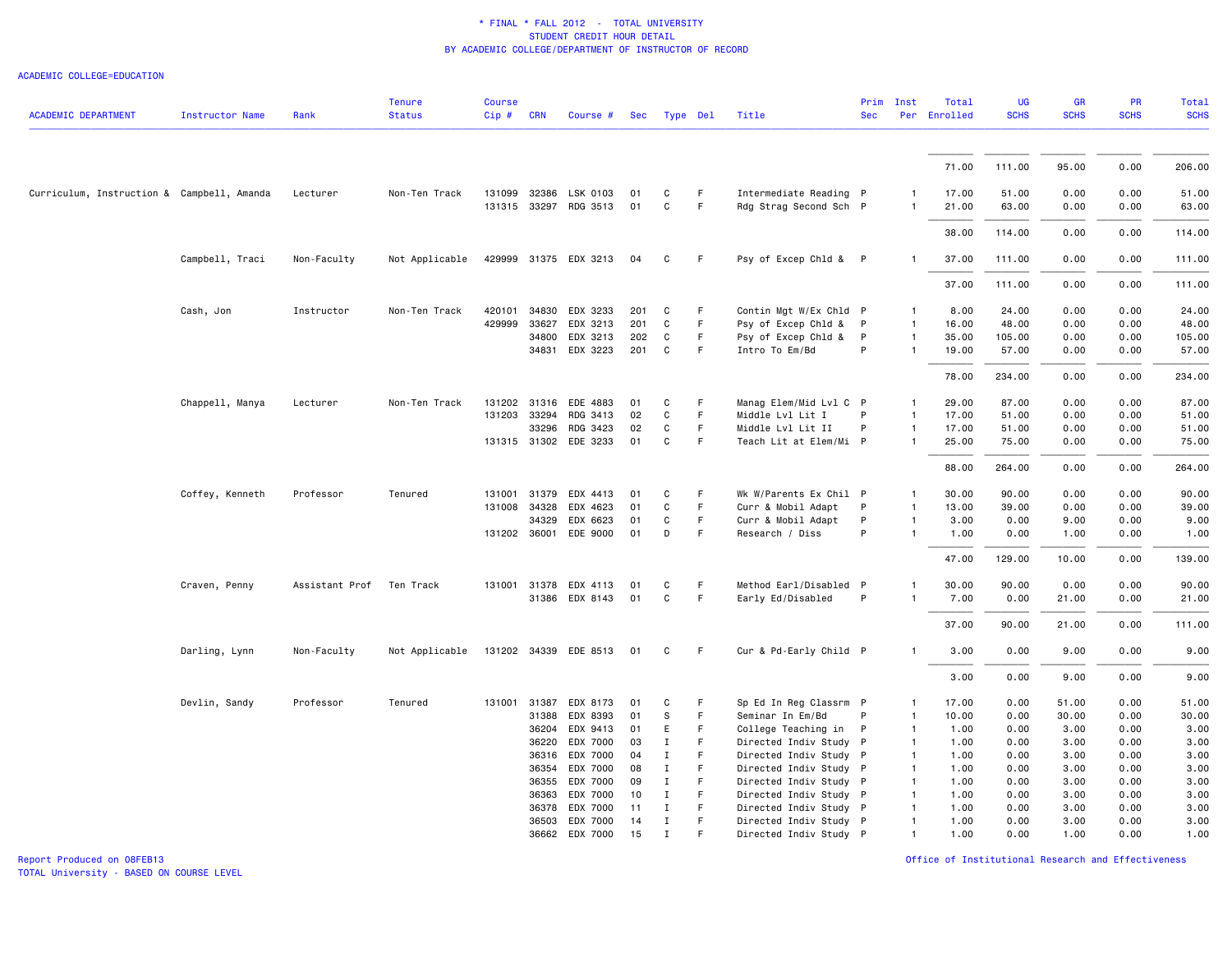### ACADEMIC COLLEGE=EDUCATION

| <b>ACADEMIC DEPARTMENT</b>              | <b>Instructor Name</b> | Rank           | <b>Tenure</b><br><b>Status</b> | <b>Course</b><br>$Cip$ # | <b>CRN</b>   | Course #                                | Sec      | Type Del    |                   | Title                                    | Prim<br><b>Sec</b> | Inst                         | Total<br>Per Enrolled | UG<br><b>SCHS</b> | GR<br><b>SCHS</b> | PR<br><b>SCHS</b> | Total<br><b>SCHS</b> |
|-----------------------------------------|------------------------|----------------|--------------------------------|--------------------------|--------------|-----------------------------------------|----------|-------------|-------------------|------------------------------------------|--------------------|------------------------------|-----------------------|-------------------|-------------------|-------------------|----------------------|
|                                         |                        |                |                                |                          |              |                                         |          |             |                   |                                          |                    |                              |                       |                   |                   |                   |                      |
| Curriculum, Instruction & Devlin, Sandy |                        | Professor      | Tenured                        |                          |              | 429999 31377 EDX 3223                   | 01       | C           | F.                | Intro To Em/Bd                           | P                  | $\overline{1}$               | 33.00                 | 99.00             | 0.00              | 0.00              | 99.00                |
|                                         |                        |                |                                |                          |              |                                         |          |             |                   |                                          |                    |                              | 69.00                 | 99.00             | 106.00            | 0.00              | 205.00               |
|                                         | Dill, Anna             | Non-Faculty    | Not Applicable                 |                          |              | 131315 32393 LSK 1023<br>32394 LSK 1023 | 01<br>02 | C<br>C      | $\mathsf F$<br>F. | Col Read/Study Skill P                   |                    | 0.5                          | 14.50                 | 43.50             | 0.00              | 0.00              | 43.50                |
|                                         |                        |                |                                |                          |              |                                         |          |             |                   | Col Read/Study Skill P                   |                    | 0.5                          | 13.50                 | 40.50             | 0.00              | 0.00              | 40.50                |
|                                         |                        |                |                                |                          |              |                                         |          |             |                   |                                          |                    |                              | 28.00                 | 84.00             | 0.00              | 0.00              | 84.00                |
|                                         | Dycus, Brooke          | Lecturer       | Non-Ten Track                  |                          | 31299        | 131202 31298 EDE 3123<br>EDE 3123       | 02<br>03 | C<br>В      | F.<br>F           | Early Childhood Ed<br>Early Childhood Ed | P<br>P             | $\mathbf{1}$<br>$\mathbf{1}$ | 31.00<br>30.00        | 93.00<br>90.00    | 0.00<br>0.00      | 0.00<br>0.00      | 93.00<br>90.00       |
|                                         |                        |                |                                |                          | 131315 33288 | RDG 3113                                | 04       | C           | F.                | Early Literacy Instr P                   |                    | $\mathbf{1}$                 | 26.00                 | 78.00             | 0.00              | 0.00              | 78.00                |
|                                         |                        |                |                                |                          |              | 33292 RDG 3123                          | 04       | C           | F                 | Early Lit Instruct I P                   |                    | $\overline{1}$               | 26.00                 | 78.00             | 0.00              | 0.00              | 78.00                |
|                                         |                        |                |                                |                          |              |                                         |          |             |                   |                                          |                    |                              | 113.00                | 339.00            | 0.00              | 0.00              | 339.00               |
|                                         | Epperson, Lori         | Instructor     | Non-Ten Track                  |                          |              | 130301 34943 LSK 1041                   | 02       | C           | F                 | College Success I                        | P                  | $\mathbf{1}$                 | 18.00                 | 18.00             | 0.00              | 0.00              | 18.00                |
|                                         |                        |                |                                |                          | 34944        | LSK 1041                                | 03       | C           | F                 | College Success I                        | P                  |                              | 28.00                 | 28.00             | 0.00              | 0.00              | 28.00                |
|                                         |                        |                |                                |                          |              | 35076 LSK 1041                          | 01       | C           | F.                | College Success I                        | P                  | $\overline{1}$               | 29.00                 | 29.00             | 0.00              | 0.00              | 29.00                |
|                                         |                        |                |                                |                          |              |                                         |          |             |                   |                                          |                    |                              | 75.00                 | 75.00             | 0.00              | 0.00              | 75.00                |
|                                         | Fortson, Brenda        | Lecturer       | Non-Ten Track                  |                          |              | 131202 33609 EDF 3423                   | 201      | C           | F                 | Exploring Diversity P                    |                    | -1                           | 13.00                 | 39.00             | 0.00              | 0.00              | 39.00                |
|                                         |                        |                |                                |                          |              |                                         |          |             |                   |                                          |                    |                              | 13.00                 | 39.00             | 0.00              | 0.00              | 39.00                |
|                                         | Franz, Dana            | Associate Prof | Tenured                        | 130301                   | 31321        | EDE 9413                                | 01       | E           | F                 | Prac College Teach                       | P                  | $\mathbf{1}$                 | 1.00                  | 0.00              | 3.00              | 0.00              | 3.00                 |
|                                         |                        |                |                                |                          | 131205 31368 | EDS 8623                                | 01       | C           | F                 | Effective Instructio P                   |                    | $\mathbf{1}$                 | 10.00                 | 0.00              | 30.00             | 0.00              | 30.00                |
|                                         |                        |                |                                |                          | 35704        | EDS 4000                                | 01       | $\mathbf I$ | F.                | Directed Indiv Study P                   |                    | $\mathbf{1}$                 | 1.00                  | 2.00              | 0.00              | 0.00              | 2.00                 |
|                                         |                        |                |                                |                          | 35895        | EDS 9000                                | 01       | D           | F                 | Research / Diss                          | P                  | $\mathbf{1}$                 | 4.00                  | 0.00              | 10.00             | 0.00              | 10.00                |
|                                         |                        |                |                                |                          | 35911        | EDS 4000                                | 02       | $\mathbf I$ | F                 | Directed Indiv Study P                   |                    | $\mathbf{1}$                 | 1.00                  | 3.00              | 0.00              | 0.00              | 3.00                 |
|                                         |                        |                |                                |                          |              | 35915 EDS 8623                          | 02       | C           | F                 | Effective Instructio P                   |                    | $\mathbf{1}$                 | 7.00                  | 0.00              | 21.00             | 0.00              | 21.00                |
|                                         |                        |                |                                |                          | 36428        | EDS 7000                                | 08       | $\mathbf I$ | $\mathsf F$       | Directed Indiv Study P                   |                    | $\overline{1}$               | 1.00                  | 0.00              | 4.00              | 0.00              | 4.00                 |
|                                         |                        |                |                                |                          |              | 131311 31356 EDS 4633                   | 01       | C           | F.                | Methods of Teaching P                    |                    | $\mathbf{1}$                 | 12.00                 | 36.00             | 0.00              | 0.00              | 36.00                |
|                                         |                        |                |                                |                          |              |                                         |          |             |                   |                                          |                    |                              | 37.00                 | 41.00             | 68.00             | 0.00              | 109.00               |
|                                         | Gardner, Robert        |                | Grad Tch Assist Not Applicable |                          |              | 131315 32393 LSK 1023                   | 01       | C           | F                 | Col Read/Study Skill S                   |                    | 0.5                          | 14.50                 | 43.50             | 0.00              | 0.00              | 43.50                |
|                                         |                        |                |                                |                          |              | 32394 LSK 1023                          | 02       | C           | F.                | Col Read/Study Skill S                   |                    | 0.5                          | 13.50                 | 40.50             | 0.00              | 0.00              | 40.50                |
|                                         |                        |                |                                |                          |              |                                         |          |             |                   |                                          |                    |                              | 28.00                 | 84.00             | 0.00              | 0.00              | 84.00                |
|                                         | Harper, Sallie         | Associate Prof | Tenured                        |                          | 131202 33596 | EDE 3443                                | 201      | C           | F                 | Creat Arts Elem / Mid P                  |                    | $\mathbf{1}$                 | 14.00                 | 42.00             | 0.00              | 0.00              | 42.00                |
|                                         |                        |                |                                |                          |              | 34802 EDE 8313                          | 201      | C           | $\mathsf F$       | Thry & Dev Child Ed P                    |                    | $\mathbf{1}$                 | 7.00                  | 0.00              | 21.00             | 0.00              | 21.00                |
|                                         |                        |                |                                |                          |              | 131311 34801 EDE 3523                   | 201      | C           | F                 | Found EL/ML Math Edu P                   |                    | $\overline{1}$               | 6.00                  | 18.00             | 0.00              | 0.00              | 18.00                |
|                                         |                        |                |                                |                          |              |                                         |          |             |                   |                                          |                    |                              | 27.00                 | 60.00             | 21.00             | 0.00              | 81.00                |
|                                         | Hobart, Angela         | Lecturer       | Non-Ten Track                  |                          | 131203 31301 | EDE 3223                                | 02       | C           | F.                | Middle Level Educati P                   |                    | $\overline{1}$               | 22.00                 | 66.00             | 0.00              | 0.00              | 66.00                |
|                                         |                        |                |                                |                          |              | 34489 EDE 3223                          | 501      | C           | $\mathbf 0$       | Middle Level Educati P                   |                    | $\mathbf{1}$                 | 6.00                  | 18.00             | 0.00              | 0.00              | 18.00                |
|                                         |                        |                |                                |                          |              |                                         |          |             |                   |                                          |                    |                              | 28,00                 | 84.00             | 0.00              | 0.00              | 84.00                |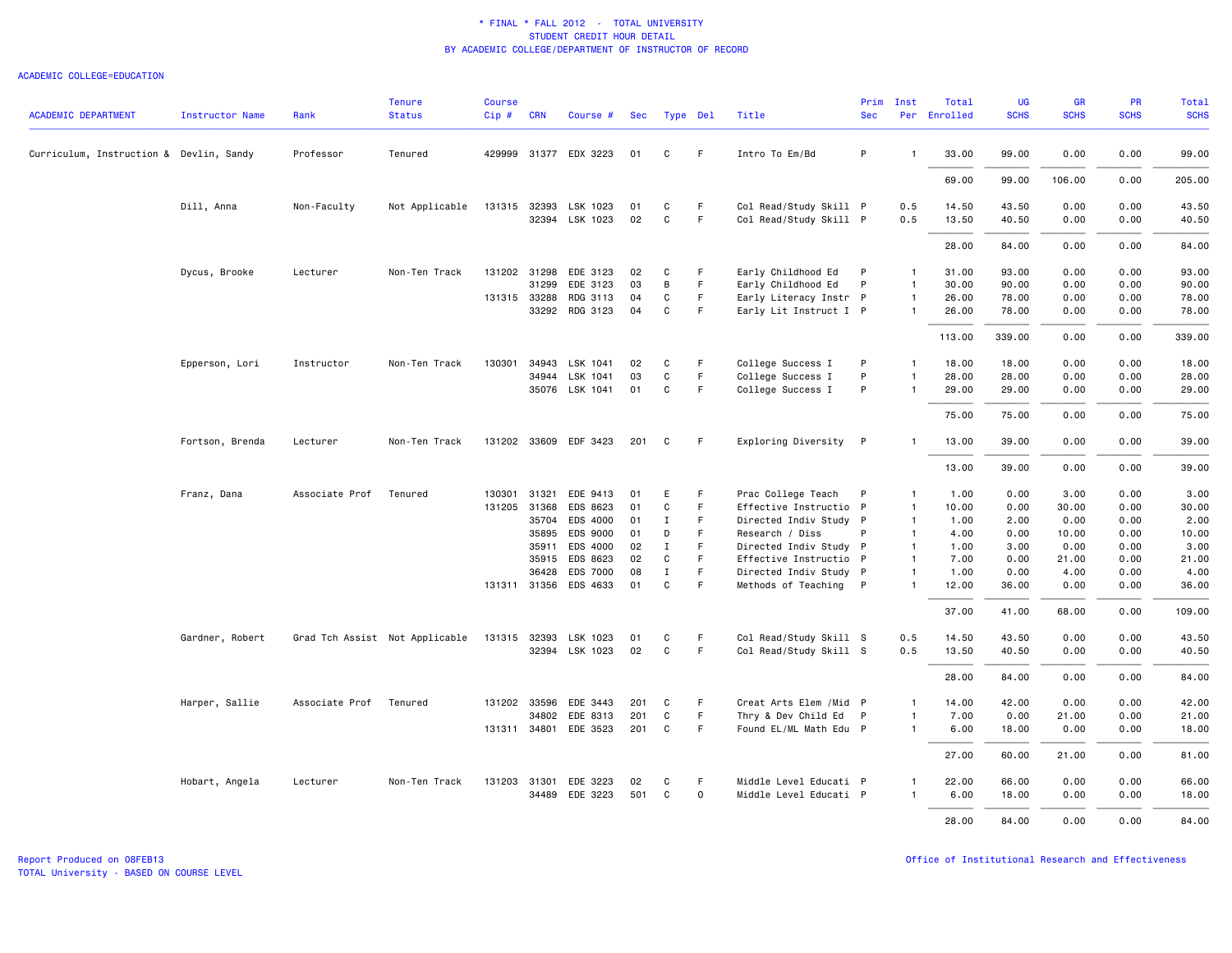### ACADEMIC COLLEGE=EDUCATION

|                                                       |                        |                               | <b>Tenure</b>  | <b>Course</b> |              |                       |     |              |              |                        | Prim       | Inst           | Total        | <b>UG</b>   | GR          | PR          | Total       |
|-------------------------------------------------------|------------------------|-------------------------------|----------------|---------------|--------------|-----------------------|-----|--------------|--------------|------------------------|------------|----------------|--------------|-------------|-------------|-------------|-------------|
| <b>ACADEMIC DEPARTMENT</b>                            | <b>Instructor Name</b> | Rank                          | <b>Status</b>  | $Cip \#$      | <b>CRN</b>   | Course #              | Sec | Type Del     |              | Title                  | <b>Sec</b> |                | Per Enrolled | <b>SCHS</b> | <b>SCHS</b> | <b>SCHS</b> | <b>SCHS</b> |
| Curriculum, Instruction & Hollingsworth, Sta Lecturer |                        |                               | Non-Ten Track  |               | 130407 36438 | CCL 8243              | 201 | E            | F.           | Intern Comm College P  |            | $\mathbf{1}$   | 6.00         | 0.00        | 18.00       | 0.00        | 18.00       |
|                                                       |                        |                               |                |               |              | 131299 34806 EDS 8990 | 201 | C            | F            | Special Topic In EDS P |            | $\mathbf{1}$   | 3.00         | 0.00        | 9.00        | 0.00        | 9.00        |
|                                                       |                        |                               |                |               |              |                       |     |              |              |                        |            |                | 9.00         | 0.00        | 27.00       | 0.00        | 27.00       |
|                                                       | Hopper, Peggy          | Associate Prof                | Tenured        |               |              | 131205 35986 EDS 9000 | 03  | D            | F            | Research / Diss        | P          | $\mathbf{1}$   | 2.00         | 0.00        | 4.00        | 0.00        | 4.00        |
|                                                       |                        |                               |                |               |              |                       |     |              |              |                        |            |                | 2.00         | 0.00        | 4.00        | 0.00        | 4.00        |
|                                                       | Huffman, Suzanne       | Lecturer                      | Non-Ten Track  |               |              | 131099 31381 EDX 4873 | 01  | s            | F.           | Prof Sem In Sp Ed      | P          | $\mathbf{1}$   | 5.00         | 15.00       | 0.00        | 0.00        | 15.00       |
|                                                       |                        |                               |                |               | 34899        | EDX 4873              | 501 | S            | $\mathbf 0$  | Prof Sem In Sp Ed      | P          | $\overline{1}$ | 3.00         | 9.00        | 0.00        | 0.00        | 9.00        |
|                                                       |                        |                               |                |               | 429999 31374 | EDX 3213              | 03  | C            | F            | Psy of Excep Chld &    | P          | $\overline{1}$ | 36.00        | 108.00      | 0.00        | 0.00        | 108.00      |
|                                                       |                        |                               |                |               | 31376        | EDX 3213              | 06  | C            | F            | Psy of Excep Chld &    | P          | $\mathbf{1}$   | 34.00        | 102.00      | 0.00        | 0.00        | 102.00      |
|                                                       |                        |                               |                |               |              | 33823 EDX 3213        | 501 | C            | $\mathbf 0$  | Psy of Excep Chld & P  |            | $\mathbf{1}$   | 17.00        | 51.00       | 0.00        | 0.00        | 51.00       |
|                                                       |                        |                               |                |               |              |                       |     |              |              |                        |            |                | 95.00        | 285.00      | 0.00        | 0.00        | 285.00      |
|                                                       | Ivy, Jessica           | Visit Assist Pr Non-Ten Track |                |               | 131205 31360 | EDS 4873              | 01  | C            | F            | Managing Secondary C P |            | $\mathbf{1}$   | 18.00        | 54.00       | 0.00        | 0.00        | 54.00       |
|                                                       |                        |                               |                |               |              | 131311 31305 EDE 3523 | 01  | $\mathbf C$  | F.           | Found EL/ML Math Edu P |            | -1             | 28.00        | 84.00       | 0.00        | 0.00        | 84.00       |
|                                                       |                        |                               |                |               |              |                       |     |              |              |                        |            |                | 46.00        | 138.00      | 0.00        | 0.00        | 138.00      |
|                                                       | Jayroe, Teresa         | Non-Faculty                   | Not Applicable |               |              | 131202 36516 EDE 9000 | 07  | D            | -F           | Research / Diss        | P          |                | 1.00         | 0.00        | 1.00        | 0.00        | 1.00        |
|                                                       |                        |                               |                |               |              |                       |     |              |              |                        |            |                | 1.00         | 0.00        | 1.00        | 0.00        | 1.00        |
|                                                       | Lang, Maureen          | Non-Faculty                   | Not Applicable |               |              | 429999 31372 EDX 3213 | 01  | C            | F            | Psy of Excep Chld & P  |            | $\mathbf{1}$   | 33.00        | 99.00       | 0.00        | 0.00        | 99.00       |
|                                                       |                        |                               |                |               |              | 31373 EDX 3213        | 02  | C            | F.           | Psy of Excep Chld & P  |            | -1             | 35.00        | 105.00      | 0.00        | 0.00        | 105.00      |
|                                                       |                        |                               |                |               |              |                       |     |              |              |                        |            |                | 68.00        | 204.00      | 0.00        | 0.00        | 204.00      |
|                                                       | Lowery, David          | Lecturer                      | Non-Ten Track  |               |              | 131305 33820 EDS 6673 | 501 | C            | $\mathbf 0$  | Method Teach Lang Ar P |            |                | 5.00         | 0.00        | 15.00       | 0.00        | 15.00       |
|                                                       |                        |                               |                |               |              |                       |     |              |              |                        |            |                | 5.00         | 0.00        | 15.00       | 0.00        | 15.00       |
|                                                       | Marolt, Amy            | Lecturer                      | Non-Ten Track  |               |              | 131311 33817 EDS 6633 | 501 | C            | $\mathbf 0$  | Methods of Teach Mat P |            | $\mathbf{1}$   | 4.00         | 0.00        | 12.00       | 0.00        | 12.00       |
|                                                       |                        |                               |                |               |              |                       |     |              |              |                        |            |                | 4.00         | 0.00        | 12.00       | 0.00        | 12.00       |
|                                                       | Massey, Mary           | Lecturer                      | Non-Ten Track  |               | 131316 33597 | EDE 4113              | 201 | C            | F            | Teach Elem/Mid Level P |            | $\mathbf{1}$   | 29.00        | 87.00       | 0.00        | 0.00        | 87.00       |
|                                                       |                        |                               |                |               |              | 450101 33608 EDF 3333 | 202 | C            | $\mathsf F$  | Social Foundation Ed P |            | $\mathbf{1}$   | 15.00        | 45.00       | 0.00        | 0.00        | 45.00       |
|                                                       |                        |                               |                |               |              |                       |     |              |              |                        |            |                | 44.00        | 132.00      | 0.00        | 0.00        | 132.00      |
|                                                       | Mattox, Kimberly       | Instructor                    | Non-Ten Track  |               |              | 131001 36632 EDX 4000 | 02  | $\mathbf{I}$ | - F          | Directed Indiv Study P |            | $\mathbf{1}$   | 1.00         | 1.00        | 0.00        | 0.00        | 1.00        |
|                                                       |                        |                               |                |               |              |                       |     |              |              |                        |            |                | 1.00         | 1.00        | 0.00        | 0.00        | 1.00        |
|                                                       | McCarra, Janet         | Assistant Prof                | Ten Track      |               |              | 131202 33600 EDE 4883 | 201 | C            | F            | Manag Elem/Mid Lvl C P |            | $\mathbf{1}$   | 8.00         | 24.00       | 0.00        | 0.00        | 24.00       |
|                                                       |                        |                               |                |               | 33606        | EDE 8633              | 201 | B            | F            | The Teaching of Writ P |            | $\overline{1}$ | 8.00         | 0.00        | 24.00       | 0.00        | 24.00       |
|                                                       |                        |                               |                |               | 33708        | RDG 8713              | 201 | E            | F            | Tch Struggling Reade P |            | $\overline{1}$ | 7.00         | 0.00        | 21.00       | 0.00        | 21.00       |
|                                                       |                        |                               |                |               |              | 131203 35526 RDG 8123 | 501 | C            | $\mathsf{o}$ | Sup MidSch Lit Learn P |            | $\mathbf{1}$   | 4.00         | 0.00        | 12.00       | 0.00        | 12.00       |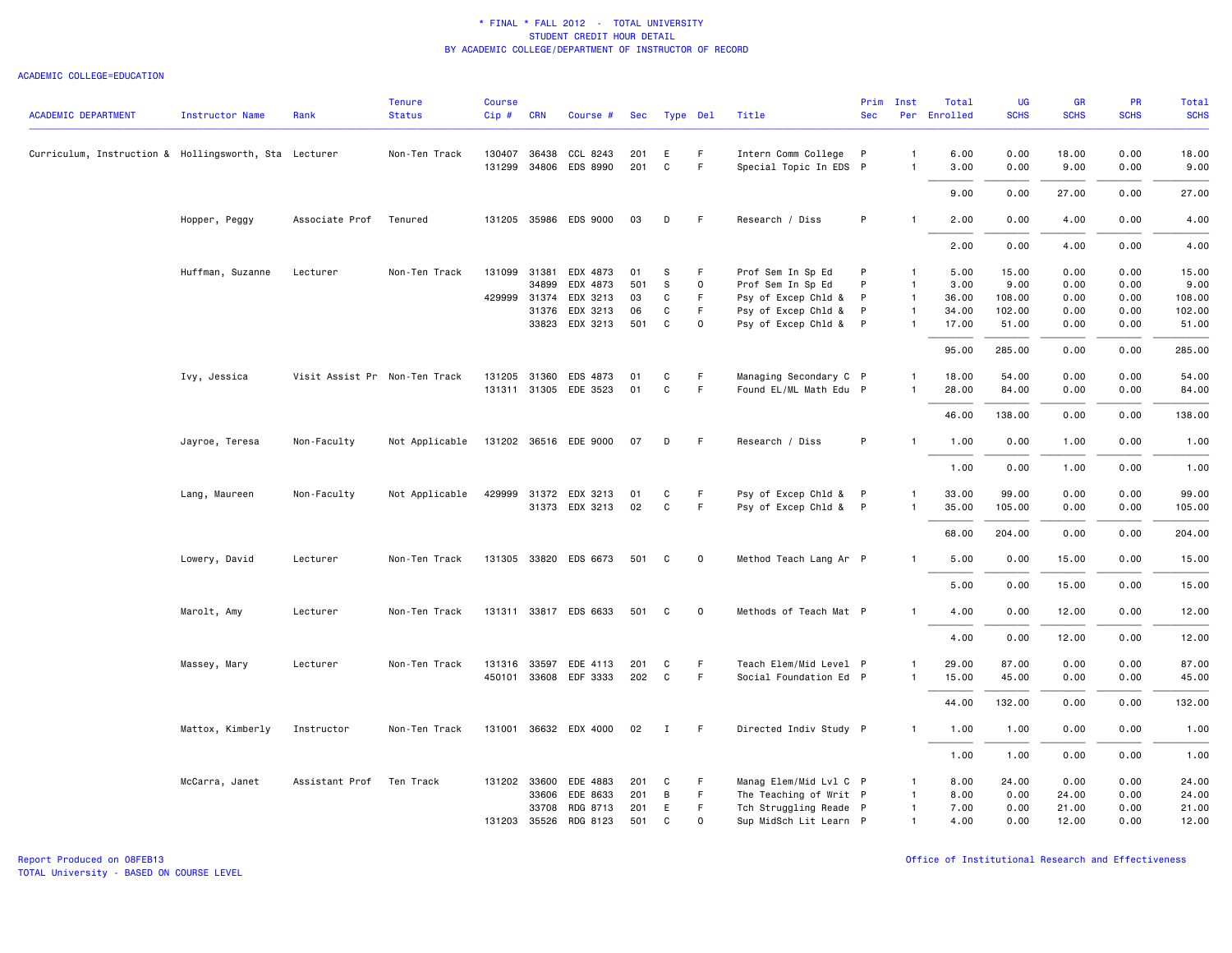#### ACADEMIC COLLEGE=EDUCATION

| <b>ACADEMIC DEPARTMENT</b>            | <b>Instructor Name</b> | Rank                     | <b>Tenure</b><br><b>Status</b> | <b>Course</b><br>$Cip \#$ | <b>CRN</b>   | Course #              | Sec | Type Del       |          | Title                  | <b>Sec</b>   | Prim Inst      | Total<br>Per Enrolled | <b>UG</b><br><b>SCHS</b> | GR<br><b>SCHS</b> | PR<br><b>SCHS</b> | <b>Total</b><br><b>SCHS</b> |
|---------------------------------------|------------------------|--------------------------|--------------------------------|---------------------------|--------------|-----------------------|-----|----------------|----------|------------------------|--------------|----------------|-----------------------|--------------------------|-------------------|-------------------|-----------------------------|
|                                       |                        |                          |                                |                           |              |                       |     |                |          |                        |              |                |                       |                          |                   |                   |                             |
|                                       |                        |                          |                                |                           |              |                       |     |                |          |                        |              |                | 27.00                 | 24.00                    | 57.00             | 0.00              | 81.00                       |
| Curriculum, Instruction & McDill, Ina |                        | Lecturer                 | Non-Ten Track                  |                           |              | 231101 36018 EDF 3413 | 201 | $\overline{c}$ | F.       | Writing For Thinking P |              | -1             | 9.00                  | 27.00                    | 0.00              | 0.00              | 27.00                       |
|                                       |                        |                          |                                |                           |              |                       |     |                |          |                        |              |                | 9.00                  | 27.00                    | 0.00              | 0.00              | 27.00                       |
|                                       | McDowell, Teresa       | Lecturer                 | Non-Ten Track                  |                           |              | 131315 32392 LSK 1013 | 01  | C              | F        | Effective Reading      | P            | $\mathbf{1}$   | 33.00                 | 99.00                    | 0.00              | 0.00              | 99.00                       |
|                                       |                        |                          |                                |                           |              | 36059 LSK 1013        | 02  | $\mathtt{C}$   | F.       | Effective Reading      | P            | $\mathbf{1}$   | 28.00                 | 84.00                    | 0.00              | 0.00              | 84.00                       |
|                                       |                        |                          |                                |                           |              |                       |     |                |          |                        |              |                | 61.00                 | 183.00                   | 0.00              | 0.00              | 183.00                      |
|                                       | McIntosh, Regina       | Non-Faculty              | Not Applicable                 |                           |              | 131202 36646 EDE 4896 | 203 | E              | F.       | Elem/Mid Levl Intern P |              | $\mathbf{1}$   | 1.00                  | 6.00                     | 0.00              | 0.00              | 6.00                        |
|                                       |                        |                          |                                |                           |              | 36649 EDE 4886        | 203 | E              | F.       | Elem.Mid Lvl Interns P |              | $\mathbf{1}$   | 1.00                  | 6.00                     | 0.00              | 0.00              | 6.00                        |
|                                       |                        |                          |                                |                           |              |                       |     |                |          |                        |              |                | 2.00                  | 12.00                    | 0.00              | 0.00              | 12.00                       |
|                                       | McNeill, Roy           | Lecturer                 | Non-Ten Track                  | 131203                    | 33625        | EDS 8243              | 201 | C              | F.       | Adv. Plan Manage Lea P |              | $\mathbf{1}$   | 13.00                 | 0.00                     | 39.00             | 0.00              | 39.00                       |
|                                       |                        |                          |                                |                           |              | 131205 33626 EDS 8613 | 201 | C              | F        | Mdle & Sec Sch Curr P  |              | $\mathbf{1}$   | 6.00                  | 0.00                     | 18.00             | 0.00              | 18.00                       |
|                                       |                        |                          |                                |                           |              |                       |     |                |          |                        |              |                | 19.00                 | 0.00                     | 57.00             | 0.00              | 57.00                       |
|                                       | Miller, Nicole         | Instructor               | Non-Ten Track                  |                           |              | 131203 31300 EDE 3223 | 01  | C              | F.       | Middle Level Educati P |              | $\mathbf{1}$   | 14.00                 | 42.00                    | 0.00              | 0.00              | 42.00                       |
|                                       |                        |                          |                                |                           |              |                       |     |                |          |                        |              |                | 14.00                 | 42.00                    | 0.00              | 0.00              | 42.00                       |
|                                       | Miller, Roslyn         |                          | Grad Tch Assist Not Applicable |                           |              | 131205 31355 EDS 3411 | 01  | E              | F.       | Prac In Secondary Ed P |              |                | 33.00                 | 33.00                    | 0.00              | 0.00              | 33.00                       |
|                                       |                        |                          |                                |                           |              |                       |     |                |          |                        |              |                | 33.00                 | 33.00                    | 0.00              | 0.00              | 33.00                       |
|                                       | Moran, Laura           | Instructor               | Non-Ten Track                  | 130301                    | 32397        | LSK 1033              | 01  | C              | F        | Fund of Achievement    | $\mathsf{P}$ | $\mathbf{1}$   | 39.00                 | 117.00                   | 0.00              | 0.00              | 117.00                      |
|                                       |                        |                          |                                |                           | 32398        | LSK 1033              | 02  | C              | F.       | Fund of Achievement    | P            | $\mathbf{1}$   | 40.00                 | 120.00                   | 0.00              | 0.00              | 120.00                      |
|                                       |                        |                          |                                |                           | 32399        | LSK 1033              | 03  | C              | F        | Fund of Achievement    | P            | $\overline{1}$ | 31.00                 | 93.00                    | 0.00              | 0.00              | 93.00                       |
|                                       |                        |                          |                                |                           | 32400        | LSK 1033              | 04  | C              | F.       | Fund of Achievement    | P            | 0.5            | 17.50                 | 52.50                    | 0.00              | 0.00              | 52.50                       |
|                                       |                        |                          |                                |                           |              | 32401 LSK 1131        | 01  | C              | F        | Fund of Success        | P            | 0.5            | 34.50                 | 34.50                    | 0.00              | 0.00              | 34.50                       |
|                                       |                        |                          |                                |                           |              |                       |     |                |          |                        |              |                | 162.00                | 417.00                   | 0.00              | 0.00              | 417.00                      |
|                                       | Moser, Kelly           | Assistant Prof Ten Track |                                |                           | 131205 31367 | EDS 8613              | 01  | C              | F        | Mdle & Sec Sch Curr    | $\mathsf{P}$ | $\mathbf{1}$   | 17.00                 | 0.00                     | 51.00             | 0.00              | 51.00                       |
|                                       |                        |                          |                                |                           | 34494        | EDS 8613              | 501 | C              | 0        | Mdle & Sec Sch Curr    | P            | $\mathbf{1}$   | 10.00                 | 0.00                     | 30.00             | 0.00              | 30.00                       |
|                                       |                        |                          |                                |                           |              | 36012 EDS 9000        | 04  | D              | F.       | Research / Diss        | P            | $\mathbf{1}$   | 1.00                  | 0.00                     | 1.00              | 0.00              | 1.00                        |
|                                       |                        |                          |                                |                           |              |                       |     |                |          |                        |              |                | 28.00                 | 0.00                     | 82.00             | 0.00              | 82.00                       |
|                                       | Mulkana, Angela        | Instructor               | Non-Ten Track                  | 131315 33286              |              | RDG 3113              | 02  | C              | F        | Early Literacy Instr P |              | 1              | 27.00                 | 81.00                    | 0.00              | 0.00              | 81.00                       |
|                                       |                        |                          |                                |                           | 33290        | RDG 3123              | 02  | $\mathtt{C}$   | F.       | Early Lit Instruct I P |              | $\overline{1}$ | 27.00                 | 81.00                    | 0.00              | 0.00              | 81.00                       |
|                                       |                        |                          |                                |                           | 34003        | RDG 3113              | 501 | C              | 0        | Early Literacy Instr P |              | $\overline{1}$ | 18.00                 | 54.00                    | 0.00              | 0.00              | 54.00                       |
|                                       |                        |                          |                                |                           |              | 34005 RDG 3123        | 501 | C              | $\Omega$ | Early Lit Instruct I P |              | $\mathbf{1}$   | 18.00                 | 54.00                    | 0.00              | 0.00              | 54.00                       |
|                                       |                        |                          |                                |                           |              |                       |     |                |          |                        |              |                | 90.00                 | 270.00                   | 0.00              | 0.00              | 270.00                      |
|                                       | Nobles, Dena           | Lecturer                 | Non-Ten Track                  |                           |              | 131316 31309 EDE 4113 | 03  | B              | F        | Teach Elem/Mid Level P |              | $\mathbf{1}$   | 20.00                 | 60.00                    | 0.00              | 0.00              | 60.00                       |
|                                       |                        |                          |                                |                           |              | 34330 EDE 4113        | 04  | В              | F.       | Teach Elem/Mid Level P |              | $\mathbf{1}$   | 24.00                 | 72.00                    | 0.00              | 0.00              | 72.00                       |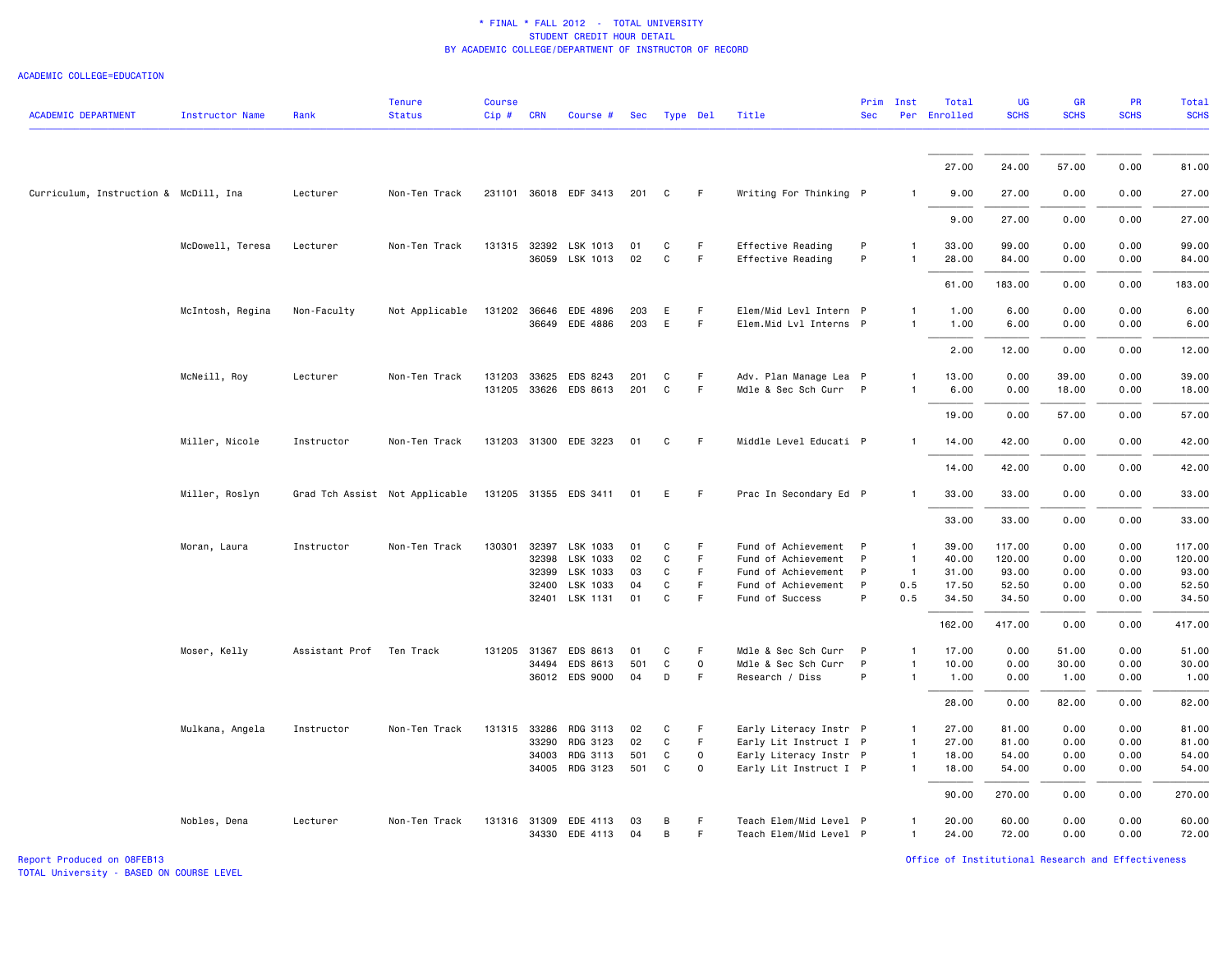### ACADEMIC COLLEGE=EDUCATION

| <b>ACADEMIC DEPARTMENT</b>               | Instructor Name                   | Rank           | <b>Tenure</b><br><b>Status</b>                       | <b>Course</b><br>$Cip$ # | <b>CRN</b> | Course #                   | Sec        | Type Del     |             | Title                                            | <b>Sec</b>   | Prim Inst         | Total<br>Per Enrolled | <b>UG</b><br><b>SCHS</b> | GR<br><b>SCHS</b> | PR<br><b>SCHS</b> | <b>Total</b><br><b>SCHS</b> |
|------------------------------------------|-----------------------------------|----------------|------------------------------------------------------|--------------------------|------------|----------------------------|------------|--------------|-------------|--------------------------------------------------|--------------|-------------------|-----------------------|--------------------------|-------------------|-------------------|-----------------------------|
|                                          |                                   |                |                                                      |                          |            |                            |            |              |             |                                                  |              |                   |                       |                          |                   |                   |                             |
|                                          |                                   |                |                                                      |                          |            |                            |            |              |             |                                                  |              |                   | 44.00                 | 132.00                   | 0.00              | 0.00              | 132.00                      |
| Curriculum, Instruction & Nowell, Brenda |                                   | Non-Faculty    | Not Applicable                                       | 131205 33621             |            | EDS 4886<br>33622 EDS 4896 | 201<br>201 | -F<br>F      | F.<br>F     | Teach Intern in Sec<br>Teach Intern in Sec P     | $\mathsf{P}$ | $\mathbf{1}$<br>1 | 3.00<br>3.00          | 18.00<br>18.00           | 0.00<br>0.00      | 0.00<br>0.00      | 18.00<br>18.00              |
|                                          |                                   |                |                                                      |                          |            |                            |            |              |             |                                                  |              |                   | 6.00                  | 36.00                    | 0.00              | 0.00              | 36.00                       |
|                                          | Phillips, Tambra                  | Lecturer       | Non-Ten Track                                        | 130499                   |            | 31725 EPY 4053             | 01         | C            | F           | Psy&Ed Of Men Retard P                           |              | $\mathbf{1}$      | 44.00                 | 132.00                   | 0.00              | 0.00              | 132.00                      |
|                                          |                                   |                |                                                      |                          |            | 31726 EPY 4053             | 02         | $\mathtt{C}$ | F.          | Psy&Ed Of Men Retard P                           |              | $\mathbf{1}$      | 39.00<br>83.00        | 117.00<br>249.00         | 0.00<br>0.00      | 0.00<br>0.00      | 117.00<br>249.00            |
|                                          | Pickett, Sydney                   | Lecturer       | Non-Ten Track                                        | 131202 36643             |            | EDE 4886                   | 202        | E            | F           | Elem.Mid Lvl Interns P                           |              | $\mathbf{1}$      | 1.00                  | 6.00                     | 0.00              | 0.00              | 6.00                        |
|                                          |                                   |                |                                                      |                          |            | 36645 EDE 4896             | 202        | E            | F.          | Elem/Mid Levl Intern P                           |              | $\mathbf{1}$      | 1.00                  | 6.00                     | 0.00              | 0.00              | 6.00                        |
|                                          |                                   |                |                                                      |                          |            |                            |            |              |             |                                                  |              |                   | 2.00                  | 12.00                    | 0.00              | 0.00              | 12.00                       |
|                                          | Platt, Jennifer                   | Lecturer       | Non-Ten Track                                        | 131202 33812             |            | EDE 4883                   | 501        | C            | $\circ$     | Manag Elem/Mid Lvl C P                           |              | $\mathbf{1}$      | 20.00                 | 60.00                    | 0.00              | 0.00              | 60.00                       |
|                                          |                                   |                |                                                      | 131203 34490             |            | RDG 3413                   | 501        | C            | 0           | Middle Lvl Lit I                                 | P            | 1                 | 7.00                  | 21.00                    | 0.00              | 0.00              | 21.00                       |
|                                          |                                   |                |                                                      |                          | 34491      | RDG 3423                   | 501        | C            | $\mathbf 0$ | Middle Lvl Lit II                                | P            | $\mathbf{1}$      | 8.00                  | 24.00                    | 0.00              | 0.00              | 24.00                       |
|                                          |                                   |                |                                                      |                          |            |                            |            |              |             |                                                  |              |                   | 35.00                 | 105.00                   | 0.00              | 0.00              | 105.00                      |
|                                          | Pope, Margaret                    | Associate Prof | Tenured                                              | 131316 31307             |            | EDE 4113                   | 01         | B            | F.          | Teach Elem/Mid Level P                           |              | $\mathbf{1}$      | 26.00                 | 78.00                    | 0.00              | 0.00              | 78.00                       |
|                                          |                                   |                |                                                      |                          | 31308      | EDE 4113<br>33809 EDE 4113 | 02<br>501  | B<br>C       | F<br>0      | Teach Elem/Mid Level P<br>Teach Elem/Mid Level P |              | 1<br>$\mathbf{1}$ | 24.00<br>18.00        | 72.00<br>54.00           | 0.00<br>0.00      | 0.00<br>0.00      | 72.00<br>54.00              |
|                                          |                                   |                |                                                      |                          |            |                            |            |              |             |                                                  |              |                   | 68.00                 | 204.00                   | 0.00              | 0.00              | 204.00                      |
|                                          | Ratliff, Lindon                   | Assistant Prof | Ten Track                                            | 130101 33624             |            | EDS 8103                   | 201        | C            | F           | Adv Meth in Mid/Sec P                            |              | $\mathbf{1}$      | 5.00                  | 0.00                     | 15.00             | 0.00              | 15.00                       |
|                                          |                                   |                |                                                      |                          |            | 131203 36272 EDS 8243      | 503        | C            | $\mathbf 0$ | Adv. Plan Manage Lea P                           |              | $\mathbf{1}$      | 15.00                 | 0.00                     | 45.00             | 0.00              | 45.00                       |
|                                          |                                   |                |                                                      |                          |            | 131318 33618 EDS 4643      | 201        | C            | F.          | Method Teach Soc Stu P                           |              | $\mathbf{1}$      | 4.00                  | 12.00                    | 0.00              | 0.00              | 12.00                       |
|                                          |                                   |                |                                                      |                          |            |                            |            |              |             |                                                  |              |                   | 24.00                 | 12.00                    | 60.00             | 0.00              | 72.00                       |
|                                          | Reynolds, Diane                   | Non-Faculty    | Not Applicable                                       |                          |            | 131205 36647 EDS 4886      | 202        | F            | F           | Teach Intern in Sec                              | $\mathsf{P}$ | $\mathbf{1}$      | 2.00                  | 12.00                    | 0.00              | 0.00              | 12.00                       |
|                                          |                                   |                |                                                      |                          |            | 36648 EDS 4896             | 202        | F            | F           | Teach Intern in Sec P                            |              | $\mathbf{1}$      | 2.00                  | 12.00                    | 0.00              | 0.00              | 12.00                       |
|                                          |                                   |                |                                                      |                          |            |                            |            |              |             |                                                  |              |                   | 4.00                  | 24.00                    | 0.00              | 0.00              | 24.00                       |
|                                          | Robichaux, Rebecca Associate Prof |                | Tenured                                              | 131311 31310             |            | EDE 4123                   | 01         | B            | F.          | Teach Elem/Mid Level P                           |              | $\mathbf{1}$      | 26.00                 | 78.00                    | 0.00              | 0.00              | 78.00                       |
|                                          |                                   |                |                                                      |                          |            | 31311 EDE 4123             | 02         | B            | F           | Teach Elem/Mid Level P                           |              | $\mathbf{1}$      | 24.00                 | 72.00                    | 0.00              | 0.00              | 72.00                       |
|                                          |                                   |                |                                                      |                          |            |                            |            |              |             |                                                  |              |                   | 50.00                 | 150.00                   | 0.00              | 0.00              | 150.00                      |
|                                          | Schroeder, Anna                   | Non-Faculty    | Not Applicable                                       | 131202 33601             |            | EDE 4886                   | 201        | E            | F.          | Elem.Mid Lvl Interns P                           |              | $\mathbf{1}$      | 6.00                  | 36.00                    | 0.00              | 0.00              | 36.00                       |
|                                          |                                   |                |                                                      |                          |            | 33603 EDE 4896             | 201        | E            | F.          | Elem/Mid Levl Intern P                           |              | $\mathbf{1}$      | 6.00                  | 36.00                    | 0.00              | 0.00              | 36.00                       |
|                                          |                                   |                |                                                      |                          |            |                            |            |              |             |                                                  |              |                   | 12.00                 | 72.00                    | 0.00              | 0.00              | 72.00                       |
|                                          | Sellers, Thomas                   |                | Grad Srv Assist Not Applicable 131315 36004 LSK 1023 |                          |            |                            | 05         | C            | F.          | Col Read/Study Skill P                           |              | $\mathbf{1}$      | 20.00                 | 60.00                    | 0.00              | 0.00              | 60.00                       |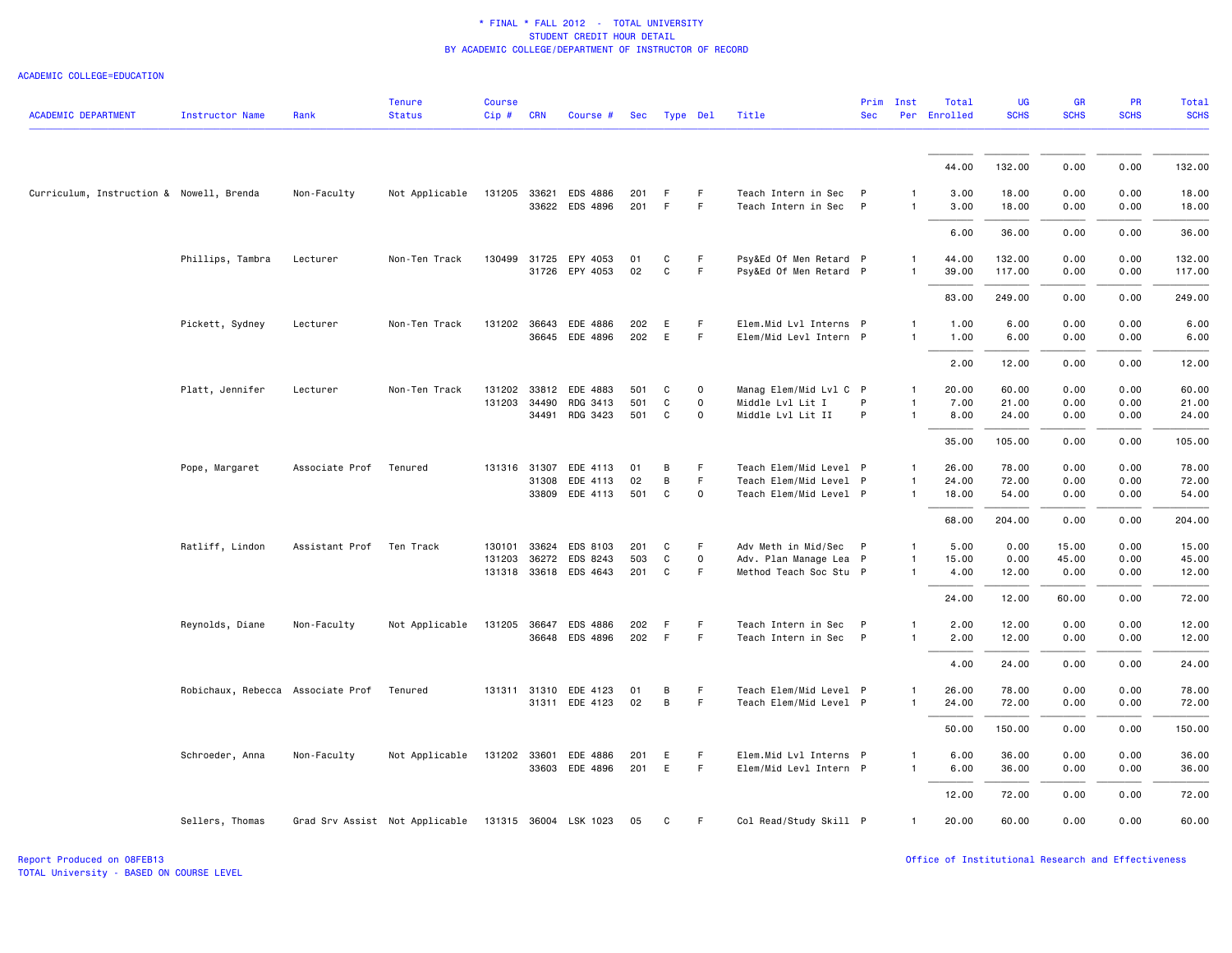### ACADEMIC COLLEGE=EDUCATION

| <b>ACADEMIC DEPARTMENT</b>              | <b>Instructor Name</b>            | Rank           | <b>Tenure</b><br><b>Status</b> | <b>Course</b><br>$Cip \#$ | <b>CRN</b> | Course #              | Sec | Type Del     |             | Title                  | <b>Sec</b> | Prim Inst      | Total<br>Per Enrolled | <b>UG</b><br><b>SCHS</b> | <b>GR</b><br><b>SCHS</b> | <b>PR</b><br><b>SCHS</b> | Total<br><b>SCHS</b> |
|-----------------------------------------|-----------------------------------|----------------|--------------------------------|---------------------------|------------|-----------------------|-----|--------------|-------------|------------------------|------------|----------------|-----------------------|--------------------------|--------------------------|--------------------------|----------------------|
|                                         |                                   |                |                                |                           |            |                       |     |              |             |                        |            |                |                       |                          |                          |                          |                      |
|                                         |                                   |                |                                |                           |            |                       |     |              |             |                        |            |                | 20.00                 | 60.00                    | 0.00                     | 0.00                     | 60.00                |
| Curriculum, Instruction & Shirley, Tory |                                   | Assistant Prof | Ten Track                      |                           |            | 131318 33599 EDE 4143 | 201 | C            | F           | Teach Elem/Mid Lvl S P |            | $\mathbf{1}$   | 29.00                 | 87.00                    | 0.00                     | 0.00                     | 87.00                |
|                                         |                                   |                |                                |                           |            | 230101 33595 EDE 3343 | 201 | $\mathbf C$  | F.          | Teach Adoles Lit       | P          | $\overline{1}$ | 8.00                  | 24.00                    | 0.00                     | 0.00                     | 24.00                |
|                                         |                                   |                |                                |                           |            |                       |     |              |             |                        |            |                | 37.00                 | 111.00                   | 0.00                     | 0.00                     | 111.00               |
|                                         | Smith, Bethany                    | Assistant Prof | Ten Track                      | 429999                    | 31371      | EDX 3203              | 01  | C            | F.          | Intro To Learn Disab P |            | $\overline{1}$ | 36.00                 | 108.00                   | 0.00                     | 0.00                     | 108.00               |
|                                         |                                   |                |                                |                           |            | 34335 EDX 3213        | 07  | $\mathtt{C}$ | F           | Psy of Excep Chld & P  |            | $\overline{1}$ | 35.00                 | 105.00                   | 0.00                     | 0.00                     | 105.00               |
|                                         |                                   |                |                                |                           |            |                       |     |              |             |                        |            |                | 71.00                 | 213.00                   | 0.00                     | 0.00                     | 213.00               |
|                                         | Smith, Regina                     | Lecturer       | Non-Ten Track                  |                           |            | 131318 31315 EDE 4143 | 03  | В            | F           | Teach Elem/Mid Lvl S P |            | $\mathbf{1}$   | 20.00                 | 60.00                    | 0.00                     | 0.00                     | 60.00                |
|                                         |                                   |                |                                |                           |            | 34332 EDE 4143        | 04  | B            | F.          | Teach Elem/Mid Lvl S P |            |                | 24.00                 | 72.00                    | 0.00                     | 0.00                     | 72.00                |
|                                         |                                   |                |                                |                           |            |                       |     |              |             |                        |            |                | 44.00                 | 132.00                   | 0.00                     | 0.00                     | 132.00               |
|                                         | Stallworth, Ingrid Instructor     |                | Non-Ten Track                  | 131315 34356              |            | LSK 1001              | 04  | C            | F           | Freshman Seminar       | P          | $\overline{1}$ | 21.00                 | 21.00                    | 0.00                     | 0.00                     | 21.00                |
|                                         |                                   |                |                                |                           |            | 34357 LSK 1001        | 05  | C            | F.          | Freshman Seminar       | P          | $\overline{1}$ | 21.00                 | 21.00                    | 0.00                     | 0.00                     | 21.00                |
|                                         |                                   |                |                                |                           | 34358      | LSK 1001              | 06  | C            | F           | Freshman Seminar       | P          | $\overline{1}$ | 18.00                 | 18.00                    | 0.00                     | 0.00                     | 18.00                |
|                                         |                                   |                |                                |                           | 34359      | LSK 1001              | 07  | C            | F           | Freshman Seminar       | P          | $\overline{1}$ | 32.00                 | 32.00                    | 0.00                     | 0.00                     | 32.00                |
|                                         |                                   |                |                                |                           | 34360      | LSK 1001              | 08  | C            | F           | Freshman Seminar       | P          | $\overline{1}$ | 25.00                 | 25.00                    | 0.00                     | 0.00                     | 25.00                |
|                                         |                                   |                |                                |                           | 34361      | LSK 1001              | 09  | C            | F           | Freshman Seminar       | P          | $\overline{1}$ | 21.00                 | 21.00                    | 0.00                     | 0.00                     | 21.00                |
|                                         |                                   |                |                                |                           |            |                       |     |              |             |                        |            |                | 138.00                | 138.00                   | 0.00                     | 0.00                     | 138.00               |
|                                         | Sullivan, Sammy                   | Lecturer       | Non-Ten Track                  |                           |            | 131205 34898 EDS 4873 | 501 | C            | $\mathbf 0$ | Managing Secondary C P |            | $\overline{1}$ | 9.00                  | 27.00                    | 0.00                     | 0.00                     | 27.00                |
|                                         |                                   |                |                                |                           |            |                       |     |              |             |                        |            |                | 9.00                  | 27.00                    | 0.00                     | 0.00                     | 27.00                |
|                                         | Triplett, Kimberly Assistant Prof |                | Ten Track                      | 131202 33591              |            | EDE 3123              | 201 | C            | F           | Early Childhood Ed     | P          | $\overline{1}$ | 25.00                 | 75.00                    | 0.00                     | 0.00                     | 75.00                |
|                                         |                                   |                |                                | 131311 33598              |            | EDE 4123              | 201 | C            | F           | Teach Elem/Mid Level P |            | $\overline{1}$ | 29.00                 | 87.00                    | 0.00                     | 0.00                     | 87.00                |
|                                         |                                   |                |                                |                           |            | 131315 33702 RDG 3113 | 201 | C            | F.          | Early Literacy Instr P |            | $\mathbf{1}$   | 23.00                 | 69.00                    | 0.00                     | 0.00                     | 69.00                |
|                                         |                                   |                |                                |                           |            |                       |     |              |             |                        |            |                | 77.00                 | 231.00                   | 0.00                     | 0.00                     | 231.00               |
|                                         | Tucker, Carolyn                   | Lecturer       | Non-Ten Track                  | 131305 33707              |            | RDG 4133              | 201 | C            | F           | Integrat Lang Art In P |            | $\overline{1}$ | 29.00                 | 87.00                    | 0.00                     | 0.00                     | 87.00                |
|                                         |                                   |                |                                | 131315 33594              |            | EDE 3233              | 201 | C            | F.          | Teach Lit at Elem/Mi P |            | $\overline{1}$ | 10.00                 | 30.00                    | 0.00                     | 0.00                     | 30.00                |
|                                         |                                   |                |                                |                           | 33703      | RDG 3113              | 202 | C            | F.          | Early Literacy Instr P |            | $\overline{1}$ | 14.00                 | 42.00                    | 0.00                     | 0.00                     | 42.00                |
|                                         |                                   |                |                                |                           |            | 33705 RDG 3123        | 202 | $\mathbf{C}$ | F.          | Early Lit Instruct I P |            | $\overline{1}$ | 12.00                 | 36.00                    | 0.00                     | 0.00                     | 36.00                |
|                                         |                                   |                |                                |                           |            |                       |     |              |             |                        |            |                | 65.00                 | 195.00                   | 0.00                     | 0.00                     | 195.00               |
|                                         | Vines, Courtney                   | Instructor     | Non-Ten Track                  |                           |            | 131202 31297 EDE 3123 | 01  | C            | F           | Early Childhood Ed     | P          | $\overline{1}$ | 21.00                 | 63.00                    | 0.00                     | 0.00                     | 63.00                |
|                                         |                                   |                |                                |                           |            | 33807 EDE 3123        | 501 | $\mathsf{C}$ | $\mathsf 0$ | Early Childhood Ed     | P          | $\overline{1}$ | 16.00                 | 48.00                    | 0.00                     | 0.00                     | 48.00                |
|                                         |                                   |                |                                |                           |            |                       |     |              |             |                        |            |                | 37.00                 | 111.00                   | 0.00                     | 0.00                     | 111.00               |
|                                         | Virden, Jennifer                  | Lecturer       | Non-Ten Track                  |                           |            | 131311 34496 EDE 3523 | 501 | C            | 0           | Found EL/ML Math Edu P |            |                | 8.00                  | 24.00                    | 0.00                     | 0.00                     | 24.00                |
|                                         |                                   |                |                                |                           |            |                       |     |              |             |                        |            |                | 8.00                  | 24.00                    | 0.00                     | 0.00                     | 24.00                |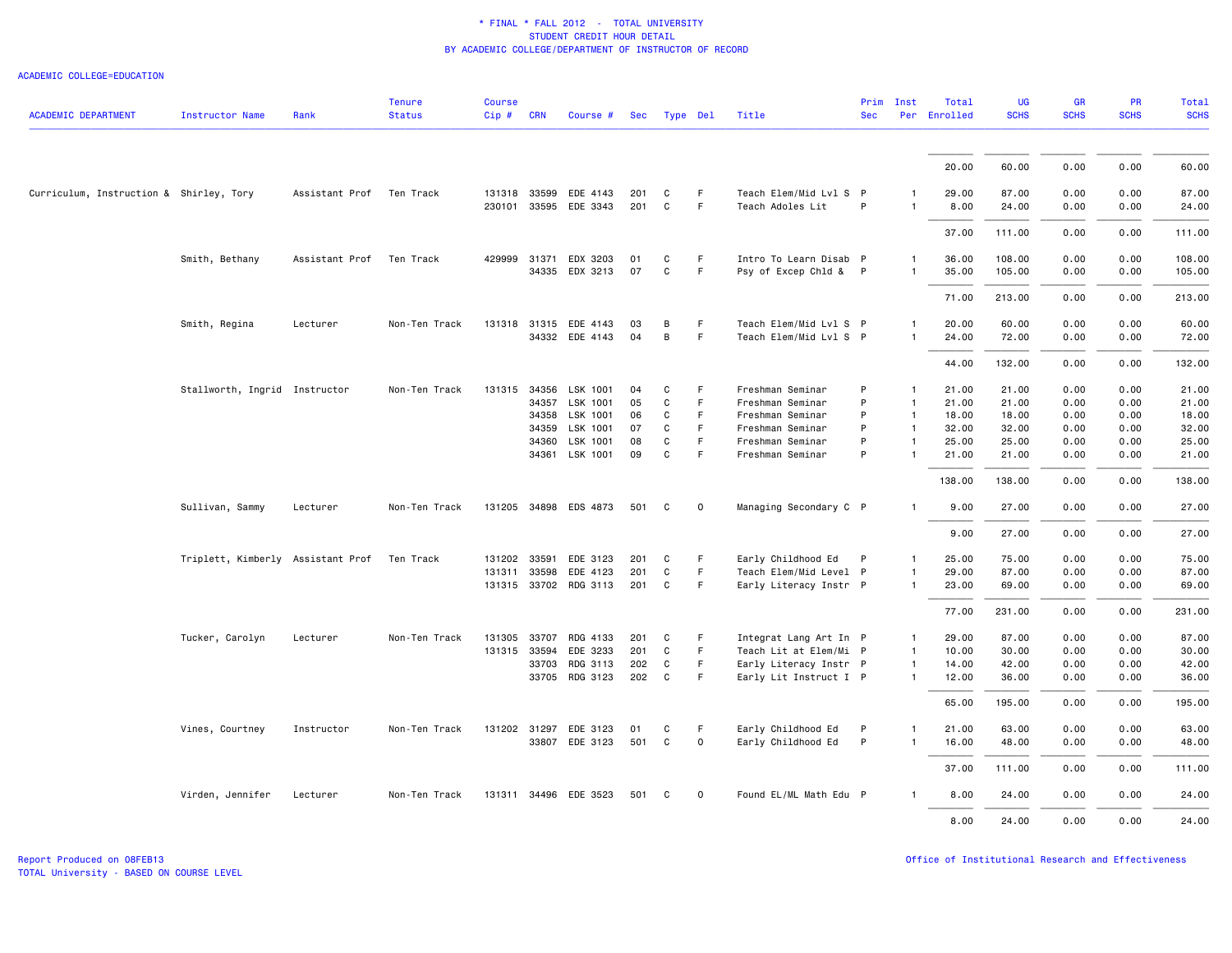### ACADEMIC COLLEGE=EDUCATION

|                                                       |                   |                | <b>Tenure</b>  | <b>Course</b> |            |                       |     |          |             |                        | Prim         | Inst           | Total               | <b>UG</b>           | <b>GR</b>           | <b>PR</b>             | Total                  |
|-------------------------------------------------------|-------------------|----------------|----------------|---------------|------------|-----------------------|-----|----------|-------------|------------------------|--------------|----------------|---------------------|---------------------|---------------------|-----------------------|------------------------|
| <b>ACADEMIC DEPARTMENT</b>                            | Instructor Name   | Rank           | <b>Status</b>  | $Cip \#$      | <b>CRN</b> | Course #              | Sec | Type Del |             | Title                  | <b>Sec</b>   |                | Per Enrolled        | <b>SCHS</b>         | <b>SCHS</b>         | <b>SCHS</b>           | <b>SCHS</b>            |
| Curriculum, Instruction & Waddell, Suzanne            |                   | Instructor     | Non-Ten Track  |               |            | 131202 33592 EDE 3123 | 202 | C        | F.          | Early Childhood Ed     | P            | $\overline{1}$ | 12.00               | 36.00               | 0.00                | 0.00                  | 36.00                  |
|                                                       |                   |                |                |               | 34799      | EDF 3423              | 202 | C        | F.          | Exploring Diversity    | $\mathsf{P}$ | $\mathbf{1}$   | 18.00               | 54.00               | 0.00                | 0.00                  | 54.00                  |
|                                                       |                   |                |                | 131315 33704  |            | RDG 3123              | 201 | C        | F.          | Early Lit Instruct I P |              | $\mathbf{1}$   | 24.00               | 72.00               | 0.00                | 0.00                  | 72.00                  |
|                                                       |                   |                |                | 450101 33607  |            | EDF 3333              | 201 | C        | F.          | Social Foundation Ed P |              | -1             | 27.00               | 81.00               | 0.00                | 0.00                  | 81.00                  |
|                                                       |                   |                |                |               |            |                       |     |          |             |                        |              |                | 81.00               | 243.00              | 0.00                | 0.00                  | 243.00                 |
|                                                       | Walker, Ryan      | Assistant Prof | Ten Track      | 131202 31319  |            | EDE 8623              | 01  | C        | E           | Content Area Literac P |              | -1             | 3.00                | 0.00                | 9.00                | 0.00                  | 9.00                   |
|                                                       |                   |                |                | 131316 31358  |            | EDS 4653              | 01  | C        | $\mathsf F$ | Method Teach Science P |              | $\mathbf{1}$   | 9.00                | 27.00               | 0.00                | 0.00                  | 27.00                  |
|                                                       |                   |                |                |               | 31365      | EDS 6653              | 01  | C        | F.          | Method Teach Science P |              | $\mathbf{1}$   | 1.00                | 0.00                | 3.00                | 0.00                  | 3.00                   |
|                                                       |                   |                |                |               |            | 33819 EDS 6653        | 501 | C        | 0           | Method Teach Science P |              | $\overline{1}$ | 2.00                | 0.00                | 6.00                | 0.00                  | 6.00                   |
|                                                       |                   |                |                |               |            |                       |     |          |             |                        |              |                | 15.00               | 27.00               | 18.00               | 0.00                  | 45.00                  |
|                                                       | Weed, Candace     | Non-Faculty    | Not Applicable | 131315 32387  |            | LSK 1001              | 01  | C        | F           | Freshman Seminar       | P            | $\overline{1}$ | 6.00                | 6.00                | 0.00                | 0.00                  | 6.00                   |
|                                                       |                   |                |                |               | 32388      | LSK 1001              | 02  | C        | F           | Freshman Seminar       | P            | $\overline{1}$ | 1.00                | 1.00                | 0.00                | 0.00                  | 1.00                   |
|                                                       |                   |                |                |               | 32389      | LSK 1001              | 03  | C        | F           | Freshman Seminar       | P            | $\overline{1}$ | 5.00                | 5.00                | 0.00                | 0.00                  | 5.00                   |
|                                                       |                   |                |                |               |            |                       |     |          |             |                        |              |                | 12.00               | 12.00               | 0.00                | 0.00                  | 12.00                  |
|                                                       | Wiley, Holly      | Instructor     | Non-Ten Track  | 260908 31656  |            | EP 4183               | 01  | B        | F           | Exercise & Weight Co P |              | -1             | 69.00               | 207.00              | 0.00                | 0.00                  | 207.00                 |
|                                                       |                   |                |                |               | 31657      | EP 4183               | 02  | B        | F           | Exercise & Weight Co P |              | $\overline{1}$ | 64.00               | 192.00              | 0.00                | 0.00                  | 192.00                 |
|                                                       |                   |                |                | 310501 32876  |            | PE 3153               | 02  | C        | F           | Methods of Elem PE     | P            | $\mathbf{1}$   | 25.00               | 75.00               | 0.00                | 0.00                  | 75.00                  |
|                                                       |                   |                |                | 310505 32343  |            | KI 2603               | 01  | C        | F.          | Medical Terminology    | $\mathsf{P}$ | $\mathbf{1}$   | 245.00              | 735.00              | 0.00                | 0.00                  | 735.00                 |
|                                                       |                   |                |                |               |            |                       |     |          |             |                        |              |                | 403.00              | 1209.00             | 0.00                | 0.00                  | 1209.00                |
|                                                       | Wofford, Jennifer | Instructor     | Non-Ten Track  | 131305 33298  |            | RDG 4133              | 01  | C        | F           | Integrat Lang Art In P |              | $\mathbf{1}$   | 26.00               | 78.00               | 0.00                | 0.00                  | 78.00                  |
|                                                       |                   |                |                |               | 33299      | RDG 4133              | 02  | C        | F.          | Integrat Lang Art In P |              | $\mathbf{1}$   | 24.00               | 72.00               | 0.00                | 0.00                  | 72.00                  |
|                                                       |                   |                |                |               | 33300      | RDG 4133              | 03  | C        | F.          | Integrat Lang Art In P |              | $\mathbf{1}$   | 20.00               | 60.00               | 0.00                | 0.00                  | 60.00                  |
|                                                       |                   |                |                |               | 34007      | RDG 4133              | 501 | C        | 0           | Integrat Lang Art In P |              | $\mathbf{1}$   | 18.00               | 54.00               | 0.00                | 0.00                  | 54.00                  |
|                                                       |                   |                |                |               |            | 34333 RDG 4133        | 04  | B        | F.          | Integrat Lang Art In P |              | $\overline{1}$ | 24.00               | 72.00               | 0.00                | 0.00                  | 72.00                  |
|                                                       |                   |                |                |               |            |                       |     |          |             |                        |              |                | 112.00              | 336.00              | 0.00                | 0.00                  | 336.00                 |
|                                                       | Yuan, Ruiping     | Instructor     | Non-Ten Track  | 131315 33285  |            | RDG 3113              | 01  | C        | F           | Early Literacy Instr P |              | $\overline{1}$ | 25.00               | 75.00               | 0.00                | 0.00                  | 75.00                  |
|                                                       |                   |                |                |               | 33287      | RDG 3113              | 03  | C        | F.          | Early Literacy Instr P |              | $\overline{1}$ | 25.00               | 75.00               | 0.00                | 0.00                  | 75.00                  |
|                                                       |                   |                |                |               | 33289      | RDG 3123              | 01  | C        | F           | Early Lit Instruct I P |              | $\mathbf{1}$   | 25.00               | 75.00               | 0.00                | 0.00                  | 75.00                  |
|                                                       |                   |                |                |               | 33291      | RDG 3123              | 03  | C        | F           | Early Lit Instruct I P |              | $\overline{1}$ | 25.00               | 75.00               | 0.00                | 0.00                  | 75.00                  |
|                                                       |                   |                |                |               |            |                       |     |          |             |                        |              |                | 100.00              | 300.00              | 0.00                | 0.00                  | 300.00                 |
|                                                       | Zhou, Li          | Non-Faculty    | Not Applicable |               |            | 429999 33824 EDX 3213 | 502 | C        | $\mathbf 0$ | Psy of Excep Chld & P  |              |                | 16.00               | 48.00               | 0.00                | 0.00                  | 48.00                  |
|                                                       |                   |                |                |               |            |                       |     |          |             |                        |              |                | 16.00               | 48.00               | 0.00                | 0.00                  | 48.00                  |
| ------------------------<br>Curriculum, Instruction & |                   |                |                |               |            |                       |     |          |             |                        |              |                | ========<br>3653.00 | ========<br>9822.00 | ========<br>1276.00 | $= 222222222$<br>0.00 | ==========<br>11098.00 |
| =========================                             |                   |                |                |               |            |                       |     |          |             |                        |              |                | ========            | ========            | ========            | ========              | ==========             |
| Instructnl Systems & Wkfr Abraham, Patricia Lecturer  |                   |                | Non-Ten Track  |               |            | 131303 33470 TKT 4153 | 01  | C        | F           | Meth Tchn Econ/Bus P P |              | -1             | 1.00                | 3.00                | 0.00                | 0.00                  | 3.00                   |
|                                                       |                   |                |                |               | 33478      | TKT 6153              | 01  | C        | F           | Meth Tchn Econ/Bus P P |              | $\overline{1}$ | 2.00                | 0.00                | 6.00                | 0.00                  | 6.00                   |
|                                                       |                   |                |                |               |            | 131309 34344 TKT 4463 | 01  | C        | F           | Meth Tchn Tech Mid S P |              | $\mathbf{1}$   | 3.00                | 9.00                | 0.00                | 0.00                  | 9.00                   |

Report Produced on 08FEB13 Office of Institutional Research and Effectiveness

TOTAL University - BASED ON COURSE LEVEL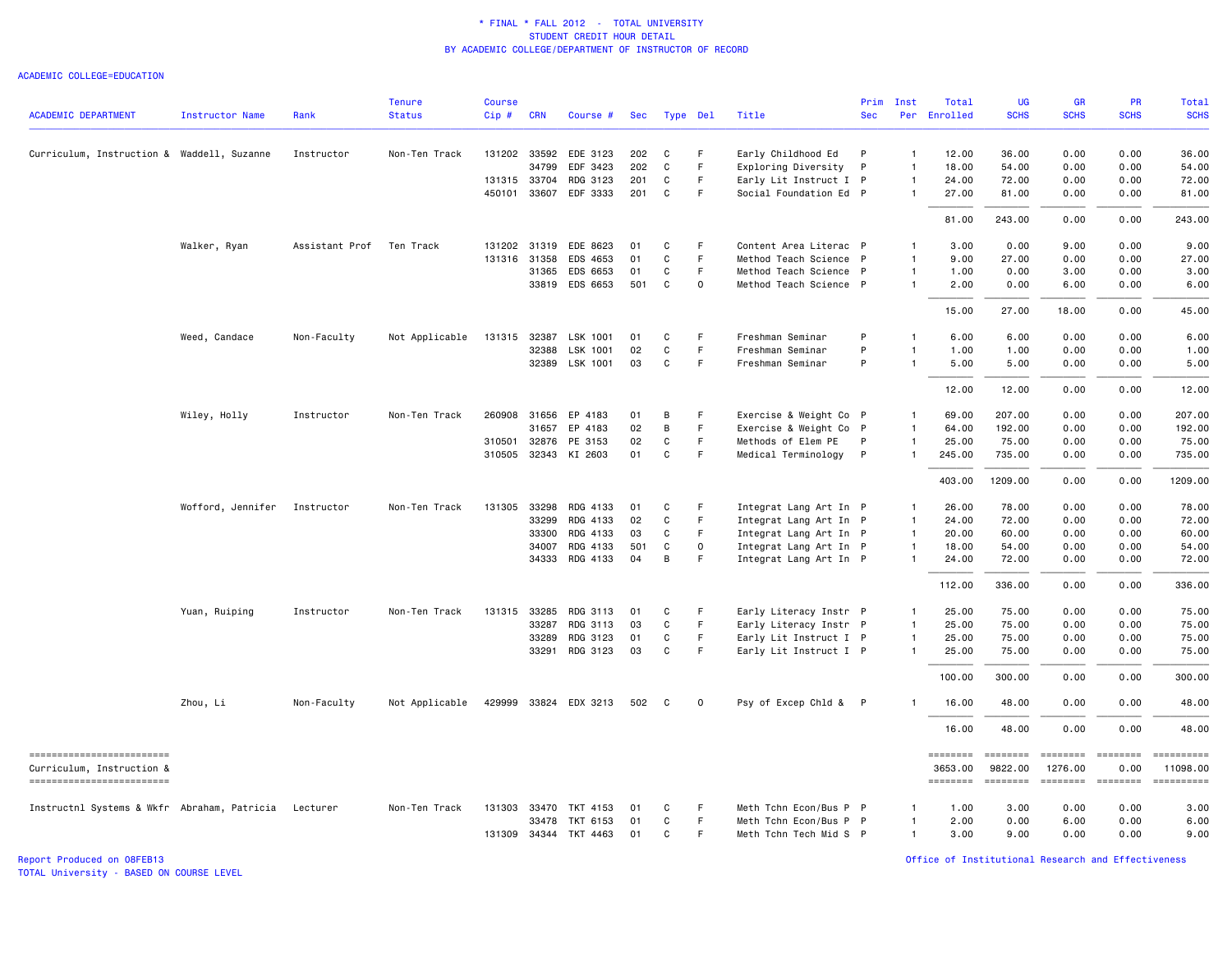#### ACADEMIC COLLEGE=EDUCATION

| <b>ACADEMIC DEPARTMENT</b>                  | <b>Instructor Name</b> | Rank                     | <b>Tenure</b><br><b>Status</b> | <b>Course</b><br>$Cip$ # | <b>CRN</b>   | Course #                                       | Sec        |   | Type Del    | Title                  | Prim<br><b>Sec</b> | Inst           | Total<br>Per Enrolled | <b>UG</b><br><b>SCHS</b> | GR<br><b>SCHS</b> | PR<br><b>SCHS</b> | <b>Total</b><br><b>SCHS</b> |
|---------------------------------------------|------------------------|--------------------------|--------------------------------|--------------------------|--------------|------------------------------------------------|------------|---|-------------|------------------------|--------------------|----------------|-----------------------|--------------------------|-------------------|-------------------|-----------------------------|
| Instructnl Systems & Wkfr Abraham, Patricia |                        | Lecturer                 | Non-Ten Track                  |                          |              | 131309 34345 TKT 6463                          | 01         | C | F.          | Meth Tchn Tech Mid S P |                    | $\mathbf{1}$   | 2.00                  | 0.00                     | 6.00              | 0.00              | 6.00                        |
|                                             |                        |                          |                                |                          |              |                                                |            |   |             |                        |                    |                | 8.00                  | 12.00                    | 12.00             | 0.00              | 24.00                       |
|                                             | Adams, James           | Associate Prof           | Tenured                        |                          |              | 131309 33476 TKT 4886                          | 01         | F | F           | Teaching Intern Tech P |                    | $\mathbf{1}$   | 2.00                  | 12.00                    | 0.00              | 0.00              | 12.00                       |
|                                             |                        |                          |                                |                          |              | 33477 TKT 4896                                 | 01         | F | F           | Teaching Intern Tech P |                    | $\mathbf{1}$   | 2.00                  | 12.00                    | 0.00              | 0.00              | 12.00                       |
|                                             |                        |                          |                                |                          | 131310 34024 | TKT 4183                                       | 501        | C | $\circ$     | Meth Tchn Career Pat P |                    | $\overline{1}$ | 3.00                  | 9.00                     | 0.00              | 0.00              | 9.00                        |
|                                             |                        |                          |                                |                          | 34031        | TKT 6183                                       | 501        | C | $\Omega$    | Meth Tchn Career Pat P |                    | $\mathbf{1}$   | 12.00                 | 0.00                     | 36.00             | 0.00              | 36.00                       |
|                                             |                        |                          |                                |                          |              | 131319 35119 TKT 9000                          | 01         | D | F.          | Research / Diss        | P                  | $\mathbf{1}$   | 10.00                 | 0.00                     | 41.00             | 0.00              | 41.00                       |
|                                             |                        |                          |                                | 131399                   | 33471        | TKT 4263                                       | 01         | C | F           | Diverse Wrk & Ed Env P |                    | $\mathbf{1}$   | 6.00                  | 18.00                    | 0.00              | 0.00              | 18.00                       |
|                                             |                        |                          |                                |                          |              | 33479 TKT 6263                                 | 01         | C | F           | Diverse Wrk & Ed Env P |                    | $\mathbf{1}$   | 6.00                  | 0.00                     | 18.00             | 0.00              | 18.00                       |
|                                             |                        |                          |                                |                          |              |                                                |            |   |             |                        |                    |                | 41.00                 | 51.00                    | 95.00             | 0.00              | 146.00                      |
|                                             | Allison, Justin        |                          | Grad Tch Assist Not Applicable | 110301                   | 33461        | TKT 1273                                       | 03         | C | F.          | Computer Application P |                    | $\mathbf{1}$   | 32.00                 | 96.00                    | 0.00              | 0.00              | 96.00                       |
|                                             |                        |                          |                                |                          |              | 33462 TKT 1273                                 | 04         | C | F           | Computer Application P |                    | $\mathbf{1}$   | 30.00                 | 90.00                    | 0.00              | 0.00              | 90.00                       |
|                                             |                        |                          |                                |                          |              |                                                |            |   |             |                        |                    |                | 62.00                 | 186.00                   | 0.00              | 0.00              | 186.00                      |
|                                             | Ballard, Iva           | Non-Faculty              | Not Applicable                 |                          |              | 130603 31735 EPY 6214                          | 02         | K | F.          | Ed & Psy Statistics    | P                  | $\mathbf{1}$   | 22.00                 | 0.00                     | 0.00              | 0.00              | 0.00                        |
|                                             |                        |                          |                                |                          |              | 31737 EPY 8214                                 | 02         | K | F.          | Adv Ed & Psy Stat      | P                  | $\mathbf{1}$   | 25.00                 | 0.00                     | 0.00              | 0.00              | 0.00                        |
|                                             |                        |                          |                                |                          |              |                                                |            |   |             |                        |                    |                | 47.00                 | 0.00                     | 0.00              | 0.00              | 0.00                        |
|                                             |                        |                          | Non-Ten Track                  |                          |              |                                                |            | C | $\circ$     | Praxis: Acad Core En P |                    | $\mathbf{1}$   |                       | 21.00                    |                   |                   |                             |
|                                             | Bass, Amy              | Lecturer                 |                                |                          |              | 130301 34212 LSK 2010<br>131315 33957 LSK 1023 | 501<br>501 | C | $\mathbf 0$ | Col Read/Study Skill P |                    | $\mathbf{1}$   | 7.00<br>28.00         | 84.00                    | 0.00<br>0.00      | 0.00<br>0.00      | 21.00<br>84.00              |
|                                             |                        |                          |                                |                          |              |                                                |            |   |             |                        |                    |                |                       |                          |                   |                   |                             |
|                                             |                        |                          |                                |                          |              |                                                |            |   |             |                        |                    |                | 35.00                 | 105.00                   | 0.00              | 0.00              | 105.00                      |
|                                             | Beriswill, Joanne      | Assistant Prof           | Ten Track                      |                          |              | 131309 33473 TKT 4623                          | 01         | C | F.          | Del/Eval Tech Traini P |                    | $\mathbf{1}$   | 19.00                 | 57.00                    | 0.00              | 0.00              | 57.00                       |
|                                             |                        |                          |                                |                          |              | 34343 TKT 3623                                 | 01         | C | F.          | Dsgn Technology Trai P |                    | $\mathbf{1}$   | 15.00                 | 45.00                    | 0.00              | 0.00              | 45.00                       |
|                                             |                        |                          |                                |                          |              |                                                |            |   |             |                        |                    |                | 34.00                 | 102.00                   | 0.00              | 0.00              | 102.00                      |
|                                             | Berryhill, Amy         | Non-Faculty              | Not Applicable                 |                          |              | 110301 34025 TKT 4713                          | 501        | C | 0           | Authoring for Instr P  |                    | $\mathbf{1}$   | 19.00                 | 57.00                    | 0.00              | 0.00              | 57.00                       |
|                                             |                        |                          |                                |                          |              | 34032 TKT 6713                                 | 501        | C | 0           | Authoring for Instr P  |                    | $\mathbf{1}$   | 4.00                  | 0.00                     | 12.00             | 0.00              | 12.00                       |
|                                             |                        |                          |                                |                          |              | 131303 34746 TKB 4583                          | 501        | B | F           | Graphics and Web Des P |                    | $\mathbf{1}$   | 10.00                 | 30.00                    | 0.00              | 0.00              | 30.00                       |
|                                             |                        |                          |                                |                          |              |                                                |            |   |             |                        |                    |                | 33.00                 | 87.00                    | 12.00             | 0.00              | 99.00                       |
|                                             | Coleman, Courtney      | Lecturer                 | Non-Ten Track                  |                          |              | 110301 34741 TKT 1273                          | 502        | C | 0           | Computer Application P |                    | $\mathbf{1}$   | 30.00                 | 90.00                    | 0.00              | 0.00              | 90.00                       |
|                                             |                        |                          |                                |                          |              |                                                |            |   |             |                        |                    |                | 30.00                 | 90.00                    | 0.00              | 0.00              | 90.00                       |
|                                             | Cornelious, Linda      | Professor                | Tenured                        |                          |              | 131309 34744 TKT 8213                          | 501        | C | 0           | Cont/Meth Career & T P |                    | $\mathbf{1}$   | 8.00                  | 0.00                     | 24.00             | 0.00              | 24.00                       |
|                                             |                        |                          |                                |                          | 36299        | TKT 3003                                       | 01         | E | F           | Practicum in Tech Tc P |                    | $\mathbf{1}$   | 4.00                  | 12.00                    | 0.00              | 0.00              | 12.00                       |
|                                             |                        |                          |                                | 131319 35120             |              | TKT 9000                                       | 02         | D | F           | Research / Diss        | P                  | $\mathbf{1}$   | 7.00                  | 0.00                     | 19.00             | 0.00              | 19.00                       |
|                                             |                        |                          |                                | 131321 34027             |              | TKT 4803                                       | 501        | C | $\mathbf 0$ | Integ Tech for Learn P |                    | $\mathbf{1}$   | 5.00                  | 15.00                    | 0.00              | 0.00              | 15.00                       |
|                                             |                        |                          |                                |                          |              | 34034 TKT 6803                                 | 501        | C | $\Omega$    | Integ Tech for Learn P |                    | $\mathbf{1}$   | 7.00                  | 0.00                     | 21.00             | 0.00              | 21.00                       |
|                                             |                        |                          |                                |                          |              |                                                |            |   |             |                        |                    |                | 31.00                 | 27.00                    | 64.00             | 0.00              | 91.00                       |
|                                             | Earle, Marie           | Assistant Prof Ten Track |                                |                          |              | 110301 34023 TKT 1273                          | 501        | C | $\circ$     | Computer Application P |                    | 1              | 26.00                 | 78.00                    | 0.00              | 0.00              | 78.00                       |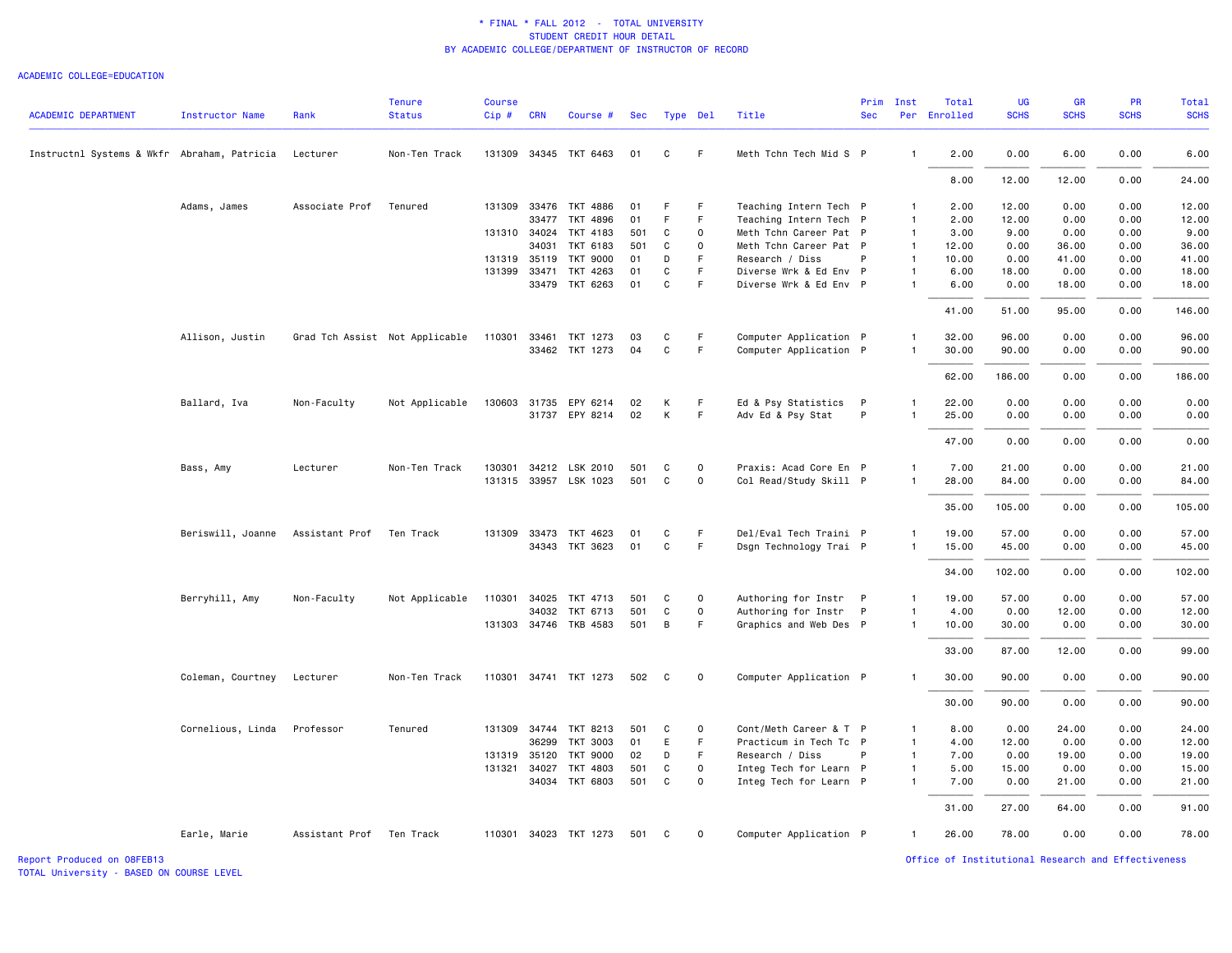#### ACADEMIC COLLEGE=EDUCATION

| ACADEMIC DEPARTMENT                    | <b>Instructor Name</b>        | Rank           | <b>Tenure</b><br><b>Status</b> | <b>Course</b><br>$Cip \#$ | <b>CRN</b> | Course #              | Sec | Type Del     |             | Title                  | Prim<br><b>Sec</b> | Inst           | Total<br>Per Enrolled | <b>UG</b><br><b>SCHS</b> | <b>GR</b><br><b>SCHS</b> | PR<br><b>SCHS</b> | Total<br><b>SCHS</b> |
|----------------------------------------|-------------------------------|----------------|--------------------------------|---------------------------|------------|-----------------------|-----|--------------|-------------|------------------------|--------------------|----------------|-----------------------|--------------------------|--------------------------|-------------------|----------------------|
| Instructnl Systems & Wkfr Earle, Marie |                               | Assistant Prof | Ten Track                      |                           |            | 131309 33472 TKT 4343 | 01  | C            | F.          | Info Tech Project Mg P |                    | $\overline{1}$ | 17.00                 | 51.00                    | 0.00                     | 0.00              | 51.00                |
|                                        |                               |                |                                |                           |            |                       |     |              |             |                        |                    |                | 43.00                 | 129.00                   | 0.00                     | 0.00              | 129.00               |
|                                        | Forde, Connie                 | Professor      | Tenured                        |                           |            | 131319 35122 TKT 9000 | 04  | D            | F           | Research / Diss        | P                  | $\overline{1}$ | 13.00                 | 0.00                     | 33.00                    | 0.00              | 33.00                |
|                                        |                               |                |                                |                           | 36064      | <b>TKT 7000</b>       | 02  | $\mathbf{I}$ | F.          | Directed Indiv Study   | P                  | $\overline{1}$ | 1.00                  | 0.00                     | 3.00                     | 0.00              | 3.00                 |
|                                        |                               |                |                                |                           |            | 36071 TKT 7000        | 03  | $\mathbf{I}$ | F           | Directed Indiv Study P |                    | $\overline{1}$ | 1.00                  | 0.00                     | 1.00                     | 0.00              | 1.00                 |
|                                        |                               |                |                                |                           |            |                       |     |              |             |                        |                    |                | 15.00                 | 0.00                     | 37.00                    | 0.00              | 37.00                |
|                                        | Giordano, Mickey              | Instructor     | Non-Ten Track                  | 131319                    | 36057      | TKI 4000              | 02  | I            | F           | Directed Indiv Study P |                    | $\overline{1}$ | 1.00                  | 3.00                     | 0.00                     | 0.00              | 3.00                 |
|                                        |                               |                |                                | 150603                    | 33443      | TKI 1814              | 01  | B            | F           | Basic Indust Elec &    | P                  | $\overline{1}$ | 31.00                 | 124.00                   | 0.00                     | 0.00              | 124.00               |
|                                        |                               |                |                                |                           | 33451      | TKI 3044              | 01  | $\mathbf C$  | F.          | Industrial Safety      | P                  | $\overline{1}$ | 38.00                 | 152.00                   | 0.00                     | 0.00              | 152.00               |
|                                        |                               |                |                                |                           | 33453      | TKI 4103              | 01  | В            | F           | Industrial Cntrl Sys P |                    | $\overline{1}$ | 17.00                 | 51.00                    | 0.00                     | 0.00              | 51.00                |
|                                        |                               |                |                                |                           |            | 33456 TKI 4303        | 01  | B            | F.          | Industrial Robotics P  |                    | $\mathbf{1}$   | 30.00                 | 90.00                    | 0.00                     | 0.00              | 90.00                |
|                                        |                               |                |                                |                           |            |                       |     |              |             |                        |                    |                | 117.00                | 420.00                   | 0.00                     | 0.00              | 420.00               |
|                                        | He, Minyan                    |                | Grad Tch Assist Not Applicable | 110301                    |            | 33459 TKT 1273        | 01  | C            | F           | Computer Application P |                    | $\mathbf{1}$   | 33.00                 | 99.00                    | 0.00                     | 0.00              | 99.00                |
|                                        |                               |                |                                |                           |            | 33460 TKT 1273        | 02  | $\mathsf{C}$ | F.          | Computer Application P |                    | $\overline{1}$ | 32.00                 | 96.00                    | 0.00                     | 0.00              | 96.00                |
|                                        |                               |                |                                |                           |            |                       |     |              |             |                        |                    |                | 65.00                 | 195.00                   | 0.00                     | 0.00              | 195.00               |
|                                        | Keel, Vicki                   | Instructor     | Non-Ten Track                  | 131303                    | 33433      | TKB 1123              | 01  | B            | F           | Document Form/Info P P |                    | -1             | 33.00                 | 99.00                    | 0.00                     | 0.00              | 99.00                |
|                                        |                               |                |                                |                           | 33437      | TKB 2122              | 01  | B            | F.          | Intro Database Mgt     | P                  | $\overline{1}$ | 20.00                 | 40.00                    | 0.00                     | 0.00              | 40.00                |
|                                        |                               |                |                                |                           | 33438      | TKB 2132              | 01  | B            | F.          | Intro Sprdsht Desgn    | P                  | $\overline{1}$ | 23.00                 | 46.00                    | 0.00                     | 0.00              | 46.00                |
|                                        |                               |                |                                |                           |            | 33439 TKB 3133        | 01  | C            | F.          | Admin Management & P P |                    | $\overline{1}$ | 17.00                 | 51.00                    | 0.00                     | 0.00              | 51.00                |
|                                        |                               |                |                                |                           |            |                       |     |              |             |                        |                    |                | 93.00                 | 236.00                   | 0.00                     | 0.00              | 236.00               |
|                                        | Melby-Codling, Mar Instructor |                | Non-Ten Track                  | 500799                    | 33447      | TKI 2413              | 01  | C            | F           | Hi & Appr Artcrafts    | P                  | $\overline{1}$ | 24.00                 | 72.00                    | 0.00                     | 0.00              | 72.00                |
|                                        |                               |                |                                |                           | 33448      | TKI 2413              | 02  | C            | F.          | Hi & Appr Artcrafts    | P                  | $\overline{1}$ | 25.00                 | 75.00                    | 0.00                     | 0.00              | 75.00                |
|                                        |                               |                |                                |                           |            | 33449 TKI 2413        | 03  | C            | F.          | Hi & Appr Artcrafts    | P                  | $\overline{1}$ | 22.00                 | 66.00                    | 0.00                     | 0.00              | 66.00                |
|                                        |                               |                |                                |                           |            | 33450 TKI 2413        | H04 | C            | F           | Honors Hi & Appr Art P |                    | $\overline{1}$ | 24.00                 | 72.00                    | 0.00                     | 0.00              | 72.00                |
|                                        |                               |                |                                |                           |            |                       |     |              |             |                        |                    |                | 95.00                 | 285.00                   | 0.00                     | 0.00              | 285.00               |
|                                        | Mize, Mervin                  | Instructor     | Non-Ten Track                  |                           |            | 131319 35050 TKI 4000 | 01  | I            | F           | Directed Indiv Study P |                    | $\overline{1}$ | 1.00                  | 3.00                     | 0.00                     | 0.00              | 3.00                 |
|                                        |                               |                |                                |                           | 36207      | TKI 4000              | 03  | $\mathbf I$  | F           | Directed Indiv Study P |                    | $\overline{1}$ | 1.00                  | 4.00                     | 0.00                     | 0.00              | 4.00                 |
|                                        |                               |                |                                | 150603 33446              |            | TKI 2323              | 01  | L            | F           | Forg Weld & Found      | P                  | $\overline{1}$ | 24.00                 | 72.00                    | 0.00                     | 0.00              | 72.00                |
|                                        |                               |                |                                |                           | 33452      | TKI 3063              | 01  | C            | F           | Ind Human Relations    | P                  | $\overline{1}$ | 25.00                 | 75.00                    | 0.00                     | 0.00              | 75.00                |
|                                        |                               |                |                                |                           |            | 150612 33445 TKI 2123 | 01  | B            | F.          | Intro to CNC Prog      | P                  | $\overline{1}$ | 24.00                 | 72.00                    | 0.00                     | 0.00              | 72.00                |
|                                        |                               |                |                                |                           |            | 34340 TKI 1203        | 01  | B            | F           | Industrial Communica P |                    | $\mathbf{1}$   | 34.00                 | 102.00                   | 0.00                     | 0.00              | 102.00               |
|                                        |                               |                |                                |                           |            |                       |     |              |             |                        |                    |                | 109.00                | 328.00                   | 0.00                     | 0.00              | 328.00               |
|                                        | Okojie, Mabel                 | Associate Prof | Tenured                        | 110301                    | 33484      | TKT 8793              | 01  | Ε            | $\mathbf 0$ | Dir Proj Instr Tech    | P                  | $\overline{1}$ | 3.00                  | 0.00                     | 9.00                     | 0.00              | 9.00                 |
|                                        |                               |                |                                |                           |            | 131309 34346 TKT 8273 | 01  | C            | $\mathbf 0$ | Con Iss Cur Pla ISWE P |                    | $\overline{1}$ | 12.00                 | 0.00                     | 36.00                    | 0.00              | 36.00                |
|                                        |                               |                |                                |                           | 34745      | TKT 9213              | 501 | C            | $\mathbf 0$ | Found WF/Tech Ed Adu P |                    | $\mathbf{1}$   | 10.00                 | 0.00                     | 30.00                    | 0.00              | 30.00                |
|                                        |                               |                |                                |                           |            | 131319 35123 TKT 9000 | 05  | D            | F           | Research / Diss        | P                  | $\overline{1}$ | 4.00                  | 0.00                     | 16.00                    | 0.00              | 16.00                |
|                                        |                               |                |                                |                           |            |                       |     |              |             |                        |                    |                | 29,00                 | 0.00                     | 91.00                    | 0.00              | 91.00                |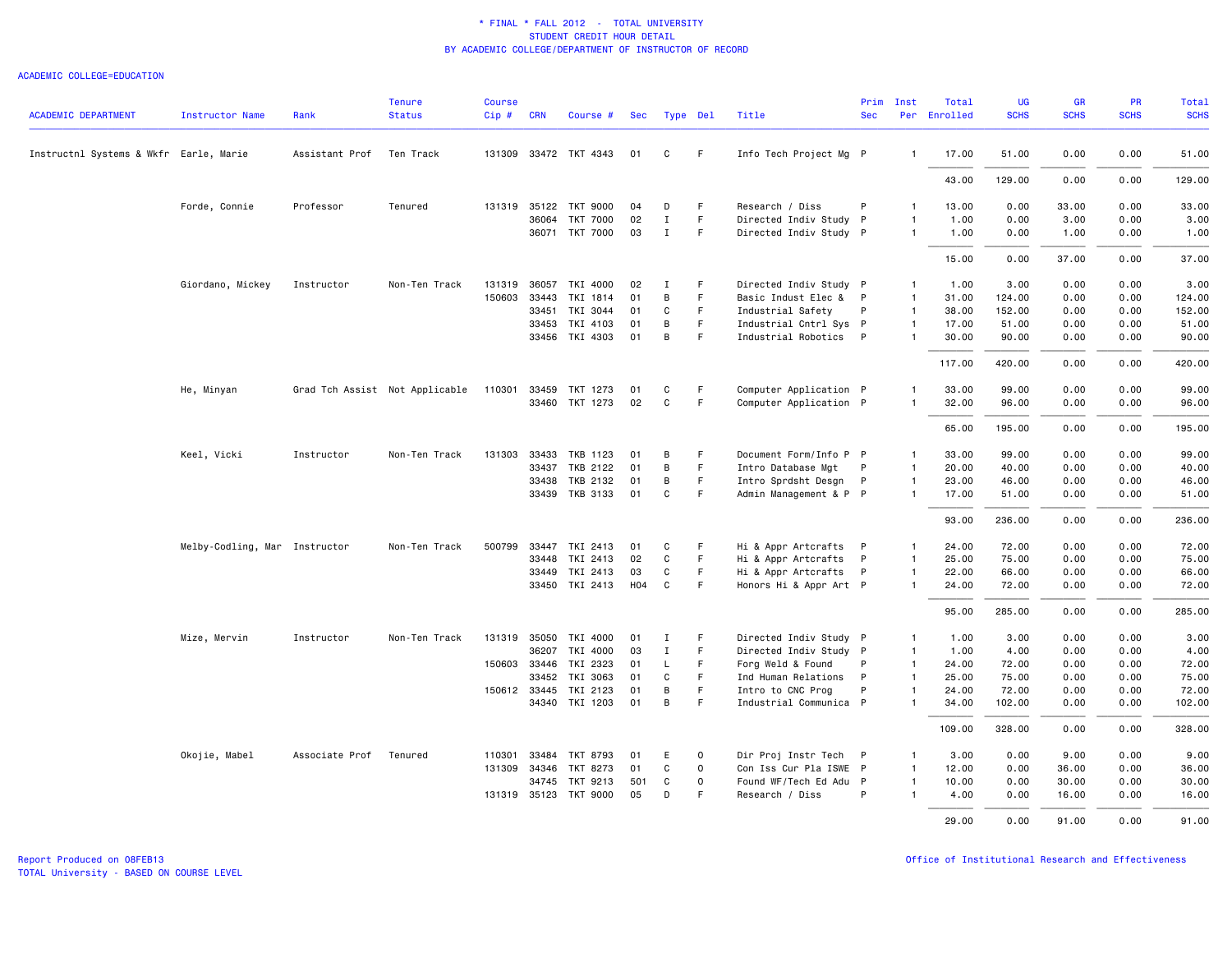#### ACADEMIC COLLEGE=EDUCATION

|                                                       |                                |                | <b>Tenure</b>  | <b>Course</b> |            |                       |     |              |              |                        | Prim         | Inst         | Total               | UG                         | <b>GR</b>                | PR                      | Total                 |
|-------------------------------------------------------|--------------------------------|----------------|----------------|---------------|------------|-----------------------|-----|--------------|--------------|------------------------|--------------|--------------|---------------------|----------------------------|--------------------------|-------------------------|-----------------------|
| <b>ACADEMIC DEPARTMENT</b>                            | <b>Instructor Name</b>         | Rank           | <b>Status</b>  | Cip#          | <b>CRN</b> | Course #              | Sec |              | Type Del     | Title                  | <b>Sec</b>   | Per          | Enrolled            | <b>SCHS</b>                | <b>SCHS</b>              | <b>SCHS</b>             | <b>SCHS</b>           |
|                                                       |                                |                |                |               |            |                       |     |              |              |                        |              |              |                     |                            |                          |                         |                       |
| Instructnl Systems & Wkfr Olinzock, Anthony           |                                | Professor      | Tenured        | 110301 34021  |            | TKB 4283              | 501 | B            | $\mathbf 0$  | Advanced Office Syst P |              | $\mathbf{1}$ | 21.00               | 63.00                      | 0.00                     | 0.00                    | 63.00                 |
|                                                       |                                |                |                |               | 34022      | TKB 6283              | 501 | B            | $\mathsf{O}$ | Advanced Office Syst P |              | $\mathbf{1}$ | 2.00                | 0.00                       | 6.00                     | 0.00                    | 6.00                  |
|                                                       |                                |                |                |               | 34742      | TKT 4753              | 501 | C            | $\mathbf 0$  | Presenting with Medi P |              | -1           | 26.00               | 78.00                      | 0.00                     | 0.00                    | 78.00                 |
|                                                       |                                |                |                |               | 34743      | TKT 6753              | 501 | C            | $\Omega$     | Presenting with Medi P |              | $\mathbf{1}$ | 8.00                | 0.00                       | 24.00                    | 0.00                    | 24.00                 |
|                                                       |                                |                |                | 131303        | 33440      | TKB 4563              | 01  | C            | F.           | Intro to Data Networ P |              | $\mathbf{1}$ | 28.00               | 84.00                      | 0.00                     | 0.00                    | 84.00                 |
|                                                       |                                |                |                | 131319        | 35124      | <b>TKT 9000</b>       | 06  | D            | F.           | Research / Diss        | P            | $\mathbf{1}$ | 11.00               | 0.00                       | 53.00                    | 0.00                    | 53.00                 |
|                                                       |                                |                |                |               | 35770      | <b>TKT 7000</b>       | 01  | Ι.           | F            | Directed Indiv Study P |              | $\mathbf{1}$ | 1.00                | 0.00                       | 3.00                     | 0.00                    | 3.00                  |
|                                                       |                                |                |                |               |            | 36492 TKT 7000        | 04  | $\mathbf I$  | E            | Directed Indiv Study P |              | $\mathbf{1}$ | 1.00                | 0.00                       | 3.00                     | 0.00                    | 3.00                  |
|                                                       |                                |                |                |               |            |                       |     |              |              |                        |              |              | 98.00               | 225.00                     | 89.00                    | 0.00                    | 314.00                |
|                                                       | Olivieri, Kathleen Non-Faculty |                | Not Applicable |               |            | 521204 33482 TKT 8703 | 01  | C            | F            | Trnds & Iss in Inst P  |              | $\mathbf{1}$ | 10.00               | 0.00                       | 30.00                    | 0.00                    | 30.00                 |
|                                                       |                                |                |                |               |            |                       |     |              |              |                        |              |              | 10.00               | 0.00                       | 30.00                    | 0.00                    | 30.00                 |
|                                                       | Parker, Robin                  | Lecturer       | Non-Ten Track  | 131321 34028  |            | TKT 4803              | 502 | C            | $\Omega$     | Integ Tech for Learn P |              | -1           | 3,00                | 9.00                       | 0.00                     | 0.00                    | 9.00                  |
|                                                       |                                |                |                |               |            | 34035 TKT 6803        | 502 | C            | $\mathbf 0$  | Integ Tech for Learn P |              | $\mathbf{1}$ | 17.00               | 0.00                       | 51.00                    | 0.00                    | 51.00                 |
|                                                       |                                |                |                |               |            |                       |     |              |              |                        |              |              |                     |                            |                          |                         |                       |
|                                                       |                                |                |                |               |            |                       |     |              |              |                        |              |              | 20.00               | 9.00                       | 51.00                    | 0.00                    | 60.00                 |
|                                                       | Roberts, Frank                 | Non-Faculty    | Not Applicable |               |            | 131309 33467 TKT 3463 | 01  | в            | F.           | Computer Repair/Main P |              |              | 14.00               | 42.00                      | 0.00                     | 0.00                    | 42.00                 |
|                                                       |                                |                |                |               |            |                       |     |              |              |                        |              |              | 14.00               | 42.00                      | 0.00                     | 0.00                    | 42.00                 |
|                                                       | Wampler, Lynn                  | Lecturer       | Non-Ten Track  |               |            | 131303 33435 TKB 1312 | 01  | C            | F            | Info Resource Manage P |              |              | 24.00               | 48.00                      | 0.00                     | 0.00                    | 48.00                 |
|                                                       |                                |                |                |               |            |                       |     |              |              |                        |              |              | 24.00               | 48.00                      | 0.00                     | 0.00                    | 48.00                 |
|                                                       | Wyatt, John                    | Associate Prof | Tenured        |               |            | 131319 35125 TKT 9000 | 07  | D            | -F           | Research / Diss        | P            | -1           | 3.00                | 0.00                       | 3.00                     | 0.00                    | 3.00                  |
|                                                       |                                |                |                |               | 36357      | TKI 4000              | 04  | $\mathbf I$  | F            | Directed Indiv Study   | $\mathsf{P}$ | $\mathbf{1}$ | 1.00                | 3.00                       | 0.00                     | 0.00                    | 3.00                  |
|                                                       |                                |                |                | 150603 33454  |            | TKI 4224              | 01  | C            | F            | Quality Assuarance     | P            | $\mathbf{1}$ | 26.00               | 104.00                     | 0.00                     | 0.00                    | 104.00                |
|                                                       |                                |                |                |               | 33457      | TKI 6224              | 01  | C            | F.           | Quality Assurance      | P            | $\mathbf{1}$ | 3.00                | 0.00                       | 12.00                    | 0.00                    | 12.00                 |
|                                                       |                                |                |                | 150612 34341  |            | TKI 3343              | 01  | B            | $\mathsf F$  | CAD/CAM                | P            | $\mathbf{1}$ | 33.00               | 99.00                      | 0.00                     | 0.00                    | 99.00                 |
|                                                       |                                |                |                |               |            | 34342 TKI 3353        | 01  | B            | E            | Forecast & Cost Mode P |              |              | 29.00               | 87.00                      | 0.00                     | 0.00                    | 87.00                 |
|                                                       |                                |                |                |               |            |                       |     |              |              |                        |              |              | 95.00               | 293.00                     | 15.00                    | 0.00                    | 308.00                |
|                                                       | Yu, Chien                      | Associate Prof | Tenured        | 110301 33483  |            | TKT 8743              | 01  | B            | $\mathbf 0$  | Interactive Media      | P            | $\mathbf{1}$ | 17.00               | 0.00                       | 51.00                    | 0.00                    | 51.00                 |
|                                                       |                                |                |                | 130401        | 36150      | TKT 8753              | 501 | $\mathbf C$  | $\mathsf{O}$ | Tech Issues School A P |              | -1           | 28.00               | 0.00                       | 84.00                    | 0.00                    | 84.00                 |
|                                                       |                                |                |                | 131319 35127  |            | TKT 9000              | 09  | D            | F            | Research / Diss        | P            | $\mathbf{1}$ | 4.00                | 0.00                       | 20.00                    | 0.00                    | 20.00                 |
|                                                       |                                |                |                |               |            | 150603 34037 TKT 8723 | 501 | C            | $\mathbf 0$  | Instr Design For Ind P |              | $\mathbf{1}$ | 10.00               | 0.00                       | 30.00                    | 0.00                    | 30.00                 |
|                                                       |                                |                |                |               |            |                       |     |              |              |                        |              |              | 59.00               | 0.00                       | 185.00                   | 0.00                    | 185.00                |
| ==========================                            |                                |                |                |               |            |                       |     |              |              |                        |              |              | ========            | <b>EEEEEEE</b>             | <b>EEEEEEE</b>           | ========                | ==========            |
| Instructnl Systems & Wkfr<br>------------------------ |                                |                |                |               |            |                       |     |              |              |                        |              |              | 1207.00<br>======== | 2870.00<br><b>SEBERBER</b> | 681.00<br><b>EDEDEED</b> | 0.00<br><b>EBBBBBBB</b> | 3551.00<br>========== |
| Kinesiology                                           | Abadie, Ben                    | Professor      | Tenured        | 260908 31652  |            | EP 4113               | 02  | B            | F            | Fitness Prog & Testi P |              | $\mathbf{1}$ | 29.00               | 87.00                      | 0.00                     | 0.00                    | 87.00                 |
|                                                       |                                |                |                |               | 31666      | EP 6113               | 02  | B            | F            | Fitnes Prog & Testin P |              | $\mathbf{1}$ | 1.00                | 0.00                       | 3.00                     | 0.00                    | 3.00                  |
|                                                       |                                |                |                | 310505 31648  |            | EP 3613               | 01  | C            | $\mathsf F$  | Exercise Electrocard P |              | -1           | 25.00               | 75.00                      | 0.00                     | 0.00                    | 75.00                 |
|                                                       |                                |                |                |               |            | 31649 EP 3613         | 02  | $\mathsf{C}$ | E            | Exercise Electrocard P |              | $\mathbf{1}$ | 25.00               | 75.00                      | 0.00                     | 0.00                    | 75.00                 |
|                                                       |                                |                |                |               |            |                       |     |              |              |                        |              |              |                     |                            |                          |                         |                       |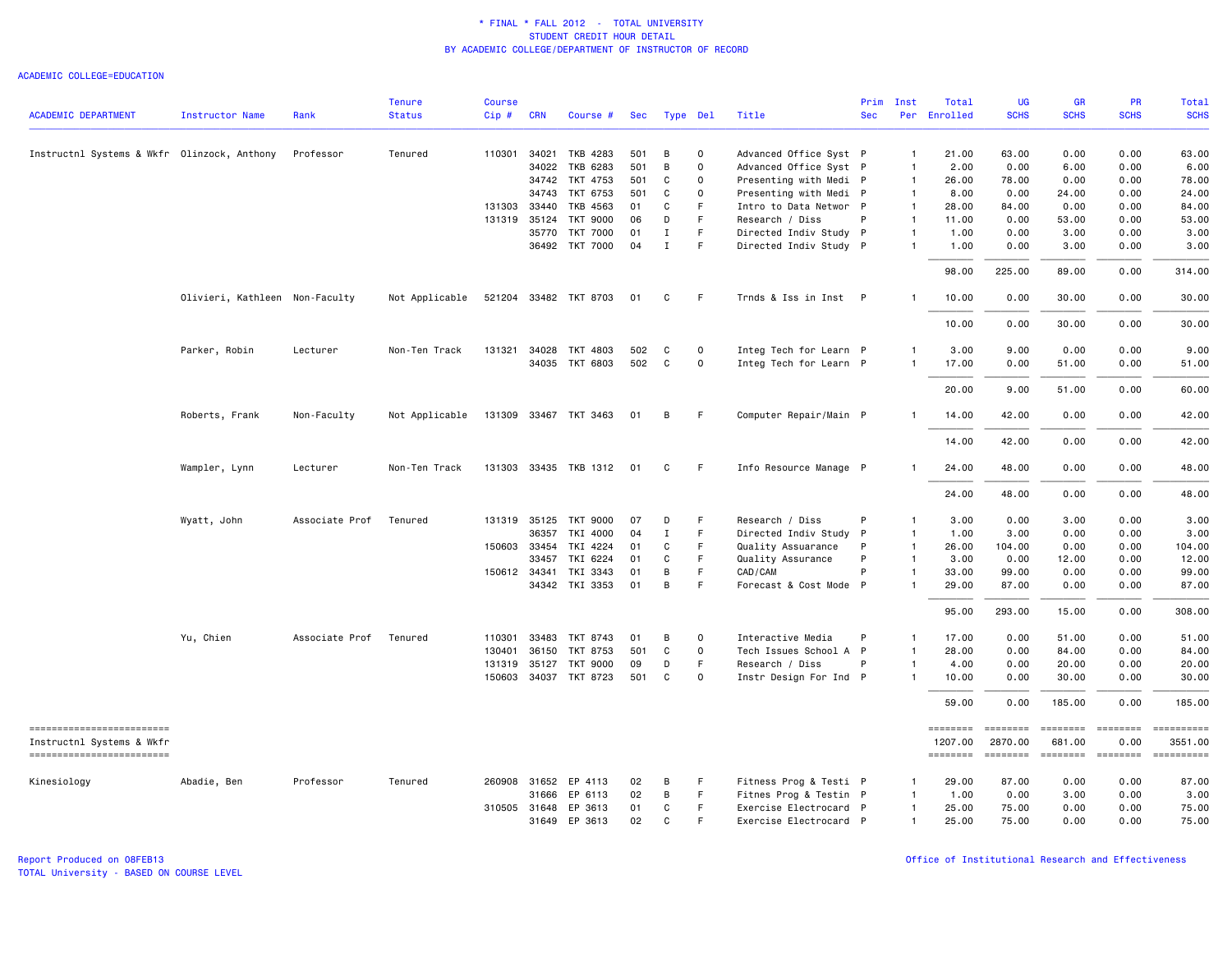ACADEMIC COLLEGE=EDUCATION

|                            |                                             |             | <b>Tenure</b>  | <b>Course</b> |              |                                 |           |              |               |                                                 | Prim       | Inst           | Total          | <b>UG</b>       | GR           | PR           | <b>Total</b>    |
|----------------------------|---------------------------------------------|-------------|----------------|---------------|--------------|---------------------------------|-----------|--------------|---------------|-------------------------------------------------|------------|----------------|----------------|-----------------|--------------|--------------|-----------------|
| <b>ACADEMIC DEPARTMENT</b> | <b>Instructor Name</b>                      | Rank        | <b>Status</b>  | Cip #         | <b>CRN</b>   | Course #                        | Sec       | Type Del     |               | Title                                           | <b>Sec</b> |                | Per Enrolled   | <b>SCHS</b>     | <b>SCHS</b>  | <b>SCHS</b>  | <b>SCHS</b>     |
|                            |                                             |             |                |               |              |                                 |           |              |               |                                                 |            |                |                |                 |              |              |                 |
|                            |                                             |             |                |               |              |                                 |           |              |               |                                                 |            |                | 80.00          | 237.00          | 3.00         | 0.00         | 240.00          |
| Kinesiology                | Agiovlasitis, Stam Assistant Prof Ten Track |             |                |               |              | 260908 31653 EP 4123            | 01        | C            | F             | Aging and Physical A P                          |            | 1.             | 49.00          | 147.00          | 0.00         | 0.00         | 147.00          |
|                            |                                             |             |                |               | 31655        | EP 4133                         | 02        | C            | F             | Ex Prog Clinical Pop P                          |            | $\overline{1}$ | 93.00          | 279.00          | 0.00         | 0.00         | 279.00          |
|                            |                                             |             |                |               | 310505 35199 | KI 4000                         | 03        | $\mathbf{I}$ | F             | Directed Indiv Study P                          |            | $\mathbf{1}$   | 1.00           | 3.00            | 0.00         | 0.00         | 3.00            |
|                            |                                             |             |                |               | 35875        | KI 4000                         | 12        | Ι.           | F             | Directed Indiv Study P                          |            | -1             | 1.00           | 3.00            | 0.00         | 0.00         | 3.00            |
|                            |                                             |             |                |               | 36021        | KI 4000                         | 22        | $\mathbf{I}$ | F             | Directed Indiv Study P                          |            | $\overline{1}$ | 1.00           | 3.00            | 0.00         | 0.00         | 3.00            |
|                            |                                             |             |                |               |              | 36174 KI 7000                   | 07        | $\mathbf{I}$ | F             | Directed Indiv Study P                          |            | 1              | 1.00           | 0.00            | 3.00         | 0.00         | 3.00            |
|                            |                                             |             |                |               |              |                                 |           |              |               |                                                 |            |                | 146.00         | 435.00          | 3.00         | 0.00         | 438.00          |
|                            | Bedsaul, Douglas                            | Lecturer    | Non-Ten Track  |               |              | 310501 32844 PE 1051            | 01        | L.           | F             | Beginning Karate                                | P          | $\mathbf{1}$   | 18.00          | 18.00           | 0.00         | 0.00         | 18.00           |
|                            |                                             |             |                |               |              |                                 |           |              |               |                                                 |            |                | 18.00          | 18.00           | 0.00         | 0.00         | 18.00           |
|                            | Brown, Stanley                              | Professor   | Tenured        | 131314        | 33991        | PE 4886                         | 501       | F.           | F             | Teach Intern in PE                              | P          | 1              | 9.00           | 54.00           | 0.00         | 0.00         | 54.00           |
|                            |                                             |             |                |               | 33992        | PE 4896                         | 501       | -F           | F             | Teach Intern in PE                              | P          | $\mathbf{1}$   | 9.00           | 54.00           | 0.00         | 0.00         | 54.00           |
|                            |                                             |             |                |               | 260908 31647 | EP 3304                         | 13        | Κ            | F             | Exercise Physiology                             | P          | $\mathbf{1}$   | 12.00          | 0.00            | 0.00         | 0.00         | 0.00            |
|                            |                                             |             |                |               | 31651        | EP 4113                         | 01        | B            | F             | Fitness Prog & Testi P                          |            | $\mathbf{1}$   | 29.00          | 87.00           | 0.00         | 0.00         | 87.00           |
|                            |                                             |             |                | 310505        | 31630        | EP 2013                         | 01        | С            | F             | Intro to Exerc Scien P                          |            | $\mathbf{1}$   | 271.00         | 813.00          | 0.00         | 0.00         | 813.00          |
|                            |                                             |             |                |               | 34836        | KI 2990                         | 01        | L.           | F             | Special Topics in Ki P                          |            | 0.6            | 2.40           | 2.40            | 0.00         | 0.00         | 2.40            |
|                            |                                             |             |                |               | 34837        | KI 2990                         | 02        | $\mathsf{L}$ | F             | Special Topics in Ki P                          |            | 0.6            | 7.20           | 7.20            | 0.00         | 0.00         | 7.20            |
|                            |                                             |             |                |               | 34838        | KI 2990                         | 03        | L            | F             | Special Topics in Ki P                          |            | -1             | 6.00           | 6.00            | 0.00         | 0.00         | 6.00            |
|                            |                                             |             |                |               | 34839        | KI 2990                         | 04        | L            | F             | Special Topics in Ki P                          |            | $\overline{1}$ | 13.00          | 13.00           | 0.00         | 0.00         | 13.00           |
|                            |                                             |             |                |               |              | 34840 KI 2990                   | 05        | L            | F             | Special Topics in Ki P                          |            | 0.8            | 287.20         | 287.20          | 0.00         | 0.00         | 287.20          |
|                            |                                             |             |                |               |              |                                 |           |              |               |                                                 |            |                | 645.80         | 1323.80         | 0.00         | 0.00         | 1323.80         |
|                            |                                             |             |                |               |              |                                 |           | F.           | F             |                                                 |            |                |                |                 |              |              |                 |
|                            | Drye, Gregory                               | Instructor  | Non-Ten Track  | 131314        |              | 32892 PE 4886                   | 02        |              |               | Teach Intern in PE                              | P          | 1              | 5.00           | 30.00           | 0.00         | 0.00         | 30.00           |
|                            |                                             |             |                |               |              | 32895 PE 4896                   | 02        | F            | F<br>F        | Teach Intern in PE                              | P          | $\mathbf{1}$   | 5.00           | 30.00           | 0.00         | 0.00         | 30.00           |
|                            |                                             |             |                |               |              | 36572 PE 4000                   | 01        | Ι.           |               | Directed Indiv Study P                          |            | -1             | 1.00           | 3.00            | 0.00         | 0.00         | 3.00            |
|                            |                                             |             |                | 310501        | 32859        | PE 1202                         | 01        | В            | F             | Teaching Team Sports P                          |            | $\mathbf{1}$   | 11.00          | 22.00           | 0.00         | 0.00         | 22.00           |
|                            |                                             |             |                | 310504        | 32861        | PE 1212                         | 01        | В            | F             | Teaching Ind/Dual Sp P                          |            | $\mathbf{1}$   | 20.00          | 40.00           | 0.00         | 0.00         | 40.00           |
|                            |                                             |             |                |               | 32862        | PE 1212                         | 02        | В            | F             | Teaching Ind/Dual Sp P                          |            | $\mathbf{1}$   | 18.00          | 36.00           | 0.00         | 0.00         | 36.00           |
|                            |                                             |             |                | 310505        | 34126        | KI 1803                         | 555       | M            | $\Omega$      | Health Trends & Topi P                          |            | $\mathbf{1}$   | 3.00           | 9.00            | 0.00         | 0.00         | 9.00            |
|                            |                                             |             |                |               | 34127        | KI 1803<br>310506 32887 PE 3452 | 901<br>01 | M<br>C       | $\Omega$<br>E | Health Trends & Topi P<br>Coach Soft/Baseball P |            | 1<br>1         | 10.00<br>50.00 | 30.00<br>100.00 | 0.00<br>0.00 | 0.00<br>0.00 | 30.00<br>100.00 |
|                            |                                             |             |                |               |              |                                 |           |              |               |                                                 |            |                | 123.00         | 300.00          | 0.00         | 0.00         | 300.00          |
|                            | Foxworth, Kerry                             | Non-Faculty | Not Applicable | 310501        |              | 34173 PE 3133                   | 555       | M            | $\Omega$      |                                                 |            | 1              | 4.00           | 12.00           | 0.00         | 0.00         | 12.00           |
|                            |                                             |             |                |               |              | 34174 PE 3133                   | 901       | M            | $\Omega$      | Adapted Physical Ed P<br>Adapted Physical Ed P  |            | $\mathbf{1}$   | 2.00           | 6.00            | 0.00         | 0.00         | 6.00            |
|                            |                                             |             |                |               |              |                                 |           |              |               |                                                 |            |                | 6.00           | 18.00           | 0.00         | 0.00         | 18.00           |
|                            |                                             |             |                |               |              |                                 |           |              |               |                                                 |            |                |                |                 |              |              |                 |
|                            | Funderburk, Debora Instructor               |             | Non-Ten Track  | 310501        | 32866        | PE 1232                         | 01        | В            | F             | Teaching Rhythms                                | P          | 1              | 23.00          | 46.00           | 0.00         | 0.00         | 46.00           |
|                            |                                             |             |                |               |              | 32867 PE 1232                   | 02        | $\mathsf L$  | F             | Teaching Rhythms                                | P          | $\mathbf{1}$   | 20.00          | 40.00           | 0.00         | 0.00         | 40.00           |
|                            |                                             |             |                | 310505        |              | 36556 KI 4000                   | 31        | $\mathbf{I}$ | F             | Directed Indiv Study P                          |            | $\mathbf{1}$   | 1.00           | 2.00            | 0.00         | 0.00         | 2.00            |
|                            |                                             |             |                |               | 36557        | KI 4000                         | 32        | $\mathbf{I}$ | F<br>F        | Directed Indiv Study P                          |            | 1              | 1.00           | 2.00            | 0.00         | 0.00         | 2.00            |
|                            |                                             |             |                |               | 36558        | KI 4000                         | 33<br>34  | $\mathbf{I}$ | F             | Directed Indiv Study P                          |            | $\mathbf{1}$   | 1.00<br>1.00   | 2.00            | 0.00         | 0.00<br>0.00 | 2.00            |
|                            |                                             |             |                |               | 36559        | KI 4000                         |           | $\mathbf{I}$ | E             | Directed Indiv Study P                          |            | $\mathbf{1}$   |                | 2.00            | 0.00         |              | 2.00            |
|                            |                                             |             |                |               |              | 36560 KI 4000                   | 35        | $\mathbf{I}$ |               | Directed Indiv Study P                          |            | $\mathbf{1}$   | 1.00           | 2.00            | 0.00         | 0.00         | 2.00            |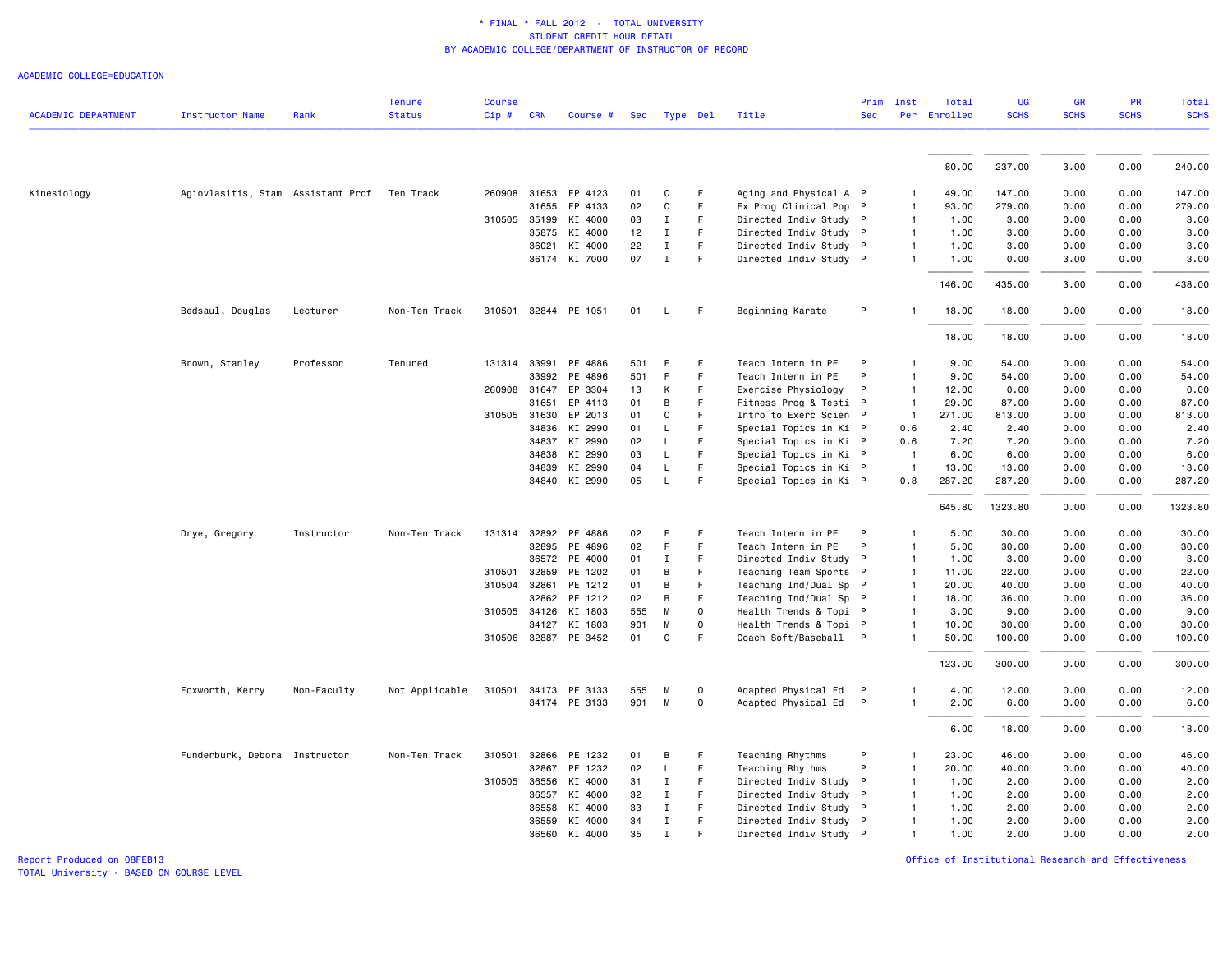### ACADEMIC COLLEGE=EDUCATION

|                            |                                   |                | <b>Tenure</b>  | Course |              |                      |     |              |    |                        | Prim         | Inst           | Total        | UG          | <b>GR</b>   | <b>PR</b>   | Total       |
|----------------------------|-----------------------------------|----------------|----------------|--------|--------------|----------------------|-----|--------------|----|------------------------|--------------|----------------|--------------|-------------|-------------|-------------|-------------|
| <b>ACADEMIC DEPARTMENT</b> | Instructor Name                   | Rank           | <b>Status</b>  | Cip#   | <b>CRN</b>   | Course #             | Sec | Type Del     |    | Title                  | <b>Sec</b>   |                | Per Enrolled | <b>SCHS</b> | <b>SCHS</b> | <b>SCHS</b> | <b>SCHS</b> |
| Kinesiology                | Funderburk, Debora Instructor     |                | Non-Ten Track  |        |              | 310505 36563 KI 4000 | 38  | Ι.           | F  | Directed Indiv Study P |              | $\mathbf{1}$   | 1.00         | 1.00        | 0.00        | 0.00        | 1.00        |
|                            |                                   |                |                |        | 36564        | KI 4000              | 39  | $\mathbf I$  | F  | Directed Indiv Study P |              | $\mathbf{1}$   | 1.00         | 1.00        | 0.00        | 0.00        | 1.00        |
|                            |                                   |                |                |        | 36566        | KI 4000              | 41  | Ι.           | F. | Directed Indiv Study P |              | $\mathbf{1}$   | 1.00         | 1.00        | 0.00        | 0.00        | 1.00        |
|                            |                                   |                |                |        | 36567        | KI 4000              | 42  | $\mathbf I$  | F  | Directed Indiv Study P |              | $\mathbf{1}$   | 1.00         | 1.00        | 0.00        | 0.00        | 1.00        |
|                            |                                   |                |                |        | 36570        | KI 4000              | 45  | $\mathbf I$  | F. | Directed Indiv Study P |              | $\mathbf{1}$   | 1.00         | 1.00        | 0.00        | 0.00        | 1.00        |
|                            |                                   |                |                |        | 36571        | KI 4000              | 46  | $\mathbf I$  | F. | Directed Indiv Study P |              | $\mathbf{1}$   | 1.00         | 1.00        | 0.00        | 0.00        | 1.00        |
|                            |                                   |                |                |        | 500301 32850 | PE 1091              | 01  | L            | F  | Contemporary Dance     | $\mathsf{P}$ | $\mathbf{1}$   | 35.00        | 35.00       | 0.00        | 0.00        | 35.00       |
|                            |                                   |                |                |        | 32868        | PE 1323              | 01  | B            | F. | Hist & Apprec of Dan P |              | $\mathbf{1}$   | 49.00        | 147.00      | 0.00        | 0.00        | 147.00      |
|                            |                                   |                |                |        |              | 32869 PE 1323        | 02  | В            | F  | Hist & Apprec of Dan P |              | $\mathbf{1}$   | 50.00        | 150.00      | 0.00        | 0.00        | 150.00      |
|                            |                                   |                |                |        |              |                      |     |              |    |                        |              |                | 188.00       | 434.00      | 0.00        | 0.00        | 434.00      |
|                            | Gilliland, Katheri Associate Prof |                | Ten Track      |        |              | 310505 32889 PE 4173 | 01  | C            | F  | Test & Measure         |              | -1             | 39.00        | 117.00      | 0.00        | 0.00        | 117.00      |
|                            |                                   |                |                |        | 32898        | PE 8163              | 01  | S            | F. | Sem in Physical Educ P |              | $\mathbf{1}$   | 7.00         | 0.00        | 21.00       | 0.00        | 21.00       |
|                            |                                   |                |                |        | 36289        | KI 4000              | 26  | $\mathbf I$  | F  | Directed Indiv Study P |              | $\mathbf{1}$   | 1.00         | 3.00        | 0.00        | 0.00        | 3.00        |
|                            |                                   |                |                |        | 36629        | KI 7000              | 16  | $\mathbf I$  | F  | Directed Indiv Study P |              | $\overline{1}$ | 1.00         | 0.00        | 3.00        | 0.00        | 3.00        |
|                            |                                   |                |                |        |              | 36630 KI 7000        | 17  | $\mathbf{I}$ | F. | Directed Indiv Study P |              | $\mathbf{1}$   | 1.00         | 0.00        | 3.00        | 0.00        | 3.00        |
|                            |                                   |                |                |        |              |                      |     |              |    |                        |              |                | 49.00        | 120.00      | 27.00       | 0.00        | 147.00      |
|                            | Grant, Erin                       | Instructor     | Non-Ten Track  | 260908 | 31659        | EP 4603              | 01  | C            | F  | Physical Activity Ep P |              | $\overline{1}$ | 60.00        | 180.00      | 0.00        | 0.00        | 180.00      |
|                            |                                   |                |                | 310505 |              | 32336 KI 2023        | 01  | $\mathbf{C}$ | F  | Found of Health Educ P |              | $\mathbf{1}$   | 47.00        | 141.00      | 0.00        | 0.00        | 141.00      |
|                            |                                   |                |                |        |              | 32337 KI 2023        | 02  | C            | F. | Found of Health Educ P |              | $\mathbf{1}$   | 43.00        | 129.00      | 0.00        | 0.00        | 129.00      |
|                            |                                   |                |                |        | 32338        | KI 2213              | 01  | C            | F  | Emergency Health Car P |              | $\mathbf{1}$   | 29.00        | 87.00       | 0.00        | 0.00        | 87.00       |
|                            |                                   |                |                |        | 32339        | KI 2213              | 02  | $\mathbf{C}$ | F  | Emergency Health Car P |              | $\mathbf{1}$   | 24.00        | 72.00       | 0.00        | 0.00        | 72.00       |
|                            |                                   |                |                |        |              | 32340 KI 2213        | 03  | C            | F  | Emergency Health Car P |              | $\mathbf{1}$   | 22.00        | 66.00       | 0.00        | 0.00        | 66.00       |
|                            |                                   |                |                |        |              |                      |     |              |    |                        |              |                | 225.00       | 675.00      | 0.00        | 0.00        | 675.00      |
|                            | Gremillion, Justin Non-Faculty    |                | Not Applicable |        |              | 310505 32347 KI 3273 | 02  | Κ            | -F | Athletic Training      | P            |                | 19.00        | 0.00        | 0.00        | 0.00        | 0.00        |
|                            |                                   |                |                |        |              |                      |     |              |    |                        |              |                | 19.00        | 0.00        | 0.00        | 0.00        | 0.00        |
|                            | Holmes, Megan                     | Assistant Prof | Ten Track      |        | 260908 31660 | EP 4603              | 02  | C            | F  | Physical Activity Ep P |              | $\mathbf{1}$   | 45.00        | 135.00      | 0.00        | 0.00        | 135.00      |
|                            |                                   |                |                |        | 31669        | EP 8323              | 01  | C            | F. | Sci & Prac Cardio Re P |              | $\mathbf{1}$   | 8.00         | 0.00        | 24.00       | 0.00        | 24.00       |
|                            |                                   |                |                |        | 310505 32352 | KI 8303              | 01  | C            | F  | Research in Kinesiol P |              | $\overline{1}$ | 27.00        | 0.00        | 81.00       | 0.00        | 81.00       |
|                            |                                   |                |                |        |              | 35914 KI 4000        | 16  | $\mathbf I$  | F  | Directed Indiv Study P |              | $\mathbf{1}$   | 1.00         | 3.00        | 0.00        | 0.00        | 3.00        |
|                            |                                   |                |                |        |              |                      |     |              |    |                        |              |                | 81.00        | 138.00      | 105.00      | 0.00        | 243.00      |
|                            | Joe, Lee                          | Instructor     | Non-Ten Track  |        |              | 260908 31635 EP 3304 | 01  | C            | F  | Exercise Physiology P  |              | $\overline{1}$ | 76.00        | 304.00      | 0.00        | 0.00        | 304.00      |
|                            |                                   |                |                |        | 31658        | EP 4210              | 01  | E            | F. | Hlth Fitness Stdies    | P            | $\overline{1}$ | 5.00         | 30.00       | 0.00        | 0.00        | 30.00       |
|                            |                                   |                |                |        | 31662        | EP 4802              | 01  | C            | F  | Prof Sem in Exercise P |              | $\mathbf{1}$   | 97.00        | 194.00      | 0.00        | 0.00        | 194.00      |
|                            |                                   |                |                |        | 31663        | EP 4810              | 01  | H            | F. | Clin Exercise Phys I P |              | $\mathbf{1}$   | 26.00        | 156.00      | 0.00        | 0.00        | 156.00      |
|                            |                                   |                |                |        |              | 31664 EP 4810        | 02  | H            | F  | Clin Exercise Phys I P |              | $\mathbf{1}$   | 23.00        | 138.00      | 0.00        | 0.00        | 138.00      |
|                            |                                   |                |                |        |              |                      |     |              |    |                        |              |                | 227.00       | 822.00      | 0.00        | 0.00        | 822.00      |
|                            | Johnson, Christoph Non-Faculty    |                | Not Applicable |        |              | 310505 32346 KI 3273 | 01  | С            | F  | Athletic Training      | P            | -1             | 61.00        | 183.00      | 0.00        | 0.00        | 183.00      |
|                            |                                   |                |                |        |              | 32350 KI 3273        | 05  | K            | F  | Athletic Training      | P            |                | 3,00         | 0.00        | 0.00        | 0.00        | 0.00        |
|                            |                                   |                |                |        |              |                      |     |              |    |                        |              |                |              |             |             |             |             |
|                            |                                   |                |                |        |              |                      |     |              |    |                        |              |                | 64.00        | 183.00      | 0.00        | 0.00        | 183.00      |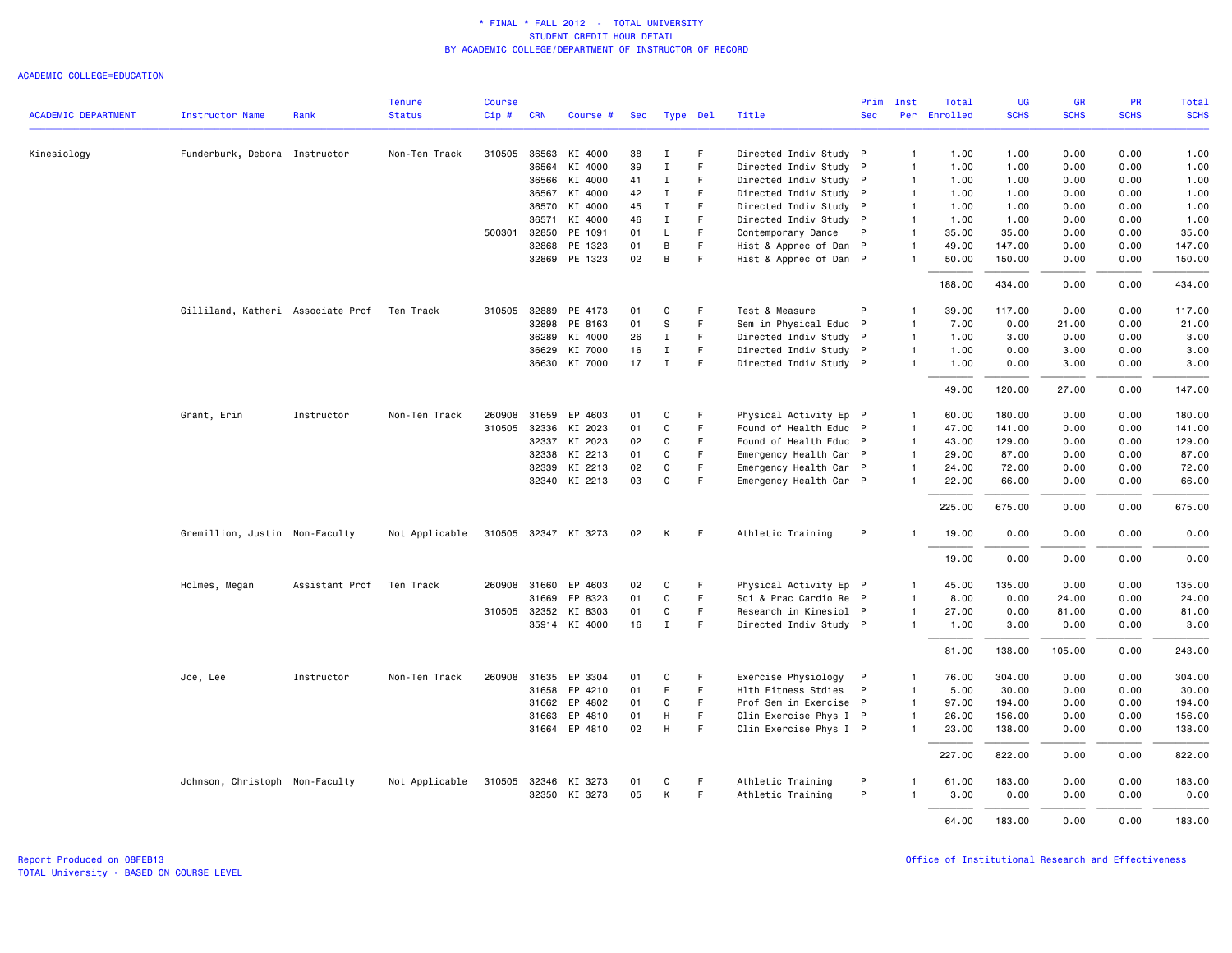#### ACADEMIC COLLEGE=EDUCATION

|                            |                                                   |                | <b>Tenure</b> | <b>Course</b> |                |                      |                  |                  |         |                                                  | Prim         | Inst                             | Total        | <b>UG</b>    | <b>GR</b>    | <b>PR</b>    | Total        |
|----------------------------|---------------------------------------------------|----------------|---------------|---------------|----------------|----------------------|------------------|------------------|---------|--------------------------------------------------|--------------|----------------------------------|--------------|--------------|--------------|--------------|--------------|
| <b>ACADEMIC DEPARTMENT</b> | <b>Instructor Name</b>                            | Rank           | <b>Status</b> | $Cip$ #       | <b>CRN</b>     | Course #             | Sec              | Type Del         |         | Title                                            | <b>Sec</b>   |                                  | Per Enrolled | <b>SCHS</b>  | <b>SCHS</b>  | <b>SCHS</b>  | <b>SCHS</b>  |
| Kinesiology                | Kavazis, Andreas                                  | Assistant Prof | Ten Track     |               | 260908 31636   | EP 3304              | 02               | C                | F.      | Exercise Physiology                              | P            | 1                                | 57.00        | 228.00       | 0.00         | 0.00         | 228.00       |
|                            |                                                   |                |               |               | 31667          | EP 8263              | 01               | C                | F       | Exercise Biochemistr                             | $\mathsf{P}$ | $\mathbf{1}$                     | 12.00        | 0.00         | 36.00        | 0.00         | 36.00        |
|                            |                                                   |                |               |               |                | 310505 35049 KI 8000 | 01               | D                | F       | Research/Thesis                                  | P            | $\mathbf{1}$                     | 1.00         | 0.00         | 6.00         | 0.00         | 6.00         |
|                            |                                                   |                |               |               |                |                      |                  |                  |         |                                                  |              |                                  | 70.00        | 228.00       | 42.00        | 0.00         | 270.00       |
|                            | Knight, Adam                                      | Assistant Prof | Ten Track     |               | 260908 31632   | EP 3233              | 01               | C                | F.      | Anatomical Kinesiolo P                           |              | $\mathbf{1}$                     | 98.00        | 294.00       | 0.00         | 0.00         | 294.00       |
|                            |                                                   |                |               |               | 31661          | EP 4703              | 01               | C                | F       | Neural Contl Human M P                           |              | $\mathbf{1}$                     | 113.00       | 339.00       | 0.00         | 0.00         | 339.00       |
|                            |                                                   |                |               |               |                | 310505 34738 KI 1001 | F <sub>0</sub> 1 | $\mathtt{C}$     | F       | First Year Seminar                               | P            | $\mathbf{1}$                     | 23.00        | 23.00        | 0.00         | 0.00         | 23.00        |
|                            |                                                   |                |               |               |                |                      |                  |                  |         |                                                  |              |                                  | 234.00       | 656.00       | 0.00         | 0.00         | 656.00       |
|                            | Kvasnicka, Mallory Grad Tch Assist Not Applicable |                |               | 260908        | 31637          | EP 3304              | 03               | К                | F.      | Exercise Physiology                              | - S          | 0.4                              | 4.80         | 0.00         | 0.00         | 0.00         | 0.00         |
|                            |                                                   |                |               |               |                | 31642 EP 3304        | 08               | К                | F.      | Exercise Physiology                              | S            | 0.4                              | 4.40         | 0.00         | 0.00         | 0.00         | 0.00         |
|                            |                                                   |                |               |               |                | 31645 EP 3304        | 11               | К                | F       | Exercise Physiology                              | S            | 0.4                              | 5.20         | 0.00         | 0.00         | 0.00         | 0.00         |
|                            |                                                   |                |               |               |                |                      |                  |                  |         |                                                  |              |                                  | 14.40        | 0.00         | 0.00         | 0.00         | 0.00         |
|                            | Lamberth, John                                    | Associate Prof | Tenured       | 260908        | 31633          | EP 3233              | 02               | C                | F       | Anatomical Kinesiolo P                           |              | $\mathbf{1}$                     | 98.00        | 294.00       | 0.00         | 0.00         | 294.00       |
|                            |                                                   |                |               |               | 31650          | EP 3643              | 01               | $\mathbf c$      | F       | Applied Anat & Patho P                           |              | $\mathbf{1}$                     | 100.00       | 300.00       | 0.00         | 0.00         | 300.00       |
|                            |                                                   |                |               |               |                | 310505 35115 KI 4000 | 01               | $\mathbf I$      | F.      | Directed Indiv Study P                           |              | $\mathbf{1}$                     | 1.00         | 3.00         | 0.00         | 0.00         | 3.00         |
|                            |                                                   |                |               |               | 35116          | KI 4000              | 02               | I                | F       | Directed Indiv Study P                           |              | $\mathbf{1}$                     | 1.00         | 3.00         | 0.00         | 0.00         | 3.00         |
|                            |                                                   |                |               |               | 35364          | KI 4000              | 04               | $\bf{I}$         | F       | Directed Indiv Study P                           |              | $\mathbf{1}$                     | 1.00         | 3.00         | 0.00         | 0.00         | 3.00         |
|                            |                                                   |                |               |               |                | 35647 KI 4000        | 05               | $\mathbf I$      | F       | Directed Indiv Study P                           |              | $\overline{1}$                   | 1.00         | 3.00         | 0.00         | 0.00         | 3.00         |
|                            |                                                   |                |               |               | 35649          | KI 4000              | 07               | $\mathbf{I}$     | F       | Directed Indiv Study P                           |              | $\overline{1}$                   | 1.00         | 3.00         | 0.00         | 0.00         | 3.00         |
|                            |                                                   |                |               |               | 35769          | KI 4000              | 11               | $\mathbf I$      | F       | Directed Indiv Study P                           |              | $\overline{1}$                   | 1.00         | 6.00         | 0.00         | 0.00         | 6.00         |
|                            |                                                   |                |               |               |                | 35876 KI 4000        | 13               | $\mathbf I$      | F       | Directed Indiv Study P                           |              | $\mathbf{1}$                     | 1.00         | 3.00         | 0.00         | 0.00         | 3.00         |
|                            |                                                   |                |               |               | 35934          | KI 4000              | 17               | $\mathbf I$      | F       | Directed Indiv Study P                           |              | $\mathbf{1}$                     | 1.00         | 3.00         | 0.00         | 0.00         | 3.00         |
|                            |                                                   |                |               |               |                | 35946 KI 4000        | 18               | Ι                | F       | Directed Indiv Study P                           |              | $\overline{1}$                   | 1.00         | 3.00         | 0.00         | 0.00         | 3.00         |
|                            |                                                   |                |               |               | 35947<br>35948 | KI 4000<br>KI 4000   | 19<br>20         | $\mathbf I$<br>I | F.<br>F | Directed Indiv Study P                           |              | $\overline{1}$<br>$\overline{1}$ | 1.00<br>1.00 | 3.00<br>3.00 | 0.00<br>0.00 | 0.00<br>0.00 | 3.00<br>3.00 |
|                            |                                                   |                |               |               |                | 35980 KI 4000        | 21               | $\bf{I}$         | F       | Directed Indiv Study P<br>Directed Indiv Study P |              | $\overline{1}$                   | 1.00         | 3.00         | 0.00         | 0.00         | 3.00         |
|                            |                                                   |                |               |               | 36044          | KI 4000              | 23               | $\mathbf I$      | F       | Directed Indiv Study P                           |              | $\overline{1}$                   | 1.00         | 3.00         | 0.00         | 0.00         | 3.00         |
|                            |                                                   |                |               |               | 36241          | KI 4000              | 25               | $\mathbf{I}$     | F       | Directed Indiv Study P                           |              | $\mathbf{1}$                     | 1.00         | 6.00         | 0.00         | 0.00         | 6.00         |
|                            |                                                   |                |               |               | 36311          | KI 8000              | 02               | D                | F       | Research/Thesis                                  | P            | 1                                | 1.00         | 0.00         | 6.00         | 0.00         | 6.00         |
|                            |                                                   |                |               |               |                | 36332 KI 4000        | 27               | $\mathbf{I}$     | F       | Directed Indiv Study P                           |              | $\mathbf{1}$                     | 1.00         | 3.00         | 0.00         | 0.00         | 3.00         |
|                            |                                                   |                |               |               |                |                      |                  |                  |         |                                                  |              |                                  | 214.00       | 645.00       | 6.00         | 0.00         | 651.00       |
|                            | Love, Adam                                        | Assistant Prof | Ten Track     | 310504        | 33377          | SS 2003              | 01               | C                | F       | Foundations Sport Mg P                           |              | $\mathbf{1}$                     | 67.00        | 201.00       | 0.00         | 0.00         | 201.00       |
|                            |                                                   |                |               |               | 33381          | SS 4396              | 01               | E                | F       | Sports Studies Inter P                           |              | $\mathbf{1}$                     | 10.00        | 60.00        | 0.00         | 0.00         | 60.00        |
|                            |                                                   |                |               |               | 33382          | SS 8123              | 01               | C                | F       | Sports Administratio P                           |              | $\mathbf{1}$                     | 19.00        | 0.00         | 57.00        | 0.00         | 57.00        |
|                            |                                                   |                |               |               | 310505 32353   | KI 8710              | 01               | E                | F       | Internship                                       | P            | $\mathbf{1}$                     | 6.00         | 0.00         | 18.00        | 0.00         | 18.00        |
|                            |                                                   |                |               |               | 36321          | KI 7000              | 10               | $\mathbf I$      | F       | Directed Indiv Study P                           |              | $\mathbf{1}$                     | 1.00         | 0.00         | 3.00         | 0.00         | 3.00         |
|                            |                                                   |                |               |               |                | 36373 KI 7000        | 11               | $\mathbf{I}$     | F.      | Directed Indiv Study P                           |              | $\mathbf{1}$                     | 1.00         | 0.00         | 2.00         | 0.00         | 2.00         |
|                            |                                                   |                |               |               |                |                      |                  |                  |         |                                                  |              |                                  | 104.00       | 261.00       | 80.00        | 0.00         | 341.00       |
|                            | McAllister, Matthe Grad Tch Assist Not Applicable |                |               | 131314        | 32881          | PE 3313              | 03               | К                | F.      | Sport Physiology                                 | P            | $\overline{1}$                   | 10.00        | 0.00         | 0.00         | 0.00         | 0.00         |
|                            |                                                   |                |               |               | 260908 31638   | EP 3304              | 04               | К                | F       | Exercise Physiology                              | P            | 0.75                             | 9.00         | 0.00         | 0.00         | 0.00         | 0.00         |
|                            |                                                   |                |               |               | 31643          | EP 3304              | 09               | К                | F.      | Exercise Physiology                              | P            | 0.75                             | 8.25         | 0.00         | 0.00         | 0.00         | 0.00         |
|                            |                                                   |                |               |               |                | 310505 32878 PE 3223 | 01               | B                | F       | Motor Dev & Movement P                           |              | $\overline{1}$                   | 29.00        | 87.00        | 0.00         | 0.00         | 87.00        |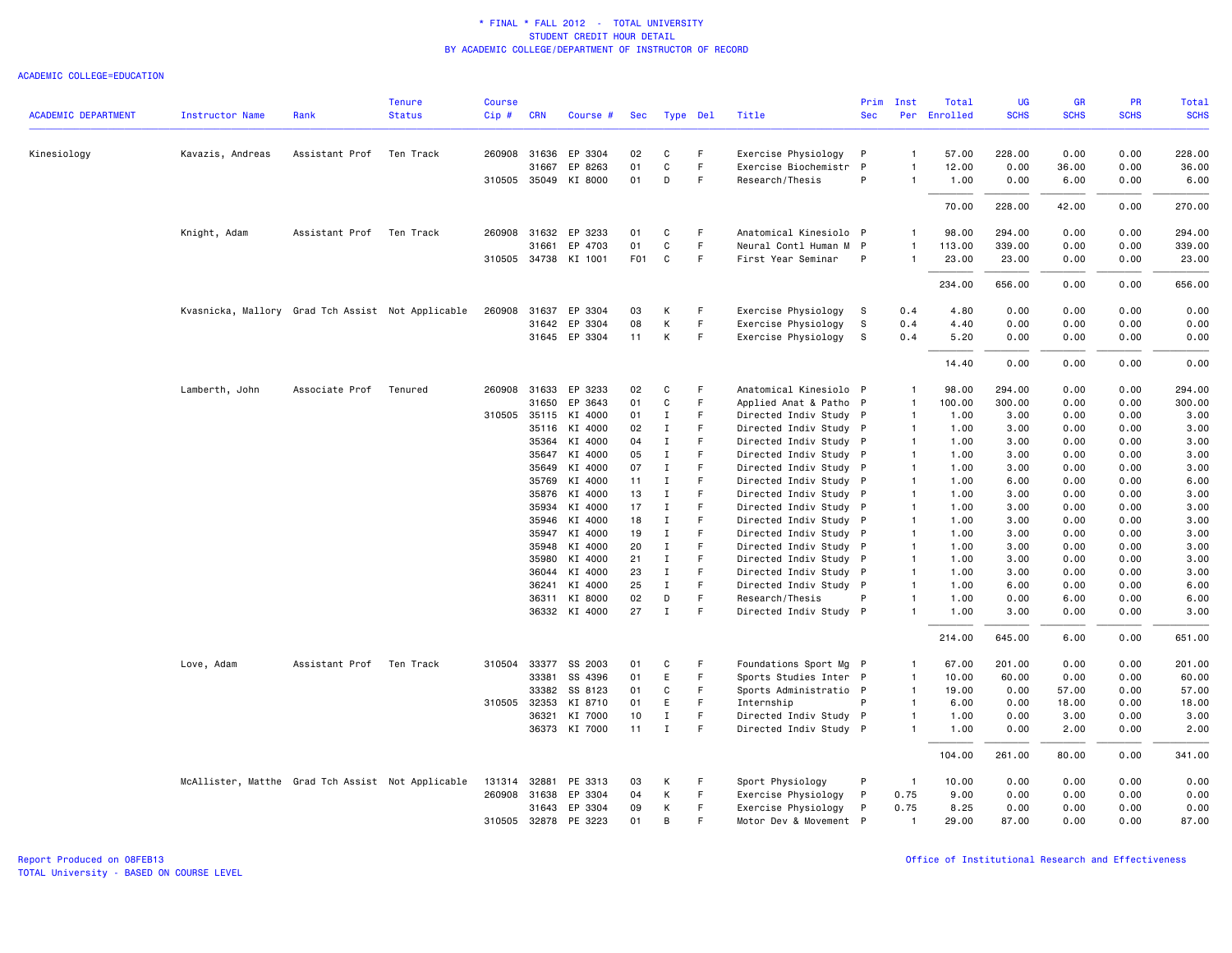#### ACADEMIC COLLEGE=EDUCATION

| <b>ACADEMIC DEPARTMENT</b> | <b>Instructor Name</b>                            | Rank                     | <b>Tenure</b><br><b>Status</b> | <b>Course</b><br>$Cip \#$ | <b>CRN</b>   | Course #             |                 | Sec Type Del |    | Title                  | Prim<br><b>Sec</b> | Inst         | Total<br>Per Enrolled | <b>UG</b><br><b>SCHS</b> | <b>GR</b><br><b>SCHS</b> | <b>PR</b><br><b>SCHS</b> | Total<br><b>SCHS</b> |
|----------------------------|---------------------------------------------------|--------------------------|--------------------------------|---------------------------|--------------|----------------------|-----------------|--------------|----|------------------------|--------------------|--------------|-----------------------|--------------------------|--------------------------|--------------------------|----------------------|
|                            |                                                   |                          |                                |                           |              |                      |                 |              |    |                        |                    |              |                       |                          |                          |                          |                      |
|                            |                                                   |                          |                                |                           |              |                      |                 |              |    |                        |                    |              | 56.25                 | 87.00                    | 0.00                     | 0.00                     | 87.00                |
| Kinesiology                | McLendon, Mary                                    | Non-Faculty              | Not Applicable                 |                           |              | 310505 34840 KI 2990 | 05              | L.           | F. | Special Topics in Ki S |                    | 0.2          | 71.80                 | 71.80                    | 0.00                     | 0.00                     | 71.80                |
|                            |                                                   |                          |                                |                           |              |                      |                 |              |    |                        |                    |              | 71.80                 | 71.80                    | 0.00                     | 0.00                     | 71.80                |
|                            | Morse, Alan                                       | Assistant Prof           | Ten Track                      | 310504                    | 33378        | SS 3103              | 01              | C            | F  | Sport Sponsorship      | P                  |              | 49.00                 | 147.00                   | 0.00                     | 0.00                     | 147.00               |
|                            |                                                   |                          |                                | 310505                    | 33383        | SS 8823              | 01              | C            | F  | Sport Sponsorships     | P                  |              | 20.00                 | 0.00                     | 60.00                    | 0.00                     | 60.00                |
|                            |                                                   |                          |                                |                           | 35688        | KI 4000              | 09              | Ι.           | F  | Directed Indiv Study P |                    |              | 1.00                  | 3.00                     | 0.00                     | 0.00                     | 3.00                 |
|                            |                                                   |                          |                                |                           |              | 35740 KI 4000        | 10              | $\mathbf I$  | F  | Directed Indiv Study P |                    |              | 1.00                  | 3.00                     | 0.00                     | 0.00                     | 3.00                 |
|                            |                                                   |                          |                                |                           |              | 36315 KI 7000        | 08              | $\mathbf{I}$ | F. | Directed Indiv Study P |                    | $\mathbf{1}$ | 1.00                  | 0.00                     | 3.00                     | 0.00                     | 3.00                 |
|                            |                                                   |                          |                                |                           | 36517        | KI 7000              | 14              | $\mathbf{I}$ | F  | Directed Indiv Study P |                    |              | 1.00                  | 0.00                     | 1.00                     | 0.00                     | 1.00                 |
|                            |                                                   |                          |                                |                           |              | 36595 KI 7000        | 15              | $\mathbf{I}$ | F. | Directed Indiv Study P |                    |              | 1.00                  | 0.00                     | 1.00                     | 0.00                     | 1.00                 |
|                            |                                                   |                          |                                |                           |              |                      |                 |              |    |                        |                    |              | 74.00                 | 153.00                   | 65.00                    | 0.00                     | 218.00               |
|                            | Rastede, Ross                                     |                          | Grad Tch Assist Not Applicable | 310505                    |              | 34836 KI 2990        | 01              | L            | F  | Special Topics in Ki S |                    | 0.4          | 1.60                  | 1.60                     | 0.00                     | 0.00                     | 1.60                 |
|                            |                                                   |                          |                                |                           |              | 34837 KI 2990        | 02              | L            | F  | Special Topics in Ki S |                    | 0.4          | 4.80                  | 4.80                     | 0.00                     | 0.00                     | 4.80                 |
|                            |                                                   |                          |                                |                           |              |                      |                 |              |    |                        |                    |              |                       |                          |                          |                          |                      |
|                            |                                                   |                          |                                |                           |              |                      |                 |              |    |                        |                    |              | 6.40                  | 6.40                     | 0.00                     | 0.00                     | 6.40                 |
|                            | Rovtar, Katherine                                 | Non-Faculty              | Not Applicable                 |                           |              | 310505 32348 KI 3273 | 03              | Κ            | F  | Athletic Training      | P                  |              | 20.00                 | 0.00                     | 0.00                     | 0.00                     | 0.00                 |
|                            |                                                   |                          |                                |                           |              |                      |                 |              |    |                        |                    |              | 20.00                 | 0.00                     | 0.00                     | 0.00                     | 0.00                 |
|                            | Rye, David                                        | Instructor               | Non-Ten Track                  | 131314                    | 32890        | PE 4873              | 01              | C            | F  | Prof Sem In Physica P  |                    |              | 10.00                 | 30.00                    | 0.00                     | 0.00                     | 30.00                |
|                            |                                                   |                          |                                |                           | 32893        | PE 4886              | 04              | F            | F  | Teach Intern in PE     | P                  |              | 5.00                  | 30.00                    | 0.00                     | 0.00                     | 30.00                |
|                            |                                                   |                          |                                |                           | 32896        | PE 4896              | 03              | F            | F  | Teach Intern in PE     | P                  |              | 5.00                  | 30.00                    | 0.00                     | 0.00                     | 30.00                |
|                            |                                                   |                          |                                |                           | 33990        | PE 4873              | 501             | C            | F. | Prof Sem In Physica P  |                    |              | 9.00                  | 27.00                    | 0.00                     | 0.00                     | 27.00                |
|                            |                                                   |                          |                                | 310504                    | 36035        | SS 3203              | 01              | C            | F  | Sport Law              |                    |              | 21.00                 | 63.00                    | 0.00                     | 0.00                     | 63.00                |
|                            |                                                   |                          |                                |                           |              | 36036 SS 4103        | 01              | C            | F  | Ethics in Sports Mgm P |                    |              | 22.00                 | 66.00                    | 0.00                     | 0.00                     | 66.00                |
|                            |                                                   |                          |                                |                           |              |                      |                 |              |    |                        |                    |              | 72.00                 | 246.00                   | 0.00                     | 0.00                     | 246.00               |
|                            | Tomlinson, Melissa Grad Tch Assist Not Applicable |                          |                                | 310501                    |              | 32864 PE 1222        | 01              | В            | F  | Teaching Lifetime Ac P |                    | $\mathbf{1}$ | 19.00                 | 38.00                    | 0.00                     | 0.00                     | 38.00                |
|                            |                                                   |                          |                                |                           |              | 32865 PE 1222        | 02              | В            | F  | Teaching Lifetime Ac P |                    |              | 17.00                 | 34.00                    | 0.00                     | 0.00                     | 34.00                |
|                            |                                                   |                          |                                |                           |              | 310505 32334 KI 1803 | 01              | C            | F  | Health Trends & Topi P |                    |              | 166.00                | 498.00                   | 0.00                     | 0.00                     | 498.00               |
|                            |                                                   |                          |                                |                           |              |                      |                 |              |    |                        |                    |              | 202.00                | 570.00                   | 0.00                     | 0.00                     | 570.00               |
|                            | Vickers, J.                                       | Assistant Prof Ten Track |                                |                           |              | 131307 32888 PE 4163 | 01              | C            | F  | Prin Meth of Sec Hth P |                    |              | 24.00                 | 72.00                    | 0.00                     | 0.00                     | 72.00                |
|                            |                                                   |                          |                                |                           | 32897        | PE 6163              | 01              | C            | F  | Prin Meth of Sec Hth P |                    |              | 1.00                  | 0.00                     | 3.00                     | 0.00                     | 3.00                 |
|                            |                                                   |                          |                                | 131314                    |              | 32877 PE 3163        | 01              | C            | F  | Sport Psychology       | P                  |              | 69.00                 | 207.00                   | 0.00                     | 0.00                     | 207.00               |
|                            |                                                   |                          |                                | 310501                    | 32858        | PE 1191              | F <sub>01</sub> | C            | F. | First Year Seminar     | P                  | $\mathbf{1}$ | 23.00                 | 23.00                    | 0.00                     | 0.00                     | 23.00                |
|                            |                                                   |                          |                                | 310505                    | 36096        | KI 7000              | 05              | $\mathbf{I}$ | F  | Directed Indiv Study P |                    | $\mathbf{1}$ | 1.00                  | 0.00                     | 3.00                     | 0.00                     | 3.00                 |
|                            |                                                   |                          |                                |                           |              | 36172 KI 7000        | 06              | $\mathbf{I}$ | F  | Directed Indiv Study P |                    |              | 1.00                  | 0.00                     | 3.00                     | 0.00                     | 3.00                 |
|                            |                                                   |                          |                                |                           |              |                      |                 |              | F  |                        |                    |              |                       |                          |                          |                          |                      |
|                            |                                                   |                          |                                |                           |              | 36320 KI 7000        | 09              | $\mathbf I$  |    | Directed Indiv Study P |                    |              | 1.00                  | 0.00                     | 3.00                     | 0.00                     | 3.00                 |
|                            |                                                   |                          |                                |                           |              |                      |                 |              |    |                        |                    |              | 120.00                | 302.00                   | 12.00                    | 0.00                     | 314.00               |
|                            | Wax, Benjamin                                     | Assistant Prof Ten Track |                                |                           | 131314 32879 | PE 3313              | 01              | C            | F  | Sport Physiology       | P                  |              | 46.00                 | 138.00                   | 0.00                     | 0.00                     | 138.00               |
|                            |                                                   |                          |                                |                           |              | 32880 PE 3313        | 02              | К            | F  | Sport Physiology       | P                  | $\mathbf{1}$ | 11.00                 | 0.00                     | 0.00                     | 0.00                     | 0.00                 |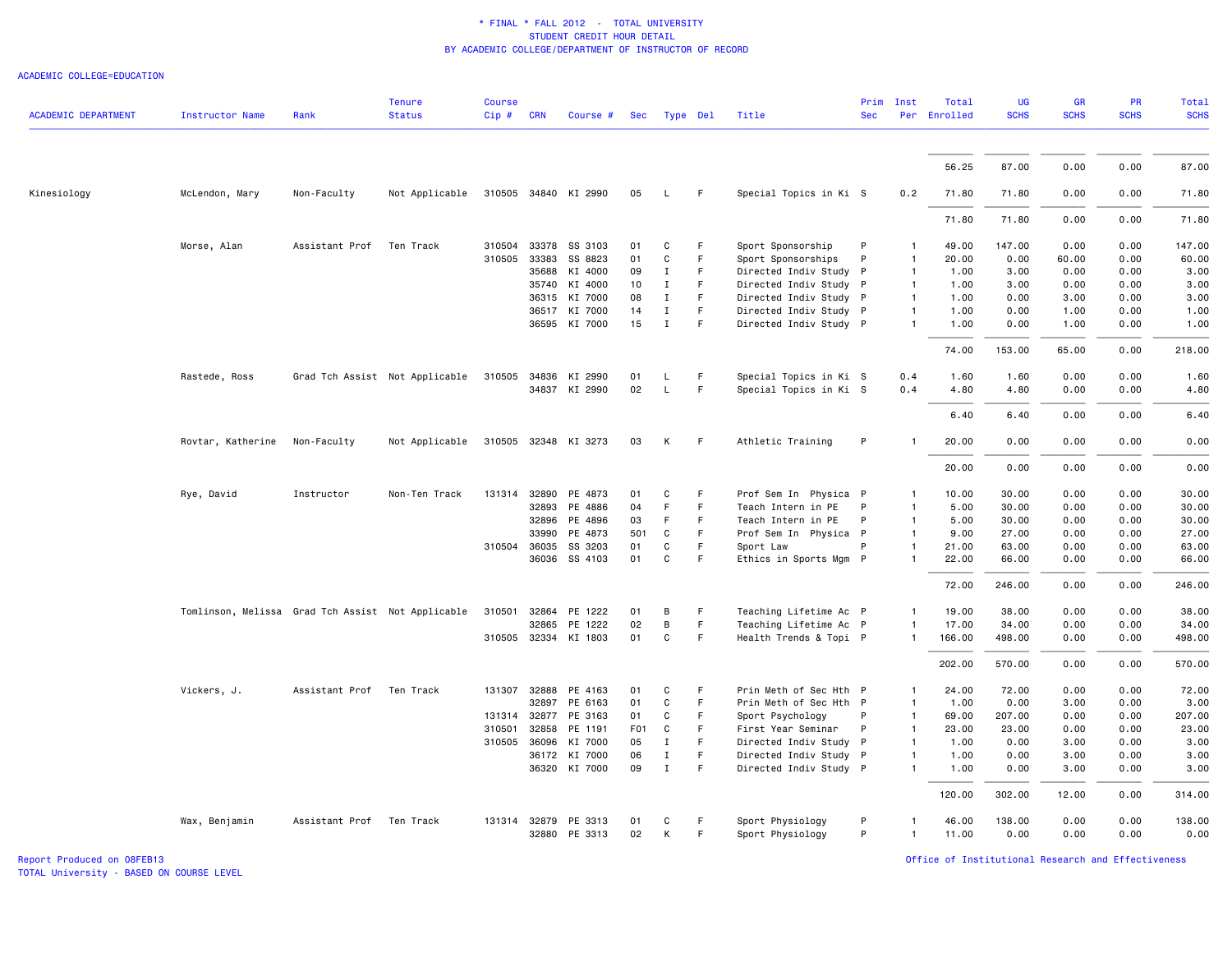ACADEMIC COLLEGE=EDUCATION

|                                         |                        |                | <b>Tenure</b>                  | <b>Course</b> |              |                      |     |             |             |                        | Prim         | Inst           | Total               | <b>UG</b>              | <b>GR</b>                                  | PR          | Total       |
|-----------------------------------------|------------------------|----------------|--------------------------------|---------------|--------------|----------------------|-----|-------------|-------------|------------------------|--------------|----------------|---------------------|------------------------|--------------------------------------------|-------------|-------------|
| <b>ACADEMIC DEPARTMENT</b>              | <b>Instructor Name</b> | Rank           | <b>Status</b>                  | Cip#          | <b>CRN</b>   | Course #             | Sec | Type Del    |             | Title                  | <b>Sec</b>   |                | Per Enrolled        | <b>SCHS</b>            | <b>SCHS</b>                                | <b>SCHS</b> | <b>SCHS</b> |
| Kinesiology                             | Wax, Benjamin          | Assistant Prof | Ten Track                      |               |              | 131314 32882 PE 3313 | 04  | К           | F           | Sport Physiology       | P            | $\mathbf{1}$   | 13.00               | 0.00                   | 0.00                                       | 0.00        | 0.00        |
|                                         |                        |                |                                |               | 32883        | PE 3313              | 05  | К           | F           | Sport Physiology       | P            | $\mathbf{1}$   | 12.00               | 0.00                   | 0.00                                       | 0.00        | 0.00        |
|                                         |                        |                |                                | 310501        | 32875        | PE 3153              | 01  | C           | F           | Methods of Elem PE     | P            | $\mathbf{1}$   | 21.00               | 63.00                  | 0.00                                       | 0.00        | 63.00       |
|                                         |                        |                |                                |               | 310505 36325 | KI 8000              | 03  | D           | F           | Research/Thesis        | P            | $\mathbf{1}$   | 3.00                | 0.00                   | 10.00                                      | 0.00        | 10.00       |
|                                         |                        |                |                                |               |              | 36426 KI 7000        | 13  | $\mathbf I$ | F           | Directed Indiv Study P |              | $\mathbf{1}$   | 1.00                | 0.00                   | 3.00                                       | 0.00        | 3.00        |
|                                         |                        |                |                                |               |              |                      |     |             |             |                        |              |                | 107.00              | 201.00                 | 13.00                                      | 0.00        | 214.00      |
|                                         | Webb, Heather          | Assistant Prof | Ten Track                      |               | 260908 31631 | EP 3183              | 01  | C           | F           | Exercise Psychology    | $\mathsf{P}$ | -1             | 139.00              | 417.00                 | 0.00                                       | 0.00        | 417.00      |
|                                         |                        |                |                                |               | 31637        | EP 3304              | 03  | К           | F           | Exercise Physiology    | P            | 0.6            | 7.20                | 0.00                   | 0.00                                       | 0.00        | 0.00        |
|                                         |                        |                |                                |               | 31638        | EP 3304              | 04  | К           | F           | Exercise Physiology    | s            | 0.25           | 3.00                | 0.00                   | 0.00                                       | 0.00        | 0.00        |
|                                         |                        |                |                                |               | 31639        | EP 3304              | 05  | К           | F.          | Exercise Physiology    | P            | 0.6            | 7.20                | 0.00                   | 0.00                                       | 0.00        | 0.00        |
|                                         |                        |                |                                |               | 31640        | EP 3304              | 06  | К           | F           | Exercise Physiology    | P            | 0.6            | 7.80                | 0.00                   | 0.00                                       | 0.00        | 0.00        |
|                                         |                        |                |                                |               | 31641        | EP 3304              | 07  | К           | F           | Exercise Physiology    | P            | $\overline{1}$ | 12.00               | 0.00                   | 0.00                                       | 0.00        | 0.00        |
|                                         |                        |                |                                |               | 31642        | EP 3304              | 08  | К           | F           | Exercise Physiology    | P            | 0.6            | 6.60                | 0.00                   | 0.00                                       | 0.00        | 0.00        |
|                                         |                        |                |                                |               | 31643        | EP 3304              | 09  | К           | F           | Exercise Physiology    | s            | 0.25           | 2.75                | 0.00                   | 0.00                                       | 0.00        | 0.00        |
|                                         |                        |                |                                |               | 31644        | EP 3304              | 10  | К           | F           | Exercise Physiology    | P            | 0.6            | 7.80                | 0.00                   | 0.00                                       | 0.00        | 0.00        |
|                                         |                        |                |                                |               | 31645        | EP 3304              | 11  | К           | F           | Exercise Physiology    | P            | 0.6            | 7.80                | 0.00                   | 0.00                                       | 0.00        | 0.00        |
|                                         |                        |                |                                |               | 31646        | EP 3304              | 12  | К           | E           | Exercise Physiology    | $\mathsf{P}$ | 0.6            | 7.20                | 0.00                   | 0.00                                       | 0.00        | 0.00        |
|                                         |                        |                |                                |               | 31665        | EP 6113              | 01  | В           | F           | Fitnes Prog & Testin P |              | $\overline{1}$ | 1.00                | 0.00                   | 3.00                                       | 0.00        | 3.00        |
|                                         |                        |                |                                |               | 310505 35006 | KI 8990              | 01  | $\mathbf C$ | F           | Special Topics In Ki P |              | $\overline{1}$ | 15.00               | 0.00                   | 45.00                                      | 0.00        | 45.00       |
|                                         |                        |                |                                |               | 35129        | KI 7000              | 01  | $\mathbf I$ | F           | Directed Indiv Study P |              | $\overline{1}$ | 1.00                | 0.00                   | 6.00                                       | 0.00        | 6.00        |
|                                         |                        |                |                                |               | 35820        | KI 7000              | 03  | $\mathbf I$ | F           | Directed Indiv Study P |              | $\mathbf{1}$   | 1.00                | 0.00                   | 6.00                                       | 0.00        | 6.00        |
|                                         |                        |                |                                |               | 35943        | KI 7000              | 04  | $\;$ I      | F           | Directed Indiv Study P |              | $\mathbf{1}$   | 1.00                | 0.00                   | 3.00                                       | 0.00        | 3.00        |
|                                         |                        |                |                                |               |              | 36592 KI 4000        | 47  | $\mathbf I$ | $\mathsf F$ | Directed Indiv Study P |              | $\mathbf{1}$   | 1.00                | 1.00                   | 0.00                                       | 0.00        | 1.00        |
|                                         |                        |                |                                |               |              |                      |     |             |             |                        |              |                | 228.35              | 418.00                 | 63.00                                      | 0.00        | 481.00      |
|                                         | Webster, Roland        |                | Grad Tch Assist Not Applicable | 260908        | 31639        | EP 3304              | 05  | К           | F           | Exercise Physiology    | - S          | 0.4            | 4.80                | 0.00                   | 0.00                                       | 0.00        | 0.00        |
|                                         |                        |                |                                |               | 31640        | EP 3304              | 06  | К           | F           | Exercise Physiology    | s            | 0.4            | 5.20                | 0.00                   | 0.00                                       | 0.00        | 0.00        |
|                                         |                        |                |                                |               |              | 31644 EP 3304        | 10  | К           | F.          | Exercise Physiology    | s            | 0.4            | 5.20                | 0.00                   | 0.00                                       | 0.00        | 0.00        |
|                                         |                        |                |                                |               |              | 31646 EP 3304        | 12  | К           | F           | Exercise Physiology    | S.           | 0.4            | 4.80                | 0.00                   | 0.00                                       | 0.00        | 0.00        |
|                                         |                        |                |                                |               |              |                      |     |             |             |                        |              |                | 20.00               | 0.00                   | 0.00                                       | 0.00        | 0.00        |
|                                         | Young, Glen            | Instructor     | Non-Ten Track                  | 310501        | 32860        | PE 1202              | 02  | В           | F           | Teaching Team Sports P |              | -1             | 15.00               | 30.00                  | 0.00                                       | 0.00        | 30.00       |
|                                         |                        |                |                                | 310504        | 32870        | PE 2043              | 01  | C           | F           | Intro to Sports Stud P |              | $\overline{1}$ | 99.00               | 297.00                 | 0.00                                       | 0.00        | 297.00      |
|                                         |                        |                |                                | 310505        | 32335        | KI 1803              | 02  | C           | F           | Health Trends & Topi P |              | $\overline{1}$ | 97.00               | 291.00                 | 0.00                                       | 0.00        | 291.00      |
|                                         |                        |                |                                |               | 36486        | KI 4000              | 29  | Ι.          | F           | Directed Indiv Study P |              | $\mathbf{1}$   | 1.00                | 3.00                   | 0.00                                       | 0.00        | 3.00        |
|                                         |                        |                |                                |               | 36487        | KI 4000              | 30  | $\mathbf I$ | $\mathsf F$ | Directed Indiv Study P |              | $\overline{1}$ | 1.00                | 3.00                   | 0.00                                       | 0.00        | 3.00        |
|                                         |                        |                |                                |               | 310506 32885 | PE 3422              | 01  | $\mathbf C$ | F           | Coach Football         | P            | $\mathbf{1}$   | 54.00               | 108.00                 | 0.00                                       | 0.00        | 108.00      |
|                                         |                        |                |                                |               |              | 32886 PE 3432        | 01  | C           | F           | Coach Basketball       | P            |                | 48.00               | 96.00                  | 0.00                                       | 0.00        | 96.00       |
|                                         |                        |                |                                |               |              |                      |     |             |             |                        |              |                | 315.00              | 828.00                 | 0.00                                       | 0.00        | 828.00      |
|                                         | Zukin, Kathrine        | Non-Faculty    | Not Applicable                 |               |              | 310505 32349 KI 3273 | 04  | К           | F           | Athletic Training      | P            |                | 19.00               | 0.00                   | 0.00                                       | 0.00        | 0.00        |
|                                         |                        |                |                                |               |              |                      |     |             |             |                        |              |                | 19.00               | 0.00                   | 0.00                                       | 0.00        | 0.00        |
| ------------------------<br>Kinesiology |                        |                |                                |               |              |                      |     |             |             |                        |              |                | ========<br>3820.00 | $=$ =======<br>9377.00 | <b>EEEEEEE</b><br>419.00                   | 0.00        | 9796.00     |
| -------------------------               |                        |                |                                |               |              |                      |     |             |             |                        |              |                |                     |                        | -------- ------- -------- <i>-------</i> - |             | ==========  |

Report Produced on 08FEB13 Office of Institutional Research and Effectiveness

TOTAL University - BASED ON COURSE LEVEL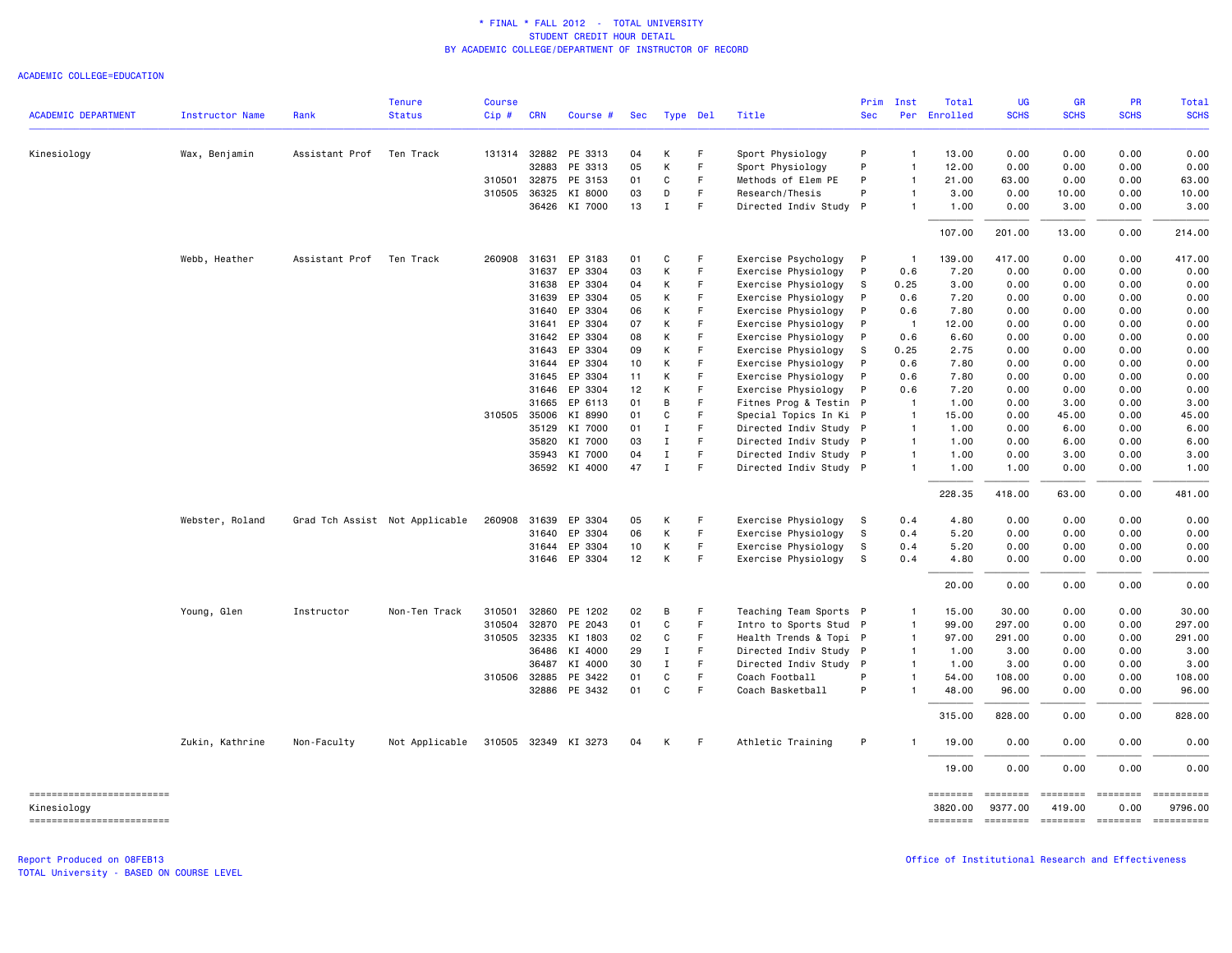### ACADEMIC COLLEGE=EDUCATION

|                                            |                        |                               | <b>Tenure</b>  | <b>Course</b> |              |                                   |            |          |             |                                                  | Prim       | Inst                           | Total          | UG            | <b>GR</b>     | <b>PR</b>    | Total          |
|--------------------------------------------|------------------------|-------------------------------|----------------|---------------|--------------|-----------------------------------|------------|----------|-------------|--------------------------------------------------|------------|--------------------------------|----------------|---------------|---------------|--------------|----------------|
| <b>ACADEMIC DEPARTMENT</b>                 | <b>Instructor Name</b> | Rank                          | <b>Status</b>  | $Cip$ #       | <b>CRN</b>   | Course #                          | Sec        | Type Del |             | Title                                            | <b>Sec</b> |                                | Per Enrolled   | <b>SCHS</b>   | <b>SCHS</b>   | <b>SCHS</b>  | <b>SCHS</b>    |
| Leadership and Foundation Blendinger, Jack |                        | Professor                     | Tenured        | 130401 31352  |              | EDL 8143                          | 01         | C        | F.          | EDLS as Instl Supvrs P                           |            | $\mathbf{1}$                   | 4.00           | 0.00          | 12.00         | 0.00         | 12.00          |
|                                            |                        |                               |                | 130901        | 31348        | EDF 9313                          | 01         | C        | F.          | Philosophy of Ed                                 | P          | $\mathbf{1}$                   | 16.00          | 0.00          | 48.00         | 0.00         | 48.00          |
|                                            |                        |                               |                | 231101 31334  |              | EDF 3413                          | 02         | C        | F.          | Writing For Thinking P                           |            | $\mathbf{1}$                   | 30.00          | 90.00         | 0.00          | 0.00         | 90.00          |
|                                            |                        |                               |                |               |              | 31335 EDF 3413                    | 03         | C        | F.          | Writing For Thinking P                           |            | $\mathbf{1}$                   | 29.00          | 87.00         | 0.00          | 0.00         | 87.00          |
|                                            |                        |                               |                |               |              |                                   |            |          |             |                                                  |            |                                | 79.00          | 177.00        | 60.00         | 0.00         | 237.00         |
|                                            |                        |                               |                |               |              |                                   |            |          | F.          |                                                  |            |                                |                |               |               |              |                |
|                                            | Boggan, Matthew        | Associate Prof Ten Track      |                | 429999 34829  |              | 130401 33614 EDL 8143<br>EDX 3203 | 201<br>201 | C<br>C   | F.          | EDLS as Instl Supvrs P<br>Intro To Learn Disab P |            | $\overline{1}$<br>$\mathbf{1}$ | 11.00<br>17.00 | 0.00<br>51.00 | 33.00<br>0.00 | 0.00<br>0.00 | 33.00<br>51.00 |
|                                            |                        |                               |                |               |              |                                   |            |          |             |                                                  |            |                                |                |               |               |              |                |
|                                            |                        |                               |                |               |              |                                   |            |          |             |                                                  |            |                                | 28,00          | 51.00         | 33.00         | 0.00         | 84.00          |
|                                            | Bowen, Marilyn         | Resrch Assoc Pr Non-Ten Track |                |               |              | 450101 33815 EDF 3333             | 501        | C        | $\mathbf 0$ | Social Foundation Ed P                           |            |                                | 24.00          | 72.00         | 0.00          | 0.00         | 72.00          |
|                                            |                        |                               |                |               |              |                                   |            |          |             |                                                  |            |                                | 24.00          | 72.00         | 0.00          | 0.00         | 72.00          |
|                                            | Brocato, Donna         | Associate Prof                | Tenured        |               | 130101 31341 | EDF 4243                          | 01         | C        | F           | Plan for Diverse Lea P                           |            | $\mathbf{1}$                   | 21.00          | 63.00         | 0.00          | 0.00         | 63.00          |
|                                            |                        |                               |                |               | 31342        | EDF 4243                          | 02         | C        | F           | Plan for Diverse Lea P                           |            | $\mathbf{1}$                   | 20.00          | 60.00         | 0.00          | 0.00         | 60.00          |
|                                            |                        |                               |                |               | 31344        | EDF 6243                          | 01         | C        | F.          | Plan for Diverse Lea P                           |            | $\mathbf{1}$                   | 1.00           | 0.00          | 3.00          | 0.00         | 3.00           |
|                                            |                        |                               |                |               |              | 130401 35899 EDA 9000             | 01         | D        | F.          | Research / Diss                                  | P          | $\overline{1}$                 | 7.00           | 0.00          | 17.00         | 0.00         | 17.00          |
|                                            |                        |                               |                |               |              |                                   |            |          |             |                                                  |            |                                | 49.00          | 123.00        | 20.00         | 0.00         | 143.00         |
|                                            | Coats, Linda           | Associate Prof                | Tenured        | 130101        | 31346        | EDF 8353                          | 01         | C        | F           | Prin Of Cur Devel                                | P          | $\mathbf{1}$                   | 9.00           | 0.00          | 27.00         | 0.00         | 27.00          |
|                                            |                        |                               |                | 130401 31354  |              | EDL 8223                          | 01         | H        | F.          | Intern II: Admin App P                           |            | $\overline{1}$                 | 4.00           | 0.00          | 12.00         | 0.00         | 12.00          |
|                                            |                        |                               |                |               | 35900        | EDA 9000                          | 02         | D        | F           | Research / Diss                                  | P          | $\mathbf{1}$                   | 2.00           | 0.00          | 2.00          | 0.00         | 2.00           |
|                                            |                        |                               |                |               |              | 130407 35207 CCL 9000             | 504        | D        | $\mathbf 0$ | Diss./Dissertation R P                           |            | $\mathbf{1}$                   | 5.00           | 0.00          | 28.00         | 0.00         | 28.00          |
|                                            |                        |                               |                |               |              |                                   |            |          |             |                                                  |            |                                | 20.00          | 0.00          | 69.00         | 0.00         | 69.00          |
|                                            | Cottrell, William      | Non-Faculty                   | Not Applicable |               |              | 450701 34633 GR 4123              | 01         | C        | -F          | Urban Geog                                       | P          |                                | 19.00          | 57.00         | 0.00          | 0.00         | 57.00          |
|                                            |                        |                               |                |               |              |                                   |            |          |             |                                                  |            |                                | 19.00          | 57.00         | 0.00          | 0.00         | 57.00          |
|                                            | Davis, James           | Associate Prof                | Tenured        | 130401        | 33806        | EDA 8190                          | 501        | s        | F           | Wkshp Ed Adm & Super P                           |            | $\mathbf{1}$                   | 4.00           | 0.00          | 12.00         | 0.00         | 12.00          |
|                                            |                        |                               |                |               | 130407 33767 | CCL 8123                          | 501        | C        | $\mathbf 0$ | Comm Col Finance                                 | P          | $\mathbf{1}$                   | 14.00          | 0.00          | 42.00         | 0.00         | 42.00          |
|                                            |                        |                               |                |               | 34750        | CCL 8243                          | 501        | E        | $\mathbf 0$ | Intern Comm College                              | P          | $\mathbf{1}$                   | 8.00           | 0.00          | 24.00         | 0.00         | 24.00          |
|                                            |                        |                               |                |               | 34751        | CCL 8223                          | 501        | E        | $\circ$     | Intern Work Ed Leade P                           |            | $\overline{1}$                 | 5.00           | 0.00          | 15.00         | 0.00         | 15.00          |
|                                            |                        |                               |                |               | 34755        | CCL 8213                          | 501        | E        | $\Omega$    | Intern In Comm Colle P                           |            | $\overline{1}$                 | 1.00           | 0.00          | 3.00          | 0.00         | 3.00           |
|                                            |                        |                               |                |               |              | 35204 CCL 9000                    | 501        | D        | $\Omega$    | Diss./Dissertation R P                           |            | $\overline{1}$                 | 24.00          | 0.00          | 71.00         | 0.00         | 71.00          |
|                                            |                        |                               |                |               |              |                                   |            |          |             |                                                  |            |                                | 56.00          | 0.00          | 167.00        | 0.00         | 167.00         |
|                                            | Davis, Kathleen        | Lecturer                      | Non-Ten Track  |               |              | 130407 33766 CCL 8113             | 501        | C        | 0           | Comm Col Hist/Philos P                           |            | -1                             | 13.00          | 0.00          | 39.00         | 0.00         | 39.00          |
|                                            |                        |                               |                |               |              | 36621 CCL 8113                    | 502        | C        | $\circ$     | Comm Col Hist/Philos P                           |            | $\overline{1}$                 | 9.00           | 0.00          | 27.00         | 0.00         | 27.00          |
|                                            |                        |                               |                |               |              |                                   |            |          |             |                                                  |            |                                | 22.00          | 0.00          | 66.00         | 0.00         | 66.00          |
|                                            | Derby, Christy         | Lecturer                      | Non-Ten Track  | 450101 31323  |              | EDF 3333                          | 01         | C        | F.          | Social Foundation Ed P                           |            | $\mathbf{1}$                   | 25.00          | 75.00         | 0.00          | 0.00         | 75.00          |
|                                            |                        |                               |                |               | 31324        | EDF 3333                          | 02         | C        | F           | Social Foundation Ed P                           |            | $\mathbf{1}$                   | 31.00          | 93.00         | 0.00          | 0.00         | 93.00          |
|                                            |                        |                               |                |               | 31327        | EDF 3333                          | 05         | C        | F.          | Social Foundation Ed P                           |            | $\mathbf{1}$                   | 24.00          | 72.00         | 0.00          | 0.00         | 72.00          |
|                                            |                        |                               |                |               | 31329        | EDF 3333                          | 07         | C        | F.          | Social Foundation Ed P                           |            | $\mathbf{1}$                   | 29.00          | 87.00         | 0.00          | 0.00         | 87.00          |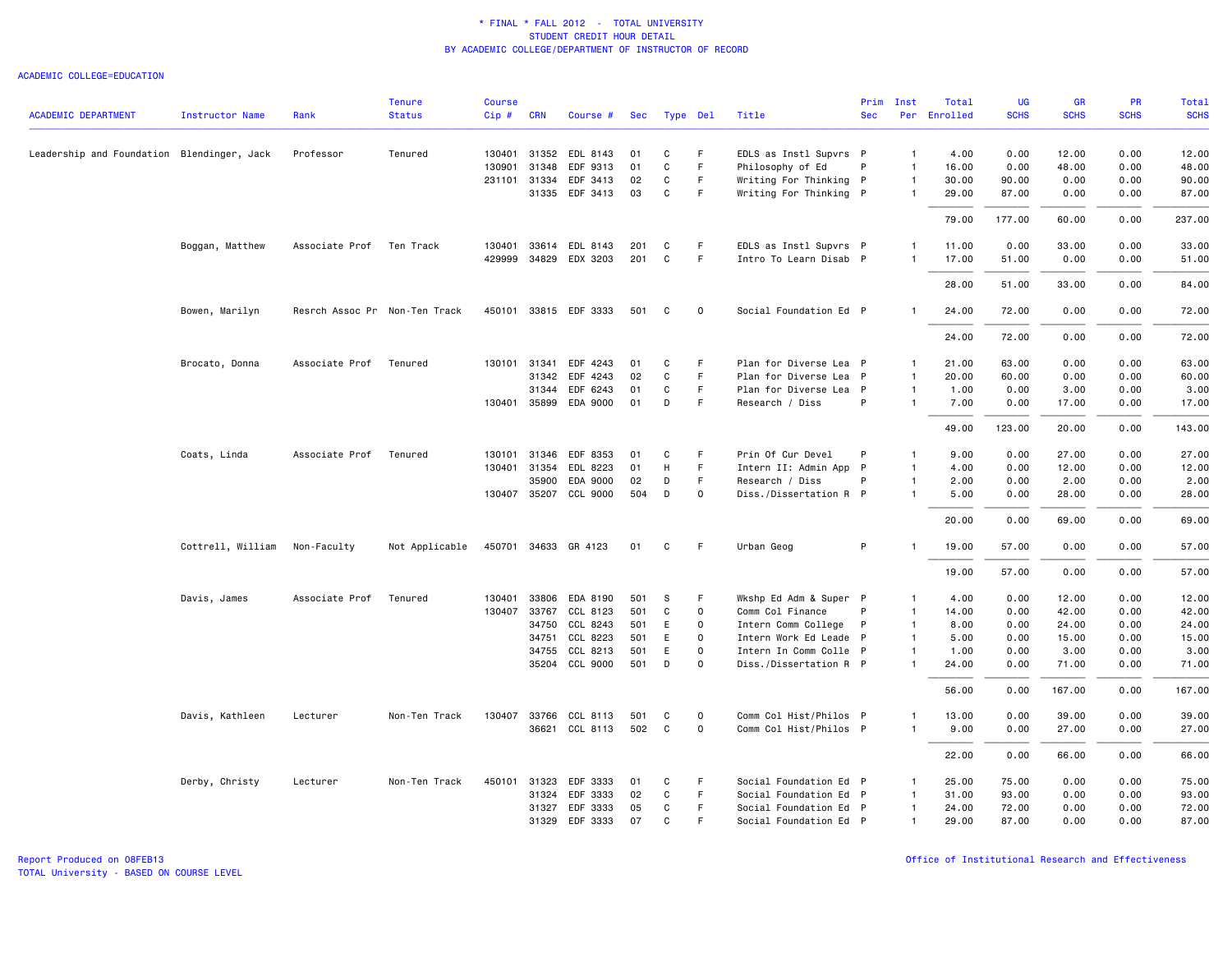ACADEMIC COLLEGE=EDUCATION

| <b>ACADEMIC DEPARTMENT</b>            | Instructor Name               | Rank                           | <b>Tenure</b><br><b>Status</b> | <b>Course</b><br>Cip # CRN |              | Course #              |     | Sec Type Del |             | Title                  | Prim<br><b>Sec</b> | Inst         | Total<br>Per Enrolled | <b>UG</b><br><b>SCHS</b> | <b>GR</b><br><b>SCHS</b> | <b>PR</b><br><b>SCHS</b> | Total<br><b>SCHS</b> |
|---------------------------------------|-------------------------------|--------------------------------|--------------------------------|----------------------------|--------------|-----------------------|-----|--------------|-------------|------------------------|--------------------|--------------|-----------------------|--------------------------|--------------------------|--------------------------|----------------------|
|                                       |                               |                                |                                |                            |              |                       |     |              |             |                        |                    |              |                       |                          |                          |                          |                      |
|                                       |                               |                                |                                |                            |              |                       |     |              |             |                        |                    |              | 109.00                | 327.00                   | 0.00                     | 0.00                     | 327.00               |
| Leadership and Foundation Hare, Rufus |                               | Professor                      | Tenured                        |                            |              | 130101 36178 EDF 7000 | 01  | Ι.           | F           | Directed Indiv Study P |                    |              | 1.00                  | 0.00                     | 3.00                     | 0.00                     | 3.00                 |
|                                       |                               |                                |                                |                            | 36611        | EDF 7000              | 02  | Ι.           | F           | Directed Indiv Study P |                    |              | 1.00                  | 0.00                     | 3.00                     | 0.00                     | 3.00                 |
|                                       |                               |                                |                                | 130401                     | 35901        | EDA 9000              | 03  | D            | F           | Research / Diss        | P                  |              | 15.00                 | 0.00                     | 46.00                    | 0.00                     | 46.00                |
|                                       |                               |                                |                                | 130601                     | 31351        | EDF 9463              | 01  | C            | F.          | Qual Data Collection P |                    |              | 9.00                  | 0.00                     | 27.00                    | 0.00                     | 27.00                |
|                                       |                               |                                |                                | 131202                     | 36214        | EDE 9000              | 05  | D            | F           | Research / Diss        | P                  |              | 2.00                  | 0.00                     | 10.00                    | 0.00                     | 10.00                |
|                                       |                               |                                |                                | 131205                     | 35962        | EDS 9000              | 02  | D            | F           | Research / Diss        | P                  |              | 2.00                  | 0.00                     | 18.00                    | 0.00                     | 18.00                |
|                                       |                               |                                |                                |                            |              | 131319 35922 TKT 9000 | 10  | D            | F           | Research / Diss        | P                  |              | 1.00                  | 0.00                     | 1.00                     | 0.00                     | 1.00                 |
|                                       |                               |                                |                                |                            |              |                       |     |              |             |                        |                    |              | 31.00                 | 0.00                     | 108.00                   | 0.00                     | 108.00               |
|                                       | King, Stephanie               | Assistant Prof Ten Track       |                                | 130407                     |              | 34752 CCL 8173        | 501 | C            | 0           | Comm College Teachin P |                    |              | 10.00                 | 0.00                     | 30.00                    | 0.00                     | 30.00                |
|                                       |                               |                                |                                |                            | 34753        | CCL 8313              | 501 | C            | $\mathbf 0$ | Comm Coll Instrl Ass P |                    |              | 7.00                  | 0.00                     | 21.00                    | 0.00                     | 21.00                |
|                                       |                               |                                |                                |                            |              | 35206 CCL 9000        | 503 | D            | 0           | Diss./Dissertation R P |                    |              | 4.00                  | 0.00                     | 28.00                    | 0.00                     | 28.00                |
|                                       |                               |                                |                                |                            |              |                       |     |              |             |                        |                    |              | 21.00                 | 0.00                     | 79.00                    | 0.00                     | 79.00                |
|                                       | Long, Cheryl                  | Resrch Assist P Non-Ten Track  |                                |                            |              | 450101 31326 EDF 3333 | 04  | C            | F           | Social Foundation Ed P |                    |              | 22.00                 | 66.00                    | 0.00                     | 0.00                     | 66.00                |
|                                       |                               |                                |                                |                            |              |                       |     |              |             |                        |                    |              | 22.00                 | 66.00                    | 0.00                     | 0.00                     | 66.00                |
|                                       | McReynolds, Ritala Instructor |                                | Non-Ten Track                  |                            |              | 131315 32396 LSK 1023 | 04  | C            | F           | Col Read/Study Skill P |                    |              | 28.00                 | 84.00                    | 0.00                     | 0.00                     | 84.00                |
|                                       |                               |                                |                                |                            | 32403        | LSK 2013              | 01  | C            | F.          | Speed Reading          | P                  |              | 23.00                 | 69.00                    | 0.00                     | 0.00                     | 69.00                |
|                                       |                               |                                |                                |                            |              | 32404 LSK 2013        | 02  | C            | F.          | Speed Reading          | P                  |              | 28.00                 | 84.00                    | 0.00                     | 0.00                     | 84.00                |
|                                       |                               |                                |                                |                            |              |                       |     |              |             |                        |                    |              | 79.00                 | 237.00                   | 0.00                     | 0.00                     | 237.00               |
|                                       | Miller, Judith                | Lecturer                       | Non-Ten Track                  |                            |              | 130101 33610 EDF 4243 | 201 | C            | F           | Plan for Diverse Lea P |                    |              | 4.00                  | 12.00                    | 0.00                     | 0.00                     | 12.00                |
|                                       |                               |                                |                                |                            |              |                       |     |              |             |                        |                    |              | 4.00                  | 12.00                    | 0.00                     | 0.00                     | 12.00                |
|                                       | Miller, Marylyn               | Lecturer                       | Non-Ten Track                  |                            |              | 231101 31333 EDF 3413 | 01  | C            | F           | Writing For Thinking P |                    |              | 31.00                 | 93.00                    | 0.00                     | 0.00                     | 93.00                |
|                                       |                               |                                |                                |                            |              | 31336 EDF 3413        | 04  | C            | F           | Writing For Thinking P |                    |              | 32.00                 | 96.00                    | 0.00                     | 0.00                     | 96.00                |
|                                       |                               |                                |                                |                            |              |                       |     |              |             |                        |                    |              | 63.00                 | 189.00                   | 0.00                     | 0.00                     | 189.00               |
|                                       |                               |                                |                                |                            |              |                       |     |              |             |                        |                    |              |                       |                          |                          |                          |                      |
|                                       | Musser, Madhurima             | Grad Tch Assist Not Applicable |                                |                            | 131202 31338 | EDF 3423              | 01  | C            | F           | Exploring Diversity    | $\mathsf{P}$       | -1           | 29.00                 | 87.00                    | 0.00                     | 0.00                     | 87.00                |
|                                       |                               |                                |                                |                            |              | 31339 EDF 3423        | 02  | C            | F           | Exploring Diversity    | P                  |              | 27.00                 | 81.00                    | 0.00                     | 0.00                     | 81.00                |
|                                       |                               |                                |                                |                            |              |                       |     |              |             |                        |                    |              | 56.00                 | 168.00                   | 0.00                     | 0.00                     | 168.00               |
|                                       | Prince, Debra                 | Associate Prof                 | Tenured                        | 130401                     | 36445        | EDA 9000              | 07  | D            | F           | Research / Diss        | P                  |              | 3.00                  | 0.00                     | 3.00                     | 0.00                     | 3.00                 |
|                                       |                               |                                |                                |                            |              | 130407 35211 CCL 9000 | 508 | D            | 0           | Diss./Dissertation R P |                    |              | 3.00                  | 0.00                     | 15.00                    | 0.00                     | 15.00                |
|                                       |                               |                                |                                |                            |              |                       |     |              |             |                        |                    |              | 6.00                  | 0.00                     | 18.00                    | 0.00                     | 18.00                |
|                                       | Stumpf, Arthur                | Associate Prof                 | Tenured                        |                            | 130407 33768 | CCL 8333              | 501 | C            | F           | Comm Col Admin         | P                  |              | 15.00                 | 0.00                     | 45.00                    | 0.00                     | 45.00                |
|                                       |                               |                                |                                |                            | 34754        | CCL 8283              | 501 | C            | $\mathbf 0$ | Leadership Comm Coll P |                    |              | 11.00                 | 0.00                     | 33.00                    | 0.00                     | 33.00                |
|                                       |                               |                                |                                |                            |              | 35205 CCL 9000        | 502 | D            | 0           | Diss./Dissertation R P |                    | $\mathbf{1}$ | 13.00                 | 0.00                     | 66.00                    | 0.00                     | 66.00                |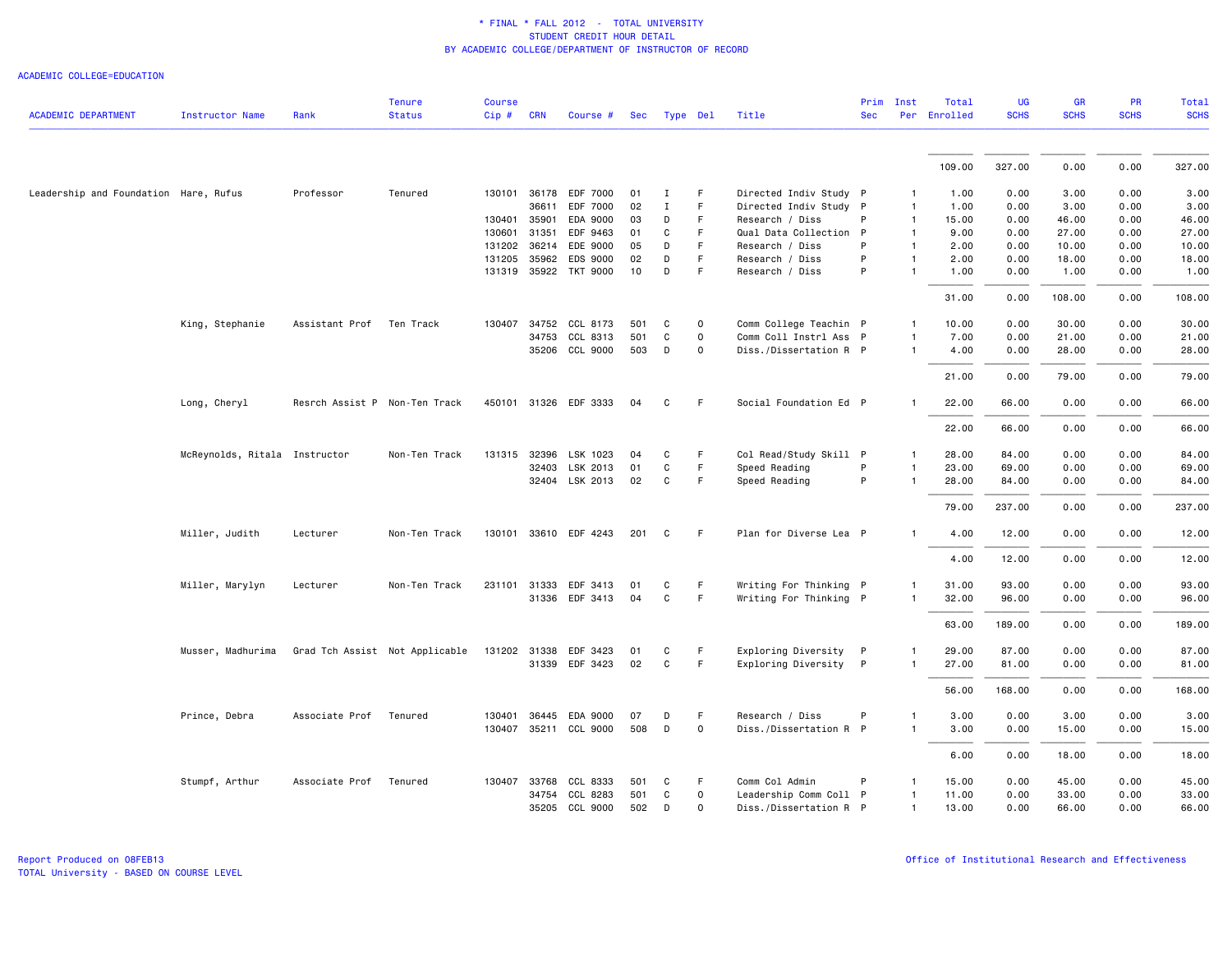ACADEMIC COLLEGE=EDUCATION

| <b>ACADEMIC DEPARTMENT</b>                               | <b>Instructor Name</b> | Rank           | <b>Tenure</b><br><b>Status</b> | <b>Course</b><br>$Cip \#$ | <b>CRN</b> | Course #              | Sec | Type Del |    | Title                  | <b>Sec</b>   | Prim Inst    | Total<br>Per Enrolled | <b>UG</b><br><b>SCHS</b>                                                                    | <b>GR</b><br><b>SCHS</b> | PR<br><b>SCHS</b> | <b>Total</b><br><b>SCHS</b> |
|----------------------------------------------------------|------------------------|----------------|--------------------------------|---------------------------|------------|-----------------------|-----|----------|----|------------------------|--------------|--------------|-----------------------|---------------------------------------------------------------------------------------------|--------------------------|-------------------|-----------------------------|
|                                                          |                        |                |                                |                           |            |                       |     |          |    |                        |              |              |                       |                                                                                             |                          |                   |                             |
|                                                          |                        |                |                                |                           |            |                       |     |          |    |                        |              |              | 39.00                 | 0.00                                                                                        | 144.00                   | 0.00              | 144.00                      |
| Leadership and Foundation Tabereaux, Charlot Non-Faculty |                        |                | Not Applicable                 |                           |            | 131205 33617 EDS 3411 | 201 | E        | F. | Prac In Secondary Ed P |              | -1           | 7.00                  | 7.00                                                                                        | 0.00                     | 0.00              | 7.00                        |
|                                                          |                        |                |                                | 131305 33619              |            | EDS 4673              | 201 | C        | F. | Method Teach Lang Ar P |              | $\mathbf{1}$ | 3.00                  | 9.00                                                                                        | 0.00                     | 0.00              | 9.00                        |
|                                                          |                        |                |                                |                           | 33623      | EDS 6673              | 201 | C        | F  | Method Teach Lang Ar P |              | $\mathbf{1}$ | 2.00                  | 0.00                                                                                        | 6.00                     | 0.00              | 6.00                        |
|                                                          |                        |                |                                | 131315 35134              |            | RDG 3513              | 201 | C        | F. | Rdg Strag Second Sch P |              | -1           | 3.00                  | 9.00                                                                                        | 0.00                     | 0.00              | 9.00                        |
|                                                          |                        |                |                                |                           |            |                       |     |          |    |                        |              |              | 15.00                 | 25.00                                                                                       | 6.00                     | 0.00              | 31.00                       |
|                                                          | Taggart, Amanda        | Assistant Prof | Ten Track                      | 130401                    | 31353      | EDL 8223              | 02  | H        | F  | Intern II: Admin App P |              | $\mathbf{1}$ | 10.00                 | 0.00                                                                                        | 30.00                    | 0.00              | 30.00                       |
|                                                          |                        |                |                                |                           | 34857      | EDA 8223              | 01  | S        | F  | Seminar In Adm         | P            | $\mathbf{1}$ | 8.00                  | 0.00                                                                                        | 24.00                    | 0.00              | 24.00                       |
|                                                          |                        |                |                                |                           | 36086      | EDL 8143              | 02  | C        | F. | EDLS as Instl Supvrs P |              | $\mathbf{1}$ | 18.00                 | 0.00                                                                                        | 54.00                    | 0.00              | 54.00                       |
|                                                          |                        |                |                                |                           |            |                       |     |          |    |                        |              |              | 36.00                 | 0.00                                                                                        | 108.00                   | 0.00              | 108.00                      |
|                                                          | Wallin, Patsy          | Assistant Prof | Ten Track                      | 130401                    | 33615      | EDL 8223              | 201 | H        | F. | Intern II: Admin App P |              | $\mathbf{1}$ | 5.00                  | 0.00                                                                                        | 15.00                    | 0.00              | 15.00                       |
|                                                          |                        |                |                                |                           | 33616      | EDL 8223              | 202 | H        | F. | Intern II: Admin App P |              | $\mathbf{1}$ | 5.00                  | 0.00                                                                                        | 15.00                    | 0.00              | 15.00                       |
|                                                          |                        |                |                                |                           |            | 131205 33620 EDS 4873 | 201 | C        | F. | Managing Secondary C P |              | $\mathbf{1}$ | 5.00                  | 15.00                                                                                       | 0.00                     | 0.00              | 15.00                       |
|                                                          |                        |                |                                |                           |            |                       |     |          |    |                        |              |              | 15.00                 | 15.00                                                                                       | 30.00                    | 0.00              | 45.00                       |
|                                                          | Williams, Frankie      | Associate Prof | Tenured                        | 130401                    | 35903      | EDA 9000              | 05  | D        | F  | Research / Diss        | P            | $\mathbf{1}$ | 6.00                  | 0.00                                                                                        | 10.00                    | 0.00              | 10.00                       |
|                                                          |                        |                |                                |                           |            | 130407 35209 CCL 9000 | 506 | D        | 0  | Diss./Dissertation R P |              | 1            | 4.00                  | 0.00                                                                                        | 8.00                     | 0.00              | 8.00                        |
|                                                          |                        |                |                                |                           |            |                       |     |          |    |                        |              |              | 10.00                 | 0.00                                                                                        | 18.00                    | 0.00              | 18.00                       |
|                                                          | Willis, Chris          | Assistant Prof | Ten Track                      | 130401 31296              |            | EDA 8383              | 01  | C        | F  | Ethical Dec In Ed      | P            | $\mathbf{1}$ | 6.00                  | 0.00                                                                                        | 18.00                    | 0.00              | 18.00                       |
|                                                          |                        |                |                                |                           | 36087      | EDL 8223              | 03  | H        | F  | Intern II: Admin App P |              | $\mathbf{1}$ | 8.00                  | 0.00                                                                                        | 24.00                    | 0.00              | 24.00                       |
|                                                          |                        |                |                                |                           |            | 131202 31340 EDF 3423 | 03  | C        | F  | Exploring Diversity P  |              | $\mathbf{1}$ | 29.00                 | 87.00                                                                                       | 0.00                     | 0.00              | 87.00                       |
|                                                          |                        |                |                                |                           |            |                       |     |          |    |                        |              |              | 43.00                 | 87.00                                                                                       | 42.00                    | 0.00              | 129.00                      |
|                                                          | Xu, Jianzhong          | Professor      | Tenured                        | 130401                    | 35904      | EDA 9000              | 06  | D        | F. | Research / Diss        | P            | 1            | 10.00                 | 0.00                                                                                        | 25.00                    | 0.00              | 25.00                       |
|                                                          |                        |                |                                | 130601                    | 31347      | EDF 8363              | 02  | C        | F. | Func & Met Res In Ed   | $\mathsf{P}$ | $\mathbf{1}$ | 16.00                 | 0.00                                                                                        | 48.00                    | 0.00              | 48.00                       |
|                                                          |                        |                |                                | 130603 31349              |            | EDF 9373              | 02  | C        | F. | Ed Res Design          | P            | $\mathbf{1}$ | 9.00                  | 0.00                                                                                        | 27.00                    | 0.00              | 27.00                       |
|                                                          |                        |                |                                | 131205 36037              |            | EDS 9000              | 05  | D        | F  | Research / Diss        | P            | $\mathbf{1}$ | 3.00                  | 0.00                                                                                        | 12.00                    | 0.00              | 12.00                       |
|                                                          |                        |                |                                |                           |            |                       |     |          |    |                        |              |              | 38.00                 | 0.00                                                                                        | 112.00                   | 0.00              | 112.00                      |
| ==========================<br>Leadership and Foundation  |                        |                |                                |                           |            |                       |     |          |    |                        |              |              | ========<br>884,00    | $\begin{array}{c} \texttt{m} = \texttt{m} = \texttt{m} = \texttt{m} \end{array}$<br>1606.00 | 1080.00                  | 0.00              | ==========<br>2686.00       |
| ------------------------                                 |                        |                |                                |                           |            |                       |     |          |    |                        |              |              | ========              | <b>ESSESSE</b>                                                                              | $=$                      | <b>EDEDEED</b>    |                             |
| Music                                                    | Aarhus, Craig          | Assistant Prof | Ten Track                      |                           |            | 500906 32732 MU 3412  | 01  | C        | F. | Conducting             | P            |              | 21.00                 | 42.00                                                                                       | 0.00                     | 0.00              | 42.00                       |
|                                                          |                        |                |                                |                           |            |                       |     |          |    |                        |              |              | 21.00                 | 42.00                                                                                       | 0.00                     | 0.00              | 42.00                       |
|                                                          | Baker, Jason           | Assistant Prof | Ten Track                      | 131312 32715              |            | MU 2551               | 01  | E        | F  | Percussion Ensemble    | P            | $\mathbf{1}$ | 19.00                 | 19.00                                                                                       | 0.00                     | 0.00              | 19.00                       |
|                                                          |                        |                |                                | 500903 32768              |            | MUA 1610              | 01  | E        | F  | Percussion - Non Maj P |              | $\mathbf{1}$ | 3.00                  | 3.00                                                                                        | 0.00                     | 0.00              | 3.00                        |
|                                                          |                        |                |                                |                           | 32769      | MUA 1610              | 02  | E.       | F. | Percussion- Majors     | P            | $\mathbf{1}$ | 7.00                  | 14.00                                                                                       | 0.00                     | 0.00              | 14.00                       |
|                                                          |                        |                |                                |                           | 32804      | MUA 2610              | 02  | E        | F  | Percussion Majprs      | P            | $\mathbf{1}$ | 5.00                  | 10.00                                                                                       | 0.00                     | 0.00              | 10.00                       |
|                                                          |                        |                |                                |                           |            | 32824 MUA 3610        | 01  | E        | F. | Percussion             | P            | $\mathbf{1}$ | 5.00                  | 9.00                                                                                        | 0.00                     | 0.00              | 9.00                        |

TOTAL University - BASED ON COURSE LEVEL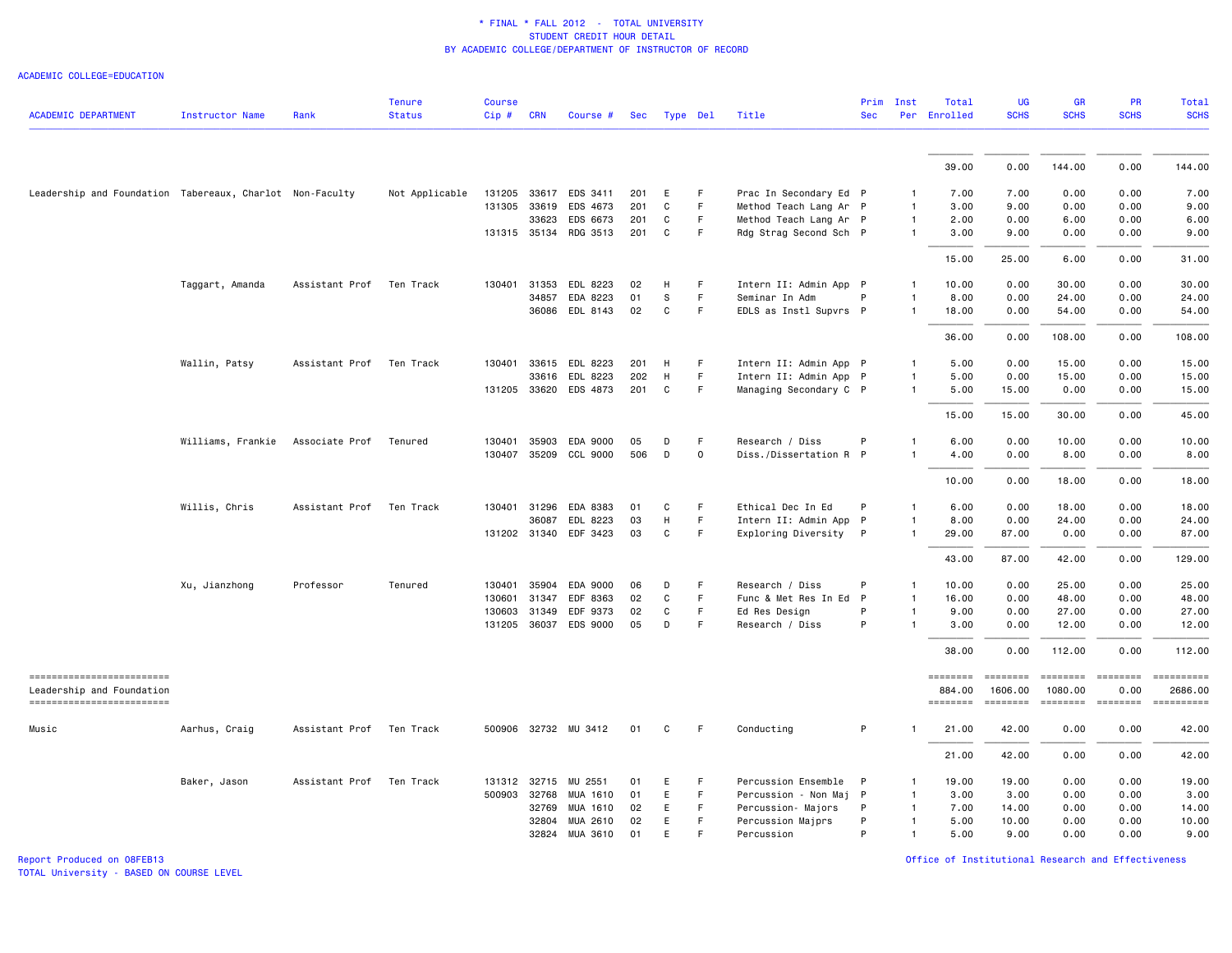ACADEMIC COLLEGE=EDUCATION

|                            |                              |                        | <b>Tenure</b>  | <b>Course</b> |            |                       |     |                  |          |                         | Prim         | Inst                         | Total        | <b>UG</b>   | <b>GR</b>   | PR          | <b>Total</b> |
|----------------------------|------------------------------|------------------------|----------------|---------------|------------|-----------------------|-----|------------------|----------|-------------------------|--------------|------------------------------|--------------|-------------|-------------|-------------|--------------|
| <b>ACADEMIC DEPARTMENT</b> | <b>Instructor Name</b>       | Rank                   | <b>Status</b>  | $Cip$ #       | <b>CRN</b> | Course #              | Sec |                  | Type Del | Title                   | <b>Sec</b>   |                              | Per Enrolled | <b>SCHS</b> | <b>SCHS</b> | <b>SCHS</b> | <b>SCHS</b>  |
|                            |                              |                        |                |               |            |                       |     |                  |          |                         |              |                              | 39.00        | 55.00       | 0.00        | 0.00        | 55.00        |
| Music                      | Brown, Michael               | Professor              | Tenured        | 131312 32827  |            | MUE 3001              | 01  | E                | F.       | Practicum Music Ed      | P            | 1                            | 14.00        | 14.00       | 0.00        | 0.00        | 14.00        |
|                            |                              |                        |                | 500901 32699  |            | MU 1113               | 05  | $\mathtt{C}$     | F.       | His & Apprec Of Musi P  |              | $\mathbf{1}$                 | 312.00       | 936.00      | 0.00        | 0.00        | 936.00       |
|                            |                              |                        |                |               |            | 36120 MU 4000         | 04  | $\mathbf I$      | F.       | Directed Indiv Study P  |              | $\mathbf{1}$                 | 1.00         | 1.00        | 0.00        | 0.00        | 1.00         |
|                            |                              |                        |                |               |            |                       |     |                  |          |                         |              |                              |              |             |             |             |              |
|                            |                              |                        |                |               |            |                       |     |                  |          |                         |              |                              | 327.00       | 951.00      | 0.00        | 0.00        | 951.00       |
|                            | Damm, Robert                 | Professor              | Tenured        | 131312 32833  |            | MUE 4886              | 01  | F<br>$\mathsf F$ | F<br>F   | Stu Teach Music Ed      | P            | $\mathbf{1}$<br>$\mathbf{1}$ | 3.00         | 18.00       | 0.00        | 0.00        | 18.00        |
|                            |                              |                        |                |               | 32834      | <b>MUE 4896</b>       | 01  |                  |          | Stu Teach Music Ed      | P            |                              | 3.00         | 18.00       | 0.00        | 0.00        | 18.00        |
|                            |                              |                        |                | 500901 32831  |            | MUE 3243              | 01  | C                | F.       | Plan/Magage Lrn Mus     | P            | $\mathbf{1}$                 | 13.00        | 39.00       | 0.00        | 0.00        | 39.00        |
|                            |                              |                        |                |               | 34347      | MU 1103               | 01  | $\mathbf c$      | F.       | African-Amer Music      | P            | $\mathbf{1}$                 | 24.00        | 72.00       | 0.00        | 0.00        | 72.00        |
|                            |                              |                        |                |               |            |                       |     |                  |          |                         |              |                              | 43.00        | 147.00      | 0.00        | 0.00        | 147.00       |
|                            | Dixon, Natalie               | Non-Faculty            | Not Applicable | 500903        |            | 32740 MUA 1050        | 03  | E                | F.       | Voice - Non Majors      | P            | $\mathbf{1}$                 | 19.00        | 19.00       | 0.00        | 0.00        | 19.00        |
|                            |                              |                        |                |               |            |                       |     |                  |          |                         |              |                              | 19.00        | 19.00       | 0.00        | 0.00        | 19.00        |
|                            | Edwards-Henry, Jac Professor |                        | Tenured        | 500901        | 32729      | MU 3112               | 01  | L.               | F.       | Funct Skills Piano I P  |              | $\mathbf{1}$                 | 11.00        | 22.00       | 0.00        | 0.00        | 22.00        |
|                            |                              |                        |                | 500903        | 32735      | MUA 1010              | 03  | E                | F        | Piano - Majors          | P            | $\mathbf{1}$                 | 6.00         | 9.00        | 0.00        | 0.00        | 9.00         |
|                            |                              |                        |                |               | 32775      | MUA 2010              | 03  | E                | F        | Piano Majors            | P            | $\mathbf{1}$                 | 4.00         | 7.00        | 0.00        | 0.00        | 7.00         |
|                            |                              |                        |                |               | 32808      | MUA 3010              | 01  | E                | F.       | Piano Majors            | P            | $\mathbf{1}$                 | 3.00         | 6.00        | 0.00        | 0.00        | 6.00         |
|                            |                              |                        |                |               |            |                       |     |                  |          |                         |              |                              | 24.00        | 44.00       | 0.00        | 0.00        | 44.00        |
|                            | Elliott, Linda               | Non-Faculty            | Not Applicable | 131312 32722  |            | MU 2851               | 03  | E                | F        | Brass Ensemble-Chamb    | $\mathsf{P}$ | -1                           | 4.00         | 4.00        | 0.00        | 0.00        | 4.00         |
|                            |                              |                        |                | 500903 32760  |            | MUA 1410              | 01  | E                | F        | Horn - Non Majors       | P            | $\mathbf{1}$                 | 2.00         | 2.00        | 0.00        | 0.00        | 2.00         |
|                            |                              |                        |                |               | 32796      | MUA 2410              | 02  | E                | F        | Horn Majors             | P            | $\mathbf{1}$                 | 1.00         | 2.00        | 0.00        | 0.00        | 2.00         |
|                            |                              |                        |                |               |            | 32820 MUA 3410        | 01  | E                | F.       | Horn                    | P            | $\mathbf{1}$                 | 1.00         | 2.00        | 0.00        | 0.00        | 2.00         |
|                            |                              |                        |                |               |            |                       |     |                  |          |                         |              |                              | 8.00         | 10.00       | 0.00        | 0.00        | 10.00        |
|                            | Ensor, Carol                 | Lecturer               | Non-Ten Track  | 500901        | 33989      | MU 1113               | 501 | C                | 0        | His & Apprec Of Musi P  |              | 1                            | 17.00        | 51.00       | 0.00        | 0.00        | 51.00        |
|                            |                              |                        |                |               |            | 500903 32733 MUA 1010 | 01  | E                | F.       | Piano - Non Majors      | $\mathsf{P}$ | $\mathbf{1}$                 | 15.00        | 15.00       | 0.00        | 0.00        | 15.00        |
|                            |                              |                        |                |               |            |                       |     |                  |          |                         |              |                              | 32.00        | 66.00       | 0.00        | 0.00        | 66.00        |
|                            | Falcone, Sheri               | Instructor             | Non-Ten Track  | 131312 32829  |            | MUE 3222              | 01  | C                | F        | Woodwind Techniques     | P            | $\mathbf{1}$                 | 12.00        | 24.00       | 0.00        | 0.00        | 24.00        |
|                            |                              |                        |                | 500903        | 32706      | MU 2011               | 02  | E                | F        | Woodwind Ensembles      | P            | $\mathbf{1}$                 | 6.00         | 6.00        | 0.00        | 0.00        | 6.00         |
|                            |                              |                        |                |               | 32708      | MU 2011               | 04  | E.               | F        | Woodwind Ensembles      | P            | 1                            | 6.00         | 6.00        | 0.00        | 0.00        | 6.00         |
|                            |                              |                        |                |               | 32748      | MUA 1150              | 02  | E                | F.       | Clarinet- Majors        | P            | $\mathbf{1}$                 | 2.00         | 4.00        | 0.00        | 0.00        | 4.00         |
|                            |                              |                        |                |               | 32750      | MUA 1210              | 02  | E                | F.       | Saxophone - Majors      | P            | $\mathbf{1}$                 | 3.00         | 6.00        | 0.00        | 0.00        | 6.00         |
|                            |                              |                        |                |               | 32752      | MUA 1250              | 02  | E                | F.       | Oboe - Majors           | P            | $\mathbf{1}$                 | 1.00         | 2.00        | 0.00        | 0.00        | 2.00         |
|                            |                              |                        |                |               | 32786      | MUA 2150              | 02  | E                | F.       | Clarinet Majors         | P            | $\mathbf{1}$                 | 4.00         | 8.00        | 0.00        | 0.00        | 8.00         |
|                            |                              |                        |                |               | 32815      | MUA 3150              | 01  | E                | F.       | Clarinet Major          | P            | $\mathbf{1}$                 | 1.00         | 2.00        | 0.00        | 0.00        | 2.00         |
|                            |                              |                        |                |               | 32816      | MUA 3210              | 01  | E                | F.       | Saxophone               | P            | $\mathbf{1}$                 | 2.00         | 4.00        | 0.00        | 0.00        | 4.00         |
|                            |                              |                        |                |               |            | 32818 MUA 3310        | 01  | E                | F        | Bassoon                 | P            | $\mathbf{1}$                 | 1.00         | 2.00        | 0.00        | 0.00        | 2.00         |
|                            |                              |                        |                |               |            |                       |     |                  |          |                         |              |                              | 38.00        | 64.00       | 0.00        | 0.00        | 64.00        |
|                            | Human, Richard               | Associate Prof Tenured |                |               |            | 131312 32723 MU 2851  | 04  | E                | F        | Brass Ensemble - Trom P |              | $\mathbf{1}$                 | 3.00         | 3.00        | 0.00        | 0.00        | 3.00         |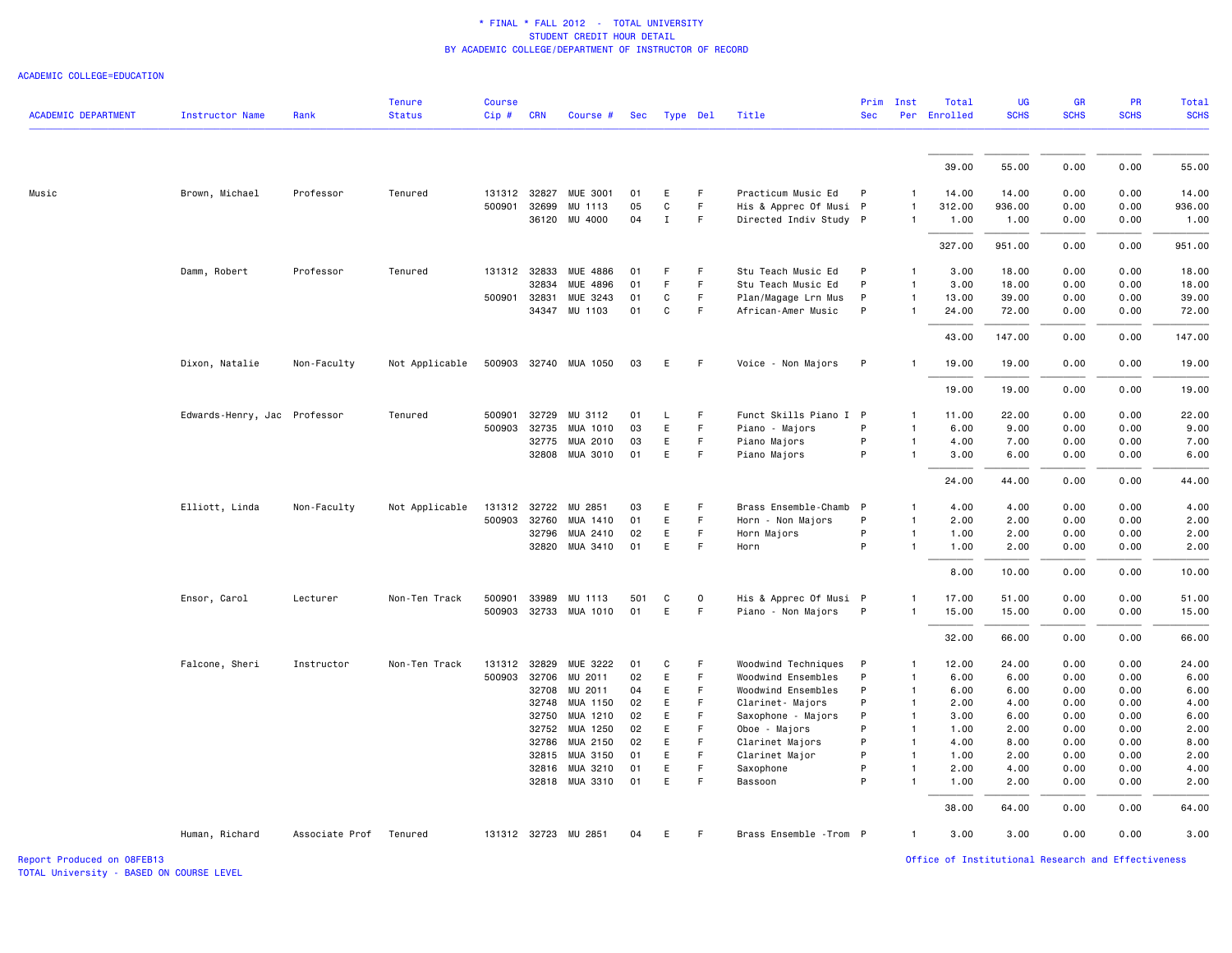#### ACADEMIC COLLEGE=EDUCATION

|                            |                        |                | <b>Tenure</b>  | <b>Course</b> |              |                       |                  |             |             |                        | Prim         | Inst           | Total        | UG          | <b>GR</b>   | PR          | Total       |
|----------------------------|------------------------|----------------|----------------|---------------|--------------|-----------------------|------------------|-------------|-------------|------------------------|--------------|----------------|--------------|-------------|-------------|-------------|-------------|
| <b>ACADEMIC DEPARTMENT</b> | <b>Instructor Name</b> | Rank           | <b>Status</b>  | Cip#          | <b>CRN</b>   | Course #              | Sec              | Type Del    |             | Title                  | <b>Sec</b>   |                | Per Enrolled | <b>SCHS</b> | <b>SCHS</b> | <b>SCHS</b> | <b>SCHS</b> |
| Music                      | Human, Richard         | Associate Prof | Tenured        | 500901        | 34349        | MU 2990               | 02               | L.          | F           | Special Topic In MU    | P            | 0.5            | 8.00         | 8.00        | 0.00        | 0.00        | 8.00        |
|                            |                        |                |                | 500903        | 32697        | MU 1010               | 01               | E           | F           | Recital Hour           | P            | $\overline{1}$ | 102.00       | 0.00        | 0.00        | 0.00        | 0.00        |
|                            |                        |                |                |               | 32767        | MUA 1550              | 02               | E           | F.          | Tuba -Majors           | P            | $\overline{1}$ | 1.00         | 2.00        | 0.00        | 0.00        | 2.00        |
|                            |                        |                |                |               | 32798        | MUA 2450              | 02               | E           | F           | Trombone Majors        | P            | $\overline{1}$ | 2.00         | 4.00        | 0.00        | 0.00        | 4.00        |
|                            |                        |                |                |               | 32802        | MUA 2550              | 02               | E           | F           | Tuba Majors            | P            | $\mathbf{1}$   | 3.00         | 5.00        | 0.00        | 0.00        | 5.00        |
|                            |                        |                |                |               | 32823        | MUA 3550              | 01               | E           | F           | Tuba Majors            | P            | $\mathbf{1}$   | 1.00         | 2.00        | 0.00        | 0.00        | 2.00        |
|                            |                        |                |                |               |              |                       |                  |             |             |                        |              |                | 120.00       | 24.00       | 0.00        | 0.00        | 24.00       |
|                            | Jackson, Terrell       | Non-Faculty    | Not Applicable |               |              | 500903 32734 MUA 1010 | 02               | Е           | -F          | Piano - Non Major      | P            | $\overline{1}$ | 9.00         | 13.00       | 0.00        | 0.00        | 13.00       |
|                            |                        |                |                |               |              |                       |                  |             |             |                        |              |                | 9.00         | 13.00       | 0.00        | 0.00        | 13.00       |
|                            | Jenkins, Thomas        | Non-Faculty    | Not Applicable | 500903        | 32737        | MUA 1010              | 05               | E           | F           | Piano - Majors         | P            | $\mathbf{1}$   | 3.00         | 3.00        | 0.00        | 0.00        | 3.00        |
|                            |                        |                |                |               |              | 34350 MUA 1010        | 06               | Ε           | F           | Applied Piano-Non Ma P |              | $\overline{1}$ | 7.00         | 7.00        | 0.00        | 0.00        | 7.00        |
|                            |                        |                |                |               |              |                       |                  |             |             |                        |              |                | 10.00        | 10.00       | 0.00        | 0.00        | 10.00       |
|                            | Johns, Lana            | Professor      | Tenured        | 500901        | 32700        | MU 1113               | H <sub>0</sub> 1 | C           | F           | Honors His & Apprec    | $\mathsf{P}$ | $\mathbf{1}$   | 34.00        | 102.00      | 0.00        | 0.00        | 102.00      |
|                            |                        |                |                | 500903        | 32705        | MU 2011               | 01               | E           | F           | Woodwind Ensembles     | P            | $\mathbf{1}$   | 7.00         | 7.00        | 0.00        | 0.00        | 7.00        |
|                            |                        |                |                |               | 32746        | MUA 1110              | 02               | E           | F.          | Flute - Majors         | P            | $\mathbf{1}$   | 2.00         | 3.00        | 0.00        | 0.00        | 3.00        |
|                            |                        |                |                |               |              | 32783 MUA 2110        | 01               | E           | $\mathsf F$ | Flute Non Majors       | P            | $\mathbf{1}$   | 3.00         | 3.00        | 0.00        | 0.00        | 3.00        |
|                            |                        |                |                |               |              |                       |                  |             |             |                        |              |                | 46.00        | 115.00      | 0.00        | 0.00        | 115.00      |
|                            | Kirkland, Anthony      | Assistant Prof | Ten Track      |               | 131312 32721 | MU 2851               | 01               | E           | F           | Brass Ensemble-Trump P |              | $\mathbf{1}$   | 11.00        | 11.00       | 0.00        | 0.00        | 11.00       |
|                            |                        |                |                | 500903        | 32756        | MUA 1350              | 01               | E           | F           | Trumpet - Non Majors P |              | $\overline{1}$ | 1.00         | 1.00        | 0.00        | 0.00        | 1.00        |
|                            |                        |                |                |               | 32757        | MUA 1350              | 02               | E           | F           | Trumpet - Majors       | P            | $\mathbf{1}$   | 6.00         | 12.00       | 0.00        | 0.00        | 12.00       |
|                            |                        |                |                |               | 32793        | MUA 2350              | 01               | E           | F           | Trumpet Non Majors     | P            | $\mathbf{1}$   | 1.00         | 1.00        | 0.00        | 0.00        | 1.00        |
|                            |                        |                |                |               | 32794        | MUA 2350              | 02               | E           | F           | Trumpet Majors         | P            | $\overline{1}$ | 5.00         | 10.00       | 0.00        | 0.00        | 10.00       |
|                            |                        |                |                |               | 32819        | MUA 3350              | 01               | E           | F           | Trumpet                | P            | $\overline{1}$ | 2.00         | 4.00        | 0.00        | 0.00        | 4.00        |
|                            |                        |                |                |               |              |                       |                  |             |             |                        |              |                | 26.00        | 39.00       | 0.00        | 0.00        | 39.00       |
|                            | Lance, Elva            | Instructor     | Non-Ten Track  |               | 131312 32716 | MU 2571               | 01               | E           | F           | Wind Ensemble          | P            | $\overline{1}$ | 74.00        | 74.00       | 0.00        | 0.00        | 74.00       |
|                            |                        |                |                | 500901        | 32828        | MUE 3213              | 01               | $\mathbf C$ | F           | Perf Assess in Music P |              | 0.5            | 6.00         | 18.00       | 0.00        | 0.00        | 18.00       |
|                            |                        |                |                |               |              | 500903 32714 MU 2511  | 01               | E           | F.          | Marching Band          | P            | $\overline{1}$ | 340.00       | 340.00      | 0.00        | 0.00        | 340.00      |
|                            |                        |                |                |               |              |                       |                  |             |             |                        |              |                | 420.00       | 432.00      | 0.00        | 0.00        | 432.00      |
|                            | Melby, Cynthia         | Lecturer       | Non-Ten Track  |               | 500901 32709 | MU 2111               | 01               | L           | F           | Music Majors Piano I P |              | $\mathbf{1}$   | 12.00        | 12.00       | 0.00        | 0.00        | 12.00       |
|                            |                        |                |                |               |              | 32710 MU 2111         | 02               | $\mathsf L$ | F           | Music Majors Piano I P |              | $\mathbf{1}$   | 10.00        | 10.00       | 0.00        | 0.00        | 10.00       |
|                            |                        |                |                |               |              |                       |                  |             |             |                        |              |                | 22.00        | 22.00       | 0.00        | 0.00        | 22.00       |
|                            | Murphy, Karen          | Instructor     | Non-Ten Track  |               | 500907 32727 | MU 3111               | 01               | L           | F           | Piano Class            | P            | $\mathbf{1}$   | 11.00        | 11.00       | 0.00        | 0.00        | 11.00       |
|                            |                        |                |                |               | 32728        | MU 3111               | 02               | L           | F.          | Piano Class            | P            | $\mathbf{1}$   | 6.00         | 6.00        | 0.00        | 0.00        | 6.00        |
|                            |                        |                |                |               |              | 32730 MU 3201         | 01               | C           | $\mathsf F$ | Collabor Piano Ensem P |              | $\mathbf{1}$   | 2.00         | 2.00        | 0.00        | 0.00        | 2.00        |
|                            |                        |                |                |               |              |                       |                  |             |             |                        |              |                | 19.00        | 19.00       | 0.00        | 0.00        | 19.00       |
|                            | Packwood, Gary         | Assistant Prof | Ten Track      |               |              | 131312 32717 MU 2611  | 01               | E           | -F          | Concert Choir          | P            | $\mathbf{1}$   | 129.00       | 129.00      | 0.00        | 0.00        | 129.00      |
|                            |                        |                |                |               |              | 500901 32828 MUE 3213 | 01               | C           | F           | Perf Assess in Music S |              | 0.5            | 6.00         | 18.00       | 0.00        | 0.00        | 18.00       |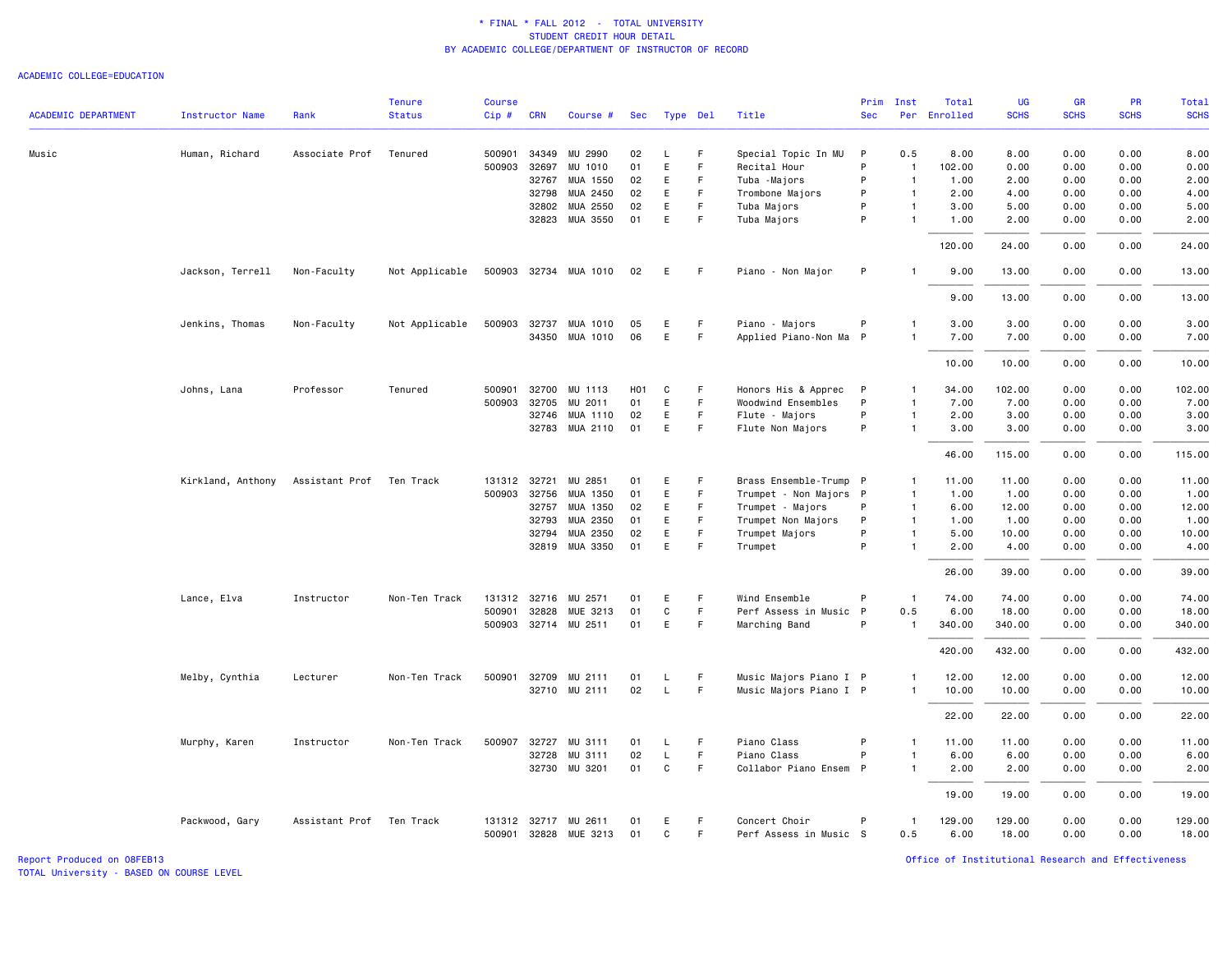#### ACADEMIC COLLEGE=EDUCATION

| <b>ACADEMIC DEPARTMENT</b> | <b>Instructor Name</b>         | Rank           | <b>Tenure</b><br><b>Status</b> | <b>Course</b><br>$Cip \#$ | <b>CRN</b> | Course #             | Sec |              | Type Del | Title                  | Prim<br><b>Sec</b> | Inst           | Total<br>Per Enrolled | UG<br><b>SCHS</b> | GR<br><b>SCHS</b> | PR<br><b>SCHS</b> | <b>Total</b><br><b>SCHS</b> |
|----------------------------|--------------------------------|----------------|--------------------------------|---------------------------|------------|----------------------|-----|--------------|----------|------------------------|--------------------|----------------|-----------------------|-------------------|-------------------|-------------------|-----------------------------|
| Music                      | Packwood, Gary                 | Assistant Prof | Ten Track                      |                           |            | 500903 32720 MU 2731 | 01  | E            | F.       | Chambers Singers       | P                  | $\mathbf{1}$   | 58.00                 | 58.00             | 0.00              | 0.00              | 58.00                       |
|                            |                                |                |                                |                           |            |                      |     |              |          |                        |                    |                | 193.00                | 205.00            | 0.00              | 0.00              | 205.00                      |
|                            | Patilla, Michael               | Associate Prof | Tenured                        |                           |            | 500903 32713 MU 2411 | 01  | Q            | F        | Guitar Ensemble        | P                  | $\mathbf{1}$   | 6.00                  | 6.00              | 0.00              | 0.00              | 6.00                        |
|                            |                                |                |                                |                           |            | 32772 MUA 1710       | 01  | $\mathsf Q$  | F        | Guitar- Non Majors     | P                  | 0.5            | 7.50                  | 7.50              | 0.00              | 0.00              | 7.50                        |
|                            |                                |                |                                |                           | 32773      | MUA 1710             | 02  | Q            | F.       | Guitar Majors          | P                  | $\overline{1}$ | 6.00                  | 9.00              | 0.00              | 0.00              | 9.00                        |
|                            |                                |                |                                |                           | 32806      | MUA 2710             | 02  | Q            | F        | Guitar Majors          | P                  | $\mathbf{1}$   | 6.00                  | 12.00             | 0.00              | 0.00              | 12.00                       |
|                            |                                |                |                                |                           |            | 32825 MUA 3710       | 01  | Q            | F.       | Guitar                 | P                  | $\mathbf{1}$   | 1.00                  | 2.00              | 0.00              | 0.00              | 2.00                        |
|                            |                                |                |                                |                           |            |                      |     |              |          |                        |                    |                | 26.50                 | 36.50             | 0.00              | 0.00              | 36.50                       |
|                            | Phillips, Shandy               | Lecturer       | Non-Ten Track                  | 131312                    |            | 32830 MUE 3231       | 01  | L            | F.       | String Class           | P                  | $\overline{1}$ | 15.00                 | 15.00             | 0.00              | 0.00              | 15.00                       |
|                            |                                |                |                                | 500901                    | 32704      | MU 1321              | 01  | L            | F        | Ear Training I         | S                  | 0.5            | 19.00                 | 19.00             | 0.00              | 0.00              | 19.00                       |
|                            |                                |                |                                |                           | 34349      | MU 2990              | 02  | L            | F        | Special Topic In MU    | S                  | 0.5            | 8.00                  | 8.00              | 0.00              | 0.00              | 8.00                        |
|                            |                                |                |                                | 500903 32770              |            | MUA 1650             | 01  | E            | F        | Strings - Majors       | P                  | $\overline{1}$ | 2.00                  | 4.00              | 0.00              | 0.00              | 4.00                        |
|                            |                                |                |                                |                           | 32771      | MUA 1650             | 02  | E            | F        | Strings- Non Majors    | P                  | $\mathbf{1}$   | 5.00                  | 5.00              | 0.00              | 0.00              | 5.00                        |
|                            |                                |                |                                |                           |            |                      |     |              |          |                        |                    |                | 49.00                 | 51.00             | 0.00              | 0.00              | 51.00                       |
|                            | Ross, Ryan                     | Assistant Prof | Ten Track                      | 500901                    | 32698      | MU 1113              | 01  | C            | F.       | His & Apprec Of Musi P |                    | $\mathbf{1}$   | 69.00                 | 207.00            | 0.00              | 0.00              | 207.00                      |
|                            |                                |                |                                |                           |            | 32712 MU 2322        | 01  | $\mathbf{C}$ | F.       | Music History II       | P                  | $\mathbf{1}$   | 30.00                 | 60.00             | 0.00              | 0.00              | 60.00                       |
|                            |                                |                |                                |                           |            |                      |     |              |          |                        |                    |                | 99.00                 | 267.00            | 0.00              | 0.00              | 267.00                      |
|                            | Sebba, Rosangela               | Associate Prof | Tenured                        | 500901                    | 32703      | MU 1213              | 01  | C            | F.       | Music Theory I         | P                  | $\overline{1}$ | 42.00                 | 126,00            | 0.00              | 0.00              | 126.00                      |
|                            |                                |                |                                |                           | 32704      | MU 1321              | 01  | L            | F.       | Ear Training I         | P                  | 0.5            | 19.00                 | 19.00             | 0.00              | 0.00              | 19.00                       |
|                            |                                |                |                                | 500903 32736              |            | MUA 1010             | 04  | E            | F        | Piano - Majors         | P                  | $\overline{1}$ | 4.00                  | 7.00              | 0.00              | 0.00              | 7.00                        |
|                            |                                |                |                                |                           | 32809      | MUA 3010             | 03  | E            | F.       | Piano Majprs           | P                  | $\mathbf{1}$   | 2.00                  | 4.00              | 0.00              | 0.00              | 4.00                        |
|                            |                                |                |                                |                           |            |                      |     |              |          |                        |                    |                | 67.00                 | 156.00            | 0.00              | 0.00              | 156.00                      |
|                            | Sobaskie, James                | Assistant Prof | Ten Track                      | 500901                    | 32718      | MU 2613              | 01  | C            | F        | Music Theory III       | P                  | $\mathbf{1}$   | 20.00                 | 60.00             | 0.00              | 0.00              | 60.00                       |
|                            |                                |                |                                |                           | 32719      | MU 2721              | 01  | L            | F        | Ear Training III       | P                  | $\overline{1}$ | 23.00                 | 23.00             | 0.00              | 0.00              | 23.00                       |
|                            |                                |                |                                |                           | 35197      | MU 4000              | 01  | $\mathbf I$  | F.       | Directed Indiv Study P |                    | $\mathbf{1}$   | 1.00                  | 1.00              | 0.00              | 0.00              | 1.00                        |
|                            |                                |                |                                |                           | 35361      | MU 4000              | 02  | $\mathbf{I}$ | F        | Directed Indiv Study   | $\mathsf{P}$       | $\overline{1}$ | 1.00                  | 1.00              | 0.00              | 0.00              | 1.00                        |
|                            |                                |                |                                |                           | 35921      | MU 4000              | 03  | $\mathbf I$  | F.       | Directed Indiv Study P |                    | $\mathbf{1}$   | 1.00                  | 1.00              | 0.00              | 0.00              | 1.00                        |
|                            |                                |                |                                | 500904 32731              |            | MU 3333              | 01  | C            | F        | Orchestration          | P                  | $\mathbf{1}$   | 12.00                 | 36.00             | 0.00              | 0.00              | 36.00                       |
|                            |                                |                |                                |                           | 32774      | MUA 1810             | 01  | $\Omega$     | F.       | Music Composition      | P                  | $\mathbf{1}$   | 1.00                  | 1.00              | 0.00              | 0.00              | 1.00                        |
|                            |                                |                |                                |                           |            |                      |     |              |          |                        |                    |                | 59.00                 | 123,00            | 0.00              | 0.00              | 123.00                      |
|                            | Stevens, Justin                | Lecturer       | Non-Ten Track                  | 500903                    | 32772      | MUA 1710             | 01  | Q            | F.       | Guitar- Non Majors     | S                  | 0.5            | 7.50                  | 7.50              | 0.00              | 0.00              | 7.50                        |
|                            |                                |                |                                |                           |            | 32805 MUA 2710       | 01  | $\mathsf Q$  | F        | Guitar Non Majors      | P                  | $\overline{1}$ | 4.00                  | 4.00              | 0.00              | 0.00              | 4.00                        |
|                            |                                |                |                                |                           |            |                      |     |              |          |                        |                    |                |                       |                   |                   |                   |                             |
|                            |                                |                |                                |                           |            |                      |     |              |          |                        |                    |                | 11.50                 | 11.50             | 0.00              | 0.00              | 11.50                       |
|                            | Taylor, Clifton                | Associate Prof | Ten Track                      |                           |            | 131312 32725 MU 2911 | 01  | E            | F        | Jazz Ensemble          | P                  |                | 17.00                 | 17.00             | 0.00              | 0.00              | 17.00                       |
|                            |                                |                |                                |                           |            |                      |     |              |          |                        |                    |                | 17.00                 | 17.00             | 0.00              | 0.00              | 17.00                       |
|                            | Wallace, Katherine Non-Faculty |                | Not Applicable                 | 500901                    |            | 36170 MU 2111        | 03  | L            | F.       | Music Majors Piano I P |                    | $\mathbf{1}$   | 10.00                 | 10.00             | 0.00              | 0.00              | 10.00                       |
|                            |                                |                |                                |                           |            | 500904 32696 MU 1003 | 01  | C            | F        | Fund of Music Theory P |                    | $\mathbf{1}$   | 21.00                 | 63.00             | 0.00              | 0.00              | 63.00                       |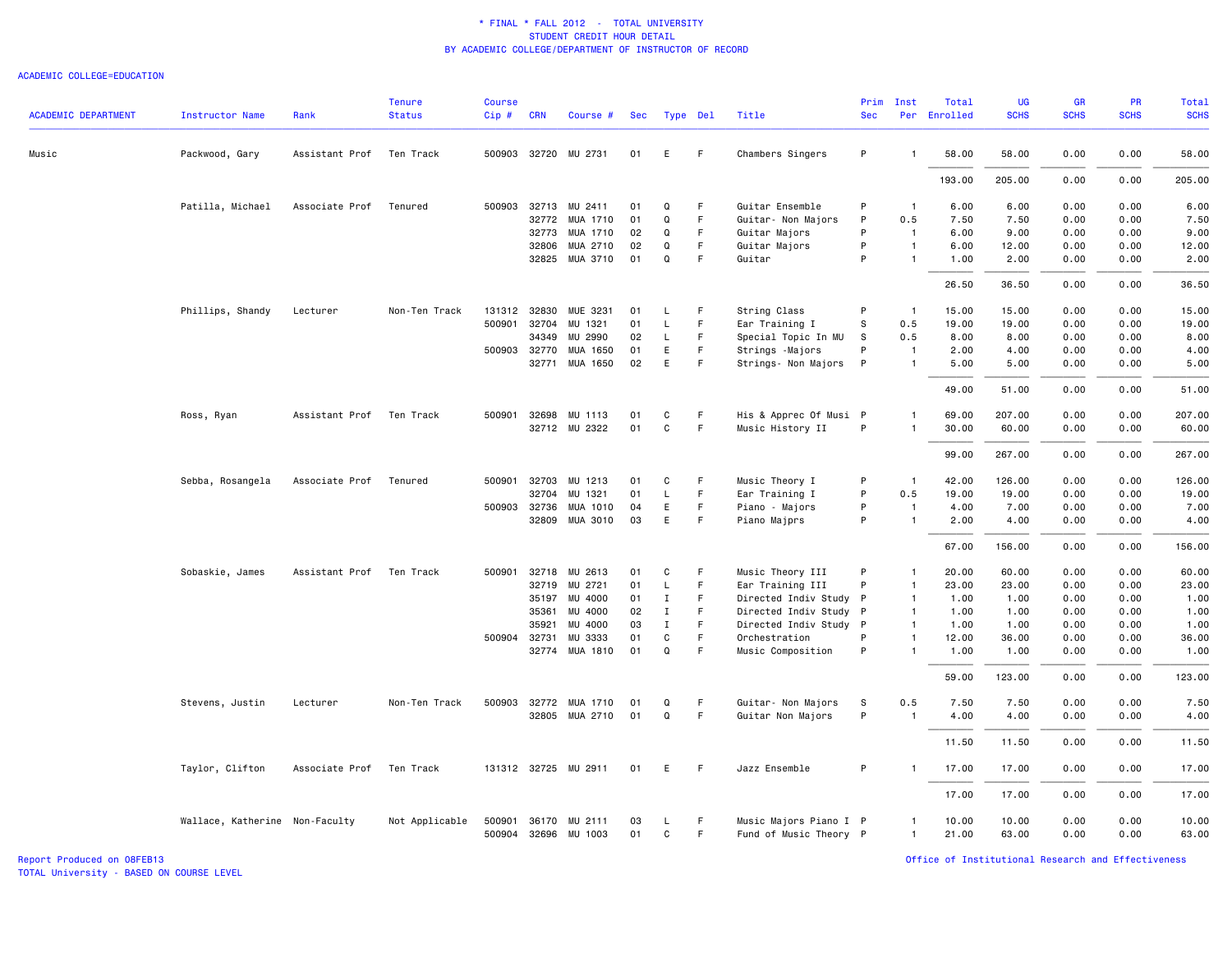ACADEMIC COLLEGE=EDUCATION

| <b>ACADEMIC DEPARTMENT</b> | Instructor Name | Rank           | <b>Tenure</b><br><b>Status</b> | <b>Course</b><br>Cip# | <b>CRN</b> | Course #             | Sec  | Type Del |     | Title                | Prim<br><b>Sec</b> | Inst<br>Per  | Total<br>Enrolled | UG<br><b>SCHS</b> | <b>GR</b><br><b>SCHS</b>   | <b>PR</b><br><b>SCHS</b> | Total<br><b>SCHS</b> |
|----------------------------|-----------------|----------------|--------------------------------|-----------------------|------------|----------------------|------|----------|-----|----------------------|--------------------|--------------|-------------------|-------------------|----------------------------|--------------------------|----------------------|
|                            |                 |                |                                |                       |            |                      |      |          |     |                      |                    |              | 31.00             | 73.00             | 0.00                       | 0.00                     | 73.00                |
| Music                      | Warfield, Tara  | Assistant Prof | Ten Track                      | 500901                | 34849      | MU 2990              | 03   | C        | -F  | Special Topic In MU  | P                  | -1           | 18.00             | 18.00             | 0.00                       | 0.00                     | 18.00                |
|                            |                 |                |                                | 500903                | 32738      | MUA 1050             | 01   | E        | - F | Voice - Non Majors   | P                  | -1           | 9.00              | 9.00              | 0.00                       | 0.00                     | 9.00                 |
|                            |                 |                |                                |                       | 32741      | MUA 1050             | 04   | E        | -F  | Voice Majors         | P                  | -1           | 16.00             | 31.00             | 0.00                       | 0.00                     | 31.00                |
|                            |                 |                |                                |                       |            | 32743 MUA 1050       | - 06 | E        | -F  | Voice -Majors        | P                  |              | 1.00              | 2.00              | 0.00                       | 0.00                     | 2.00                 |
|                            |                 |                |                                |                       |            | 32744 MUA 1050       | 07   | E        |     | Voice - Non Majors   |                    |              | 3,00              | 3.00              | 0.00                       | 0.00                     | 3.00                 |
|                            |                 |                |                                |                       |            | 32779 MUA 2050       | 03   |          |     | Voice Non Majors     | P                  | $\mathbf{1}$ | 2.00              | 2.00              | 0.00                       | 0.00                     | 2.00                 |
|                            |                 |                |                                |                       | 32780      | MUA 2050             | 04   |          |     | Voice Majors         | P                  | -1           | 5.00              | 10.00             | 0.00                       | 0.00                     | 10.00                |
|                            |                 |                |                                |                       |            | 32810 MUA 3050       | 01   | E        |     | Voice Major          | P                  |              | 6.00              | 12.00             | 0.00                       | 0.00                     | 12.00                |
|                            |                 |                |                                |                       |            | 500908 32702 MU 1141 | 01   | -S       | -F  | Seminar for Voice Ma | - P                |              | 22.00             | 22.00             | 0.00                       | 0.00                     | 22.00                |
|                            |                 |                |                                |                       |            |                      |      |          |     |                      |                    |              | 82.00             | 109.00            | 0.00                       | 0.00                     | 109.00               |
|                            | Webb, Adam      | Lecturer       | Non-Ten Track                  | 500903                |            | 32701 MU 1131        | 01   | L.       | -F  | Voice Class I        | P                  | -1           | 18.00             | 18.00             | 0.00                       | 0.00                     | 18.00                |
|                            |                 |                |                                |                       |            | 32739 MUA 1050       | 02   | E        | -F. | Voice - Non Major    | P                  | $\mathbf{1}$ | 3.00              | 3.00              | 0.00                       | 0.00                     | 3.00                 |
|                            |                 |                |                                |                       |            | 32742 MUA 1050       | 05   | E        | -F  | Voice -Majors        | P                  | $\mathbf{1}$ | 3.00              | 6.00              | 0.00                       | 0.00                     | 6.00                 |
|                            |                 |                |                                |                       | 32781      | MUA 2050             | 05   | E        | -F  | Voice Majors         | P                  | $\mathbf{1}$ | 6.00              | 10.00             | 0.00                       | 0.00                     | 10.00                |
|                            |                 |                |                                |                       |            | 32812 MUA 3050       | 03   | E        | -F  | Voice Major          | P                  |              | 3.00              | 6.00              | 0.00                       | 0.00                     | 6.00                 |
|                            |                 |                |                                |                       |            |                      |      |          |     |                      |                    |              | 33.00             | 43.00             | 0.00                       | 0.00                     | 43.00                |
| ========================== |                 |                |                                |                       |            |                      |      |          |     |                      |                    |              | ========          | ========          | ---------                  | <b>EDDEDED</b>           | ==========           |
| Music                      |                 |                |                                |                       |            |                      |      |          |     |                      |                    |              | 1891.00           | 3164.00           | 0.00                       | 0.00                     | 3164.00              |
| -------------------------  |                 |                |                                |                       |            |                      |      |          |     |                      |                    |              | ========          |                   | ======== ======== ======== |                          | ==========           |
|                            |                 |                |                                |                       |            |                      |      |          |     |                      |                    |              | ========          | ========          | --------- --------         |                          |                      |
|                            |                 |                |                                |                       |            |                      |      |          |     |                      |                    |              |                   | 13767.50 31499.00 | 5743.00                    | 0.00                     | 37242.00             |
|                            |                 |                |                                |                       |            |                      |      |          |     |                      |                    |              |                   |                   |                            |                          | ==========           |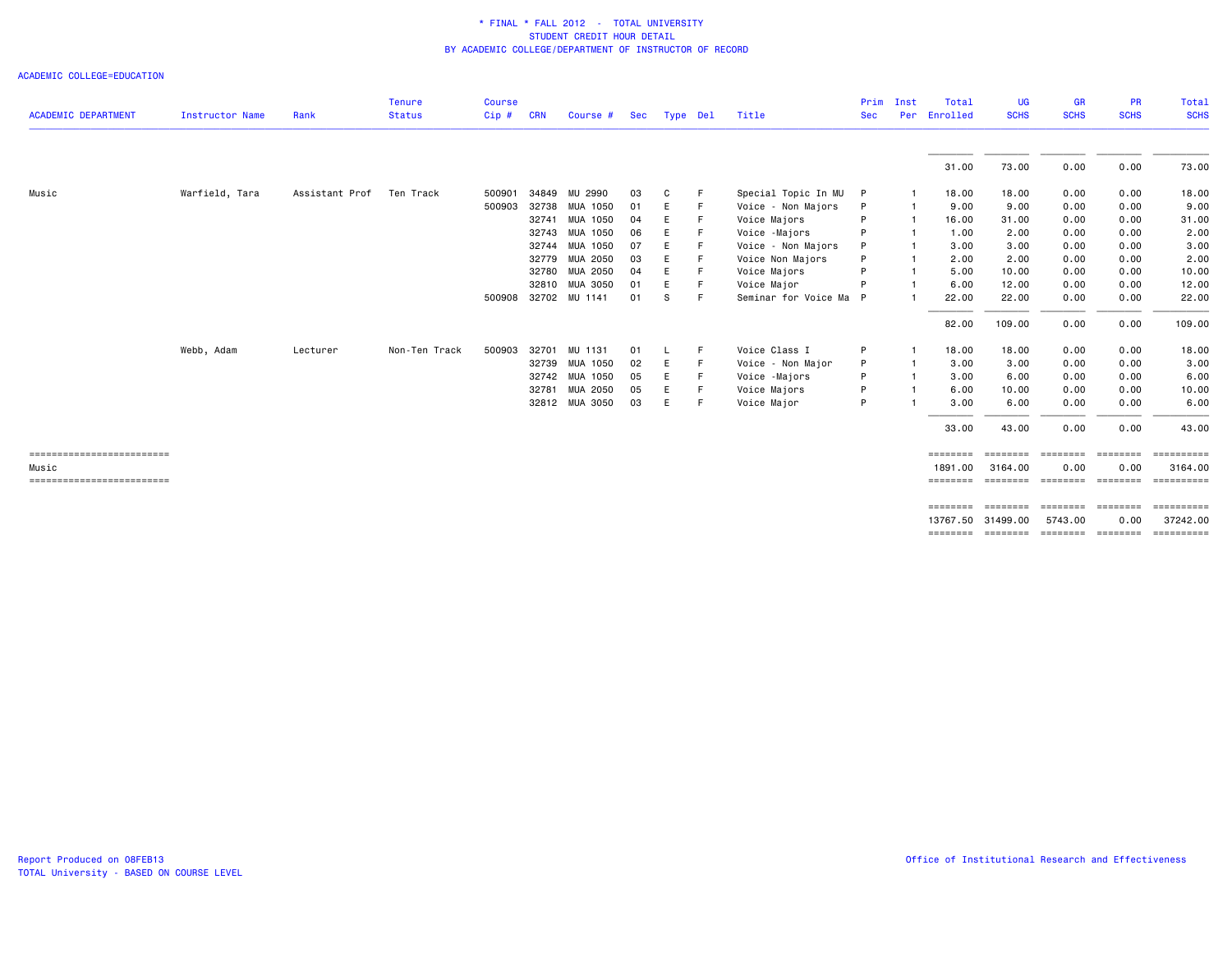### ACADEMIC COLLEGE=ENGINEERING

|                            |                              |                | <b>Tenure</b> | <b>Course</b> |              |                       |     |              |             |                        | Prim       | Inst           | Total        | <b>UG</b>   | <b>GR</b>   | PR          | Total       |
|----------------------------|------------------------------|----------------|---------------|---------------|--------------|-----------------------|-----|--------------|-------------|------------------------|------------|----------------|--------------|-------------|-------------|-------------|-------------|
| <b>ACADEMIC DEPARTMENT</b> | <b>Instructor Name</b>       | Rank           | <b>Status</b> | Cip#          | <b>CRN</b>   | Course #              | Sec | Type Del     |             | Title                  | <b>Sec</b> |                | Per Enrolled | <b>SCHS</b> | <b>SCHS</b> | <b>SCHS</b> | <b>SCHS</b> |
| Aerospace Engineering      | Cheng, Yang                  | Assistant Prof | Ten Track     | 140201        |              | 30372 ASE 3813        | 01  | C            | F.          | Intro Orbital Mechan P |            | $\overline{1}$ | 19.00        | 57.00       | 0.00        | 0.00        | 57.00       |
|                            |                              |                |               |               |              | 34472 ASE 8990        | 01  | $\mathbf C$  | F.          | Special Topic In ASE P |            | $\overline{1}$ | 6.00         | 0.00        | 18.00       | 0.00        | 18.00       |
|                            |                              |                |               |               | 35833        | ASE 8000              | 02  | D            | F.          | Research / Thesis      | P          | $\overline{1}$ | 1.00         | 0.00        | 7.00        | 0.00        | 7.00        |
|                            |                              |                |               |               |              | 35844 ASE 9000        | 02  | D            | F.          | Research/Diss          | P          | $\mathbf{1}$   | 1.00         | 0.00        | 10.00       | 0.00        | 10.00       |
|                            |                              |                |               |               |              |                       |     |              |             |                        |            |                | 27.00        | 57.00       | 35.00       | 0.00        | 92.00       |
|                            | Cinnella, Pasquale Professor |                | Tenured       | 140201        | 30371        | ASE 3333              | 01  | C            | F           | Aerothermodynamics     | P          |                | 39.00        | 117.00      | 0.00        | 0.00        | 117.00      |
|                            |                              |                |               |               |              | 35845 ASE 9000        | 03  | D            | F           | Research/Diss          | P          | $\overline{1}$ | 1.00         | 0.00        | 13.00       | 0.00        | 13.00       |
|                            |                              |                |               |               |              |                       |     |              |             |                        |            |                | 40.00        | 117.00      | 13.00       | 0.00        | 130.00      |
|                            | Coley, Lorenzo               | Instructor     | Non-Ten Track | 140201        | 30380        | ASE 4721              | 01  | L.           | F           | Aero Engr Lab II       | P          | $\overline{1}$ | 3.00         | 3.00        | 0.00        | 0.00        | 3.00        |
|                            |                              |                |               |               | 34463        | ASE 4113              | 01  | L            | F           | Aerospace Eng Lab I    | P          | $\overline{1}$ | 9.00         | 27.00       | 0.00        | 0.00        | 27.00       |
|                            |                              |                |               |               | 34464        | ASE 4113              | 02  | L            | F.          | Aerospace Eng Lab I    | P          | $\overline{1}$ | 9.00         | 27.00       | 0.00        | 0.00        | 27.00       |
|                            |                              |                |               |               | 34465        | ASE 4113              | 03  | L            | F.          | Aerospace Eng Lab I    | P          | $\overline{1}$ | 10.00        | 30.00       | 0.00        | 0.00        | 30.00       |
|                            |                              |                |               |               | 34466        | ASE 4113              | 04  | L            | F           | Aerospace Eng Lab I    | P          | $\overline{1}$ | 9.00         | 27.00       | 0.00        | 0.00        | 27.00       |
|                            |                              |                |               |               |              |                       |     |              |             |                        |            |                | 40.00        | 114.00      | 0.00        | 0.00        | 114.00      |
|                            | Hannigan, Thomas             | Instructor     | Non-Ten Track |               | 140201 30368 | ASE 2113              | 01  | C            | F           | Intro Aircraft Space P |            | -1             | 23.00        | 69.00       | 0.00        | 0.00        | 69.00       |
|                            |                              |                |               |               | 30369        | ASE 2113              | 02  | C            | F.          | Intro Aircraft Space P |            | $\overline{1}$ | 16.00        | 48.00       | 0.00        | 0.00        | 48.00       |
|                            |                              |                |               |               | 141101 31407 | EM 3313               | 02  | $\mathsf{C}$ | F.          | Fluid Mechanics        | P          | $\overline{1}$ | 40.00        | 120.00      | 0.00        | 0.00        | 120.00      |
|                            |                              |                |               |               |              | 31408 EM 3313         | 03  | C            | F.          | Fluid Mechanics        | P          | $\overline{1}$ | 40.00        | 120.00      | 0.00        | 0.00        | 120.00      |
|                            |                              |                |               |               |              |                       |     |              |             |                        |            |                | 119.00       | 357.00      | 0.00        | 0.00        | 357.00      |
|                            | Janus, Jonathan              | Associate Prof | Tenured       | 140201        | 30388        | ASE 8413              | 01  | C            | F           | Comput Fluid Dyn I     | P          | $\mathbf{1}$   | 2.00         | 0.00        | 6.00        | 0.00        | 6.00        |
|                            |                              |                |               |               | 33735        | ASE 8413              | 501 | C            | $\mathbf I$ | Comput Fluid Dyn I     | P          | $\overline{1}$ | 5.00         | 0.00        | 15.00       | 0.00        | 15.00       |
|                            |                              |                |               |               | 34470        | ASE 8313              | 01  | C            | F           | Adv Comp Aerodyn I     | P          | $\overline{1}$ | 5.00         | 0.00        | 15.00       | 0.00        | 15.00       |
|                            |                              |                |               |               | 34471        | ASE 8313              | 501 | C            | $\mathbf 0$ | Adv Comp Aerodyn I     | P          | $\overline{1}$ | 4.00         | 0.00        | 12.00       | 0.00        | 12.00       |
|                            |                              |                |               |               | 35835        | ASE 8000              | 04  | D            | F.          | Research / Thesis      | P          | $\overline{1}$ | 3.00         | 0.00        | 14.00       | 0.00        | 14.00       |
|                            |                              |                |               |               | 35846        | ASE 9000              | 04  | D            | F           | Research/Diss          | P          | $\overline{1}$ | 1.00         | 0.00        | 7.00        | 0.00        | 7.00        |
|                            |                              |                |               |               |              | 309999 35559 CME 9000 | 02  | D            | F           | Research/Dis           | P          | $\overline{1}$ | 2.00         | 0.00        | 18.00       | 0.00        | 18.00       |
|                            |                              |                |               |               |              |                       |     |              |             |                        |            |                | 22.00        | 0.00        | 87.00       | 0.00        | 87.00       |
|                            | Jha, Ratneshwar              | Associate Prof | Tenured       |               |              | 140201 36520 ASE 9000 | 12  | D            | F           | Research/Diss          | P          | $\overline{1}$ | 1.00         | 0.00        | 7.00        | 0.00        | 7.00        |
|                            |                              |                |               |               |              |                       |     |              |             |                        |            |                | 1.00         | 0.00        | 7.00        | 0.00        | 7.00        |
|                            | Koenig, Keith                | Professor      | Tenured       |               |              | 140201 30365 ASE 1013 | 01  | В            | F           | Intro to Aerospace E P |            | 0.8            | 50.40        | 151.20      | 0.00        | 0.00        | 151.20      |
|                            |                              |                |               |               | 30367        | ASE 1501              | 02  | E            | F           | Design Competition     | P          | $\overline{1}$ | 11.00        | 11.00       | 0.00        | 0.00        | 11.00       |
|                            |                              |                |               |               | 30378        | ASE 4533              | 01  | В            | F           | Spacecraft Design I    | P          | $\overline{1}$ | 9.00         | 27.00       | 0.00        | 0.00        | 27.00       |
|                            |                              |                |               |               | 35836        | ASE 8000              | 05  | D            | F.          | Research / Thesis      | P          | $\overline{1}$ | 7.00         | 0.00        | 36.00       | 0.00        | 36.00       |
|                            |                              |                |               |               | 35847        | ASE 9000              | 05  | D            | F           | Research/Diss          | P          | $\overline{1}$ | 1.00         | 0.00        | 3.00        | 0.00        | 3.00        |
|                            |                              |                |               |               |              | 36367 ASE 7000        | 01  | $\mathbf I$  | F           | Directed Indiv Study P |            | $\overline{1}$ | 1.00         | 0.00        | 3.00        | 0.00        | 3.00        |
|                            |                              |                |               |               |              |                       |     |              |             |                        |            |                | 79.40        | 189.20      | 42.00       | 0.00        | 231.20      |
|                            | Lacy, Thomas                 | Professor      | Tenured       |               | 140201 35837 | ASE 8000              | 06  | D            | F           | Research / Thesis      | P          | $\mathbf{1}$   | 2.00         | 0.00        | 11.00       | 0.00        | 11.00       |
|                            |                              |                |               |               | 35848        | ASE 9000              | 06  | D            | F.          | Research/Diss          | P          | $\overline{1}$ | 2.00         | 0.00        | 9.00        | 0.00        | 9.00        |
|                            |                              |                |               |               |              | 36368 ASE 4000        | 01  | $\mathbf{I}$ | F.          | Directed Indiv Study P |            | $\overline{1}$ | 1.00         | 3.00        | 0.00        | 0.00        | 3.00        |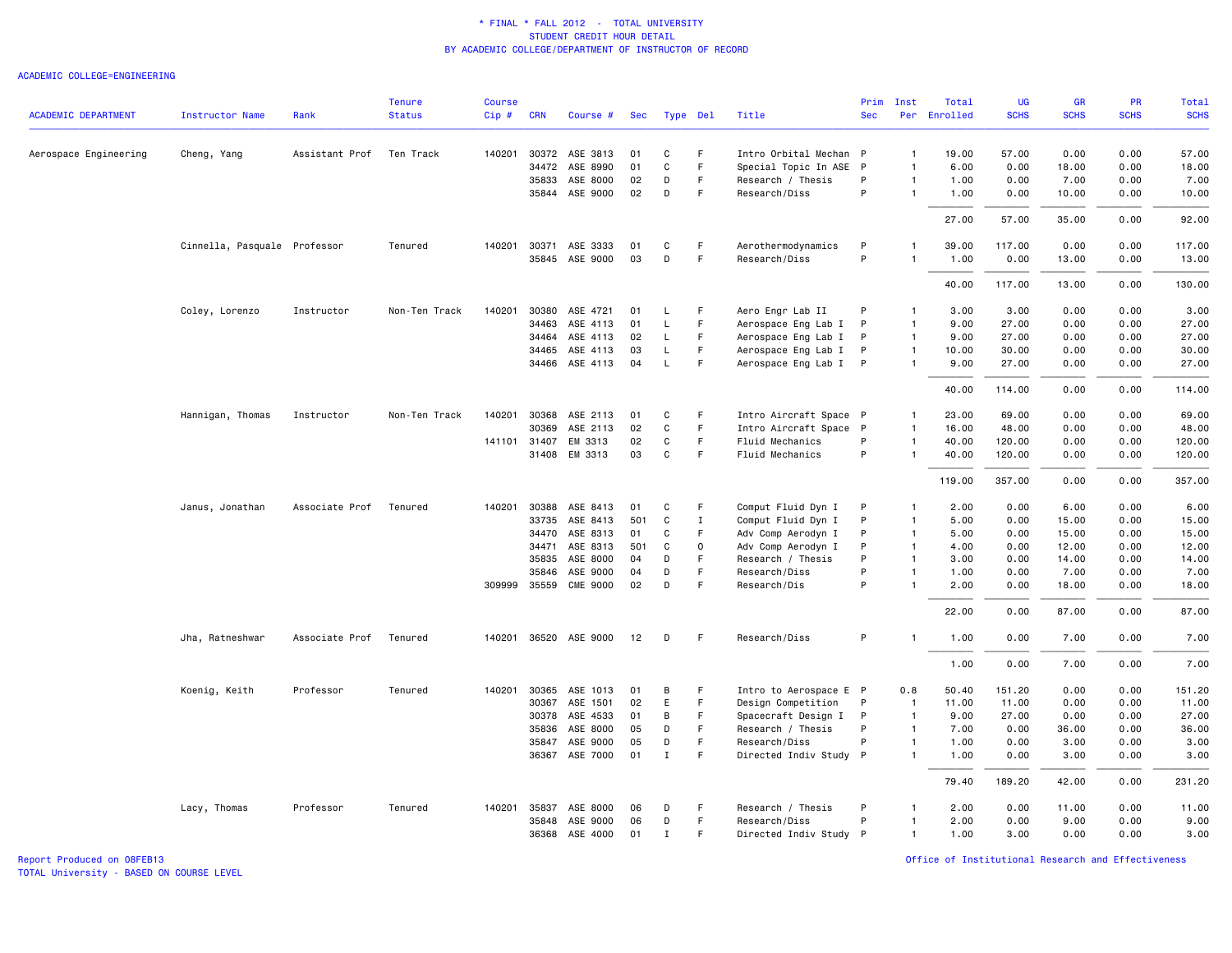#### ACADEMIC COLLEGE=ENGINEERING

| <b>ACADEMIC DEPARTMENT</b> | <b>Instructor Name</b>       | Rank                          | <b>Tenure</b><br><b>Status</b> | <b>Course</b><br>Cip# | <b>CRN</b>   | Course #              | Sec | Type Del     |             | Title                  | Prim<br><b>Sec</b> | Inst           | Total<br>Per Enrolled | <b>UG</b><br><b>SCHS</b> | GR<br><b>SCHS</b> | PR<br><b>SCHS</b> | Total<br><b>SCHS</b> |
|----------------------------|------------------------------|-------------------------------|--------------------------------|-----------------------|--------------|-----------------------|-----|--------------|-------------|------------------------|--------------------|----------------|-----------------------|--------------------------|-------------------|-------------------|----------------------|
|                            |                              |                               |                                |                       |              |                       |     |              |             |                        |                    |                |                       |                          |                   |                   |                      |
| Aerospace Engineering      | Lacy, Thomas                 | Professor                     | Tenured                        |                       | 141101 34855 | EM 8113               | 501 | C            | $\mathbf 0$ | Theory Of Cont Media P |                    | $\overline{1}$ | 3.00                  | 0.00                     | 9.00              | 0.00              | 9.00                 |
|                            |                              |                               |                                |                       | 34856        | EM 8113               | 01  | $\mathbf C$  | F.          | Theory Of Cont Media P |                    | $\overline{1}$ | 23.00                 | 0.00                     | 69.00             | 0.00              | 69.00                |
|                            |                              |                               |                                |                       |              |                       |     |              |             |                        |                    |                | 31.00                 | 3.00                     | 98.00             | 0.00              | 101.00               |
|                            | McLaurin, David              | Resrch Assist P Non-Ten Track |                                |                       | 141901 32592 | ME 3113               | 01  | C            | F           | Engineering Analysis S |                    | 0.5            | 22.00                 | 66.00                    | 0.00              | 0.00              | 66.00                |
|                            |                              |                               |                                |                       | 34442        | ME 4833               | 01  | $\mathbf C$  | F           | Intermed Fluid Mech    | P                  | $\overline{1}$ | 14.00                 | 42.00                    | 0.00              | 0.00              | 42.00                |
|                            |                              |                               |                                |                       |              | 34443 ME 6833         | 01  | C            | F.          | Intermed Fluid Mech    | P                  | $\overline{1}$ | 7.00                  | 0.00                     | 21.00             | 0.00              | 21.00                |
|                            |                              |                               |                                |                       |              | 36504 ME 3113         | 02  | $\mathsf{C}$ | F.          | Engineering Analysis S |                    | 0.5            | 20.00                 | 60.00                    | 0.00              | 0.00              | 60.00                |
|                            |                              |                               |                                |                       |              |                       |     |              |             |                        |                    |                | 63.00                 | 168.00                   | 21.00             | 0.00              | 189.00               |
|                            | Motoyama, Keiichi            | Resrch Professo Non-Ten Track |                                | 309999                | 35555        | <b>CME 8000</b>       | 02  | D            | F           | Research/Thesis        | P                  | $\overline{1}$ | 1.00                  | 0.00                     | 4.00              | 0.00              | 4.00                 |
|                            |                              |                               |                                |                       | 35560        | <b>CME 9000</b>       | 03  | D            | F.          | Research/Dis           | P                  | $\overline{1}$ | 1.00                  | 0.00                     | 13.00             | 0.00              | 13.00                |
|                            |                              |                               |                                |                       |              | 36180 CME 7000        | 01  | $\mathbf I$  | F.          | Directed Indiv Study P |                    | $\mathbf{1}$   | 1.00                  | 0.00                     | 3.00              | 0.00              | 3.00                 |
|                            |                              |                               |                                |                       |              |                       |     |              |             |                        |                    |                | 3.00                  | 0.00                     | 20.00             | 0.00              | 20.00                |
|                            | Newman, James                | Professor                     | Tenured                        |                       |              | 140201 30370 ASE 3213 | 01  | C            | F           | Mech of Deformable S P |                    | $\mathbf{1}$   | 37.00                 | 111.00                   | 0.00              | 0.00              | 111.00               |
|                            |                              |                               |                                |                       |              |                       |     |              |             |                        |                    |                | 37.00                 | 111.00                   | 0.00              | 0.00              | 111.00               |
|                            | Olsen, Gregory               | Instructor                    | Non-Ten Track                  | 141101                | 31401        | EM 2433               | 03  | C            | F           | Engineering Mech II    | P                  | $\overline{1}$ | 41.00                 | 123.00                   | 0.00              | 0.00              | 123.00               |
|                            |                              |                               |                                |                       | 31404        | EM 3213               | 03  | $\mathsf{C}$ | F           | Mech Of Materials      | P                  | $\overline{1}$ | 43.00                 | 129.00                   | 0.00              | 0.00              | 129.00               |
|                            |                              |                               |                                |                       | 31405        | EM 3213               | 04  | C            | F           | Mech Of Materials      | P                  | $\overline{1}$ | 32.00                 | 96.00                    | 0.00              | 0.00              | 96.00                |
|                            |                              |                               |                                |                       |              | 34473 EM 2433         | 04  | $\mathbf C$  | F.          | Engineering Mech II    | P                  | -1             | 40.00                 | 120.00                   | 0.00              | 0.00              | 120.00               |
|                            |                              |                               |                                |                       |              |                       |     |              |             |                        |                    |                | 156.00                | 468.00                   | 0.00              | 0.00              | 468.00               |
|                            | Parker, Trevor               | Lecturer                      | Non-Ten Track                  | 140201                | 30365        | ASE 1013              | 01  | В            | F.          | Intro to Aerospace E S |                    | 0.2            | 12.60                 | 37.80                    | 0.00              | 0.00              | 37.80                |
|                            |                              |                               |                                |                       | 141101 31399 | EM 2433               | 01  | $\mathbf C$  | F           | Engineering Mech II    | P                  | $\overline{1}$ | 27.00                 | 81.00                    | 0.00              | 0.00              | 81.00                |
|                            |                              |                               |                                |                       |              | 31400 EM 2433         | 02  | C            | F.          | Engineering Mech II P  |                    | $\overline{1}$ | 22.00                 | 66.00                    | 0.00              | 0.00              | 66.00                |
|                            |                              |                               |                                |                       |              |                       |     |              |             |                        |                    |                | 61.60                 | 184.80                   | 0.00              | 0.00              | 184.80               |
|                            | Rais-Rohani, Masou Professor |                               | Tenured                        |                       | 140201 30379 | ASE 4623              | 01  | C            | F           | Aerospace Structural P |                    | $\mathbf{1}$   | 32.00                 | 96.00                    | 0.00              | 0.00              | 96.00                |
|                            |                              |                               |                                |                       | 35839        | ASE 8000              | 08  | D            | F.          | Research / Thesis      | P                  | $\mathbf{1}$   | 1.00                  | 0.00                     | 7.00              | 0.00              | 7.00                 |
|                            |                              |                               |                                |                       | 309999 35561 | <b>CME 9000</b>       | 04  | D            | F.          | Research/Dis           | P                  | $\mathbf{1}$   | 1.00                  | 0.00                     | 10.00             | 0.00              | 10.00                |
|                            |                              |                               |                                |                       |              |                       |     |              |             |                        |                    |                | 34.00                 | 96.00                    | 17.00             | 0.00              | 113.00               |
|                            | Sescu, Adrian                | Assistant Prof                | Ten Track                      |                       |              | 141101 31406 EM 3313  | 01  | C            | F           | Fluid Mechanics        | P                  | -1             | 39.00                 | 117.00                   | 0.00              | 0.00              | 117.00               |
|                            |                              |                               |                                |                       |              |                       |     |              |             |                        |                    |                | 39.00                 | 117.00                   | 0.00              | 0.00              | 117.00               |
|                            | Simsiriwong, Jutim Lecturer  |                               | Non-Ten Track                  |                       |              | 141101 31402 EM 3213  | 01  | C            | F           | Mech Of Materials      | P                  | $\overline{1}$ | 45.00                 | 135.00                   | 0.00              | 0.00              | 135.00               |
|                            |                              |                               |                                |                       |              | 31403 EM 3213         | 02  | C            | F.          | Mech Of Materials      | P                  | $\overline{1}$ | 46.00                 | 138.00                   | 0.00              | 0.00              | 138.00               |
|                            |                              |                               |                                |                       |              |                       |     |              |             |                        |                    |                | 91.00                 | 273.00                   | 0.00              | 0.00              | 273.00               |
|                            | Sullivan, Rani               | Associate Prof                | Tenured                        |                       | 140201 35840 | ASE 8000              | 09  | D            | F           | Research / Thesis      | P                  | $\mathbf{1}$   | 2.00                  | 0.00                     | 16.00             | 0.00              | 16.00                |
|                            |                              |                               |                                |                       | 35851        | ASE 9000              | 09  | D            | F.          | Research/Diss          | P                  | $\overline{1}$ | 1.00                  | 0.00                     | 1.00              | 0.00              | 1.00                 |
|                            |                              |                               |                                |                       |              | 36584 ASE 9000        | 503 | D            | 0           | Research/Diss          | P                  | $\overline{1}$ | 1.00                  | 0.00                     | 13.00             | 0.00              | 13.00                |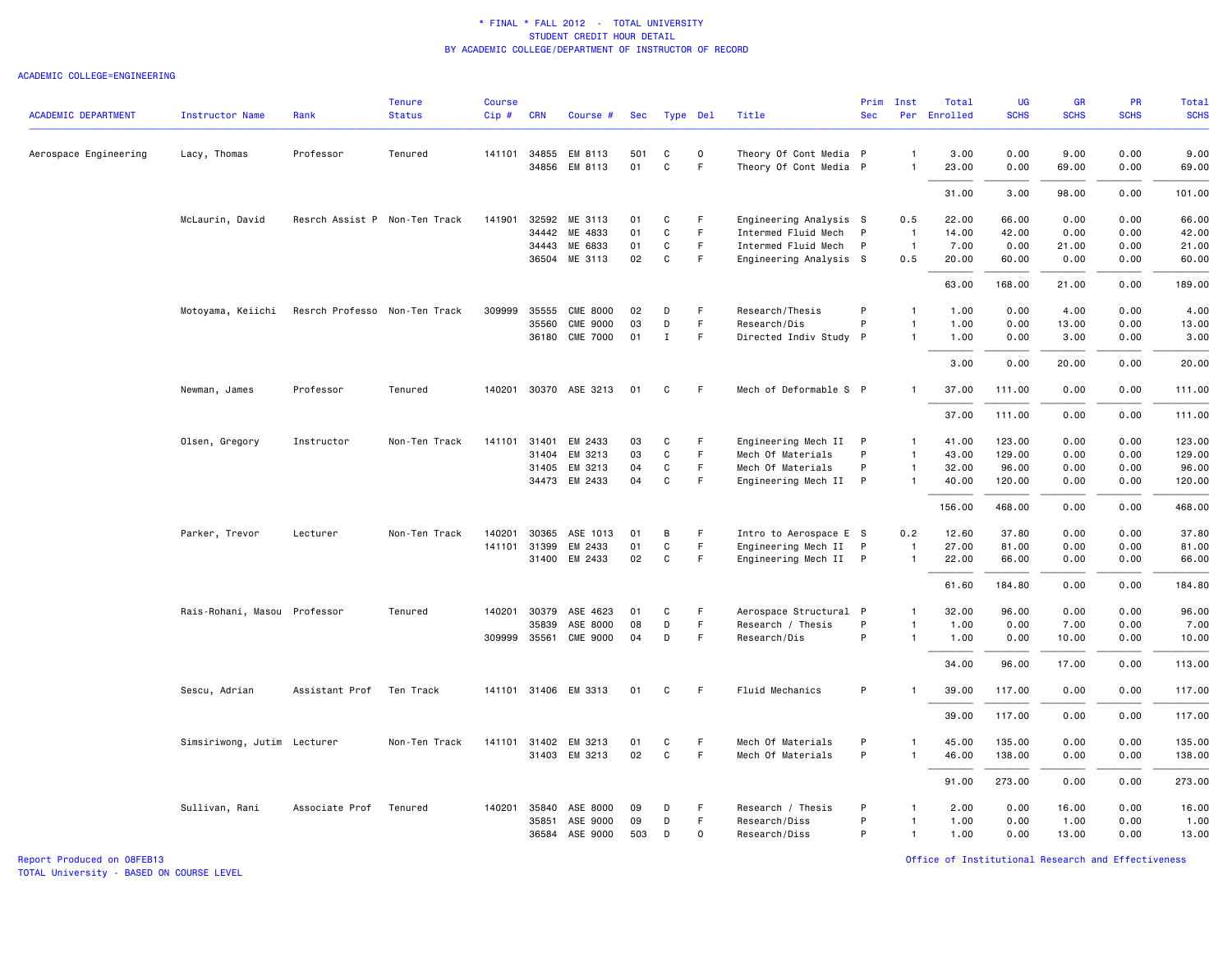#### ACADEMIC COLLEGE=ENGINEERING

| <b>ACADEMIC DEPARTMENT</b>                         | <b>Instructor Name</b> | Rank           | <b>Tenure</b><br><b>Status</b> | <b>Course</b><br>$Cip$ # | <b>CRN</b>   | Course #              | Sec |             | Type Del    | Title                  | Prim<br><b>Sec</b> | Inst           | Total<br>Per Enrolled | UG<br><b>SCHS</b>   | <b>GR</b><br><b>SCHS</b>                                                                                                                                                                                                                                                                                                                                                                                                                                                                         | PR<br><b>SCHS</b>                                                                                                                                                                                                                                                                                                                                                                                                                                                                              | Total<br><b>SCHS</b>  |
|----------------------------------------------------|------------------------|----------------|--------------------------------|--------------------------|--------------|-----------------------|-----|-------------|-------------|------------------------|--------------------|----------------|-----------------------|---------------------|--------------------------------------------------------------------------------------------------------------------------------------------------------------------------------------------------------------------------------------------------------------------------------------------------------------------------------------------------------------------------------------------------------------------------------------------------------------------------------------------------|------------------------------------------------------------------------------------------------------------------------------------------------------------------------------------------------------------------------------------------------------------------------------------------------------------------------------------------------------------------------------------------------------------------------------------------------------------------------------------------------|-----------------------|
|                                                    |                        |                |                                |                          |              |                       |     |             |             |                        |                    |                |                       |                     |                                                                                                                                                                                                                                                                                                                                                                                                                                                                                                  |                                                                                                                                                                                                                                                                                                                                                                                                                                                                                                |                       |
| Aerospace Engineering                              | Sullivan, Rani         | Associate Prof | Tenured                        |                          | 141101 31409 | EM 3413               | 01  | C           | F           | Vibrations             | P                  | -1             | 35.00                 | 105.00              | 0.00                                                                                                                                                                                                                                                                                                                                                                                                                                                                                             | 0.00                                                                                                                                                                                                                                                                                                                                                                                                                                                                                           | 105.00                |
|                                                    |                        |                |                                |                          |              | 34474 EM 8990         | 01  | $\mathbf C$ | F           | Special Topic In EM    | P                  | $\overline{1}$ | 8.00                  | 0.00                | 24.00                                                                                                                                                                                                                                                                                                                                                                                                                                                                                            | 0.00                                                                                                                                                                                                                                                                                                                                                                                                                                                                                           | 24.00                 |
|                                                    |                        |                |                                |                          |              |                       |     |             |             |                        |                    |                | 47.00                 | 105.00              | 54.00                                                                                                                                                                                                                                                                                                                                                                                                                                                                                            | 0.00                                                                                                                                                                                                                                                                                                                                                                                                                                                                                           | 159.00                |
|                                                    | Thompson, David        | Associate Prof | Tenured                        | 140201                   | 30376        | ASE 4343              | 01  | C           | F           | Compressible Aerody    | P                  | $\mathbf{1}$   | 36.00                 | 108.00              | 0.00                                                                                                                                                                                                                                                                                                                                                                                                                                                                                             | 0.00                                                                                                                                                                                                                                                                                                                                                                                                                                                                                           | 108.00                |
|                                                    |                        |                |                                |                          | 34467        | ASE 4433              | 01  | C           | F           | Fund Num Grid Gen      | P                  | $\mathbf{1}$   | 3.00                  | 9.00                | 0.00                                                                                                                                                                                                                                                                                                                                                                                                                                                                                             | 0.00                                                                                                                                                                                                                                                                                                                                                                                                                                                                                           | 9.00                  |
|                                                    |                        |                |                                |                          | 34468        | ASE 6433              | 01  | C           | F           | Fund Num Grid Gen      | P                  | $\mathbf{1}$   | 5.00                  | 0.00                | 15.00                                                                                                                                                                                                                                                                                                                                                                                                                                                                                            | 0.00                                                                                                                                                                                                                                                                                                                                                                                                                                                                                           | 15.00                 |
|                                                    |                        |                |                                |                          | 34469        | ASE 6433              | 501 | C           | $\mathbf 0$ | Fund Num Grid Gen      | P                  | $\overline{1}$ | 1.00                  | 0.00                | 3.00                                                                                                                                                                                                                                                                                                                                                                                                                                                                                             | 0.00                                                                                                                                                                                                                                                                                                                                                                                                                                                                                           | 3.00                  |
|                                                    |                        |                |                                |                          | 35841        | ASE 8000              | 10  | D           | F           | Research / Thesis      | P                  | $\overline{1}$ | 1.00                  | 0.00                | 7.00                                                                                                                                                                                                                                                                                                                                                                                                                                                                                             | 0.00                                                                                                                                                                                                                                                                                                                                                                                                                                                                                           | 7.00                  |
|                                                    |                        |                |                                |                          | 35852        | ASE 9000              | 10  | D           | F           | Research/Diss          | P                  | $\mathbf{1}$   | 3.00                  | 0.00                | 21.00                                                                                                                                                                                                                                                                                                                                                                                                                                                                                            | 0.00                                                                                                                                                                                                                                                                                                                                                                                                                                                                                           | 21.00                 |
|                                                    |                        |                |                                |                          |              | 36346 ASE 9000        | 501 | D           | 0           | Research/Diss          | P                  | $\mathbf{1}$   | 1.00                  | 0.00                | 1.00                                                                                                                                                                                                                                                                                                                                                                                                                                                                                             | 0.00                                                                                                                                                                                                                                                                                                                                                                                                                                                                                           | 1.00                  |
|                                                    |                        |                |                                |                          |              |                       |     |             |             |                        |                    |                | 50.00                 | 117.00              | 47.00                                                                                                                                                                                                                                                                                                                                                                                                                                                                                            | 0.00                                                                                                                                                                                                                                                                                                                                                                                                                                                                                           | 164.00                |
|                                                    | Walker, Calvin         | Non-Faculty    | Not Applicable                 |                          | 140201 30366 | ASE 1501              | 01  | E           | F           | Design Competition     | P                  | 0.5            | 7.00                  | 7.00                | 0.00                                                                                                                                                                                                                                                                                                                                                                                                                                                                                             | 0.00                                                                                                                                                                                                                                                                                                                                                                                                                                                                                           | 7.00                  |
|                                                    |                        |                |                                |                          | 30377        | ASE 4513              | 01  | В           | F           | Aircraft Design I      | P                  | $\overline{1}$ | 23.00                 | 69.00               | 0.00                                                                                                                                                                                                                                                                                                                                                                                                                                                                                             | 0.00                                                                                                                                                                                                                                                                                                                                                                                                                                                                                           | 69.00                 |
|                                                    |                        |                |                                |                          |              |                       |     |             |             |                        |                    |                | 30.00                 | 76.00               | 0.00                                                                                                                                                                                                                                                                                                                                                                                                                                                                                             | 0.00                                                                                                                                                                                                                                                                                                                                                                                                                                                                                           | 76.00                 |
|                                                    | Walters, Andrew        | Instructor     | Non-Ten Track                  |                          | 141101 31393 | EM 2413               | 01  | C           | F           | Engineering Mech I     | P                  | $\mathbf{1}$   | 31.00                 | 93.00               | 0.00                                                                                                                                                                                                                                                                                                                                                                                                                                                                                             | 0.00                                                                                                                                                                                                                                                                                                                                                                                                                                                                                           | 93.00                 |
|                                                    |                        |                |                                |                          | 31394        | EM 2413               | 02  | C           | $\mathsf F$ | Engineering Mech I     | P                  | $\overline{1}$ | 43.00                 | 129.00              | 0.00                                                                                                                                                                                                                                                                                                                                                                                                                                                                                             | 0.00                                                                                                                                                                                                                                                                                                                                                                                                                                                                                           | 129.00                |
|                                                    |                        |                |                                |                          | 31395        | EM 2413               | 03  | C           | F           | Engineering Mech I     | P                  | $\overline{1}$ | 45.00                 | 135.00              | 0.00                                                                                                                                                                                                                                                                                                                                                                                                                                                                                             | 0.00                                                                                                                                                                                                                                                                                                                                                                                                                                                                                           | 135.00                |
|                                                    |                        |                |                                |                          | 31396        | EM 2413               | 04  | C           | F.          | Engineering Mech I     | P                  | $\overline{1}$ | 43.00                 | 129.00              | 0.00                                                                                                                                                                                                                                                                                                                                                                                                                                                                                             | 0.00                                                                                                                                                                                                                                                                                                                                                                                                                                                                                           | 129.00                |
|                                                    |                        |                |                                |                          | 31397        | EM 2413               | 05  | C           | F           | Engineering Mech I     | P                  | $\mathbf{1}$   | 44.00                 | 132.00              | 0.00                                                                                                                                                                                                                                                                                                                                                                                                                                                                                             | 0.00                                                                                                                                                                                                                                                                                                                                                                                                                                                                                           | 132.00                |
|                                                    |                        |                |                                |                          |              | 31398 EM 2413         | 06  | $\mathbf C$ | F           |                        | P                  | -1             | 42.00                 | 126.00              | 0.00                                                                                                                                                                                                                                                                                                                                                                                                                                                                                             | 0.00                                                                                                                                                                                                                                                                                                                                                                                                                                                                                           | 126.00                |
|                                                    |                        |                |                                |                          |              |                       |     |             |             | Engineering Mech I     |                    |                |                       |                     |                                                                                                                                                                                                                                                                                                                                                                                                                                                                                                  |                                                                                                                                                                                                                                                                                                                                                                                                                                                                                                |                       |
|                                                    |                        |                |                                |                          |              |                       |     |             |             |                        |                    |                | 248.00                | 744.00              | 0.00                                                                                                                                                                                                                                                                                                                                                                                                                                                                                             | 0.00                                                                                                                                                                                                                                                                                                                                                                                                                                                                                           | 744.00                |
|                                                    | Xin, Ming              | Associate Prof | Tenured                        | 140201                   | 30373        | ASE 4123              | 01  | C           | F           | Aerospace Controls     | P                  | -1             | 36.00                 | 108.00              | 0.00                                                                                                                                                                                                                                                                                                                                                                                                                                                                                             | 0.00                                                                                                                                                                                                                                                                                                                                                                                                                                                                                           | 108.00                |
|                                                    |                        |                |                                |                          | 35853        | ASE 9000              | 11  | D           | F           | Research/Diss          | P                  | $\mathbf{1}$   | 1.00                  | 0.00                | 4.00                                                                                                                                                                                                                                                                                                                                                                                                                                                                                             | 0.00                                                                                                                                                                                                                                                                                                                                                                                                                                                                                           | 4.00                  |
|                                                    |                        |                |                                |                          |              |                       |     |             |             |                        |                    |                | 37.00                 | 108.00              | 4.00                                                                                                                                                                                                                                                                                                                                                                                                                                                                                             | 0.00                                                                                                                                                                                                                                                                                                                                                                                                                                                                                           | 112.00                |
| ------------------------                           |                        |                |                                |                          |              |                       |     |             |             |                        |                    |                | ========              | ========            | ========                                                                                                                                                                                                                                                                                                                                                                                                                                                                                         | $\qquad \qquad \equiv \equiv \equiv \equiv \equiv \equiv \equiv \equiv$                                                                                                                                                                                                                                                                                                                                                                                                                        | ==========            |
| Aerospace Engineering<br>------------------------- |                        |                |                                |                          |              |                       |     |             |             |                        |                    |                | 1256.00<br>========   | 3405.00<br>======== | 445.00<br>$\begin{array}{cccccccccc} \multicolumn{2}{c}{} & \multicolumn{2}{c}{} & \multicolumn{2}{c}{} & \multicolumn{2}{c}{} & \multicolumn{2}{c}{} & \multicolumn{2}{c}{} & \multicolumn{2}{c}{} & \multicolumn{2}{c}{} & \multicolumn{2}{c}{} & \multicolumn{2}{c}{} & \multicolumn{2}{c}{} & \multicolumn{2}{c}{} & \multicolumn{2}{c}{} & \multicolumn{2}{c}{} & \multicolumn{2}{c}{} & \multicolumn{2}{c}{} & \multicolumn{2}{c}{} & \multicolumn{2}{c}{} & \multicolumn{2}{c}{} & \mult$ | 0.00<br>$\begin{array}{cccccccccc} \multicolumn{2}{c}{} & \multicolumn{2}{c}{} & \multicolumn{2}{c}{} & \multicolumn{2}{c}{} & \multicolumn{2}{c}{} & \multicolumn{2}{c}{} & \multicolumn{2}{c}{} & \multicolumn{2}{c}{} & \multicolumn{2}{c}{} & \multicolumn{2}{c}{} & \multicolumn{2}{c}{} & \multicolumn{2}{c}{} & \multicolumn{2}{c}{} & \multicolumn{2}{c}{} & \multicolumn{2}{c}{} & \multicolumn{2}{c}{} & \multicolumn{2}{c}{} & \multicolumn{2}{c}{} & \multicolumn{2}{c}{} & \mult$ | 3850.00<br>========== |
| Ag & Bio Engineering                               | Cathcart, Thomas       | Professor      | Tenured                        |                          |              | 140301 35774 ABE 9000 | 01  | D           | F.          | Research / Diss        | P                  | -1             | 1.00                  | 0.00                | 1.00                                                                                                                                                                                                                                                                                                                                                                                                                                                                                             | 0.00                                                                                                                                                                                                                                                                                                                                                                                                                                                                                           | 1.00                  |
|                                                    |                        |                |                                |                          | 36365        | ABE 4990              | 01  | $\mathbf C$ | $\mathsf F$ | Special Topic In ABE P |                    | 0.5            | 6.50                  | 19.50               | 0.00                                                                                                                                                                                                                                                                                                                                                                                                                                                                                             | 0.00                                                                                                                                                                                                                                                                                                                                                                                                                                                                                           | 19.50                 |
|                                                    |                        |                |                                |                          | 140501 30029 | ABE 4323              | 01  | C           | F           | Phys Sys Biomed Eng P  |                    | $\mathbf{1}$   | 40.00                 | 120.00              | 0.00                                                                                                                                                                                                                                                                                                                                                                                                                                                                                             | 0.00                                                                                                                                                                                                                                                                                                                                                                                                                                                                                           | 120.00                |
|                                                    |                        |                |                                |                          |              |                       |     |             |             |                        |                    |                | 47.50                 | 139.50              | 1.00                                                                                                                                                                                                                                                                                                                                                                                                                                                                                             | 0.00                                                                                                                                                                                                                                                                                                                                                                                                                                                                                           | 140.50                |
|                                                    | Elder, Steven          | Professor      | Tenured                        |                          | 140301 35776 | ABE 9000              | 03  | D           | F           | Research / Diss        | P                  | $\mathbf{1}$   | 1.00                  | 0.00                | 3.00                                                                                                                                                                                                                                                                                                                                                                                                                                                                                             | 0.00                                                                                                                                                                                                                                                                                                                                                                                                                                                                                           | 3.00                  |
|                                                    |                        |                |                                |                          | 35787        | ABE 8000              | 03  | D           | F.          | Research / Thesis      | P                  | $\mathbf{1}$   | 2.00                  | 0.00                | 12.00                                                                                                                                                                                                                                                                                                                                                                                                                                                                                            | 0.00                                                                                                                                                                                                                                                                                                                                                                                                                                                                                           | 12.00                 |
|                                                    |                        |                |                                |                          | 36327        | ABE 4000              | 02  | Ι.          | F           | Directed Indiv Study P |                    | $\overline{1}$ | 1.00                  | 1.00                | 0.00                                                                                                                                                                                                                                                                                                                                                                                                                                                                                             | 0.00                                                                                                                                                                                                                                                                                                                                                                                                                                                                                           | 1.00                  |
|                                                    |                        |                |                                |                          | 140501 30035 | ABE 4613              | 01  | C           | F           | Biomechanics           | P                  | $\mathbf{1}$   | 41.00                 | 123.00              | 0.00                                                                                                                                                                                                                                                                                                                                                                                                                                                                                             | 0.00                                                                                                                                                                                                                                                                                                                                                                                                                                                                                           | 123.00                |
|                                                    |                        |                |                                |                          |              | 30048 ABE 8511        | 01  | C           | F           | Jrnl Rev Biomed Eng    | P                  | $\mathbf{1}$   | 9.00                  | 0.00                | 9.00                                                                                                                                                                                                                                                                                                                                                                                                                                                                                             | 0.00                                                                                                                                                                                                                                                                                                                                                                                                                                                                                           | 9.00                  |
|                                                    |                        |                |                                |                          |              |                       |     |             |             |                        |                    |                | 54.00                 | 124.00              | 24.00                                                                                                                                                                                                                                                                                                                                                                                                                                                                                            | 0.00                                                                                                                                                                                                                                                                                                                                                                                                                                                                                           | 148.00                |
|                                                    | Gilbert, Jerome        | Non-Faculty    | Not Applicable                 |                          |              | 309999 32836 NSE 4200 | 02  | A           | -F          | Natl Student Exch.     | P                  | $\mathbf{1}$   | 1.00                  | 12.00               | 0.00                                                                                                                                                                                                                                                                                                                                                                                                                                                                                             | 0.00                                                                                                                                                                                                                                                                                                                                                                                                                                                                                           | 12.00                 |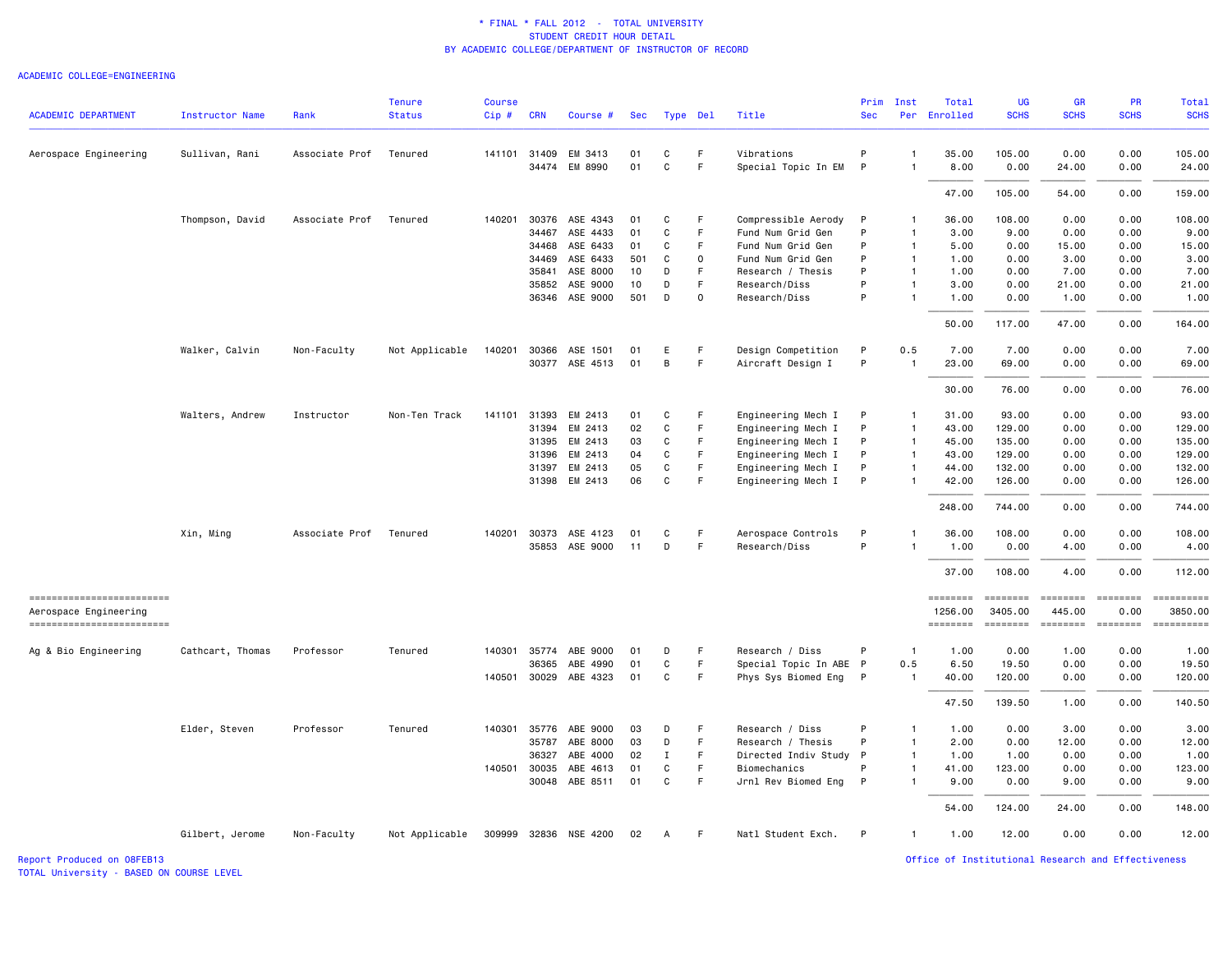### ACADEMIC COLLEGE=ENGINEERING

|                            |                                                  |                               | <b>Tenure</b> | <b>Course</b> |              |                       |                  |              |    |                        | Prim         | Inst           | Total        | <b>UG</b>   | GR          | <b>PR</b>   | Total       |
|----------------------------|--------------------------------------------------|-------------------------------|---------------|---------------|--------------|-----------------------|------------------|--------------|----|------------------------|--------------|----------------|--------------|-------------|-------------|-------------|-------------|
| <b>ACADEMIC DEPARTMENT</b> | <b>Instructor Name</b>                           | Rank                          | <b>Status</b> | $Cip$ #       | <b>CRN</b>   | Course #              | Sec              | Type Del     |    | Title                  | <b>Sec</b>   |                | Per Enrolled | <b>SCHS</b> | <b>SCHS</b> | <b>SCHS</b> | <b>SCHS</b> |
|                            |                                                  |                               |               |               |              |                       |                  |              |    |                        |              |                | 1.00         | 12.00       | 0.00        | 0.00        | 12.00       |
|                            |                                                  |                               |               |               |              |                       |                  |              |    |                        |              |                |              |             |             |             |             |
| Ag & Bio Engineering       | Liao, Jun                                        | Assistant Prof                | Ten Track     | 140301        | 30039        | ABE 4911              | 01               | S            | F  | Engineering Seminar    | $\mathsf{P}$ |                | 40.00        | 40.00       | 0.00        | 0.00        | 40.00       |
|                            |                                                  |                               |               |               | 35777        | ABE 9000              | 04               | D            | F  | Research / Diss        | P            | $\mathbf{1}$   | 4.00         | 0.00        | 27.00       | 0.00        | 27.00       |
|                            |                                                  |                               |               |               | 35788        | ABE 8000              | 04               | D            | F  | Research / Thesis      | P            | $\mathbf{1}$   | 1.00         | 0.00        | 1.00        | 0.00        | 1.00        |
|                            |                                                  |                               |               |               | 140501 30037 | ABE 4723              | 01               | C            | F. | Tissue Engineering     | P            | $\mathbf{1}$   | 29.00        | 87.00       | 0.00        | 0.00        | 87.00       |
|                            |                                                  |                               |               |               | 30047        | ABE 6723              | 01               | C            | F  | Tissue Engineering     | P            | $\mathbf{1}$   | 2.00         | 0.00        | 6.00        | 0.00        | 6.00        |
|                            |                                                  |                               |               |               |              | 150699 30040 ABE 4961 | 01               | s            | F  | Seminar                | P            |                | 19.00        | 19.00       | 0.00        | 0.00        | 19.00       |
|                            |                                                  |                               |               |               |              |                       |                  |              |    |                        |              |                | 95.00        | 146.00      | 34.00       | 0.00        | 180.00      |
|                            | Parajuli, Prem                                   | Assistant Prof                | Ten Track     | 140301        | 35114        | ABE 4000              | 01               | <b>I</b>     | F  | Directed Indiv Study P |              | $\mathbf{1}$   | 1.00         | 3.00        | 0.00        | 0.00        | 3.00        |
|                            |                                                  |                               |               |               | 35778        | ABE 9000              | 05               | D            | F. | Research / Diss        | P            | $\mathbf{1}$   | 1.00         | 0.00        | 9.00        | 0.00        | 9.00        |
|                            |                                                  |                               |               |               | 36422        | ABE 4000              | 04               | Ι            | F. | Directed Indiv Study P |              | $\mathbf{1}$   | 1.00         | 3.00        | 0.00        | 0.00        | 3.00        |
|                            |                                                  |                               |               |               | 36431        | ABE 4000              | 05               | $\mathbf{I}$ | F  | Directed Indiv Study P |              | $\mathbf{1}$   | 1.00         | 3.00        | 0.00        | 0.00        | 3.00        |
|                            |                                                  |                               |               |               |              | 150699 30017 ABE 1863 | 01               | C            | F  | Eng Tech In Ag         | P            | $\mathbf{1}$   | 36.00        | 108.00      | 0.00        | 0.00        | 108.00      |
|                            |                                                  |                               |               |               |              |                       |                  |              |    |                        |              |                | 40.00        | 117.00      | 9.00        | 0.00        | 126.00      |
|                            | Prabhu, Rajkumar                                 | Resrch Assist P Non-Ten Track |               |               |              | 140501 30038 ABE 4813 | 01               | B            | F. | Prin of Engr Design S  |              | 0.5            | 21.50        | 64.50       | 0.00        | 0.00        | 64.50       |
|                            |                                                  |                               |               |               |              |                       |                  |              |    |                        |              |                | 21.50        | 64.50       | 0.00        | 0.00        | 64.50       |
|                            | Srinivasan, Radhak Resrch Assist P Non-Ten Track |                               |               | 140301        | 35780        | ABE 9000              | 07               | D            | F. | Research / Diss        | P            | $\mathbf{1}$   | 2.00         | 0.00        | 18.00       | 0.00        | 18.00       |
|                            |                                                  |                               |               | 150699        | 30031        | ABE 4473              | 01               | C            | F  | Electrical Applicati P |              | $\mathbf{1}$   | 27.00        | 81.00       | 0.00        | 0.00        | 81.00       |
|                            |                                                  |                               |               |               | 30032        | ABE 4473              | 02               | K            | F. | Electrical Applicati P |              | $\overline{1}$ | 27.00        | 0.00        | 0.00        | 0.00        | 0.00        |
|                            |                                                  |                               |               |               |              | 30042 ABE 6473        | 01               | C            | F  | Electrical Applicati P |              | $\mathbf{1}$   | 2.00         | 0.00        | 6.00        | 0.00        | 6.00        |
|                            |                                                  |                               |               |               |              | 30043 ABE 6473        | 02               | К            | F  | Electrical Applicati P |              | $\mathbf{1}$   | 2.00         | 0.00        | 0.00        | 0.00        | 0.00        |
|                            |                                                  |                               |               |               |              |                       |                  |              |    |                        |              |                | 60.00        | 81.00       | 24.00       | 0.00        | 105.00      |
|                            | To, Suminto                                      | Professor                     | Tenured       | 140301        | 36365        | ABE 4990              | 01               | C            | F  | Special Topic In ABE S |              | 0.5            | 6.50         | 19.50       | 0.00        | 0.00        | 19.50       |
|                            |                                                  |                               |               |               | 36383        | ABE 4000              | 03               | Ι            | F  | Directed Indiv Study P |              | $\overline{1}$ | 1.00         | 3.00        | 0.00        | 0.00        | 3.00        |
|                            |                                                  |                               |               | 140501 30024  |              | ABE 3413              | 01               | C            | F  | Bioinstrumentation I P |              | $\mathbf{1}$   | 64.00        | 192.00      | 0.00        | 0.00        | 192.00      |
|                            |                                                  |                               |               |               | 30025        | ABE 3413              | 02               | К            | F  | Bioinstrumentation I P |              | $\mathbf{1}$   | 36.00        | 0.00        | 0.00        | 0.00        | 0.00        |
|                            |                                                  |                               |               |               |              | 30026 ABE 3413        | 03               | К            | F  | Bioinstrumentation I P |              | $\mathbf{1}$   | 28.00        | 0.00        | 0.00        | 0.00        | 0.00        |
|                            |                                                  |                               |               |               |              |                       |                  |              |    |                        |              |                | 135.50       | 214.50      | 0.00        | 0.00        | 214.50      |
|                            | Warnock, James                                   | Associate Prof                | Tenured       | 140301        | 35793        | ABE 8000              | 09               | D            | F  | Research / Thesis      | P            | $\mathbf{1}$   | 2.00         | 0.00        | 17.00       | 0.00        | 17.00       |
|                            |                                                  |                               |               | 140501        | 30033        | ABE 4523              | 01               | C            | F. | Biomedical Materials P |              | $\mathbf{1}$   | 17.00        | 51.00       | 0.00        | 0.00        | 51.00       |
|                            |                                                  |                               |               |               | 30034        | ABE 4523              | H <sub>0</sub> 1 | C            | F  | Honors Biomedical Ma P |              | $\mathbf{1}$   | 4.00         | 12.00       | 0.00        | 0.00        | 12.00       |
|                            |                                                  |                               |               |               |              | 34294 ABE 4523        | 02               | C            | F  | Biomedical Materials P |              | $\mathbf{1}$   | 10.00        | 30.00       | 0.00        | 0.00        | 30.00       |
|                            |                                                  |                               |               |               |              |                       |                  |              |    |                        |              |                | 33.00        | 93.00       | 17.00       | 0.00        | 110.00      |
|                            | Williams, Lakiesha  Assistant Prof               |                               | Ten Track     |               | 140301 35783 | ABE 9000              | 10               | D            | F  | Research / Diss        | P            | $\mathbf{1}$   | 3.00         | 0.00        | 21.00       | 0.00        | 21.00       |
|                            |                                                  |                               |               |               | 35794        | ABE 8000              | 10               | D            | F. | Research / Thesis      | P            | -1             | 2.00         | 0.00        | 6.00        | 0.00        | 6.00        |
|                            |                                                  |                               |               |               |              | 140501 30018 ABE 1911 | 01               | C            | F  | Eng In Life Sciences P |              | $\mathbf{1}$   | 145.00       | 145.00      | 0.00        | 0.00        | 145.00      |
|                            |                                                  |                               |               |               |              | 30038 ABE 4813        | 01               | B            | F  | Prin of Engr Design    | P            | 0.5            | 21.50        | 64.50       | 0.00        | 0.00        | 64.50       |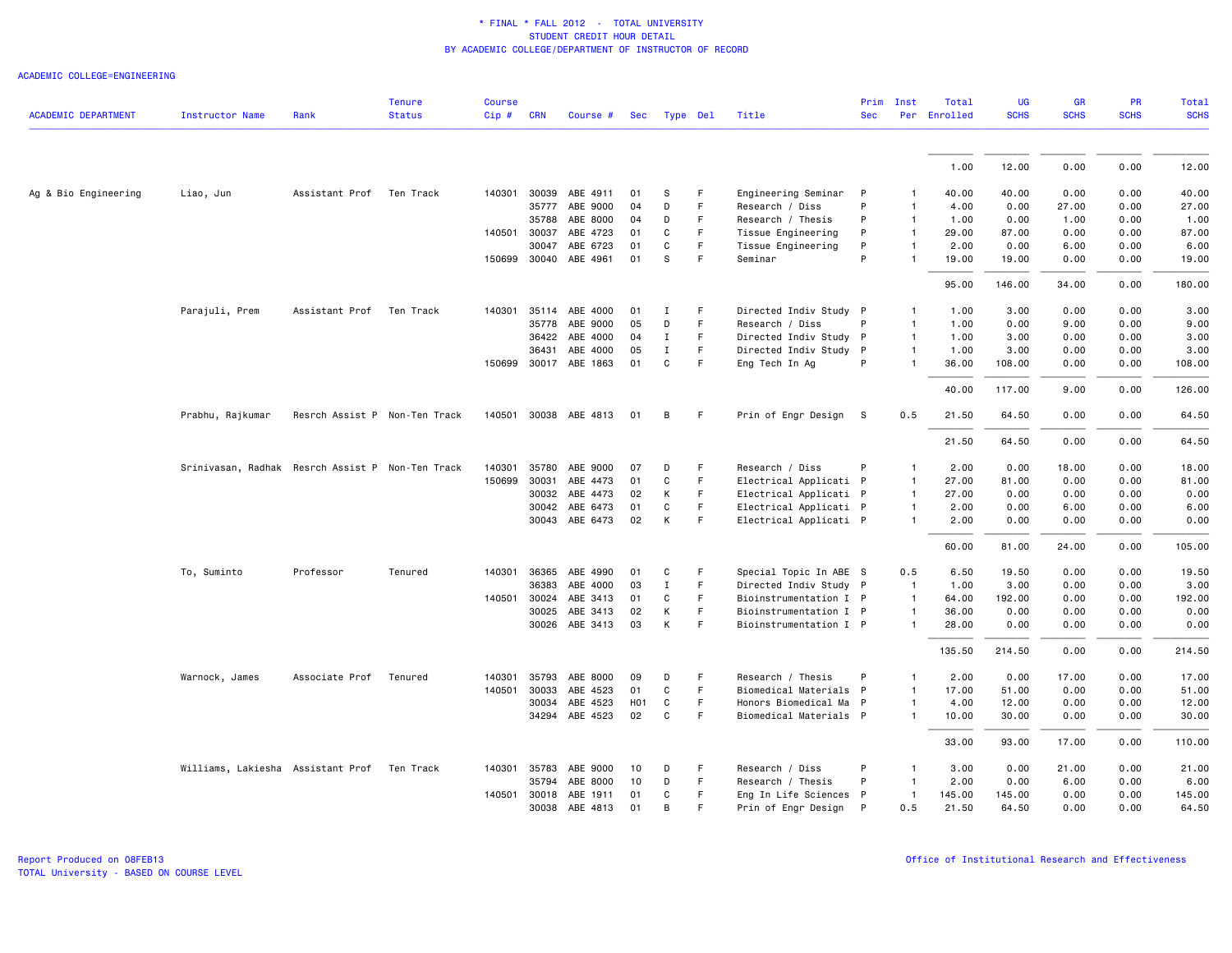#### ACADEMIC COLLEGE=ENGINEERING

| <b>ACADEMIC DEPARTMENT</b>                                                    | <b>Instructor Name</b>           | Rank           | <b>Tenure</b><br><b>Status</b> | <b>Course</b><br>Cip # | <b>CRN</b> | Course #              |                 | Sec Type Del |    | Title                  | Prim<br><b>Sec</b> | Inst         | Total<br>Per Enrolled                 | <b>UG</b><br><b>SCHS</b>                                                                                      | <b>GR</b><br><b>SCHS</b> | <b>PR</b><br><b>SCHS</b> | Total<br><b>SCHS</b>                                                                                                                                                                                                                                                                                                                                                                                                                                         |
|-------------------------------------------------------------------------------|----------------------------------|----------------|--------------------------------|------------------------|------------|-----------------------|-----------------|--------------|----|------------------------|--------------------|--------------|---------------------------------------|---------------------------------------------------------------------------------------------------------------|--------------------------|--------------------------|--------------------------------------------------------------------------------------------------------------------------------------------------------------------------------------------------------------------------------------------------------------------------------------------------------------------------------------------------------------------------------------------------------------------------------------------------------------|
|                                                                               |                                  |                |                                |                        |            |                       |                 |              |    |                        |                    |              |                                       |                                                                                                               |                          |                          |                                                                                                                                                                                                                                                                                                                                                                                                                                                              |
|                                                                               |                                  |                |                                |                        |            |                       |                 |              |    |                        |                    |              | 171.50                                | 209.50                                                                                                        | 27.00                    | 0.00                     | 236.50                                                                                                                                                                                                                                                                                                                                                                                                                                                       |
| -------------------------<br>Ag & Bio Engineering<br>------------------------ |                                  |                |                                |                        |            |                       |                 |              |    |                        |                    |              | ========<br>659.00<br><b>EDEDEDED</b> | $\begin{array}{c} \texttt{m} = \texttt{m} = \texttt{m} = \texttt{m} \end{array}$<br>1201.00<br><b>ESSESSE</b> | 136.00<br>========       | 0.00<br>$=$ ========     | $\begin{minipage}{0.9\linewidth} \hspace*{-0.2cm} \textbf{1} & \textbf{2} & \textbf{3} & \textbf{5} & \textbf{6} & \textbf{7} & \textbf{8} \\ \textbf{5} & \textbf{6} & \textbf{7} & \textbf{8} & \textbf{8} & \textbf{8} & \textbf{9} & \textbf{1} & \textbf{1} & \textbf{1} \\ \textbf{6} & \textbf{8} & \textbf{8} & \textbf{8} & \textbf{8} & \textbf{8} & \textbf{1} & \textbf{1} & \textbf{1} & \textbf{1} & \textbf{1} \\ \$<br>1337.00<br>========== |
| Chemical Engineering                                                          | Bricka, Ray                      | Associate Prof | Tenured                        | 140701                 | 30761      | CHE 4134              | 01              | C            | F  | Process Design         | P                  |              | 45.00                                 | 180.00                                                                                                        | 0.00                     | 0.00                     | 180.00                                                                                                                                                                                                                                                                                                                                                                                                                                                       |
|                                                                               |                                  |                |                                |                        |            | 30762 CHE 4134        | 02              | К            | F  | Process Design         | P                  | $\mathbf{1}$ | 45.00                                 | 0.00                                                                                                          | 0.00                     | 0.00                     | 0.00                                                                                                                                                                                                                                                                                                                                                                                                                                                         |
|                                                                               |                                  |                |                                |                        | 30765      | CHE 6134              | 01              | C            | F. | Process Design         | P                  |              | 1.00                                  | 0.00                                                                                                          | 4.00                     | 0.00                     | 4.00                                                                                                                                                                                                                                                                                                                                                                                                                                                         |
|                                                                               |                                  |                |                                |                        | 30766      | CHE 6134              | 02              | К            | F  | Prodess Design         | P                  | -1           | 1.00                                  | 0.00                                                                                                          | 0.00                     | 0.00                     | 0.00                                                                                                                                                                                                                                                                                                                                                                                                                                                         |
|                                                                               |                                  |                |                                |                        |            | 34372 CHE 4633        | 01              | C            | F. | Chemical Pro Safety    | P                  | -1           | 15.00                                 | 45.00                                                                                                         | 0.00                     | 0.00                     | 45.00                                                                                                                                                                                                                                                                                                                                                                                                                                                        |
|                                                                               |                                  |                |                                |                        | 35626      | CHE 8000              | 01              | D            | F  | Research / Thesis      | P                  |              | 5.00                                  | 0.00                                                                                                          | 5.00                     | 0.00                     | 5.00                                                                                                                                                                                                                                                                                                                                                                                                                                                         |
|                                                                               |                                  |                |                                |                        |            | 35636 CHE 9000        | 01              | D            | F  | Research/Diss          | P                  |              | 4.00                                  | 0.00                                                                                                          | 11.00                    | 0.00                     | 11.00                                                                                                                                                                                                                                                                                                                                                                                                                                                        |
|                                                                               |                                  |                |                                |                        |            |                       |                 |              |    |                        |                    |              | 116.00                                | 225.00                                                                                                        | 20.00                    | 0.00                     | 245.00                                                                                                                                                                                                                                                                                                                                                                                                                                                       |
|                                                                               | Elmore, Billy                    | Associate Prof | Tenured                        | 140701                 | 30753      | CHE 1101              | 01              | C            | F  | CHE Fresh Seminar      | P                  |              | 90.00                                 | 90.00                                                                                                         | 0.00                     | 0.00                     | 90.00                                                                                                                                                                                                                                                                                                                                                                                                                                                        |
|                                                                               |                                  |                |                                |                        | 30758      | CHE 3222              | 01              | L            | F. | Chem Eng Lab I         | P                  |              | 43.00                                 | 86.00                                                                                                         | 0.00                     | 0.00                     | 86.00                                                                                                                                                                                                                                                                                                                                                                                                                                                        |
|                                                                               |                                  |                |                                |                        |            |                       |                 |              |    |                        |                    |              | 133.00                                | 176.00                                                                                                        | 0.00                     | 0.00                     | 176.00                                                                                                                                                                                                                                                                                                                                                                                                                                                       |
|                                                                               | French, William                  | Associate Prof | Tenured                        | 140701                 | 30754      | CHE 2114              | 01              | C            | F  | Mass & Energy Bal      | P                  |              | 88.00                                 | 352.00                                                                                                        | 0.00                     | 0.00                     | 352.00                                                                                                                                                                                                                                                                                                                                                                                                                                                       |
|                                                                               |                                  |                |                                |                        | 30755      | CHE 2114              | 02              | К            | F  | Mass & Energy Bal      | P                  | $\mathbf{1}$ | 88.00                                 | 0.00                                                                                                          | 0.00                     | 0.00                     | 0.00                                                                                                                                                                                                                                                                                                                                                                                                                                                         |
|                                                                               |                                  |                |                                |                        | 35628      | CHE 8000              | 03              | D            | F  | Research / Thesis      | P                  |              | 1.00                                  | 0.00                                                                                                          | 1.00                     | 0.00                     | 1.00                                                                                                                                                                                                                                                                                                                                                                                                                                                         |
|                                                                               |                                  |                |                                |                        |            | 35638 CHE 9000        | 03              | D            | F  | Research/Diss          | P                  |              | 1.00                                  | 0.00                                                                                                          | 6.00                     | 0.00                     | 6.00                                                                                                                                                                                                                                                                                                                                                                                                                                                         |
|                                                                               |                                  |                |                                |                        |            |                       |                 |              |    |                        |                    |              | 178.00                                | 352.00                                                                                                        | 7.00                     | 0.00                     | 359.00                                                                                                                                                                                                                                                                                                                                                                                                                                                       |
|                                                                               | Hernandez, Rafael Associate Prof |                | Tenured                        | 140701                 | 34432      | CHE 4990              | 01              | C            | F  | Special Topic in CHE P |                    |              | 9.00                                  | 27.00                                                                                                         | 0.00                     | 0.00                     | 27.00                                                                                                                                                                                                                                                                                                                                                                                                                                                        |
|                                                                               |                                  |                |                                |                        | 34433      | CHE 6990              | 01              | C            | F  | Special Topic In CHE P |                    |              | 5.00                                  | 0.00                                                                                                          | 15.00                    | 0.00                     | 15.00                                                                                                                                                                                                                                                                                                                                                                                                                                                        |
|                                                                               |                                  |                |                                |                        |            | 35639 CHE 9000        | 04              | D            | F  | Research/Diss          | P                  |              | 3.00                                  | 0.00                                                                                                          | 24.00                    | 0.00                     | 24.00                                                                                                                                                                                                                                                                                                                                                                                                                                                        |
|                                                                               |                                  |                |                                |                        |            |                       |                 |              |    |                        |                    |              | 17.00                                 | 27.00                                                                                                         | 39.00                    | 0.00                     | 66.00                                                                                                                                                                                                                                                                                                                                                                                                                                                        |
|                                                                               | Hill, Priscilla                  | Associate Prof | Tenured                        | 140701                 | 30752      | CHE 1001              | F01             | C            | F  | First Year Seminar     | P                  |              | 24.00                                 | 24.00                                                                                                         | 0.00                     | 0.00                     | 24.00                                                                                                                                                                                                                                                                                                                                                                                                                                                        |
|                                                                               |                                  |                |                                |                        | 30756      | CHE 3123              | 01              | C            | F  | Chem En Thermo II      | P                  | $\mathbf{1}$ | 25.00                                 | 75.00                                                                                                         | 0.00                     | 0.00                     | 75.00                                                                                                                                                                                                                                                                                                                                                                                                                                                        |
|                                                                               |                                  |                |                                |                        |            | 141001 35873 ECE 1001 | F <sub>01</sub> | C            | F  | First Year Seminar     | P                  | $\mathbf{1}$ | 3.00                                  | 3.00                                                                                                          | 0.00                     | 0.00                     | 3.00                                                                                                                                                                                                                                                                                                                                                                                                                                                         |
|                                                                               |                                  |                |                                |                        |            |                       |                 |              |    |                        |                    |              | 52.00                                 | 102.00                                                                                                        | 0.00                     | 0.00                     | 102.00                                                                                                                                                                                                                                                                                                                                                                                                                                                       |
|                                                                               | Keith, Jason                     | Professor      | Tenured                        | 140701                 | 30768      | CHE 8011              | 01              | <b>S</b>     | F  | Chem En Seminar        | P                  |              | 9.00                                  | 0.00                                                                                                          | 9.00                     | 0.00                     | 9.00                                                                                                                                                                                                                                                                                                                                                                                                                                                         |
|                                                                               |                                  |                |                                |                        | 34371      | CHE 8223              | 01              | C            | F  | Adv Process Comp       | P                  | $\mathbf{1}$ | 4.00                                  | 0.00                                                                                                          | 12.00                    | 0.00                     | 12.00                                                                                                                                                                                                                                                                                                                                                                                                                                                        |
|                                                                               |                                  |                |                                |                        | 35641      | CHE 9000              | 06              | D            | F  | Research/Diss          | P                  | $\mathbf{1}$ | 1.00                                  | 0.00                                                                                                          | 3.00                     | 0.00                     | 3.00                                                                                                                                                                                                                                                                                                                                                                                                                                                         |
|                                                                               |                                  |                |                                |                        |            |                       |                 |              |    |                        |                    |              | 14.00                                 | 0.00                                                                                                          | 24.00                    | 0.00                     | 24.00                                                                                                                                                                                                                                                                                                                                                                                                                                                        |
|                                                                               | Kundu, Santanu                   | Assistant Prof | Ten Track                      |                        |            | 140701 30759 CHE 3413 | 01              | C            | F  | Eng Materials          | P                  |              | 62.00                                 | 186.00                                                                                                        | 0.00                     | 0.00                     | 186.00                                                                                                                                                                                                                                                                                                                                                                                                                                                       |
|                                                                               |                                  |                |                                |                        |            |                       |                 |              |    |                        |                    |              | 62.00                                 | 186.00                                                                                                        | 0.00                     | 0.00                     | 186.00                                                                                                                                                                                                                                                                                                                                                                                                                                                       |
|                                                                               | Pearson, Larry                   | Non-Faculty    | Not Applicable                 |                        |            | 140701 30769 CHE 8113 | 01              | C            | F. | Adv Che En Thermo      | P                  | $\mathbf{1}$ | 4.00                                  | 0.00                                                                                                          | 12.00                    | 0.00                     | 12.00                                                                                                                                                                                                                                                                                                                                                                                                                                                        |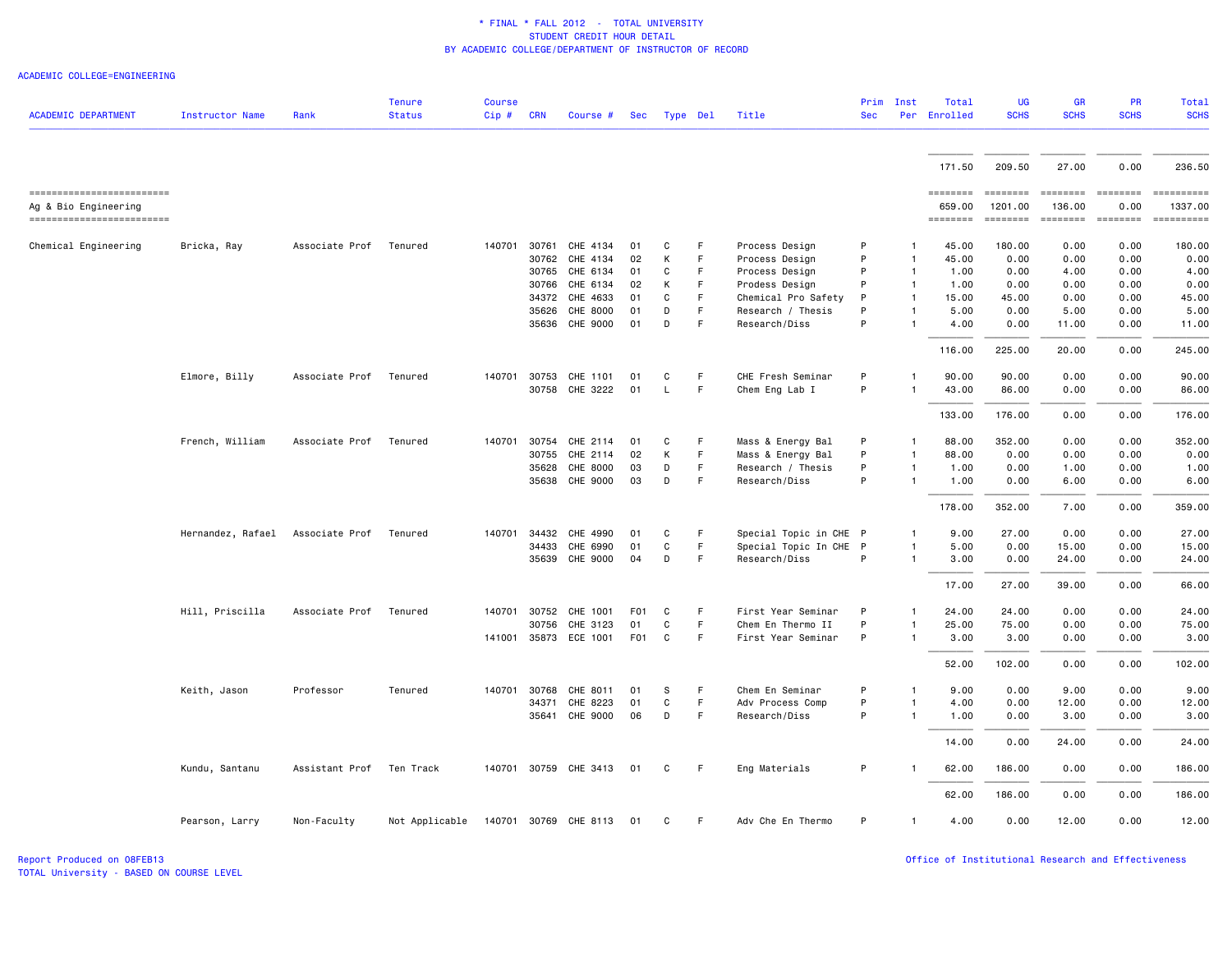### ACADEMIC COLLEGE=ENGINEERING

| <b>ACADEMIC DEPARTMENT</b>                            | Instructor Name                                  | Rank                     | <b>Tenure</b><br><b>Status</b> | <b>Course</b><br>Cip# | <b>CRN</b>     | Course #              |            | Sec Type Del      |                          | Title                                            | Prim<br><b>Sec</b> | Inst         | Total<br>Per Enrolled | <b>UG</b><br><b>SCHS</b> | <b>GR</b><br><b>SCHS</b> | PR<br><b>SCHS</b> | Total<br><b>SCHS</b>  |
|-------------------------------------------------------|--------------------------------------------------|--------------------------|--------------------------------|-----------------------|----------------|-----------------------|------------|-------------------|--------------------------|--------------------------------------------------|--------------------|--------------|-----------------------|--------------------------|--------------------------|-------------------|-----------------------|
|                                                       |                                                  |                          |                                |                       |                |                       |            |                   |                          |                                                  |                    |              | 4.00                  | 0.00                     | 12.00                    | 0.00              | 12.00                 |
| Chemical Engineering                                  | Toghiani, Hossein                                | Associate Prof           | Tenured                        |                       |                | 140701 30760 CHE 4113 | 01         | <sub>c</sub>      | F                        | Chem Reactor Design                              | P                  |              | 39.00                 | 117.00                   | 0.00                     | 0.00              | 117.00                |
|                                                       |                                                  |                          |                                |                       |                |                       |            |                   |                          |                                                  |                    |              | 39.00                 | 117.00                   | 0.00                     | 0.00              | 117.00                |
|                                                       |                                                  |                          |                                |                       |                |                       |            |                   |                          |                                                  |                    |              |                       |                          |                          |                   |                       |
|                                                       | Walters, Keisha                                  | Associate Prof           | Tenured                        | 140701                | 30757<br>35635 | CHE 3203<br>CHE 8000  | 01<br>10   | C<br>D            | F<br>F                   | Fluid Flow Op<br>Research / Thesis               | P<br>P             |              | 69.00<br>1.00         | 207.00<br>0.00           | 0.00<br>1.00             | 0.00<br>0.00      | 207.00<br>1.00        |
|                                                       |                                                  |                          |                                |                       | 35645          | CHE 9000              | 10         | D                 | F.                       | Research/Diss                                    | P                  |              | 3.00                  | 0.00                     | 32.00                    | 0.00              | 32.00                 |
|                                                       |                                                  |                          |                                |                       |                |                       |            |                   |                          |                                                  |                    |              | 73.00                 | 207.00                   | 33.00                    | 0.00              | 240.00                |
| -------------------------<br>Chemical Engineering     |                                                  |                          |                                |                       |                |                       |            |                   |                          |                                                  |                    |              | ========<br>688.00    | 1392.00                  | <b>ESSESSE</b><br>135.00 | 0.00              | ==========<br>1527.00 |
| ------------------------                              |                                                  |                          |                                |                       |                |                       |            |                   |                          |                                                  |                    |              | ========              | ========                 | ========                 |                   |                       |
| Civil & Environmental Eng Berger, Rutherford Lecturer |                                                  |                          | Non-Ten Track                  | 140801                |                | 36076 CE 8553         | 01         | C                 | F                        | Rivers, Estuaries &                              | $\mathsf{P}$       | 0.34         | 1.02                  | 0.00                     | 3.06                     | 0.00              | 3.06                  |
|                                                       |                                                  |                          |                                |                       |                | 36077 CE 8553         | 501        | C                 | $\mathsf{O}\xspace$      | Rivers, Estuaries &                              | $\mathsf{P}$       | 0.34         | 1.36                  | 0.00                     | 4.08                     | 0.00              | 4.08                  |
|                                                       |                                                  |                          |                                |                       |                |                       |            |                   |                          |                                                  |                    |              | 2.38                  | 0.00                     | 7.14                     | 0.00              | 7.14                  |
|                                                       | Copeland, Ronald                                 | Lecturer                 | Non-Ten Track                  | 140801                | 36076          | CE 8553               | 01         | C                 | F                        | Rivers, Estuaries &                              | s                  | 0.33         | 0.99                  | 0.00                     | 2.97                     | 0.00              | 2.97                  |
|                                                       |                                                  |                          |                                |                       |                | 36077 CE 8553         | 501        | C                 | 0                        | Rivers, Estuaries &                              | - S                | 0.33         | 1.32                  | 0.00                     | 3.96                     | 0.00              | 3.96                  |
|                                                       |                                                  |                          |                                |                       |                |                       |            |                   |                          |                                                  |                    |              | 2.31                  | 0.00                     | 6.93                     | 0.00              | 6.93                  |
|                                                       | Diaz-Ramirez, Jair Resrch Assist P Non-Ten Track |                          |                                | 140801                | 30610          | CE 4523               | 01         | C                 | F                        | Open Chan Hydraul                                | P                  |              | 44.00                 | 132.00                   | 0.00                     | 0.00              | 132.00                |
|                                                       |                                                  |                          |                                |                       | 30618          | CE 6523               | 01         | C                 | F.                       | Open Chan Hydraul                                | P                  |              | 2.00                  | 0.00                     | 6.00                     | 0.00              | 6.00                  |
|                                                       |                                                  |                          |                                |                       | 34917          | CE 8000<br>CE 6523    | 501<br>501 | D<br>$\mathtt{C}$ | 0<br>$\mathsf{O}\xspace$ | Research / Thesis                                | P<br>P             | -1           | 1.00                  | 0.00<br>0.00             | 3.00                     | 0.00<br>0.00      | 3.00<br>27.00         |
|                                                       |                                                  |                          |                                |                       | 35404          | 36356 CE 7000         | 03         | $\mathbf I$       | F                        | Open Chan Hydraul<br>Directed Indiv Study P      |                    |              | 9.00<br>1.00          | 0.00                     | 27.00<br>3.00            | 0.00              | 3.00                  |
|                                                       |                                                  |                          |                                |                       |                |                       |            |                   |                          |                                                  |                    |              | 57.00                 | 132.00                   | 39.00                    | 0.00              | 171.00                |
|                                                       |                                                  |                          |                                |                       |                |                       |            |                   |                          |                                                  |                    |              |                       |                          |                          |                   |                       |
|                                                       | Freyne, Seamus                                   | Assistant Prof Ten Track |                                | 140801                |                | 30613 CE 4623         | 01         | C                 | F                        | Steel Structures                                 | P                  |              | 31.00                 | 93.00                    | 0.00                     | 0.00              | 93.00                 |
|                                                       |                                                  |                          |                                |                       | 34863          | CE 8000               | 03         | D                 | F<br>F                   | Research / Thesis                                | P                  | -1           | 4.00                  | 0.00                     | 6.00                     | 0.00              | 6.00                  |
|                                                       |                                                  |                          |                                |                       | 35925<br>36464 | CE 7000<br>CE 7000    | 01<br>04   | Ι.<br>Ι.          | F                        | Directed Indiv Study P<br>Directed Indiv Study P |                    |              | 1.00<br>1.00          | 0.00<br>0.00             | 3.00<br>3.00             | 0.00<br>0.00      | 3.00<br>3.00          |
|                                                       |                                                  |                          |                                | 140803                | 30612          | CE 4601               | 01         | L                 | F                        | Fund of Struct Desig P                           |                    |              | 6.00                  | 6.00                     | 0.00                     | 0.00              | 6.00                  |
|                                                       |                                                  |                          |                                | 140899                | 34366          | CE 4990               | 02         | C                 | F.                       | Special Topic In CE                              | $\mathsf{P}$       |              | 5.00                  | 15.00                    | 0.00                     | 0.00              | 15.00                 |
|                                                       |                                                  |                          |                                |                       | 34367          | CE 6990               | 02         | C                 | F                        | Special Topic In CE P                            |                    |              | 5.00                  | 0.00                     | 15.00                    | 0.00              | 15.00                 |
|                                                       |                                                  |                          |                                |                       |                |                       |            |                   |                          |                                                  |                    |              | 53.00                 | 114.00                   | 27.00                    | 0.00              | 141.00                |
|                                                       | Gude, Veera                                      | Assistant Prof           | Ten Track                      | 140801                | 34449          | CE 4843               | 01         | C                 | F                        | Environ Engineering                              | P                  |              | 21.00                 | 63.00                    | 0.00                     | 0.00              | 63.00                 |
|                                                       |                                                  |                          |                                |                       | 34450          | CE 6843               | 01         | C                 | F.                       | Environ Engineering                              | P                  | $\mathbf{1}$ | 3.00                  | 0.00                     | 9.00                     | 0.00              | 9.00                  |
|                                                       |                                                  |                          |                                |                       | 34451          | CE 6843               | 501        | C                 | 0                        | Environ Engineering                              | P                  |              | 3.00                  | 0.00                     | 9.00                     | 0.00              | 9.00                  |
|                                                       |                                                  |                          |                                |                       | 34877          | CE 9000               | 04         | D                 | F                        | Research / Diss                                  | P                  | $\mathbf{1}$ | 1.00                  | 0.00                     | 3.00                     | 0.00              | 3.00                  |
|                                                       |                                                  |                          |                                |                       |                |                       |            |                   |                          |                                                  |                    |              | 28.00                 | 63.00                    | 21.00                    | 0.00              | 84.00                 |
|                                                       | Gullett, Philip                                  | Associate Prof Tenured   |                                |                       |                | 140801 30598 CE 3601  | 01         | L                 | F                        | Stress Analysis Lab                              | $\mathsf{P}$       | -1           | 25.00                 | 25.00                    | 0.00                     | 0.00              | 25.00                 |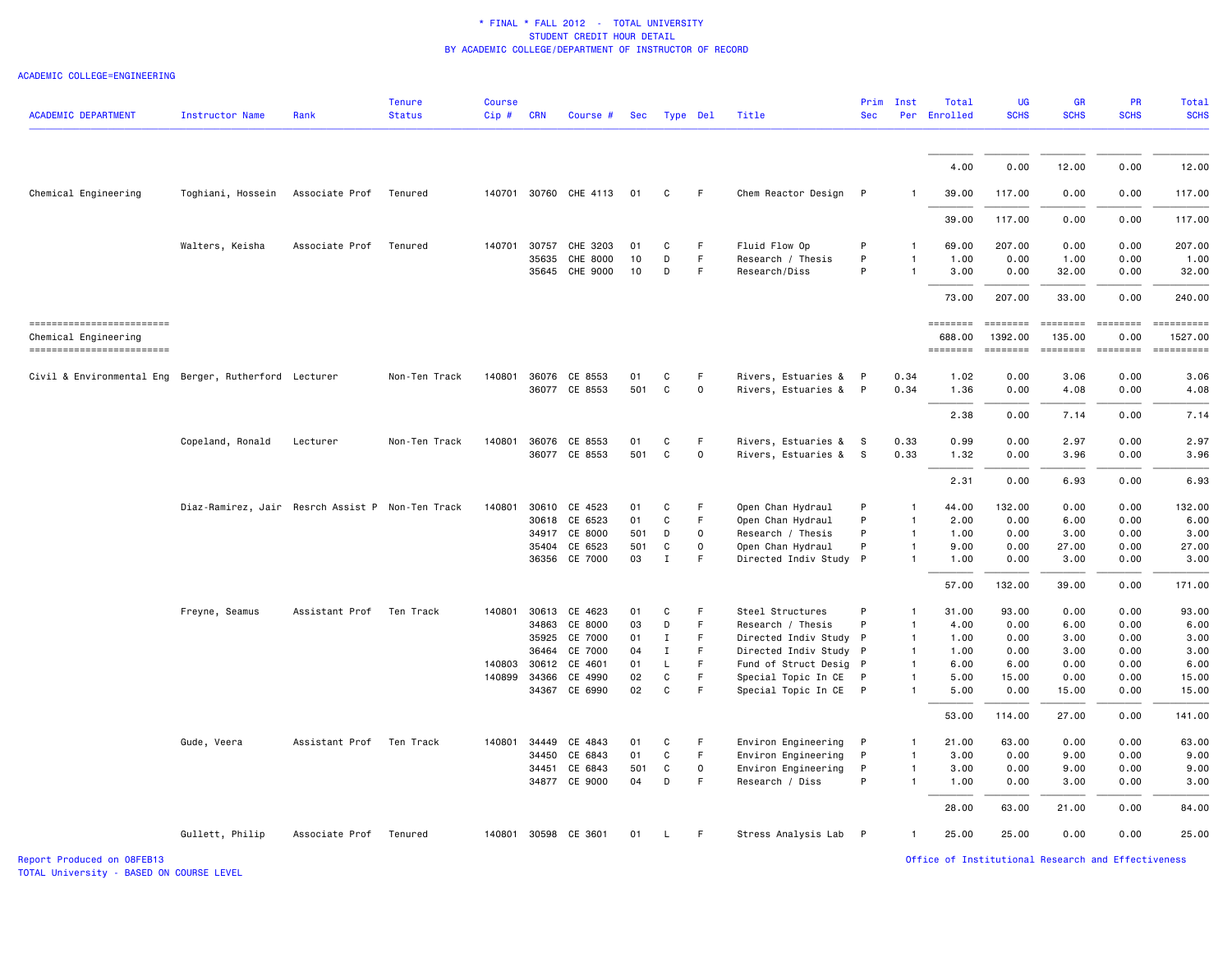### ACADEMIC COLLEGE=ENGINEERING

|                                           |                                           |                          | <b>Tenure</b> | <b>Course</b> |              |               |                 |              |             |                        | Prim       | Inst           | Total        | UG          | GR          | PR          | <b>Total</b> |
|-------------------------------------------|-------------------------------------------|--------------------------|---------------|---------------|--------------|---------------|-----------------|--------------|-------------|------------------------|------------|----------------|--------------|-------------|-------------|-------------|--------------|
| <b>ACADEMIC DEPARTMENT</b>                | <b>Instructor Name</b>                    | Rank                     | <b>Status</b> | Cip#          | <b>CRN</b>   | Course #      | <b>Sec</b>      |              | Type Del    | Title                  | <b>Sec</b> |                | Per Enrolled | <b>SCHS</b> | <b>SCHS</b> | <b>SCHS</b> | <b>SCHS</b>  |
| Civil & Environmental Eng Gullett, Philip |                                           | Associate Prof           | Tenured       | 140801        | 30599        | CE 3601       | 02              | L            | F           | Stress Analysis Lab    | P          | $\mathbf{1}$   | 32.00        | 32.00       | 0.00        | 0.00        | 32.00        |
|                                           |                                           |                          |               |               | 30600        | CE 3603       | 01              | C            | F.          | Structural Mech        | P          | $\mathbf{1}$   | 91.00        | 273.00      | 0.00        | 0.00        | 273.00       |
|                                           |                                           |                          |               |               | 34456        | CE 8683       | 01              | C            | F           | Finite Element Analy P |            | $\mathbf{1}$   | 2.00         | 0.00        | 6.00        | 0.00        | 6.00         |
|                                           |                                           |                          |               |               |              | 34878 CE 9000 | 05              | D            | F           | Research / Diss        | P          | $\mathbf{1}$   | 1.00         | 0.00        | 9.00        | 0.00        | 9.00         |
|                                           |                                           |                          |               |               | 34921        | CE 8000       | 505             | D            | $\Omega$    | Research / Thesis      | P          | $\overline{1}$ | 3.00         | 0.00        | 3.00        | 0.00        | 3.00         |
|                                           |                                           |                          |               |               | 35680        | CE 3601       | 03              | L            | F           | Stress Analysis Lab    | P          | $\mathbf{1}$   | 24.00        | 24.00       | 0.00        | 0.00        | 24.00        |
|                                           |                                           |                          |               |               | 35881        | CE 8683       | 501             | C            | $\Omega$    | Finite Element Analy P |            | $\mathbf{1}$   | 9.00         | 0.00        | 27.00       | 0.00        | 27.00        |
|                                           |                                           |                          |               |               | 36191        | CE 7000       | 503             | $\mathbf I$  | $\mathbf 0$ | Directed Indiv Study P |            | $\mathbf{1}$   | 1.00         | 0.00        | 3.00        | 0.00        | 3.00         |
|                                           |                                           |                          |               |               |              | 36192 CE 7000 | 504             | $\mathbf{I}$ | $\Omega$    | Directed Indiv Study P |            | $\mathbf{1}$   | 1.00         | 0.00        | 3.00        | 0.00        | 3.00         |
|                                           |                                           |                          |               |               |              |               |                 |              |             |                        |            |                | 189.00       | 354.00      | 51.00       | 0.00        | 405.00       |
|                                           | Howard, Isaac                             | Associate Prof           | Tenured       | 140801        |              | 30606 CE 4103 | 01              | C            | F           | Pavement Mat & Des     | P          | $\mathbf{1}$   | 50.00        | 150.00      | 0.00        | 0.00        | 150.00       |
|                                           |                                           |                          |               |               |              | 30616 CE 6103 | 01              | C            | F           | Pavement Mat & Des     | P          | $\mathbf{1}$   | 2.00         | 0.00        | 6.00        | 0.00        | 6.00         |
|                                           |                                           |                          |               |               | 34866        | CE 8000       | 06              | D            | F           | Research / Thesis      | P          | $\mathbf{1}$   | 2.00         | 0.00        | 3.00        | 0.00        | 3.00         |
|                                           |                                           |                          |               |               |              | 34922 CE 8000 | 506             | D            | $\Omega$    | Research / Thesis      | P          | $\mathbf{1}$   | 1.00         | 0.00        | 3.00        | 0.00        | 3.00         |
|                                           |                                           |                          |               |               | 34935        | CE 9000       | 506             | D            | $\Omega$    | Research / Diss        | P          | $\mathbf{1}$   | 2.00         | 0.00        | 4.00        | 0.00        | 4.00         |
|                                           |                                           |                          |               |               | 36066        | CE 7000       | 501             | $\mathbf I$  | $\Omega$    | Directed Indiv Study P |            | $\mathbf{1}$   | 1.00         | 0.00        | 3.00        | 0.00        | 3.00         |
|                                           |                                           |                          |               |               | 36067        | CE 7000       | 502             | $\mathbf I$  | $\Omega$    | Directed Indiv Study P |            | $\mathbf{1}$   | 1.00         | 0.00        | 3.00        | 0.00        | 3.00         |
|                                           |                                           |                          |               |               |              | 36095 CE 7000 | 02 <sub>2</sub> | $\mathbf I$  | F           | Directed Indiv Study P |            | $\mathbf{1}$   | 1.00         | 0.00        | 3.00        | 0.00        | 3.00         |
|                                           |                                           |                          |               |               |              |               |                 |              |             |                        |            |                | 60.00        | 150.00      | 25.00       | 0.00        | 175.00       |
|                                           | King, Herbert                             | Instructor               | Non-Ten Track | 140801        | 30589        | CE 2213       | 01              | C            | F           | Surveying              | P          | $\overline{1}$ | 69.00        | 207.00      | 0.00        | 0.00        | 207.00       |
|                                           |                                           |                          |               |               | 30590        | CE 2213       | 02              | K            | F           | Surveying              | P          | $\mathbf{1}$   | 24.00        | 0.00        | 0.00        | 0.00        | 0.00         |
|                                           |                                           |                          |               |               | 30591        | CE 2213       | 03              | К            | F           | Surveying              | P          | $\mathbf{1}$   | 25.00        | 0.00        | 0.00        | 0.00        | 0.00         |
|                                           |                                           |                          |               |               | 30592        | CE 2213       | 04              | К            | F.          | Surveying              | P          | $\mathbf{1}$   | 21.00        | 0.00        | 0.00        | 0.00        | 0.00         |
|                                           |                                           |                          |               |               |              | 30609 CE 4233 | 01              | C            | F           | Control Surveys        | P          | $\mathbf{1}$   | 18.00        | 54.00       | 0.00        | 0.00        | 54.00        |
|                                           |                                           |                          |               |               |              |               |                 |              |             |                        |            |                | 157.00       | 261.00      | 0.00        | 0.00        | 261.00       |
|                                           | Li, Xiaopeng                              | Assistant Prof Ten Track |               | 140801        | 34880        | CE 9000       | 07              | D            | F           | Research / Diss        | P          | $\mathbf{1}$   | 1.00         | 0.00        | 4.00        | 0.00        | 4.00         |
|                                           |                                           |                          |               | 140899        | 34452        | CE 4990       | 01              | C            | F           | Special Topic In CE    | P          | $\mathbf{1}$   | 8.00         | 24.00       | 0.00        | 0.00        | 24.00        |
|                                           |                                           |                          |               |               |              | 34453 CE 6990 | 01              | $\mathtt{C}$ | F           | Special Topic In CE P  |            | $\mathbf{1}$   | 3.00         | 0.00        | 9.00        | 0.00        | 9.00         |
|                                           |                                           |                          |               |               |              |               |                 |              |             |                        |            |                | 12.00        | 24.00       | 13.00       | 0.00        | 37.00        |
|                                           | Magbanua, Benjamin Associate Prof Tenured |                          |               | 140801        | 30601        | CE 3801       | 01              | L.           | F           | Env./Wtr.Res.Engr.I P  |            | $\mathbf{1}$   | 17.00        | 17.00       | 0.00        | 0.00        | 17.00        |
|                                           |                                           |                          |               |               | 30602        | CE 3801       | 02              | L            | F.          | Env./Wtr.Res.Engr.I P  |            | $\overline{1}$ | 19.00        | 19,00       | 0.00        | 0.00        | 19.00        |
|                                           |                                           |                          |               |               | 30603        | CE 3801       | 03              | L            | F           | Env./Wtr.Res.Engr.I P  |            | $\overline{1}$ | 19.00        | 19.00       | 0.00        | 0.00        | 19.00        |
|                                           |                                           |                          |               |               | 30604        | CE 3801       | 04              | L            | F           | Env./Wtr.Res.Engr.I    | P          | $\mathbf{1}$   | 21.00        | 21.00       | 0.00        | 0.00        | 21.00        |
|                                           |                                           |                          |               |               | 30605        | CE 3803       | 01              | C            | F           | Enviro./Wtr.Res.Engr P |            | $\overline{1}$ | 86.00        | 258.00      | 0.00        | 0.00        | 258.00       |
|                                           |                                           |                          |               |               | 30624        | CE 8803       | 01              | C            | F.          | Un Pro-Op Env Eng I    | P          | $\mathbf{1}$   | 4.00         | 0.00        | 12.00       | 0.00        | 12.00        |
|                                           |                                           |                          |               |               |              | 34868 CE 8000 | 08              | D            | F           | Research / Thesis      | P          | $\mathbf{1}$   | 1.00         | 0.00        | 1.00        | 0.00        | 1.00         |
|                                           |                                           |                          |               |               |              |               |                 |              |             |                        |            |                | 167.00       | 334.00      | 13.00       | 0.00        | 347.00       |
|                                           | Martin, James                             | Professor                | Tenured       | 140801        | 30593        | CE 2803       | 01              | C            | F           | Environ Engr Issues    | P          | $\mathbf{1}$   | 69.00        | 207.00      | 0.00        | 0.00        | 207.00       |
|                                           |                                           |                          |               |               |              | 34882 CE 9000 | 09              | D            | F.          | Research / Diss        | P          | $\mathbf{1}$   | 2.00         | 0.00        | 15.00       | 0.00        | 15.00        |
|                                           |                                           |                          |               |               | 34925        | CE 8000       | 509             | D            | 0           | Research / Thesis      | P          | $\mathbf{1}$   | 2.00         | 0.00        | 3.00        | 0.00        | 3.00         |
|                                           |                                           |                          |               |               | 140805 34454 | CE 8573       | 01              | C            | F           | Hydro-environmental    | P          | $\overline{1}$ | 7.00         | 0.00        | 21.00       | 0.00        | 21.00        |
|                                           |                                           |                          |               |               |              | 34455 CE 8573 | 501             | C            | $\Omega$    | Hydro-environmental    | P          | 1              | 18.00        | 0.00        | 54.00       | 0.00        | 54.00        |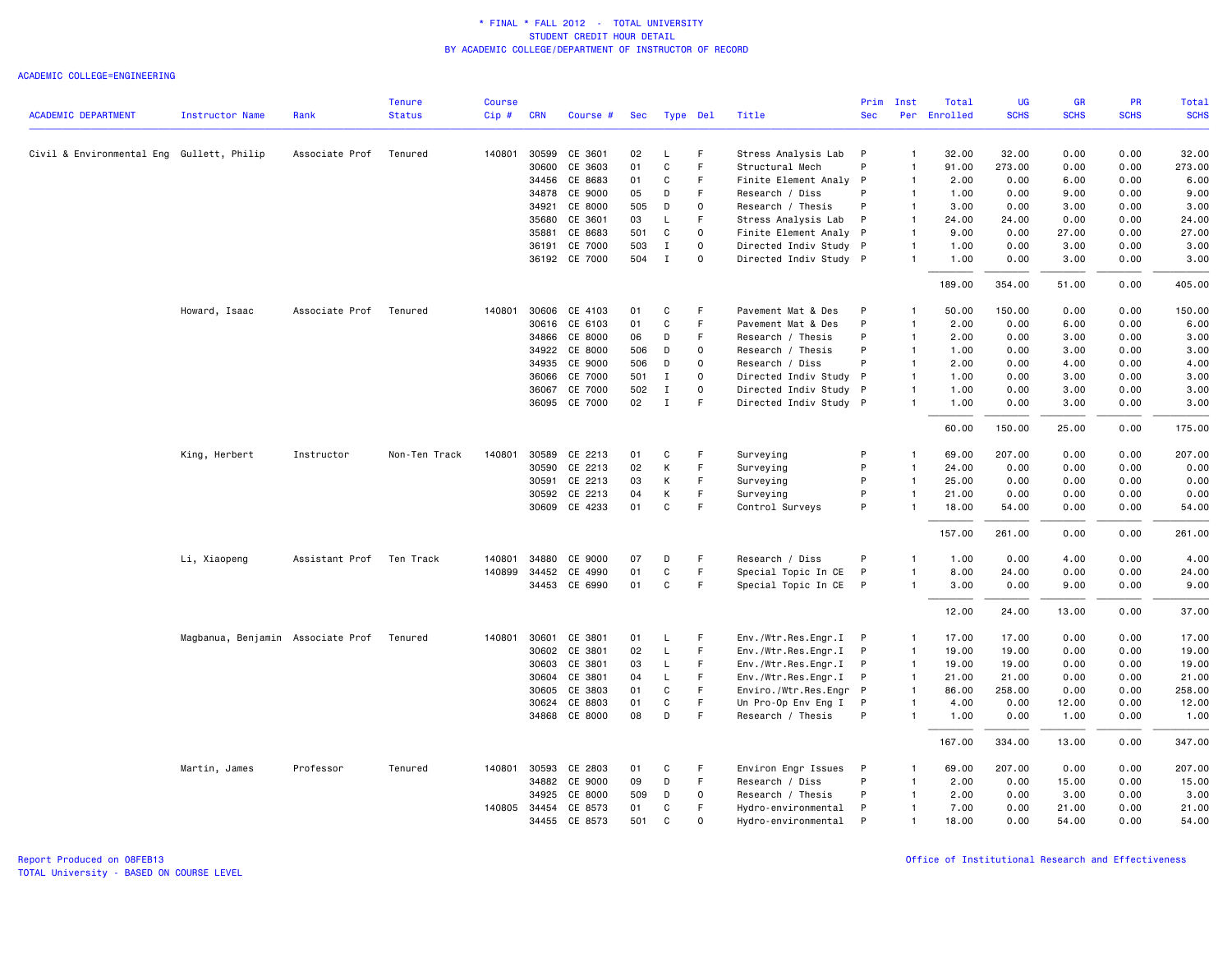### ACADEMIC COLLEGE=ENGINEERING

| <b>ACADEMIC DEPARTMENT</b>                  | <b>Instructor Name</b> | Rank                          | <b>Tenure</b><br><b>Status</b> | <b>Course</b><br>Cip# | <b>CRN</b>   | Course #                 | Sec      | Type Del     |                     | Title                              | Prim<br><b>Sec</b> | Inst                           | Total<br>Per Enrolled | <b>UG</b><br><b>SCHS</b> | GR<br><b>SCHS</b> | PR<br><b>SCHS</b> | <b>Total</b><br><b>SCHS</b> |
|---------------------------------------------|------------------------|-------------------------------|--------------------------------|-----------------------|--------------|--------------------------|----------|--------------|---------------------|------------------------------------|--------------------|--------------------------------|-----------------------|--------------------------|-------------------|-------------------|-----------------------------|
|                                             |                        |                               |                                |                       |              |                          |          |              |                     |                                    |                    |                                |                       |                          |                   |                   |                             |
|                                             |                        |                               |                                |                       |              |                          |          |              |                     |                                    |                    |                                | 98.00                 | 207.00                   | 93.00             | 0.00              | 300.00                      |
| Civil & Environmental Eng McAnally, William |                        | Resrch Professo Non-Ten Track |                                |                       |              | 140801 34870 CE 8000     | 10       | D            | F                   | Research / Thesis                  | P                  | -1                             | 3.00                  | 0.00                     | 5.00              | 0.00              | 5.00                        |
|                                             |                        |                               |                                |                       | 34883        | CE 9000                  | 10       | D            | F                   | Research / Diss                    | P                  | $\mathbf{1}$                   | 3.00                  | 0.00                     | 10.00             | 0.00              | 10.00                       |
|                                             |                        |                               |                                |                       |              | 34926 CE 8000            | 510      | D            | $\mathbf 0$         | Research / Thesis                  | P                  | $\mathbf{1}$                   | 2.00                  | 0.00                     | 2.00              | 0.00              | 2.00                        |
|                                             |                        |                               |                                |                       |              | 34939 CE 9000            | 510      | D            | 0                   | Research / Diss                    | P                  | $\mathbf{1}$                   | 1.00                  | 0.00                     | 3.00              | 0.00              | 3.00                        |
|                                             |                        |                               |                                |                       |              |                          |          |              |                     |                                    |                    |                                | 9.00                  | 0.00                     | 20.00             | 0.00              | 20.00                       |
|                                             | Nobrega, Rodrigo       | Resrch Assist P Non-Ten Track |                                |                       | 450701 32062 | GR 4323                  | 01       | C            | F                   | Cartographic Science P             |                    | $\mathbf{1}$                   | 19.00                 | 57.00                    | 0.00              | 0.00              | 57.00                       |
|                                             |                        |                               |                                |                       |              | 32086 GR 6323            | 01       | C            | F.                  | Cartographic Science P             |                    | $\mathbf{1}$                   | 6.00                  | 0.00                     | 18.00             | 0.00              | 18.00                       |
|                                             |                        |                               |                                |                       |              |                          |          |              |                     |                                    |                    |                                | 25.00                 | 57.00                    | 18.00             | 0.00              | 75.00                       |
|                                             | Peters, John           | Lecturer                      | Non-Ten Track                  | 140899                | 34461        | CE 8990                  | 01       | C            | F                   | Special Topic In CE P              |                    | $\mathbf{1}$                   | 1.00                  | 0.00                     | 3.00              | 0.00              | 3.00                        |
|                                             |                        |                               |                                |                       |              | 35882 CE 8990            | 501      | C            | 0                   | Special Topic In CE P              |                    | $\mathbf{1}$                   | 11.00                 | 0.00                     | 33.00             | 0.00              | 33.00                       |
|                                             |                        |                               |                                |                       |              |                          |          |              |                     |                                    |                    |                                | 12.00                 | 0.00                     | 36.00             | 0.00              | 36.00                       |
|                                             | Smith, Jane            | Lecturer                      | Non-Ten Track                  | 140801                | 36076        | CE 8553                  | 01       | C            | F.                  | Rivers, Estuaries &                | s                  | 0.33                           | 0.99                  | 0.00                     | 2.97              | 0.00              | 2.97                        |
|                                             |                        |                               |                                |                       |              | 36077 CE 8553            | 501      | C            | 0                   | Rivers, Estuaries & S              |                    | 0.33                           | 1.32                  | 0.00                     | 3.96              | 0.00              | 3.96                        |
|                                             |                        |                               |                                |                       |              |                          |          |              |                     |                                    |                    |                                | 2.31                  | 0.00                     | 6.93              | 0.00              | 6.93                        |
|                                             | Truax, Dennis          | Professor                     | Tenured                        | 140801                | 30588        | CE 1001                  | 01       | L            | F                   | Intro to Civil Eng                 | P                  | $\mathbf{1}$                   | 114.00                | 114.00                   | 0.00              | 0.00              | 114.00                      |
|                                             |                        |                               |                                |                       | 34369        | CE 4893                  | 01       | $\mathtt{C}$ | F.                  | Haz Waste Mgt                      | P                  |                                | 8.00                  | 24.00                    | 0.00              | 0.00              | 24.00                       |
|                                             |                        |                               |                                |                       |              | 34370 CE 6893            | 01       | C            | F                   | Haz Waste Mgt                      | P                  | $\mathbf{1}$                   | 4.00                  | 0.00                     | 12.00             | 0.00              | 12.00                       |
|                                             |                        |                               |                                |                       |              | 34940 CE 9000            | 511      | D            | $\Omega$            | Research / Diss                    | P                  | $\mathbf{1}$                   | 1.00                  | 0.00                     | 9.00              | 0.00              | 9.00                        |
|                                             |                        |                               |                                |                       |              |                          |          |              |                     |                                    |                    |                                | 127.00                | 138.00                   | 21.00             | 0.00              | 159.00                      |
|                                             | White, Thomas          | Professor                     | Tenured                        | 140801                | 30594        | CE 3413                  | 01       | C            | F.                  | Soil Mechanics                     | P                  | -1                             | 92.00                 | 276.00                   | 0.00              | 0.00              | 276.00                      |
|                                             |                        |                               |                                |                       | 30595        | CE 3413                  | 02       | К            | F                   | Soil Mechanics                     | P                  | $\mathbf{1}$                   | 22.00                 | 0.00                     | 0.00              | 0.00              | 0.00                        |
|                                             |                        |                               |                                |                       |              | 30596 CE 3413            | 03       | K            | F.                  | Soil Mechanics                     | P                  | $\mathbf{1}$                   | 25.00                 | 0.00                     | 0.00              | 0.00              | 0.00                        |
|                                             |                        |                               |                                |                       | 30597        | CE 3413                  | 04       | К            | F.<br>F             | Soil Mechanics                     | P<br>P             | $\overline{1}$                 | 26.00                 | 0.00                     | 0.00              | 0.00              | 0.00                        |
|                                             |                        |                               |                                |                       | 34885        | 30615 CE 4903<br>CE 9000 | 01<br>12 | C<br>D       | F.                  | Civil Engr Comp<br>Research / Diss | P                  | $\mathbf{1}$<br>$\overline{1}$ | 28.00<br>1.00         | 84.00<br>0.00            | 0.00<br>3.00      | 0.00<br>0.00      | 84.00<br>3.00               |
|                                             |                        |                               |                                |                       | 34928        | CE 8000                  | 512      | D            | 0                   | Research / Thesis                  | P                  | $\mathbf{1}$                   | 1.00                  | 0.00                     | 6.00              | 0.00              | 6.00                        |
|                                             |                        |                               |                                |                       |              | 36072 CE 3413            | 05       | К            | F                   | Soil Mechanics                     | P                  | $\overline{1}$                 | 19.00                 | 0.00                     | 0.00              | 0.00              | 0.00                        |
|                                             |                        |                               |                                |                       |              |                          |          |              |                     |                                    |                    |                                | 214.00                | 360.00                   | 9.00              | 0.00              | 369.00                      |
|                                             | Woodson, Stanley       | Lecturer                      | Non-Ten Track                  |                       |              | 140801 36078 CE 8673     | 01       | C            | F                   | <b>Blast Effects</b>               | P                  | 1                              | 5.00                  | 0.00                     | 15.00             | 0.00              | 15.00                       |
|                                             |                        |                               |                                |                       |              | 36079 CE 8673            | 501      | $\mathtt{C}$ | $\mathsf{O}\xspace$ | <b>Blast Effects</b>               | P                  | $\mathbf{1}$                   | 18.00                 | 0.00                     | 54.00             | 0.00              | 54.00                       |
|                                             |                        |                               |                                |                       |              |                          |          |              |                     |                                    |                    |                                | 23.00                 | 0.00                     | 69.00             | 0.00              | 69.00                       |
|                                             | Zhang, Li              | Associate Prof                | Tenured                        | 140801                | 30607        | CE 4133                  | 01       | C            | F.                  | Geo Design Of Hwys                 | P                  | 1                              | 27.00                 | 81.00                    | 0.00              | 0.00              | 81.00                       |
|                                             |                        |                               |                                |                       | 34886        | CE 9000                  | 13       | D            | F                   | Research / Diss                    | P                  | $\mathbf{1}$                   | 3.00                  | 0.00                     | 17.00             | 0.00              | 17.00                       |
|                                             |                        |                               |                                |                       | 34942        | CE 9000                  | 513      | D            | $\mathbf 0$         | Research / Diss                    | P                  | $\mathbf{1}$                   | 2.00                  | 0.00                     | 6.00              | 0.00              | 6.00                        |
|                                             |                        |                               |                                |                       | 36521        | CE 4000                  | 01       | Ι            | F                   | Directed Indiv Study P             |                    | $\mathbf{1}$                   | 1.00                  | 3.00                     | 0.00              | 0.00              | 3.00                        |
|                                             |                        |                               |                                |                       |              | 140899 36326 CE 6990     | 03       | C            | F                   | Special Topic In CE P              |                    | $\mathbf{1}$                   | 3.00                  | 0.00                     | 9.00              | 0.00              | 9.00                        |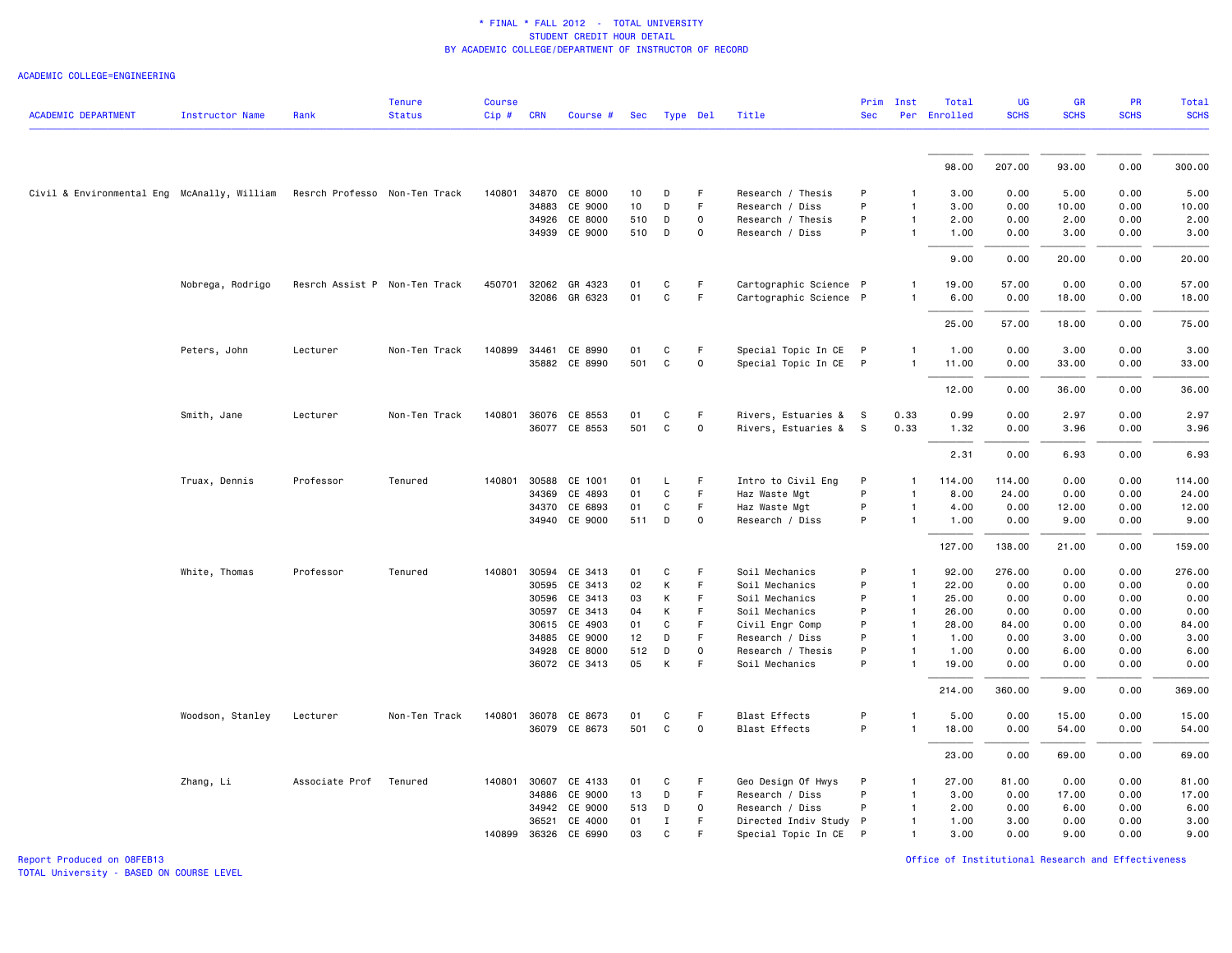ACADEMIC COLLEGE=ENGINEERING

|                            |                        |                               | <b>Tenure</b>                  | <b>Course</b> |              |                       |                  |             |              |                        | Prim         | Inst         | Total        | <b>UG</b>   | <b>GR</b>   | <b>PR</b>        | Total       |
|----------------------------|------------------------|-------------------------------|--------------------------------|---------------|--------------|-----------------------|------------------|-------------|--------------|------------------------|--------------|--------------|--------------|-------------|-------------|------------------|-------------|
| <b>ACADEMIC DEPARTMENT</b> | <b>Instructor Name</b> | Rank                          | <b>Status</b>                  | Cip#          | <b>CRN</b>   | Course #              | Sec              |             | Type Del     | Title                  | <b>Sec</b>   |              | Per Enrolled | <b>SCHS</b> | <b>SCHS</b> | <b>SCHS</b>      | <b>SCHS</b> |
|                            |                        |                               |                                |               |              |                       |                  |             |              |                        |              |              |              |             |             |                  |             |
|                            |                        |                               |                                |               |              |                       |                  |             |              |                        |              |              | 36.00        | 84.00       | 32.00       | 0.00             | 116.00      |
| ------------------------   |                        |                               |                                |               |              |                       |                  |             |              |                        |              |              | ========     | ========    | ========    | ========         |             |
| Civil & Environmental Eng  |                        |                               |                                |               |              |                       |                  |             |              |                        |              |              | 1274.00      | 2278.00     | 508.00      | 0.00             | 2786.00     |
| -------------------------  |                        |                               |                                |               |              |                       |                  |             |              |                        |              |              | ========     | ========    |             | ======== ======= |             |
| Computer Science & Engr    | Allen, Edward          | Associate Prof                | Tenured                        | 110101        | 30995        | CSE 3213              | 01               | L           | F            | Software Eng Sr Proj P |              | 1            | 12.00        | 36.00       | 0.00        | 0.00             | 36.00       |
|                            |                        |                               |                                |               | 31013        | CSE 4503              | 01               | C           | F            | Database Management    | P            | $\mathbf{1}$ | 33.00        | 99.00       | 0.00        | 0.00             | 99.00       |
|                            |                        |                               |                                |               | 31031        | CSE 6503              | 01               | C           | $\mathsf F$  | Database Management    | P            | -1           | 7.00         | 0.00        | 21.00       | 0.00             | 21.00       |
|                            |                        |                               |                                |               | 35450        | CSE 9000              | 02               | D           | F            | Research/Diss          | P            | 1            | 8.00         | 0.00        | 40.00       | 0.00             | 40.00       |
|                            |                        |                               |                                |               |              | 35855 CSE 8000        | 03               | D           | F            | Research / Thesis      | P            |              | 1.00         | 0.00        | 2.00        | 0.00             | 2.00        |
|                            |                        |                               |                                |               |              |                       |                  |             |              |                        |              |              | 61.00        | 135.00      | 63.00       | 0.00             | 198.00      |
|                            | Anderson, Richard      | Instructor                    | Non-Ten Track                  | 110201        | 30973        | CSE 1284              | 04               | C           | F            | Intro Comp Prog        | P            | -1           | 49.00        | 196.00      | 0.00        | 0.00             | 196.00      |
|                            |                        |                               |                                |               | 30989        | CSE 2383              | 01               | C           | F            | Data Struc & Anal of P |              | $\mathbf{1}$ | 27.00        | 81.00       | 0.00        | 0.00             | 81.00       |
|                            |                        |                               |                                |               | 30990        | CSE 2383              | 02               | C           | F            | Data Struc & Anal of P |              | 1            | 47.00        | 141.00      | 0.00        | 0.00             | 141.00      |
|                            |                        |                               |                                |               | 30991        | CSE 2383              | H <sub>0</sub> 1 | C           | F            | HonorsData Struc & A P |              | $\mathbf{1}$ | 3.00         | 9.00        | 0.00        | 0.00             | 9.00        |
|                            |                        |                               |                                |               |              | 30992 CSE 2383        | H02              | C           | F            | HonorsData Struc & A P |              |              | 6.00         | 18,00       | 0.00        | 0.00             | 18,00       |
|                            |                        |                               |                                |               |              |                       |                  |             |              |                        |              |              |              |             |             |                  |             |
|                            |                        |                               |                                |               |              |                       |                  |             |              |                        |              |              | 132.00       | 445.00      | 0.00        | 0.00             | 445.00      |
|                            | Banicescu, Ioana       | Professor                     | Tenured                        |               | 110101 31058 | CSE 9133              | 01               | C           | F            | Topics In Hpc          | P            |              | 4.00         | 0.00        | 12.00       | 0.00             | 12.00       |
|                            |                        |                               |                                |               |              | 35451 CSE 9000        | 03               | D           | F            | Research/Diss          | P            | 1            | 3,00         | 0.00        | 16.00       | 0.00             | 16.00       |
|                            |                        |                               |                                |               |              |                       |                  |             |              |                        |              |              | 7.00         | 0.00        | 28.00       | 0.00             | 28.00       |
|                            | Bethel, Cindy          | Assistant Prof                | Ten Track                      | 110101        | 35452        | CSE 9000              | 04               | D           | F            | Research/Diss          | P            | -1           | 1.00         | 0.00        | 9.00        | 0.00             | 9.00        |
|                            |                        |                               |                                |               | 110201 30983 | CSE 1284              | <b>H01</b>       | B           | F            | Honors Intro Comp Pr P |              |              | 17.00        | 68.00       | 0.00        | 0.00             | 68.00       |
|                            |                        |                               |                                |               |              |                       |                  |             |              |                        |              |              | 18.00        | 68.00       | 9.00        | 0.00             | 77.00       |
|                            | Bridges, Susan         | Resrch Professo Non-Ten Track |                                |               |              | 110101 35453 CSE 9000 | 05               | D           | F            | Research/Diss          | P            | $\mathbf{1}$ | 1.00         | 0.00        | 12.00       | 0.00             | 12.00       |
|                            |                        |                               |                                |               |              |                       |                  |             |              |                        |              |              | 1.00         | 0.00        | 12.00       | 0.00             | 12.00       |
|                            |                        |                               |                                |               |              |                       |                  |             |              |                        |              |              |              |             |             |                  |             |
|                            | Crumpton, Joseph       |                               | Grad Res Assist Not Applicable | 110701        | 30996        | CSE 3324              | 01               | C           | F            | Dist Client/Server P P |              |              | 29.00        | 116.00      | 0.00        | 0.00             | 116.00      |
|                            |                        |                               |                                |               | 30997        | CSE 3324              | 02               | Κ           | $\mathsf F$  | Dist Client/Server P P |              | $\mathbf{1}$ | 11.00        | 0.00        | 0.00        | 0.00             | 0.00        |
|                            |                        |                               |                                |               | 30998        | CSE 3324              | 03               | Κ           | F            | Dist Client/Server P P |              |              | 8.00         | 0.00        | 0.00        | 0.00             | 0.00        |
|                            |                        |                               |                                |               |              | 30999 CSE 3324        | 04               | K           | F            | Dist Client/Server P P |              | 1            | 10.00        | 0.00        | 0.00        | 0.00             | 0.00        |
|                            |                        |                               |                                |               |              |                       |                  |             |              |                        |              |              | 58.00        | 116.00      | 0.00        | 0.00             | 116.00      |
|                            | Dampier, David         | Professor                     | Tenured                        | 110101        | 31028        | CSE 6243              | 01               | C           | F            | Info & Computer Secu P |              | $\mathbf{1}$ | 7.00         | 0.00        | 21.00       | 0.00             | 21.00       |
|                            |                        |                               |                                |               | 34430        | CSE 8990              | 04               | C           | F            | Special Topic in CS    | $\mathsf{P}$ | $\mathbf{1}$ | 13.00        | 0.00        | 39.00       | 0.00             | 39.00       |
|                            |                        |                               |                                |               | 35055        | CSE 8990              | 504              | C           | $\mathsf{O}$ | Special Topic in CS    | P            | $\mathbf{1}$ | 9.00         | 0.00        | 27.00       | 0.00             | 27.00       |
|                            |                        |                               |                                |               | 35454        | CSE 9000              | 06               | D           | F            | Research/Diss          | P            |              | 4.00         | 0.00        | 26.00       | 0.00             | 26.00       |
|                            |                        |                               |                                |               | 35772        | CSE 8000              | 02               | D           | F.           | Research / Thesis      | P            | 1            | 5.00         | 0.00        | 17.00       | 0.00             | 17.00       |
|                            |                        |                               |                                |               | 35995        | CSE 7000              | 01               | Ι.          | F            | Directed Indiv Study P |              | 1            | 1.00         | 0.00        | 3.00        | 0.00             | 3.00        |
|                            |                        |                               |                                |               | 36313        | CSE 7000              | 04               | $\mathbf I$ | F            | Directed Indiv Study P |              | -1           | 1.00         | 0.00        | 3.00        | 0.00             | 3.00        |
|                            |                        |                               |                                | 141001        | 31273        | ECE 4763              | 01               | C           | F            | Info and Computer Se P |              | 1            | 2.00         | 6.00        | 0.00        | 0.00             | 6.00        |
|                            |                        |                               |                                |               | 31289        | ECE 6763              | 01               | C           | E            | Info and Computer Se P |              | 1            | 1.00         | 0.00        | 3.00        | 0.00             | 3,00        |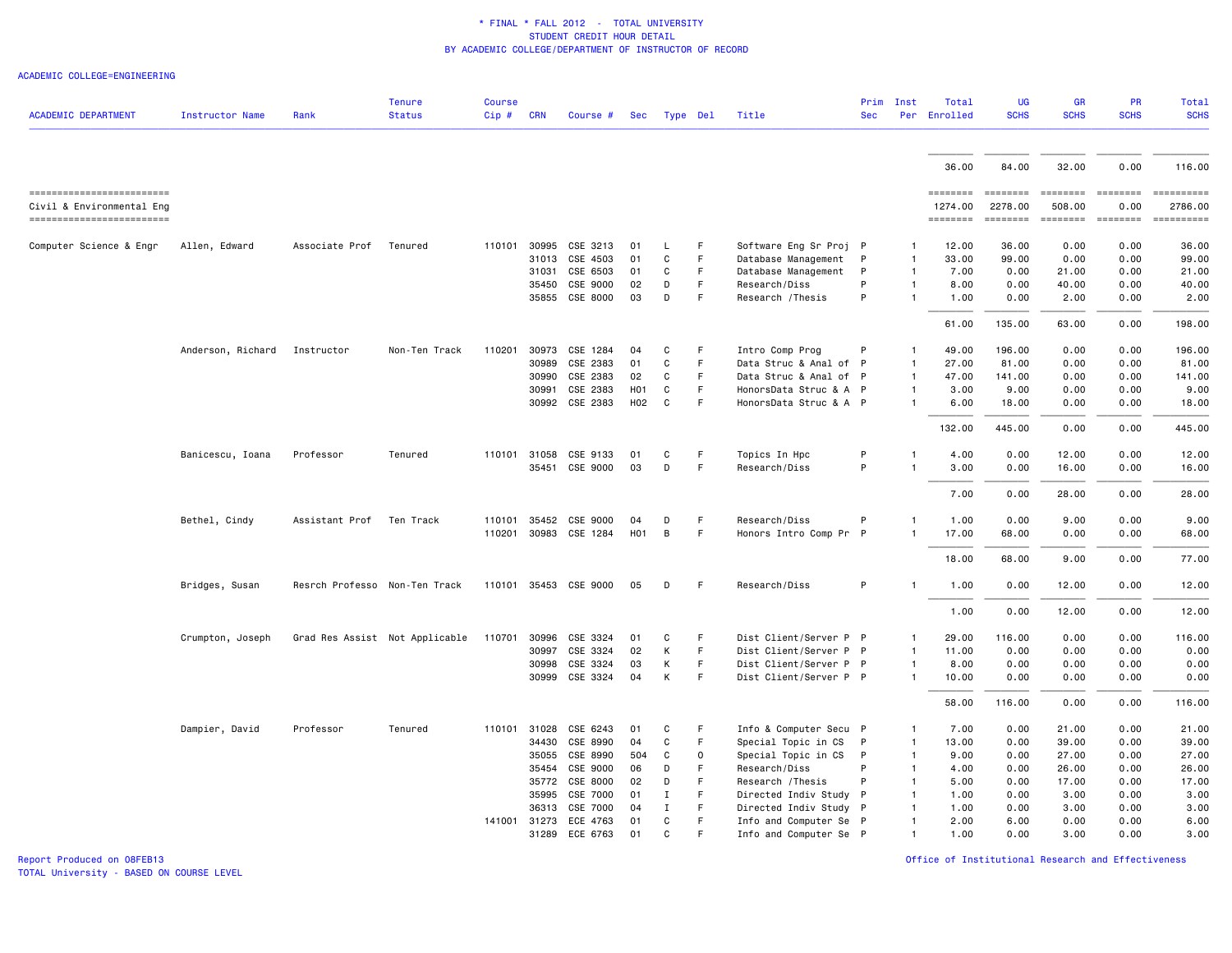### ACADEMIC COLLEGE=ENGINEERING

| <b>ACADEMIC DEPARTMENT</b> | <b>Instructor Name</b> | Rank           | <b>Tenure</b><br><b>Status</b> | <b>Course</b><br>$Cip \#$ | <b>CRN</b> | Course #              | Sec              |             | Type Del | Title                  | Prim<br><b>Sec</b> | Inst           | Total<br>Per Enrolled | <b>UG</b><br><b>SCHS</b> | GR<br><b>SCHS</b> | PR<br><b>SCHS</b> | <b>Total</b><br><b>SCHS</b> |
|----------------------------|------------------------|----------------|--------------------------------|---------------------------|------------|-----------------------|------------------|-------------|----------|------------------------|--------------------|----------------|-----------------------|--------------------------|-------------------|-------------------|-----------------------------|
|                            |                        |                |                                |                           |            |                       |                  |             |          |                        |                    |                |                       |                          |                   |                   |                             |
|                            |                        |                |                                |                           |            |                       |                  |             |          |                        |                    |                | 43.00                 | 6.00                     | 139.00            | 0.00              | 145.00                      |
| Computer Science & Engr    | Dandass, Yoginder      | Associate Prof | Tenured                        |                           |            | 110101 31017 CSE 4713 | 01               | C           | F.       | Prog Languages         | P                  | -1             | 17.00                 | 51.00                    | 0.00              | 0.00              | 51.00                       |
|                            |                        |                |                                |                           | 31035      | CSE 6713              | 01               | C           | F        | Prog Languages         | P                  | $\mathbf{1}$   | 1.00                  | 0.00                     | 3.00              | 0.00              | 3.00                        |
|                            |                        |                |                                |                           | 35447      | CSE 9000              | 01               | D           | F        | Research/Diss          | P                  | $\mathbf{1}$   | 4.00                  | 0.00                     | 28.00             | 0.00              | 28.00                       |
|                            |                        |                |                                |                           | 35448      | CSE 8000              | 01               | D           | F        | Research / Thesis      | P                  | $\mathbf{1}$   | 1.00                  | 0.00                     | 3.00              | 0.00              | 3.00                        |
|                            |                        |                |                                |                           |            | 36100 CSE 6713        | 501              | C           | $\Omega$ | Prog Languages         | P                  | $\mathbf{1}$   | 1.00                  | 0.00                     | 3.00              | 0.00              | 3.00                        |
|                            |                        |                |                                |                           |            |                       |                  |             |          |                        |                    |                | 24.00                 | 51.00                    | 37.00             | 0.00              | 88.00                       |
|                            | Griffin, Walter        | Non-Faculty    | Not Applicable                 |                           |            | 110201 30967 CSE 1233 | 01               | C           | F        | Cmptr Prog-C           | P                  |                | 48.00                 | 144.00                   | 0.00              | 0.00              | 144.00                      |
|                            |                        |                |                                |                           |            |                       |                  |             |          |                        |                    |                | 48.00                 | 144.00                   | 0.00              | 0.00              | 144.00                      |
|                            | Hansen, Eric           | Associate Prof | Tenured                        | 110101                    | 31015      | CSE 4633              | 01               | C           | F        | Artificial Intell      | P                  | $\mathbf{1}$   | 24.00                 | 72.00                    | 0.00              | 0.00              | 72.00                       |
|                            |                        |                |                                |                           | 31033      | CSE 6633              | 01               | C           | F.       | Artificial Intell      | P                  | -1             | 7.00                  | 0.00                     | 21.00             | 0.00              | 21.00                       |
|                            |                        |                |                                |                           | 31057      | CSE 8833              | 01               | C           | F        | Algorithms             | P                  | $\mathbf{1}$   | 24.00                 | 0.00                     | 72.00             | 0.00              | 72.00                       |
|                            |                        |                |                                |                           |            | 35455 CSE 9000        | 07               | D           | F.       | Research/Diss          | P                  | $\mathbf{1}$   | 5.00                  | 0.00                     | 22.00             | 0.00              | 22.00                       |
|                            |                        |                |                                |                           |            |                       |                  |             |          |                        |                    |                | 60.00                 | 72.00                    | 115.00            | 0.00              | 187.00                      |
|                            | Henderson, Lisa        | Instructor     | Non-Ten Track                  | 110201                    | 30970      | CSE 1284              | 01               | C           | F        | Intro Comp Prog        | P                  | -1             | 52.00                 | 208.00                   | 0.00              | 0.00              | 208.00                      |
|                            |                        |                |                                |                           | 30971      | CSE 1284              | 02               | C           | F        | Intro Comp Prog        | P                  | $\mathbf{1}$   | 47.00                 | 188.00                   | 0.00              | 0.00              | 188.00                      |
|                            |                        |                |                                |                           | 30972      | CSE 1284              | 03               | C           | F.       | Intro Comp Prog        | P                  | $\mathbf{1}$   | 52.00                 | 208.00                   | 0.00              | 0.00              | 208.00                      |
|                            |                        |                |                                |                           | 30974      | CSE 1284              | 05               | К           | F        | Intro Comp Prog        | P                  | $\overline{1}$ | 19.00                 | 0.00                     | 0.00              | 0.00              | 0.00                        |
|                            |                        |                |                                |                           | 30975      | CSE 1284              | 06               | К           | F        | Intro Comp Prog        | P                  | $\mathbf{1}$   | 22.00                 | 0.00                     | 0.00              | 0.00              | 0.00                        |
|                            |                        |                |                                |                           | 30976      | CSE 1284              | 07               | K           | F        | Intro Comp Prog        | P                  | $\mathbf{1}$   | 16.00                 | 0.00                     | 0.00              | 0.00              | 0.00                        |
|                            |                        |                |                                |                           | 30977      | CSE 1284              | 08               | К           | F        | Intro Comp Prog        | P                  | $\overline{1}$ | 25.00                 | 0.00                     | 0.00              | 0.00              | 0.00                        |
|                            |                        |                |                                |                           | 30978      | CSE 1284              | 09               | K           | F.       | Intro Comp Prog        | P                  | $\mathbf{1}$   | 23.00                 | 0.00                     | 0.00              | 0.00              | 0.00                        |
|                            |                        |                |                                |                           | 30979      | CSE 1284              | 10               | К           | F        | Intro Comp Prog        | P                  | $\mathbf{1}$   | 24.00                 | 0.00                     | 0.00              | 0.00              | 0.00                        |
|                            |                        |                |                                |                           | 30980      | CSE 1284              | 11               | К           | F.       | Intro Comp Prog        | P                  | $\mathbf{1}$   | 23.00                 | 0.00                     | 0.00              | 0.00              | 0.00                        |
|                            |                        |                |                                |                           | 30981      | CSE 1284              | 12               | К           | F        | Intro Comp Prog        | P                  | $\mathbf{1}$   | 24.00                 | 0.00                     | 0.00              | 0.00              | 0.00                        |
|                            |                        |                |                                |                           | 30982      | CSE 1284              | 13               | К           | F        | Intro Comp Prog        | P                  | $\mathbf{1}$   | 24.00                 | 0.00                     | 0.00              | 0.00              | 0.00                        |
|                            |                        |                |                                |                           | 30984      | CSE 1384              | 01               | C           | F.       | Intermed Comp Prog     | P                  | $\mathbf{1}$   | 54.00                 | 216.00                   | 0.00              | 0.00              | 216.00                      |
|                            |                        |                |                                |                           | 30985      | CSE 1384              | 02               | К           | F        | Intermed Comp Prog     | P                  | $\mathbf{1}$   | 19.00                 | 0.00                     | 0.00              | 0.00              | 0.00                        |
|                            |                        |                |                                |                           | 30986      | CSE 1384              | 03               | К           | F        | Intermed Comp Prog     | P                  | $\mathbf{1}$   | 20.00                 | 0.00                     | 0.00              | 0.00              | 0.00                        |
|                            |                        |                |                                |                           | 30987      | CSE 1384              | 04               | K           | F        | Intermed Comp Prog     | P                  | $\mathbf{1}$   | 17.00                 | 0.00                     | 0.00              | 0.00              | 0.00                        |
|                            |                        |                |                                |                           |            | 30988 CSE 1384        | H <sub>0</sub> 1 | C           | F        | Honors Intermed Comp   | $\mathsf{P}$       |                | 2.00                  | 8.00                     | 0.00              | 0.00              | 8.00                        |
|                            |                        |                |                                |                           |            |                       |                  |             |          |                        |                    |                | 463.00                | 828.00                   | 0.00              | 0.00              | 828.00                      |
|                            | Jankun-Kelly, T.       | Associate Prof | Tenured                        | 110101                    | 31000      | CSE 3813              | 01               | C           | F.       | Intro to Formal Lang P |                    | $\mathbf{1}$   | 29.00                 | 87.00                    | 0.00              | 0.00              | 87.00                       |
|                            |                        |                |                                |                           | 34428      | CSE 8990              | 02               | C           | F.       | Special Topic in CS    | $\mathsf{P}$       | $\mathbf{1}$   | 11.00                 | 0.00                     | 33.00             | 0.00              | 33.00                       |
|                            |                        |                |                                |                           | 35456      | CSE 9000              | 08               | D           | F        | Research/Diss          | P                  | $\mathbf{1}$   | 2.00                  | 0.00                     | 17.00             | 0.00              | 17.00                       |
|                            |                        |                |                                |                           | 35859      | CSE 8000              | 07               | D           | F        | Research / Thesis      | P                  | $\mathbf{1}$   | 1.00                  | 0.00                     | 3.00              | 0.00              | 3.00                        |
|                            |                        |                |                                |                           |            |                       |                  |             |          |                        |                    |                | 43.00                 | 87.00                    | 53.00             | 0.00              | 140.00                      |
|                            | Lee, Sarah             | Instructor     | Non-Ten Track                  | 110101                    | 36121      | CSE 4000              | 01               | Ι           | F        | Directed Indiv Study P |                    | 1              | 1.00                  | 1.00                     | 0.00              | 0.00              | 1.00                        |
|                            |                        |                |                                |                           | 36285      | CSE 4000              | 02               | $\mathbf I$ | F        | Directed Indiv Study P |                    | $\mathbf{1}$   | 1.00                  | 3.00                     | 0.00              | 0.00              | 3.00                        |
|                            |                        |                |                                |                           | 36576      | CSE 4000              | 04               | $\mathbf I$ | F        | Directed Indiv Study P |                    | $\overline{1}$ | 1.00                  | 3.00                     | 0.00              | 0.00              | 3.00                        |
|                            |                        |                |                                | 110701 30965              |            | CSE 1002              | 01               | C           | F        | Intro CSE              | P                  | 1              | 34.00                 | 68.00                    | 0.00              | 0.00              | 68.00                       |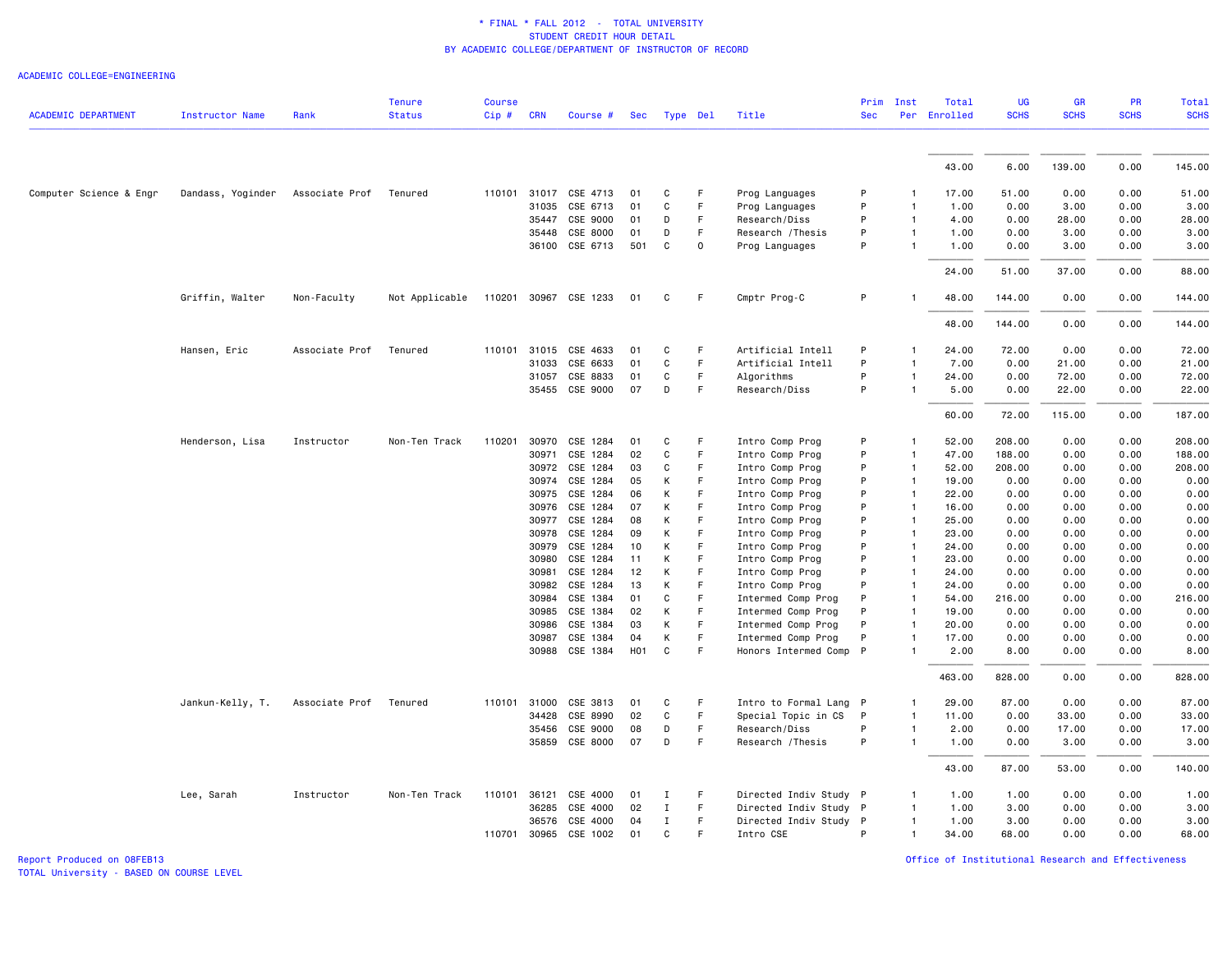### ACADEMIC COLLEGE=ENGINEERING

|                            |                                           |                | <b>Tenure</b>                  | <b>Course</b> |              |                       |                  |              |    |                        |              | Prim Inst      | Total        | <b>UG</b>   | <b>GR</b>   | <b>PR</b>   | Total       |
|----------------------------|-------------------------------------------|----------------|--------------------------------|---------------|--------------|-----------------------|------------------|--------------|----|------------------------|--------------|----------------|--------------|-------------|-------------|-------------|-------------|
| <b>ACADEMIC DEPARTMENT</b> | <b>Instructor Name</b>                    | Rank           | <b>Status</b>                  | $Cip$ #       | <b>CRN</b>   | Course #              | Sec              | Type Del     |    | Title                  | <b>Sec</b>   |                | Per Enrolled | <b>SCHS</b> | <b>SCHS</b> | <b>SCHS</b> | <b>SCHS</b> |
| Computer Science & Engr    | Lee, Sarah                                | Instructor     | Non-Ten Track                  | 110701        | 30966        | CSE 1002              | 02               | C            | F. | Intro CSE              | P            |                | 47.00        | 94.00       | 0.00        | 0.00        | 94.00       |
|                            |                                           |                |                                |               | 31008        | CSE 4223              | 01               | C            | F  | Manage Software Proj P |              | $\mathbf{1}$   | 15.00        | 45.00       | 0.00        | 0.00        | 45.00       |
|                            |                                           |                |                                |               |              | 31026 CSE 6223        | 01               | C            | F. | Manage Software Proj P |              | $\mathbf{1}$   | 2.00         | 0.00        | 6.00        | 0.00        | 6.00        |
|                            |                                           |                |                                |               |              |                       |                  |              |    |                        |              |                | 101.00       | 214.00      | 6.00        | 0.00        | 220.00      |
|                            | Luke, Edward                              | Associate Prof | Tenured                        |               | 110101 31003 | CSE 4163              | 01               | C            | F  | Des Parallel Alg       | P            | $\mathbf{1}$   | 4.00         | 12.00       | 0.00        | 0.00        | 12.00       |
|                            |                                           |                |                                |               | 31022        | CSE 6163              | 01               | C            | F. | Des Parallel Alg       | P            | $\mathbf{1}$   | 6.00         | 0.00        | 18.00       | 0.00        | 18.00       |
|                            |                                           |                |                                |               | 35457        | CSE 9000              | 09               | D            | F. | Research/Diss          | P            | 1              | 1.00         | 0.00        | 12.00       | 0.00        | 12.00       |
|                            |                                           |                |                                |               | 35860        | CSE 8000              | 08               | D            | F. | Research / Thesis      | P            | $\mathbf{1}$   | 1.00         | 0.00        | 1.00        | 0.00        | 1.00        |
|                            |                                           |                |                                |               |              |                       |                  |              |    |                        |              |                | 12.00        | 12.00       | 31.00       | 0.00        | 43.00       |
|                            | McGrew, Robert                            | Non-Faculty    | Not Applicable                 |               |              | 110101 31010 CSE 4243 | 01               | C            | F. | Info & Computer Secu P |              | -1             | 20.00        | 60.00       | 0.00        | 0.00        | 60.00       |
|                            |                                           |                |                                |               |              |                       |                  |              |    |                        |              |                | 20.00        | 60.00       | 0.00        | 0.00        | 60.00       |
|                            | Moser, Kenneth                            |                | Grad Tch Assist Not Applicable |               |              | 119999 35826 CSE 2813 | 02               | C            | F. | Discrete Structures P  |              | -1             | 38.00        | 114.00      | 0.00        | 0.00        | 114.00      |
|                            |                                           |                |                                |               |              |                       |                  |              |    |                        |              |                | 38.00        | 114.00      | 0.00        | 0.00        | 114.00      |
|                            | Niu, Nan                                  | Assistant Prof | Ten Track                      |               | 110101 31055 | CSE 8080              | 22               | Ι            | F. | Directed Project Cs    | $\mathsf{P}$ | $\mathbf{1}$   | 1.00         | 0.00        | 1.00        | 0.00        | 1.00        |
|                            |                                           |                |                                |               | 34429        | CSE 8990              | 03               | C            | F  | Special Topic in CS    | $\mathsf{P}$ | $\mathbf{1}$   | 10.00        | 0.00        | 30.00       | 0.00        | 30.00       |
|                            |                                           |                |                                |               | 35458        | CSE 9000              | 10               | D            | F  | Research/Diss          | P            | $\mathbf{1}$   | 3.00         | 0.00        | 36.00       | 0.00        | 36.00       |
|                            |                                           |                |                                |               | 35861        | CSE 8000              | 09               | D            | F  | Research / Thesis      | P            | $\mathbf{1}$   | 2.00         | 0.00        | 5.00        | 0.00        | 5.00        |
|                            |                                           |                |                                |               | 110701 31004 | CSE 4214              | 01               | C            | F. | Intro to Software En P |              | $\mathbf{1}$   | 11.00        | 44.00       | 0.00        | 0.00        | 44.00       |
|                            |                                           |                |                                |               | 31005        | CSE 4214              | 02               | К            | F  | Intro to Software En P |              | $\mathbf{1}$   | 6.00         | 0.00        | 0.00        | 0.00        | 0.00        |
|                            |                                           |                |                                |               | 31006        | CSE 4214              | 03               | K            | F  | Intro to Software En P |              | $\mathbf{1}$   | 8.00         | 0.00        | 0.00        | 0.00        | 0.00        |
|                            |                                           |                |                                |               | 31007        | CSE 4214              | H <sub>0</sub> 1 | C            | F  | Hon Intro to Softwar P |              | $\mathbf{1}$   | 3.00         | 12.00       | 0.00        | 0.00        | 12.00       |
|                            |                                           |                |                                |               | 31023        | CSE 6214              | 01               | C            | F  | Intro to Software E P  |              | $\mathbf{1}$   | 2.00         | 0.00        | 8.00        | 0.00        | 8.00        |
|                            |                                           |                |                                |               |              | 31024 CSE 6214        | 02               | K            | F. | Intro to Software E P  |              | $\mathbf{1}$   | 2.00         | 0.00        | 0.00        | 0.00        | 0.00        |
|                            |                                           |                |                                |               |              |                       |                  |              |    |                        |              |                | 48.00        | 56.00       | 80.00       | 0.00        | 136.00      |
|                            | Perkins, Andy                             | Assistant Prof | Ten Track                      |               | 110101 35459 | CSE 9000              | 11               | D            | F  | Research/Diss          | P            | $\mathbf{1}$   | 2.00         | 0.00        | 14.00       | 0.00        | 14.00       |
|                            |                                           |                |                                |               | 36233        | CSE 7000              | 03               | $\mathbf{I}$ | F. | Directed Indiv Study   | P            | $\mathbf{1}$   | 1.00         | 0.00        | 3.00        | 0.00        | 3.00        |
|                            |                                           |                |                                |               | 110201 31014 | CSE 4613              | 01               | C            | F. | Bio-computing          | P            | $\mathbf{1}$   | 5.00         | 15.00       | 0.00        | 0.00        | 15.00       |
|                            |                                           |                |                                |               |              | 31032 CSE 6613        | 01               | $\mathtt{C}$ | F  | Bio-computing          | P            | $\mathbf{1}$   | 5.00         | 0.00        | 15.00       | 0.00        | 15.00       |
|                            |                                           |                |                                |               |              |                       |                  |              |    |                        |              |                | 13.00        | 15.00       | 32.00       | 0.00        | 47.00       |
|                            | Ramkumar, Mahaling Associate Prof Tenured |                |                                |               | 110101 31002 | CSE 4153              | 01               | C            | F  | Data Comm Networks     | P            | $\mathbf{1}$   | 15.00        | 45.00       | 0.00        | 0.00        | 45.00       |
|                            |                                           |                |                                |               | 31011        | CSE 4383              | 01               | C            | F  | Crypto & Network Sec P |              | $\mathbf{1}$   | 11.00        | 33.00       | 0.00        | 0.00        | 33.00       |
|                            |                                           |                |                                |               | 31021        | CSE 6153              | 01               | C            | F  | Data Comm Networks     | P            | $\mathbf{1}$   | 2.00         | 0.00        | 6.00        | 0.00        | 6.00        |
|                            |                                           |                |                                |               | 31029        | CSE 6383              | 01               | C            | F  | Crypto & Network Sec P |              | $\mathbf{1}$   | 12.00        | 0.00        | 36.00       | 0.00        | 36.00       |
|                            |                                           |                |                                |               | 35460        | CSE 9000              | 12               | D            | F. | Research/Diss          | P            | $\overline{1}$ | 2.00         | 0.00        | 21.00       | 0.00        | 21.00       |
|                            |                                           |                |                                |               | 35863        | CSE 8000              | 11               | D            | F  | Research / Thesis      | P            | $\mathbf{1}$   | 1.00         | 0.00        | 1.00        | 0.00        | 1.00        |
|                            |                                           |                |                                |               | 141001 31274 | ECE 4833              | 01               | C            | F  | Data Comm Networks     | P            | 1              | 5.00         | 15.00       | 0.00        | 0.00        | 15.00       |
|                            |                                           |                |                                |               |              | 31290 ECE 6833        | 01               | C            | F  | Data Comm Networks     | P            | $\mathbf{1}$   | 2.00         | 0.00        | 6.00        | 0.00        | 6.00        |
|                            |                                           |                |                                |               |              |                       |                  |              |    |                        |              |                | 50.00        | 93.00       | 70.00       | 0.00        | 163.00      |
|                            | Reese, Donna                              | Professor      | Tenured                        |               |              | 110101 31001 CSE 3981 | 01               | C            | F. | Computer Ethics        | P            | $\mathbf{1}$   | 13.00        | 13.00       | 0.00        | 0.00        | 13.00       |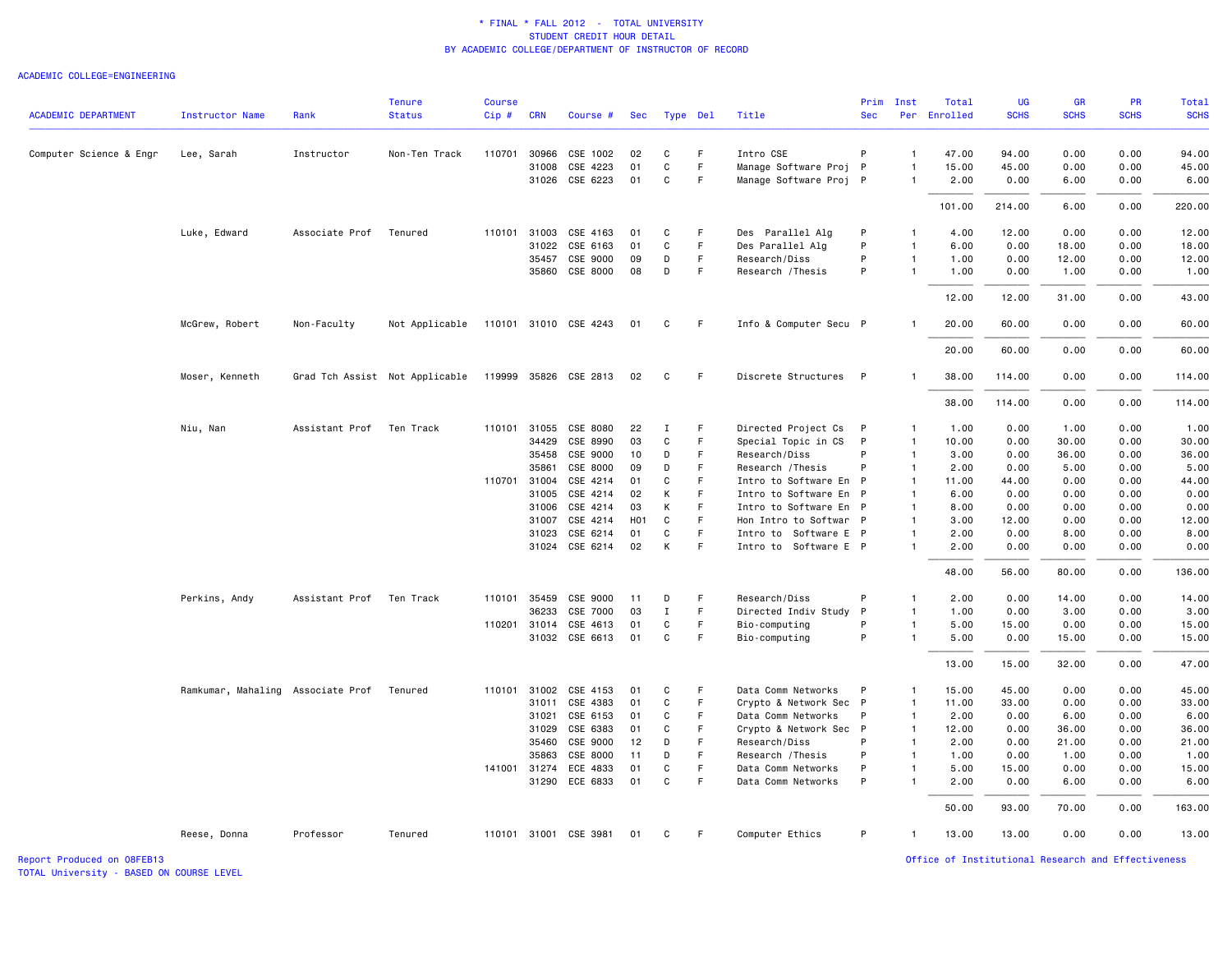#### ACADEMIC COLLEGE=ENGINEERING

|                                                     |                                   |                               | <b>Tenure</b>  | <b>Course</b> |                |                       |            |             |             |                                                  | Prim         | Inst         | Total               | <b>UG</b>           | <b>GR</b>                 | <b>PR</b>              | Total                                                                                                                                                                                                                                                                                                                                                                                                                               |
|-----------------------------------------------------|-----------------------------------|-------------------------------|----------------|---------------|----------------|-----------------------|------------|-------------|-------------|--------------------------------------------------|--------------|--------------|---------------------|---------------------|---------------------------|------------------------|-------------------------------------------------------------------------------------------------------------------------------------------------------------------------------------------------------------------------------------------------------------------------------------------------------------------------------------------------------------------------------------------------------------------------------------|
| <b>ACADEMIC DEPARTMENT</b>                          | <b>Instructor Name</b>            | Rank                          | <b>Status</b>  | Cip#          | <b>CRN</b>     | Course #              | <b>Sec</b> | Type Del    |             | Title                                            | <b>Sec</b>   |              | Per Enrolled        | <b>SCHS</b>         | <b>SCHS</b>               | <b>SCHS</b>            | <b>SCHS</b>                                                                                                                                                                                                                                                                                                                                                                                                                         |
| Computer Science & Engr                             | Reese, Donna                      | Professor                     | Tenured        |               | 110101 31039   | CSE 8011              | 01         | S           | F           | Seminar                                          | P            | -1           | 17.00               | 0.00                | 17.00                     | 0.00                   | 17.00                                                                                                                                                                                                                                                                                                                                                                                                                               |
|                                                     |                                   |                               |                |               | 35864          | CSE 8000              | 12         | D           | $\mathsf F$ | Research / Thesis                                | P            | $\mathbf{1}$ | 1.00                | 0.00                | 3.00                      | 0.00                   | 3.00                                                                                                                                                                                                                                                                                                                                                                                                                                |
|                                                     |                                   |                               |                |               |                |                       |            |             |             |                                                  |              |              | 31.00               | 13.00               | 20.00                     | 0.00                   | 33.00                                                                                                                                                                                                                                                                                                                                                                                                                               |
|                                                     | Swan, John                        | Professor                     | Tenured        | 110101        | 31020          | CSE 4833              | 01         | C           | F           | Intro to Algorithms                              | P            | $\mathbf{1}$ | 32.00               | 96.00               | 0.00                      | 0.00                   | 96.00                                                                                                                                                                                                                                                                                                                                                                                                                               |
|                                                     |                                   |                               |                |               | 31038          | CSE 6833              | 01         | C           | F           | Intro to Algorithms                              | P            | $\mathbf{1}$ | 4.00                | 0.00                | 12.00                     | 0.00                   | 12.00                                                                                                                                                                                                                                                                                                                                                                                                                               |
|                                                     |                                   |                               |                |               | 31051          | CSE 8080              | 18         | $\mathbf I$ | $\mathsf F$ | Directed Project Cs                              | P            | $\mathbf{1}$ | 1.00                | 0.00                | 3.00                      | 0.00                   | 3.00                                                                                                                                                                                                                                                                                                                                                                                                                                |
|                                                     |                                   |                               |                |               | 34427          | CSE 8990              | 01         | C           | F           | Special Topic in CS                              | P            | $\mathbf{1}$ | 8.00                | 0.00                | 24.00                     | 0.00                   | 24.00                                                                                                                                                                                                                                                                                                                                                                                                                               |
|                                                     |                                   |                               |                |               | 35461          | CSE 9000              | 13         | D           | F           | Research/Diss                                    | P            | $\mathbf{1}$ | 4.00                | 0.00                | 27.00                     | 0.00                   | 27.00                                                                                                                                                                                                                                                                                                                                                                                                                               |
|                                                     |                                   |                               |                |               |                |                       |            |             |             |                                                  |              |              | 49.00               | 96.00               | 66.00                     | 0.00                   | 162.00                                                                                                                                                                                                                                                                                                                                                                                                                              |
|                                                     | Vaughn, Rayford                   | Non-Faculty                   | Not Applicable |               |                | 110101 35462 CSE 9000 | 14         | D           | F           | Research/Diss                                    | P            | -1           | 1.00                | 0.00                | 6.00                      | 0.00                   | 6.00                                                                                                                                                                                                                                                                                                                                                                                                                                |
|                                                     |                                   |                               |                |               |                |                       |            |             |             |                                                  |              |              | 1.00                | 0.00                | 6.00                      | 0.00                   | 6.00                                                                                                                                                                                                                                                                                                                                                                                                                                |
|                                                     | Williams, Byron                   | Assistant Prof                | Ten Track      | 110101        | 31009          | CSE 4233              | 01         | C           | F           | SW Arch & Design                                 | P            | $\mathbf{1}$ | 15.00               | 45.00               | 0.00                      | 0.00                   | 45.00                                                                                                                                                                                                                                                                                                                                                                                                                               |
|                                                     |                                   |                               |                |               | 31027          | CSE 6233              | 01         | C           | $\mathsf F$ | SW Arch & Design                                 | P            | $\mathbf{1}$ | 2.00                | 0.00                | 6.00                      | 0.00                   | 6.00                                                                                                                                                                                                                                                                                                                                                                                                                                |
|                                                     |                                   |                               |                |               | 34379          | CSE 8080              | 24         | Ι.          | F           | Directed Project Cs                              | P            | $\mathbf{1}$ | 1.00                | 0.00                | 3.00                      | 0.00                   | 3.00                                                                                                                                                                                                                                                                                                                                                                                                                                |
|                                                     |                                   |                               |                |               | 35463          | CSE 9000              | 15         | D           | E           | Research/Diss                                    | P            | $\mathbf{1}$ | 2.00                | 0.00                | 9.00                      | 0.00                   | 9.00                                                                                                                                                                                                                                                                                                                                                                                                                                |
|                                                     |                                   |                               |                |               |                | 35866 CSE 8000        | 14         | D           | F           | Research / Thesis                                | P            | $\mathbf{1}$ | 2.00                | 0.00                | 5.00                      | 0.00                   | 5.00                                                                                                                                                                                                                                                                                                                                                                                                                                |
|                                                     |                                   |                               |                |               |                |                       |            |             |             |                                                  |              |              | 22.00               | 45.00               | 23.00                     | 0.00                   | 68.00                                                                                                                                                                                                                                                                                                                                                                                                                               |
|                                                     | Zhang, Song                       | Associate Prof                | Tenured        | 110101        | 31012          | CSE 4413              | 01         | C           | F           | Computer Graphics                                | P            | $\mathbf{1}$ | 7.00                | 21.00               | 0.00                      | 0.00                   | 21.00                                                                                                                                                                                                                                                                                                                                                                                                                               |
|                                                     |                                   |                               |                |               | 31030          | CSE 6413              | 01         | C           | F           | Computer Graphics                                | P            | $\mathbf{1}$ | 1.00                | 0.00                | 3.00                      | 0.00                   | 3.00                                                                                                                                                                                                                                                                                                                                                                                                                                |
|                                                     |                                   |                               |                |               | 35868          | CSE 8000              | 16         | D           | $\mathsf F$ | Research / Thesis                                | P            | $\mathbf{1}$ | 1.00                | 0.00                | 2.00                      | 0.00                   | 2.00                                                                                                                                                                                                                                                                                                                                                                                                                                |
|                                                     |                                   |                               |                |               | 36439          | CSE 7000              | 501        | $\mathbf I$ | $\mathbf 0$ | Directed Indiv Study P                           |              | $\mathbf{1}$ | 1.00                | 0.00                | 3.00                      | 0.00                   | 3.00                                                                                                                                                                                                                                                                                                                                                                                                                                |
|                                                     |                                   |                               |                |               | 119999 30993   | CSE 2813              | 01         | C           | F           | Discrete Structures                              | P            | $\mathbf{1}$ | 25.00               | 75.00               | 0.00                      | 0.00                   | 75.00                                                                                                                                                                                                                                                                                                                                                                                                                               |
|                                                     |                                   |                               |                |               |                | 30994 CSE 2813        | H01        | C           | F           | Honors Discrete Stru P                           |              | $\mathbf{1}$ | 3.00                | 9.00                | 0.00                      | 0.00                   | 9.00                                                                                                                                                                                                                                                                                                                                                                                                                                |
|                                                     |                                   |                               |                |               |                |                       |            |             |             |                                                  |              |              | 38.00               | 105.00              | 8.00                      | 0.00                   | 113.00                                                                                                                                                                                                                                                                                                                                                                                                                              |
|                                                     | Zhang, Yang                       | Resrch Assist P Non-Ten Track |                | 110101        | 31018          | CSE 4733              | 01         | C           | F           | Operating Systems I                              | P            |              | 20.00               | 60.00               | 0.00                      | 0.00                   | 60.00                                                                                                                                                                                                                                                                                                                                                                                                                               |
|                                                     |                                   |                               |                | 110701        |                | 34377 CSE 6753        | 01         | C           | F           | Computation Fundamen P                           |              | -1           | 19.00               | 0.00                | 57.00                     | 0.00                   | 57.00                                                                                                                                                                                                                                                                                                                                                                                                                               |
|                                                     |                                   |                               |                |               |                |                       |            |             |             |                                                  |              |              | 39.00               | 60.00               | 57.00                     | 0.00                   | 117.00                                                                                                                                                                                                                                                                                                                                                                                                                              |
| ------------------------                            |                                   |                               |                |               |                |                       |            |             |             |                                                  |              |              | <b>EDESSEDE</b>     | ========            | $= 1.122222222$           | <b>EDEDEDER</b>        | ==========                                                                                                                                                                                                                                                                                                                                                                                                                          |
| Computer Science & Engr<br>------------------------ |                                   |                               |                |               |                |                       |            |             |             |                                                  |              |              | 1420.00<br>======== | 2835.00<br>======== | 855.00<br><b>EDESSERS</b> | 0.00<br><b>ESSESSE</b> | 3690.00<br>$\begin{minipage}{0.03\linewidth} \hspace*{-0.2cm} \textbf{if} \hspace*{-0.1cm} \textbf{if} \hspace*{-0.1cm} \textbf{if} \hspace*{-0.1cm} \textbf{if} \hspace*{-0.1cm} \textbf{if} \hspace*{-0.1cm} \textbf{if} \hspace*{-0.1cm} \textbf{if} \hspace*{-0.1cm} \textbf{if} \hspace*{-0.1cm} \textbf{if} \hspace*{-0.1cm} \textbf{if} \hspace*{-0.1cm} \textbf{if} \hspace*{-0.1cm} \textbf{if} \hspace*{-0.1cm} \textbf{$ |
|                                                     |                                   |                               |                |               |                |                       |            |             |             |                                                  |              |              |                     |                     |                           |                        |                                                                                                                                                                                                                                                                                                                                                                                                                                     |
| Electrical & Computer Eng Aanstoos, James           |                                   | Resrch Assoc Pr Non-Ten Track |                | 141001        | 31261<br>31281 | ECE 4423<br>ECE 6423  | 01<br>01   | C<br>C      | F<br>F      | Intro to Remote Sens P<br>Intro to Remote Sens P |              | $\mathbf{1}$ | 3.00<br>5.00        | 9.00<br>0.00        | 0.00<br>15.00             | 0.00<br>0.00           | 9.00                                                                                                                                                                                                                                                                                                                                                                                                                                |
|                                                     |                                   |                               |                |               | 33172          | PSS 4483              | 01         | C           | F           | Intro to Remote Sens                             | $\mathsf{P}$ | $\mathbf{1}$ | 3.00                | 9.00                | 0.00                      | 0.00                   | 15.00<br>9.00                                                                                                                                                                                                                                                                                                                                                                                                                       |
|                                                     |                                   |                               |                |               | 33192          | PSS 6483              | 01         | C           | F           | Intro to Remote Sens                             | $\mathsf{P}$ | $\mathbf{1}$ | 3.00                | 0.00                | 9.00                      | 0.00                   | 9.00                                                                                                                                                                                                                                                                                                                                                                                                                                |
|                                                     |                                   |                               |                |               |                | 34994 ECE 9000        | 25         | D           | E           | Research/Diss                                    | P            | $\mathbf{1}$ | 1.00                | 0.00                | 3.00                      | 0.00                   | 3.00                                                                                                                                                                                                                                                                                                                                                                                                                                |
|                                                     |                                   |                               |                |               |                |                       |            |             |             |                                                  |              |              | 15.00               | 18.00               | 27.00                     | 0.00                   | 45.00                                                                                                                                                                                                                                                                                                                                                                                                                               |
|                                                     | Abdelwahed, Sherif Associate Prof |                               | Tenured        | 140901        | 31267          | ECE 4713              | 01         | C           | F           | Computer Architectur P                           |              | $\mathbf{1}$ | 27.00               | 81.00               | 0.00                      | 0.00                   | 81.00                                                                                                                                                                                                                                                                                                                                                                                                                               |
|                                                     |                                   |                               |                |               |                | 33803 ECE 6713        | 501        | C           | $\mathbf 0$ | Computer Architectur P                           |              | $\mathbf{1}$ | 9.00                | 0.00                | 27.00                     | 0.00                   | 27.00                                                                                                                                                                                                                                                                                                                                                                                                                               |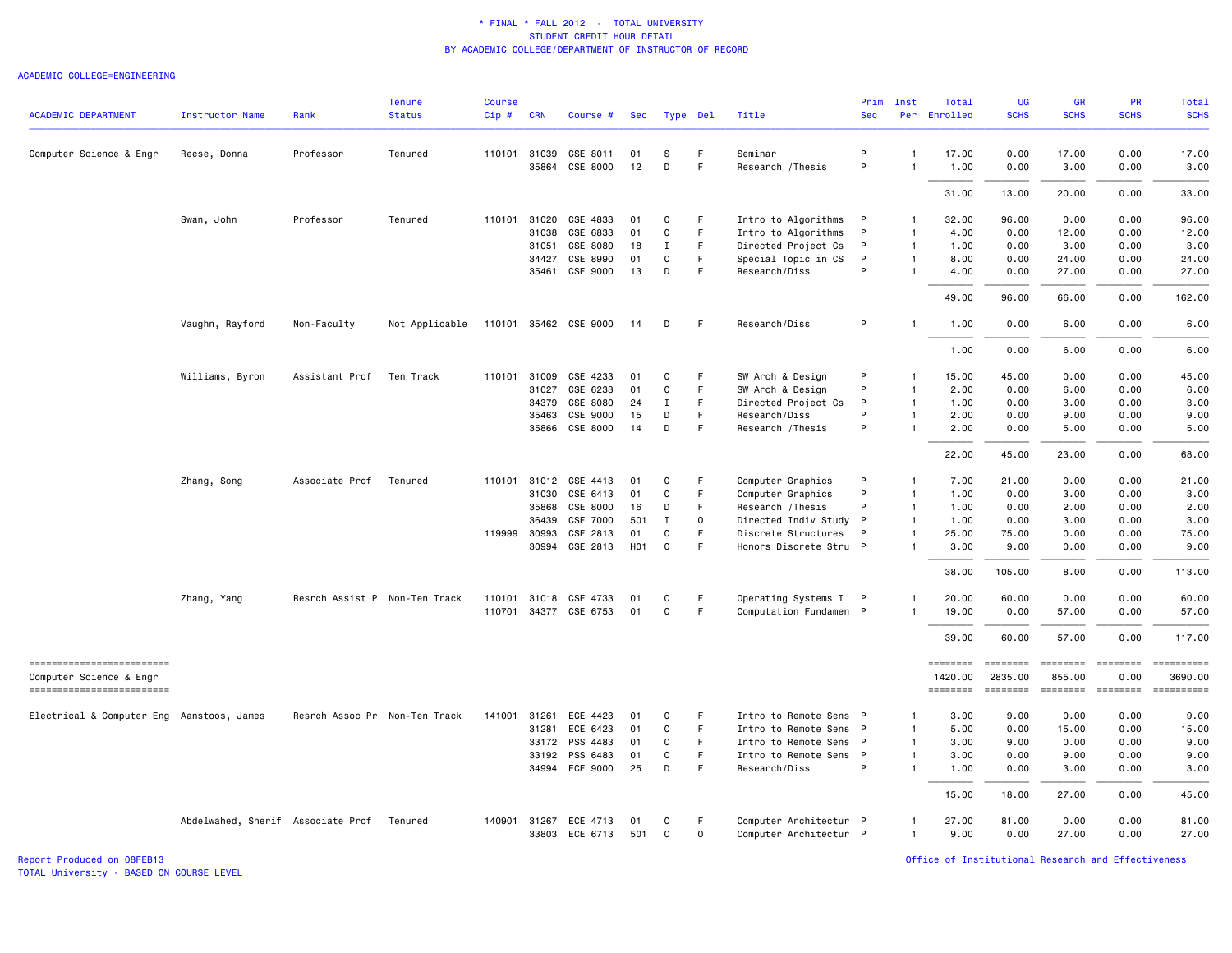### ACADEMIC COLLEGE=ENGINEERING

|                                                             |                   |                | <b>Tenure</b>  | <b>Course</b> |              |                       |     |              |             |                        | Prim         | Inst           | Total        | <b>UG</b>   | <b>GR</b>   | PR          | Total       |
|-------------------------------------------------------------|-------------------|----------------|----------------|---------------|--------------|-----------------------|-----|--------------|-------------|------------------------|--------------|----------------|--------------|-------------|-------------|-------------|-------------|
| <b>ACADEMIC DEPARTMENT</b>                                  | Instructor Name   | Rank           | <b>Status</b>  | $Cip$ #       | <b>CRN</b>   | Course #              | Sec | Type Del     |             | Title                  | <b>Sec</b>   |                | Per Enrolled | <b>SCHS</b> | <b>SCHS</b> | <b>SCHS</b> | <b>SCHS</b> |
| Electrical & Computer Eng Abdelwahed, Sherif Associate Prof |                   |                | Tenured        | 141001        | 34946        | ECE 8000              | 01  | D            | F.          | Research/Thesis        | P            | $\mathbf{1}$   | 1.00         | 0.00        | 4.00        | 0.00        | 4.00        |
|                                                             |                   |                |                |               | 34970        | ECE 9000              | 01  | D            | $\mathsf F$ | Research/Diss          | P            | $\mathbf{1}$   | 6.00         | 0.00        | 59.00       | 0.00        | 59.00       |
|                                                             |                   |                |                |               |              | 36474 ECE 8000        | 503 | D            | 0           | Research/Thesis        | P            | $\mathbf{1}$   | 1.00         | 0.00        | 1.00        | 0.00        | 1.00        |
|                                                             |                   |                |                |               |              |                       |     |              |             |                        |              |                | 44.00        | 81.00       | 91.00       | 0.00        | 172.00      |
|                                                             |                   |                |                |               |              |                       |     |              |             |                        |              |                |              |             |             |             |             |
|                                                             | Anderson, Derek   | Assistant Prof | Ten Track      | 141001        | 31260        | ECE 4413              | 01  | C            | F           | Digital Signal Proce P |              | $\mathbf{1}$   | 6.00         | 18.00       | 0.00        | 0.00        | 18.00       |
|                                                             |                   |                |                |               | 31280        | ECE 6413              | 01  | $\mathsf{C}$ | F           | Digital SIgnal Proce P |              | $\mathbf{1}$   | 10.00        | 0.00        | 30.00       | 0.00        | 30.00       |
|                                                             |                   |                |                |               | 33802        | ECE 6413              | 501 | C            | 0           | Digital SIgnal Proce P |              | $\overline{1}$ | 9.00         | 0.00        | 27.00       | 0.00        | 27.00       |
|                                                             |                   |                |                |               | 34947        | ECE 8000              | 02  | D            | F           | Research/Thesis        | P            | $\overline{1}$ | 1.00         | 0.00        | 4.00        | 0.00        | 4.00        |
|                                                             |                   |                |                |               |              | 34971 ECE 9000        | 02  | D            | F           | Research/Diss          | P            | $\mathbf{1}$   | 1.00         | 0.00        | 7.00        | 0.00        | 7.00        |
|                                                             |                   |                |                |               |              | 36110 ECE 7000        | 02  | $\mathbf I$  | $\mathsf F$ | Directed Indiv Study P |              | $\mathbf{1}$   | 1.00         | 0.00        | 3.00        | 0.00        | 3.00        |
|                                                             |                   |                |                |               |              |                       |     |              |             |                        |              |                | 28.00        | 18,00       | 71.00       | 0.00        | 89.00       |
|                                                             | Bruce, Jerry      | Associate Prof | Tenured        |               |              | 140901 31268 ECE 4723 | 01  | В            | F           | Embedded Systems       | P            | $\mathbf{1}$   | 8.00         | 24.00       | 0.00        | 0.00        | 24.00       |
|                                                             |                   |                |                |               | 31269        | ECE 4723              | 02  | B            | F.          | Embedded Systems       | P            | $\mathbf{1}$   | 6.00         | 18.00       | 0.00        | 0.00        | 18.00       |
|                                                             |                   |                |                |               |              | 141001 31217 ECE 1002 | 01  | В            | F           | Intro to ECE           | P            | $\mathbf{1}$   | 109.00       | 218.00      | 0.00        | 0.00        | 218.00      |
|                                                             |                   |                |                |               |              | 34972 ECE 9000        | 03  | D            | F.          | Research/Diss          | P            | $\mathbf{1}$   | 1.00         | 0.00        | 3.00        | 0.00        | 3.00        |
|                                                             |                   |                |                |               |              |                       |     |              |             |                        |              |                | 124.00       | 260.00      | 3.00        | 0.00        | 263.00      |
|                                                             | Bruce, Lori       | Non-Faculty    | Not Applicable |               |              | 141001 34973 ECE 9000 | 04  | D            | -F          | Research/Diss          | P            | -1             | 1.00         | 0.00        | 13.00       | 0.00        | 13.00       |
|                                                             |                   |                |                |               |              |                       |     |              |             |                        |              |                | 1.00         | 0.00        | 13.00       | 0.00        | 13.00       |
|                                                             | Donohoe, John     | Professor      | Tenured        |               | 141001 31225 | ECE 3323              | 01  | В            | F           | Electromagnetics II    | P            | $\mathbf{1}$   | 8.00         | 24.00       | 0.00        | 0.00        | 24.00       |
|                                                             |                   |                |                |               | 31226        | ECE 3323              | 02  | В            | $\mathsf F$ | Electromagnetics II    | P            | $\mathbf{1}$   | 8.00         | 24.00       | 0.00        | 0.00        | 24.00       |
|                                                             |                   |                |                |               |              | 31227 ECE 3323        | 03  | B            | F           | Electromagnetics II    | P            | $\mathbf{1}$   | 7.00         | 21.00       | 0.00        | 0.00        | 21.00       |
|                                                             |                   |                |                |               |              | 34974 ECE 9000        | 05  | D            | F           | Research/Diss          | P            | $\mathbf{1}$   | 1.00         | 0.00        | 4.00        | 0.00        | 4.00        |
|                                                             |                   |                |                |               |              |                       |     |              |             |                        |              |                | 24.00        | 69.00       | 4.00        | 0.00        | 73.00       |
|                                                             | Du, Qian          | Associate Prof | Tenured        | 140901        |              | 34426 ECE 8473        | 01  | C            | F           | Digital Image Proces P |              | $\mathbf{1}$   | 4.00         | 0.00        | 12.00       | 0.00        | 12.00       |
|                                                             |                   |                |                |               | 35360        | ECE 8473              | 501 | C            | $\mathbf 0$ | Digital Image Proces P |              | $\mathbf{1}$   | 1.00         | 0.00        | 3.00        | 0.00        | 3.00        |
|                                                             |                   |                |                |               | 141001 34975 | ECE 9000              | 06  | D            | F           | Research/Diss          | P            | $\overline{1}$ | 1.00         | 0.00        | 1.00        | 0.00        | 1.00        |
|                                                             |                   |                |                |               |              | 36184 ECE 8493        | 501 | C            | $\mathbf 0$ | Neural Networks        | P            | $\overline{1}$ | 1.00         | 0.00        | 3.00        | 0.00        | 3.00        |
|                                                             |                   |                |                |               |              | 36185 ECE 8493        | 01  | C            | F           | Neural Networks        | P            | $\mathbf{1}$   | 6.00         | 0.00        | 18.00       | 0.00        | 18.00       |
|                                                             |                   |                |                |               |              |                       |     |              |             |                        |              |                | 13.00        | 0.00        | 37.00       | 0.00        | 37.00       |
|                                                             | Follett, Randolph | Assistant Prof | Tenured        | 140201        | 30366        | ASE 1501              | 01  | Ε            | F           | Design Competition     | S.           | 0.5            | 7.00         | 7.00        | 0.00        | 0.00        | 7.00        |
|                                                             |                   |                |                | 141001        | 31262        | ECE 4512              | 01  | В            | F           | EE Design I            | P            | 0.5            | 11.00        | 22.00       | 0.00        | 0.00        | 22.00       |
|                                                             |                   |                |                |               | 31263        | ECE 4522              | 01  | B            | F           | EE Design II           | P            | 0.5            | 6.00         | 12.00       | 0.00        | 0.00        | 12.00       |
|                                                             |                   |                |                |               | 31264        | ECE 4532              | 01  | В            | F.          | CPE Design I           | P            | 0.5            | 5.00         | 10.00       | 0.00        | 0.00        | 10.00       |
|                                                             |                   |                |                |               | 31265        | ECE 4542              | 01  | В            | F           | CPE Design II          | P            | 0.5            | 5.00         | 10.00       | 0.00        | 0.00        | 10.00       |
|                                                             |                   |                |                |               | 31275        | ECE 4913              | 01  | C            | F.          | Feedback Con Sys I     | P            | $\overline{1}$ | 4.00         | 12.00       | 0.00        | 0.00        | 12.00       |
|                                                             |                   |                |                |               |              | 31291 ECE 6913        | 01  | C            | F           | Fdbk Con Sys I         | P            | $\mathbf{1}$   | 1.00         | 0.00        | 3.00        | 0.00        | 3.00        |
|                                                             |                   |                |                |               |              |                       |     |              |             |                        |              |                | 39.00        | 73.00       | 3.00        | 0.00        | 76.00       |
|                                                             | Fowler, James     | Professor      | Tenured        |               |              | 141001 31228 ECE 3413 | 01  | C            | F           | Intro to Electronic    | $\mathsf{P}$ | $\mathbf{1}$   | 30.00        | 90.00       | 0.00        | 0.00        | 90.00       |
|                                                             |                   |                |                |               |              | 34977 ECE 9000        | 08  | D            | F.          | Research/Diss          | P            | $\mathbf{1}$   | 4.00         | 0.00        | 40.00       | 0.00        | 40.00       |

TOTAL University - BASED ON COURSE LEVEL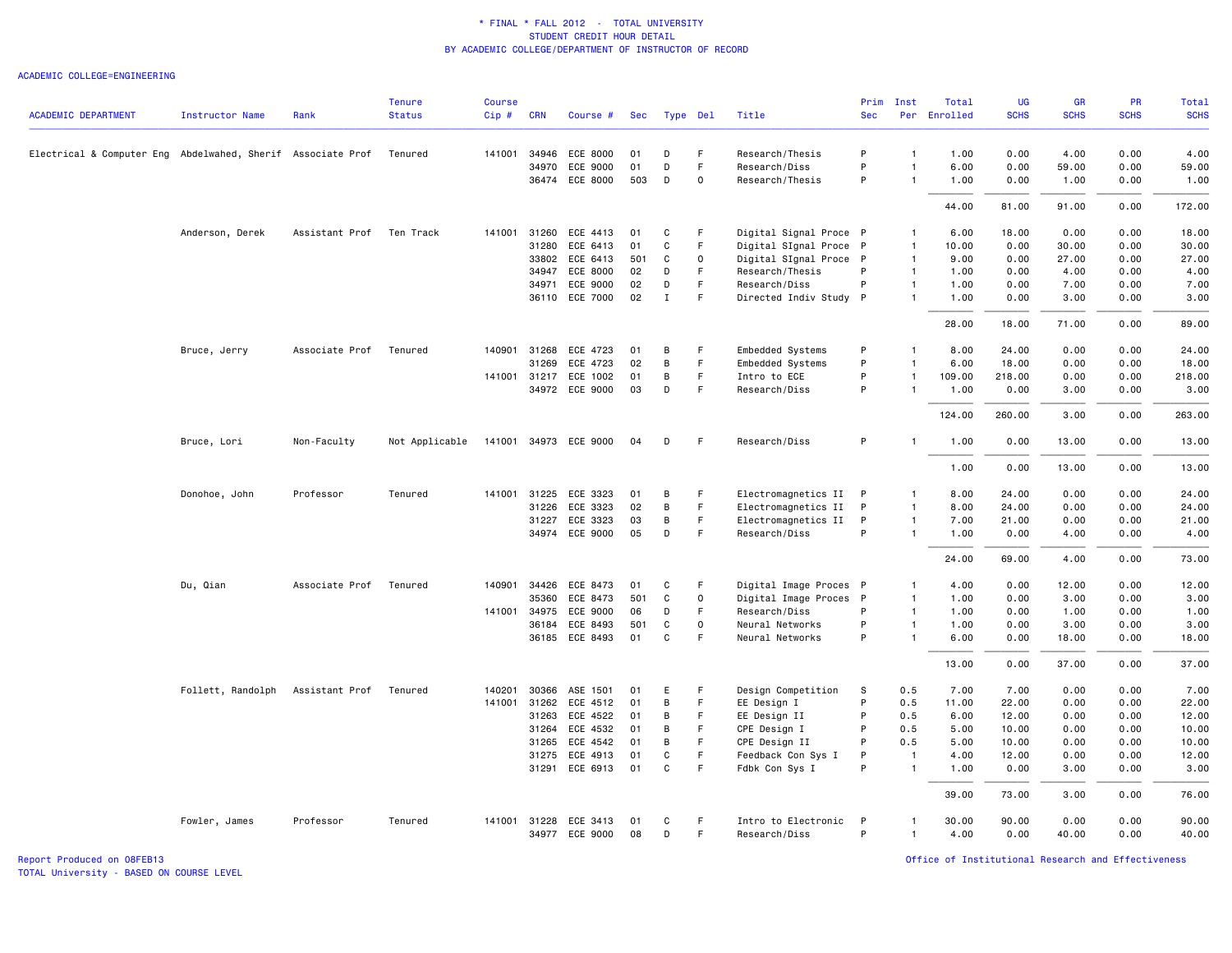#### ACADEMIC COLLEGE=ENGINEERING

| <b>ACADEMIC DEPARTMENT</b>              | <b>Instructor Name</b>            | Rank                   | <b>Tenure</b><br><b>Status</b> | <b>Course</b><br>$Cip$ # | <b>CRN</b> | Course #              | Sec |              | Type Del     | Title                  | Prim<br><b>Sec</b> | Inst           | Total<br>Per Enrolled | <b>UG</b><br><b>SCHS</b> | GR<br><b>SCHS</b> | PR<br><b>SCHS</b> | <b>Total</b><br><b>SCHS</b> |
|-----------------------------------------|-----------------------------------|------------------------|--------------------------------|--------------------------|------------|-----------------------|-----|--------------|--------------|------------------------|--------------------|----------------|-----------------------|--------------------------|-------------------|-------------------|-----------------------------|
|                                         |                                   |                        |                                |                          |            |                       |     |              |              |                        |                    |                |                       |                          |                   |                   |                             |
| Electrical & Computer Eng Fowler, James |                                   | Professor              | Tenured                        |                          |            | 141001 36186 ECE 9000 | 503 | D            | $\mathbf 0$  | Research/Diss          | P                  | $\mathbf{1}$   | 1.00                  | 0.00                     | 1.00              | 0.00              | 1.00                        |
|                                         |                                   |                        |                                |                          |            |                       |     |              |              |                        |                    |                | 35.00                 | 90.00                    | 41.00             | 0.00              | 131.00                      |
|                                         | Fu, Yong                          | Assistant Prof         | Ten Track                      | 141001                   | 34397      | ECE 8990              | 01  | C            | F            | Special Topic in ECE P |                    | $\mathbf{1}$   | 17.00                 | 0.00                     | 51.00             | 0.00              | 51.00                       |
|                                         |                                   |                        |                                |                          | 34411      | ECE 4613              | 01  | C            | F.           | Pwr Transmission Sys P |                    | $\overline{1}$ | 16.00                 | 48.00                    | 0.00              | 0.00              | 48.00                       |
|                                         |                                   |                        |                                |                          | 34412      | ECE 6613              | 01  | C            | F.           | Pwr Transmission Sys   | $\mathsf{P}$       | $\mathbf{1}$   | 9.00                  | 0.00                     | 27.00             | 0.00              | 27.00                       |
|                                         |                                   |                        |                                |                          | 34954      | ECE 8000              | 09  | D            | F            | Research/Thesis        | P                  | $\mathbf{1}$   | 1.00                  | 0.00                     | 4.00              | 0.00              | 4.00                        |
|                                         |                                   |                        |                                |                          |            | 34978 ECE 9000        | 09  | D            | F            | Research/Diss          | P                  | $\mathbf{1}$   | 7.00                  | 0.00                     | 51.00             | 0.00              | 51.00                       |
|                                         |                                   |                        |                                |                          |            |                       |     |              |              |                        |                    |                | 50.00                 | 48.00                    | 133.00            | 0.00              | 181.00                      |
|                                         | Grzybowski, Stanis Professor      |                        | Tenured                        | 141001 31266             |            | ECE 4663              | 01  | C            | F            | Insul Coord Pow Sys    | P                  | 1              | 9.00                  | 27.00                    | 0.00              | 0.00              | 27.00                       |
|                                         |                                   |                        |                                |                          | 31282      | ECE 6663              | 01  | C            | F            | Insul Coord Pow Sys    | P                  | $\mathbf{1}$   | 6.00                  | 0.00                     | 18.00             | 0.00              | 18.00                       |
|                                         |                                   |                        |                                |                          | 34955      | ECE 8000              | 10  | D            | F.           | Research/Thesis        | P                  | $\mathbf{1}$   | 2.00                  | 0.00                     | 14.00             | 0.00              | 14.00                       |
|                                         |                                   |                        |                                |                          | 34979      | ECE 9000              | 10  | D            | F            | Research/Diss          | P                  | $\mathbf{1}$   | 4.00                  | 0.00                     | 40.00             | 0.00              | 40.00                       |
|                                         |                                   |                        |                                |                          | 36111      | ECE 7000              | 03  | $\mathbf{I}$ | F.           | Directed Indiv Study   | $\mathsf{P}$       | $\mathbf{1}$   | 1.00                  | 0.00                     | 3.00              | 0.00              | 3.00                        |
|                                         |                                   |                        |                                |                          |            | 36256 ECE 7000        | 501 | $\mathbf{I}$ | 0            | Directed Indiv Study P |                    | $\mathbf{1}$   | 1.00                  | 0.00                     | 3.00              | 0.00              | 3.00                        |
|                                         |                                   |                        |                                |                          |            |                       |     |              |              |                        |                    |                | 23.00                 | 27.00                    | 78.00             | 0.00              | 105.00                      |
|                                         | Jones, Bryan                      | Associate Prof Tenured |                                | 141001 31247             |            | ECE 3724              | 01  | C            | F            | Microprocessors        | P                  | $\overline{1}$ | 35.00                 | 140.00                   | 0.00              | 0.00              | 140.00                      |
|                                         |                                   |                        |                                |                          | 31249      | ECE 3724              | 03  | К            | F            | Microprocessors        | P                  | 0.5            | 5.00                  | 0.00                     | 0.00              | 0.00              | 0.00                        |
|                                         |                                   |                        |                                |                          | 31250      | ECE 3724              | 04  | K            | F            | Microprocessors        | s                  | 0.5            | 5.00                  | 0.00                     | 0.00              | 0.00              | 0.00                        |
|                                         |                                   |                        |                                |                          | 31251      | ECE 3724              | 05  | K            | F.           | Microprocessors        | s                  | 0.5            | 5.00                  | 0.00                     | 0.00              | 0.00              | 0.00                        |
|                                         |                                   |                        |                                |                          | 31252      | ECE 3724              | 06  | К            | F            | Microprocessors        | s                  | 0.5            | 4.00                  | 0.00                     | 0.00              | 0.00              | 0.00                        |
|                                         |                                   |                        |                                |                          | 31253      | ECE 3724              | 07  | К            | F            | Microprocessors        | s                  | 0.5            | 4.00                  | 0.00                     | 0.00              | 0.00              | 0.00                        |
|                                         |                                   |                        |                                |                          | 31254      | ECE 3724              | 08  | K            | F            | Microprocessors        | P                  | 0.5            | 5.00                  | 0.00                     | 0.00              | 0.00              | 0.00                        |
|                                         |                                   |                        |                                |                          | 31255      | ECE 3724              | 09  | К            | F            | Microprocessors        | P                  | 0.5            | 4.50                  | 0.00                     | 0.00              | 0.00              | 0.00                        |
|                                         |                                   |                        |                                |                          | 34413      | ECE 4990              | 01  | B            | F.           | Special Topic in ECE   | P                  | $\overline{1}$ | 12.00                 | 36.00                    | 0.00              | 0.00              | 36.00                       |
|                                         |                                   |                        |                                |                          | 34414      | ECE 6990              | 01  | B            | F            | Special Topic in ECE   | $\mathsf{P}$       | $\overline{1}$ | 5.00                  | 0.00                     | 15.00             | 0.00              | 15.00                       |
|                                         |                                   |                        |                                |                          |            | 34980 ECE 9000        | 11  | D            | F            | Research/Diss          | P                  | $\mathbf{1}$   | 2.00                  | 0.00                     | 11.00             | 0.00              | 11.00                       |
|                                         |                                   |                        |                                |                          |            |                       |     |              |              |                        |                    |                | 86.50                 | 176.00                   | 26.00             | 0.00              | 202.00                      |
|                                         | Karimi-Ghartemani, Associate Prof |                        | Ten Track                      | 141001 31239             |            | ECE 3614              | 01  | B            | F            | Fundamentals of Ener P |                    | $\mathbf{1}$   | 4.00                  | 16.00                    | 0.00              | 0.00              | 16.00                       |
|                                         |                                   |                        |                                |                          | 31240      | ECE 3614              | 02  | B            | F.           | Fundamentals of Ener P |                    | $\mathbf{1}$   | 4.00                  | 16.00                    | 0.00              | 0.00              | 16.00                       |
|                                         |                                   |                        |                                |                          | 31241      | ECE 3614              | 03  | B            | F            | Fundamentals of Ener P |                    | $\mathbf{1}$   | 3.00                  | 12.00                    | 0.00              | 0.00              | 12.00                       |
|                                         |                                   |                        |                                |                          | 31242      | ECE 3614              | 04  | B            | F            | Fundamentals of Ener P |                    | $\overline{1}$ | 4.00                  | 16.00                    | 0.00              | 0.00              | 16.00                       |
|                                         |                                   |                        |                                |                          | 31244      | ECE 3614              | 06  | B            | F.           | Fundamentals of Ener P |                    | $\mathbf{1}$   | 3.00                  | 12.00                    | 0.00              | 0.00              | 12.00                       |
|                                         |                                   |                        |                                |                          |            | 34386 ECE 3614        | 08  | B            | F            | Fundamentals of Ener P |                    | $\mathbf{1}$   | 4.00                  | 16.00                    | 0.00              | 0.00              | 16.00                       |
|                                         |                                   |                        |                                |                          |            |                       |     |              |              |                        |                    |                | 22.00                 | 88.00                    | 0.00              | 0.00              | 88.00                       |
|                                         | King, Roger                       | Non-Faculty            | Not Applicable                 |                          |            | 141001 34982 ECE 9000 | 13  | D            | F            | Research/Diss          | P                  | $\mathbf{1}$   | 1.00                  | 0.00                     | 6.00              | 0.00              | 6.00                        |
|                                         |                                   |                        |                                |                          | 35971      | ECE 9000              | 501 | D            | $\mathsf{o}$ | Research/Diss          | P                  | $\mathbf{1}$   | 2.00                  | 0.00                     | 2.00              | 0.00              | 2.00                        |
|                                         |                                   |                        |                                |                          | 36109      | ECE 7000              | 01  | I            | F.           | Directed Indiv Study   | P                  | $\mathbf{1}$   | 1.00                  | 0.00                     | 3.00              | 0.00              | 3.00                        |
|                                         |                                   |                        |                                | 309999 35504             |            | <b>CME 9000</b>       | 01  | D            | F            | Research/Dis           | P                  | 1              | 3.00                  | 0.00                     | 21.00             | 0.00              | 21.00                       |
|                                         |                                   |                        |                                |                          |            | 36248 CME 8000        | 06  | D            | F            | Research/Thesis        | P                  | $\mathbf{1}$   | 1.00                  | 0.00                     | 6.00              | 0.00              | 6.00                        |
|                                         |                                   |                        |                                |                          |            |                       |     |              |              |                        |                    |                | 8.00                  | 0.00                     | 38.00             | 0.00              | 38.00                       |
|                                         | Koshka, Yaroslav                  | Professor              | Tenured                        |                          |            | 141001 31220 ECE 3213 | 01  | C            | F.           | Solid State Electron P |                    | $\mathbf{1}$   | 27.00                 | 81.00                    | 0.00              | 0.00              | 81.00                       |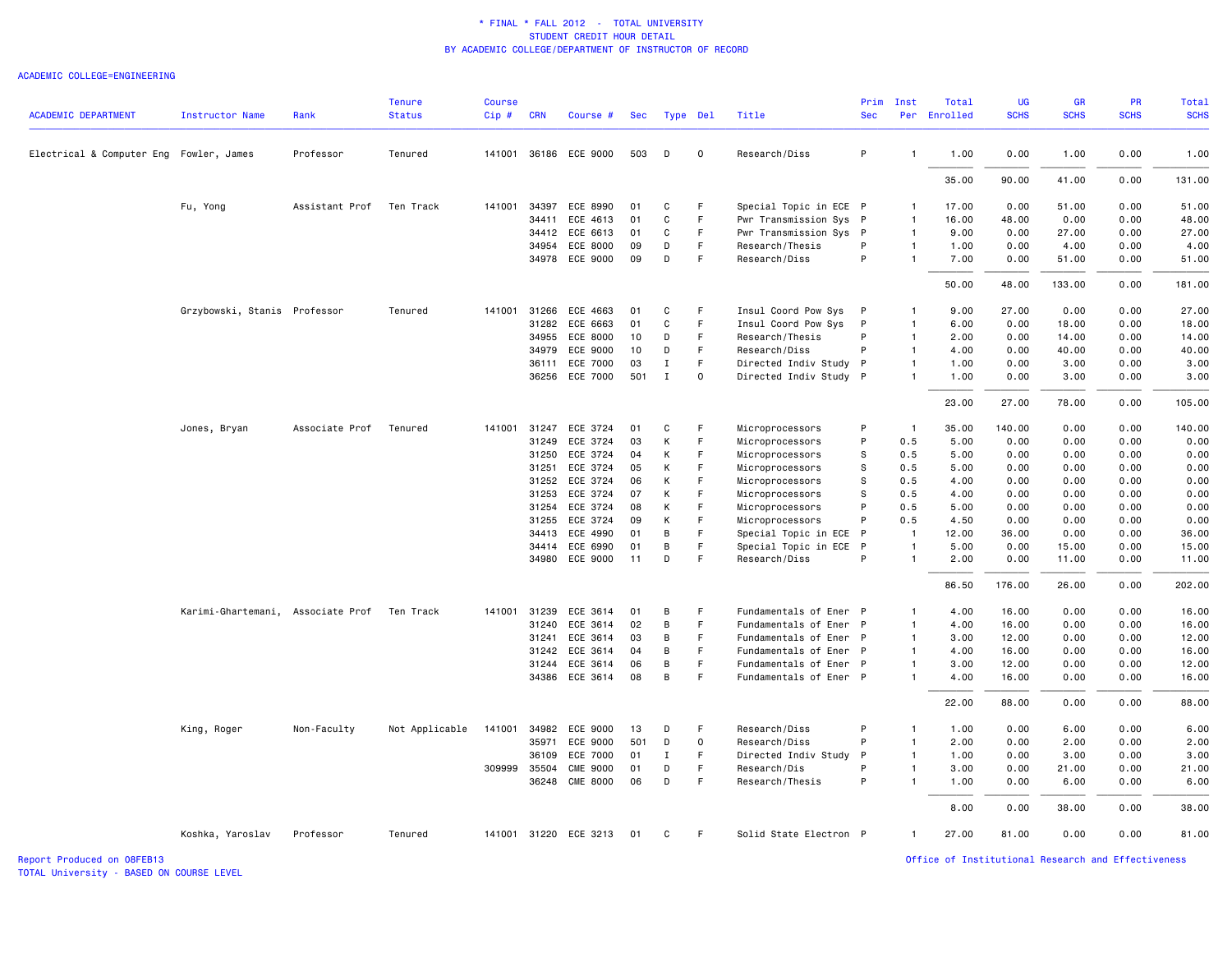### ACADEMIC COLLEGE=ENGINEERING

|                                            |                              |                | <b>Tenure</b>  | <b>Course</b> |              |                                  |          |               |              |                        | Prim       | Inst           | Total        | <b>UG</b>    | GR           | PR           | Total         |
|--------------------------------------------|------------------------------|----------------|----------------|---------------|--------------|----------------------------------|----------|---------------|--------------|------------------------|------------|----------------|--------------|--------------|--------------|--------------|---------------|
| <b>ACADEMIC DEPARTMENT</b>                 | Instructor Name              | Rank           | <b>Status</b>  | Cip#          | <b>CRN</b>   | Course #                         | Sec      | Type Del      |              | Title                  | <b>Sec</b> |                | Per Enrolled | <b>SCHS</b>  | <b>SCHS</b>  | <b>SCHS</b>  | <b>SCHS</b>   |
| Electrical & Computer Eng Koshka, Yaroslav |                              | Professor      | Tenured        |               |              | 141001 34421 ECE 4990            | 04       | C             | F            | Special Topic in ECE P |            | $\mathbf{1}$   | 3.00         | 9.00         | 0.00         | 0.00         | 9.00          |
|                                            |                              |                |                |               | 34422        | ECE 6990                         | 04       | $\mathbf C$   | F            | Special Topic in ECE P |            | $\overline{1}$ | 2.00         | 0.00         | 6.00         | 0.00         | 6.00          |
|                                            |                              |                |                |               | 34959        | ECE 8000                         | 14       | D             | F.           | Research/Thesis        | P          | $\mathbf{1}$   | 1.00         | 0.00         | 13.00        | 0.00         | 13.00         |
|                                            |                              |                |                |               |              | 34983 ECE 9000                   | 14       | D             | F            | Research/Diss          | P          | $\mathbf{1}$   | 1.00         | 0.00         | 13.00        | 0.00         | 13.00         |
|                                            |                              |                |                |               |              |                                  |          |               |              |                        |            |                | 34.00        | 90.00        | 32.00        | 0.00         | 122.00        |
|                                            | Li, Pan                      | Assistant Prof | Ten Track      | 141001        | 34410        | ECE 6823                         | 01       | C             | F            | Digital Communicatio P |            | 1              | 8.00         | 0.00         | 24.00        | 0.00         | 24.00         |
|                                            |                              |                |                |               | 34416        | ECE 8990                         | 05       | $\mathbf C$   | F            | Special Topic in ECE P |            | $\mathbf{1}$   | 7.00         | 0.00         | 21.00        | 0.00         | 21.00         |
|                                            |                              |                |                |               |              | 34984 ECE 9000                   | 15       | D             | -F           | Research/Diss          | P          | $\mathbf{1}$   | 5.00         | 0.00         | 47.00        | 0.00         | 47.00         |
|                                            |                              |                |                |               |              |                                  |          |               |              |                        |            |                | 20.00        | 0.00         | 92.00        | 0.00         | 92.00         |
|                                            | Mazzola, Michael             | Professor      | Tenured        | 141001        |              | 34415 ECE 8990                   | 03       | C             | E            | Special Topic in ECE P |            | $\mathbf{1}$   | 4.00         | 0.00         | 12.00        | 0.00         | 12.00         |
|                                            |                              |                |                |               | 34961        | ECE 8000                         | 16       | D             | F.           | Research/Thesis        | P          | $\mathbf{1}$   | 1.00         | 0.00         | 7.00         | 0.00         | 7.00          |
|                                            |                              |                |                |               | 34985        | ECE 9000                         | 16       | D             | F            | Research/Diss          | P          | $\mathbf{1}$   | 2.00         | 0.00         | 17.00        | 0.00         | 17.00         |
|                                            |                              |                |                |               |              | 36600 ECE 9000                   | 504      | D             | $\mathbf 0$  | Research/Diss          | P          | $\mathbf{1}$   | 1.00         | 0.00         | 1.00         | 0.00         | 1.00          |
|                                            |                              |                |                |               |              |                                  |          |               |              |                        |            |                | 8.00         | 0.00         | 37.00        | 0.00         | 37.00         |
|                                            | Molen, G. Marshall Professor |                | Tenured        |               | 141001 34424 | ECE 8990                         | 06       | C             | F            | Special Topic in ECE P |            | $\mathbf{1}$   | 4.00         | 0.00         | 12.00        | 0.00         | 12.00         |
|                                            |                              |                |                |               | 34962        | ECE 8000                         | 17       | D             | F            | Research/Thesis        | P          | $\mathbf{1}$   | 1.00         | 0.00         | 7.00         | 0.00         | 7.00          |
|                                            |                              |                |                |               |              | 141901 34447 ME 8990             | 06       | C             | F            | Special Topic In ME P  |            | $\mathbf{1}$   | 3.00         | 0.00         | 9.00         | 0.00         | 9.00          |
|                                            |                              |                |                |               |              |                                  |          |               |              |                        |            |                | 8.00         | 0.00         | 28.00        | 0.00         | 28.00         |
|                                            | Moorhead, Jane               | Instructor     | Non-Ten Track  | 141001        | 31218        | ECE 3183                         | 01       | C             | F            | Electric Eng Systems P |            | $\mathbf{1}$   | 96.00        | 288.00       | 0.00         | 0.00         | 288.00        |
|                                            |                              |                |                |               |              | 31245 ECE 3714                   | 01       | C             | F            | Digital Devices        | P          | $\overline{1}$ | 77.00        | 308.00       | 0.00         | 0.00         | 308.00        |
|                                            |                              |                |                |               |              | 31246 ECE 3714                   | 02       | C             | F            | Digital Devices        | P          | $\mathbf{1}$   | 50.00        | 200.00       | 0.00         | 0.00         | 200.00        |
|                                            |                              |                |                |               |              |                                  |          |               |              |                        |            |                | 223.00       | 796.00       | 0.00         | 0.00         | 796.00        |
|                                            | Moorhead, Robert             | Non-Faculty    | Not Applicable |               |              | 141001 34987 ECE 9000            | 18       | D             | F.           | Research/Diss          | P          | -1             | 1.00         | 0.00         | 1.00         | 0.00         | 1.00          |
|                                            |                              |                |                |               |              |                                  |          |               |              |                        |            |                | 1.00         | 0.00         | 1.00         | 0.00         | 1.00          |
|                                            | Morris, Thomas               | Assistant Prof | Ten Track      |               |              | 140901 31270 ECE 4743            | 01       | В             | F            | Digital Sys Design     | P          | $\mathbf{1}$   | 10.00        | 30.00        | 0.00         | 0.00         | 30.00         |
|                                            |                              |                |                |               | 31271        | ECE 4743                         | 02       | В             | F            | Digital Sys Design     | P          | $\overline{1}$ | 10.00        | 30.00        | 0.00         | 0.00         | 30.00         |
|                                            |                              |                |                | 141001        | 34964        | ECE 8000                         | 19       | D             | F.           | Research/Thesis        | P          | $\mathbf{1}$   | 4.00         | 0.00         | 31.00        | 0.00         | 31.00         |
|                                            |                              |                |                |               | 34988        | ECE 9000                         | 19       | D             | F            | Research/Diss          | P          | $\mathbf{1}$   | 2.00         | 0.00         | 20.00        | 0.00         | 20.00         |
|                                            |                              |                |                |               |              | 35970 ECE 8000                   | 502      | D             | $\mathsf{o}$ | Research/Thesis        | P          | $\mathbf{1}$   | 1.00         | 0.00         | 2.00         | 0.00         | 2.00          |
|                                            |                              |                |                |               |              |                                  |          |               |              |                        |            |                | 27.00        | 60.00        | 53.00        | 0.00         | 113.00        |
|                                            | Reese, Robert                | Associate Prof | Tenured        | 141001        | 31248        | ECE 3724                         | 02       | C             | F            | Microprocessors        | P          | $\overline{1}$ | 30.00        | 120.00       | 0.00         | 0.00         | 120.00        |
|                                            |                              |                |                |               | 31249        | ECE 3724                         | 03       | К             | F            | Microprocessors        | s          | 0.5            | 5.00         | 0.00         | 0.00         | 0.00         | 0.00          |
|                                            |                              |                |                |               | 31250        | ECE 3724                         | 04       | К             | F            | Microprocessors        | P          | 0.5            | 5.00         | 0.00         | 0.00         | 0.00         | 0.00          |
|                                            |                              |                |                |               | 31251        | ECE 3724                         | 05       | К             | F            | Microprocessors        | P          | 0.5            | 5.00         | 0.00         | 0.00         | 0.00         | 0.00          |
|                                            |                              |                |                |               |              | 31252 ECE 3724                   | 06       | К             | F            | Microprocessors        | P          | 0.5            | 4.00         | 0.00         | 0.00         | 0.00         | 0.00          |
|                                            |                              |                |                |               | 31253        | ECE 3724                         | 07       | К             | F            | Microprocessors        | P          | 0.5            | 4.00         | 0.00         | 0.00         | 0.00         | 0.00          |
|                                            |                              |                |                |               | 31254        | ECE 3724                         | 08       | К             | F<br>F       | Microprocessors        | s<br>s     | 0.5<br>0.5     | 5.00<br>4.50 | 0.00<br>0.00 | 0.00         | 0.00         | 0.00          |
|                                            |                              |                |                |               |              | 31255 ECE 3724<br>31262 ECE 4512 | 09<br>01 | К<br><b>B</b> | E            | Microprocessors        | S          | 0.5            | 11.00        | 22.00        | 0.00<br>0.00 | 0.00<br>0.00 | 0.00<br>22.00 |
|                                            |                              |                |                |               |              |                                  |          |               |              | EE Design I            |            |                |              |              |              |              |               |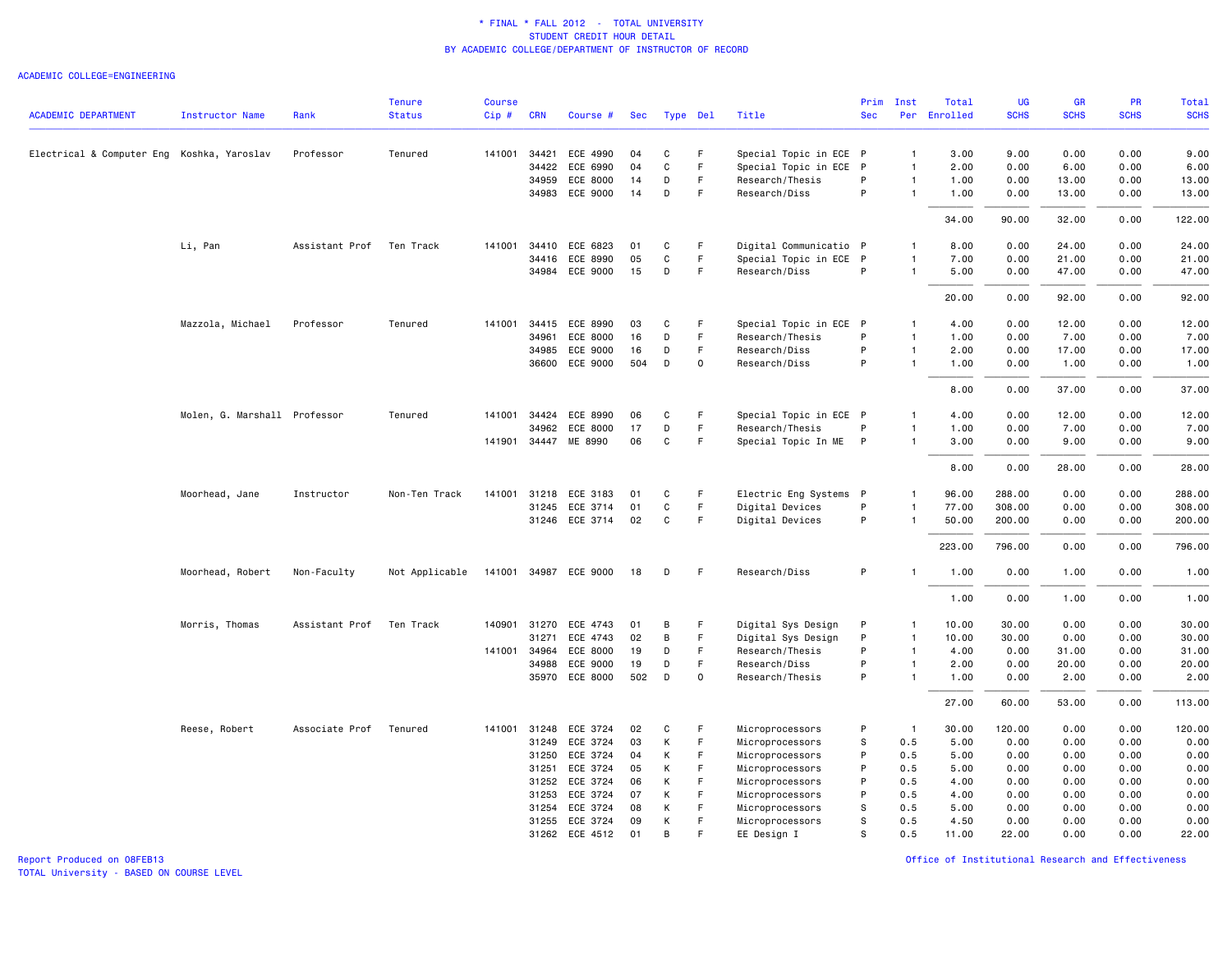### ACADEMIC COLLEGE=ENGINEERING

|                                         |                                |                | <b>Tenure</b>                  | Course |              |                       |            |          |    |                        | Prim       | Inst           | Total        | <b>UG</b>   | <b>GR</b>   | PR          | Total       |
|-----------------------------------------|--------------------------------|----------------|--------------------------------|--------|--------------|-----------------------|------------|----------|----|------------------------|------------|----------------|--------------|-------------|-------------|-------------|-------------|
| <b>ACADEMIC DEPARTMENT</b>              | <b>Instructor Name</b>         | Rank           | <b>Status</b>                  | Cip#   | <b>CRN</b>   | Course #              | <b>Sec</b> | Type Del |    | Title                  | <b>Sec</b> |                | Per Enrolled | <b>SCHS</b> | <b>SCHS</b> | <b>SCHS</b> | <b>SCHS</b> |
| Electrical & Computer Eng Reese, Robert |                                | Associate Prof | Tenured                        |        | 141001 31263 | ECE 4522              | 01         | в        | F  | EE Design II           | s          | 0.5            | 6.00         | 12.00       | 0.00        | 0.00        | 12.00       |
|                                         |                                |                |                                |        | 31264        | ECE 4532              | 01         | B        | F  | CPE Design I           | s          | 0.5            | 5.00         | 10.00       | 0.00        | 0.00        | 10.00       |
|                                         |                                |                |                                |        |              | 31265 ECE 4542        | 01         | B        | F  | CPE Design II          | s          | 0.5            | 5.00         | 10.00       | 0.00        | 0.00        | 10.00       |
|                                         |                                |                |                                |        |              | 34990 ECE 9000        | 21         | D        | F  | Research/Diss          | P          | $\overline{1}$ | 1.00         | 0.00        | 7.00        | 0.00        | 7.00        |
|                                         |                                |                |                                |        |              |                       |            |          |    |                        |            |                | 90.50        | 174.00      | 7.00        | 0.00        | 181.00      |
|                                         | Rosenhan, Alvin                | Lecturer       | Non-Ten Track                  |        |              | 489999 31389 EG 1143  | 01         | B        | F  | Graphic Com            | P          | $\overline{1}$ | 37.00        | 111.00      | 0.00        | 0.00        | 111.00      |
|                                         |                                |                |                                |        |              | 31390 EG 1143         | 02         | B        | F. | Graphic Com            | P          | $\overline{1}$ | 35.00        | 105.00      | 0.00        | 0.00        | 105.00      |
|                                         |                                |                |                                |        |              |                       |            |          |    |                        |            |                | 72.00        | 216.00      | 0.00        | 0.00        | 216.00      |
|                                         | Shivakumaraiah, Lo Non-Faculty |                | Not Applicable                 | 110201 | 30968        | CSE 1233              | 02         | C        | F  | Cmptr Prog-C           | P          | -1             | 51.00        | 153.00      | 0.00        | 0.00        | 153.00      |
|                                         |                                |                |                                |        |              | 309999 32333 ISE 1103 | 01         | C        | F. | Intro to Global Stud P |            | 0.5            | 13.00        | 39.00       | 0.00        | 0.00        | 39.00       |
|                                         |                                |                |                                |        |              |                       |            |          |    |                        |            |                | 64.00        | 192.00      | 0.00        | 0.00        | 192.00      |
|                                         | Topsakal, Erdem                | Associate Prof | Tenured                        |        | 141001 31221 | ECE 3313              | 01         | B        |    | Electromagnetics I     | P          | $\overline{1}$ | 8.00         | 24.00       | 0.00        | 0.00        | 24.00       |
|                                         |                                |                |                                |        | 31222        | ECE 3313              | 02         | B        | F. | Electromagnetics I     | P          | $\overline{1}$ | 8.00         | 24.00       | 0.00        | 0.00        | 24.00       |
|                                         |                                |                |                                |        | 31223        | ECE 3313              | 03         | В        | F  | Electromagnetics I     | P          | $\overline{1}$ | 6.00         | 18.00       | 0.00        | 0.00        | 18.00       |
|                                         |                                |                |                                |        | 31224        | ECE 3313              | 04         | B        | F  | Electromagnetics I     | P          | $\overline{1}$ | 7.00         | 21.00       | 0.00        | 0.00        | 21.00       |
|                                         |                                |                |                                |        |              | 34417 ECE 4990        | 02         | C        | F  | Special Topic in ECE   | P          | $\overline{1}$ | 9.00         | 27.00       | 0.00        | 0.00        | 27.00       |
|                                         |                                |                |                                |        |              | 34418 ECE 6990        | 02         | C        | F  | Special Topic in ECE P |            | $\overline{1}$ | 3.00         | 0.00        | 9.00        | 0.00        | 9.00        |
|                                         |                                |                |                                |        | 34991        | ECE 9000              | 22         | D        | F  | Research/Diss          | P          | $\overline{1}$ | 3.00         | 0.00        | 10.00       | 0.00        | 10.00       |
|                                         |                                |                |                                |        |              | 36237 ECE 3313        | 05         | C        | F  | Electromagnetics I     | P          | $\overline{1}$ | 6.00         | 18.00       | 0.00        | 0.00        | 18.00       |
|                                         |                                |                |                                |        |              |                       |            |          |    |                        |            |                | 50.00        | 132.00      | 19.00       | 0.00        | 151.00      |
|                                         | Tramel, Eric                   |                | Grad Tch Assist Not Applicable |        |              | 141001 31238 ECE 3443 | 01         | C        | F  | Signals and Systems    | P          |                | 30.00        | 90.00       | 0.00        | 0.00        | 90.00       |
|                                         |                                |                |                                |        |              |                       |            |          |    |                        |            |                | 30.00        | 90.00       | 0.00        | 0.00        | 90.00       |
|                                         | Winton, Raymond                | Professor      | Tenured                        |        |              | 141001 31229 ECE 3413 | 02         | C        | F  | Intro to Electronic    | P          | $\overline{1}$ | 26.00        | 78.00       | 0.00        | 0.00        | 78.00       |
|                                         |                                |                |                                |        | 31231        | ECE 3424              | 02         | B        | F  | Intm Electronic Circ P |            | $\overline{1}$ | 10.00        | 40.00       | 0.00        | 0.00        | 40.00       |
|                                         |                                |                |                                |        | 31232        | ECE 3424              | 03         | B        | F  | Intm Electronic Circ P |            | $\overline{1}$ | 8.00         | 32.00       | 0.00        | 0.00        | 32.00       |
|                                         |                                |                |                                |        | 31234        | ECE 3434              | 01         | B        | F  | Adv Electronic Circu P |            | $\overline{1}$ | 12.00        | 48.00       | 0.00        | 0.00        | 48.00       |
|                                         |                                |                |                                |        |              | 31235 ECE 3434        | 02         | B        | F  | Adv Electronic Circu P |            | $\overline{1}$ | 10.00        | 40.00       | 0.00        | 0.00        | 40.00       |
|                                         |                                |                |                                |        | 31236        | ECE 3434              | 03         | В        | F  | Adv Electronic Circu P |            | $\overline{1}$ | 12.00        | 48.00       | 0.00        | 0.00        | 48.00       |
|                                         |                                |                |                                |        | 31237        | ECE 3434              | 04         | В        | F  | Adv Electronic Circu P |            | $\mathbf{1}$   | 11.00        | 44.00       | 0.00        | 0.00        | 44.00       |
|                                         |                                |                |                                |        | 34381        | ECE 3424              | 05         | B        | F  | Intm Electronic Circ P |            | $\overline{1}$ | 7.00         | 28.00       | 0.00        | 0.00        | 28.00       |
|                                         |                                |                |                                |        |              | 34382 ECE 3424        | 06         | B        | F  | Intm Electronic Circ P |            | $\mathbf{1}$   | 10.00        | 40.00       | 0.00        | 0.00        | 40.00       |
|                                         |                                |                |                                |        |              |                       |            |          |    |                        |            |                | 106.00       | 398.00      | 0.00        | 0.00        | 398.00      |
|                                         | Younan, Nicolas                | Professor      | Tenured                        |        |              | 141001 34969 ECE 8000 | 24         | D        | F  | Research/Thesis        | P          | $\overline{1}$ | 1.00         | 0.00        | 1.00        | 0.00        | 1.00        |
|                                         |                                |                |                                |        | 34993        | ECE 9000              | 24         | D        | F. | Research/Diss          | P          | $\overline{1}$ | 4.00         | 0.00        | 17.00       | 0.00        | 17.00       |
|                                         |                                |                |                                |        |              | 35972 ECE 9000        | 502        | D        | 0  | Research/Diss          | P          | $\overline{1}$ | 2.00         | 0.00        | 3.00        | 0.00        | 3.00        |
|                                         |                                |                |                                |        |              |                       |            |          |    |                        |            |                | 7.00         | 0.00        | 21.00       | 0.00        | 21.00       |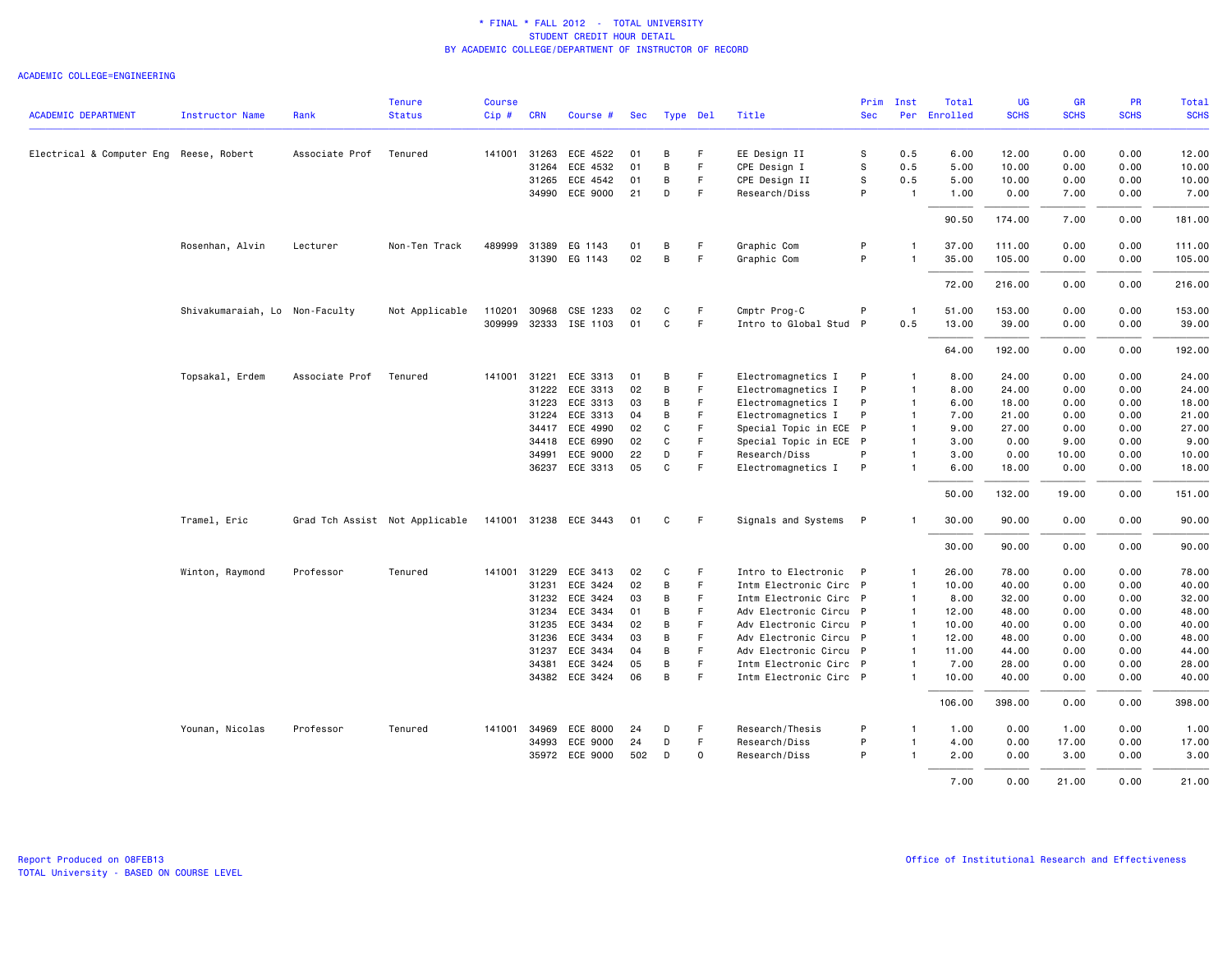### ACADEMIC COLLEGE=ENGINEERING

| <b>ACADEMIC DEPARTMENT</b>                             | <b>Instructor Name</b>       | Rank           | <b>Tenure</b><br><b>Status</b> | <b>Course</b><br>Cip# | CRN            | Course #                 | Sec      |              | Type Del    | Title                                       | Prim<br><b>Sec</b> | Inst                           | Total<br>Per Enrolled | <b>UG</b><br><b>SCHS</b>                                                           | <b>GR</b><br><b>SCHS</b>                                                                                                                       | PR<br><b>SCHS</b>       | Total<br><b>SCHS</b>                                                                                                                                                                                                                                                                                                                                                                                                                                                                                 |
|--------------------------------------------------------|------------------------------|----------------|--------------------------------|-----------------------|----------------|--------------------------|----------|--------------|-------------|---------------------------------------------|--------------------|--------------------------------|-----------------------|------------------------------------------------------------------------------------|------------------------------------------------------------------------------------------------------------------------------------------------|-------------------------|------------------------------------------------------------------------------------------------------------------------------------------------------------------------------------------------------------------------------------------------------------------------------------------------------------------------------------------------------------------------------------------------------------------------------------------------------------------------------------------------------|
| ==========================                             |                              |                |                                |                       |                |                          |          |              |             |                                             |                    |                                | ========              | $\qquad \qquad \equiv \equiv \equiv \equiv \equiv \equiv \equiv \equiv$            | <b>EBBBBBBB</b>                                                                                                                                | <b>ESSESSE</b>          | <b>Expressed</b>                                                                                                                                                                                                                                                                                                                                                                                                                                                                                     |
| Electrical & Computer Eng<br>------------------------- |                              |                |                                |                       |                |                          |          |              |             |                                             |                    |                                | 1253.00<br>========   | 3096.00<br>$\qquad \qquad \equiv \equiv \equiv \equiv \equiv \equiv \equiv \equiv$ | 855.00<br>$\qquad \qquad \blacksquare \blacksquare \blacksquare \blacksquare \blacksquare \blacksquare \blacksquare \blacksquare \blacksquare$ | 0.00<br>$= 10000000000$ | 3951.00<br>$\begin{minipage}{0.03\linewidth} \begin{tabular}{l} \multicolumn{2}{l}{} & \multicolumn{2}{l}{} & \multicolumn{2}{l}{} \\ \multicolumn{2}{l}{} & \multicolumn{2}{l}{} & \multicolumn{2}{l}{} \\ \multicolumn{2}{l}{} & \multicolumn{2}{l}{} & \multicolumn{2}{l}{} \\ \multicolumn{2}{l}{} & \multicolumn{2}{l}{} & \multicolumn{2}{l}{} \\ \multicolumn{2}{l}{} & \multicolumn{2}{l}{} & \multicolumn{2}{l}{} \\ \multicolumn{2}{l}{} & \multicolumn{2}{l}{} & \multicolumn{2}{l}{} \\$ |
| Industrial & Systems Engr Ahmed, Shaheen               |                              |                | Grad Tch Assist Not Applicable |                       |                | 149999 32298 IE 3913     | 02       | C            | F           | Engr Economy I                              | P                  |                                | 56.00                 | 168.00                                                                             | 0.00                                                                                                                                           | 0.00                    | 168.00                                                                                                                                                                                                                                                                                                                                                                                                                                                                                               |
|                                                        |                              |                |                                |                       |                |                          |          |              |             |                                             |                    |                                | 56.00                 | 168.00                                                                             | 0.00                                                                                                                                           | 0.00                    | 168.00                                                                                                                                                                                                                                                                                                                                                                                                                                                                                               |
|                                                        | Bostick, Lisa                | Lecturer       | Non-Ten Track                  | 489999                | 31391          | EG 1143<br>31392 EG 1143 | 03<br>04 | B<br>B       | F<br>F      | Graphic Com<br>Graphic Com                  | P<br>P             | $\mathbf{1}$<br>1              | 35.00<br>37.00        | 105.00<br>111.00                                                                   | 0.00<br>0.00                                                                                                                                   | 0.00<br>0.00            | 105.00<br>111.00                                                                                                                                                                                                                                                                                                                                                                                                                                                                                     |
|                                                        |                              |                |                                |                       |                |                          |          |              |             |                                             |                    |                                | 72.00                 | 216.00                                                                             | 0.00                                                                                                                                           | 0.00                    | 216.00                                                                                                                                                                                                                                                                                                                                                                                                                                                                                               |
|                                                        | Brown, Larry                 | Lecturer       | Non-Ten Track                  | 149999                |                | 32299 IE 3913            | 03       | C            | F           | Engr Economy I                              | P                  | $\mathbf{1}$                   | 61.00                 | 183,00                                                                             | 0.00                                                                                                                                           | 0.00                    | 183.00                                                                                                                                                                                                                                                                                                                                                                                                                                                                                               |
|                                                        |                              |                |                                |                       |                |                          |          |              |             |                                             |                    |                                | 61.00                 | 183.00                                                                             | 0.00                                                                                                                                           | 0.00                    | 183.00                                                                                                                                                                                                                                                                                                                                                                                                                                                                                               |
|                                                        | Bullington, Stanle Professor |                | Tenured                        | 141701                | 32308<br>32310 | IE 4753<br>IE 4915       | 01<br>01 | C<br>C       | F<br>F.     | Systems Engr & Analy P<br>Design Of Ind Sys | P                  | $\mathbf{1}$<br>$\overline{1}$ | 32.00<br>12.00        | 96.00<br>60.00                                                                     | 0.00<br>0.00                                                                                                                                   | 0.00<br>0.00            | 96.00<br>60.00                                                                                                                                                                                                                                                                                                                                                                                                                                                                                       |
|                                                        |                              |                |                                |                       | 32311          | IE 4915                  | 02       | К            | F           | Design Of Ind Sys                           | P                  | $\overline{1}$                 | 12.00                 | 0.00                                                                               | 0.00                                                                                                                                           | 0.00                    | 0.00                                                                                                                                                                                                                                                                                                                                                                                                                                                                                                 |
|                                                        |                              |                |                                |                       | 32320          | IE 6753                  | 01       | C            | F           | Systems Engr & Analy                        | P                  | $\mathbf{1}$                   | 2.00                  | 0.00                                                                               | 6.00                                                                                                                                           | 0.00                    | 6.00                                                                                                                                                                                                                                                                                                                                                                                                                                                                                                 |
|                                                        |                              |                |                                |                       | 35570          | IE 8000                  | 01       | D            | F.          | Research / Thesis                           | P                  | $\mathbf{1}$                   | 2.00                  | 0.00                                                                               | 10.00                                                                                                                                          | 0.00                    | 10.00                                                                                                                                                                                                                                                                                                                                                                                                                                                                                                |
|                                                        |                              |                |                                |                       |                | 35575 IE 9000            | 01       | D            | F.          | Research/DIss                               | P                  | $\mathbf{1}$                   | 3.00                  | 0.00                                                                               | 6.00                                                                                                                                           | 0.00                    | 6.00                                                                                                                                                                                                                                                                                                                                                                                                                                                                                                 |
|                                                        |                              |                |                                |                       |                | 35694 IE 9000            | 502      | D            | $\Omega$    | Research/DIss                               | P                  | $\mathbf{1}$                   | 2.00                  | 0.00                                                                               | 2.00                                                                                                                                           | 0.00                    | 2.00                                                                                                                                                                                                                                                                                                                                                                                                                                                                                                 |
|                                                        |                              |                |                                |                       |                |                          |          |              |             |                                             |                    |                                | 65.00                 | 156.00                                                                             | 24.00                                                                                                                                          | 0.00                    | 180.00                                                                                                                                                                                                                                                                                                                                                                                                                                                                                               |
|                                                        | Dalton, Larry                | Non-Faculty    | Not Applicable                 | 141701                |                | 32313 IE 6333            | 01       | C            | F           | Prod Control Sys I                          | P                  | 1                              | 4.00                  | 0.00                                                                               | 12.00                                                                                                                                          | 0.00                    | 12.00                                                                                                                                                                                                                                                                                                                                                                                                                                                                                                |
|                                                        |                              |                |                                |                       | 32315          | IE 6513                  | 01       | C            | F           | Engineering Admin                           | P                  | $\mathbf{1}$                   | 1.00                  | 0.00                                                                               | 3.00                                                                                                                                           | 0.00                    | 3.00                                                                                                                                                                                                                                                                                                                                                                                                                                                                                                 |
|                                                        |                              |                |                                |                       |                | 32318 IE 6653            | 01       | C            | F           | Ind Qual Control I                          | P                  | $\overline{1}$                 | 1.00                  | 0.00                                                                               | 3.00                                                                                                                                           | 0.00                    | 3.00                                                                                                                                                                                                                                                                                                                                                                                                                                                                                                 |
|                                                        |                              |                |                                |                       | 34478          | IE 6333                  | 501      | C            | $\mathbf 0$ | Prod Control Sys I                          | P                  | $\mathbf{1}$                   | 10.00                 | 0.00                                                                               | 30.00                                                                                                                                          | 0.00                    | 30.00                                                                                                                                                                                                                                                                                                                                                                                                                                                                                                |
|                                                        |                              |                |                                |                       | 34479          | IE 6653                  | 501      | C            | $\Omega$    | Ind Qual Control I                          | P                  | $\mathbf{1}$                   | 7.00                  | 0.00                                                                               | 21.00                                                                                                                                          | 0.00                    | 21.00                                                                                                                                                                                                                                                                                                                                                                                                                                                                                                |
|                                                        |                              |                |                                | 149999                | 32295          | IE 3323                  | 01       | C            | F           | Mfg Processes                               | P                  | $\overline{1}$                 | 28.00                 | 84.00                                                                              | 0.00                                                                                                                                           | 0.00                    | 84.00                                                                                                                                                                                                                                                                                                                                                                                                                                                                                                |
|                                                        |                              |                |                                |                       | 32296          | IE 3323                  | 02       | К            | F.          | Mfg Processes                               | P                  | $\mathbf{1}$                   | 28.00                 | 0.00                                                                               | 0.00                                                                                                                                           | 0.00                    | 0.00                                                                                                                                                                                                                                                                                                                                                                                                                                                                                                 |
|                                                        |                              |                |                                |                       | 32300          | IE 4333                  | 01       | C            | F           | Prod Control Sys I                          | P                  | $\mathbf{1}$                   | 28.00                 | 84.00                                                                              | 0.00                                                                                                                                           | 0.00                    | 84.00                                                                                                                                                                                                                                                                                                                                                                                                                                                                                                |
|                                                        |                              |                |                                |                       | 32302          | IE 4513                  | 01       | C            | F           | Engineering Admin                           | P                  | $\mathbf{1}$                   | 12.00                 | 36.00                                                                              | 0.00                                                                                                                                           | 0.00                    | 36.00                                                                                                                                                                                                                                                                                                                                                                                                                                                                                                |
|                                                        |                              |                |                                |                       | 32306          | IE 4653                  | 01       | C            | F           | Ind Qual Control I                          | P                  | $\mathbf{1}$                   | 28.00                 | 84.00                                                                              | 0.00                                                                                                                                           | 0.00                    | 84.00                                                                                                                                                                                                                                                                                                                                                                                                                                                                                                |
|                                                        |                              |                |                                |                       |                | 36507 IE 4000            | 02       | $\mathbf{I}$ | F           | Directed Indiv Study P                      |                    | $\mathbf{1}$                   | 1.00                  | 3.00                                                                               | 0.00                                                                                                                                           | 0.00                    | 3.00                                                                                                                                                                                                                                                                                                                                                                                                                                                                                                 |
|                                                        |                              |                |                                |                       |                |                          |          |              |             |                                             |                    |                                | 148.00                | 291.00                                                                             | 69.00                                                                                                                                          | 0.00                    | 360.00                                                                                                                                                                                                                                                                                                                                                                                                                                                                                               |
|                                                        | Eksioglu, Burak              | Associate Prof | Tenured                        | 141701                | 34434          | IE 8353                  | 01       | C            | F           | Mfg Systems Modeling P                      |                    | $\mathbf{1}$                   | 5.00                  | 0.00                                                                               | 15.00                                                                                                                                          | 0.00                    | 15.00                                                                                                                                                                                                                                                                                                                                                                                                                                                                                                |
|                                                        |                              |                |                                |                       | 34483          | IE 8353                  | 501      | C            | 0           | Mfg Systems Modeling P                      |                    | 1                              | 7.00                  | 0.00                                                                               | 21.00                                                                                                                                          | 0.00                    | 21.00                                                                                                                                                                                                                                                                                                                                                                                                                                                                                                |
|                                                        |                              |                |                                |                       | 35576          | IE 9000                  | 02       | D            | F           | Research/DIss                               | P                  | $\mathbf{1}$                   | 3.00                  | 0.00                                                                               | 15.00                                                                                                                                          | 0.00                    | 15.00                                                                                                                                                                                                                                                                                                                                                                                                                                                                                                |
|                                                        |                              |                |                                |                       |                | 35695 IE 9000            | 503      | D            | $\Omega$    | Research/DIss                               | P                  | $\mathbf{1}$                   | 3.00                  | 0.00                                                                               | 4.00                                                                                                                                           | 0.00                    | 4.00                                                                                                                                                                                                                                                                                                                                                                                                                                                                                                 |
|                                                        |                              |                |                                |                       |                |                          |          |              |             |                                             |                    |                                | 18.00                 | 0.00                                                                               | 55.00                                                                                                                                          | 0.00                    | 55.00                                                                                                                                                                                                                                                                                                                                                                                                                                                                                                |
|                                                        | Eksioglu, Sandra             | Associate Prof | Tenured                        |                       |                | 141701 32317 IE 6613     | 01       | C            | F           | Eng Statistics I                            | P                  | $\mathbf{1}$                   | 5.00                  | 0.00                                                                               | 15.00                                                                                                                                          | 0.00                    | 15.00                                                                                                                                                                                                                                                                                                                                                                                                                                                                                                |
|                                                        |                              |                |                                |                       |                | 34436 IE 8753            | 01       | C            | F.          | Network Flow & Dynam                        | $\mathsf{P}$       | $\mathbf{1}$                   | 2.00                  | 0.00                                                                               | 6.00                                                                                                                                           | 0.00                    | 6.00                                                                                                                                                                                                                                                                                                                                                                                                                                                                                                 |
|                                                        |                              |                |                                |                       | 34484          | IE 8753                  | 501      | C            | 0           | Network Flow & Dynam P                      |                    | 1                              | 6.00                  | 0.00                                                                               | 18.00                                                                                                                                          | 0.00                    | 18.00                                                                                                                                                                                                                                                                                                                                                                                                                                                                                                |
|                                                        |                              |                |                                |                       |                | 35577 IE 9000            | 03       | D            | F           | Research/DIss                               | P                  | $\mathbf{1}$                   | 2.00                  | 0.00                                                                               | 22.00                                                                                                                                          | 0.00                    | 22.00                                                                                                                                                                                                                                                                                                                                                                                                                                                                                                |
|                                                        |                              |                |                                | 149999                | 32305          | IE 4613                  | 01       | C            |             | Eng Statistics I                            | P                  |                                | 80.00                 | 240.00                                                                             | 0.00                                                                                                                                           | 0.00                    | 240.00                                                                                                                                                                                                                                                                                                                                                                                                                                                                                               |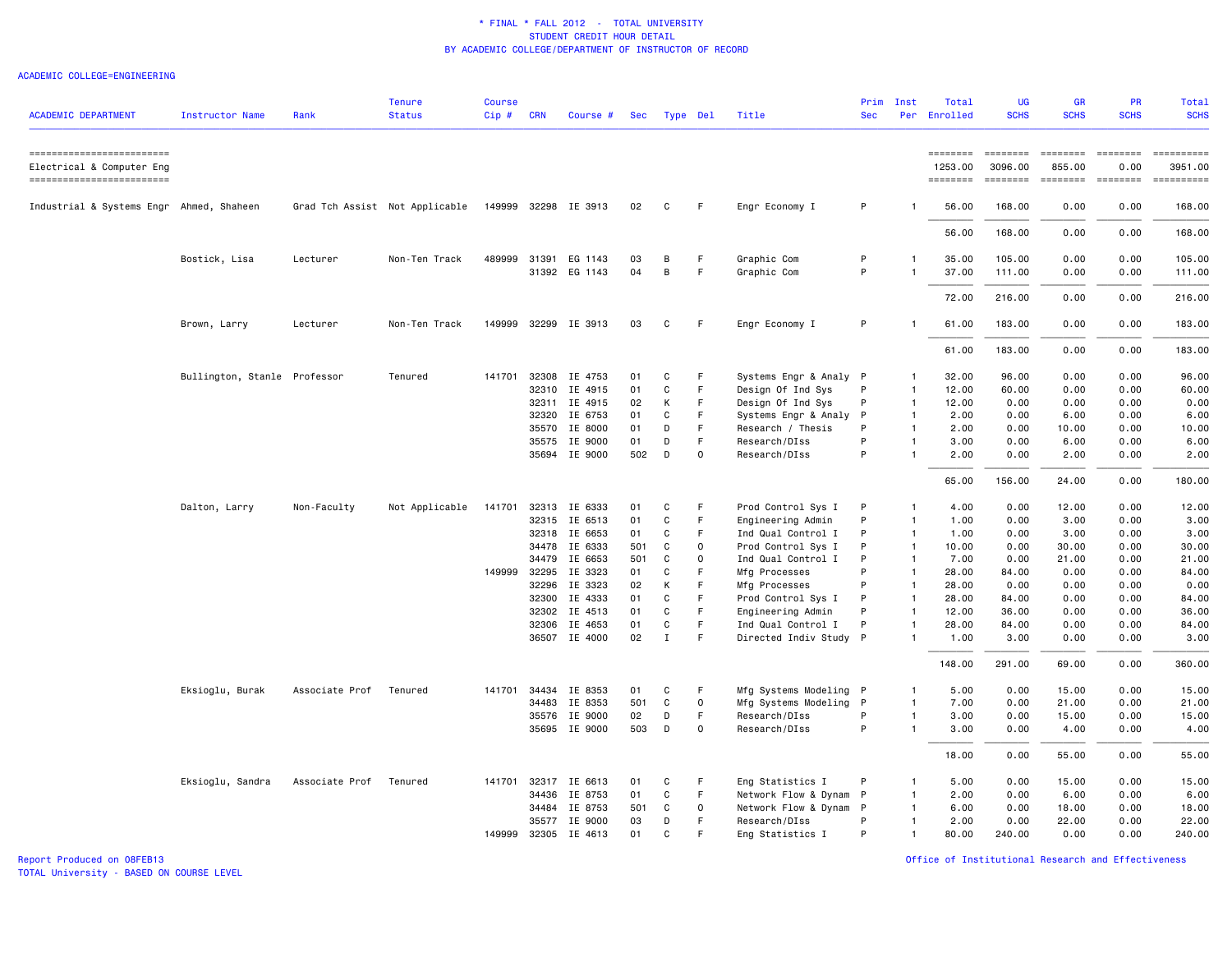ACADEMIC COLLEGE=ENGINEERING

|                                         |                                   |                | <b>Tenure</b><br><b>Status</b> | <b>Course</b> |                |                      |            |                  |                                    |                                         | Prim         | Inst         | Total<br>Per Enrolled | UG<br><b>SCHS</b> | <b>GR</b><br><b>SCHS</b> | PR<br><b>SCHS</b> | Total<br><b>SCHS</b> |
|-----------------------------------------|-----------------------------------|----------------|--------------------------------|---------------|----------------|----------------------|------------|------------------|------------------------------------|-----------------------------------------|--------------|--------------|-----------------------|-------------------|--------------------------|-------------------|----------------------|
| <b>ACADEMIC DEPARTMENT</b>              | <b>Instructor Name</b>            | Rank           |                                | Cip#          | <b>CRN</b>     | Course #             | Sec        | Type Del         |                                    | Title                                   | <b>Sec</b>   |              |                       |                   |                          |                   |                      |
|                                         |                                   |                |                                |               |                |                      |            |                  |                                    |                                         |              |              | 95.00                 | 240.00            | 61.00                    | 0.00              | 301.00               |
|                                         |                                   |                |                                |               |                |                      |            |                  |                                    |                                         |              |              |                       |                   |                          |                   |                      |
| Industrial & Systems Engr Green, Robert |                                   | Non-Faculty    | Not Applicable                 | 141701        | 32316          | IE 6553              | 01         | C                | F                                  | Eng Law & Ethics                        | s            | 0.5          | 2.00                  | 0.00              | 6.00                     | 0.00              | 6.00                 |
|                                         |                                   |                |                                |               | 33946          | IE 6553              | 501        | C                | $\mathbf{I}$                       | Eng Law & Ethics                        | S            | 0.5          | 5.50                  | 0.00              | 16.50                    | 0.00              | 16.50                |
|                                         |                                   |                |                                | 149999        | 32303          | IE 4553              | 01         | C                | F.                                 | Eng Law & Ethics                        | P            | $\mathbf{1}$ | 13.00                 | 39.00             | 0.00                     | 0.00              | 39.00                |
|                                         |                                   |                |                                | 521003        | 31753          | EXL 1191             | 01         | E.               | F.                                 | Leadership Internshi P                  |              |              | 3.00                  | 3.00              | 0.00                     | 0.00              | 3.00                 |
|                                         |                                   |                |                                |               |                |                      |            |                  |                                    |                                         |              |              | 23.50                 | 42.00             | 22.50                    | 0.00              | 64.50                |
|                                         | Greenwood, Allen                  | Professor      | Tenured                        | 141701        | 32309          | IE 4773              | 01         | C                | F                                  | Sys Simulation I                        | P            |              | 20.00                 | 60.00             | 0.00                     | 0.00              | 60.00                |
|                                         |                                   |                |                                |               | 32321          | IE 6773              | 01         | C                | F                                  | Sys Simulation I                        | P            |              | 2.00                  | 0.00              | 6.00                     | 0.00              | 6.00                 |
|                                         |                                   |                |                                |               | 32324          | IE 8583              | 01         | C                | F.                                 | Enterprise Systems E P                  |              | $\mathbf{1}$ | 8.00                  | 0.00              | 24.00                    | 0.00              | 24.00                |
|                                         |                                   |                |                                |               | 33950          | IE 8583              | 501        | C                | 0                                  | Enterprise Systems E P                  |              | $\mathbf{1}$ | 15.00                 | 0.00              | 45.00                    | 0.00              | 45.00                |
|                                         |                                   |                |                                |               | 34480          | IE 6773              | 501        | C                | 0                                  | Sys Simulation I                        | P<br>P       |              | 11.00                 | 0.00              | 33.00                    | 0.00              | 33.00                |
|                                         |                                   |                |                                |               | 35572<br>35578 | IE 8000<br>IE 9000   | 03         | D<br>D           | F.<br>F                            | Research / Thesis<br>Research/DIss      | P            | $\mathbf{1}$ | 2.00<br>1.00          | 0.00<br>0.00      | 5.00<br>10.00            | 0.00<br>0.00      | 5.00<br>10.00        |
|                                         |                                   |                |                                |               | 35692          | IE 8000              | 04<br>503  | D                | $\mathbf 0$                        | Research / Thesis                       | P            |              | 2.00                  | 0.00              | 4.00                     | 0.00              | 4.00                 |
|                                         |                                   |                |                                |               |                | 35697 IE 9000        | 505        | D                | 0                                  | Research/DIss                           | P            |              | 3.00                  | 0.00              | 6.00                     | 0.00              | 6.00                 |
|                                         |                                   |                |                                |               |                |                      |            |                  |                                    |                                         |              |              | 64.00                 | 60.00             | 133.00                   | 0.00              | 193.00               |
|                                         |                                   |                |                                |               |                |                      |            |                  |                                    |                                         |              |              |                       |                   |                          |                   |                      |
|                                         | Hu, Mengqi                        | Assistant Prof | Ten Track                      | 141701        | 32312          | IE 4934              | 01         | В                | F                                  | Info Systems for IE                     | $\mathsf{P}$ |              | 12.00                 | 48.00             | 0.00                     | 0.00              | 48.00                |
|                                         |                                   |                |                                |               |                | 32322 IE 6934        | 01         | В                | F.                                 | Info Systems for IE                     | $\mathsf{P}$ |              | 1.00                  | 0.00              | 4.00                     | 0.00              | 4.00                 |
|                                         |                                   |                |                                |               |                |                      |            |                  |                                    |                                         |              |              | 13.00                 | 48.00             | 4.00                     | 0.00              | 52.00                |
|                                         | Medal, Hugh                       | Assistant Prof | Ten Track                      | 141701        | 36290          | IE 9000              | 08         | D                | F                                  | Research/DIss                           | P            |              | 2.00                  | 0.00              | 11.00                    | 0.00              | 11.00                |
|                                         |                                   |                |                                | 149999        |                | 32297 IE 3913        | 01         | C                | F                                  | Engr Economy I                          | P            |              | 64.00                 | 192.00            | 0.00                     | 0.00              | 192.00               |
|                                         |                                   |                |                                |               |                |                      |            |                  |                                    |                                         |              |              | 66.00                 | 192.00            | 11.00                    | 0.00              | 203.00               |
|                                         | Nelson, Gerald                    | Non-Faculty    | Not Applicable                 | 140101 31981  |                | GE 3011              | 01         | s                | F                                  | Engr Entrepreneur Se P                  |              | 0.6          | 54.60                 | 54.60             | 0.00                     | 0.00              | 54.60                |
|                                         |                                   |                |                                |               |                | 35652 GE 4000        | 01         | $\mathbf I$      | F                                  | Directed Indiv Study P                  |              | $\mathbf{1}$ | 1.00                  | 3.00              | 0.00                     | 0.00              | 3.00                 |
|                                         |                                   |                |                                |               |                |                      |            |                  |                                    |                                         |              |              |                       |                   |                          |                   |                      |
|                                         |                                   |                |                                |               |                |                      |            |                  |                                    |                                         |              |              | 55.60                 | 57.60             | 0.00                     | 0.00              | 57.60                |
|                                         | Reeves, Kari                      | Associate Prof | Tenured                        | 141701        | 34437          | IE 8990              | 01         | C                | F                                  | Special Topic In IE                     | $\mathsf{P}$ | $\mathbf{1}$ | 5.00                  | 0.00              | 15.00                    | 0.00              | 15.00                |
|                                         |                                   |                |                                |               | 34823          | IE 6113              | 01         | В                | F                                  | Human Factors Eng                       | P            |              | 10.00                 | 0.00              | 30.00                    | 0.00              | 30.00                |
|                                         |                                   |                |                                |               | 34824          | IE 6113              | 501        | В                | 0                                  | Human Factors Eng                       | P            | $\mathbf{1}$ | 11.00                 | 0.00              | 33.00                    | 0.00              | 33.00                |
|                                         |                                   |                |                                |               | 35118          | IE 8990              | 501        | C                | $\mathbf 0$                        | Special Topic In IE                     | P            |              | 10.00                 | 0.00              | 30.00                    | 0.00              | 30.00                |
|                                         |                                   |                |                                |               | 35203          | IE 7000              | 01         | Ι.               | F.                                 | Directed Indiv Study                    | P            |              | 1.00                  | 0.00              | 3.00                     | 0.00              | 3.00                 |
|                                         |                                   |                |                                |               | 35573          | IE 8000              | 04         | D                | F                                  | Research / Thesis                       | P            |              | 1.00                  | 0.00              | 4.00                     | 0.00              | 4.00                 |
|                                         |                                   |                |                                |               | 35579          | IE 9000              | 05         | D                | F.                                 | Research/DIss                           | P            | $\mathbf{1}$ | 4.00                  | 0.00              | 28.00                    | 0.00              | 28.00                |
|                                         |                                   |                |                                |               | 35690          | IE 8000              | 501        | D                | $\mathsf{O}\xspace$<br>$\mathbf 0$ | Research / Thesis                       | P<br>p       | $\mathbf{1}$ | 1.00                  | 0.00              | 1.00                     | 0.00              | 1.00                 |
|                                         |                                   |                |                                |               | 35693<br>36466 | IE 9000<br>IE 7000   | 501<br>501 | D<br>$\mathbf I$ | 0                                  | Research/DIss<br>Directed Indiv Study P |              | $\mathbf{1}$ | 2.00<br>1.00          | 0.00<br>0.00      | 6.00<br>3.00             | 0.00<br>0.00      | 6.00<br>3.00         |
|                                         |                                   |                |                                | 149999        | 34822          | IE 4113              | 01         | в                | F                                  | Human Factors Eng                       | P            |              | 2.00                  | 6.00              | 0.00                     | 0.00              | 6.00                 |
|                                         |                                   |                |                                |               | 36391          | IE 4000              | 01         | $\mathbf I$      | F.                                 | Directed Indiv Study P                  |              |              | 1.00                  | 3.00              | 0.00                     | 0.00              | 3.00                 |
|                                         |                                   |                |                                |               |                |                      |            |                  |                                    |                                         |              |              | 49.00                 | 9.00              | 153.00                   | 0.00              | 162.00               |
|                                         | Strawderman, Lesle Assistant Prof |                | Ten Track                      |               |                | 141701 32293 IE 3121 | 01         | L                | F                                  | Industrial Ergo Labo P                  |              | -1           | 36.00                 | 36.00             | 0.00                     | 0.00              | 36.00                |
|                                         |                                   |                |                                |               |                |                      |            |                  |                                    |                                         |              |              |                       |                   |                          |                   |                      |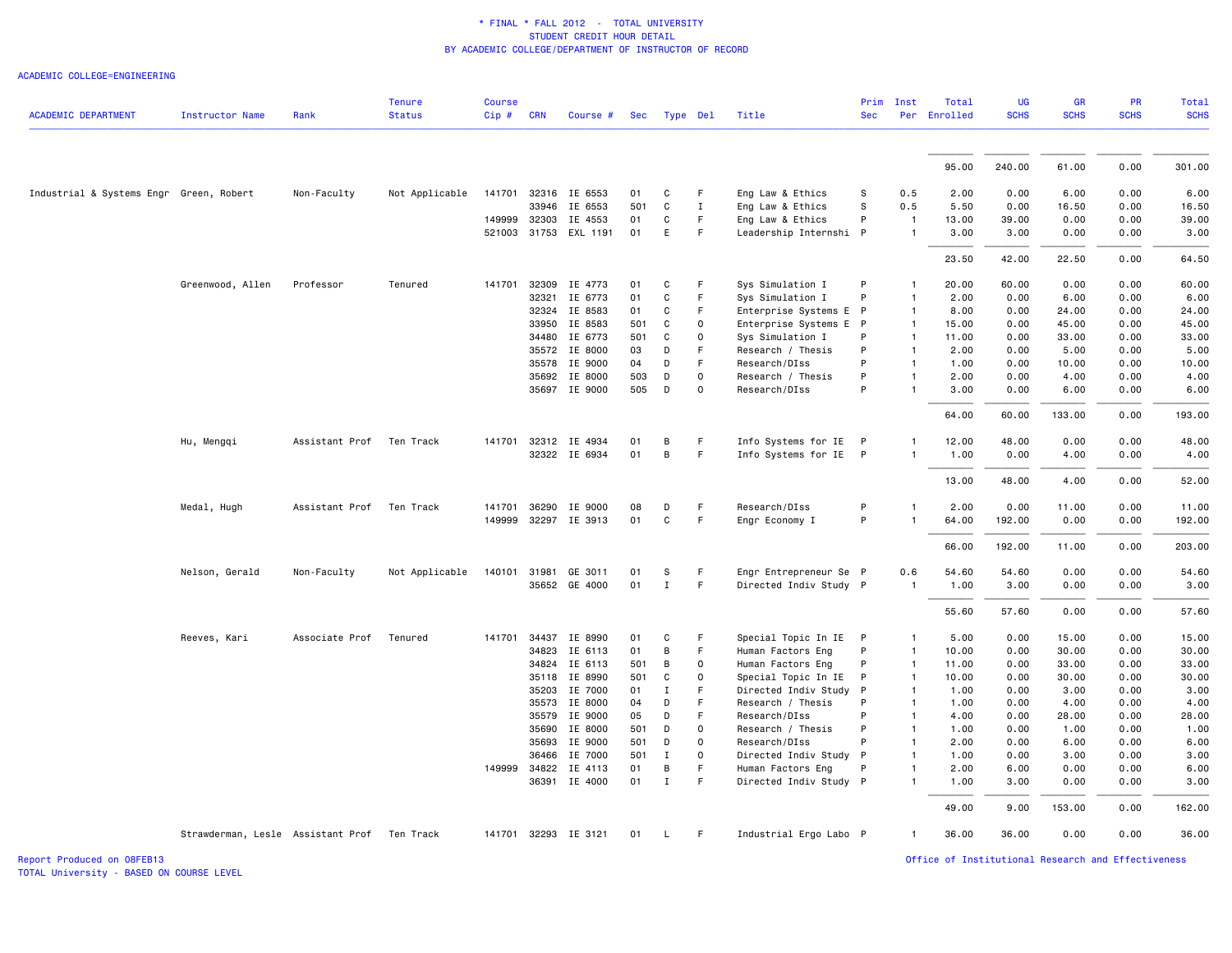#### ACADEMIC COLLEGE=ENGINEERING

| <b>ACADEMIC DEPARTMENT</b>                                  | <b>Instructor Name</b>            | Rank                          | <b>Tenure</b><br><b>Status</b> | <b>Course</b><br>Cip# | <b>CRN</b>   | Course #             | Sec |              | Type Del    | Title                  | Prim<br><b>Sec</b> | Inst           | Total<br>Per Enrolled | <b>UG</b><br><b>SCHS</b>   | GR<br><b>SCHS</b>                                                                                                                                                                                                                                                                                                                                                                                                                                                                                | PR<br><b>SCHS</b> | <b>Total</b><br><b>SCHS</b>                                                                                                                                                                                                                                                                                                                                                                                                                                             |
|-------------------------------------------------------------|-----------------------------------|-------------------------------|--------------------------------|-----------------------|--------------|----------------------|-----|--------------|-------------|------------------------|--------------------|----------------|-----------------------|----------------------------|--------------------------------------------------------------------------------------------------------------------------------------------------------------------------------------------------------------------------------------------------------------------------------------------------------------------------------------------------------------------------------------------------------------------------------------------------------------------------------------------------|-------------------|-------------------------------------------------------------------------------------------------------------------------------------------------------------------------------------------------------------------------------------------------------------------------------------------------------------------------------------------------------------------------------------------------------------------------------------------------------------------------|
| Industrial & Systems Engr Strawderman, Lesle Assistant Prof |                                   |                               | Ten Track                      |                       |              | 141701 35574 IE 8000 | 05  | D            | F           | Research / Thesis      | P                  | 1              | 1.00                  | 0.00                       | 1.00                                                                                                                                                                                                                                                                                                                                                                                                                                                                                             | 0.00              | 1.00                                                                                                                                                                                                                                                                                                                                                                                                                                                                    |
|                                                             |                                   |                               |                                |                       | 35580        | IE 9000              | 06  | D            | F           | Research/DIss          | P                  | $\mathbf{1}$   | 1.00                  | 0.00                       | 13.00                                                                                                                                                                                                                                                                                                                                                                                                                                                                                            | 0.00              | 13.00                                                                                                                                                                                                                                                                                                                                                                                                                                                                   |
|                                                             |                                   |                               |                                |                       | 35698        | IE 9000              | 506 | D            | $\mathbf 0$ | Research/DIss          | P                  | $\mathbf{1}$   | 1.00                  | 0.00                       | 3.00                                                                                                                                                                                                                                                                                                                                                                                                                                                                                             | 0.00              | 3.00                                                                                                                                                                                                                                                                                                                                                                                                                                                                    |
|                                                             |                                   |                               |                                |                       |              | 149999 32294 IE 3123 | 01  | C            | F.          | Industrial Ergonomic P |                    | $\mathbf{1}$   | 40.00                 | 120.00                     | 0.00                                                                                                                                                                                                                                                                                                                                                                                                                                                                                             | 0.00              | 120.00                                                                                                                                                                                                                                                                                                                                                                                                                                                                  |
|                                                             |                                   |                               |                                |                       |              |                      |     |              |             |                        |                    |                | 79.00                 | 156.00                     | 17.00                                                                                                                                                                                                                                                                                                                                                                                                                                                                                            | 0.00              | 173.00                                                                                                                                                                                                                                                                                                                                                                                                                                                                  |
|                                                             | Usher, John                       | Professor                     | Tenured                        | 141701                |              | 32316 IE 6553        | 01  | C            | F           | Eng Law & Ethics       | P                  | 0.5            | 2.00                  | 0.00                       | 6.00                                                                                                                                                                                                                                                                                                                                                                                                                                                                                             | 0.00              | 6.00                                                                                                                                                                                                                                                                                                                                                                                                                                                                    |
|                                                             |                                   |                               |                                |                       |              | 33946 IE 6553        | 501 | C            | $\mathbf I$ | Eng Law & Ethics       | P                  | 0.5            | 5.50                  | 0.00                       | 16.50                                                                                                                                                                                                                                                                                                                                                                                                                                                                                            | 0.00              | 16.50                                                                                                                                                                                                                                                                                                                                                                                                                                                                   |
|                                                             |                                   |                               |                                |                       | 35581        | IE 9000              | 07  | D            | F           | Research/DIss          | P                  | $\overline{1}$ | 1.00                  | 0.00                       | 1.00                                                                                                                                                                                                                                                                                                                                                                                                                                                                                             | 0.00              | 1.00                                                                                                                                                                                                                                                                                                                                                                                                                                                                    |
|                                                             |                                   |                               |                                |                       | 35696        | IE 9000              | 504 | D            | $\circ$     | Research/DIss          | P                  | $\overline{1}$ | 3.00                  | 0.00                       | 8.00                                                                                                                                                                                                                                                                                                                                                                                                                                                                                             | 0.00              | 8.00                                                                                                                                                                                                                                                                                                                                                                                                                                                                    |
|                                                             |                                   |                               |                                |                       |              | 149999 32292 IE 1911 | 01  | L            | F.          | Intro To IE            | P                  | $\mathbf{1}$   | 56.00                 | 56.00                      | 0.00                                                                                                                                                                                                                                                                                                                                                                                                                                                                                             | 0.00              | 56.00                                                                                                                                                                                                                                                                                                                                                                                                                                                                   |
|                                                             |                                   |                               |                                |                       |              |                      |     |              |             |                        |                    |                | 67.50                 | 56.00                      | 31.50                                                                                                                                                                                                                                                                                                                                                                                                                                                                                            | 0.00              | 87.50                                                                                                                                                                                                                                                                                                                                                                                                                                                                   |
| ------------------------                                    |                                   |                               |                                |                       |              |                      |     |              |             |                        |                    |                | ========              | <b>ESSESSE</b>             | $\qquad \qquad \blacksquare \blacksquare \blacksquare \blacksquare \blacksquare \blacksquare \blacksquare \blacksquare \blacksquare$                                                                                                                                                                                                                                                                                                                                                             | $=$               | $\begin{minipage}{0.9\linewidth} \hspace*{-0.2cm} \textbf{if the number of } \textit{if} \textit{if} \textit{if} \textit{if} \textit{if} \textit{if} \textit{if} \textit{if} \textit{if} \textit{if} \textit{if} \textit{if} \textit{if} \textit{if} \textit{if} \textit{if} \textit{if} \textit{if} \textit{if} \textit{if} \textit{if} \textit{if} \textit{if} \textit{if} \textit{if} \textit{if} \textit{if} \textit{if} \textit{if} \textit{if} \textit{if} \text$ |
| Industrial & Systems Engr<br>------------------------       |                                   |                               |                                |                       |              |                      |     |              |             |                        |                    |                | 932.60<br>========    | 1874.60<br><b>EEEEEEEE</b> | 581.00<br>$\begin{array}{cccccccccc} \multicolumn{2}{c}{} & \multicolumn{2}{c}{} & \multicolumn{2}{c}{} & \multicolumn{2}{c}{} & \multicolumn{2}{c}{} & \multicolumn{2}{c}{} & \multicolumn{2}{c}{} & \multicolumn{2}{c}{} & \multicolumn{2}{c}{} & \multicolumn{2}{c}{} & \multicolumn{2}{c}{} & \multicolumn{2}{c}{} & \multicolumn{2}{c}{} & \multicolumn{2}{c}{} & \multicolumn{2}{c}{} & \multicolumn{2}{c}{} & \multicolumn{2}{c}{} & \multicolumn{2}{c}{} & \multicolumn{2}{c}{} & \mult$ | 0.00<br>ESSESSEE  | 2455.60                                                                                                                                                                                                                                                                                                                                                                                                                                                                 |
| Mechanical Engineering                                      | Bammann, Douglas                  | Professor                     | Tenured                        | 141901                | 32607        | ME 4403              | 01  | C            | F           | Machine Design         | P                  | -1             | 44.00                 | 132.00                     | 0.00                                                                                                                                                                                                                                                                                                                                                                                                                                                                                             | 0.00              | 132.00                                                                                                                                                                                                                                                                                                                                                                                                                                                                  |
|                                                             |                                   |                               |                                |                       | 34446        | ME 8990              | 02  | C            | F           | Special Topic In ME    | P                  | 1              | 6.00                  | 0.00                       | 18.00                                                                                                                                                                                                                                                                                                                                                                                                                                                                                            | 0.00              | 18.00                                                                                                                                                                                                                                                                                                                                                                                                                                                                   |
|                                                             |                                   |                               |                                |                       | 35722        | ME 9000              | 01  | D            | F           | Research / Diss        | P                  | 1              | 4.00                  | 0.00                       | 45.00                                                                                                                                                                                                                                                                                                                                                                                                                                                                                            | 0.00              | 45.00                                                                                                                                                                                                                                                                                                                                                                                                                                                                   |
|                                                             |                                   |                               |                                |                       | 309999 36497 | <b>CME 9000</b>      | 08  | D            | F.          | Research/Dis           | P                  | $\overline{1}$ | 1.00                  | 0.00                       | 7.00                                                                                                                                                                                                                                                                                                                                                                                                                                                                                             | 0.00              | 7.00                                                                                                                                                                                                                                                                                                                                                                                                                                                                    |
|                                                             |                                   |                               |                                |                       |              |                      |     |              |             |                        |                    |                |                       |                            |                                                                                                                                                                                                                                                                                                                                                                                                                                                                                                  |                   |                                                                                                                                                                                                                                                                                                                                                                                                                                                                         |
|                                                             |                                   |                               |                                |                       |              |                      |     |              |             |                        |                    |                | 55.00                 | 132.00                     | 70.00                                                                                                                                                                                                                                                                                                                                                                                                                                                                                            | 0.00              | 202.00                                                                                                                                                                                                                                                                                                                                                                                                                                                                  |
|                                                             | Daniewicz, Steven                 | Professor                     | Tenured                        |                       | 141901 32601 | ME 4111              | 01  | C            | F           | Professional Develop   | $\mathsf{P}$       | $\mathbf{1}$   | 29.00                 | 29.00                      | 0.00                                                                                                                                                                                                                                                                                                                                                                                                                                                                                             | 0.00              | 29.00                                                                                                                                                                                                                                                                                                                                                                                                                                                                   |
|                                                             |                                   |                               |                                |                       | 35706        | ME 8000              | 02  | D            | F           | Research / Thesis      | P                  |                | 3.00                  | 0.00                       | 11.00                                                                                                                                                                                                                                                                                                                                                                                                                                                                                            | 0.00              | 11.00                                                                                                                                                                                                                                                                                                                                                                                                                                                                   |
|                                                             |                                   |                               |                                |                       |              | 35723 ME 9000        | 02  | D            | F           | Research / Diss        | P                  | $\mathbf{1}$   | 1.00                  | 0.00                       | 6.00                                                                                                                                                                                                                                                                                                                                                                                                                                                                                             | 0.00              | 6.00                                                                                                                                                                                                                                                                                                                                                                                                                                                                    |
|                                                             |                                   |                               |                                |                       |              |                      |     |              |             |                        |                    |                | 33.00                 | 29.00                      | 17.00                                                                                                                                                                                                                                                                                                                                                                                                                                                                                            | 0.00              | 46.00                                                                                                                                                                                                                                                                                                                                                                                                                                                                   |
|                                                             | Doude, Haley                      |                               | Grad Res Assist Not Applicable |                       |              | 141901 32588 ME 1111 | 03  | C            | F.          | Introduction To ME     | P                  | $\mathbf{1}$   | 45.00                 | 45.00                      | 0.00                                                                                                                                                                                                                                                                                                                                                                                                                                                                                             | 0.00              | 45.00                                                                                                                                                                                                                                                                                                                                                                                                                                                                   |
|                                                             |                                   |                               |                                |                       |              |                      |     |              |             |                        |                    |                | 45.00                 | 45.00                      | 0.00                                                                                                                                                                                                                                                                                                                                                                                                                                                                                             | 0.00              | 45.00                                                                                                                                                                                                                                                                                                                                                                                                                                                                   |
|                                                             | El Kadiri, Haitham Assistant Prof |                               | Ten Track                      | 141901                | 32594        | ME 3403              | 01  | C            | F.          | Materials for ME Des P |                    | $\mathbf{1}$   | 62.00                 | 186.00                     | 0.00                                                                                                                                                                                                                                                                                                                                                                                                                                                                                             | 0.00              | 186.00                                                                                                                                                                                                                                                                                                                                                                                                                                                                  |
|                                                             |                                   |                               |                                |                       | 35707        | ME 8000              | 03  | D            | F.          | Research / Thesis      | P                  | $\mathbf{1}$   | 2.00                  | 0.00                       | 9.00                                                                                                                                                                                                                                                                                                                                                                                                                                                                                             | 0.00              | 9.00                                                                                                                                                                                                                                                                                                                                                                                                                                                                    |
|                                                             |                                   |                               |                                |                       | 35724        | ME 9000              | 03  | D            | F           | Research / Diss        | P                  | $\mathbf{1}$   | 2.00                  | 0.00                       | 7.00                                                                                                                                                                                                                                                                                                                                                                                                                                                                                             | 0.00              | 7.00                                                                                                                                                                                                                                                                                                                                                                                                                                                                    |
|                                                             |                                   |                               |                                |                       |              |                      |     |              |             |                        |                    |                | 66.00                 | 186.00                     | 16.00                                                                                                                                                                                                                                                                                                                                                                                                                                                                                            | 0.00              | 202.00                                                                                                                                                                                                                                                                                                                                                                                                                                                                  |
|                                                             | Felicelli, Sergio                 | Professor                     | Tenured                        |                       | 141901 35708 | ME 8000              | 04  | D            | F           | Research / Thesis      | P                  | $\mathbf{1}$   | 3.00                  | 0.00                       | 22.00                                                                                                                                                                                                                                                                                                                                                                                                                                                                                            | 0.00              | 22.00                                                                                                                                                                                                                                                                                                                                                                                                                                                                   |
|                                                             |                                   |                               |                                |                       | 35725        | ME 9000              | 04  | D            | F           | Research / Diss        | P                  | $\mathbf{1}$   | 4.00                  | 0.00                       | 34.00                                                                                                                                                                                                                                                                                                                                                                                                                                                                                            | 0.00              | 34.00                                                                                                                                                                                                                                                                                                                                                                                                                                                                   |
|                                                             |                                   |                               |                                |                       |              | 36259 ME 7000        | 02  | $\mathbf{I}$ | F           | Directed Indiv Study P |                    | $\mathbf{1}$   | 1.00                  | 0.00                       | 3.00                                                                                                                                                                                                                                                                                                                                                                                                                                                                                             | 0.00              | 3.00                                                                                                                                                                                                                                                                                                                                                                                                                                                                    |
|                                                             |                                   |                               |                                |                       |              |                      |     |              |             |                        |                    |                | 8.00                  | 0.00                       | 59.00                                                                                                                                                                                                                                                                                                                                                                                                                                                                                            | 0.00              | 59.00                                                                                                                                                                                                                                                                                                                                                                                                                                                                   |
|                                                             | Forbes, Richard                   | Resrch Professo Non-Ten Track |                                |                       |              | 141901 32603 ME 4301 | 01  | L.           | F.          | Thermo-Fluids Labora P |                    | -1             | 45.00                 | 45.00                      | 0.00                                                                                                                                                                                                                                                                                                                                                                                                                                                                                             | 0.00              | 45.00                                                                                                                                                                                                                                                                                                                                                                                                                                                                   |
|                                                             |                                   |                               |                                |                       |              |                      |     |              |             |                        |                    |                | 45.00                 | 45.00                      | 0.00                                                                                                                                                                                                                                                                                                                                                                                                                                                                                             | 0.00              | 45.00                                                                                                                                                                                                                                                                                                                                                                                                                                                                   |
|                                                             | Hammi, Youssef                    | Resrch Assist P Non-Ten Track |                                |                       |              | 141901 35726 ME 9000 | 05  | D            | F           | Research / Diss        | P                  | $\mathbf{1}$   | 1.00                  | 0.00                       | 9.00                                                                                                                                                                                                                                                                                                                                                                                                                                                                                             | 0.00              | 9.00                                                                                                                                                                                                                                                                                                                                                                                                                                                                    |

TOTAL University - BASED ON COURSE LEVEL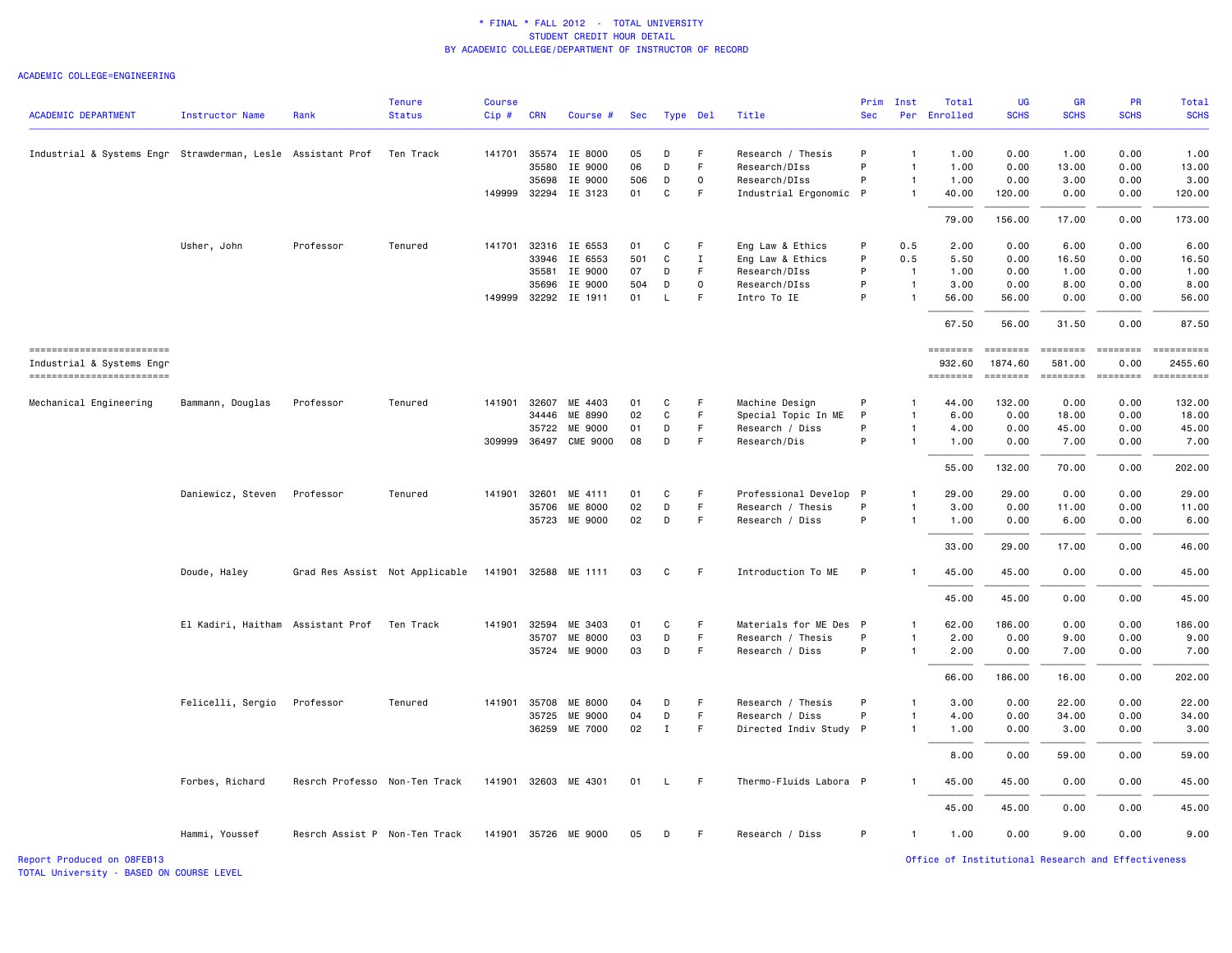### ACADEMIC COLLEGE=ENGINEERING

|                            |                        |                               | <b>Tenure</b> | <b>Course</b> |            |                      |     |              |    |                        | Prim       | Inst           | Total        | <b>UG</b>   | GR          | PR          | <b>Total</b> |
|----------------------------|------------------------|-------------------------------|---------------|---------------|------------|----------------------|-----|--------------|----|------------------------|------------|----------------|--------------|-------------|-------------|-------------|--------------|
| <b>ACADEMIC DEPARTMENT</b> | <b>Instructor Name</b> | Rank                          | <b>Status</b> | Cip#          | <b>CRN</b> | Course #             | Sec | Type Del     |    | Title                  | <b>Sec</b> |                | Per Enrolled | <b>SCHS</b> | <b>SCHS</b> | <b>SCHS</b> | <b>SCHS</b>  |
|                            |                        |                               |               |               |            |                      |     |              |    |                        |            |                | 1.00         | 0.00        | 9.00        | 0.00        | 9.00         |
|                            |                        |                               |               |               |            |                      |     |              |    |                        |            |                |              |             |             |             |              |
| Mechanical Engineering     | Hodge, B. Keith        | Lecturer                      | Non-Ten Track |               |            | 141901 32604 ME 4333 | 01  | C            | F. | Energy Sys Design      | P          | $\mathbf{1}$   | 42.00        | 126.00      | 0.00        | 0.00        | 126.00       |
|                            |                        |                               |               |               |            | 32614 ME 6333        | 01  | $\mathtt{C}$ | F  | Energy Sys Design      | P          | $\mathbf{1}$   | 2.00         | 0.00        | 6.00        | 0.00        | 6.00         |
|                            |                        |                               |               |               |            |                      |     |              |    |                        |            |                | 44.00        | 126.00      | 6.00        | 0.00        | 132.00       |
|                            | Horstemeyer, Mark      | Professor                     | Tenured       | 141901        | 34448      | ME 8990              | 04  | C            | F. | Special Topic In ME    | P          | $\mathbf{1}$   | 14.00        | 0.00        | 42.00       | 0.00        | 42.00        |
|                            |                        |                               |               |               | 35710      | ME 8000              | 06  | D            | F  | Research / Thesis      | P          | $\mathbf{1}$   | 6.00         | 0.00        | 25.00       | 0.00        | 25.00        |
|                            |                        |                               |               |               | 35727      | ME 9000              | 06  | D            | F  | Research / Diss        | P          | $\overline{1}$ | 11.00        | 0.00        | 59.00       | 0.00        | 59.00        |
|                            |                        |                               |               |               | 35988      | ME 8990              | 504 | C            | 0  | Special Topic In ME    | P          | $\mathbf{1}$   | 1.00         | 0.00        | 3.00        | 0.00        | 3.00         |
|                            |                        |                               |               |               | 36293      | ME 7000              | 04  | $\mathbf I$  | F  | Directed Indiv Study P |            | $\mathbf{1}$   | 1.00         | 0.00        | 3.00        | 0.00        | 3.00         |
|                            |                        |                               |               |               | 36300      | ME 7000              | 05  | $\mathbf I$  | F. | Directed Indiv Study P |            | $\mathbf{1}$   | 1.00         | 0.00        | 3.00        | 0.00        | 3.00         |
|                            |                        |                               |               |               | 36375      | ME 7000              | 12  | Ι.           | F  | Directed Indiv Study P |            | $\mathbf{1}$   | 1.00         | 0.00        | 3.00        | 0.00        | 3.00         |
|                            |                        |                               |               |               | 36376      | ME 7000              | 13  | Ι.           | F  | Directed Indiv Study P |            | $\mathbf{1}$   | 1.00         | 0.00        | 3.00        | 0.00        | 3.00         |
|                            |                        |                               |               |               | 36377      | ME 7000              | 14  | $\mathbf{I}$ | F  | Directed Indiv Study P |            | $\overline{1}$ | 1.00         | 0.00        | 3.00        | 0.00        | 3.00         |
|                            |                        |                               |               |               | 36528      | ME 7000              | 15  | $\mathbf I$  | F. | Directed Indiv Study P |            | $\mathbf{1}$   | 1.00         | 0.00        | 3.00        | 0.00        | 3.00         |
|                            |                        |                               |               | 309999 35981  |            | <b>CME 9000</b>      | 07  | D            | F  | Research/Dis           | P          | $\mathbf{1}$   | 2.00         | 0.00        | 14.00       | 0.00        | 14.00        |
|                            |                        |                               |               |               |            |                      |     |              |    |                        |            |                | 40.00        | 0.00        | 161.00      | 0.00        | 161.00       |
|                            | Knizley, Alta          | Instructor                    | Non-Ten Track | 141901        |            | 32586 ME 1111        | 01  | C            | F. | Introduction To ME     | P          | $\mathbf{1}$   | 94.00        | 94.00       | 0.00        | 0.00        | 94.00        |
|                            |                        |                               |               |               | 32596      | ME 3513              | 01  | C            | F. | Thermodynamics I       | P          | $\mathbf{1}$   | 55.00        | 165.00      | 0.00        | 0.00        | 165.00       |
|                            |                        |                               |               |               | 32597      | ME 3513              | 02  | C            | F  | Thermodynamics I       | P          | $\mathbf{1}$   | 29.00        | 87.00       | 0.00        | 0.00        | 87.00        |
|                            |                        |                               |               |               |            | 32598 ME 3513        | 03  | $\mathbf{C}$ | F  | Thermodynamics I       | P          | $\mathbf{1}$   | 53.00        | 159.00      | 0.00        | 0.00        | 159.00       |
|                            |                        |                               |               |               |            |                      |     |              |    |                        |            |                | 231.00       | 505.00      | 0.00        | 0.00        | 505.00       |
|                            | Krishnan, Sundar       | Assistant Prof                | Ten Track     | 141901        | 34445      | ME 8513              | 01  | C            | F  | Classical Thermo       | P          | $\mathbf{1}$   | 10.00        | 0.00        | 30.00       | 0.00        | 30.00        |
|                            |                        |                               |               |               | 35711      | ME 8000              | 07  | D            | F  | Research / Thesis      | P          | $\mathbf{1}$   | 2.00         | 0.00        | 4.00        | 0.00        | 4.00         |
|                            |                        |                               |               |               | 35728      | ME 9000              | 07  | D            | F  | Research / Diss        | P          | $\mathbf{1}$   | 1.00         | 0.00        | 4.00        | 0.00        | 4.00         |
|                            |                        |                               |               |               |            | 36302 ME 7000        | 07  | $\mathbf{I}$ | F  | Directed Indiv Study P |            | $\mathbf{1}$   | 1.00         | 0.00        | 3.00        | 0.00        | 3.00         |
|                            |                        |                               |               |               |            |                      |     |              |    |                        |            |                | 14.00        | 0.00        | 41.00       | 0.00        | 41.00        |
|                            | Li, Bin                | Resrch Assist P Non-Ten Track |               | 141901        | 36339      | ME 7000              | 09  | Ι            | F  | Directed Indiv Study P |            | $\mathbf{1}$   | 1.00         | 0.00        | 3.00        | 0.00        | 3.00         |
|                            |                        |                               |               |               |            | 36340 ME 7000        | 10  | $\mathbf{I}$ | F  | Directed Indiv Study P |            | $\mathbf{1}$   | 1.00         | 0.00        | 3.00        | 0.00        | 3.00         |
|                            |                        |                               |               |               |            |                      |     |              |    |                        |            |                | 2.00         | 0.00        | 6.00        | 0.00        | 6.00         |
|                            | Luck, Rogelio          | Professor                     | Tenured       | 141901        | 32623      | ME 8613              | 01  | C            | F  | Dynamical Systems      | P          | $\mathbf{1}$   | 5.00         | 0.00        | 15.00       | 0.00        | 15.00        |
|                            |                        |                               |               |               |            | 35729 ME 9000        | 08  | D            | F  | Research / Diss        | P          | $\mathbf{1}$   | 3.00         | 0.00        | 21.00       | 0.00        | 21.00        |
|                            |                        |                               |               |               |            |                      |     |              |    |                        |            |                |              |             |             |             |              |
|                            |                        |                               |               |               |            |                      |     |              |    |                        |            |                | 8.00         | 0.00        | 36.00       | 0.00        | 36.00        |
|                            | Mago, Pedro            | Associate Prof                | Tenured       | 141901 32605  |            | ME 4373              | 01  | C            | F  | Air Conditioning       | P          | $\mathbf{1}$   | 41.00        | 123.00      | 0.00        | 0.00        | 123.00       |
|                            |                        |                               |               |               |            | 32615 ME 6373        | 01  | C            | F. | Air Conditioning       | P          | $\mathbf{1}$   | 2.00         | 0.00        | 6.00        | 0.00        | 6.00         |
|                            |                        |                               |               |               | 35730      | ME 9000              | 09  | D            | F  | Research / Diss        | P          | $\mathbf{1}$   | 2.00         | 0.00        | 12.00       | 0.00        | 12.00        |
|                            |                        |                               |               |               | 36258      | ME 7000              | 01  | $\mathbf I$  | F  | Directed Indiv Study P |            | $\mathbf{1}$   | 1.00         | 0.00        | 3.00        | 0.00        | 3.00         |
|                            |                        |                               |               |               |            |                      |     |              |    |                        |            |                | 46.00        | 123,00      | 21.00       | 0.00        | 144.00       |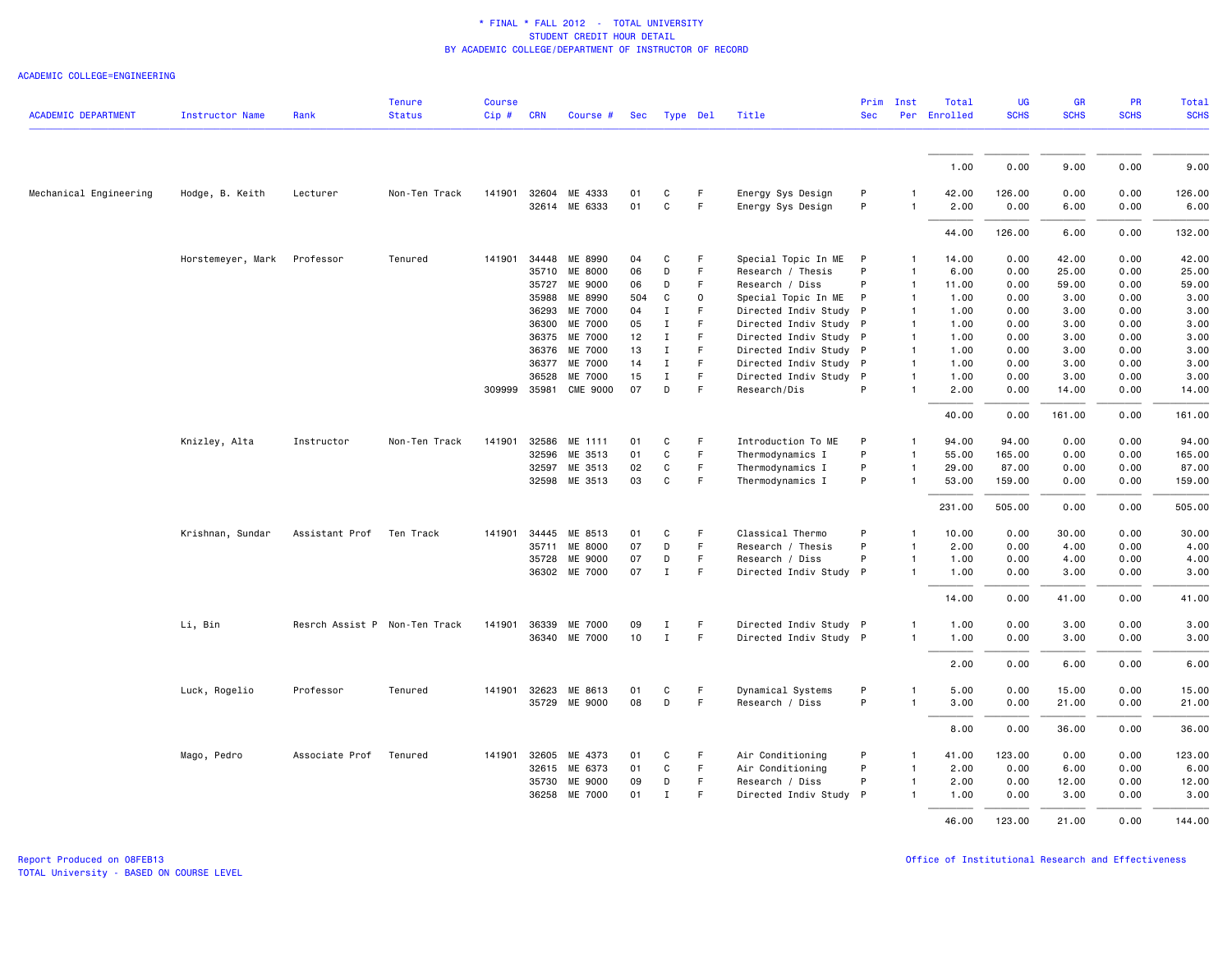#### ACADEMIC COLLEGE=ENGINEERING

|                            |                                             |                          | <b>Tenure</b>                                       | <b>Course</b> |              |                      |     |              |              |                        | Prim         | Inst           | Total        | <b>UG</b>   | <b>GR</b>   | <b>PR</b>   | Total       |
|----------------------------|---------------------------------------------|--------------------------|-----------------------------------------------------|---------------|--------------|----------------------|-----|--------------|--------------|------------------------|--------------|----------------|--------------|-------------|-------------|-------------|-------------|
| <b>ACADEMIC DEPARTMENT</b> | Instructor Name                             | Rank                     | <b>Status</b>                                       | $Cip$ #       | <b>CRN</b>   | Course #             | Sec | Type Del     |              | Title                  | <b>Sec</b>   |                | Per Enrolled | <b>SCHS</b> | <b>SCHS</b> | <b>SCHS</b> | <b>SCHS</b> |
| Mechanical Engineering     | Marcum, David                               | Professor                | Tenured                                             | 141901        |              | 32592 ME 3113        | 01  | C            | F.           | Engineering Analysis P |              | 0.5            | 22.00        | 66.00       | 0.00        | 0.00        | 66.00       |
|                            |                                             |                          |                                                     |               | 35731        | ME 9000              | 10  | D            | $\mathsf F$  | Research / Diss        | P            | $\overline{1}$ | 1.00         | 0.00        | 3.00        | 0.00        | 3.00        |
|                            |                                             |                          |                                                     |               | 36261        | ME 7000              | 03  | $\mathbf I$  | $\mathsf F$  | Directed Indiv Study P |              | $\overline{1}$ | 1.00         | 0.00        | 3.00        | 0.00        | 3.00        |
|                            |                                             |                          |                                                     |               | 36504        | ME 3113              | 02  | $\mathtt{C}$ | F            | Engineering Analysis P |              | 0.5            | 20.00        | 60.00       | 0.00        | 0.00        | 60.00       |
|                            |                                             |                          |                                                     |               |              |                      |     |              |              |                        |              |                | 44.00        | 126.00      | 6.00        | 0.00        | 132.00      |
|                            | Myers, Oliver                               | Assistant Prof           | Ten Track                                           | 141901        | 32609        | ME 4443              | 01  | C            | F            | Mech Systems Design    | P            | -1             | 27.00        | 81.00       | 0.00        | 0.00        | 81.00       |
|                            |                                             |                          |                                                     |               | 32621        | ME 8011              | 01  | C            | F            | Graduate Seminar       | P            | $\mathbf{1}$   | 34.00        | 0.00        | 34.00       | 0.00        | 34.00       |
|                            |                                             |                          |                                                     |               | 35715        | ME 8000              | 11  | D            | F            | Research / Thesis      | P            | $\overline{1}$ | 2.00         | 0.00        | 7.00        | 0.00        | 7.00        |
|                            |                                             |                          |                                                     |               | 35732        | ME 9000              | 11  | D            | F            | Research / Diss        | P            | $\mathbf{1}$   | 3.00         | 0.00        | 21.00       | 0.00        | 21.00       |
|                            |                                             |                          |                                                     |               | 36209        | ME 4990              | 01  | $\mathbf C$  | $\mathsf F$  | Special Topic In ME    | P            | $\overline{1}$ | 1.00         | 3.00        | 0.00        | 0.00        | 3.00        |
|                            |                                             |                          |                                                     |               | 36210        | ME 6990              | 01  | $\mathbf C$  | $\mathsf F$  | Special Topic In ME    | P            | $\mathbf{1}$   | 6.00         | 0.00        | 18.00       | 0.00        | 18.00       |
|                            |                                             |                          |                                                     |               |              |                      |     |              |              |                        |              |                | 73.00        | 84.00       | 80.00       | 0.00        | 164.00      |
|                            | Nouranian, Sasan                            | Non-Faculty              | Not Applicable                                      |               |              | 141901 32591 ME 3103 | 01  | C            | F.           | Exp Meas and Techniq P |              | $\mathbf{1}$   | 48.00        | 144.00      | 0.00        | 0.00        | 144.00      |
|                            |                                             |                          |                                                     |               |              |                      |     |              |              |                        |              |                | 48.00        | 144.00      | 0.00        | 0.00        | 144.00      |
|                            | Patton, Richard                             | Assistant Prof           | Tenured                                             |               | 141901 32589 | ME 2133              | 01  | В            | F            | Modeling and Manuf     | P            | $\mathbf{1}$   | 42.00        | 126.00      | 0.00        | 0.00        | 126.00      |
|                            |                                             |                          |                                                     |               | 32612        | ME 4643              | 01  | $\mathbf C$  | F.           | Intro Vibration/Cont P |              | $\mathbf{1}$   | 30.00        | 90.00       | 0.00        | 0.00        | 90.00       |
|                            |                                             |                          |                                                     |               |              | 35716 ME 8000        | 12  | D            | F            | Research / Thesis      | P            | $\mathbf{1}$   | 1.00         | 0.00        | 3.00        | 0.00        | 3.00        |
|                            |                                             |                          |                                                     |               |              |                      |     |              |              |                        |              |                |              |             |             |             |             |
|                            |                                             |                          |                                                     |               |              |                      |     |              |              |                        |              |                | 73.00        | 216.00      | 3.00        | 0.00        | 219.00      |
|                            | Schneider, Judith                           | Professor                | Tenured                                             | 141901        | 32606        | ME 4401              | 01  | L            | F            | Solid Mechanics Lab    | $\mathsf{P}$ | $\mathbf{1}$   | 40.00        | 40.00       | 0.00        | 0.00        | 40.00       |
|                            |                                             |                          |                                                     |               | 34438        | ME 4133              | 01  | $\mathbf C$  | F            | Mechanical Metallurg P |              | $\mathbf{1}$   | 3.00         | 9.00        | 0.00        | 0.00        | 9.00        |
|                            |                                             |                          |                                                     |               | 34439        | ME 6133              | 01  | C            | F.           | Mechanical Metallurg P |              | $\overline{1}$ | 21.00        | 0.00        | 63.00       | 0.00        | 63.00       |
|                            |                                             |                          |                                                     |               | 35359        | ME 6133              | 501 | C            | $\mathsf{o}$ | Mechanical Metallurg P |              | $\mathbf{1}$   | 6.00         | 0.00        | 18.00       | 0.00        | 18.00       |
|                            |                                             |                          |                                                     |               | 35718        | ME 8000              | 14  | D            | F            | Research / Thesis      | P            | $\mathbf{1}$   | 4.00         | 0.00        | 12.00       | 0.00        | 12.00       |
|                            |                                             |                          |                                                     |               | 35735        | ME 9000              | 14  | D            | F.           | Research / Diss        | P            | $\mathbf{1}$   | 2.00         | 0.00        | 15.00       | 0.00        | 15.00       |
|                            |                                             |                          |                                                     |               | 36642        | ME 7000              | 16  | $\mathbf I$  | F            | Directed Indiv Study P |              | $\mathbf{1}$   | 1.00         | 0.00        | 3.00        | 0.00        | 3.00        |
|                            |                                             |                          |                                                     |               |              |                      |     |              |              |                        |              |                | 77.00        | 49.00       | 111.00      | 0.00        | 160.00      |
|                            | Smith, Joshua                               |                          | Grad Tch Assist Not Applicable 141901 32600 ME 3613 |               |              |                      | 01  | C            | F.           | System Dynamics        | P            | -1             | 56.00        | 168.00      | 0.00        | 0.00        | 168.00      |
|                            |                                             |                          |                                                     |               |              |                      |     |              |              |                        |              |                | 56.00        | 168.00      | 0.00        | 0.00        | 168.00      |
|                            | Spayde, Dustin                              |                          | Grad Tch Assist Not Applicable                      |               |              | 141901 32590 ME 2133 | 02  | В            | -F           | Modeling and Manuf     | P            |                | 48.00        | 144.00      | 0.00        | 0.00        | 144.00      |
|                            |                                             |                          |                                                     |               |              |                      |     |              |              |                        |              |                | 48.00        | 144.00      | 0.00        | 0.00        | 144.00      |
|                            | Srinivasan, Kalyan Associate Prof Ten Track |                          |                                                     |               | 141901 32599 | ME 3523              | 01  | C            | F.           | Thermodynamics II      | P            | 1              | 56.00        | 168.00      | 0.00        | 0.00        | 168.00      |
|                            |                                             |                          |                                                     |               | 35719        | ME 8000              | 15  | D            | F            | Research / Thesis      | P            | $\mathbf{1}$   | 3.00         | 0.00        | 18.00       | 0.00        | 18.00       |
|                            |                                             |                          |                                                     |               |              | 35736 ME 9000        | 15  | D            | F            | Research / Diss        | P            | 1              | 1.00         | 0.00        | 1.00        | 0.00        | 1.00        |
|                            |                                             |                          |                                                     |               |              |                      |     |              |              |                        |              |                | 60.00        | 168.00      | 19.00       | 0.00        | 187.00      |
|                            | Stone, Tonya                                | Assistant Prof Ten Track |                                                     |               | 141901 32595 | ME 3423              | 01  | C            | F            | Mech Of Machinery      | P            | $\mathbf{1}$   | 43.00        | 129.00      | 0.00        | 0.00        | 129.00      |
|                            |                                             |                          |                                                     |               | 32602        | ME 4123              | 01  | $\mathbf C$  | F.           | Failure of Eng. Mat' P |              | $\mathbf{1}$   | 25.00        | 75.00       | 0.00        | 0.00        | 75.00       |
|                            |                                             |                          |                                                     |               | 32613        | ME 6123              | 01  | C            | F.           | Failure of Eng. Mat' P |              | $\mathbf{1}$   | 8.00         | 0.00        | 24.00       | 0.00        | 24.00       |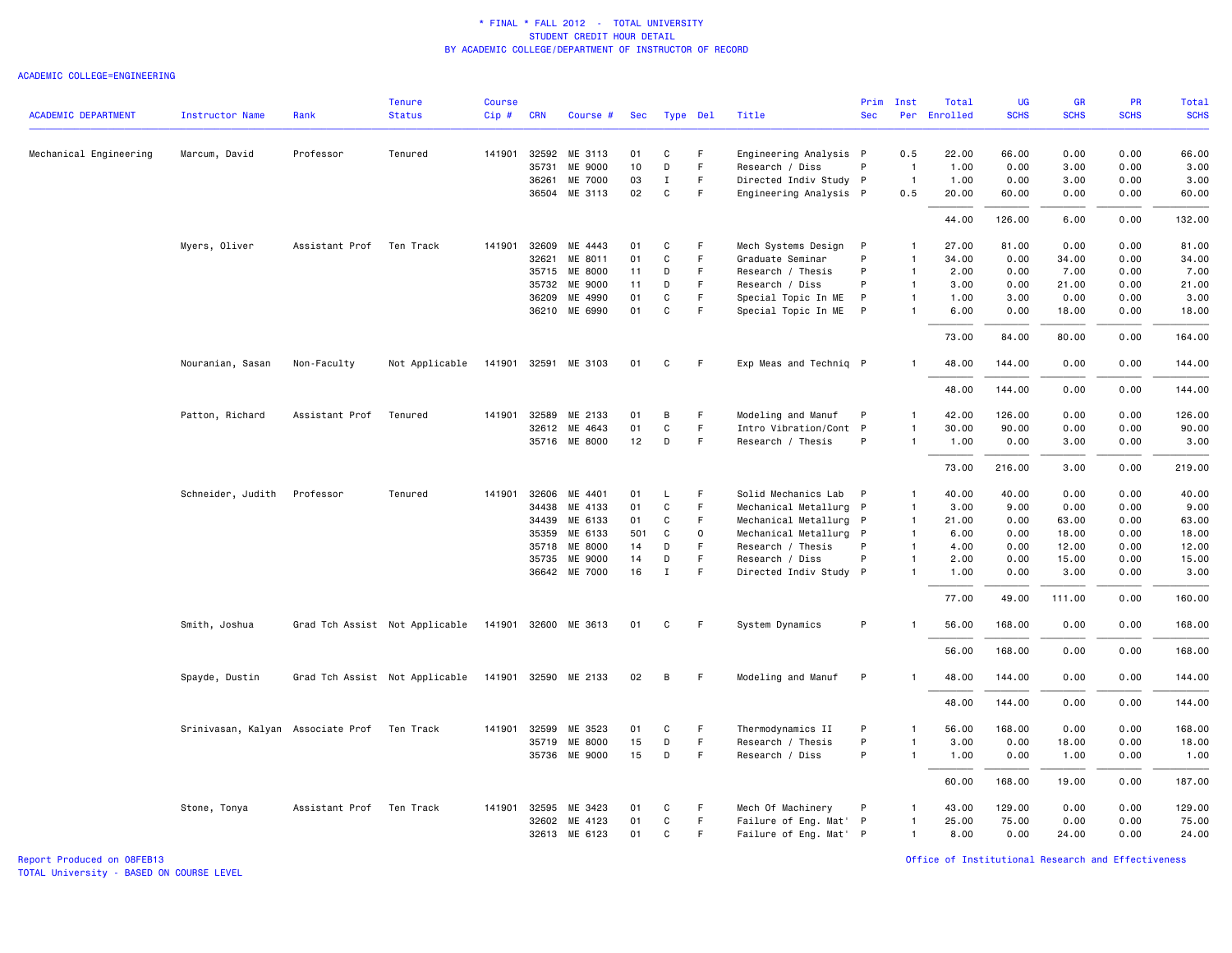### ACADEMIC COLLEGE=ENGINEERING

|                                                      |                   |                               | <b>Tenure</b> | <b>Course</b> |            |                       |     |          |             |                        | Prim       | Inst | Total                                                                              | <b>UG</b>            | <b>GR</b>           | <b>PR</b>              | <b>Total</b>            |
|------------------------------------------------------|-------------------|-------------------------------|---------------|---------------|------------|-----------------------|-----|----------|-------------|------------------------|------------|------|------------------------------------------------------------------------------------|----------------------|---------------------|------------------------|-------------------------|
| <b>ACADEMIC DEPARTMENT</b>                           | Instructor Name   | Rank                          | <b>Status</b> | Cip#          | <b>CRN</b> | Course #              | Sec | Type Del |             | Title                  | <b>Sec</b> | Per  | Enrolled                                                                           | <b>SCHS</b>          | <b>SCHS</b>         | <b>SCHS</b>            | <b>SCHS</b>             |
| Mechanical Engineering                               | Stone, Tonya      | Assistant Prof                | Ten Track     | 141901        |            | 33966 ME 6123         | 501 | C        | $\mathbf 0$ | Failure of Eng. Mat' P |            |      | 4.00                                                                               | 0.00                 | 12.00               | 0.00                   | 12.00                   |
|                                                      |                   |                               |               |               |            | 35720 ME 8000         | 16  | D        |             | Research / Thesis      | P          |      | 1.00                                                                               | 0.00                 | 6.00                | 0.00                   | 6.00                    |
|                                                      |                   |                               |               |               |            | 35737 ME 9000         | 16  | D        |             | Research / Diss        | P          |      | 1.00                                                                               | 0.00                 | 6.00                | 0.00                   | 6.00                    |
|                                                      |                   |                               |               |               |            | 309999 35562 CME 9000 | 05  | D        |             | Research/Dis           | P          |      | 1.00                                                                               | 0.00                 | 6.00                | 0.00                   | 6.00                    |
|                                                      |                   |                               |               |               |            |                       |     |          |             |                        |            |      | 83.00                                                                              | 204.00               | 54.00               | 0.00                   | 258.00                  |
|                                                      | Thompson, Scott   | Assistant Prof                | Ten Track     | 141901        |            | 32593 ME 3313         | 01  | С        | F           | Heat Transfer          | P          |      | 47.00                                                                              | 141.00               | 0.00                | 0.00                   | 141.00                  |
|                                                      |                   |                               |               |               |            | 36336 ME 8000         | 19  | D        | E           | Research / Thesis      | P          |      | 1.00                                                                               | 0.00                 | 3.00                | 0.00                   | 3.00                    |
|                                                      |                   |                               |               |               |            |                       |     |          |             |                        |            |      | 48.00                                                                              | 141.00               | 3.00                | 0.00                   | 144.00                  |
|                                                      | Waggoner, Charles | Resrch Professo Non-Ten Track |               |               |            | 141901 35990 ME 8000  | 18  | D        | -F          | Research / Thesis      | P          | -1   | 1.00                                                                               | 0.00                 | 6.00                | 0.00                   | 6.00                    |
|                                                      |                   |                               |               |               |            |                       |     |          |             |                        |            |      | 1.00                                                                               | 0.00                 | 6.00                | 0.00                   | 6.00                    |
|                                                      | Walters, Dibbon   | Associate Prof                | Tenured       | 141901        |            | 35738 ME 9000         | 17  | D        |             | Research / Diss        | P          |      | 3.00                                                                               | 0.00                 | 32.00               | 0.00                   | 32.00                   |
|                                                      |                   |                               |               | 309999        | 35563      | <b>CME 9000</b>       | 06  | D        | E           | Research/Dis           | P          |      | 1.00                                                                               | 0.00                 | 9.00                | 0.00                   | 9.00                    |
|                                                      |                   |                               |               |               |            |                       |     |          |             |                        |            |      | 4.00                                                                               | 0.00                 | 41.00               | 0.00                   | 41.00                   |
| ==========================                           |                   |                               |               |               |            |                       |     |          |             |                        |            |      | ========                                                                           | ========             | ========            | ========               | $=$ = = = = = = = = = = |
| Mechanical Engineering<br>========================== |                   |                               |               |               |            |                       |     |          |             |                        |            |      | 1253,00<br>========                                                                | 2635,00              | 765.00              | 0.00                   | 3400.00                 |
|                                                      |                   |                               |               |               |            |                       |     |          |             |                        |            |      |                                                                                    |                      |                     |                        |                         |
|                                                      |                   |                               |               |               |            |                       |     |          |             |                        |            |      | $\qquad \qquad \equiv \equiv \equiv \equiv \equiv \equiv \equiv \equiv$<br>8735.60 | ========<br>18716.60 | ========<br>4280.00 | <b>ESSESSE</b><br>0.00 | ==========<br>22996.60  |
|                                                      |                   |                               |               |               |            |                       |     |          |             |                        |            |      | ========                                                                           |                      |                     |                        | ==========              |
|                                                      |                   |                               |               |               |            |                       |     |          |             |                        |            |      |                                                                                    |                      |                     |                        |                         |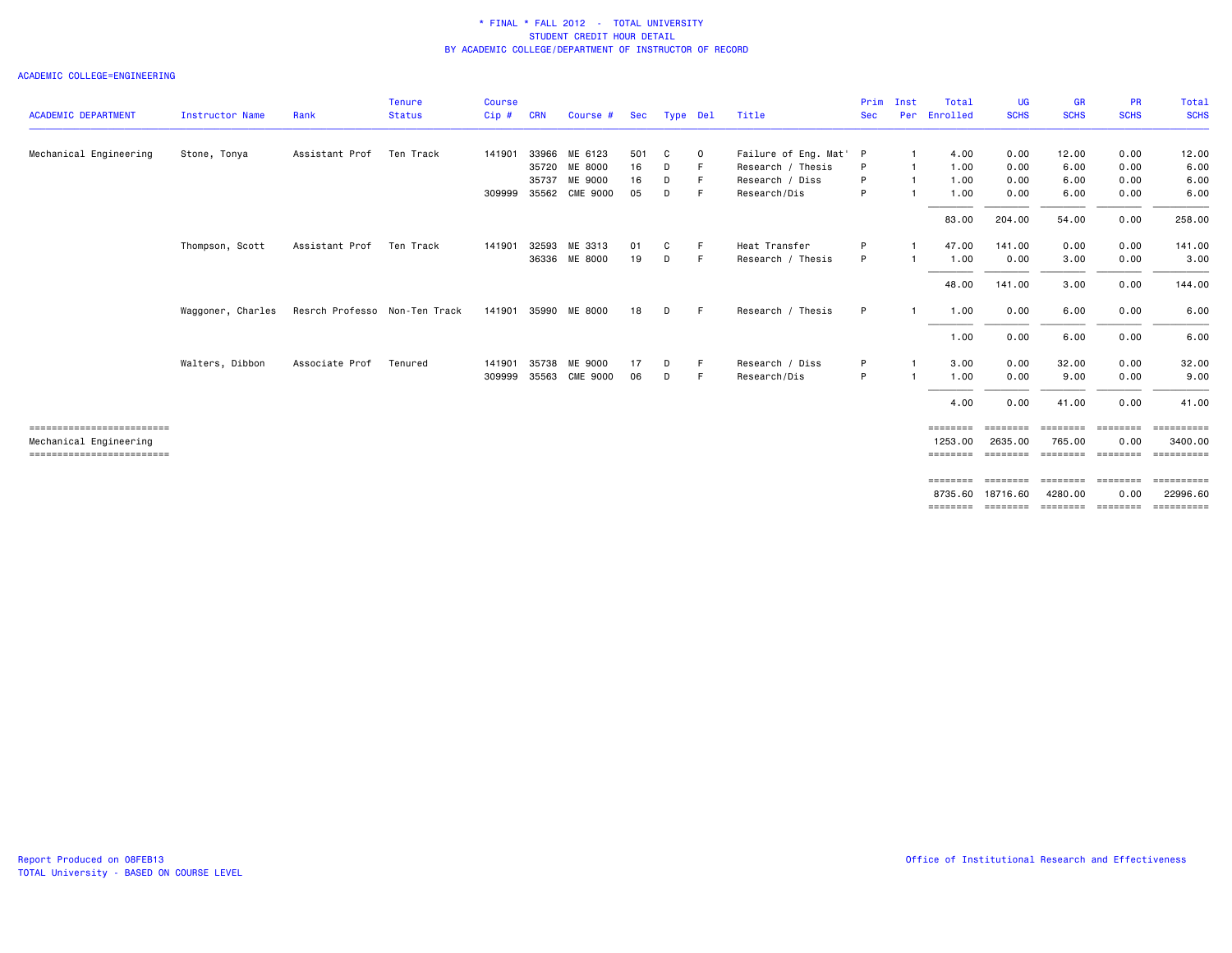### ACADEMIC COLLEGE=FOREST RESOURCES

| <b>ACADEMIC DEPARTMENT</b> | <b>Instructor Name</b>            | Rank                          | <b>Tenure</b><br><b>Status</b> | <b>Course</b><br>$Cip$ # | <b>CRN</b>   | Course #             | Sec |              | Type Del | Title                  | Prim<br><b>Sec</b> | Inst           | Total<br>Per Enrolled | <b>UG</b><br><b>SCHS</b> | GR<br><b>SCHS</b> | PR<br><b>SCHS</b> | <b>Total</b><br><b>SCHS</b> |
|----------------------------|-----------------------------------|-------------------------------|--------------------------------|--------------------------|--------------|----------------------|-----|--------------|----------|------------------------|--------------------|----------------|-----------------------|--------------------------|-------------------|-------------------|-----------------------------|
| Forest Products            | Amburgey, Terry                   | Professor                     | Non-Ten Track                  |                          |              | 030501 36257 FP 9000 | 08  | D            | F        | Research / Diss        | P                  | $\mathbf{1}$   | 1.00                  | 0.00                     | 1.00              | 0.00              | 1.00                        |
|                            |                                   |                               |                                |                          |              |                      |     |              |          |                        |                    |                | 1.00                  | 0.00                     | 1.00              | 0.00              | 1.00                        |
|                            | Barnes, H. Michael Professor      |                               | Tenured                        |                          |              | 030501 35762 FP 9000 | 01  | D            | F        | Research / Diss        | P                  | $\mathbf{1}$   | 1.00                  | 0.00                     | 6.00              | 0.00              | 6.00                        |
|                            |                                   |                               |                                |                          |              |                      |     |              |          |                        |                    |                | 1.00                  | 0.00                     | 6.00              | 0.00              | 6.00                        |
|                            | Borazjani, Abdolha Professor      |                               | Tenured                        |                          | 030501 35755 | FP 8000              | 02  | D            | F.       | Research / Thesis      | P                  | $\mathbf{1}$   | 1.00                  | 0.00                     | 3.00              | 0.00              | 3.00                        |
|                            |                                   |                               |                                |                          | 35919        | FP 7000              | 01  | $\mathbf{I}$ | F        | Directed Indiv Study P |                    | $\mathbf{1}$   | 1.00                  | 0.00                     | 3.00              | 0.00              | 3.00                        |
|                            |                                   |                               |                                |                          |              | 030599 34234 FP 8133 | 01  | C            | F        | Environ Issues In Fp P |                    | $\mathbf{1}$   | 6.00                  | 0.00                     | 18.00             | 0.00              | 18.00                       |
|                            |                                   |                               |                                |                          |              |                      |     |              |          |                        |                    |                | 8.00                  | 0.00                     | 24.00             | 0.00              | 24.00                       |
|                            | Diehl, Susan                      | Professor                     | Tenured                        |                          | 030501 35756 | FP 8000              | 03  | D            | F        | Research / Thesis      | P                  | $\mathbf{1}$   | 3.00                  | 0.00                     | 21.00             | 0.00              | 21.00                       |
|                            |                                   |                               |                                |                          |              | 35764 FP 9000        | 03  | D            | F        | Research / Diss        | P                  | $\mathbf{1}$   | 1.00                  | 0.00                     | 5.00              | 0.00              | 5.00                        |
|                            |                                   |                               |                                |                          |              |                      |     |              |          |                        |                    |                | 4.00                  | 0.00                     | 26.00             | 0.00              | 26.00                       |
|                            | Hassan, El Barbary Assistant Prof |                               | Ten Track                      |                          | 030501 35757 | FP 8000              | 04  | D            | F.       | Research / Thesis      | P                  | $\mathbf{1}$   | 1.00                  | 0.00                     | 9.00              | 0.00              | 9.00                        |
|                            |                                   |                               |                                |                          |              | 35765 FP 9000        | 04  | D            | F        | Research / Diss        | P                  |                | 2.00                  | 0.00                     | 13.00             | 0.00              | 13.00                       |
|                            |                                   |                               |                                |                          |              |                      |     |              |          |                        |                    |                | 3.00                  | 0.00                     | 22.00             | 0.00              | 22.00                       |
|                            | Jones, Paul                       | Ext Assist Prof Non-Ten Track |                                | 030509 31970             |              | FP 1103              | 01  | C            | F.       | Wood Tech & Products S |                    | 0.12           | 3.00                  | 9.00                     | 0.00              | 0.00              | 9.00                        |
|                            |                                   |                               |                                |                          | 34229        | FP 4013              | 01  | B            | F        | Wood Anatomy           | P                  | $\mathbf{1}$   | 3.00                  | 9.00                     | 0.00              | 0.00              | 9.00                        |
|                            |                                   |                               |                                |                          |              | 34230 FP 6013        | 01  | B            | F        | Wood Anatomy           | P                  | $\overline{1}$ | 6.00                  | 0.00                     | 18.00             | 0.00              | 18.00                       |
|                            |                                   |                               |                                |                          |              |                      |     |              |          |                        |                    |                | 12.00                 | 18.00                    | 18.00             | 0.00              | 36.00                       |
|                            | Kitchens, Shane                   | Assistant Prof                | Ten Track                      | 030501                   | 36288        | FP 7000              | 02  | I            | F.       | Directed Indiv Study P |                    | $\overline{1}$ | 1.00                  | 0.00                     | 3.00              | 0.00              | 3.00                        |
|                            |                                   |                               |                                |                          | 36291        | FP 9000              | 09  | D            | F.       | Research / Diss        | P                  | $\overline{1}$ | 1.00                  | 0.00                     | 6.00              | 0.00              | 6.00                        |
|                            |                                   |                               |                                |                          |              | 030509 31970 FP 1103 | 01  | C            | F.       | Wood Tech & Products P |                    | 0.88           | 22.00                 | 66.00                    | 0.00              | 0.00              | 66.00                       |
|                            |                                   |                               |                                |                          |              |                      |     |              |          |                        |                    |                | 24.00                 | 66.00                    | 9.00              | 0.00              | 75.00                       |
|                            | Nicholas, Darrel                  | Professor                     | Tenured                        |                          |              | 030509 31974 FP 8111 | 01  | -S           | F        | Research Seminar       | P                  | 0.5            | 3.00                  | 0.00                     | 3.00              | 0.00              | 3.00                        |
|                            |                                   |                               |                                |                          |              |                      |     |              |          |                        |                    |                | 3.00                  | 0.00                     | 3.00              | 0.00              | 3.00                        |
|                            | Prewitt, Myrtle                   | Resrch Assoc Pr Non-Ten Track |                                |                          |              | 030501 35759 FP 8000 | 06  | D            | F        | Research / Thesis      | P                  | $\mathbf{1}$   | 2.00                  | 0.00                     | 19.00             | 0.00              | 19.00                       |
|                            |                                   |                               |                                |                          |              |                      |     |              |          |                        |                    |                | 2.00                  | 0.00                     | 19.00             | 0.00              | 19.00                       |
|                            | Schultz, Tor                      | Professor                     | Tenured                        |                          |              | 030509 31974 FP 8111 | 01  | S.           | F.       | Research Seminar       | S                  | 0.5            | 3.00                  | 0.00                     | 3.00              | 0.00              | 3.00                        |
|                            |                                   |                               |                                |                          |              |                      |     |              |          |                        |                    |                | 3.00                  | 0.00                     | 3.00              | 0.00              | 3.00                        |
|                            | Seale, Roy                        | Professor                     | Tenured                        |                          |              | 030501 35768 FP 9000 | 07  | D            | F.       | Research / Diss        | P                  | $\mathbf{1}$   | 1.00                  | 0.00                     | 2.00              | 0.00              | 2.00                        |
|                            |                                   |                               |                                |                          |              |                      |     |              |          |                        |                    |                | 1.00                  | 0.00                     | 2.00              | 0.00              | 2.00                        |
|                            | Steele, Philip                    | Professor                     | Tenured                        |                          |              | 030501 35766 FP 9000 | 05  | D            | F.       | Research / Diss        | P                  | $\mathbf{1}$   | 5.00                  | 0.00                     | 53.00             | 0.00              | 53.00                       |

TOTAL University - BASED ON COURSE LEVEL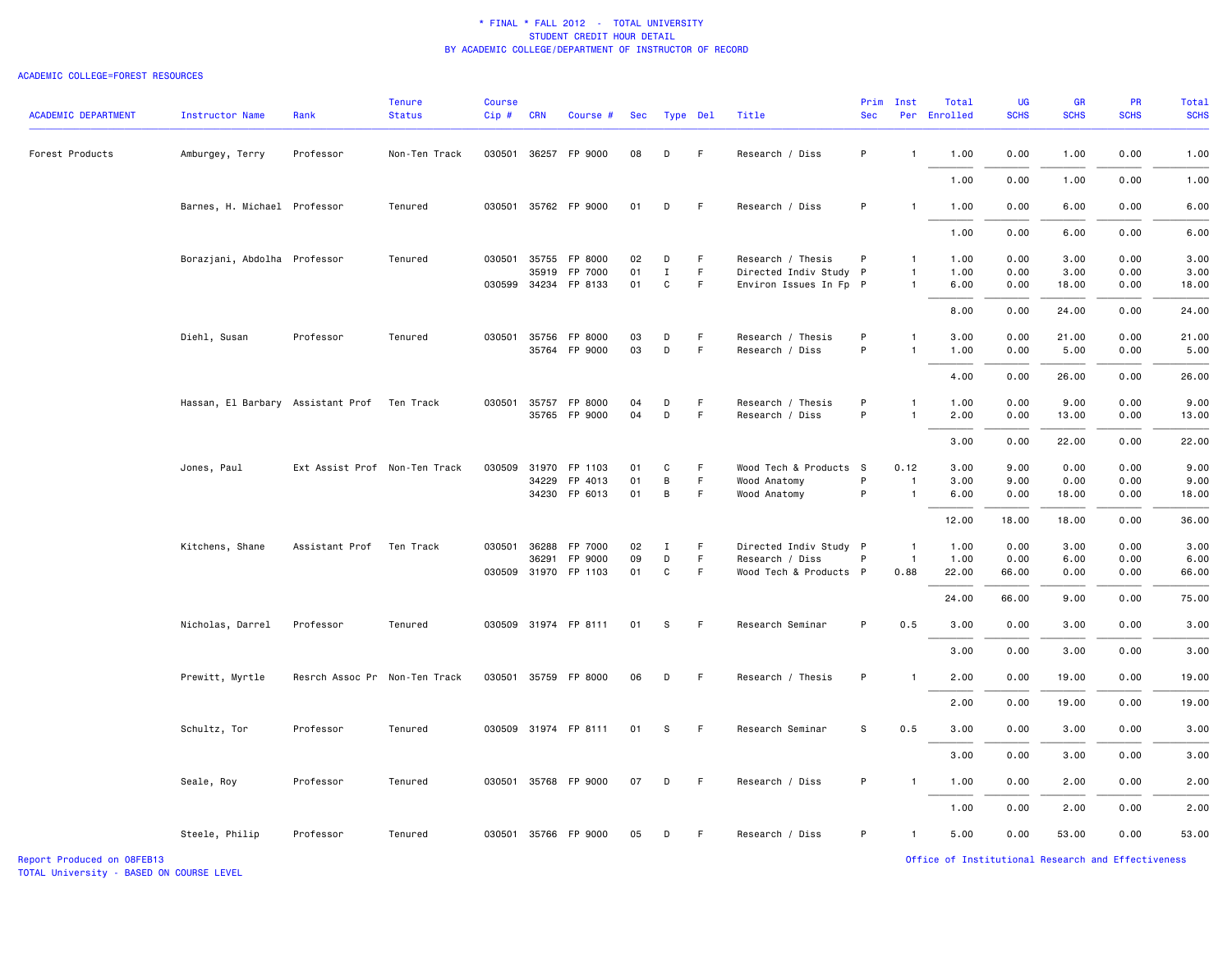#### ACADEMIC COLLEGE=FOREST RESOURCES

| <b>ACADEMIC DEPARTMENT</b>                   | <b>Instructor Name</b> | Rank           | <b>Tenure</b><br><b>Status</b> | <b>Course</b><br>$Cip$ # | <b>CRN</b> | Course #             | Sec | Type Del     |    | Title                  | <b>Sec</b> | Prim Inst      | Total<br>Per Enrolled    | <b>UG</b><br><b>SCHS</b> | <b>GR</b><br><b>SCHS</b>                                                                                                                                                                                                                                                                                                                                                                                                                                                               | <b>PR</b><br><b>SCHS</b> | <b>Total</b><br><b>SCHS</b> |
|----------------------------------------------|------------------------|----------------|--------------------------------|--------------------------|------------|----------------------|-----|--------------|----|------------------------|------------|----------------|--------------------------|--------------------------|----------------------------------------------------------------------------------------------------------------------------------------------------------------------------------------------------------------------------------------------------------------------------------------------------------------------------------------------------------------------------------------------------------------------------------------------------------------------------------------|--------------------------|-----------------------------|
|                                              |                        |                |                                |                          |            |                      |     |              |    |                        |            |                |                          |                          |                                                                                                                                                                                                                                                                                                                                                                                                                                                                                        |                          |                             |
|                                              |                        |                |                                |                          |            |                      |     |              |    |                        |            |                | 5.00                     | 0.00                     | 53.00                                                                                                                                                                                                                                                                                                                                                                                                                                                                                  | 0.00                     | 53.00                       |
| Forest Products                              | Zhang, Jilei           | Professor      | Tenured                        | 030501                   | 35761      | FP 8000              | 08  | D            | F. | Research / Thesis      | P          | -1             | 1.00                     | 0.00                     | 2.00                                                                                                                                                                                                                                                                                                                                                                                                                                                                                   | 0.00                     | 2.00                        |
|                                              |                        |                |                                |                          | 35767      | FP 9000              | 06  | D            | F  | Research / Diss        | P          | $\mathbf{1}$   | 1.00                     | 0.00                     | 4.00                                                                                                                                                                                                                                                                                                                                                                                                                                                                                   | 0.00                     | 4.00                        |
|                                              |                        |                |                                |                          | 36495      | FP 7000              | 03  | $\mathbf I$  | F  | Directed Indiv Study P |            | $\overline{1}$ | 1.00                     | 0.00                     | 3.00                                                                                                                                                                                                                                                                                                                                                                                                                                                                                   | 0.00                     | 3.00                        |
|                                              |                        |                |                                |                          | 36526      | FP 7000              | 04  | $\mathbf{I}$ | F  | Directed Indiv Study P |            | $\overline{1}$ | 1.00                     | 0.00                     | 3.00                                                                                                                                                                                                                                                                                                                                                                                                                                                                                   | 0.00                     | 3.00                        |
|                                              |                        |                |                                |                          |            | 36536 FP 4000        | 01  | $\mathbf{I}$ | F. | Directed Indiv Study P |            | $\mathbf{1}$   | 1.00                     | 3.00                     | 0.00                                                                                                                                                                                                                                                                                                                                                                                                                                                                                   | 0.00                     | 3.00                        |
|                                              |                        |                |                                |                          |            |                      |     |              |    |                        |            |                | 5.00                     | 3.00                     | 12.00                                                                                                                                                                                                                                                                                                                                                                                                                                                                                  | 0.00                     | 15.00                       |
| ==========================                   |                        |                |                                |                          |            |                      |     |              |    |                        |            |                | ========                 | $= 222222222$            | $\begin{array}{cccccccccc} \multicolumn{2}{c}{} & \multicolumn{2}{c}{} & \multicolumn{2}{c}{} & \multicolumn{2}{c}{} & \multicolumn{2}{c}{} & \multicolumn{2}{c}{} & \multicolumn{2}{c}{} & \multicolumn{2}{c}{} & \multicolumn{2}{c}{} & \multicolumn{2}{c}{} & \multicolumn{2}{c}{} & \multicolumn{2}{c}{} & \multicolumn{2}{c}{} & \multicolumn{2}{c}{} & \multicolumn{2}{c}{} & \multicolumn{2}{c}{} & \multicolumn{2}{c}{} & \multicolumn{2}{c}{} & \multicolumn{2}{c}{} & \mult$ | $= 222222222$            | -----------                 |
| Forest Products<br>------------------------- |                        |                |                                |                          |            |                      |     |              |    |                        |            |                | 72.00<br><b>EDESSERS</b> | 87.00                    | 198.00<br>$\qquad \qquad \bullet \bullet \bullet \bullet \bullet \bullet \bullet \bullet$                                                                                                                                                                                                                                                                                                                                                                                              | 0.00<br>$=$ ========     | 285,00<br>==========        |
| Forestry                                     | Crosby, Michael        | Non-Faculty    | Not Applicable                 | 030501                   |            | 31940 FO 4313        | 01  | C            | F  | Spatial Tech Nat Res P |            | 1              | 37.00                    | 111.00                   | 0.00                                                                                                                                                                                                                                                                                                                                                                                                                                                                                   | 0.00                     | 111.00                      |
|                                              |                        |                |                                |                          | 31943      | F0 4313              | 04  | К            | F  | Spatial Tech Nat Res P |            | $\mathbf{1}$   | 18.00                    | 0.00                     | 0.00                                                                                                                                                                                                                                                                                                                                                                                                                                                                                   | 0.00                     | 0.00                        |
|                                              |                        |                |                                |                          | 31944      | F0 4313              | 05  | K            | F. | Spatial Tech Nat Res P |            | $\mathbf{1}$   | 19.00                    | 0.00                     | 0.00                                                                                                                                                                                                                                                                                                                                                                                                                                                                                   | 0.00                     | 0.00                        |
|                                              |                        |                |                                |                          | 31955      | F0 6313              | 01  | C            | F  | Spatial Tech Nat Res P |            | $\mathbf{1}$   | 5.00                     | 0.00                     | 15.00                                                                                                                                                                                                                                                                                                                                                                                                                                                                                  | 0.00                     | 15.00                       |
|                                              |                        |                |                                |                          | 31958      | F0 6313              | 04  | К            | F  | Spatial Tech Nat Res P |            | $\mathbf{1}$   | 3.00                     | 0.00                     | 0.00                                                                                                                                                                                                                                                                                                                                                                                                                                                                                   | 0.00                     | 0.00                        |
|                                              |                        |                |                                |                          | 31959      | F0 6313              | 05  | К            | F  | Spatial Tech Nat Res P |            | $\mathbf{1}$   | 2.00                     | 0.00                     | 0.00                                                                                                                                                                                                                                                                                                                                                                                                                                                                                   | 0.00                     | 0.00                        |
|                                              |                        |                |                                |                          |            |                      |     |              |    |                        |            |                | 84.00                    | 111.00                   | 15.00                                                                                                                                                                                                                                                                                                                                                                                                                                                                                  | 0.00                     | 126.00                      |
|                                              | Evans, David           | Professor      | Tenured                        |                          |            | 030501 34240 F0 2113 | 01  | B            | F  | Dendrology             | P          | -1             | 22.00                    | 66.00                    | 0.00                                                                                                                                                                                                                                                                                                                                                                                                                                                                                   | 0.00                     | 66.00                       |
|                                              |                        |                |                                |                          | 34241      | F0 2113              | 02  | B            | F  | Dendrology             | P          | $\mathbf{1}$   | 23.00                    | 69.00                    | 0.00                                                                                                                                                                                                                                                                                                                                                                                                                                                                                   | 0.00                     | 69.00                       |
|                                              |                        |                |                                |                          | 35077      | F0 9000              | 01  | D            | F  | Research / Diss        | P          | $\mathbf{1}$   | 2.00                     | 0.00                     | 14.00                                                                                                                                                                                                                                                                                                                                                                                                                                                                                  | 0.00                     | 14.00                       |
|                                              |                        |                |                                |                          |            | 35094 F0 8000        | 01  | D            | F. | Research / Thesis      | P          |                | 3.00                     | 0.00                     | 13.00                                                                                                                                                                                                                                                                                                                                                                                                                                                                                  | 0.00                     | 13.00                       |
|                                              |                        |                |                                |                          |            |                      |     |              |    |                        |            |                | 50.00                    | 135.00                   | 27.00                                                                                                                                                                                                                                                                                                                                                                                                                                                                                  | 0.00                     | 162.00                      |
|                                              | Ezell, Andrew          | Professor      | Tenured                        | 030501 35095             |            | F0 8000              | 02  | D            | F. | Research / Thesis      | P          | $\mathbf{1}$   | 5.00                     | 0.00                     | 26.00                                                                                                                                                                                                                                                                                                                                                                                                                                                                                  | 0.00                     | 26.00                       |
|                                              |                        |                |                                |                          | 35553      | F0 7000              | 01  | $\mathbf{I}$ | F. | Directed Indiv Study P |            | $\mathbf{1}$   | 1.00                     | 0.00                     | 3.00                                                                                                                                                                                                                                                                                                                                                                                                                                                                                   | 0.00                     | 3.00                        |
|                                              |                        |                |                                |                          |            | 36358 F0 7000        | 04  | $\mathbf{I}$ | F  | Directed Indiv Study P |            | $\mathbf{1}$   | 1.00                     | 0.00                     | 3.00                                                                                                                                                                                                                                                                                                                                                                                                                                                                                   | 0.00                     | 3.00                        |
|                                              |                        |                |                                |                          |            |                      |     |              |    |                        |            |                | 7.00                     | 0.00                     | 32.00                                                                                                                                                                                                                                                                                                                                                                                                                                                                                  | 0.00                     | 32.00                       |
|                                              | Fan, Zhaofei           | Assistant Prof | Ten Track                      | 030501                   | 35079      | F0 9000              | 03  | D            | F. | Research / Diss        | P          | $\mathbf{1}$   | 1.00                     | 0.00                     | 10.00                                                                                                                                                                                                                                                                                                                                                                                                                                                                                  | 0.00                     | 10.00                       |
|                                              |                        |                |                                |                          | 35096      | F0 8000              | 03  | D            | F. | Research / Thesis      | P          | $\mathbf{1}$   | 2.00                     | 0.00                     | 9.00                                                                                                                                                                                                                                                                                                                                                                                                                                                                                   | 0.00                     | 9.00                        |
|                                              |                        |                |                                |                          |            | 030511 35991 F0 8353 | 01  | C            | F. | Ecol Modeling in Nat P |            | $\mathbf{1}$   | 5.00                     | 0.00                     | 15.00                                                                                                                                                                                                                                                                                                                                                                                                                                                                                  | 0.00                     | 15.00                       |
|                                              |                        |                |                                |                          |            |                      |     |              |    |                        |            |                | 8.00                     | 0.00                     | 34.00                                                                                                                                                                                                                                                                                                                                                                                                                                                                                  | 0.00                     | 34.00                       |
|                                              | Frey, Brent            | Assistant Prof | Ten Track                      |                          |            | 030501 35097 F0 8000 | 04  | D            | F. | Research / Thesis      | P          | $\mathbf{1}$   | 1.00                     | 0.00                     | 7.00                                                                                                                                                                                                                                                                                                                                                                                                                                                                                   | 0.00                     | 7.00                        |
|                                              |                        |                |                                |                          |            |                      |     |              |    |                        |            |                | 1.00                     | 0.00                     | 7.00                                                                                                                                                                                                                                                                                                                                                                                                                                                                                   | 0.00                     | 7.00                        |
|                                              | Grace, Laura           | Professor      | Tenured                        | 030501 31939             |            | F0 4233              | 01  | C            | F. | Forest Op & Harvest    | P          | -1             | 33.00                    | 99.00                    | 0.00                                                                                                                                                                                                                                                                                                                                                                                                                                                                                   | 0.00                     | 99.00                       |
|                                              |                        |                |                                |                          |            | 35080 F0 9000        | 04  | D            | F  | Research / Diss        | P          | $\mathbf{1}$   | 1.00                     | 0.00                     | 3.00                                                                                                                                                                                                                                                                                                                                                                                                                                                                                   | 0.00                     | 3.00                        |
|                                              |                        |                |                                |                          |            |                      |     |              |    |                        |            |                | 34.00                    | 99.00                    | 3.00                                                                                                                                                                                                                                                                                                                                                                                                                                                                                   | 0.00                     | 102.00                      |
|                                              | Grado, Stephen         | Professor      | Tenured                        |                          |            | 030201 33877 F0 8163 | 501 | C            | 0  | Nonmarket Forest Val P |            | 1              | 5.00                     | 0.00                     | 15.00                                                                                                                                                                                                                                                                                                                                                                                                                                                                                  | 0.00                     | 15.00                       |

TOTAL University - BASED ON COURSE LEVEL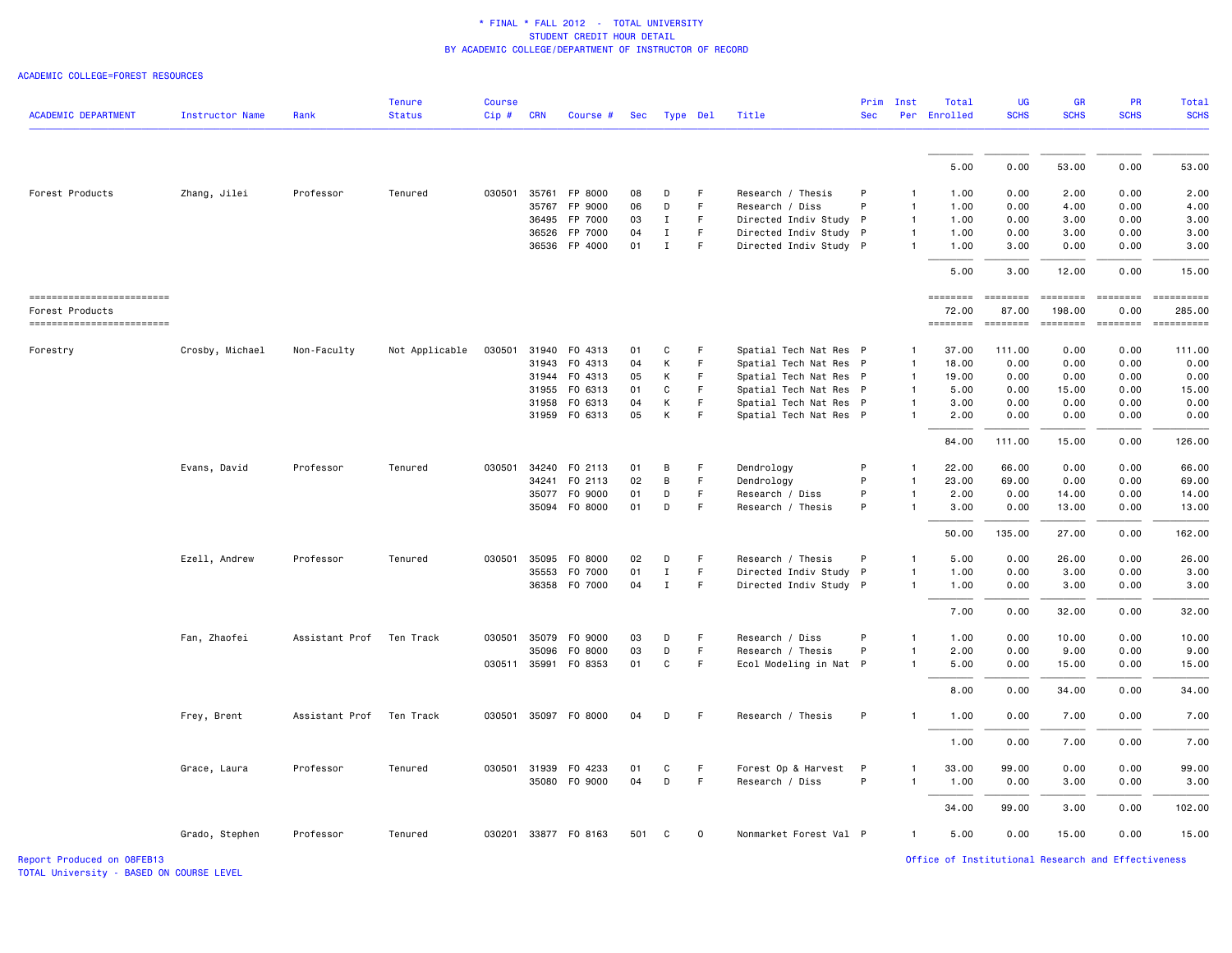### ACADEMIC COLLEGE=FOREST RESOURCES

|                            |                        |                               | <b>Tenure</b>  | <b>Course</b> |            |                      |     |              |             |                        | Prim         | Inst           | Total        | UG          | <b>GR</b>   | <b>PR</b>   | Total       |
|----------------------------|------------------------|-------------------------------|----------------|---------------|------------|----------------------|-----|--------------|-------------|------------------------|--------------|----------------|--------------|-------------|-------------|-------------|-------------|
| <b>ACADEMIC DEPARTMENT</b> | <b>Instructor Name</b> | Rank                          | <b>Status</b>  | Cip#          | <b>CRN</b> | Course #             | Sec | Type Del     |             | Title                  | <b>Sec</b>   |                | Per Enrolled | <b>SCHS</b> | <b>SCHS</b> | <b>SCHS</b> | <b>SCHS</b> |
| Forestry                   | Grado, Stephen         | Professor                     | Tenured        | 030501        | 31928      | F0 1101              | 01  | C            | F           | Forest Res Survey      | P            | $\overline{1}$ | 44.00        | 44.00       | 0.00        | 0.00        | 44.00       |
|                            |                        |                               |                |               | 31935      | F0 3113              | 01  | $\mathbf{C}$ | F           | For Recreation Mgt     | P            | $\overline{1}$ | 38.00        | 114.00      | 0.00        | 0.00        | 114.00      |
|                            |                        |                               |                |               | 35099      | F0 8000              | 06  | D            | F.          | Research / Thesis      | P            | $\mathbf{1}$   | 2.00         | 0.00        | 4.00        | 0.00        | 4.00        |
|                            |                        |                               |                |               | 35683      | F0 8000              | 502 | D            | $\mathbf 0$ | Research / Thesis      | P            | $\mathbf{1}$   | 2.00         | 0.00        | 7.00        | 0.00        | 7.00        |
|                            |                        |                               |                |               | 35979      | F0 8293              | 501 | D            | $\Omega$    | Professional Paper     | P            | $\mathbf{1}$   | 1.00         | 0.00        | 3.00        | 0.00        | 3.00        |
|                            |                        |                               |                |               | 36203      | F0 7000              | 02  | Ι.           | F.          | Directed Indiv Study P |              | $\mathbf{1}$   | 1.00         | 0.00        | 3.00        | 0.00        | 3.00        |
|                            |                        |                               |                |               | 36268      | F0 7000              | 03  | $\bf{I}$     | F           | Directed Indiv Study P |              | $\mathbf{1}$   | 1.00         | 0.00        | 3.00        | 0.00        | 3.00        |
|                            |                        |                               |                |               |            | 36485 F0 7000        | 07  | $\mathbf{I}$ | F.          | Directed Indiv Study P |              | $\overline{1}$ | 1.00         | 0.00        | 3.00        | 0.00        | 3.00        |
|                            |                        |                               |                |               |            |                      |     |              |             |                        |              |                | 95.00        | 158.00      | 38.00       | 0.00        | 196.00      |
|                            | Grala, Robert          | Associate Prof                | Tenured        |               |            | 030501 35082 FO 9000 | 06  | D            | F           | Research / Diss        | P            | $\overline{1}$ | 1.00         | 0.00        | 3.00        | 0.00        | 3.00        |
|                            |                        |                               |                |               |            |                      |     |              |             |                        |              |                | 1.00         | 0.00        | 3.00        | 0.00        | 3.00        |
|                            | Grebner, Donald        | Professor                     | Tenured        | 030401        | 33875      | FO 6443              | 501 | C            | $\mathbf 0$ | Int`L For Res & Trad P |              | $\overline{1}$ | 7.00         | 0.00        | 21.00       | 0.00        | 21.00       |
|                            |                        |                               |                | 030501        | 31945      | F0 4323              | 01  | C            | F           | Forest Resource Mgt    | P            | $\mathbf{1}$   | 33.00        | 99.00       | 0.00        | 0.00        | 99.00       |
|                            |                        |                               |                |               | 31946      | F0 4323              | 02  | К            | F.          | Forest Resource Mgt    | $\mathsf{P}$ | $\mathbf{1}$   | 28.00        | 0.00        | 0.00        | 0.00        | 0.00        |
|                            |                        |                               |                |               | 31947      | F0 4323              | 03  | К            | F           | Forest Resource Mgt    | P            | $\mathbf{1}$   | 5.00         | 0.00        | 0.00        | 0.00        | 0.00        |
|                            |                        |                               |                |               | 31960      | F0 6323              | 01  | C            | F.          | Forest Resource Mgt    | P            | $\mathbf{1}$   | 2.00         | 0.00        | 6.00        | 0.00        | 6.00        |
|                            |                        |                               |                |               |            | 31962 FO 6323        | 03  | К            | F           | Forest Resource Mgt    | P            | $\overline{1}$ | 2.00         | 0.00        | 0.00        | 0.00        | 0.00        |
|                            |                        |                               |                |               | 33873      | F0 6323              | 501 | В            | $\Omega$    | Forest Resource Mgt    | P            | $\mathbf{1}$   | 3.00         | 0.00        | 9.00        | 0.00        | 9.00        |
|                            |                        |                               |                |               | 35083      | F0 9000              | 07  | D            | F.          | Research / Diss        | P            | $\mathbf{1}$   | 3.00         | 0.00        | 23.00       | 0.00        | 23.00       |
|                            |                        |                               |                |               | 36395      | F0 7000              | 05  | $\mathbf I$  | F           | Directed Indiv Study P |              | $\overline{1}$ | 1.00         | 0.00        | 3.00        | 0.00        | 3.00        |
|                            |                        |                               |                |               |            | 36433 FO 7000        | 06  | $\mathbf{I}$ | F.          | Directed Indiv Study P |              | $\overline{1}$ | 1.00         | 0.00        | 3.00        | 0.00        | 3.00        |
|                            |                        |                               |                |               |            |                      |     |              |             |                        |              |                | 85.00        | 99.00       | 65.00       | 0.00        | 164.00      |
|                            | Hatten, Jeffery        | Non-Employee                  | Not Applicable |               |            | 030501 35102 F0 8000 | 09  | D            | F           | Research / Thesis      | P            |                | 2.00         | 0.00        | 2.00        | 0.00        | 2.00        |
|                            |                        |                               |                |               |            |                      |     |              |             |                        |              |                | 2.00         | 0.00        | 2.00        | 0.00        | 2.00        |
|                            | Henderson, James       | Ext Assist Prof Non-Ten Track |                |               |            | 030501 35103 F0 8000 | 10  | D            | -F          | Research / Thesis      | P            | $\mathbf{1}$   | 2.00         | 0.00        | 8.00        | 0.00        | 8.00        |
|                            |                        |                               |                |               |            |                      |     |              |             |                        |              |                | 2.00         | 0.00        | 8.00        | 0.00        | 8.00        |
|                            | Kushla, John           | Ext Assoc Prof                | Non-Ten Track  |               |            | 030501 35104 F0 8000 | 11  | D            | F.          | Research / Thesis      | P            | $\mathbf{1}$   | 1.00         | 0.00        | 1.00        | 0.00        | 1.00        |
|                            |                        |                               |                |               |            |                      |     |              |             |                        |              |                | 1.00         | 0.00        | 1.00        | 0.00        | 1.00        |
|                            | Londo, Andrew          | Ext Prof                      | Non-Ten Track  | 030501        | 35085      | F0 9000              | 09  | D            | F           | Research / Diss        | P            | -1             | 1.00         | 0.00        | 1.00        | 0.00        | 1.00        |
|                            |                        |                               |                |               |            | 35105 FO 8000        | 12  | D            | $\mathsf F$ | Research / Thesis      | P            | $\overline{1}$ | 3.00         | 0.00        | 13.00       | 0.00        | 13.00       |
|                            |                        |                               |                |               |            |                      |     |              |             |                        |              |                | 4.00         | 0.00        | 14.00       | 0.00        | 14.00       |
|                            | Matney, Thomas         | Professor                     | Tenured        | 030501        | 35086      | F0 9000              | 10  | D            | F           | Research / Diss        | P            | $\overline{1}$ | 1.00         | 0.00        | 4.00        | 0.00        | 4.00        |
|                            |                        |                               |                |               |            | 35106 FO 8000        | 13  | D            | F.          | Research / Thesis      | P            | $\mathbf{1}$   | 1.00         | 0.00        | 4.00        | 0.00        | 4.00        |
|                            |                        |                               |                |               |            |                      |     |              |             |                        |              |                | 2.00         | 0.00        | 8.00        | 0.00        | 8.00        |
|                            | Munn, Ian              | Non-Faculty                   | Not Applicable | 030501        | 35087      | F0 9000              | 11  | D            | F           | Research / Diss        | P            | $\mathbf{1}$   | 1.00         | 0.00        | 1.00        | 0.00        | 1.00        |
|                            |                        |                               |                |               |            | 35107 FO 8000        | 14  | D            | F.          | Research / Thesis      | P            | $\overline{1}$ | 1.00         | 0.00        | 5.00        | 0.00        | 5.00        |
|                            |                        |                               |                |               |            | 36307 F0 7000        | 502 | $\mathbf{I}$ | 0           | Directed Indiv Study P |              | $\mathbf{1}$   | 1.00         | 0.00        | 3.00        | 0.00        | 3.00        |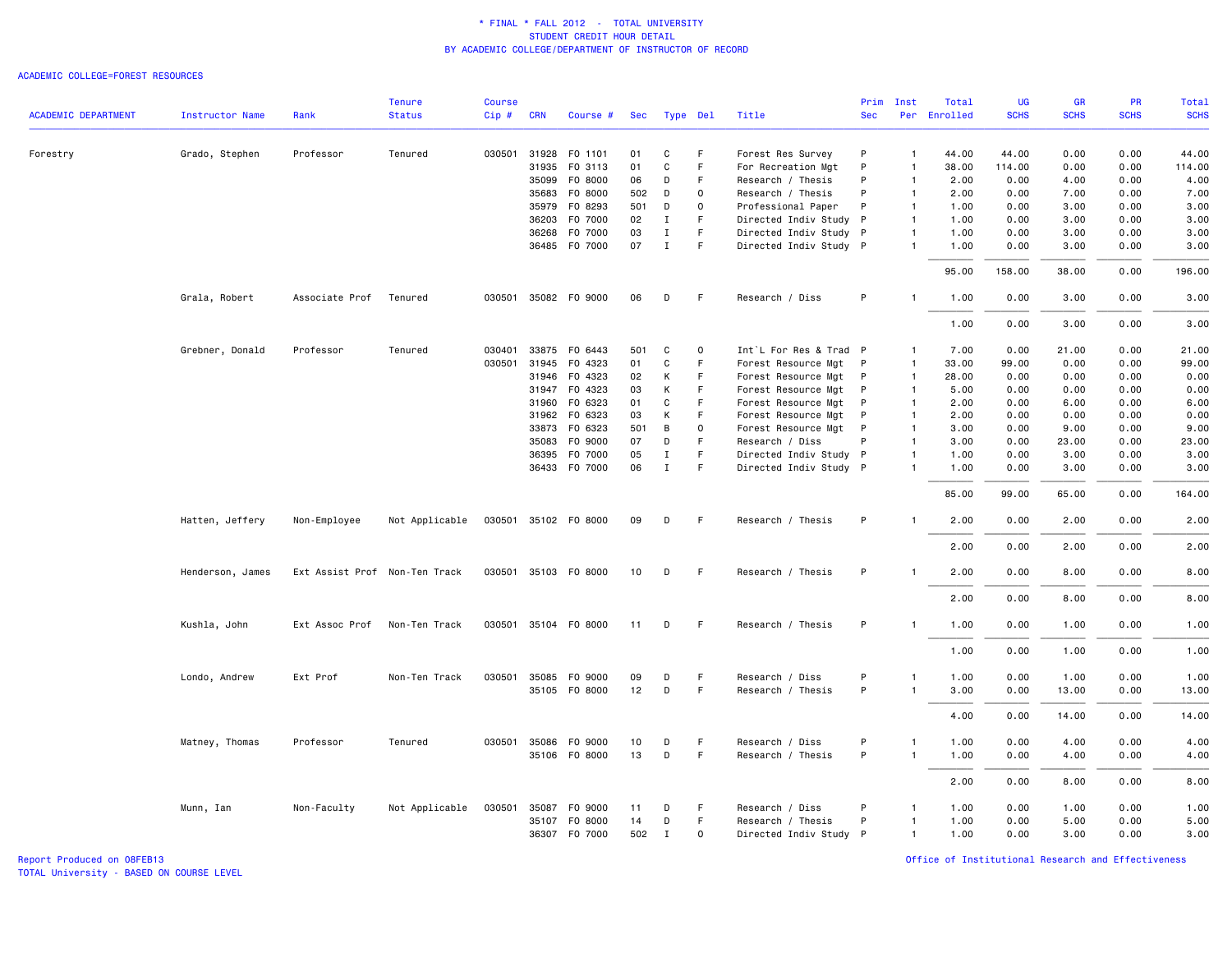### ACADEMIC COLLEGE=FOREST RESOURCES

| <b>ACADEMIC DEPARTMENT</b> | Instructor Name   | Rank                          | <b>Tenure</b><br><b>Status</b> | <b>Course</b><br>Cip# | <b>CRN</b>   | Course #             | Sec | Type Del     |             | Title                  | Prim<br><b>Sec</b> | Inst           | Total<br>Per Enrolled | UG<br><b>SCHS</b> | <b>GR</b><br><b>SCHS</b> | PR<br><b>SCHS</b> | Total<br><b>SCHS</b> |
|----------------------------|-------------------|-------------------------------|--------------------------------|-----------------------|--------------|----------------------|-----|--------------|-------------|------------------------|--------------------|----------------|-----------------------|-------------------|--------------------------|-------------------|----------------------|
| Forestry                   | Munn, Ian         | Non-Faculty                   | Not Applicable                 |                       |              | 030506 31934 F0 3003 | 01  | F.           | - F         | Intership in Forestr P |                    | $\mathbf{1}$   | 4.00                  | 12.00             | 0.00                     | 0.00              | 12.00                |
|                            |                   |                               |                                |                       |              |                      |     |              |             |                        |                    |                | 7.00                  | 12.00             | 9.00                     | 0.00              | 21.00                |
|                            | Roberts, Scott    | Professor                     | Tenured                        |                       |              | 030501 31936 FO 4123 | 01  | C            | F           | Forest Ecology         | P                  | -1             | 37.00                 | 111.00            | 0.00                     | 0.00              | 111.00               |
|                            |                   |                               |                                |                       |              | 31937 FO 4123        | 02  | К            | F.          | Forest Ecology         | P                  | $\overline{1}$ | 23.00                 | 0.00              | 0.00                     | 0.00              | 0.00                 |
|                            |                   |                               |                                |                       | 31938        | F0 4123              | 03  | К            | F           | Forest Ecology         | P                  | $\overline{1}$ | 14.00                 | 0.00              | 0.00                     | 0.00              | 0.00                 |
|                            |                   |                               |                                |                       |              | 31951 F0 6123        | 01  | C            | F           | Forest Ecology         | P                  | $\overline{1}$ | 6.00                  | 0.00              | 18.00                    | 0.00              | 18.00                |
|                            |                   |                               |                                |                       |              | 31952 FO 6123        | 02  | К            | F           | Forest Ecology         | P                  | $\mathbf{1}$   | 3.00                  | 0.00              | 0.00                     | 0.00              | 0.00                 |
|                            |                   |                               |                                |                       | 31953        | FO 6123              | 03  | К            | F           | Forest Ecology         | P                  | $\mathbf{1}$   | 3.00                  | 0.00              | 0.00                     | 0.00              | 0.00                 |
|                            |                   |                               |                                |                       | 31966        | FO 8111              | 01  | S            | F           | Graduate Seminar       | P                  | $\mathbf{1}$   | 12.00                 | 0.00              | 12.00                    | 0.00              | 12.00                |
|                            |                   |                               |                                |                       | 33876        | FO 8111              | 501 | S            | $\mathbf 0$ | Graduate Seminar       | P                  | $\overline{1}$ | 3.00                  | 0.00              | 3.00                     | 0.00              | 3.00                 |
|                            |                   |                               |                                |                       | 35088        | F0 9000              | 12  | D            | F           | Research / Diss        | P                  | $\mathbf{1}$   | 1.00                  | 0.00              | 13.00                    | 0.00              | 13.00                |
|                            |                   |                               |                                |                       |              | 35108 FO 8000        | 15  | D            | F           | Research / Thesis      | P                  | $\overline{1}$ | 1.00                  | 0.00              | 1.00                     | 0.00              | 1.00                 |
|                            |                   |                               |                                |                       | 35682        | F0 8000              | 501 | D            | $\Omega$    | Research / Thesis      | P                  | $\mathbf{1}$   | 1.00                  | 0.00              | 1.00                     | 0.00              | 1.00                 |
|                            |                   |                               |                                |                       |              | 36102 F0 7000        | 501 | $\mathbf{I}$ | 0           | Directed Indiv Study P |                    | $\mathbf{1}$   | 1.00                  | 0.00              | 3.00                     | 0.00              | 3.00                 |
|                            |                   |                               |                                |                       |              |                      |     |              |             |                        |                    |                | 105.00                | 111.00            | 51.00                    | 0.00              | 162.00               |
|                            | Rousseau, Randall | Resrch Assoc Pr Non-Ten Track |                                | 030501                | 35109        | F0 8000              | 16  | D            | F           | Research / Thesis      | P                  | $\mathbf{1}$   | 2.00                  | 0.00              | 2.00                     | 0.00              | 2.00                 |
|                            |                   |                               |                                |                       |              | 36449 FO 8000        | 504 | D            | 0           | Research / Thesis      | P                  | -1             | 1.00                  | 0.00              | 2.00                     | 0.00              | 2.00                 |
|                            |                   |                               |                                |                       |              |                      |     |              |             |                        |                    |                |                       |                   |                          |                   |                      |
|                            |                   |                               |                                |                       |              |                      |     |              |             |                        |                    |                | 3.00                  | 0.00              | 4.00                     | 0.00              | 4.00                 |
|                            | Schultz, Emily    | Professor                     | Tenured                        |                       |              | 030501 35090 F0 9000 | 14  | D            | - F         | Research / Diss        | P                  | $\mathbf{1}$   | 1.00                  | 0.00              | 6.00                     | 0.00              | 6.00                 |
|                            |                   |                               |                                |                       |              |                      |     |              |             |                        |                    |                | 1.00                  | 0.00              | 6.00                     | 0.00              | 6.00                 |
|                            | Stuart, William   | Professor                     | Tenured                        |                       |              | 030501 34242 F0 4253 | 01  | C            | F.          | Timber Procurement     | - P                | 1              | 12.00                 | 36.00             | 0.00                     | 0.00              | 36.00                |
|                            |                   |                               |                                |                       |              | 35111 F0 8000        | 18  | D            | -F          | Research / Thesis      | P                  | $\mathbf{1}$   | 1.00                  | 0.00              | 1.00                     | 0.00              | 1.00                 |
|                            |                   |                               |                                |                       |              |                      |     |              |             |                        |                    |                |                       |                   |                          |                   |                      |
|                            |                   |                               |                                |                       |              |                      |     |              |             |                        |                    |                | 13.00                 | 36.00             | 1.00                     | 0.00              | 37.00                |
|                            | Sun, Changyou     | Associate Prof                | Tenured                        |                       | 030501 35092 | F0 9000              | 16  | D            | F           | Research / Diss        | P                  | $\mathbf{1}$   | 1.00                  | 0.00              | 7.00                     | 0.00              | 7.00                 |
|                            |                   |                               |                                |                       |              | 35112 FO 8000        | 19  | D            | F           | Research / Thesis      | P                  | $\overline{1}$ | 1.00                  | 0.00              | 3.00                     | 0.00              | 3.00                 |
|                            |                   |                               |                                |                       |              |                      |     |              |             |                        |                    |                | 2.00                  | 0.00              | 10.00                    | 0.00              | 10.00                |
|                            | Varner, Julian    | Assistant Prof                | Ten Track                      | 030201                | 34250        | WFA 3133             | 03  | C            | F           | Ap Aq Ter Ecol         | P                  | $\mathbf{1}$   | 26.00                 | 78.00             | 0.00                     | 0.00              | 78.00                |
|                            |                   |                               |                                |                       |              | 34251 WFA 3133       | 04  | К            | F.          | Ap Aq Ter Ecol         | P                  | $\overline{1}$ | 29.00                 | 0.00              | 0.00                     | 0.00              | 0.00                 |
|                            |                   |                               |                                |                       | 34252        | WFA 3133             | 05  | К            | F           | Ap Aq Ter Ecol         | P                  | $\overline{1}$ | 16.00                 | 0.00              | 0.00                     | 0.00              | 0.00                 |
|                            |                   |                               |                                |                       | 030501 31929 | F0 2113              | 03  | B            | F           | Dendrology             | P                  | $\overline{1}$ | 23.00                 | 69.00             | 0.00                     | 0.00              | 69.00                |
|                            |                   |                               |                                |                       | 34239        | F0 2113              | 04  | В            | $\mathsf F$ | Dendrology             | P                  | $\mathbf{1}$   | 24.00                 | 72.00             | 0.00                     | 0.00              | 72.00                |
|                            |                   |                               |                                |                       |              | 36092 F0 8000        | 21  | D            | F           | Research / Thesis      | P                  |                | 2.00                  | 0.00              | 10.00                    | 0.00              | 10.00                |
|                            |                   |                               |                                |                       |              |                      |     |              |             |                        |                    |                | 120.00                | 219.00            | 10.00                    | 0.00              | 229.00               |
|                            | Yuceer, Mehmet    | Assistant Prof Ten Track      |                                |                       |              | 030501 35113 F0 8000 | 20  | D            | -F          | Research / Thesis      | P                  |                | 1.00                  | 0.00              | 5.00                     | 0.00              | 5.00                 |
|                            |                   |                               |                                |                       |              |                      |     |              |             |                        |                    |                | 1.00                  | 0.00              | 5.00                     | 0.00              | 5.00                 |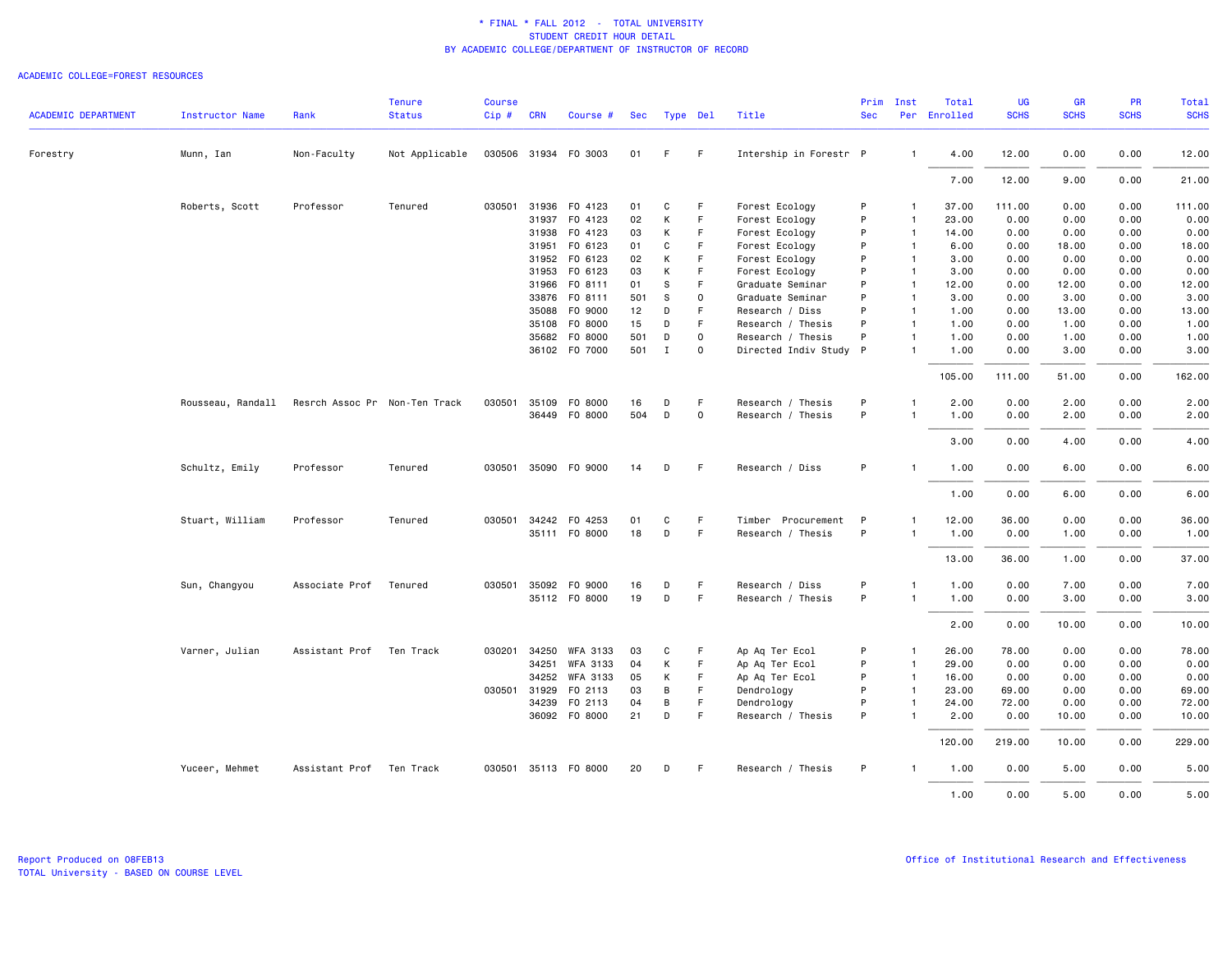### ACADEMIC COLLEGE=FOREST RESOURCES

| <b>ACADEMIC DEPARTMENT</b>             | Instructor Name                | Rank                     | <b>Tenure</b><br><b>Status</b> | <b>Course</b><br>Cip# | <b>CRN</b> | Course #                           |          | Sec Type Del |         | Title                                | Prim<br><b>Sec</b> | Inst                         | Total<br>Per Enrolled | UG<br><b>SCHS</b> | <b>GR</b><br><b>SCHS</b> | <b>PR</b><br><b>SCHS</b> | Total<br><b>SCHS</b> |
|----------------------------------------|--------------------------------|--------------------------|--------------------------------|-----------------------|------------|------------------------------------|----------|--------------|---------|--------------------------------------|--------------------|------------------------------|-----------------------|-------------------|--------------------------|--------------------------|----------------------|
| ==========================             |                                |                          |                                |                       |            |                                    |          |              |         |                                      |                    |                              | <b>EDESSEDE</b>       | <b>SESSESSE</b>   | ========                 | <b>EDESSER</b>           |                      |
| Forestry                               |                                |                          |                                |                       |            |                                    |          |              |         |                                      |                    |                              | 628.00                | 980.00            | 353.00                   | 0.00                     | 1333.00              |
| ==========================             |                                |                          |                                |                       |            |                                    |          |              |         |                                      |                    |                              | ========              | ========          | <b>ESSESSER</b>          | $=$ ========             | ==========           |
| Wildlife, Fish. & Aquacul Allen, Peter |                                | Assistant Prof           | Ten Track                      | 030201                |            | 34236 WFA 4173                     | 01       | C            | F.      | Fish Physiology                      | P                  | $\mathbf{1}$                 | 18,00                 | 54.00             | 0.00                     | 0.00                     | 54.00                |
|                                        |                                |                          |                                |                       | 34237      | WFA 6173                           | 01       | C            | F.      | Fish Physiology                      | P                  | $\overline{1}$               | 5.00                  | 0.00              | 15.00                    | 0.00                     | 15.00                |
|                                        |                                |                          |                                |                       | 34238      | WFA 4173                           | 02       | К            | F       | Fish Physiology                      | P                  | $\mathbf{1}$                 | 12.00                 | 0.00              | 0.00                     | 0.00                     | 0.00                 |
|                                        |                                |                          |                                |                       | 34246      | WFA 6173                           | 02       | К            | -F      | Fish Physiology                      | P                  | $\mathbf{1}$                 | 2.00                  | 0.00              | 0.00                     | 0.00                     | 0.00                 |
|                                        |                                |                          |                                |                       | 34248      | WFA 4173                           | 03       | К            | F.      | Fish Physiology                      | P                  | $\overline{1}$               | 6.00                  | 0.00              | 0.00                     | 0.00                     | 0.00                 |
|                                        |                                |                          |                                |                       | 34249      | WFA 6173                           | 03       | К            | F       | Fish Physiology                      | P                  | $\mathbf{1}$                 | 3.00                  | 0.00              | 0.00                     | 0.00                     | 0.00                 |
|                                        |                                |                          |                                | 030601 35135          | 35161      | <b>WFA 8000</b><br><b>WFA 9000</b> | 01<br>01 | D<br>D       | F.<br>F | Research / Thesis<br>Research / Diss | P<br>P             | $\mathbf{1}$<br>$\mathbf{1}$ | 2.00<br>1.00          | 0.00<br>0.00      | 8.00<br>9.00             | 0.00<br>0.00             | 8.00<br>9.00         |
|                                        |                                |                          |                                |                       |            |                                    |          |              |         |                                      |                    |                              |                       |                   |                          | 0.00                     | 86.00                |
|                                        |                                |                          |                                |                       |            |                                    |          |              |         |                                      |                    |                              | 49.00                 | 54.00             | 32.00                    |                          |                      |
|                                        | Ayers, Christopher Non-Faculty |                          | Not Applicable                 | 030201                | 33513      | <b>WFA 4433</b>                    | 01       | C            | F       | Mammalogy                            | P                  | 0.75                         | 32.25                 | 96.75             | 0.00                     | 0.00                     | 96.75                |
|                                        |                                |                          |                                |                       |            | 33514 WFA 4433                     | 02       | К            | -F      | Mammalogy                            | P                  | 0.75                         | 13.50                 | 0.00              | 0.00                     | 0.00                     | 0.00                 |
|                                        |                                |                          |                                |                       | 33515      | WFA 4433                           | 03       | К            | F       | Mammalogy                            | P                  | 0.75                         | 11.25                 | 0.00              | 0.00                     | 0.00                     | 0.00                 |
|                                        |                                |                          |                                |                       |            | 35653 WFA 4433                     | 04       | К            | F       | Mammalogy                            | P                  | 0.5                          | 5.00                  | 0.00              | 0.00                     | 0.00                     | 0.00                 |
|                                        |                                |                          |                                |                       |            |                                    |          |              |         |                                      |                    |                              | 62.00                 | 96.75             | 0.00                     | 0.00                     | 96.75                |
|                                        | Belant, Jerrold                | Associate Prof Ten Track |                                |                       |            | 030201 33513 WFA 4433              | 01       | C            | -F      | Mammalogy                            | s                  | 0.25                         | 10.75                 | 32.25             | 0.00                     | 0.00                     | 32.25                |
|                                        |                                |                          |                                |                       | 33514      | WFA 4433                           | 02       | К            | F       | Mammalogy                            | s                  | 0.25                         | 4.50                  | 0.00              | 0.00                     | 0.00                     | 0.00                 |
|                                        |                                |                          |                                |                       | 33515      | <b>WFA 4433</b>                    | 03       | К            | E       | Mammalogy                            | s                  | 0.25                         | 3.75                  | 0.00              | 0.00                     | 0.00                     | 0.00                 |
|                                        |                                |                          |                                |                       | 35653      | WFA 4433                           | 04       | К            | F       | Mammalogy                            | s                  | 0.5                          | 5.00                  | 0.00              | 0.00                     | 0.00                     | 0.00                 |
|                                        |                                |                          |                                | 030601 35136          |            | <b>WFA 8000</b>                    | 02       | D            | F       | Research / Thesis                    | P                  | $\overline{1}$               | 4.00                  | 0.00              | 30.00                    | 0.00                     | 30.00                |
|                                        |                                |                          |                                |                       | 35162      | <b>WFA 9000</b>                    | 02       | D            | F       | Research / Diss                      | P                  | $\mathbf{1}$                 | 6.00                  | 0.00              | 67.00                    | 0.00                     | 67.00                |
|                                        |                                |                          |                                |                       |            | 261301 34235 WFA 6512              | 01       | C            | E       | Adv Topics in HWC I                  | P                  | $\overline{1}$               | 1.00                  | 0.00              | 2.00                     | 0.00                     | 2.00                 |
|                                        |                                |                          |                                |                       |            |                                    |          |              |         |                                      |                    |                              | 35.00                 | 32.25             | 99.00                    | 0.00                     | 131.25               |
|                                        | Boyd, Christopher              | Ext Assoc Prof           | Non-Ten Track                  |                       |            | 030601 35163 WFA 9000              | 03       | D            | -F      | Research / Diss                      | P                  | $\mathbf{1}$                 | 1.00                  | 0.00              | 9.00                     | 0.00                     | 9.00                 |
|                                        |                                |                          |                                |                       |            |                                    |          |              |         |                                      |                    |                              | 1.00                  | 0.00              | 9.00                     | 0.00                     | 9.00                 |
|                                        | Davis, John                    | Assistant Prof           | Ten Track                      | 030601                | 35141      | <b>WFA 8000</b>                    | 07       | D            | F       | Research / Thesis                    | P                  | $\mathbf{1}$                 | 6.00                  | 0.00              | 49.00                    | 0.00                     | 49.00                |
|                                        |                                |                          |                                |                       |            | 36588 WFA 7000                     | 01       | $\mathbf I$  | F.      | Directed Indiv Study P               |                    | $\mathbf{1}$                 | 1.00                  | 0.00              | 3.00                     | 0.00                     | 3.00                 |
|                                        |                                |                          |                                |                       |            |                                    |          |              |         |                                      |                    |                              | 7.00                  | 0.00              | 52.00                    | 0.00                     | 52.00                |
|                                        | Demarais, Stephen              | Professor                | Tenured                        | 030601                | 34255      | WFA 4494                           | 01       | В            | F.      | Lg Mamm Ecol & Mgt                   | P                  | $\mathbf{1}$                 | 15.00                 | 60.00             | 0.00                     | 0.00                     | 60.00                |
|                                        |                                |                          |                                |                       | 35142      | <b>WFA 8000</b>                    | 08       | D            | F       | Research / Thesis                    | P                  | $\mathbf{1}$                 | 3.00                  | 0.00              | 30.00                    | 0.00                     | 30.00                |
|                                        |                                |                          |                                |                       | 35167      | <b>WFA 9000</b>                    | 07       | D            | F       | Research / Diss                      | P                  | $\mathbf{1}$                 | 1.00                  | 0.00              | 6.00                     | 0.00                     | 6.00                 |
|                                        |                                |                          |                                |                       |            | 080601 34256 WFA 6494              | 01       | B            | F       | Lg Mamm Ecol & Mgt                   | P                  | $\mathbf{1}$                 | 2.00                  | 0.00              | 8.00                     | 0.00                     | 8.00                 |
|                                        |                                |                          |                                |                       |            |                                    |          |              |         |                                      |                    |                              | 21.00                 | 60.00             | 44.00                    | 0.00                     | 104.00               |
|                                        | Dibble, Eric                   | Professor                | Tenured                        | 030601 35143          |            | WFA 8000                           | 09       | D            | F       | Research / Thesis                    | P                  | -1                           | 1.00                  | 0.00              | 1.00                     | 0.00                     | 1.00                 |
|                                        |                                |                          |                                |                       |            | 35168 WFA 9000                     | 08       | D            | F.      | Research / Diss                      | P                  | -1                           | 2.00                  | 0.00              | 2.00                     | 0.00                     | 2.00                 |
|                                        |                                |                          |                                |                       |            |                                    |          |              |         |                                      |                    |                              | 3.00                  | 0.00              | 3.00                     | 0.00                     | 3.00                 |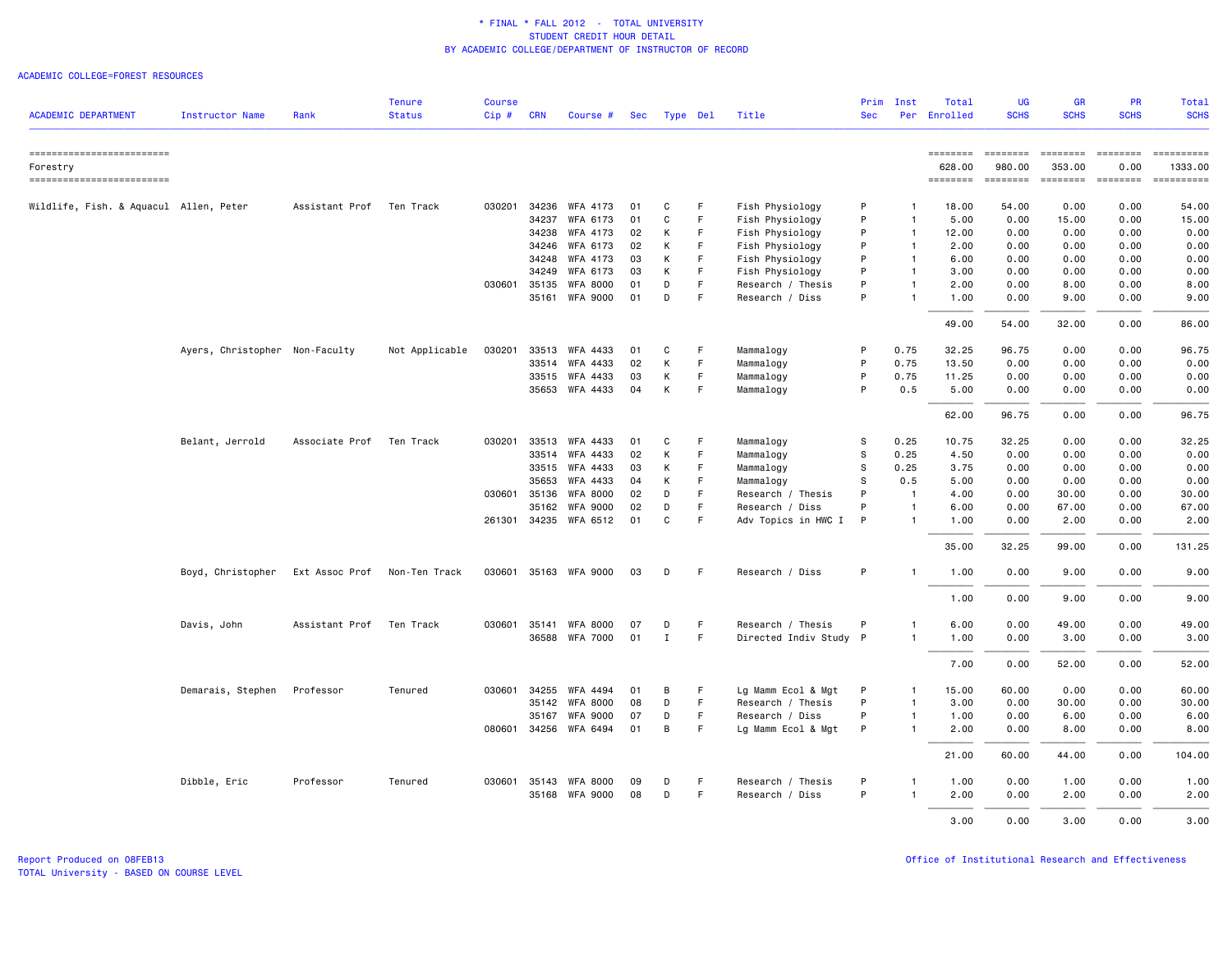#### ACADEMIC COLLEGE=FOREST RESOURCES

| <b>ACADEMIC DEPARTMENT</b>             | Instructor Name   | Rank           | <b>Tenure</b><br><b>Status</b> | <b>Course</b><br>$Cip$ # | <b>CRN</b> | Course #              | Sec              | Type Del     |    | Title                  | Prim<br><b>Sec</b> | Inst           | Total<br>Per Enrolled | <b>UG</b><br><b>SCHS</b> | <b>GR</b><br><b>SCHS</b> | <b>PR</b><br><b>SCHS</b> | <b>Total</b><br><b>SCHS</b> |
|----------------------------------------|-------------------|----------------|--------------------------------|--------------------------|------------|-----------------------|------------------|--------------|----|------------------------|--------------------|----------------|-----------------------|--------------------------|--------------------------|--------------------------|-----------------------------|
|                                        |                   |                |                                |                          |            |                       |                  |              |    |                        |                    |                |                       |                          |                          |                          |                             |
| Wildlife, Fish. & Aquacul Guyton, John |                   | Ext Assoc Prof | Non-Ten Track                  |                          |            | 030601 35144 WFA 8000 | 10               | D            | F. | Research / Thesis      | P                  | $\mathbf{1}$   | 1.00                  | 0.00                     | 13.00                    | 0.00                     | 13.00                       |
|                                        |                   |                |                                |                          |            |                       |                  |              |    |                        |                    |                | 1.00                  | 0.00                     | 13.00                    | 0.00                     | 13.00                       |
|                                        | Hunt, Kevin       | Associate Prof | Tenured                        | 030201                   | 33489      | WFA 1102              | 01               | C            | F  | Wildl & Fish Profess P |                    | 0.65           | 53.95                 | 107.90                   | 0.00                     | 0.00                     | 107.90                      |
|                                        |                   |                |                                |                          | 33490      | WFA 1102              | H <sub>0</sub> 1 | C            | F. | Honors Wildl & Fish P  |                    | 0.65           | 1.95                  | 3.90                     | 0.00                     | 0.00                     | 3.90                        |
|                                        |                   |                |                                | 030601 35145             |            | <b>WFA 8000</b>       | 11               | D            | F  | Research / Thesis      | P                  | $\overline{1}$ | 1.00                  | 0.00                     | 1.00                     | 0.00                     | 1.00                        |
|                                        |                   |                |                                |                          |            | 35797 WFA 4990        | 01               | $\mathtt{C}$ | F  | Special Topic In WFA P |                    | $\overline{1}$ | 11.00                 | 33.00                    | 0.00                     | 0.00                     | 33.00                       |
|                                        |                   |                |                                |                          |            |                       |                  |              |    |                        |                    |                | 67.90                 | 144.80                   | 1.00                     | 0.00                     | 145.80                      |
|                                        | Jackson, Donald   | Professor      | Tenured                        | 030301 33505             |            | WFA 4221              | 01               | L            | F  | Limnology Laboratory P |                    | $\mathbf{1}$   | 7.00                  | 7.00                     | 0.00                     | 0.00                     | 7.00                        |
|                                        |                   |                |                                |                          | 33506      | WFA 4222              | 01               | $\mathtt{C}$ | F  | Limnology              | P                  | $\mathbf{1}$   | 6.00                  | 12.00                    | 0.00                     | 0.00                     | 12.00                       |
|                                        |                   |                |                                |                          | 33510      | WFA 4313              | 01               | C            | F  | Fisheries Manage       | P                  | $\mathbf{1}$   | 30.00                 | 90.00                    | 0.00                     | 0.00                     | 90.00                       |
|                                        |                   |                |                                |                          | 33518      | WFA 6221              | 01               | L            | F  | Limnology Laboratory P |                    | $\mathbf{1}$   | 2.00                  | 0.00                     | 2.00                     | 0.00                     | 2.00                        |
|                                        |                   |                |                                |                          | 33519      | WFA 6222              | 01               | C            | F. | Limnology              | P                  | $\mathbf{1}$   | 2.00                  | 0.00                     | 4.00                     | 0.00                     | 4.00                        |
|                                        |                   |                |                                |                          | 33523      | WFA 6313              | 01               | C            | F  | Fisheries Manage       | P                  | $\mathbf{1}$   | 1.00                  | 0.00                     | 3.00                     | 0.00                     | 3.00                        |
|                                        |                   |                |                                | 030601 35171             |            | <b>WFA 9000</b>       | 11               | D            | F. | Research / Diss        | P                  | $\mathbf{1}$   | 2.00                  | 0.00                     | 22.00                    | 0.00                     | 22.00                       |
|                                        |                   |                |                                |                          |            | 36341 WFA 4000        | 04               | $\mathbf I$  | F  | Directed Indiv Study P |                    | $\mathbf{1}$   | 1.00                  | 3.00                     | 0.00                     | 0.00                     | 3.00                        |
|                                        |                   |                |                                |                          |            |                       |                  |              |    |                        |                    |                | 51.00                 | 112.00                   | 31.00                    | 0.00                     | 143.00                      |
|                                        | Jones, Jeanne     | Professor      | Tenured                        | 030201                   | 33489      | <b>WFA 1102</b>       | 01               | C            | F  | Wildl & Fish Profess S |                    | 0.35           | 29.05                 | 58.10                    | 0.00                     | 0.00                     | 58.10                       |
|                                        |                   |                |                                |                          | 33490      | WFA 1102              | H <sub>0</sub> 1 | C            | F. | Honors Wildl & Fish    | $^{\circ}$ S       | 0.35           | 1.05                  | 2.10                     | 0.00                     | 0.00                     | 2.10                        |
|                                        |                   |                |                                | 030601 34261             |            | WFA 8344              | 01               | B            | F  | Wildlife Habitat Mgt P |                    | $\overline{1}$ | 11.00                 | 0.00                     | 44.00                    | 0.00                     | 44.00                       |
|                                        |                   |                |                                |                          | 35147      | <b>WFA 8000</b>       | 13               | D            | F  | Research / Thesis      | P                  | $\overline{1}$ | 1.00                  | 0.00                     | 1.00                     | 0.00                     | 1.00                        |
|                                        |                   |                |                                |                          | 35172      | <b>WFA 9000</b>       | 12               | D            | F  | Research / Diss        | P                  | $\mathbf{1}$   | 2.00                  | 0.00                     | 3.00                     | 0.00                     | 3.00                        |
|                                        |                   |                |                                |                          |            | 36212 WFA 4000        | 03               | $\mathbf I$  | F  | Directed Indiv Study P |                    | $\mathbf{1}$   | 1.00                  | 3.00                     | 0.00                     | 0.00                     | 3.00                        |
|                                        |                   |                |                                |                          |            |                       |                  |              |    |                        |                    |                | 45.10                 | 63.20                    | 48.00                    | 0.00                     | 111.20                      |
|                                        | Jones, Walter     | Ext Assoc Prof | Non-Ten Track                  | 030201                   | 33511      | WFA 4353              | 01               | C            | F. | FW Policy & Law Enf    | P                  | $\mathbf{1}$   | 39.00                 | 117.00                   | 0.00                     | 0.00                     | 117.00                      |
|                                        |                   |                |                                |                          |            | 030601 35148 WFA 8000 | 14               | D            | F  | Research / Thesis      | P                  | $\mathbf{1}$   | 1.00                  | 0.00                     | 6.00                     | 0.00                     | 6.00                        |
|                                        |                   |                |                                |                          |            |                       |                  |              |    |                        |                    |                | 40.00                 | 117.00                   | 6.00                     | 0.00                     | 123.00                      |
|                                        | Kaminski, Richard | Professor      | Tenured                        | 030601                   | 35149      | <b>WFA 8000</b>       | 15               | D            | F. | Research / Thesis      | P                  | 1              | 1.00                  | 0.00                     | 4.00                     | 0.00                     | 4.00                        |
|                                        |                   |                |                                |                          |            | 35174 WFA 9000        | 14               | D            | F. | Research / Diss        | P                  | $\mathbf{1}$   | 2.00                  | 0.00                     | 2.00                     | 0.00                     | 2.00                        |
|                                        |                   |                |                                |                          |            |                       |                  |              |    |                        |                    |                | 3.00                  | 0.00                     | 6.00                     | 0.00                     | 6.00                        |
|                                        | Kroger, Robert    | Assistant Prof | Ten Track                      | 030102 34257             |            | WFA 4383              | 01               | B            | F  | Wetlands Ecol & Mgt P  |                    | $\mathbf{1}$   | 19.00                 | 57.00                    | 0.00                     | 0.00                     | 57.00                       |
|                                        |                   |                |                                |                          | 34258      | WFA 6383              | 01               | B            | F. | Wetlands Ecol & Mgt    | $\mathsf{P}$       | $\overline{1}$ | 7.00                  | 0.00                     | 21.00                    | 0.00                     | 21.00                       |
|                                        |                   |                |                                | 030201 33493             |            | WFA 3133              | 01               | C            | F. | Ap Aq Ter Ecol         | P                  | $\overline{1}$ | 47.00                 | 141.00                   | 0.00                     | 0.00                     | 141.00                      |
|                                        |                   |                |                                |                          | 33494      | <b>WFA 3133</b>       | 02               | K            | F  | Ap Aq Ter Ecol         | P                  | $\mathbf{1}$   | 28.00                 | 0.00                     | 0.00                     | 0.00                     | 0.00                        |
|                                        |                   |                |                                |                          | 33497      | WFA 3133              | H <sub>0</sub> 1 | C            | F  | Honors Ap Aq Ter Eco P |                    | $\mathbf{1}$   | 4.00                  | 12.00                    | 0.00                     | 0.00                     | 12.00                       |
|                                        |                   |                |                                |                          | 33498      | <b>WFA 3133</b>       | H <sub>02</sub>  | K            | F. | Honors Ap Aq Ter Eco   | $\mathsf{P}$       | $\mathbf{1}$   | 4.00                  | 0.00                     | 0.00                     | 0.00                     | 0.00                        |
|                                        |                   |                |                                | 030601 35150             |            | <b>WFA 8000</b>       | 16               | D            | F  | Research / Thesis      | P                  | $\mathbf{1}$   | 4.00                  | 0.00                     | 21.00                    | 0.00                     | 21.00                       |
|                                        |                   |                |                                |                          |            | 35175 WFA 9000        | 15               | D            | F. | Research / Diss        | P                  | $\mathbf{1}$   | 3.00                  | 0.00                     | 21.00                    | 0.00                     | 21.00                       |
|                                        |                   |                |                                |                          |            |                       |                  |              |    |                        |                    |                | 116.00                | 210.00                   | 63.00                    | 0.00                     | 273.00                      |
|                                        | Leopold, Bruce    | Professor      | Tenured                        |                          |            | 030201 33491 WFA 3000 | 01               | E.           | F. | Internship             | S                  | 0.3            | 0.60                  | 1.80                     | 0.00                     | 0.00                     | 1.80                        |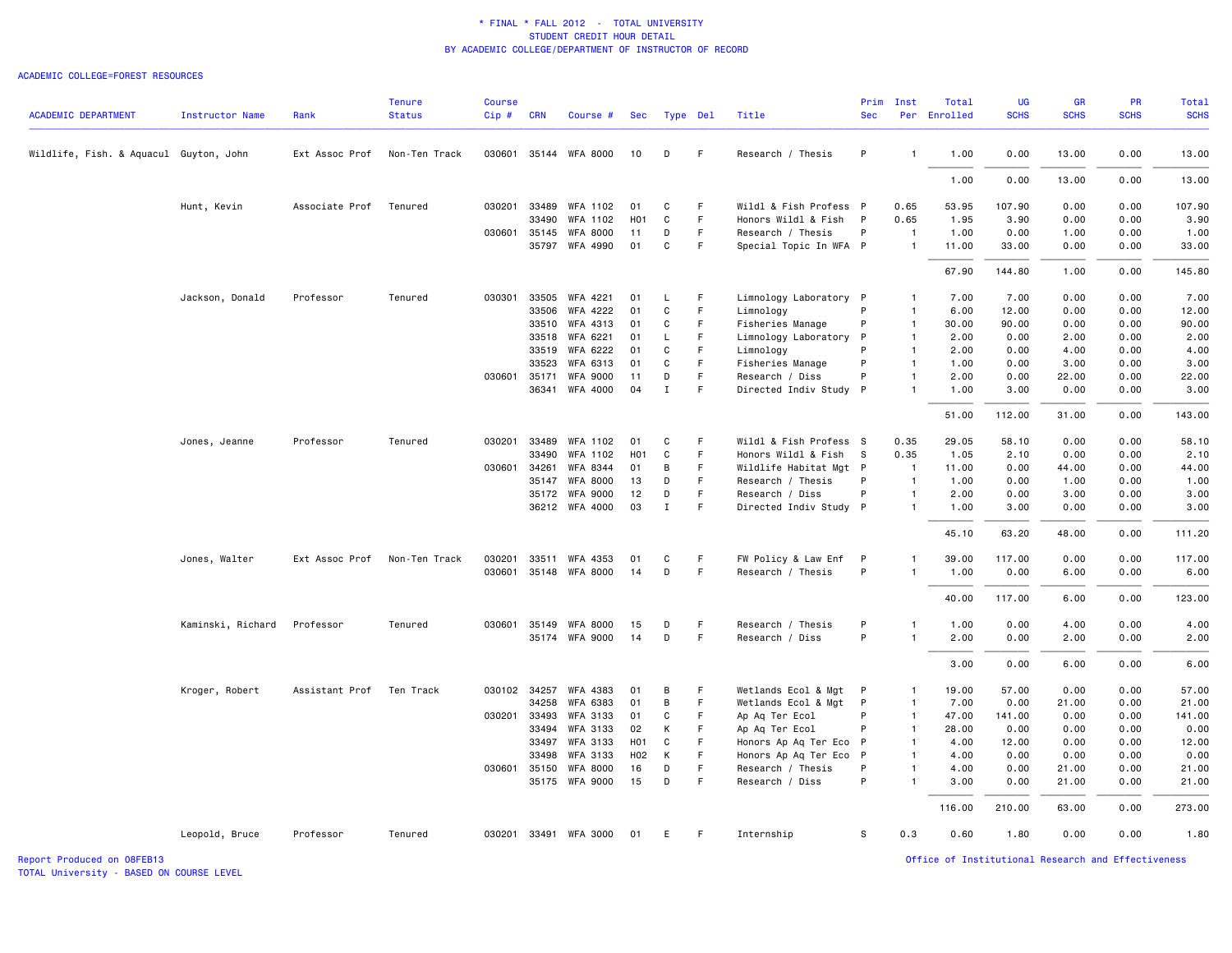### ACADEMIC COLLEGE=FOREST RESOURCES

| <b>ACADEMIC DEPARTMENT</b>               |                                   |                | <b>Tenure</b><br><b>Status</b> | <b>Course</b> | <b>CRN</b> |                       |                  |              |          | Title                  | Prim<br><b>Sec</b> | Inst           | Total<br>Per Enrolled | <b>UG</b><br><b>SCHS</b> | <b>GR</b><br><b>SCHS</b> | PR<br><b>SCHS</b> | <b>Total</b><br><b>SCHS</b> |
|------------------------------------------|-----------------------------------|----------------|--------------------------------|---------------|------------|-----------------------|------------------|--------------|----------|------------------------|--------------------|----------------|-----------------------|--------------------------|--------------------------|-------------------|-----------------------------|
|                                          | Instructor Name                   | Rank           |                                | Cip#          |            | Course #              | Sec              |              | Type Del |                        |                    |                |                       |                          |                          |                   |                             |
| Wildlife, Fish. & Aquacul Leopold, Bruce |                                   | Professor      | Tenured                        |               |            | 030601 34259 WFA 8144 | 01               | B            | F        | Theory WIldl Pop Eco P |                    | 1              | 10.00                 | 0.00                     | 40.00                    | 0.00              | 40.00                       |
|                                          |                                   |                |                                |               |            | 35176 WFA 9000        | 16               | D            | F        | Research / Diss        | P                  | 1              | 1.00                  | 0.00                     | 9.00                     | 0.00              | 9.00                        |
|                                          |                                   |                |                                |               |            |                       |                  |              |          |                        |                    |                | 11.60                 | 1.80                     | 49.00                    | 0.00              | 50.80                       |
|                                          | Martin, James                     | Assistant Prof | Ten Track                      | 030201        | 33488      | WFA 1001              | F <sub>01</sub>  | C            | F        | First Year Seminar     | P                  | 0.5            | 16.00                 | 16.00                    | 0.00                     | 0.00              | 16.00                       |
|                                          |                                   |                |                                |               | 33502      | WFA 4153              | 01               | C            | F        | Prin Wild Con & Man    | <sub>S</sub>       | 0.25           | 16.25                 | 48.75                    | 0.00                     | 0.00              | 48.75                       |
|                                          |                                   |                |                                |               | 33503      | WFA 4153              | 02               | К            | F.       | Prin Wild Con & Man    | S                  | 0.25           | 7.50                  | 0.00                     | 0.00                     | 0.00              | 0.00                        |
|                                          |                                   |                |                                |               | 33504      | WFA 4153              | 03               | К            | F        | Prin Wild Con & Man    | S                  | 0.25           | 7.50                  | 0.00                     | 0.00                     | 0.00              | 0.00                        |
|                                          |                                   |                |                                |               | 35806      | <b>WFA 4153</b>       | 04               | К            | F        | Prin Wild Con & Man    | s                  | 0.25           | 1.50                  | 0.00                     | 0.00                     | 0.00              | 0.00                        |
|                                          |                                   |                |                                | 030601 35152  |            | <b>WFA 8000</b>       | 18               | D            | F.       | Research / Thesis      | P                  | $\mathbf{1}$   | 2.00                  | 0.00                     | 3.00                     | 0.00              | 3.00                        |
|                                          |                                   |                |                                |               |            | 35177 WFA 9000        | 17               | D            | F        | Research / Diss        | P                  | $\mathbf{1}$   | 2.00                  | 0.00                     | 22.00                    | 0.00              | 22.00                       |
|                                          |                                   |                |                                |               |            |                       |                  |              |          |                        |                    |                | 52.75                 | 64.75                    | 25.00                    | 0.00              | 89.75                       |
|                                          | McConnell, Mark                   |                | Grad Res Assist Not Applicable | 030201        | 33488      | <b>WFA 1001</b>       | F <sub>0</sub> 1 | C            | F        | First Year Seminar     | S                  | 0.5            | 16.00                 | 16.00                    | 0.00                     | 0.00              | 16.00                       |
|                                          |                                   |                |                                |               |            | 33502 WFA 4153        | 01               | C            | F.       | Prin Wild Con & Man    | P                  | 0.75           | 48.75                 | 146.25                   | 0.00                     | 0.00              | 146.25                      |
|                                          |                                   |                |                                |               | 33503      | WFA 4153              | 02               | К            | F        | Prin Wild Con & Man    | P                  | 0.75           | 22.50                 | 0.00                     | 0.00                     | 0.00              | 0.00                        |
|                                          |                                   |                |                                |               |            | 33504 WFA 4153        | 03               | К            | F        | Prin Wild Con & Man    | P                  | 0.75           | 22.50                 | 0.00                     | 0.00                     | 0.00              | 0.00                        |
|                                          |                                   |                |                                |               |            | 35806 WFA 4153        | 04               | К            | F        | Prin Wild Con & Man P  |                    | 0.75           | 4.50                  | 0.00                     | 0.00                     | 0.00              | 0.00                        |
|                                          |                                   |                |                                |               |            |                       |                  |              |          |                        |                    |                | 114.25                | 162.25                   | 0.00                     | 0.00              | 162.25                      |
|                                          | Miranda, Leandro                  | Non-Employee   | Not Applicable                 |               |            | 030601 35153 WFA 8000 | 19               | D            | F        | Research / Thesis      | P                  | $\mathbf{1}$   | 4.00                  | 0.00                     | 22.00                    | 0.00              | 22.00                       |
|                                          |                                   |                |                                |               |            |                       |                  |              |          |                        |                    |                | 4.00                  | 0.00                     | 22.00                    | 0.00              | 22.00                       |
|                                          | Neal, Jason                       | Ext Assoc Prof | Non-Ten Track                  | 030601        | 35154      | <b>WFA 8000</b>       | 20               | D            | F        | Research / Thesis      | P                  | $\mathbf{1}$   | 2.00                  | 0.00                     | 22.00                    | 0.00              | 22.00                       |
|                                          |                                   |                |                                |               |            | 35179 WFA 9000        | 19               | D            | F        | Research / Diss        | P                  | 1              | 1.00                  | 0.00                     | 6.00                     | 0.00              | 6.00                        |
|                                          |                                   |                |                                |               |            | 36636 WFA 7000        | 02               | $\mathbf{I}$ | F.       | Directed Indiv Study P |                    | $\mathbf{1}$   | 1.00                  | 0.00                     | 3.00                     | 0.00              | 3.00                        |
|                                          |                                   |                |                                |               |            |                       |                  |              |          |                        |                    |                | 4.00                  | 0.00                     | 31.00                    | 0.00              | 31.00                       |
|                                          | Riffell, Samuel                   | Associate Prof | Tenured                        | 030201        | 33491      | <b>WFA 3000</b>       | 01               | E            | F        | Internship             | P                  | 0.7            | 1.40                  | 4.20                     | 0.00                     | 0.00              | 4.20                        |
|                                          |                                   |                |                                | 030601 35155  |            | WFA 8000              | 21               | D            | F.       | Research / Thesis      | P                  | $\overline{1}$ | 1.00                  | 0.00                     | 5.00                     | 0.00              | 5.00                        |
|                                          |                                   |                |                                |               |            | 35180 WFA 9000        | 20               | D            | F.       | Research / Diss        | P                  | $\mathbf{1}$   | 3.00                  | 0.00                     | 24.00                    | 0.00              | 24.00                       |
|                                          |                                   |                |                                |               |            |                       |                  |              |          |                        |                    |                | 5.40                  | 4.20                     | 29.00                    | 0.00              | 33.20                       |
|                                          | Schramm, Harold                   | Non-Employee   | Not Applicable                 | 030301        | 34260      | <b>WFA 8273</b>       | 01               | C            | F        | Advanced Fisheries M   | $\mathsf{P}$       | $\mathbf{1}$   | 5.00                  | 0.00                     | 15.00                    | 0.00              | 15.00                       |
|                                          |                                   |                |                                | 030601 35156  |            | WFA 8000              | 22               | D            | F        | Research / Thesis      | P                  | 1              | 6.00                  | 0.00                     | 21.00                    | 0.00              | 21.00                       |
|                                          |                                   |                |                                |               |            | 35181 WFA 9000        | 21               | D            | F.       | Research / Diss        | P                  | $\mathbf{1}$   | 1.00                  | 0.00                     | 4.00                     | 0.00              | 4.00                        |
|                                          |                                   |                |                                |               |            |                       |                  |              |          |                        |                    |                | 12.00                 | 0.00                     | 40.00                    | 0.00              | 40.00                       |
|                                          | Strickland, Bronso Ext Assoc Prof |                | Non-Ten Track                  |               |            | 030601 35157 WFA 8000 | 23               | D            | F.       | Research / Thesis      | P                  | $\mathbf{1}$   | 1.00                  | 0.00                     | 6.00                     | 0.00              | 6.00                        |
|                                          |                                   |                |                                |               |            |                       |                  |              |          |                        |                    |                | 1.00                  | 0.00                     | 6.00                     | 0.00              | 6.00                        |
|                                          | Vilella, Francisco Non-Employee   |                | Not Applicable                 |               |            | 030601 35159 WFA 8000 | 25               | D            | F        | Research / Thesis      | P                  | -1             | 3.00                  | 0.00                     | 17.00                    | 0.00              | 17.00                       |
|                                          |                                   |                |                                |               | 35184      | <b>WFA 9000</b>       | 24               | D            | F.       | Research / Diss        | P                  | $\mathbf{1}$   | 3.00                  | 0.00                     | 21.00                    | 0.00              | 21.00                       |
|                                          |                                   |                |                                |               |            | 35951 WFA 4000        | 01               | <b>I</b>     | F        | Directed Indiv Study P |                    | 1              | 1.00                  | 1.00                     | 0.00                     | 0.00              | 1.00                        |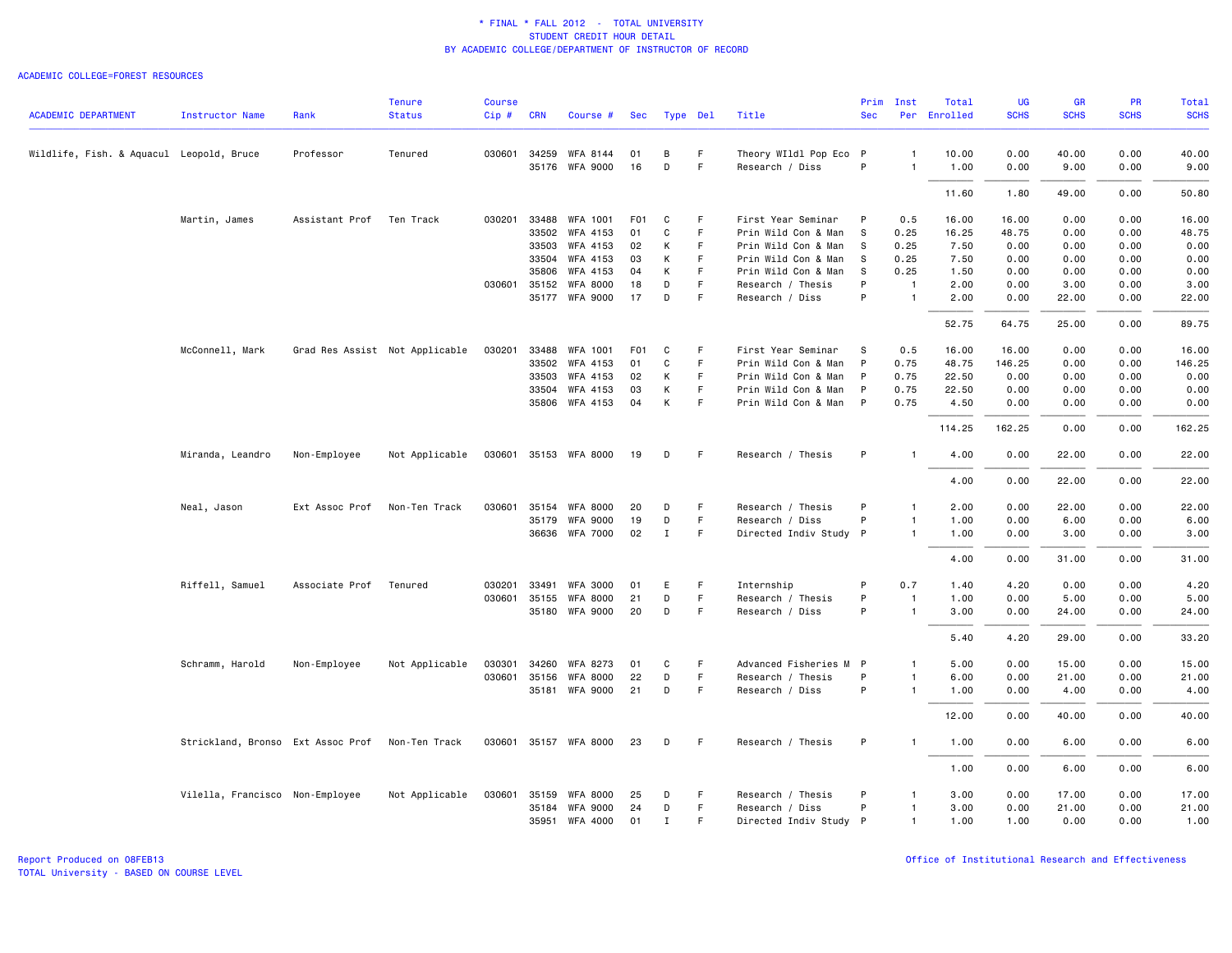### ACADEMIC COLLEGE=FOREST RESOURCES

| <b>ACADEMIC DEPARTMENT</b>              | Instructor Name | Rank           | <b>Tenure</b><br><b>Status</b> | <b>Course</b><br>Cip# | <b>CRN</b> | Course #       | Sec  | Type Del |    | Title                  | Prim<br>Sec | Inst<br>Per | Total<br>Enrolled | <b>UG</b><br><b>SCHS</b> | <b>GR</b><br><b>SCHS</b> | <b>PR</b><br><b>SCHS</b> | Total<br><b>SCHS</b>                                                                                                                                                                                                                                                                                                                                                                                                                                                                       |
|-----------------------------------------|-----------------|----------------|--------------------------------|-----------------------|------------|----------------|------|----------|----|------------------------|-------------|-------------|-------------------|--------------------------|--------------------------|--------------------------|--------------------------------------------------------------------------------------------------------------------------------------------------------------------------------------------------------------------------------------------------------------------------------------------------------------------------------------------------------------------------------------------------------------------------------------------------------------------------------------------|
|                                         |                 |                |                                |                       |            |                |      |          |    |                        |             |             | 7.00              | 1.00                     | 38.00                    | 0.00                     | 39.00                                                                                                                                                                                                                                                                                                                                                                                                                                                                                      |
| Wildlife, Fish. & Aquacul Wang, Guiming |                 | Associate Prof | Ten Track                      | 030201                | 33499      | WFA 4121       | 01   |          | -F | Wildl & Fish Biom La P |             |             | 20.00             | 20.00                    | 0.00                     | 0.00                     | 20.00                                                                                                                                                                                                                                                                                                                                                                                                                                                                                      |
|                                         |                 |                |                                |                       |            | 33500 WFA 4121 | - 02 |          | -F | Wildl & Fish Biom La P |             |             | 22.00             | 22.00                    | 0.00                     | 0.00                     | 22.00                                                                                                                                                                                                                                                                                                                                                                                                                                                                                      |
|                                         |                 |                |                                |                       | 33501      | WFA 4122       | 01   | C.       |    | Wildl & Fish Biometr P |             |             | 42.00             | 84.00                    | 0.00                     | 0.00                     | 84.00                                                                                                                                                                                                                                                                                                                                                                                                                                                                                      |
|                                         |                 |                |                                | 030601                |            | 35160 WFA 8000 | -26  | D        | -F | Research / Thesis      | P           |             | 2.00              | 0.00                     | 6.00                     | 0.00                     | 6.00                                                                                                                                                                                                                                                                                                                                                                                                                                                                                       |
|                                         |                 |                |                                |                       |            |                |      |          |    |                        |             |             | 86.00             | 126.00                   | 6.00                     | 0.00                     | 132.00                                                                                                                                                                                                                                                                                                                                                                                                                                                                                     |
| ==========================              |                 |                |                                |                       |            |                |      |          |    |                        |             |             | $=$ = = = = = = = | ========                 | $=$ = = = = = = =        |                          |                                                                                                                                                                                                                                                                                                                                                                                                                                                                                            |
| Wildlife, Fish. & Aquacul               |                 |                |                                |                       |            |                |      |          |    |                        |             |             | 800.00            | 1250.00                  | 653.00                   | 0.00                     | 1903.00                                                                                                                                                                                                                                                                                                                                                                                                                                                                                    |
| -------------------------               |                 |                |                                |                       |            |                |      |          |    |                        |             |             | ========          | ========                 | ========                 | ========                 | ==========                                                                                                                                                                                                                                                                                                                                                                                                                                                                                 |
|                                         |                 |                |                                |                       |            |                |      |          |    |                        |             |             | $=$ = = = = = = = | ========                 | $=$ = = = = = = =        | ========                 |                                                                                                                                                                                                                                                                                                                                                                                                                                                                                            |
|                                         |                 |                |                                |                       |            |                |      |          |    |                        |             |             | 1500.00           | 2317.00                  | 1204.00                  | 0.00                     | 3521.00                                                                                                                                                                                                                                                                                                                                                                                                                                                                                    |
|                                         |                 |                |                                |                       |            |                |      |          |    |                        |             |             | ========          | ========                 | ========                 | ========                 | $\begin{minipage}{0.9\linewidth} \begin{tabular}{l} \multicolumn{2}{l}{} & \multicolumn{2}{l}{} & \multicolumn{2}{l}{} \\ \multicolumn{2}{l}{} & \multicolumn{2}{l}{} & \multicolumn{2}{l}{} \\ \multicolumn{2}{l}{} & \multicolumn{2}{l}{} & \multicolumn{2}{l}{} \\ \multicolumn{2}{l}{} & \multicolumn{2}{l}{} & \multicolumn{2}{l}{} \\ \multicolumn{2}{l}{} & \multicolumn{2}{l}{} & \multicolumn{2}{l}{} \\ \multicolumn{2}{l}{} & \multicolumn{2}{l}{} & \multicolumn{2}{l}{} \\ \$ |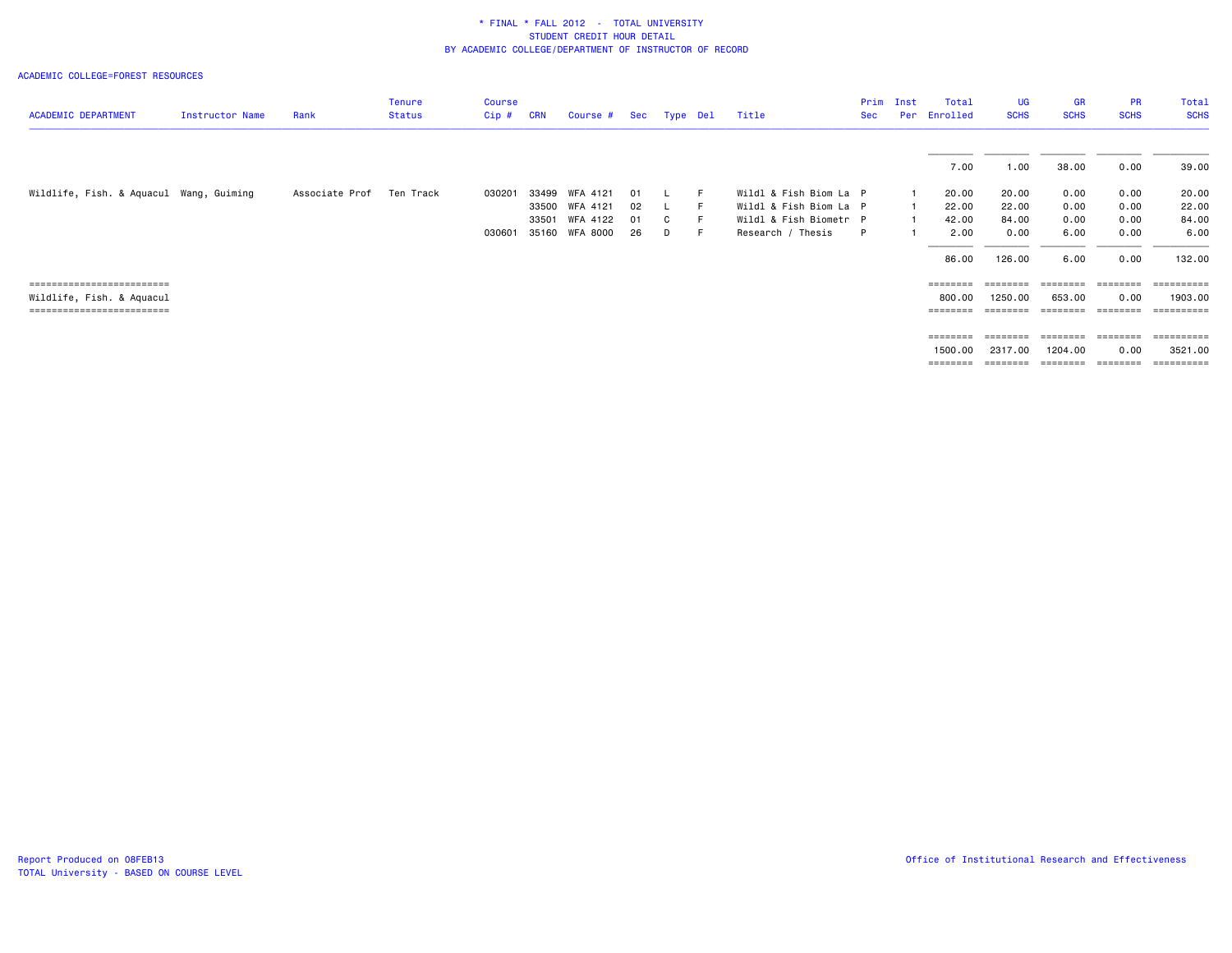### ACADEMIC COLLEGE=VETERINARY MEDICINE

|                            |                                                  |                               | <b>Tenure</b> | <b>Course</b> |              |                       |     |             |             |                        | Prim       | Inst           | Total        | <b>UG</b>   | <b>GR</b>   | PR          | Total       |
|----------------------------|--------------------------------------------------|-------------------------------|---------------|---------------|--------------|-----------------------|-----|-------------|-------------|------------------------|------------|----------------|--------------|-------------|-------------|-------------|-------------|
| <b>ACADEMIC DEPARTMENT</b> | <b>Instructor Name</b>                           | Rank                          | <b>Status</b> | $Cip \#$      | <b>CRN</b>   | Course #              | Sec | Type Del    |             | Title                  | <b>Sec</b> |                | Per Enrolled | <b>SCHS</b> | <b>SCHS</b> | <b>SCHS</b> | <b>SCHS</b> |
| Veterinary Medicine        | Archer, Todd                                     | Assistant Prof                | Ten Track     |               | 512401 31155 | CVM 5990              | 01  | C           | F.          | Special Topics in CV P |            | $\mathbf{1}$   | 29.00        | 0.00        | 0.00        | 58.00       | 58.00       |
|                            |                                                  |                               |               |               | 35987        | <b>CVM 8990</b>       | 03  | C           | F.          | Special Topic In CVM P |            | $\mathbf{1}$   | 2.00         | 0.00        | 2.00        | 0.00        | 2.00        |
|                            |                                                  |                               |               |               |              | 512501 35686 CVM 9000 | 02  | D           | F.          | Research / Diss        | P          | $\overline{1}$ | 1.00         | 0.00        | 2.00        | 0.00        | 2.00        |
|                            |                                                  |                               |               |               |              |                       |     |             |             |                        |            |                | 32.00        | 0.00        | 4.00        | 58.00       | 62.00       |
|                            | Bailey, R. Hart                                  | Professor                     | Tenured       | 512501        | 31169        | CVM 8011              | 01  | s           | F.          | Seminar                | P          | $\mathbf{1}$   | 12.00        | 0.00        | 12.00       | 0.00        | 12.00       |
|                            |                                                  |                               |               |               | 36062        | <b>CVM 9000</b>       | 16  | D           | F           | Research / Diss        | P          | $\mathbf{1}$   | 2.00         | 0.00        | 22.00       | 0.00        | 22.00       |
|                            |                                                  |                               |               |               |              | 36537 CVM 7000        | 06  | $\mathbf I$ | $\mathsf F$ | Directed Indiv Study P |            | $\mathbf{1}$   | 1.00         | 0.00        | 3.00        | 0.00        | 3.00        |
|                            |                                                  |                               |               |               |              |                       |     |             |             |                        |            |                | 15.00        | 0.00        | 37.00       | 0.00        | 37.00       |
|                            | Brashier, Michael Associate Prof                 |                               | Tenured       | 512401        | 31089        | CVM 5036              | 01  | C           | -F          | Veterinary Physiolog S |            | 0.2            | 16.80        | 0.00        | 0.00        | 100.80      | 100.80      |
|                            |                                                  |                               |               |               | 31106        | <b>CVM 5266</b>       | 01  | C           | F           | Equine Med & Surg      | P          | $\overline{1}$ | 20.00        | 0.00        | 0.00        | 120.00      | 120.00      |
|                            |                                                  |                               |               |               |              | 31134 CVM 5560        | 04  | E           | F.          | Adv Clin Rot 1         | P          | $\overline{1}$ | 1.00         | 0.00        | 0.00        | 2.00        | 2.00        |
|                            |                                                  |                               |               |               |              |                       |     |             |             |                        |            |                | 37.80        | 0.00        | 0.00        | 222.80      | 222.80      |
|                            | Brinkman, Erin                                   | Clinical Assist Non-Ten Track |               | 512401        | 31100        | CVM 5224              | 01  | Ε           | F           | Radiology              | P          | $\mathbf{1}$   | 40.00        | 0.00        | 0.00        | 160.00      | 160.00      |
|                            |                                                  |                               |               |               | 36304        | <b>CVM 8990</b>       | 07  | C           | F           | Special Topic In CVM P |            | $\mathbf{1}$   | 1.00         | 0.00        | 1.00        | 0.00        | 1.00        |
|                            |                                                  |                               |               |               | 512501 36063 | <b>CVM 8000</b>       | 07  | D           | F.          | Research / Thesis      | P          | $\mathbf{1}$   | 1.00         | 0.00        | 6.00        | 0.00        | 6.00        |
|                            |                                                  |                               |               |               | 36106        | <b>CVM 7000</b>       | 02  | $\mathbf I$ | $\mathsf F$ | Directed Indiv Study P |            | $\overline{1}$ | 1.00         | 0.00        | 3.00        | 0.00        | 3.00        |
|                            |                                                  |                               |               |               |              | 36437 CVM 7000        | 04  | $\mathbf I$ | F           | Directed Indiv Study P |            | $\mathbf{1}$   | 1.00         | 0.00        | 2.00        | 0.00        | 2.00        |
|                            |                                                  |                               |               |               |              |                       |     |             |             |                        |            |                | 44.00        | 0.00        | 12.00       | 160.00      | 172.00      |
|                            | Bulla, Camillo                                   | Assistant Prof                | Ten Track     | 512401        | 36432        | CVM 8990              | 09  | C           | F.          | Special Topic In CVM P |            | 1              | 1.00         | 0.00        | 1.00        | 0.00        | 1.00        |
|                            |                                                  |                               |               |               | 512501 35750 | <b>CVM 9000</b>       | 07  | D           | F           | Research / Diss        | P          | $\mathbf{1}$   | 1.00         | 0.00        | 4.00        | 0.00        | 4.00        |
|                            |                                                  |                               |               |               |              |                       |     |             |             |                        |            |                | 2.00         | 0.00        | 5.00        | 0.00        | 5.00        |
|                            | Burt, Gary                                       | Clinical Assist Non-Ten Track |               |               |              | 512401 31102 CVM 5246 | 01  | E           | -F          | Community Veterinary P |            | 0.5            | 15.50        | 0.00        | 0.00        | 93.00       | 93.00       |
|                            |                                                  |                               |               |               |              |                       |     |             |             |                        |            |                | 15.50        | 0.00        | 0.00        | 93.00       | 93.00       |
|                            | Bushby, Philip                                   | Professor                     | Tenured       | 512401        | 31148        | CVM 5640              | 01  | н           | F           | Shelter Medicine       | P          | $\mathbf{1}$   | 15.00        | 0.00        | 0.00        | 30.00       | 30.00       |
|                            |                                                  |                               |               |               |              | 512501 36075 CVM 8000 | 08  | D           | F           | Research / Thesis      | P          | $\overline{1}$ | 1.00         | 0.00        | 3.00        | 0.00        | 3.00        |
|                            |                                                  |                               |               |               |              |                       |     |             |             |                        |            |                | 16.00        | 0.00        | 3.00        | 30.00       | 33.00       |
|                            | Butler, James                                    | Assistant Prof                | Ten Track     |               |              | 512401 34916 CVM 8990 | 01  | C           | F.          | Special Topic In CVM P |            | -1             | 3.00         | 0.00        | 6.00        | 0.00        | 6.00        |
|                            |                                                  |                               |               |               |              |                       |     |             |             |                        |            |                | 3.00         | 0.00        | 6.00        | 0.00        | 6.00        |
|                            | Chambers, Janice                                 | Professor                     | Tenured       |               | 512501 31166 | CVM 6513              | 01  | C           | F           | Environ Toxicology     | P          | $\mathbf{1}$   | 7.00         | 0.00        | 21.00       | 0.00        | 21.00       |
|                            |                                                  |                               |               |               | 35891        | CVM 8000              | 02  | D           | F           | Research / Thesis      | P          | $\overline{1}$ | 1.00         | 0.00        | 3.00        | 0.00        | 3.00        |
|                            |                                                  |                               |               |               |              | 35892 CVM 9000        | 11  | D           | F.          | Research / Diss        | P          | $\mathbf{1}$   | 6.00         | 0.00        | 38.00       | 0.00        | 38.00       |
|                            |                                                  |                               |               |               |              |                       |     |             |             |                        |            |                | 14.00        | 0.00        | 62.00       | 0.00        | 62.00       |
|                            | Christiansen, Davi Clinical Assist Non-Ten Track |                               |               | 512401        |              | 31146 CVM 5580        | 06  | Е           | -F          | Adv Clin Rot 3         | P          | $\mathbf{1}$   | 4.00         | 0.00        | 0.00        | 8.00        | 8.00        |
|                            |                                                  |                               |               |               |              | 512501 31110 CVM 5282 | 01  | E           | F.          | Lg Animal/Ambulatory P |            | $\mathbf{1}$   | 24.00        | 0.00        | 0.00        | 48.00       | 48.00       |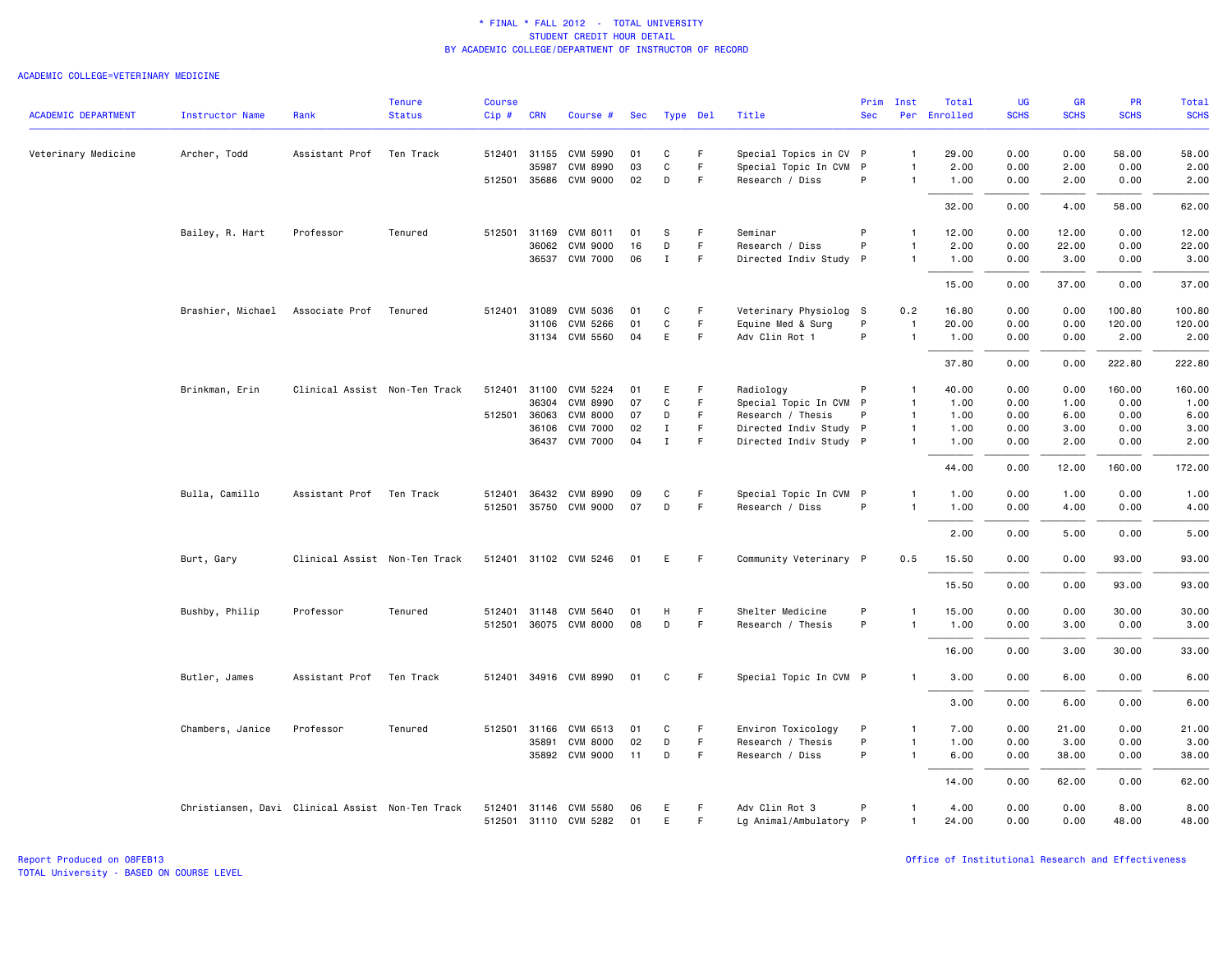| <b>ACADEMIC DEPARTMENT</b> | <b>Instructor Name</b> | Rank                          | <b>Tenure</b><br><b>Status</b> | <b>Course</b><br>Cip# | <b>CRN</b> | Course #              | Sec | Type Del |    | Title                  | <b>Sec</b> | Prim Inst      | Total<br>Per Enrolled | <b>UG</b><br><b>SCHS</b> | <b>GR</b><br><b>SCHS</b> | <b>PR</b><br><b>SCHS</b> | <b>Total</b><br><b>SCHS</b> |
|----------------------------|------------------------|-------------------------------|--------------------------------|-----------------------|------------|-----------------------|-----|----------|----|------------------------|------------|----------------|-----------------------|--------------------------|--------------------------|--------------------------|-----------------------------|
|                            |                        |                               |                                |                       |            |                       |     |          |    |                        |            |                |                       |                          |                          |                          |                             |
|                            |                        |                               |                                |                       |            |                       |     |          |    |                        |            |                | 28.00                 | 0.00                     | 0.00                     | 56.00                    | 56.00                       |
| Veterinary Medicine        | Claude, Andrew         | Assistant Prof Ten Track      |                                |                       |            | 512401 31101 CVM 5234 | 01  | E        | F. | Anesthesiolgy          | P          | -1             | 40.00                 | 0.00                     | 0.00                     | 160.00                   | 160.00                      |
|                            |                        |                               |                                |                       | 31119      | CVM 5430              | 01  | E        | F. | Adv Rot in Anesth      | P          | $\mathbf{1}$   | 2.00                  | 0.00                     | 0.00                     | 4.00                     | 4.00                        |
|                            |                        |                               |                                |                       | 36053      | <b>CVM 8990</b>       | 05  | C        | F  | Special Topic In CVM P |            | $\overline{1}$ | 1.00                  | 0.00                     | 1.00                     | 0.00                     | 1.00                        |
|                            |                        |                               |                                |                       | 36054      | <b>CVM 8990</b>       | 06  | C        | F. | Special Topic In CVM P |            | $\mathbf{1}$   | 1.00                  | 0.00                     | 1.00                     | 0.00                     | 1.00                        |
|                            |                        |                               |                                |                       |            | 512501 36500 CVM 8000 | 16  | D        | F. | Research / Thesis      | P          | $\mathbf{1}$   | 1.00                  | 0.00                     | 2.00                     | 0.00                     | 2.00                        |
|                            |                        |                               |                                |                       |            |                       |     |          |    |                        |            |                | 45.00                 | 0.00                     | 4.00                     | 164.00                   | 168.00                      |
|                            | Eddy, Alison           | Clinical Assist Non-Ten Track |                                |                       |            | 512401 31153 CVM 5862 | 01  | E        | F. | Equine Lameness        | P          | $\mathbf{1}$   | 8.00                  | 0.00                     | 0.00                     | 16.00                    | 16.00                       |
|                            |                        |                               |                                |                       |            |                       |     |          |    |                        |            |                | 8.00                  | 0.00                     | 0.00                     | 16.00                    | 16.00                       |
|                            | Eells, Jeffrey         | Associate Prof                | Tenured                        |                       |            | 512401 31086 CVM 5013 | 01  | B        | F. | Veterinary Neuroscie P |            | $\mathbf{1}$   | 84.00                 | 0.00                     | 0.00                     | 252.00                   | 252.00                      |
|                            |                        |                               |                                |                       | 36613      | <b>CVM 5000</b>       | 35  | Ι.       | F. | Directed Indiv Study P |            | $\mathbf{1}$   | 1.00                  | 0.00                     | 0.00                     | 2.00                     | 2.00                        |
|                            |                        |                               |                                |                       |            | 512501 35771 CVM 9000 | 08  | D        | F. | Research / Diss        | P          | $\mathbf{1}$   | 2.00                  | 0.00                     | 12.00                    | 0.00                     | 12.00                       |
|                            |                        |                               |                                |                       |            |                       |     |          |    |                        |            |                | 87.00                 | 0.00                     | 12.00                    | 254.00                   | 266.00                      |
|                            | Epperson, William      | Professor                     | Tenured                        |                       |            | 512401 31092 CVM 5111 | 01  | C        | F. | Prof Develop III       | P          | $\mathbf{1}$   | 84.00                 | 0.00                     | 0.00                     | 84.00                    | 84.00                       |
|                            |                        |                               |                                |                       |            |                       |     |          |    |                        |            |                | 84.00                 | 0.00                     | 0.00                     | 84.00                    | 84.00                       |
|                            | Eubanks, Diana         | Clinical Assoc                | Non-Ten Track                  |                       |            | 512401 31089 CVM 5036 | 01  | C        | F. | Veterinary Physiolog P |            | 0.2            | 16.80                 | 0.00                     | 0.00                     | 100.80                   | 100.80                      |
|                            |                        |                               |                                |                       |            | 31149 CVM 5672        | 01  | E        | F  | Veterinary Dentistry P |            | $\mathbf{1}$   | 5.00                  | 0.00                     | 0.00                     | 10.00                    | 10.00                       |
|                            |                        |                               |                                |                       |            |                       |     |          |    |                        |            |                | 21.80                 | 0.00                     | 0.00                     | 110.80                   | 110.80                      |
|                            | Fleming, Sherrill      | Associate Prof                | Tenured                        | 510808                | 31063      | CVM 3032              | 01  | C        | F  | Food Anim Diseases & P |            | $\overline{1}$ | 25.00                 | 50.00                    | 0.00                     | 0.00                     | 50.00                       |
|                            |                        |                               |                                | 512401 31089          |            | CVM 5036              | 01  | C        | F. | Veterinary Physiolog S |            | 0.2            | 16.80                 | 0.00                     | 0.00                     | 100.80                   | 100.80                      |
|                            |                        |                               |                                |                       | 31108      | CVM 5276              | 01  | C        | F. | Food Animal Practice P |            | 0.5            | 10.00                 | 0.00                     | 0.00                     | 60.00                    | 60.00                       |
|                            |                        |                               |                                |                       |            | 31109 CVM 5276        | 02  | E        | F. | Food Animal Practice P |            | 0.5            | 10.00                 | 0.00                     | 0.00                     | 60.00                    | 60.00                       |
|                            |                        |                               |                                |                       |            |                       |     |          |    |                        |            |                | 61.80                 | 50.00                    | 0.00                     | 220.80                   | 270.80                      |
|                            | Gardner, Allison       | Clinical Instru Non-Ten Track |                                |                       |            | 510808 31065 CVM 3112 | 01  | B        | F. | An Hand, Husb, Nutri P |            | 1              | 23.00                 | 46.00                    | 0.00                     | 0.00                     | 46.00                       |
|                            |                        |                               |                                |                       | 31067      | CVM 3202              | 01  | B        | F. | Diag Img:VT            | P          | $\mathbf{1}$   | 23.00                 | 46.00                    | 0.00                     | 0.00                     | 46.00                       |
|                            |                        |                               |                                |                       | 31069      | CVM 4003              | 01  | C        | F  | Internship Experienc P |            | $\overline{1}$ | 9.00                  | 27,00                    | 0.00                     | 0.00                     | 27.00                       |
|                            |                        |                               |                                |                       | 31071      | CVM 4103              | 01  | H        | F. | Large Animal Exp I     | P          | $\overline{1}$ | 12.00                 | 36.00                    | 0.00                     | 0.00                     | 36.00                       |
|                            |                        |                               |                                |                       | 31075      | CVM 4206              | 01  | H        | F  | Small Animal Clinica P |            | $\mathbf{1}$   | 14.00                 | 84.00                    | 0.00                     | 0.00                     | 84.00                       |
|                            |                        |                               |                                |                       | 31078      | CVM 4333              | 01  | H        | F  | Emergency/ICU Clinic P |            | $\overline{1}$ | 12.00                 | 36.00                    | 0.00                     | 0.00                     | 36.00                       |
|                            |                        |                               |                                |                       |            | 31079 CVM 4501        | 01  | H        | F. | Diagnostic Lab Exp     | P          | $\mathbf{1}$   | 4.00                  | 4.00                     | 0.00                     | 0.00                     | 4.00                        |
|                            |                        |                               |                                |                       | 31080      | CVM 4511              | 01  | H        | F. | Biomed Research Exp    | P          | $\mathbf{1}$   | 9.00                  | 9.00                     | 0.00                     | 0.00                     | 9.00                        |
|                            |                        |                               |                                |                       |            | 31084 CVM 4701        | 01  | C        | F  | App & Process for VT P |            | $\mathbf{1}$   | 22.00                 | 22.00                    | 0.00                     | 0.00                     | 22.00                       |
|                            |                        |                               |                                |                       |            |                       |     |          |    |                        |            |                | 128.00                | 310.00                   | 0.00                     | 0.00                     | 310.00                      |
|                            | Gaunt, Patricia        | Professor                     | Tenured                        |                       |            | 512401 31095 CVM 5152 | 01  | C        | F. | Veterinary Toxicolog P |            |                | 84.00                 | 0.00                     | 0.00                     | 168.00                   | 168.00                      |
|                            |                        |                               |                                |                       |            |                       |     |          |    |                        |            |                | 84.00                 | 0.00                     | 0.00                     | 168,00                   | 168.00                      |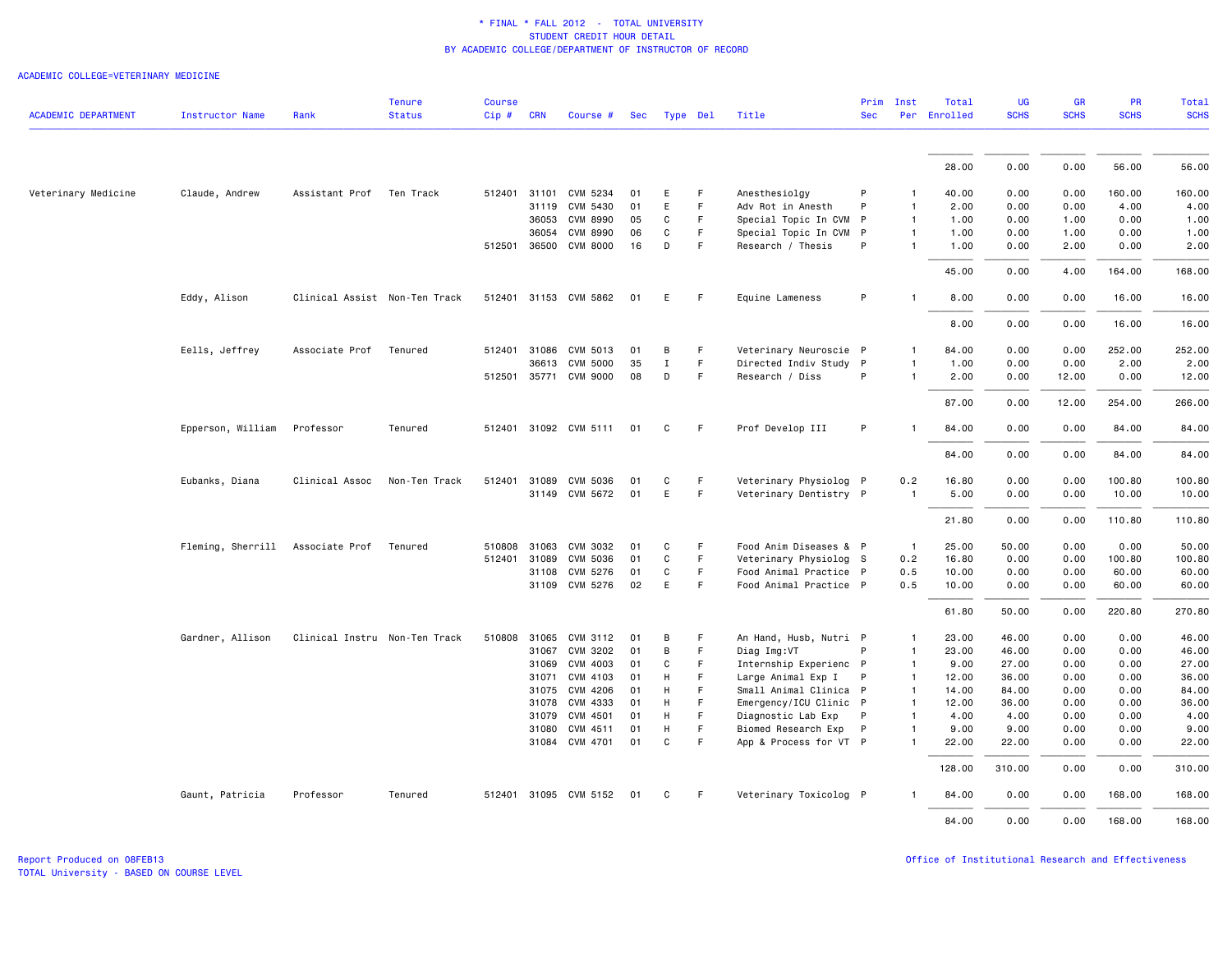#### ACADEMIC COLLEGE=VETERINARY MEDICINE

|                            |                        |                               | Tenure        | <b>Course</b> |            |                       |     |             |    |                        |              | Prim Inst      | Total        | UG          | <b>GR</b>   | <b>PR</b>   | Total       |
|----------------------------|------------------------|-------------------------------|---------------|---------------|------------|-----------------------|-----|-------------|----|------------------------|--------------|----------------|--------------|-------------|-------------|-------------|-------------|
| <b>ACADEMIC DEPARTMENT</b> | <b>Instructor Name</b> | Rank                          | <b>Status</b> | Cip#          | <b>CRN</b> | Course #              | Sec | Type Del    |    | Title                  | <b>Sec</b>   |                | Per Enrolled | <b>SCHS</b> | <b>SCHS</b> | <b>SCHS</b> | <b>SCHS</b> |
| Veterinary Medicine        | Grace, Sharon          | Clinical Prof                 | Non-Ten Track | 512401        | 31085      | CVM 5011              | 01  | S           | F  | Professional Develop P |              | $\overline{1}$ | 84.00        | 0.00        | 0.00        | 84.00       | 84.00       |
|                            |                        |                               |               |               | 31097      | CVM 5186              | 01  | B           | F  | Small Anim Med & Sur P |              | $\overline{1}$ | 84.00        | 0.00        | 0.00        | 504.00      | 504.00      |
|                            |                        |                               |               |               | 31152      | CVM 5814              | 01  | C           | F  | The Feline Patient     | P            | $\overline{1}$ | 56.00        | 0.00        | 0.00        | 224.00      | 224.00      |
|                            |                        |                               |               |               | 31162      | CVM 5990              | 03  | C           | F  | Special Topics in CV P |              | $\overline{1}$ | 23.00        | 0.00        | 0.00        | 92.00       | 92.00       |
|                            |                        |                               |               |               | 35387      | <b>CVM 5000</b>       | 01  | I           | F  | Directed Indiv Study P |              | $\overline{1}$ | 1.00         | 0.00        | 0.00        | 4.00        | 4.00        |
|                            |                        |                               |               |               | 35394      | <b>CVM 5000</b>       | 02  | $\mathbf I$ | F  | Directed Indiv Study P |              | $\overline{1}$ | 1.00         | 0.00        | 0.00        | 2.00        | 2.00        |
|                            |                        |                               |               |               | 35397      | <b>CVM 5000</b>       | 03  | I           | F  | Directed Indiv Study P |              | $\overline{1}$ | 1.00         | 0.00        | 0.00        | 4.00        | 4.00        |
|                            |                        |                               |               |               | 35405      | <b>CVM 5000</b>       | 04  | $\mathbf I$ | F  | Directed Indiv Study   | P            | $\overline{1}$ | 1.00         | 0.00        | 0.00        | 2.00        | 2.00        |
|                            |                        |                               |               |               | 35407      | <b>CVM 5000</b>       | 05  | I           | F  | Directed Indiv Study P |              | $\overline{1}$ | 1.00         | 0.00        | 0.00        | 4.00        | 4.00        |
|                            |                        |                               |               |               | 35449      | <b>CVM 5000</b>       | 06  | $\mathbf I$ | F  | Directed Indiv Study P |              | $\overline{1}$ | 1.00         | 0.00        | 0.00        | 2.00        | 2.00        |
|                            |                        |                               |               |               | 35945      | <b>CVM 5000</b>       | 07  | I           | F  | Directed Indiv Study   | P            | $\overline{1}$ | 1.00         | 0.00        | 0.00        | 4.00        | 4.00        |
|                            |                        |                               |               |               |            | <b>CVM 5000</b>       | 08  |             |    |                        |              | $\overline{1}$ |              | 0.00        |             |             | 2.00        |
|                            |                        |                               |               |               | 35960      |                       |     | Ι           | F  | Directed Indiv Study P |              |                | 1.00         |             | 0.00        | 2.00        |             |
|                            |                        |                               |               |               | 35984      | <b>CVM 5000</b>       | 09  | $\mathbf I$ |    | Directed Indiv Study P |              | $\overline{1}$ | 1.00         | 0.00        | 0.00        | 4.00        | 4.00        |
|                            |                        |                               |               |               | 36009      | <b>CVM 5000</b>       | 10  | I           | F  | Directed Indiv Study   | $\mathsf{P}$ | $\mathbf{1}$   | 1.00         | 0.00        | 0.00        | 4.00        | 4.00        |
|                            |                        |                               |               |               | 36010      | <b>CVM 5000</b>       | 11  | $\mathbf I$ |    | Directed Indiv Study   |              | $\overline{1}$ | 1.00         | 0.00        | 0.00        | 4.00        | 4.00        |
|                            |                        |                               |               |               | 36011      | <b>CVM 5000</b>       | 12  | I           | F  | Directed Indiv Study P |              | $\overline{1}$ | 1.00         | 0.00        | 0.00        | 2.00        | 2.00        |
|                            |                        |                               |               |               | 36014      | <b>CVM 5000</b>       | 13  | I           | F  | Directed Indiv Study P |              | $\overline{1}$ | 1.00         | 0.00        | 0.00        | 4.00        | 4.00        |
|                            |                        |                               |               |               | 36028      | <b>CVM 5000</b>       | 14  | $\mathbf I$ | F  | Directed Indiv Study P |              | $\overline{1}$ | 1.00         | 0.00        | 0.00        | 4.00        | 4.00        |
|                            |                        |                               |               |               | 36038      | <b>CVM 5000</b>       | 15  | I           | F  | Directed Indiv Study P |              | $\overline{1}$ | 1.00         | 0.00        | 0.00        | 4.00        | 4.00        |
|                            |                        |                               |               |               | 36045      | <b>CVM 5000</b>       | 16  | $\mathbf I$ | F  | Directed Indiv Study P |              | $\overline{1}$ | 1.00         | 0.00        | 0.00        | 2.00        | 2.00        |
|                            |                        |                               |               |               | 36055      | <b>CVM 5000</b>       | 18  | I           | F  | Directed Indiv Study P |              | $\overline{1}$ | 1.00         | 0.00        | 0.00        | 2.00        | 2.00        |
|                            |                        |                               |               |               | 36056      | <b>CVM 5000</b>       | 19  | Ι.          | F  | Directed Indiv Study P |              | $\overline{1}$ | 1.00         | 0.00        | 0.00        | 4.00        | 4.00        |
|                            |                        |                               |               |               | 36069      | <b>CVM 5000</b>       | 20  | $\;$ I      | F  | Directed Indiv Study P |              | $\overline{1}$ | 1.00         | 0.00        | 0.00        | 4.00        | 4.00        |
|                            |                        |                               |               |               | 36091      | <b>CVM 5000</b>       | 21  | Ι.          | F  | Directed Indiv Study   | P            | $\overline{1}$ | 1.00         | 0.00        | 0.00        | 4.00        | 4.00        |
|                            |                        |                               |               |               | 36098      | <b>CVM 5000</b>       | 23  | $\mathbf I$ | F  | Directed Indiv Study P |              | $\overline{1}$ | 1.00         | 0.00        | 0.00        | 4.00        | 4.00        |
|                            |                        |                               |               |               | 36099      | <b>CVM 5000</b>       | 24  | $\mathbf I$ | F  | Directed Indiv Study P |              | $\overline{1}$ | 1.00         | 0.00        | 0.00        | 4.00        | 4.00        |
|                            |                        |                               |               |               | 36108      | <b>CVM 5000</b>       | 25  | Ι.          | F  | Directed Indiv Study P |              | $\overline{1}$ | 1.00         | 0.00        | 0.00        | 2.00        | 2.00        |
|                            |                        |                               |               |               | 36135      | CVM 5000              | 26  | Ι.          |    | Directed Indiv Study P |              | $\overline{1}$ | 1.00         | 0.00        | 0.00        | 4.00        | 4.00        |
|                            |                        |                               |               |               | 36205      | <b>CVM 5000</b>       | 27  | $\mathbf I$ | F  | Directed Indiv Study P |              | $\overline{1}$ | 1.00         | 0.00        | 0.00        | 4.00        | 4.00        |
|                            |                        |                               |               |               | 36225      | <b>CVM 5000</b>       | 28  | $\mathbf I$ | F  | Directed Indiv Study P |              | $\overline{1}$ | 1.00         | 0.00        | 0.00        | 4.00        | 4.00        |
|                            |                        |                               |               |               | 36286      | <b>CVM 5000</b>       | 29  | I           |    | Directed Indiv Study P |              | $\overline{1}$ | 1.00         | 0.00        | 0.00        | 3.00        | 3.00        |
|                            |                        |                               |               |               | 36370      | <b>CVM 5000</b>       | 30  | $\mathbf I$ | F  | Directed Indiv Study   | P            | $\overline{1}$ | 1.00         | 0.00        | 0.00        | 4.00        | 4.00        |
|                            |                        |                               |               |               | 36424      | <b>CVM 5000</b>       | 31  | Ι.          | F  | Directed Indiv Study P |              | $\overline{1}$ | 1.00         | 0.00        | 0.00        | 4.00        | 4.00        |
|                            |                        |                               |               |               | 36441      | <b>CVM 5000</b>       | 32  | Ι.          | F  | Directed Indiv Study P |              | $\overline{1}$ | 1.00         | 0.00        | 0.00        | 4.00        | 4.00        |
|                            |                        |                               |               |               | 36509      | <b>CVM 5000</b>       | 33  | $\;$ I      | F  | Directed Indiv Study   | P            | $\overline{1}$ | 1.00         | 0.00        | 0.00        | 3.00        | 3.00        |
|                            |                        |                               |               |               | 36612      | <b>CVM 5000</b>       | 34  | Ι.          | F  | Directed Indiv Study P |              | $\overline{1}$ | 1.00         | 0.00        | 0.00        | 2.00        | 2.00        |
|                            |                        |                               |               |               | 36619      | <b>CVM 5000</b>       | 36  | I           | F  | Directed Indiv Study   | $\mathsf{P}$ | $\overline{1}$ | 1.00         | 0.00        | 0.00        | 4.00        | 4.00        |
|                            |                        |                               |               |               | 36620      | <b>CVM 5000</b>       | 37  | $\mathbf I$ | F  | Directed Indiv Study P |              | $\overline{1}$ | 1.00         | 0.00        | 0.00        | 4.00        | 4.00        |
|                            |                        |                               |               |               | 36631      | <b>CVM 5000</b>       | 38  | $\mathbf I$ | F  | Directed Indiv Study P |              | $\overline{1}$ | 1.00         | 0.00        | 0.00        | 2.00        | 2.00        |
|                            |                        |                               |               |               | 36633      | <b>CVM 5000</b>       | 39  | Ι.          | F  | Directed Indiv Study   | P            | $\overline{1}$ | 1.00         | 0.00        | 0.00        | 2.00        | 2.00        |
|                            |                        |                               |               |               | 36639      | <b>CVM 5000</b>       | 40  | I           | F  | Directed Indiv Study P |              | $\overline{1}$ | 1.00         | 0.00        | 0.00        | 4.00        | 4.00        |
|                            |                        |                               |               |               | 36641      | <b>CVM 5000</b>       | 41  | $\mathbf I$ | F  | Directed Indiv Study P |              | $\overline{1}$ | 1.00         | 0.00        | 0.00        | 4.00        | 4.00        |
|                            |                        |                               |               |               | 36652      | <b>CVM 5000</b>       | 43  | I           | F  | Directed Indiv Study   | P            | $\overline{1}$ | 1.00         | 0.00        | 0.00        | 3.00        | 3.00        |
|                            |                        |                               |               |               | 36655      | <b>CVM 5000</b>       | 44  | $\mathbf I$ |    | Directed Indiv Study P |              | $\overline{1}$ | 1.00         | 0.00        | 0.00        | 4.00        | 4.00        |
|                            |                        |                               |               |               |            | 36665 CVM 5000        | 45  | $\mathbf I$ | F  | Directed Indiv Study P |              | $\overline{1}$ | 1.00         | 0.00        | 0.00        | 4.00        | 4.00        |
|                            |                        |                               |               |               |            |                       |     |             |    |                        |              |                | 288.00       | 0.00        | 0.00        | 1043.00     | 1043.00     |
|                            | Gunter, Miriam         | Clinical Assist Non-Ten Track |               |               |            | 512401 31133 CVM 5560 | 03  | Ε           | F. | Adv Clin Rot 1         | P            | $\overline{1}$ | 2.00         | 0.00        | 0.00        | 4.00        | 4.00        |
|                            |                        |                               |               |               |            |                       |     |             |    |                        |              |                | 2.00         | 0.00        | 0.00        | 4.00        | 4.00        |
|                            | Hanson, Larry          | Professor                     | Tenured       |               |            | 512501 31170 CVM 8031 | 01  | C           | F. | Curntop Mol Mech Dz    | P            | $\overline{1}$ | 6.00         | 0.00        | 6.00        | 0.00        | 6.00        |

TOTAL University - BASED ON COURSE LEVEL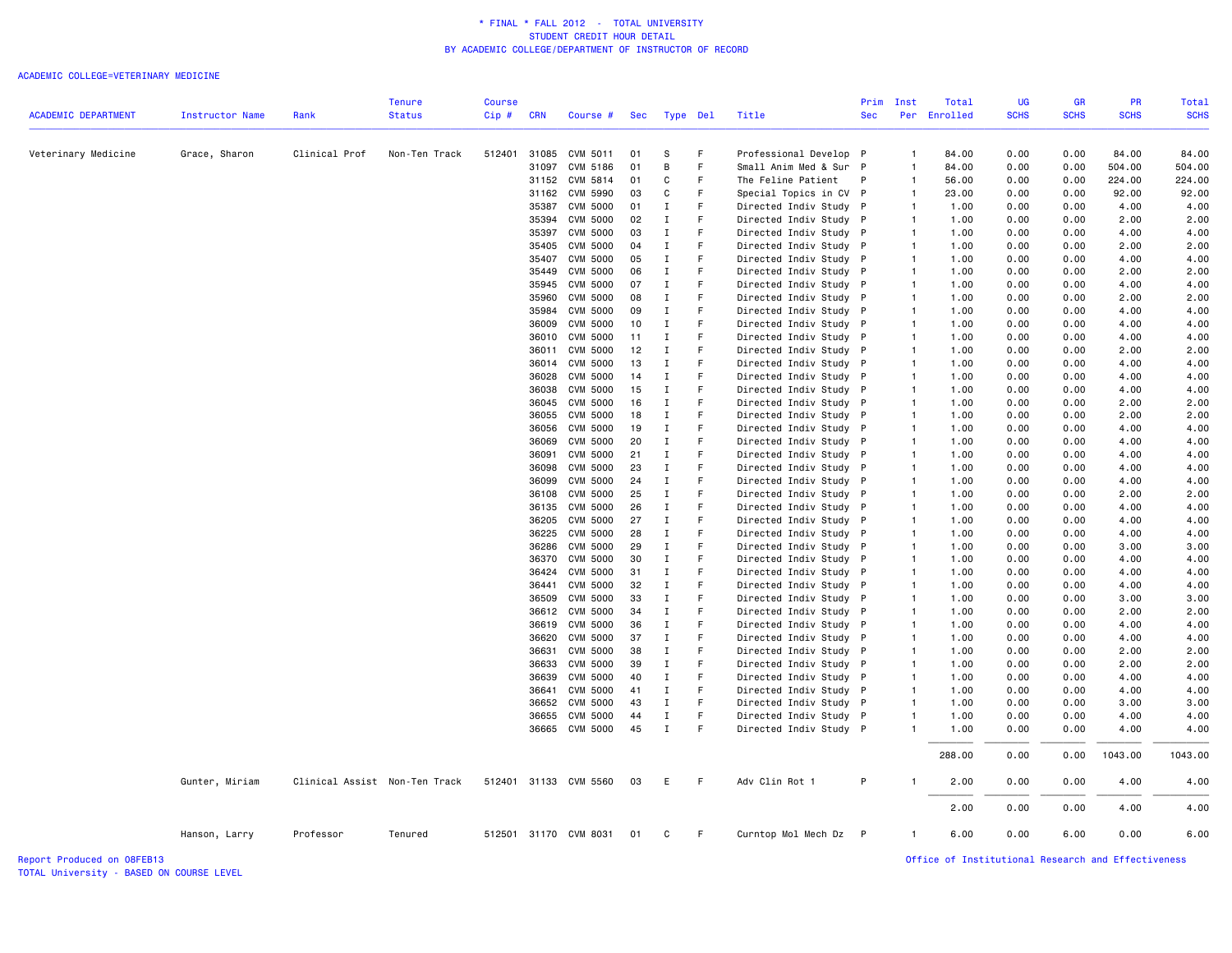### ACADEMIC COLLEGE=VETERINARY MEDICINE

| <b>ACADEMIC DEPARTMENT</b> | Instructor Name                                  | Rank                          | <b>Tenure</b><br><b>Status</b> | <b>Course</b><br>Cip# | <b>CRN</b>   | Course #              | Sec | Type Del    |             | Title                                                                                                                                               | Prim<br><b>Sec</b> | Inst           | Total<br>Per Enrolled | UG<br><b>SCHS</b> | <b>GR</b><br><b>SCHS</b> | PR<br><b>SCHS</b> | Total<br><b>SCHS</b> |
|----------------------------|--------------------------------------------------|-------------------------------|--------------------------------|-----------------------|--------------|-----------------------|-----|-------------|-------------|-----------------------------------------------------------------------------------------------------------------------------------------------------|--------------------|----------------|-----------------------|-------------------|--------------------------|-------------------|----------------------|
|                            |                                                  |                               |                                |                       |              |                       |     |             |             |                                                                                                                                                     |                    |                |                       |                   |                          |                   |                      |
| Veterinary Medicine        | Hanson, Larry                                    | Professor                     | Tenured                        |                       | 512501 36026 | CVM 9000              | 15  | D           | F.          | Research / Diss                                                                                                                                     | P                  | $\mathbf{1}$   | 3.00                  | 0.00              | 20.00                    | 0.00              | 20.00                |
|                            |                                                  |                               |                                |                       | 36501        | <b>CVM 7000</b>       | 05  | $\mathbf I$ | $\mathsf F$ | Directed Indiv Study P                                                                                                                              |                    | $\mathbf{1}$   | 1.00                  | 0.00              | 2.00                     | 0.00              | 2.00                 |
|                            |                                                  |                               |                                |                       |              |                       |     |             |             |                                                                                                                                                     |                    |                | 10.00                 | 0.00              | 28.00                    | 0.00              | 28.00                |
|                            | Hopper, Richard                                  | Professor                     | Tenured                        |                       |              | 512401 36390 CVM 8890 | 01  | C           | - F         | EC & Preformance Med P                                                                                                                              |                    | $\mathbf{1}$   | 2.00                  | 0.00              | 7.00                     | 0.00              | 7.00                 |
|                            |                                                  |                               |                                |                       |              |                       |     |             |             |                                                                                                                                                     |                    |                | 2.00                  | 0.00              | 7.00                     | 0.00              | 7.00                 |
|                            | Hubbard, Sue                                     | Clinical Prof                 | Non-Ten Track                  |                       |              | 512401 35748 CVM 8990 | 02  | C           | F           | Special Topic In CVM P                                                                                                                              |                    | $\mathbf{1}$   | 2.00                  | 0.00              | 6.00                     | 0.00              | 6.00                 |
|                            |                                                  |                               |                                |                       |              |                       |     |             |             |                                                                                                                                                     |                    |                | 2.00                  | 0.00              | 6.00                     | 0.00              | 6.00                 |
|                            | Huston, Carla                                    | Associate Prof                | Tenured                        |                       |              | 512501 36061 CVM 8000 | 06  | D           | - F         | Research / Thesis                                                                                                                                   | P                  | -1             | 1.00                  | 0.00              | 1.00                     | 0.00              | 1.00                 |
|                            |                                                  |                               |                                |                       |              |                       |     |             |             |                                                                                                                                                     |                    |                | 1.00                  | 0.00              | 1.00                     | 0.00              | 1.00                 |
|                            | Jack, Sherman                                    | Professor                     | Tenured                        | 512401                | 31091        | CVM 5073              | 01  | В           | F           | Veterinary Histology P                                                                                                                              |                    | 1              | 84.00                 | 0.00              | 0.00                     | 252.00            | 252.00               |
|                            |                                                  |                               |                                |                       |              | 512501 36392 CVM 9000 | 23  | D           | F.          | Research / Diss                                                                                                                                     | P                  | $\mathbf{1}$   | 1.00                  | 0.00              | 3.00                     | 0.00              | 3.00                 |
|                            |                                                  |                               |                                |                       |              |                       |     |             |             |                                                                                                                                                     |                    |                | 85.00                 | 0.00              | 3.00                     | 252.00            | 255.00               |
|                            | Jackson, Elizabeth Clinical Instru Non-Ten Track |                               |                                | 510808                | 31061        | CVM 3022              | 01  | В           | F           | Sm Anim Tech Skls & P                                                                                                                               |                    | $\mathbf{1}$   | 23.00                 | 46.00             | 0.00                     | 0.00              | 46.00                |
|                            |                                                  |                               |                                |                       | 31068        | CVM 3243              | 01  | C           | F           | Basis Pac Proc & <gt p<="" td=""><td></td><td><math>\mathbf{1}</math></td><td>23.00</td><td>69.00</td><td>0.00</td><td>0.00</td><td>69.00</td></gt> |                    | $\mathbf{1}$   | 23.00                 | 69.00             | 0.00                     | 0.00              | 69.00                |
|                            |                                                  |                               |                                |                       | 31070        | CVM 4101              | 01  | H           | F.          | Vet Tech Academic Ex P                                                                                                                              |                    | $\overline{1}$ | 1.00                  | 1.00              | 0.00                     | 0.00              | 1.00                 |
|                            |                                                  |                               |                                |                       | 31074        | CVM 4201              | 01  | H           | F.          | Clinical Experience                                                                                                                                 | $\mathsf{P}$       | $\overline{1}$ | 7.00                  | 7.00              | 0.00                     | 0.00              | 7.00                 |
|                            |                                                  |                               |                                |                       | 31076        | CVM 4213              | 01  | H           | F           | Sm Anim Surg & Anes P                                                                                                                               |                    | $\overline{1}$ | 13.00                 | 39.00             | 0.00                     | 0.00              | 39.00                |
|                            |                                                  |                               |                                |                       | 31077        | CVM 4223              | 01  | H           | F<br>F      | Small Animal Pri Car P                                                                                                                              |                    | $\mathbf{1}$   | 5.00                  | 15.00             | 0.00                     | 0.00              | 15.00                |
|                            |                                                  |                               |                                |                       | 31083        | CVM 4601              | 01  | H           |             | Anl Emerg & Refer Ct P                                                                                                                              |                    | $\overline{1}$ | 14.00                 | 14.00             | 0.00                     | 0.00              | 14.00                |
|                            |                                                  |                               |                                |                       |              | 512501 31060 CVM 3014 | 01  | В           | F           | App Anat & Phys Vet P                                                                                                                               |                    | 0.5            | 11.50                 | 46.00             | 0.00                     | 0.00              | 46.00                |
|                            |                                                  |                               |                                |                       |              |                       |     |             |             |                                                                                                                                                     |                    |                | 97.50                 | 237.00            | 0.00                     | 0.00              | 237.00               |
|                            | Johnson, Melanie                                 | Clinical Assist Non-Ten Track |                                |                       | 512401 31093 | CVM 5123              | 01  | C           | F           | Veterinary Clinical P                                                                                                                               |                    | $\mathbf{1}$   | 84.00                 | 0.00              | 0.00                     | 252.00            | 252.00               |
|                            |                                                  |                               |                                |                       | 31099        | CVM 5214              | 01  | E           | F           | Lab Services                                                                                                                                        | P                  | $\mathbf{1}$   | 40.00                 | 0.00              | 0.00                     | 160.00            | 160.00               |
|                            |                                                  |                               |                                |                       | 31132        | CVM 5560              | 02  | E           | F           | Adv Clin Rot 1                                                                                                                                      | P                  | $\mathbf{1}$   | 13.00                 | 0.00              | 0.00                     | 26.00             | 26.00                |
|                            |                                                  |                               |                                |                       |              | 512501 36199 CVM 7000 | 03  | $\mathbf I$ | F           | Directed Indiv Study P                                                                                                                              |                    | $\mathbf{1}$   | 1.00                  | 0.00              | 3.00                     | 0.00              | 3.00                 |
|                            |                                                  |                               |                                |                       |              |                       |     |             |             |                                                                                                                                                     |                    |                | 138.00                | 0.00              | 3.00                     | 438.00            | 441.00               |
|                            | Karsi, Attila                                    | Resrch Assoc Pr Non-Ten Track |                                | 512501                | 35958        | <b>CVM 9000</b>       | 13  | D           | F           | Research / Diss                                                                                                                                     | P                  | $\mathbf{1}$   | 1.00                  | 0.00              | 9.00                     | 0.00              | 9.00                 |
|                            |                                                  |                               |                                |                       |              | 36022 CVM 8000        | 03  | D           | F           | Research / Thesis                                                                                                                                   | P                  | $\mathbf{1}$   | 2.00                  | 0.00              | 4.00                     | 0.00              | 4.00                 |
|                            |                                                  |                               |                                |                       |              |                       |     |             |             |                                                                                                                                                     |                    |                | 3.00                  | 0.00              | 13.00                    | 0.00              | 13.00                |
|                            | Langston, Vernon                                 | Professor                     | Tenured                        | 512401                | 31089        | CVM 5036              | 01  | C           | -F          | Veterinary Physiolog S                                                                                                                              |                    | 0.2            | 16.80                 | 0.00              | 0.00                     | 100.80            | 100.80               |
|                            |                                                  |                               |                                |                       |              | 31114 CVM 5310        | 01  | E           | F.          | SM Critical Care Med P                                                                                                                              |                    | $\overline{1}$ | 29.00                 | 0.00              | 0.00                     | 136.00            | 136.00               |
|                            |                                                  |                               |                                |                       |              | 31130 CVM 5553        | 01  | C           | F.          | Pharmacology II                                                                                                                                     | P                  | $\overline{1}$ | 84.00                 | 0.00              | 0.00                     | 252.00            | 252.00               |
|                            |                                                  |                               |                                |                       |              |                       |     |             |             |                                                                                                                                                     |                    |                | 129.80                | 0.00              | 0.00                     | 488.80            | 488.80               |
|                            | Lathan, Patricia                                 | Assistant Prof                | Ten Track                      |                       |              | 512401 31059 CVM 1001 | F01 | C           | -F          | First Year Seminar                                                                                                                                  | $\mathsf{P}$       | $\mathbf{1}$   | 24.00                 | 24,00             | 0.00                     | 0.00              | 24.00                |
|                            |                                                  |                               |                                |                       |              | 31147 CVM 5602        | 01  | C           | F.          | Comp Endocrinology I P                                                                                                                              |                    | $\overline{1}$ | 27.00                 | 0.00              | 0.00                     | 54.00             | 54.00                |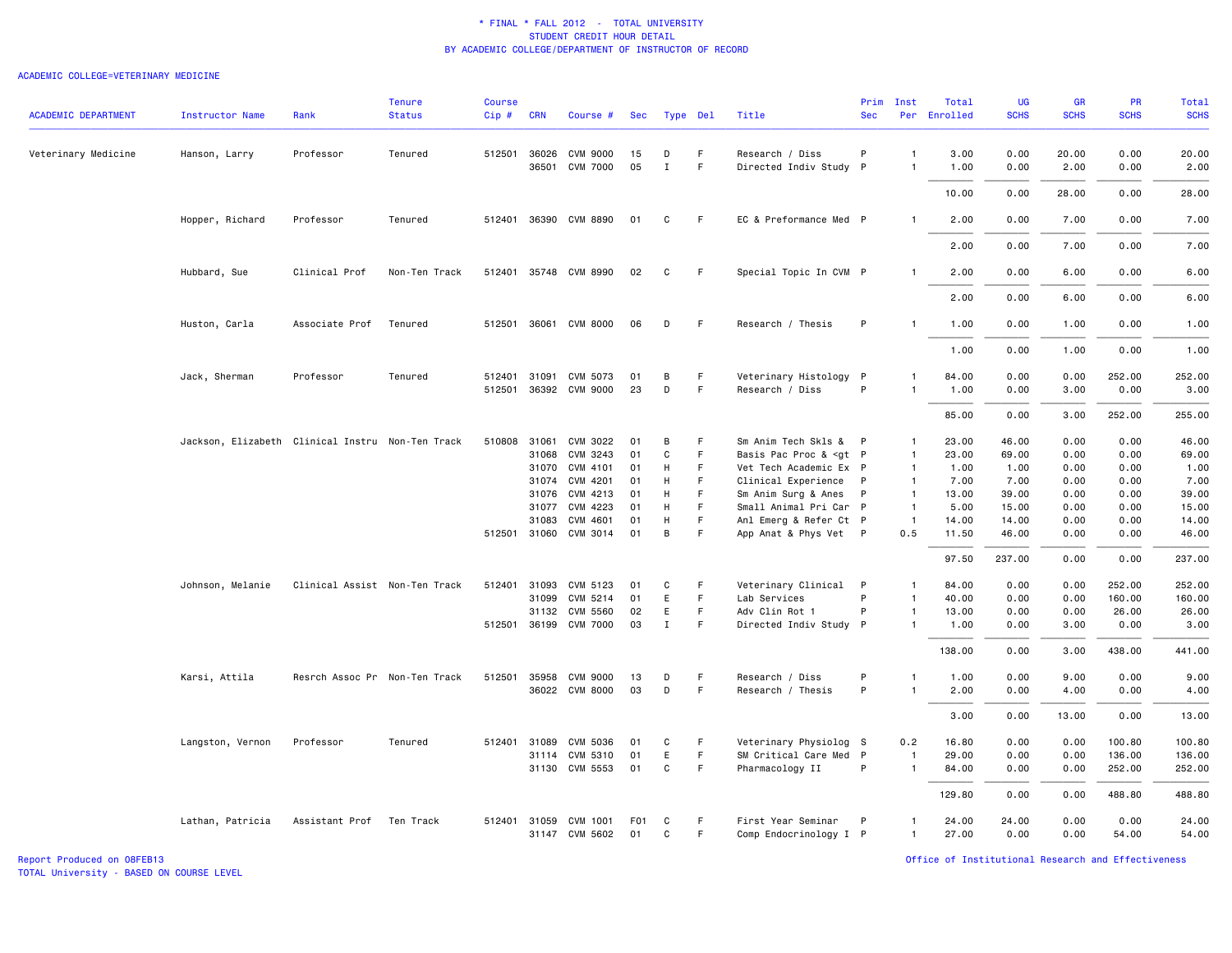|                            |                                   |                               | <b>Tenure</b>  | <b>Course</b> |              |                       |     |             |             |                        | Prim       | Inst           | Total        | <b>UG</b>   | <b>GR</b>   | PR          | Total       |
|----------------------------|-----------------------------------|-------------------------------|----------------|---------------|--------------|-----------------------|-----|-------------|-------------|------------------------|------------|----------------|--------------|-------------|-------------|-------------|-------------|
| <b>ACADEMIC DEPARTMENT</b> | <b>Instructor Name</b>            | Rank                          | <b>Status</b>  | Cip#          | <b>CRN</b>   | Course #              | Sec | Type Del    |             | Title                  | <b>Sec</b> |                | Per Enrolled | <b>SCHS</b> | <b>SCHS</b> | <b>SCHS</b> | <b>SCHS</b> |
| Veterinary Medicine        | Lathan, Patricia                  | Assistant Prof                | Ten Track      |               | 512401 31168 | CVM 6602              | 01  | C           | F           | Comp Endocrinology I P |            | $\mathbf{1}$   | 1.00         | 0.00        | 2.00        | 0.00        | 2.00        |
|                            |                                   |                               |                |               |              | 512501 36427 CVM 8000 | 15  | D           | F.          | Research / Thesis      | P          | $\mathbf{1}$   | 1.00         | 0.00        | 1.00        | 0.00        | 1.00        |
|                            |                                   |                               |                |               |              |                       |     |             |             |                        |            |                | 53.00        | 24.00       | 3.00        | 54.00       | 81.00       |
|                            | Lawrence, Mark                    | Non-Faculty                   | Not Applicable |               |              | 512401 31087 CVM 5023 | 01  | C           | F.          | Infectious Agents I    | P          | -1             | 84.00        | 0.00        | 0.00        | 252.00      | 252.00      |
|                            |                                   |                               |                |               |              | 512501 35805 CVM 9000 | 09  | D           | $\mathsf F$ | Research / Diss        | P          | $\mathbf{1}$   | 3.00         | 0.00        | 17.00       | 0.00        | 17.00       |
|                            |                                   |                               |                |               |              |                       |     |             |             |                        |            |                | 87.00        | 0.00        | 17.00       | 252.00      | 269.00      |
|                            | Linford, Robert                   | Professor                     | Tenured        |               | 512401 31089 | CVM 5036              | 01  | C           | F           | Veterinary Physiolog S |            | 0.2            | 16.80        | 0.00        | 0.00        | 100.80      | 100.80      |
|                            |                                   |                               |                |               | 31090        | CVM 5046              | 01  | В           | F           | Veterinary Anatomy I P |            | $\overline{1}$ | 84.00        | 0.00        | 0.00        | 504.00      | 504.00      |
|                            |                                   |                               |                |               | 31096        | CVM 5153              | 01  | В           | F           | Equine Med & Surgery P |            | $\overline{1}$ | 84.00        | 0.00        | 0.00        | 252.00      | 252.00      |
|                            |                                   |                               |                |               | 512501 36198 | CVM 9000              | 20  | D           | F           | Research / Diss        | P          | $\mathbf{1}$   | 1.00         | 0.00        | 6.00        | 0.00        | 6.00        |
|                            |                                   |                               |                |               |              |                       |     |             |             |                        |            |                | 185.80       | 0.00        | 6.00        | 856.80      | 862.80      |
|                            | Lunsford, Kari                    | Assistant Prof                | Ten Track      |               | 512401 31151 | CVM 5802              | 01  | C           | F.          | Pract. Clin. Onc.      | s          | 0.5            | 6.50         | 0.00        | 0.00        | 13.00       | 13.00       |
|                            |                                   |                               |                |               | 512501 36206 | <b>CVM 8000</b>       | 11  | D           | F           | Research / Thesis      | P          | $\overline{1}$ | 1.00         | 0.00        | 3.00        | 0.00        | 3.00        |
|                            |                                   |                               |                |               |              |                       |     |             |             |                        |            |                |              |             |             |             |             |
|                            |                                   |                               |                |               |              |                       |     |             |             |                        |            |                | 7.50         | 0.00        | 3.00        | 13.00       | 16.00       |
|                            | Mackin, Andrew                    | Professor                     | Tenured        |               |              | 512401 31115 CVM 5380 | 01  | Ε           | F           | Small Anim Int Med     | P          | $\mathbf{1}$   | 28.00        | 0.00        | 0.00        | 188.00      | 188.00      |
|                            |                                   |                               |                |               |              | 512501 36335 CVM 8000 | 12  | D           | F.          | Research / Thesis      | P          | $\mathbf{1}$   | 1.00         | 0.00        | 6.00        | 0.00        | 6.00        |
|                            |                                   |                               |                |               |              |                       |     |             |             |                        |            |                | 29.00        | 0.00        | 6.00        | 188.00      | 194.00      |
|                            | Mauel, Michael                    | Associate Prof                | Tenured        |               |              | 512501 35994 CVM 9000 | -14 | D           | -F          | Research / Diss        | P          | -1             | 1.00         | 0.00        | 9.00        | 0.00        | 9.00        |
|                            |                                   |                               |                |               |              |                       |     |             |             |                        |            |                | 1.00         | 0.00        | 9.00        | 0.00        | 9.00        |
|                            | McLaughlin, Ronald Professor      |                               | Tenured        |               |              | 512501 36181 CVM 8000 | 10  | D           | F           | Research / Thesis      | P          | -1             | 1.00         | 0.00        | 3.00        | 0.00        | 3.00        |
|                            |                                   |                               |                |               |              |                       |     |             |             |                        |            |                | 1.00         | 0.00        | 3.00        | 0.00        | 3.00        |
|                            |                                   |                               |                |               |              |                       |     |             |             |                        |            |                |              |             |             |             |             |
|                            | Meyer, Robert                     | Professor                     | Tenured        |               |              | 512401 31098 CVM 5213 | 01  | В           | - F         | Intro Vet Anesthesio P |            | -1             | 84.00        | 0.00        | 0.00        | 252.00      | 252.00      |
|                            |                                   |                               |                |               |              |                       |     |             |             |                        |            |                | 84.00        | 0.00        | 0.00        | 252.00      | 252.00      |
|                            | Nabors, Ben                       | Clinical Instru Non-Ten Track |                |               |              | 512501 31060 CVM 3014 | 01  | В           | -F          | App Anat & Phys Vet S  |            | 0.5            | 11.50        | 46.00       | 0.00        | 0.00        | 46.00       |
|                            |                                   |                               |                |               |              |                       |     |             |             |                        |            |                | 11.50        | 46.00       | 0.00        | 0.00        | 46.00       |
|                            | Nanduri, Bindumadh Assistant Prof |                               | Ten Track      |               |              | 512501 35749 CVM 9000 | 06  | D           | -F          | Research / Diss        | P          | $\overline{1}$ | 6.00         | 0.00        | 35.00       | 0.00        | 35.00       |
|                            |                                   |                               |                |               |              |                       |     |             |             |                        |            |                | 6.00         | 0.00        | 35.00       | 0.00        | 35.00       |
|                            | Petrie-Hanson, Lor Associate Prof |                               | Tenured        |               | 030601 31073 | CVM 4134              | 01  | C           | F           | Aqua Anim Health Mgt P |            | -1             | 1.00         | 4.00        | 0.00        | 0.00        | 4.00        |
|                            |                                   |                               |                |               | 31164        | CVM 6134              | 01  | В           | -F          | Aqua Anim Health Mgt P |            | $\overline{1}$ | 7.00         | 0.00        | 28.00       | 0.00        | 28.00       |
|                            |                                   |                               |                |               | 512501 35747 | CVM 9000              | 05  | D           | $\mathsf F$ | Research / Diss        | P          | $\mathbf{1}$   | 2.00         | 0.00        | 10.00       | 0.00        | 10.00       |
|                            |                                   |                               |                |               |              | 35992 CVM 7000        | 01  | $\mathbf I$ | F           | Directed Indiv Study P |            | $\mathbf{1}$   | 1.00         | 0.00        | 3.00        | 0.00        | 3.00        |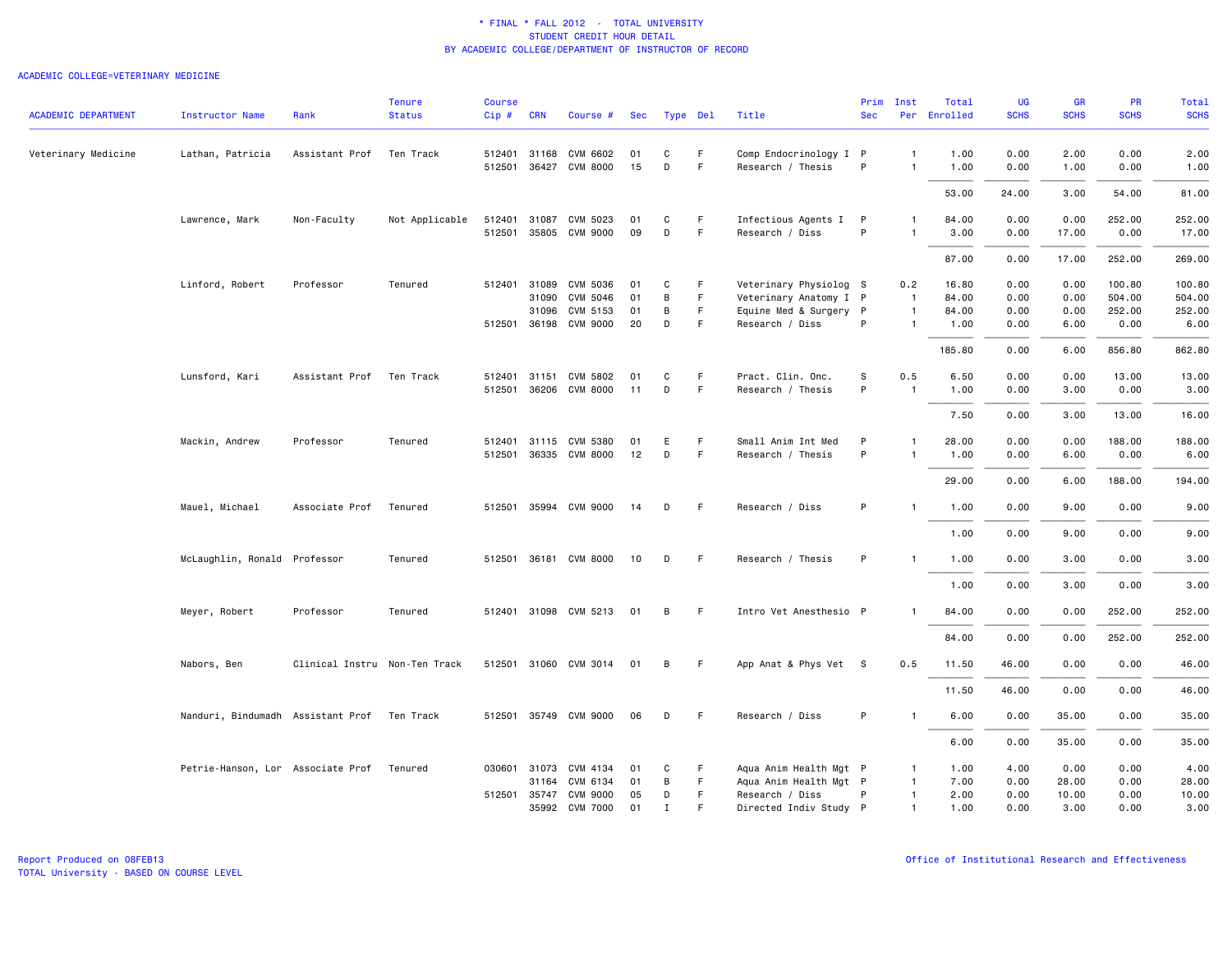| <b>ACADEMIC DEPARTMENT</b> | <b>Instructor Name</b>                    | Rank                          | <b>Tenure</b><br><b>Status</b> | <b>Course</b><br>$Cip \#$ | <b>CRN</b>     | Course #                          | Sec      | Type Del |          | Title                                          | Prim<br><b>Sec</b> | Inst                         | Total<br>Per Enrolled | <b>UG</b><br><b>SCHS</b> | <b>GR</b><br><b>SCHS</b> | <b>PR</b><br><b>SCHS</b> | Total<br><b>SCHS</b> |
|----------------------------|-------------------------------------------|-------------------------------|--------------------------------|---------------------------|----------------|-----------------------------------|----------|----------|----------|------------------------------------------------|--------------------|------------------------------|-----------------------|--------------------------|--------------------------|--------------------------|----------------------|
|                            |                                           |                               |                                |                           |                |                                   |          |          |          |                                                |                    |                              |                       |                          |                          |                          |                      |
|                            |                                           |                               |                                |                           |                |                                   |          |          |          |                                                |                    |                              | 11.00                 | 4.00                     | 41.00                    | 0.00                     | 45.00                |
| Veterinary Medicine        | Pharr, Gregory                            | Associate Prof                | Tenured                        |                           |                | 512501 31177 CVM 8301             | 01       | C        | F.       | Adv. Top Comp Immuno P                         |                    | $\mathbf{1}$                 | 5.00                  | 0.00                     | 5.00                     | 0.00                     | 5.00                 |
|                            |                                           |                               |                                |                           |                |                                   |          |          |          |                                                |                    |                              | 5.00                  | 0.00                     | 5.00                     | 0.00                     | 5.00                 |
|                            | Pinchuk, Lesya                            | Associate Prof                | Tenured                        | 512401                    | 36027          | CVM 5033                          | 01       | C        | F.       | Immunology                                     | P                  | -1                           | 84.00                 | 0.00                     | 0.00                     | 252.00                   | 252.00               |
|                            |                                           |                               |                                | 512501 35687              |                | <b>CVM 9000</b><br>36013 CVM 6033 | 03<br>01 | D<br>C   | F<br>F   | Research / Diss<br>Immunology                  | P<br>P             | $\mathbf{1}$                 | 1.00<br>2.00          | 0.00<br>0.00             | 1.00<br>6.00             | 0.00<br>0.00             | 1.00<br>6.00         |
|                            |                                           |                               |                                |                           |                |                                   |          |          |          |                                                |                    |                              | 87.00                 | 0.00                     | 7.00                     | 252.00                   | 259.00               |
|                            | Pote, Linda                               | Professor                     | Tenured                        |                           |                | 512501 36314 CVM 9000             | 22       | D        | F.       | Research / Diss                                | P                  |                              | 1.00                  | 0.00                     | 4.00                     | 0.00                     | 4.00                 |
|                            |                                           |                               |                                |                           |                |                                   |          |          |          |                                                |                    |                              | 1.00                  | 0.00                     | 4.00                     | 0.00                     | 4.00                 |
|                            | Pruett, Stephen                           | Professor                     | Tenured                        |                           |                | 512501 36112 CVM 9000             | 17       | D        | F.       | Research / Diss                                | P                  | $\mathbf{1}$                 | 1.00                  | 0.00                     | 9.00                     | 0.00                     | 9.00                 |
|                            |                                           |                               |                                |                           |                |                                   |          |          |          |                                                |                    |                              | 1.00                  | 0.00                     | 9.00                     | 0.00                     | 9.00                 |
|                            |                                           |                               |                                |                           |                |                                   |          |          |          |                                                |                    |                              |                       |                          |                          |                          |                      |
|                            | Ray, Joel                                 | Clinical Assist Non-Ten Track |                                | 512401 31102              |                | CVM 5246<br>31137 CVM 5570        | 01<br>02 | E<br>E.  | F.<br>F. | Community Veterinary S<br>Adv Clin Rot 2       | P                  | 0.5<br>$\overline{1}$        | 15.50<br>1.00         | 0.00<br>0.00             | 0.00<br>0.00             | 93.00<br>2.00            | 93.00<br>2.00        |
|                            |                                           |                               |                                |                           |                |                                   |          |          |          |                                                |                    |                              | 16.50                 | 0.00                     | 0.00                     | 95.00                    | 95.00                |
|                            | Ross, Matthew                             | Associate Prof Tenured        |                                |                           |                | 512501 35808 CVM 9000             | 10       | D        | F        | Research / Diss                                | P                  | $\mathbf{1}$                 | 2.00                  | 0.00                     | 15.00                    | 0.00                     | 15.00                |
|                            |                                           |                               |                                |                           |                |                                   |          |          |          |                                                |                    |                              | 2.00                  | 0.00                     | 15.00                    | 0.00                     | 15.00                |
|                            | Smith, Jack                               | Associate Prof                | Tenured                        | 512401 31094              |                | CVM 5143                          | 01       | C        | F        | Theriogenology                                 | P                  | $\mathbf{1}$                 | 84.00                 | 0.00                     | 0.00                     | 252.00                   | 252.00               |
|                            |                                           |                               |                                |                           | 31111          | CVM 5292                          | 01       | E        | F        | Flowood/MVRDL Extern P                         |                    | $\mathbf{1}$                 | 26.00                 | 0.00                     | 0.00                     | 52.00                    | 52.00                |
|                            |                                           |                               |                                |                           | 31123          | CVM 5510                          | 01       | E        | F.       | Vm An Externship 1                             | P                  | $\overline{1}$               | 51.00                 | 0.00                     | 0.00                     | 138.00                   | 138.00               |
|                            |                                           |                               |                                |                           |                | 31125 CVM 5510                    | 03       | E        | F        | Vm An Externship 1                             | P                  | $\mathbf{1}$                 | 1.00                  | 0.00                     | 0.00                     | 4.00                     | 4.00                 |
|                            |                                           |                               |                                |                           | 31126          | CVM 5520                          | 01       | E        | F        | Vm An Externship 2                             | P                  | $\mathbf{1}$                 | 18.00                 | 0.00                     | 0.00                     | 44.00                    | 44.00                |
|                            |                                           |                               |                                |                           | 31127          | CVM 5530                          | 01       | E        | F        | Vm An Externship 3                             | P                  | $\overline{1}$               | 6.00                  | 0.00                     | 0.00                     | 16.00                    | 16.00                |
|                            |                                           |                               |                                |                           | 31131<br>31150 | CVM 5560<br>CVM 5772              | 01<br>01 | E<br>C   | F<br>F.  | Adv Clin Rot 1                                 | P<br>$\mathsf{P}$  | $\mathbf{1}$<br>$\mathbf{1}$ | 5.00<br>11.00         | 0.00<br>0.00             | 0.00<br>0.00             | 10.00<br>22.00           | 10.00<br>22.00       |
|                            |                                           |                               |                                |                           | 31156          | CVM 5990                          | 02       | C        | F        | Canine Theriogenolog<br>Special Topics in CV P |                    | $\mathbf{1}$                 | 20.00                 | 0.00                     | 0.00                     | 40.00                    | 40.00                |
|                            |                                           |                               |                                |                           |                | 512501 36366 CVM 8000             | 13       | D        | F        | Research / Thesis                              | P                  | $\mathbf{1}$                 | 1.00                  | 0.00                     | 6.00                     | 0.00                     | 6.00                 |
|                            |                                           |                               |                                |                           |                |                                   |          |          |          |                                                |                    |                              | 223.00                | 0.00                     | 6.00                     | 578.00                   | 584.00               |
|                            | Stockler, Ricardo                         | Clinical Assist Non-Ten Track |                                | 510808                    | 31062          | CVM 3031                          | 01       | L.       | F        | Fd Anim Tech Skls & P                          |                    | $\overline{1}$               | 23.00                 | 23.00                    | 0.00                     | 0.00                     | 23.00                |
|                            |                                           |                               |                                | 512401 31108              |                | CVM 5276                          | 01       | C        | F.       | Food Animal Practice S                         |                    | 0.5                          | 10.00                 | 0.00                     | 0.00                     | 60.00                    | 60.00                |
|                            |                                           |                               |                                |                           |                | 31109 CVM 5276                    | 02       | E        | F        | Food Animal Practice S                         |                    | 0.5                          | 10.00                 | 0.00                     | 0.00                     | 60.00                    | 60.00                |
|                            |                                           |                               |                                |                           |                |                                   |          |          |          |                                                |                    |                              | 43.00                 | 23.00                    | 0.00                     | 120.00                   | 143.00               |
|                            | Swiderski, Cyprian Associate Prof Tenured |                               |                                | 512501 35501              |                | <b>CVM 9000</b><br>36058 CVM 8000 | 01<br>04 | D<br>D   | F<br>F.  | Research / Diss<br>Research / Thesis           | P<br>P             | $\mathbf{1}$<br>$\mathbf{1}$ | 3.00<br>1.00          | 0.00<br>0.00             | 25.00<br>1.00            | 0.00<br>0.00             | 25.00<br>1.00        |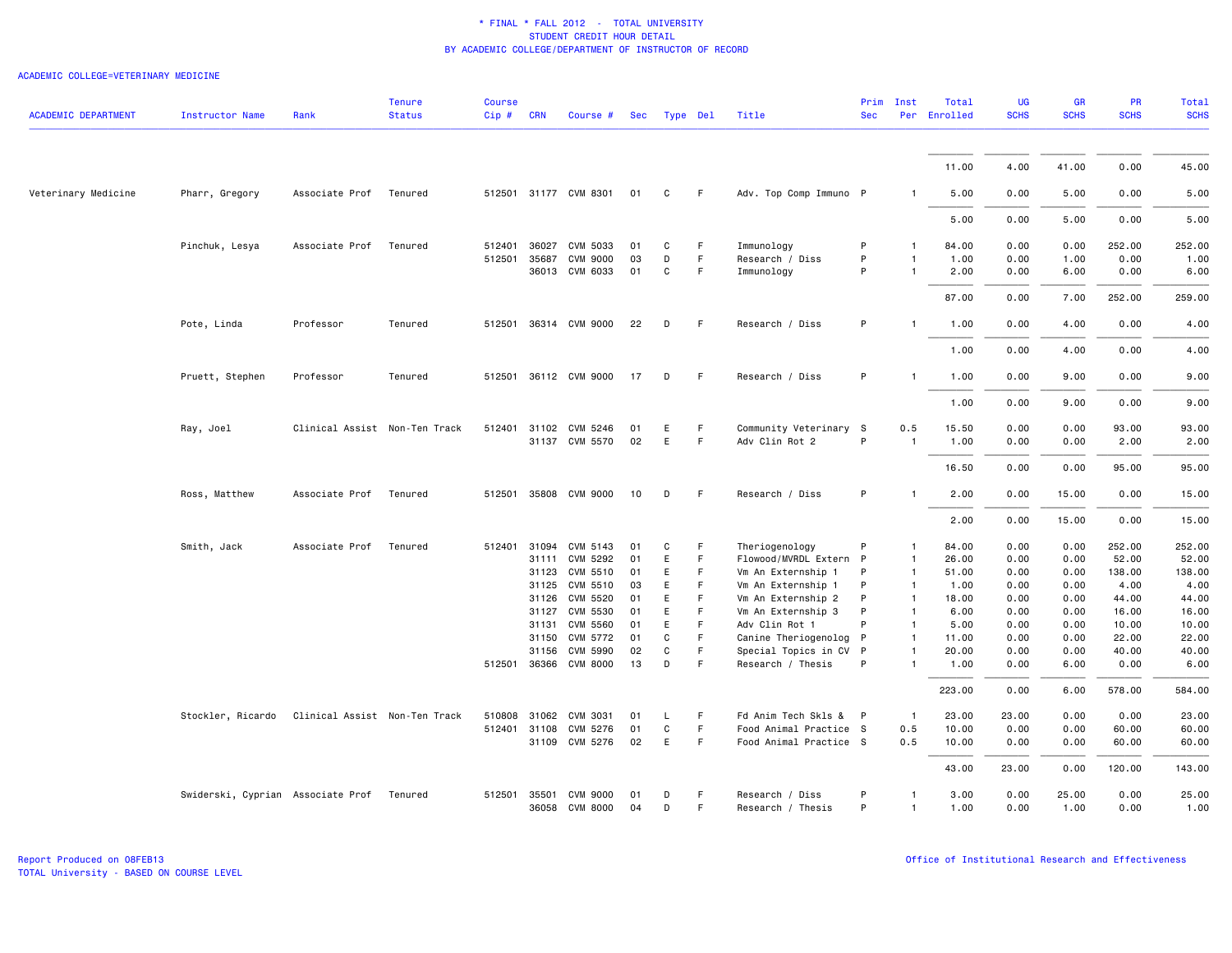| <b>ACADEMIC DEPARTMENT</b>                                                     | <b>Instructor Name</b>                      | Rank                          | <b>Tenure</b><br><b>Status</b> | <b>Course</b><br>$Cip \#$ | <b>CRN</b> | Course #                                | Sec      | Type Del |          | Title                                       | <b>Sec</b> | Prim Inst                    | Total<br>Per Enrolled      | <b>UG</b><br><b>SCHS</b>  | <b>GR</b><br><b>SCHS</b>  | <b>PR</b><br><b>SCHS</b> | Total<br><b>SCHS</b>    |
|--------------------------------------------------------------------------------|---------------------------------------------|-------------------------------|--------------------------------|---------------------------|------------|-----------------------------------------|----------|----------|----------|---------------------------------------------|------------|------------------------------|----------------------------|---------------------------|---------------------------|--------------------------|-------------------------|
|                                                                                |                                             |                               |                                |                           |            |                                         |          |          |          |                                             |            |                              | 4.00                       | 0.00                      | 26.00                     | 0.00                     | 26.00                   |
| Veterinary Medicine                                                            | Syrcle, Jason                               | Clinical Assist Non-Ten Track |                                |                           |            | 512401 31171 CVM 8061                   | 01       | s        | F.       | Small Anim Surg Lit P                       |            | -1                           | 3.00                       | 0.00                      | 3.00                      | 0.00                     | 3.00                    |
|                                                                                |                                             |                               |                                |                           |            |                                         |          |          |          |                                             |            |                              | 3.00                       | 0.00                      | 3.00                      | 0.00                     | 3.00                    |
|                                                                                | Thomason, John                              | Assistant Prof Ten Track      |                                |                           |            | 512401 31151 CVM 5802<br>36052 CVM 8990 | 01<br>04 | C<br>C   | F.<br>F. | Pract. Clin. Onc.                           | P          | 0.5<br>$\blacksquare$        | 6.50<br>3.00               | 0.00<br>0.00              | 0.00<br>3.00              | 13.00<br>0.00            | 13.00                   |
|                                                                                |                                             |                               |                                |                           |            | 512501 36510 CVM 8000                   | 17       | D        | F.       | Special Topic In CVM P<br>Research / Thesis | P          | -1                           | 1.00                       | 0.00                      | 1.00                      | 0.00                     | 3.00<br>1.00            |
|                                                                                |                                             |                               |                                |                           |            |                                         |          |          |          |                                             |            |                              | 10.50                      | 0.00                      | 4.00                      | 13.00                    | 17.00                   |
|                                                                                | Varela-Stokes, And Assistant Prof Ten Track |                               |                                | 512401 36362              |            | CVM 8990<br>512501 35689 CVM 9000       | 08<br>04 | C<br>D   | F.<br>F. | Special Topic In CVM P<br>Research / Diss   | P          | $\mathbf{1}$<br>$\mathbf{1}$ | 4.00<br>2.00               | 0.00<br>0.00              | 4.00<br>5.00              | 0.00<br>0.00             | 4.00<br>5.00            |
|                                                                                |                                             |                               |                                |                           |            |                                         |          |          |          |                                             |            |                              | 6.00                       | 0.00                      | 9.00                      | 0.00                     | 9.00                    |
|                                                                                | Wan, Xiufeng                                | Associate Prof                | Ten Track                      | 512401<br>512501 36148    | 31195      | CVM 8993<br>CVM 9000                    | 01<br>19 | C<br>D   | F.<br>F. | Functional Genomics<br>Research / Diss      | P<br>P     | $\mathbf{1}$<br>$\mathbf{1}$ | 3.00<br>3.00               | 0.00<br>0.00              | 9.00<br>16.00             | 0.00<br>0.00             | 9.00<br>16.00           |
|                                                                                |                                             |                               |                                |                           |            | 36673 CVM 8000                          | 18       | D        | F.       | Research / Thesis                           | P          | $\mathbf{1}$                 | 1.00                       | 0.00                      | 13.00                     | 0.00                     | 13.00                   |
|                                                                                |                                             |                               |                                |                           |            |                                         |          |          |          |                                             | P          | $\mathbf{1}$                 | 7.00<br>1.00               | 0.00<br>0.00              | 38.00<br>9.00             | 0.00                     | 38.00                   |
|                                                                                | Wang, Chinling                              | Associate Prof                | Tenured                        |                           |            | 512501 36305 CVM 9000                   | 21       | D        | F.       | Research / Diss                             |            |                              | 1.00                       | 0.00                      | 9.00                      | 0.00<br>0.00             | 9.00<br>9.00            |
|                                                                                | Wardlaw, Jennifer                           | Assistant Prof                | Ten Track                      | 512501 31104              |            | CVM 5256                                | 01       | E        | F.       | Small Animal Surgery P                      |            | $\mathbf{1}$                 | 29.00                      | 0.00                      | 0.00                      | 174.00                   | 174.00                  |
|                                                                                |                                             |                               |                                |                           |            | 35831 CVM 8000                          | 01       | D        | F        | Research / Thesis                           | P          | $\mathbf{1}$                 | 3.00                       | 0.00                      | 9.00                      | 0.00                     | 9.00                    |
|                                                                                |                                             |                               |                                |                           |            |                                         |          |          |          |                                             |            |                              | 32.00                      | 0.00                      | 9.00                      | 174.00                   | 183.00                  |
|                                                                                | Wills, Robert                               | Professor                     | Tenured                        |                           |            | 512501 35944 CVM 9000                   | 12       | D        | F.       | Research / Diss                             | P          |                              | 3.00                       | 0.00                      | 11.00                     | 0.00                     | 11.00                   |
|                                                                                |                                             |                               |                                |                           |            |                                         |          |          |          |                                             |            |                              | 3.00                       | 0.00                      | 11.00                     | 0.00                     | 11.00                   |
| -------------------------<br>Veterinary Medicine<br>-------------------------- |                                             |                               |                                |                           |            |                                         |          |          |          |                                             |            |                              | ========<br>2407.00        | <b>EDEDEDED</b><br>694.00 | <b>EDEDEDED</b><br>484.00 | 6711.00                  | 7889.00                 |
|                                                                                |                                             |                               |                                |                           |            |                                         |          |          |          |                                             |            |                              | <b>ESSESSES</b><br>2407.00 | $=$ ========<br>694.00    | $=$ ========<br>484.00    | ========<br>6711.00      | - ==========<br>7889.00 |